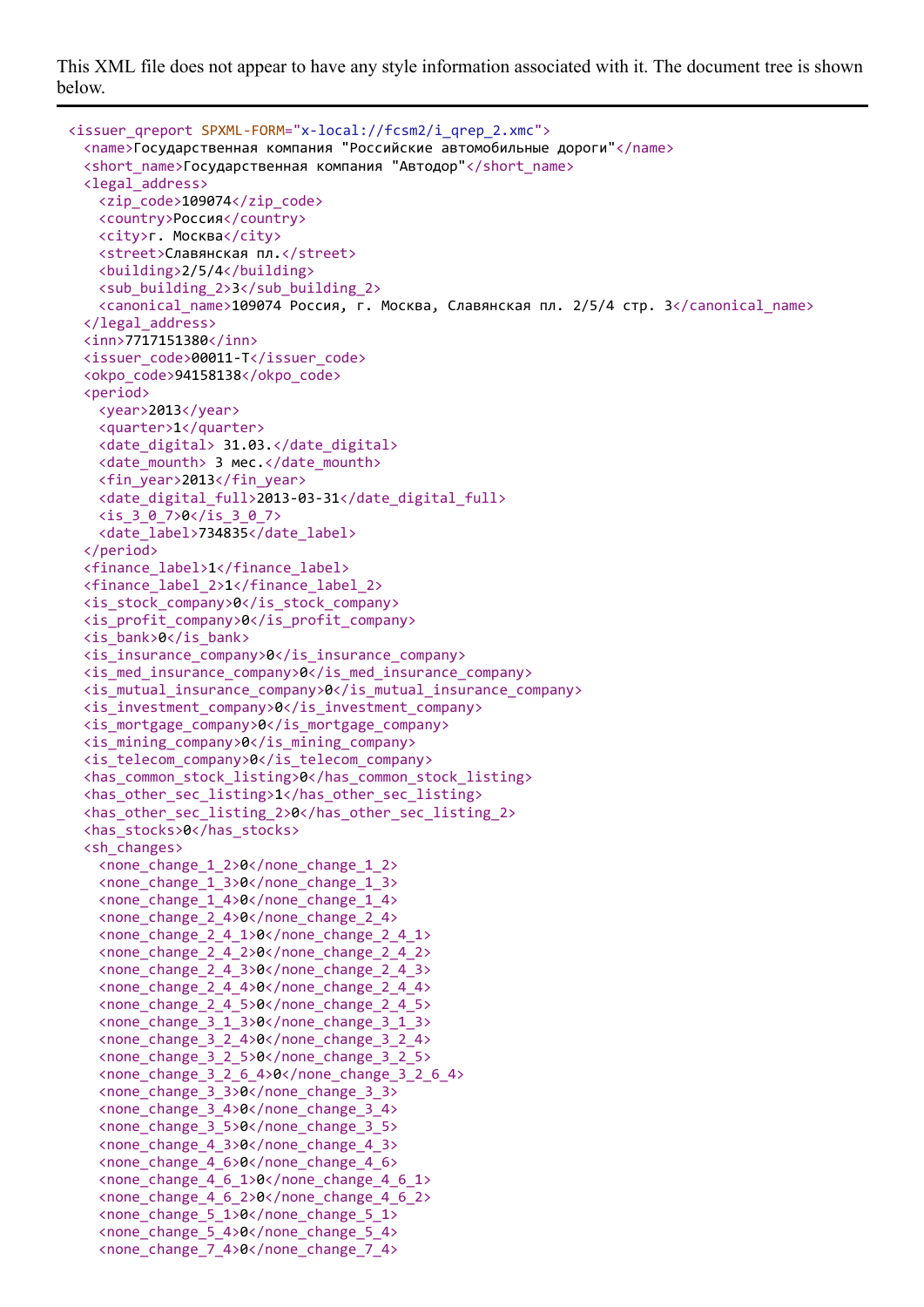```
<none_change_8_1_3>0</none_change_8_1_3>
  <none_change_8_1_6>0</none_change_8_1_6>
  <none_change_8_2>0</none_change_8_2>
  <none_change_8_3_1>0</none_change_8_3_1>
  <none_change_8_3_2>0</none_change_8_3_2>
  <none_change_8_5>0</none_change_8_5>
  <none_change_8_6>0</none_change_8_6>
  <none_change_8_7>0</none_change_8_7>
</sh_changes>
<qrep_reasons>
  <has_prosps>1</has_prosps>
  <has_public_offerings>1</has_public_offerings>
  <has_public_priv>0</has_public_priv>
  <has_ex_bonds>0</has_ex_bonds>
  <is_voluntary>0</is_voluntary>
</qrep_reasons>
<approval>
  <none>1</none>
</approval>
<management_company>0</management_company>
<financial_organization>0</financial_organization>
<signature>
  <date>2013-05-15</date>
  <position>Председатель правления</position>
  <fullname>С.В. Кельбах</fullname>
</signature>
<signature3>
  <manager_company>0</manager_company>
  <manager_company_2>0</manager_company_2>
</signature3>
<signature2>
  <date>2013-05-15</date>
  <position>Главный бухгалтер</position>
  <fullname>Д.С. Иванов</fullname>
</signature2>
<signature4>
  <financier>0</financier>
  <financier_2>0</financier_2>
  <position>Главный бухгалтер</position>
</signature4>
<contact_person>
  <lastname>Шипулин</lastname>
  <firstname>Александр</firstname>
  <middlename>Сергеевич</middlename>
  <position>Главный специалист отдела по работе с ценными бумагами и заемными
  средствами</position>
  <phone>(495) 727-1195</phone>
  <fax>(495) 784-6804</fax>
  <email>id@russianhighways.ru</email>
  <email_none>0</email_none>
</contact_person>
<info_web>www.russianhighways.ru</info_web>
<y5q_periods>
  <y5>2008</y5>
  <y4>2009</y4>
  <y3>2010</y3>
  <y2>2011</y2>
 \langle v1 \rangle 2012 \langle /v1 \rangle\langle q>1 \langle q \rangle</y5q_periods>
<gov_short>
  <bod>
   <members>
     <member>
       <lastname>Акимов</lastname>
       <firstname>Андрей</firstname>
       <middlename>Игоревич</middlename>
       <is_head>1</is_head>
       <fullname_head_flag>Акимов Андрей Игоревич (председатель)</fullname_head_flag>
```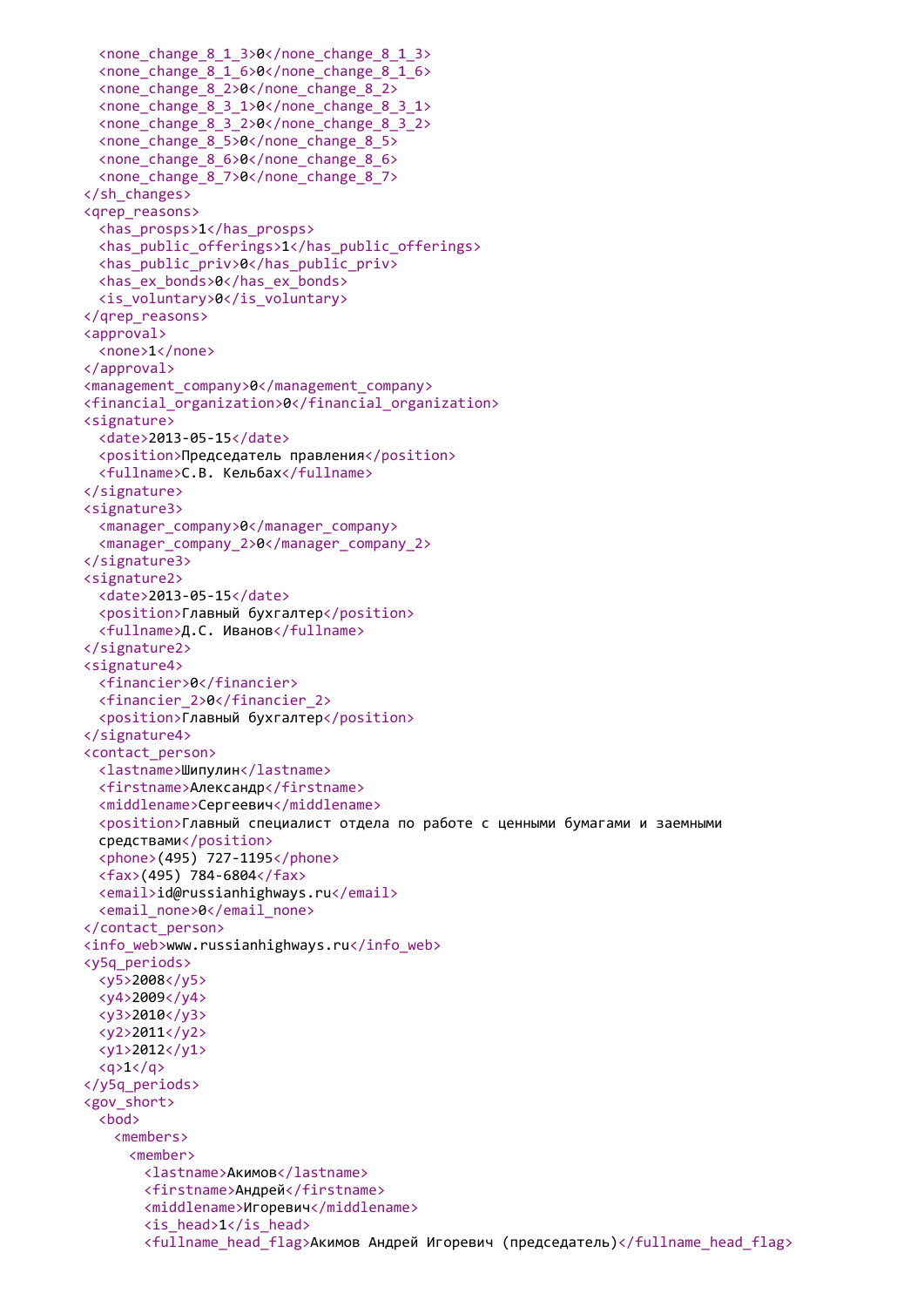```
<birth_year>1953</birth_year>
</member>
<member>
 <lastname>Белозеров</lastname>
 <firstname>Олег</firstname>
 <middlename>Валентинович</middlename>
 <is_head>0</is_head>
 <fullname_head_flag>Белозеров Олег Валентинович</fullname_head_flag>
 <birth_year>1969</birth_year>
</member>
<member>
 <lastname>Чабунин</lastname>
 <firstname>Анатолий</firstname>
 <middlename>Михайлович</middlename>
 <is_head>0</is_head>
 <fullname_head_flag>Чабунин Анатолий Михайлович</fullname_head_flag>
 <birth_year>1960</birth_year>
</member>
<member>
 <lastname>Соколов</lastname>
 <firstname>Максим</firstname>
 <middlename>Юрьевич</middlename>
 <is_head>0</is_head>
 <fullname head flag>Соколов Максим Юрьевич</fullname head flag>
 <birth_year>1968</birth_year>
</member>
<member>
 <lastname>Новак</lastname>
 <firstname>Александр</firstname>
 <middlename>Валентинович</middlename>
 <is_head>0</is_head>
 <fullname_head_flag>Новак Александр Валентинович</fullname_head_flag>
 <birth_year>1971</birth_year>
</member>
<member>
 <lastname>Савельев</lastname>
 <firstname>Олег</firstname>
 <middlename>Генрихович</middlename>
 <is_head>0</is_head>
 <fullname_head_flag>Савельев Олег Генрихович</fullname_head_flag>
 <birth_year>1965</birth_year>
</member>
<member>
 <lastname>Бесхмельницын</lastname>
 <firstname>Михаил</firstname>
 <middlename>Иванович</middlename>
 <is_head>0</is_head>
 <fullname_head_flag>Бесхмельницын Михаил Иванович</fullname_head_flag>
 <birth_year>1956</birth_year>
</member>
<member>
 <lastname>Бушмин</lastname>
 <firstname>Евгений</firstname>
 <middlename>Викторович</middlename>
 <is_head>0</is_head>
 <fullname_head_flag>Бушмин Евгений Викторович</fullname_head_flag>
 <birth_year>1958</birth_year>
</member>
<member>
 <lastname>Еремеев</lastname>
 <firstname>Олег</firstname>
 <middlename>Витальевич</middlename>
 <is_head>0</is_head>
 <fullname_head_flag>Еремеев Олег Витальевич</fullname_head_flag>
 <birth_year>1963</birth_year>
</member>
<member>
 <lastname>Шаккум</lastname>
 <firstname>Мартин</firstname>
```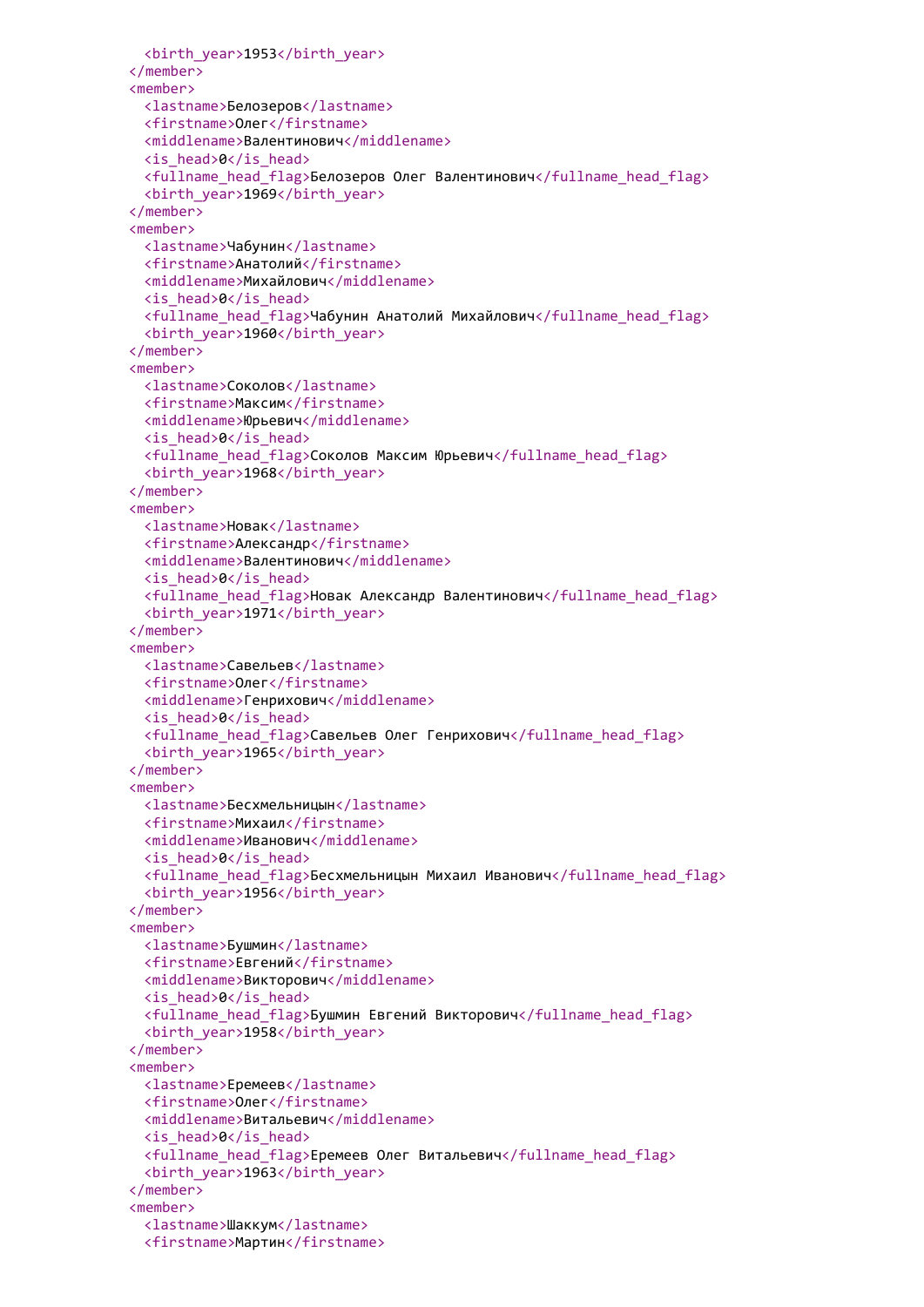```
<middlename>Люцианович</middlename>
     <is_head>0</is_head>
     <fullname_head_flag>Шаккум Мартин Люцианович</fullname_head_flag>
     <birth_year>1951</birth_year>
   </member>
   <member>
     <lastname>Тен</lastname>
     <firstname>Сергей</firstname>
     <middlename>Юрьевич</middlename>
     <is_head>0</is_head>
     <fullname head flag>Тен Сергей Юрьевич</fullname head flag>
     <birth_year>1976</birth_year>
   </member>
   <member>
     <lastname>Кельбах</lastname>
     <firstname>Сергей</firstname>
     <middlename>Валентинович</middlename>
     <is_head>0</is_head>
     <fullname_head_flag>Кельбах Сергей Валентинович</fullname_head_flag>
     <birth_year>1959</birth_year>
   </member>
 </members>
</bod>
<ceo>
 <is_ext_org>0</is_ext_org>
 <is_ext_person>0</is_ext_person>
 <member>
   <lastname>Кельбах</lastname>
   <firstname>Сергей</firstname>
   <middlename>Валентинович</middlename>
   <fullname>Кельбах Сергей Валентинович</fullname>
   <birth_year>1959</birth_year>
 </member>
</ceo>
<gb>
 <members>
   <member>
     <lastname>Кельбах</lastname>
     <firstname>Сергей</firstname>
     <middlename>Валентинович</middlename>
     <is_head>1</is_head>
     <fullname_head_flag>Кельбах Сергей Валентинович (председатель)</fullname_head_flag>
     <birth_year>1959</birth_year>
   </member>
   <member>
     <lastname>Урманов</lastname>
     <firstname>Игорь</firstname>
     <middlename>Александрович</middlename>
     <is_head>0</is_head>
     <fullname_head_flag>Урманов Игорь Александрович</fullname_head_flag>
     <birth_year>1955</birth_year>
   </member>
   <member>
     <lastname>Носов</lastname>
     <firstname>Александр</firstname>
     <middlename>Геннадьевич</middlename>
     <is_head>0</is_head>
     <fullname_head_flag>Носов Александр Геннадьевич</fullname_head_flag>
     <birth_year>1970</birth_year>
   </member>
   <member>
     <lastname>Калашников</lastname>
     <firstname>Андрей</firstname>
     <middlename>Юрьевич</middlename>
     <is_head>0</is_head>
     <fullname_head_flag>Калашников Андрей Юрьевич</fullname_head_flag>
     <birth_year>1958</birth_year>
   </member>
   <member>
```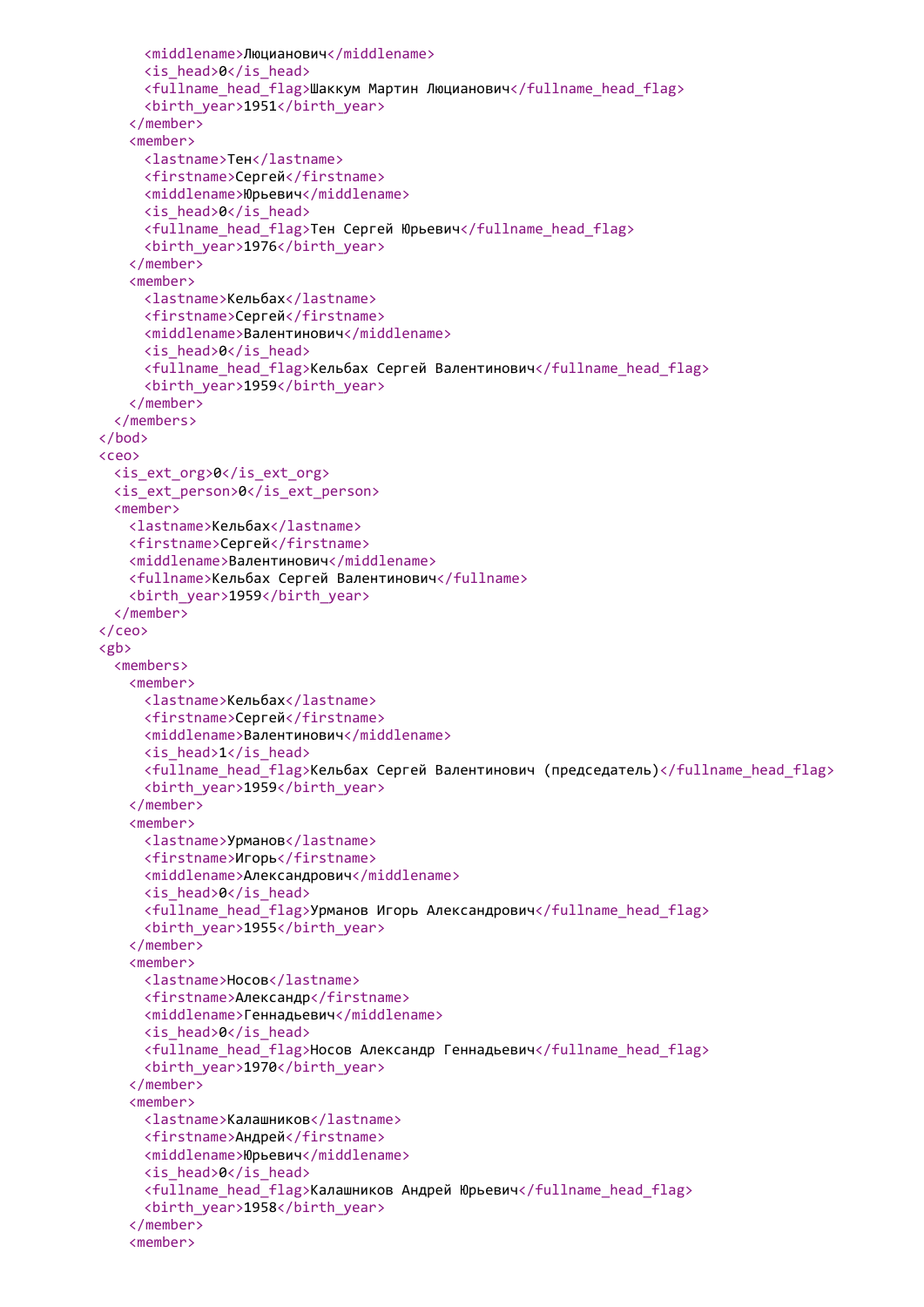```
<lastname>Целковнев</lastname>
       <firstname>Александр</firstname>
       <middlename>Иванович</middlename>
       <is_head>0</is_head>
       <fullname_head_flag>Целковнев Александр Иванович</fullname_head_flag>
       <birth_year>1960</birth_year>
     </member>
     <member>
       <lastname>Журавлев</lastname>
       <firstname>Андрей</firstname>
       <middlename>Александрович</middlename>
       <is_head>0</is_head>
       <fullname_head_flag>Журавлев Андрей Александрович</fullname_head_flag>
       <birth_year>1970</birth_year>
     </member>
     <member>
       <lastname>Зуев</lastname>
       <firstname>Игорь</firstname>
       <middlename>Николаевич</middlename>
       <is_head>0</is_head>
       <fullname head flag>Зуев Игорь Николаевич</fullname head flag>
       <birth_year>1947</birth_year>
     </member>
     <member>
       <lastname>Попов</lastname>
       <firstname>Константин</firstname>
       <middlename>Игоревич</middlename>
       <is_head>0</is_head>
       <fullname_head_flag>Попов Константин Игоревич</fullname_head_flag>
       <birth_year>1982</birth_year>
     </member>
   </members>
 \langle/gb>
</gov_short>
<bank_accounts>
 <bank_account>
   <bank>
     <name>Акционерный коммерческий Сберегательный банк Российской Федерации (открытое
     акционерное общество) Сретенское отделение 9038</name>
     <short name>Московский банк ОАО "Сбербанк России" Доп.офис №9038/01606</short name>
     <legal_address>107045, г. Москва, ул. Сретенка, 17, стр. 1-2</legal_address>
     <inn>7707083893</inn>
     <bic>044525225</bic>
   </bank>
   <no>40503810638090000002</no>
   <cno>30101810400000000225</cno>
   <type>Расчетный счет в валюте РФ</type>
 </bank_account>
 <bank_account>
   <bank>
     <name>"Газпромбанк" (Открытое акционерное общество)</name>
     <short_name>ГПБ (ОАО)</short_name>
     <legal_address>115035, Москва, ул. Балчуг, 7</legal_address>
     <inn>7744001497</inn>
     <bic>044525823</bic>
   </bank>
   <no>40503810392000003847</no>
   <cno>30101810200000000823</cno>
   <type>расчетный счет в рублях РФ</type>
 </bank_account>
 <bank_account>
   <bank>
     <name>Акционерный коммерческий Сберегательный банк Российской Федерации (открытое
     акционерное общество) Сретенское отделение 9038</name>
     <short_name>Московский банк ОАО "Сбербанк России" Доп.офис №9038/01606</short_name>
     <legal_address>107045, г. Москва, ул. Сретенка, 17, стр. 1-2</legal_address>
     <inn>7707083893</inn>
     <bic>044525225</bic>
   </bank>
```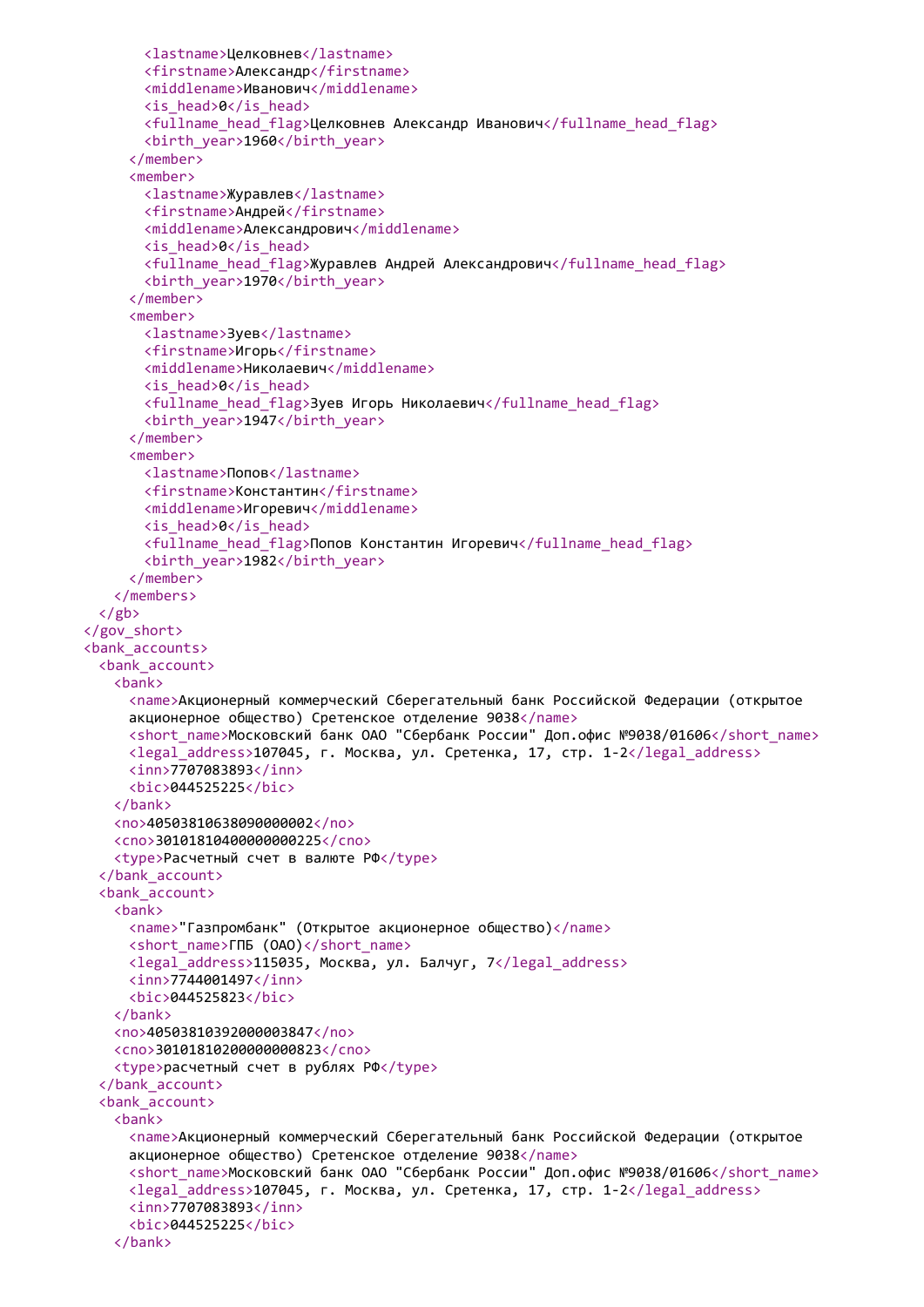```
<no>40503978838090000003</no>
   <cno>30101810400000000225</cno>
   <type>банковский счет в евро</type>
 </bank_account>
 <bank_account>
   <bank>
     <name>Акционерный коммерческий Сберегательный банк Российской Федерации (открытое
     акционерное общество) Сретенское отделение 9038</name>
     <short_name>Московский банк ОАО "Сбербанк России" Доп.офис №9038/01606</short_name>
     <legal_address>107045, г. Москва, ул. Сретенка, 17, стр. 1-2</legal_address>
     <inn>7707083893</inn>
     <bic>044525225</bic>
   </bank>
   <no>40821810538090066077</no>
   <cno>30101810400000000225</cno>
   <type>банковский счет в рублях РФ</type>
 </bank_account>
</bank_accounts>
<auditors>
 <desc> </desc>
 <auditor>
   <entity_type>0</entity_type>
   <name>Общество с ограниченной ответственностью «РСМ Топ-Аудит»</name>
   <short name>ООО «РСМ Топ-Аудит»</short name>
   <legal_address>119285, г. Москва, ул. Пудовкина, д.4</legal_address>
   <inn>7722020834</inn>
   <ogrn>1027700257540</ogrn>
   <phone>(495) 363-2848</phone>
   <fax>(495) 981-4121</fax>
   <email>mail@top-audit.ru</email>
   <email none>0</email none>
   <sr_memberships>
     <sr_membership>
       <org>
         <name>Саморегулируемая организация аудиторов Некоммерческое партнерство «Российская
         Коллегия Аудиторов»</name>
         <legal_address>
           <zip_code>107045</zip_code>
           <country>Россия</country>
           <city>г. Москва</city>
           <street>Колокольников переулок</street>
           <building>2/6</building>
           <canonical_name>107045 Россия, г. Москва, Колокольников переулок
           2/6</canonical_name>
         </legal_address>
       </org>
     </sr_membership>
   </sr_memberships>
   <periods>
     <period>
       <rus>2009</rus>
       <cons>2011</cons>
     </period>
     <period>
       <rus>2010</rus>
       <cons>2012</cons>
     </period>
     <period>
       <rus>2011</rus>
     </period>
     <period>
       <rus>2012</rus>
     </period>
   </periods>
   <intermed_inspect>0</intermed_inspect>
   <dep_factors>
     <none>1</none>
     <issuer_shares>на дату окончания отчетного периода факты участия Общество с ограниченной
     ответственностью «РСМ Топ-Аудит» (далее – Аудитор) и его должностных лиц в уставном
```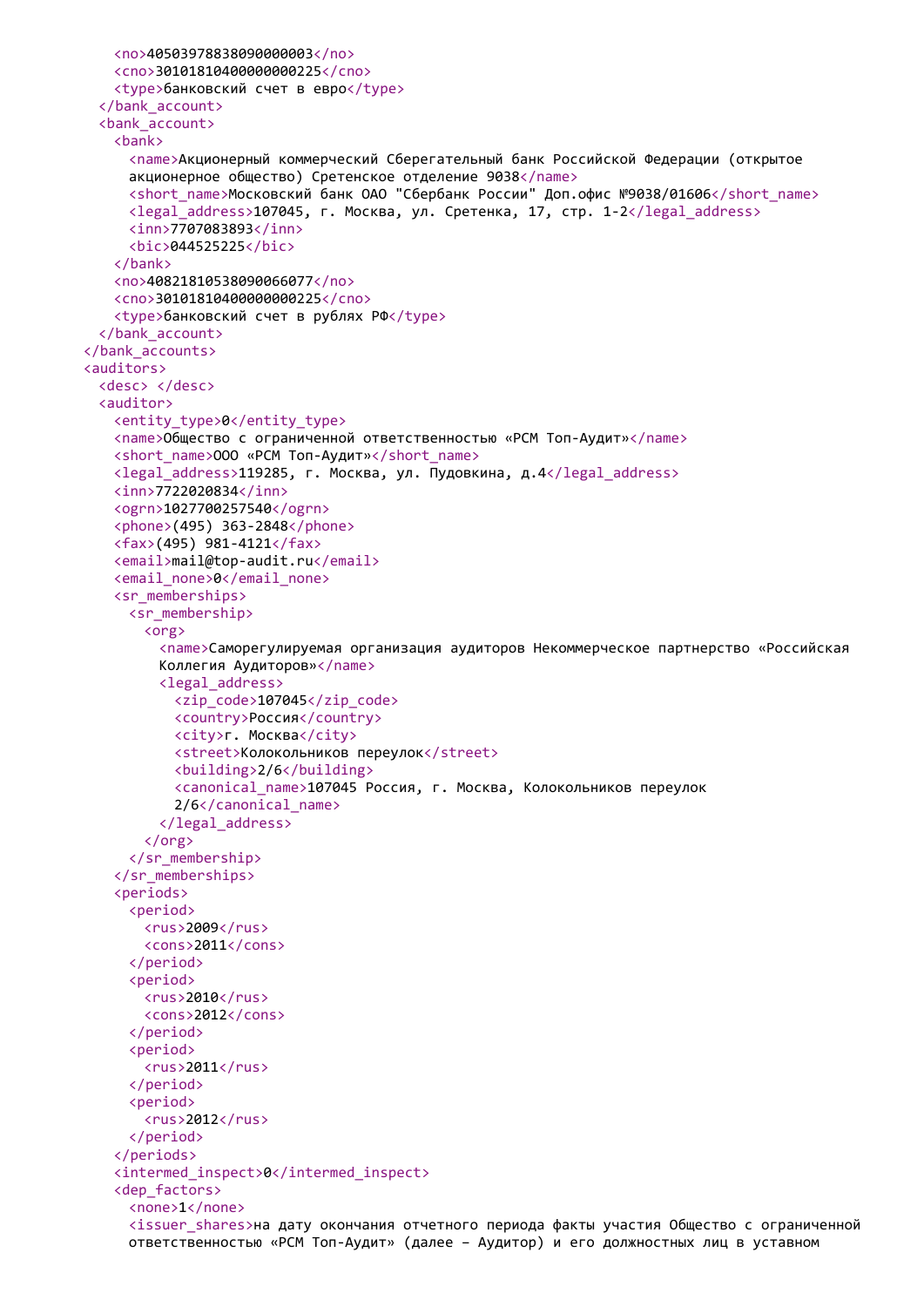#### капитале Эмитента отсутствуют</issuer\_shares>

<leasing>на дату окончания отчетного квартала заемные средства Аудитору не предоставлялись</leasing>

<business\_rel>на дату окончания отчетного квартала факты финансовой, имущественной, родственной или какой-либо иной заинтересованности Аудитора и должностных лиц Аудитора, превышающей отношения по договору с Государственной компанией «Автодор» на осуществление аудиторских услуг, а также какой-либо зависимости Аудитора от третьей стороны, собственников или руководителей Эмитента, иные факторы, которые могут оказать влияние на независимость аудитора от Эмитента, отсутствуют</business\_rel>

<common empl>на дату окончания отчетного квартала факты совмещения должностными лицами Эмитента деятельности в Аудиторе отсутствуют</common\_empl>

<other>иных факторов, способных повлиять на независимость аудитора Эмитента, нет.</other> <reduce measures>Эмитент при выборе и организации работы с аудитором руководствуется действующим законодательством Российской Федерации, которое предусматривает проведение комплекса мер, направленных на снижение влияния указанных выше факторов. Общество с ограниченной ответственностью «РСМ Топ-Аудит» в части соблюдения статуса независимости аудитора руководствуется положениями статьи 8 Федерального закона от 30.12.2008 № 307-ФЗ «Об аудиторской деятельности», а также российским и международным кодексами профессиональной этики аудиторов.</reduce\_measures>

## </dep\_factors>

## <selection\_proc>

<tender>В соответствии с п. 7 ст. 11 Федерального закона от 17.07.2009 N 145-ФЗ "О государственной компании "Российские автомобильные дороги" и о внесении изменений в отдельные законодательные акты Российской Федерации", правление Эмитента осуществляет на конкурсной основе отбор аудиторской организации. Открытыеконкурсы на право заключить договор на проведение обязательного аудита бухгалтерской (финансовой) отчетности Государственной компании «Российские автомобильные дороги» за 2009, 2010, 2011, а также за 2012-2014 годы проведены в соответствии с: - Федеральным законом от 30.12.2008 № 307-ФЗ «Об аудиторской деятельности»; - Федеральным законом от 21.07.2005 № 94-ФЗ «О размещении заказов на поставки товаров, выполнение работ, оказание услуг для государственных и муниципальных нужд»; - Постановлением Правительства РФ от 10.09.2009 № 722 «Об утверждении Правил оценки заявок на участие в конкурсе на право заключить государственный или муниципальный контракт на поставки товаров, выполнение работ, оказание услуг для государственных или муниципальных нужд». Заявки, направленные для участия в конкурсе сопоставлялись в соответствии со следующими критериями: 1) цена договора. 2) качество услуг и квалификация участника конкурса. 3) объем предоставления гарантий качества услуг. </tender>

<subm proc>В соответствии с пп. 9 п. 1 ст. 9 Федерального закона от 17.07.2009 N 145-ФЗ "О Государственной компании "Российские автомобильные дороги" и о внесении изменений в отдельные законодательные акты Российской Федерации", наблюдательный совет Эмитента утверждает аудиторскую организацию, выбранную на конкурсной основе, для проведения аудита ведения отчетности Эмитента. Победителем конкурса для целей проведения аудита бухгалтерской (финансовой) отчетности Эмитента за 2012-2014 годы, признан ООО «РСМ Топ-Аудит». Кандидатура ООО «РСМ Топ-Аудит», утверждена наблюдательным советом Эмитента (Протокол от «03» октября 2012 года № 41)</subm\_proc>

#### </selection\_proc>

<spec\_tasks>Аудитором не проводились работы в рамках специальных аудиторских заданий</spec\_tasks>

<revenues>Размер вознаграждения аудитора определяется на основании процедуры тендера, проводимой Эмитентом и связанной с выбором аудитора. Стоимость работ устанавливается в договоре на оказание услуг по проведению аудита бухгалтерской (финансовой) отчетности Государственной компании "Автодор" в абсолютном выражении, с учетом НДС. Вознаграждение аудиторской компании ООО «РСМ-Топ-Аудит» за проверку годовой бухгалтерской отчетности и консолидированной финансовой отчетности Государственной компании «Автодор» за 2012 составит 1 120 000 руб. На момент подготовки ежеквартального отчета аудитору был выплачен аванс в размере 560 000 руб.</revenues>

<exp\_payments>Отсроченные и просроченные платежи за оказанные аудитором услуги отсутствуют. </exp\_payments>

</auditor> </auditors> <appraisers> <none>1</none> </appraisers> <consultants> <none>1</none> </consultants> <other\_signers> <none>1</none> </other\_signers>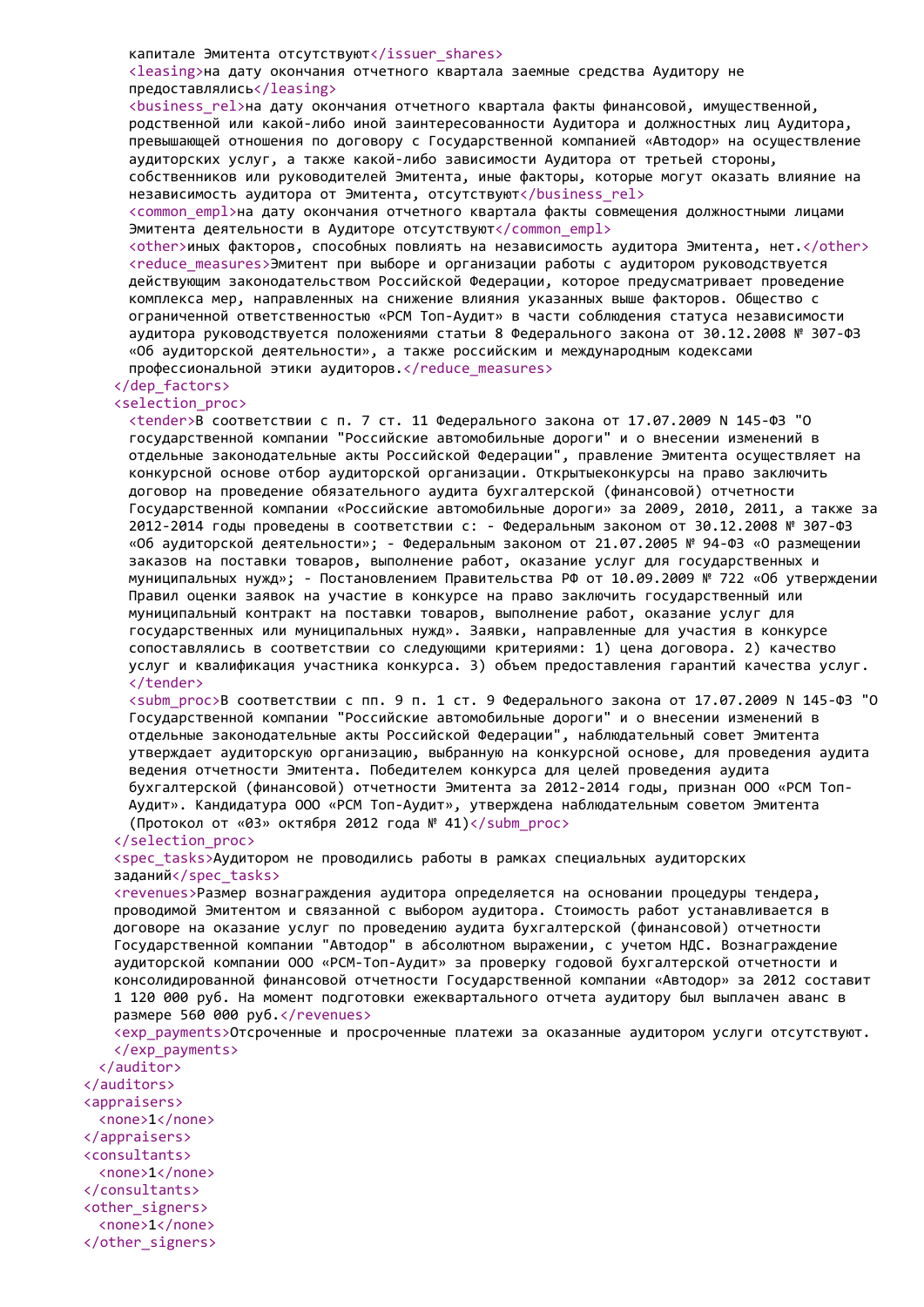```
<fin_state>
  <rsbu>
   <fin_standart>1</fin_standart>
   <fin_unit>2</fin_unit>
   <net_assets>
     <value_y1>370.6</value_y1>
     <value_q>246.4</value_q>
    </net_assets>
    \langlea1>
     <value_y1>0.07</value_y1>
     <value_q>0.1</value_q>
    \langle/q1>
    <sub>q2</sub></sub>
     <value_y1>0.04</value_y1>
     <value_q>0.05</value_q>
    \langle/q2>
    <a<sub>3</sub><value_y1>-290.04</value_y1>
     <value_q>-403.9</value_q>
    \langle/q3>
    <sub>q4</sub></sub>
     <value_y1>0</value_y1>
     <value_q>0</value_q>
   \langle/q4>
  </rsbu>
  <bank_rsbu>
   <scale>1000</scale>
  </bank_rsbu>
  <sv_rsbu>0</sv_rsbu>
  <svod_rsbu>
   <fin_standart>2</fin_standart>
   <fin_unit>2</fin_unit>
   <net_assets_0>
     <current_period>На __.__.____ г.</current_period>
     <past_period>На __.__.____ г.</past_period>
    </net_assets_0>
  </svod_rsbu>
  <non_add>1</non_add>
  <analys>Анализ показателей финансово-экономической деятельности Эмитента исходя из динамики
  приведенных показателей не имеет экономического смысла, поскольку денежные средства,
  получаемые Эмитентом путем взимания платы с пользователей автомобильными дорогами,
  переданными Эмитенту в доверительное управление, не учитываются Эмитентом как прибыль и
  включаются в раздел баланса "Целевое финансирование". В соответствии с п.п. 6 п. 2 ст. 6
 Федерального закона от 17.07.2009 № 145-ФЗ "О Государственной компании "Российские
  автомобильные дороги" и о внесении изменений в отдельные законодательные акты Российской
  Федерации" взимание платы за проезд транспортных средств по автомобильным дорогам
  Государственной компании с пользователей такими автомобильными дорогами относится к
 деятельности по доверительному управлению автомобильными дорогами Государственной компании. В
  соответствии с п. 6 ст. 22 Федерального закона от 17.07.2009 № 145-ФЗ "О Государственной
  компании "Российские автомобильные дороги" и о внесении изменений в отдельные законодательные
  акты Российской Федерации" размер государственных субсидий, направляемых на доверительное
 управление, рассчитывается с учетом планируемых доходов Государственной компании от
 деятельности по доверительному управлению.</analys>
</fin_state>
<capitalization>
  <use_std_calc>1</use_std_calc>
  <scale>1000</scale>
</capitalization>
<accp>
  \langle v1 \rangle<scale>1000</scale>
    \langlesc\rangle<long>3240108</long>
   \langle/sc\rangle\le empl ><credits>0</credits>
   \langle/empl\rangle<empl_exp>
     <zaim>240108</zaim>
```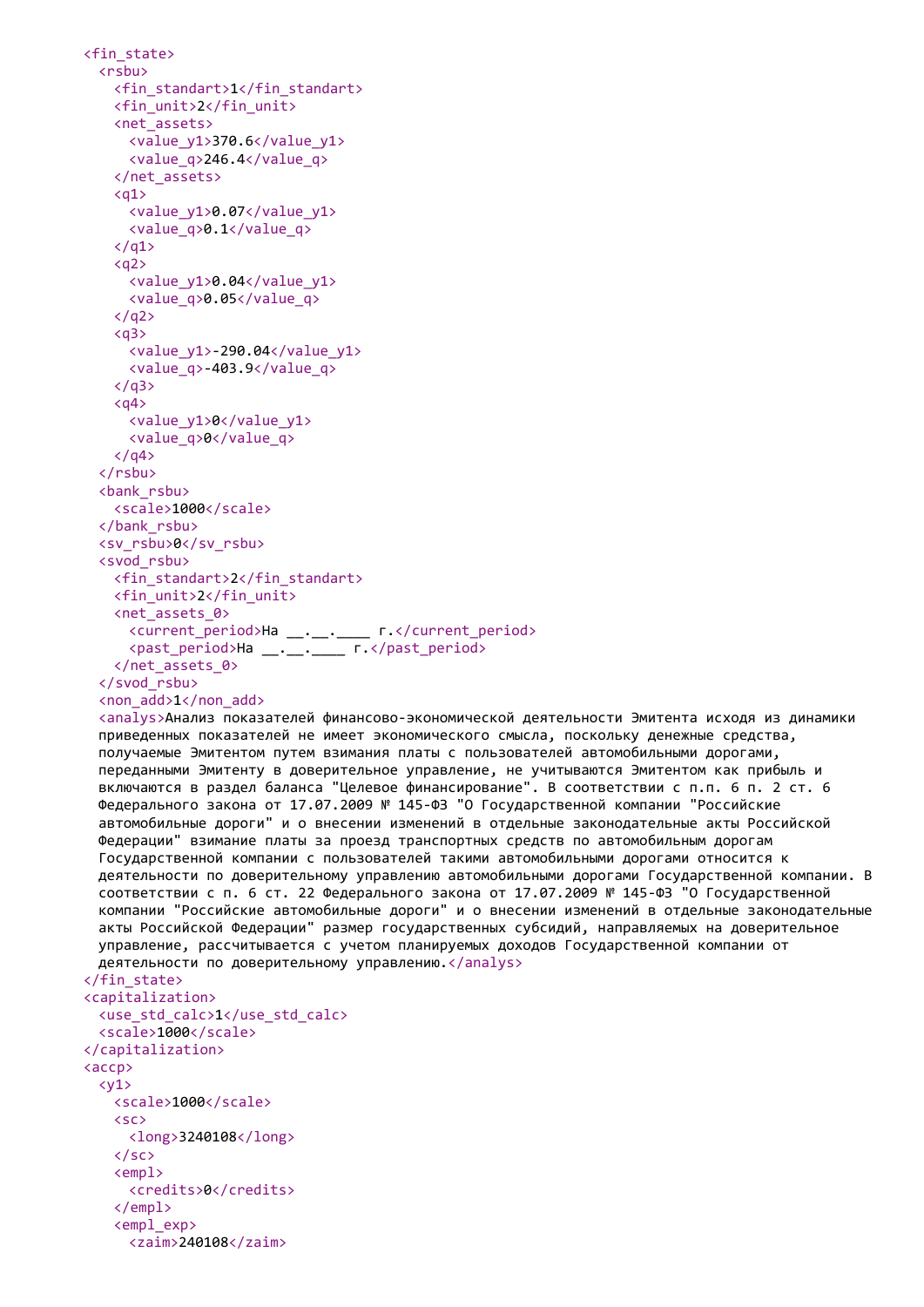</empl\_exp> <state> <bonds>3000000</bonds> </state> <state\_exp> <short\_cred>0</short\_cred> </state\_exp> <credits\_exp> <zaim>0</zaim> </credits\_exp> <loans> <not\_bonds>0</not\_bonds> </loans> <loans\_exp> <bonds>0</bonds> </loans\_exp> <b\_loans> <total bad>0</total bad> </b\_loans> <misc> <credit\_bad>0</credit\_bad> </misc> <misc\_exp> <not\_bonds>0</not\_bonds> </misc\_exp> <accp> <bonds>0</bonds> </accp> <INHERIT\_1> <scale>1000</scale> </INHERIT\_1> <total> <total\_cred>7856472</total\_cred> </total> <total\_pr> <total\_bad>0</total\_bad> </total\_pr> <budget> <gos>57066</gos> </budget> <budget\_pr> <gos\_bad>0</gos\_bad> </budget\_pr> <post> <postav>6910928</postav> </post> <post\_pr> <postav\_bad>0</postav\_bad> </post\_pr> <personal> <person>4</person> </personal> <personal\_pr> <person\_bad>0</person\_bad> </personal\_pr> <other> <oth>888478</oth> </other> <other\_pr> <oth\_bad>0</oth\_bad> </other\_pr> <exp> <none>1</none> </exp> <creditors> <creditors> <entity\_type>0</entity\_type> <name>Общество с ограниченной ответственностью "Ромекс-Кубань"</name> <short\_name>ООО "Ромекс-Кубань"</short\_name>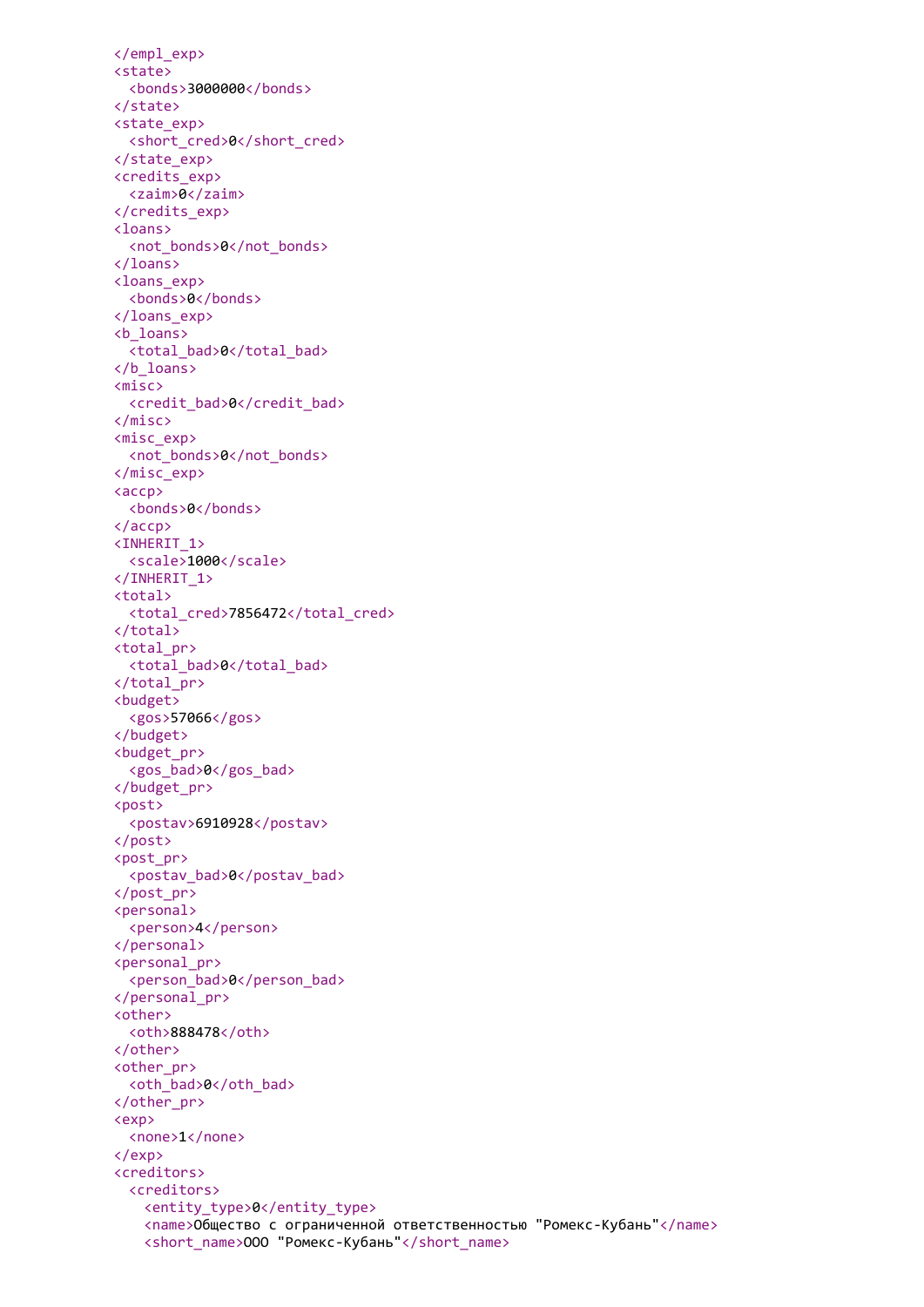```
<legal_address>350075, Краснодар Город, Стасова Улица, 178-180/1, Литер
     Ш</legal_address>
     <inn>2310051721</inn>
     <ogrn>1032305690120</ogrn>
     <is_foreign_entity>0</is_foreign_entity>
     <amount>706044</amount>
     <scale_base_1>1000</scale_base_1>
     <comment>Просроченная задолженность отсутствует.</comment>
     <is_aff_entity>0</is_aff_entity>
   </creditors>
   <creditors>
     <entity_type>0</entity_type>
     <name>Общество с ограниченной ответственностью "Северо-Западная концессионная компания"
     </name>
     <short_name>ООО "Северо-Западная концессионная компания"</short_name>
     <legal_address>123317, Москва г, Тестовская ул, 10, блок 19-2</legal_address>
     <inn>7709756135</inn>
     <ogrn>1077759722446</ogrn>
     \langle is foreign entity>0\langle is foreign entity>
     <amount>841406</amount>
     <scale_base_1>1000</scale_base_1>
     <comment>Просроченная задолженность отсутствует.</comment>
     \langle is aff entity>0\langle is aff entity>
   </creditors>
 </creditors>
\langle/y1>
<q>
 <scale>1000</scale>
 <sc>
   <long>3835086</long>
 \langle/sc\rangle<empl>
   <credits>0</credits>
 </empl>
 <empl_exp>
   <zaim>835086</zaim>
 </empl_exp>
 <state>
   <bonds>3000000</bonds>
 </state>
 <state_exp>
   <short_cred>93750</short_cred>
 </state_exp>
 <credits_exp>
   <zaim>0</zaim>
 </credits_exp>
 <loans>
   <not_bonds>93750</not_bonds>
 </loans>
 <loans_exp>
   <bonds>0</bonds>
 </loans_exp>
 <b_loans>
   <total bad>0</total bad>
 </b_loans>
 <misc>
   <credit_bad>0</credit_bad>
 </misc>
 <misc_exp>
   <not_bonds>0</not_bonds>
 </misc_exp>
 <accp>
   <bonds>0</bonds>
 </accp>
 <INHERIT_1>
   <scale>1000</scale>
 </INHERIT_1>
 <total>
   <total_cred>11506909</total_cred>
```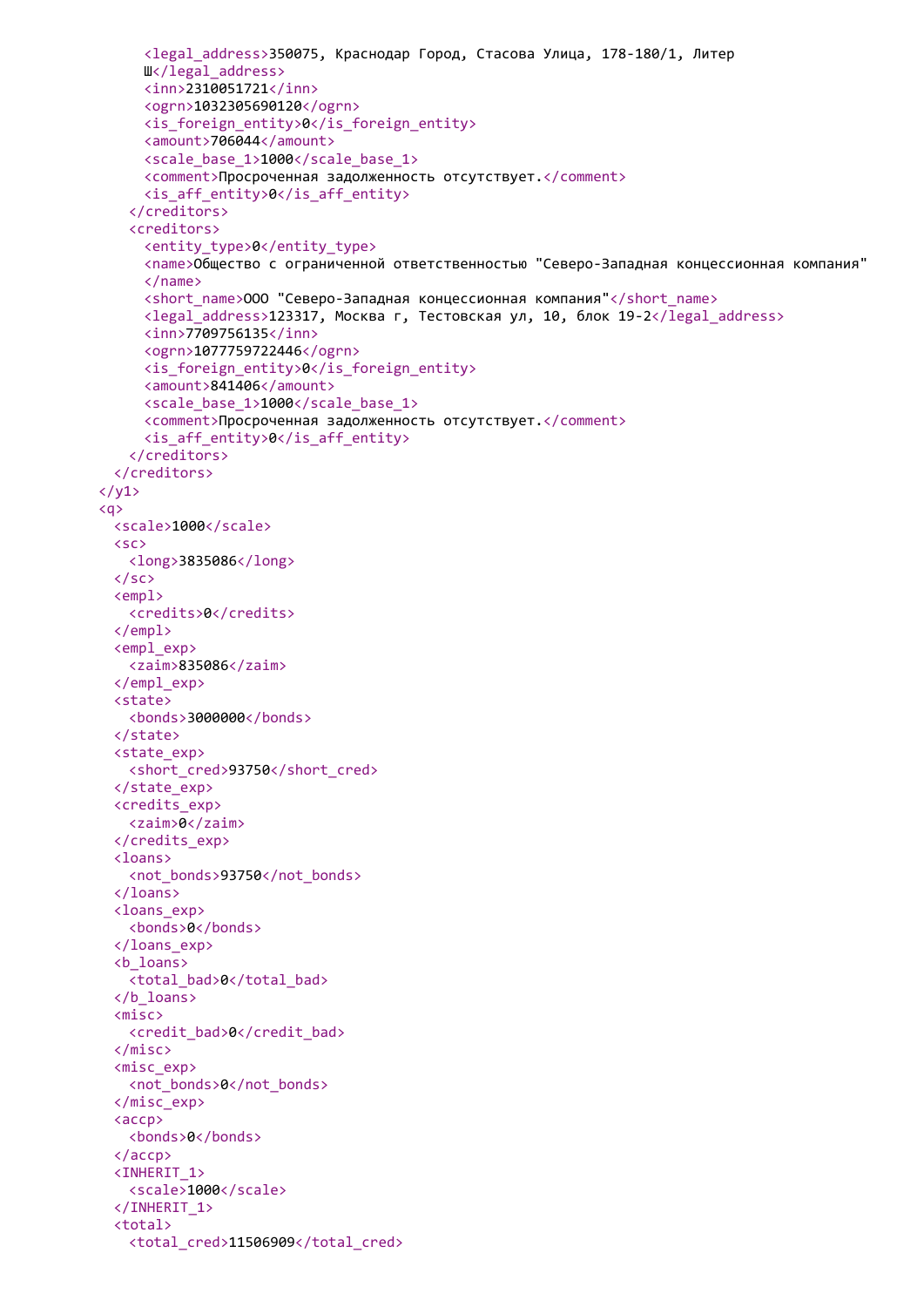```
</total>
   <total_pr>
     <total_bad>0</total_bad>
   </total_pr>
   <budget>
     <gos>54931</gos>
   </budget>
   <budget_pr>
     <gos_bad>0</gos_bad>
   </budget_pr>
   <post>
     <postav>10334094</postav>
   </post>
   <post_pr>
     <postav_bad>0</postav_bad>
   </post_pr>
   <personal>
     <person>16816</person>
   </personal>
   <personal_pr>
     <person_bad>0</person_bad>
   </personal_pr>
   <other>
     <oth>1101068</oth>
   </other>
   <other_pr>
     <oth bad>0</oth bad>
   </other_pr>
   <exp>
     <none>1</none>
   </exp>
   <creditors>
     <creditors>
       <entity_type>0</entity_type>
       <name>Открытое акционерное общество " МОСТОТРЕСТ"</name>
       <short_name>ОАО " МОСТОТРЕСТ"</short_name>
       <legal_address>121087, Москва Город, Барклая Улица, 6, стр.5</legal_address>
       <inn>7701045732</inn>
       <ogrn>1027739167246</ogrn>
       <is_foreign_entity>0</is_foreign_entity>
       <amount>3639575</amount>
       <scale_base_1>1000</scale_base_1>
       <comment>Просроченная задолженность отсутствует.</comment>
       <is_aff_entity>0</is_aff_entity>
     </creditors>
   </creditors>
  \langle/q>
</accp>
<loans_new>
  <none>1</none>
</loans_new>
<sub>me1</sub></sub>
 <none>1</none>
 <scale>1000</scale>
</mgl>
<misc_liabilities>
  <none>1</none>
</misc_liabilities>
<sec_risks>
  <industry>
   <desc>Внутренний рынок: К отраслевым рискам можно отнести риск вероятного получения дохода
   от объектов, переданных Эмитенту в доверительное управление, в объеме меньше планируемого
   вследствие снижения автомобильного трафика на платных участках автомобильных дорог,
   переданных Эмитенту в доверительное управление. В соответствии с Программой деятельности
   Государственной компании «Российские автомобильные дороги» на долгосрочный период (2010 –
   2020 годы) протяженность платных участков автомобильных дорог, сбор платы на которых
```

```
осуществляет Государственная компания «Российские автомобильные дороги», составит 1541,8 км.
что позволит Эмитенту производить купонные выплаты, а также погасить номинальную стоимость
облигационного займа в установленные сроки. Внешний рынок: Эмитент осуществляет свою
```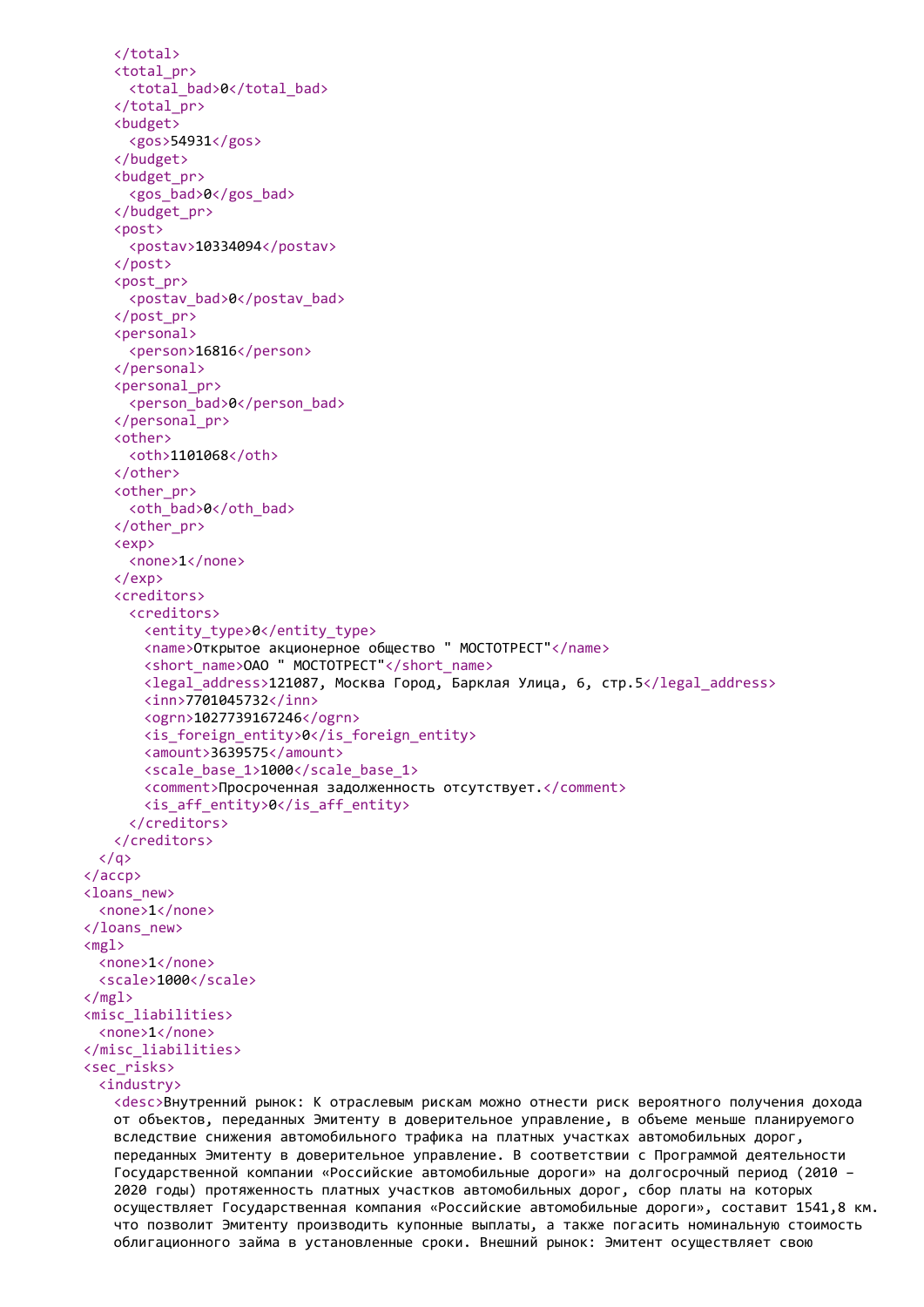деятельность на территории Российской Федерации, не имеет филиалов и представительств на территории иностранных государств, поэтому возможные изменения в отрасли на внешнем рынке не описываются. Риски, связанные с возможным изменением цен на сырье, услуги, используемые Эмитентом в своей деятельности (отдельно на внутреннем и внешнем рынках), и их влияние на деятельность эмитента и исполнение обязательств по ценным бумагам. Внутренний рынок: В целях оказания государственных услуг и выполнения иных полномочий в сфере дорожного хозяйства с использованием федерального имущества на основе доверительного управления, Эмитент осуществляет функции заказчика по договорам строительства, реконструкции, капитального ремонта и ремонта и, следовательно, не осуществляет закупки сырья или материалов. Договоры, составленные Эмитентом в рамках основной деятельности, заключаются с установлением фиксированной цены на осуществление работ/предоставление услуг. В случае изменения цен на основное сырье (материалы) цена таких договоров не будет изменяться. Влияние указанных рисков на деятельность Эмитента и исполнение им обязательств по ценным бумагам оценивается Эмитентом как незначительное. Внешний рынок: Эмитент осуществляет свою деятельность на территории Российской Федерации, не имеет филиалов и представительств на территории иностранных государств, поэтому возможные изменения цен на сырье и услуги на внешнем рынке не описываются. Риски, связанные с возможным изменением цен на продукцию и/или услуги эмитента (отдельно на внутреннем и внешнем рынках), их влияние на деятельность эмитента и исполнение обязательств по ценным бумагам: Внутренний рынок: Эмитент осуществляет купонные выплаты, а также выплаты в отношении номинальной стоимости облигаций за счет средств, полученных от сбора платы за проезд по автомобильным дорогам, находящимся в доверительном управлении Эмитента. Стоимость проезда по таким платным участкам тарифицирована и отличается в зависимости от категории транспорта. (в зависимости от габаритной высоты с учетом перевозимого груза и количества осей). На момент утверждения настоящего ежеквартального отчета размер платы за проезд по участку М-4 «Дон» в Московской области км 48,6 – км 71,3 варьируется от 10 до 120 руб. в зависимости от категории транспорта, а также времени суток. Размер платы по участку М-4 «Дон» в Липецкой области км 414,7 – км 464,3 варьируется от 50 до 240 руб. в зависимости от категории транспорта, а также времени суток. Такие тарифы подлежат индексации в соответствии с индексом потребительских цен. Объем выпуска облигаций серии 01 значительно меньше денежных средств, планируемых к получению Эмитентом от сбора платы на автомобильных дорогах Эмитента. В этой связи, влияние указанных рисков на деятельность Эмитента и исполнение им обязательств по ценным бумагам оценивается Эмитентом как незначительное. Внешний рынок: Эмитент осуществляет свою деятельность на территории Российской Федерации и не имеет филиалов и представительств на территории иностранных государств, поэтому не подвержен рискам на внешнем рынке. </desc>

#### </industry> <regional>

<desc>Страновые риски: К страновым рискам Эмитента относятся политические, экономические и социальные риски, присущие Российской Федерации. Поскольку деятельность эмитента относится к инфраструктурной отрасли экономики, страновые риски Эмитента полностью зависят от экономической и политической ситуации в Российской Федерации в целом и находятся вне контроля Эмитента. Эмитент осуществляет свою деятельность в нескольких регионах Российской Федерации. Экономика России не защищена от рыночных спадов и замедления экономического развития в других странах мира, а также от масштабных экономических кризисов, подобных мировому финансовому кризису. Финансовые проблемы или обостренное восприятие рисков инвестирования в страны с развивающейся экономикой могут снизить объем иностранных инвестиций в Россию и оказать отрицательное воздействие на российскую экономику. Кроме того, поскольку Россия производит и экспортирует большие объемы природного газа и нефти, российская экономика особо уязвима перед изменениями мировых цен на природный газ и нефть, а падение цен на указанные ресурсы может замедлить развитие российской экономики. При этом, большая приверженность проведению структурных экономических реформ, способных стимулировать более значительный приток инвестиций в реальную экономику и, таким образом, обеспечить экономический рост в долгосрочной перспективе, а также другие институциональные реформы могут оказать позитивное влияние на оценки суверенного рейтинга России. 27 июня 2012 года ведущее рейтинговое агентство Standard & Poor's повысило краткосрочный суверенный рейтинг России в иностранной валюте на одну ступень с уровня А-3 до А-2. Применимо к облигациям это соответствует уровням надежности – "средний" и "выше среднего". Решение повысить краткосрочный суверенный рейтинг России объясняется несколькими возможными причинами. В частности, в последнее время российский рынок, рубль, демонстрировали устойчивость. Долгосрочный рейтинг по обязательствам в иностранной валюте подтвержден на уровне "BBB". От группы надежных кредитов, имеющих рейтинг А, Россию отделяют две ступени. Прогноз по рейтингу оставлен стабильным. Долгосрочный рейтинг по обязательствам в национальной валюте составляет BBB+. 27 марта 2013 года международное рейтинговое агентство Moody's подтвердило рейтинг России на уровне Baa1 и "стабильный" прогноз по нему. Политико-экономические риски. В соответствии с изменениями политической и экономической конъюнктуры, и в целях совершенствования банковской, судебной, налоговой, административной и законодательной систем, Правительство Российской Федерации проводит ряд последовательных реформ, направленных на стабилизацию современной российской экономики и ее интеграцию в мировую систему. В связи с прошедшими в 2011 г. парламентскими выборами и президентскими выборами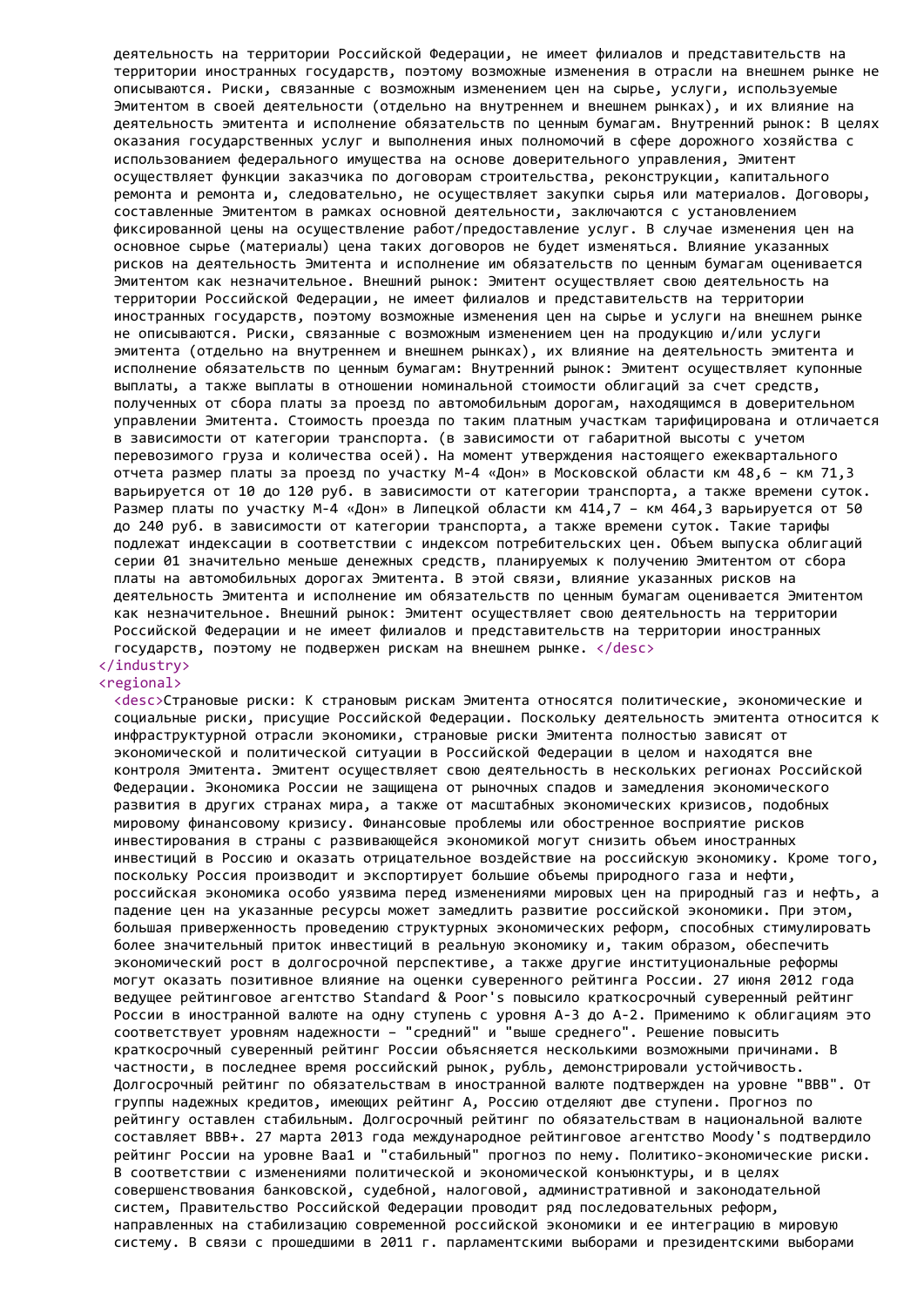2012 г. эксперты пока не ожидают каких-либо существенных изменений в фундаментальной расстановке политических сил, способных оказать дестабилизирующее давление на сложившуюся систему политического устройства РФ. Таким образом, влияние политических рисков оценивается, как незначительное. Следует отметить, что Правительство России оказывает влияние на деятельность Эмитента посредством принятия законодательных и регулятивных мер, что может повлиять на финансовое положение и результаты деятельности Эмитента. Региональные риски Эмитент оценивает политическую ситуацию в регионах присутствия как стабильную и прогнозируемую. Эмитент осуществляет свою деятельность в регионах с достаточно развитой инфраструктурой и минимально подвержен рискам, связанным с прекращением транспортного сообщения в связи с удаленностью и/или труднодоступностью. Риски, связанные с возможными военными конфликтами, введением чрезвычайного положения и забастовками в стране (странах) и регионе, в которых Эмитент зарегистрирован в качестве налогоплательщика и/или осуществляет основную деятельность: Отдельные проявления терроризма могут привести к негативным политическим, социальным и экономическим последствиям, что может спровоцировать введение чрезвычайного положения в регионах деятельности Эмитента. Кроме того, в регионах деятельности Эмитента существует некоторая вероятность возникновения внутренних конфликтов (забастовок и народных волнений) из-за разницы социального уровня и качества жизни населения. В данный момент вероятность военных конфликтов, введения чрезвычайного положения, забастовок в ближайшее время Эмитентом не прогнозируется. Отрицательных изменений ситуации в регионах, которые могут негативно повлиять на деятельность и экономическое положение Эмитента, в ближайшее время Эмитентом не прогнозируется. Риски, связанные с географическими особенностями страны (стран) и региона, в которых Эмитент зарегистрирован в качестве налогоплательщика и/или осуществляет основную деятельность, в том числе повышенная опасность стихийных бедствий, возможное прекращение транспортного сообщения в связи с удаленностью и/ или труднодоступностью и т.п. Регионы деятельности Эмитента характеризуются отсутствием повышенной опасности стихийных бедствий, имеют устойчивый климат и, в основном, не подвержены природным катаклизмам. Однако последствия возможных аварий и катастроф на транспорте и дорожных сетях, в коммунальных системах жизнеобеспечения большого города и существенных объектах экономики может значительно ограничить возможности Эмитента, привести к наступлению форс-мажорных обстоятельств и невыполнению Эмитентом принятых на себя обязательств. Риск стихийных бедствий, возможного прекращения транспортного сообщения и других региональных факторов минимален. Учитывая все вышеизложенные обстоятельства, можно сделать вывод о том, что макроэкономическая среда регионов благоприятным образом сказывается на деятельности Эмитента и позволяет говорить об отсутствии специфических региональных рисков. Предполагаемые действия эмитента на случай отрицательного влияния изменения ситуации в стране (странах) и регионе на его деятельность: В случае возникновения одного или нескольких из перечисленных выше рисков Эмитент предпримет все возможные меры по минимизации негативных последствий. Однако, необходимо отметить, что предварительная разработка адекватных соответствующим событиям мер затруднена неопределенностью развития ситуации, и параметры проводимых мероприятий будут в большей степени зависеть от особенностей создавшейся ситуации в каждом конкретном случае. Эмитент не может гарантировать, что действия, направленные на преодоление возникших негативных изменений, смогут привести к исправлению ситуации, поскольку описанные факторы находятся вне контроля Государственной компании.</desc>

# </regional>

<financial>

<desc>риск изменения процентных ставок; валютные риски; риск инфляции. Риски изменения процентных ставок (процентный риск) – это риск, связанный с изменением процентных ставок, в основном по банковским кредитам, так как в случае увеличения процентных ставок возрастают затраты по обслуживанию заемных средств с переменными ставками и новым заимствованиям. Для целей финансирования Программы деятельности Государственной компании «Российские автомобильные дороги» на долгосрочный период (2010-2020 годы) Государственная компания намерена привлечь существенный объем заимствований, что непосредственно скажется на влиянии процентного риска на деятельность Эмитента. Негативное изменение конъюнктуры финансового рынка (значительное увеличение процентных ставок) приведет к увеличению затрат Эмитента на обслуживание заемных средств. В целях снижения последствий возникновения указанного риска, Эмитент планирует обеспечить диверсификацию источников внебюджетного финансирования Программы деятельности Государственной компании «Российские автомобильные дороги» на долгосрочный период (2010-2020 годы). Выбор инструмента финансирования и сроков кредитования будет определяться в зависимости от текущей рыночной конъюнктуры. Подверженность финансового состояния эмитента, его ликвидности, источников финансирования, результатов деятельности и т.п. изменению валютного курса (валютные риски). Эмитент практически не подвержен рискам неблагоприятного изменения валютных курсов, так как имущество Эмитента, сформированное за счет имущественного взноса Российской Федерации, государственные субсидии на строительство и доверительное управление автомобильными дорогами Эмитента, а также доходы от деятельности Эмитента номинированы в рублях, основная часть расходов, осуществляемых Эмитентом также номинирована в валюте Российской Федерации рублях. Таким образом, финансовое состояние Эмитента и его ликвидность практически не зависят от изменения валютных курсов. Предполагаемые действия эмитента на случай отрицательного влияния изменения валютного курса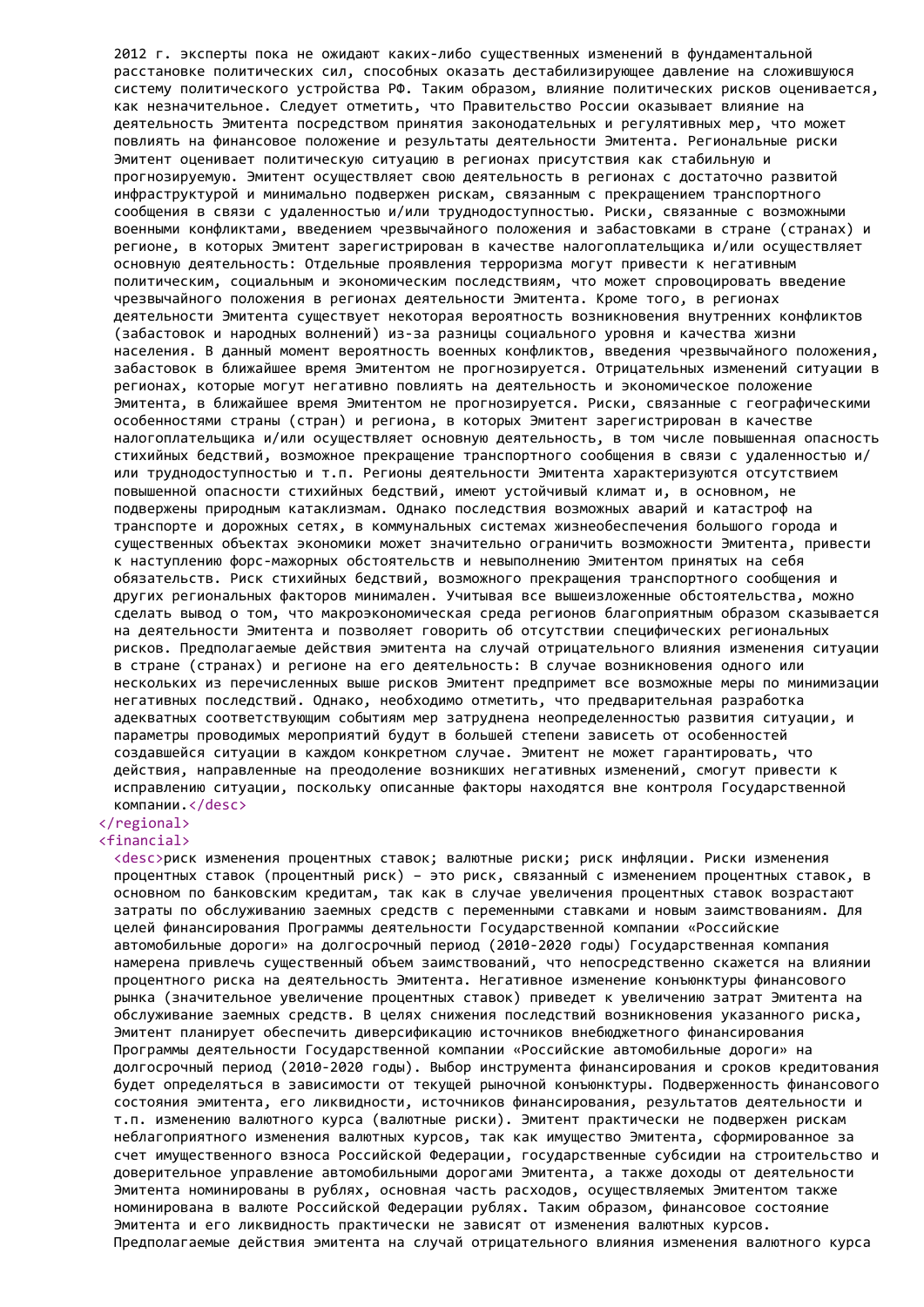и процентных ставок на деятельность эмитента. Для уменьшения валютных рисков и рисков изменения процентных ставок, если они возникнут, Эмитент будет осуществлять следующие действия для снижения негативных последствий данного влияния: • оптимизация портфеля заимствований с учетом изменившихся рыночных индикаторов; • предпочтение инструментов с фиксированной ставкой на уровне, приемлемом для Эмитента; • включение в кредитное соглашение условий, обеспечивающих возможности управления процентным риском для Эмитента, в том числе ограничений на повышение процентной ставки, возможность расторжения договора в одностороннем порядке Эмитентом без комиссии; • соотнесение валюты заимствования с валютой денежных потоков, за счет которых предполагается обслуживание заимствования; • приоритет прямых заимствований в валюте Российской Федерации; • хеджирование валютных рисков в случае осуществления заимствования в валюте, отличной от валюты Российской Федерации. Влияние инфляции на выплаты по ценным бумагам, критические, по мнению Эмитента, значения инфляции, а также предполагаемые действия Эмитента по уменьшению указанного риска: Негативные изменения денежно-кредитной политики в стране, повышение процентных ставок, а также значительный рост темпов инфляции могут привести к росту затрат Эмитента (расходов по операционной деятельности и прочим целевым расходам) Эмитента и, следовательно, отрицательно сказаться на финансовых результатах деятельности Эмитента. По официальным данным за последние пять лет инфляция в России имеет тенденцию к снижению. При этом, тарифы за проезд по платным участкам автомобильных дорог, находящимся в доверительном управлении Эмитента, подлежат индексации в соответствии с индексом потребительских цен, что в существенной степени нивелирует влияние рисков изменения денежно-кредитной политики. В случае роста инфляции, Эмитент планирует осуществлять индексацию тарифа, взымаемого за проезд по платным участкам автомобильных дорог, переданных Эмитенту в доверительное управление. Принимая во внимание уровень потенциальной доходности деятельности, по мнению Эмитента, критическое значение инфляции, при которой у Эмитента возникнут трудности, составляет не менее 20% годовых. Риски увеличения стоимости обслуживания облигационного займа Эмитент оценивает как незначительные. Указывается, какие из показателей финансовой отчетности эмитента наиболее подвержены изменению в результате влияния указанных финансовых рисков. В том числе указываются риски, вероятность их возникновения и характер изменений в отчетности. Риск Вероятность возникновения Показатели финансовой отчетности, наиболее подверженные изменению в результате влияния указанных финансовых рисков Характер изменений в отчетности Рост ставок по кредитам банков средняя Бухгалтерский баланс (форма 1): 1) Кредиторская задолженность (прочие кредиторы) – стр. 1520 Отчет о прибылях и убытках (форма 2): 1) Проценты к уплате – стр. 2330 2) Чистая прибыль - стр. 2400 Снижение прибыли Валютный риск низкая Бухгалтерский баланс (форма 1): 1) Дебиторская задолженность – стр. 1230 2) Кредиторская задолженность – стр.1520 3) Денежные средства – стр.1250 Отчет о прибылях и убытках (форма 2): 1) Прочие доходы и расходы – стр. 2340 и 2350 2) Чистая прибыль - стр. 2400 Рост затрат на капитальные вложения Инфляционные риски низкая Отчет о прибылях и убытках (форма2): 1) Прочие расходы – стр. 2350 2) Себестоимость проданных товаров, продукции, работ, услуг – стр. 2120 3) Проценты к уплате – стр. 2330 4) Чистая прибыль - стр. 2400 Уменьшение прибыли, увеличение кредиторской задолженности. Риск ликвидности низкая Бухгалтерский баланс (форма 1): 1) Дебиторская задолженность – стр. 1230 2) Денежные средства – стр.1250 Отчет о прибылях и убытках (форма 2): 1) Прочие доходы и расходы – стр. 2340 и 2350 2) Чистая прибыль - стр. 2400 Снижение прибыли </desc>

## </financial>

#### <legal>

<desc>Правовые риски, связанные с деятельностью эмитента для рынка, в том числе: Риски, связанные с изменением валютного регулирования: Внутренний рынок: Закон о валютном регулировании не содержит ухудшающих положение Эмитента факторов, поскольку положения указанного закона являются элементами валютного администрирования в Российской Федерации. Изменение валютного регулирования зависит от состояния внешнего и внутреннего валютных рынков. Риск изменения валютного регулирования на внутреннем рынке не оказывает существенного влияния на деятельность Эмитента. Цены на услуги Эмитента устанавливаются в рублях, все обязательства Эмитента выражены в валюте Российской Федерации. Таким образом, можно сказать, что влияние данного вида рисков на Эмитента крайне незначительно. Внешний рынок: Эмитент не является участником внешнеэкономической деятельности и не осуществляет экспорт продукции, работ и услуг. Соответственно, отсутствуют риски правового характера в отношении операций, связанных с такой деятельностью. Риски, связанные с изменением налогового законодательства: Внутренний рынок: Анализ последних тенденций развития налогового законодательства в Российской Федерации не позволяет сделать однозначных выводов об общем направлении движения налоговых реформ. Пока можно лишь отметить, что в целом последние законодательные инициативы органов государственной власти были направлены на снижение налогового бремени и создание более гибкой системы налоговых норм. Упомянутые факторы позволяют заключить, что налоговая система РФ становится более стабильной, деятельность хозяйствующих субъектов в РФ с точки зрения налоговых последствий - более предсказуемой. Российское законодательство в области налогообложения в отдельных случаях допускает достаточно широкое толкование. В последние годы действия налоговых органов однозначно дали понять, что зачастую не все моменты, допускающие двойственное толкование, толкуются представителями налоговых органов в пользу налогоплательщика. С этим могут быть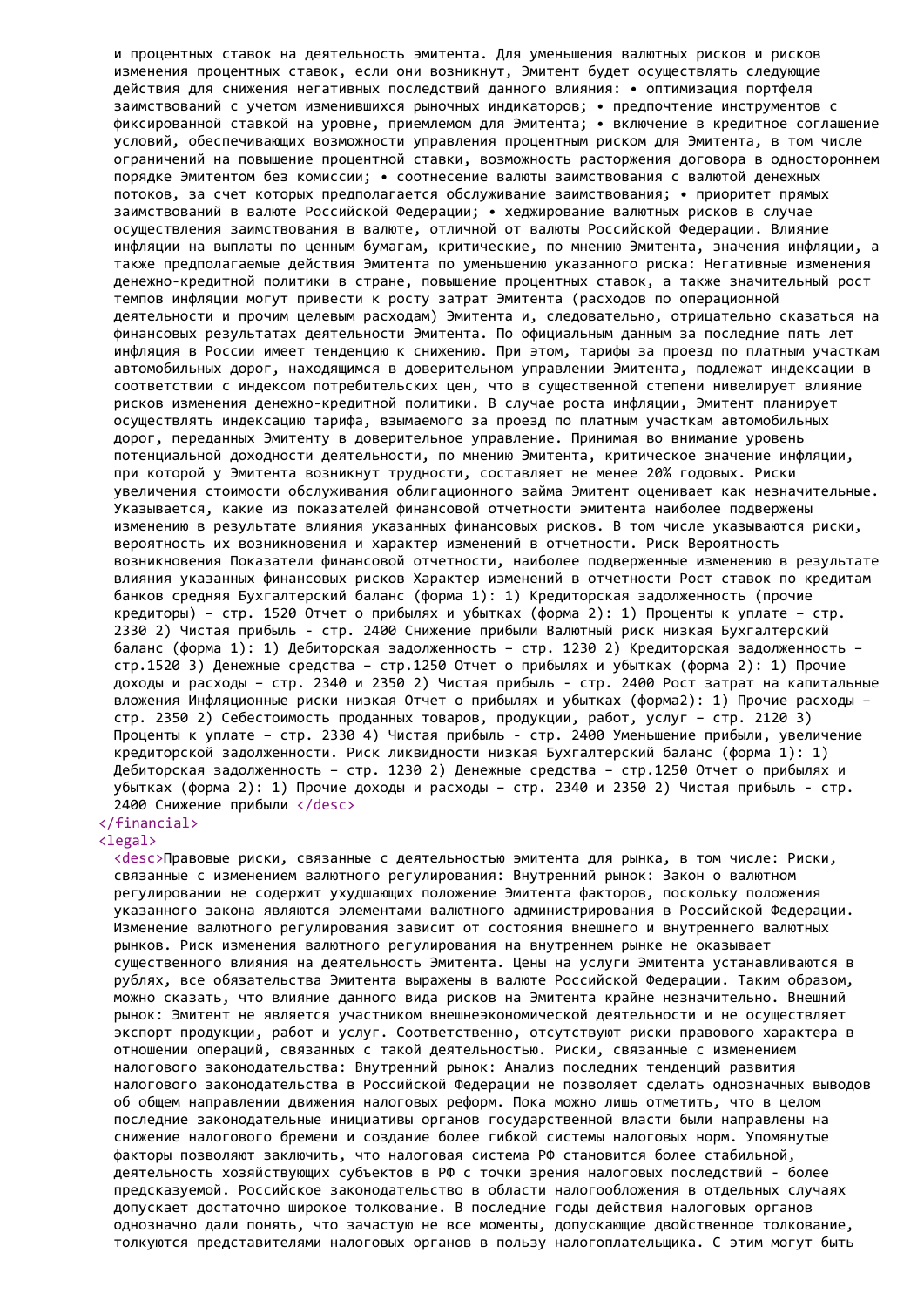связаны дополнительные риски практически для любого хозяйствующего субъекта в Российской Федерации. Кроме того, нельзя исключать возможности увеличения государством налоговой нагрузки плательщиков, вызванной изменением отдельных элементов налогообложения, отменой налоговых льгот, повышением пошлин и др. За отчетный период в налоговое законодательство не вносились изменения, которые могли существенно повлиять на деятельность Эмитента. Эмитентом в полной мере соблюдается действующее российское налоговое законодательство, и руководство Эмитента считает вероятность возникновения у Эмитента непредвиденных налоговых и иных обязательств (в том числе по начислению соответствующих штрафов и пеней) в будущем, незначительной. Эмитент осуществляет постоянный мониторинг изменений, вносимых в налоговое законодательство, оценивает и прогнозирует степень возможного влияния таких изменений на его деятельность и учитывает их в своей деятельности. Внешний рынок: Эмитент не является участником внешнеэкономической деятельности и не осуществляет экспорт продукции, работ и услуг. Соответственно, отсутствуют риски правового характера в отношении операций, связанных с такой деятельностью. Риски, связанные с изменением правил таможенного контроля и пошлин: Внутренний рынок: Эмитент осуществляет свою деятельность на территории Российской Федерации. Таким образом, риск, связанный с изменением правил таможенного контроля и пошлин на внешнем и внутреннем рынках, не распространяется на Эмитента. Внешний рынок: Эмитент не является участником внешнеэкономической деятельности и не осуществляет экспорт продукции, работ и услуг. Соответственно, отсутствуют риски правового характера в отношении операций, связанных с такой деятельностью. Риски, связанные с изменением требований по лицензированию основной деятельности эмитента либо лицензированию прав пользования объектами, нахождение которых в обороте ограничено (включая природные ресурсы): Внутренний рынок: Основная деятельность Эмитента не подлежит лицензированию. Эмитент не осуществляет каких-либо видов деятельности, подлежащих лицензированию, и не использует в своей деятельности объекты, оборот которых ограничен. Соответственно рискам, связанным с лицензированием основной деятельности, Эмитент не подвержен. В случае изменения требований по лицензированию деятельности Эмитента либо лицензированию прав пользования объектами, нахождение которых в обороте ограничено, Эмитент примет необходимые меры для получения соответствующих лицензий и разрешений. Внешний рынок: Эмитент не является участником внешнеэкономической деятельности и не осуществляет экспорт продукции, работ и услуг. Соответственно, отсутствуют риски правового характера в отношении операций, связанных с такой деятельностью. Риски, связанные с изменением судебной практики по вопросам, связанным с деятельностью Эмитента (в том числе по вопросам лицензирования), которые могут негативно сказаться на результатах его деятельности, а также на результаты текущих судебных процессов, в которых участвует Эмитент: Внутренний рынок: Эмитент не участвовал и в настоящее время не участвует в судебных процессах, которые могут существенным образом отразиться на его финансово-хозяйственной деятельности. Возможность изменения судебной практики, связанной с деятельностью Эмитента, рассматривается как незначительная и не окажет существенного влияния на его деятельность. В случае изменения судебной практики по вопросам, связанным с деятельностью Эмитента, Эмитент намерен планировать свою финансовохозяйственную деятельность с учетом этих изменений. Для надлежащего правового обеспечения деятельности Эмитента и минимизации правовых рисков осуществляется постоянный мониторинг нормативных актов, регулирующих деятельность эмитента, а также судебной практики, касающейся толкования и применения данных актов при рассмотрении конкретных споров или обобщении правоприменительной практики. При этом мониторинг проводится не только по уже вступившим в силу нормативным актам, но и по проектам нормативных актов, которые будут приняты в будущем. По результатам такого мониторинга могут быть приняты меры для снижения негативных последствий вступления в силу того или иного нормативного акта. Внешний рынок: Эмитент не является участником внешнеэкономической деятельности и не осуществляет экспорт продукции, работ и услуг. Соответственно, отсутствуют риски правового характера в отношении операций, связанных с такой деятельностью.</desc>

# </legal>

## <activity>

<desc>Риски, свойственные исключительно Эмитенту, в том числе: Риски, связанные с текущими судебными процессами, в которых участвует Эмитент: В настоящее время Эмитент не участвует в текущих судебных процессах, которые могут существенным образом отразиться на его финансовохозяйственной деятельности. Риски, связанные с отсутствием возможности продлить действие лицензии Эмитента на ведение определенного вида деятельности либо на использование объектов, нахождение которых в обороте ограничено (включая природные ресурсы): Основная деятельность Эмитента не подлежит лицензированию. Эмитент не осуществляет каких-либо видов деятельности, подлежащих лицензированию, и не использует в своей деятельности объекты, оборот которых ограничен. Соответственно рискам, связанным с лицензированием основной деятельности, Эмитент не подвержен. Риски, связанные с возможной ответственностью Эмитента по долгам третьих лиц, в том числе дочерних обществ Эмитента: Риски, связанные с возможной ответственностью Эмитента по долгам третьих лиц, в том числе дочерних обществ Эмитента, оцениваются как незначительные. Риски, связанные с возможностью потери потребителей, на оборот с которыми приходится не менее чем 10 процентов общей выручки от продажи продукции (работ, услуг) Эмитента: Эмитент получает доход от управления имуществом, переданным ему в доверительное управление. Риски, связанные с возможностью потери потребителей, на оборот с которыми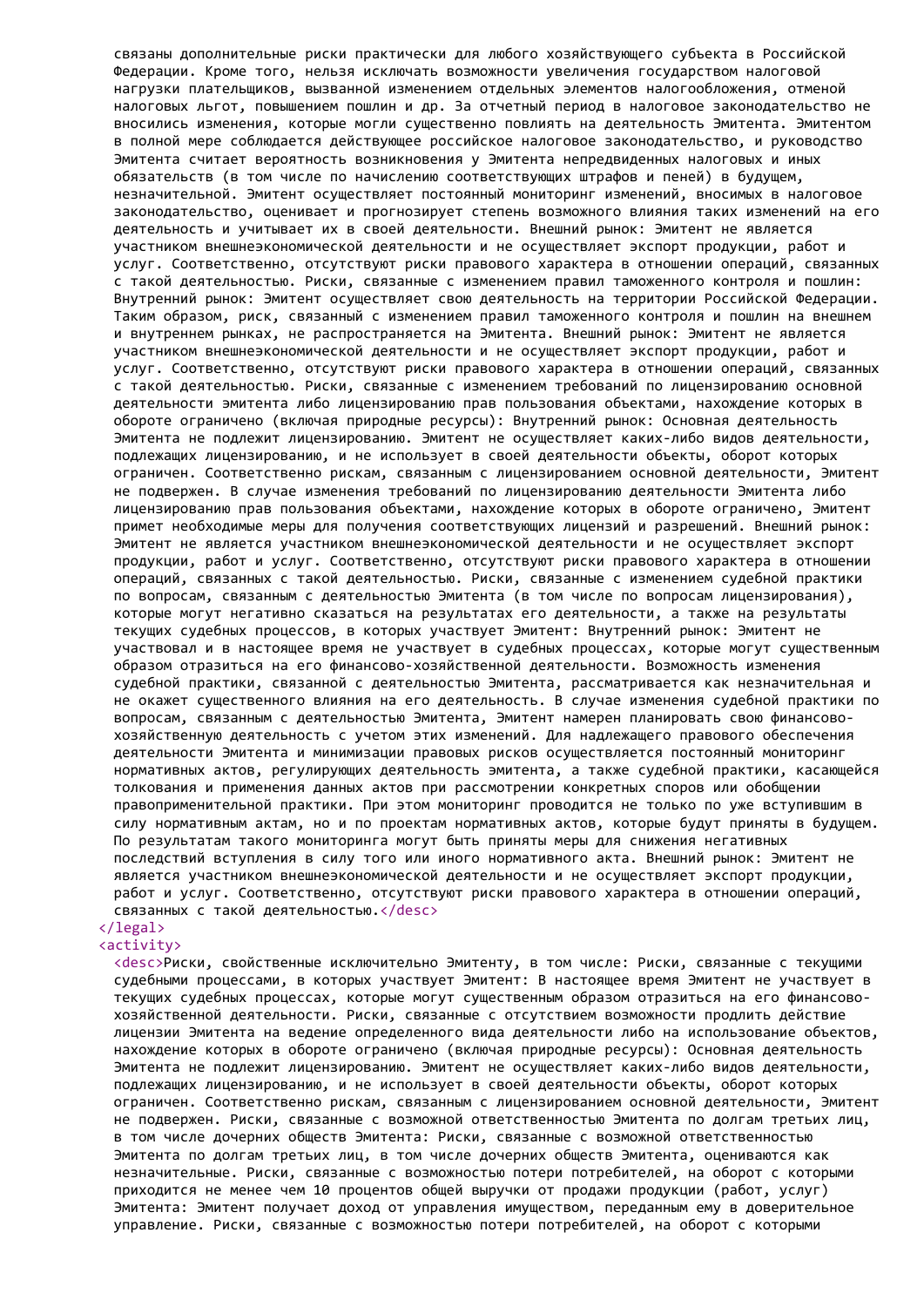приходится не менее чем 10 процентов общей выручки от продажи продукции (работ, услуг) Эмитента, отсутствуют.</desc>

</activity>

# </sec\_risks>

```
<name_info>
 <full_name_date>2009-07-17</full_name_date>
 <short_name_date>2009-07-17</short_name_date>
 <has several short name>0</has several short name>
 <has_similar_org>1</has_similar_org>
```
## <similar\_org>

<name>Название Адрес Регион Общество с ограниченной ответственностью "АВТОДОР" 119313, Москва г, Ленинский пр-кт, 95 г. Москва Общество с ограниченной ответственностью "АВТОДОР" 119119, Москва г, Ленинский пр-кт, 42, 1-2-3 г. Москва Общество с ограниченной ответственностью "АВТОДОР" 127550, Москва г, Дмитровское ш, 39, 1 г. Москва Общество с ограниченной ответственностью "АвтоДор" 198095, Санкт-Петербург Город, Стачек Проспект, 15, Литер А, пом. 5-Н г. Санкт-Петербург Общество с ограниченной ответственностью "Автодор" 191014, Санкт-Петербург Город, Литейный Проспект, 55 г. Санкт-Петербург Общество с ограниченной ответственностью "Автодор" 184420, Мурманская Область, Никель Поселок городского типа, Сидоровича Улица, 16, 231 Мурманская обл. Общество с ограниченной ответственностью "АвтоДор" 606440, Нижегородская Область, Бор, Чайковского Улица, 18, 87 Нижегородская обл. Общество с ограниченной ответственностью "АВТОДОР" 105066, Москва Город, Басманная Нов. Улица, 28, стр.1, пом.VII г.Москва Общество с ограниченной ответственностью "АвтоДор" 413840, Саратовская Область, Балаково Город, Степная Улица, 43, 41 Саратовская обл. Общество с ограниченной ответственностью "Автодор" 630091, Новосибирск Город, Мичурина Улица, 12а Новосибирская обл. Общество с ограниченной ответственностью "АВТОДОР" 171963, Тверская Область, Бежецкий Район, Житищи Деревня, Солнечная Улица, 10, 1 Тверская обл. Общество с ограниченной ответственностью "АвтоДор" 300013, Тула Город, Сойфера Улица, 14, офис 2 Тульская обл. Общество с ограниченной ответственностью "Автодор" 630111, Новосибирск Город, Кропоткина Улица, 271 Новосибирская обл. Общество с ограниченной ответственностью "Автодор" 440000, Пенза Город, Володарского Улица, 71 "А" Пензенская обл. Общество с ограниченной ответственностью "Автодор" 630091, Новосибирск Город, Советская Улица, 52 Новосибирская обл. Общество с ограниченной ответственностью "Автодор" 644024, Омск Город, Маршала Жукова Улица, дом 75 Омская обл. Общество с ограниченной ответственностью "АвтоДор" 461040, Оренбургская Область, Бузулук Город, Покровская Улица, дом 38 Оренбургская обл. Общество с ограниченной ответственностью "Автодор" 125459, Москва г, Яна Райниса б-р, 23 г. Москва Общество с ограниченной ответственностью "АВТОДОР" 127282, Москва г, Заревый проезд, 10 г. Москва Открытое акционерное общество "Автодор" 650055, Кемерово Город, Федоровского Улица, 5 Кемеровская обл. Общество с ограниченной ответственностью "Автодор" 680015, Хабаровск Город, Темниковский Переулок, 4 Хабаровский край Общество с ограниченной ответственностью "Автодор" 663090, Красноярский Край, Дивногорск Город, Комсомольская Улица, 15, 21 Красноярский край Общество с ограниченной ответственностью "Автодор" 423811, Татарстан Республика, Набережные Челны Город, Шамиля Усманова Улица, 129, 71 Татарская респ. Общество с ограниченной ответственностью "Автодор" 640014, Курганская обл, Курган г, Промышленная ул, 33 Курганская обл. Общество с ограниченной ответственностью "АвтоДор" 462419, Оренбургская обл, Орск г, Ленина пр-кт, 18А, 4 Оренбургская обл. Общество с ограниченной ответственностью "АВТОДОР" 119454, Москва Город, Вернадского Проспект, 24 А г. Москва Общество с ограниченной ответственностью "АвтоДор" 153021, Иваново г, Красных Зорь ул, 34, Лит.А1.А2.А5.А6., оф.12 Ивановская обл. Общество с ограниченной ответственностью "Автодор" 680038, Хабаровск Город, Дзержинского Улица, 89, 9 Хабаровский край Общество с ограниченной ответственностью "Автодор" 630511, Новосибирская Область, Новосибирский Район, МО Криводановского сельсовета промышленная зона с. Криводановка Село, Производственная Улица, 7, офис 7 Новосибирская обл. Общество с ограниченной ответственностью "Автодор" 630091, Новосибирск Город, Фрунзе Улица, 19 Новосибирская обл. Общество с ограниченной ответственностью "Автодор" 197342, Санкт-Петербург г, Белоостровская ул, 22 г. Санкт-Петербург Общество с ограниченной ответственностью "АВТОДОР" 629307, Ямало-Ненецкий АО, Новый Уренгой г, Губкина ул, 11, 200 Ямало-Ненецкий АО Общество с ограниченной ответственностью "АВТОДОР" 193079, Санкт-Петербург г, Новоселов ул, 8, литер А г. Санкт-Петербург Общество с ограниченной ответственностью "Автодор" 115088, Москва г, Угрешская ул, 14, СТР.4 г. Москва Общество с ограниченной ответственностью "Автодор" 192241, Санкт-Петербург г, Пражская ул, 35, Литер А, помещение 17-Н г. Санкт-Петербург Общество с ограниченной ответственностью "Автодор" 197198, Санкт-Петербург г, Большой ПС пр-кт, 18, лит. А, пом. 16-Н г. Санкт-Петербург Общество с ограниченной ответственностью "Автодор" 628600, Ханты-Мансийский Автономный округ - Югра АО, Нижневартовск г, Кузоваткина Западный промышленный узел ул, 51, панель 2 Ханты-Мансийский АО Общество с ограниченной ответственностью "Автодор" 426076, Удмуртская Респ, Ижевск г, Ленина ул, 42 Удмуртская Респ. Общество с ограниченной ответственностью "АвтоДор" 428000, Чебоксары г, Константина Иванова ул, 91, 210 Чувашская Респ. Общество с ограниченной ответственностью "Автодор" 198095, Санкт-Петербург Город, Химический Переулок, 1 г. Санкт-Петербург Общество с ограниченной ответственностью "Автодор" 685000, Магаданская Область, Магадан Город, Новая Улица, 31/10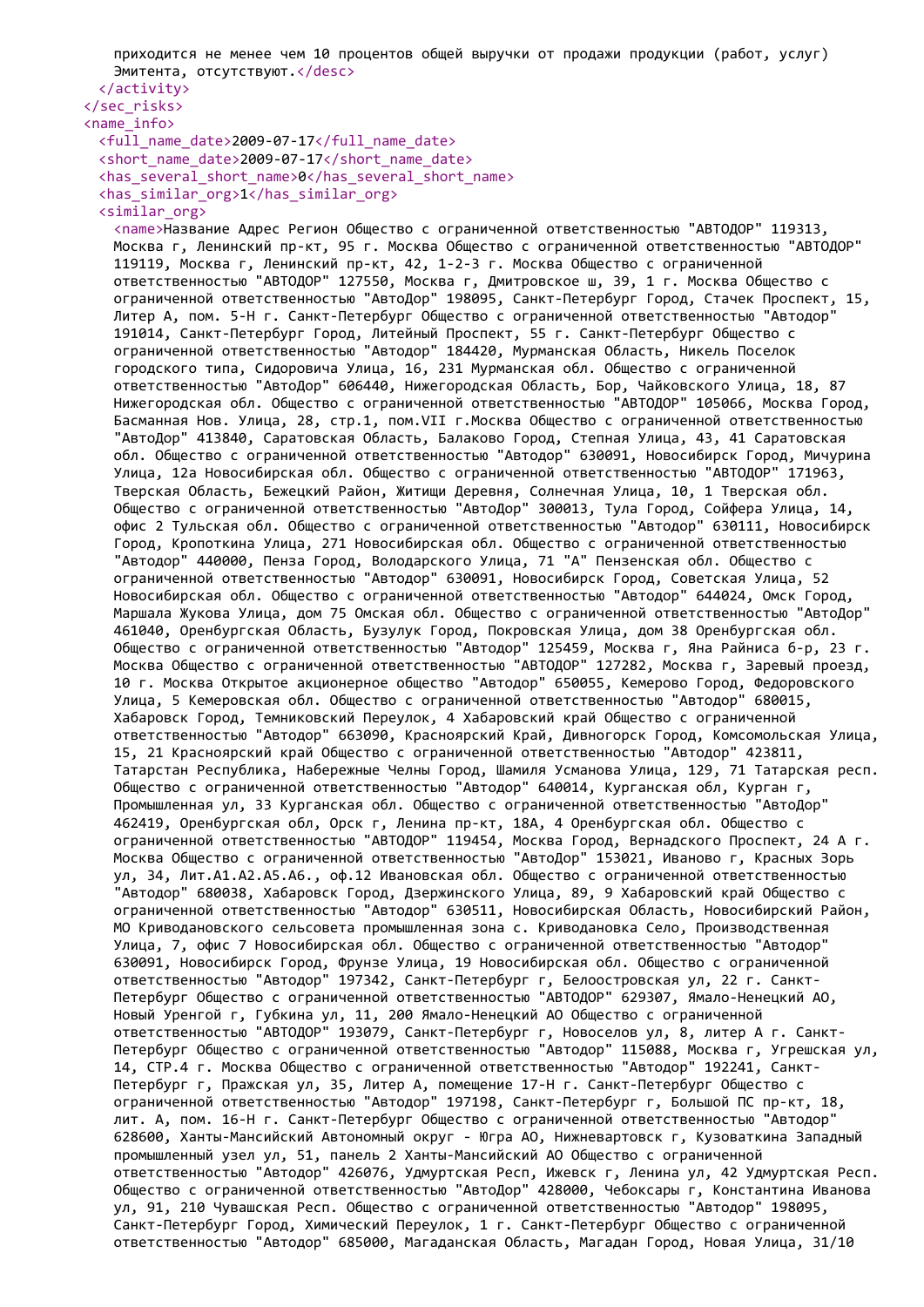Магаданская обл. Общество с ограниченной ответственностью "АвтоДор" 195248, Санкт-Петербург Город, Ириновский Проспект, 1 г. Санкт-Петербург Общество с ограниченной ответственностью "АвтоДор" 197022, Санкт-Петербург Город, Песочная Набережная, 16, лит. А, пом. 4-Н г. Санкт-Петербург Общество с ограниченной ответственностью "Автодор" 600033, Владимирская Область, Владимир Город, Мещерская Улица, 9 Владимирская обл. Общество с ограниченной ответственностью "Автодор" 680006, Хабаровский Край, Хабаровск Город, Индустриальная Улица, 8А Хабаровский Край Общество с ограниченной ответственностью "Автодор" 677007, Саха /Якутия/ Республика, Якутск Город, Автодорожная Улица, 2 Респ. Саха (Якутия) Товарищество с ограниченной ответственностью "Автодор" 628260, Ханты-Мансийский Автономный округ - Югра АО, Югорск г., Поперечный пер, 8, 6 Ханты-Мансийский АО Общество с ограниченной ответственностью "АвтоДор" 424000, Марий Эл Респ, Йошкар-Ола г, Чавайна б-р, 36 Респ. Марий-Эл Товарищество с ограниченной ответственностью "Автодор" 453115, Башкортостан Респ, Стерлитамакский р-н, Стерлитамак г, Вокзальная ул, 9 Респ. Башкортостан </name> <comment>Для избежания смешения указанных наименований необходимо обращать внимание на организационно-правовую форму и полное и сокращенное наименование юридического лица, в том числе, на использование заглавных и прописных букв, а также на место нахождения, ИНН и ОГРН. Для собственной идентификации Эмитент в официальных документах использует ИНН, ОГРН и место нахождения.</comment> </similar\_org>  $\langle$ is trade mark>0 $\langle$ is trade mark> <prev\_names> <none>1</none>

</prev\_names>

## </name\_info>

<reg>

<has\_old>0</has\_old> <no>1097799013652</no>

<date>2009-08-14</date>

<org>Управление Федеральной налоговой службы по г. Москве.</org>

 $\langle$ /reg $\rangle$ 

#### <history> <indefinite>1</indefinite>

<history>Краткое описание истории создания и развития Эмитента: Государственная компания «Российские автомобильные дороги» (Автодор») создана в виде некоммерческой организации на основании федерального закона № 145-ФЗ "О государственной компании "Российские автомобильные дороги" и о внесении изменений в отдельные законодательные акты Российской Федерации" от 17.07.2009 года. Цели создания эмитента: В соответствии со ст. 4 Федерального закона "О Государственной компании "Российские автомобильные дороги" и о внесении изменений в отдельные законодательные акты Российской Федерации": 1. Государственная компания создается и действует в целях оказания государственных услуг и выполнения иных полномочий в сфере дорожного хозяйства с использованием федерального имущества на основе доверительного управления, а также в целях поддержания в надлежащем состоянии и развития сети автомобильных дорог Государственной компании, увеличения их пропускной способности, обеспечения движения по ним, повышения качества услуг, оказываемых пользователям автомобильными дорогами Государственной компании, развития объектов дорожного сервиса, размещаемых в границах полос отвода и придорожных полос автомобильных дорог Государственной компании. 2. Выполнение целей деятельности Государственной компании обеспечивается путем осуществления видов деятельности, предусмотренных настоящим Федеральным законом, и достижения целевых показателей программы деятельности Государственной компании на долгосрочный период, установленных в порядке, предусмотренном настоящим Федеральным законом. Миссия Государственной компании «Автодор»: • Формирование инфраструктурной базы модернизации экономики, перехода к инновационной (постиндустриальной) модели развития общества. • Обеспечение сокращения бюджетных расходов за счет повышения эффективности дорожной деятельности и формирования внебюджетной базы финансирования отрасли • Обеспечение комплексной структурной реформы дорожной отрасли и российской экономики в целом через повышение эффективности управления, формирование новых рынков и форм экономической деятельности. Стратегические цели: • Формирование опорной сети скоростных автомобильных дорог федерального значения • Привлечение частного капитала, создание финансовых инструментов по мобилизации инвестиционных средств • Извлечение дополнительных доходов от эксплуатации и использования имущества дорог Стратегические задачи: • Разработка и внедрение новых форм долгосрочных контрактных отношений • Гармонизация инвестиционных циклов за счет привлечения частных инвестиций Виды деятельности Государственной компании «Автодор» • Управление инвестиционными проектами Государственной компании, в том числе осуществляемыми на принципах государственно-частного партнерства; • Осуществление функций заказчика при выполнении инженерных изысканий для подготовки проектной документации, осуществлении строительства, реконструкции, капитального ремонта, ремонта и содержания автомобильных дорог Государственной компании; • Обеспечение необходимого уровня качества услуг (комфортабельность, безопасность, скорость), оказываемых пользователям автомобильными дорогами Государственной компании и связанных с проездом и обслуживанием данных пользователей; • Организация дорожного движения, в том числе управление транспортными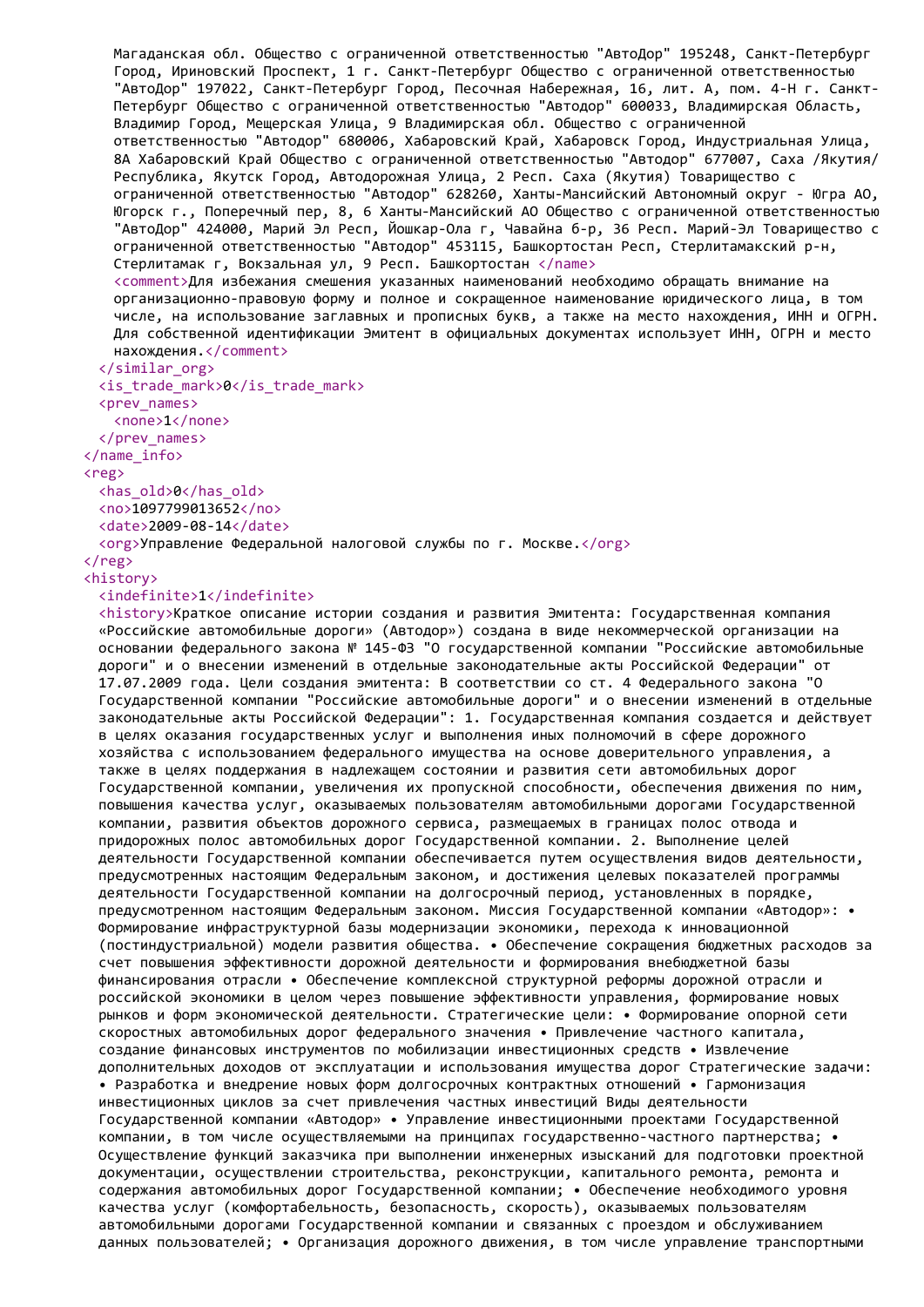потоками; • Заключение концессионных соглашений в отношении автомобильных дорог Государственной компании на создание, реконструкцию, капитальный ремонт, содержание таких автомобильных дорог или их участков, а также на содержание объектов дорожного сервиса в границах полос отвода и придорожных полос автомобильных дорог Государственной компании; • Мониторинг состояния объектов дорожного сервиса в границах полос отвода и придорожных полос автомобильных дорог Государственной компании, а также определение потребностей в строительстве и реконструкции автомобильных дорог Государственной компании и указанных объектов дорожного сервиса. Распоряжением Правительства РФ утверждена Программа деятельности Государственной компании "Российские автомобильные дороги" на долгосрочный период (2010 - 2020 годы) (Далее – Программа). Настоящая Программа определяет основные направления, индикаторы и целевые показатели развития Государственной компании "Российские автомобильные дороги" на долгосрочный период и включает в себя основные мероприятия по строительству и реконструкции, ремонту и содержанию автомобильных дорог, находящихся в доверительном управлении Государственной компании, определяет очередность и сроки их реализации, необходимый объем работ, источники финансирования, а также содержит показатели и целевые индикаторы ожидаемых результатов деятельности Государственной компании на 2010 - 2020 годы. Целевые показатели Программы соотносятся с целевыми показателями подпрограммы «Автомобильные дороги» федеральной целевой программы «Развитие транспортной системы России (2010 - 2015 годы)», утвержденной постановлением Правительства Российской Федерации от 5 декабря 2001 г. № 848, с учетом продления этой программы до 2020 года. Для достижения поставленных целей Эмитент реализует следующие мероприятия: - проведение комплекса работ по строительству и реконструкции автомагистралей и скоростных автомобильных дорог, связывающих гг. Москву и Санкт-Петербург, центральные регионы России с морскими портами Балтийского и Черного морей, а также обеспечивающих выход на дорожную сеть Республики Беларусь и Украины; - поэтапное формирование новых международных автодорожных маршрутов; - проведение работ по проектированию, подготовке территории, строительству и реконструкции приоритетных участков автомобильных дорог общего пользования для организации их эксплуатации на платной основе; обеспечение соответствия транспортно-эксплуатационного состояния автомобильных дорог, находящихся в доверительном управлении Государственной компании, нормативным требованиям; создание многофункциональных зон дорожного сервиса (зон комплексного обслуживания пользователей и размещения объектов дорожного сервиса, включающих площадки отдыха, специально отведенные места для курения, туалетные комнаты, заправочные станции, автомойки, ремонтные мастерские, объекты общественного питания и торговли, мотели, пункты медицинской помощи и другие зоны, обеспечивающие комплекс услуг для пользователей автомобильных дорог, включая услуги по обслуживанию и ремонту автомобилей, питанию, отдыху и прочие услуги) исходя из прогнозируемого роста интенсивности дорожного движения на автомобильных дорогах, находящихся в доверительном управлении Государственной компании. В настоящее время Эмитент динамично развивается в рамках утверждённых направлений деятельности и планомерно реализует инвестиционные проекты, определенные Программой деятельности на долгосрочный период. Иная информация о деятельности эмитента, имеющая значение для принятия решения о приобретении ценных бумаг эмитента: отсутствует. </history> </history> <ceo\_address> <zip\_code>109074</zip\_code> <country>Россия</country> <city>город Москва</city> <street>Славянская площадь</street> <building>2/5/4</building> <sub\_building\_2>3</sub\_building\_2> <canonical\_name>109074 Россия, город Москва, Славянская площадь 2/5/4 стр. 3</canonical\_name> </ceo\_address> <has\_other\_adress>0</has\_other\_adress> <postal\_address> <country>Россия</country> </postal\_address> <phone>(495) 727-11-95</phone> <fax>(495) 784-68-04</fax> <email>id@russianhighways.ru</email> <email\_none>0</email\_none> <web>www.russianhighways.ru</web> <has\_inv\_division>0</has\_inv\_division> <int\_divisions> <int\_division> <email\_none>0</email\_none> <web\_none>0</web\_none> </int\_division> </int\_divisions> <sep\_offices> <sep\_office>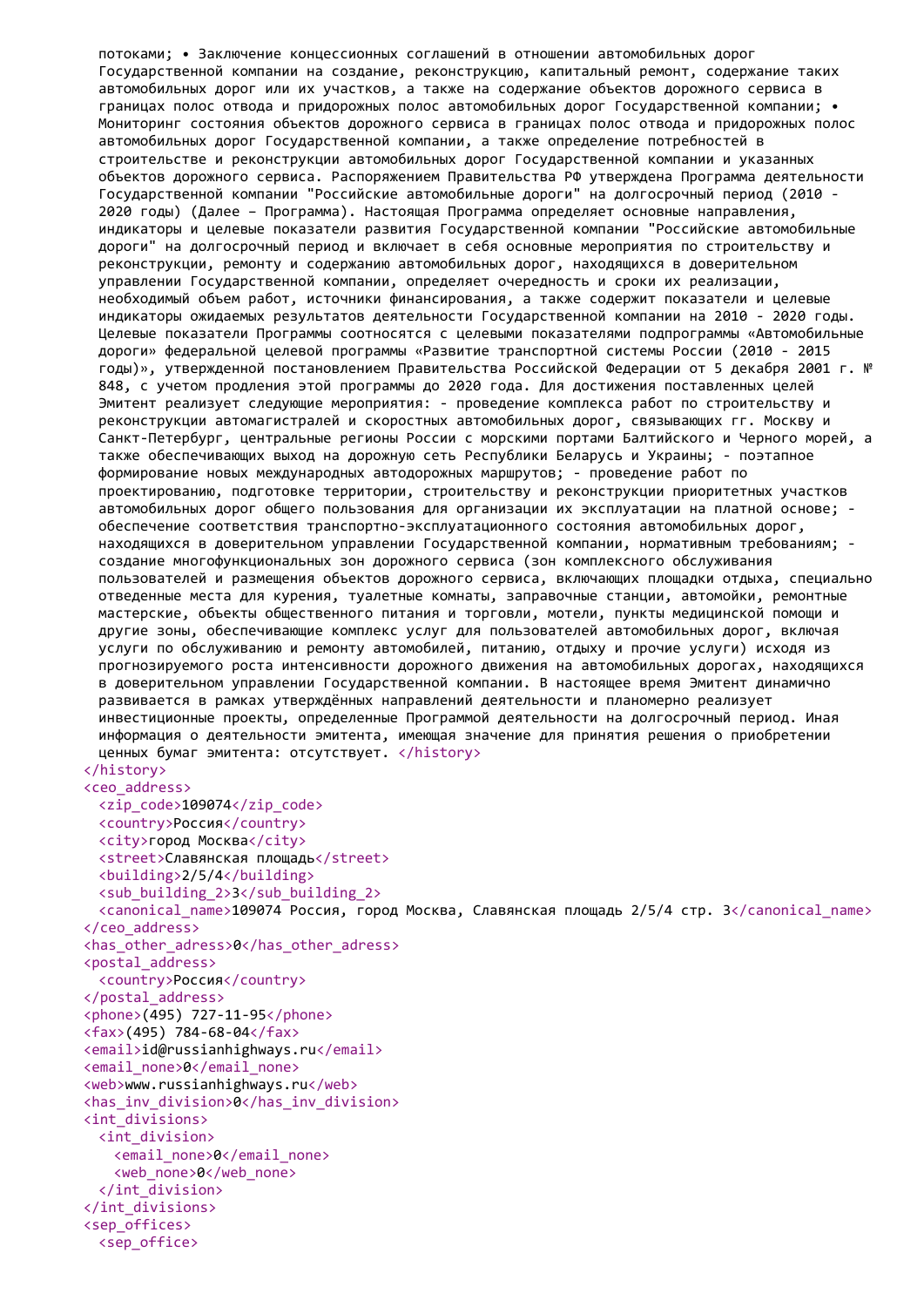```
<name>Воронежский филиал Государственной компании «Российские автомобильные дороги»</name>
   <legal_address>349018, г. Воронеж, Московский проспект, д. 7е</legal_address>
   <open_date>2010-04-05</open_date>
   <ceo>
     <lastname>Злотников</lastname>
     <firstname>Анатолий</firstname>
     <middlename>Григорьевич</middlename>
     <end date>2013-07-11</end date>
   </ceo>
  </sep_office>
  <sep_office>
   <name>Голицынский филиал Государственной компании «Российские автомобильные дороги»</name>
   <legal_address>143080, Московская обл., Одинцовский район, пос. Лесной городок, ул.
   Школьная, д.1</legal_address>
   <open_date>2010-04-05</open_date>
   <ceo>
     <lastname>Кучеров</lastname>
     <firstname>Алексей</firstname>
     <middlename>Владимирович</middlename>
     <end date>2013-08-01</end date>
   </ceo>
  </sep_office>
</sep_offices>
<okvd_codes>
  <primary_activity>75.11.8</primary_activity>
  <has other codes>0</has other codes>
</okvd_codes>
<main_activity>
  <products>
   <scale>1000</scale>
   <product>
     <name>Предоставление права заключения инвестиционного договора на создание
     многофункциональной зоны сервиса</name>
     <year_prod>
       <sales_revenue>
         <value_y1>66373.82</value_y1>
         <value_q>49537.4</value_q>
       </sales_revenue>
       <sales_percent>
         <value_y1>41.16</value_y1>
         <value_q>28.38</value_q>
       </sales_percent>
     </year_prod>
     <sales_revenue>
       <value_y1>0</value_y1>
       <value_q>28123.46</value_q>
     </sales_revenue>
     <sales_percent>
       <value_y1>0</value_y1>
       <value_q>21.74</value_q>
     </sales_percent>
     <revenue_changes>
       <desc>Изменение размера выручки по сравнению с соответствующим отчетным периодом
       предшествующего года связано с реализацией Государственной компанией прав, установленных
       пп. 12 п. 1 ст. 5 Федерального закона от 17.07.2009 № 145-ФЗ "О Государственной компании
       "Российские автомобильные дороги" и о внесении изменений в отдельные законодательные
       акты Российской Федерации".</desc>
     </revenue_changes>
   </product>
   <product>
     <name>Размещение рекламных конструкций на автомобильных дорогах, находящихся в
     доверительном управлении Государственной компании</name>
     <vear_prod>
       <sales_revenue>
         <value_y1>47997.59</value_y1>
         <value_q>53319.28</value_q>
       </sales_revenue>
       <sales_percent>
         <value_y1>29.76</value_y1>
```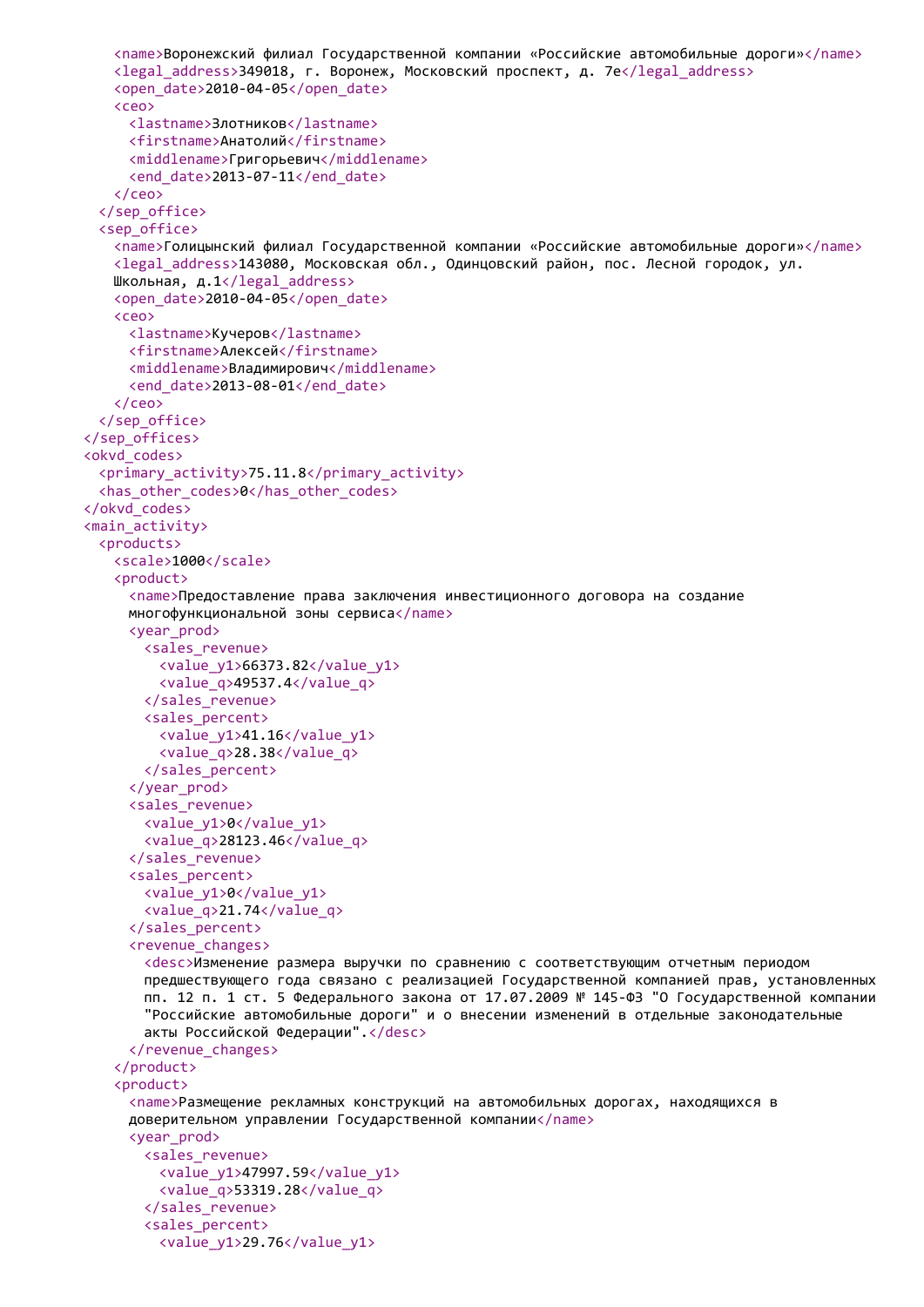```
<value_q>30.54</value_q>
   </sales_percent>
 </year_prod>
 <sales_revenue>
   <value_y1>2500.84</value_y1>
   <value_q>65717.99</value_q>
 </sales_revenue>
 <sales_percent>
   <value_y1>21.24</value_y1>
   <value_q>50.81</value_q>
 </sales_percent>
 <revenue_changes>
   <desc>Изменение размера выручки по сравнению с соответствующим отчетным периодом
   предшествующего года связано с реализацией Государственной компанией прав, установленных
   пп. 10 п.1 ст. 5 Федерального закона от 17.07.2009 № 145-ФЗ "О Государственной компании
   "Российские автомобильные дороги" и о внесении изменений в отдельные законодательные
   акты Российской Федерации".</desc>
 </revenue_changes>
</product>
<product>
 <name>Предоставление земельных участков в субаренду</name>
 <year_prod>
   <sales_revenue>
     <value_y1>17401.63</value_y1>
     <value_q>47360.63</value_q>
   </sales_revenue>
   <sales_percent>
     <value_y1>10.79</value_y1>
     <value_q>27.13</value_q>
   </sales_percent>
 </year_prod>
 <sales_revenue>
   <value_y1>5719.55</value_y1>
   <value_q>15895.37</value_q>
 </sales_revenue>
 <sales_percent>
   <value_y1>48.6</value_y1>
   <value_q>12.29</value_q>
 </sales_percent>
 <revenue_changes>
   <desc>Изменение размера выручки по сравнению с соответствующим отчетным периодом
   предшествующего года связано с реализацией Государственной компанией прав, установленных
   пп. 3 п. 4 ст. 6 Федерального закона от 17.07.2009 № 145-ФЗ "О Государственной компании
   "Российские автомобильные дороги" и о внесении изменений в отдельные законодательные
   акты Российской Федерации".</desc>
 </revenue_changes>
</product>
<product>
 <name>Услуги по организации конференции</name>
 <year_prod>
   <sales_revenue>
     <value_y1>0</value_y1>
     <value_q>0</value_q>
   </sales_revenue>
   <sales_percent>
     <value_y1>0</value_y1>
     <value_q>0</value_q>
   </sales_percent>
 </year_prod>
 <sales_revenue>
   <value_y1>0</value_y1>
   <value_q>13813.56</value_q>
 </sales_revenue>
 <sales_percent>
   <value_y1>0</value_y1>
   <value_q>10.68</value_q>
 </sales_percent>
 <revenue_changes>
```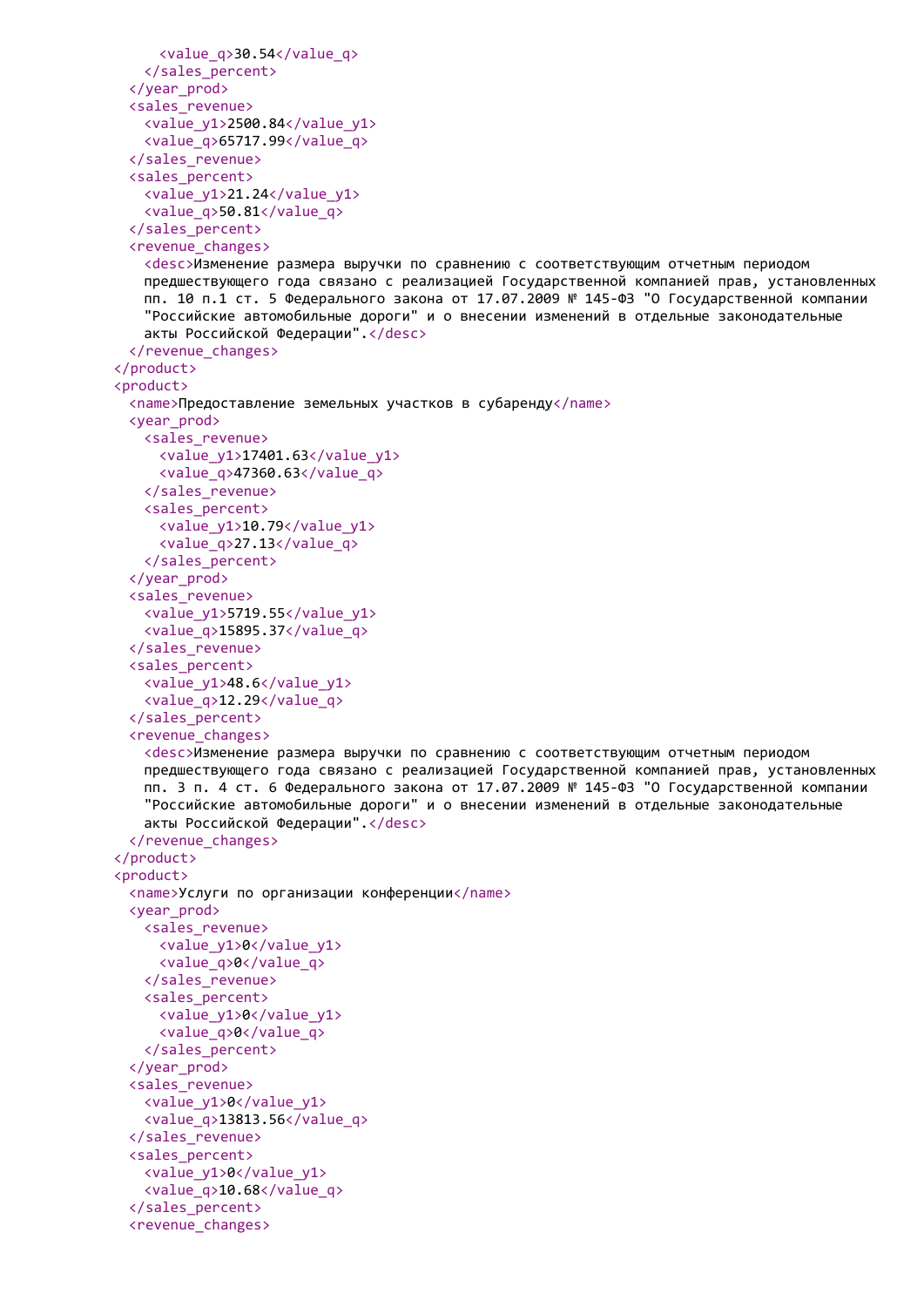```
<desc>Изменение размера выручки по сравнению с соответствующим отчетным периодом
     предшествующего года связано с реализацией Государственной компанией прав, установленных
     пп. 16 п. 1 ст. 5 Федерального закона от 17.07.2009 № 145-ФЗ "О Государственной компании
     "Российские автомобильные дороги" и о внесении изменений в отдельные законодательные
     акты Российской Федерации".</desc>
   </revenue_changes>
 </product>
 <product>
   <name>Вознаграждение за доверительное управление государственным имуществом</name>
   <year_prod>
     <sales_revenue>
       <value_y1>20741.24</value_y1>
       <value_q>0</value_q>
     </sales_revenue>
     <sales_percent>
       <value_y1>12.86</value_y1>
       <value_q>0</value_q>
     </sales_percent>
   </year_prod>
   <sales_revenue>
     <value_y1>0</value_y1>
     <value_q>0</value_q>
   </sales_revenue>
   <sales_percent>
     <value_y1>0</value_y1>
     <value_q>0</value_q>
   </sales_percent>
   <revenue_changes>
     <desc>Вознаграждение Государственной компании «Автодор» как доверительному управляющему
     государственным имуществом осуществляется в порядке, предусмотренном ст 32 Федерального
     закона от 17.07.2009 № 145-ФЗ "О Государственной компании "Российские автомобильные
     дороги" и о внесении изменений в отдельные законодательные акты Российской Федерации".
     </desc>
   </revenue_changes>
 </product>
</products>
<has_abroad_areas>0</has_abroad_areas>
<abroad_areas>
 <scale>1000</scale>
</abroad_areas>
<season_factors>
 <none>1</none>
</season_factors>
<cost_structure>
 <ext_works>
   <value_q>7081</value_q>
 </ext_works>
 <other_info>
   \langlestring 1> амортизация по нематериальным активам, %\langle/string 1>
 </other_info>
 <other_info2>
   \lestring 2> вознаграждения за рационализаторские предложения, %\le/string 2>
 </other_info2>
 <other_info3>
   <string_3> обязательные страховые платежи, %</string_3>
 </other_info3>
 <other_info4>
   \langlestring 4> представительские расходы, %\langle/string 4>
 </other_info4>
 <other_info5>
   <string 5> иное, %</string 5>
 </other_info5>
 <sales_percent>
   <value_q>1826.6</value_q>
 </sales_percent>
 <other_info6/>
 <other_info6/>
</cost_structure>
<new_products>
```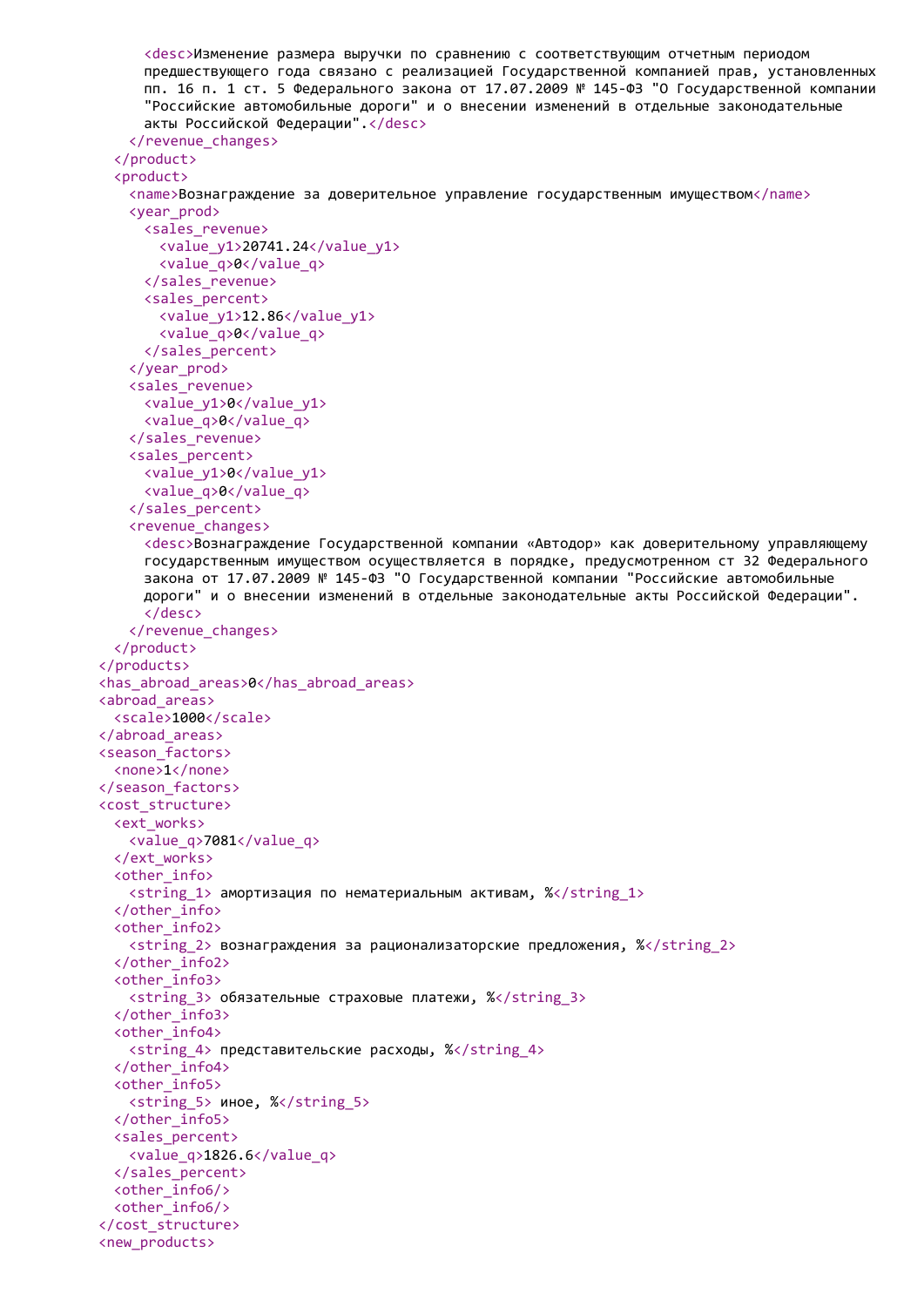```
<none>1</none>
  </new_products>
</main_activity>
<suppliers>
  \langle y1 \rangle<none>1</none>
   <price_changes>
     <none>1</none>
   </price_changes>
   <import>
     <none>1</none>
   </import>
   <supplier>
     <name>Открытое акционерное общество «Институт по проектированию и изысканиям автомобильных
     дорог «Союздорпроект»</name>
     <legal_address>105066, г. Москва, Токмаков переулок, д. 9</legal_address>
     <inn>7745000190</inn>
     <ogrn>1047745001083</ogrn>
     \langle is foreign entity>0\langle is foreign entity>
     <share>33.4</share>
   </supplier>
   <supplier>
     <name>Открытое акционерное общество Акционерная компания "МЕЖДУНАРОДНОЕ СОТРУДНИЧЕСТВО И
     СЕРВИС МЕТАЛЛУРГОВ "ИНТЕРМЕТСЕРВИС"</name>
     <legal_address>109074, Москва, Славянская площадь, дом 2/5/4</legal_address>
     <inn>7709027510</inn>
     <ogrn>1027700459863</ogrn>
     <is_foreign_entity>0</is_foreign_entity>
     <share>15.8</share>
   </supplier>
   <supplier>
     <is_foreign_entity>0</is_foreign_entity>
   </supplier>
  \langle/y1>
  <q>
   <none>1</none>
   <price_changes>
     <none>1</none>
   </price_changes>
   <import>
     <none>1</none>
   </import>
   <supplier>
     <name>Закрытое акционерное общество "Компания развития общественных связей"</name>
     <legal_address>117393, Москва г, Профсоюзная ул, дом № 56</legal_address>
     <inn>7703146687</inn>
     <ogrn>1027700028729</ogrn>
     <is_foreign_entity>0</is_foreign_entity>
     <share>40.7</share>
   </supplier>
   <supplier>
     <name>Общество с ограниченной ответственностью «Автодор - Платежные Системы»</name>
     <legal_address>109012, г. Москва, Новая пл., д. 10, оф. 32</legal_address>
     <inn>7709874971</inn>
     <ogrn>1117746252227</ogrn>
     <is_foreign_entity>0</is_foreign_entity>
     <share>19.2</share>
   </supplier>
   <supplier>
     <name>Открытое акционерное общество Акционерная компания "МЕЖДУНАРОДНОЕ СОТРУДНИЧЕСТВО И
     СЕРВИС МЕТАЛЛУРГОВ "ИНТЕРМЕТСЕРВИС"</name>
     <legal_address>109074, Москва, Славянская площадь, дом 2/5/4</legal_address>
     <inn>7709027510</inn>
     <ogrn>1027700459863</ogrn>
     <is_foreign_entity>0</is_foreign_entity>
     <share>19</share>
   </supplier>
  \langle/q>
</suppliers>
```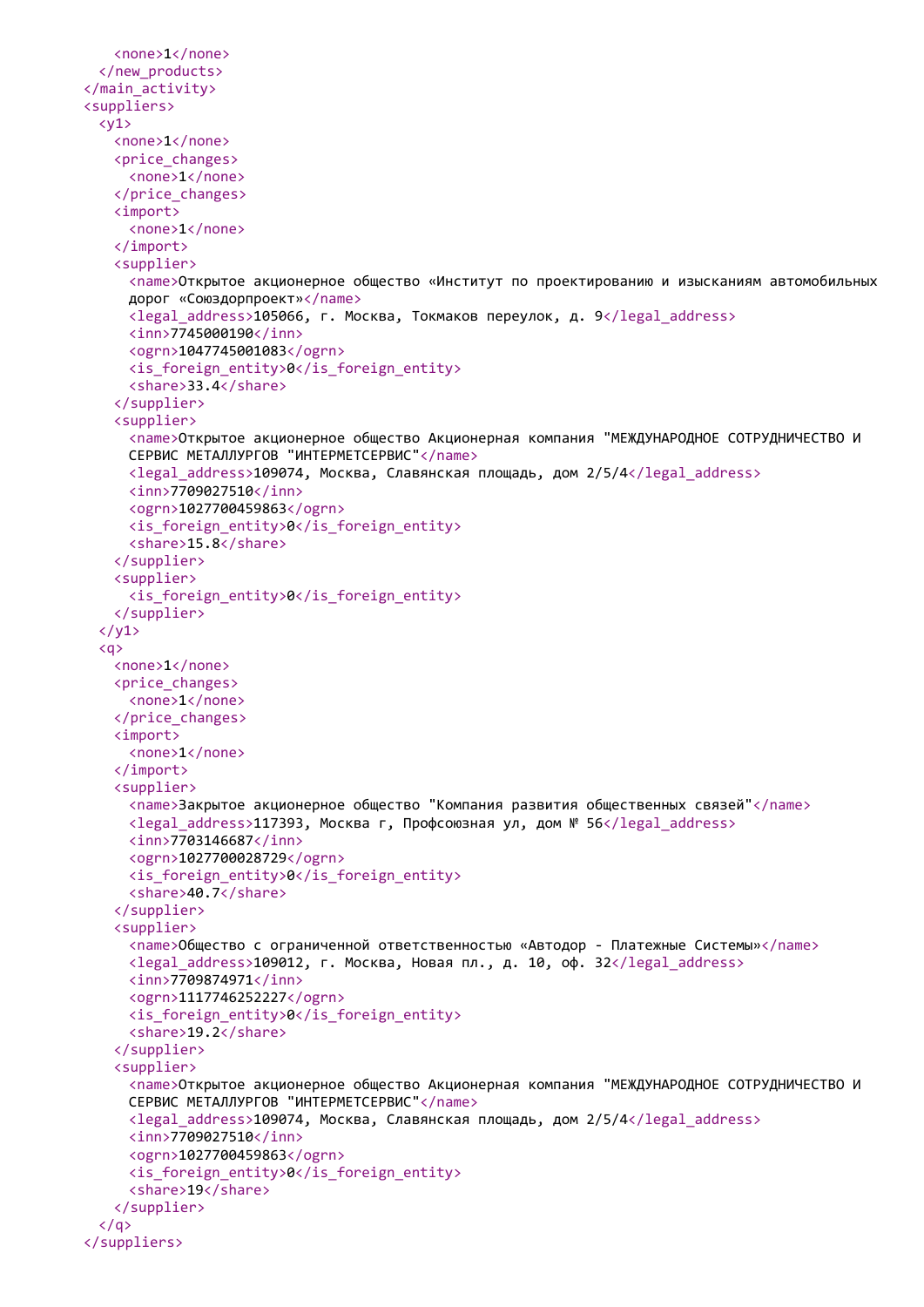#### <markets>

<desc>Общая протяженность автомобильных дорог в мире составляет более 31 млн км, из которых 3% приходится на Россию. Эмитент осуществляет доверительное управление автомобильными дорогами общего пользования федерального значения, используемыми на платной основе, а также автомобильными дорогами общего пользования федерального значения, содержащими платные участки. Комплексное и системное развитие дорожной инфраструктуры во многом зависит от возможности привлечения средств частных инвесторов на основе применения механизма государственно-частного партнерства (ГЧП). Применительно к дорожному хозяйству использование ГЧП, как правило, заключается в осуществлении комплекса мероприятий, направленных на привлечение управленческих, финансовых и других ресурсов частного сектора экономики для развития дорог общего пользования и дорожных объектов путем передачи коммерческим организациям на взаимовыгодной основе ряда государственных функций в части строительства, ремонта и содержания дорог. Окупаемость инвестиций осуществляется за счет передачи государственного имущества в длительное управление частным инвесторам и организации эксплуатации автомобильных дорог и дорожных объектов на платной основе. Механизм ГЧП динамично развивается и успешно применяется в области дорожной инфраструктуры многих стран мира, обеспечивая создание и расширение сети платных автомагистралей и скоростных автомобильных дорог. Платные автодороги имеют большое значение для экономики стран, зачастую они являются основой дорожной сети и обеспечивают значительные объемы грузоперевозок по наиболее важным направлениям. В настоящее время наибольшую протяженность сети платных автомобильных дорог имеют Китайская Народная Республика, Германия, Франция, Япония, США, Мексика и Италия. Наиболее высокими темпами развивается сеть платных автомобильных дорог в Китайской Народной Республике, протяженность которых достигла 133 тыс. км (60 тыс. км приходится на скоростные автомобильные дороги). Многие новые не скоростные, но достаточно важные национальные автомобильные дороги, также строятся как платные дороги. В настоящее время в Китае вводится 6 - 8 тыс. км. платных скоростных автомагистралей в год, а объем инвестиций в их строительство ежегодно составляет 17 - 18 млрд. долларов США. Опыт развития сети платных автомобильных дорог в других странах показал их важное значение для социальноэкономического развития и повышения инвестиционной активности. Строительство платных автомобильных дорог позволило привлечь существенные объемы частных инвестиций в дорожное хозяйство, создать транспортную инфраструктуру, обеспечивающую высокое качество услуг пользователям автомобильных дорог, существенно снизить затраты времени на передвижения, транспортные расходы и ущерб от дорожно-транспортных происшествий. Со строительством платных автомобильных дорог значительное развитие получили территории, находящиеся в зоне их тяготения, существенно возросла ценность земельных участков, имеющих удобный выход на сеть автомагистралей. За счет развития придорожного сервиса и создания новых предприятий повысился уровень занятости населения, проживающего на таких территориях, и возросли налоговые поступления в бюджетную систему страны. Формирование сети автомагистралей и скоростных автомобильных дорог, обеспечивающих перевозки с требуемыми показателями скорости, надежности, безопасности и ценовой доступности для потребителей, что в свою очередь, будет способствовать созданию условий для стабильного экономического роста России и улучшения качества жизни населения. Потребность в создании автомагистралей и скоростных автомобильных дорог в Российской Федерации уже сейчас составляет свыше 9 тыс. км. Согласно Транспортной стратегии Российской Федерации этот показатель должен быть достигнут к 2030 году (к 2020 году планируется построить в Российской Федерации только 3 тыс. км). Показатели Транспортной стратегии Российской Федерации корректируются с учетом изменения экономической и социальной ситуации в стране.</desc>

<neg\_factors>- ухудшение общей экономической ситуации в России; - увеличение процентных ставок на долговом рынке, вызванное финансовым кризисом; - уменьшение сроков заимствований на долговом рынке, вызванное финансовым кризисом. Эмитент планирует провести анализ факторов и принять соответствующие меры в каждом конкретном случае для совершения действий, способствующих уменьшению их влияния.</neg\_factors>

#### </markets>

```
<licenses>
  <none>1</none>
</licenses>
<spec_insurance>
  <collected_premium>
   <scale>1000</scale>
  </collected_premium>
  <risks_amount>
   <scale>1000</scale>
  </risks_amount>
  <payments>
   <scale>1000</scale>
  </payments>
  <investments>
   <amount>
     <scale>1000</scale>
```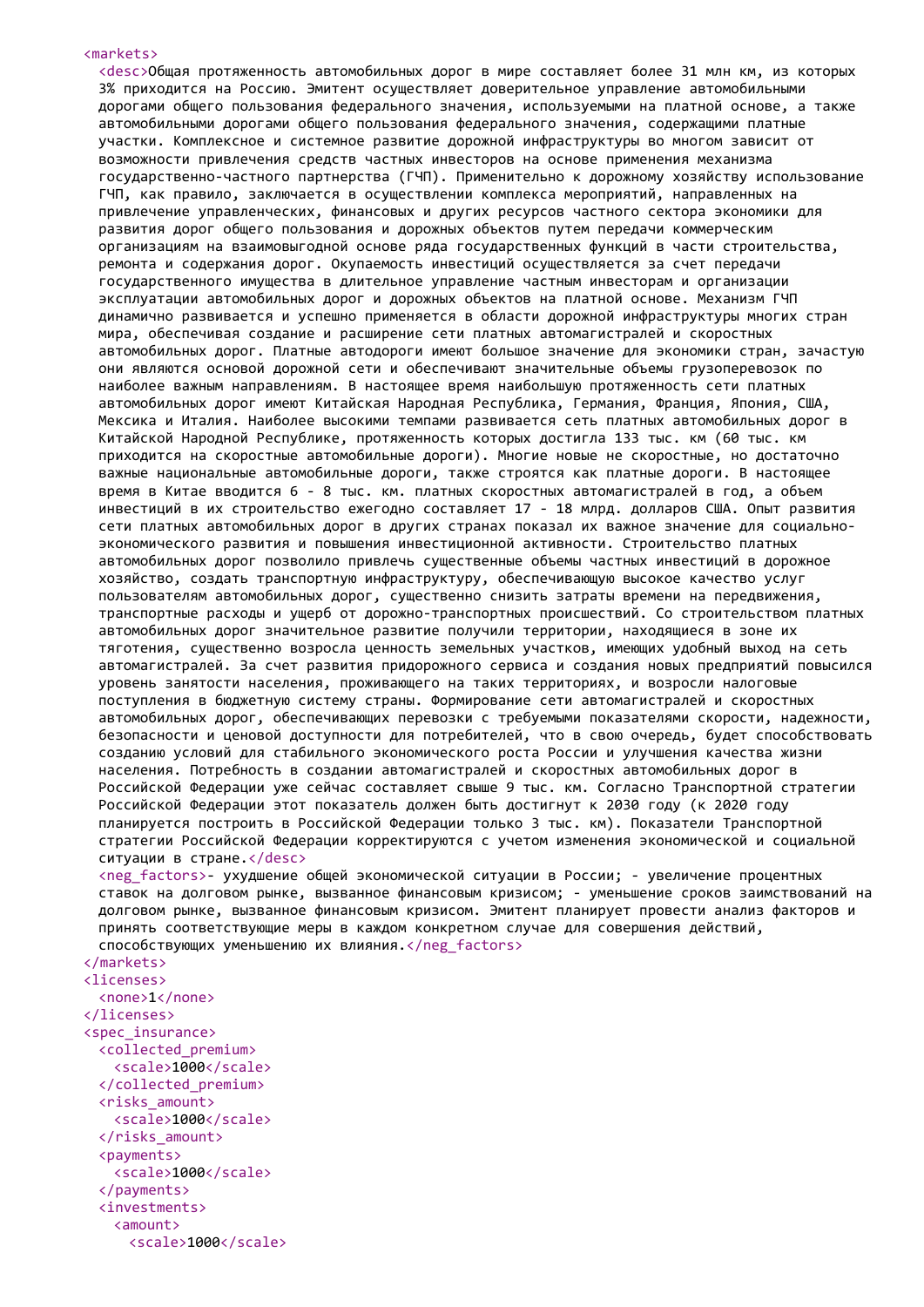```
</amount>
 </investments>
 <reserves>
   <scale>1000</scale>
 </reserves>
</spec_insurance>
```
<activity\_plans>

<desc>Государственная компания «Автодор» является доверительным управляющим автомобильными дорогами. Ожидаемая общая протяженность автомобильных дорог в доверительном управлении Государственной компании «Автодор» к 2020 г. должна составить 3 637 км, в том числе: реконструкция существующих автомобильных дорог - 826,2 км.; - строительство новых дорог – 1 101 км.; - протяженность платных участков дорог – 1 541,8 км. В настоящее время Государственная компания «Автодор» реализует более 20 инвестиционных проектов, крупнейшими из которых являются: 1) Реконструкция федеральной автомобильной дороги М-1 «Беларусь» км 33 – км 456. Указанный проект стоимостью 196,6 млрд. руб. планируется реализовать в рамках контракта жизненного цикла (Availability payments). Объем частного финансирования по проекту составит 35% от общей стоимости проекта. Планируется, что работы по указанному проекту будут проводиться в два этапа: 1 этап: 2013-2018 гг., 2 этап: 2019-2025 гг. 2) Строительство скоростной автомобильной дороги М-11 Москва – Санкт-Петербург. Для реализации инвестиционного проекта по участку М-11 км 58 – км 149 будет заключено концессионное соглашение (Direct toll). В 2013-2014 гг. планируется провести концессионный конкурс. Работы по указанному участку планируется осуществить с 2015 по 2017 гг. Стоимость проекта составит 64,7 млрд. руб. Для реализации инвестиционного проекта по участку М-11 км 543 – км 684 планируется заключить контракт жизненного цикла (Availability payments). Конкурс на реализацию указанного инвестиционного проекта состоится в 2013-2014 годах, а сам проект будет реализован в период с 2015 по 2017 гг. Стоимость проекта составит 67,4 млрд. руб. 3) Строительство (комплексное обустройство) федеральной автомобильной дороги M-4 «Дон». По участкам км 21 – км 225 (стоимость реализации 7,6 млрд. руб.), а также км 1091 – км 1319 (стоимость реализации 14.0 млрд. руб.) планируется заключить операторские контракты, а по участку км 633 – км 715 (стоимость реализации 33,0 млрд. руб.) планируется заключить контракт жизненного цикла. 4) Строительство нового выхода с МКАД на федеральную автомобильную дорогу М-7 «Волга» (обход гг. Балашиха и Ногинск). Общая стоимость проекта составит 48,3 млрд. руб., из которых 50% составит частное финансирование. Проект будет реализован путем заключения концессионного соглашения (Direct toll). 5) Строительство Центральной кольцевой автомобильной дороги в Московской области. Согласно Программе деятельности Государственной компании на долгосрочный период планируется ввод участков протяжённостью 171 км. Инвестиционные проекты ЦКАД планируется реализовывать путем заключения контрактов жизненного цикла.</desc> </activity\_plans> <base\_groups> <none>1</none> <has other imp>0</has other imp> </base\_groups> <sub\_orgs> <sub\_org> <name>Общество с ограниченной ответственностью «Автодор - Платные дороги»</name> <short name>ООО «Автодор - ПД»</short name> <legal\_address> <zip\_code>109012</zip\_code> <country>Россия</country> <city>город Москва</city> <street>Новая площадь</street> <building>10</building> <appt>32</appt> <canonical\_name>109012 Россия, город Москва, Новая площадь 10 оф. 32</canonical\_name> </legal\_address> <inn>7709874971</inn> <ogrn>1117746252227</ogrn> <base>Стопроцентная доля участия Эмитента в уставном капитале подконтрольной организации</base> <reason>Право назначать (избирать) единоличный исполнительный орган подконтрольной эмитенту организации</reason> <type\_cont>1</type\_cont> <issuer\_share>100</issuer\_share> <share>0</share> <desc>Предметом уставной деятельности Общества является: 1.сбор платы за проезд по платным автомобильным дорогам (участкам автомобильных дорог); 2.оптовая/розничная торговля электронными приборами (средствами оплаты проезда); 3.обслуживание систем взимания платы за проезд по платным автомобильным дорогам (участкам автомобильных дорог); 4.деятельность по разработке, созданию, облуживанию и управлению интеллектуальными транспортными системами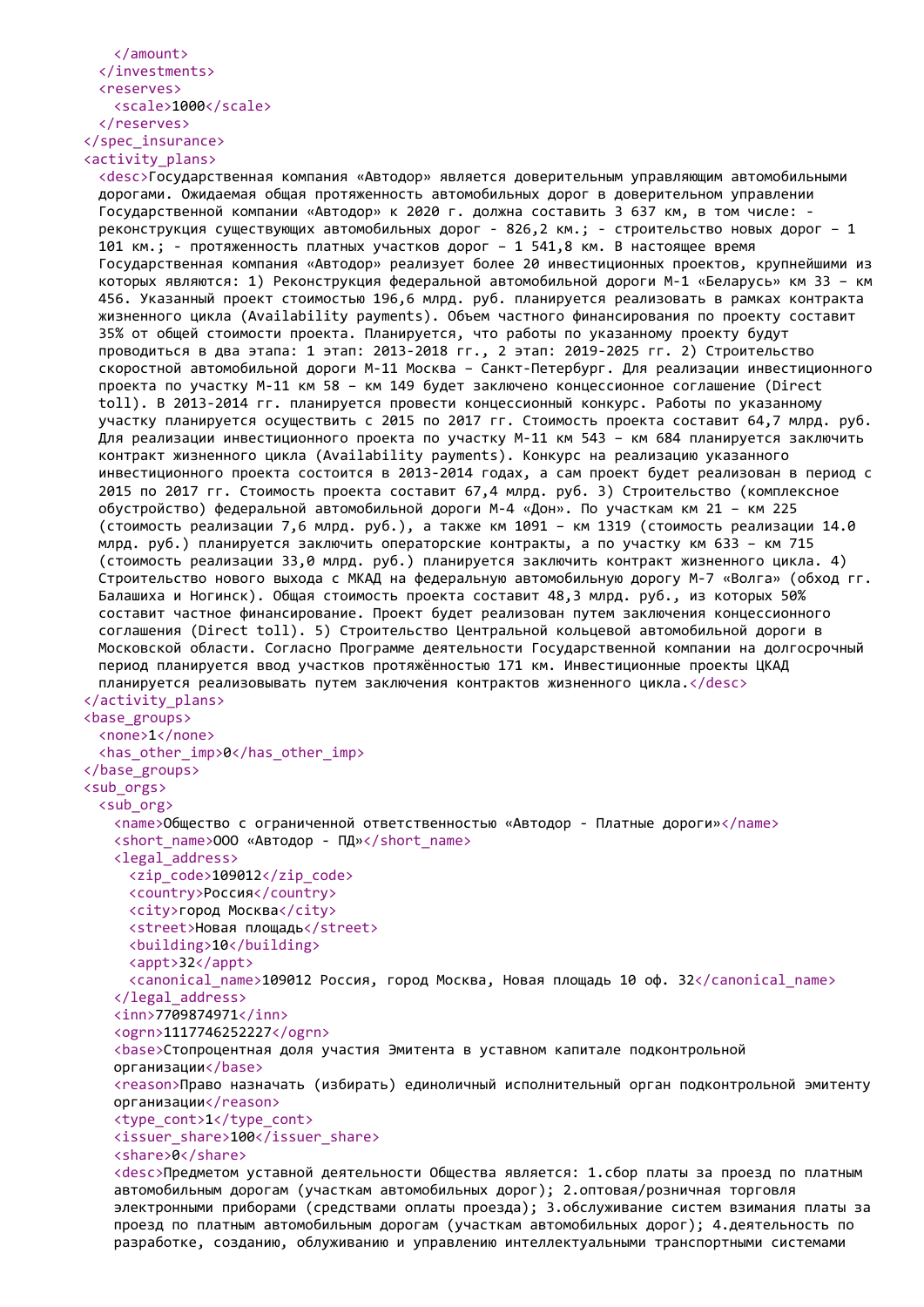```
(ИТС); 5.инвестиционная деятельность в целях реализации целей деятельности Общества;
   6.деятельность по определению взаимных обязательств (клиринг); 7.иная деятельность в
   соответствии с видами деятельности Государственной компании «Российские автомобильные
   дороги», установленными ФЗ-145;</desc>
   <bod>
     <none>1</none>
   </bod>
   <ceo>
     <is_ext_org>0</is_ext_org>
     <member>
       <lastname>Дерингер</lastname>
       <firstname>Дмитрий</firstname>
       <middlename>Иванович</middlename>
       <fullname>Дерингер Дмитрий Иванович</fullname>
       <share>0</share>
       <share common>0</share common>
     </member>
     <ext_ceo_org>
       <is_foreign_entity>0</is_foreign_entity>
     </ext_ceo_org>
   </ceo>
   <gb>
     <none>1</none>
   \langle/gb>
  </sub_org>
</sub_orgs>
<fixed_assets>
  \langle v1 \rangle<scale>1000</scale>
   <items>
     <total>
       <base_value>160633</base_value>
     </total>
     <depr desc>В соответствии с п. 17 Положения по бухгалтерскому учету "Учет основных
     средств" ПБУ 6/01, утвержденного приказом Министерства финансов Российской Федерации от
     30.03.2001 г. № 26н, амортизация по объектам основных средств некоммерческих организаций
     не начисляется. В этой связи сведения о сумме начисленной амортизации не предоставляются.
     </depr_desc>
     <item>
       <group>Машины и оборудование (кроме офисного)</group>
       <base_value>11863</base_value>
     </item>
     <item>
       <group>Офисное оборудование</group>
       <base_value>96874</base_value>
     </item>
     <item>
       <group>Транспортные средства</group>
       <base_value>47922</base_value>
     </item>
     <item>
       <group>Производственный и хозяйственный инвенатрь</group>
       <base_value>3974</base_value>
     </item>
   </items>
   <date>2012-12-31</date>
  \langle/v1>
  \langlea>
   <scale>1000</scale>
   <items>
     <total>
       <base_value>168337</base_value>
     </total>
     <depr_desc>В соответствии с п. 17 Положения по бухгалтерскому учету "Учет основных
     средств" ПБУ 6/01, утвержденного приказом Министерства финансов Российской Федерации от
     30.03.2001 г. № 26н, амортизация по объектам основных средств некоммерческих организаций
     не начисляется. В этой связи сведения о сумме начисленной амортизации не предоставляются.
     </depr_desc>
     <item>
```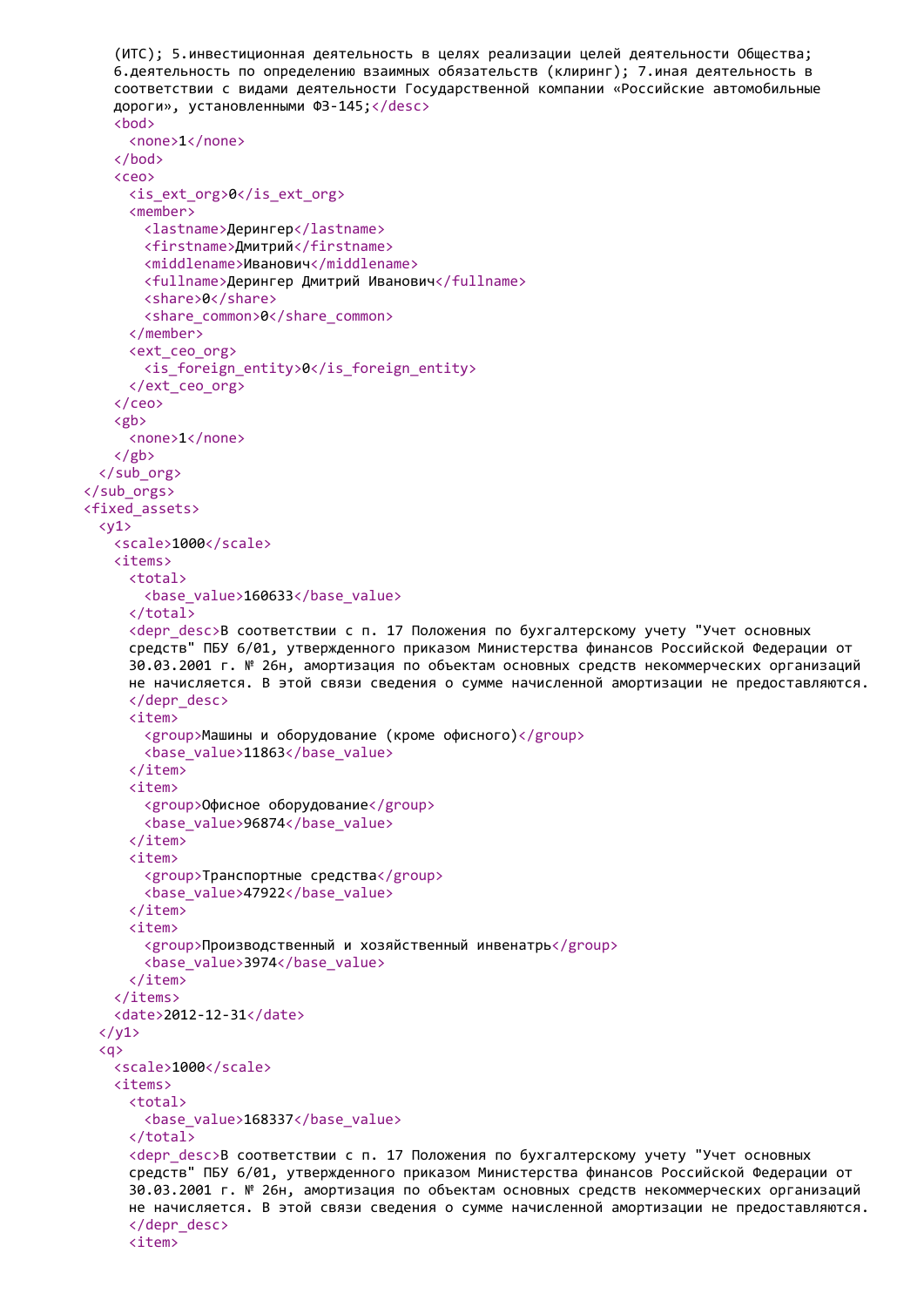```
<group>Машины и оборудование (кроме офисного)</group>
       <base_value>11863</base_value>
     </item>
     <item>
       <group>Офисное оборудование</group>
       <base_value>96874</base_value>
     </item>
     <item>
       <group>Транспортные средства</group>
       <base_value>55627</base_value>
     </item>
     <item>
       <group>Производственный и хозяйственный инвентарь</group>
       <base_value>3973</base_value>
     </item>
   </items>
   <date>2013-03-31</date>
 \langle/g>
 <appraise_none>1</appraise_none>
 <scale>1000</scale>
 <desc>Эмитент не имеет планов по приобретению, замене, выбытию основных средств, стоимость
 которых составляет 10 и более процентов стоимости основных средств эмитента, основные
 средства эмитента не обременены.</desc>
</fixed_assets>
<income_state>
 <rsbu>
   <fin_standart>1</fin_standart>
   <fin_unit>1000</fin_unit>
   <profit_norm>
     <value_y1>131.88</value_y1>
     <value_q>97.4</value_q>
   </profit_norm>
   <parts>
     \langlevalue y1>0.001\langle/value y1>
     <value_q>0.001</value_q>
   </parts>
   <actives>
     <value_y1>0.14</value_y1>
     <value_q>0.07</value_q>
   </actives>
   <captital>
     <value_y1>0.15</value_y1>
     <value_q>0.08</value_q>
   </captital>
   <loss>
     <value_y1>0</value_y1>
     <value_q>0</value_q>
   </loss>
   <labor>
     <value_y1>0</value_y1>
     <value_q>0</value_q>
   </labor>
 </rsbu>
 <sv_rsbu>0</sv_rsbu>
 <svod_rsbu>
   <fin_standart>2</fin_standart>
   <fin_unit>1000</fin_unit>
   <net_assets_0>
     <current_period>На __.__.____ г.</current_period>
     <past_period>На __.__.____ г.</past_period>
   </net_assets_0>
 </svod_rsbu>
 <non_add>1</non_add>
 <analys>Анализ результатов финансово-хозяйственной деятельности Эмитента исходя из динамики
 приведенных показателей не имеет экономического смысла, поскольку денежные средства,
```
получаемые Эмитентом путем взимания платы с пользователей автомобильными дорогами, переданными Эмитенту в доверительное управление, не учитываются Эмитентом как прибыль и включаются в раздел баланса "Целевое финансирование". В соответствии с п.п. 6 п. 2 ст. 6 Федерального закона от 17.07.2009 № 145-ФЗ "О Государственной компании "Российские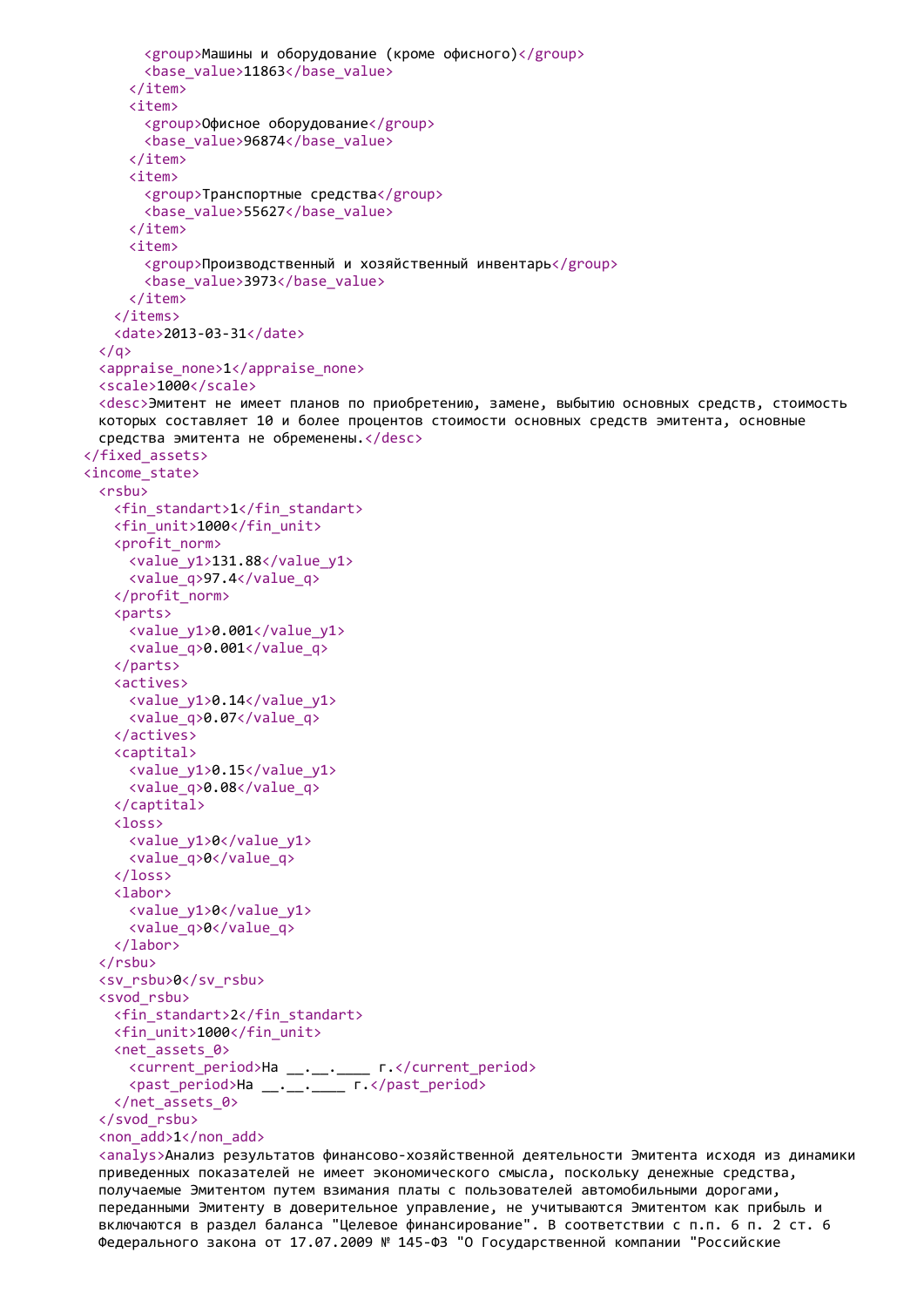```
автомобильные дороги" и о внесении изменений в отдельные законодательные акты Российской
 Федерации" взимание платы за проезд транспортных средств по автомобильным дорогам
 Государственной компании с пользователей такими автомобильными дорогами относится к
 деятельности по доверительному управлению автомобильными дорогами Государственной компании. В
 соответствии с п. 6 ст. 22 Федерального закона от 17.07.2009 № 145-ФЗ "О Государственной
 компании "Российские автомобильные дороги" и о внесении изменений в отдельные законодательные
 акты Российской Федерации" размер государственных субсидий, направляемых на доверительное
 управление, рассчитывается с учетом планируемых доходов Государственной компании от
 деятельности по доверительному управлению.</analys>
 <non_opinion_bd>0</non_opinion_bd>
 <separate_opinion_be>0</separate_opinion_be>
</income_state>
<liquidity>
 <rsbu>
   <fin_standart>1</fin_standart>
   <fin_unit>1000</fin_unit>
   <profit_norm>
     <value_y1>81013120.1</value_y1>
     <value_q>75440460.1</value_q>
   </profit_norm>
   <parts>
     <value_y1>19.2</value_y1>
     <value_q>10.8</value_q>
   </parts>
   <actives>
     <value_y1>19.2</value_y1>
     <value_q>10.8</value_q>
   </actives>
 </rsbu>
 <sv_rsbu>0</sv_rsbu>
 <svod_rsbu>
   <fin_standart>2</fin_standart>
   <fin_unit>1000</fin_unit>
   <net_assets_0>
     <current_period>На __.__.____ г.</current_period>
     <past_period>На __.__.____ г.</past_period>
   </net_assets_0>
 </svod_rsbu>
 <non_add>1</non_add>
 <analys>Анализ ликвидности, достаточности капитала и оборотных средств Эмитента исходя из
 динамики приведенных показателей не имеет экономического смысла, поскольку денежные средства,
 получаемые Эмитентом путем взимания платы с пользователей автомобильными дорогами,
 переданными Эмитенту в доверительное управление, не учитываются Эмитентом как доходы и
 включаются в раздел баланса "Целевое финансирование". В соответствии с п.п. 6 п. 2 ст. 6
 Федерального закона от 17.07.2009 № 145-ФЗ "О Государственной компании "Российские
 автомобильные дороги" и о внесении изменений в отдельные законодательные акты Российской
 Федерации" взимание платы за проезд транспортных средств по автомобильным дорогам
 Государственной компании с пользователей такими автомобильными дорогами относится к
 деятельности по доверительному управлению автомобильными дорогами Государственной компании. В
 соответствии с п. 6 ст. 22 Федерального закона от 17.07.2009 № 145-ФЗ "О Государственной
 компании "Российские автомобильные дороги" и о внесении изменений в отдельные законодательные
 акты Российской Федерации" размер государственных субсидий, направляемых на доверительное
 управление, рассчитывается с учетом планируемых доходов Государственной компании от
 деятельности по доверительному управлению. </analys>
 <non_opinion_bd>0</non_opinion_bd>
 <separate_opinion_be>0</separate_opinion_be>
</liquidity>
<fin_invesments>
 \langle v1 \rangle<isec>
     <none>1</none>
   </isec>
   <nsec>
     <none>1</none>
   </nsec>
   <has_self_inc>0</has_self_inc>
   <has_reserve>0</has_reserve>
   <misc>
     <fin_invesment>
```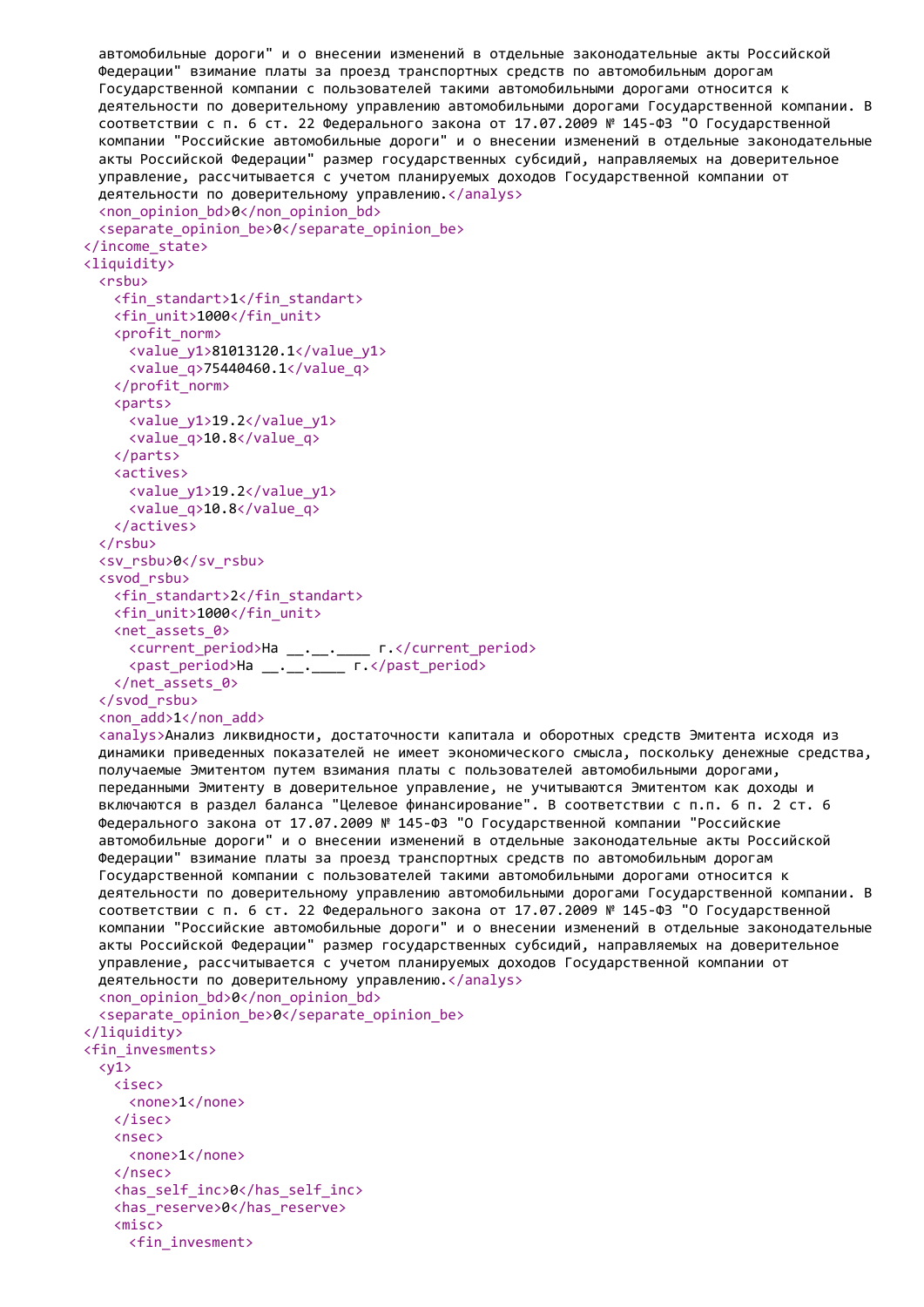```
<is_share>1</is_share>
       <issuer>
         <name>Общество с ограниченной ответственностью «Автодор - Платные дороги»</name>
         <short_name>ООО «Автодор - ПД»</short_name>
         <legal_address>109012, г. Москва, Новая пл., д. 10, офис 32</legal_address>
         <inn>7709874971</inn>
         <ogrn>1117746252227</ogrn>
         <is_foreign_entity>0</is_foreign_entity>
       </issuer>
       <owned par_value>10</owned_par_value>
       <scale>1000</scale>
       <owned_share>100</owned_share>
       <desc>Размер дохода от объекта финансового вложения не установлен. Доходы не
       выплачивались.</desc>
     </fin_invesment>
   </misc>
   <potential_loss>У эмитента отсутствуют убытки, связанные с банкротством организаций, в
   которые были произведены инвестиции.</potential_loss>
   <has_fault_inv>0</has_fault_inv>
   <acnt_standards>Бухгалтерский учет финансовых вложений эмитент осуществляет на основе
   требований "Положения по бухгалтерскому учету "Учет финансовых вложений" ПБУ 19/02",
   утвержденного приказом Минфина России от 10.12.2002 № 126 н.</acnt_standards>
 \langle/y1>
 <q>
   <isec>
     <none>1</none>
   </isec>
   <nsec>
     <none>1</none>
   </nsec>
   <has_self_inc>0</has_self_inc>
   <has_reserve>0</has_reserve>
   <misc>
     <fin_invesment>
       \langleis share>1\langleis share>
       <issuer>
         <name>Общество с ограниченной ответственностью «Автодор - Платные дороги»</name>
         <short name>ООО «Автодор - ПД»</short name>
         <legal_address>109012, г. Москва, Новая пл., д. 10, офис 32</legal_address>
         <inn>7709874971</inn>
         <ogrn>1117746252227</ogrn>
         <is_foreign_entity>0</is_foreign_entity>
       </issuer>
       <owned_par_value>10</owned_par_value>
       <scale>1000</scale>
       <owned share>100</owned share>
       <desc>Размер дохода от объекта финансового вложения не установлен. Доходы не
       выплачивались.</desc>
     </fin_invesment>
   </misc>
   <potential_loss>У эмитента отсутствуют убытки, связанные с банкротством организаций, в
   которые были произведены инвестиции.</potential_loss>
   <has_fault_inv>0</has_fault_inv>
   <acnt_standards>Бухгалтерский учет финансовых вложений эмитент осуществляет на основе
   требований "Положения по бухгалтерскому учету "Учет финансовых вложений" ПБУ 19/02",
   утвержденного приказом Минфина России от 10.12.2002 № 126 н.</acnt_standards>
 \langle/a>
</fin_invesments>
<intangible_assets>
 \langle v1 \rangle<scale>1000</scale>
   <total>
     <base>442</base>
   </total>
   <has_capital_payment>0</has_capital_payment>
   <has_free_acquisition>0</has_free_acquisition>
   <acnt_standards>Положение по бухгалтерскому учету "Учет нематериальных активов" (ПБУ
   14/2007), утвержденный приказом Министерства финансов Российской Федерации от 27.12.2007 №
   153н. В соответствии с п. 24 указанного Положения по нематериальным активам некоммерческих
```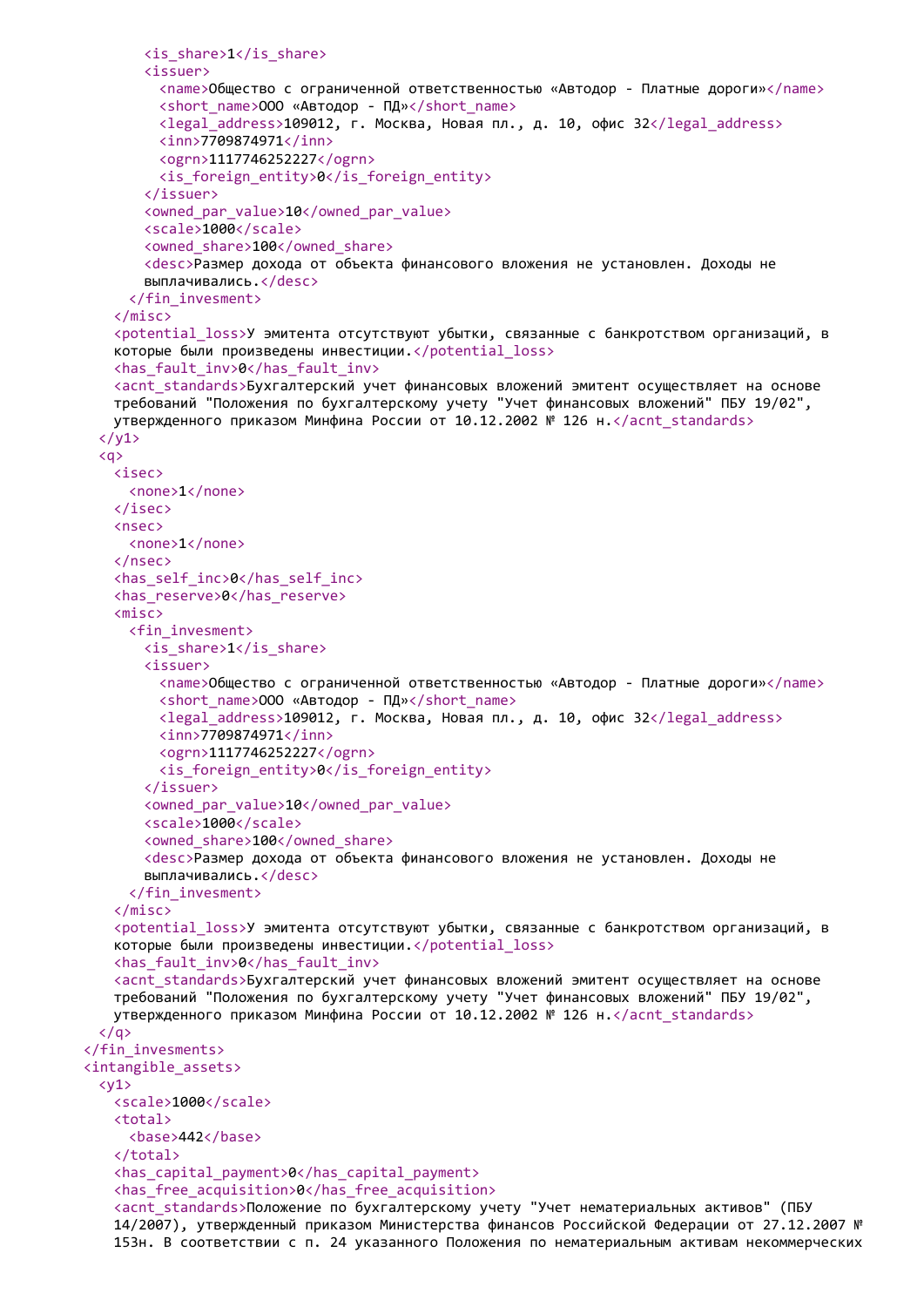```
организаций амортизация не начисляется. В этой связи сведения о сумме начисленной
   амортизации не предоставляются.</acnt_standards>
   <date>2012-12-31</date>
   <intangible_asset>
     <name>Вэб-сайт "Сайт Экологического комитета Государственной компании "Российские
     автомобильные дороги"</name>
     <base>442</base>
   </intangible_asset>
 \langle/y1>
 <q>
   <scale>1000</scale>
   <total>
     <base>442</base>
   </total>
   <has_capital_payment>0</has_capital_payment>
   <has_free_acquisition>0</has_free_acquisition>
   <acnt_standards>Положение по бухгалтерскому учету "Учет нематериальных активов" (ПБУ
   14/2007), утвержденный приказом Министерства финансов Российской Федерации от 27.12.2007 №
   153н. В соответствии с п. 24 указанного Положения по нематериальным активам некоммерческих
   организаций амортизация не начисляется. В этой связи сведения о сумме начисленной
   амортизации не предоставляются. </acnt_standards>
   <date>2013-03-31</date>
   <intangible_asset>
     <name>Вэб-сайт "Сайт Экологического комитета Государственной компании "Российские
     автомобильные дороги"</name>
     <base>442</base>
   </intangible_asset>
 \langle/a>
</intangible_assets>
<scientific_research>
 <desc>Политика в области научно-технического развития Государственной компании «Российские
 автомобильные дороги» реализуется в соответствии с: - Программой инновационного развития
 Государственной компании «Автодор»; - планом мероприятий по обеспечению внедрения современных
 технологий, утвержденным Распоряжением Государственной компании «Автодор» от 12.12.2011 г. №
 ИУ-65-р; - перечнем приоритетных технологий в дорожном хозяйстве; - Стратегическими
 направлениями деятельности по решению первоочередных задач в дорожном хозяйстве на 2012 год и
 среднесрочную перспективу до 2014 года, утвержденные Минтрансом России. В части
 совершенствования нормативной базы осуществляется комплексная гармонизация норм технического
 регулирования в области деятельности Государственной компании с европейскими нормами путем
 совершенствования существующих и разработки новых документов технического регулирования в
 виде стандартов организации, в том числе, разработаны, утверждены и введены в действие
 стандарты Государственной компании: - СТО «Автодор» 2.1-2011 «Битумы нефтяные дорожные
 улучшенные. Технические условия»; - СТО 2.2-2011 «Смеси щебеночно-песчаные из
 металлургических шлаков для строительства слоев оснований и укрепления обочин автомобильных
 дорог. Технические условия»; - СТО АВТОДОР 8.1-2013 «Система контроля механизированных работ
 по содержанию автомобильных дорог Государственной компании с использованием ГЛОНАСС»; - СТО
 АВТОДОР 8.2-2013 «Интеллектуальная транспортная система на автомобильных дорогах
 Государственной компании»; - СТО АВТОДОР 2.2-2013 «Рекомендации по прогнозированию
 интенсивности дорожного движения на платных участках автомобильных дорог Государственной
 компании «Автодор» и доходов от их эксплуатации»; - СТО АВТОДОР 2.3-2013 «Организация оценки
 технического состояния мостовых сооружений на автомобильных дорогах Государственной компании
 «Автодор». Разработан проект СТО АВТОДОР «Зеленый стандарт Государственной компании» (проект
 СТО одобрен на заседании Экологического комитета Государственной компании). В части
 стратегических направлений деятельности по решению первоочередных задач в дорожном хозяйстве
 Государственная компания «Автодор» осуществляет: - совершенствование основных нормативных
 правовых актов в сфере дорожного хозяйства, финансирование разработки межгосударственных
 стандартов для обеспечения исполнения технического регламента Таможенного союза «Безопасность
 автомобильных дорог»; - создание и использование геоинформационных систем при управлении,
 планировании, проектировании, строительстве и содержании автомобильных дорог, включая 3D
 моделирование - развитие интеллектуальных транспортных систем; - развитие систем управления
 содержанием автомобильных дорог с использованием системы ГЛОНАСС; - создание полигонов для
 моделирования и испытания новых конструкций дорожных одежд, а также новых материалов и
 технологий; - реализацию проектов с использованием контрактов жизненного цикла; -
 формирование эффективных инструментов по усилению контроля за исполнением гарантийных
 обязательств при проведении различных видов дорожных работ; - в области внедрения эффективных
 материалов и конструкций основное внимание будет направлено на: - полимербитумные вяжущие; -
 геосинтетические материалы; - дисперсно-армированные асфальтобетонные смеси; - композитные
 материалы и активное их применение в дорожном хозяйстве. С учетом развития инновационных
 технологий утверждена Программа инновационного развития Государственной компании «Автодор» на
```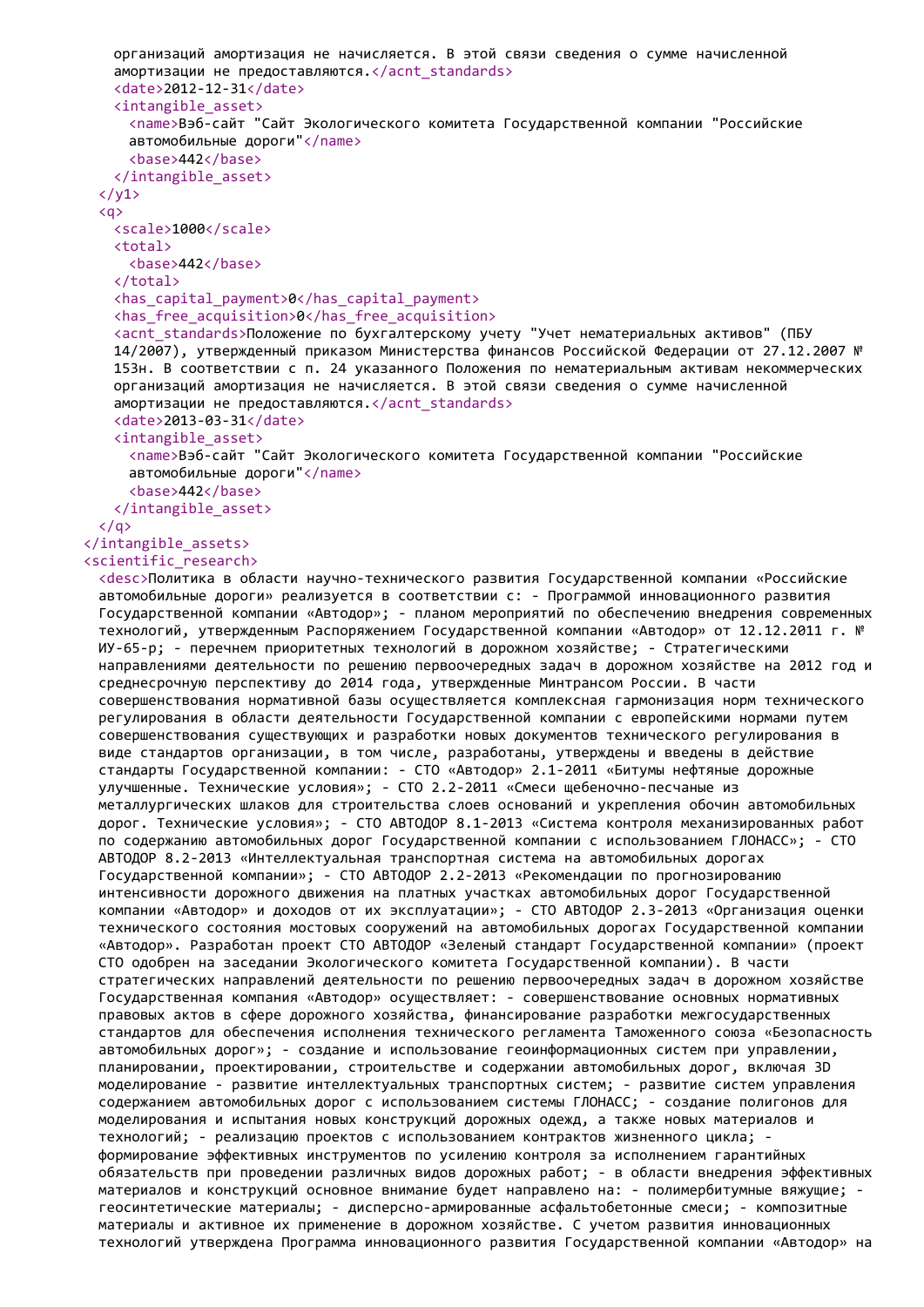2013-2019 гг. В соответствии с программой определены приоритетные направления инновационного развития автодорог Госкомпании: безопасность, проектирование, строительство, повышение надежности и эксплуатационного ресурса дорожных конструкций, системы мониторинга и управления транспортными потоками, системы взимания платы, энергоэффективность, экологическая безопасность. Планом НИОКР Государственной компании реализуется усовершенствование существующих и разработка новых технологий, направленных на увеличение межремонтных сроков автомобильных дорог и искусственных сооружений за счет разработки и внедрения: инновационных дорожных конструкций, устойчивых к накоплению остаточных деформаций, в т.ч. колееобразованию, образованию усталостных трещин; - инновационных дорожно-строительных материалов; - автоматизированных систем управления проектированием и производством работ на объектах Государственной компании «Автодор». На НИОКР в 2012 году было направлено 69220 тыс. руб. На приобретение приборов и оборудования для контроля качества работ по содержанию и ремонту было истрачено 6052,6 тыс. руб. Расходы на НИОКР в 2013 г. из собственных средств запланированы в размере 80239 тыс. руб. Ведутся работы по созданию интеллектуальной собственности компании. Получен патент на полезную модель № 111293 «Устройство для определения деформаций динамической ползучести дорожно- строительных материалов» сроком действия 10 лет, а в настоящее время идет работа по получению патентов: - «Способ оценки уровня динамического воздействия транспортных средств на дорожное покрытие эксплуатируемых автомобильных дорог»; - «Способ оценки состояния элементов нежестких дорожных конструкций спектральным анализом волновых полей на стадии эксплуатации». По результатам завершенных этапов НИОКР, опыту применения за прошедший год и с учетом изменений отраслевой нормативной базы актуализированы «Дополнительные требования к конструкциям нежестких дорожных одежд, минеральным материалам и асфальтобетонным смесям, применяемым при строительстве, реконструкции, капитальном ремонте и ремонте автомобильных дорог Государственной компании «Российские автомобильные дороги» (распоряжение Государственной компании от 12.02.2013 №ПТ-5 р). Риски, связанные с возможностью истечения сроков действия основных для эмитента патентов и лицензий на использование товарных знаков оцениваются эмитентом как незначительные.</desc> </scientific\_research>

#### <activity\_prospect>

<desc>Российская транспортная инфраструктура в целом находится в неудовлетворительном состоянии, которое еще более ухудшается из-за недостаточного объема капиталовложений в содержание и ремонт. Вследствие ограниченного уровня возмещения затрат в транспортном секторе основная часть транспортной инфраструктуры (капитальные расходы) финансируется непосредственно за счет капитальных трансфертов из государственного бюджета. Тогда как расходы на предоставление услуг в железнодорожной отрасли, морских портах и аэропортах преимущественно финансируются за счет сборов с пользователей, дорожное хозяйство почти исключительно зависит от государственного финансирования. В период с 2000 по 2010 г. доля финансирования дорожного хозяйства в процентах от ВВП снизилась с 2,9 до 0,9 процента. При этом резко сократился объем реконструкции и нового строительства объектов дорожной инфраструктуры. В период с 2000 по 2010 г. ввод в эксплуатацию вновь построенных федеральных дорог сократился с 900 до 350-400 км в год, а территориальных дорог – с 5 900 до 1 000 км в год. Дорожная инфраструктура, по имеющимся оценкам, изношена в наибольшей степени. Из 50 000 километров федеральных автомобильных дорог нормативным требованиям соответствуют менее одной трети дорог, состояние которых можно считать хорошим или удовлетворительным. Остальные дороги находятся в неудовлетворительном состоянии. В 2009 г. в России на автомобильных дорогах федерального и регионального значения было введено в эксплуатацию в общей сложности 3004 км новых дорожных участков, что более чем в 1,4 раза превысило объемы строительства и реконструкции дорог в 2008 г. В 2009 году на автомобильных дорогах федерального значения после ремонта (в т.ч. капитального) введены в эксплуатацию участки общей протяженностью 4550 км, что на 22% больше задания подпрограммы. Завершены капитальный ремонт и ремонт искусственных сооружений на федеральных дорогах общей длиной 17962,7 м, что на 44% больше, чем в 2008 г. Объем ассигнований из федерального бюджета на дорожное хозяйство в 2009 г. составил 342,9 млрд. руб., из которых 104,3 млрд. руб. - субсидии, выделенные для дорожных нужд бюджетам субъектов Российской Федерации. В 2010 году на автомобильных дорогах федерального значения, находящихся в ведении РОСАВТОДОРА, доля протяженности дорог, соответствующих нормативным требования транспортно-эксплуатационным показателям, составила 38,63 % общей протяженности, доля протяженности дорог, обслуживающих движение в режиме перегрузки, составила 26,23% общей протяженности. Объем ассигнований на дорожное хозяйство из федерального бюджета в 2010 году был установлен в размере 369,9 млрд. рублей. Объем финансирования строительства и реконструкции федеральных автомобильных дорог по подпрограмме «Автомобильные дороги» федеральной целевой программы «Развитие транспортной системы России (2010-2015 годы)» составил 132,05 млрд. рублей, что в сопоставимых ценах на 3,8 % меньше, чем в 2009 году. Были введены в эксплуатацию участки федеральных дорог общей протяженностью 365,7 км. Кроме того, были завершены участки второй стадии строительства общей протяженностью 560,4 км. Введены в эксплуатацию 7940 пог. м. искусственных сооружений. За счет средств Инвестиционного фонда Российской Федерации в соответствии с условиями заключенных в установленном порядке государственных контрактов осуществлялись мероприятия по подготовке территории строительства платных дорог «Новый выход на Московскую кольцевую автомобильную дорогу с федеральной автомобильной дороги М-1«Беларусь» Москва – Минск» и «Скоростная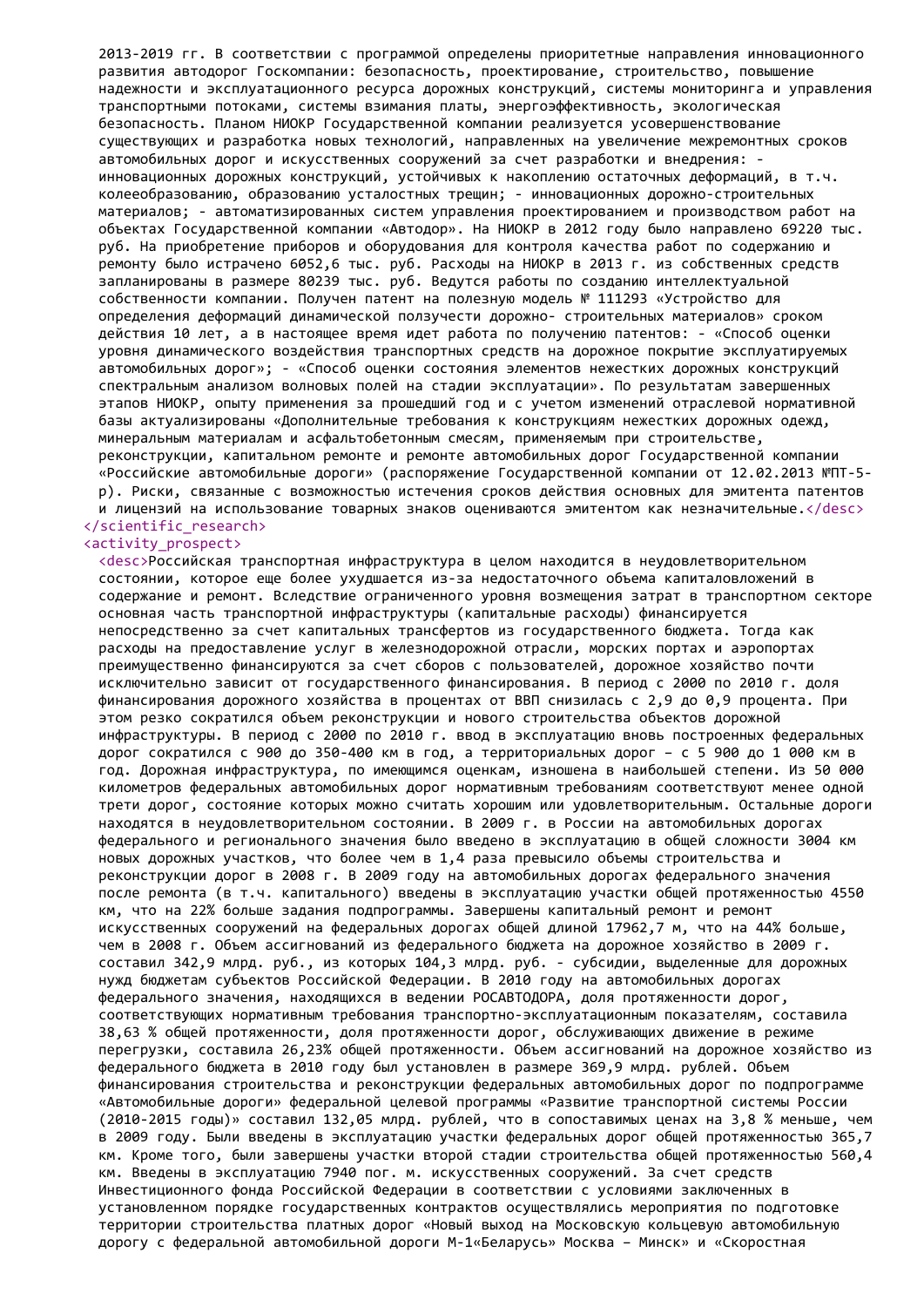автомобильная дорога Москва – Санкт-Петербург на участке 15-й км 58-й км». Объем субсидий бюджетам субъектов Российской Федерации в 2010 году составил 61,4 млрд. рублей, которые направлялись на реализацию федеральных целевых программ (32 млрд. рублей), на капитальный ремонт и ремонт автомобильных дорог и улиц в административных центрах субъектов Российской Федерации (16,5 млрд. рублей), на строительство и реконструкцию Западного скоростного диаметра в г. Санкт-Петербурге и автомобильной дороги Саяногорск – Майнская ГЭС – Черемушки в Республике Хакасия (7,8 млрд. рублей), на реализацию за счет средств Инвестиционного фонда Российской Федерации комплексных региональных проектов развития промышленного комплекса г. Новомосковск в Тульской области и Нижнего Приангарья в Красноярском крае (5,1 млрд. рублей). В субъектах Российской Федерации осуществлен ввод в эксплуатацию 907 км автомобильных дорог и 7544 пог. м искусственных сооружений. Из этих объемов ввода в эксплуатацию за счет субсидий из федерального бюджета было построено и реконструировано 447 км, или более 49 % общего объема ввода в эксплуатацию региональных дорог. Хотя спад в экономике вносит серьёзные коррективы, проблемы, стоящие перед отраслью, в любом случае требуют своего разрешения. Одной из наиболее болезненных тем, затрагивающей большую часть населения России, является то, что наиболее загруженные федеральные автодороги на значительном протяжении проходят по территории городов и других населённых пунктов. Это вызывает проблемы не только со скоростью доставки грузов, но и с экологией, безопасностью жизни населения. В Московском и Санкт-Петербургском транспортных узлах, в других крупных городах эти проблемы привели транспортные системы на грань остановки. В Сибирском, Дальневосточном, в значительной части Северо-Западного, Приволжского и Уральского федеральных округов низкий уровень обеспеченности автомобильными дорогами уже явно сдерживает социально-экономическое развитие. На территории, не имеющей выхода на сеть автомобильных дорог общего пользования, проживает почти 2 млн. человек. При этом около 40 тысяч населённых пунктов не обеспечены круглогодичной связью с дорожной сетью общего пользования по автомобильным дорогам с твёрдым покрытием. Велика и степень износа дорожных конструкций. Свыше трети протяжённости федеральных дорог требует восстановления и увеличения прочности проезжей части. Каждое пятое искусственное сооружение на федеральных дорогах находится в неудовлетворительном состоянии. Основным инструментом решения поставленных задач является Федеральная целевая программа «Развитие транспортной системы России (2010-2015 годы)». На решение этих задач направлены также ещё девять федеральных целевых программ и подпрограмм, по которым Федеральное дорожное агентство определено государственным заказчиком. В результате принятия Федерального закона от 17.07.2009 № 145-ФЗ «О Государственной компании "Российские автомобильные дороги" и о внесении изменений в отдельные законодательные акты Российской Федерации» создана Государственная компания «Российские автомобильные дороги». Применение названного Закона и функционирование данной госкомпании позволит создать более совершенную систему управления дорожным хозяйством. Госкомпания создана в форме специального вида некоммерческой организации. Сферой её деятельности является доверительное управление автомобильными дорогами федерального значения, включая земельные участки в границах полос отвода и придорожных полос. При этом имеются механизмы привлечения внебюджетных средств, в том числе на основе концессионных соглашений. Платные дороги передаются в доверительное управление госкомпании. В 2011 году были введены в эксплуатацию участки федеральных автомобильных дорог общей протяженностью 233 км. В составе введенных дорог в 2011 году преобладали многополосные участки дорог I категории, сложные транспортные развязки с большой протяженностью съездов. В результате, если перевести введенную в эксплуатацию площадь покрытия в однополосное исчисление, общая протяженность таких введенных в эксплуатацию полос составила в 2011 году 1441 км. В 2011 году объем ассигнований на дорожное хозяйство из федерального бюджета был установлен в размере 312,7 млрд рублей. Кроме автомобильных дорог завершены строительство и реконструкция 4708 пог. м. искусственных сооружений. В 2011 году завершено строительство ряда важных для экономики страны и населения регионов объектов, таких как третий пусковой комплекс обхода г. Нальчика на дороге М-29 «Кавказ», второй этап северного обхода г. Новосибирска, обхода г. Уссурийска на дороге М-60 «Уссури». На дороге М-7 «Волга» на территории Республики Татарстан введен в эксплуатацию мост через р. Вятка длиной 643 пог. м. 7 декабря 2011 года было открыто рабочее движение по двум съездам транспортной развязки «Адлерское кольцо». Кроме того, Упрдором «Кубань» в 2011 году было завершено строительство подъезда к автомобильному пункту пропуска на границе с Республикой Абхазия на дороге М-27 Джубга – Сочи. Объем субсидий бюджетам субъектов Российской Федерации составлял в 2011 году 62,77 млрд рублей. На региональных дорогах были введены в эксплуатацию 1005 км автомобильных дорог, что на 11 % больше, чем в 2010 году, в том числе 8573 пог. метров искусственных сооружений (на 14 % больше, чем в 2010 году). Из этих объемов за счет субсидий из федерального бюджета было построено и реконструировано 603 км, или около 60 % общего объема ввода в эксплуатацию региональных дорог. За счет субсидий, предоставленных на строительство и реконструкцию подъездов с твердым покрытием к сельским населенным пунктам, осуществлялись работы на дорогах общей протяженностью 544 км, введены в эксплуатацию подъезды к 210 населенным пунктам с общей численностью населения около 85 тыс. человек. За счет субсидий, выделенных на капитальный ремонт и ремонт автомобильных дорог административных центров субъектов Российской Федерации, отремонтировано 8,6 млн кв. м улично-дорожной сети. В пересчете на протяженность улиц, приведенных к одной полосе движения, это составляет 3459 км городских дорог. За счет бюджетных кредитов, предоставленных на строительство, реконструкцию, капитальный ремонт и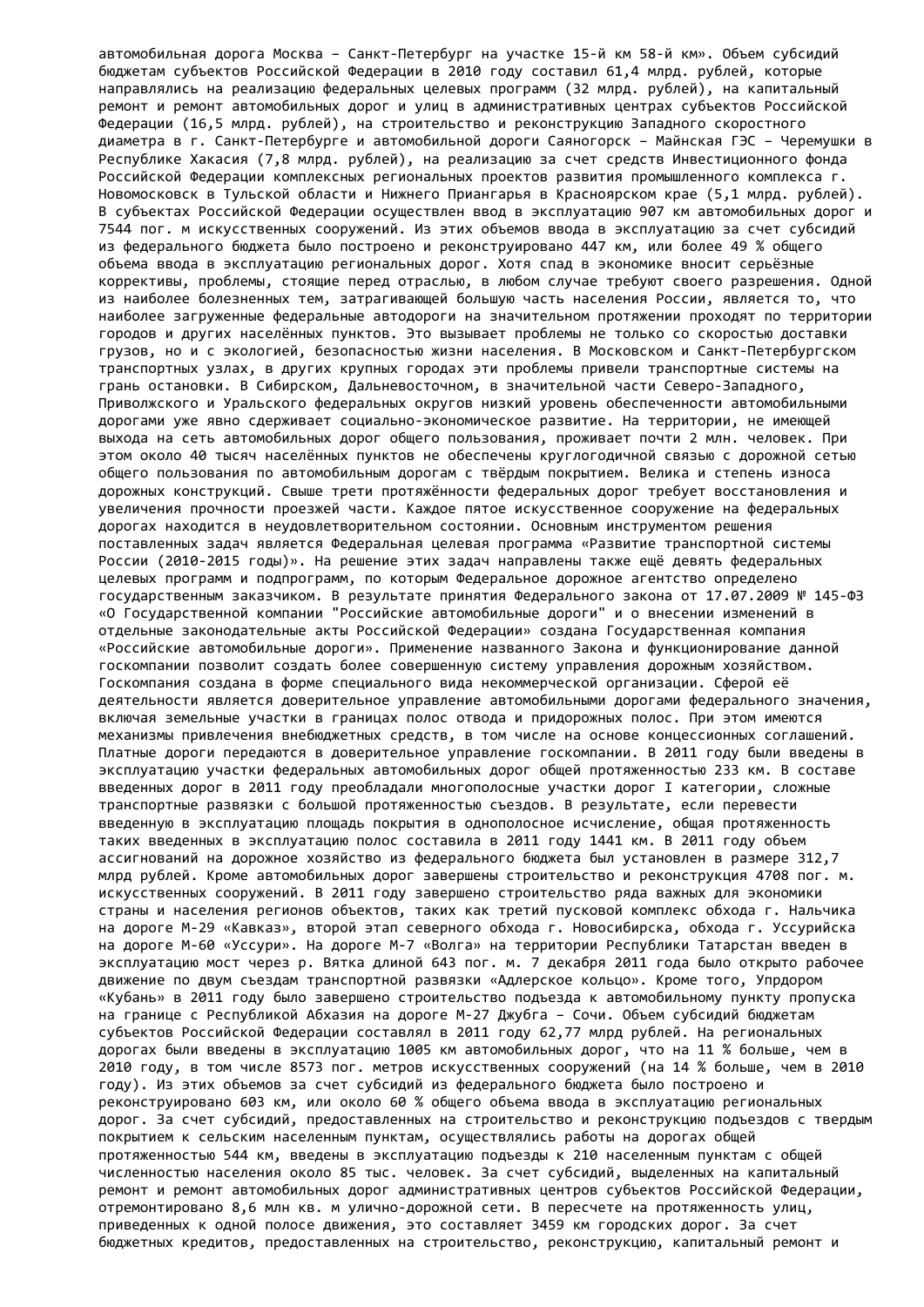ремонт автомобильных дорог в общем объеме 50,85 млрд рублей, осуществлялись работы на 686 км дорог, 31 тысяче пог. м. искусственных сооружений. Объем ассигнований на дорожное хозяйство из федерального бюджета в 2012 году был установлен в размере 513,1 млрд. рублей Основные факторы, оказывающие влияние на состояние отрасли: • развитие конкурентного рынка транспортных услуг; • доступность транспортных услуг для населения; • увеличение удельного веса внутрироссийских перевозок и перевозок готовой продукции в общем транспортном балансе страны; • расширение номенклатуры и повышение качества транспортных услуг на основе применения современных транспортных, логистических и инфокоммуникационных технологий, развитие новых форм организации транспортного процесса и взаимодействия между видами транспорта; • повышение производительности труда и энергоэффективности на транспорте; • активизация деятельности отечественных организаций транспорта на мировом рынке транспортных услуг, транснационализация их деятельности, превращение России в крупнейшего экспортера транспортных услуг; •интеграция транспортной системы России в евразийское транспортное пространство, развитие многовекторных транспортных связей с мировыми экономическими центрами; • транспортное обеспечение новых центров социально-экономического развития страны; • высокая территориальная мобильность населения; • повышение инновационной активности транспортных компаний, кардинальное обновление транспортных и технических средств с учетом развития отечественного транспортного машиностроения, усиление роли научно-технического обеспечения в развитии транспортной отрасли; • рост уровня профессиональной подготовки и квалификации работников транспорта, улучшение их материального и социального обеспечения, создание безопасных условий труда; • обеспечение надежности и безопасности функционирования транспортной системы, в том числе в сфере экологии, снижение количества аварий и катастроф, травматизма и смертности в транспортных происшествиях; •разработка и применение эффективных механизмов государственного регулирования функционирования и развития транспорта; • улучшение инвестиционного климата в транспортной отрасли. Общая оценка результатов деятельности эмитента в данной отрасли. Оценка соответствия результатов деятельности эмитента тенденциям развития отрасли. Причины, обосновывающие полученные результаты деятельности (удовлетворительные и неудовлетворительные, по мнению эмитента, результаты). По состоянию на 31.12.2012 г. Государственной компанией заключено 244 государственных контрактов, включая контракты прошлых лет. Стоимость работ в 2012 году по действующим контрактам, включая контракты прошлых лет, составила 69 592 490,80 тыс. рублей, в том числе: • стоимость работ в 2012 году по переходящим контрактам с прошлых лет (83 контракта) составляет 46 793 736,4 тыс. рублей, • по заключенным с 1 января 2012 года (161 контрактов) составляет 22 798 754,4 тыс. рублей; • заключено 6 долгосрочных контрактов (контракты прошлых лет). Стоимость работ, по которым в 2012 году составила 5 035,9 млн. рублей. Деятельность Государственной компании в 2012 году способствовала росту скорости движения транспортных потоков, повышению качества, надежности и безопасности перевозок грузов и пассажиров, снижению затрат времени и транспортных расходов пользователей автомобильных дорог, улучшению транспортной доступности регионов Российской Федерации. В своей деятельности Государственная компания «Автодор» руководствуется принципами устойчивого развития, разработанными и постоянно развивающимися Организацией Объеденных Наций. Государственная компания «Автодор» и Европейский Банк Реконструкции и Развития подписали Меморандум о взаимопонимании в отношении сотрудничества в области стратегических инициатив в дорожной отрасли Российской Федерации. Одним из ключевых аспектов заключенного Меморандума является оказание технического содействия ЕБРР Государственной компании «Автодор» в деле развития системы социального и экологического менеджмента в соответствии с международной практикой. Такая система, среди прочего, будет включать разработку экологической и социальной политики и стандартов деятельности Государственной компании «Автодор». В 2011 году Государственная компания «Автодор» приступила к разработке «Зеленых стандартов» линейных объектов, гармонизированного с системой добровольной сертификации объектов недвижимости. После разработки и апробации «Зеленых стандартов» Государственная компания «Автодор» будет использовать их при строительстве и реконструкции автомобильных дорог. В Государственной компании «Автодор» большое внимание уделяют оценке воздействия автомобильных дорог на окружающую среду и природоохранным мероприятиям. С этой целью в 2011 году был создан Комитет по общественному экологическому контролю над реализацией проектов строительства скоростных автомобильных дорог. В работе комитета принимают участие представители общественных экологических организаций, ведущие научные эксперты Российской Федерации в области экологии и защиты окружающей среды, а также представители законодательной ветви власти. Цель работы комитета – контроль за соблюдением природоохранных норм на всех стадиях реализации проектов строительства дорог, включая эксплуатацию, а также построение диалога с Гражданским обществом. В 2011 году была разработана Программа инновационного развития Государственной компании «Автодор» на период 2011-2015 годы, определяющая основные направления и целевые показатели инновационного развития Государственной компании «Автодор». В суммарной протяженности автомобильных дорог общего пользования федерального значения доля дорог Государственной компании «Автодор» составляет около 5%, однако протяженность строящихся и реконструируемых участков автомобильных дорог Государственной компании - более четверти всех строящихся и реконструируемых в этот же период автомобильных дорог общего пользования федерального значения. В период действия Программы инновационного развития протяженность автомобильных дорог, находящихся в доверительном управлении Государственной компании «Автодор», увеличилась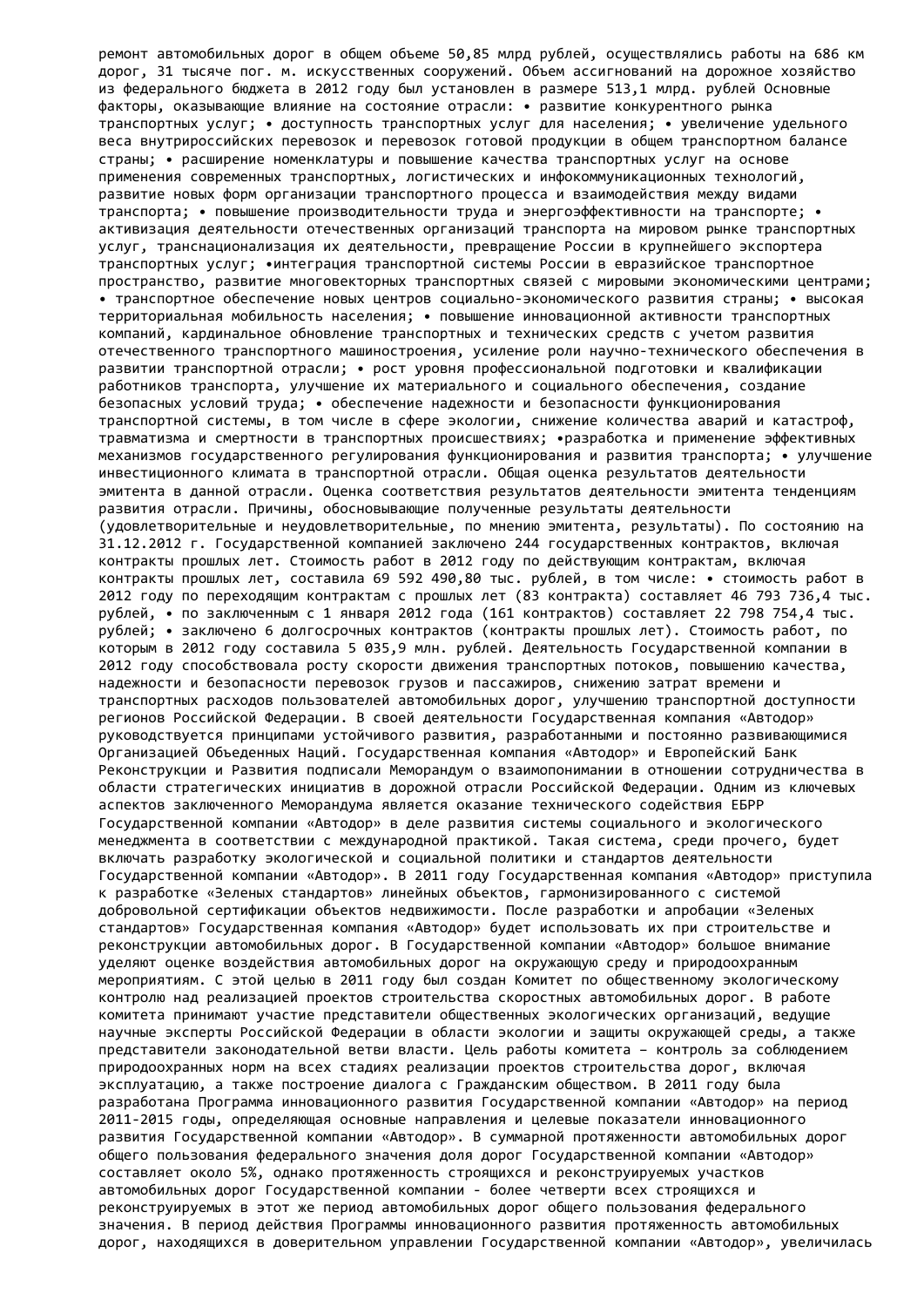от 1307 км дорог в 2011 году до 1355 км дорог в 2012 году. Достижение поставленных перед Государственной компанией целей сдерживается несовершенством ряда норм действующего российского законодательства, в том числе, в области земельного, бюджетного и градостроительного законодательства, не всегда в достаточной степени учитывающего специфику проектов государственно-частного партнерства. Развитие института государственно-частного партнерства требует создания и закрепления механизмов долгосрочного бюджетного планирования с горизонтами, соответствующими срокам реализации долгосрочных инвестиционных проектов, а именно 25 – 30 лет. Предлагаемым механизмом могли бы стать долгосрочные целевые программы (например, долгосрочная целевая программа Государственной компании), закрепляющая соответствующие планируемые расходные обязательства бюджета, снабженные необходимыми гарантиями для инвесторов, участвующих в реализации таких долгосрочных инвестиционных проектов. Внедрение этого механизма требует локальных, точечных изменений концессионного законодательства. По мнению Эмитента, его результаты деятельности удовлетворительные. Мнение каждого из органов управления эмитента относительно упомянутых причин и/или степени их влияния на показатели финансово-хозяйственной деятельности эмитента и аргументация, объясняющая их позицию. Мнения органов управления Эмитента относительно упомянутых причин и/ или степени их влияния на показатели финансово-хозяйственной деятельности Эмитента совпадают. Особое мнение члена совета директоров (наблюдательного совета) эмитента или члена коллегиального исполнительного органа эмитента относительно упомянутых причин и/или степени их влияния на показатели финансово-хозяйственной деятельности эмитента, отраженное в протоколе собрания (заседания) совета директоров (наблюдательного совета) эмитента или коллегиального исполнительного органа, на котором рассматривались соответствующие вопросы, и аргументация, объясняющая его позицию. Члены наблюдательного совета и коллегиального исполнительного органа Эмитента имеют одинаковое мнение относительно упомянутых причин и/или степени их влияния на показатели финансово-хозяйственной деятельности Эмитента. </desc> <conditions>

<desc>На деятельность Эмитента будут оказывать влияние следующие факторы: - рост трафика и объема грузоперевозок - изменения стоимости бензина - рост народонаселения - развитие прилегающих к автодороге территорий - рост благосостояния населения Приведенные выше факторы будут оказывать действие в течение срока (сроков) обращения облигаций и/или иных обязательств Эмитента. Действия, предпринимаемые эмитентом, и действия, которые эмитент планирует предпринять в будущем для эффективного использования данных факторов и условий: Для эффективного использования данных факторов Эмитентом будет проводиться взвешенная политика, позволяющая максимизировать доход, получаемый от доверительного управления имуществом. Способы, применяемые эмитентом, и способы, которые эмитент планирует использовать в будущем для снижения негативного эффекта факторов и условий, влияющих на деятельность эмитента: Эмитент не имеет возможности влияния на указанные факторы, однако, Эмитент в любое время может пересмотреть политику, позволяющую максимизировать доход, получаемый от доверительного управления имуществом. Существенные события/факторы, которые могут в наибольшей степени негативно повлиять на возможность получения эмитентом в будущем таких же или более высоких результатов, по сравнению с результатами, полученными за последний отчетный период. Вероятность наступления таких событий (возникновения факторов): Резкое снижение доходов населения (вероятность низкая в ближайшие пять – семь лет); строительство новых бесплатных автомобильных дорог (вероятность низкая в ближайшие пять – семь лет); изменение законодательства в области платных дорог, которые могут привести к ограничению доходов. Существенные события/факторы, которые могут улучшить результаты деятельности эмитента, и вероятность их наступления, а также продолжительность их действия: Рост ВВП Российской Федерации выше прогнозов Министерства экономического развития Российской Федерации (вероятность средняя). Рост трафика выше плановых показателей (вероятность высокая). Приведенные выше события/факторы будут оказывать действие в течение срока (сроков) обращения облигаций и/или иных обязательств Эмитента.</desc>

### </conditions> <competitors>

<desc>Эмитент осуществляет деятельность по доверительному управлению только теми автомобильными дорогами, которые передаются Правительством Российской Федерации в доверительное управление Эмитенту в соответствии с актами приемки-передачи. В этой связи Эмитент на дату утверждения ежеквартального отчета не имеет явных конкурентов на территории РФ. Деятельность за пределами РФ не осуществляется. Перечень факторов конкурентоспособности Эмитента не описывается по вышеуказанным причинам.</desc>

## </competitors>

## </activity\_prospect>

### <gov\_structure>

<desc>Органами управления Эмитента в соответствии с п. 1 ст. 7 Федерального закона "О государственной компании "Российские автомобильные дороги" и о внесении изменений в отдельные законодательные акты Российской Федерации" от 17.07.2009 N 145-ФЗ являются: - наблюдательный совет Эмитента, - правление Эмитента и - председатель правления Эмитента. Наблюдательный совет Эмитента В соответствии со ст.9 Федерального закона от 17.07.2009 N 145-ФЗ "О государственной компании "Российские автомобильные дороги" и о внесении изменений в отдельные законодательные акты Российской Федерации": 1) одобряет проект программы деятельности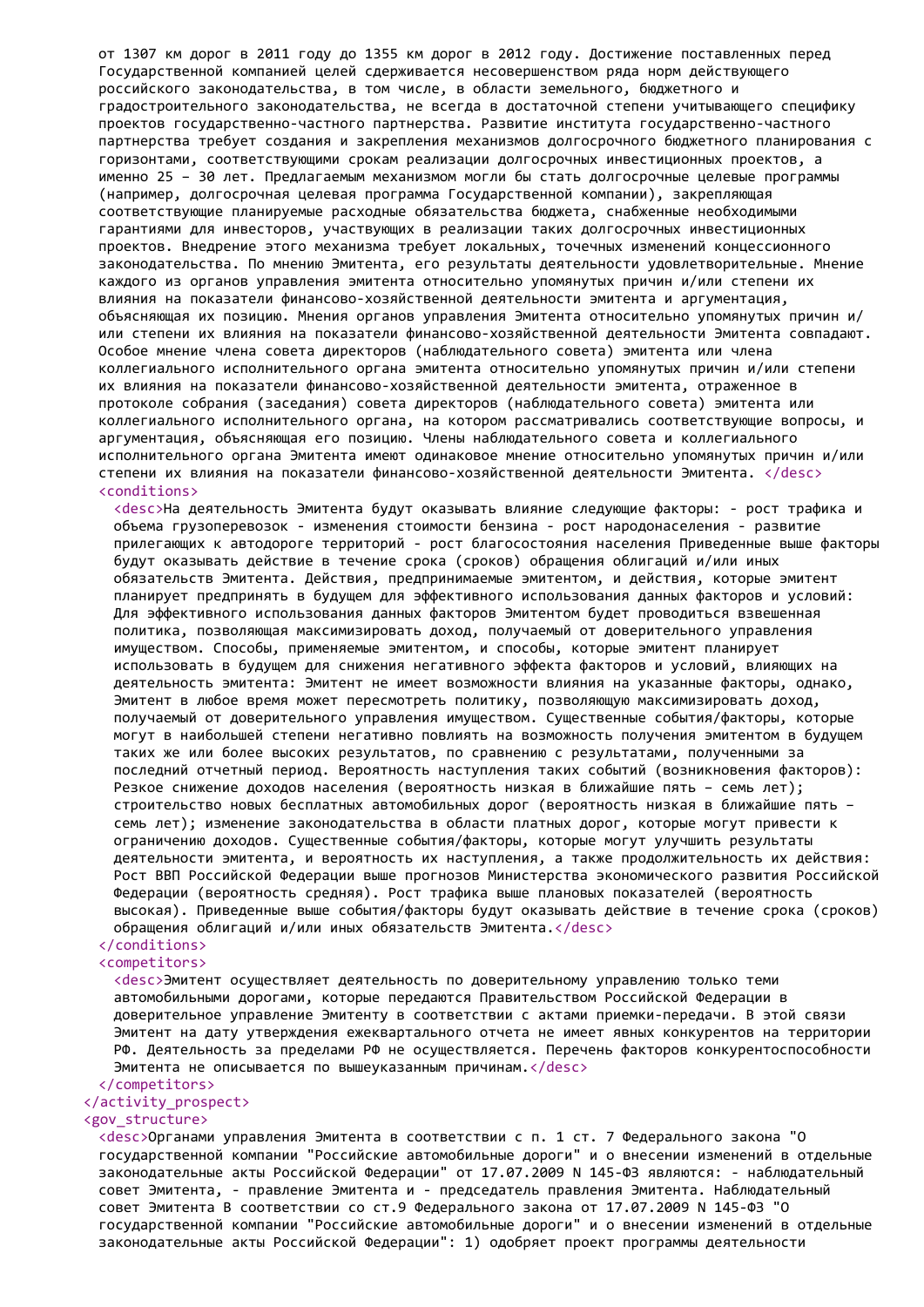Государственной компании на долгосрочный период для представления в Правительство Российской Федерации для утверждения; 2) утверждает финансовый план Государственной компании, разработанный в соответствии с программой деятельности Государственной компании на долгосрочный период; 3) утверждает порядок использования средств, связанных с доверительным управлением; 4) утверждает порядок использования средств, связанных с собственной деятельностью Государственной компании; 5) утверждает порядок использования привлеченного финансирования; 5.1) принимает решения о размещении эмиссионных ценных бумаг Государственной компании и утверждает решения об их выпуске (дополнительном выпуске); 6) утверждает размер поступления средств в фонд Государственной компании, направления и порядок их использования; 7) представляет Регламент Государственной компании в Правительство Российской Федерации для утверждения; 8) одобряет годовой отчет о выполнении программы деятельности Государственной компании на долгосрочный период и направляет его в федеральный орган исполнительной власти, осуществляющий функции по выработке государственной политики и нормативно-правовому регулированию в сфере транспорта, для представления в Правительство Российской Федерации для утверждения; 9) утверждает аудиторскую организацию, отобранную на конкурсной основе, для проведения аудита отчетности Государственной компании; 10) утверждает положение о ревизионной комиссии Государственной компании, принимает решения о назначении на должность и о досрочном освобождении от должности членов ревизионной комиссии и ее председателя; 11) принимает решения об участии Государственной компании в российских организациях, в том числе в уставных капиталах хозяйственных обществ и других организаций, и определяет условия такого участия, а также принимает решения о создании Государственной компанией коммерческих и некоммерческих организаций; 12) принимает решения о заключении сделки или нескольких взаимосвязанных сделок, связанных с приобретением, отчуждением либо возможностью отчуждения Государственной компанией объектов недвижимого имущества, а также одобряет совершение крупных сделок и сделок, в совершении которых имеется заинтересованность; 13) определяет порядок осуществления Государственной компанией инвестиций в иностранные организации; 14) назначает на должность и освобождает от должности по представлению председателя правления Государственной компании членов правления Государственной компании; 15) утверждает положение о правлении Государственной компании; 16) заключает трудовой договор с председателем правления Государственной компании; 17) утверждает порядок назначения членов научно-технического совета Государственной компании; 18) осуществляет иные предусмотренные настоящим Федеральным законом и Федеральным законом от 12 января 1996 года N 7-ФЗ «О некоммерческих организациях» полномочия. Правление Эмитента В соответствии со ст. 11Федерального закона от 17.07.2009 N 145-ФЗ "О государственной компании "Российские автомобильные дороги" и о внесении изменений в отдельные законодательные акты Российской Федерации": 1) представляет для утверждения в наблюдательный совет Государственной компании предложения об основных направлениях деятельности Государственной компании на очередной год и о финансово-экономических показателях такой деятельности; 2) определяет позицию акционера - Государственной компании по вопросам деятельности акционерных обществ, акции которых находятся в собственности Государственной компании, за исключением позиции по вопросам, относящимся к компетенции наблюдательного совета Государственной компании; 3) разрабатывает проект программы деятельности Государственной компании на долгосрочный период и проект финансового плана Государственной компании и представляет их для одобрения в наблюдательный совет Государственной компании; 3.1) утверждает проспект ценных бумаг Государственной компании; 4) подготавливает предложения о создании филиалов Государственной компании, об открытии ее представительств и о создании Государственной компанией коммерческих и некоммерческих организаций; 5) осуществляет подготовку годового отчета о выполнении программы деятельности Государственной компании на долгосрочный период и представляет его для одобрения в наблюдательный совет Государственной компании; 6) утверждает годовую бухгалтерскую отчетность организаций, созданных Государственной компанией; 7) осуществляет на конкурсной основе отбор аудиторской организации; 8) осуществляет иные возложенные на правление Государственной компании решениями наблюдательного совета Государственной компании полномочия. Председатель Правления Эмитента В соответствии со ст.13Федерального закона от 17.07.2009 N 145-ФЗ "О государственной компании "Российские автомобильные дороги" и о внесении изменений в отдельные законодательные акты Российской Федерации": 1) действует от имени Государственной компании и представляет без доверенности ее интересы в отношениях с федеральными органами государственной власти, органами государственной власти субъектов Российской Федерации, органами местного самоуправления, российскими, иностранными, международными организациями; 2) возглавляет правление Государственной компании и организует реализацию решений наблюдательного совета Государственной компании, решений правления Государственной компании; 3) издает приказы, распоряжения, правила, инструкции и положения по вопросам деятельности Государственной компании; 4) представляет финансовый план Государственной компании в наблюдательный совет Государственной компании для утверждения; 4.1) представляет предложения о размещении эмиссионных ценных бумаг Государственной компании и проект решения об их выпуске (дополнительном выпуске) в наблюдательный совет Государственной компании; 4.2) подписывает решения о выпуске (дополнительном выпуске) эмиссионных ценных бумаг Государственной компании, проспекты ценных бумаг Государственной компании на основании решений наблюдательного совета Государственной компании и отчеты (уведомления) об итогах их эмиссии; 5) утверждает директивы представителям Государственной компании в советах директоров (наблюдательных советах)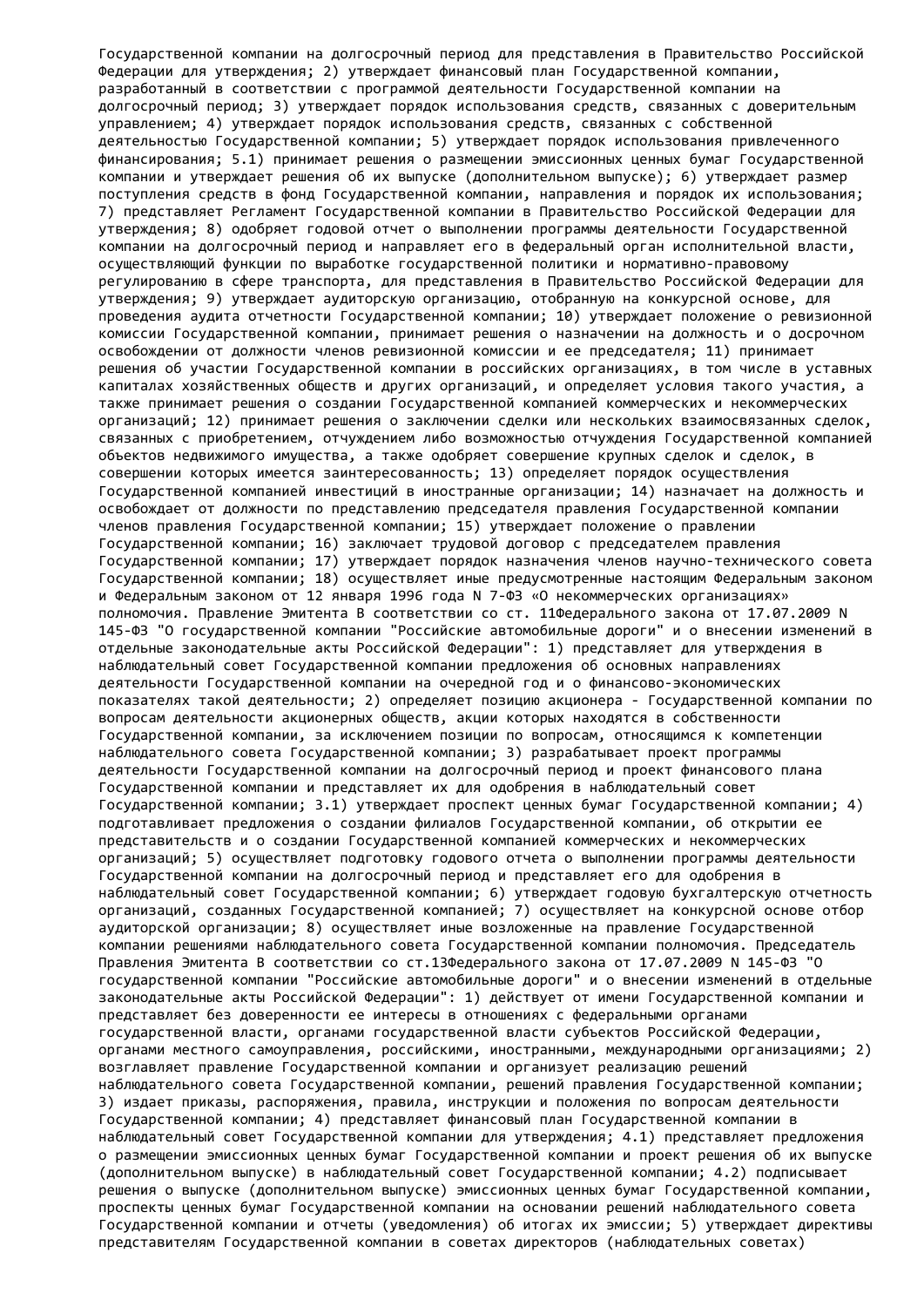```
акционерных обществ, акции которых находятся в собственности Государственной компании; 6)
 назначает на должность и освобождает от должности своих заместителей, которые работают в
 Государственной компании на постоянной основе и могут являться членами правления
 Государственной компании; 7) распределяет обязанности между своими заместителями; 8)
 утверждает штатное расписание Государственной компании, определяет правила внутреннего
 трудового распорядка (права и обязанности работников Государственной компании, размер и форму
 оплаты их труда в соответствии с системой оплаты труда, утвержденной наблюдательным советом
 Государственной компании); 9) утверждает организационную структуру Государственной компании;
 10) представляет в наблюдательный совет Государственной компании предложения о назначении на
 должность и об освобождении от должности членов правления Государственной компании; 11)
 назначает на должность и освобождает от должности работников Государственной компании в
 соответствии с трудовым законодательством; 12) выдает доверенности, открывает лицевые счета в
 Федеральном казначействе, иные счета в банках и других кредитных организациях в порядке,
 установленном законодательством Российской Федерации; 13) утверждает положение о научно-
 техническом совете Государственной компании и его персональный состав; 14) принимает решения
 о создании филиалов Государственной компании, об открытии ее представительств и утверждает
 положения об указанных филиалах, представительствах; 15) представляет в наблюдательный совет
 Государственной компании годовой отчет о выполнении программы деятельности Государственной
 компании на долгосрочный период; 16) принимает решения по иным вопросам деятельности
 Государственной компании, за исключением вопросов, отнесенных к полномочиям наблюдательного
 совета Государственной компании, полномочиям правления Государственной компании. Указываются
 сведения о наличии внутренних документов эмитента, регулирующих деятельность его органов: 1.
 Положение о наблюдательном совете Государственной компании «Российские автомобильные дороги»,
 утверждено решением наблюдательного совета (протокол заседания наблюдательного совета от
 25.11.2009 № 2). 2. Положение о правлении Государственной компании «Российские автомобильные
 дороги», утверждено решением наблюдательного совета (протокол заседания наблюдательного
 совета от 29.12.2009 № 4). 3. Положение о ревизионной комиссии Государственной компании
 «Российские автомобильные дороги», утверждено решением наблюдательного совета (протокол
 заседания наблюдательного совета от 29.12.2009 № 4).</desc>
 <has_corp_code>0</has_corp_code>
 <has_charter_changes>0</has_charter_changes>
</gov_structure>
<bod>
 <members>
   <member>
     <lastname>Акимов</lastname>
     <firstname>Андрей</firstname>
     <middlename>Игоревич</middlename>
     <is_head>1</is_head>
     <birth_year>1953</birth_year>
     <education>Высшее. Московский финансовый институт, 1975 год</education>
     <share_none>1</share_none>
     <share_stock_options>
       <common>0</common>
       <preferred>0</preferred>
     </share_stock_options>
     <share stock options none>эмитент не выпускал опционов</share stock options none>
     <aff_shares>
       <none>1</none>
     </aff_shares>
     <relations>
       <none>1</none>
     </relations>
     <legal_resp>
       <none>1</none>
     </legal_resp>
     <fault_orgs>
       <none>1</none>
     </fault_orgs>
     <prev_iob>
       <start_date>2003</start_date>
       <end date>н.в.</end date>
       <org>
         <name>«Газпромбанк» (Открытое акционерное общество)</name>
       </org>
       <position>Председатель Правления</position>
     </prev_job>
     <prev_job>
       <start_date>2003</start_date>
```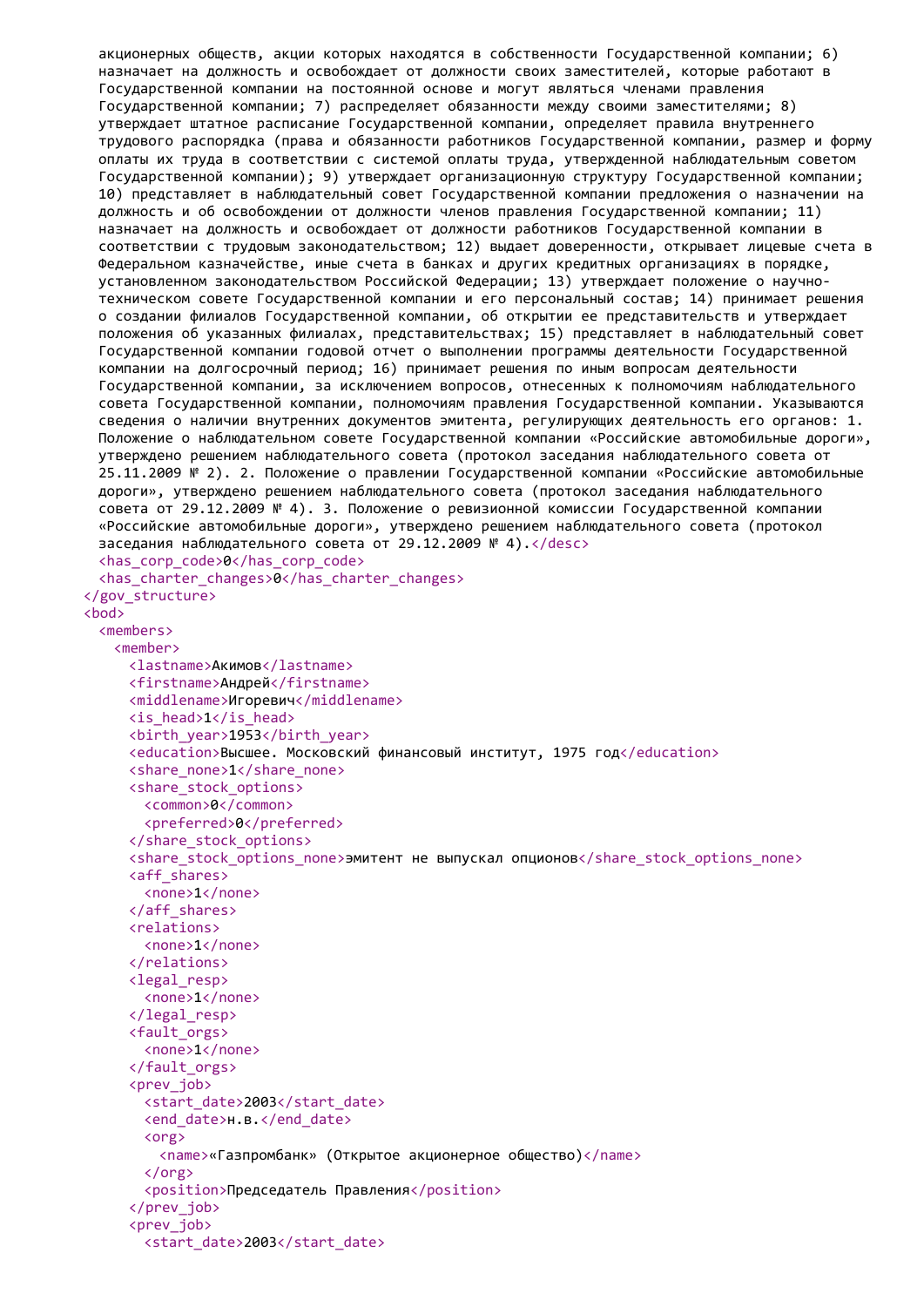```
<end_date>н.в.</end_date>
 <org>
   <name>Ассоциация российских банков</name>
 </org>
 <position>член Совета</position>
</prev_job>
<prev_job>
 <start_date>2004</start_date>
 <end_date>2011</end_date>
 <org>
   <name>Закрытое акционерное общество «Геросгаз»</name>
 </org>
 <position>член Совета директоров</position>
</prev_job>
<prev_job>
 <start_date>2004</start_date>
 <end_date>2008</end_date>
 <org>
   <name>GAZPROM Germania GmbH</name>
 </org>
 <position>член Консультативного совета</position>
</prev_job>
<prev_job>
 <start_date>2008</start_date>
 <end_date>н.в.</end_date>
 <org>
   <name>GAZPROM Germania GmbH</name>
 </org>
 <position>Член Наблюдательного совета</position>
</prev_job>
<prev_job>
 <start_date>2005</start_date>
 <end date>н.в.</end date>
 <org>
   <name>«Газпромбанк» (Открытое акционерное общество)</name>
 </org>
 <position>Заместитель Председателя Совета директоров</position>
</prev_job>
<prev_job>
 <start_date>2006</start_date>
 <end date>н.в.</end date>
 <org>
   <name>Открытое акционерное общество «НОВАТЭК»</name>
 </org>
 <position>член Совета директоров</position>
</prev_job>
<prev_job>
 <start_date>2006</start_date>
 <end_date>2012</end_date>
 <org>
   <name>CarbonTrade & Finance SICAR S.A.</name>
 \langle/org\rangle<position>член Совета директоров</position>
</prev_job>
<prev_iob>
 <start_date>2006</start_date>
 <end_date>2008</end_date>
 <org>
   <name>Закрытое акционерное общество «Футбольный клуб «Зенит»</name>
 </org>
 <position>член Совета директоров</position>
</prev_job>
<prev_iob>
 <start_date>2006</start_date>
 <end_date>2008</end_date>
 <org>
   <name>Открытое акционерное общество «СИБУР – Минеральные удобрения»</name>
 </org>
 <position>член Совета директоров</position>
```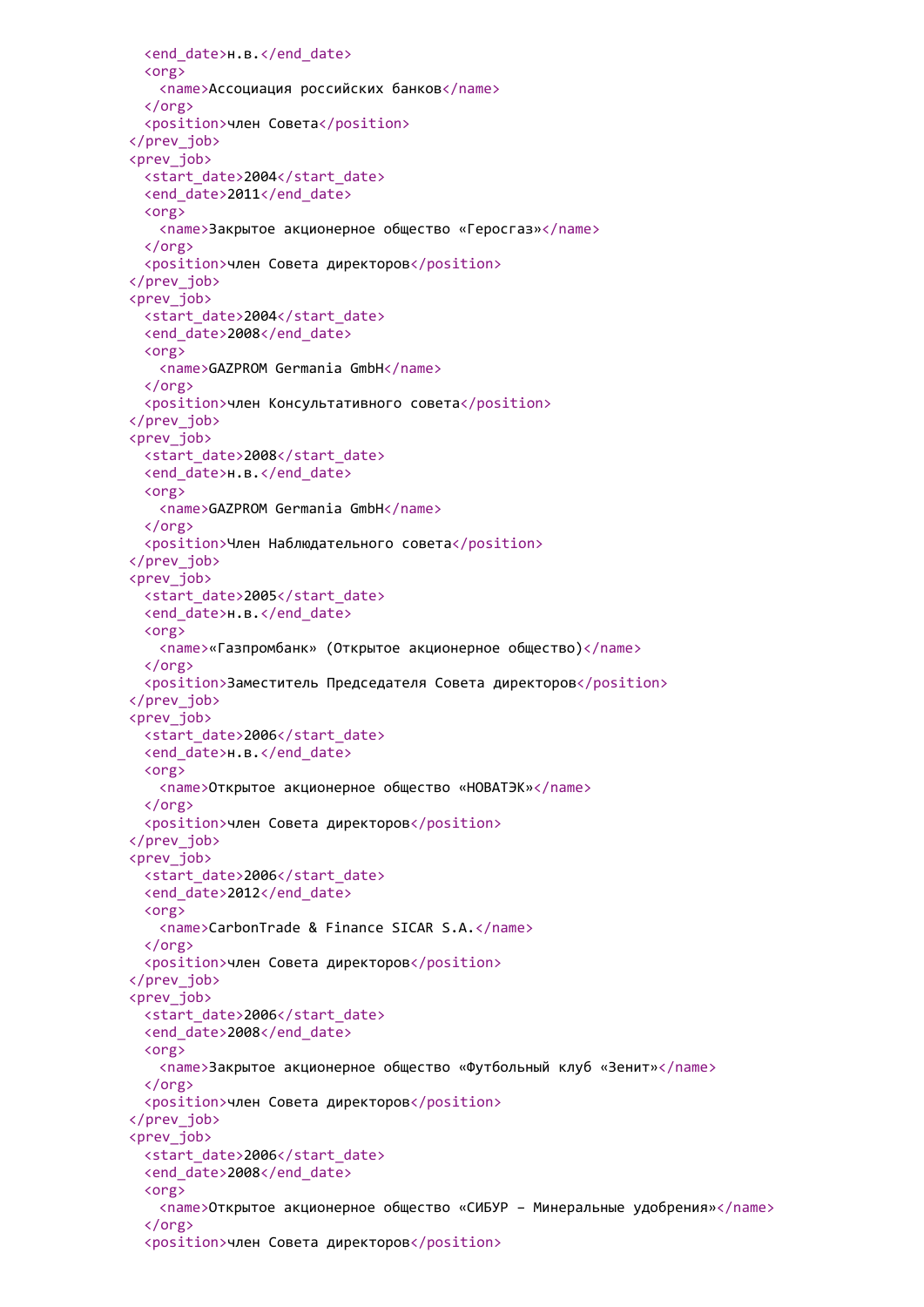```
</prev_job>
<prev_job>
 <start_date>2007</start_date>
 <end_date>2008</end_date>
 <org>
   <name>Российское открытое акционерное общество энергетики и электрификации "ЕЭС
   России"</name>
 </org>
 <position>член Совета директоров</position>
</prev_job>
<prev_job>
 <start_date>2007</start_date>
 <end date>н.в.</end date>
 <org>
   <name>Общество с ограниченной ответственностью «Конгресс-Центр
   «Константиновский»</name>
 </org>
 <position>член Совета директоров</position>
</prev_job>
<prev_job>
 <start date>2008</start date>
 <end date>н.в.</end date>
 <org>
   <name>Gazprom EP International B.V.</name>
 </org>
 <position>Член Наблюдательного совета</position>
</prev_job>
<prev_job>
 <start_date>2009</start_date>
 <end_date>н.в.</end_date>
 <org>
   <name>Gazprombank (Switzerland) Ltd.</name>
 </org>
 <position>Председатель</position>
</prev_job>
<prev_job>
 <start_date>2011</start_date>
 <end date>н.в.</end date>
 <org>
   <name>Открытое акционерное общество «Газпром»</name>
 </org>
 <position>член Совета директоров</position>
</prev_job>
<prev_job>
 <start_date>06.2011</start_date>
 <end date>09.2011</end date>
 <org>
   <name>Открытое акционерное общество «РОСНЕФТЕГАЗ»</name>
 \langle/org\rangle<position>член Совета директоров</position>
</prev_job>
<prev_iob>
 <start_date>09.2011</start_date>
 <end_date>06.2012</end_date>
 <org>
   <name>Открытое акционерное общество «РОСНЕФТЕГАЗ»</name>
 </org>
 <position>Председатель Совета директоров</position>
</prev_job>
<prev_iob>
 <start_date>06.2012</start_date>
 <end date>н.в.</end date>
 <org>
   <name>Открытое акционерное общество «РОСНЕФТЕГАЗ»</name>
 </org>
 <position>член Совета директоров</position>
</prev_job>
<prev_job>
 <start_date>12.2011</start_date>
```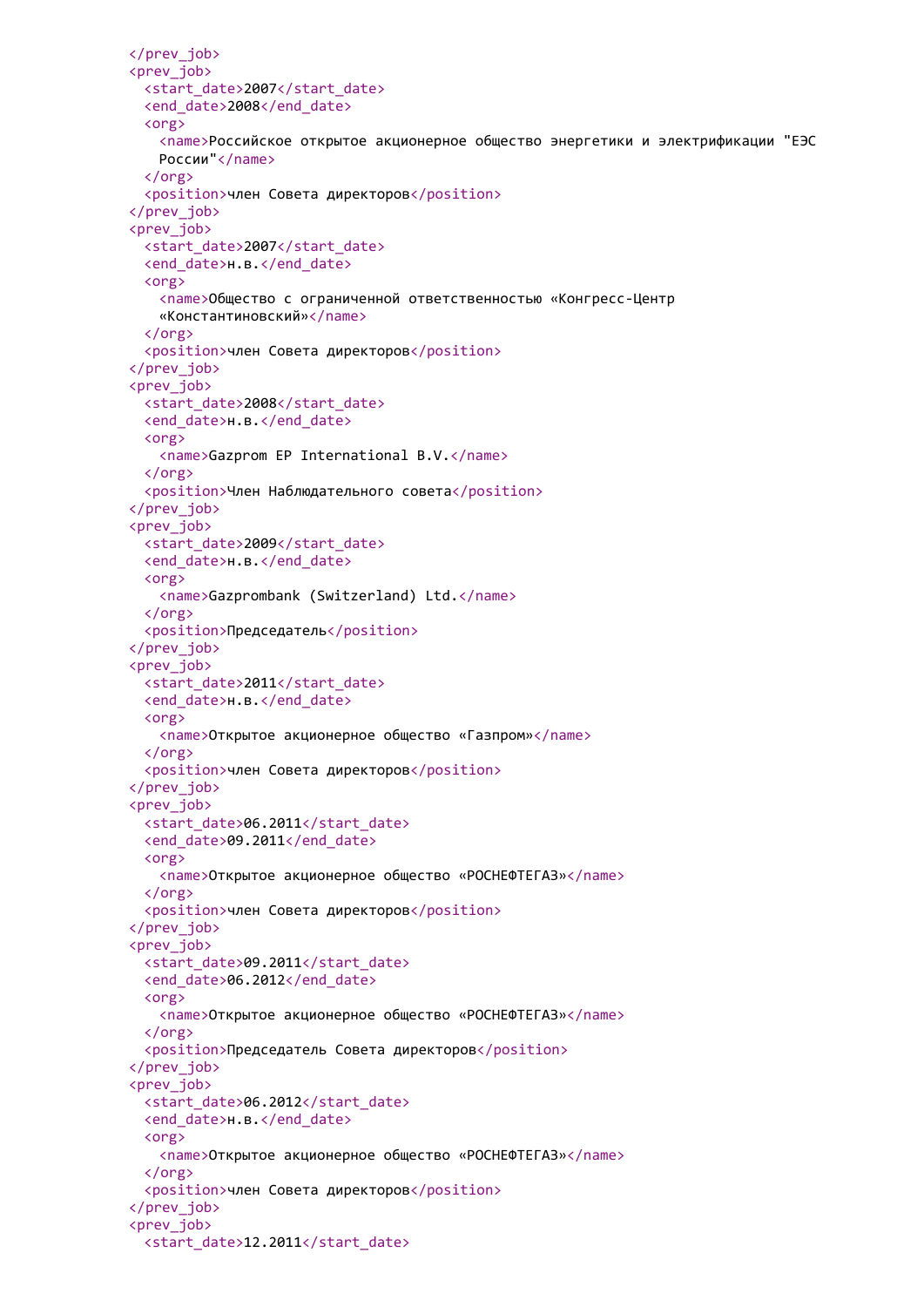```
<end_date>н.в.</end_date>
   <org>
     <name>Государственная компания «Российские автомобильные дороги»</name>
   </org>
   <position>Председатель наблюдательного совета</position>
 </prev_job>
 <prev_job>
   <start_date>2012</start_date>
   <end_date>н.в.</end_date>
   <org>
     <name>Общество с ограниченной ответственностью «Газпром газомоторное топливо»</name>
   </org>
   <position>Заместитель Председателя Совета директоров</position>
 </prev_job>
</member>
<member>
 <lastname>Белозеров</lastname>
 <firstname>Олег</firstname>
 <middlename>Валентинович</middlename>
 <is_head>0</is_head>
 <birth_year>1969</birth_year>
 <education>Высшее Санкт-Петербургский государственный университет экономики и финансов,
 экономист, 1992 г.; Российская академия государственной службы при Президенте Российской
 Федерации, экономист, 2005 г. Кандидат экономических наук.</education>
 <share_none>1</share_none>
 <share_stock_options>
   <common>0</common>
   <preferred>0</preferred>
 </share_stock_options>
 <share_stock_options_none>эмитент не выпускал опционов</share_stock_options_none>
 <aff_shares>
   <none>1</none>
 </aff_shares>
 <relations>
   <none>1</none>
 </relations>
 <legal_resp>
   <none>1</none>
 </legal_resp>
 <fault_orgs>
   <none>1</none>
 </fault_orgs>
 <prev_job>
   <start date>2004</start date>
   <end date>2009</end date>
   <org>
     <name>Федеральное дорожное агентство</name>
   \langle/org\rangle<position>Руководитель</position>
 </prev_job>
 <prev_iob>
   <start_date>2009</start_date>
   <end date>н.в.</end date>
   <org>
     <name>Министерство транспорта Российской Федерации</name>
   \zeta/org\zeta<position>Заместитель Министра транспорта Российской Федерации</position>
 </prev_job>
 <prev_job>
   <start_date>10.2009</start_date>
   <end date>н.в.</end date>
   <org>
     <name>Государственная компания "Российские автомобильные дороги"</name>
   </org>
   <position>Член наблюдательного совета</position>
 </prev_job>
</member>
<member>
 <lastname>Чабунин</lastname>
```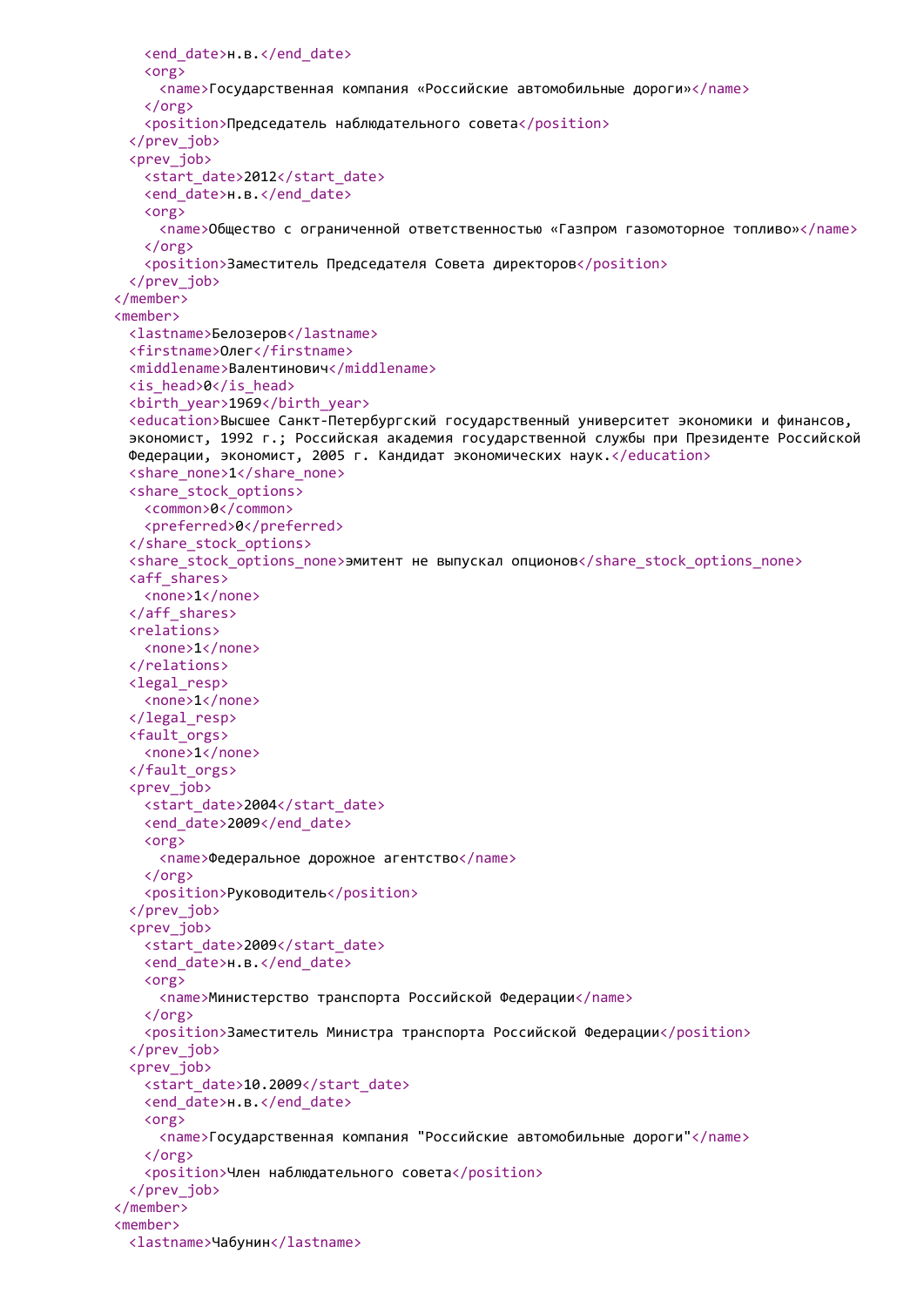```
<firstname>Анатолий</firstname>
 <middlename>Михайлович</middlename>
 <is_head>0</is_head>
 <birth_year>1960</birth_year>
 <education>Высшее Новосибирский институт народного хозяйства, 1990 год</education>
 <share_none>1</share_none>
 <share_stock_options>
   <common>0</common>
   <preferred>0</preferred>
 </share_stock_options>
 <share_stock_options_none>эмитент не выпускал опционов</share_stock_options_none>
 <relations>
   <none>1</none>
 </relations>
 <legal_resp>
   <none>1</none>
 </legal_resp>
 <fault_orgs>
   <none>1</none>
 </fault_orgs>
 <prev_job>
   <start_date>2005</start_date>
   <end_date>2009</end_date>
   <org>
     <name>Федеральное дорожное агентство</name>
   </org>
   <position>Заместитель руководителя</position>
 </prev_job>
 <prev_job>
   <start_date>03.2009</start_date>
   <end date>11.2012</end date>
   <org>
     <name>Федеральное дорожное агентство</name>
   </org>
   <position>Руководитель</position>
 </prev_job>
 <prev_job>
   <start_date>12.2011</start_date>
   <end date>н.в.</end date>
   <org>
     <name>Государственная компания "Российские автомобильные дороги"</name>
   </org>
   <position>Член Наблюдательного совета</position>
 </prev_job>
</member>
<member>
 <lastname>Соколов</lastname>
 <firstname>Максим</firstname>
 <middlename>Юрьевич</middlename>
 <is_head>0</is_head>
 <birth_year>1968</birth_year>
 <education>Высшее. Санкт-Петербургский государственный университет, 1991 год</education>
 <share_none>1</share_none>
 <share_stock_options>
   <common>0</common>
   <preferred>0</preferred>
 </share_stock_options>
 <share_stock_options_none>эмитент не выпускал опционов</share_stock_options_none>
 <aff_shares>
   <none>1</none>
 </aff_shares>
 <relations>
   <none>1</none>
 </relations>
 <legal_resp>
   <none>1</none>
 </legal_resp>
 <fault_orgs>
   <none>1</none>
```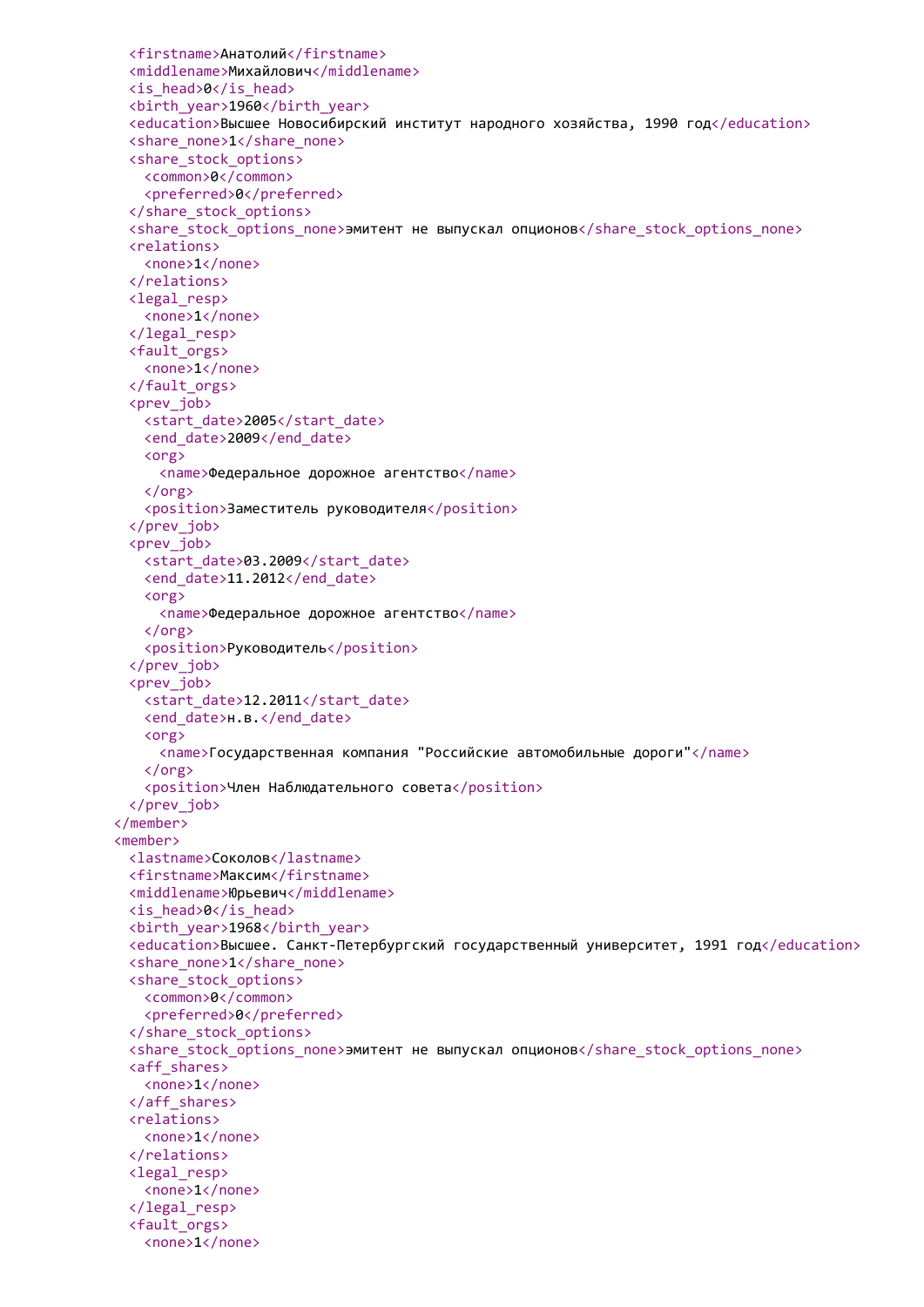```
</fault_orgs>
 <prev_job>
   <start_date>01.2004</start_date>
   <end_date>10.2009</end_date>
   <org>
     <name>Правительство Санкт-Петербурга</name>
   </org>
   <position>Председатель Комитета по инвестициям и стратегическим проектам</position>
 </prev_job>
 <prev_job>
   <start_date>10.2009</start_date>
   <end_date>12.2009</end_date>
   <org>
     <name>Правительство Санкт-Петербурга</name>
   </org>
   <position>Председатель Комитета экономического развития, промышленной политики и
   торговли</position>
 </prev_job>
 <prev_job>
   <start_date>12.2009</start_date>
   <end date>н.в.</end date>
   <org>
     <name>Правительство Российской Федерации</name>
   </org>
   <position>Директор Департамента промышленности и инфраструктуры</position>
 </prev_job>
 <prev_job>
   <start_date>02.2010</start_date>
   <end date>н.в.</end date>
   <org>
     <name>Государственная корпорация "Олимпстрой"</name>
   </org>
   <position>Член Наблюдательного совета</position>
 </prev_job>
 <prev_job>
   <start_date>01.2011</start_date>
   <end_date>н.в.</end_date>
   <org>
     <name>Государственная компания "Российские автомобильные дороги"</name>
   </org>
   <position>Член Наблюдательного совета</position>
 </prev_job>
 <prev_job>
   <start_date>05.2012</start_date>
   <end date>н.в.</end date>
   <org>
     <name>Министерство транспорта Российской Федерации</name>
   \langle/org\rangle<position>Министр транспорта Российской Федерации</position>
 </prev_job>
</member>
<member>
 <lastname>Новак</lastname>
 <firstname>Александр</firstname>
 <middlename>Валентинович</middlename>
 <is_head>0</is_head>
 <birth_year>1971</birth_year>
 <education>Высшее. Норильский индустриальный институт, 1993 год</education>
 <share_none>1</share_none>
 <share_stock_options>
   <common>0</common>
   <preferred>0</preferred>
 </share_stock_options>
 <share_stock_options_none>эмитент не выпускал опционов</share_stock_options_none>
 <aff_shares>
   <none>1</none>
 </aff_shares>
 <relations>
   <none>1</none>
```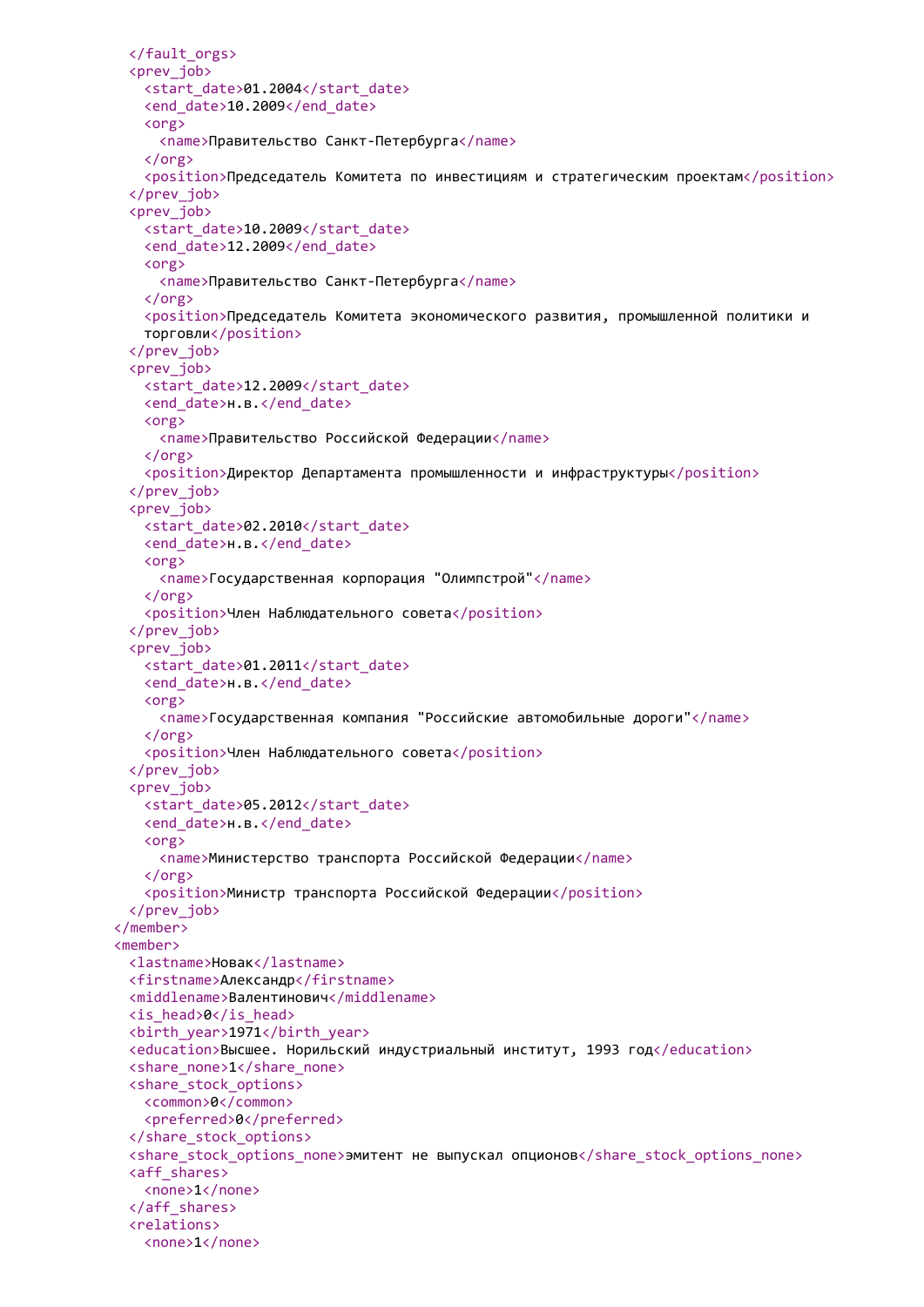```
</relations>
<legal_resp>
 <none>1</none>
</legal_resp>
<fault_orgs>
 <none>1</none>
</fault_orgs>
<prev_job>
 <start_date>07.2007</start_date>
 <end_date>07.2008</end_date>
 <org>
   <name>Совет администрации, г. Красноярск</name>
 </org>
  <position>Первый заместитель Губернатора Красноярского края</position>
</prev_job>
<prev_job>
 <start_date>07.2008</start_date>
 <end_date>09.2008</end_date>
 <org>
   <name>Правительство Красноярского края, г. Красноярск</name>
 </org>
  <position>Первый заместитель Губернатора Красноярского края - Председатель Правительства
 Красноярского края</position>
</prev_job>
<prev_job>
 <start_date>09.2008</start_date>
  <end date>н.в.</end date>
 <org>
   <name>Министерство финансов Российской Федерации</name>
 </org>
  <position>Заместитель Министра финансов Российской Федерации</position>
</prev_job>
<prev_job>
 <start_date>10.2008</start_date>
 <end date>н.в.</end date>
 <org>
   <name>Министерство финансов Российской Федерации</name>
 </org>
  <position>Член коллегии Министерства финансов Российской Федерации</position>
</prev_job>
<prev_job>
 <start_date>01.2009</start_date>
 <end date>н.в.</end date>
 <org>
   <name>Государственная корпорация "Олимпстрой"</name>
 </org>
  <position>Член Наблюдательного совета</position>
</prev_job>
<prev_iob>
 <start_date>06.2010</start_date>
 <end_date>н.в.</end_date>
 <org>
   <name>"Объединенная строительная корпорация" (ОАО "ОАК")</name>
 \langle/\rangle<position>Член Совета директоров</position>
</prev_job>
<prev_iob>
 <start_date>10.2009</start_date>
 <end date>н.в.</end date>
 <org>
   <name>Государственная компания "Российские автомобильные дороги"</name>
 </org>
  <position>Член Наблюдательного совета</position>
</prev_job>
<prev_job>
 <start_date>05.2012</start_date>
  <end_date>н.в.</end_date>
  <org>
   <name>Министерство энергетики Российской Федерации</name>
```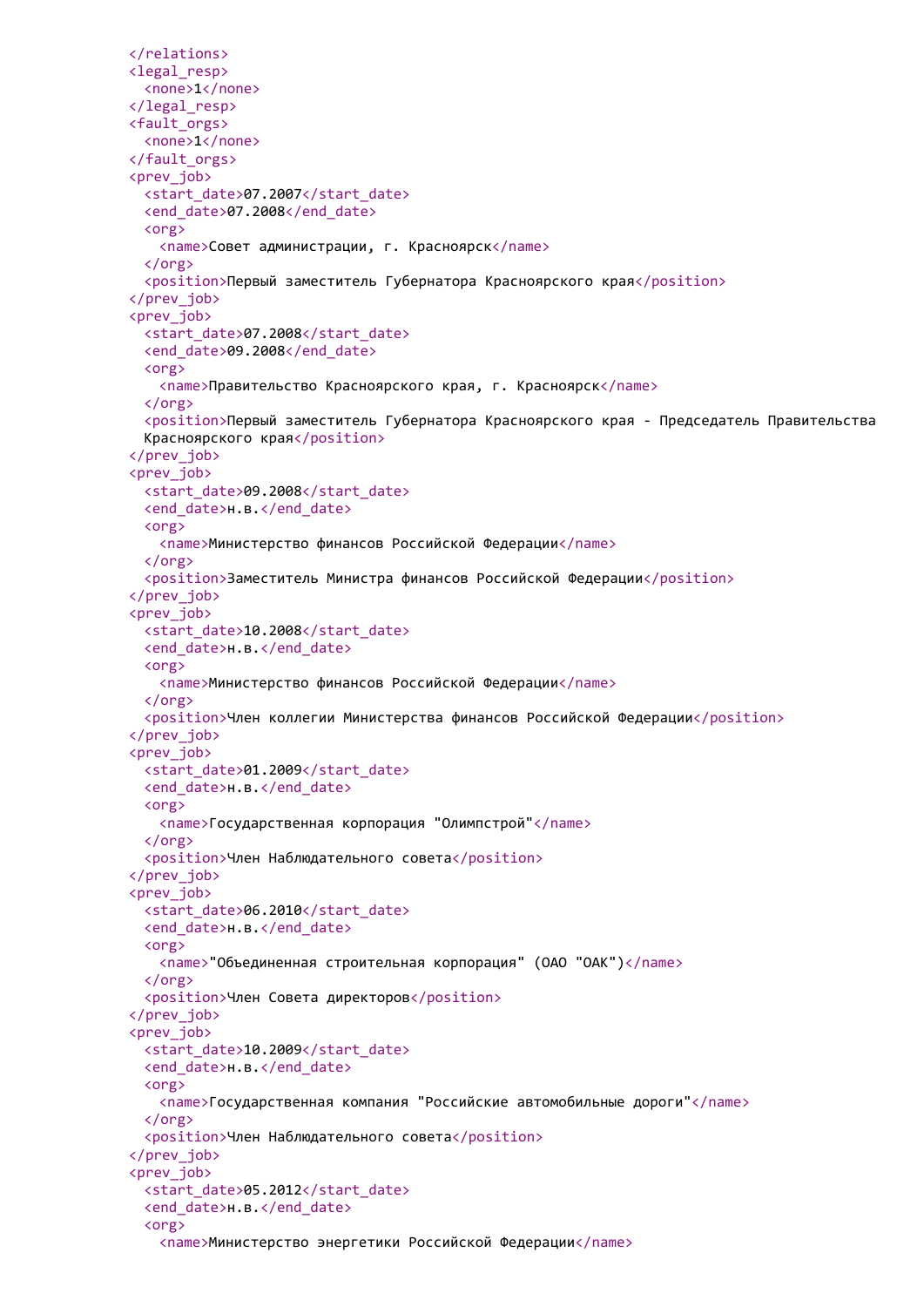```
</org>
   <position>Министр энергетики Российской Федерации</position>
 </prev_job>
</member>
<member>
 <lastname>Савельев</lastname>
 <firstname>Олег</firstname>
 <middlename>Генрихович</middlename>
 <is_head>0</is_head>
 <birth_year>1965</birth_year>
 <education>Высшее. Ленинградский политехнический институт, 1988 год</education>
 <share_none>1</share_none>
 <share_stock_options>
   <common>0</common>
   <preferred>0</preferred>
 </share_stock_options>
 <share stock options none>эмитент не выпускал опционов</share stock options none>
 <aff_shares>
   <none>1</none>
 </aff_shares>
 <relations>
   <none>1</none>
 </relations>
 <legal_resp>
   <none>1</none>
 </legal_resp>
 <fault_orgs>
   <none>1</none>
 </fault_orgs>
 <prev_job>
   <start_date>05.2005</start_date>
   <end_date>08.2008</end_date>
   <org>
     <name>Фонд "Центр стратегических разработок"</name>
   </org>
   <position>Руководитель исследовательской группы</position>
 </prev_job>
 <prev_job>
   <start_date>08.2008</start_date>
   <end date>н.в.</end date>
   <org>
     <name>Министерство экономического развития Российской Федерации</name>
   </org>
   <position>Заместитель министра экономического развития Российской Федерации</position>
 </prev_job>
 <prev_job>
   <start_date>10.2009</start_date>
   <end date>н.в.</end date>
   <org>
     <name>Государственная компания "Российские автомобильные дороги"</name>
   </org>
   <position>Член Наблюдательного совета</position>
 </prev_job>
</member>
<member>
 <lastname>Бесхмельницын</lastname>
 <firstname>Михаил</firstname>
 <middlename>Иванович</middlename>
 <is_head>0</is_head>
 <birth_year>1956</birth_year>
 <education>Высшее. Воронежский сельскохозяйственный институт им К.Д. Глинки, 1980 год;
 Академия общественных наук при ЦК КПСС, 1988 год; Академия права и управления, 2004 год.
 </education>
 <share_none>1</share_none>
 <share_stock_options>
   <common>0</common>
   <preferred>0</preferred>
 </share_stock_options>
 <share_stock_options_none>эмитент не выпускал опционов</share_stock_options_none>
```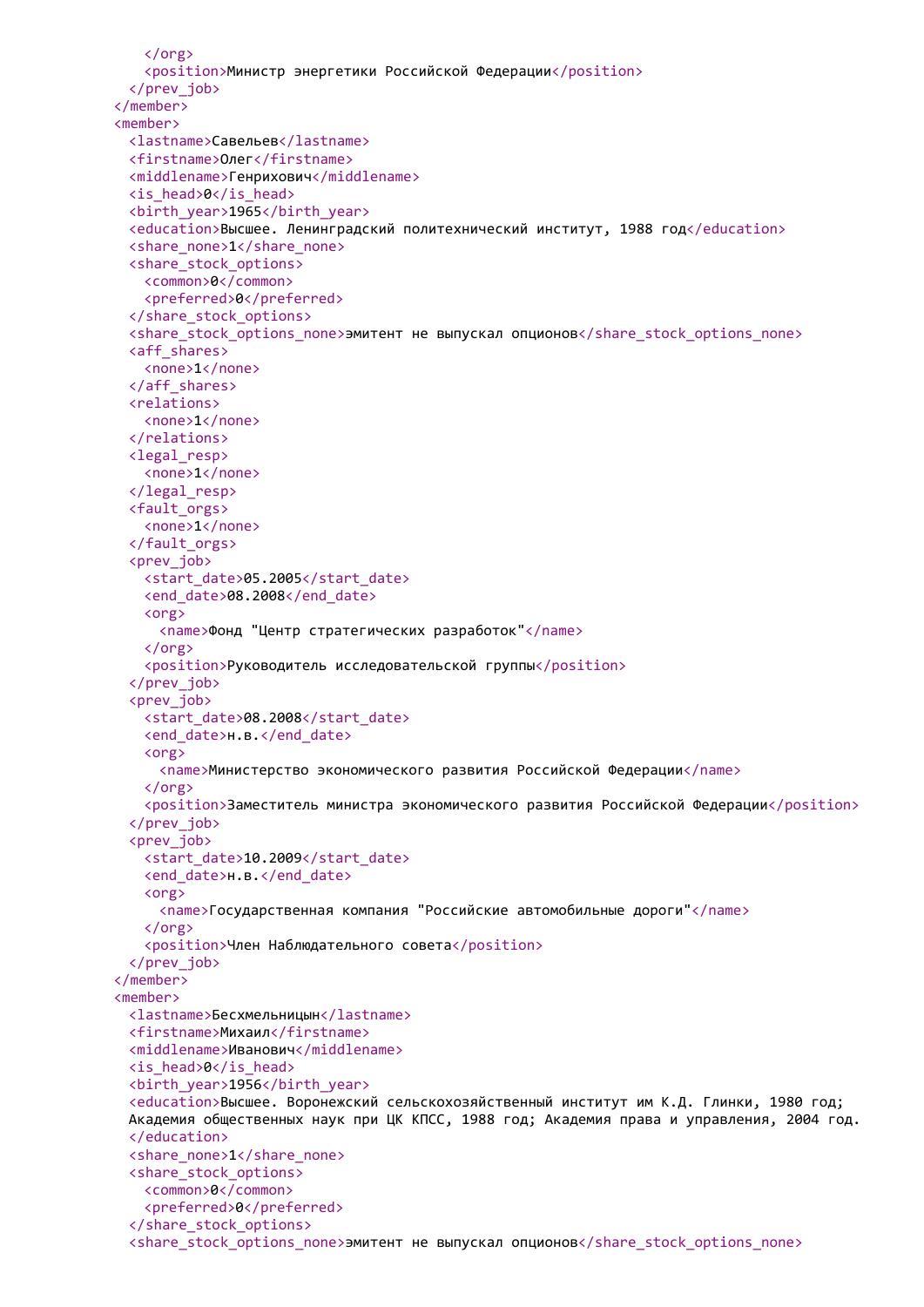```
<aff_shares>
   <none>1</none>
 </aff_shares>
 <relations>
   <none>1</none>
 </relations>
 <legal_resp>
   <none>1</none>
 </legal_resp>
 <fault_orgs>
   <none>1</none>
 </fault_orgs>
 <prev_job>
   <start_date>04.1995</start_date>
   <end_date>н.в.</end_date>
   <org>
     <name>Счетная палата Российской Федерации</name>
   </org>
   <position>Аудитор Счетной палаты Российской Федерации</position>
 </prev_job>
 <prev_job>
   <start_date>06.1998</start_date>
   <end date>н.в.</end date>
   <org>
     <name>Межведомственный комитет по координации деятельности в области дорожного
     хозяйства</name>
   </org>
   <position>Член Совета</position>
 </prev_job>
 <prev_job>
   <start_date>2008</start_date>
   <end_date>н.в.</end_date>
   <org>
     <name>Государственная корпорация "Олимпстрой"</name>
   </org>
   <position>Руководитель ревизионной комиссии</position>
 </prev_job>
 <prev_job>
   <start_date>02.2009</start_date>
   <end date>н.в.</end date>
   <org>
     <name>Контрольное управление Президента Российской Федерации</name>
   </org>
   <position>Член рабочей группы по контролю за строительством олимпийских объектов при
   Контрольном управлении Президента Российской Федерации</position>
 </prev_job>
 <prev_job>
   <start_date>10.2009</start_date>
   <end date>н.в.</end date>
   <org>
     <name>Государственная компания "Российские автомобильные дороги"</name>
   \langle/org\rangle<position>Член Наблюдательного совета</position>
 </prev_job>
</member>
<member>
 <lastname>Бушмин</lastname>
 <firstname>Евгений</firstname>
 <middlename>Викторович</middlename>
 <is_head>0</is_head>
 <birth_year>1958</birth_year>
 <education>Высшее. Горьковский государственный университет им. Н.И. Лобачевского, 1980
 год</education>
 <share_none>1</share_none>
 <share_stock_options>
   <common>0</common>
   <preferred>0</preferred>
 </share_stock_options>
 <share_stock_options_none>эмитент не выпускал опционов</share_stock_options_none>
```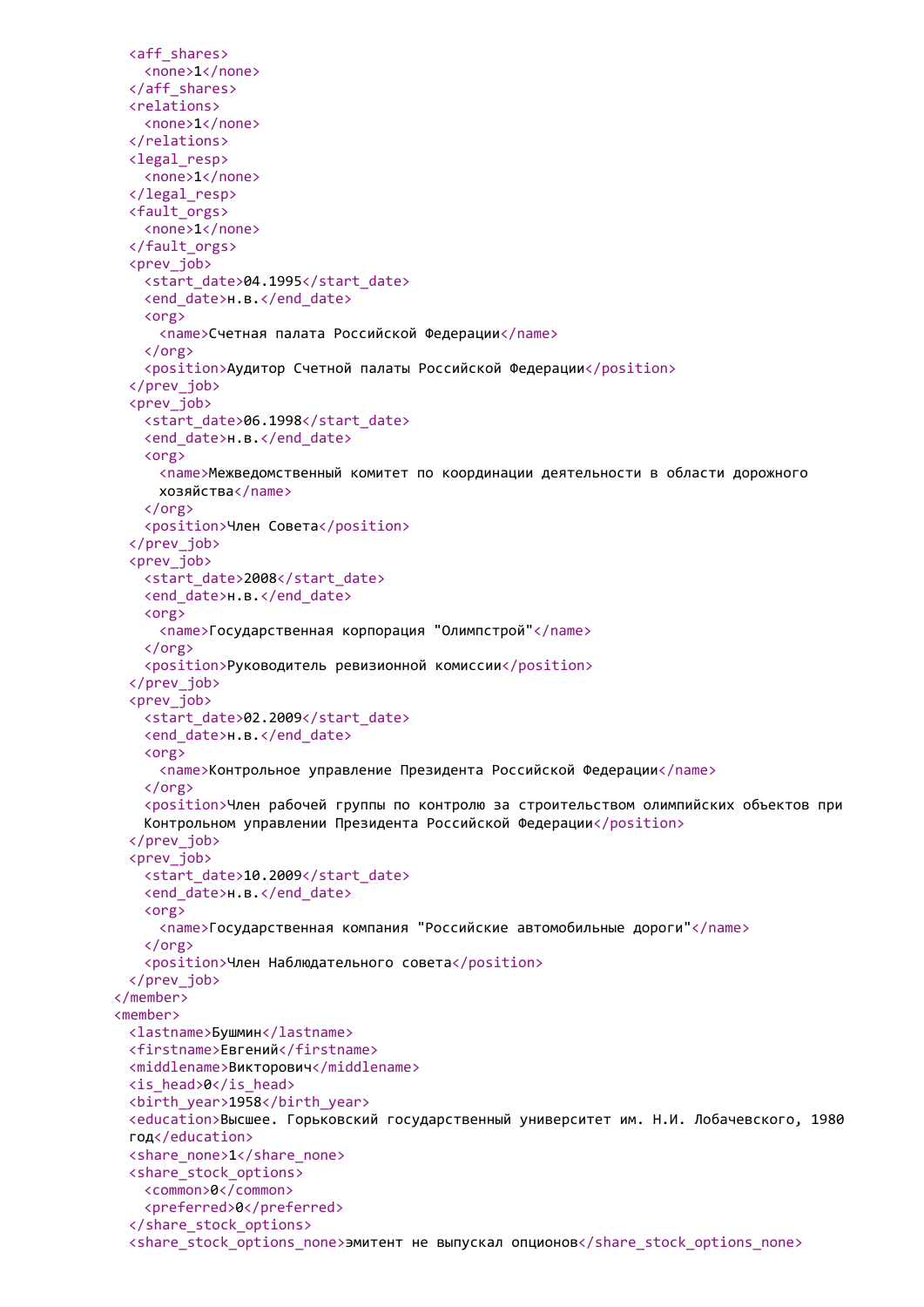```
<aff_shares>
 <none>1</none>
</aff_shares>
<relations>
 <none>1</none>
</relations>
<legal_resp>
 <none>1</none>
</legal_resp>
<fault_orgs>
 <none>1</none>
</fault_orgs>
<prev_job>
 <start_date>2001</start_date>
 <end_date>н.в.</end_date>
 <org>
   <name>Совет Федерации Федерального Собрания Российской Федерации</name>
  </org>
  <position>Член Совета Федерации Федерального Собрания Российской Федерации</position>
</prev_job>
<prev_job>
 <start_date>2002</start_date>
  <end date>н.в.</end date>
 <org>
   <name>Совет Федерации Федерального Собрания Российской Федерации</name>
 </org>
  <position>Председатель комитета Совета Федерации Федерального Собрания Российской
 Федерации по бюджету</position>
</prev_job>
<prev_job>
 <start_date>2003</start_date>
  <end_date>н.в.</end_date>
 <org>
   <name>Совет Федерации Федерального Собрания Российской Федерации</name>
 </org>
  <position>Член комиссии Совета Федерации Федерального Собрания Российской Федерации по
 вопросам развития институтов гражданского общества</position>
</prev_job>
<prev_job>
 <start_date>2003</start_date>
  <end date>н.в.</end date>
 <org>
   <name>Правительство Российской Федерации</name>
 </org>
  <position>Член Правительственной комиссии по бюджетным проектировкам на очередной
 финансовый год и плановый период</position>
</prev_job>
<prev_job>
 <start_date>2003</start_date>
  <end date>н.в.</end date>
 <org>
   <name>Правительство Российской Федерации</name>
 \langle/org\rangle<position>Член Правительственной комиссии по эффективности расходования бюджетных
 средств</position>
</prev_job>
<prev_iob>
 <start_date>2003</start_date>
  <end date>н.в.</end date>
 <org>
   <name>Министерство финансов Российской Федерации</name>
 </org>
  <position>Член коллегии Министерства финансов Российской Федерации</position>
</prev_job>
<prev_job>
  <start_date>2009</start_date>
  <end_date>н.в.</end_date>
  <org>
   <name>Государственная компания «Российские автомобильные дороги»</name>
```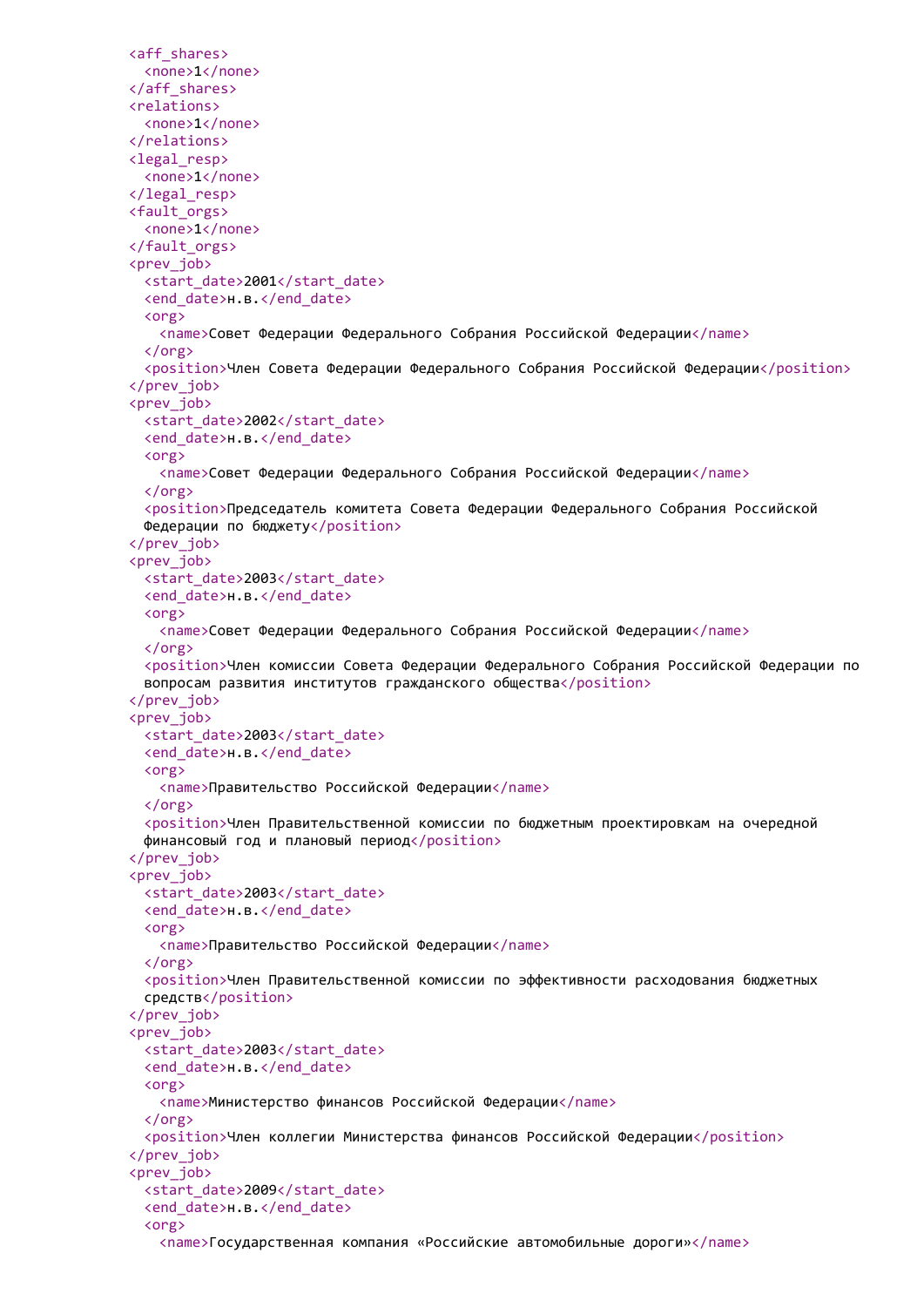```
</org>
   <position>Член Наблюдательного совета</position>
 </prev_job>
</member>
<member>
 <lastname>Еремеев</lastname>
 <firstname>Олег</firstname>
 <middlename>Витальевич</middlename>
 <is_head>0</is_head>
 <birth_year>1963</birth_year>
 <education>Высшее. Московский государственный университет имени М.В.Ломоносова, 1985
 год</education>
 <share_none>1</share_none>
 <share_stock_options>
   <common>0</common>
   <preferred>0</preferred>
 </share_stock_options>
 <share_stock_options_none>эмитент не выпускал опционов</share_stock_options_none>
 <aff_shares>
   <none>1</none>
 </aff_shares>
 <relations>
   <none>1</none>
 </relations>
 <legal_resp>
   <none>1</none>
 </legal_resp>
 <fault_orgs>
   <none>1</none>
 </fault_orgs>
 <prev_job>
   <start_date>01.2008</start_date>
   <end date>12.2008</end date>
   <org>
     <name>Общероссийская общественная организация "Российский союз промышленников и
     предпринимателей"</name>
   </org>
   <position>Советник президента</position>
 </prev_job>
 <prev_job>
   <start_date>01.2009</start_date>
   <end_date>01.2011</end_date>
   <org>
     <name>Некоммерческое партнерство "Координационный Совет объединений работодателей
     России"</name>
   </org>
   <position>Советник</position>
 </prev_job>
 <prev_iob>
   <start_date>03.2010</start_date>
   <end_date>01.2011</end_date>
   <org>
     <name>Рязанская областная Дума</name>
   \zeta/org\zeta<position>Депутат Рязанской областной Думы пятого созыва на непостоянной
   основе</position>
 </prev_job>
 <prev_iob>
   <start_date>01.2011</start_date>
   <end date>н.в.</end date>
   <org>
     <name>Совет Федерации Федерального Собрания Российской Федерации</name>
   </org>
   <position>Член Совета Федерации Федерального Собрания Российской Федерации от Рязанской
   области - представитель в Совете Федерации Федерального Собрания Российской Федерации от
   законодательного (представительного) органа государственной власти Рязанской
   области</position>
 </prev_job>
 <prev_job>
```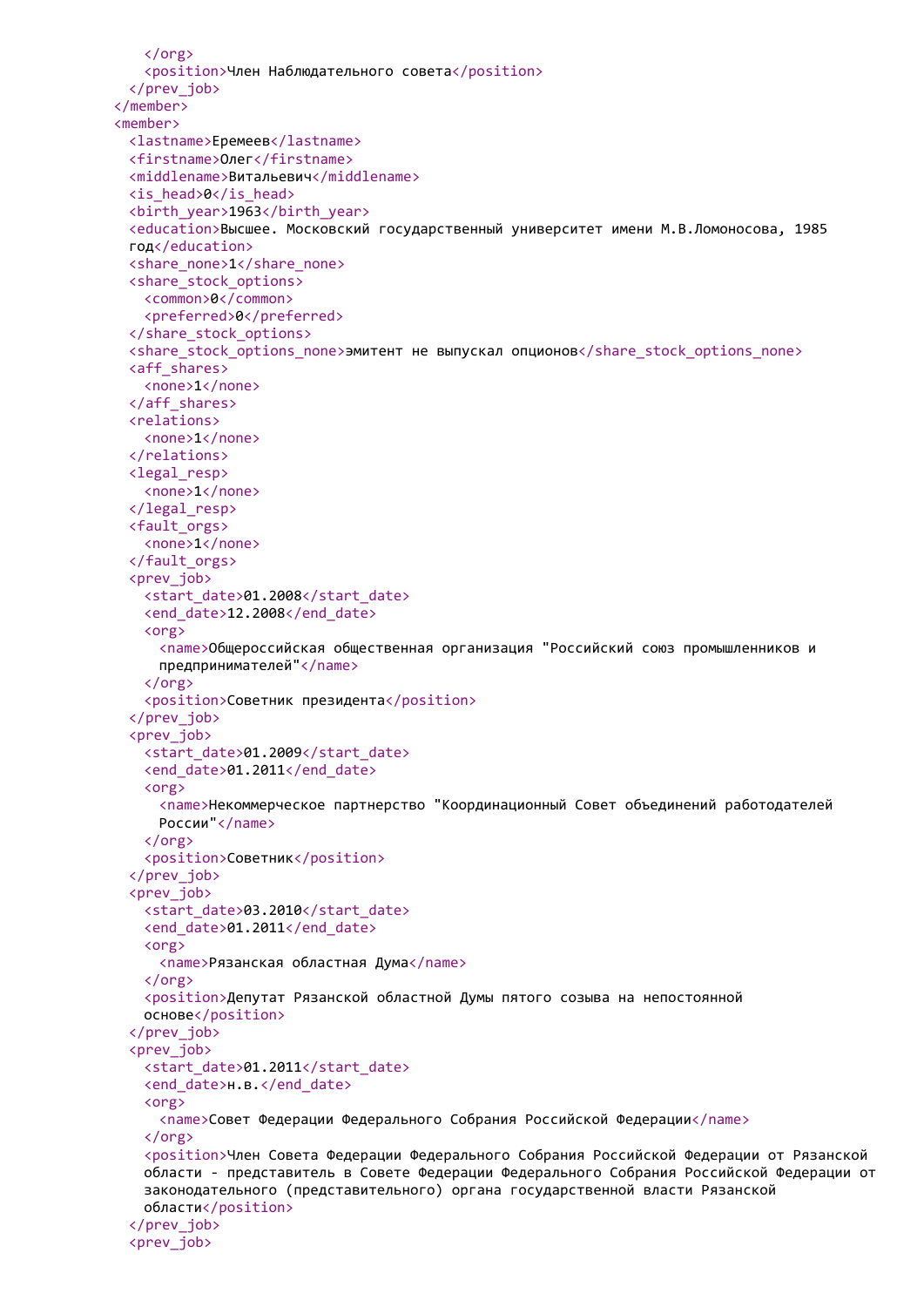```
<start_date>02.2011</start_date>
   <end_date>11.2011</end_date>
   <org>
     <name>Совет Федерации Федерального Собрания Российской Федерации</name>
   </org>
   <position>Член Комитета Совета Федерации Федерального Собрания Российской Федерации по
   промышленной политике</position>
 </prev_job>
 <prev_job>
   <start_date>11.2011</start_date>
   <end_date>11.2011</end_date>
   <org>
     <name>Совет Федерации Федерального Собрания Российской Федерации</name>
   </org>
   <position>Член Комитета Совета Федерации Федерального Собрания Российской Федерации по
   экономической политике</position>
 </prev_job>
 <prev_job>
   <start_date>11.2011</start_date>
   <end date>н.в.</end date>
   <org>
     <name>Совет Федерации Федерального Собрания Российской Федерации</name>
   </org>
   <position>Заместитель председателя Комитета Совета Федерации Федерального Собрания
   Российской Федерации по экономической политике</position>
 </prev_job>
 <prev_job>
   <start_date>12.2011</start_date>
   <end date>н.в.</end date>
   <org>
     <name>Государственная компания «Российские автомобильные дороги»</name>
   </org>
   <position>Член наблюдательного совета</position>
 </prev_job>
</member>
<member>
 <lastname>Шаккум</lastname>
 <firstname>Мартин</firstname>
 <middlename>Люцианович</middlename>
 <is_head>0</is_head>
 <birth_year>1951</birth_year>
 <education>Высшее. Калининградское высшее военно-инженерное училище; Всесоюзный заочный
 инженерно-строительный институт.</education>
 <share_none>1</share_none>
 <share_stock_options>
   <common>0</common>
   <preferred>0</preferred>
 </share_stock_options>
 <share stock options none>эмитент не выпускал опционов</share stock options none>
 <aff_shares>
   <none>1</none>
 </aff_shares>
 <relations>
   <none>1</none>
 </relations>
 <legal_resp>
   <none>1</none>
 </legal_resp>
 <fault_orgs>
   <none>1</none>
 </fault_orgs>
 <prev_iob>
   <start_date>12.2007</start_date>
   <end date>12.2011</end date>
   <org>
     <name>Государственная Дума Федерального Собрания Российской Федерации</name>
   </org>
   <position>Председатель Комитета по строительству и земельным отношениям</position>
 </prev_job>
```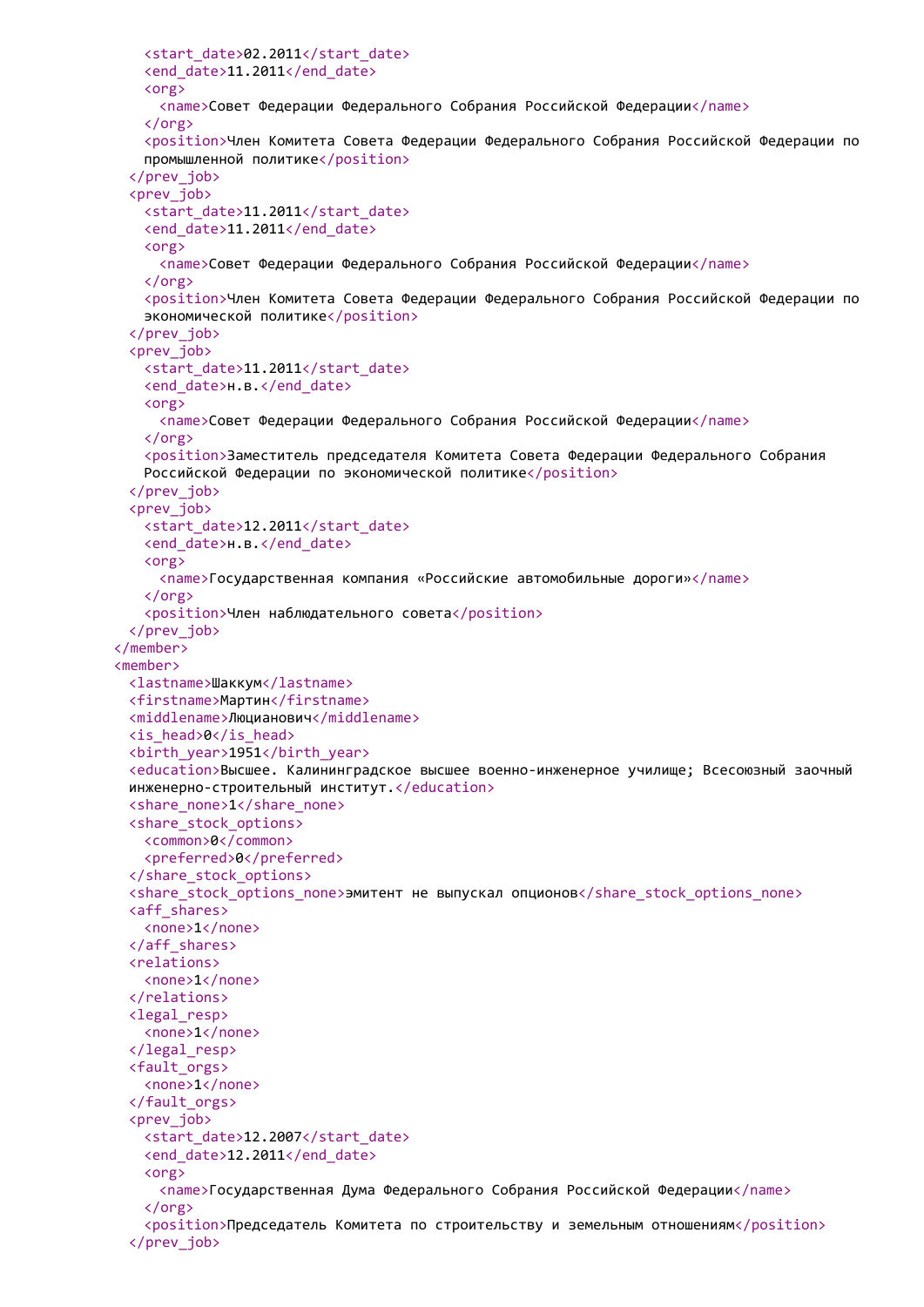```
<prev_job>
   <start_date>10.2007</start_date>
   <end_date>н.в.</end_date>
   <org>
     <name>Государственная корпорация «Фонд содействия реформированию жилищно-коммунального
     хозяйства»</name>
   </org>
   <position>Член Наблюдательного совета</position>
 </prev_job>
 <prev_job>
   <start_date>12.2011</start_date>
   <end_date>н.в.</end_date>
   <org>
     <name>Государственная Дума Федерального Собрания Российской Федерации</name>
   </org>
   <position>Первый заместитель Председателя Комитета по земельным отношениям и
   строительству</position>
 </prev_job>
 <prev_job>
   <start_date>08.2008</start_date>
   <end date>н.в.</end date>
   <org>
     <name>Федеральный фонд содействия развитию жилищного строительства</name>
   </org>
   <position>Член Попечительского совета</position>
 </prev_job>
 <prev_job>
   <start_date>10.2009</start_date>
   <end date>н.в.</end date>
   <org>
     <name>Государственная компания «Российские автомобильные дороги»</name>
   </org>
   <position>Член Наблюдательного совета</position>
 </prev_job>
</member>
<member>
 <lastname>Тен</lastname>
 <firstname>Сергей</firstname>
 <middlename>Юрьевич</middlename>
 <is_head>0</is_head>
 <birth_year>1976</birth_year>
 <education>Высшее. Московская государственная юридическая академия, 1997 год; Академия
 народного хозяйства при Правительстве РФ (АНХ), MBA, 2005 год.</education>
 <share_none>1</share_none>
 <share_stock_options>
   <common>0</common>
   <preferred>0</preferred>
 </share_stock_options>
 <share stock options none>эмитент не выпускал опционов</share stock options none>
 <aff_shares>
   <none>1</none>
 </aff_shares>
 <relations>
   <none>1</none>
 </relations>
 <legal_resp>
   <none>1</none>
 </legal_resp>
 <fault_orgs>
   <none>1</none>
 </fault_orgs>
 <prev_iob>
   <start_date>08.2003</start_date>
   <end_date>12.2011</end_date>
   <org>
     <name>Закрытое акционерное общество "Труд", г. Иркутск</name>
   </org>
   <position>Генеральный директор</position>
 </prev_job>
```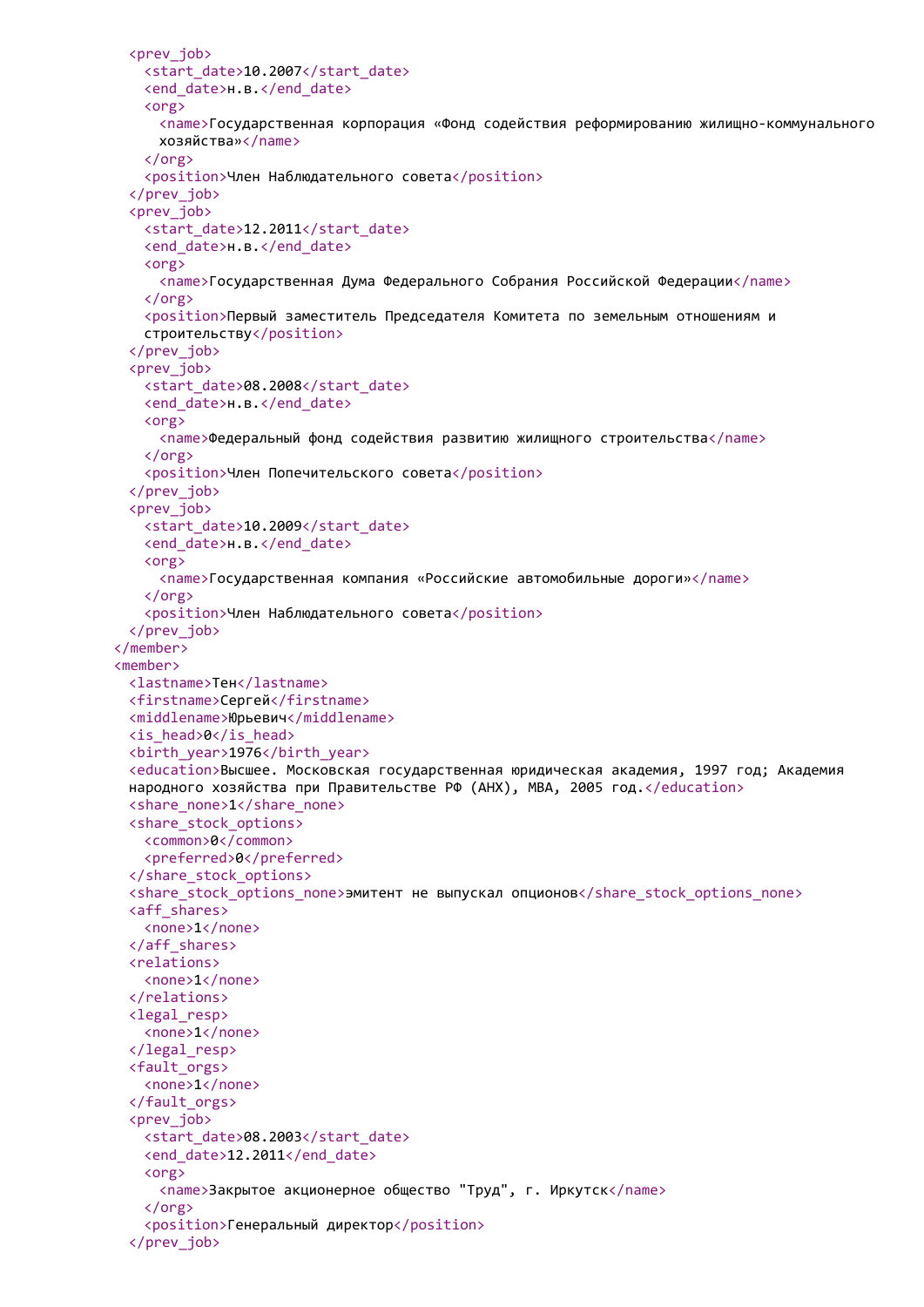```
<prev_job>
   <start_date>12.2011</start_date>
   <end_date>н.в.</end_date>
   <org>
     <name>Государственная Дума Федерального Собрания Российской Федерации</name>
   </org>
   <position>Депутат Государственной Думы Федерального Собрания Российской Федерации
   шестого созыва</position>
 </prev_job>
 <prev_job>
   <start_date>12.2011</start_date>
   <end_date>н.в.</end_date>
   <org>
     <name>Государственная компания «Российские автомобильные дороги</name>
   </org>
   <position>Член Наблюдательного совета</position>
 </prev_job>
 <prev_job>
   <start_date>12.2011</start_date>
   <end date>н.в.</end date>
   <org>
     <name>Государственная Дума Федерального Собрания Российской Федерации</name>
   </org>
   <position>Заместитель председателя комитета Государственной Думы Федерального Собрания
   Российской Федерации по транспорту</position>
 </prev_job>
</member>
<member>
 <lastname>Кельбах</lastname>
 <firstname>Сергей</firstname>
 <middlename>Валентинович</middlename>
 <is_head>0</is_head>
 <birth_year>1959</birth_year>
 <education>Высшее. Ленинградский инженерно-строительный институт, 1985 г.; Академия
 народного хозяйства при Правительстве Российской Федерации, Российско-немецкая высшая
 школа управления, магистр управления, 1994 г.</education>
 <share_none>1</share_none>
 <share_stock_options>
   <common>0</common>
   <preferred>0</preferred>
 </share_stock_options>
 <share_stock_options_none>эмитент не выпускал опционов</share_stock_options_none>
 <aff_shares>
   <none>1</none>
 </aff_shares>
 <relations>
   <none>1</none>
 </relations>
 <legal_resp>
   <none>1</none>
 </legal_resp>
 <fault_orgs>
   <none>1</none>
 </fault_orgs>
 <prev_iob>
   <start_date>05.2007</start_date>
   <end date>12.2008</end date>
   <org>
     <name>Комитет по благоустройству и дорожному хозяйству, г. Санкт-Петербург</name>
   </org>
   <position>Советник председателя комитета, заместитель председателя комитета по
   благоустройству и дорожному хозяйству</position>
 </prev_job>
 <prev_job>
   <start_date>12.2008</start_date>
   <end_date>12.2009</end_date>
   <org>
     <name>Федеральное дорожное агентство ФГУ «Дороги России»</name>
   </org>
```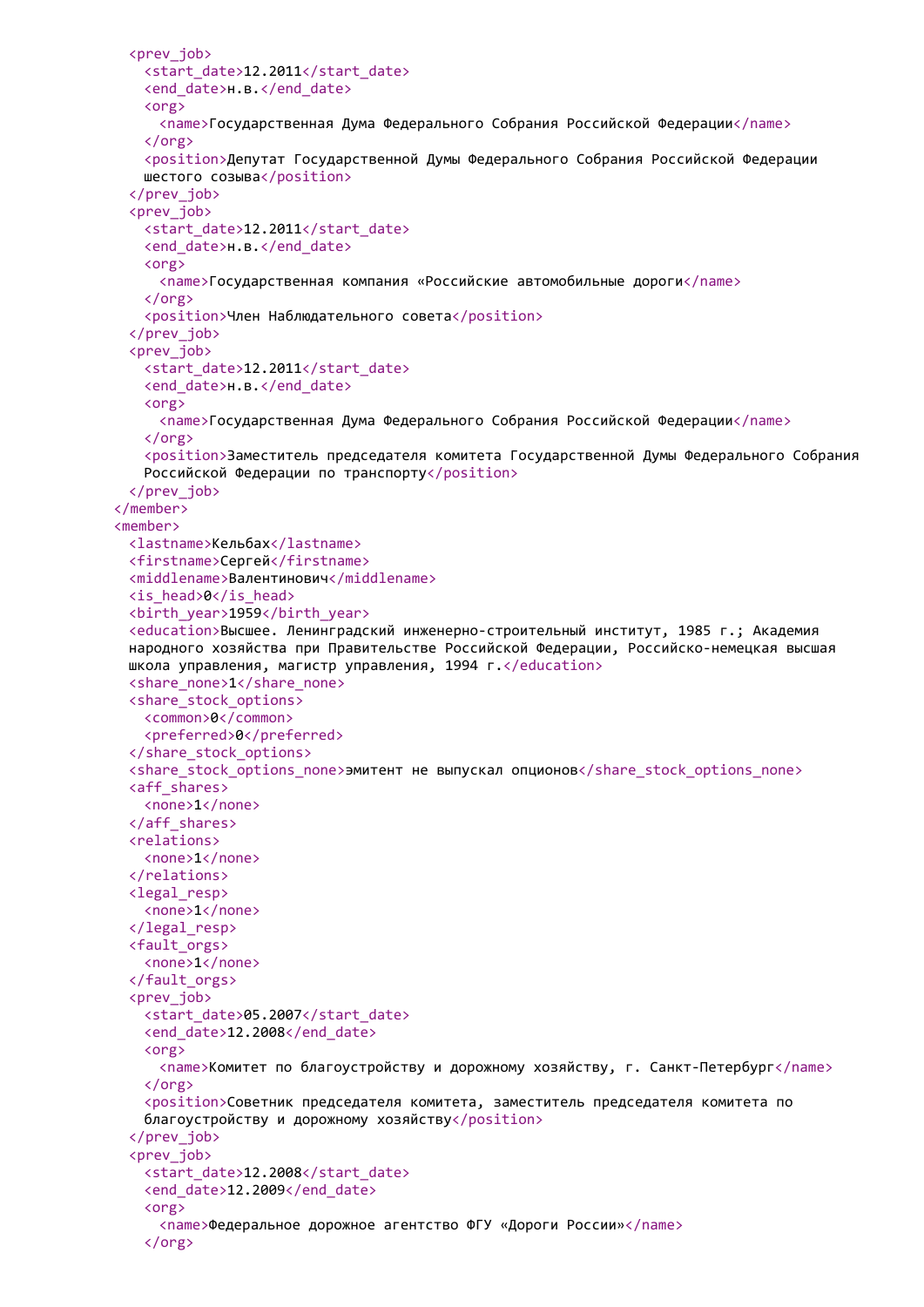```
<position>Генеральный директор</position>
     </prev_job>
     <prev_job>
       <start_date>01.2010</start_date>
       <end_date>12.2011</end_date>
       <org>
         <name>Государственная компания «Российские автомобильные дороги»</name>
       </org>
       <position>Член правления – первый заместитель председателя правления по инвестиционно-
       финансовым вопросам.</position>
     </prev_job>
     <prev_job>
       <start_date>12.2011</start_date>
       <end date>н.в.</end date>
       <org>
         <name>Государственная компания «Российские автомобильные дороги»</name>
       </org>
       <position>Председатель правления, член Наблюдательного совета</position>
     </prev_job>
   </member>
  </members>
</bod>
<ceo>
  <is_ext_org>0</is_ext_org>
  <is_ext_person>0</is_ext_person>
  <lastname>Кельбах</lastname>
  <firstname>Сергей</firstname>
  <middlename>Валентинович</middlename>
  <is_head>0</is_head>
  <birth_year>1959</birth_year>
  <education>Высшее. Ленинградский инженерно-строительный институт, 1985 г.; Академия народного
  хозяйства при Правительстве Российской Федерации, Российско-немецкая высшая школа управления,
  1994 г.</education>
  <share_none>1</share_none>
  <share_stock_options>
   <common>0</common>
   <preferred>0</preferred>
  </share_stock_options>
  <share stock options none>эмитент не выпускал опционов</share stock options none>
  <aff_shares>
   <none>1</none>
  </aff_shares>
  <relations>
   <none>1</none>
  </relations>
  <legal_resp>
   <none>1</none>
  </legal_resp>
  <fault_orgs>
   <none>1</none>
  </fault_orgs>
  <ext_ceo_org>
   <email_none>0</email_none>
   <ceo>
     \langleis ext org 2&gt;0<sub>\langle</sub>is ext org 2><is_head>0</is_head>
     <share_none>0</share_none>
     <share_stock_options>
       <common>0</common>
       <preferred>0</preferred>
     </share_stock_options>
     <share_stock_options_none>эмитент не выпускал опционов</share stock options none>
     <ext_ceo_org_2>
       <is_foreign_entity>0</is_foreign_entity>
       <email_none>0</email_none>
       <ceo>
         <is_head>0</is_head>
         <share_none>0</share_none>
         <share_stock_options>
```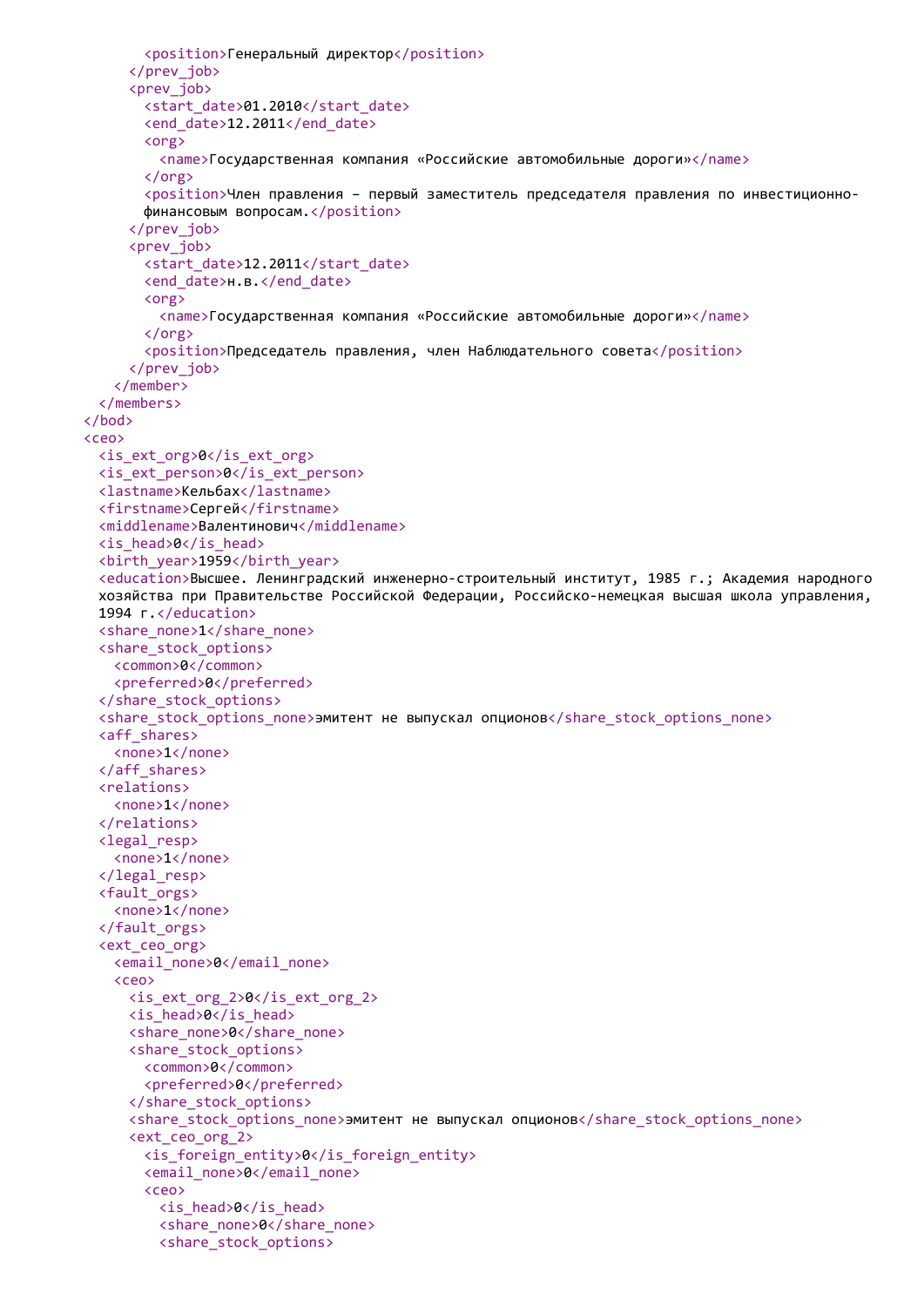```
<common>0</common>
           <preferred>0</preferred>
         </share_stock_options>
         <share_stock_options_none>эмитент не выпускал опционов</share_stock_options_none>
       </ceo>
     </ext_ceo_org_2>
   </ceo>
  </ext_ceo_org>
  <ext_ceo_person>
   <is_head>0</is_head>
   <share_none>0</share_none>
   <share_stock_options>
     <common>0</common>
     <preferred>0</preferred>
   </share_stock_options>
   <share_stock_options_none>эмитент не выпускал опционов</share stock options none>
  </ext_ceo_person>
  <prev_job>
   <start_date>05.2007</start_date>
   <end date>12.2008</end date>
   <org>
     <name>Комитет по благоустройству и дорожному хозяйству, г. Санкт-Петербург</name>
   </org>
   <position>Советник председателя комитета, заместитель председателя комитета по
   благоустройству и дорожному хозяйству</position>
  </prev_job>
  <prev_job>
   <start_date>12.2008</start_date>
   <end_date>12.2009</end_date>
   <org>
     <name>Федеральное дорожное агентство ФГУ «Дороги России»</name>
   </org>
   <position>Генеральный директор</position>
  </prev_job>
  <prev_job>
   <start_date>01.2010</start_date>
   <end_date>12.2011</end_date>
   <org>
     <name>Государственная компания «Российские автомобильные дороги»</name>
   </org>
   <position>Член правления – первый заместитель председателя правления по инвестиционно-
   финансовым вопросам.</position>
  </prev_job>
  <prev_job>
   <start_date>12.2011</start_date>
   <end date>н.в.</end date>
   <org>
     <name>Государственная компания «Российские автомобильные дороги»</name>
   \langle/org\rangle<position>Председатель правления, член Наблюдательного совета</position>
  </prev_job>
</ceo>
<gb>
  <members>
   <member>
     <lastname>Кельбах</lastname>
     <firstname>Сергей</firstname>
     <middlename>Валентинович</middlename>
     <is_head>1</is_head>
     <birth_year>1959</birth_year>
     <education>Высшее. Ленинградский инженерно-строительный институт, 1985 г.; Академия
     народного хозяйства при Правительстве Российской Федерации, Российско-немецкая высшая
     школа управления, магистр управления, 1994 г.</education>
     <share_none>1</share_none>
     <share_stock_options>
       <common>0</common>
       <preferred>0</preferred>
     </share_stock_options>
     <share_stock_options_none>эмитент не выпускал опционов</share_stock_options_none>
```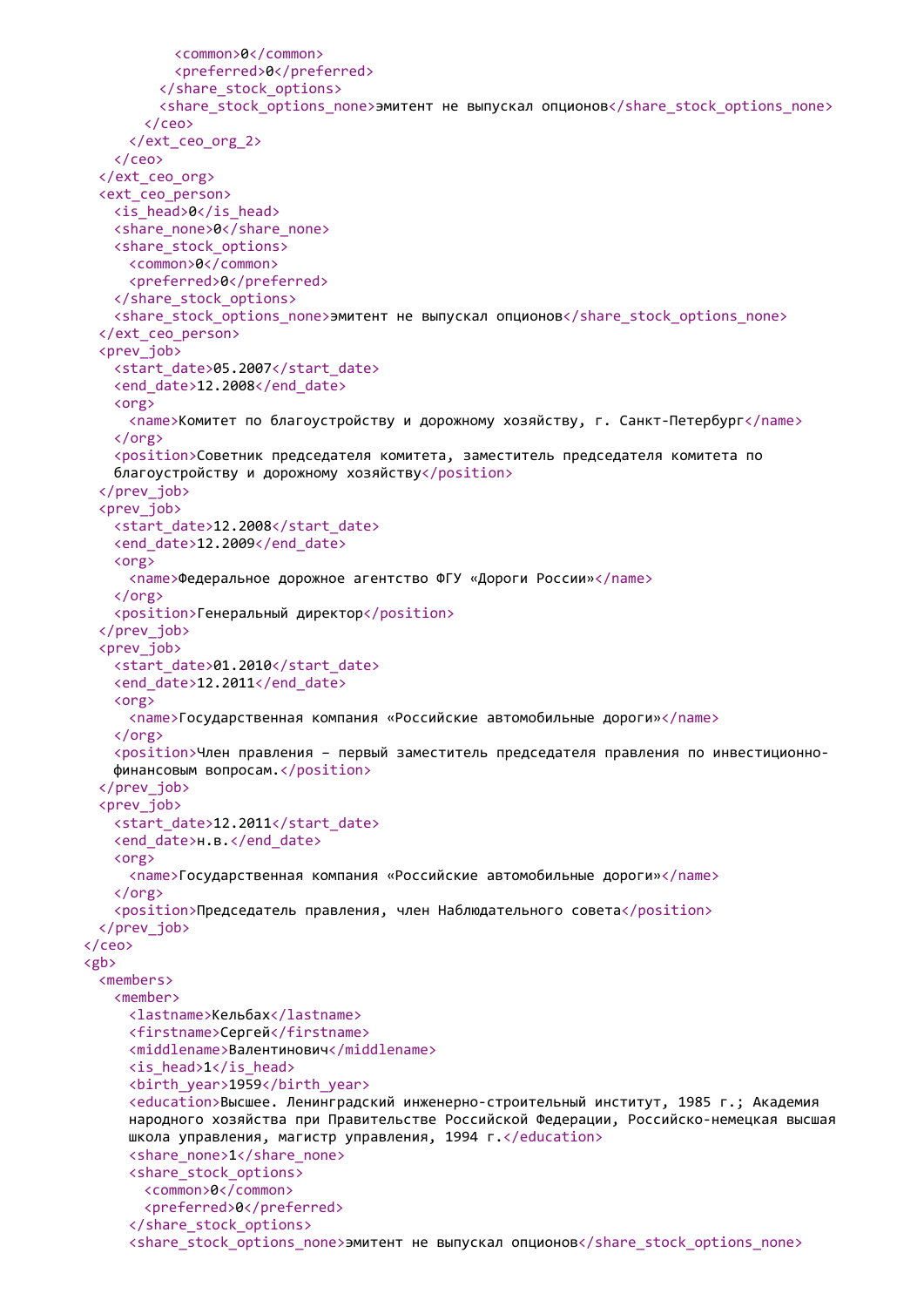```
<aff_shares>
   <none>1</none>
 </aff_shares>
 <relations>
   <none>1</none>
 </relations>
 <legal_resp>
   <none>1</none>
 </legal_resp>
 <fault_orgs>
   <none>1</none>
 </fault_orgs>
 <prev_job>
   <start_date>05.2007</start_date>
   <end_date>12.2008</end_date>
   <org>
     <name>Комитет по благоустройству и дорожному хозяйству, г. Санкт-Петербург</name>
   </org>
   <position>Советник председателя комитета, заместитель председателя комитета по
   благоустройству и дорожному хозяйству</position>
 </prev_job>
 <prev_job>
   <start_date>12.2008</start_date>
   <end_date>12.2009</end_date>
   <org>
     <name>Федеральное дорожное агентство ФГУ «Дороги России»</name>
   </org>
   <position>Генеральный директор</position>
 </prev_job>
 <prev_job>
   <start_date>01.2010</start_date>
   <end_date>12.2011</end_date>
   <org>
     <name>Государственная компания «Российские автомобильные дороги»</name>
   </org>
   <position>Член правления – первый заместитель председателя правления по инвестиционно-
   финансовым вопросам.</position>
 </prev_job>
 <prev_job>
   <start_date>12.2011</start_date>
   <end date>н.в.</end date>
   <org>
     <name>Государственная компания «Российские автомобильные дороги»</name>
   </org>
   <position>Председатель правления, член Наблюдательного совета</position>
 </prev_job>
</member>
<member>
 <lastname>Урманов</lastname>
 <firstname>Игорь</firstname>
 <middlename>Александрович</middlename>
 <is_head>0</is_head>
 <birth_year>1955</birth_year>
 <education>Высшее. Томский инженерно-строительный институт, инженер путей сообщения, 1977
 г.</education>
 <share_none>1</share_none>
 <share_stock_options>
   <common>0</common>
   <preferred>0</preferred>
 </share_stock_options>
 <share_stock_options_none>эмитент не выпускал опционов</share_stock_options_none>
 <aff_shares>
   <none>1</none>
 </aff_shares>
 <relations>
   <none>1</none>
 </relations>
 <legal_resp>
   <none>1</none>
```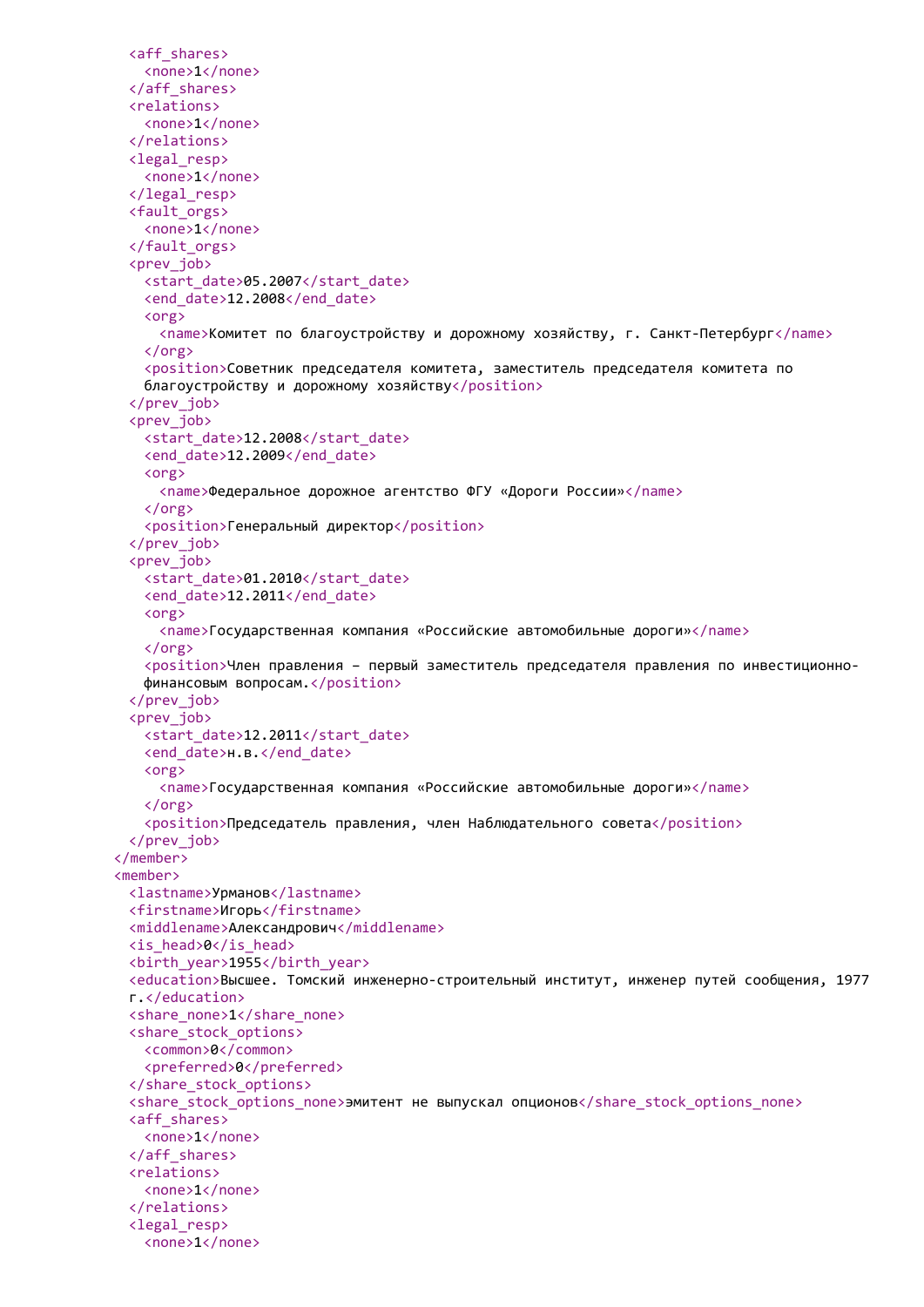```
</legal_resp>
 <fault_orgs>
   <none>1</none>
 </fault_orgs>
 <prev_job>
   <start_date>10.2006</start_date>
   <end_date>12.2009</end_date>
   <org>
     <name>ОАО «МОСТОТРЕСТ»</name>
   </org>
   <position>Заместитель генерального директора по маркетингу</position>
 </prev_job>
 <prev_job>
   <start_date>12.2009</start_date>
   <end_date>12.2009</end_date>
   <org>
     <name>Государственная компания «Российские автомобильные дороги»</name>
   </org>
   <position>Первый заместитель председателя Правления</position>
 </prev_job>
 <prev_job>
   <start_date>01.2010</start_date>
   <end date>04.2012</end date>
   <org>
     <name>Государственная компания «Российские автомобильные дороги»</name>
   </org>
   <position>Член Правления – первый заместитель председателя правления по производственно-
   техническим вопросам.</position>
 </prev_job>
 <prev_job>
   <start_date>04.2012</start_date>
   <end_date>н.в.</end_date>
   <org>
     <name>Государственная компания «Российские автомобильные дороги»</name>
   </org>
   <position>Член правления - первый заместитель председателя правления по технической
   политике</position>
 </prev_job>
</member>
<member>
 <lastname>Носов</lastname>
 <firstname>Александр</firstname>
 <middlename>Геннадьевич</middlename>
 <is_head>0</is_head>
 <birth_year>1970</birth_year>
 <education>Высшее. Московский государственный университет им. М.В. Ломоносова, философский
 факультет, 1993 г.</education>
 <share_none>1</share_none>
 <share_stock_options>
   <common>0</common>
   <preferred>0</preferred>
 </share_stock_options>
 <share_stock_options_none>эмитент не выпускал опционов</share_stock_options_none>
 <aff_shares>
   <none>1</none>
 </aff_shares>
 <relations>
   <none>1</none>
 </relations>
 <legal_resp>
   <none>1</none>
 </legal_resp>
 <fault_orgs>
   <none>1</none>
 </fault_orgs>
 <prev_job>
   <start_date>08.2005</start_date>
   <end_date>03.2010</end_date>
   <org>
```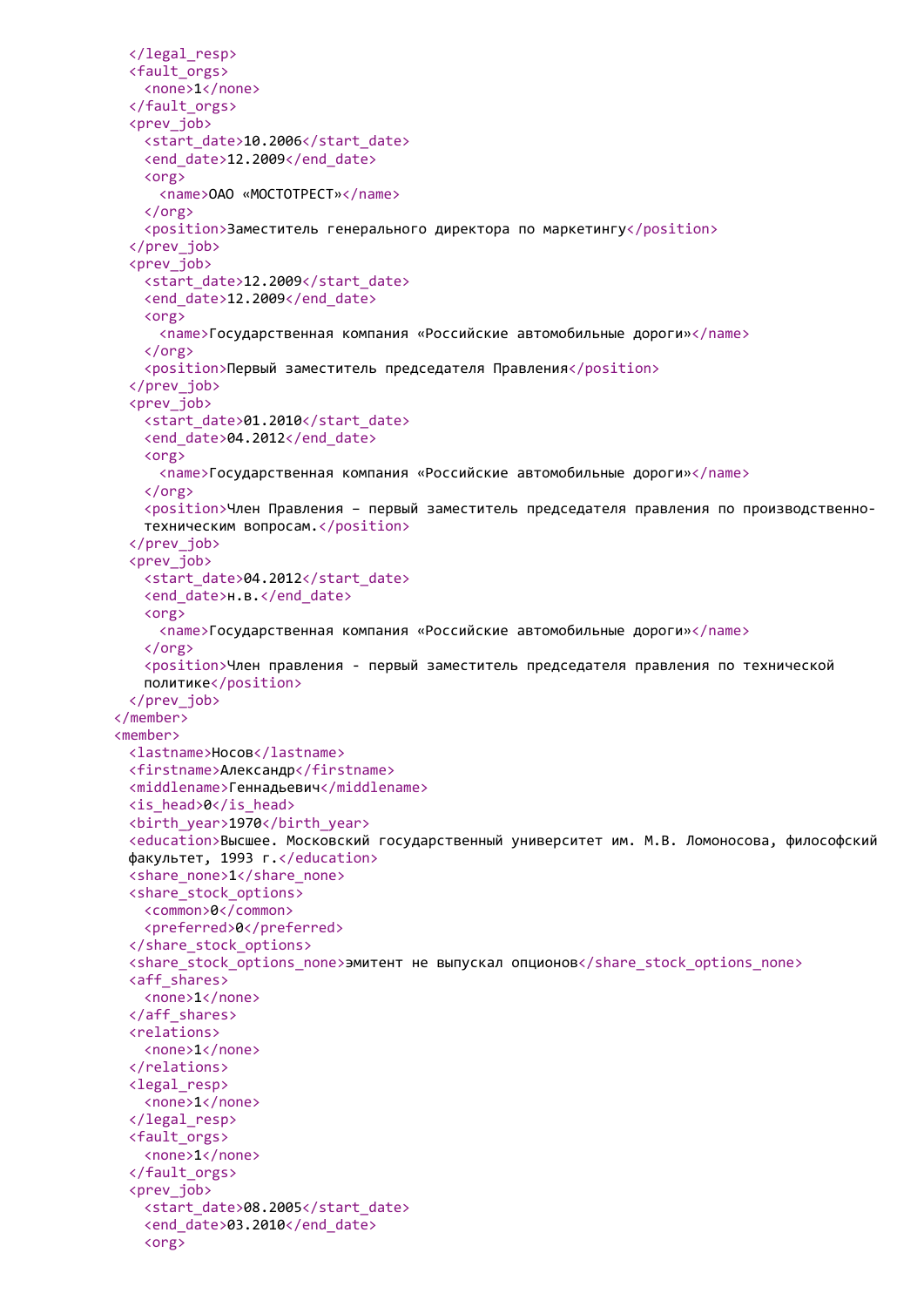```
<name>ФГУ «Дороги России»</name>
   </org>
   <position>Первый заместитель генерального директора</position>
 </prev_job>
 <prev_job>
   <start_date>03.2010</start_date>
   <end_date>04.2012</end_date>
   <org>
     <name>Государственная компания «Российские автомобильные дороги»</name>
   </org>
   <position>Член Правления - заместитель председателя правления по инвестиционной
   политике; исполняющий обязанности директора инвестиционного департамента</position>
 </prev_job>
 <prev_iob>
   <start_date>04.2012</start_date>
   <end date>н.в.</end date>
   <org>
     <name>Государственная компания «Российские автомобильные дороги»</name>
   </org>
   <position>Член правления – заместитель председателя правления по инвестиционной политике
   и корпоративному развитию</position>
 </prev_job>
</member>
<member>
 <lastname>Калашников</lastname>
 <firstname>Андрей</firstname>
 <middlename>Юрьевич</middlename>
 <is_head>0</is_head>
 <birth_year>1958</birth_year>
 <education>Высшее Московский институт управления им. Орджоникидзе, 1981 г.</education>
 <share_none>1</share_none>
 <share_stock_options>
   <common>0</common>
   <preferred>0</preferred>
 </share_stock_options>
 <share_stock_options_none>эмитент не выпускал опционов</share_stock_options_none>
 <aff_shares>
   <none>1</none>
 </aff_shares>
 <relations>
   <none>1</none>
 </relations>
 <legal_resp>
   <none>1</none>
 </legal_resp>
 <fault_orgs>
   <none>1</none>
 </fault_orgs>
 <prev_job>
   <start_date>01.2007</start_date>
   <end_date>02.2009</end_date>
   <org>
     <name>ООО «Группа Валка»</name>
   \zeta/org\zeta<position>Заместитель генерального директора</position>
 </prev_job>
 <prev_iob>
   <start_date>02.2009</start_date>
   <end_date>12.2009</end_date>
   <org>
     <name>ОАО «Атомный энергопромышленный комплекс»</name>
   </org>
   <position>Заместитель директора департамента инвестиционной политики, заместитель
   директора департамента экономического прогнозирования, ценообразования и бюджетного
   планирования</position>
 </prev_job>
 <prev_job>
   <start_date>01.2010</start_date>
   <end_date>04.2012</end_date>
```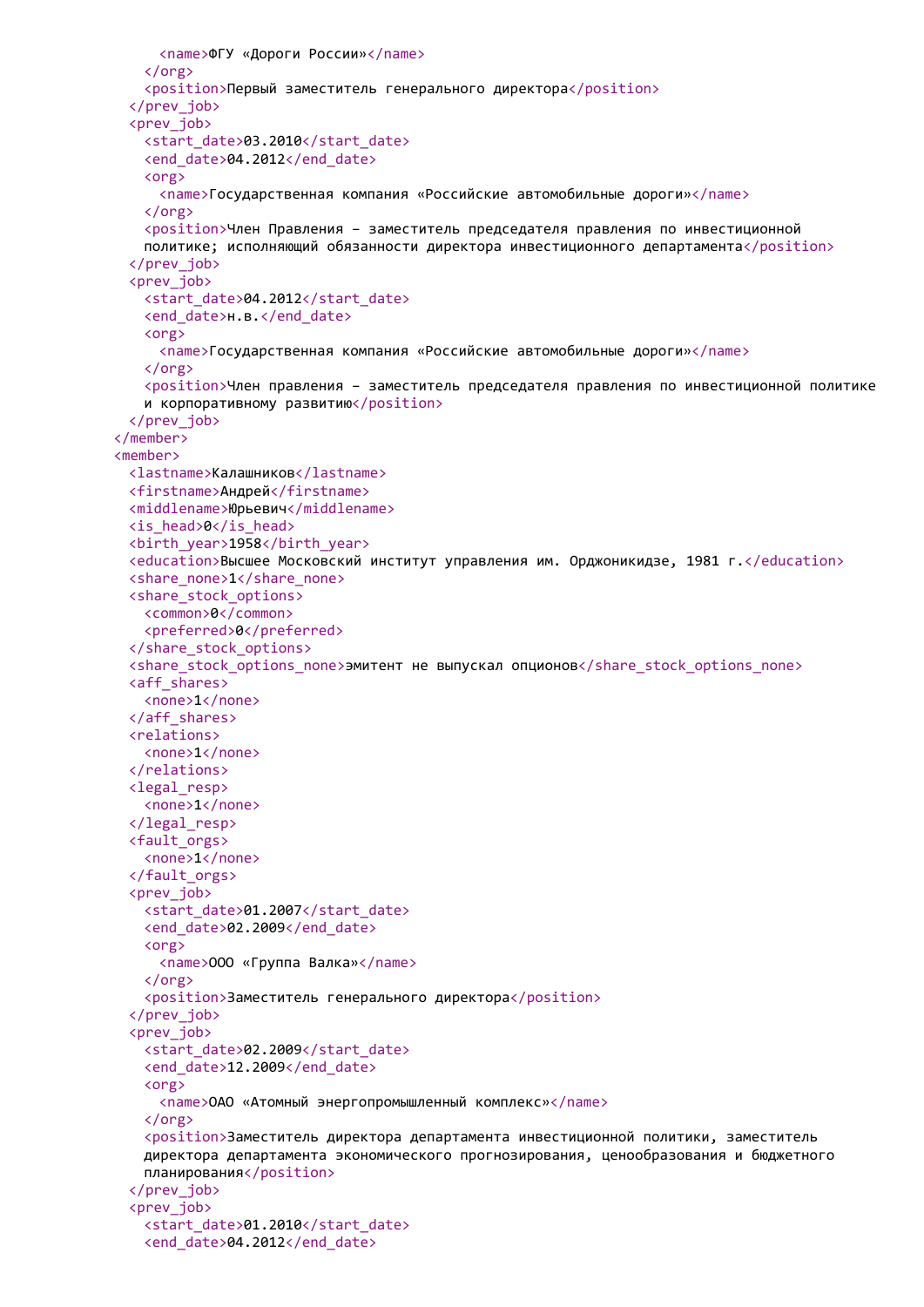```
<org>
     <name>Государственная компания «Российские автомобильные дороги»</name>
   </org>
   <position>Член Правления – заместитель председателя правления по экономике и
   финансам</position>
 </prev_job>
 <prev_job>
   <start_date>02.2010</start_date>
   <end_date>02.2010</end_date>
   <org>
     <name>Государственная компания «Российские автомобильные дороги»</name>
   </org>
   <position>Директор Департамента экономики и финансов</position>
 </prev_job>
 <prev_job>
   <start_date>04.2012</start_date>
   <end date>н.в.</end date>
   <org>
     <name>Государственная компания «Российские автомобильные дороги»</name>
   </org>
   <position>Член правления – заместитель председателя правления по финансово-экономической
   политике</position>
 </prev_job>
</member>
<member>
 <lastname>Целковнев</lastname>
 <firstname>Александр</firstname>
 <middlename>Иванович</middlename>
 <is_head>0</is_head>
 <birth_year>1960</birth_year>
 <education>Высшее Воронежский инженерно-строительный институт, 1987 г.</education>
 <share_none>1</share_none>
 <share_stock_options>
   <common>0</common>
   <preferred>0</preferred>
 </share_stock_options>
 <share_stock_options_none>эмитент не выпускал опционов</share_stock_options_none>
 <aff_shares>
   <none>1</none>
 </aff_shares>
 <relations>
   <none>1</none>
 </relations>
 <legal_resp>
   <none>1</none>
 </legal_resp>
 <fault_orgs>
   <none>1</none>
 </fault_orgs>
 <prev_iob>
   <start_date>01.2005</start_date>
   <end_date>02.2010</end_date>
   <org>
     <name>ФГУ «Федеральное управление автомобильных дорог «Черноземье»</name>
   \langle/\rangle<position>Заместитель начальника управления –начальник отдела эксплуатации и сохранности
   автомобильных дорог, главный инженер</position>
 </prev_job>
 <prev_job>
   <start_date>02.2010</start_date>
   <end_date>04.2012</end_date>
   <org>
     <name>Государственная компания «Российские автомобильные дороги»</name>
   </org>
   <position>Член правления – заместитель председателя правления по доверительному
   управлению; директор департамента эксплуатации и безопасности дорожного
   движения</position>
 </prev_job>
 <prev_job>
```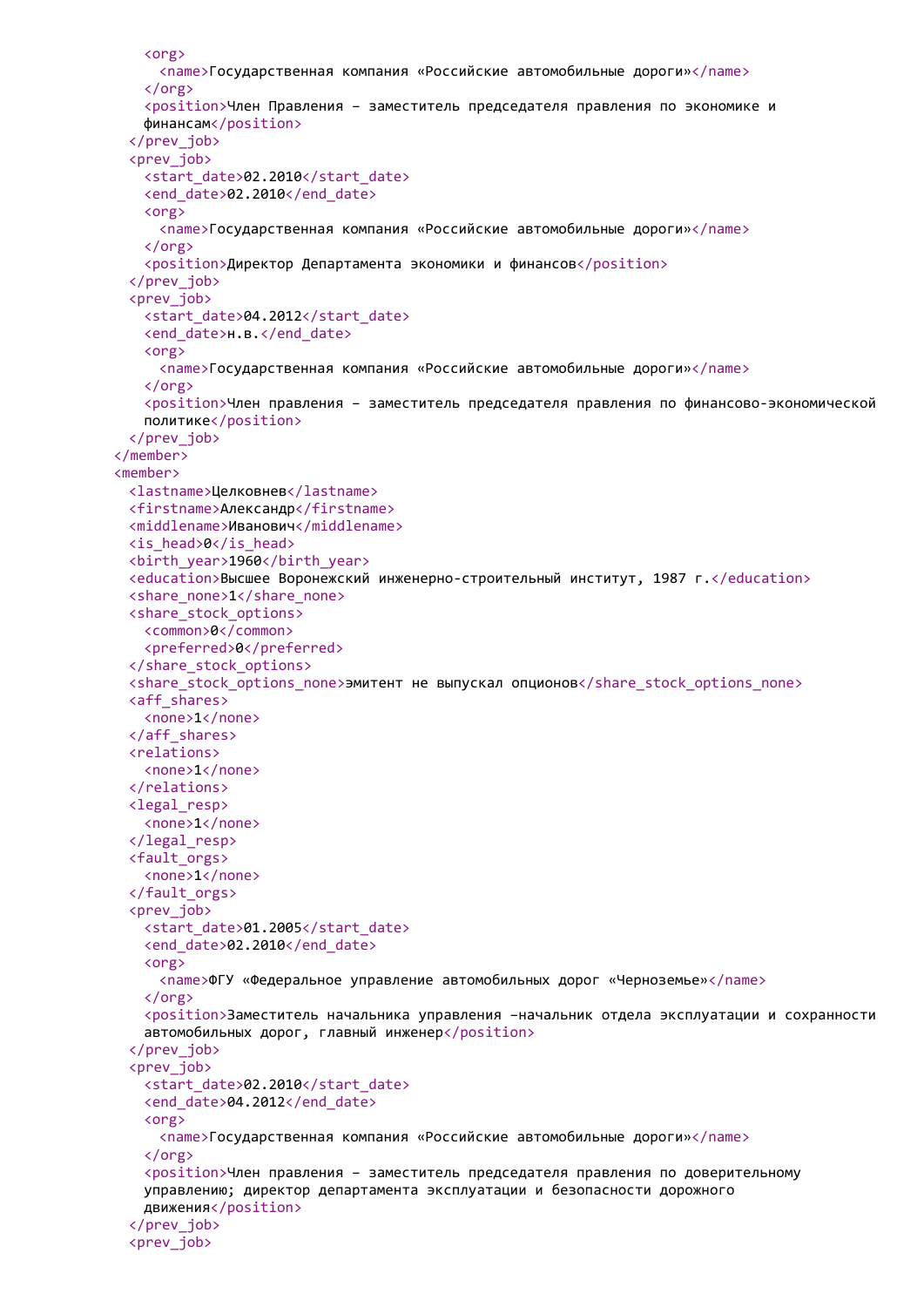```
<start_date>04.2012</start_date>
   <end_date>н.в.</end_date>
   <org>
     <name>Государственная компания «Российские автомобильные дороги»</name>
   </org>
   <position>Член правления – заместитель председателя правления по эксплуатации и
   безопасности дорожного движения</position>
 </prev_job>
</member>
<member>
 <lastname>Журавлев</lastname>
 <firstname>Андрей</firstname>
 <middlename>Александрович</middlename>
 <is_head>0</is_head>
 <birth_year>1970</birth_year>
 <education>Высшее Московский государственный университет экономики, статистики и
 информатики, экономист, 1998 г.</education>
 <share_none>1</share_none>
 <share_stock_options>
   <common>0</common>
   <preferred>0</preferred>
 </share_stock_options>
 <share stock options none>эмитент не выпускал опционов</share stock options none>
 <aff_shares>
   <none>1</none>
 </aff_shares>
 <relations>
   <none>1</none>
 </relations>
 <legal_resp>
   <none>1</none>
 </legal_resp>
 <fault_orgs>
   <none>1</none>
 </fault_orgs>
 <prev_job>
   <start_date>12.2005</start_date>
   <end date>12.2010</end date>
   <org>
     <name>Федеральное дорожное агентство ФГУ «Дороги России»</name>
   </org>
   <position>Заместитель генерального директора, первый заместитель генерального директора,
   и.о. генерального директора</position>
 </prev_job>
 <prev_job>
   <start_date>08.2010</start_date>
   <end date>04.2012</end date>
   <org>
     <name>Государственная компания «Российские автомобильные дороги»</name>
   \langle/org\rangle<position>Член правления – заместитель председателя правления по имущественно-земельным
   вопросам.</position>
 </prev_job>
 <prev_iob>
   <start_date>04.2012</start_date>
   <end date>н.в.</end date>
   <org>
     <name>Государственная компания «Российские автомобильные дороги»</name>
   \zeta/org\zeta<position>Член правления - заместитель председателя правления по проектному управлению и
   имущественным вопросам</position>
 </prev_job>
</member>
<member>
 <lastname>Зуев</lastname>
 <firstname>Игорь</firstname>
 <middlename>Николаевич</middlename>
 <is_head>0</is_head>
 <birth_year>1947</birth_year>
```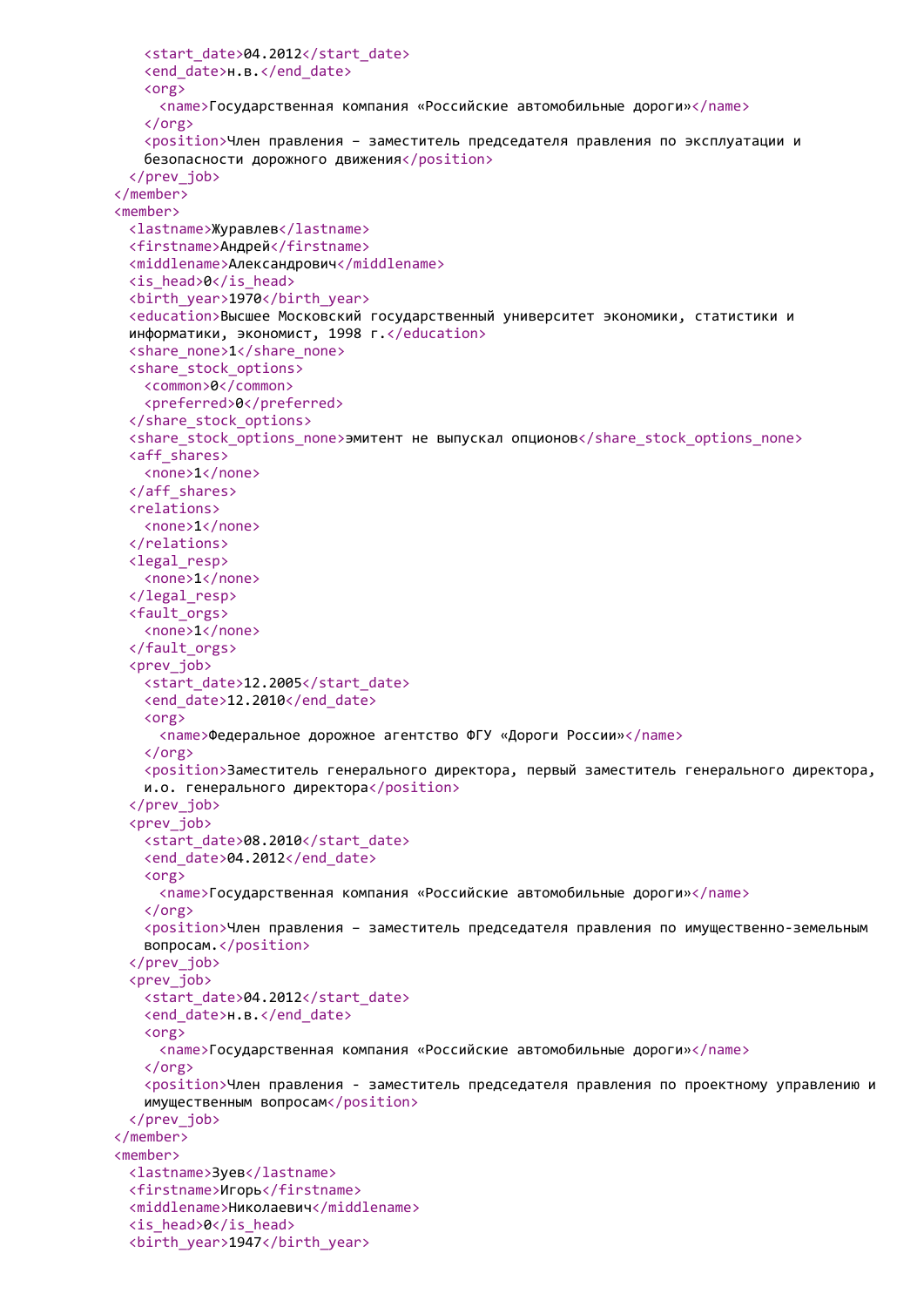```
<education>Высшее профессиональное. - Ленинградский государственный университет им. А.А.
 Жданова, 1978г; - Санкт-Петербургский университет МВД России, 2002г.</education>
 <share_none>1</share_none>
 <share_stock_options>
   <common>0</common>
   <preferred>0</preferred>
 </share_stock_options>
 <share stock options none>эмитент не выпускал опционов</share stock options none>
 <aff_shares>
   <none>1</none>
 </aff_shares>
 <relations>
   <none>1</none>
 </relations>
 <legal_resp>
   <none>1</none>
 </legal_resp>
 <fault_orgs>
   <none>1</none>
 </fault_orgs>
 <prev_job>
   <start_date>06.2007</start_date>
   <end date>10.2011</end date>
   <org>
     <name>Центральная избирательная комиссия Российской Федерации (ЦИК России)</name>
   </org>
   <position>Начальник отдела по вопросам государственной службы и кадров Управления
   документационного и кадрового обеспечения Аппарата ЦИК России, начальник Управления
   документационного и кадрового обеспечения, начальник Управления по вопросам
   государственной службы и кадров, заместитель руководителя Аппарата ЦИК России –
   начальник Управления государственной службы и кадров.</position>
 </prev_job>
 <prev_job>
   <start_date>10.2011</start_date>
   <end date>07.2012</end date>
   <org>
     <name>Администрация Губернатора Свердловской области</name>
   </org>
   <position>Заместитель Председателя Правительства Свердловской области- Постоянного
   представителя Губернатора Свердловской области при Президенте Российской Федерации.
   </position>
 </prev_job>
 <prev_job>
   <start_date>08.2012</start_date>
   <end date>н.в.</end date>
   <org>
     <name>Государственная компания «Российские автомобильные дороги»</name>
   \langle/org\rangle<position>Член правления - заместитель председателя правления по общим
   вопросам</position>
 </prev_job>
</member>
<member>
 <lastname>Попов</lastname>
 <firstname>Константин</firstname>
 <middlename>Игоревич</middlename>
 <is_head>0</is_head>
 <birth_year>1982</birth_year>
 <education>Высшее профессиональное. Санкт-Петербургский государственный университет,
 2004г.</education>
 <share_none>1</share_none>
 <share_stock_options>
   <common>0</common>
   <preferred>0</preferred>
 </share_stock_options>
 <share_stock_options_none>эмитент не выпускал опционов</share_stock_options_none>
 <aff_shares>
   <none>1</none>
 </aff_shares>
```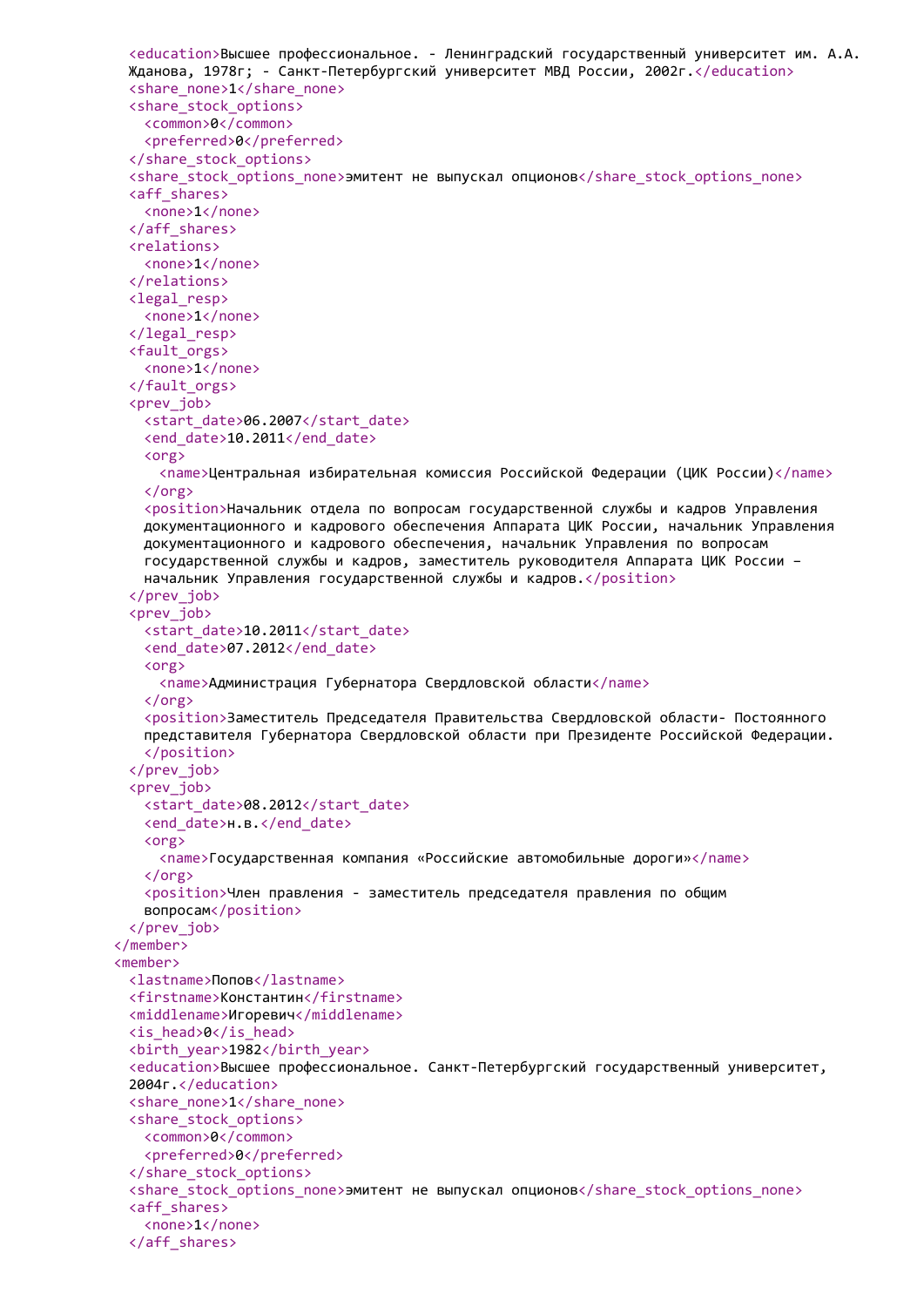```
<relations>
       <none>1</none>
     </relations>
     <legal_resp>
       <none>1</none>
     </legal_resp>
     <fault_orgs>
       <none>1</none>
     </fault_orgs>
     <prev_job>
       <start_date>05.2005</start_date>
       <end_date>08.2012</end_date>
       <org>
         <name>Открытое акционерное общество "Западный скоростной диаметр"</name>
       </org>
       <position>Юрист, юрисконсульт, начальник отдела, директор по правовым
       вопросам</position>
     </prev_job>
     <prev_job>
       <start_date>08.2012</start_date>
       <end date>н.в.</end date>
       <org>
         <name>Государственная компания "Российские автомобильные дороги"</name>
       </org>
       <position>Член правления - заместитель председателя правления по правовым
       вопросам</position>
     </prev_job>
   </member>
  </members>
\langle/gb>
<gov_wages>
  <bod_wages>
   <scale>1000</scale>
   <wages>
     <value_y1>0</value_y1>
     <value_q>0</value_q>
   </wages>
   <salary>
     <value_y1>0</value_y1>
     <value_q>0</value_q>
   </salary>
   <bonus>
     <value_y1>0</value_y1>
     <value_q>0</value_q>
   </bonus>
   <commission>
     <value_y1>0</value_y1>
     <value_q>0</value_q>
   </commission>
   <benefits>
     <value_y1>0</value_y1>
     <value_q>0</value_q>
   </benefits>
   <compensations>
     <value_y1>0</value_y1>
     <value_q>0</value_q>
   </compensations>
   <other>
     <value_y1>0</value_y1>
     <value_q>0</value_q>
   </other>
   <total>
     <value_y1>0</value_y1>
     <value_q>0</value_q>
   </total>
   <cur_agr>Такие соглашения отсутствуют.</cur_agr>
  </bod_wages>
  <ext_ceo_org_wages>
   <scale>1000</scale>
```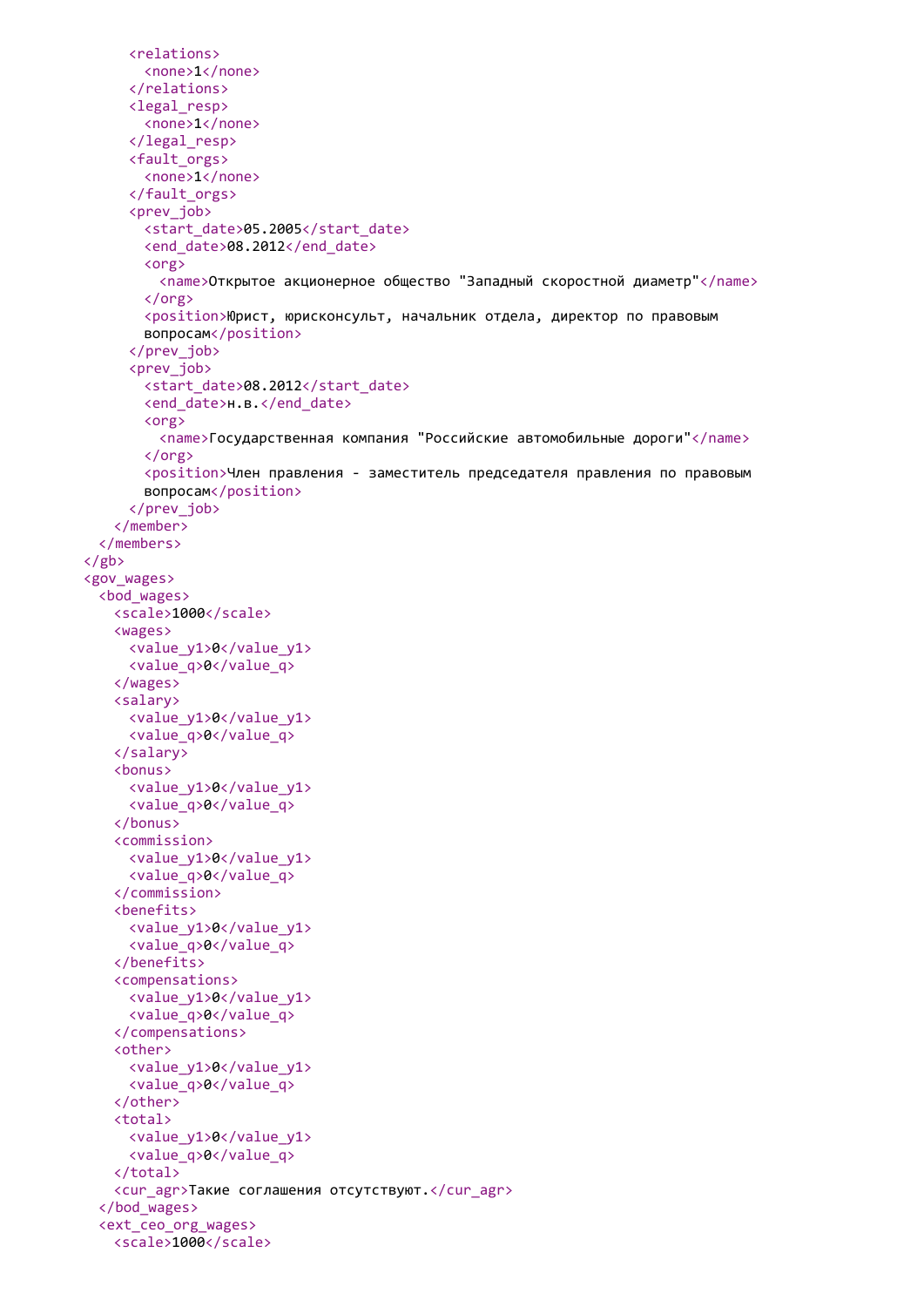```
</ext_ceo_org_wages>
<ext_ceo_person_wages>
 <scale>1000</scale>
</ext_ceo_person_wages>
<gb_wages>
 <scale>1000</scale>
 <wages>
   <value_y1>0</value_y1>
   <value_q>0</value_q>
 </wages>
 <salary>
   <value_y1>25997</value_y1>
   <value_q>6590</value_q>
 </salary>
 <bonus>
   <value_y1>0</value_y1>
   <value_q>0</value_q>
 </bonus>
 <commission>
   <value_y1>0</value_y1>
   <value_q>0</value_q>
 </commission>
 <benefits>
   <value_y1>0</value_y1>
   <value_q>0</value_q>
 </benefits>
 <compensations>
   <value_y1>0</value_y1>
   <value_q>0</value_q>
 </compensations>
 <other>
   <value_y1>0</value_y1>
   <value_q>0</value_q>
 </other>
 <sub>total</sub></sub>
   <value_y1>25997</value_y1>
   <value_q>6590</value_q>
 </total>
```
<cur\_agr>Членам правления Эмитента вознаграждения и компенсации не устанавливались, а оплата их труда производится по занимаемым должностям в соответствии с трудовыми договорами. </cur\_agr>

```
</gb_wages>
<invest_fund_wages>
 <scale>1000</scale>
</invest_fund_wages>
```
## </gov\_wages>

## <controlling\_unit\_structure>

<desc>Органом внутреннего финансового контроля является ревизионная комиссия Эмитента. В соответствии со ст. 18 Федерального закона от 17.07.2009 N 145-ФЗ "О государственной компании "Российские автомобильные дороги" и о внесении изменений в отдельные законодательные акты Российской Федерации": 1) подтверждение достоверности данных, содержащихся в годовом отчете о выполнении программы деятельности Государственной компании на долгосрочный период; 2) проверка эффективности использования бюджетных средств, предоставленных Государственной компании; 3) проверка эффективности использования имущества Государственной компании, выявление причин непроизводственных расходов и потерь; 4) проверка выполнения мероприятий по устранению нарушений и недостатков, ранее выявленных ревизионной комиссией Государственной компании; 5) проверка соответствия решений по вопросам финансово-хозяйственной деятельности Государственной компании, принимаемых наблюдательным советом Государственной компании, председателем правления Государственной компании, правлением Государственной компании, настоящему Федеральному закону и иным нормативным правовым актам Российской Федерации; 6) контроль за эффективностью использования средств Государственной компании; 7) контроль за целевым использованием средств фонда Государственной компании; 8) подготовка рекомендаций наблюдательному совету Государственной компании и правлению Государственной компании по разработке финансового плана Государственной компании и его изменению; 9) иные отнесенные к компетенции ревизионной комиссии Государственной компании положением о ревизионной комиссии Государственной компании вопросы.</desc> <has\_int\_audit>1</has\_int\_audit> <int\_audit>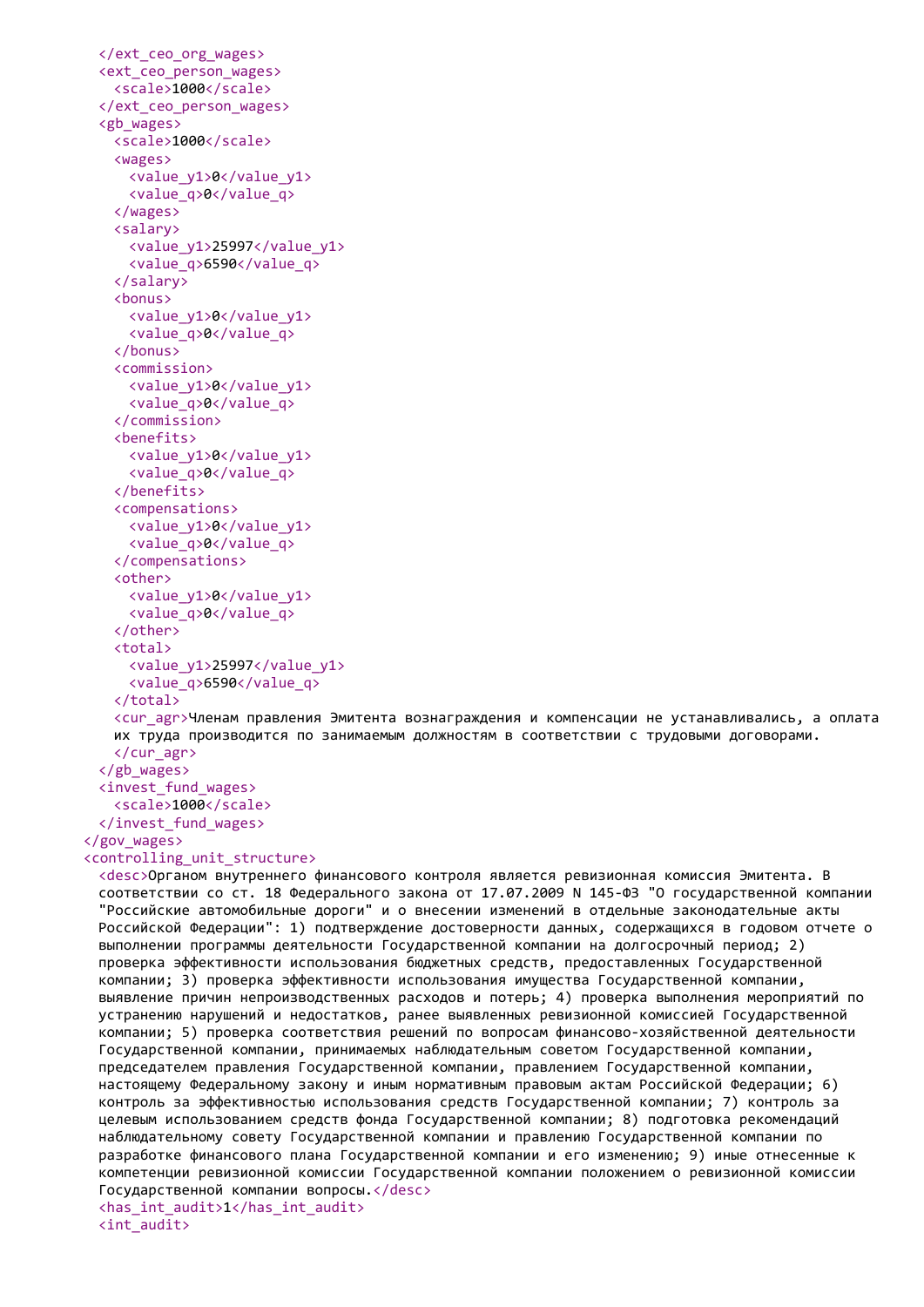<desc>В соответствии со ст. 20 Федерального закона от 17.07.2009 N 145-ФЗ "О государственной компании "Российские автомобильные дороги" и о внесении изменений в отдельные законодательные акты Российской Федерации" для осуществления внутреннего контроля в Эмитентом создается структурное подразделение внутреннего аудита. С 23.09.2010 до 01.04.2012 функционировал Отдел внутреннего контроля и аудита. С 01.04.2012 функционирует Управление внутреннего контроля и аудита. С 23.09.2010 по дату утверждения ежеквартального отчета, срок работы структурных подразделений, ответственных за внутренний контроль и аудит составляет 2 года 6 месяцев. Ключевым сотрудником Управления внутреннего контроля и аудита является начальник Управления внутреннего контроля и аудита - Фомичева Ирина Владимировна.</desc> <functions>К компетенции структурного подразделения внутреннего аудита относится проведение проверок: 1) финансово-хозяйственной деятельности Государственной компании; 2) соблюдения установленного порядка ведения бухгалтерского учета и составления бухгалтерской отчетности в Государственной компании; 3) законности совершаемых Государственной компанией сделок; 4) эффективности использования имущества Государственной компании; 5) целевого использования средств фонда Государственной компании. Подотчетность службы внутреннего аудита: Управление внутреннего контроля и аудита подотчетно Председателю Правления Эмитента. Взаимодействие с исполнительными органами управления эмитента и советом директоров (наблюдательным советом) эмитента: По состоянию на отчетный период такое взаимодействие не регламентировано. </functions>

<ext\_comm>Взаимодействие службы внутреннего аудита и внешнего аудитора Эмитента не оговорены и юридически не закреплены.</ext\_comm>

```
</int_audit>
 <has_cl_doc>1</has_cl_doc>
 <cl_doc>
   <desc>Эмитентом утвержден Перечень инсайдерской информации Государственной компании
   "Российские автомобильные дороги" (приказ Государственной компании от 23.03.2012 № 41) и
   Положение об инсайдерской информации Государственной компании "Российские автомобильные
   дороги" (утверждено приказом Государственной компании от 25.05.2012 № 103).</desc>
 \langle /cl doc\rangle</controlling_unit_structure>
<controlling_units>
 <controlling_unit>
   <name>Ревизионная комиссия</name>
   <members>
     <member>
       <lastname>Кузин</lastname>
       <firstname>Игорь</firstname>
       <middlename>Робертович</middlename>
       <is_head>1</is_head>
       <birth_year>1966</birth_year>
       <education>Высшее Воронежский государственный университет, 1988 г.</education>
       <share_none>1</share_none>
       <share_stock_options>
         <common>0</common>
         <preferred>0</preferred>
       </share_stock_options>
       <share stock options none>эмитент не выпускал опционов</share stock options none>
       <aff_shares>
         <none>1</none>
       </aff_shares>
       <relations>
         <none>1</none>
       </relations>
       <legal_resp>
         <none>1</none>
       </legal_resp>
       <fault_orgs>
         <none>1</none>
       </fault_orgs>
       <prev_iob>
         <start_date>04.2003</start_date>
         <end date>12.2008</end date>
         <org>
           <name>Постоянное Представительство Совета администрации Красноярского края при
          Правительстве Российской Федерации</name>
         </org>
         <position>Заместитель руководителя Представительства, руководитель
         Представительства</position>
       </prev_job>
```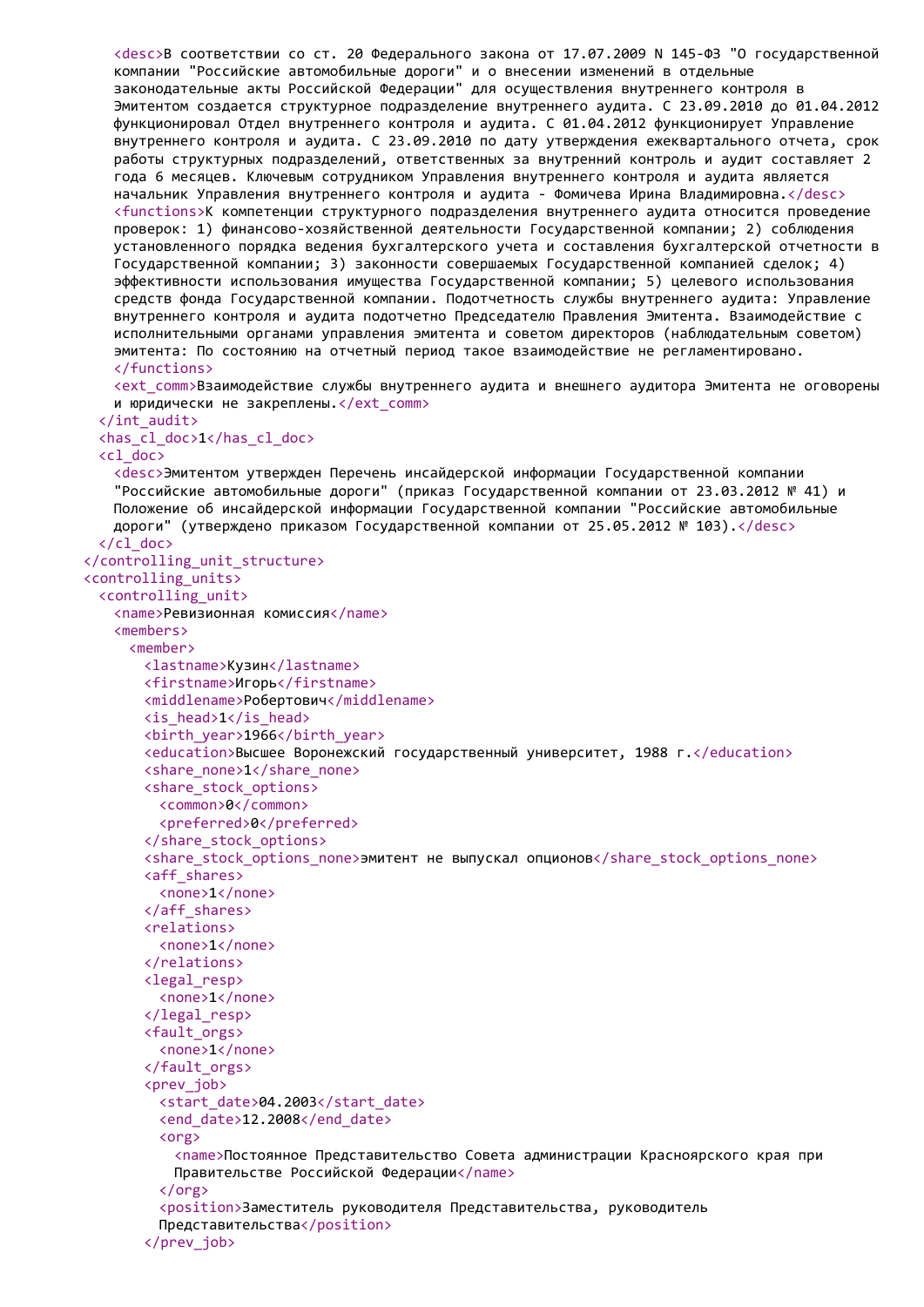```
<prev_job>
 <start_date>12.2008</start_date>
 <end_date>н.в.</end_date>
 <org>
   <name>Министерство финансов Российской Федерации</name>
 </org>
 <position>Заместитель директора департамента, директор департамента бюджетной политики
 в отраслях экономики</position>
</prev_job>
<prev_job>
 <start_date>03.2009</start_date>
 <end_date>н.в.</end_date>
 <org>
   <name>Правительственная комиссия по федеральной связи и информационным
   технологиям</name>
 </org>
 <position>Член Комиссии</position>
</prev_job>
<prev_job>
 <start_date>06.2009</start_date>
 <end date>н.в.</end date>
 <org>
   <name>Инвестиционная комиссия по проведению отбора инвестиционных проектов,
   претендующих на предоставление государственной поддержки за счет средств
   Инвестиционного фонда Российской Федерации</name>
 </org>
 <position>Член Комиссии</position>
</prev_job>
<prev_job>
 <start_date>07.2009</start_date>
 <end date>н.в.</end date>
 <org>
   <name>НП «СФР» Сообщество финансистов России</name>
 </org>
 <position>Член НП «СФР»</position>
</prev_job>
<prev_job>
 <start_date>08.2009</start_date>
 <end date>н.в.</end date>
 <org>
   <name>Попечительский совет Федерального фонда содействия жилищного
   строительства</name>
 </org>
 <position>Член Попечительского совета</position>
</prev_job>
<prev_job>
 <start_date>12.2009</start_date>
 <end date>н.в.</end date>
 <org>
   <name>Межведомственная группа по проверке обоснованности увеличения стоимости и
   сроков строительства завода по производству препаратов крови ФГУ «Приволжский
   окружной медицинский центр экспертизы качества препаратов крови и исследования
   фракционирования донорской плазмы Федеральной службы по надзору в сфере
   здравоохранения и социального развития»</name>
 </org>
 <position>Член Межведомственной группы</position>
</prev_job>
<prev_iob>
 <start_date>04.2010</start_date>
 <end date>н.в.</end date>
 <org>
   <name>Правительственная комиссия по обеспечению российского присутствия на
   архипелаге Шпицберген</name>
 \langle/org\rangle<position>Член Правительственной комиссии</position>
</prev_job>
<prev_job>
 <start_date>03.2010</start_date>
 <end_date>04.2010</end_date>
```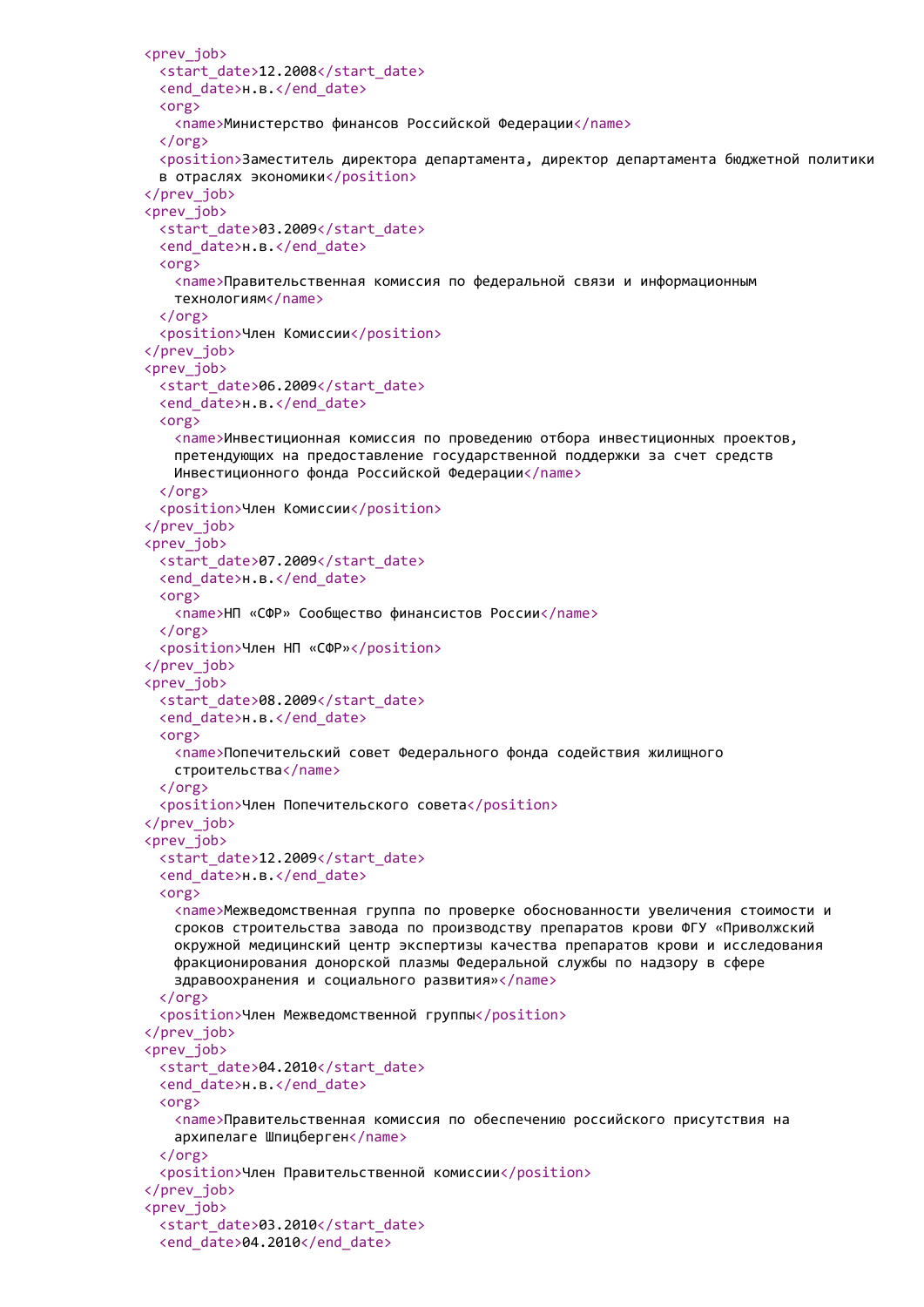```
<org>
     <name>Государственная компания «Российские автомобильные дороги»</name>
   </org>
   <position>Член ревизионной комиссии</position>
 </prev_job>
 <prev_job>
   <start_date>04.2010</start_date>
   <end date>н.в.</end date>
   <org>
     <name>Государственная компания «Российские автомобильные дороги»</name>
   </org>
   <position>Председатель ревизионной комиссии</position>
 </prev_job>
</member>
<member>
 <lastname>Алафинов</lastname>
 <firstname>Иннокентий</firstname>
 <middlename>Сергеевич</middlename>
 <is_head>0</is_head>
 <birth_year>1976</birth_year>
 <education>Высшее. Российская экономическая академия им. Г.В. Плеханова, 1998 г.; City
 University of New York, 1999 г. </education>
 <share_none>1</share_none>
 <share_stock_options>
   <common>0</common>
   <preferred>0</preferred>
 </share_stock_options>
 <share stock options none>эмитент не выпускал опционов</share stock options none>
 <aff_shares>
   <none>1</none>
 </aff_shares>
 <relations>
   <none>1</none>
 </relations>
 <legal_resp>
   <none>1</none>
 </legal_resp>
 <fault_orgs>
   <none>1</none>
 </fault_orgs>
 <prev_job>
   <start_date>01.2005</start_date>
   <end date>11.2007</end date>
   <org>
     <name>Министерство финансов Российской Федерации</name>
   </org>
   <position>Начальник отдела бюджетной политики в области транспорта, дорожного
   хозяйства и связи Департамента бюджетной политики в отраслях экономики</position>
 </prev_job>
 <prev_iob>
   <start_date>12.2007</start_date>
   <end_date>04.2009</end_date>
   <org>
     <name>Министерство финансов Российской Федерации</name>
   \langle/\rangle<position>Заместитель директора Департамента бюджетной политики в отраслях
   экономики</position>
 </prev_job>
 <prev_iob>
   <start_date>04.2009</start_date>
   <end date>н.в.</end date>
   <org>
     <name>Федеральное дорожное агентство</name>
   \langle/org\rangle<position>Заместитель руководителя</position>
 </prev_job>
 <prev_job>
   <start_date>03.2010</start_date>
   <end_date>н.в.</end_date>
```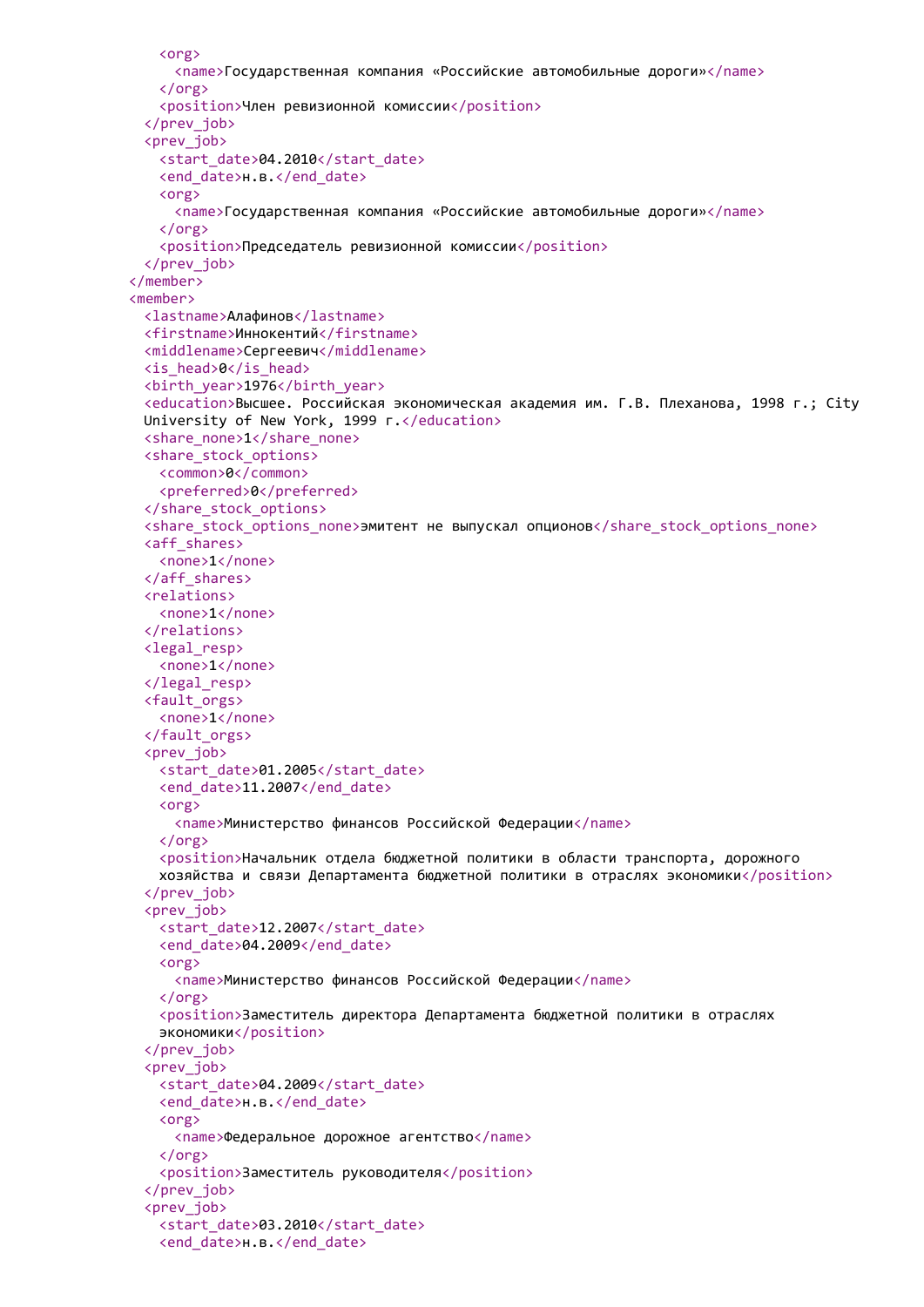```
<org>
     <name>Государственная компания «Российские автомобильные дороги»</name>
   </org>
   <position>Член ревизионной комиссии</position>
 </prev_job>
</member>
<member>
 <lastname>Мандрон</lastname>
 <firstname>Ярослав</firstname>
 <middlename>Владимирович</middlename>
 <is_head>0</is_head>
 <birth_year>1983</birth_year>
 <education>Высшее. Государственный Университет Управления, 2005 Государственный
 Университет Управления, 2006</education>
 <share_none>1</share_none>
 <share_stock_options>
   <common>0</common>
   <preferred>0</preferred>
 </share_stock_options>
 <share_stock_options_none>эмитент не выпускал опционов</share_stock_options_none>
 <aff_shares>
   <none>1</none>
 </aff_shares>
 <relations>
   <none>1</none>
 </relations>
 <legal_resp>
   <none>1</none>
 </legal_resp>
 <fault_orgs>
   <none>1</none>
 </fault_orgs>
 <prev_job>
   <start_date>01.2005</start_date>
   <end_date>08.2007</end_date>
   <org>
     <name>Федеральное агентство по управлению федеральным имуществом</name>
   </org>
   <position>Специалист отдела транспорта и связи</position>
 </prev_job>
 <prev_job>
   <start_date>08.2007</start_date>
   <end date>н.в.</end date>
   <org>
     <name>Министерство экономического развития Российской Федерации</name>
   </org>
   <position>Советник, заместитель начальника отдела, начальник отдела реформирования
   транспорта и связи Департамента государственного регулирования тарифов,
   инфраструктурных реформ и энергоэффективности</position>
 </prev_job>
 <prev_iob>
   <start_date>03.2010</start_date>
   <end date>н.в.</end date>
   <org>
     <name>Государственная компания «Российские автомобильные дороги»</name>
   \zeta/org\zeta<position>Член ревизионной комиссии</position>
 </prev_job>
</member>
<member>
 <lastname>Галимов</lastname>
 <firstname>Николай</firstname>
 <middlename>Анасович</middlename>
 <is_head>0</is_head>
 <birth_year>1972</birth_year>
 <education>Высшее. Российская экономическая академия им. Г.В. Плеханова, 1994 г.;
 Академия труда и социальных отношений, 2000 г.</education>
 <share_none>1</share_none>
 <share_stock_options>
```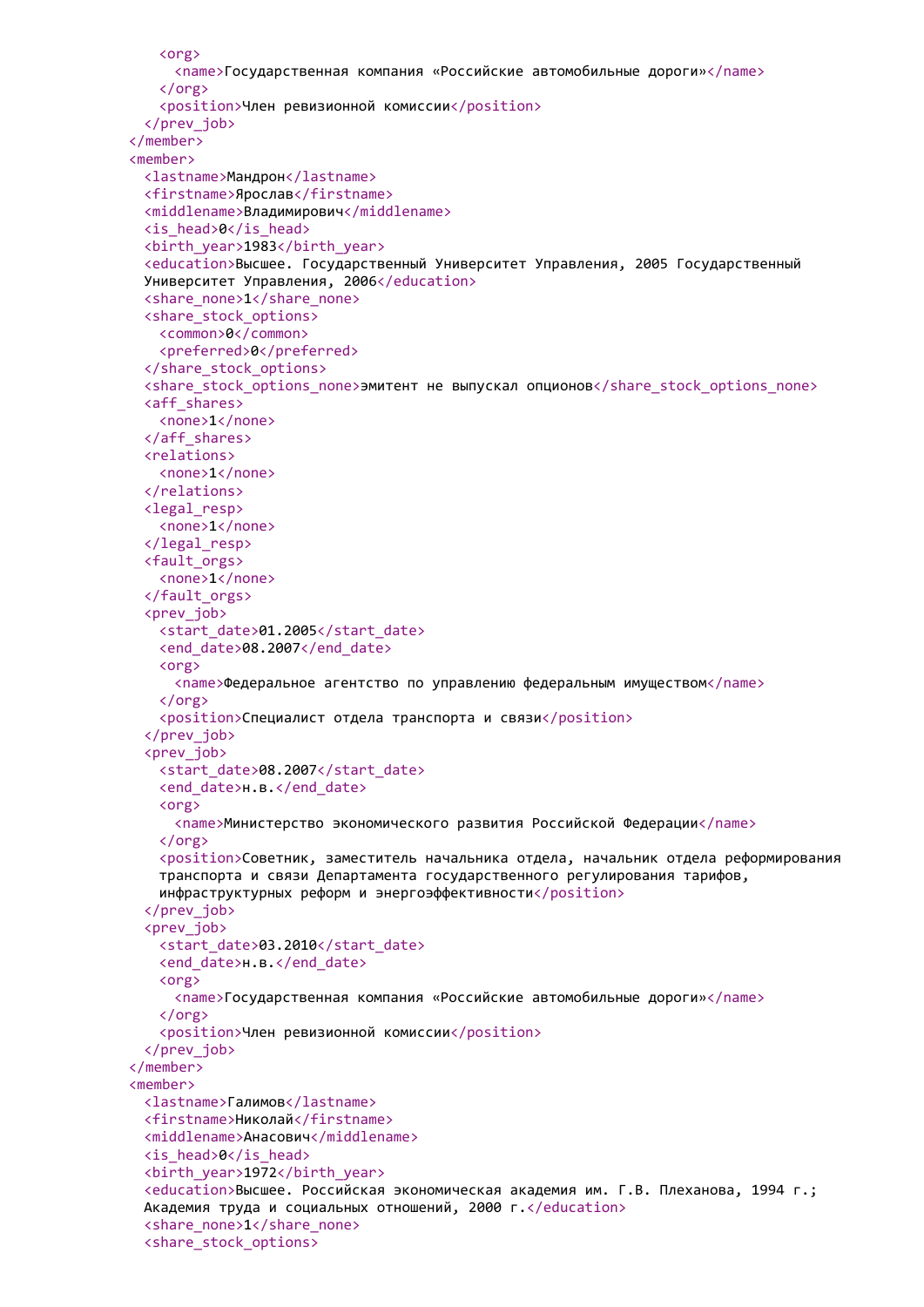```
<common>0</common>
   <preferred>0</preferred>
 </share_stock_options>
 <share_stock_options_none>эмитент не выпускал опционов</share_stock_options_none>
 <aff_shares>
   <none>1</none>
 </aff_shares>
 <relations>
   <none>1</none>
 </relations>
 <legal_resp>
   <none>1</none>
 </legal_resp>
 <fault_orgs>
   <none>1</none>
 </fault_orgs>
 <prev_iob>
   <start_date>10.2004</start_date>
   <end_date>02.2008</end_date>
   <org>
     <name>Министерство транспорта Российской Федерации</name>
   </org>
   <position>Заместитель директора департамента экономики и финансов</position>
 </prev_job>
 <prev_job>
   <start_date>02.2008</start_date>
   <end_date>06.2008</end_date>
   <org>
     <name>Министерство транспорта Российской Федерации</name>
   </org>
   <position>И.о. директора департамента программ развития</position>
 </prev_job>
 <prev_job>
   <start_date>06.2008</start_date>
   <end date>н.в.</end date>
   <org>
     <name>Министерство транспорта Российской Федерации</name>
   </org>
   <position>Заместитель директора департамента экономики и финансов</position>
 </prev_job>
 <prev_job>
   <start_date>03.2010</start_date>
   <end date>н.в.</end date>
   <org>
     <name>Государственная компания «Российские автомобильные дороги»</name>
   </org>
   <position>Член ревизионной комиссии</position>
 </prev_job>
</member>
<member>
 <lastname>Филиппова</lastname>
 <firstname>Ольга</firstname>
 <middlename>Юрьевна</middlename>
 <is_head>0</is_head>
 <birth_year>1983</birth_year>
 <education>Высшее. Всероссийская государственная налоговая академия Министерства РФ по
 налогам и сборам, 2005 г.</education>
 <share_none>1</share_none>
 <share_stock_options>
   <common>0</common>
   <preferred>0</preferred>
 </share_stock_options>
 <share stock options none>эмитент не выпускал опционов</share stock options none>
 <aff_shares>
   <none>1</none>
 </aff_shares>
 <relations>
   <none>1</none>
 </relations>
```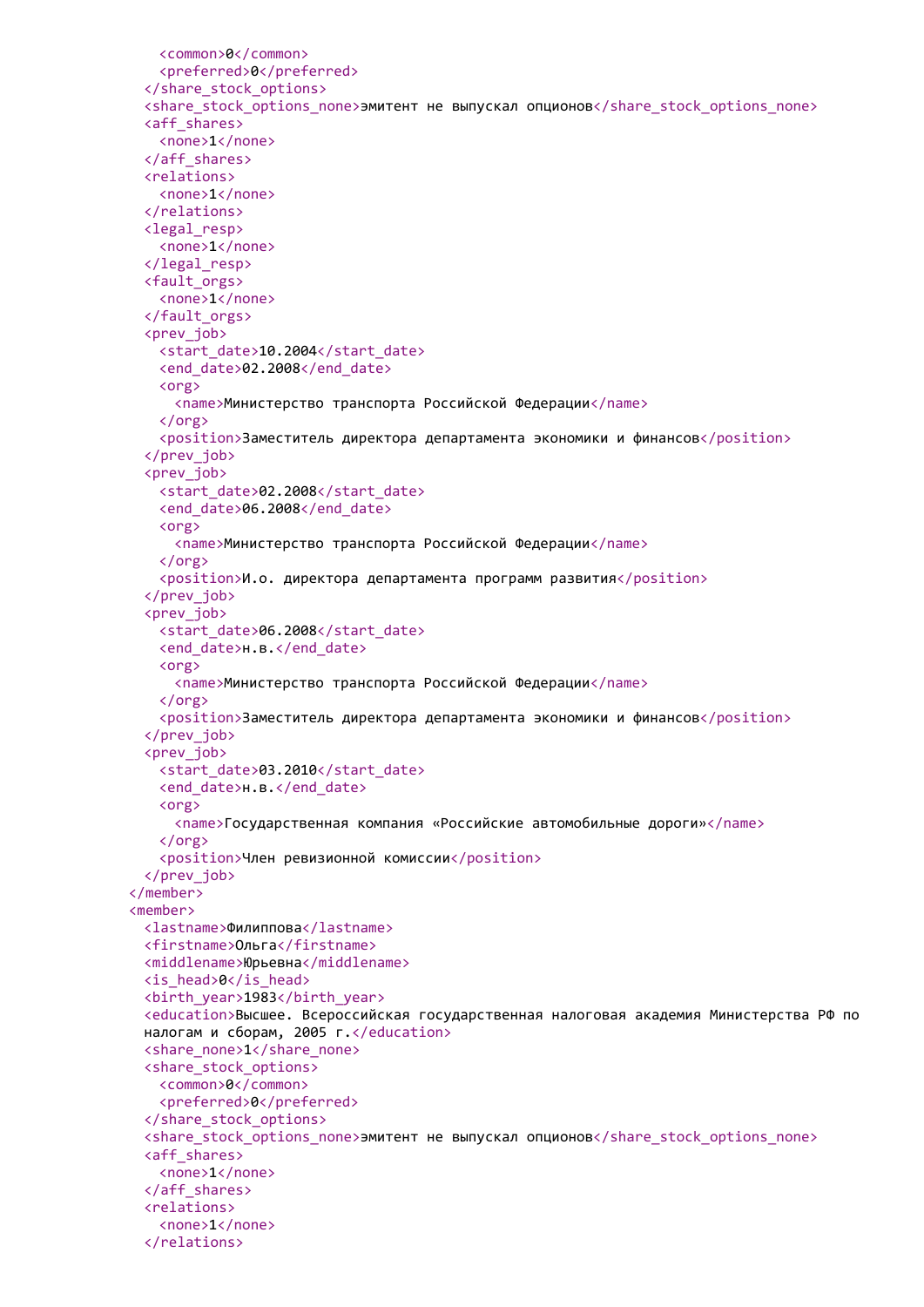```
<legal_resp>
       <none>1</none>
     </legal_resp>
     <fault_orgs>
       <none>1</none>
     </fault_orgs>
     <prev_job>
       <start_date>08.2007</start_date>
       <end_date>09.2008</end_date>
       <org>
         <name>Федеральное агентство по управлению государственным имуществом</name>
       </org>
       <position>Ведущий специалист-эксперт отдела имущества организаций транспорта и связи
       Управления имущества организаций коммерческого сектора</position>
     </prev_job>
     <prev_job>
       <start_date>09.2008</start_date>
       <end date>н.в.</end date>
       <org>
         <name>Федеральное агентство по управлению государственным имуществом</name>
       </org>
       <position>Консультант отдела наземного, водного транспорта и рыбного хозяйства
       Управления инфраструктурных отраслей и организаций военно-промышленного
       комплекса</position>
     </prev_job>
     <prev_job>
       <start_date>03.2010</start_date>
       <end date>н.в.</end date>
       <org>
         <name>Государственная компания «Российские автомобильные дороги»</name>
       </org>
       <position>Член ревизионной комиссии</position>
     </prev_job>
   </member>
 </members>
</controlling_unit>
<controlling_unit>
 <name>Управление внутреннего контроля и аудита</name>
 <members>
   <member>
     <lastname>Фомичева</lastname>
     <firstname>Ирина</firstname>
     <middlename>Владимировна</middlename>
     <is_head>0</is_head>
     <birth_year>1954</birth_year>
     <education>Высшее</education>
     <share_none>1</share_none>
     <share_stock_options>
       <common>0</common>
       <preferred>0</preferred>
     </share_stock_options>
     <share_stock_options_none>эмитент не выпускал опционов</share_stock_options_none>
     <aff_shares>
       <none>1</none>
     </aff_shares>
     <relations>
       <none>1</none>
     </relations>
     <legal_resp>
       <none>1</none>
     </legal_resp>
     <fault_orgs>
       <none>1</none>
     </fault_orgs>
     <prev_job>
       <start_date>06.2007</start_date>
       <end_date>03.2008</end_date>
       <org>
         <name>ООО "Воздвиженка Групп"</name>
```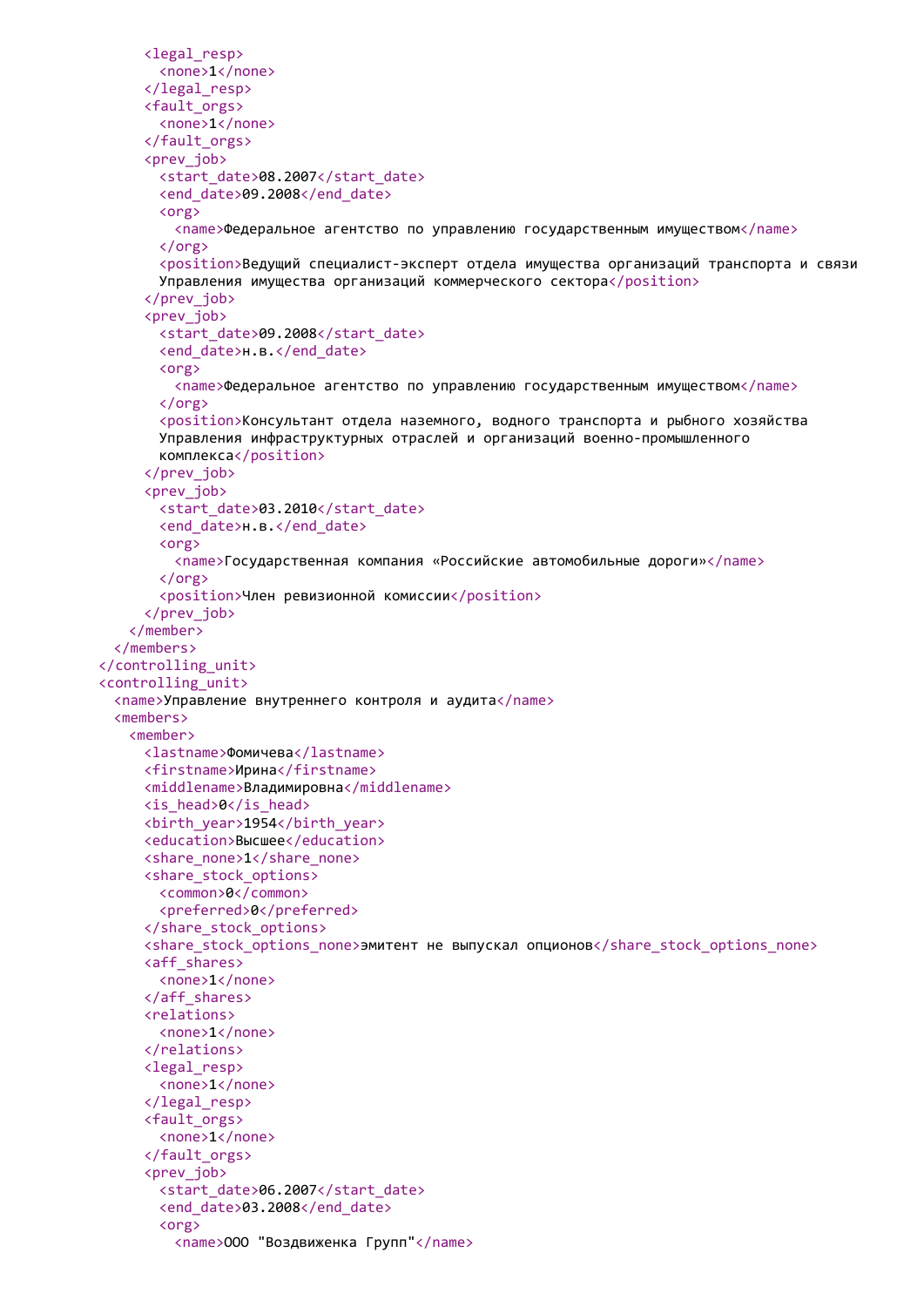```
</org>
   <position>Финансовый директор</position>
 </prev_job>
 <prev_job>
   <start_date>03.2008</start_date>
   <end_date>09.2010</end_date>
   <org>
     <name>ООО "Северо-западная концессионная компания"</name>
   </org>
   <position>Финансовый директор</position>
 </prev_job>
 <prev_job>
   <start_date>09.2010</start_date>
   <end_date>04.2012</end_date>
   <org>
     <name>Государственная компания "Российские автомобильные дороги"</name>
   </org>
   <position>Начальник отдела внутреннего контроля и аудита</position>
 </prev_job>
 <prev_job>
   <start_date>04.2012</start_date>
   <end date>н.в.</end date>
   <org>
     <name>Государственная компания "Российские автомобильные дороги"</name>
   </org>
   <position>Начальник управления внутреннего контроля и аудита</position>
 </prev_job>
</member>
<member>
 <lastname>Иевлева</lastname>
 <firstname>Ирина</firstname>
 <middlename>Владимировна</middlename>
 <is_head>0</is_head>
 <birth_year>1950</birth_year>
 <education>Высшее</education>
 <share_none>1</share_none>
 <share_stock_options>
   <common>0</common>
   <preferred>0</preferred>
 </share_stock_options>
 <share stock options none>эмитент не выпускал опционов</share stock options none>
 <aff_shares>
   <none>1</none>
 </aff_shares>
 <relations>
   <none>1</none>
 </relations>
 <legal_resp>
   <none>1</none>
 </legal_resp>
 <fault_orgs>
   <none>1</none>
 </fault_orgs>
 <prev_iob>
   <start_date>11.2004</start_date>
   <end_date>03.2011</end_date>
   <org>
     <name>ХК "Сумма Капитал"</name>
   </org>
   <position>Заместитель директора департамента внутреннего контроля и аудита</position>
 </prev_job>
 <prev_iob>
   <start_date>03.2011</start_date>
   <end_date>04.2012</end_date>
   <org>
     <name>Государственная компания "Российские автомобильные дороги"</name>
   </org>
   <position>Главный специалист отдела внутреннего контроля и аудита</position>
 </prev_job>
```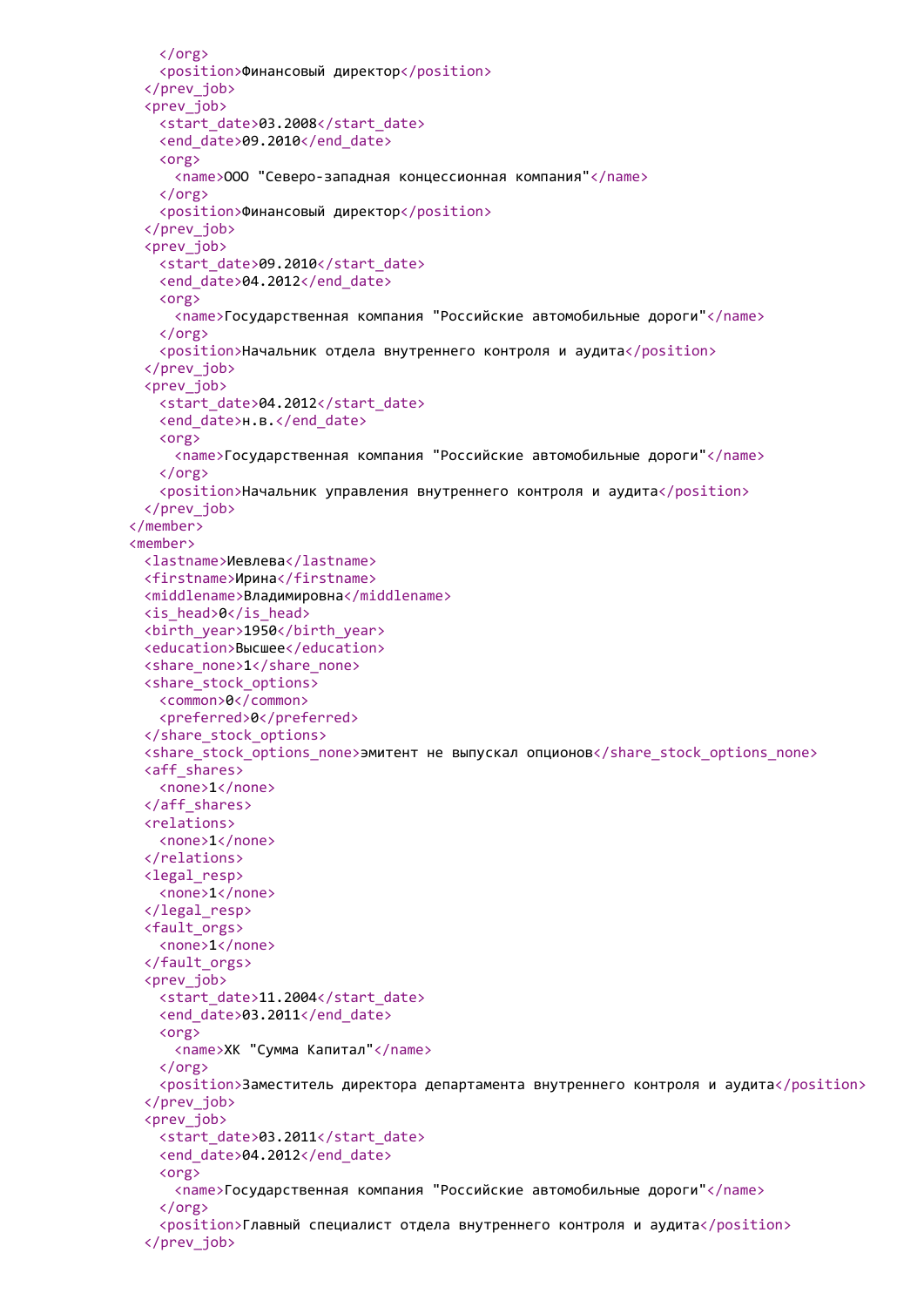```
<prev_job>
   <start_date>04.2012</start_date>
   <end_date>н.в.</end_date>
   <org>
     <name>Государственная компания "Российские автомобильные дороги"</name>
   </org>
   <position>Главный специалист управления внутреннего контроля и аудита</position>
 </prev_job>
</member>
<member>
 <lastname>Козлитина</lastname>
 <firstname>Марина</firstname>
 <middlename>Александровна</middlename>
 <is_head>0</is_head>
 <birth_year>1957</birth_year>
 <education>Высшее</education>
 <share_none>1</share_none>
 <share_stock_options>
   <common>0</common>
   <preferred>0</preferred>
 </share_stock_options>
 <share stock options none>эмитент не выпускал опционов</share stock options none>
 <aff_shares>
   <none>1</none>
 </aff_shares>
 <relations>
   <none>1</none>
 </relations>
 <legal_resp>
   <none>1</none>
 </legal_resp>
 <fault_orgs>
   <none>1</none>
 </fault_orgs>
 <prev_job>
   <start_date>01.2008</start_date>
   <end_date>11.2009</end_date>
   <org>
     <name>ОАО Завод "Красная Пресня"</name>
   </org>
   <position>Главный бухгалтер</position>
 </prev_job>
 <prev_job>
   <start_date>11.2009</start_date>
   <end date>03.2010</end date>
   <org>
     <name>Государственная компания "Российские автомобильные дороги"</name>
   \langle/org\rangle<position>Начальник отдела - главный бухгалтер отдела бухгалтерского учета</position>
 </prev_job>
 <prev_iob>
   <start_date>03.2010</start_date>
   <end_date>08.2011</end_date>
   <org>
     <name>Государственная компания "Российские автомобильные дороги"</name>
   \langle/\rangle<position>Главный бухгалтер бухгалтерии</position>
 </prev_job>
 <prev_job>
   <start_date>08.2011</start_date>
   <end_date>04.2012</end_date>
   <org>
     <name>Государственная компания "Российские автомобильные дороги"</name>
   \langle/org\rangle<position>Главный специалист отдела внутреннего контроля и аудита</position>
 </prev_job>
 <prev_job>
   <start_date>04.2012</start_date>
   <end_date>н.в.</end_date>
```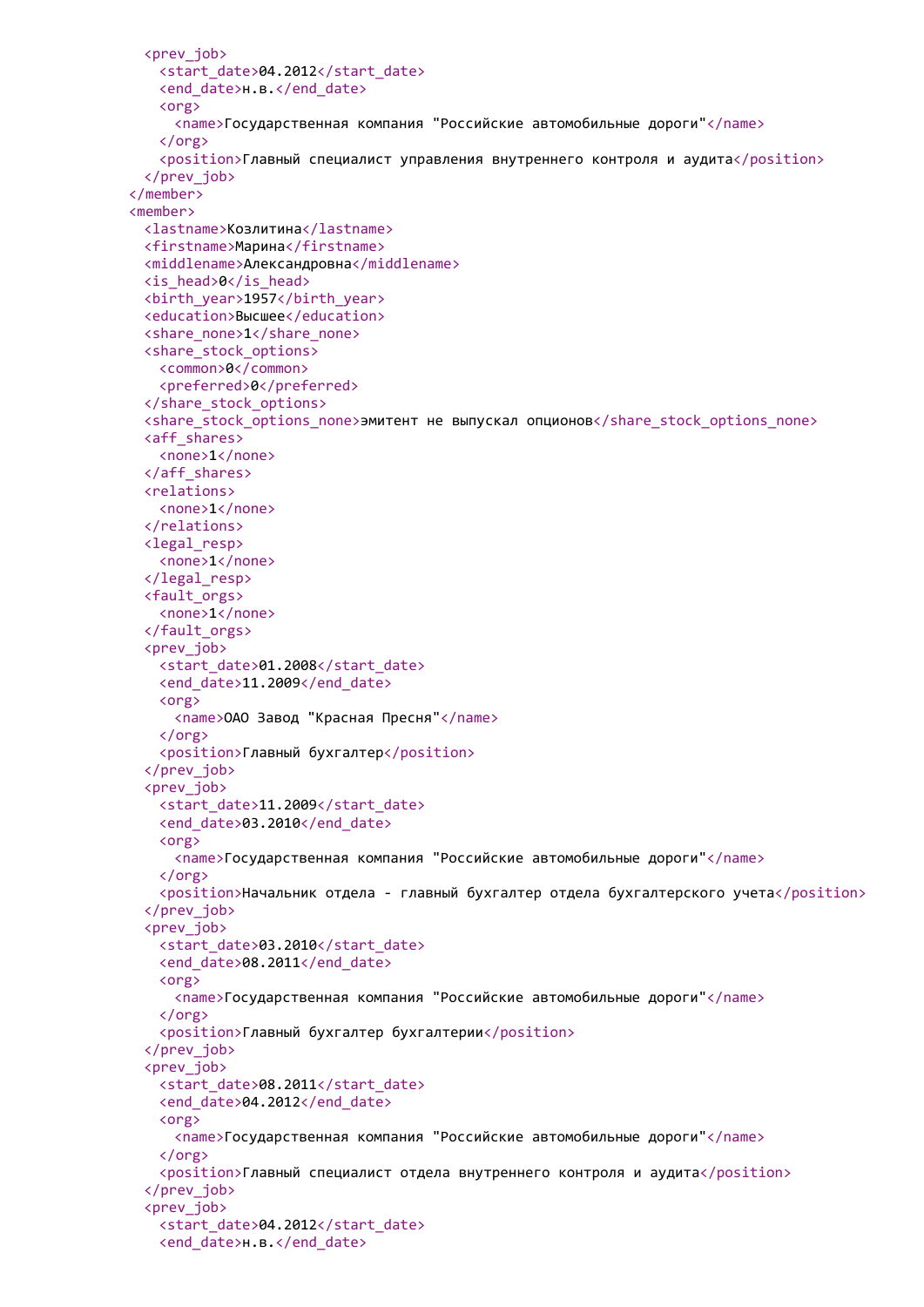```
<position>Главный специалист управления внутреннего контроля и аудита</position>
       </prev_job>
     </member>
     <member>
       <lastname>Седова</lastname>
       <firstname>Марина</firstname>
       <middlename>Валентиновна</middlename>
       <is_head>0</is_head>
       <birth_year>1962</birth_year>
       <education>Высшее</education>
       <share_none>1</share_none>
       <share_stock_options>
         <common>0</common>
         <preferred>0</preferred>
       </share_stock_options>
       <share_stock_options_none>эмитент не выпускал опционов</share_stock_options_none>
       <aff_shares>
         <none>1</none>
       </aff_shares>
       <relations>
         <none>1</none>
       </relations>
       <legal_resp>
         <none>1</none>
       </legal_resp>
       <fault_orgs>
         <none>1</none>
       </fault_orgs>
       <prev_job>
         <start_date>02.2002</start_date>
         <end date>08.2010</end date>
         <org>
           <name>Контрольное Управление Президента Российской Федерации Администрации
           Российской Федерации</name>
         </org>
         <position>главный советник</position>
       </prev_job>
       <prev_job>
         <start_date>08.2010</start_date>
         <end_date>04.2012</end_date>
         <org>
           <name>Государственная компания "Российские автомобильные дороги"</name>
         </org>
         <position>заместитель директора департамента экономики и финансов</position>
       </prev_job>
       <prev_job>
         <start_date>04.2012</start_date>
         <end date>н.в.</end date>
         <org>
           <name>Государственная компания "Российские автомобильные дороги"</name>
         </org>
         <position>заместитель начальника управления внутреннего контроля и аудита</position>
       </prev_job>
     </member>
   </members>
  </controlling_unit>
</controlling_units>
<controlling_unit_wages>
  <scale>1000</scale>
  <controlling_unit>
   <name>Ревизионная комиссия</name>
   <gb_wages>
     <scale>1000</scale>
     <wages>
       <value_y1>0</value_y1>
       <value_q>0</value_q>
     </wages>
     <salary>
       <value_y1>0</value_y1>
```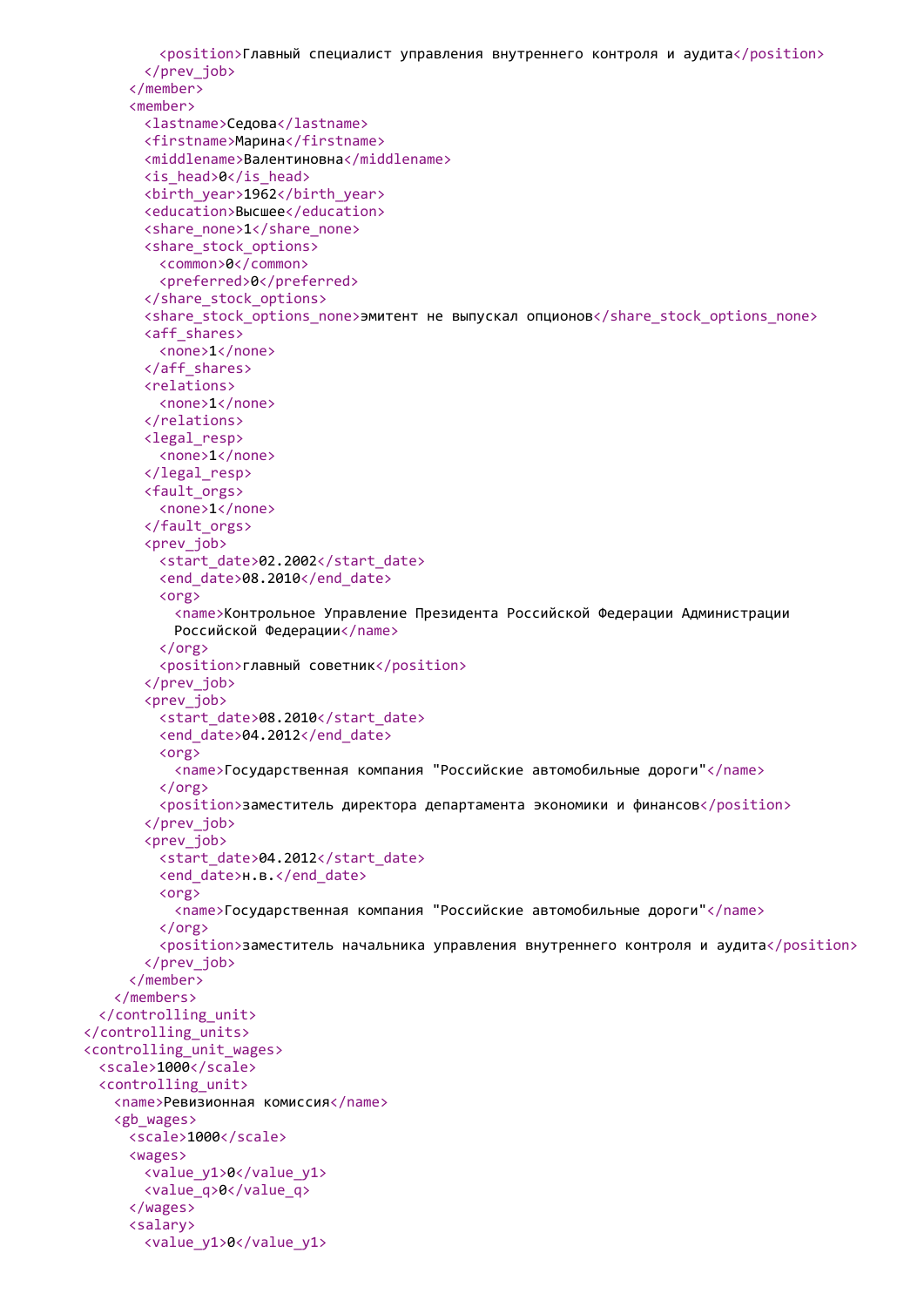```
<value_q>0</value_q>
   </salary>
   <bonus>
     <value_y1>0</value_y1>
     <value_q>0</value_q>
   </bonus>
   <commission>
     <value_y1>0</value_y1>
     <value_q>0</value_q>
   </commission>
   <benefits>
     <value_y1>0</value_y1>
     <value_q>0</value_q>
   </benefits>
   <compensations>
     <value_y1>0</value_y1>
     <value_q>0</value_q>
   </compensations>
   <other>
     <value_y1>0</value_y1>
     <value_q>0</value_q>
   </other>
   <total>
     <value_y1>0</value_y1>
     <value_q>0</value_q>
   </total>
   <cur_agr>Такие соглашения отсутствуют</cur_agr>
 </gb_wages>
</controlling_unit>
<controlling_unit>
 <name>Отдел внутреннего контроля и аудита</name>
 <gb_wages>
   <scale>1000</scale>
   <wages>
     <value_y1>0</value_y1>
     <value_q>0</value_q>
   </wages>
   <salary>
     <value_y1>4616</value_y1>
     <value_q>1138</value_q>
   </salary>
   <bonus>
     <value_y1>1764</value_y1>
     <value_q>0</value_q>
   </bonus>
   <commission>
     <value_y1>0</value_y1>
     <value_q>0</value_q>
   </commission>
   <benefits>
     <value_y1>0</value_y1>
     <value_q>0</value_q>
   </benefits>
   <compensations>
     <value_y1>0</value_y1>
     <value_q>0</value_q>
   </compensations>
   <other>
     <value_y1>0</value_y1>
     <value_q>0</value_q>
   </other>
   <total>
     <value_y1>6380</value_y1>
     <value_q>1138</value_q>
   </total>
   <cur_agr>Сотрудникам службы внутреннего аудита вознаграждения и компенсации не
   устанавливались, а оплата их труда производится по занимаемым должностям в соответствии с
   трудовым договором.</cur_agr>
```

```
</gb_wages>
```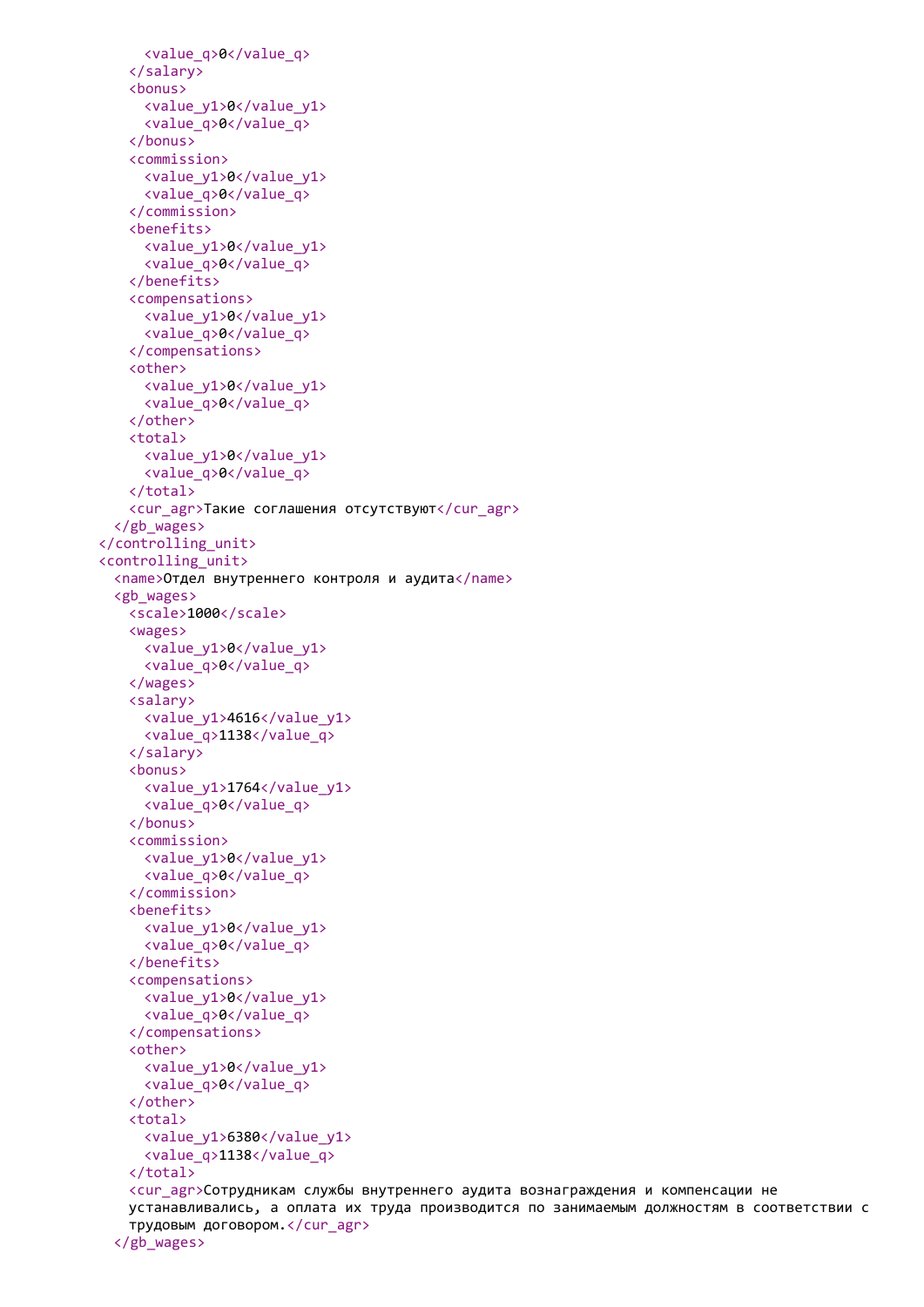```
</controlling_unit>
  <controlling_unit>
   <name>Управление внутреннего контроля и аудита</name>
   <gb_wages>
     <scale>1000</scale>
   </gb_wages>
  </controlling_unit>
</controlling_unit_wages>
<employees>
 <scale>1000</scale>
  <employees_num>
   <value_y1>471</value_y1>
   <value_q>525</value_q>
  </employees_num>
  <labor_expenses>
   <value_y1>532118</value_y1>
   <value_q>113192</value_q>
  </labor_expenses>
  <social_expenses>
   <value_y1>101315</value_y1>
   <value_q>19478</value_q>
  </social_expenses>
  <desc>Изменение численности сотрудников Эмитента обусловлено необходимостью достижения
  плановых показателей Программы деятельности Государственной компании на долгосрочный период в
 установленные сроки. Последствия изменений численности своих сотрудников Эмитент оценивает
  как положительные для своей финансово-хозяйственной деятельности. Существенное влияние на
  финансово-хозяйственную деятельность Эмитента оказывают председатель Правления и члены
 Правления Эмитента , сведения о которых представлены в п. 5.2.2 и 5.2.3 ежеквартального
 отчета соответственно.</desc>
</employees>
<once_holder>0</once_holder>
<non_priv>0</non_priv>
<gov_share>
  <federal>
   <none>1</none>
  </federal>
  <regional>
   <none>1</none>
  </regional>
  <golden_share>
   <none>1</none>
 </golden_share>
</gov_share>
<deals>
 <none>1</none>
 <scale>1000</scale>
</deals>
<accr>
  \langle \sqrt{1} \rangle<scale_base_1>1000</scale_base_1>
   <sc>
     <long>15848</long>
   \langle/sc>
   <sc_exp>
     <long_incl>1421</long_incl>
   </sc_exp>
   <empl>
     <credits>0</credits>
   </empl>
   <empl_exp>
     <zaim>0</zaim>
   </empl_exp>
   \zetastates
     <bonds>0</bonds>
   </state>
   <state_exp>
     <short_cred>0</short_cred>
   </state_exp>
   <credits>
```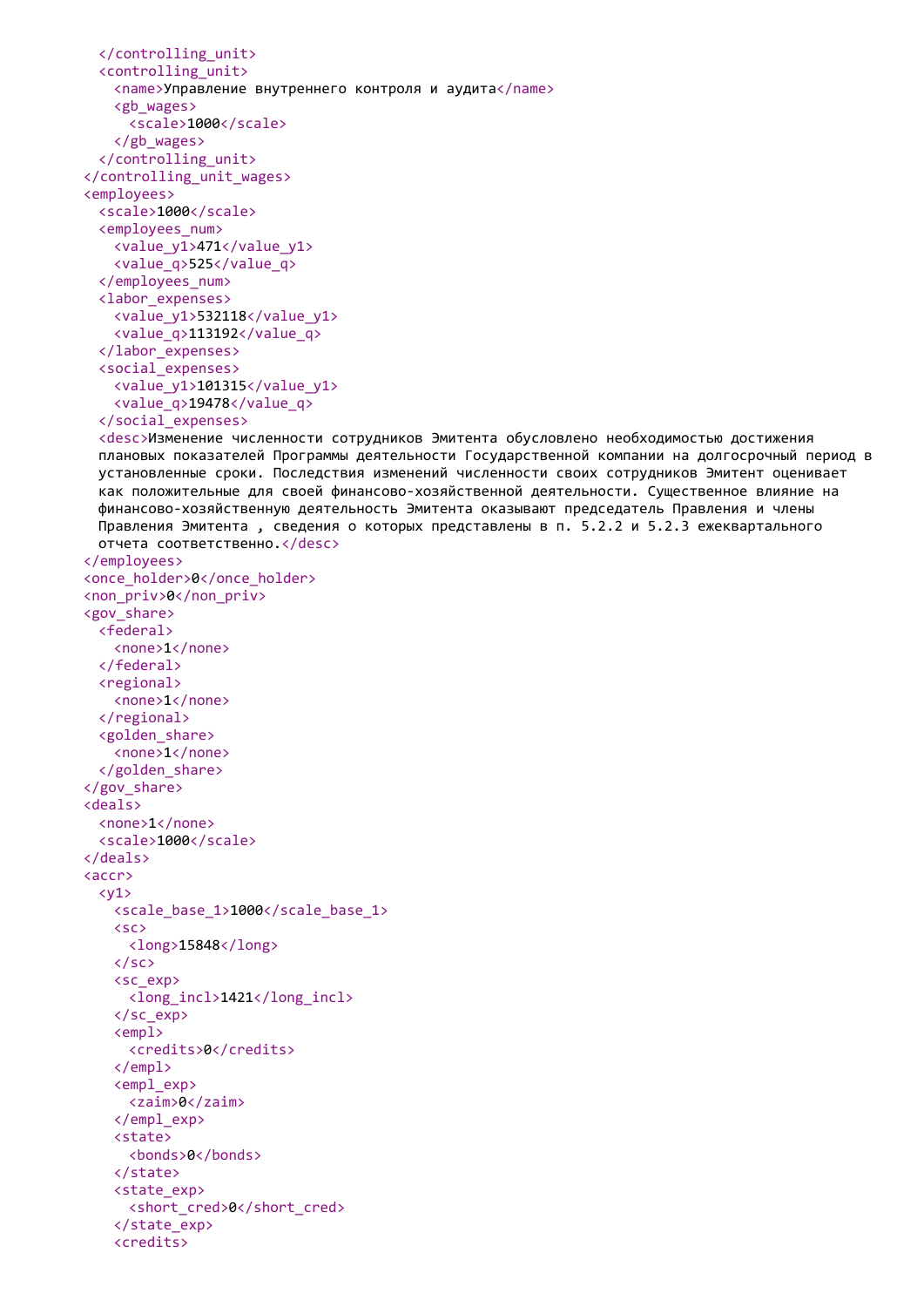```
<short_includ>30349907</short_includ>
 </credits>
 <credits_exp>
   <zaim>0</zaim>
 </credits_exp>
 <loans>
   <not_bonds>30365755</not_bonds>
 </loans>
 <loans_exp>
   <bonds>1421</bonds>
 </loans_exp>
 <creditors>
   <creditors>
     <entity_type>0</entity_type>
     <name>Открытое акционерное общество " МОСТОТРЕСТ"</name>
     <short_name>ОАО " МОСТОТРЕСТ"</short_name>
     <legal_address>121087, Москва Город, Барклая Улица, 6, стр.5</legal_address>
     <inn>7701045732</inn>
     <ogrn>1027739167246</ogrn>
     <is_foreign_entity>0</is_foreign_entity>
     <amount>7961224</amount>
     <scale>1000</scale>
     <comment>Просроченная задолженность отсутствует.</comment>
     \langle is aff entity>0\langle is aff entity>
   </creditors>
   <creditors>
     <entity_type>0</entity_type>
     <name>Общество с ограниченной ответственностью "Трансстроймеханизация"</name>
     <short_name>ООО "Трансстроймеханизация"</short_name>
     <legal_address>119048, Москва Город, Хамовнический Вал Улица, 26А</legal_address>
     <inn>7715568411</inn>
     <ogrn>1057747413767</ogrn>
     <is_foreign_entity>0</is_foreign_entity>
     <amount>5072946</amount>
     <scale>1000</scale>
     <comment>Просроченная задолженность отсутствует.</comment>
     <is_aff_entity>0</is_aff_entity>
   </creditors>
   <creditors>
     <entity_type>0</entity_type>
     <name>Открытое акционерное общество "Волгомост"</name>
     <short_name>ОАО "Волгомост"</short_name>
     <legal_address>410000, Саратовская обл, Саратов г, Мичурина ул, 112</legal_address>
     <inn>6450010433</inn>
     <ogrn>1026402190836</ogrn>
     <is_foreign_entity>0</is_foreign_entity>
     <amount>4424453</amount>
     <scale>1000</scale>
     <comment>Просроченная задолженность отсутствует.</comment>
     <is_aff_entity>0</is_aff_entity>
   </creditors>
   <creditors>
     <entity_type>0</entity_type>
     <name>Общество с ограниченной ответственностью "Инвестиционно-финансовая строительная
     компания "АРКС"</name>
     <short_name>ООО "Инвестиционно-финансовая строительная компания "АРКС"</short_name>
     <legal_address>123007, Москва г, Магистральная 4-я ул, 7, 2А</legal_address>
     <inn>7714275324</inn>
     <ogrn>1027714003503</ogrn>
     \langleis foreign entity>0\langle/is foreign entity>
     <amount>3919997</amount>
     <scale>1000</scale>
     <comment>Просроченная задолженность отсутствует.</comment>
     <is_aff_entity>0</is_aff_entity>
   </creditors>
 </creditors>
\langle/y1>
\langle q \rangle<scale_base_1>1000</scale_base_1>
```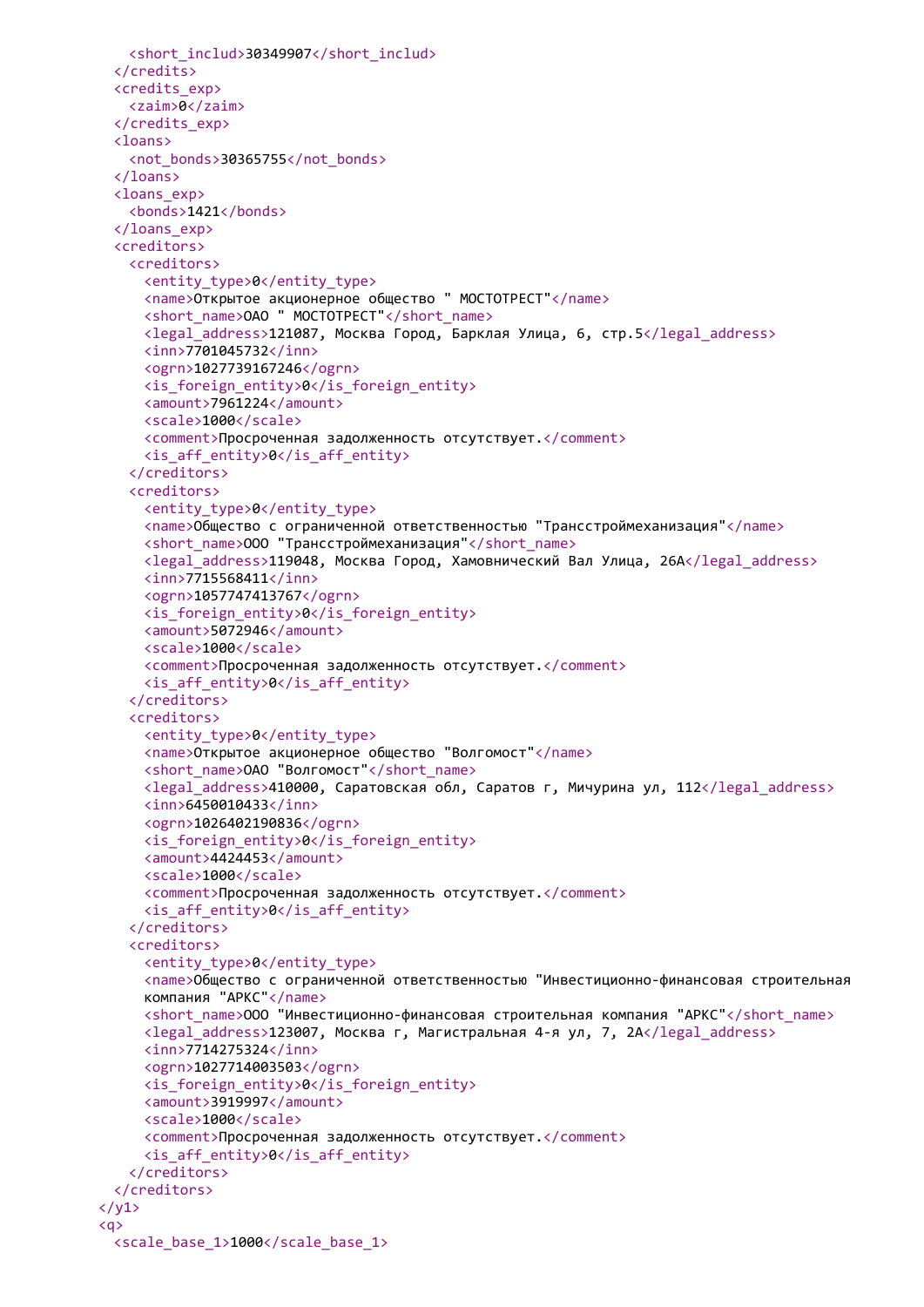```
<sc>
 <long>21751</long>
\langle/sc\rangle<sc_exp>
 <long_incl>1421</long_incl>
</sc_exp>
<empl>
 <credits>0</credits>
</empl>
<empl_exp>
 <zaim>0</zaim>
</empl_exp>
<state>
 <bonds>0</bonds>
</state>
<state_exp>
 <short cred>0</short cred>
</state_exp>
<credits>
 <short_includ>26022319</short_includ>
</credits>
<credits_exp>
 <zaim>0</zaim>
</credits_exp>
<loans>
 <not_bonds>26044070</not_bonds>
</loans>
<loans_exp>
 <bonds>1421</bonds>
</loans_exp>
<creditors>
 <creditors>
   <entity_type>0</entity_type>
   <name>Открытое акционерное общество " МОСТОТРЕСТ"</name>
   <short_name>ОАО " MOCTOTPECT"</short_name>
   <legal_address>121087, Москва Город, Барклая Улица, 6, стр.5</legal_address>
   <inn>7701045732</inn>
   <ogrn>1027739167246</ogrn>
   <is_foreign_entity>0</is_foreign_entity>
   <amount>6733144</amount>
   <scale>1000</scale>
   <comment>Просроченная задолженность отсутствует.</comment>
   <is_aff_entity>0</is_aff_entity>
  </creditors>
  <creditors>
   <entity_type>0</entity_type>
   <name>Общество с ограниченной ответственностью "Трансстроймеханизация"</name>
   <short_name>ООО "Трансстроймеханизация"</short_name>
   <legal_address>119048, Москва Город, Хамовнический Вал Улица, 26А</legal_address>
   \langleinn>7715568411</inn>
   <ogrn>1057747413767</ogrn>
   <is_foreign_entity>0</is_foreign_entity>
   <amount>4353539</amount>
   <scale>1000</scale>
   <comment>Просроченная задолженность отсутствует.</comment>
   <is_aff_entity>0</is_aff_entity>
  </creditors>
  <creditors>
   <entity_type>0</entity_type>
   <name>Открытое акционерное общество "Волгомост"</name>
   <short_name>ОАО "Волгомост"</short_name>
   <legal_address>410000, Саратовская обл, Саратов г, Мичурина ул, 112</legal_address>
   <inn>6450010433</inn>
   <ogrn>1026402190836</ogrn>
   <is_foreign_entity>0</is_foreign_entity>
   <amount>3384899</amount>
   <scale>1000</scale>
   <comment>Просроченная задолженность отсутствует.</comment>
   <is_aff_entity>0</is_aff_entity>
```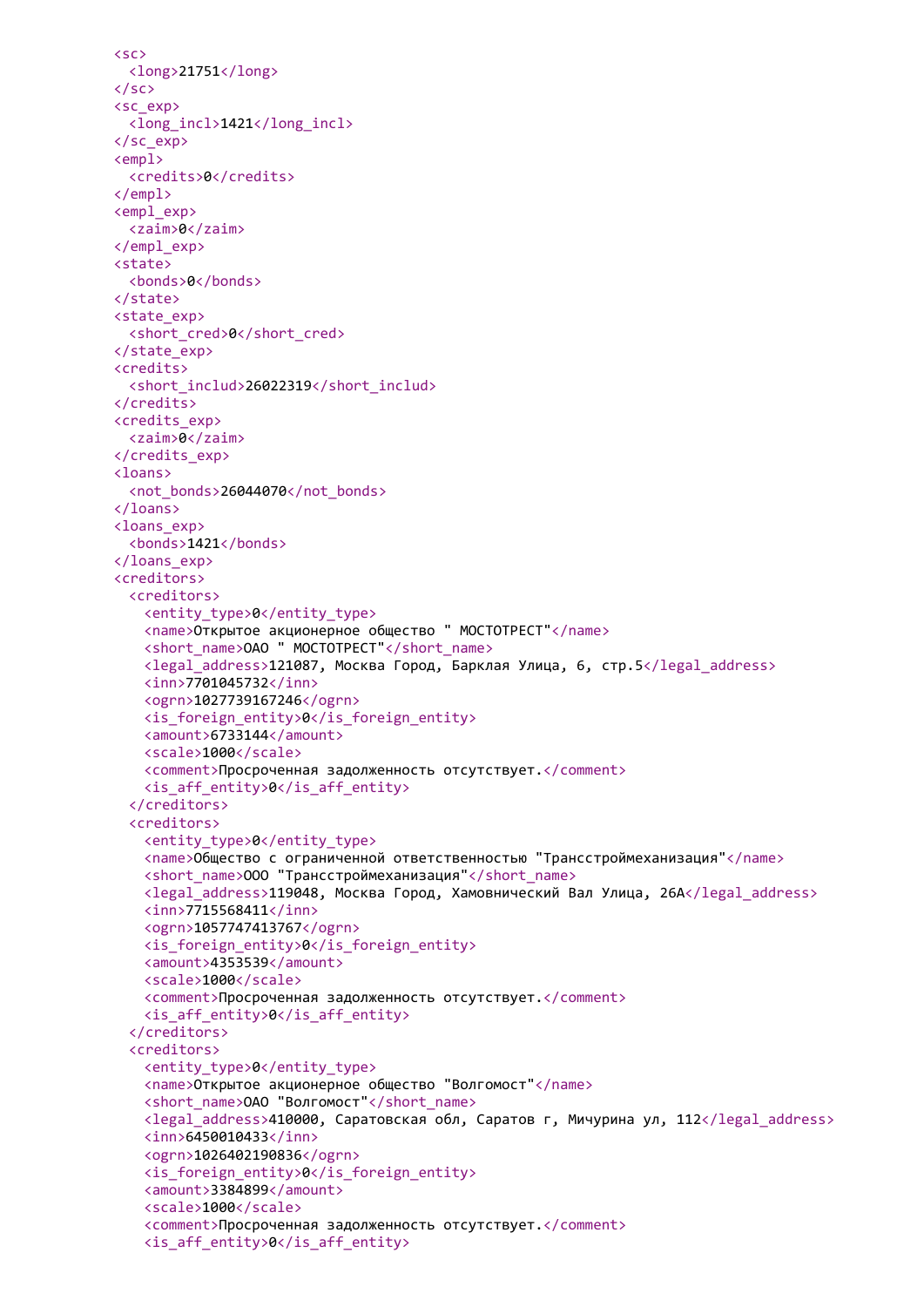```
</creditors>
     <creditors>
       <entity_type>0</entity_type>
       <name>Общество с ограниченной ответственностью "Инвестиционно-финансовая строительная
       компания "АРКС"</name>
       <short_name>ООО "Инвестиционно-финансовая строительная компания "АРКС"</short_name>
       <legal_address>123007, Москва г, Магистральная 4-я ул, 7, 2А</legal_address>
       <inn>7714275324</inn>
       <ogrn>1027714003503</ogrn>
       <is_foreign_entity>0</is_foreign_entity>
       <amount>3152778</amount>
       <scale>1000</scale>
       <comment>Просроченная задолженность отсутствует.</comment>
       <is_aff_entity>0</is_aff_entity>
     </creditors>
   </creditors>
  \langle/a>
</accr>
<type_okfs>12</type_okfs>
<type_okopf>89</type_okopf>
<is_usn_company>0</is_usn_company>
<a_acnt_report>
 <date>2012-12-31</date>
 <scale>1000</scale>
  <version>3</version>
  <balance_04>
   <assets>
     <total>
       <cur_value>162473621</cur_value>
       <first_value>103120759</first_value>
       <prev_value>57456511</prev_value>
     </total>
     <elem>
       <title>I. ВНЕОБОРОТНЫЕ AKTИВЫ</title>
     </elem>
     <elem>
       <title>Нематериальные активы</title>
       <code>1110</code>
       <cur_value>442</cur_value>
       <first_value>442</first_value>
     </elem>
     <elem>
       <title>Результаты исследований и разработок</title>
       <code>1120</code>
     </elem>
     <elem>
       <title>Нематериальные поисковые активы</title>
       <code>1130</code>
     </elem>
     <elem>
       <title>Материальные поисковые активы</title>
       <code>1140</code>
     </elem>
     <elem>
       <title>Основные средства</title>
       <code>1150</code>
       <cur_value>76926910</cur_value>
       <first_value>37101338</first_value>
       <prev_value>9298540</prev_value>
     </elem>
     <elem>
       <title>Основные средства Государственной компании</title>
       <code>1151</code>
       <cur_value>160633</cur_value>
       <first_value>78609</first_value>
       <prev_value>18829</prev_value>
     </elem>
     <elem>
       <title>Капитальные вложения в строительство и реконструкцию автомобильных дорог</title>
```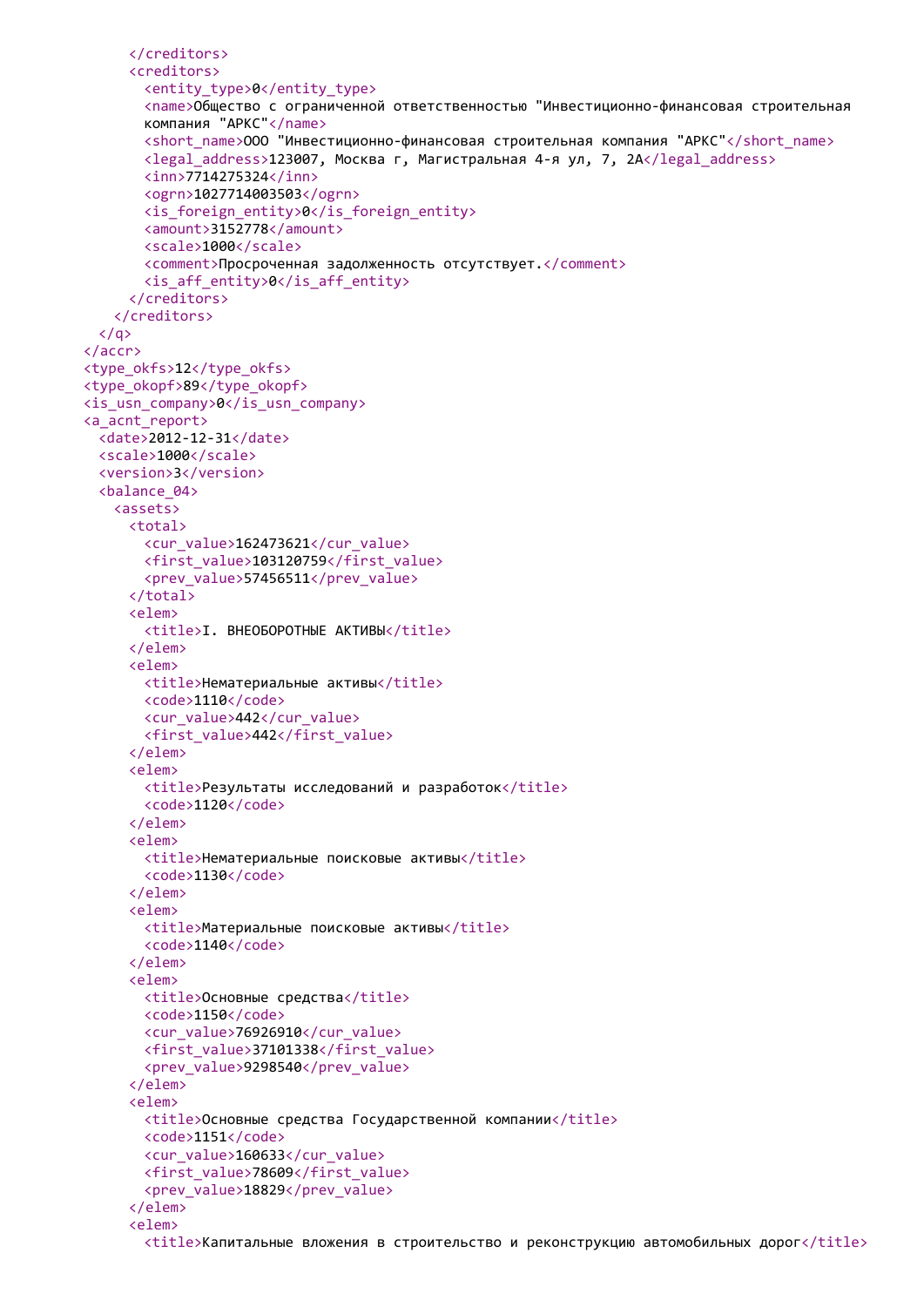```
<code>1152</code>
  <cur_value>76766277</cur_value>
  <first_value>37022729</first_value>
  <prev_value>9279711</prev_value>
</elem>
<elem>
 <title>Доходные вложения в материальные ценности</title>
 <code>1160</code>
</elem>
<elem>
 <title>Финансовые вложения</title>
 <code>1170</code>
 <cur_value>10</cur_value>
 <first_value>10</first_value>
</elem>
<elem>
 <title>Отложенные налоговые активы</title>
 <code>1180</code>
</elem>
<elem>
 <title>Прочие внеоборотные активы</title>
 <code>1190</code>
 <cur_value>69153</cur_value>
 <first_value>2806</first_value>
  <prev_value>3524</prev_value>
</elem>
<elem>
 <title>ИТОГО по разделу I</title>
 <code>1100</code>
 <cur_value>76996515</cur_value>
 <first_value>37104596</first_value>
  <prev_value>9302064</prev_value>
</elem>
<elem>
 <title>II. ОБОРОТНЫЕ АКТИВЫ</title>
</elem>
<elem>
 <title>Запасы</title>
 <code>1210</code>
 <cur_value>21893</cur_value>
 <first_value>22457</first_value>
 <prev_value>2113</prev_value>
</elem>
<elem>
 <title>Налог на добавленную стоимость по приобретенным ценностям</title>
 <code>1220</code>
  <cur_value>1321</cur_value>
</elem>
<elem>
 <title>Дебиторская задолженность</title>
 <code>1230</code>
 <cur_value>30350345</cur_value>
 <first_value>19649852</first_value>
 <prev_value>395490</prev_value>
</elem>
<elem>
 <title>Финансовые вложения (за исключением денежных эквивалентов)</title>
 <code>1240</code>
</elem>
<elem>
 <title>Денежные средства и денежные эквиваленты</title>
 <code>1250</code>
 <cur_value>55078020</cur_value>
 <first_value>46328381</first_value>
  <prev_value>47756844</prev_value>
</elem>
<elem>
  <title>Прочие оборотные активы</title>
  <code>1260</code>
```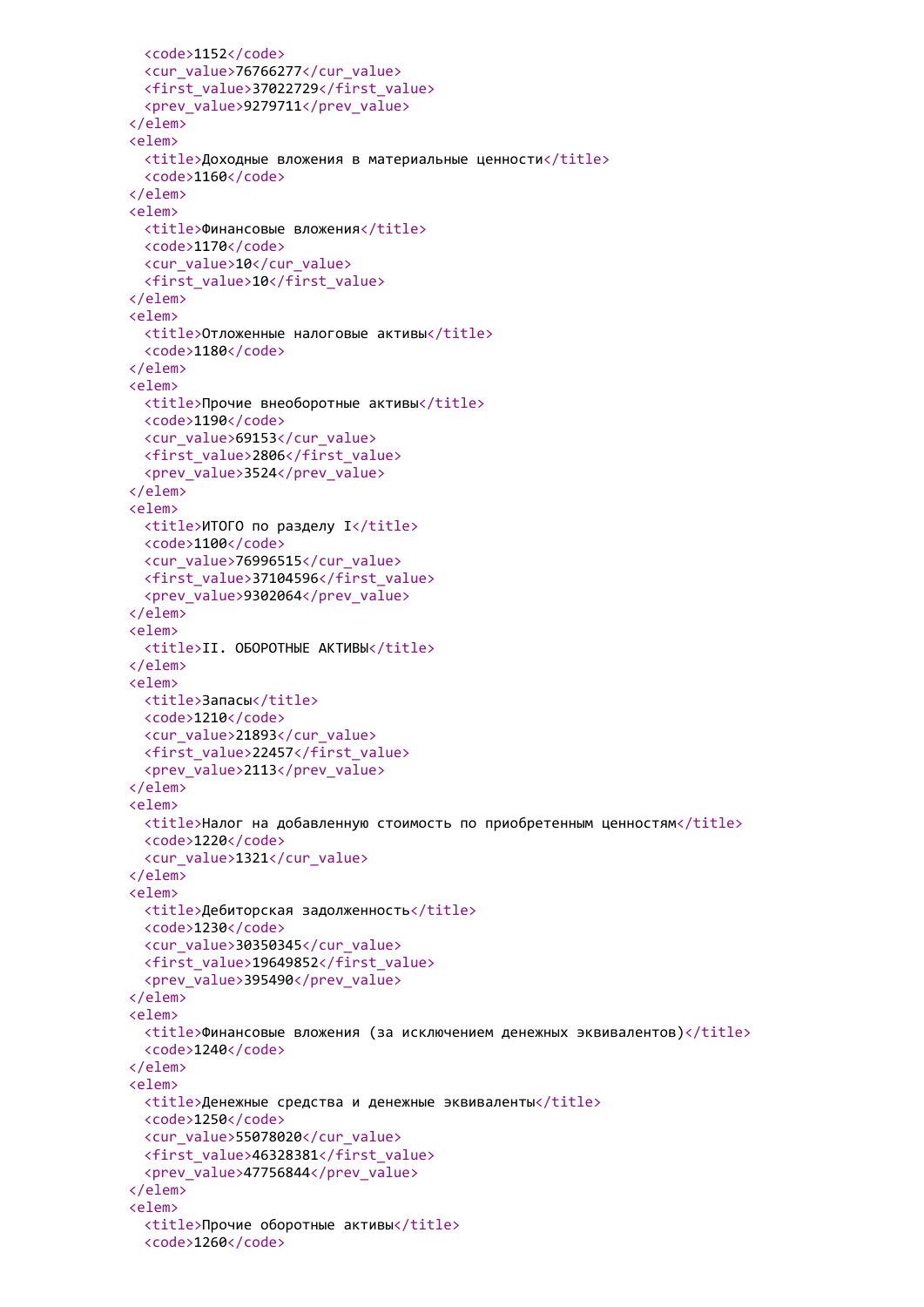```
<cur_value>25527</cur_value>
   <first_value>15473</first_value>
 </elem>
 <elem>
   <title>ИТОГО по разделу II</title>
   <code>1200</code>
   <cur_value>85477106</cur_value>
   <first_value>66016163</first_value>
   <prev_value>48154447</prev_value>
 </elem>
</assets>
<loe>
 <total>
   <cur_value>162473621</cur_value>
   <first_value>103120759</first_value>
   <prev_value>57456511</prev_value>
 </total>
 <elem>
   <title>III. ЦЕЛЕВОЕ ФИНАНСИРОВАНИЕ*</title>
 </elem>
 <elem>
   <title>Целевые средства</title>
   <code>1310</code>
   <cur_value>74292920</cur_value>
   <first_value>57939777</first_value>
   <prev_value>46558321</prev_value>
 </elem>
 <elem>
   <title>в том числе:</title>
 </elem>
 <elem>
   <title>целевое финансирование деятельности по доверительному управлению</title>
   <code>1311</code>
   <cur_value>206331</cur_value>
   <first_value>1249722</first_value>
   <prev_value>924723</prev_value>
 </elem>
 <elem>
   <title>субсидии</title>
   <first_value>755475</first_value>
   <prev_value>878337</prev_value>
 </elem>
 <elem>
   <title>прочие источники</title>
   <cur_value>206331</cur_value>
   <first_value>494247</first_value>
   <prev_value>46386</prev_value>
 </elem>
 <elem>
   <title>целевое финансирование деятельности по строительству и реконструкции</title>
   <code>1312</code>
   <cur_value>73440960</cur_value>
   <first_value>56314787</first_value>
   <prev_value>45435665</prev_value>
 </elem>
 <elem>
   <title>субсидии</title>
   <cur_value>73435200</cur_value>
   <first_value>55972930</first_value>
   <prev_value>45176971</prev_value>
 </elem>
 <elem>
   <title>прочие источники</title>
   <cur_value>5760</cur_value>
   <first_value>341857</first_value>
   <prev_value>258694</prev_value>
 </elem>
 <elem>
   <title>собственные средства</title>
```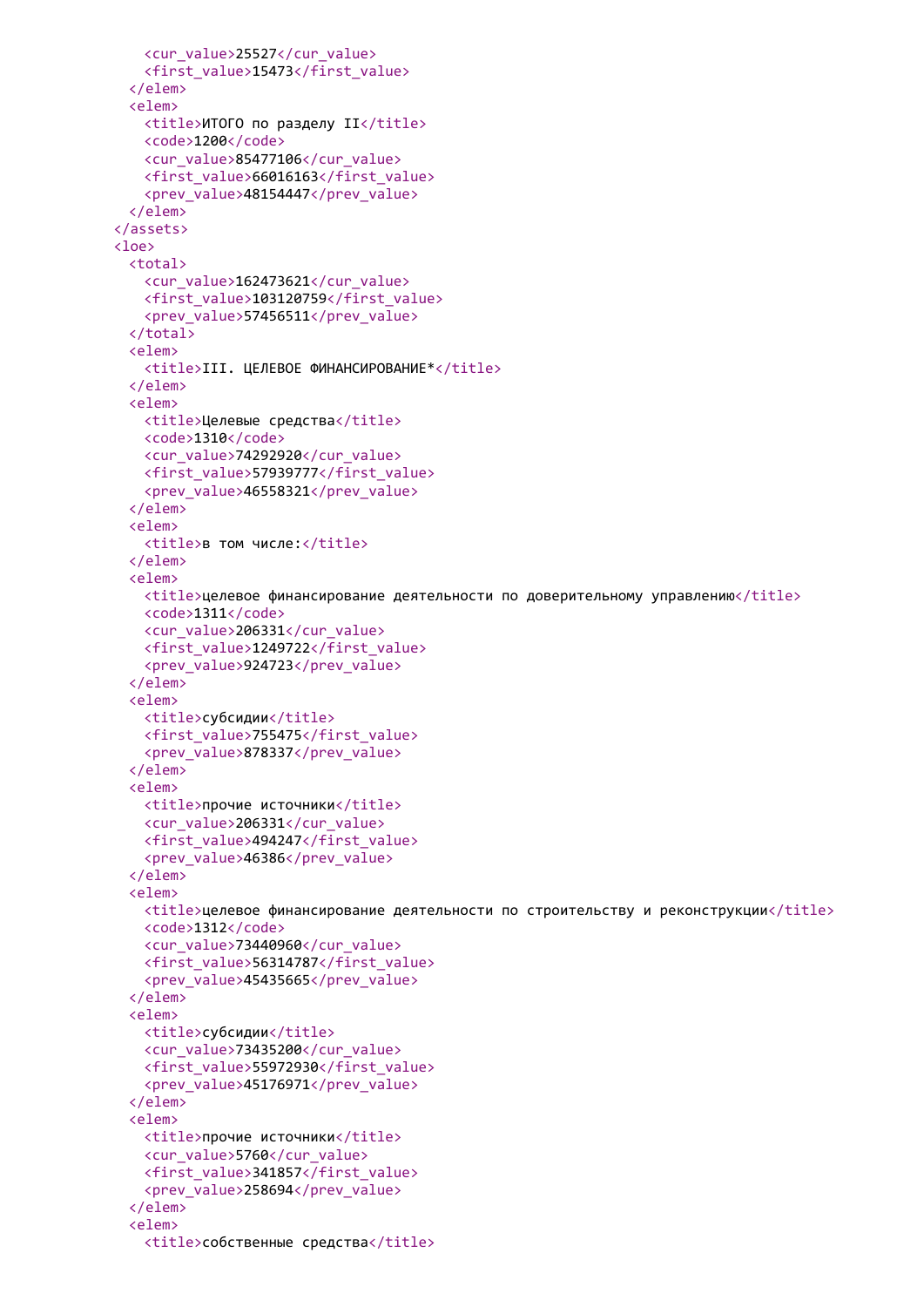```
<code>1313</code>
  <cur_value>645629</cur_value>
  <first_value>375268</first_value>
  <prev_value>197933</prev_value>
</elem>
<elem>
 <title>субсидии (имущественный взнос)</title>
 <cur_value>379689</cur_value>
 <first_value>201425</first_value>
  <prev_value>197933</prev_value>
</elem>
<elem>
 <title>прочие источники</title>
 <cur_value>265940</cur_value>
  <first_value>173843</first_value>
</elem>
<elem>
 <title>Собственные акции, выкупленные у акционеров</title>
  <code>1320</code>
</elem>
<elem>
  <title>Переоценка внеоборотных активов</title>
  <code>1340</code>
</elem>
<elem>
 <title>Фонд недвижимого и особо ценного движимого имущества</title>
 <code>1350</code>
 <cur_value>77032379</cur_value>
 <first_value>37169023</first_value>
  <prev_value>9304595</prev_value>
</elem>
<elem>
 <title>Резервный капитал</title>
 <code>1360</code>
</elem>
<elem>
 <title>Нераспределенная прибыль (непокрытый убыток) от деятельности по доверительному
 управлению</title>
  <code>1371</code>
</elem>
<elem>
  <title>Нераспределенная прибыль (непокрытый убыток) от собственной деятельности</title>
  <code>1372</code>
</elem>
<elem>
 <title>ИТОГО по разделу III</title>
 <code>1300</code>
 <cur_value>151325299</cur_value>
 <first_value>95108800</first_value>
 <prev_value>55862916</prev_value>
</elem>
<elem>
  <title>IV. ДОЛГОСРОЧНЫЕ ОБЯЗАТЕЛЬСТВА</title>
 <cur_value>3240108</cur_value>
  <first_value>3000000</first_value>
</elem>
<elem>
 <title>Заемные средства</title>
 <code>1410</code>
</elem>
<elem>
  <title>Отложенные налоговые обязательства</title>
 <code>1420</code>
</elem>
<elem>
  <title>Оценочные обязательства</title>
  <code>1430</code>
</elem>
<elem>
```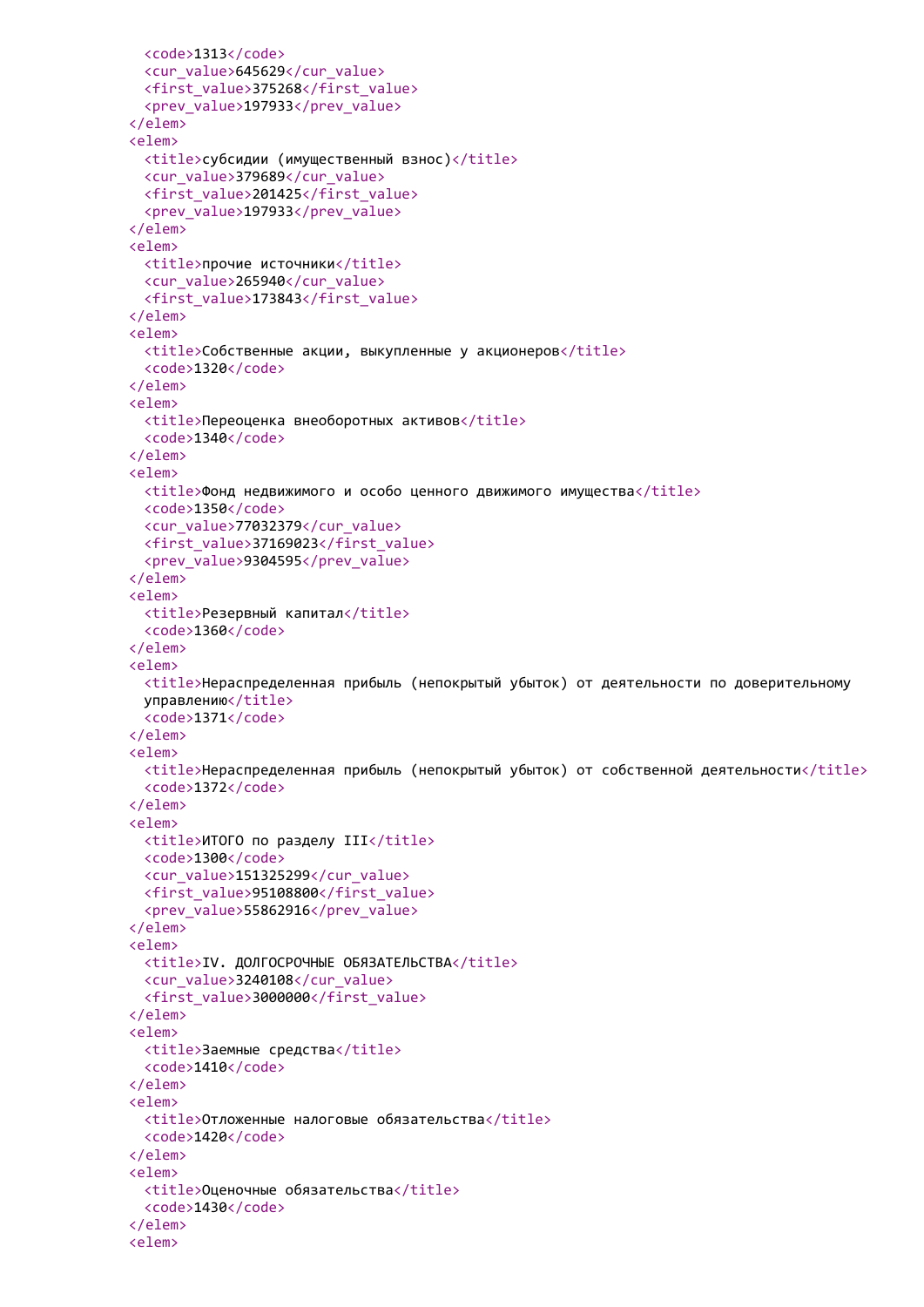```
<title>Прочие обязательства</title>
     <code>1450</code>
     <cur_value>3459638</cur_value>
     <first_value>1452093</first_value>
   </elem>
   <elem>
     <title>ИТОГО по разделу IV</title>
     <code>1400</code>
     <cur_value>6699746</cur_value>
     <first_value>4452093</first_value>
   </elem>
   <elem>
     <title>V. КРАТКОСРОЧНЫЕ ОБЯЗАТЕЛЬСТВА</title>
   </elem>
   <elem>
     <title>Заемные средства</title>
     <code>1510</code>
     <cur_value>21630</cur_value>
   </elem>
   <elem>
     <title>Кредиторская задолженность</title>
     <code>1520</code>
     <cur_value>4396834</cur_value>
     <first_value>3538190</first_value>
     <prev_value>1580274</prev_value>
   </elem>
   <elem>
     <title>Доходы будущих периодов</title>
     <code>1530</code>
   </elem>
   <elem>
     <title>Оценочные обязательства</title>
     <code>1540</code>
     <cur_value>30112</cur_value>
     <first_value>21676</first_value>
     <prev_value>13321</prev_value>
   </elem>
   <elem>
     <title>Прочие обязательства</title>
     <code>1550</code>
   </elem>
   <elem>
     <title>ИТОГО по разделу V</title>
     <code>1500</code>
     <cur_value>4448576</cur_value>
     <first_value>3559866</first_value>
     <prev_value>1593595</prev_value>
   </elem>
 </loe>
 <desc>* Некоммерческая организация именует указанный раздел "Целевое финансирование". Вместо
 показателей "Уставный капитал", "Добавочный капитал", "Резервный капитал" и
 "Нераспределенная прибыль (непокрытый убыток)" некоммерческая организация включает
 показатели "Паевой фонд", "Целевой капитал", "Целевые средства", "Фонд недвижимого и особо
 ценного движимого имущества", "Резервный и иные целевые фонды" (в зависимости от формы
 некоммерческой организации и источников формирования имущества).</desc>
</balance_04>
<income_04>
 <main>
   <elem>
     <title>Выручка*</title>
     <code>2110</code>
     <value>174560</value>
     <prev_value>174248</prev_value>
   </elem>
   <elem>
     <title>в том числе:</title>
   </elem>
   <elem>
     <title>от деятельности по доверительному управлению</title>
```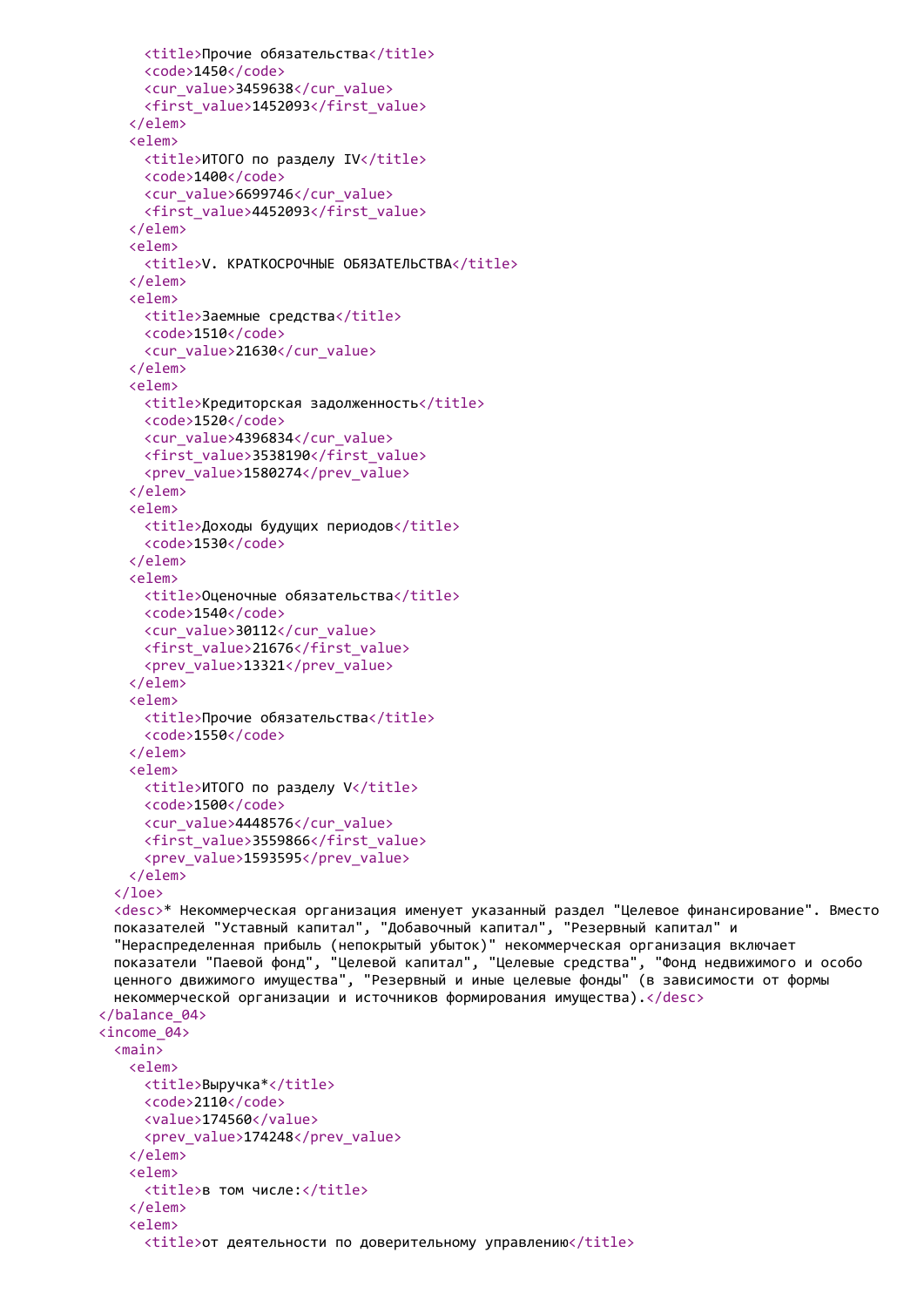```
<value>21710</value>
  <prev_value>12978</prev_value>
</elem>
<elem>
 <title>от собственной деятельности</title>
 <value>152850</value>
  <prev_value>161270</prev_value>
</elem>
<elem>
 <title>Себестоимость продаж</title>
 <code>2120</code>
</elem>
<elem>
 <title>в том числе:</title>
</elem>
<elem>
 <title>от деятельности по доверительному управлению</title>
</elem>
<elem>
 <title>от собственной деятельности</title>
</elem>
<elem>
 <title>Валовая прибыль (убыток)</title>
 <code>2100</code>
 <value>174560</value>
 <prev_value>174248</prev_value>
</elem>
<elem>
 <title>в том числе:</title>
</elem>
<elem>
 <title>от деятельности по доверительному управлению</title>
 <value>21710</value>
 <prev_value>12978</prev_value>
</elem>
<elem>
 <title>от собственной деятельности</title>
 <value>152850</value>
 <prev_value>161270</prev_value>
</elem>
<elem>
 <title>Коммерчексие расходы</title>
 <code>2210</code>
</elem>
<elem>
 <title>Управленческие расходы</title>
 <code>2220</code>
</elem>
<elem>
 <title>Прибыль (убыток) от продаж</title>
 <code>2200</code>
 <value>174560</value>
 <prev_value>174248</prev_value>
</elem>
<elem>
 <title>в том числе:</title>
</elem>
<elem>
 <title>от деятельности по доверительному управлению</title>
 <value>21710</value>
</elem>
<elem>
 <title>от собственной деятельности</title>
 <value>152850</value>
</elem>
<elem>
 <title>Доходы от участия в других организациях</title>
 <code>2310</code>
</elem>
```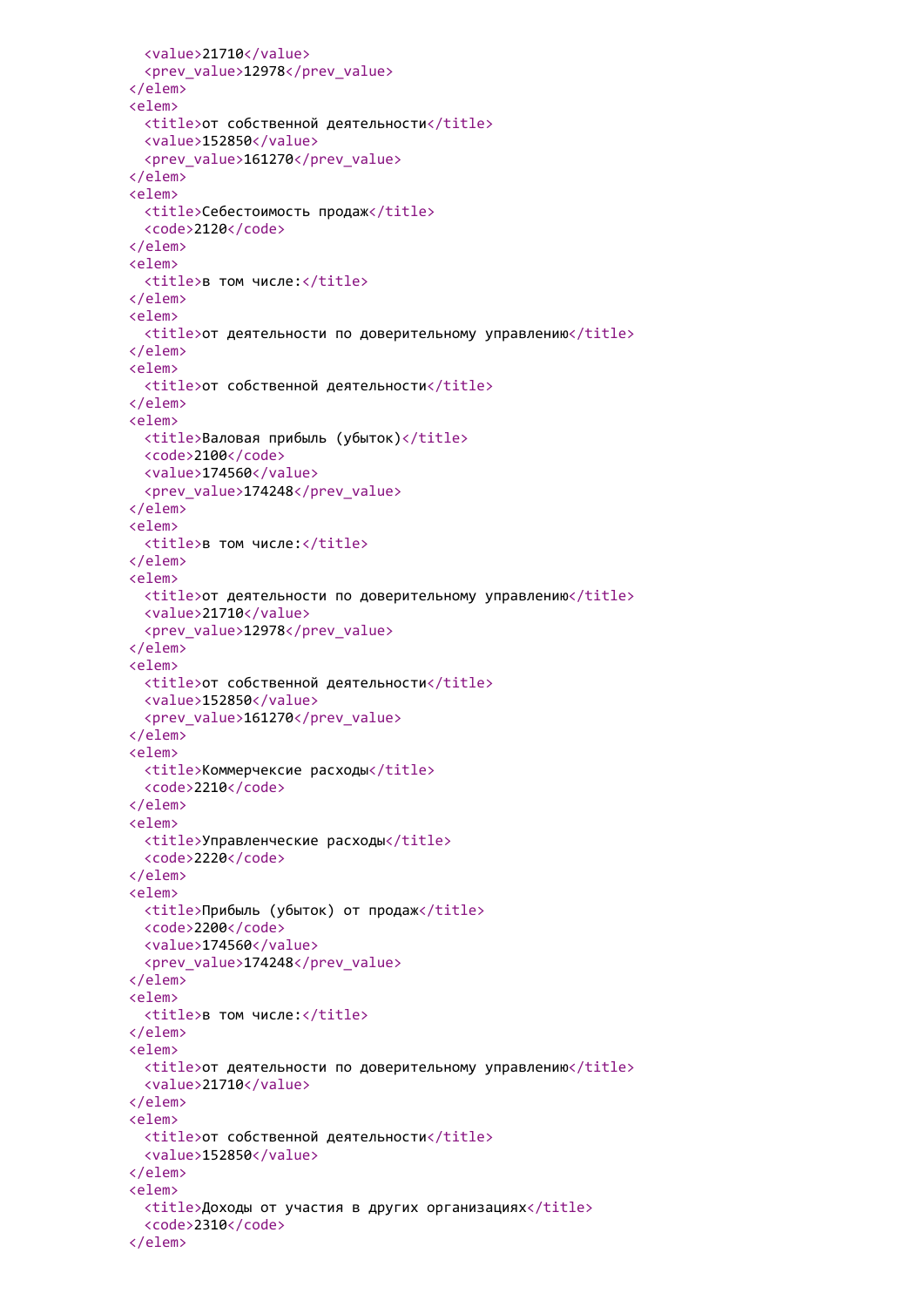```
<elem>
 <title>Проценты к получению</title>
 <code>2320</code>
 <value>53007</value>
  <prev_value>2528</prev_value>
</elem>
<elem>
 <title>Проценты к уплате</title>
  <code>2330</code>
</elem>
<elem>
 <title>Прочие доходы</title>
 <code>2340</code>
 <value>98422</value>
 <prev_value>81202</prev_value>
</elem>
<elem>
 <title>в том числе:</title>
</elem>
<elem>
 <title>от деятельности по доверительному управлению</title>
 <value>34200</value>
  <prev_value>4048</prev_value>
</elem>
<elem>
 <title>от собственной деятельности</title>
 <value>64222</value>
 <prev_value>77154</prev_value>
</elem>
<elem>
 <title>Прочие расходы</title>
 <code>2350</code>
 <value>-37409</value>
 <prev_value>-28083</prev_value>
</elem>
<elem>
 <title>в том числе</title>
</elem>
<elem>
 <title>от деятельности по доверительному управлению</title>
 <value>-1113</value>
</elem>
<elem>
 <title>от собственной деятельности</title>
 <value>-36296</value>
 <prev_value>-28083</prev_value>
</elem>
<elem>
 <title>Прибыль (убыток) до налогообложения</title>
 <code>2300</code>
 <value>288580</value>
 <prev_value>229895</prev_value>
</elem>
<elem>
  <title>в том числе:</title>
</elem>
<elem>
 <title>от деятельности по доверительному управлению</title>
 <value>54797</value>
 <prev_value>17026</prev_value>
</elem>
<elem>
 <title>от собственной деятельности</title>
 <value>233783</value>
 <prev_value>212869</prev_value>
</elem>
<elem>
 <title>Текущий налог на прибыль</title>
 <code>2410</code>
```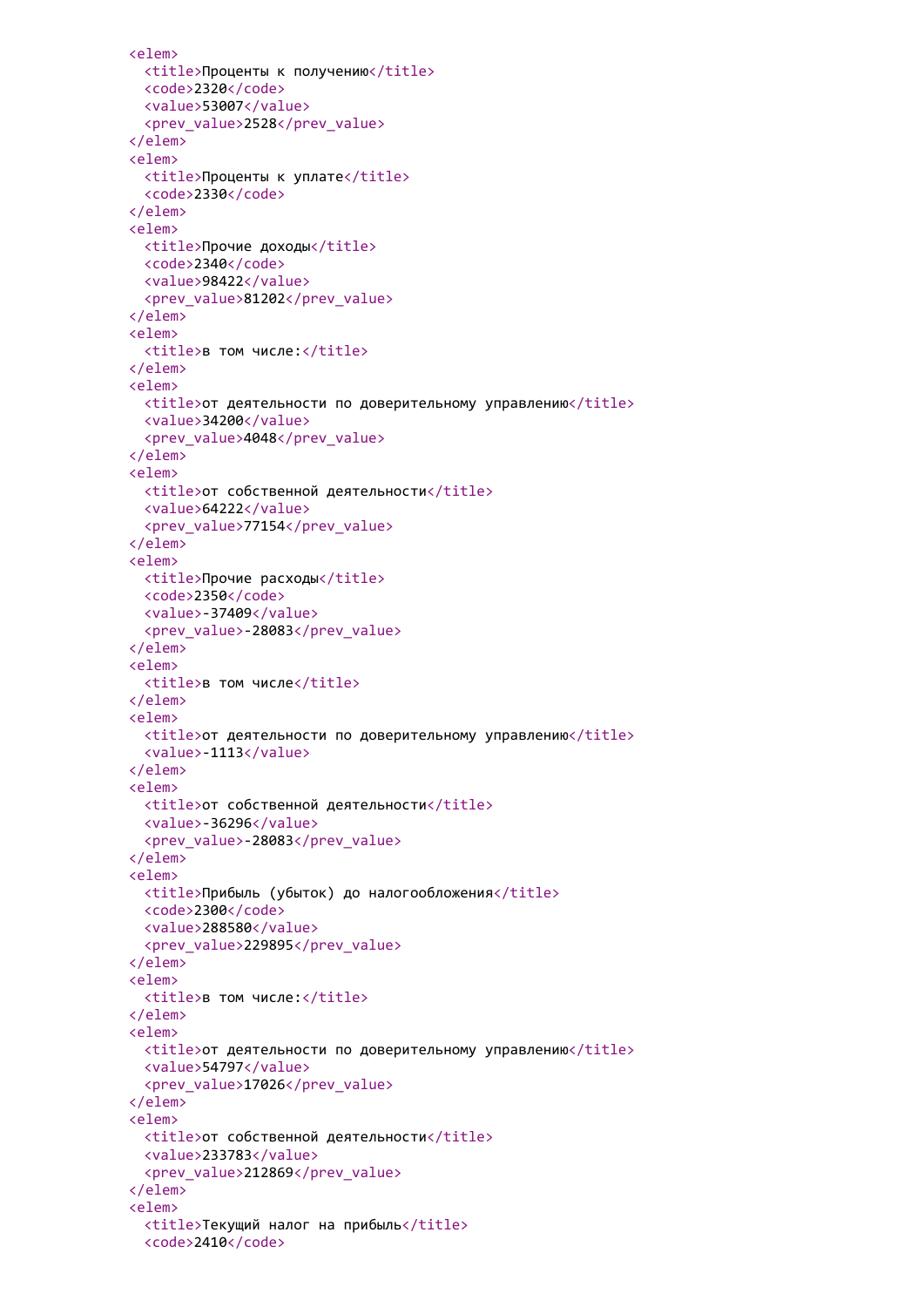```
<value>-58372</value>
  <prev_value>-42864</prev_value>
</elem>
<elem>
 <title>в том числе:</title>
</elem>
<elem>
 <title>от деятельности по доверительному управлению</title>
 <code>2410</code>
 <value>-10959</value>
 <prev_value>-4406</prev_value>
</elem>
<elem>
 <title>от собственной деятельности</title>
 <code>2410</code>
 <value>-47413</value>
 <prev_value>-4406</prev_value>
</elem>
<elem>
 <title>в т.ч. постоянные налоговые обязательства (активы)</title>
</elem>
<elem>
 <title>Изменение отложенных налоговых обязательств</title>
 <code>2430</code>
</elem>
<elem>
 <title>Изменение отложенных налоговых активов</title>
 <code>2450</code>
</elem>
<elem>
 <title>Прочее</title>
 <code>2460</code>
</elem>
<elem>
 <title>Чистая прибыль (убыток)</title>
 <code>2400</code>
 <value>230208</value>
 <prev_value>187031</prev_value>
</elem>
<elem>
 <title>в том числе</title>
</elem>
<elem>
 <title>от деятельности по доверительному управлению</title>
 <value>43838</value>
 <prev_value>17026</prev_value>
</elem>
<elem>
 <title>от собственной деятельности</title>
 <value>186370</value>
 <prev_value>170005</prev_value>
</elem>
<elem/>
<elem>
 <title>СПРАВОЧНО</title>
</elem>
<elem>
  <title>Результат от переоценки внеоборотных активов, не включаемый в чистую прибыль
 (убыток) периода</title>
 <code>2510</code>
</elem>
<elem>
  <title>Результат от прочих операций, не включаемый в чистую прибыль (убыток)
 периода</title>
 <code>2520</code>
</elem>
<elem>
  <title>Совокупный финансовый результат периода</title>
 <code>2500</code>
```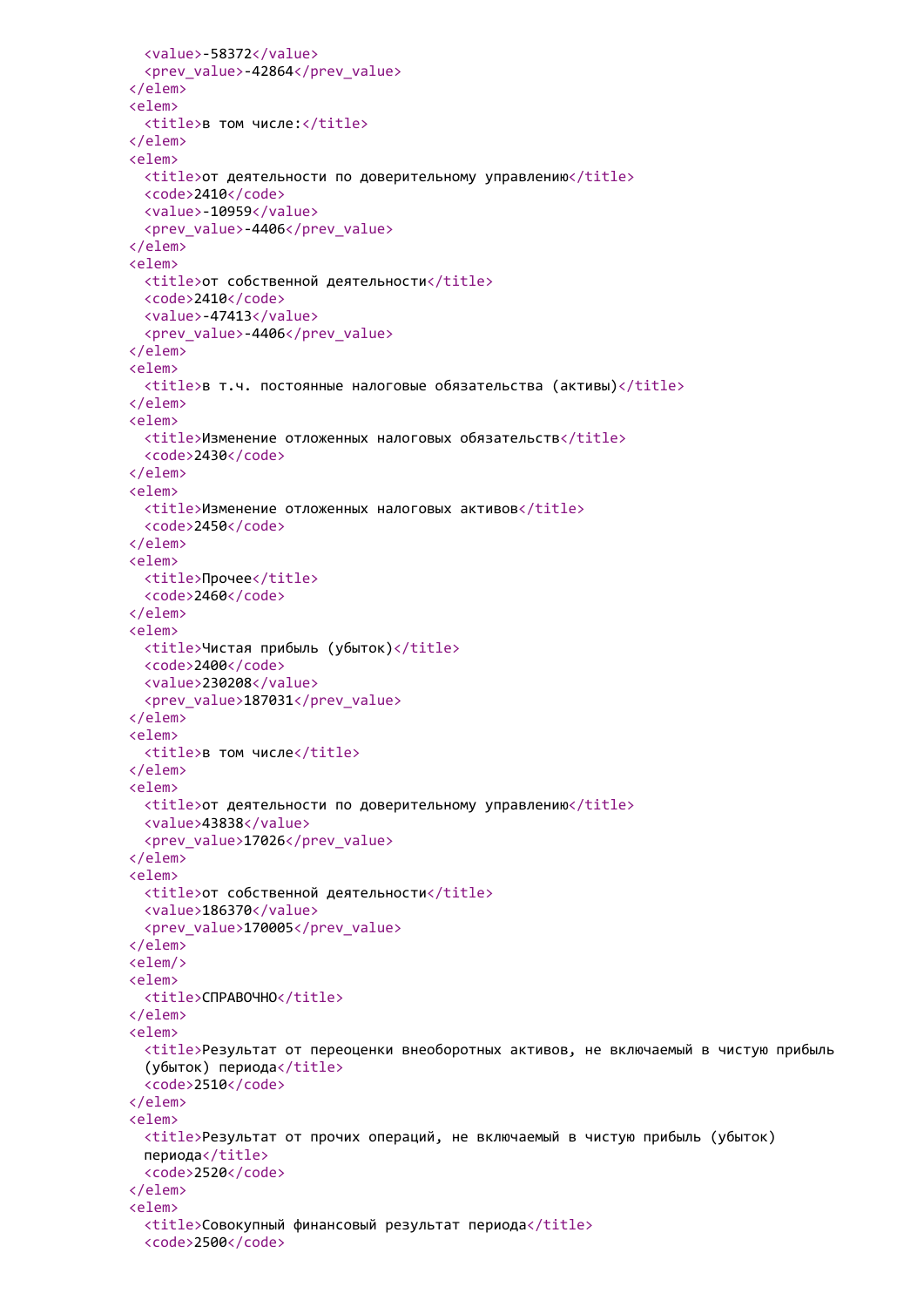```
<value>230208</value>
     <prev_value>187031</prev_value>
   </elem>
   <elem>
     <title>Базовая прибыль (убыток) на акцию</title>
     <code>2900</code>
   </elem>
   <elem>
     <title>Разводненная прибыль (убыток) на акцию</title>
     <code>2910</code>
   </elem>
  </main>
 <desc>*Выручка отражается за минусом налога на добавленную стоимость, акцизов.</desc>
</income_04>
<has_equity>0</has_equity>
<equity_04>
 <aux>
   <net_assets>
     <title>Чистые активы</title>
     <code>3600</code>
   </net_assets>
 </aux>
 <aux_insure>
   <net_assets>
     <title>Чистые активы</title>
     <code>6000</code>
   </net_assets>
 </aux_insure>
</equity_04>
<has_cash>0</has_cash>
<has_app>0</has_app>
<app_04>
 <has anoter form>1</has anoter form>
 \langle app1 \rangle<net_assets>
     <title>Нематериальные активы - всего</title>
     <code>5100</code>
     <period>за отчетный год</period>
   </net_assets>
   <net_assets_2>
     <code>5110</code>
     <period>за предыдущий год</period>
   </net_assets_2>
   <net_assets_3>
     <title>в том числе:</title>
   </net_assets_3>
   <net_assets_4>
     <title>(вид нематериальных активов)</title>
     <period>за отчетный год</period>
   </net_assets_4>
   <net_assets_5>
     <period>за предыдущий год</period>
   </net_assets_5>
   <net_assets_6>
     <title>(вид нематериальных активов)</title>
     <period>за отчетный год</period>
   </net_assets_6>
   <net_assets_7>
     <period>за предыдущий год</period>
   </net_assets_7>
  </app1>
  \langleapp1 2>
   <net_assets>
     <title>Нематериальные активы – всего</title>
     <code>5100</code>
     <period>за отчетный год</period>
   </net_assets>
   <net_assets_2>
     <code>5110</code>
```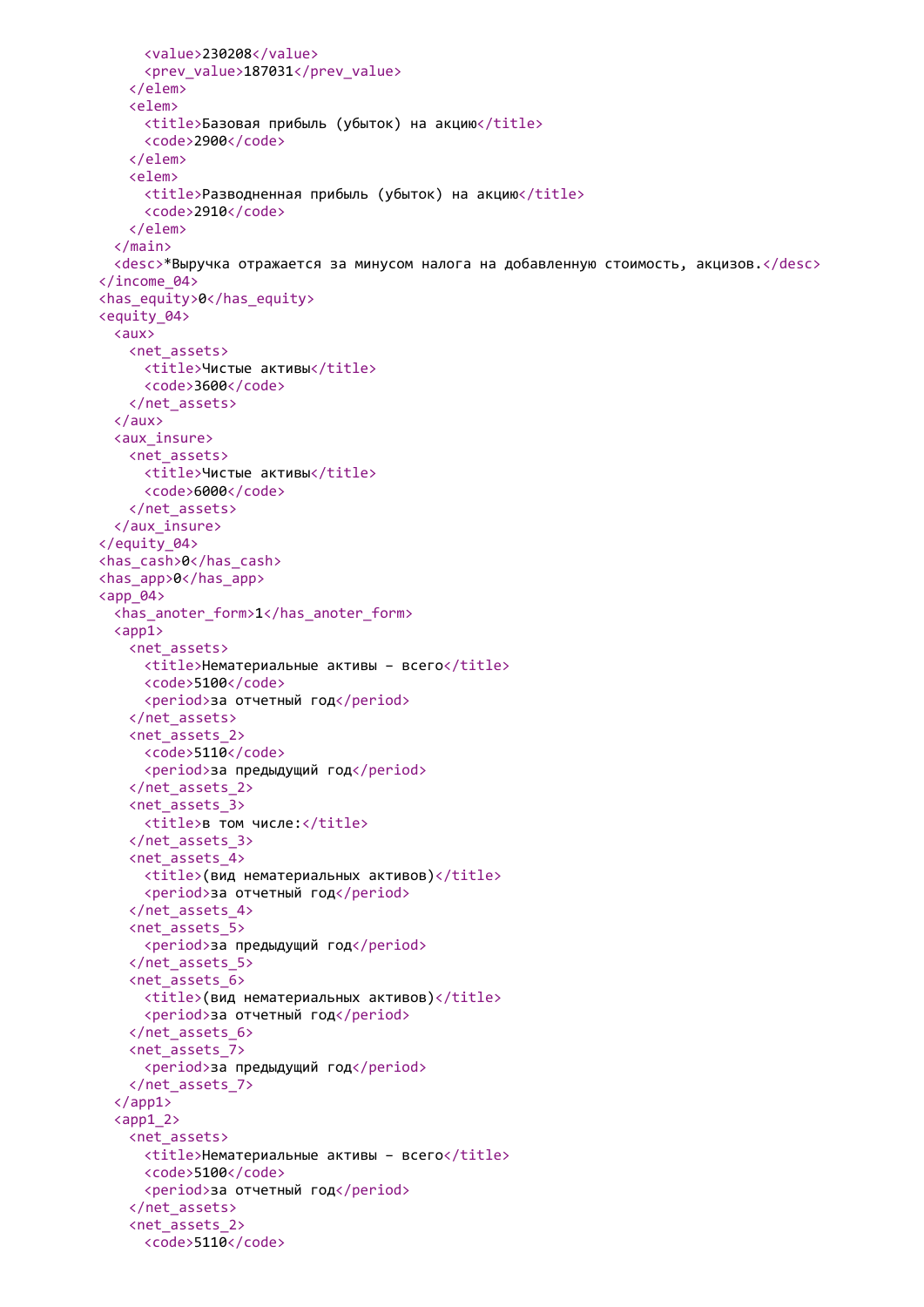```
<period>за предыдущий год</period>
 </net_assets_2>
 <net_assets_3>
   <title>в том числе:</title>
 </net_assets_3>
 <net_assets_4>
   <title>(вид нематериальных активов)</title>
   <period>за отчетный год</period>
 </net_assets_4>
 <net_assets_5>
   <period>за предыдущий год</period>
 </net_assets_5>
 <net_assets_6>
   <title>(вид нематериальных активов)</title>
   <period>за отчетный год</period>
 </net_assets_6>
 <net_assets_7>
   <period>за предыдущий год</period>
 </net_assets_7>
\langle app1 2>
\langle app1 \rangle 3>
 <net assets>
   <title>Нематериальные активы - всего</title>
   <code>5100</code>
   <period>за отчетный год</period>
 </net_assets>
 <net_assets_2>
   <code>5110</code>
   <period>за предыдущий год</period>
 </net_assets_2>
 <net_assets_3>
   <title>в том числе:</title>
 </net_assets_3>
 <net_assets_4>
   <title>(вид нематериальных активов)</title>
   <period>за отчетный год</period>
 </net_assets_4>
 <net_assets_5>
   <period>за предыдущий год</period>
 </net_assets_5>
 <net_assets_6>
   <title>(вид нематериальных активов)</title>
   <period>за отчетный год</period>
 </net_assets_6>
 <net_assets_7>
   <period>за предыдущий год</period>
 </net_assets_7>
\langle app1_3>
<app3>
 <net_assets>
   <title>Всего</title>
   <code>5120</code>
 </net_assets>
 <net_assets_3>
   <title>в том числе:</title>
 </net_assets_3>
 <net_assets_4>
   <title>(вид нематериальных активов)</title>
 </net_assets_4>
 <net_assets_5>
   <title>(вид нематериальных активов)</title>
 </net_assets_5>
</app3>
<app4>
 <net_assets>
   <title>Всего</title>
   <code>5130</code>
 </net_assets>
 <net_assets_3>
```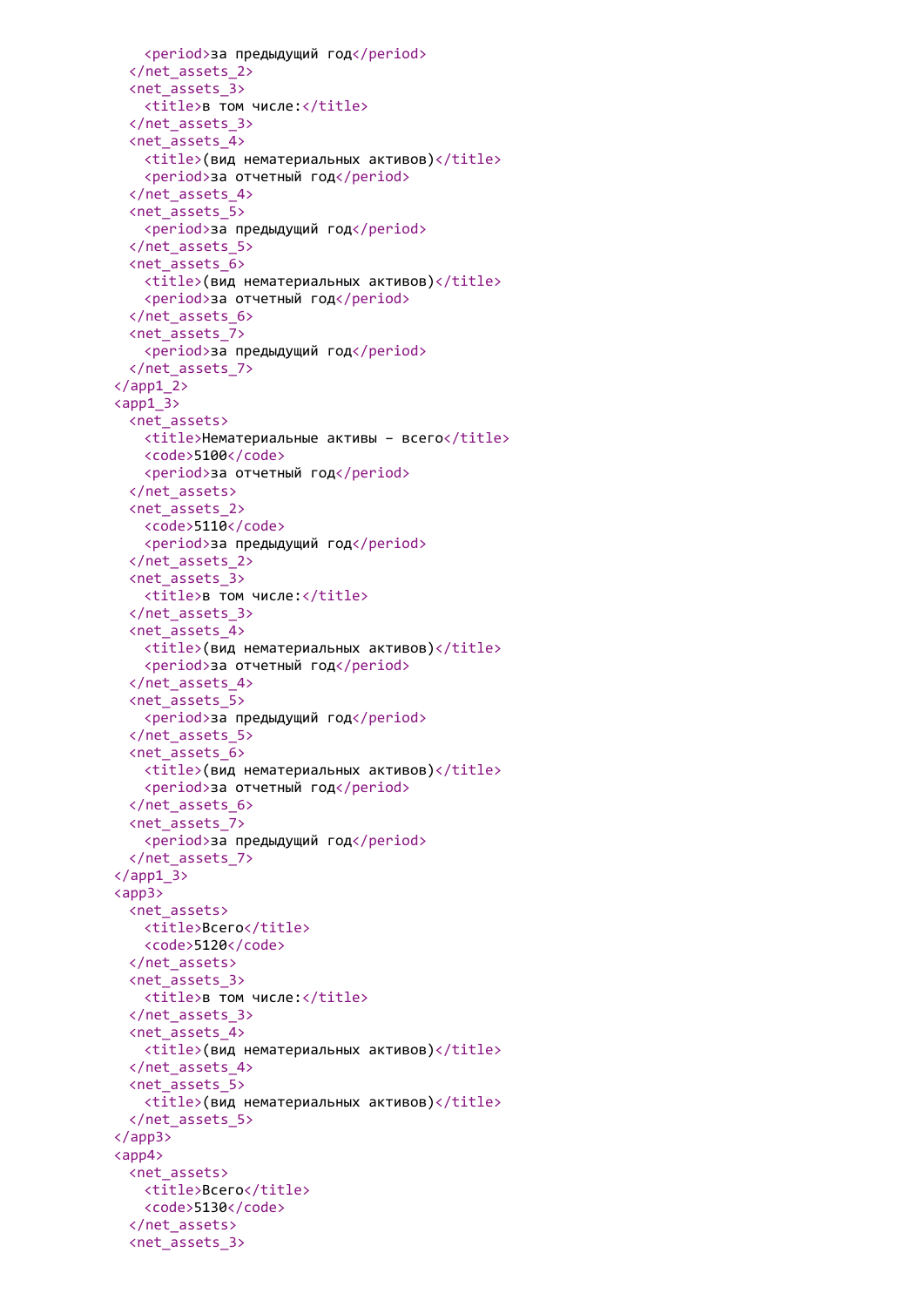```
<title>в том числе:</title>
 </net_assets_3>
 <net_assets_4>
   <title>(вид нематериальных активов)</title>
 </net_assets_4>
 <net_assets_5>
   <title>(вид нематериальных активов)</title>
 </net_assets_5>
</app4>
<app5>
 <net_assets>
   <title>НИОКР - всего</title>
   <code>5140</code>
   <period>за отчетный год</period>
 </net_assets>
 <net_assets_2>
   <code>5150</code>
   <period>за предыдущий год</period>
 </net_assets_2>
 <net_assets_3>
   <title>в том числе:</title>
 </net_assets_3>
 <net_assets_4>
   <title>(вид нематериальных активов)</title>
   <period>за отчетный год</period>
 </net_assets_4>
 <net_assets_5>
   <period>за предыдущий год</period>
 </net_assets_5>
 <net_assets_6>
   <title>(вид нематериальных активов)</title>
   <period>за отчетный год</period>
 </net_assets_6>
 <net_assets_7>
   <period>за предыдущий год</period>
 </net_assets_7>
</app5>
<app6>
 <net_assets>
   <title>НИОКР - всего</title>
   <code>5140</code>
   <period>за отчетный год</period>
 </net_assets>
 <net_assets_2>
   <code>5150</code>
   <period>за предыдущий год</period>
 </net_assets_2>
 <net_assets_3>
   <title>в том числе:</title>
 </net_assets_3>
 <net_assets_4>
   <title>(объект, группа объектов)</title>
   <period>за отчетный год</period>
 </net_assets_4>
 <net_assets_5>
   <period>за предыдущий год</period>
 </net_assets_5>
</app6>
<app7>
 <net_assets>
   <title>Затраты по незаконченным исследованиям и разработкам – всего</title>
   <code>5160</code>
   <period>за отчетный год</period>
 </net_assets>
 <net_assets_2>
   <code>5170</code>
   <period>за предыдущий год</period>
 </net_assets_2>
 <net_assets_3>
```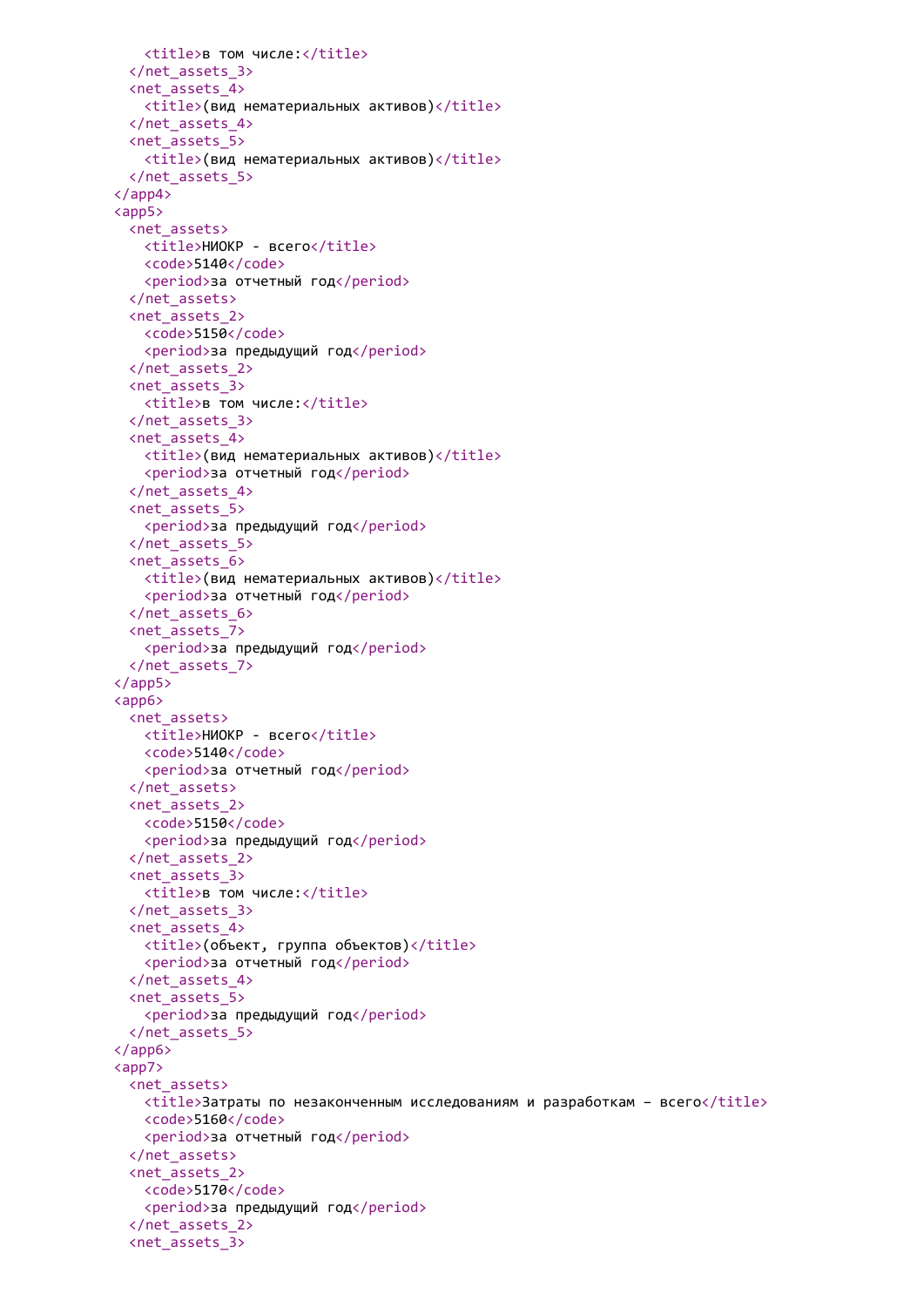```
<title>в том числе:</title>
 </net_assets_3>
 <net_assets_4>
   <title>(объект, группа объектов)</title>
   <period>за отчетный год</period>
 </net_assets_4>
 <net_assets_5>
   <period>за предыдущий год</period>
 </net_assets_5>
 <net_assets_9>
   <title>Незаконченные операции по приобретению нематериальных активов – всего</title>
   <code>5180</code>
   <period>за предыдущий год</period>
 </net_assets_9>
 <net_assets_10>
   <code>5190</code>
   <period>за отчетный год</period>
 </net_assets_10>
 <net_assets_11>
   <title>в том числе:</title>
 </net_assets_11>
 <net_assets_12>
   <title>(объект, группа объектов)</title>
   <period>за предыдущий год</period>
 </net_assets_12>
 <net_assets_13>
   <period>за отчетный год</period>
 </net_assets_13>
 <net_assets_14>
   <title>(объект, группа объектов)</title>
   <period>за предыдущий год</period>
 </net_assets_14>
 <net_assets_15>
   <period>за отчетный год</period>
 </net_assets_15>
</app7>
<app8>
 <net assets>
   <title>Затраты по незаконченным исследованиям и разработкам – всего</title>
   <code>5160</code>
   <period>за отчетный год</period>
 </net_assets>
 <net_assets_2>
   <code>5170</code>
   <period>за предыдущий год</period>
 </net_assets_2>
 <net_assets_3>
   <title>в том числе:</title>
 </net_assets_3>
 <net_assets_4>
   <title>(объект, группа объектов)</title>
   <period>за отчетный год</period>
 </net_assets_4>
 <net_assets_5>
   <period>за предыдущий год</period>
 </net_assets_5>
 <net_assets_9>
   <title>Незаконченные операции по приобретению нематериальных активов – всего</title>
   <code>5180</code>
   <period>за предыдущий год</period>
 </net_assets_9>
 <net_assets_10>
   <code>5190</code>
   <period>за отчетный год</period>
 </net_assets_10>
 <net_assets_11>
   <title>в том числе:</title>
 </net_assets_11>
 <net_assets_12>
```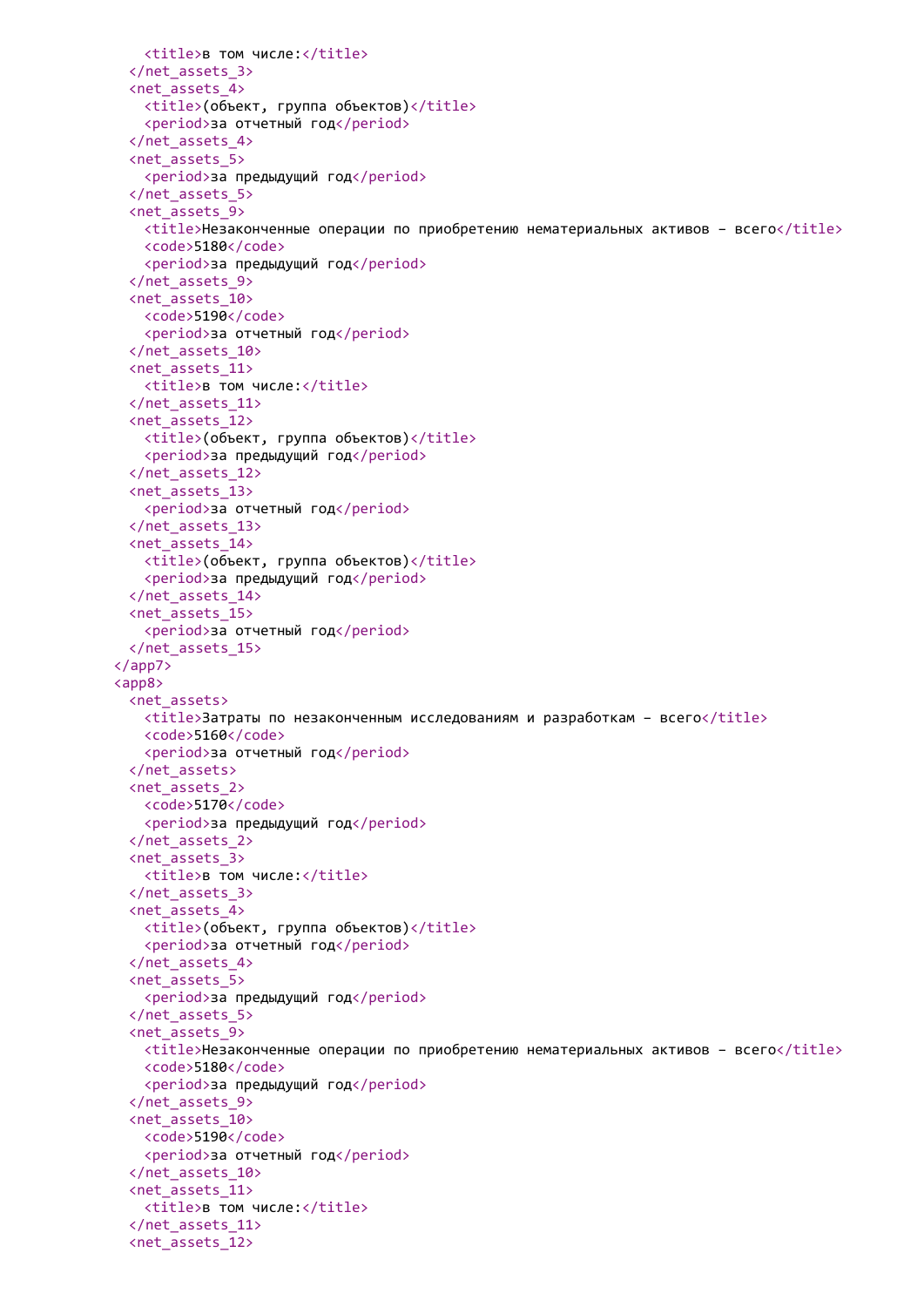```
<title>(объект, группа объектов)</title>
   <period>за предыдущий год</period>
 </net_assets_12>
 <net_assets_13>
   <period>за отчетный год</period>
 </net_assets_13>
 <net_assets_14>
   <title>(объект, группа объектов)</title>
   <period>за предыдущий год</period>
 </net_assets_14>
 <net_assets_15>
   <period>за отчетный год</period>
 </net_assets_15>
</app8>
<app9>
 <net_assets>
   <title>Основные средства (без учета доходных вложений в материальные ценности) -
   всего</title>
   <code>5200</code>
   <period>за отчетный год</period>
 </net_assets>
 <net_assets_2>
   <code>5210</code>
   <period>за предыдущий год</period>
 </net_assets_2>
 <net_assets_3>
   <title>в том числе:</title>
 </net_assets_3>
 <net_assets_4>
   <title>(группа основных средств)</title>
   <period>за отчетный год</period>
 </net_assets_4>
 <net_assets_5>
   <period>за предыдущий год</period>
 </net_assets_5>
 <net_assets_6>
   <title>(группа основных средств)</title>
   <period>за отчетный год</period>
 </net_assets_6>
 <net_assets_7>
   <period>за предыдущий год</period>
 </net_assets_7>
 <net_assets_9>
   \timestitle>Учтено в составе доходных вложений в материальные ценности - всего\times/title>
   <code>5220</code>
   <period>за предыдущий год</period>
 </net_assets_9>
 <net_assets_10>
   <code>5230</code>
   <period>за отчетный год</period>
 </net_assets_10>
 <net_assets_11>
   <title>в том числе:</title>
 </net_assets_11>
 <net_assets_12>
   <title>(группа объектов)</title>
   <period>за предыдущий год</period>
 </net_assets_12>
 <net_assets_13>
   <period>за отчетный год</period>
 </net_assets_13>
 <net_assets_14>
   <title>(группа объектов)</title>
   <period>за предыдущий год</period>
 </net_assets_14>
 <net_assets_15>
   <period>за отчетный год</period>
 </net_assets_15>
</app9>
```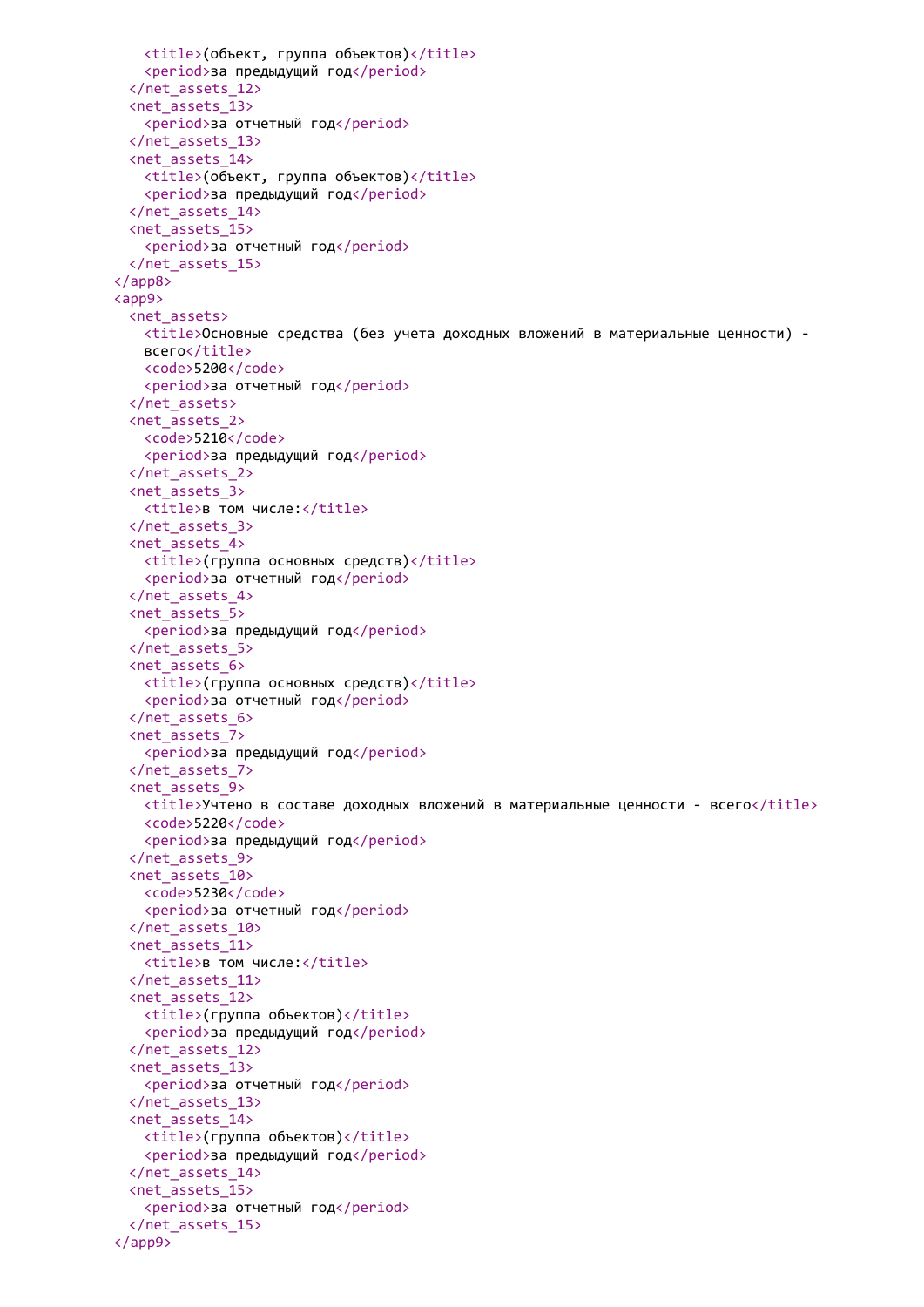```
<app10>
 <net_assets>
   <title>Основные средства (без учета доходных вложений в материальные ценности) -
   всего</title>
   <code>5200</code>
   <period>за отчетный год</period>
 </net_assets>
 <net_assets_2>
   <code>5210</code>
   <period>за предыдущий год</period>
 </net_assets_2>
 <net_assets_3>
   <title>в том числе:</title>
 </net_assets_3>
 <net_assets_4>
   <title>(группа основных средств)</title>
   <period>за отчетный год</period>
 </net_assets_4>
 <net_assets_5>
   <period>за предыдущий год</period>
 </net_assets_5>
 <net_assets_6>
   <title>(группа основных средств)</title>
   <period>за отчетный год</period>
 </net_assets_6>
 <net_assets_7>
   <period>за предыдущий год</period>
 </net_assets_7>
 <net_assets_9>
   <title>Учтено в составе доходных вложений в материальные ценности - всего</title>
   <code>5220</code>
   <period>за предыдущий год</period>
 </net_assets_9>
 <net_assets_10>
   <code>5230</code>
   <period>за отчетный год</period>
 </net_assets_10>
 <net_assets_11>
   <title>в том числе:</title>
 </net_assets_11>
 <net_assets_12>
   <title>(группа объектов)</title>
   <period>за предыдущий год</period>
 </net_assets_12>
 <net_assets_13>
   <period>за отчетный год</period>
 </net_assets_13>
 <net_assets_14>
   <title>(группа объектов)</title>
   <period>за предыдущий год</period>
 </net_assets_14>
 <net_assets_15>
   <period>за отчетный год</period>
 </net_assets_15>
</app10>
\langleapp11\rangle<net_assets>
   <title>Основные средства (без учета доходных вложений в материальные ценности) -
   всего</title>
   <code>5200</code>
   <period>за отчетный год</period>
 </net_assets>
 <net_assets_2>
   <code>5210</code>
   <period>за предыдущий год</period>
 </net_assets_2>
 <net_assets_3>
   <title>в том числе:</title>
 </net_assets_3>
```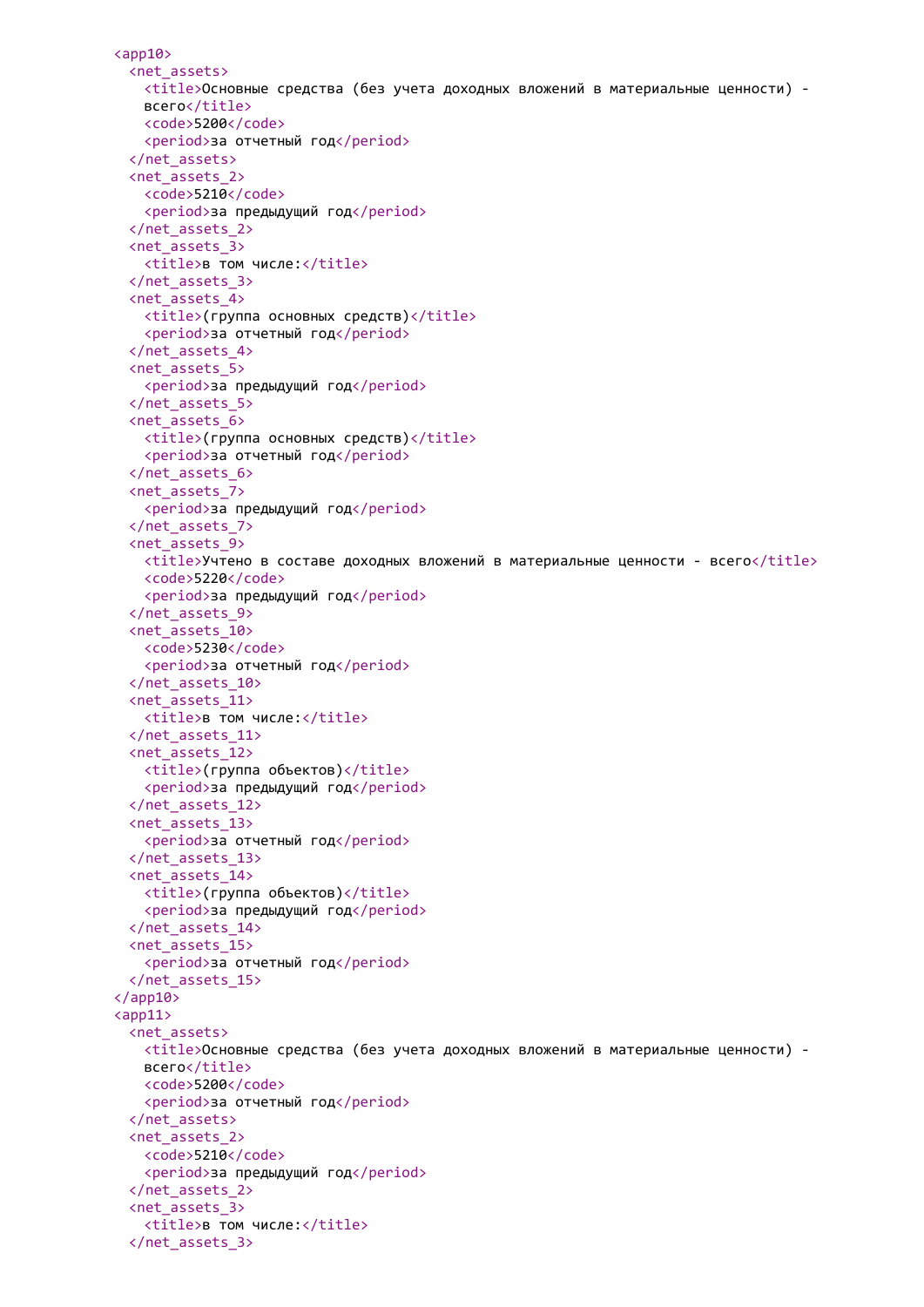```
<net_assets_4>
   <title>(группа основных средств)</title>
   <period>за отчетный год</period>
 </net_assets_4>
 <net_assets_5>
   <period>за предыдущий год</period>
 </net_assets_5>
 <net_assets_6>
   <title>(группа основных средств)</title>
   <period>за отчетный год</period>
 </net_assets_6>
 <net_assets_7>
   <period>за предыдущий год</period>
 </net_assets_7>
 <net_assets_9>
   <title>Учтено в составе доходных вложений в материальные ценности - всего</title>
   <code>5220</code>
   <period>за предыдущий год</period>
 </net_assets_9>
 <net_assets_10>
   <code>5230</code>
   <period>за отчетный год</period>
 </net_assets_10>
 <net_assets_11>
   <title>в том числе:</title>
 </net_assets_11>
 <net_assets_12>
   <title>(группа объектов)</title>
   <period>за предыдущий год</period>
 </net_assets_12>
 <net_assets_13>
   <period>за отчетный год</period>
 </net_assets_13>
 <net_assets_14>
   <title>(группа объектов)</title>
   <period>за предыдущий год</period>
 </net_assets_14>
 <net_assets_15>
   <period>за отчетный год</period>
 </net_assets_15>
\langle app11>
<app12>
 <net_assets>
   <title>Незавершенное строительство и незаконченные операции по приобретению,
   модернизации и т.п. основных средств - всего</title>
   <code>5240</code>
   <period>за отчетный год</period>
 </net_assets>
 <net_assets_2>
   <code>5250</code>
   <period>за предыдущий год</period>
 </net_assets_2>
 <net_assets_3>
   <title>в том числе:</title>
 </net_assets_3>
 <net_assets_4>
   <title>(группа объектов)</title>
   <period>за отчетный год</period>
 </net_assets_4>
 <net_assets_5>
   <period>за предыдущий год</period>
 </net_assets_5>
</app12>
<app13>
 <net_assets>
   <title>Незавершенное строительство и незаконченные операции по приобретению,
   модернизации и т.п. основных средств - всего</title>
   <code>5240</code>
   <period>за отчетный год</period>
```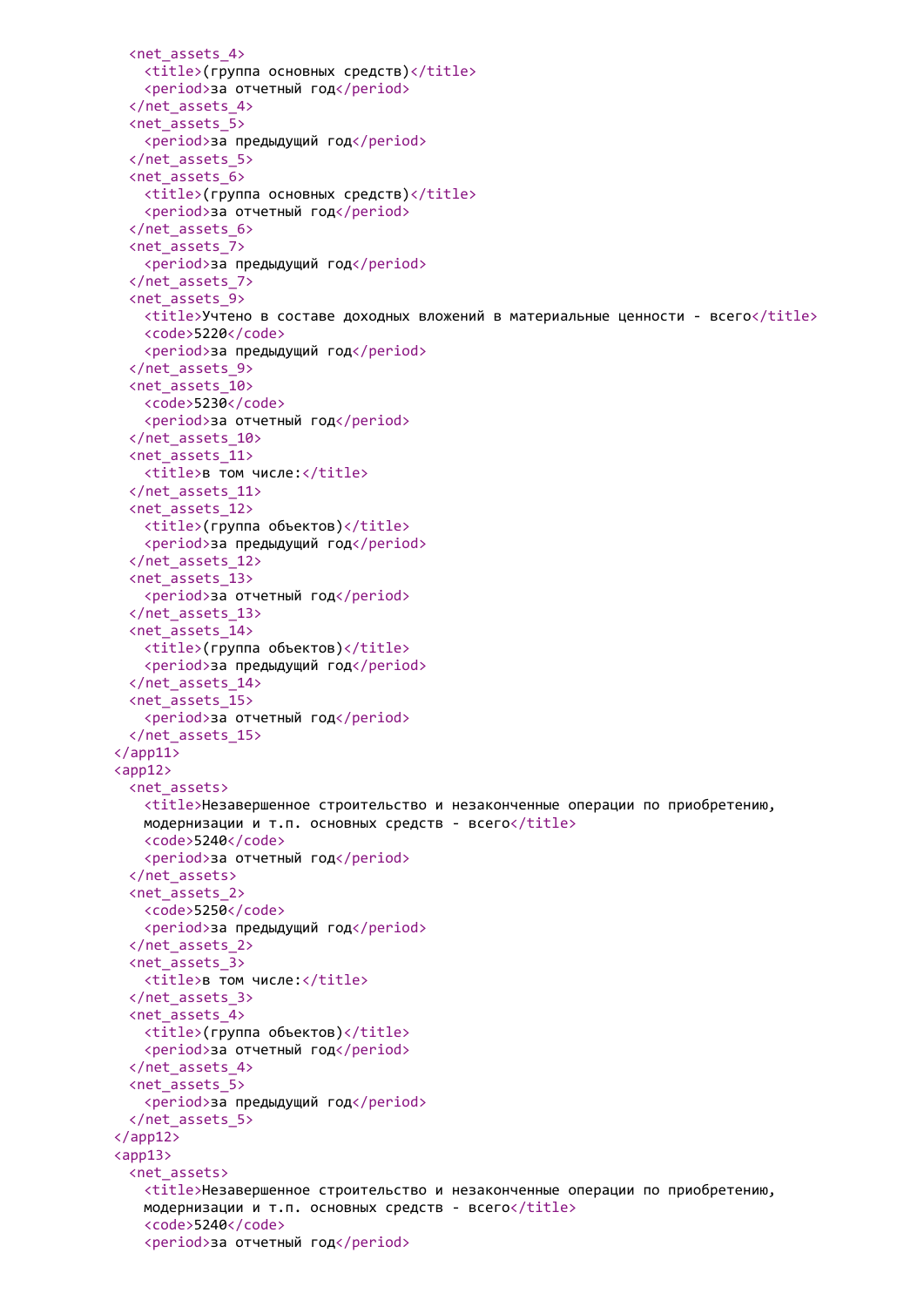```
</net_assets>
 <net_assets_2>
   <code>5250</code>
   <period>за предыдущий год</period>
 </net_assets_2>
 <net_assets_3>
   <title>в том числе:</title>
 </net_assets_3>
 <net_assets_4>
   <title>(группа объектов)</title>
   <period>за отчетный год</period>
 </net_assets_4>
 <net_assets_5>
   <period>за предыдущий год</period>
 </net_assets_5>
 <net_assets_6>
   <title>(группа объектов)</title>
   <period>за отчетный год</period>
 </net_assets_6>
 <net_assets_7>
   <period>за предыдущий год</period>
 </net_assets_7>
</app13>
<app14>
 <net_assets>
   <title>Увеличение стоимости объектов основных средств в результате достройки,
   дооборудования, реконструкции - всего</title>
   <code>5260</code>
 </net_assets>
 <net_assets_3>
   <title>в том числе:</title>
 </net_assets_3>
 <net_assets_4>
   <title>(объект основных средств)</title>
 </net_assets_4>
 <net_assets_5>
   <title>(объект основных средств)</title>
 </net_assets_5>
 <net_assets_7>
   <title>Уменьшение стоимости объектов основных средств в результате частичной ликвидации
   – всего:</title>
   <code>5270</code>
 </net_assets_7>
 <net_assets_8>
   <title>в том числе:</title>
 </net_assets_8>
 <net_assets_9>
   <title>(объект основных средств)</title>
 </net_assets_9>
 <net_assets_10>
   <title>(объект основных средств)</title>
 </net_assets_10>
</app14>
<app15>
 <net_assets>
   <title>Переданные в аренду основные средства, числящиеся на балансе</title>
   <code>5280</code>
 </net_assets>
 <net_assets_2>
   <title>Переданные в аренду основные средства, числящиеся за балансом</title>
   <code>5281</code>
 </net_assets_2>
 <net_assets_3>
   <title>Полученные в аренду основные средства, числящиеся на балансе</title>
   <code>5282</code>
 </net_assets_3>
 <net_assets_4>
   <title>Полученные в аренду основные средства, числящиеся за балансом</title>
   <code>5283</code>
```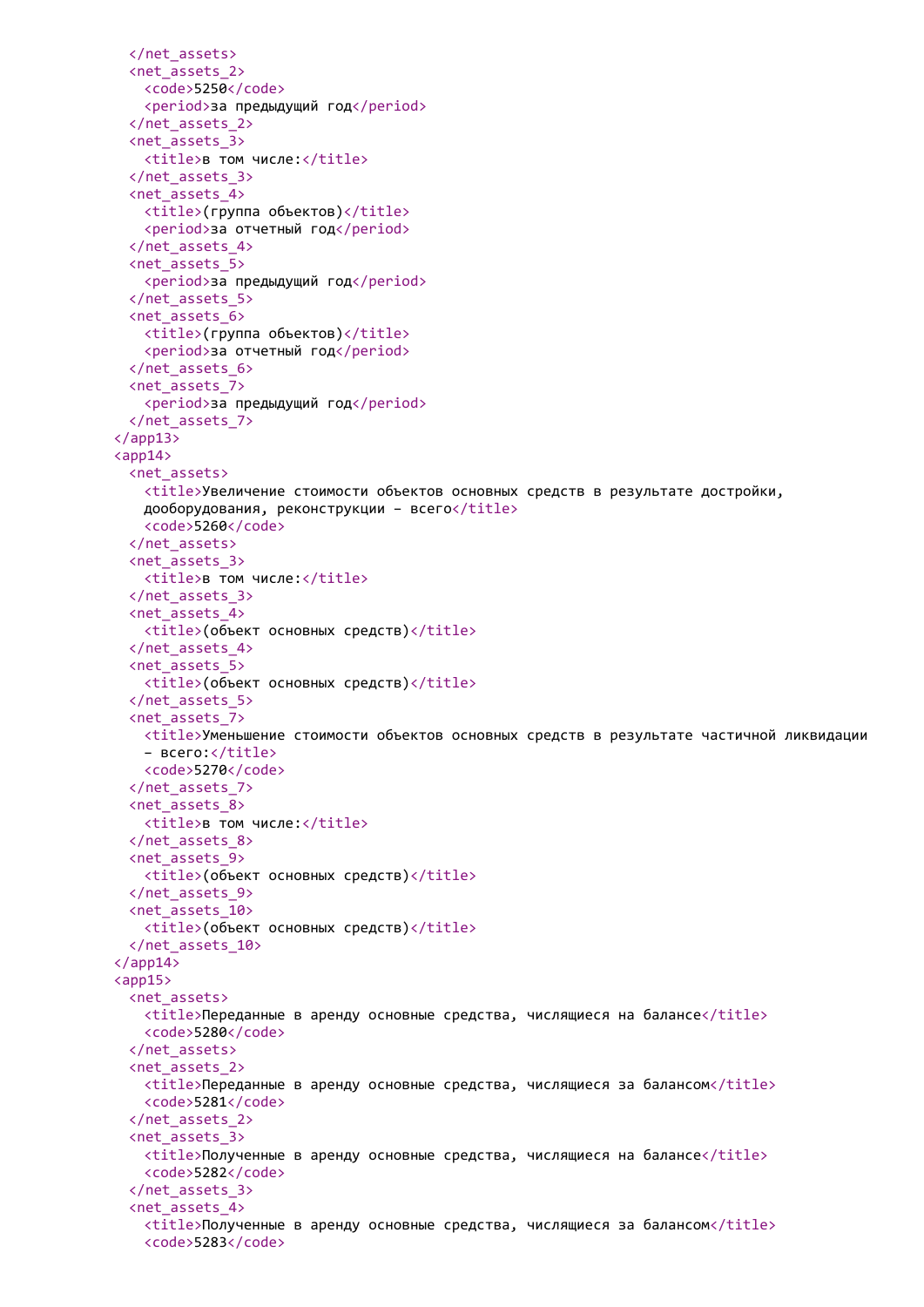```
</net_assets_4>
 <net_assets_5>
   <title>Объекты недвижимости, принятые в эксплуатацию и фактически используемые,
   находящиеся в процессе государственной регистрации</title>
   <code>5284</code>
 </net_assets_5>
 <net_assets_6>
   <title>Основные средства, переведенные на консервацию</title>
   <code>5285</code>
 </net_assets_6>
 <net_assets_7>
   <title>Иное использование основных средств (залог и др.)</title>
   <code>5286</code>
 </net_assets_7>
</app15>
\langleapp16\rangle<net_assets>
   <title>Долгосрочные - всего</title>
   <code>5301</code>
   <period>за отчетный год</period>
 </net_assets>
 <net_assets_2>
   <code>5311</code>
   <period>за предыдущий год</period>
 </net_assets_2>
 <net_assets_3>
   <title>в том числе:</title>
 </net_assets_3>
 <net_assets_4>
   <title>(группа, вид)</title>
   <period>за отчетный год</period>
 </net_assets_4>
 <net_assets_5>
   <period>за предыдущий год</period>
 </net_assets_5>
 <net_assets_6>
   <title>(группа, вид)</title>
   <period>за отчетный год</period>
 </net_assets_6>
 <net_assets_7>
   <period>за предыдущий год</period>
 </net_assets_7>
 <net_assets_9>
   <title>Краткосрочные - всего</title>
   <code>5305</code>
   <period>за отчетный год</period>
 </net_assets_9>
 <net_assets_10>
   <code>5315</code>
   <period>за предыдущий год</period>
 </net_assets_10>
 <net_assets_11>
   <title>в том числе:</title>
 </net_assets_11>
 <net_assets_12>
   <title>(группа, вид)</title>
   <period>за отчетный год</period>
 </net_assets_12>
 <net_assets_13>
   <period>за предыдущий год</period>
 </net_assets_13>
 <net_assets_15>
   <title>Финансовых вложений - итого</title>
   <code>5300</code>
   <period>за отчетный год</period>
 </net_assets_15>
 <net_assets_16>
   <code>5315</code>
   <period>за предыдущий год</period>
```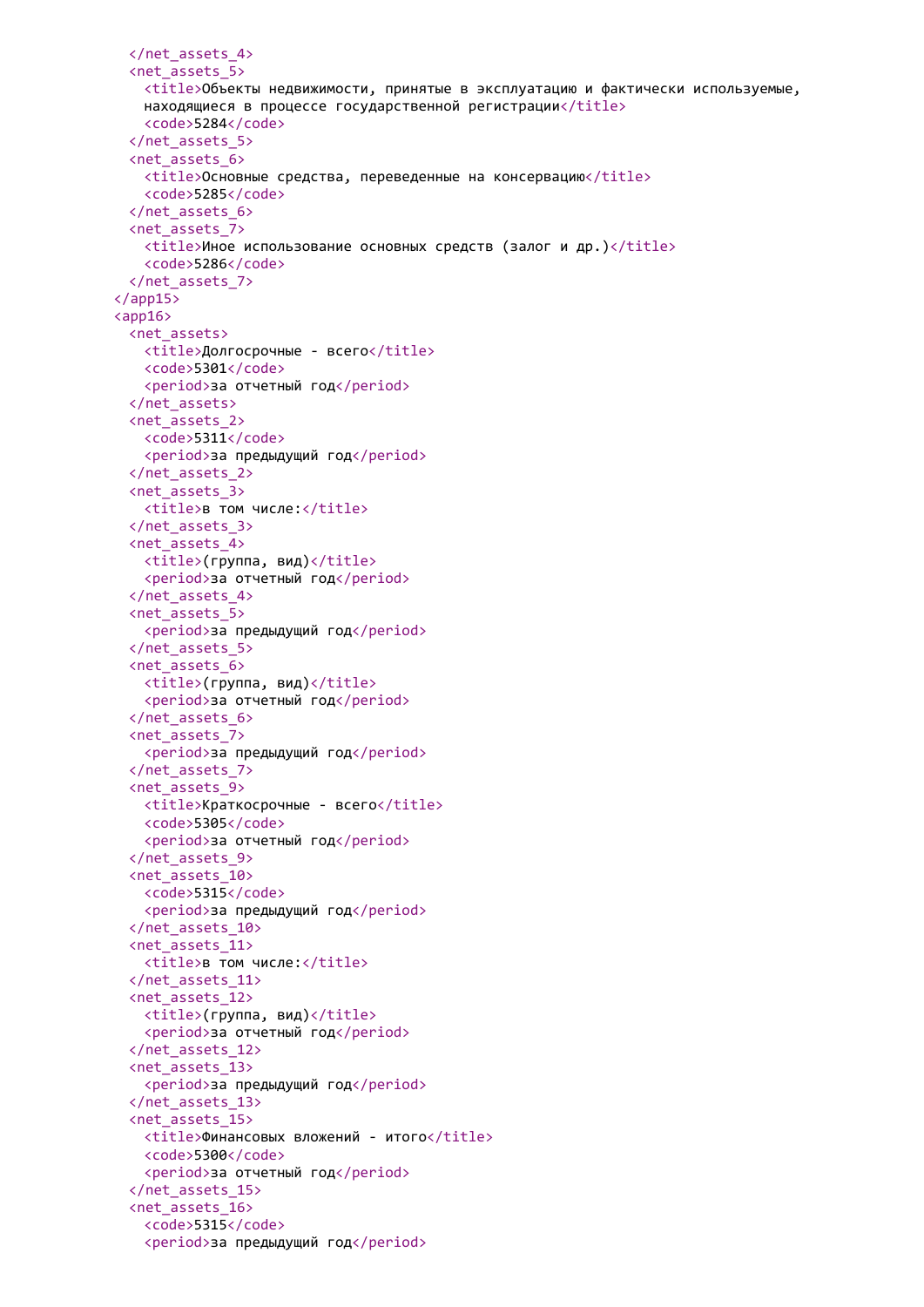```
</net_assets_16>
\langle app16>
<app17>
 <net_assets>
   <title>Долгосрочные - всего</title>
   <code>5301</code>
   <period>за отчетный год</period>
 </net_assets>
 <net_assets_2>
   <code>5311</code>
   <period>за предыдущий год</period>
 </net_assets_2>
 <net_assets_3>
   <title>в том числе:</title>
 </net_assets_3>
 <net_assets_4>
   \langle \text{title} \rangle(группа, вид)</title>
   <period>за отчетный год</period>
 </net_assets_4>
 <net_assets_5>
   <period>за предыдущий год</period>
 </net_assets_5>
 <net_assets_7>
   <title>Краткосрочные - всего</title>
   <code>5305</code>
   <period>за отчетный год</period>
 </net_assets_7>
 <net_assets_8>
   <code>5315</code>
   <period>за предыдущий год</period>
 </net_assets_8>
 <net_assets_9>
   <title>в том числе:</title>
 </net_assets_9>
 <net_assets_10>
   <title>(группа, вид)</title>
   <period>за отчетный год</period>
 </net_assets_10>
 <net_assets_11>
   <period>за предыдущий год</period>
 </net_assets_11>
 <net_assets_13>
   <title>Финансовых вложений - итого</title>
   <code>5300</code>
   <period>за отчетный год</period>
 </net_assets_13>
 <net_assets_14>
   <code>5310</code>
   <period>за предыдущий год</period>
 </net_assets_14>
</app17>
<app18>
 <net_assets>
   <title>Долгосрочные - всего</title>
   <code>5301</code>
   <period>за отчетный год</period>
 </net_assets>
 <net_assets_2>
   <code>5311</code>
   <period>за предыдущий год</period>
 </net_assets_2>
 <net_assets_3>
   <title>в том числе:</title>
 </net_assets_3>
 <net_assets_4>
   <title>(группа, вид)</title>
   <period>за отчетный год</period>
 </net_assets_4>
 <net_assets_5>
```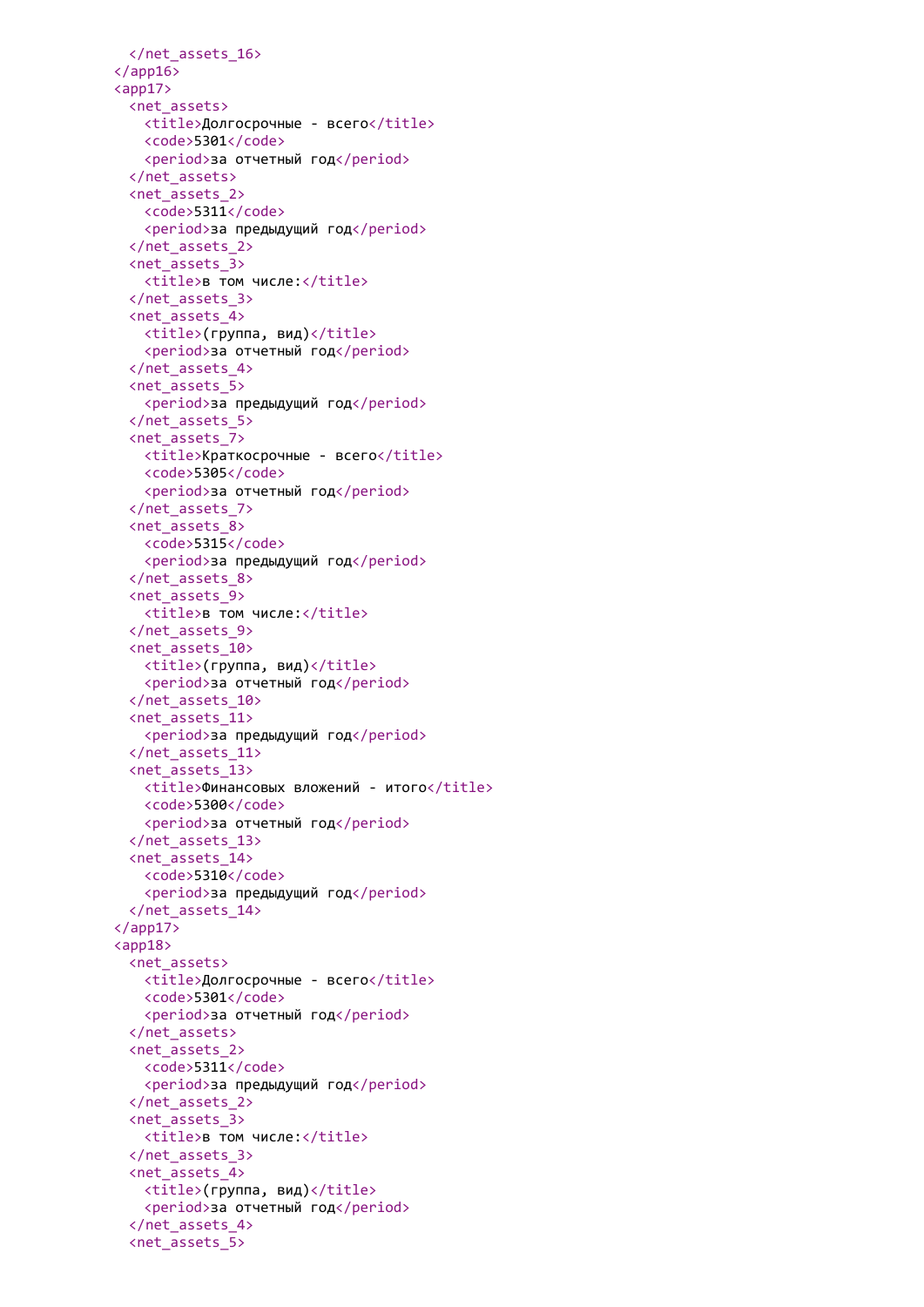```
<period>за предыдущий год</period>
 </net_assets_5>
 <net_assets_7>
   <title>Краткосрочные - всего</title>
   <code>5305</code>
   <period>за отчетный год</period>
 </net_assets_7>
 <net_assets_8>
   <code>5315</code>
   <period>за предыдущий год</period>
 </net_assets_8>
 <net_assets_9>
   <title>в том числе:</title>
 </net_assets_9>
 <net_assets_10>
   <title>(группа, вид)</title>
   <period>за отчетный год</period>
 </net_assets_10>
 <net_assets_11>
   <period>за предыдущий год</period>
 </net_assets_11>
 <net_assets_13>
   <title>Финансовых вложений - итого</title>
   <code>5300</code>
   <period>за отчетный год</period>
 </net_assets_13>
 <net_assets_14>
   <code>5310</code>
   <period>за предыдущий год</period>
 </net_assets_14>
</app18>
<app19>
 <net assets>
   <title>Финансовые вложения, находящиеся в залоге - всего</title>
   <code>5320</code>
 </net_assets>
 <net_assets_2>
   <title>в том числе:</title>
 </net_assets_2>
 <net_assets_4>
   <title>Финансовые вложения, переданные третьим лицам (кроме продажи) - всего</title>
   <code>5325</code>
 </net_assets_4>
 <net_assets_5>
   <title>в том числе:</title>
 </net_assets_5>
 <net_assets_7>
   <title>Иное использование финансовых вложений</title>
   <code>5329</code>
 </net_assets_7>
</app19>
<app20>
 <net_assets>
   <title>Запасы - всего</title>
   <code>5400</code>
   <period>за отчетный год</period>
 </net_assets>
 <net_assets_2>
   <code>5420</code>
   <period>за предыдущий год</period>
 </net_assets_2>
 <net_assets_3>
   <title>в том числе:</title>
 </net_assets_3>
 <net_assets_4>
   <title>(группа, вид)</title>
   <period>за отчетный год</period>
 </net_assets_4>
 <net_assets_5>
```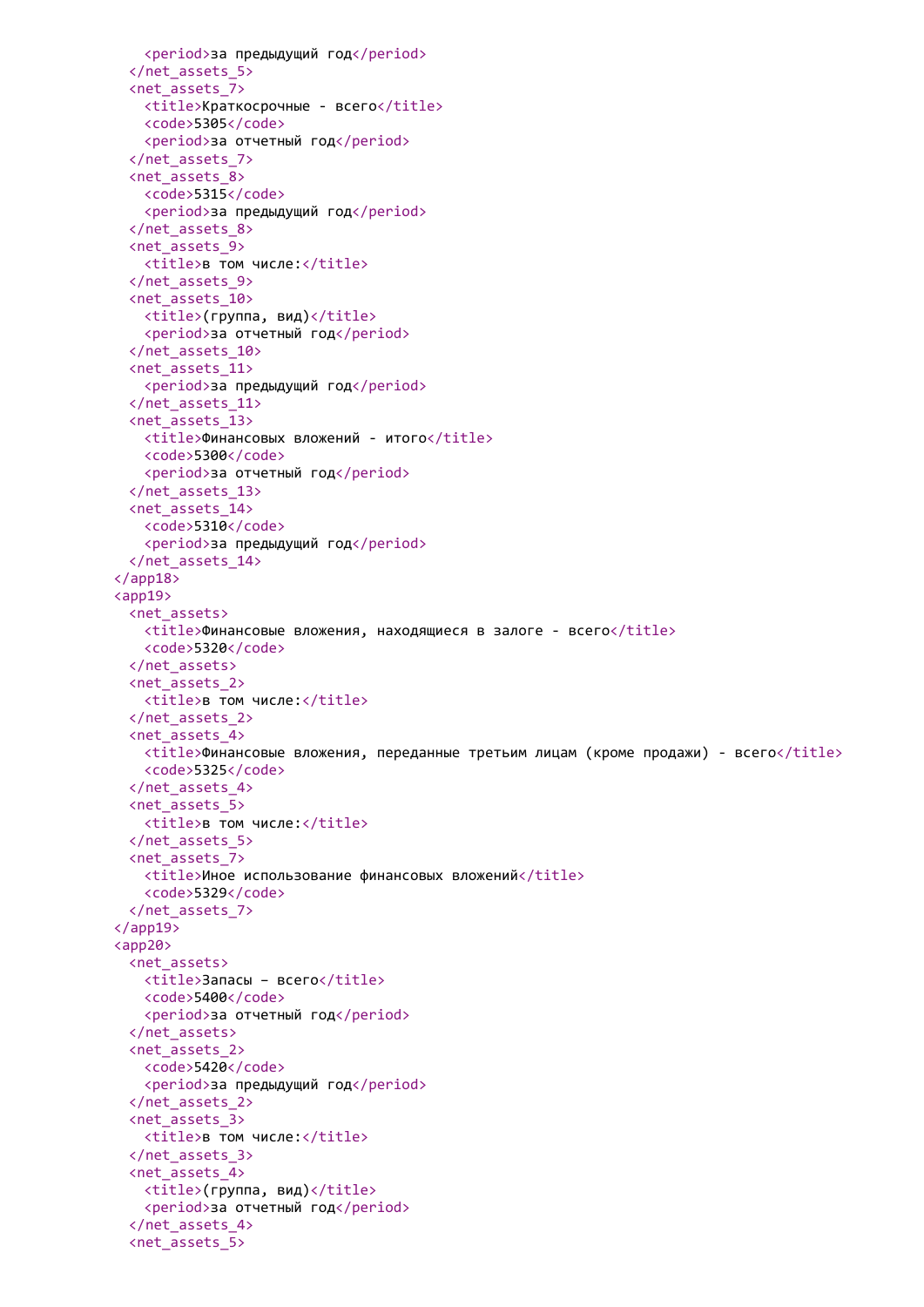```
<period>за предыдущий год</period>
 </net_assets_5>
 <net_assets_6>
   <title>(группа, вид)</title>
   <period>за отчетный год</period>
 </net_assets_6>
 <net_assets_7>
   <period>за предыдущий год</period>
 </net_assets_7>
</app20>
<app21>
 <net_assets>
   <title>Запасы – всего</title>
   <code>5400</code>
   <period>за отчетный год</period>
 </net_assets>
 <net_assets_2>
   <code>5420</code>
   <period>за предыдущий год</period>
 </net_assets_2>
 <net_assets_3>
   <title>в том числе:</title>
 </net_assets_3>
 <net_assets_4>
   <title>(группа, вид)</title>
   <period>за отчетный год</period>
 </net_assets_4>
 <net_assets_5>
   <period>за предыдущий год</period>
 </net_assets_5>
 <net_assets_6>
   <title>(группа, вид)</title>
   <period>за отчетный год</period>
 </net_assets_6>
 <net_assets_7>
   <period>за предыдущий год</period>
 </net_assets_7>
</app21>
<app22>
 <net_assets>
   <title>Запасы - всего</title>
   <code>5400</code>
   <period>за отчетный год</period>
 </net_assets>
 <net_assets_2>
   <code>5420</code>
   <period>за предыдущий год</period>
 </net_assets_2>
 <net_assets_3>
   <title>в том числе:</title>
 </net_assets_3>
 <net_assets_4>
   <title>(группа, вид)</title>
   <period>за отчетный год</period>
 </net_assets_4>
 <net_assets_5>
   <period>за предыдущий год</period>
 </net_assets_5>
 <net_assets_6>
   <title>(группа, вид)</title>
   <period>за отчетный год</period>
 </net_assets_6>
 <net_assets_7>
   <period>за предыдущий год</period>
 </net_assets_7>
</app22>
<app23>
 <net_assets>
   <title>Запасы, не оплаченные на отчетную дату - всего</title>
```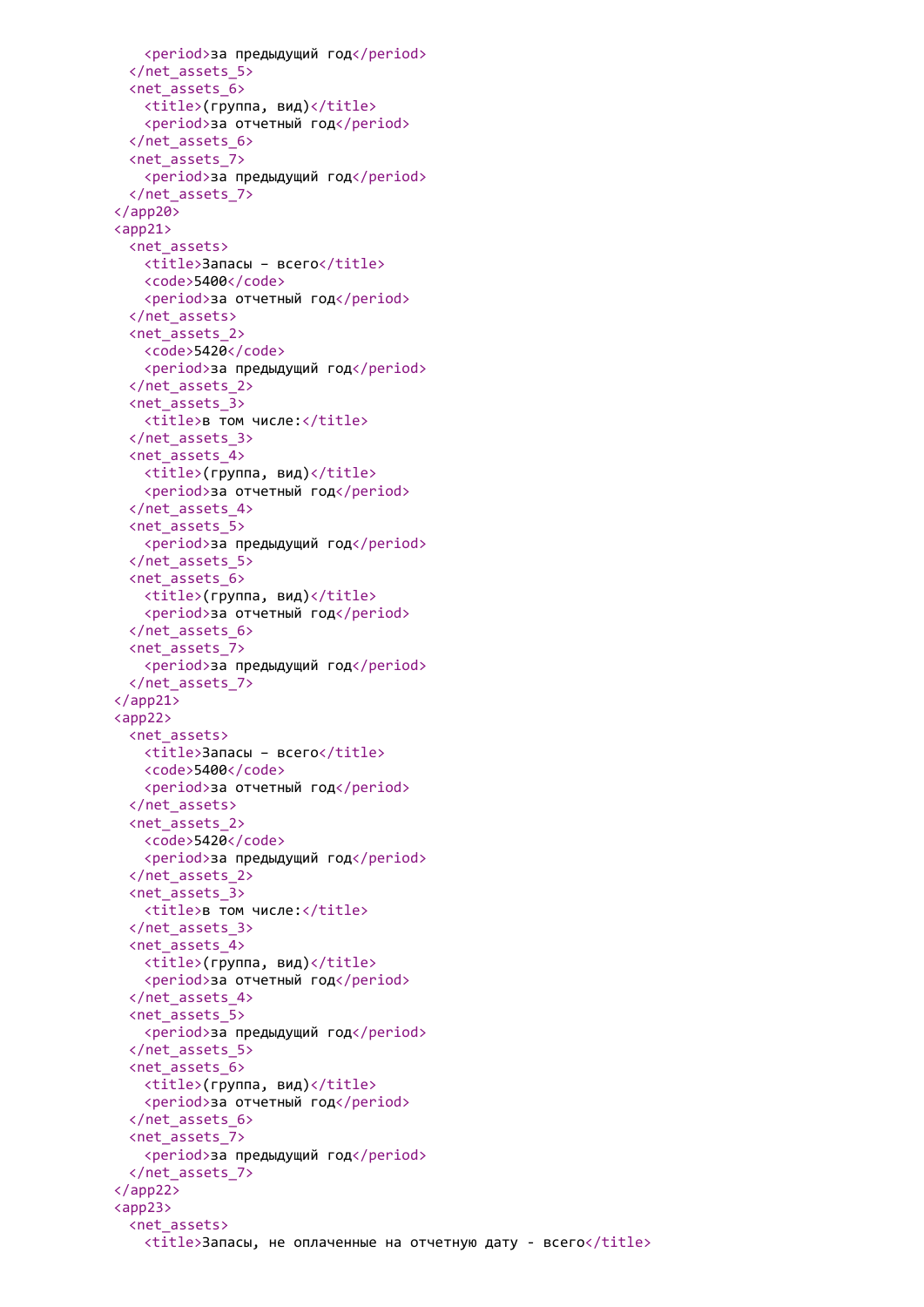```
<code>5440</code>
 </net_assets>
 <net_assets_2>
   <title>в том числе:</title>
 </net_assets_2>
 <net_assets_4>
   <title>Запасы, находящиеся в залоге по договору - всего</title>
   <code>5445</code>
 </net_assets_4>
 <net_assets_5>
   <title>в том числе:</title>
 </net_assets_5>
</app23>
<app24>
 <net_assets>
   <title>Долгосрочная дебиторская задолженность – всего</title>
   <code>5501</code>
   <period>за отчетный год</period>
 </net_assets>
 <net_assets_2>
   <code>5521</code>
   <period>за предыдущий год</period>
 </net_assets_2>
 <net_assets_3>
   <title>в том числе:</title>
 </net_assets_3>
 <net_assets_4>
   <title>(вид)</title>
   <period>за отчетный год</period>
 </net_assets_4>
 <net_assets_5>
   <period>за предыдущий год</period>
 </net_assets_5>
 <net_assets_6>
   <title>(вид)</title>
   <period>за отчетный год</period>
 </net_assets_6>
 <net_assets_7>
   <period>за предыдущий год</period>
 </net_assets_7>
 <net_assets_9>
   <title>Краткосрочная дебиторская задолженность – всего</title>
   <code>5510</code>
   <period>за отчетный год</period>
 </net_assets_9>
 <net_assets_10>
   <code>5530</code>
   <period>за предыдущий год</period>
 </net_assets_10>
 <net_assets_11>
   <title>в том числе:</title>
 </net_assets_11>
 <net_assets_12>
   <title>(вид)</title>
   <period>за отчетный год</period>
 </net_assets_12>
 <net_assets_13>
   <period>за предыдущий год</period>
 </net_assets_13>
 <net_assets_14>
   <title>(вид)</title>
   <period>за отчетный год</period>
 </net_assets_14>
 <net_assets_15>
   <period>за предыдущий год</period>
 </net_assets_15>
 <net_assets_17>
   <title>Итого</title>
   <code>5500</code>
```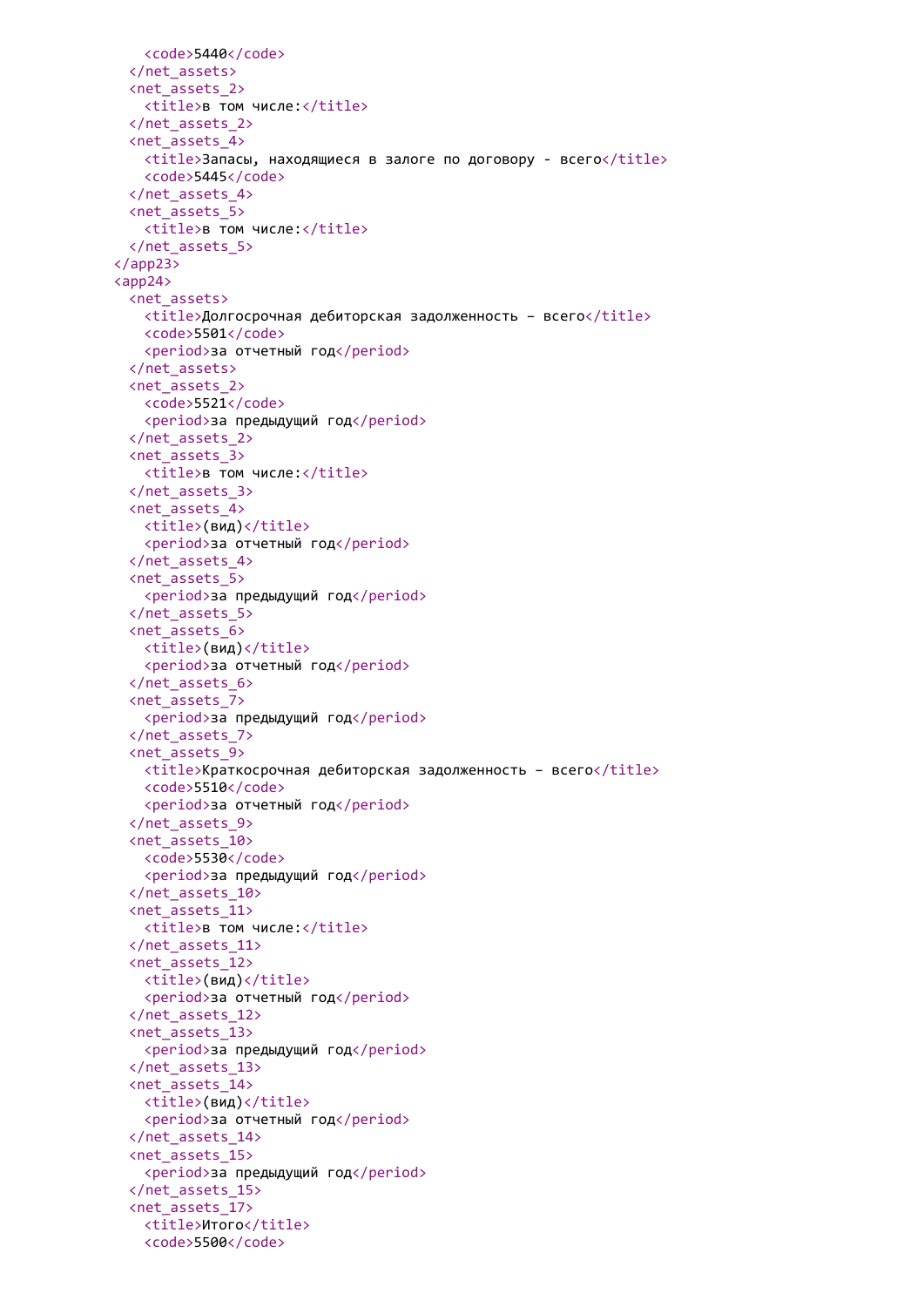```
<period>за отчетный год</period>
 </net_assets_17>
 <net_assets_18>
   <code>5520</code>
   <period>за предыдущий год</period>
 </net_assets_18>
</app24>
<app25>
 <net_assets>
   <title>Долгосрочная дебиторская задолженность – всего</title>
   <code>5501</code>
   <period>за отчетный год</period>
 </net_assets>
 <net_assets_2>
   <code>5521</code>
   <period>за предыдущий год</period>
 </net_assets_2>
 <net_assets_3>
   <title>в том числе:</title>
 </net_assets_3>
 <net_assets_4>
   <title>(вид)</title>
   <period>за отчетный год</period>
 </net_assets_4>
 <net_assets_5>
   <period>за предыдущий год</period>
 </net_assets_5>
 <net_assets_6>
   <title>(вид)</title>
   <period>за отчетный год</period>
 </net_assets_6>
 <net_assets_7>
   <period>за предыдущий год</period>
 </net_assets_7>
 <net_assets_9>
   <title>Краткосрочная дебиторская задолженность – всего</title>
   <code>5510</code>
   <period>за отчетный год</period>
 </net_assets_9>
 <net_assets_10>
   <code>5530</code>
   <period>за предыдущий год</period>
 </net_assets_10>
 <net_assets_11>
   <title>в том числе:</title>
 </net_assets_11>
 <net_assets_12>
   <title>(вид)</title>
   <period>за отчетный год</period>
 </net_assets_12>
 <net_assets_13>
   <period>за предыдущий год</period>
 </net_assets_13>
 <net_assets_14>
   <title>(вид)</title>
   <period>за отчетный год</period>
 </net_assets_14>
 <net_assets_15>
   <period>за предыдущий год</period>
 </net_assets_15>
 <net_assets_17>
   <title>Итого</title>
   <code>5500</code>
   <period>за отчетный год</period>
 </net_assets_17>
 <net_assets_18>
   <code>5520</code>
   <period>за предыдущий год</period>
 </net_assets_18>
```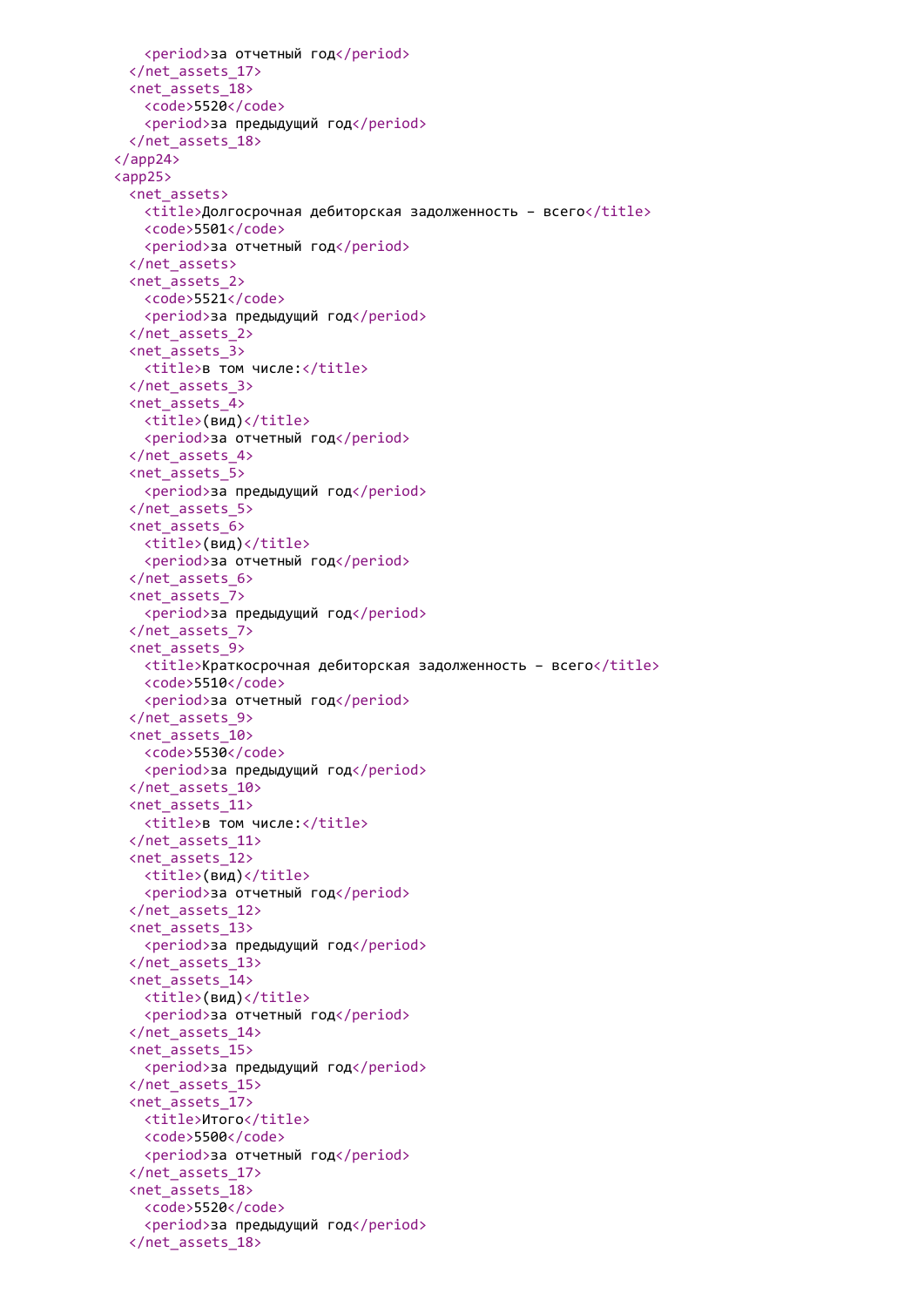```
</app25>
<app26>
 <net_assets>
   <title>Долгосрочная дебиторская задолженность – всего</title>
   <code>5501</code>
   <period>за отчетный год</period>
 </net_assets>
 <net_assets_2>
   <code>5521</code>
   <period>за предыдущий год</period>
 </net_assets_2>
 <net_assets_3>
   <title>в том числе:</title>
 </net_assets_3>
 <net_assets_4>
   <title>(вид)</title>
   <period>за отчетный год</period>
 </net_assets_4>
 <net_assets_5>
   <period>за предыдущий год</period>
 </net_assets_5>
 <net_assets_6>
   <title>(вид)</title>
   <period>за отчетный год</period>
 </net_assets_6>
 <net_assets_7>
   <period>за предыдущий год</period>
 </net_assets_7>
 <net_assets_9>
   <title>Краткосрочная дебиторская задолженность – всего</title>
   <code>5510</code>
   <period>за отчетный год</period>
 </net_assets_9>
 <net_assets_10>
   <code>5530</code>
   <period>за предыдущий год</period>
 </net_assets_10>
 <net_assets_11>
   <title>в том числе:</title>
 </net_assets_11>
 <net_assets_12>
   <title>(вид)</title>
   <period>за отчетный год</period>
 </net_assets_12>
 <net_assets_13>
   <period>за предыдущий год</period>
 </net_assets_13>
 <net_assets_14>
   <title>(вид)</title>
   <period>за отчетный год</period>
 </net_assets_14>
 <net_assets_15>
   <period>за предыдущий год</period>
 </net_assets_15>
 <net_assets_17>
   <title>Итого</title>
   <code>5500</code>
   <period>за отчетный год</period>
 </net_assets_17>
 <net_assets_18>
   <code>5520</code>
   <period>за предыдущий год</period>
 </net_assets_18>
</app26>
<app27>
 <net_assets>
   <title>Всего</title>
   <code>5540</code>
 </net_assets>
```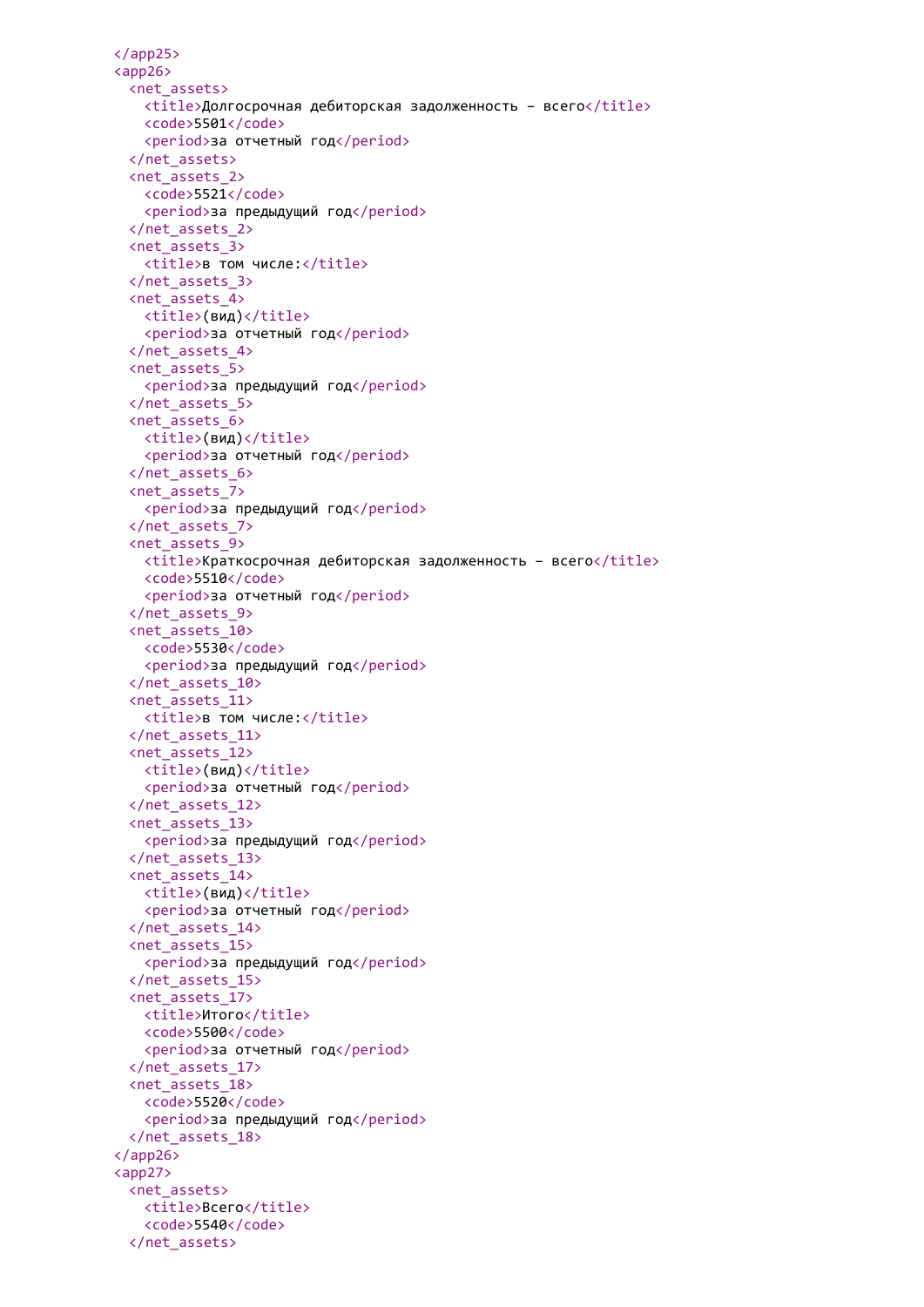```
<net_assets_2>
   <title>в том числе:</title>
 </net_assets_2>
</app27>
<app28>
 <net_assets>
   <title>Всего</title>
   <code>5540</code>
 </net_assets>
 <net_assets_2>
   <title>в том числе:</title>
 </net_assets_2>
</app28>
<app29>
 <net_assets>
   \langletitle>Долгосрочная кредиторская задолженность – всего\langletitle>
   <code>5551</code>
   <period>за отчетный год</period>
 </net_assets>
 <net_assets_2>
   <code>5571</code>
   <period>за предыдущий год</period>
 </net_assets_2>
 <net_assets_3>
   <title>в том числе:</title>
 </net_assets_3>
 <net_assets_4>
   <title>(вид)</title>
   <period>за отчетный год</period>
 </net_assets_4>
 <net_assets_5>
   <period>за предыдущий год</period>
 </net_assets_5>
 <net_assets_9>
   <title>Краткосрочная кредиторская задолженность – всего</title>
   <code>5560</code>
   <period>за отчетный год</period>
 </net_assets_9>
 <net_assets_10>
   <code>5580</code>
   <period>за предыдущий год</period>
 </net_assets_10>
 <net_assets_11>
   <title>в том числе:</title>
 </net_assets_11>
 <net_assets_12>
   <title>(вид)</title>
   <period>за отчетный год</period>
 </net_assets_12>
 <net_assets_13>
   <period>за предыдущий год</period>
 </net_assets_13>
 <net_assets_15>
   <title>Итого</title>
   <code>5550</code>
   <period>за отчетный год</period>
 </net_assets_15>
 <net_assets_16>
   <code>5570</code>
   <period>за предыдущий год</period>
 </net_assets_16>
</app29>
<app30>
 <net_assets>
   <title>Долгосрочная кредиторская задолженность – всего</title>
   <code>5551</code>
   <period>за отчетный год</period>
 </net_assets>
 <net_assets_2>
```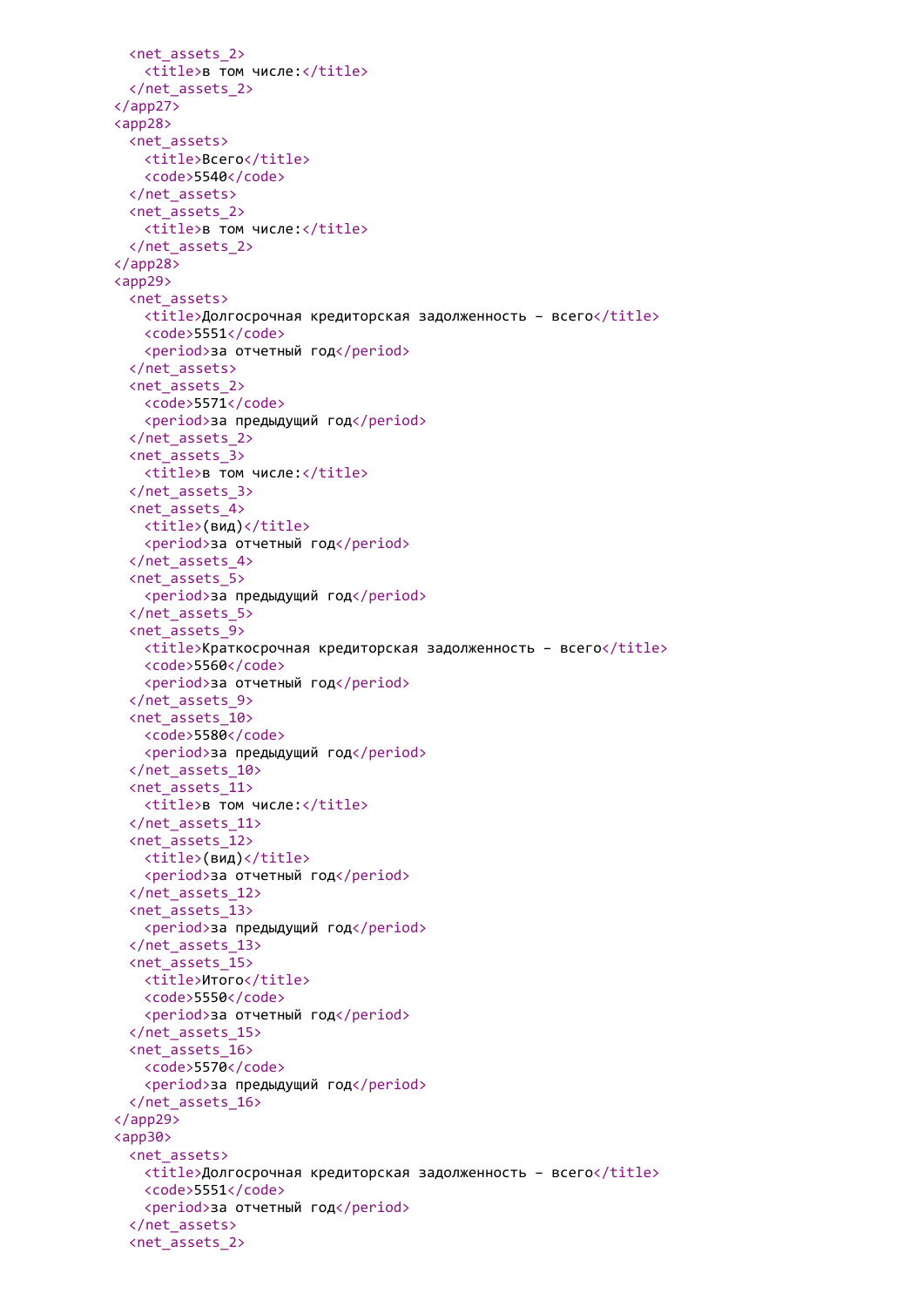```
<code>5571</code>
   <period>за предыдущий год</period>
 </net_assets_2>
 <net_assets_3>
   <title>в том числе:</title>
 </net_assets_3>
 <net_assets_4>
   <title>(вид)</title>
   <period>за отчетный год</period>
 </net_assets_4>
 <net_assets_5>
   <period>за предыдущий год</period>
 </net_assets_5>
 <net_assets_9>
   <title>Краткосрочная кредиторская задолженность - всего</title>
   <code>5560</code>
   <period>за отчетный год</period>
 </net_assets_9>
 <net_assets_10>
   <code>5580</code>
   <period>за предыдущий год</period>
 </net_assets_10>
 <net_assets_11>
   <title>в том числе:</title>
 </net_assets_11>
 <net_assets_12>
   <title>(вид)</title>
   <period>за отчетный год</period>
 </net_assets_12>
 <net_assets_13>
   <period>за предыдущий год</period>
 </net_assets_13>
 <net_assets_15>
   <title>Итого</title>
   <code>5550</code>
   <period>за отчетный год</period>
 </net_assets_15>
 <net_assets_16>
   <code>5570</code>
   <period>за предыдущий год</period>
 </net_assets_16>
</app30>
<app32>
 <net assets>
   <title>Долгосрочная кредиторская задолженность - всего</title>
   <code>5551</code>
   <period>за отчетный год</period>
 </net_assets>
 <net_assets_2>
   <code>5571</code>
   <period>за предыдущий год</period>
 </net_assets_2>
 <net_assets_3>
   <title>в том числе:</title>
 </net_assets_3>
 <net_assets_4>
   <title>(вид)</title>
   <period>за отчетный год</period>
 </net_assets_4>
 <net_assets_5>
   <period>за предыдущий год</period>
 </net_assets_5>
 <net_assets_9>
   <title>Краткосрочная кредиторская задолженность - всего</title>
   <code>5560</code>
   <period>за отчетный год</period>
 </net_assets_9>
 <net_assets_10>
   <code>5580</code>
```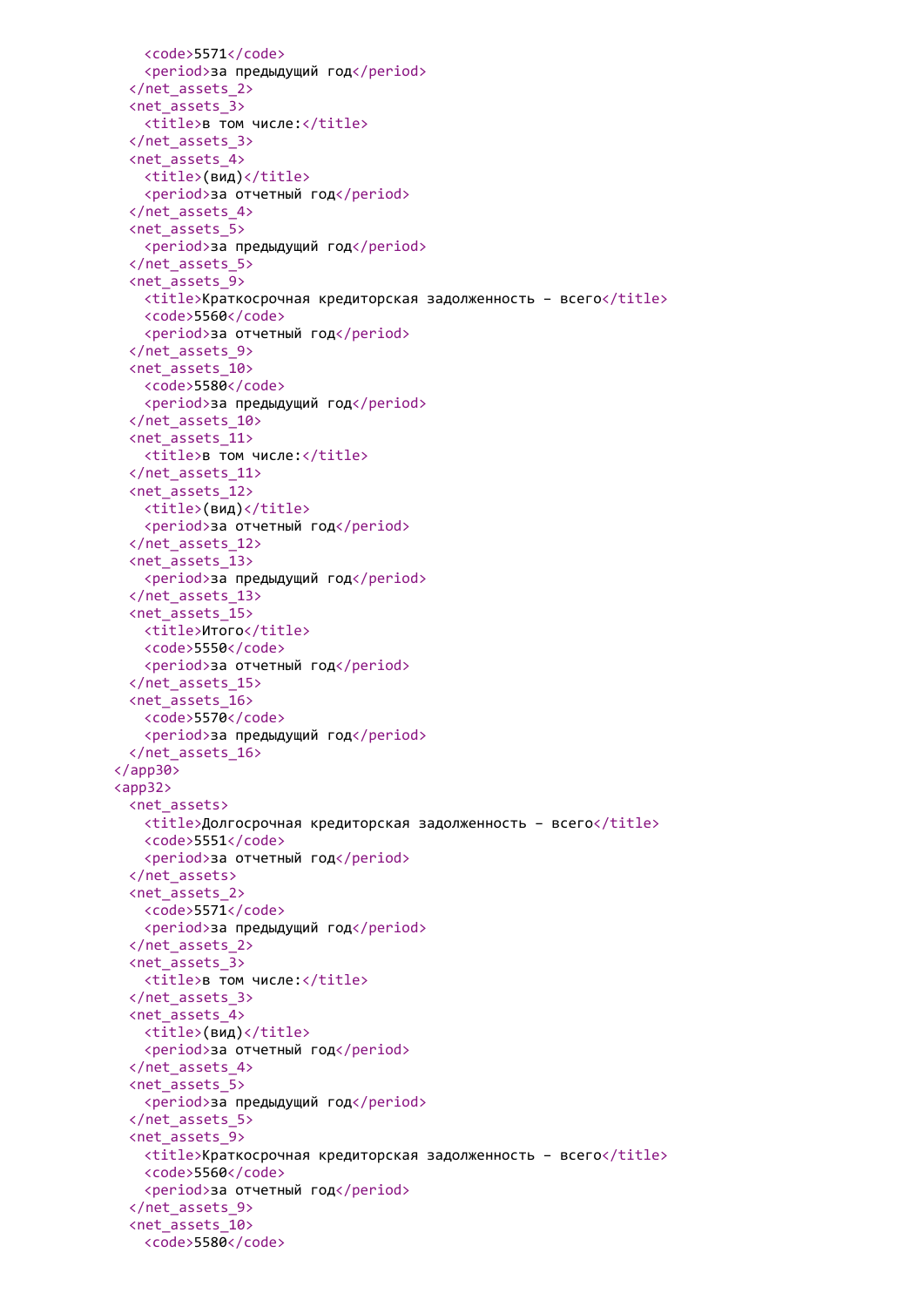```
<period>за предыдущий год</period>
 </net_assets_10>
 <net_assets_11>
   <title>в том числе:</title>
 </net_assets_11>
 <net_assets_12>
   <title>(вид)</title>
   <period>за отчетный год</period>
 </net_assets_12>
 <net_assets_13>
   <period>за предыдущий год</period>
 </net_assets_13>
 <net_assets_15>
   <title>Итого</title>
   <code>5550</code>
   <period>за отчетный год</period>
 </net_assets_15>
 <net_assets_16>
   <code>5570</code>
   <period>за предыдущий год</period>
 </net_assets_16>
</app32>
<app33>
 <net_assets>
   <title>Всего</title>
   <code>5590</code>
 </net_assets>
 <net_assets_2>
   <title>в том числе:</title>
 </net_assets_2>
</app33>
<app34>
 <net assets>
   <title>Материальные затраты</title>
   <code>5610</code>
 </net_assets>
 <net_assets_2>
   <title>Расходы на оплату труда</title>
   <code>5620</code>
 </net_assets_2>
 <net_assets_3>
   <title>Отчисления на социальные нужды</title>
   <code>5630</code>
 </net_assets_3>
 <net_assets_4>
   <title>Амортизация</title>
   <code>5640</code>
 </net_assets_4>
 <net_assets_5>
   <title>Прочие затраты</title>
   <code>5650</code>
 </net_assets_5>
 <net_assets_6>
   <title>Итого по элементам</title>
   <code>5660</code>
 </net_assets_6>
 <net_assets_7>
   <title>Изменение остатков незавершенного производства, готовой продукции и др. (прирост
   [-]:\langle/title>
   <code>5670</code>
 </net_assets_7>
 <net_assets_8>
   <title>Изменение остатков незавершенного производства, готовой продукции и др.
   (yменьшение [+])</title>
   <code>5680</code>
 </net_assets_8>
 <net_assets_9>
   <title>Итого расходы по обычным видам деятельности</title>
   <code>5600</code>
```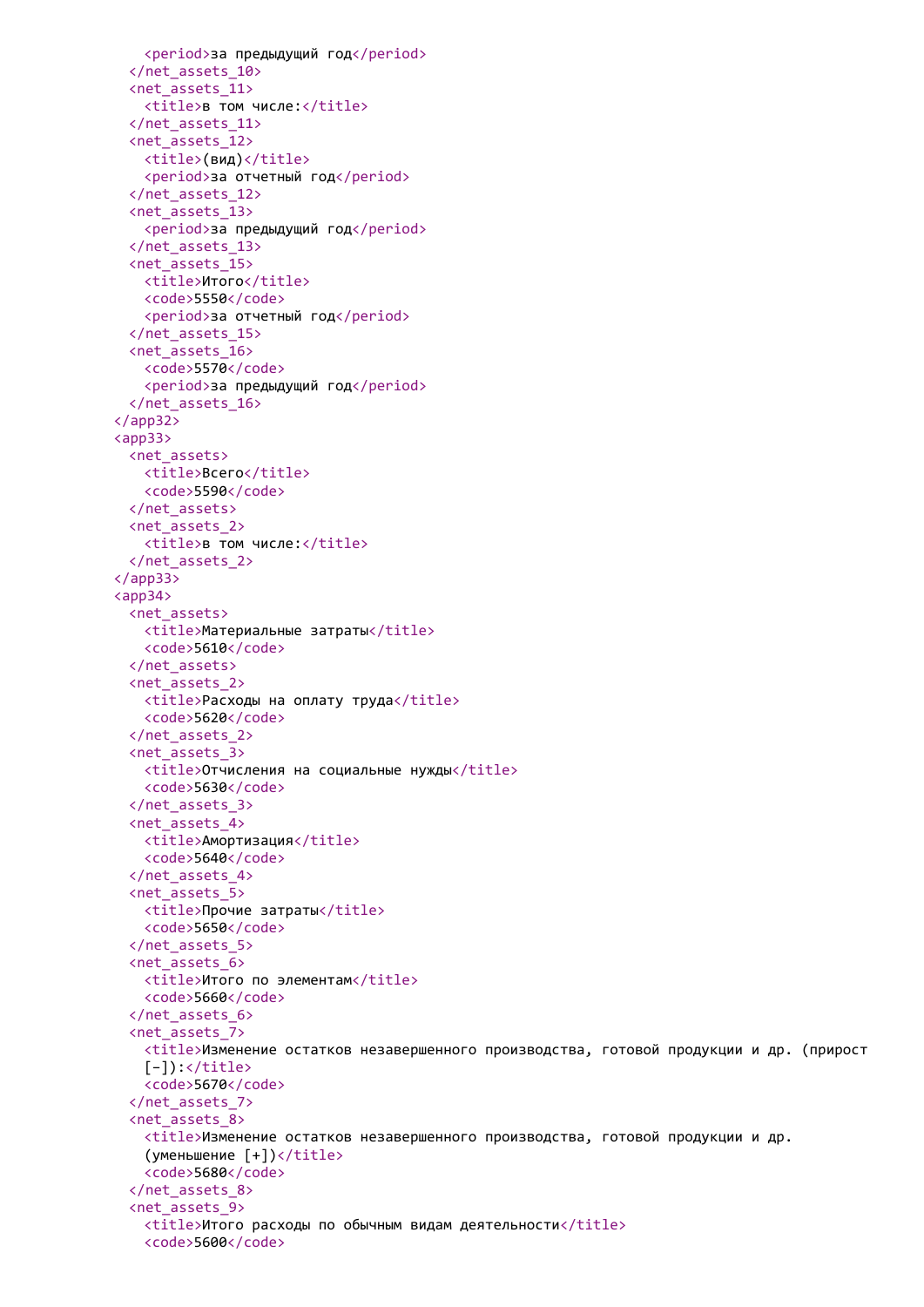```
</net_assets_9>
 </app34>
 <app35>
   <net_assets>
     <title>Оценочные обязательства - всего</title>
     <code>5700</code>
   </net_assets>
   <net_assets_3>
     <title>в том числе:</title>
   </net_assets_3>
 </app35>
 <app36>
   <net_assets>
     <title>Полученные - всего</title>
     <code>5800</code>
   </net_assets>
   <net_assets_2>
     <title>в том числе:</title>
   </net_assets_2>
   <net_assets_4>
     <title>Выданные - всего</title>
     <code>5810</code>
   </net_assets_4>
   <net_assets_5>
     <title>в том числе:</title>
   </net_assets_5>
 </app36>
 <app37>
   <net assets>
     <title>Получено бюджетных средств — всего</title>
     <code>5900</code>
   </net_assets>
   <net_assets_2>
     <title>в том числе:</title>
   </net_assets_2>
   <net_assets_3>
     <title>на текущие расходы</title>
     <code>5901</code>
   </net_assets_3>
   <net_assets_4>
     <title>на вложения во внеоборотные активы</title>
     <code>5905</code>
   </net_assets_4>
   <net_assets_5>
     <title>Бюджетные кредиты - всего:</title>
   </net_assets_5>
   <net_assets_6>
     <title>за отчетный год</title>
     <code>5910</code>
   </net_assets_6>
   <net_assets_7>
     <title>за предыдущий год</title>
     <code>5920</code>
   </net_assets_7>
   <net_assets_8>
     <title>в том числе:</title>
   </net_assets_8>
 </app37>
 <type>1</type>
\langle app 04\rangle<has_funds>1</has_funds>
<funds_04>
 <main>
   <elem>
     <title>Остаток средств на начало отчетного года</title>
     <code>6100</code>
     <prev_value>57939777</prev_value>
     <value>46558321</value>
   </elem>
```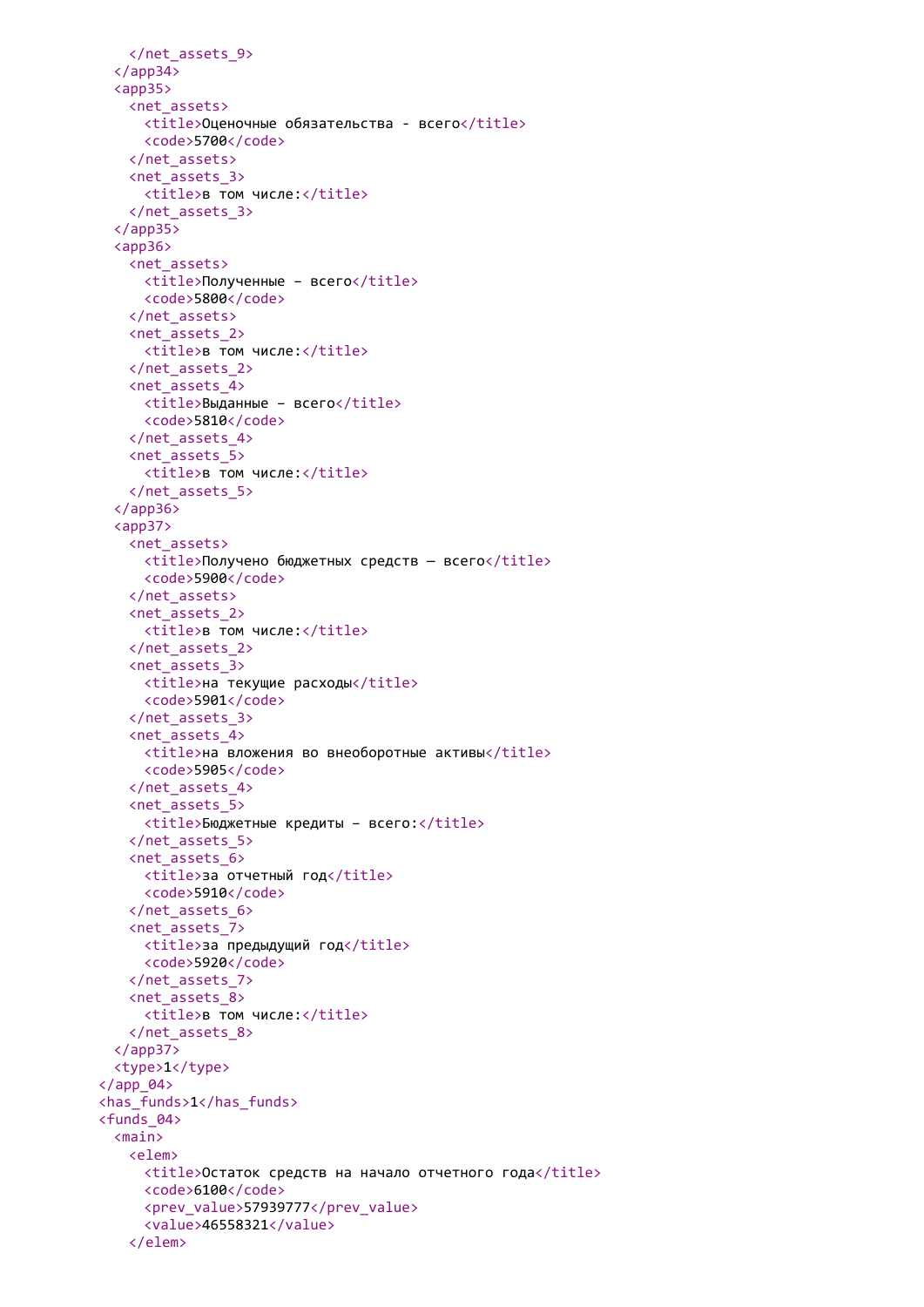```
<elem>
 <title>Поступило средств</title>
</elem>
<elem>
 <title>Вступительные взносы</title>
 <code>6210</code>
</elem>
<elem>
 <title>Членские взносы</title>
 <code>6215</code>
</elem>
<elem>
 <title>Целевые взносы</title>
 <code>6220</code>
 <prev_value>91493181</prev_value>
  <value>72413620</value>
</elem>
<elem>
 <title>Субсидии из федерального бюджета на осуществление деятельности по доверительному
 управлению автомобильными дорогами</title>
 <code>6221</code>
 <prev_value>11411293</prev_value>
  <value>11033507</value>
</elem>
<elem>
  <title>Субсидии из федерального бюджета на осуществление деятельности по строительству и
 реконструкции</title>
 <code>6222</code>
 <prev_value>77912373</prev_value>
  <value>59846146</value>
</elem>
<elem>
 <title>Имущественные взносы Российской Федерации</title>
 <code>6224</code>
 <prev_value>1383600</prev_value>
  <value>91200</value>
</elem>
<elem>
 <title>Плата за проезд по платным участкам автомобильных дорог Государственной
 компании</title>
 <code>6225</code>
 <prev_value>758948</prev_value>
  <value>474383</value>
</elem>
<elem>
 <title>Возмещение вреда, причиняемого автомобильным дорогам владельцами транспортных
 средств, осуществляющих превозки тяжеловесных грузов</title>
 <code>6226</code>
 <prev_value>26967</prev_value>
 <value>19760</value>
</elem>
<elem>
 <title>Прочие</title>
 <code>6227</code>
</elem>
<elem>
 <title>Добровольные имущественные взносы и пожертвования</title>
 <code>6230</code>
</elem>
<elem>
 <title>Прибыль от предпринимательской деятельности организации</title>
 <code>6240</code>
 <prev_value>230208</prev_value>
 <value>193437</value>
</elem>
<elem>
 <title>Прибыль от деятельности по доверительному управлению</title>
 <code>6241</code>
  <prev_value>43838</prev_value>
```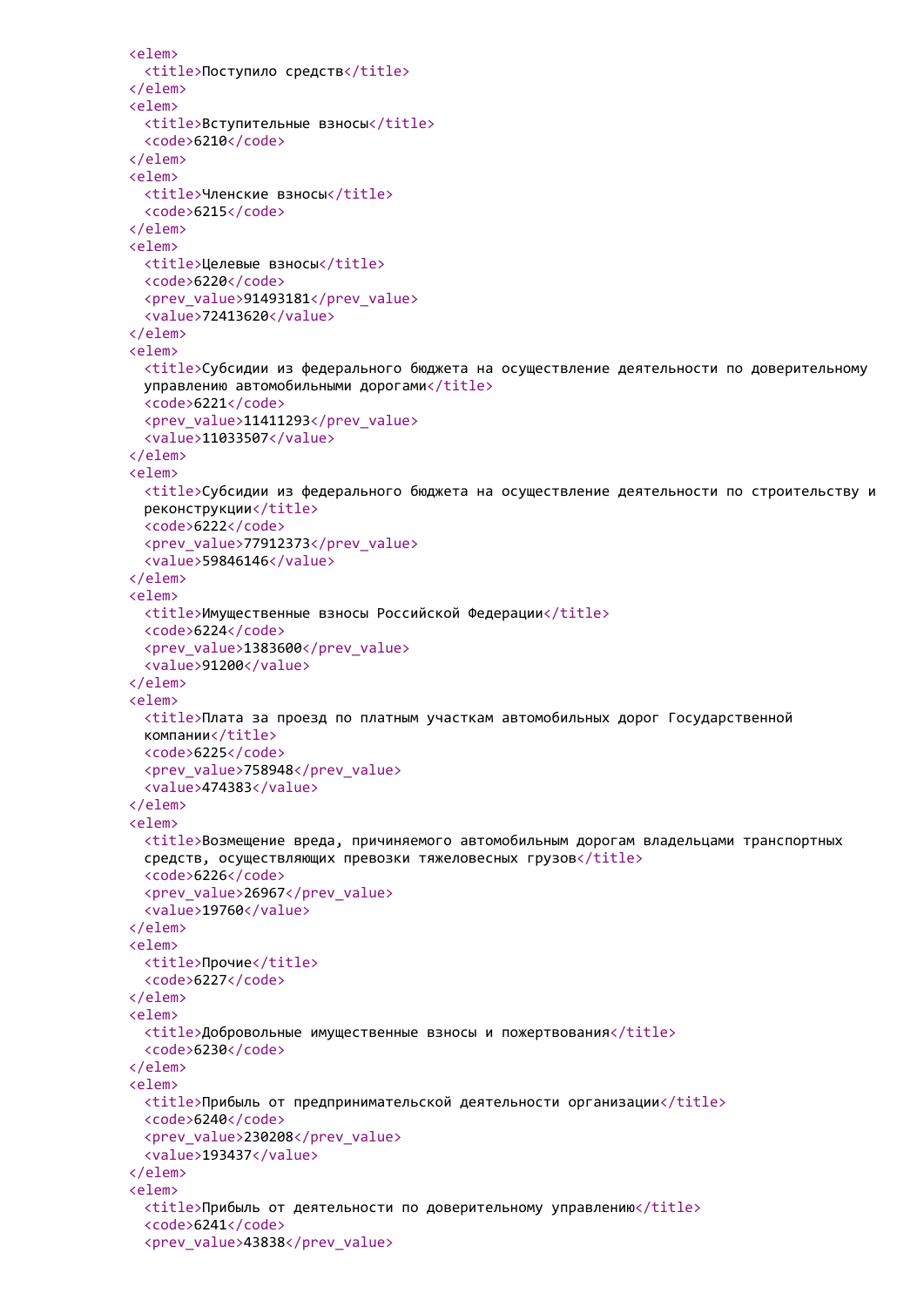```
<value>19594</value>
</elem>
<elem>
 <title>Прибыль от собственной предпринимательской деятельности</title>
 <code>6242</code>
 <prev_value>186370</prev_value>
  <value>173843</value>
</elem>
<elem>
 <title>Прочие</title>
  <code>6250</code>
</elem>
<elem>
 <title>Всего поступило средств</title>
 <code>6200</code>
 <prev_value>91723389</prev_value>
  <value>72607057</value>
</elem>
<elem>
 <title>Использовано средств</title>
</elem>
<elem>
 <title>Расходы на целевые мероприятия</title>
 <code>6310</code>
 <prev_value>-74101728</prev_value>
  <value>-60325470</value>
</elem>
<elem>
 <title>в том числе:</title>
</elem>
<elem>
 <title>социальная и благотворительная помощь</title>
 <code>6311</code>
</elem>
<elem>
 <title>проведение конференций, совещаний, семинаров и т.п.</title>
 <code>6312</code>
 <prev_value>-31091</prev_value>
 <value>-10943</value>
</elem>
<elem>
 <title>иные мероприятия</title>
 <code>6313</code>
</elem>
<elem>
 <title>расходы на доверительное управление автомобильными дорогами</title>
 <code>6314</code>
 <prev_value>-13284437</prev_value>
 <value>-11219678</value>
</elem>
<elem>
 <title>расходы на строительство и реконструкцию автомобильных дорог</title>
 <code>6315</code>
 <prev_value>-60786200</prev_value>
 <value>-49094849</value>
</elem>
<elem>
 <title>Расходы на содержание аппарата управления</title>
 <code>6320</code>
 <prev_value>-968746</prev_value>
 <value>-757399</value>
</elem>
<elem>
 <title>в том числе:</title>
</elem>
<elem>
 <title>расходы, связанные с оплатой труда (включая начисления)</title>
 <code>6321</code>
  <prev_value>-638733</prev_value>
```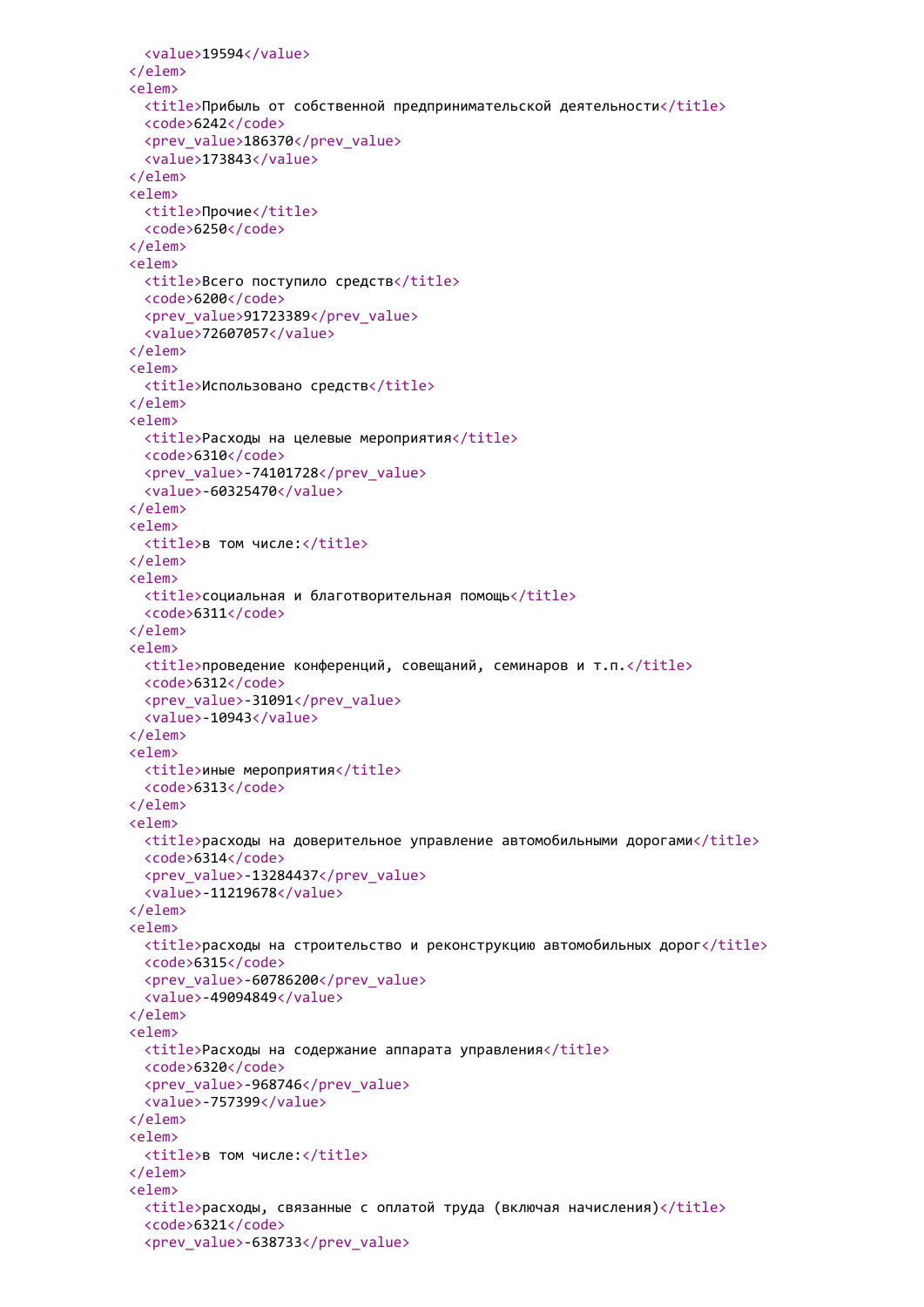```
<value>-449879</value>
</elem>
<elem>
 <title>выплаты, не связанные с оплатой труда</title>
  <code>6322</code>
</elem>
<elem>
 \langletitle>расходы на служебные командировки и деловые поездки</title>
  <code>6323</code>
 <prev_value>-14833</prev_value>
  <value>-6720</value>
</elem>
<elem>
  <title>содержание помещений, зданий, автомобильного транспорта и иного имущества (кроме
 ремонта)</title>
 <code>6324</code>
 <prev_value>-252396</prev_value>
  <value>-112979</value>
</elem>
<elem>
 <title>ремонт основных средств и иного имущества</title>
 <code>6325</code>
 <prev_value>-1225</prev_value>
  <value>-409</value>
</elem>
<elem>
 <title>Прочие</title>
 <code>6326</code>
 <prev_value>-61559</prev_value>
  <value>-187412</value>
</elem>
<elem>
 <title>Приобретение основных средств, инвентаря и иного имущества</title>
 <code>6300</code>
 <prev_value>-140007</prev_value>
  <value>-19156</value>
</elem>
<elem>
 <title>Прочие</title>
 <code>6350</code>
 <prev_value>-159765</prev_value>
 <value>-123576</value>
</elem>
<elem>
 <title>Всего использовано средств</title>
 <code>6300</code>
 <prev_value>-75370246</prev_value>
 <value>-61225601</value>
</elem>
<elem>
 <title>Остаток средств на конец отчетного года</title>
 <code>6400</code>
 <prev_value>74292920</prev_value>
 <value>57939777</value>
</elem>
<elem/>
<elem/>
<elem/>
<elem/>
<elem/>
<elem/>
<elem/>
<elem/>
<elem/>
<elem/>
<elem/>
<elem/>
<elem/>
<elem/>
```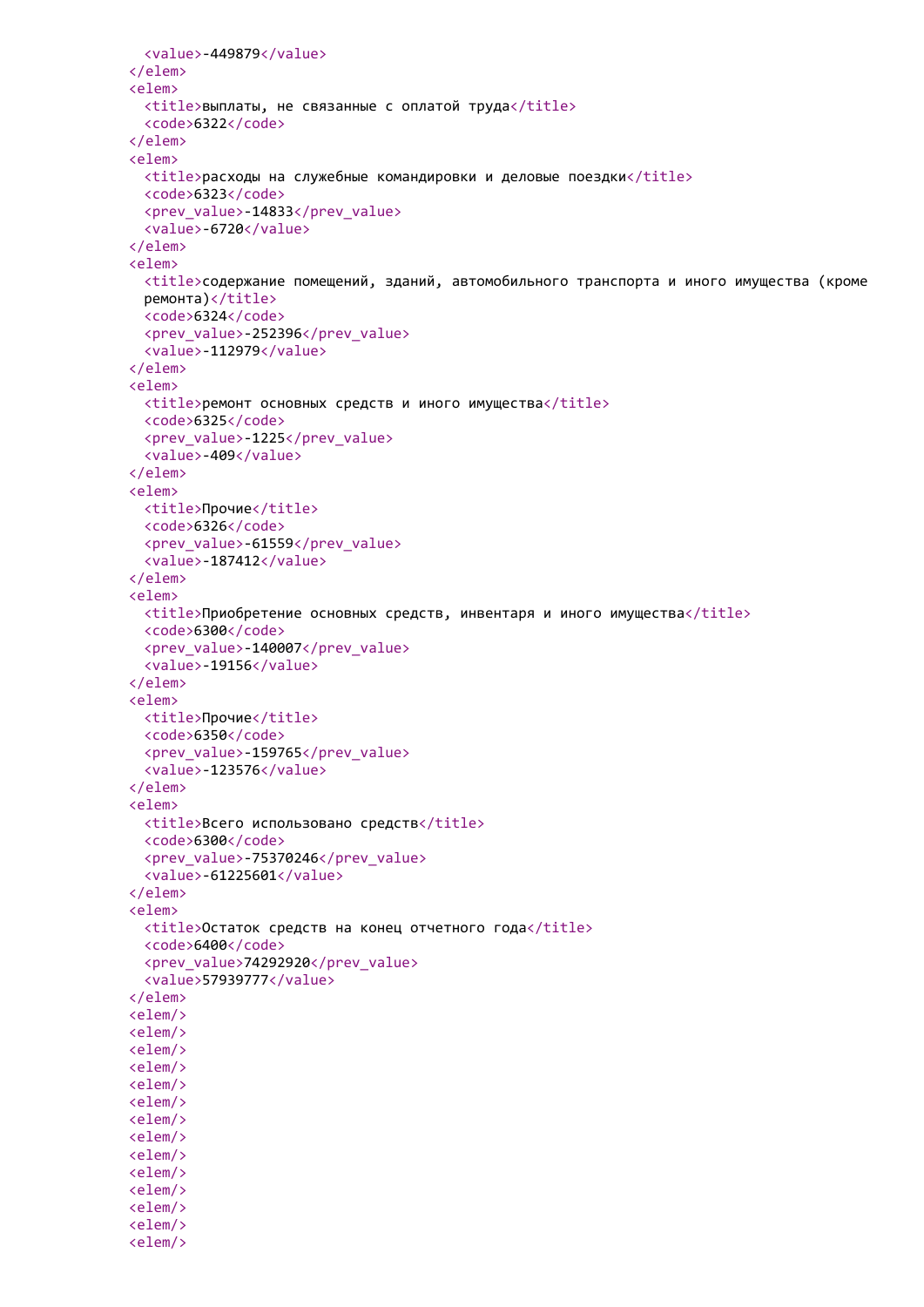| <elem></elem><br><elem></elem><br><elem></elem><br><elem></elem>                         |
|------------------------------------------------------------------------------------------|
| eiem/><br>kelem/><br>ke <sup>1</sup>                                                     |
| <elem></elem>                                                                            |
|                                                                                          |
| <elem></elem>                                                                            |
| <elem></elem>                                                                            |
| <elem></elem>                                                                            |
|                                                                                          |
| <elem></elem><br><elem></elem><br><elem></elem>                                          |
|                                                                                          |
| eiem/><br><elem></elem><br><e<sup>1</e<sup>                                              |
|                                                                                          |
| <elem></elem>                                                                            |
| <elem></elem>                                                                            |
| <elem></elem>                                                                            |
| <elem></elem>                                                                            |
|                                                                                          |
|                                                                                          |
| <elem></elem><br><elem></elem><br><elem></elem>                                          |
|                                                                                          |
| eiem/><br><elem></elem><br><e<sup>1</e<sup>                                              |
| <elem></elem>                                                                            |
| <elem></elem>                                                                            |
| <elem></elem>                                                                            |
| <elem></elem>                                                                            |
|                                                                                          |
|                                                                                          |
| <elem></elem><br><elem></elem><br><elem></elem>                                          |
| eiem/><br>kelem/><br>ke <sup>l</sup>                                                     |
|                                                                                          |
| <elem></elem>                                                                            |
| <elem></elem>                                                                            |
| <elem></elem>                                                                            |
| <elem></elem>                                                                            |
|                                                                                          |
| <elem></elem><br><elem></elem><br><elem></elem>                                          |
|                                                                                          |
| -∸em/<br><elem <br="">&lt;&lt;<br/><math>\mathbf{\hat{}}</math></elem>                   |
| $\langle$ elem $\rangle$                                                                 |
| <elem></elem>                                                                            |
|                                                                                          |
| <elem></elem>                                                                            |
| <elem></elem>                                                                            |
| <elem></elem>                                                                            |
| <elem <br=""><elem <="" th=""></elem></elem>                                             |
| $\mathsf{P}$                                                                             |
| <elem <="" th=""></elem>                                                                 |
| <elem <="" th=""></elem>                                                                 |
| <elem <br=""><math>\mathbf{\hat{ }}</math></elem>                                        |
| <elem></elem>                                                                            |
|                                                                                          |
| <elem></elem>                                                                            |
| <elem></elem>                                                                            |
| <elem <br=""><elem <br=""><elem <br=""><math>\mathbf{\hat{}}</math></elem></elem></elem> |
| ⋟                                                                                        |
| $\mathsf{P}$                                                                             |
| <elem <br="">⋟</elem>                                                                    |
| <elem></elem>                                                                            |
| <elem></elem>                                                                            |
| <elem></elem>                                                                            |
|                                                                                          |
| <elem></elem><br>$\mathbf{\hat{ }}$                                                      |
| <elem <br=""><elem <br=""><elem <="" th=""></elem></elem></elem>                         |
| ⋟                                                                                        |
| $\mathsf{P}$                                                                             |
| <elem <br=""><math>\mathsf{\hat{ }}</math></elem>                                        |
| <elem></elem>                                                                            |
| <elem></elem>                                                                            |
| <elem></elem>                                                                            |
| <elem></elem>                                                                            |
|                                                                                          |
| <elem <br=""><elem <br=""><elem <br=""><math>\mathbf{\hat{}}</math></elem></elem></elem> |
|                                                                                          |
|                                                                                          |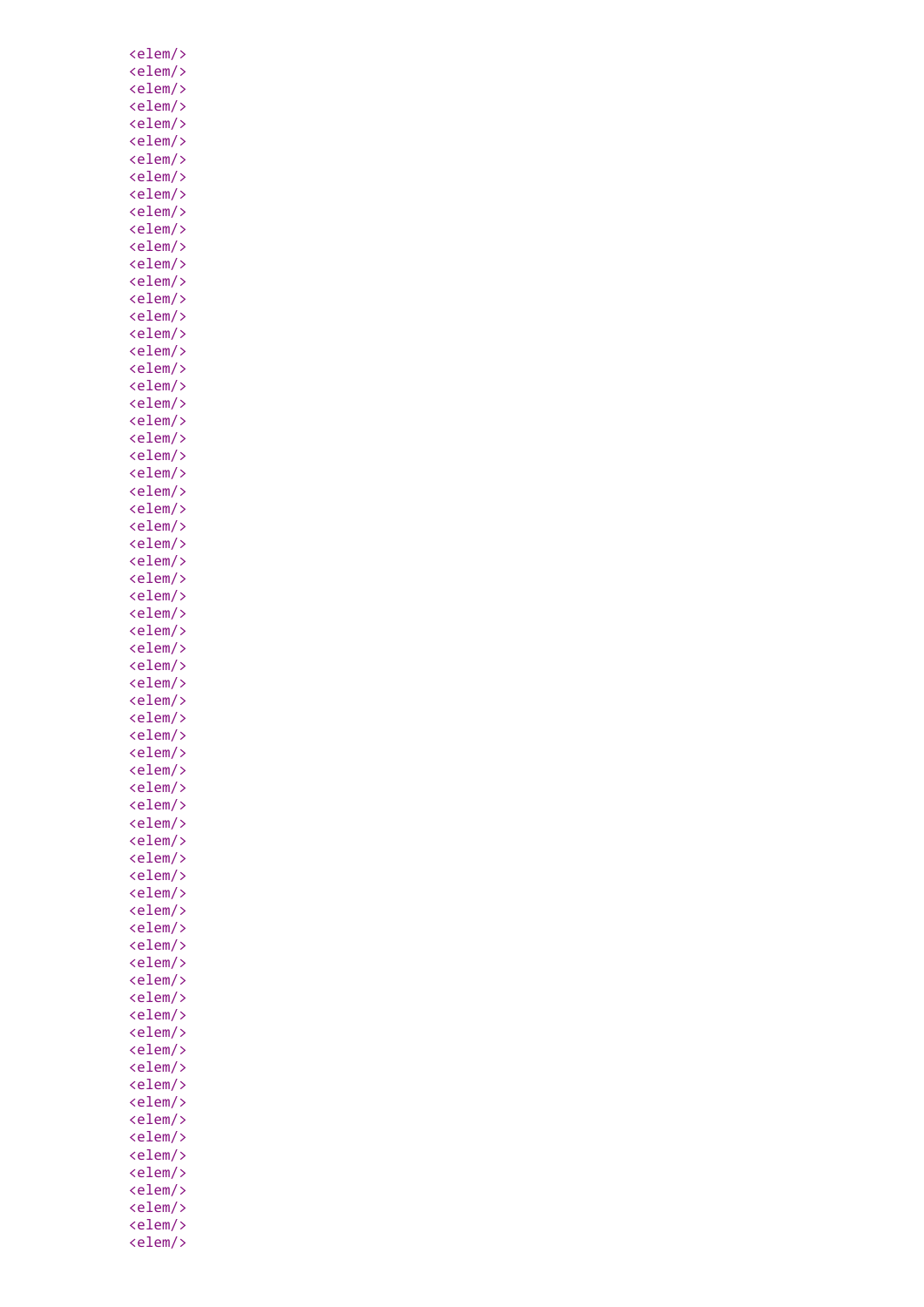```
<elem/>
   <elem/>
   <elem/>
   <elem/>
   <elem/>
   <elem/>
   <elem/>
   <elem/>
   <elem/>
   <elem/>
   <elem/>
   <elem/>
   <elem/>
   <elem/>
   <elem/>
   <elem/>
   <elem/>
   <elem/>
   <elem/>
   <elem/>
   <elem/>
   <elem/>
   \langleelem/\rangle\langleelem/\rangle<elem/>
   <elem/>
   <elem/>
   <elem/>
   <elem/>
   <elem/>
   <elem/>
   <elem/>
   <elem/>
   <elem/>
   <elem/>
   <elem/>
   <elem/>
   <elem/>
   <elem/>
   <elem/>
   <elem/>
   <elem/>
 </main>
</funds_04>
<has_info_letter>0</has_info_letter>
<info_letter>
 <type>0</type>
 <text>ПОЯСНИТЕЛЬНАЯ ЗАПИСКА К ГОДОВОЙ БУХГАЛТЕРСКОЙ ОТЧЕТНОСТИ ГОСУДАРСТВЕННОЙ КОМПАНИИ
 «РОССИЙСКИЕ АВТОМОБИЛЬНЫЕ ДОРОГИ» ЗА 2011 ГОД I. Общие сведения 1.1 Информация о
 Государственной компании Государственная компания «Российские автомобильные дороги» (далее –
 Государственная компания) создана на основании федерального закона от 17 июля 2009 года №
 145-ФЗ «О Государственной компании «Российские автомобильные дороги» и о внесении изменений
 в отдельные законодательные акты Российской Федерации» (далее – Федеральный закон № 145-ФЗ),
 зарегистрирована Главным управлением Министерства юстиции Российской Федерации по Москве 14
 августа 2009 года за номером 1097799013652. Место нахождения Государственной компании:
 109074, г. Москва, Славянская площадь, 2/5/4, стр. 3. Учредителем Государственной компании
 выступает Российская Федерация. Права и обязанности учредителя Государственной компании
 осуществляет от имени Российской Федерации Правительство Российской Федерации.
 Государственная компания является некоммерческой организацией, не имеющей членства и
 созданной Российской Федерацией на основе имущественных взносов в целях оказания
 государственных услуг и выполнения иных полномочий в сфере дорожного хозяйства с
 использованием федерального имущества на основе доверительного управления. Государственная
 компания создана без ограничения срока действия и действует в целях оказания государственных
 услуг и выполнения иных полномочий в сфере дорожного хозяйства с использованием федерального
 имущества на основе доверительного управления, а также в целях поддержания в надлежащем
 состоянии и развития сети автомобильных дорог Государственной компании, увеличения их
 пропускной способности, обеспечения движения по ним, повышения качества услуг, оказываемых
 пользователям автомобильными дорогами Государственной компании, развития объектов дорожного
 сервиса, размещаемых в границах полос отвода и придорожных полос автомобильных дорог
```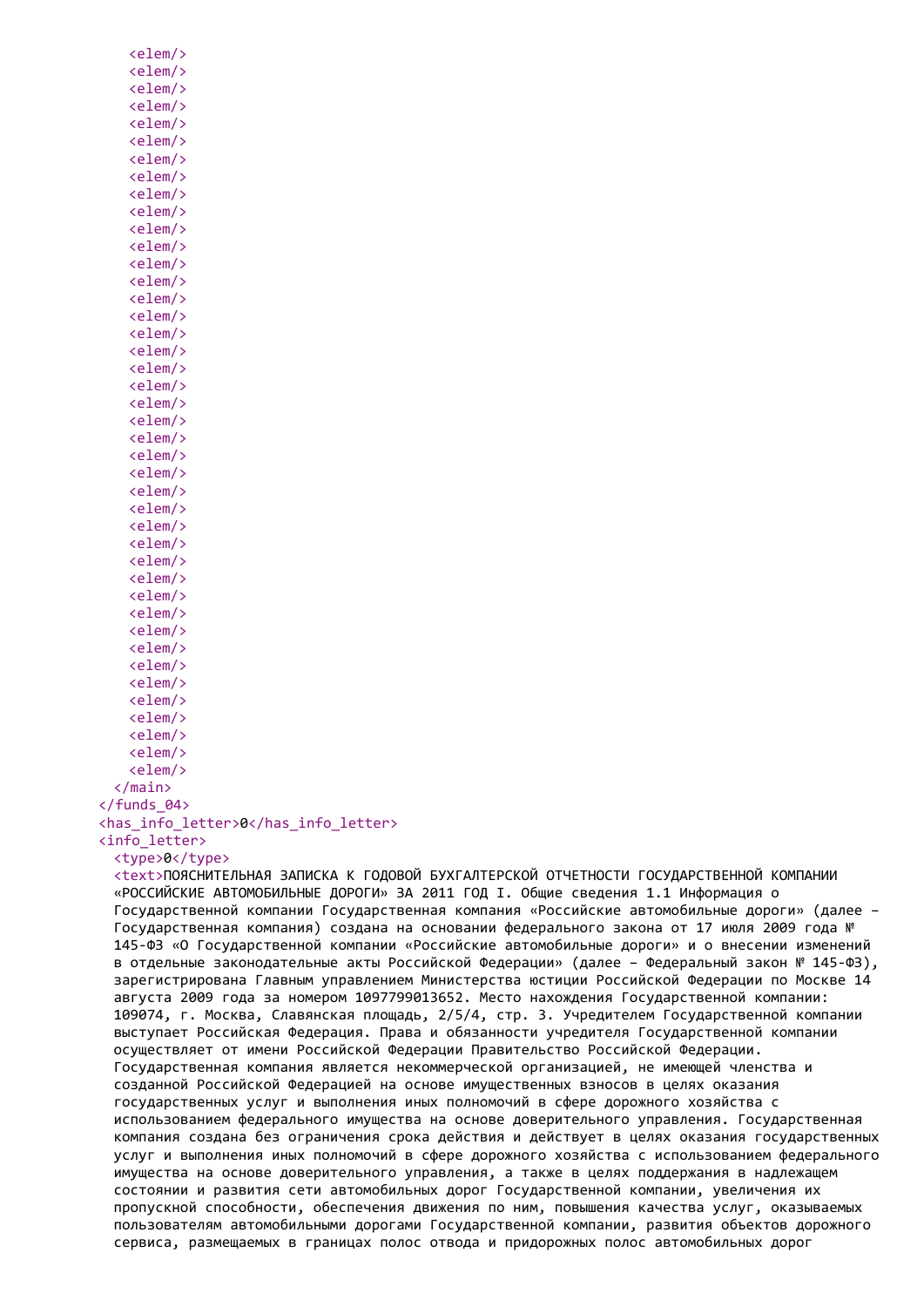Государственной компании. В соответствии с Федеральным законом № 145-ФЗ, Государственная компания осуществляет деятельность, приносящую доходы и соответствующую целям, ради которых она создана, лишь постольку, поскольку это служит достижению этих целей. После уплаты налогов и сборов, предусмотренных законодательством о налогах и сборах, доходы Государственной компании, полученные в результате такой деятельности, направляются на достижение целей, установленных настоящим Федеральным законом. Российская Федерация не отвечает по обязательствам Государственной компании, а Государственная компания не отвечает по обязательствам Российской Федерации. В соответствии с Федеральным законом учреждено доверительное управление автомобильными дорогами общего пользования федерального значения. Полномочия учредителя доверительного управления осуществляет Министерство транспорта Российской Федерации. В доверительное управление Государственной компании в соответствии с решениями Правительства Российской Федерации переданы находящиеся в федеральной собственности автомобильные дороги общего пользования федерального значения, используемые на платной основе, и автомобильные дороги общего пользования федерального значения, содержащие платные участки, протяженностью 2 598,89 км., в том числе: - автодорога М-1 «Беларусь» - 449,93 км.; - автодорога М-4 «Дон» - 1 716,34 км.; - автодорога М-3 «Украина» - 432,62 км. Среднесписочная численность работников Государственной компании за 2011 год составляет 405 человек (за 2010 год 175 человек). 1.2. Основные виды деятельности 1) деятельность по доверительному управлению автомобильными дорогами Государственной компании, в том числе: осуществление функций заказчика при капитальном ремонте, ремонте и содержании автомобильных дорог Государственной компании; - эксплуатация автомобильных дорог Государственной компании, в том числе организация проезда транспортных средств по автомобильным дорогам Государственной компании; - обеспечение соответствия состояния автомобильных дорог Государственной компании установленным правилам, стандартам, техническим нормам, требованиям технических регламентов и других нормативных технических документов, в том числе в части обеспечения требований безопасности дорожного движения; - обеспечение необходимого уровня качества услуг (комфортабельность, безопасность, скорость), оказываемых пользователям автомобильными дорогами Государственной компании и связанных с проездом и обслуживанием данных пользователей по пути их следования; - организация дорожного движения, в том числе управление транспортными потоками; - взимание платы за проезд транспортных средств по автомобильным дорогам Государственной компании с пользователей такими автомобильными дорогами; - взимание платы в виде возмещения владельцами транспортных средств, осуществляющих перевозки тяжеловесных и (или) крупногабаритных грузов, вреда, причиняемого этими транспортными средствами автомобильным дорогам Государственной компании, на основании выданных уполномоченными федеральными органами исполнительной власти специальных разрешений на осуществление движения по автомобильным дорогам Государственной компании этих транспортных средств; - заключение концессионных соглашений в отношении автомобильных дорог Государственной компании независимо от сроков и источников финансового обеспечения расходов на создание, реконструкцию, капитальный ремонт, содержание таких автомобильных дорог или их участков, а также на содержание объектов дорожного сервиса в границах полос отвода и придорожных полос автомобильных дорог Государственной компании; - осуществление мероприятий по контролю за обеспечением сохранности автомобильных дорог Государственной компании, в том числе автомобильных дорог Государственной компании, в отношении которых заключены концессионные соглашения; - осуществление мероприятий по оценке соответствия транспортноэксплуатационных характеристик автомобильных дорог Государственной компании требованиям технических регламентов, а также организация учета интенсивности проезда транспортных средств по автомобильным дорогам Государственной компании; - управление инвестиционными проектами в установленной сфере деятельности Государственной компании, в том числе осуществляемыми на принципах государственно-частного партнерства; - обеспечение поступления доходов, связанных с осуществлением деятельности, предусмотренной настоящей частью (далее доходы от деятельности по доверительному управлению автомобильными дорогами Государственной компании); - иная деятельность Государственной компании, связанная с деятельностью по доверительному управлению автомобильными дорогами Государственной компании. - иная деятельность, направленная на достижение целей деятельности Государственной компании 2) деятельность по организации строительства и реконструкции автомобильных дорог, переданных или передаваемых Государственной компании в доверительное управление, в том числе: осуществление функций заказчика при инженерных изысканиях для подготовки проектной документации, строительства, реконструкции автомобильных дорог Государственной компании и архитектурно-строительном проектировании для обеспечения строительства, реконструкции, капитального ремонта автомобильных дорог Государственной компании; - осуществление функций заказчика при строительстве, реконструкции, капитальном ремонте, ремонте и содержании автомобильных дорог Государственной компании; - обеспечение подготовки документации по планировке территории в целях размещения автомобильных дорог Государственной компании; осуществление Государственной компанией отдельных полномочий, предусмотренных настоящим Федеральным законом и связанных с резервированием земель и изъятием земельных участков и (или) расположенных на них объектов недвижимого имущества в целях размещения автомобильных дорог Государственной компании; - обеспечение проведения кадастровых работ в отношении земельных участков и (или) иных объектов недвижимого имущества, изымаемых в целях размещения автомобильных дорог Государственной компании, и финансирование указанных работ; - обращение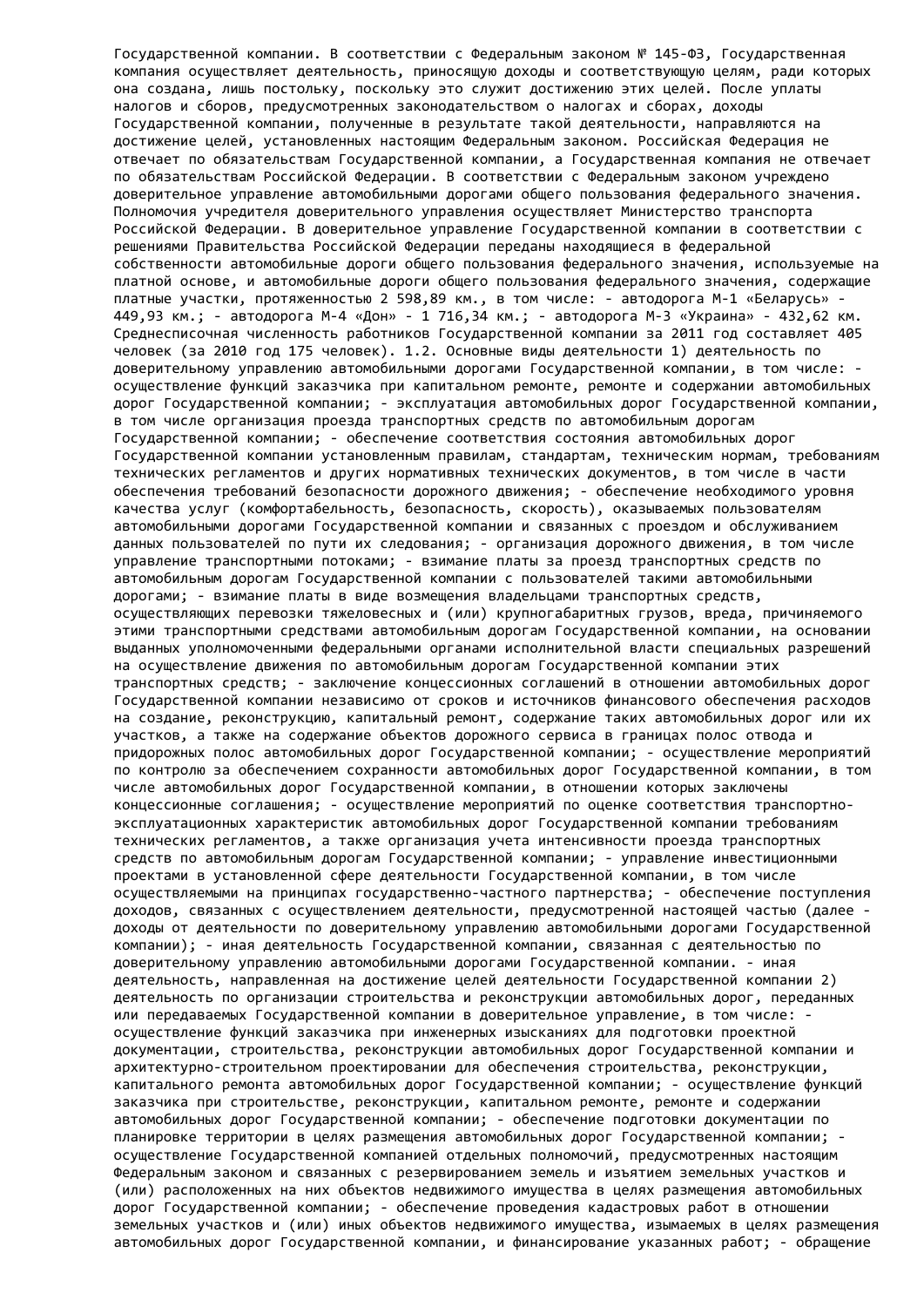с заявлениями о государственном кадастровом учете земельных участков и (или) иных объектов недвижимого имущества, изымаемых в целях размещения автомобильных дорог Государственной компании, а также с заявлениями об учете изменений изымаемых земельных участков и (или) иных объектов недвижимого имущества; - обращение от имени Российской Федерации с заявлениями о государственной регистрации права федеральной собственности на изъятые в целях размещения автомобильных дорог Государственной компании земельные участки и (или) иные объекты недвижимого имущества; - заключение концессионных соглашений в отношении автомобильных дорог Государственной компании и осуществление полномочий концедента в соответствии с Федеральным законом от 21 июля 2005 года N 115-ФЗ "О концессионных соглашениях" с учетом особенностей, предусмотренных настоящим Федеральным законом. 3) Иная деятельность Государственной компании, направленная на достижение целей ее создания, в частности: - осуществление функций заказчика при проектировании, строительстве, реконструкции, капитальном ремонте, ремонте и содержании объектов дорожного сервиса в границах полос отвода и придорожных полос автомобильных дорог Государственной компании; - осуществление функций заказчика по договорам на выполнение научно-исследовательских и опытно-конструкторских работ, а также по поручению наблюдательного совета Государственной компании по другим договорам (в отношении работ, отнесенных к компетенции Государственной компании); - предоставление в субаренду земельных участков Государственной компании, в том числе в целях осуществления концессионером деятельности, предусмотренной концессионным соглашением в отношении автомобильных дорог Государственной компании, и в целях размещения объектов дорожного сервиса, иных объектов, установки рекламных конструкций в границах полос отвода и придорожных полос автомобильных дорог Государственной компании; - заключение соглашений об установлении сервитутов в отношении земельных участков Государственной компании в случаях, предусмотренных статьей 38 настоящего Федерального закона; - обеспечение проведения кадастровых работ в отношении земельных участков, предоставляемых в соответствии с настоящим Федеральным законом в аренду Государственной компании, и финансирование таких работ; - обращение с заявлениями о государственном кадастровом учете земельных участков, предоставляемых в соответствии с настоящим Федеральным законом в аренду Государственной компании, а также с заявлениями об учете изменений таких земельных участков; - обращение от имени Российской Федерации с заявлениями о государственной регистрации права федеральной собственности на переданные в доверительное управление Государственной компании автомобильные дороги, а также на земельные участки, предоставленные в соответствии с настоящим Федеральным законом в аренду Государственной компании; - мониторинг состояния объектов дорожного сервиса в границах полос отвода и придорожных полос автомобильных дорог Государственной компании, а также определение потребностей в строительстве и реконструкции автомобильных дорог Государственной компании и указанных объектов дорожного сервиса; - принятие мер по обеспечению автомобильных дорог Государственной компании объектами дорожного сервиса, организация их использования; обеспечение страхования рисков утраты (гибели), недостачи или повреждения имущества, находящегося в собственности Государственной компании, рисков ответственности по обязательствам, возникающим вследствие причинения вреда жизни, здоровью или имуществу других лиц, а также рисков ответственности по договорам, заключенным Государственной компанией, при осуществлении Государственной компанией деятельности, не связанной с доверительным управлением автомобильными дорогами Государственной компании; - контроль за соблюдением установленного порядка работы с документами, хранение, комплектование, учет и использование архивных документов, относящихся к сфере деятельности Государственной компании; предоставление на возмездной основе заверенных в установленном порядке выписок из архивных документов, относящихся к сфере деятельности Государственной компании, и копий указанных документов в порядке, предусмотренном Регламентом Государственной компании; - обеспечение при осуществлении деятельности Государственной компании защиты сведений, составляющих государственную тайну, и иной информации, доступ к которой ограничен федеральными законами; - участие в обеспечении защиты прав и законных интересов граждан при осуществлении дорожной деятельности; - обеспечение мобилизационной подготовки Государственной компании; организация подготовки, переподготовки и повышения квалификации специалистов в сфере дорожного хозяйства и дорожной деятельности; - организация и проведение в установленном порядке конгрессов, конференций, семинаров, выставок и других мероприятий, а также осуществление Государственной компанией деятельности в сфере рекламы в отношении видов деятельности, отнесенных к компетенции Государственной компании; - информационное обеспечение пользователей автомобильными дорогами Государственной компании, в том числе информирование о наличии объектов дорожного сервиса в границах полос отвода и придорожных полос автомобильных дорог Государственной компании и о безопасных условиях проезда транспортных средств по автомобильным дорогам Государственной компании; - заключение гражданско-правовых договоров (в том числе инвестиционных договоров, договоров участия в долевом строительстве, договоров о совместной деятельности, договоров подряда на выполнение работ по строительству или реконструкции объектов недвижимого имущества и других договоров) для достижения целей деятельности Государственной компании; - обеспечение проведения оценки в отношении земельных участков и иных объектов недвижимого имущества (в том числе изымаемых в целях размещения автомобильных дорог Государственной компании), объектов движимого имущества для достижения целей деятельности Государственной компании и финансирование таких работ; - оказание консультационных, инжиниринговых и других услуг в установленных сферах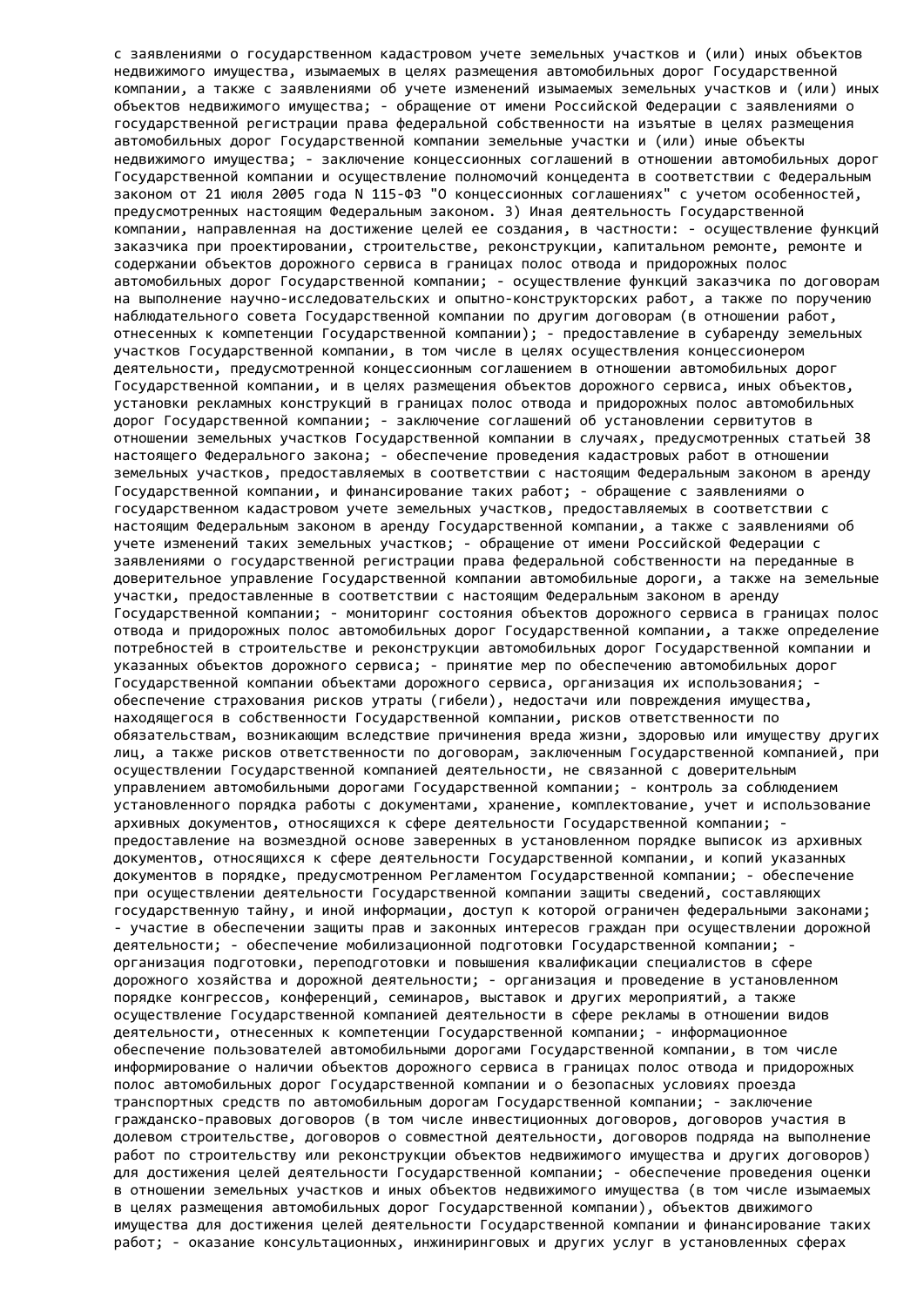деятельности Государственной компании; - совершение сделок с недвижимым и иным имуществом Государственной компании, не являющимся объектом доверительного управления (купли-продажи, сдачи в аренду, субаренду и других сделок); - осуществление внешнеэкономической деятельности в целях выполнения полномочий Государственной компании; - осуществление полиграфической деятельности, в том числе издание атласа автомобильных дорог Российской Федерации; согласование маршрутов транспортных средств, осуществляющих перевозки опасных, тяжеловесных и (или) крупногабаритных грузов по автомобильным дорогам Государственной компании, а также согласование выдачи специальных разрешений на осуществление движения по автомобильным дорогам Государственной компании таких транспортных средств; - осуществление мероприятий по обеспечению сохранности автомобильных дорог Государственной компании, подготовка предложений об установлении временных ограничения или прекращения движения транспортных средств по автомобильным дорогам Государственной компании в период возникновения неблагоприятных природно-климатических условий, в случае снижения несущей способности конструктивных элементов автомобильных дорог Государственной компании, их участков и в иных случаях в целях обеспечения безопасности дорожного движения; - обеспечение охраны объектов, находящихся в собственности Государственной компании или переданных Государственной компании на иных правах, в том числе обеспечение охраны защитных дорожных сооружений, искусственных дорожных сооружений; - организация учета показателей аварийности на автомобильных дорогах Государственной компании; - участие в расследовании причин аварий на автомобильных дорогах Государственной компании, в том числе на дорожных сооружениях, и причин их разрушений; разработка совместно с уполномоченными федеральными органами исполнительной власти схем организации дорожного движения в местах пересечений автомобильных дорог Государственной компании с железнодорожными путями; - привлечение на договорной основе организаций, экспертов и специалистов для изучения и решения вопросов, относящихся к компетенции Государственной компании; - создание, внедрение и применение инновационных механизмов управления транспортными потоками. - 1.3. Исполнительные и контрольные органы Состав наблюдательного совета, действующего в 2011 году утвержден Распоряжением Правительства РФ от 18 января 2011 г. № 31-р: 1) ИВАНОВ Сергей Борисович, заместитель Председателя Правительства Российской Федерации (председатель наблюдательного совета) 2) БЕЛОЗЕРОВ Олег Валентинович, заместитель Министра транспорта Российской Федерации 3) БЕСХМЕЛЬНИЦЫН Михаил Иванович, аудитор Счетной палаты Российской Федерации 4) БУШМИН Евгений Викторович, председатель Комитета Совета Федерации по бюджету 5) КОСТИН Сергей Васильевич, председатель правления Государственной компании "Российские автомобильные дороги" 6) ЛЕВИТИН Игорь Евгеньевич, Министр транспорта Российской Федерации 7) НОВАК Александр Валентинович, заместитель Министра финансов Российской Федерации 8) РЫЖКОВ Николай Иванович, председатель Комиссии Совета Федерации по естественным монополиям 9) САВЕЛЬЕВ Олег Генрихович, заместитель Министра экономического развития Российской Федерации 10) СОКОЛОВ Максим Юрьевич, директор Департамента промышленности и инфраструктуры Правительства Российской Федерации 11) ШАККУМ Мартин Люцианович, председатель Комитета Государственной Думы по строительству и земельным отношениям 12) ШИШКАРЕВ Сергей Николаевич, председатель Комитета Государственной Думы по транспорту. Распоряжением Правительства РФ от 28 декабря 2011 года № 2419-р изменен состав наблюдательного совета Государственной компании, в который вошли: 1) АКИМОВ Андрей Игоревич, Председатель правления Газпромбанка 2) БЕЛОЗЁРОВ Олег Валентинович, заместитель Министра транспорта Российской Федерации 3) ЧАБУНИН Анатолий Михайлович, руководитель Федерального дорожного агентства 4) СОКОЛОВ Максим Юрьевич, директор департамента промышленности и инфраструктуры Правительства Российской Федерации 5) НОВАК Александр Валентинович, заместитель Министра финансов Российской Федерации 6) САВЕЛЬЕВ Олег Генрихович, заместитель Министра экономического развития Российской Федерации 7) БЕСХМЕЛЬНИЦЫН Михаил Иванович, аудитор Счётной палаты Российской Федерации 8) БУШМИН Евгений Викторович, председатель Комитета Совета Федерации по бюджету 9) ЕРЕМЕЕВ Олег Витальевич, заместитель председателя Комитета Совета Федерации по экономической политике 10) ШАККУМ Мартин Люцианович, председатель Комитета Государственной Думы по строительству и земельным отношениям 11) ТЕН Сергей Юрьевич, депутат Государственной Думы 12) КЕЛЬБАХ Сергей Валентинович, председатель Правления Государственной компании «Российские автомобильные дороги» Состав Правления Государственной компании по состоянию на 31 декабря 2011 года: 1) КЕЛЬБАХ Сергей Валентинович, председатель правления Государственной компании «Российские автомобильные дороги» 2) УРМАНОВ Игорь Александрович, член правления Государственной компании «Российские автомобильные дороги», первый заместитель председателя правления по производственнотехническимвопросам 3) ЕЛИСТРАТОВ Владимир Анатольевич, член правления Государственной компании «Российские автомобильные дороги», заместитель председателя правления по строительству 4) НОСОВ Александр Геннадьевич, член правления Государственной компании «Российские автомобильные дороги», заместитель председателя правления по инвестиционной политике 5) ЦЕЛКОВНЕВ Александр Иванович, член правления Государственной компании «Российские автомобильные дороги», заместитель председателя правления по доверительному управлению 6) КАЛАШНИКОВ Андрей Юрьевич, член правления Государственной компании «Российские автомобильные дороги», заместитель председателя правления по экономике и финансам 7) ЖУРАВЛЕВ Андрей Александрович, член правления Государственной компании «Российские автомобильные дороги», заместитель председателя правления по имущественно-земельным вопросам 8) ВОЙТЕНКО Виктор Петрович, член правления Государственной компании «Российские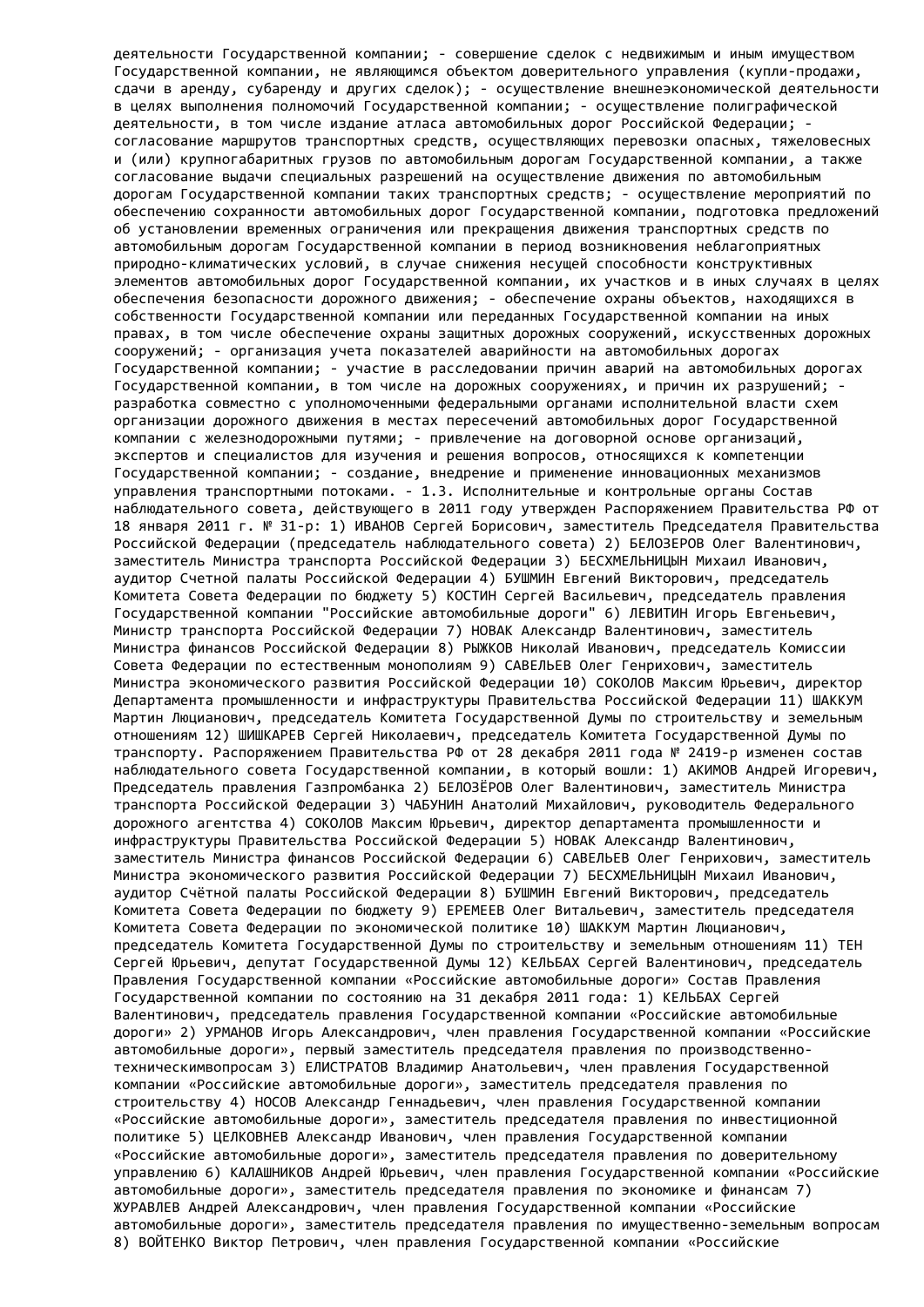автомобильные дороги», заместитель председателя правления по общим вопросам Состав ревизионной комиссии Государственной компании на 31 декабря 2011 года: 1) КУЗИН Игорь Робертович – директор Департамента бюджетной политики в сфере транпорта, дорожного хозяйства, природопользования и агропромышленного комплекса Министерства финансов Российской Федерации; 2) АЛАФИНОВ Иннокентий Сергеевич – заместитель руководителя Федерального дорожного агентства; 3) ГАЛИМОВ Николай Анасович – заместитель директора Департамента экономики и финансов Министерства транспорта Российской Федерации; 4) МАНДРОН Ярослав Владимирович – начальник отдела реформирования транспорта и связи Департамента государственного регулирования тарифов, инфраструктурных реформ и энергоэффективности Министерства экономического развития Российской Федерации; 5) ФИЛИППОВА Ольга Юрьевна – заместитель начальника отдела наземного, водного транспорта и рыбного хозяйства Управления инфраструктурных отраслей и организаций военно-промышленного комплекса Федерального агентства по управлению государственным имуществом. 1.4. Обособленные структурные подразделения Государственной компании Особенностью структуры Государственной компании, влияющей на выбор способов и методов бухгалтерского учета, является наличие обособленных структурных подразделений, не выделенных на отдельный баланс, и не имеющих счетов в учреждениях банков. Обособленные структурные подразделения не являются отдельными юридическими лицами, наделяются Государственной компанией имуществом и действуют в соответствии с положениями об обособленных структурных подразделениях. По состоянию на 31 декабря 2011 года функционировали следующие обособленные подразделения Государственной компании: Воронежский филиал; Голицынский филиал; Калужское территориальное управление; Краснодарское территориальное управление; Ростовское территориальное управление; Санкт-Петербургское территориальное управление Тверское территориальное управление. II. Учетная политика 2.1. Основания составления Бухгалтерская отчетность Государственной компании сформирована исходя из действующих в Российской федерации правил бухгалтерского учета и отчетности, в частности Федерального закона от 21.11.1996 г. № 129-ФЗ «О бухгалтерском учете», Положения по бухгалтерскому учету «Учетная политика организации» ПБУ 1/2008, утвержденного приказом Министерства Финансов Российской Федерации от 06.10.2008 г. № 106н, Положения по ведению бухгалтерского учета и отчетности в Российской Федерации, утвержденного приказом Министерства Финансов от 29.07.1998 г. № 34н, Положения по бухгалтерскому учету «Бухгалтерская отчетность организации» ПБУ 4/99, утвержденного приказом Министерства Финансов от 06.07.1999 г. № 43н, Приказом Минфина России от 02 июля 2010 г. № 66н «О формах бухгалтерской отчетности организаций». 2.2. Краткосрочные и долгосрочные активы и обязательства В бухгалтерском балансе финансовые вложения, дебиторская и кредиторская задолженность, включая задолженность по кредитам и займам, отнесены к краткосрочным, если срок их обращения (погашения) не превышает 12 месяцев. Остальные виды вышеуказанных активов и обязательств представлены как долгосрочные. Остаток долгосрочных финансовых вложений отражен в Бухгалтерском балансе по строке 1150 «Финансовые вложения». По данной строке отражен взнос в уставный капитал дочерней компании – общества с ограниченной ответственностью «Автодор – Платежные системы» Задолженность по выпущенным неконвертируемым процентным документарным облигациям отражена в Бухгалтерском балансе по строке 1410 «Заемные средства». Задолженность Государственной компании перед подрядчиками по гарантийным суммам в части задолженности, сроком погашения более 12 месяцев и сроком погашения менее 12 месяцев, отражена в Бухгалтерском балансе по строкам 1450 «Прочие долгосрочные обязательства» и 1520 «Кредиторская задолженность» соответственно. 2.3. Основные средства В составе основных средств отражены здания, машины, оборудование, транспортные средства и другие соответствующие объекты, используемые Государственной компанией в деятельности, направленной на достижение целей создания компании, (в том числе при выполнении работ или оказании услуг в рамках предпринимательской деятельности) либо для управленческих нужд Государственной компании, со сроком службы более 12 месяцев. В отчетности основные средства показаны по первоначальной (восстановительной) стоимости. В соответствии с пунктом 17 Положения по бухгалтерскому учету «Учет основных средств» ПБУ 6/01, утвержденного приказом Минфина России от 30 марта 2001 года № 26н, амортизация по объектам основных средств некоммерческих организаций не начисляется. Сумма начисленного износа основных средств Государственной компании за 2011 год составила 9 229,0 тысяч рублей (за 2010 год – 410,3 тысяч рублей). Сумма начисленного износа основных средств с начала деятельности Государственной компании на 31 декабря 2011 года 9 639,3 тысячи рублей). Объекты основных средств стоимостью не более 40 тыс. рублей за единицу списывались в отчетном периоде на расходы путем начисления амортизации в размере их первоначальной стоимости по мере отпуска их в эксплуатацию. Приобретаемые книги, брошюры и другие печатные издания при принятии к учету не признавались основными средствами. Затраты на их приобретение признавались расходами того отчетного периода, в котором они совершены. Библиотечный фонд в Государственной компании не формировался. Начисление износа по объектам основных средств производится линейным способом, исходя из сроков полезного использования. При определении сроков полезного использования объектов основных средств Государственная компания использует классификацию основных средств, включаемых в амортизационные группы, утвержденную постановлением Правительства Российской Федерации от 01.01.2002 №1 «О классификации: основных средств, включаемых в амортизационные группы». При отсутствии отдельных объектов основных средств в Классификации, срок полезного использования для целей бухгалтерского учета устанавливается на основании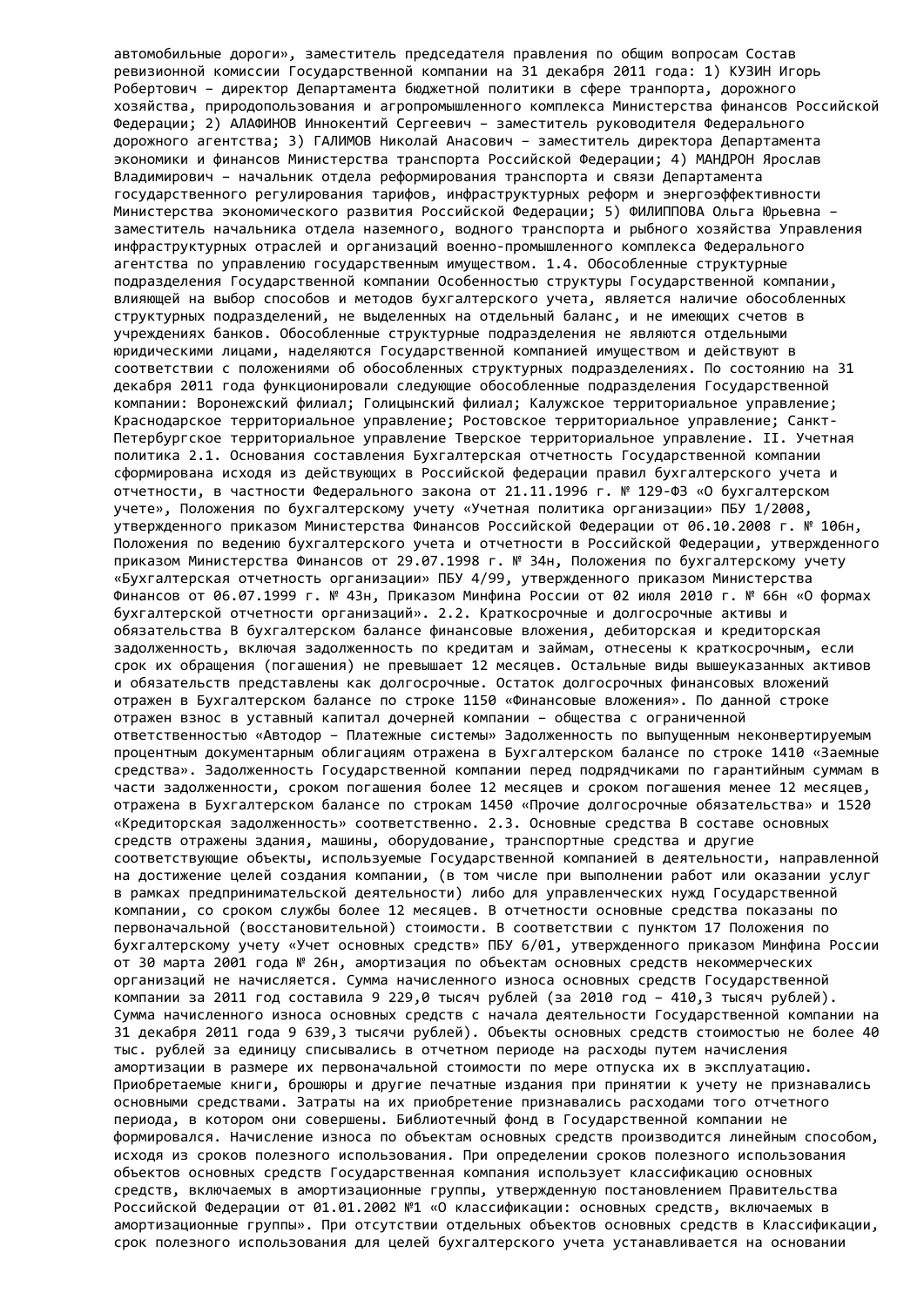экспертных оценок технических специалистов Государственной компании в соответствии с техническими условиями, следующим образом: - исходя из ожидаемого срока использования этого объекта, в соответствии с ожидаемой производительностью и мощностью; - исходя из ожидаемого физического износа, зависящего от режима эксплуатации, естественных условий и влияния агрессивной среды, системы проведения ремонта; - нормативно-правовых и других ограничений использования этого объекта. Переоценка текущей (восстановительной) стоимости объектов основных средств не производилась. Стоимость основных средств, в которой они приняты к бухгалтерскому учету, не подлежит изменению, кроме случаев достройки, дооборудования, реконструкции, модернизации, технического перевооружения, частичной ликвидации и по иным аналогичным основаниям. К работам по достройке, дооборудованию, модернизации относятся работы, вызванные изменением технологического или служебного назначения оборудования, здания, сооружения или иного объекта основных средств, повышенными нагрузками и (или) другими новыми качествами. Затраты на текущий и капитальный ремонт объектов основных средств признаются затратами по обычным видам деятельности в том отчетном периоде, в котором они были произведены. Арендованные объекты основных средств отражаются за балансом по стоимости, указанной в договорах аренды. Стоимость арендованных Государственной компанией основных средств по состоянию на 31 декабря 2011 года составила 14 697 755,7 тысяч рублей (по состоянию на 31 декабря 2010 года – 8 202 381,8 тысяч рублей), в том числе: - автомобили, полученные в лизинг – 48 991,0 тысяч рублей; - земельные участки в полосе отвода автомобильных дорог – 14 648 764,7 тысяч рублей. Объекты основных средств, переданные Государственной компании в доверительное управление отражены в отдельном балансе, содержащем данные об операциях, связанных с осуществлением доверительного управления - форма 0503130 «Баланс главного распорядителя, распорядителя, получателя бюджетных средств, главного администратора, администратора источников финансирования дефицита бюджета, главного администратора, администратора доходов бюджета» (утв. Приказом Минфина России от 28 декабря 2010 года № 191н. В течение 2011 года балансовая стоимость имущества, находящегося в доверительном управлении Государственной компании "Российские автомобильные дороги" увеличилась на 29 133 097 865 (Двадцать девять миллиардов сто тридцать три миллиона девяносто семь тысяч восемьсот шестьдесят пять) рублей 98 копеек и составила 202 443 385 493 (Двести два миллиарда четыреста сорок три миллиона триста восемьдесят пять тысяч четыреста девяносто три) рубля 39 копеек, в том числе: - за счет передачи в доверительное управление Государственной компании автомобильных дорог - на 10 319 230 345 (Десять миллиардов триста девятнадцать миллионовдвести тридцать тысяч триста сорок пять) рублей 17 копеек; - за счет ввода в эксплуатацию объектов строительства и реконструкции автомобильных дорог Государственной компании - на 18 813 867 520 (Восемнадцать миллиардов восемьсот тринадцать миллионов восемьсот шестьдесят семь тысяч пятьсот двадцать) рублей 81 копейку. </text> </info\_letter>

## <has\_audit\_letter>1</has\_audit\_letter>

## <audit\_letter> <type>0</type>

<text>RSM Top-Audit АКГ "РСМ Топ-Аудит" 119285, Москва, ул. Пудовкина, д.4 тел. +7 (495) 363-28-48 Факс: +7(495 )981-41-21 E-mail: mail@top-audit.ru www.top-audit.ru 14.03.2013 г. № ЕЛ-462 Аудиторское заключение по бухгалтерской отчетности за 2012 год НАБЛЮДАТЕЛЬНОМУ СОВЕТУ ГОСУДАРСТВЕННОЙ КОМПАНИИ "РОССИЙСКИЕ АВТОМОБИЛЬНЫЕ ДОРОГИ" Аудируемое лицо: Государственная компания "Российские автомобильные дороги" (далее - Государственная компания). Место нахождения : Россия, 109074, г. Москва, Славянская площадь, 2/5/4, стр. 3; Основной государственный регистрационный номер: 1097799013652 Аудитор: Общество с ограниченной ответственностью "РСМ Топ-Аудит". Место нахождения: 119285, г. Москва, ул. Пудовкина, д. 4; Телефон: (495) 363-28-48; факс: (495) 981-41-21; Основной государственный регистрационный номер - 1027700257540. Общество с ограниченной ответственностью "РСМ Топ-Аудит" является членом Саморегулируемой организации (СРО) аудиторов Некоммерческое партнерство "Российская Коллегия Аудиторов" (свидетельство о членстве № 984-ю, ОРНЗ 10305006873), местонахождение: 115172, г. Москва, Гончарный переулок, д. 3, стр. 1. Мы провели аудит прилагаемой бухгалтерской отчетности Государственной компании, составленной в соответствии с правилами ведения бухгалтерского учета и составления отчетности, действующими в Российской Федерации. Бухгалтерская отчетность включает: - Бухгалтерский баланс по состоянию на 31 декабря 2012 года; - Отчет о финансовых результатах за 12 месяцев 2012 год; - Отчет о целевом использовании полученных средств за 12 месяцев 2012 год; - Пояснения к бухгалтерскому балансу и отчету о прибылях и убытках; - Пояснительную записку к годовой бухгалтерской отчетности за 2012 год. Ответственность руководства аудируемого лица за бухгалтерскую отчетность Руководство Государственной компании несет ответственность за составление и достоверность указанной бухгалтерской отчетности в соответствии с российскими правилами составления бухгалтерской отчетности и систему внутреннего контроля, необходимую для составления бухгалтерской отчетности, не содержащей существенных искажений вследствие недобросовестных действий или ошибок. Ответственность аудитора: Наша ответственность заключается в выражении мнения о достоверности бухгалтерской отчетности на основе проведенного нами аудита. Мы проводили аудит в соответствии с федеральными стандартами аудиторской деятельности. Данные стандарты требуют соблюдения применимых этических норм, а также планирования и проведения аудита таким образом, чтобы получить достаточную уверенность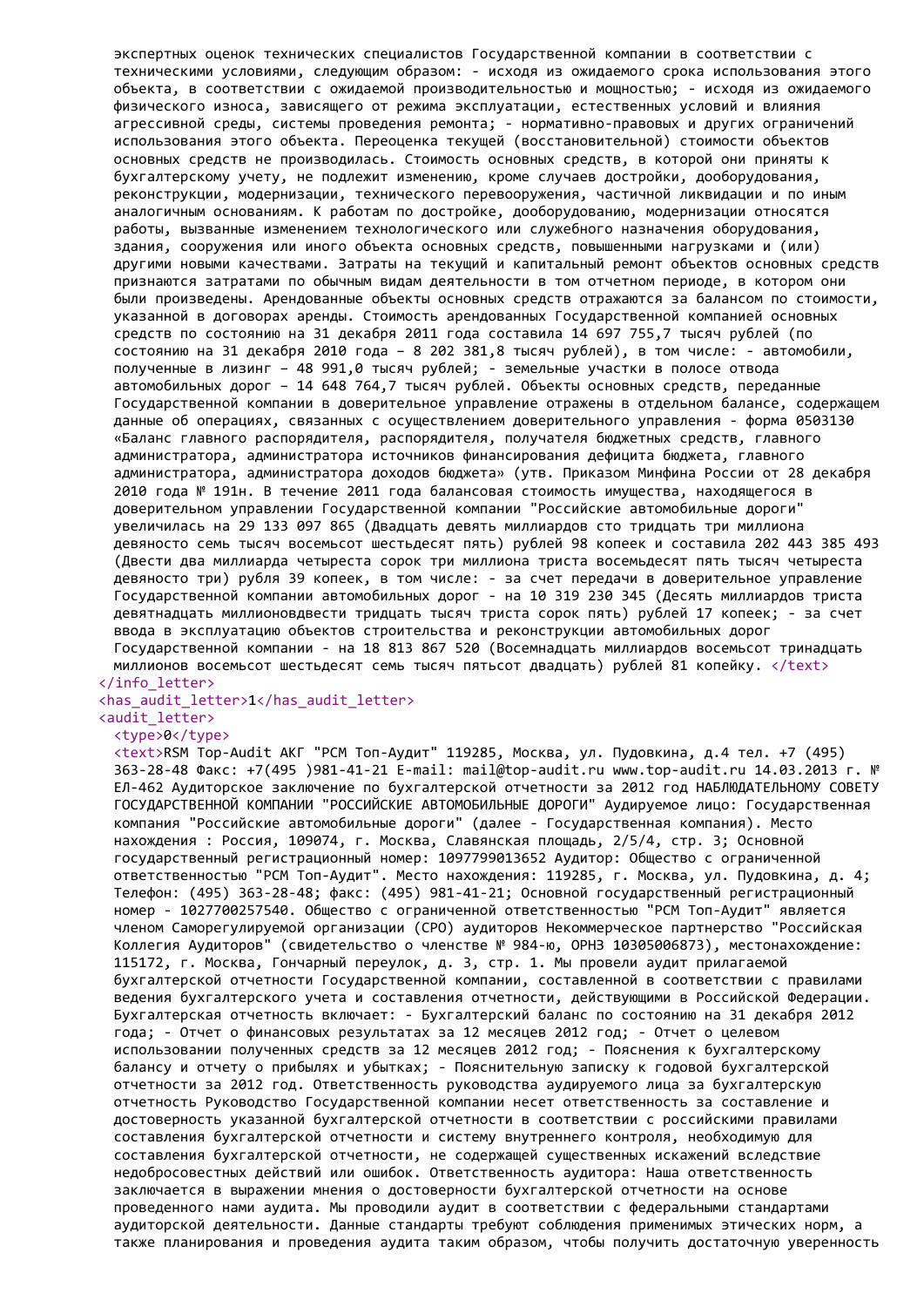```
в том, что бухгалтерская отчетность не содержит существенных искажений. Аудит включал
   проведение аудиторских процедур, направленных на получение аудиторских доказательств,
   подтверждающих числовые показатели в бухгалтерской отчетности и раскрытие в ней информации.
   Выбор аудиторских процедур является предметом нашего суждения, которое основывается на
   оценке риска существенных искажений, допущенных вследствие недобросовестных действий или
   ошибок. В процессе оценки данного риска нами рассмотрена система внутреннего контроля,
   обеспечивающая составление и достоверность бухгалтерской отчетности, с целью выбора
   соответствующих аудиторских процедур, но не с целью выражения мнения об эффективности
   системы внутреннего контроля. Аудит также включал оценку надлежащего характера применяемой
   учетной политики и обоснованности оценочных показателей, полученных руководством аудируемого
   лица, а также оценку представления бухгалтерской отчетности в целом. Мы полагаем, что
   полученные в ходе аудита доказательства представляют достаточные основания для выражения
   мнения о достоверности бухгалтерской отчетности. Мнение аудитора По нашему мнению,
   бухгалтерская отчетность отражает достоверно во всех существенных отношениях финансовое
   положение Государственной компании по состоянию на 31 декабря 2012 года, результаты ее
   финансово-хозяйственной деятельности за 2012 год в соответствии с российскимиправилами
   составления бухгалтерской отчетности. Директор по аудиту, стандартизации работ и методологии
   Квалификационный аттестат аудитора № 05-000028 выдан на основании решения саморегулируемой
   организации аудиторов Некоммерческого партнерства "Российская Коллегия аудиторов" от 30
   ноября 2011 г. № 25 на неограниченный срок. ОРНЗ в Реестре аудиторов и аудиторских
   организаций - 29505011916 Е.З. Шохор</text>
 </audit_letter>
</a_acnt_report>
<has a acnt report en>0</has a acnt report en>
<a_acnt_report_en>
 <fin_standart>2</fin_standart>
 <type>0</type>
</a_acnt_report_en>
\langleis usn company q>0\langleis usn company q>
<q_acnt_report>
 <date>2013-03-31</date>
 <scale>1000</scale>
 <version>3</version>
 <balance_04>
   <assets>
     <total>
       <cur_value>170309330</cur_value>
       <first_value>162473621</first_value>
       <prev_value>103120759</prev_value>
     </total>
     <elem>
       <title>I. ВНЕОБОРОТНЫЕ AКТИВЫ</title>
     </elem>
     <elem>
       <title>Нематериальные активы</title>
       <code>1110</code>
       <cur_value>442</cur_value>
       <first_value>442</first_value>
       <prev_value>442</prev_value>
     </elem>
     <elem>
       <title>Результаты исследований и разработок</title>
       <code>1120</code>
     </elem>
     <elem>
       <title>Нематериальные поисковые активы</title>
       <code>1130</code>
     </elem>
     <elem>
       <title>Материальные поисковые активы</title>
       <code>1140</code>
     </elem>
     <elem>
       <title>Основные средства</title>
       <code>1150</code>
       <cur_value>87037453</cur_value>
       <first_value>76926910</first_value>
       <prev_value>37101338</prev_value>
```
</elem>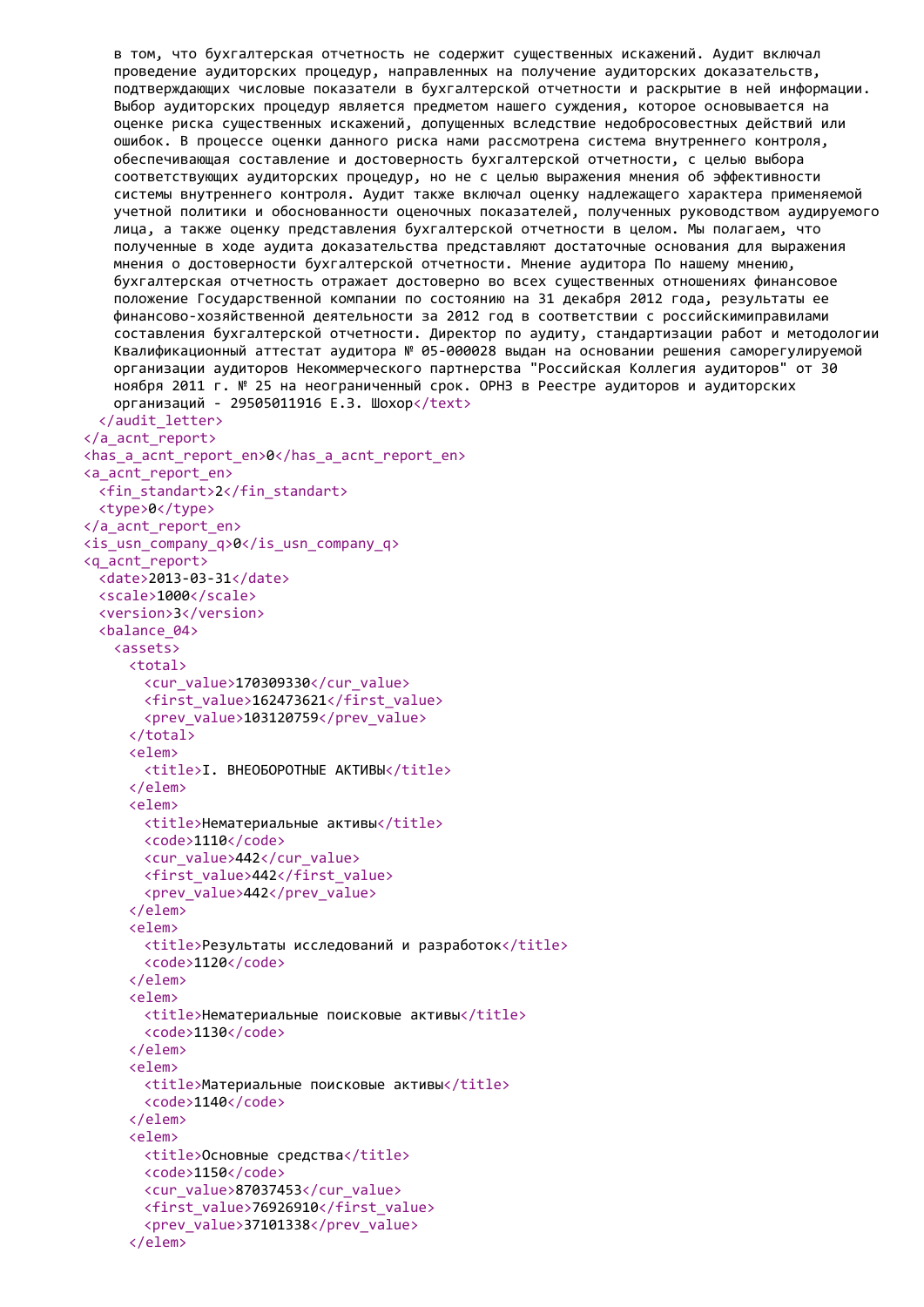```
<elem>
 <title>Основные средства Государственной компании</title>
 <code>1151</code>
 <cur_value>168337</cur_value>
 <first_value>160633</first_value>
  <prev_value>78609</prev_value>
</elem>
<elem>
 <title>Капитальные вложения в строительство и реконструкцию автомобильных дорог</title>
 <code>1152</code>
 <cur_value>86869116</cur_value>
 <first_value>76766277</first_value>
  <prev_value>37022729</prev_value>
</elem>
<elem>
 <title>Доходные вложения в материальные ценности</title>
  <code>1160</code>
</elem>
<elem>
 <title>Финансовые вложения</title>
 <code>1170</code>
 <cur_value>10</cur_value>
 <first_value>10</first_value>
 <prev_value>10</prev_value>
</elem>
<elem>
 <title>Отложенные налоговые активы</title>
 <code>1180</code>
</elem>
<elem>
 <title>Прочие внеоборотные активы</title>
 <code>1190</code>
 <cur_value>84114</cur_value>
 <first_value>69153</first_value>
  <prev_value>2806</prev_value>
</elem>
<elem>
 <title>ИТОГО по разделу I</title>
 <code>1100</code>
 <cur_value>87122019</cur_value>
 <first_value>76996515</first_value>
 <prev_value>37104596</prev_value>
</elem>
<elem>
 <title>II. ОБОРОТНЫЕ AКТИВЫ</title>
</elem>
<elem>
 <title>Запасы</title>
 <code>1210</code>
 <cur_value>24502</cur_value>
 <first_value>21893</first_value>
 <prev_value>22457</prev_value>
</elem>
<elem>
 <title>Налог на добавленную стоимость по приобретенным ценностям</title>
 <code>1220</code>
 <cur_value>3784</cur_value>
 <first_value>1321</first_value>
</elem>
<elem>
 <title>Дебиторская задолженность</title>
 <code>1230</code>
 <cur_value>26028660</cur_value>
 <first_value>30350345</first_value>
  <prev_value>19649852</prev_value>
</elem>
<elem>
 <title>Финансовые вложения (за исключением денежных эквивалентов)</title>
  <code>1240</code>
```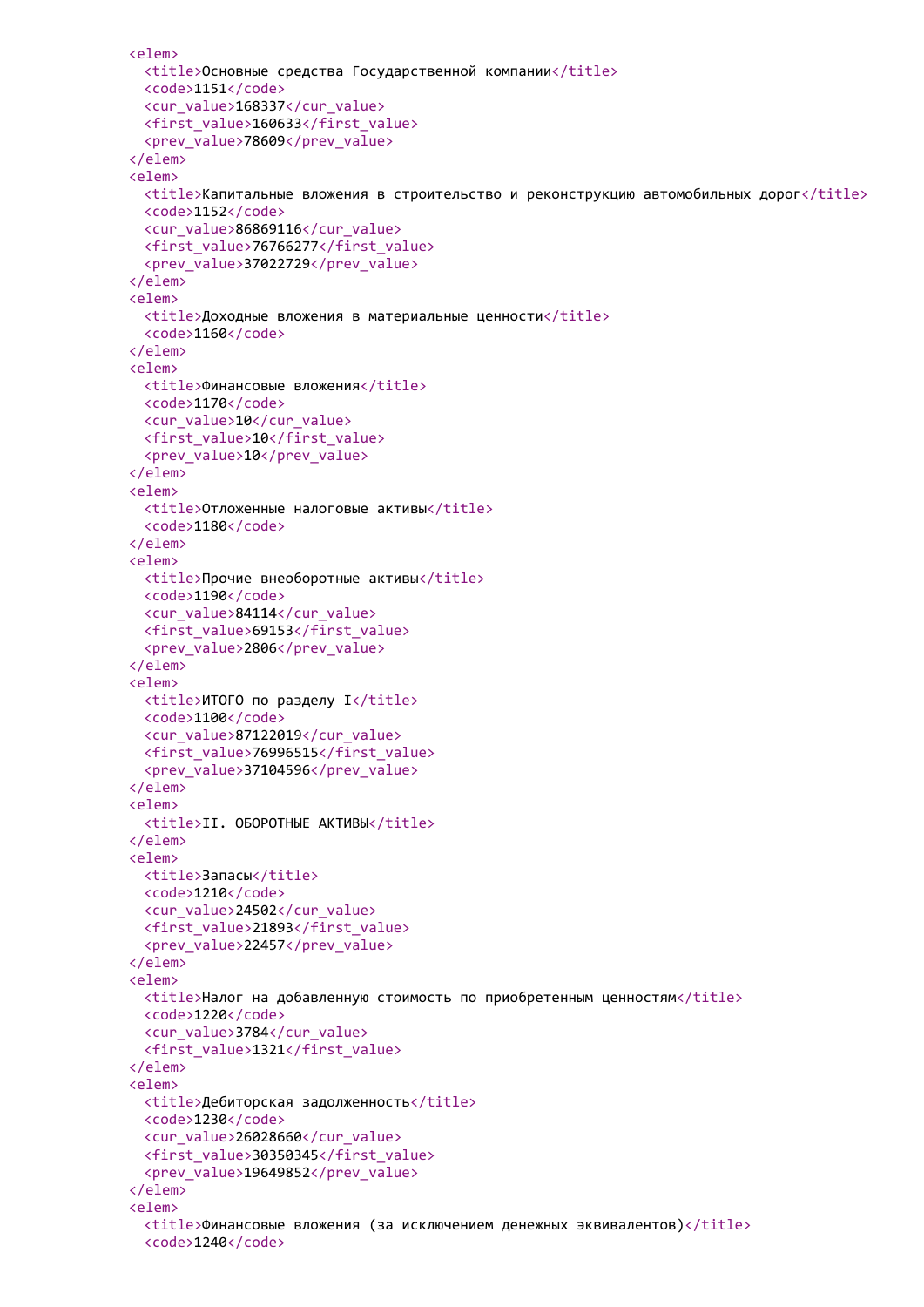```
</elem>
 <elem>
   <title>Денежные средства и денежные эквиваленты</title>
   <code>1250</code>
   <cur_value>57108389</cur_value>
   <first_value>55078020</first_value>
   <prev_value>46328381</prev_value>
 </elem>
 <elem>
   <title>Прочие оборотные активы</title>
   <code>1260</code>
   <cur_value>21976</cur_value>
   <first_value>25527</first_value>
   <prev_value>15473</prev_value>
 </elem>
 <elem>
   <title>ИТОГО по разделу II</title>
   <code>1200</code>
   <cur_value>83187311</cur_value>
   <first_value>85477106</first_value>
   <prev_value>66016163</prev_value>
 </elem>
</assets>
\langleloe\rangle<total>
   <cur_value>170309330</cur_value>
   <first_value>162473621</first_value>
   <prev_value>103120759</prev_value>
 </total>
 <elem>
   <title>III. ЦЕЛЕВОЕ ФИНАНСИРОВАНИЕ*</title>
 </elem>
 <elem>
   <title>Целевые средства</title>
   <code>1310</code>
   <cur_value>67543999</cur_value>
   <first_value>74292920</first_value>
   <prev_value>57939777</prev_value>
 </elem>
 <elem>
   <title>в том числе:</title>
 </elem>
 <elem>
   <title>целевое финансирование деятельности по доверительному управлению</title>
   <code>1311</code>
   <cur_value>1548530</cur_value>
   <first_value>206331</first_value>
   <prev_value>1249722</prev_value>
 </elem>
 <elem>
   <title>субсидии</title>
   <cur_value>1052125</cur_value>
   <prev_value>755475</prev_value>
 </elem>
 <elem>
   <title>прочие источники</title>
   <cur_value>496405</cur_value>
   <first_value>206331</first_value>
   <prev_value>494247</prev_value>
 </elem>
 <elem>
   \langletitle>целевое финансирование деятельности по строительству и реконструкции\langle/title>
   <code>1312</code>
   <cur_value>65364699</cur_value>
   <first_value>73440960</first_value>
   <prev_value>56314787</prev_value>
 </elem>
 <elem>
   <title>субсидии</title>
```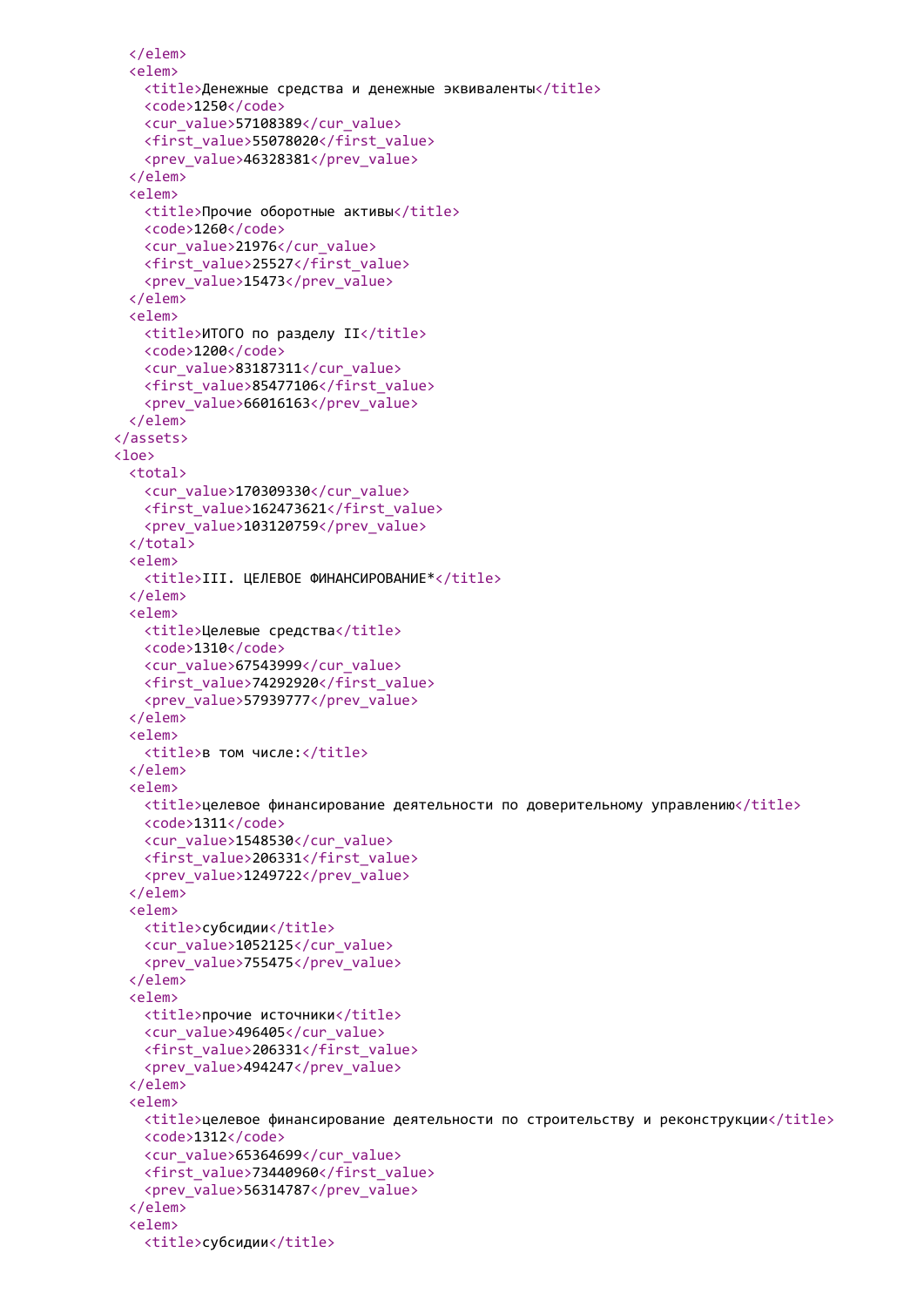```
<cur_value>65358939</cur_value>
  <first_value>73435200</first_value>
  <prev_value>55972930</prev_value>
</elem>
<elem>
 <title>прочие источники</title>
  <cur_value>5760</cur_value>
 <first_value>5760</first_value>
  <prev_value>341857</prev_value>
</elem>
<elem>
 <title>собственные средства</title>
 <code>1313</code>
 <cur_value>630770</cur_value>
 <first_value>645629</first_value>
  <prev_value>375268</prev_value>
</elem>
<elem>
 <title>субсидии (имущественный взнос)</title>
  <cur_value>404117</cur_value>
 <first_value>379689</first_value>
  <prev_value>201425</prev_value>
</elem>
<elem>
 <title>прочие источники</title>
  <cur_value>227176</cur_value>
 <first_value>265940</first_value>
  <prev_value>173843</prev_value>
</elem>
<elem>
 <title>Собственные акции, выкупленные у акционеров</title>
 <code>1320</code>
</elem>
<elem>
 <title>Переоценка внеоборотных активов</title>
 <code>1340</code>
</elem>
<elem>
 <title>Фонд недвижимого и особо ценного движимого имущества</title>
 <code>1350</code>
 <cur_value>87160448</cur_value>
 <first_value>77032379</first_value>
  <prev_value>37169023</prev_value>
</elem>
<elem>
  <title>Резервный капитал</title>
  <code>1360</code>
</elem>
<elem>
  <title>Нераспределенная прибыль (непокрытый убыток) от деятельности по доверительному
 управлению</title>
 <code>1371</code>
  <cur_value>32570</cur_value>
</elem>
<elem>
 <title>Нераспределенная прибыль (непокрытый убыток) от собственной деятельности</title>
 <code>1372</code>
 <cur_value>93412</cur_value>
</elem>
<elem>
 <title>ИТОГО по разделу III</title>
 <cur_value>154830429</cur_value>
 <first_value>151325299</first_value>
  <prev_value>95108800</prev_value>
</elem>
<elem>
  <title>IV. ДОЛГОСРОЧНЫЕ ОБЯЗАТЕЛЬСТВА</title>
</elem>
<elem>
```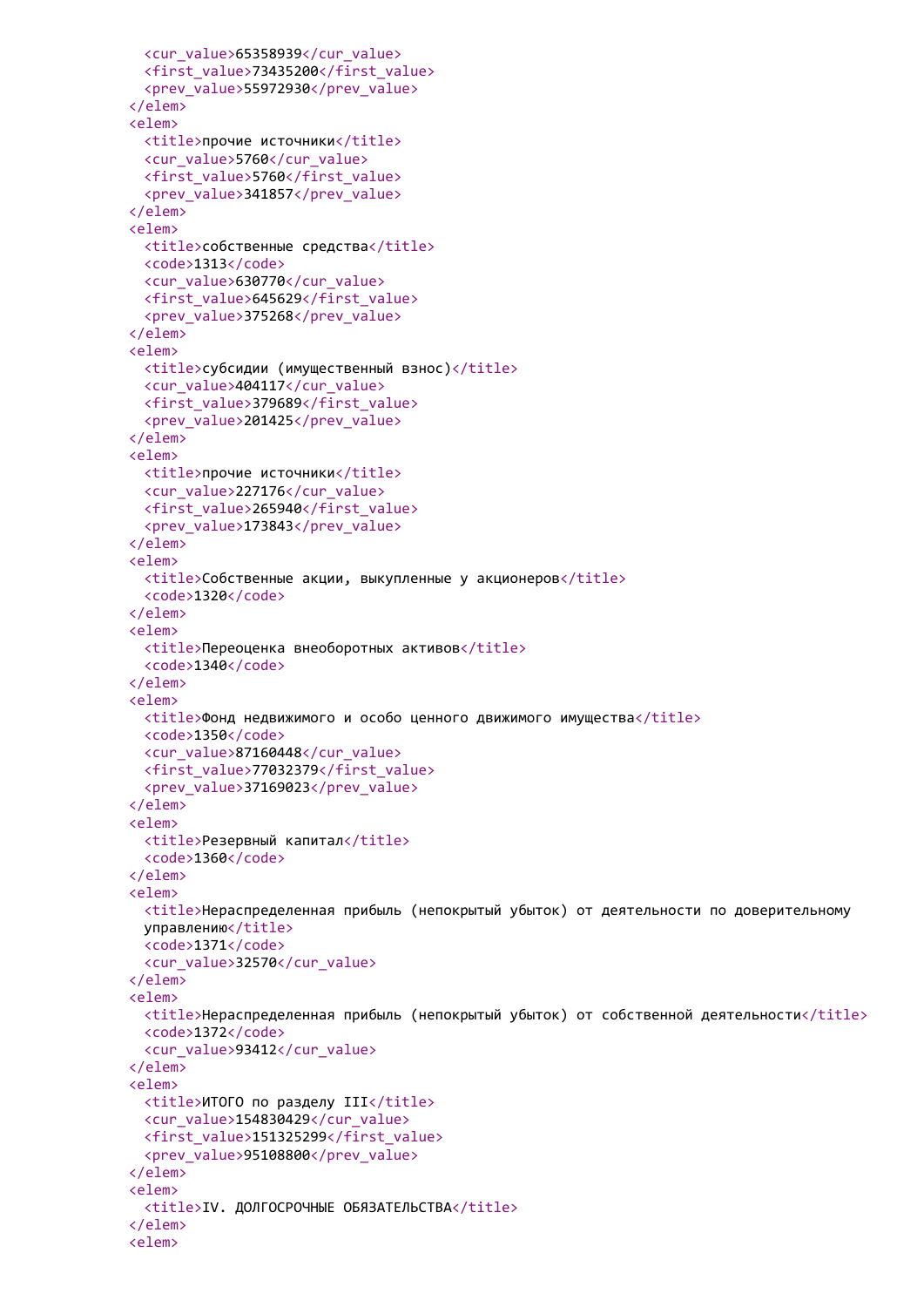```
<title>Заемные средства</title>
   <code>1410</code>
   <cur_value>3835086</cur_value>
   <first_value>3240108</first_value>
   <prev_value>3000000</prev_value>
 </elem>
 <elem>
   <title>Отложенные налоговые обязательства</title>
   <code>1420</code>
 </elem>
 <elem>
   <title>Оценочные обязательства</title>
   <code>1430</code>
 </elem>
 <elem>
   <title>Прочие обязательства</title>
   <code>1450</code>
   <cur_value>3912374</cur_value>
   <first_value>3459638</first_value>
   <prev_value>1452093</prev_value>
 </elem>
 <elem>
   <title>ИТОГО по разделу IV</title>
   <code>1400</code>
   <cur_value>8007121</cur_value>
   <first_value>6699746</first_value>
   <prev_value>4452093</prev_value>
 </elem>
 <elem>
   <title>V. КРАТКОСРОЧНЫЕ ОБЯЗАТЕЛЬСТВА</title>
 </elem>
 <elem>
   <title>Заемные средства</title>
   <code>1510</code>
   <cur_value>93750</cur_value>
   <first_value>21630</first_value>
 </elem>
 <elem>
   <title>Кредиторская задолженность</title>
   <code>1520</code>
   <cur_value>7594535</cur_value>
   <first_value>4396834</first_value>
   <prev_value>3538190</prev_value>
 </elem>
 <elem>
   <title>Доходы будущих периодов</title>
   <code>1530</code>
 </elem>
 <elem>
   <title>Оценочные обязательства</title>
   <code>1540</code>
   <cur_value>43156</cur_value>
   <first_value>30112</first_value>
   <prev_value>21676</prev_value>
 </elem>
 <elem>
   <title>Прочие обязательства</title>
   <code>1550</code>
 </elem>
 <elem>
   <title>ИТОГО по разделу V</title>
   <code>1500</code>
   <cur_value>7731441</cur_value>
   <first_value>4448576</first_value>
   <prev_value>3559866</prev_value>
 </elem>
\langleloe\rangle
```
<desc>\* Некоммерческая организация именует указанный раздел "Целевое финансирование". Вместо показателей "Уставный капитал", "Добавочный капитал", "Резервный капитал" и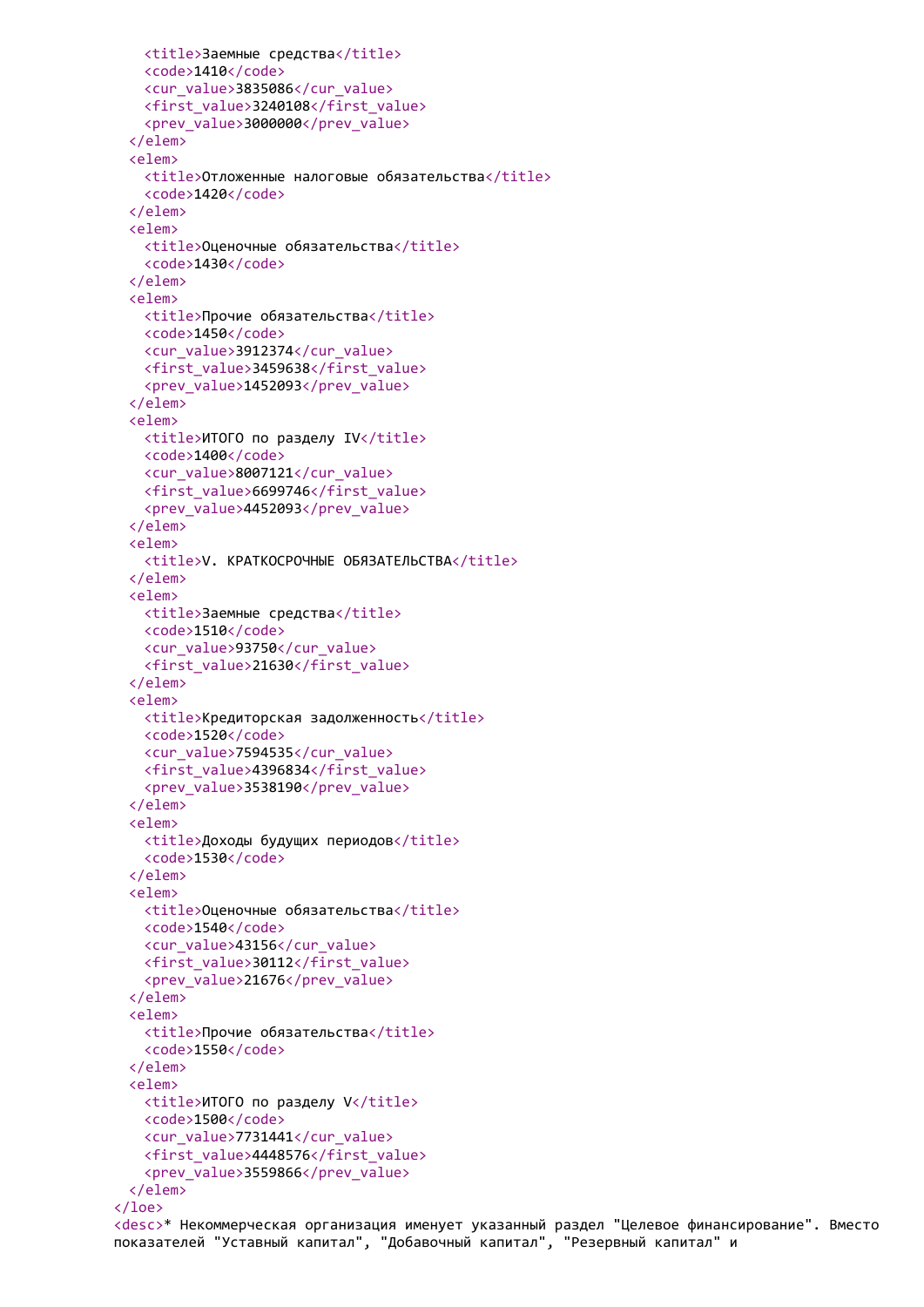```
"Нераспределенная прибыль (непокрытый убыток)" некоммерческая организация включает
  показатели "Паевой фонд", "Целевой капитал", "Целевые средства", "Фонд недвижимого и особо
  ценного движимого имущества", "Резервный и иные целевые фонды" (в зависимости от формы
  некоммерческой организации и источников формирования имущества).</desc>
</balance_04>
<income_04>
  <sub>main</sub></sub>
    <elem>
      <title>Выручка</title>
      <code>2110</code>
      <value>129343</value>
       <prev_value>11774</prev_value>
    </elem>
    <elem>
      <title>в том числе:</title>
    </elem>
    <elem>
       <title>от деятельности по доверительному управлению</title>
       <value>4764</value>
       <prev value>3500</prev value>
    \langle/elem\rangle\leq \leq \geq \leq \leq \leq \leq \leq \leq \leq \leq \leq \leq \leq \leq \leq \leq \leq \leq \leq \leq \leq \leq \leq \leq \leq \leq \leq \leq \leq \leq \leq \leq \leq \leq \leq \leq<title>от собственной деятельности</title>
       <value>124579</value>
       <prev_value>8274</prev_value>
    </elem>
    \leq \leq \geq \leq \leq \leq \leq \leq \leq \leq \leq \leq \leq \leq \leq \leq \leq \leq \leq \leq \leq \leq \leq \leq \leq \leq \leq \leq \leq \leq \leq \leq \leq \leq \leq \leq \leq<title>Себестоимость продаж</title>
       <code>2120</code>
    </elem>
    <elem>
       <title>в том числе:</title>
    </elem>
    <elem>
       <title>от деятельности по доверительному управлению</title>
    </elem>
    <elem>
       <title>от собственной деятельности</title>
       <value>-7081</value>
    \langle/elem>
    <elem>
      <title>Валовая прибыль (убыток)</title>
      <code>2100</code>
      <value>122262</value>
       <prev_value>11774</prev_value>
    \langle/elem>
    <elem>
       <title>в том числе:</title>
    </elem>
    <elem>
       <title>от деятельности по доверительному управлению</title>
      <value>4764</value>
       <prev value>3500</prev value>
    \langle/elem>
    <elem>
       <title>от собственной деятельности</title>
      <value>117498</value>
       <br />
<br />
value>8274</brev<br />
value>
    \langle/elem>
    \langle \rho]\rhom\rho<title>Коммерческие расходы</title>
       <code>2210</code>
    \langle/elem>
    calalems
       <title>Управленческие расходы</title>
       <code>2220</code>
    \langle/elem>
    <elem>
       <title>Прибыль (убыток) от продаж</title>
```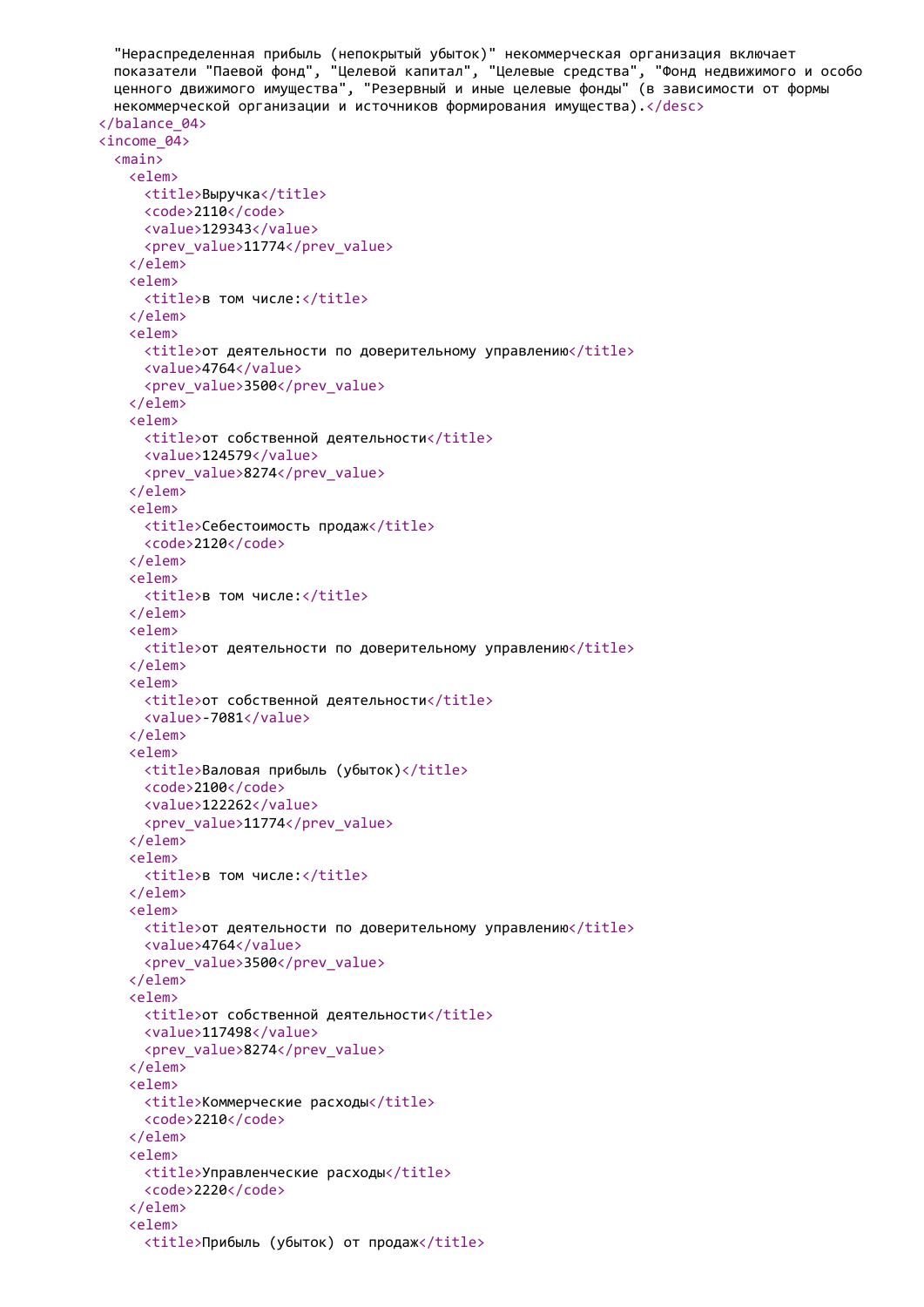```
<code>2200</code>
  <value>122262</value>
  <prev_value>11774</prev_value>
</elem>
<elem>
 <title>в том числе:</title>
</elem>
<elem>
 <title>от деятельности по доверительному управлению</title>
 <value>4764</value>
</elem>
<elem>
 <title>от собственной деятельности</title>
 <value>117498</value>
</elem>
<elem>
 <title>Доходы от участия в других организациях</title>
 <code>2310</code>
</elem>
<elem>
 <title>Проценты к получению</title>
 <code>2320</code>
 <value>736</value>
 <prev_value>1543</prev_value>
</elem>
<elem>
 <title>Проценты к уплате</title>
 <code>2330</code>
</elem>
<elem>
 <title>Прочие доходы</title>
 <code>2340</code>
 <value>37331</value>
 <prev_value>1855</prev_value>
</elem>
<elem>
 <title>в том числе:</title>
</elem>
<elem>
 <title>от деятельности по доверительному управлению</title>
 <value>35949</value>
 <prev_value>26</prev_value>
</elem>
<elem>
 <title>от собственной деятельности</title>
 <value>1382</value>
  <prev_value>1829</prev_value>
</elem>
<elem>
 <title>Прочие расходы</title>
 <code>2350</code>
 <value>-1151</value>
 <prev_value>-781</prev_value>
</elem>
<elem>
 <title>в том числе:</title>
</elem>
<elem>
  <title>от деятельности по доверительному управлению</title>
</elem>
<elem>
 <title>от собственной деятельности</title>
 <value>-1151</value>
 <prev_value>-781</prev_value>
</elem>
<elem>
 <title>Прибыль (убыток) до налогообложения</title>
 <code>2300</code>
 <value>159178</value>
```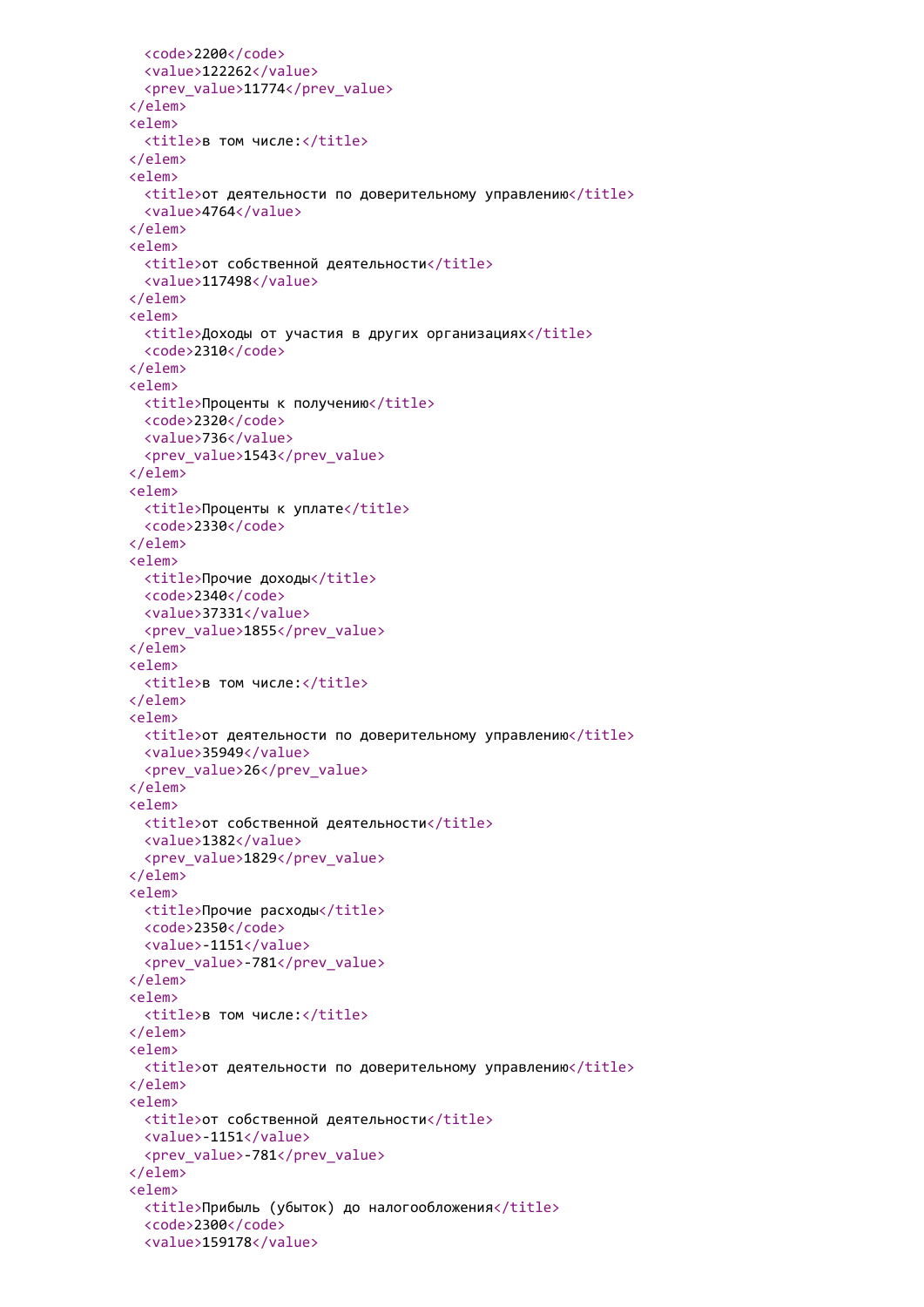```
<prev_value>14391</prev_value>
</elem>
<elem>
 <title>в том числе:</title>
</elem>
<elem>
 <title>от деятельности по доверительному управлению</title>
 <value>40713</value>
  <prev_value>3526</prev_value>
</elem>
<elem>
 <title>от собственной деятельности</title>
 <value>118465</value>
 <prev_value>10865</prev_value>
</elem>
<elem>
 <title>Текущий налог на прибыль</title>
 <code>2410</code>
 <value>-33196</value>
 <prev_value>-2879</prev_value>
</elem>
<elem>
 <title>в том числе:</title>
</elem>
<elem>
 <title>от деятельности по доверительному управлению</title>
  <code>2410</code>
</elem>
<elem>
 <title>от собственной деятельности</title>
  <code>2410</code>
</elem>
<elem>
 \langletitle>в т.ч. постоянные налоговые обязательства (активы)</title>
</elem>
<elem>
 <title>Изменение отложенных налоговых обязательств</title>
 <code>2430</code>
</elem>
<elem>
 <title>Изменение отложенных налоговых активов</title>
 <code>2450</code>
</elem>
<elem>
 <title>Прочее</title>
 <code>2460</code>
</elem>
<elem>
 <title>Чистая прибыль (убыток)</title>
 <code>2400</code>
 <value>125982</value>
 <prev_value>11512</prev_value>
</elem>
<elem>
 <title>в том числе:</title>
</elem>
<elem>
 <title>от деятельности по доверительному управлению</title>
 <value>32570</value>
 <prev_value>3526</prev_value>
</elem>
<elem>
 <title>от собственной деятельности</title>
 <value>93412</value>
 <prev_value>7986</prev_value>
</elem>
<elem>
  <title>СПРАВОЧНО</title>
</elem>
```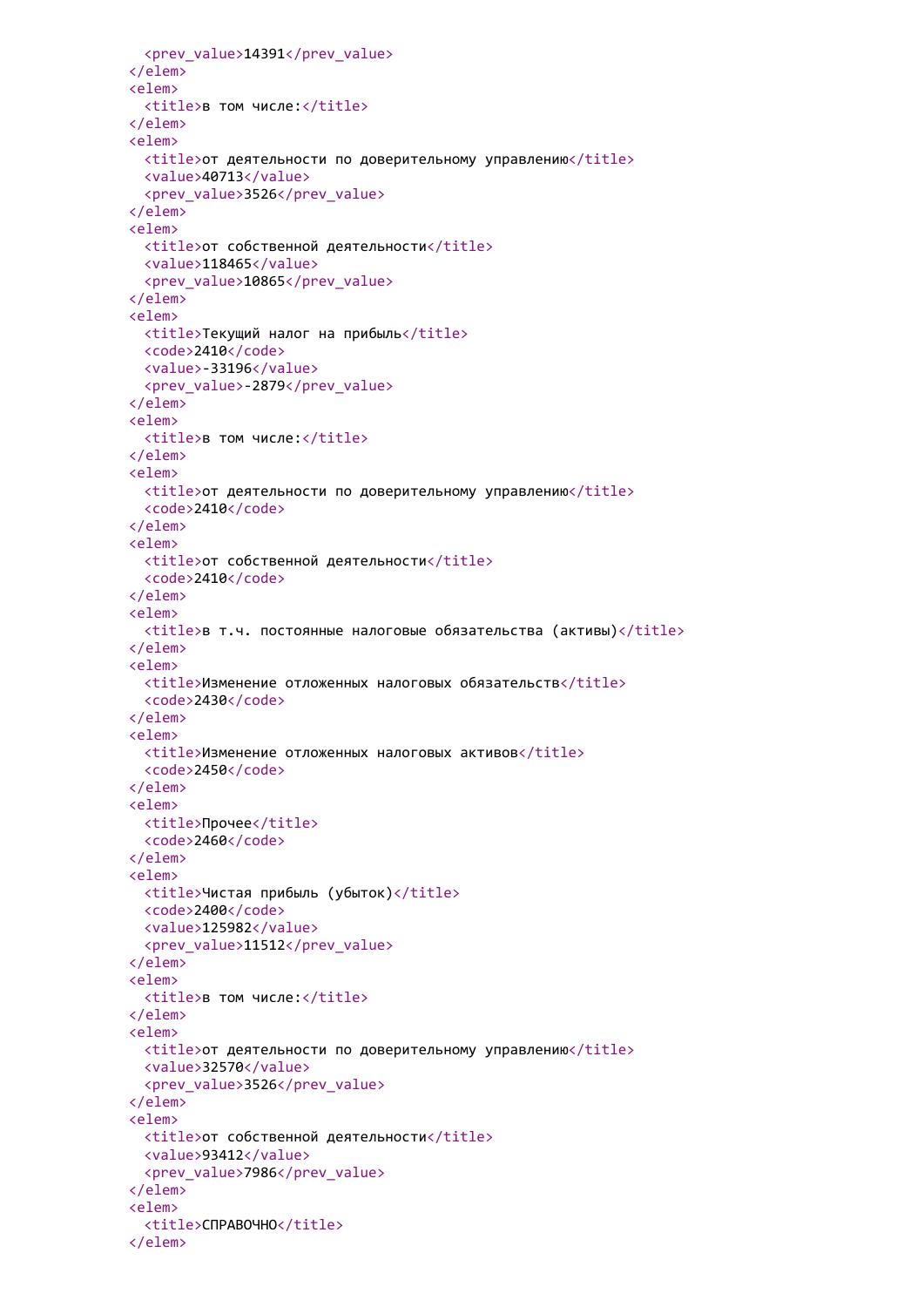```
<elem>
     <title>Результат от переоценки внеоборотных активов, не включаемый в чистую прибыль
     (убыток) периода</title>
     <code>2510</code>
   </elem>
   <elem>
     <title>Результат от прочих операций, не включаемый в чистую прибыль (убыток)
     периода</title>
     <code>2520</code>
   </elem>
   <elem>
     <title>Совокупный финансовый результат периода</title>
     <code>2500</code>
     <value>125982</value>
     <prev_value>11512</prev_value>
   </elem>
   <elem>
     <title>Базовая прибыль (убыток) на акцию</title>
     <code>2900</code>
   </elem>
   <elem>
     <title>Разводненная прибыль (убыток) на акцию</title>
     <code>2910</code>
   </elem>
 </main>
</income_04>
<has_equity>0</has_equity>
<equity_04>
 <aux>
   <net_assets>
     <title>Чистые активы</title>
     <code>3600</code>
   </net_assets>
 </aux>
 <aux_insure>
   <net_assets>
     <title>Чистые активы</title>
     <code>6000</code>
   </net_assets>
 </aux_insure>
</equity_04>
<has_cash>0</has_cash>
<has_app>0</has_app>
<app_04>
 <has anoter form>1</has anoter form>
 <app1>
   <net_assets>
     <title>Нематериальные активы – всего</title>
     <code>5100</code>
     <period>за отчетный год</period>
   </net_assets>
   <net_assets_2>
     <code>5110</code>
     <period>за предыдущий год</period>
   </net_assets_2>
   <net_assets_3>
     <title>в том числе:</title>
   </net_assets_3>
   <net_assets_4>
     <title>(вид нематериальных активов)</title>
     <period>за отчетный год</period>
   </net_assets_4>
   <net_assets_5>
     <period>за предыдущий год</period>
   </net_assets_5>
   <net_assets_6>
     <title>(вид нематериальных активов)</title>
     <period>за отчетный год</period>
   </net_assets_6>
```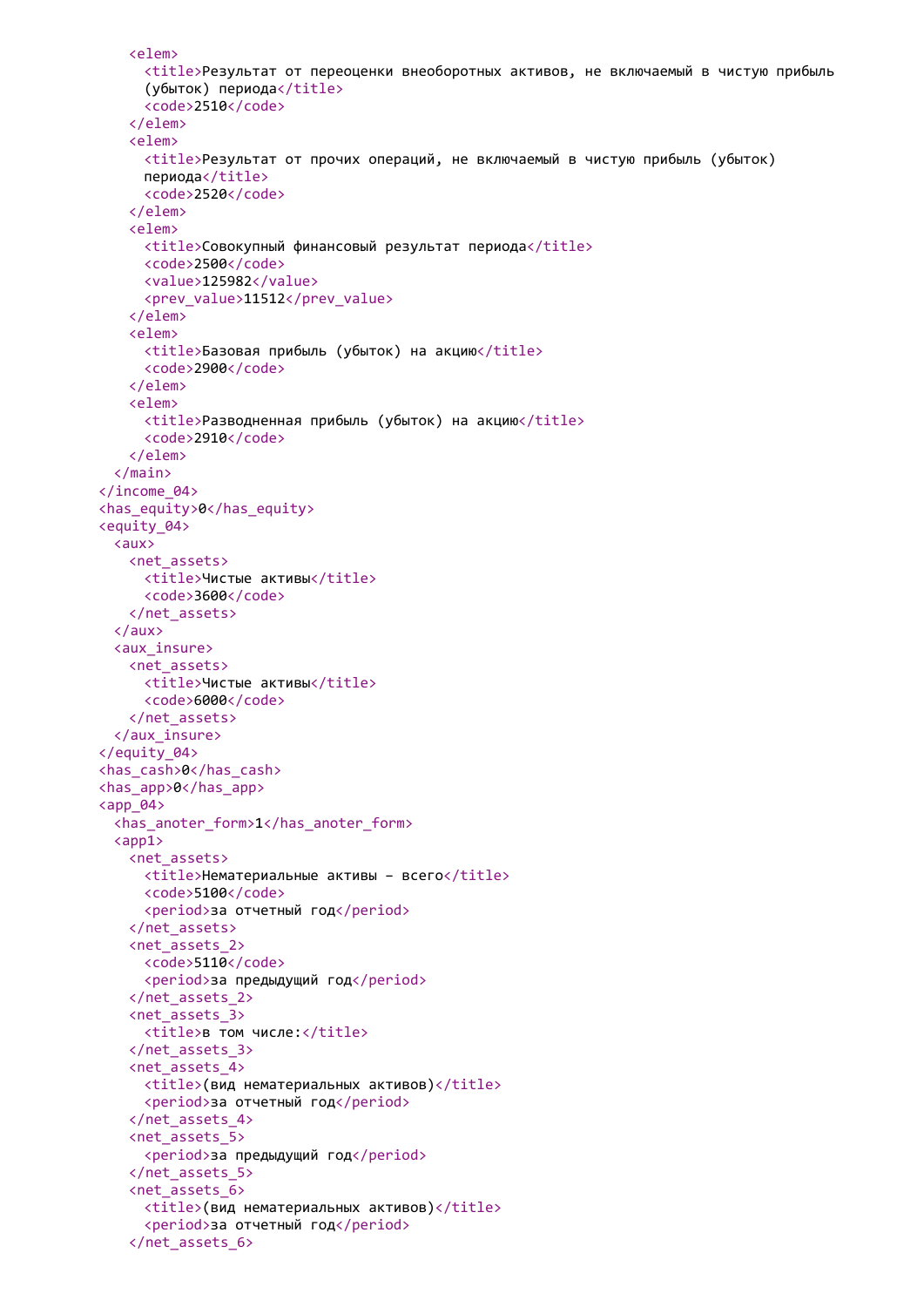```
<net_assets_7>
   <period>за предыдущий год</period>
 </net_assets_7>
</app1>
\langle app1_2 \rangle<net_assets>
   <title>Нематериальные активы - всего</title>
   <code>5100</code>
   <period>за отчетный год</period>
 </net_assets>
 <net_assets_2>
   <code>5110</code>
   <period>за предыдущий год</period>
 </net_assets_2>
 <net_assets_3>
   <title>в том числе:</title>
 </net_assets_3>
 <net_assets_4>
   <title>(вид нематериальных активов)</title>
   <period>за отчетный год</period>
 </net_assets_4>
 <net_assets_5>
   <period>за предыдущий год</period>
 </net_assets_5>
 <net_assets_6>
   <title>(вид нематериальных активов)</title>
   <period>за отчетный год</period>
 </net_assets_6>
 <net_assets_7>
   <period>за предыдущий год</period>
 </net_assets_7>
\langle app1_2>
\langle app1 \rangle 3>
 <net assets>
   <title>Нематериальные активы - всего</title>
   <code>5100</code>
   <period>за отчетный год</period>
 </net_assets>
 <net_assets_2>
   <code>5110</code>
   <period>за предыдущий год</period>
 </net_assets_2>
 <net_assets_3>
   <title>в том числе:</title>
 </net_assets_3>
 <net_assets_4>
   <title>(вид нематериальных активов)</title>
   <period>за отчетный год</period>
 </net_assets_4>
 <net_assets_5>
   <period>за предыдущий год</period>
 </net_assets_5>
 <net_assets_6>
   <title>(вид нематериальных активов)</title>
   <period>за отчетный год</period>
 </net_assets_6>
 <net_assets_7>
   <period>за предыдущий год</period>
 </net_assets_7>
\langle app1 3>
<app3>
 <net_assets>
   <title>Всего</title>
   <code>5120</code>
 </net_assets>
 <net_assets_3>
   <title>в том числе:</title>
 </net_assets_3>
 <net_assets_4>
```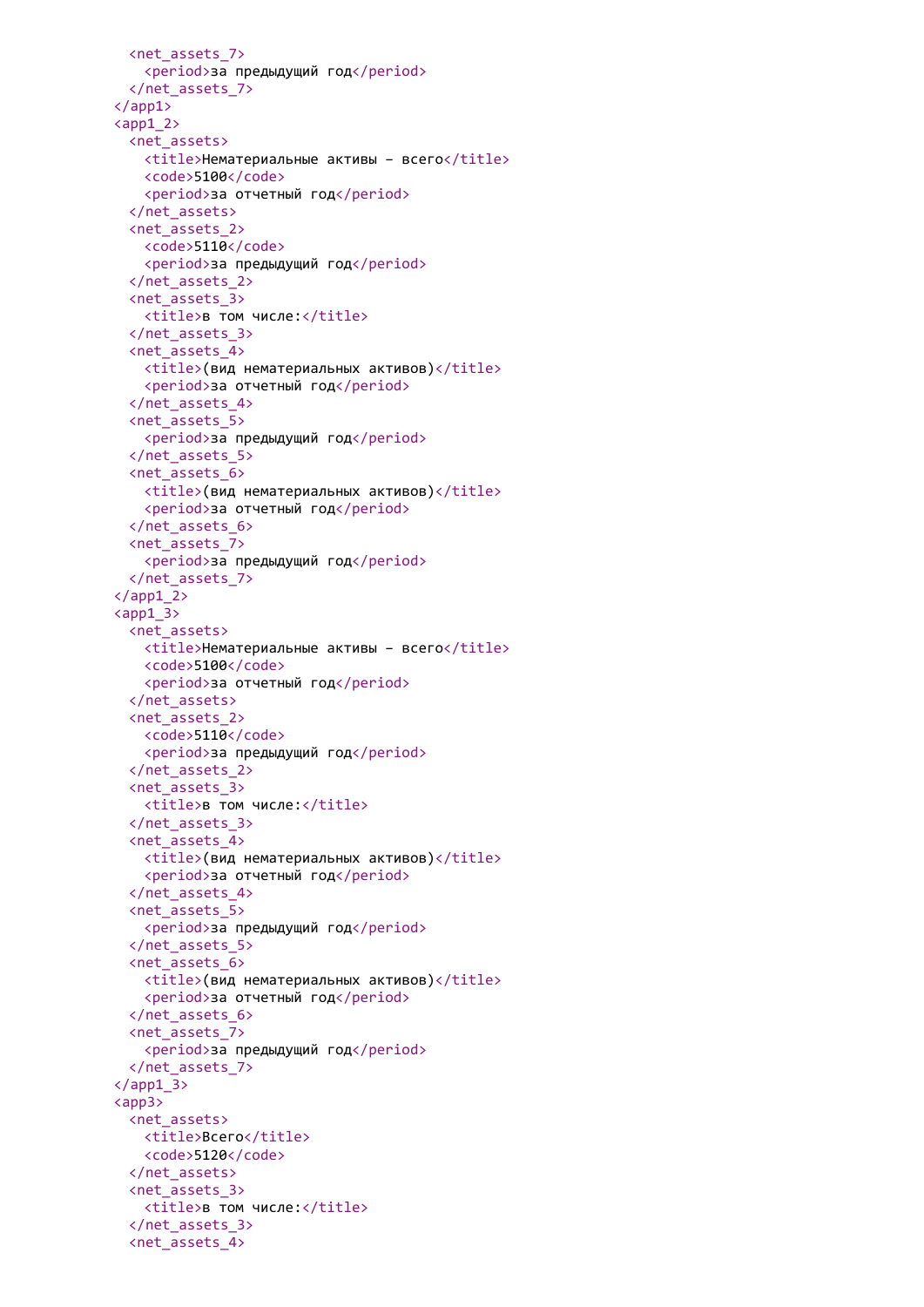```
<title>(вид нематериальных активов)</title>
 </net_assets_4>
 <net_assets_5>
   <title>(вид нематериальных активов)</title>
 </net_assets_5>
</app3>
<app4>
 <net_assets>
   <title>Bcero</title>
   <code>5130</code>
 </net_assets>
 <net_assets_3>
   <title>в том числе:</title>
 </net_assets_3>
 <net_assets_4>
   <title>(вид нематериальных активов)</title>
 </net_assets_4>
 <net_assets_5>
   <title>(вид нематериальных активов)</title>
 </net_assets_5>
</app4>
<app5>
 <net assets>
   <title>НИОКР - всего</title>
   <code>5140</code>
   <period>за отчетный год</period>
 </net_assets>
 <net_assets_2>
   <code>5150</code>
   <period>за предыдущий год</period>
 </net_assets_2>
 <net_assets_3>
   <title>в том числе:</title>
 </net_assets_3>
 <net_assets_4>
   <title>(вид нематериальных активов)</title>
   <period>за отчетный год</period>
 </net_assets_4>
 <net_assets_5>
   <period>за предыдущий год</period>
 </net_assets_5>
 <net_assets_6>
   <title>(вид нематериальных активов)</title>
   <period>за отчетный год</period>
 </net_assets_6>
 <net_assets_7>
   <period>за предыдущий год</period>
 </net_assets_7>
</app5>
<app6>
 <net_assets>
   <title>НИОКР - всего</title>
   <code>5140</code>
   <period>за отчетный год</period>
 </net_assets>
 <net_assets_2>
   <code>5150</code>
   <period>за предыдущий год</period>
 </net_assets_2>
 <net_assets_3>
   <title>в том числе:</title>
 </net_assets_3>
 <net_assets_4>
   <title>(объект, группа объектов)</title>
   <period>за отчетный год</period>
 </net_assets_4>
 <net_assets_5>
   <period>за предыдущий год</period>
 </net_assets_5>
```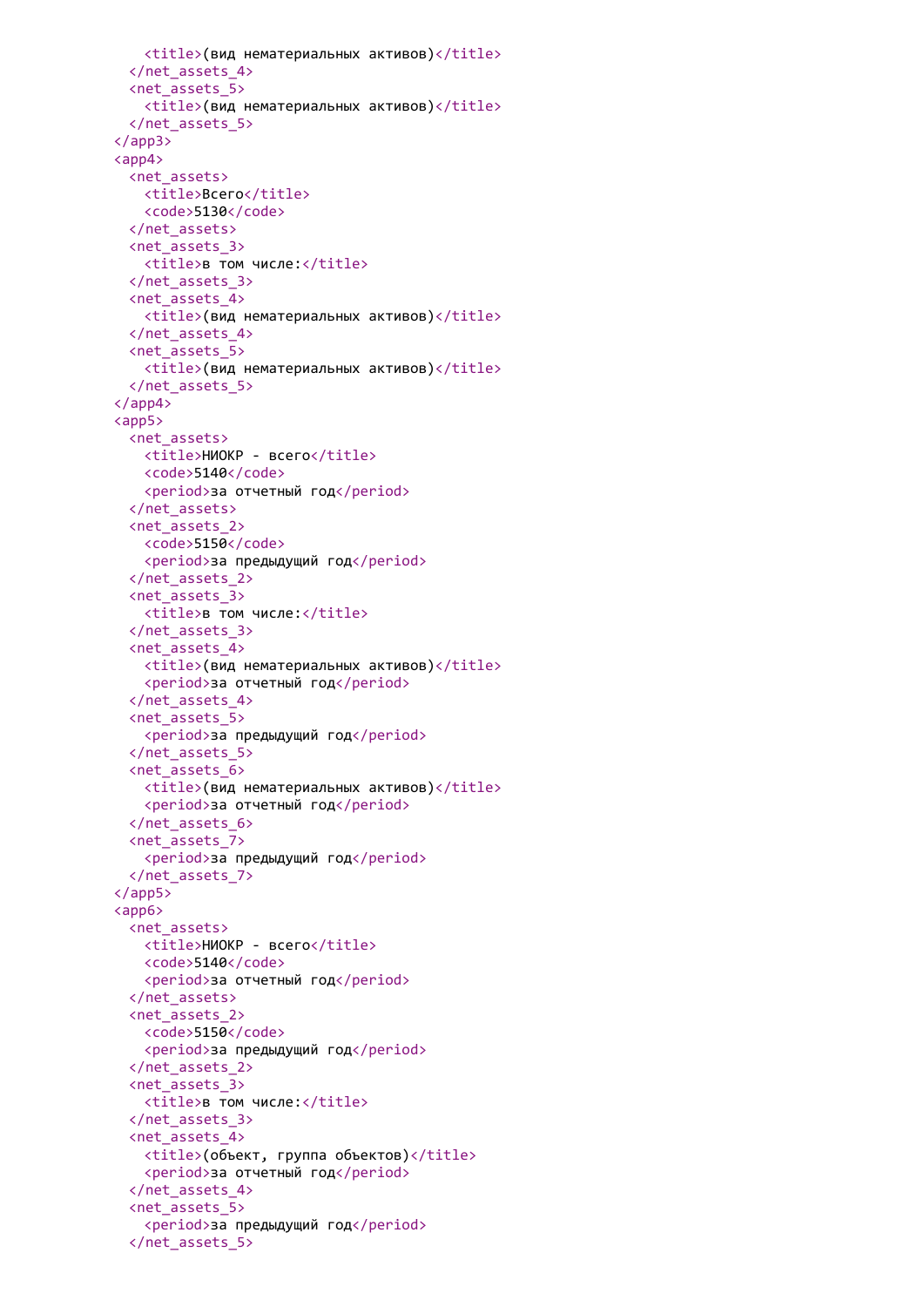```
</app6>
<app7>
 <net_assets>
   <title>Затраты по незаконченным исследованиям и разработкам – всего</title>
   <code>5160</code>
   <period>за отчетный год</period>
 </net_assets>
 <net_assets_2>
   <code>5170</code>
   <period>за предыдущий год</period>
 </net_assets_2>
 <net_assets_3>
   <title>в том числе:</title>
 </net_assets_3>
 <net_assets_4>
   <title>(объект, группа объектов)</title>
   <period>за отчетный год</period>
 </net_assets_4>
 <net_assets_5>
   <period>за предыдущий год</period>
 </net_assets_5>
 <net_assets_9>
   <title>Незаконченные операции по приобретению нематериальных активов – всего</title>
   <code>5180</code>
   <period>за предыдущий год</period>
 </net_assets_9>
 <net_assets_10>
   <code>5190</code>
   <period>за отчетный год</period>
 </net_assets_10>
 <net_assets_11>
   <title>в том числе:</title>
 </net_assets_11>
 <net_assets_12>
   <title>(объект, группа объектов)</title>
   <period>за предыдущий год</period>
 </net_assets_12>
 <net_assets_13>
   <period>за отчетный год</period>
 </net_assets_13>
 <net_assets_14>
   <title>(объект, группа объектов)</title>
   <period>за предыдущий год</period>
 </net_assets_14>
 <net_assets_15>
   <period>за отчетный год</period>
 </net_assets_15>
</app7>
<app8>
 <net_assets>
   <title>Затраты по незаконченным исследованиям и разработкам – всего</title>
   <code>5160</code>
   <period>за отчетный год</period>
 </net_assets>
 <net_assets_2>
   <code>5170</code>
   <period>за предыдущий год</period>
 </net_assets_2>
 <net_assets_3>
   <title>в том числе:</title>
 </net_assets_3>
 <net_assets_4>
   <title>(объект, группа объектов)</title>
   <period>за отчетный год</period>
 </net_assets_4>
 <net_assets_5>
   <period>за предыдущий год</period>
 </net_assets_5>
 <net_assets_9>
```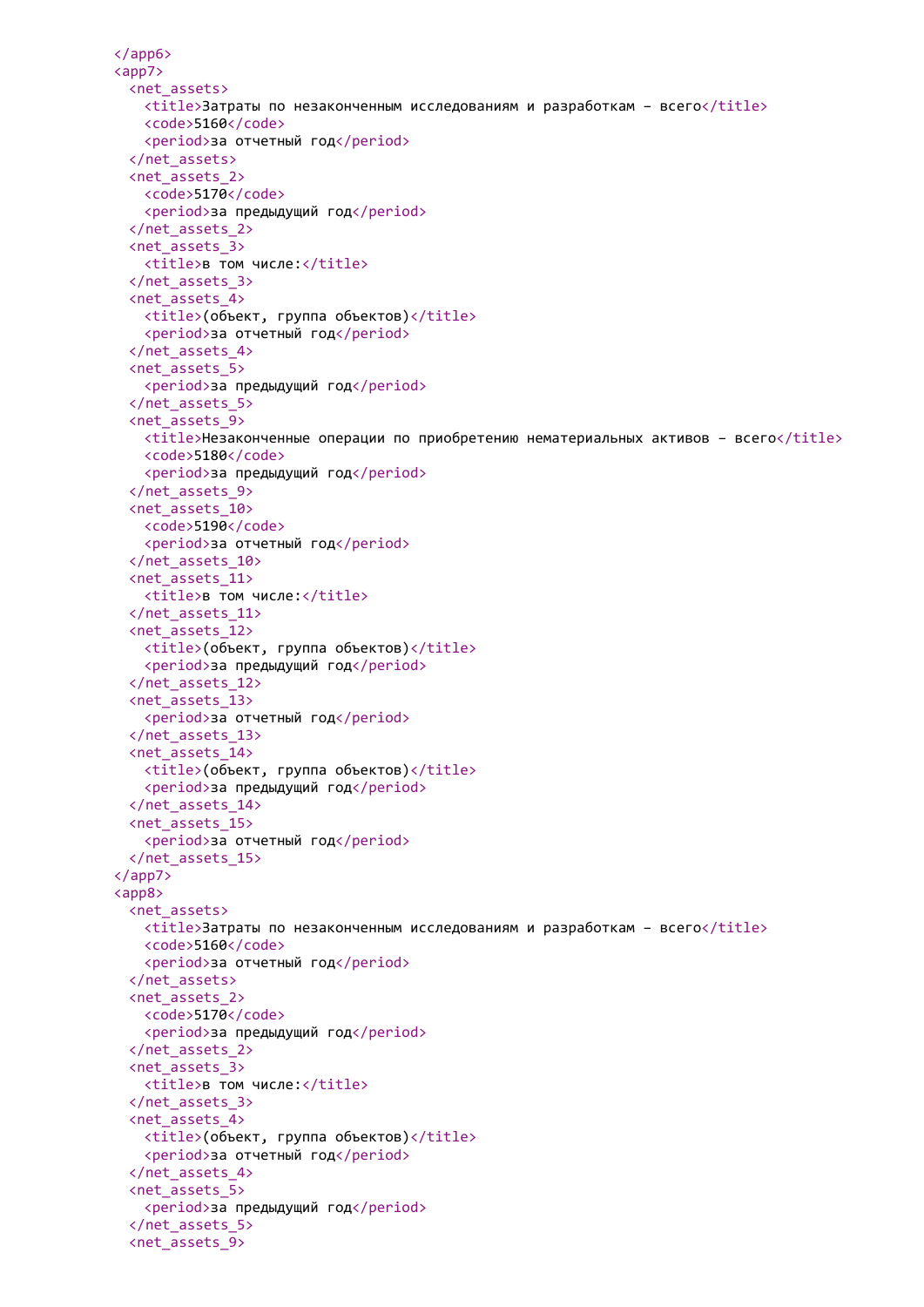```
<title>Незаконченные операции по приобретению нематериальных активов – всего</title>
   <code>5180</code>
   <period>за предыдущий год</period>
 </net_assets_9>
 <net_assets_10>
   <code>5190</code>
   <period>за отчетный год</period>
 </net_assets_10>
 <net_assets_11>
   <title>в том числе:</title>
 </net_assets_11>
 <net_assets_12>
   <title>(объект, группа объектов)</title>
   <period>за предыдущий год</period>
 </net_assets_12>
 <net_assets_13>
   <period>за отчетный год</period>
 </net_assets_13>
 <net_assets_14>
   <title>(объект, группа объектов)</title>
   <period>за предыдущий год</period>
 </net_assets_14>
 <net_assets_15>
   <period>за отчетный год</period>
 </net_assets_15>
</app8>
<app9>
 <net_assets>
   <title>Основные средства (без учета доходных вложений в материальные ценности) -
   всего</title>
   <code>5200</code>
   <period>за отчетный год</period>
 </net_assets>
 <net_assets_2>
   <code>5210</code>
   <period>за предыдущий год</period>
 </net_assets_2>
 <net_assets_3>
   <title>в том числе:</title>
 </net_assets_3>
 <net_assets_4>
   <title>(группа основных средств)</title>
   <period>за отчетный год</period>
 </net_assets_4>
 <net_assets_5>
   <period>за предыдущий год</period>
 </net_assets_5>
 <net_assets_6>
   <title>(группа основных средств)</title>
   <period>за отчетный год</period>
 </net_assets_6>
 <net_assets_7>
   <period>за предыдущий год</period>
 </net_assets_7>
 <net_assets_9>
   \langletitle>Учтено в составе доходных вложений в материальные ценности - всего\langle/title>
   <code>5220</code>
   <period>за предыдущий год</period>
 </net_assets_9>
 <net_assets_10>
   <code>5230</code>
   <period>за отчетный год</period>
 </net_assets_10>
 <net_assets_11>
   <title>в том числе:</title>
 </net_assets_11>
 <net_assets_12>
   <title>(группа объектов)</title>
   <period>за предыдущий год</period>
```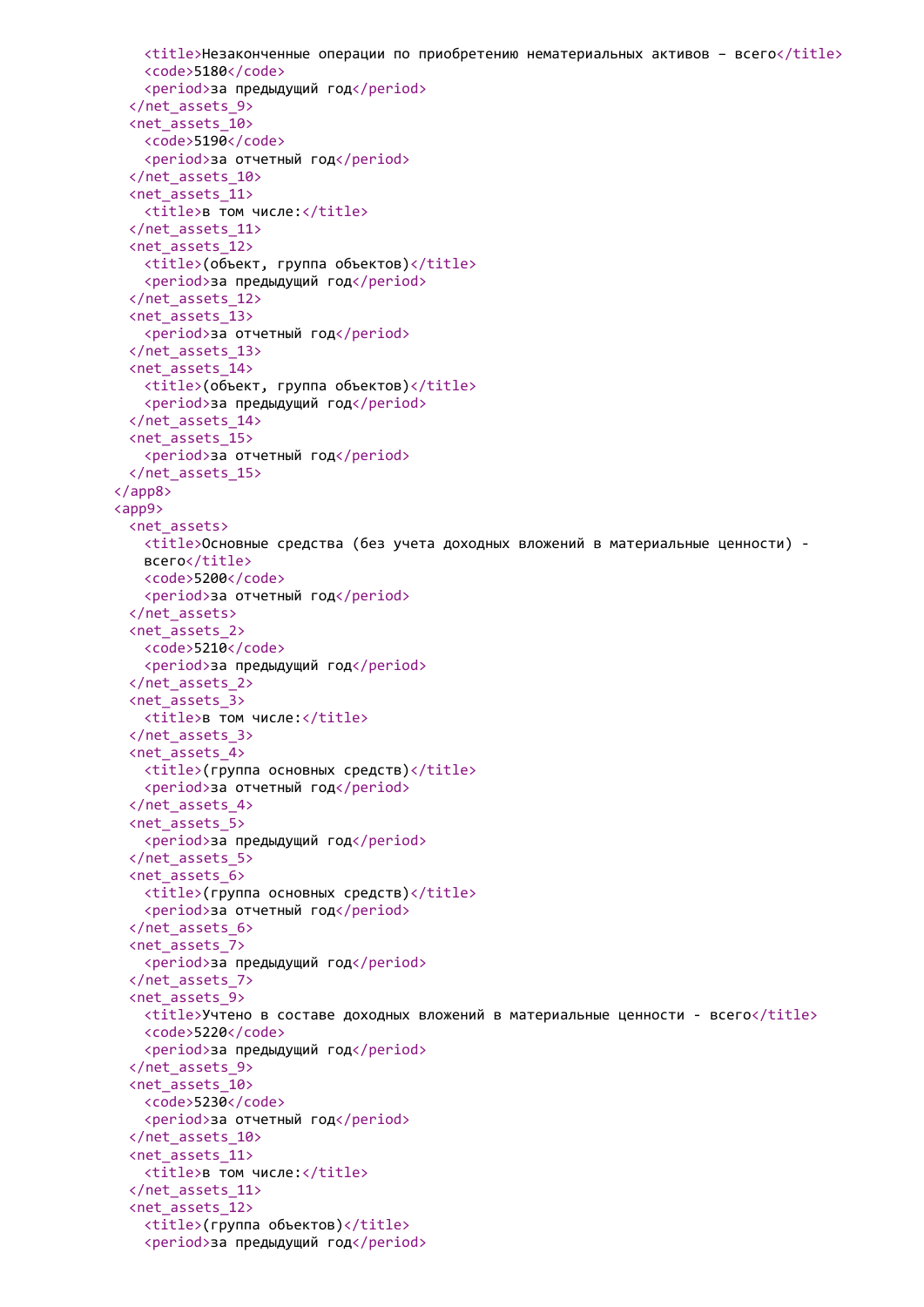```
</net_assets_12>
 <net_assets_13>
   <period>за отчетный год</period>
 </net_assets_13>
 <net_assets_14>
   <title>(группа объектов)</title>
   <period>за предыдущий год</period>
 </net_assets_14>
 <net_assets_15>
   <period>за отчетный год</period>
 </net_assets_15>
</app9>
<app10>
 <net_assets>
   <title>Основные средства (без учета доходных вложений в материальные ценности) -
   всего</title>
   <code>5200</code>
   <period>за отчетный год</period>
 </net_assets>
 <net_assets_2>
   <code>5210</code>
   <period>за предыдущий год</period>
 </net_assets_2>
 <net_assets_3>
   <title>в том числе:</title>
 </net_assets_3>
 <net_assets_4>
   <title>(группа основных средств)</title>
   <period>за отчетный год</period>
 </net_assets_4>
 <net_assets_5>
   <period>за предыдущий год</period>
 </net_assets_5>
 <net_assets_6>
   <title>(группа основных средств)</title>
   <period>за отчетный год</period>
 </net_assets_6>
 <net_assets_7>
   <period>за предыдущий год</period>
 </net_assets_7>
 <net_assets_9>
   <title>Учтено в составе доходных вложений в материальные ценности - всего</title>
   <code>5220</code>
   <period>за предыдущий год</period>
 </net_assets_9>
 <net_assets_10>
   <code>5230</code>
   <period>за отчетный год</period>
 </net_assets_10>
 <net_assets_11>
   <title>в том числе:</title>
 </net_assets_11>
 <net_assets_12>
   <title>(группа объектов)</title>
   <period>за предыдущий год</period>
 </net_assets_12>
 <net_assets_13>
   <period>за отчетный год</period>
 </net_assets_13>
 <net_assets_14>
   <title>(группа объектов)</title>
   <period>за предыдущий год</period>
 </net_assets_14>
 <net_assets_15>
   <period>за отчетный год</period>
 </net_assets_15>
</app10>
<app11>
 <net_assets>
```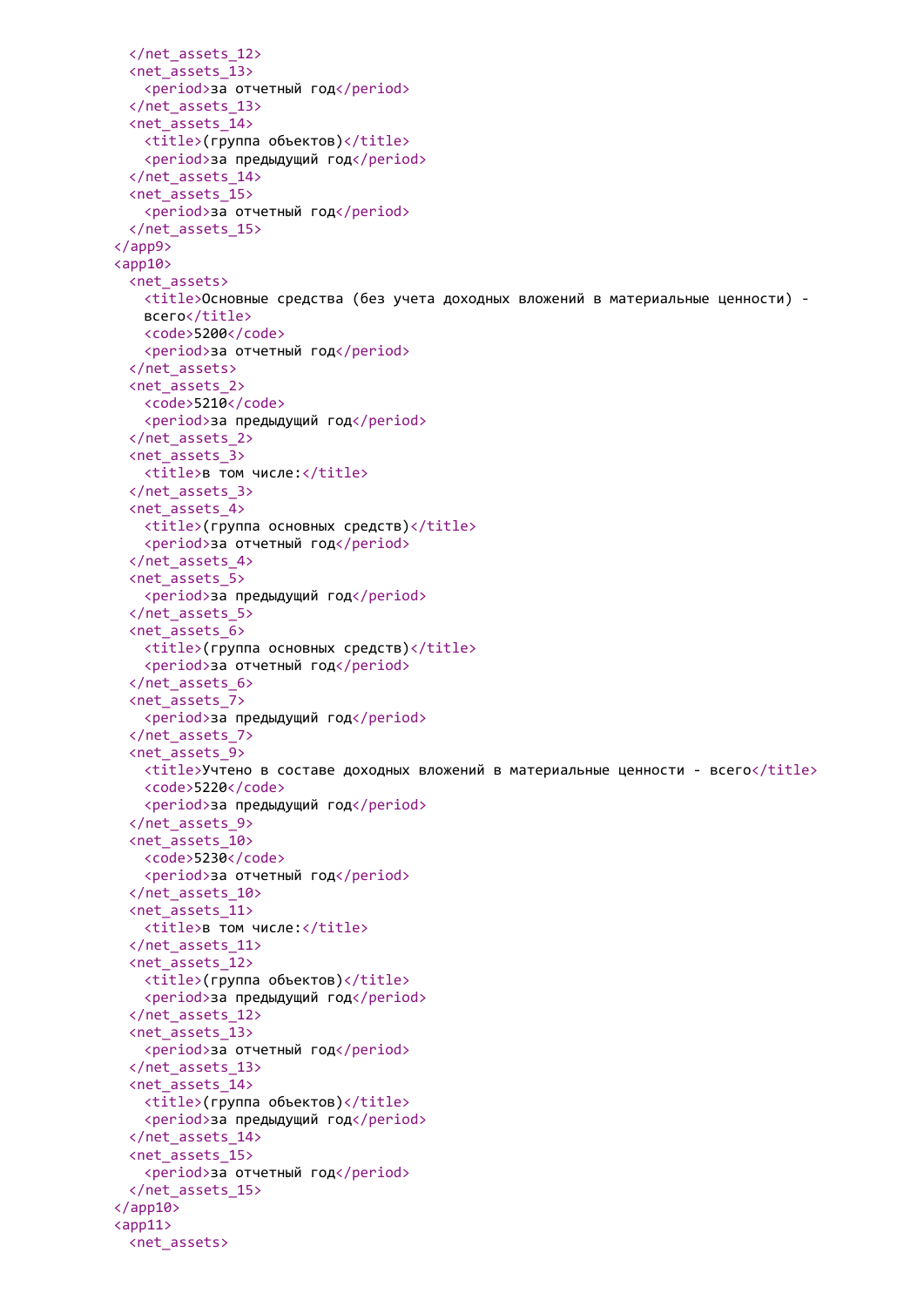```
<title>Основные средства (без учета доходных вложений в материальные ценности) -
   всего</title>
   <code>5200</code>
   <period>за отчетный год</period>
 </net_assets>
 <net_assets_2>
   <code>5210</code>
   <period>за предыдущий год</period>
 </net_assets_2>
 <net_assets_3>
   <title>в том числе:</title>
 </net_assets_3>
 <net_assets_4>
   <title>(группа основных средств)</title>
   <period>за отчетный год</period>
 </net_assets_4>
 <net_assets_5>
   <period>за предыдущий год</period>
 </net_assets_5>
 <net_assets_6>
   <title>(группа основных средств)</title>
   <period>за отчетный год</period>
 </net_assets_6>
 <net_assets_7>
   <period>за предыдущий год</period>
 </net_assets_7>
 <net_assets_9>
   <title>Учтено в составе доходных вложений в материальные ценности - всего</title>
   <code>5220</code>
   <period>за предыдущий год</period>
 </net_assets_9>
 <net_assets_10>
   <code>5230</code>
   <period>за отчетный год</period>
 </net_assets_10>
 <net_assets_11>
   <title>в том числе:</title>
 </net_assets_11>
 <net_assets_12>
   <title>(группа объектов)</title>
   <period>за предыдущий год</period>
 </net_assets_12>
 <net_assets_13>
   <period>за отчетный год</period>
 </net_assets_13>
 <net_assets_14>
   <title>(группа объектов)</title>
   <period>за предыдущий год</period>
 </net_assets_14>
 <net_assets_15>
   <period>за отчетный год</period>
 </net_assets_15>
\langle app11>
<app12>
 <net_assets>
   <title>Незавершенное строительство и незаконченные операции по приобретению,
   модернизации и т.п. основных средств - всего\langletitle>
   <code>5240</code>
   <period>за отчетный год</period>
 </net_assets>
 <net_assets_2>
   <code>5250</code>
   <period>за предыдущий год</period>
 </net_assets_2>
 <net_assets_3>
   <title>в том числе:</title>
 </net_assets_3>
 <net_assets_4>
   <title>(группа объектов)</title>
```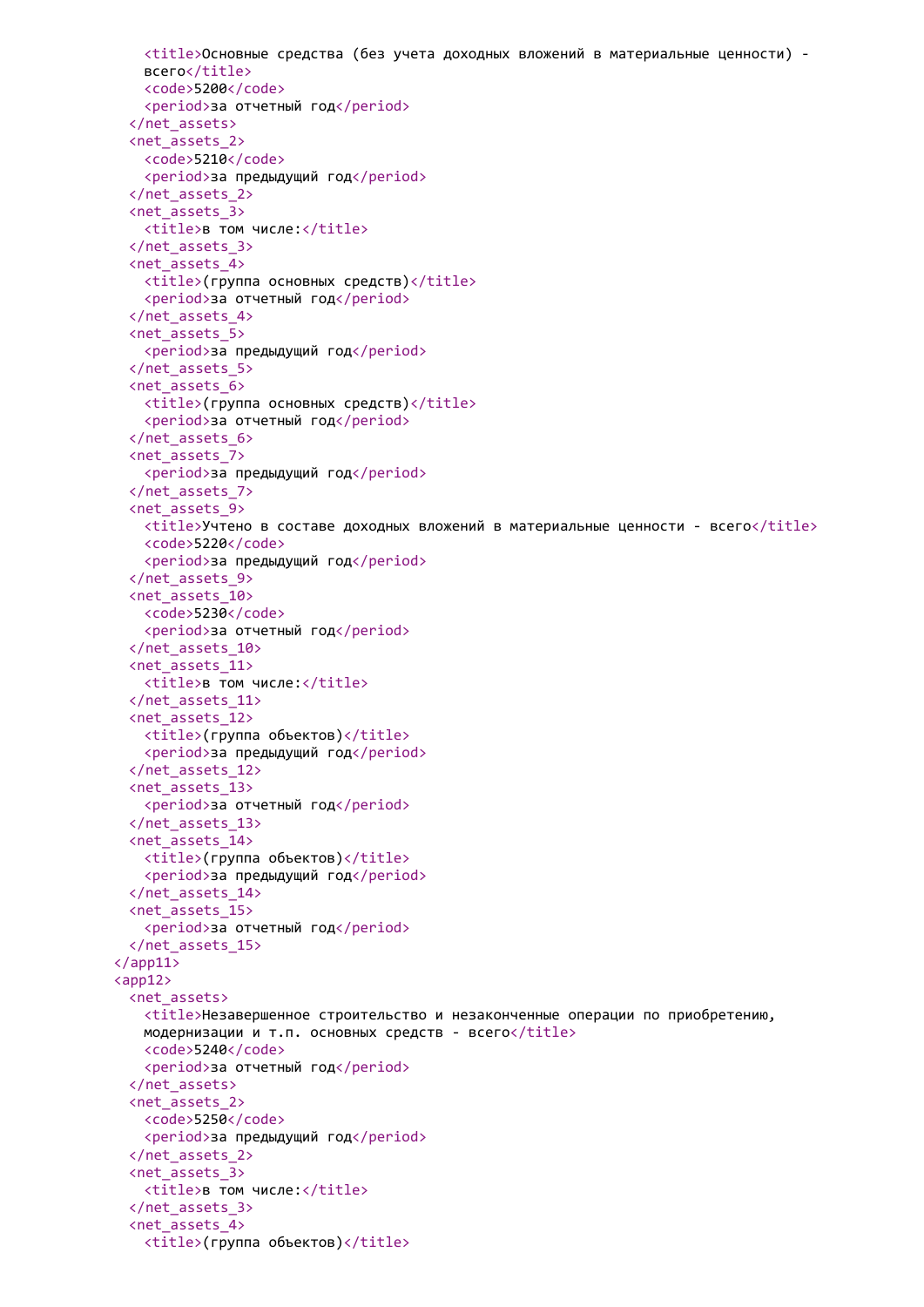```
<period>за отчетный год</period>
 </net_assets_4>
 <net_assets_5>
   <period>за предыдущий год</period>
 </net_assets_5>
</app12>
<app13>
 <net_assets>
   <title>Незавершенное строительство и незаконченные операции по приобретению,
   модернизации и т.п. основных средств - всего\langle\text{title}\rangle<code>5240</code>
   <period>за отчетный год</period>
 </net_assets>
 <net_assets_2>
   <code>5250</code>
   <period>за предыдущий год</period>
 </net_assets_2>
 <net_assets_3>
   <title>в том числе:</title>
 </net_assets_3>
 <net_assets_4>
   <title>(группа объектов)</title>
   <period>за отчетный год</period>
 </net_assets_4>
 <net_assets_5>
   <period>за предыдущий год</period>
 </net_assets_5>
 <net_assets_6>
   <title>(группа объектов)</title>
   <period>за отчетный год</period>
 </net_assets_6>
 <net_assets_7>
   <period>за предыдущий год</period>
 </net_assets_7>
</app13>
<app14>
 <net_assets>
   <title>Увеличение стоимости объектов основных средств в результате достройки,
   дооборудования, реконструкции - всего</title>
   <code>5260</code>
 </net_assets>
 <net_assets_3>
   <title>в том числе:</title>
 </net_assets_3>
 <net_assets_4>
   <title>(объект основных средств)</title>
 </net_assets_4>
 <net_assets_5>
   <title>(объект основных средств)</title>
 </net_assets_5>
 <net_assets_7>
   <title>Уменьшение стоимости объектов основных средств в результате частичной ликвидации
   – всего:</title>
   <code>5270</code>
 </net_assets_7>
 <net_assets_8>
   <title>в том числе:</title>
 </net_assets_8>
 <net_assets_9>
   <title>(объект основных средств)</title>
 </net_assets_9>
 <net_assets_10>
   <title>(объект основных средств)</title>
 </net_assets_10>
\langle/app14>
<app15>
 <net assets>
   <title>Переданные в аренду основные средства, числящиеся на балансе</title>
   <code>5280</code>
```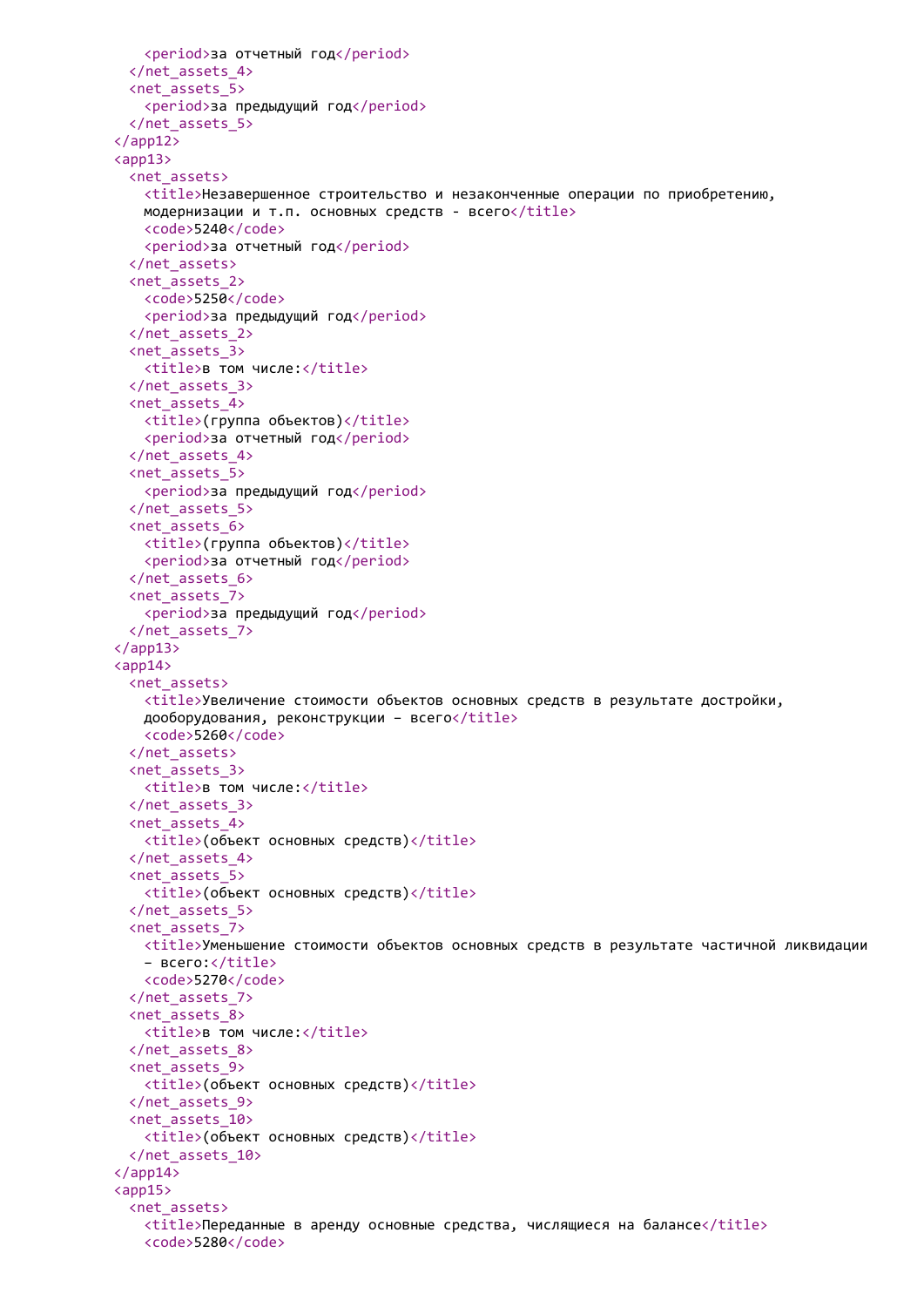```
</net_assets>
 <net_assets_2>
   <title>Переданные в аренду основные средства, числящиеся за балансом</title>
   <code>5281</code>
 </net_assets_2>
 <net_assets_3>
   <title>Полученные в аренду основные средства, числящиеся на балансе</title>
   <code>5282</code>
 </net_assets_3>
 <net_assets_4>
   <title>Полученные в аренду основные средства, числящиеся за балансом</title>
   <code>5283</code>
 </net_assets_4>
 <net_assets_5>
   <title>Объекты недвижимости, принятые в эксплуатацию и фактически используемые,
   находящиеся в процессе государственной регистрации</title>
   <code>5284</code>
 </net_assets_5>
 <net_assets_6>
   <title>Основные средства, переведенные на консервацию</title>
   <code>5285</code>
 </net_assets_6>
 <net_assets_7>
   \langletitle>Иное использование основных средств (залог и др.)\langletitle>
   <code>5286</code>
 </net_assets_7>
</app15>
<app16>
 <net_assets>
   <title>Долгосрочные - всего</title>
   <code>5301</code>
   <period>за отчетный год</period>
 </net_assets>
 <net_assets_2>
   <code>5311</code>
   <period>за предыдущий год</period>
 </net_assets_2>
 <net_assets_3>
   <title>в том числе:</title>
 </net_assets_3>
 <net_assets_4>
   <title>(группа, вид)</title>
   <period>за отчетный год</period>
 </net_assets_4>
 <net_assets_5>
   <period>за предыдущий год</period>
 </net_assets_5>
 <net_assets_6>
   <title>(группа, вид)</title>
   <period>за отчетный год</period>
 </net_assets_6>
 <net_assets_7>
   <period>за предыдущий год</period>
 </net_assets_7>
 <net_assets_9>
   <title>Краткосрочные - всего</title>
   <code>5305</code>
   <period>за отчетный год</period>
 </net_assets_9>
 <net_assets_10>
   <code>5315</code>
   <period>за предыдущий год</period>
 </net_assets_10>
 <net_assets_11>
   <title>в том числе:</title>
 </net_assets_11>
 <net_assets_12>
   <title>(группа, вид)</title>
   <period>за отчетный год</period>
```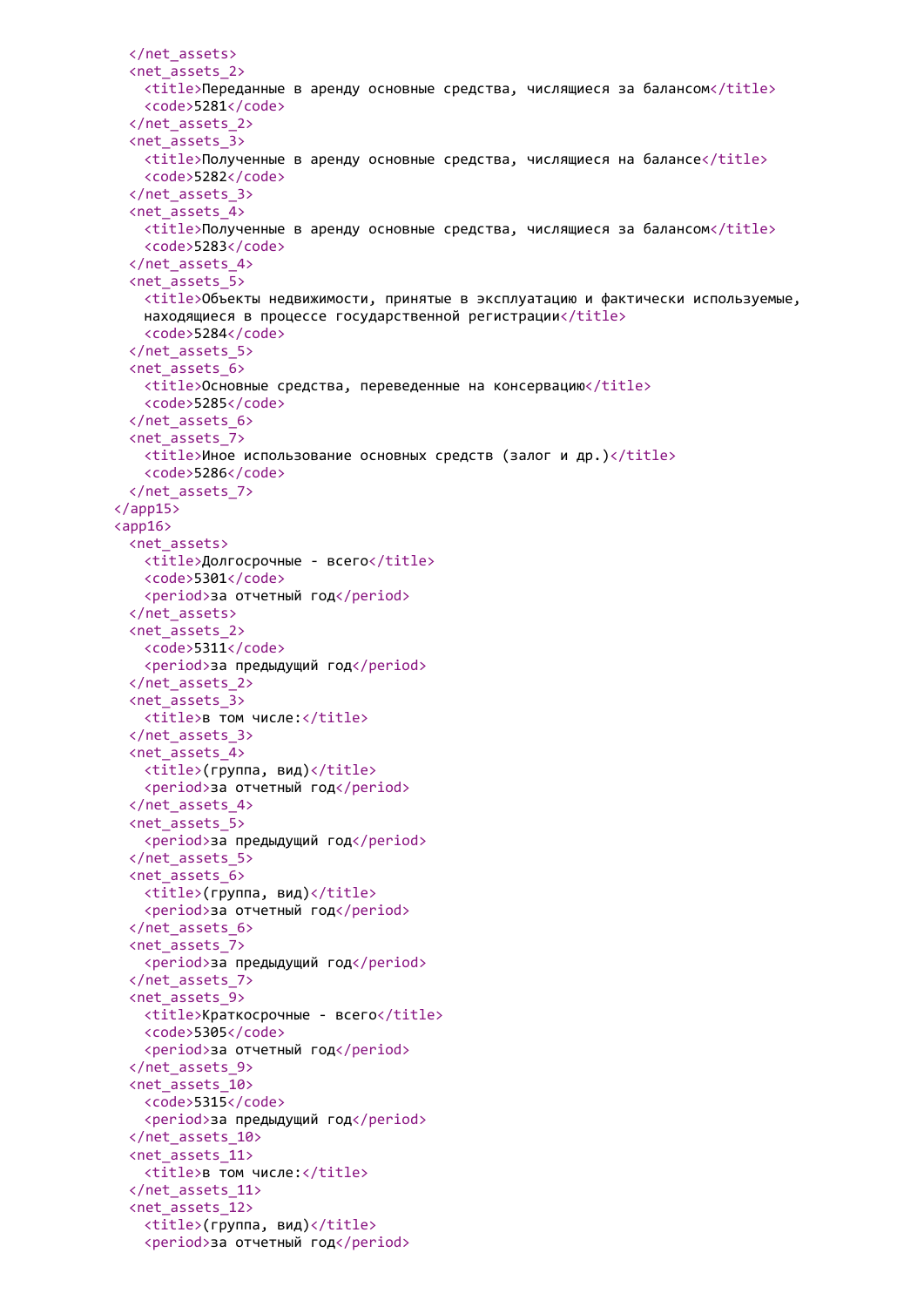```
</net_assets_12>
 <net_assets_13>
   <period>за предыдущий год</period>
 </net_assets_13>
 <net_assets_15>
   <title>Финансовых вложений - итого</title>
   <code>5300</code>
   <period>за отчетный год</period>
 </net_assets_15>
 <net_assets_16>
   <code>5315</code>
   <period>за предыдущий год</period>
 </net_assets_16>
</app16>
<app17>
 <net_assets>
   <title>Долгосрочные - всего</title>
   <code>5301</code>
   <period>за отчетный год</period>
 </net_assets>
 <net_assets_2>
   <code>5311</code>
   <period>за предыдущий год</period>
 </net_assets_2>
 <net_assets_3>
   <title>в том числе:</title>
 </net_assets_3>
 <net_assets_4>
   <title>(группа, вид)</title>
   <period>за отчетный год</period>
 </net_assets_4>
 <net_assets_5>
   <period>за предыдущий год</period>
 </net_assets_5>
 <net_assets_7>
   <title>Краткосрочные - всего</title>
   <code>5305</code>
   <period>за отчетный год</period>
 </net_assets_7>
 <net_assets_8>
   <code>5315</code>
   <period>за предыдущий год</period>
 </net_assets_8>
 <net_assets_9>
   <title>в том числе:</title>
 </net_assets_9>
 <net_assets_10>
   <title>(группа, вид)</title>
   <period>за отчетный год</period>
 </net_assets_10>
 <net_assets_11>
   <period>за предыдущий год</period>
 </net_assets_11>
 <net_assets_13>
   <title>Финансовых вложений - итого</title>
   <code>5300</code>
   <period>за отчетный год</period>
 </net_assets_13>
 <net_assets_14>
   <code>5310</code>
   <period>за предыдущий год</period>
 </net_assets_14>
</app17>
<app18>
 <net_assets>
   <title>Долгосрочные - всего</title>
   <code>5301</code>
   <period>за отчетный год</period>
 </net_assets>
```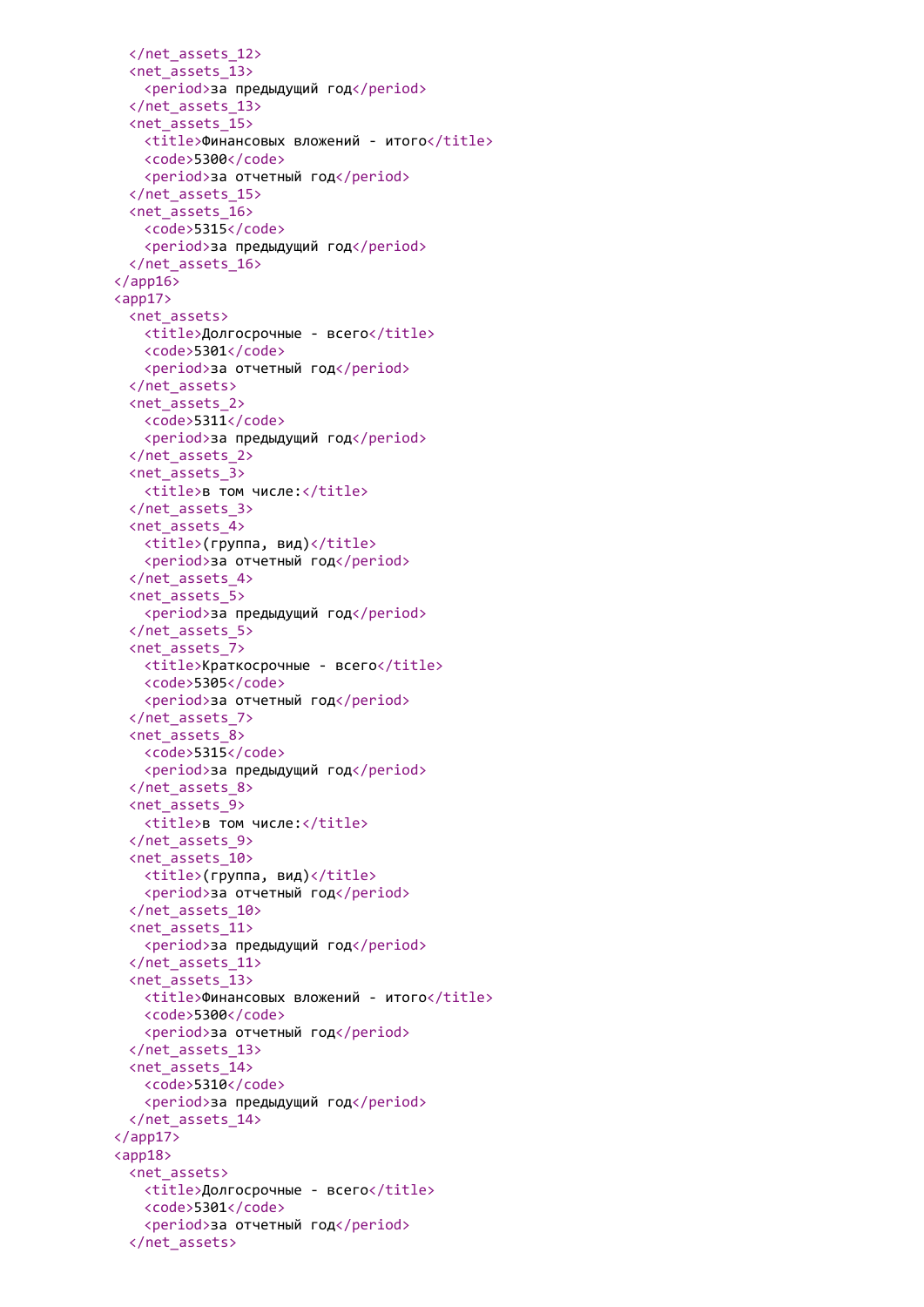```
<net_assets_2>
   <code>5311</code>
   <period>за предыдущий год</period>
 </net_assets_2>
 <net_assets_3>
   <title>в том числе:</title>
 </net_assets_3>
 <net_assets_4>
   <title>(группа, вид)</title>
   <period>за отчетный год</period>
 </net_assets_4>
 <net_assets_5>
   <period>за предыдущий год</period>
 </net_assets_5>
 <net_assets_7>
   <title>Краткосрочные - всего</title>
   <code>5305</code>
   <period>за отчетный год</period>
 </net_assets_7>
 <net_assets_8>
   <code>5315</code>
   <period>за предыдущий год</period>
 </net_assets_8>
 <net_assets_9>
   <title>в том числе:</title>
 </net_assets_9>
 <net_assets_10>
   \langle \text{title} \rangle(группа, вид)</title>
   <period>за отчетный год</period>
 </net_assets_10>
 <net_assets_11>
   <period>за предыдущий год</period>
 </net_assets_11>
 <net_assets_13>
   <title>Финансовых вложений - итого</title>
   <code>5300</code>
   <period>за отчетный год</period>
 </net_assets_13>
 <net_assets_14>
   <code>5310</code>
   <period>за предыдущий год</period>
 </net_assets_14>
</app18>
<app19>
 <net_assets>
   <title>Финансовые вложения, находящиеся в залоге - всего</title>
   <code>5320</code>
 </net_assets>
 <net_assets_2>
   <title>в том числе:</title>
 </net_assets_2>
 <net_assets_4>
   <title>Финансовые вложения, переданные третьим лицам (кроме продажи) - всего</title>
   <code>5325</code>
 </net_assets_4>
 <net_assets_5>
   <title>в том числе:</title>
 </net_assets_5>
 <net_assets_7>
   <title>Иное использование финансовых вложений</title>
   <code>5329</code>
 </net_assets_7>
</app19>
<app20>
 <net_assets>
   <title>Запасы - всего</title>
   <code>5400</code>
   <period>за отчетный год</period>
 </net_assets>
```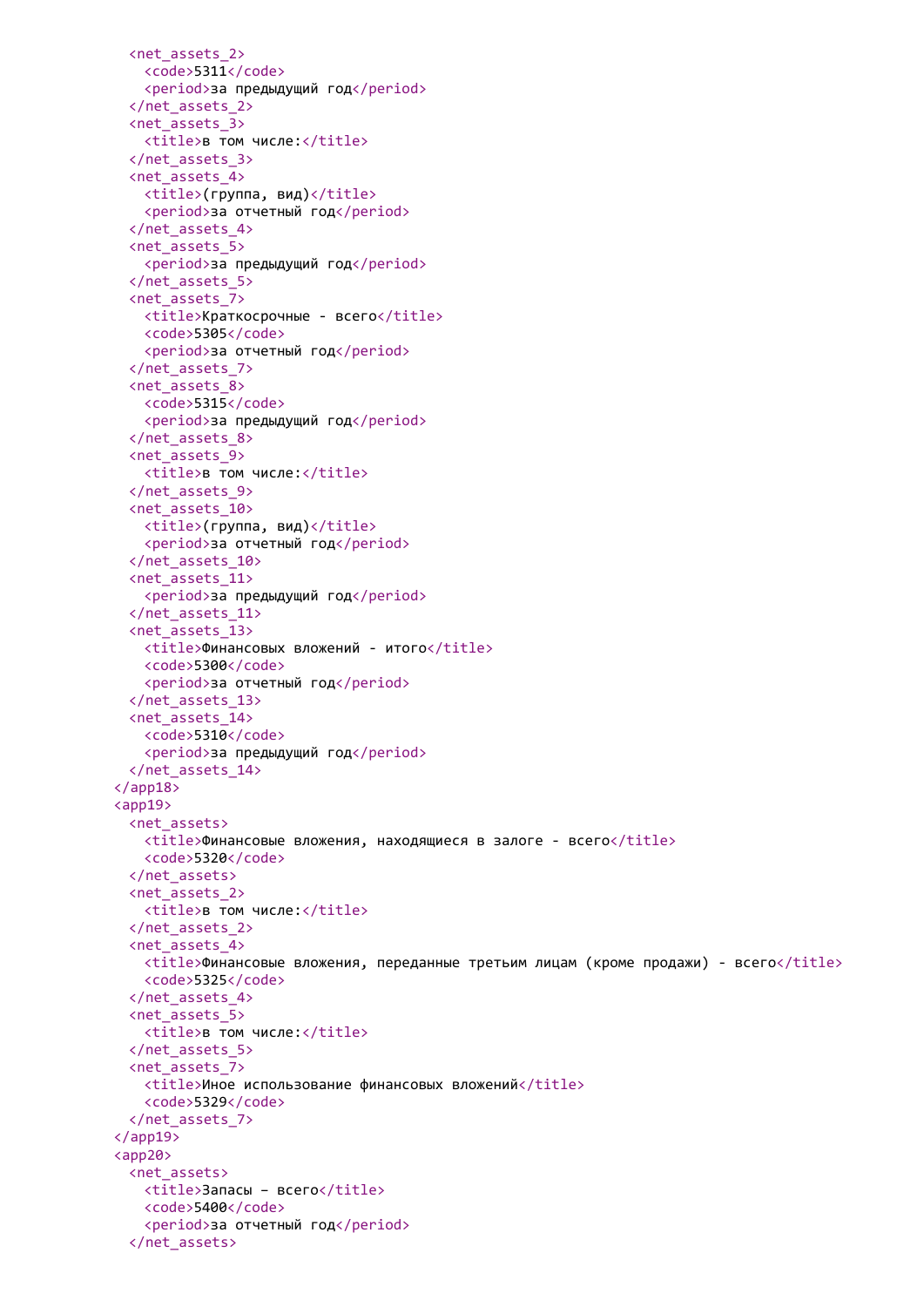```
<net_assets_2>
   <code>5420</code>
   <period>за предыдущий год</period>
 </net_assets_2>
 <net_assets_3>
   <title>в том числе:</title>
 </net_assets_3>
 <net_assets_4>
   <title>(группа, вид)</title>
   <period>за отчетный год</period>
 </net_assets_4>
 <net_assets_5>
   <period>за предыдущий год</period>
 </net_assets_5>
 <net_assets_6>
   <title>(группа, вид)</title>
   <period>за отчетный год</period>
 </net_assets_6>
 <net_assets_7>
   <period>за предыдущий год</period>
 </net_assets_7>
</app20>
<app21>
 <net_assets>
   <title>Запасы – всего</title>
   <code>5400</code>
   <period>за отчетный год</period>
 </net_assets>
 <net_assets_2>
   <code>5420</code>
   <period>за предыдущий год</period>
 </net_assets_2>
 <net_assets_3>
   <title>в том числе:</title>
 </net_assets_3>
 <net_assets_4>
   <title>(группа, вид)</title>
   <period>за отчетный год</period>
 </net_assets_4>
 <net_assets_5>
   <period>за предыдущий год</period>
 </net_assets_5>
 <net_assets_6>
   <title>(группа, вид)</title>
   <period>за отчетный год</period>
 </net_assets_6>
 <net_assets_7>
   <period>за предыдущий год</period>
 </net_assets_7>
</app21>
<app22>
 <net_assets>
   <title>Запасы – всего</title>
   <code>5400</code>
   <period>за отчетный год</period>
 </net_assets>
 <net_assets_2>
   <code>5420</code>
   <period>за предыдущий год</period>
 </net_assets_2>
 <net_assets_3>
   <title>в том числе:</title>
 </net_assets_3>
 <net_assets_4>
   <title>(группа, вид)</title>
   <period>за отчетный год</period>
 </net_assets_4>
 <net_assets_5>
   <period>за предыдущий год</period>
```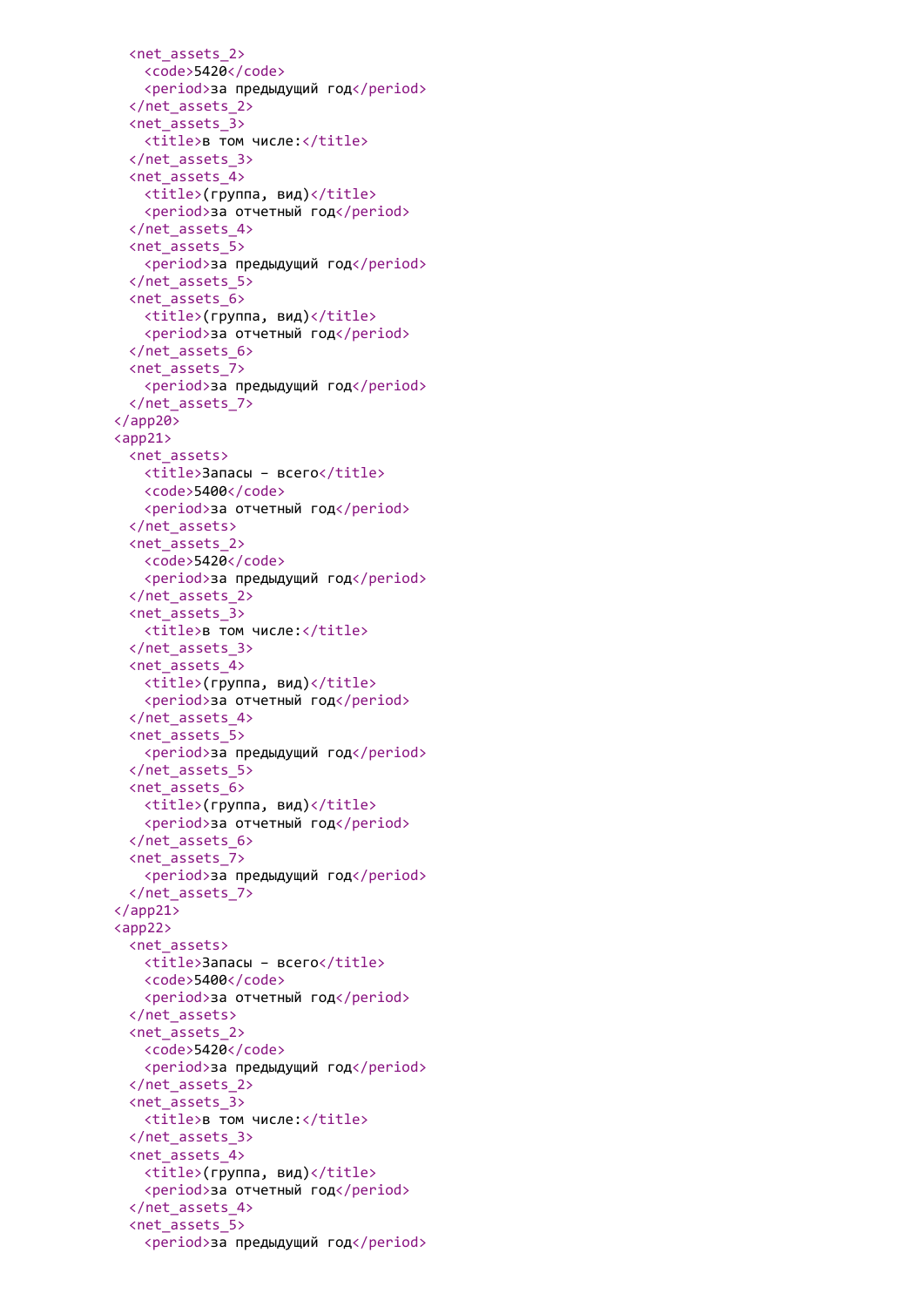```
</net_assets_5>
 <net_assets_6>
   <title>(группа, вид)</title>
   <period>за отчетный год</period>
 </net_assets_6>
 <net_assets_7>
   <period>за предыдущий год</period>
 </net_assets_7>
</app22>
<app23>
 <net_assets>
   <title>Запасы, не оплаченные на отчетную дату - всего</title>
   <code>5440</code>
 </net_assets>
 <net_assets_2>
   <title>в том числе:</title>
 </net_assets_2>
 <net_assets_4>
   <title>Запасы, находящиеся в залоге по договору - всего</title>
   <code>5445</code>
 </net_assets_4>
 <net_assets_5>
   <title>в том числе:</title>
 </net_assets_5>
</app23>
<app24>
 <net assets>
   <title>Долгосрочная дебиторская задолженность – всего</title>
   <code>5501</code>
   <period>за отчетный год</period>
 </net_assets>
 <net_assets_2>
   <code>5521</code>
   <period>за предыдущий год</period>
 </net_assets_2>
 <net_assets_3>
   <title>в том числе:</title>
 </net_assets_3>
 <net_assets_4>
   <title>(вид)</title>
   <period>за отчетный год</period>
 </net_assets_4>
 <net_assets_5>
   <period>за предыдущий год</period>
 </net_assets_5>
 <net_assets_6>
   <title>(вид)</title>
   <period>за отчетный год</period>
 </net_assets_6>
 <net_assets_7>
   <period>за предыдущий год</period>
 </net_assets_7>
 <net_assets_9>
   <title>Краткосрочная дебиторская задолженность – всего</title>
   <code>5510</code>
   <period>за отчетный год</period>
 </net_assets_9>
 <net_assets_10>
   <code>5530</code>
   <period>за предыдущий год</period>
 </net_assets_10>
 <net_assets_11>
   <title>в том числе:</title>
 </net_assets_11>
 <net_assets_12>
   <title>(вид)</title>
   <period>за отчетный год</period>
 </net_assets_12>
 <net_assets_13>
```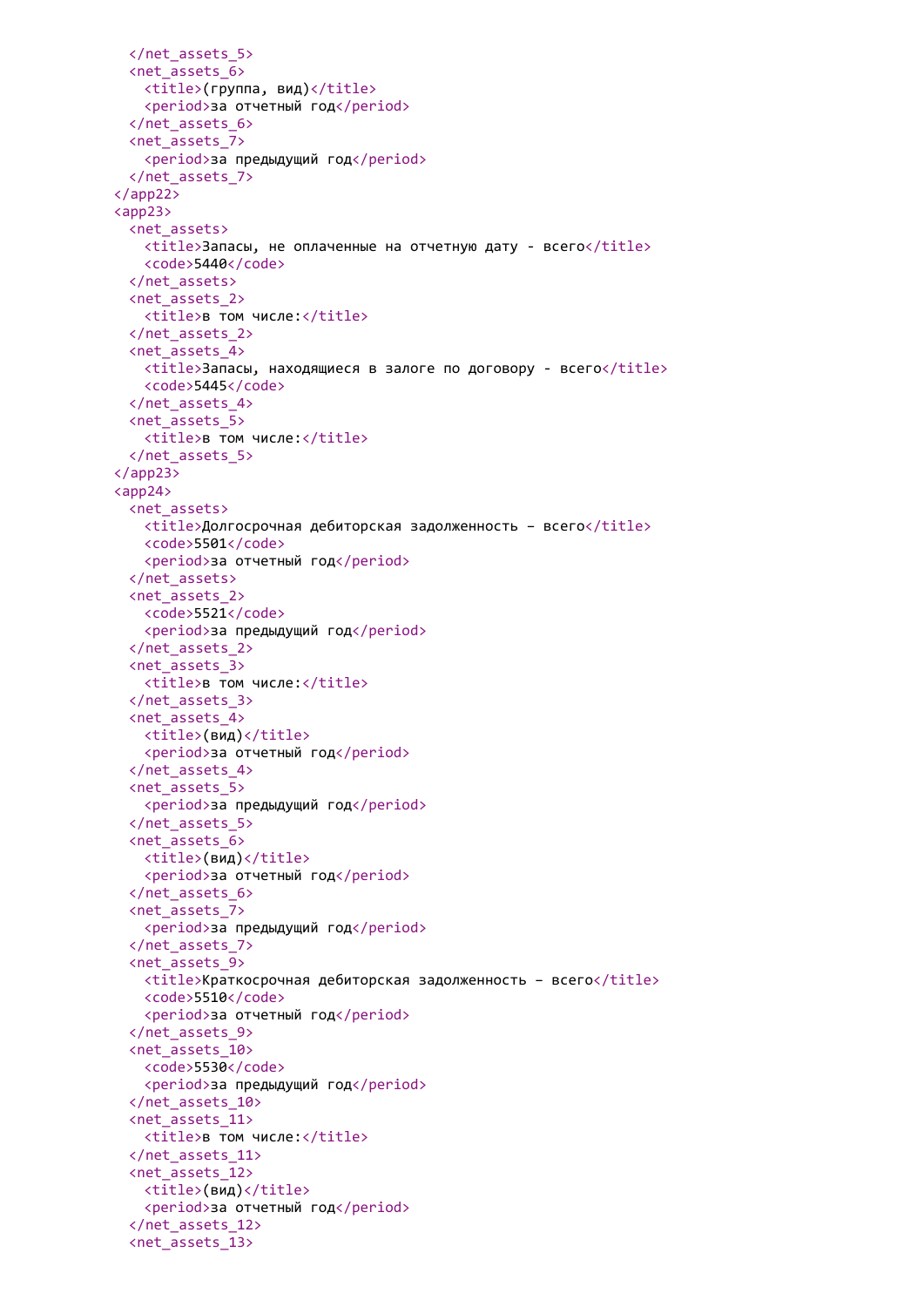```
<period>за предыдущий год</period>
 </net_assets_13>
 <net_assets_14>
   <title>(вид)</title>
   <period>за отчетный год</period>
 </net_assets_14>
 <net_assets_15>
   <period>за предыдущий год</period>
 </net_assets_15>
 <net_assets_17>
   <title>Итого</title>
   <code>5500</code>
   <period>за отчетный год</period>
 </net_assets_17>
 <net_assets_18>
   <code>5520</code>
   <period>за предыдущий год</period>
 </net_assets_18>
</app24>
<app25>
 <net assets>
   <title>Долгосрочная дебиторская задолженность – всего</title>
   <code>5501</code>
   <period>за отчетный год</period>
 </net_assets>
 <net_assets_2>
   <code>5521</code>
   <period>за предыдущий год</period>
 </net_assets_2>
 <net_assets_3>
   <title>в том числе:</title>
 </net_assets_3>
 <net_assets_4>
   <title>(вид)</title>
   <period>за отчетный год</period>
 </net_assets_4>
 <net_assets_5>
   <period>за предыдущий год</period>
 </net_assets_5>
 <net_assets_6>
   <title>(вид)</title>
   <period>за отчетный год</period>
 </net_assets_6>
 <net_assets_7>
   <period>за предыдущий год</period>
 </net_assets_7>
 <net_assets_9>
   <title>Краткосрочная дебиторская задолженность – всего</title>
   <code>5510</code>
   <period>за отчетный год</period>
 </net_assets_9>
 <net_assets_10>
   <code>5530</code>
   <period>за предыдущий год</period>
 </net_assets_10>
 <net_assets_11>
   <title>в том числе:</title>
 </net_assets_11>
 <net_assets_12>
   <title>(вид)</title>
   <period>за отчетный год</period>
 </net_assets_12>
 <net_assets_13>
   <period>за предыдущий год</period>
 </net_assets_13>
 <net_assets_14>
   <title>(вид)</title>
   <period>за отчетный год</period>
 </net_assets_14>
```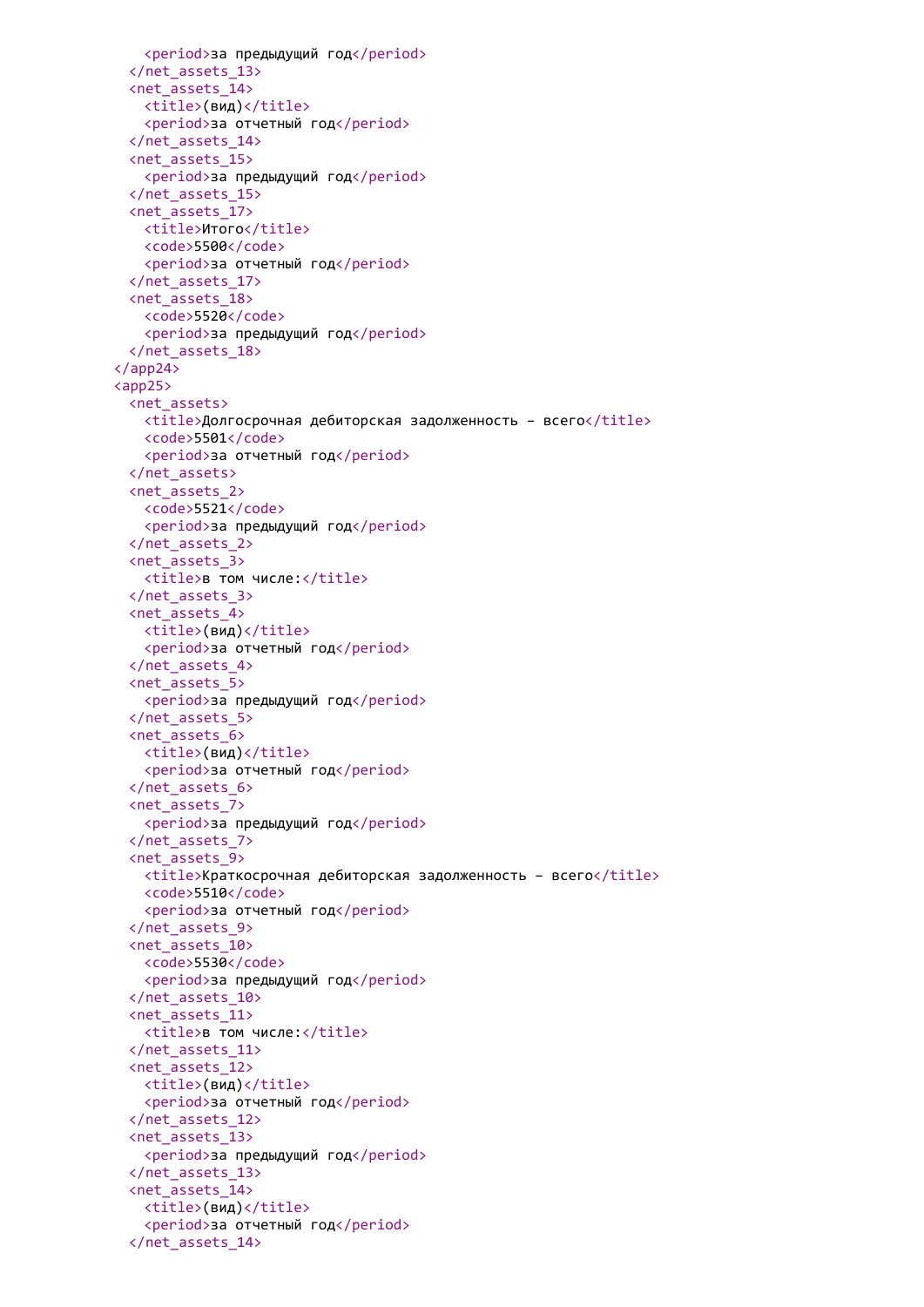```
<net_assets_15>
   <period>за предыдущий год</period>
 </net_assets_15>
 <net_assets_17>
   <title>Итого</title>
   <code>5500</code>
   <period>за отчетный год</period>
 </net_assets_17>
 <net_assets_18>
   <code>5520</code>
   <period>за предыдущий год</period>
 </net_assets_18>
</app25>
<app26>
 <net_assets>
   \langletitle>Долгосрочная дебиторская задолженность - всего\langletitle>
   <code>5501</code>
   <period>за отчетный год</period>
 </net_assets>
 <net_assets_2>
   <code>5521</code>
   <period>за предыдущий год</period>
 </net_assets_2>
 <net_assets_3>
   <title>в том числе:</title>
 </net_assets_3>
 <net_assets_4>
   <title>(вид)</title>
   <period>за отчетный год</period>
 </net_assets_4>
 <net_assets_5>
   <period>за предыдущий год</period>
 </net_assets_5>
 <net_assets_6>
   <title>(вид)</title>
   <period>за отчетный год</period>
 </net_assets_6>
 <net_assets_7>
   <period>за предыдущий год</period>
 </net_assets_7>
 <net_assets_9>
   <title>Краткосрочная дебиторская задолженность – всего</title>
   <code>5510</code>
   <period>за отчетный год</period>
 </net_assets_9>
 <net_assets_10>
   <code>5530</code>
   <period>за предыдущий год</period>
 </net_assets_10>
 <net_assets_11>
   <title>в том числе:</title>
 </net_assets_11>
 <net_assets_12>
   <title>(вид)</title>
   <period>за отчетный год</period>
 </net_assets_12>
 <net_assets_13>
   <period>за предыдущий год</period>
 </net_assets_13>
 <net_assets_14>
   <title>(вид)</title>
   <period>за отчетный год</period>
 </net_assets_14>
 <net_assets_15>
   <period>за предыдущий год</period>
 </net_assets_15>
 <net_assets_17>
   <title>Итого</title>
   <code>5500</code>
```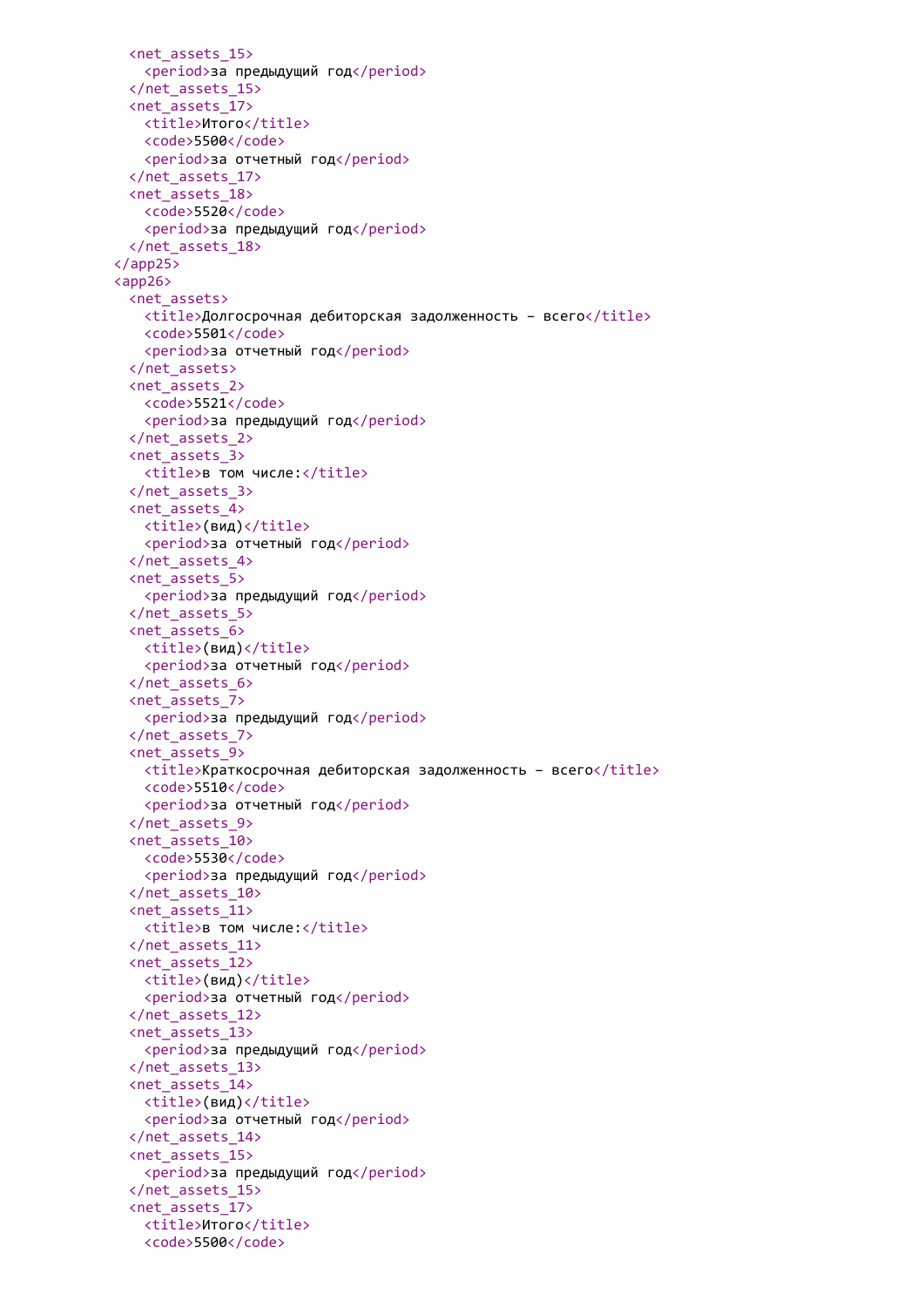```
<period>за отчетный год</period>
 </net_assets_17>
 <net_assets_18>
   <code>5520</code>
   <period>за предыдущий год</period>
 </net_assets_18>
</app26>
<app27>
 <net_assets>
   <title>Bcero</title>
   <code>5540</code>
 </net_assets>
 <net_assets_2>
   <title>в том числе:</title>
 </net_assets_2>
</app27>
<app28>
 <net_assets>
   <title>Всего</title>
   <code>5540</code>
 </net_assets>
 <net_assets_2>
   <title>в том числе:</title>
 </net_assets_2>
</app28>
<app29>
 <net assets>
   <title>Долгосрочная кредиторская задолженность – всего</title>
   <code>5551</code>
   <period>за отчетный год</period>
 </net_assets>
 <net_assets_2>
   <code>5571</code>
   <period>за предыдущий год</period>
 </net_assets_2>
 <net_assets_3>
   <title>в том числе:</title>
 </net_assets_3>
 <net_assets_4>
   <title>(вид)</title>
   <period>за отчетный год</period>
 </net_assets_4>
 <net_assets_5>
   <period>за предыдущий год</period>
 </net_assets_5>
 <net_assets_9>
   \timestitle>Краткосрочная кредиторская задолженность – всего\timestitle>
   <code>5560</code>
   <period>за отчетный год</period>
 </net_assets_9>
 <net_assets_10>
   <code>5580</code>
   <period>за предыдущий год</period>
 </net_assets_10>
 <net_assets_11>
   <title>в том числе:</title>
 </net_assets_11>
 <net_assets_12>
   <title>(вид)</title>
   <period>за отчетный год</period>
 </net_assets_12>
 <net_assets_13>
   <period>за предыдущий год</period>
 </net_assets_13>
 <net_assets_15>
   <title>Итого</title>
   <code>5550</code>
   <period>за отчетный год</period>
 </net_assets_15>
```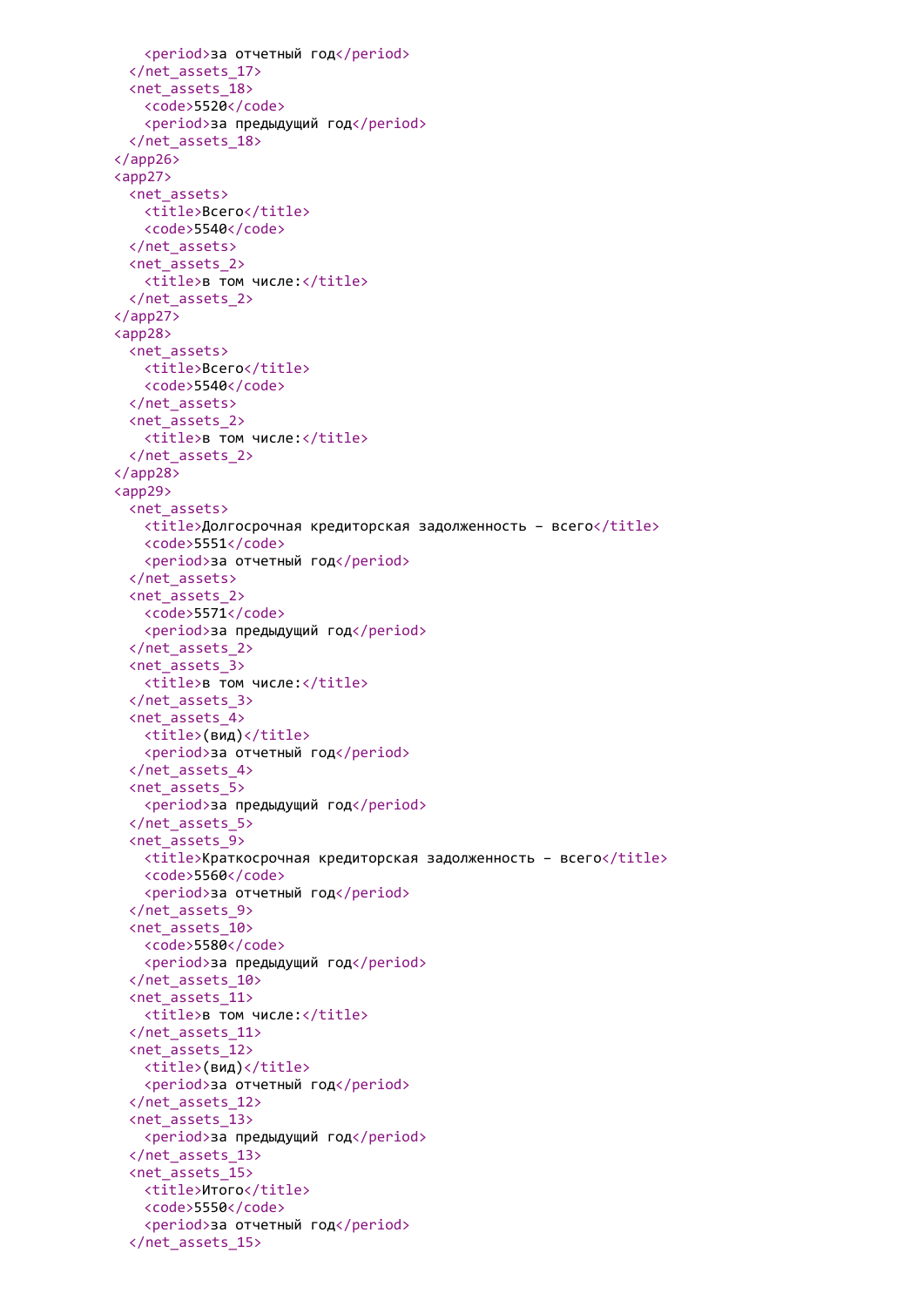```
<net_assets_16>
   <code>5570</code>
   <period>за предыдущий год</period>
 </net_assets_16>
</app29>
<app31>
 <net_assets>
   <title>Долгосрочная кредиторская задолженность – всего</title>
   <code>5551</code>
   <period>за отчетный год</period>
 </net_assets>
 <net_assets_2>
   <code>5571</code>
   <period>за предыдущий год</period>
 </net_assets_2>
 <net_assets_3>
   <title>в том числе:</title>
 </net_assets_3>
 <net_assets_4>
   <title>(вид)</title>
   <period>за отчетный год</period>
 </net_assets_4>
 <net_assets_5>
   <period>за предыдущий год</period>
 </net_assets_5>
 <net_assets_9>
   <title>Краткосрочная кредиторская задолженность – всего</title>
   <code>5560</code>
   <period>за отчетный год</period>
 </net_assets_9>
 <net_assets_10>
   <code>5580</code>
   <period>за предыдущий год</period>
 </net_assets_10>
 <net_assets_11>
   <title>в том числе:</title>
 </net_assets_11>
 <net_assets_12>
   <title>(вид)</title>
   <period>за отчетный год</period>
 </net_assets_12>
 <net_assets_13>
   <period>за предыдущий год</period>
 </net_assets_13>
 <net_assets_15>
   <title>Итого</title>
   <code>5550</code>
   <period>за отчетный год</period>
 </net_assets_15>
 <net_assets_16>
   <code>5570</code>
   <period>за предыдущий год</period>
 </net_assets_16>
</app31>
<app32>
 <net_assets>
   \langletitle>Долгосрочная кредиторская задолженность – всего\langletitle>
   <code>5551</code>
   <period>за отчетный год</period>
 </net_assets>
 <net_assets_2>
   <code>5571</code>
   <period>за предыдущий год</period>
 </net_assets_2>
 <net_assets_3>
   <title>в том числе:</title>
 </net_assets_3>
 <net_assets_4>
   <title>(вид)</title>
```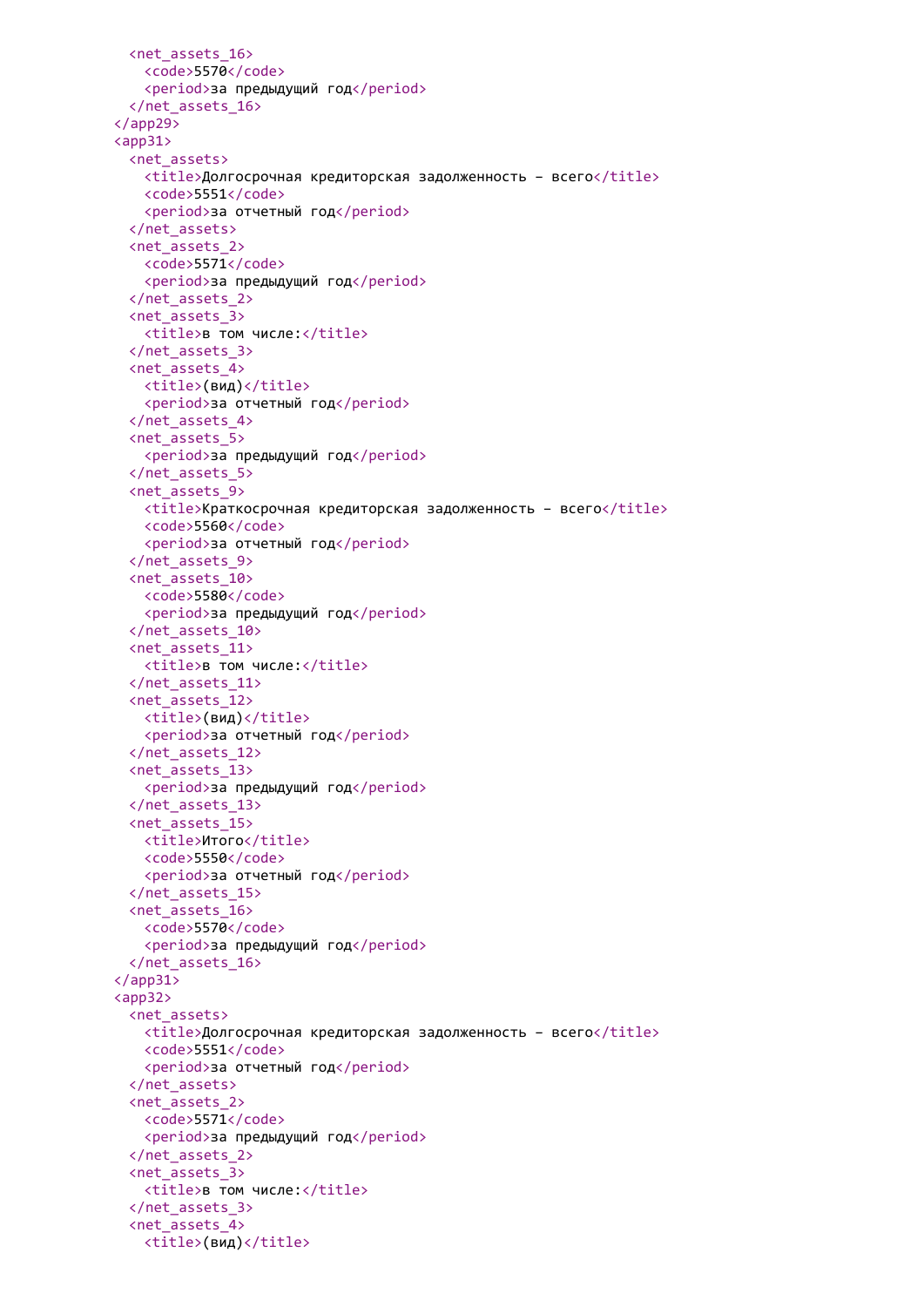```
<period>за отчетный год</period>
 </net_assets_4>
 <net_assets_5>
   <period>за предыдущий год</period>
 </net_assets_5>
 <net_assets_9>
   <title>Краткосрочная кредиторская задолженность – всего</title>
   <code>5560</code>
   <period>за отчетный год</period>
 </net_assets_9>
 <net_assets_10>
   <code>5580</code>
   <period>за предыдущий год</period>
 </net_assets_10>
 <net_assets_11>
   <title>в том числе:</title>
 </net_assets_11>
 <net_assets_12>
   <title>(вид)</title>
   <period>за отчетный год</period>
 </net_assets_12>
 <net_assets_13>
   <period>за предыдущий год</period>
 </net_assets_13>
 <net_assets_15>
   <title>Итого</title>
   <code>5550</code>
   <period>за отчетный год</period>
 </net_assets_15>
 <net_assets_16>
   <code>5570</code>
   <period>за предыдущий год</period>
 </net_assets_16>
</app32>
<app33>
 <net_assets>
   <title>Bcero</title>
   <code>5590</code>
 </net_assets>
 <net_assets_2>
   <title>в том числе:</title>
 </net_assets_2>
</app33>
<app34>
 <net_assets>
   <title>Материальные затраты</title>
   <code>5610</code>
 </net_assets>
 <net_assets_2>
   <title>Расходы на оплату труда</title>
   <code>5620</code>
 </net_assets_2>
 <net_assets_3>
   <title>Отчисления на социальные нужды</title>
   <code>5630</code>
 </net_assets_3>
 <net_assets_4>
   <title>Амортизация</title>
   <code>5640</code>
 </net_assets_4>
 <net_assets_5>
   <title>Прочие затраты</title>
   <code>5650</code>
 </net_assets_5>
 <net_assets_6>
   <title>Итого по элементам</title>
   <code>5660</code>
 </net_assets_6>
 <net_assets_7>
```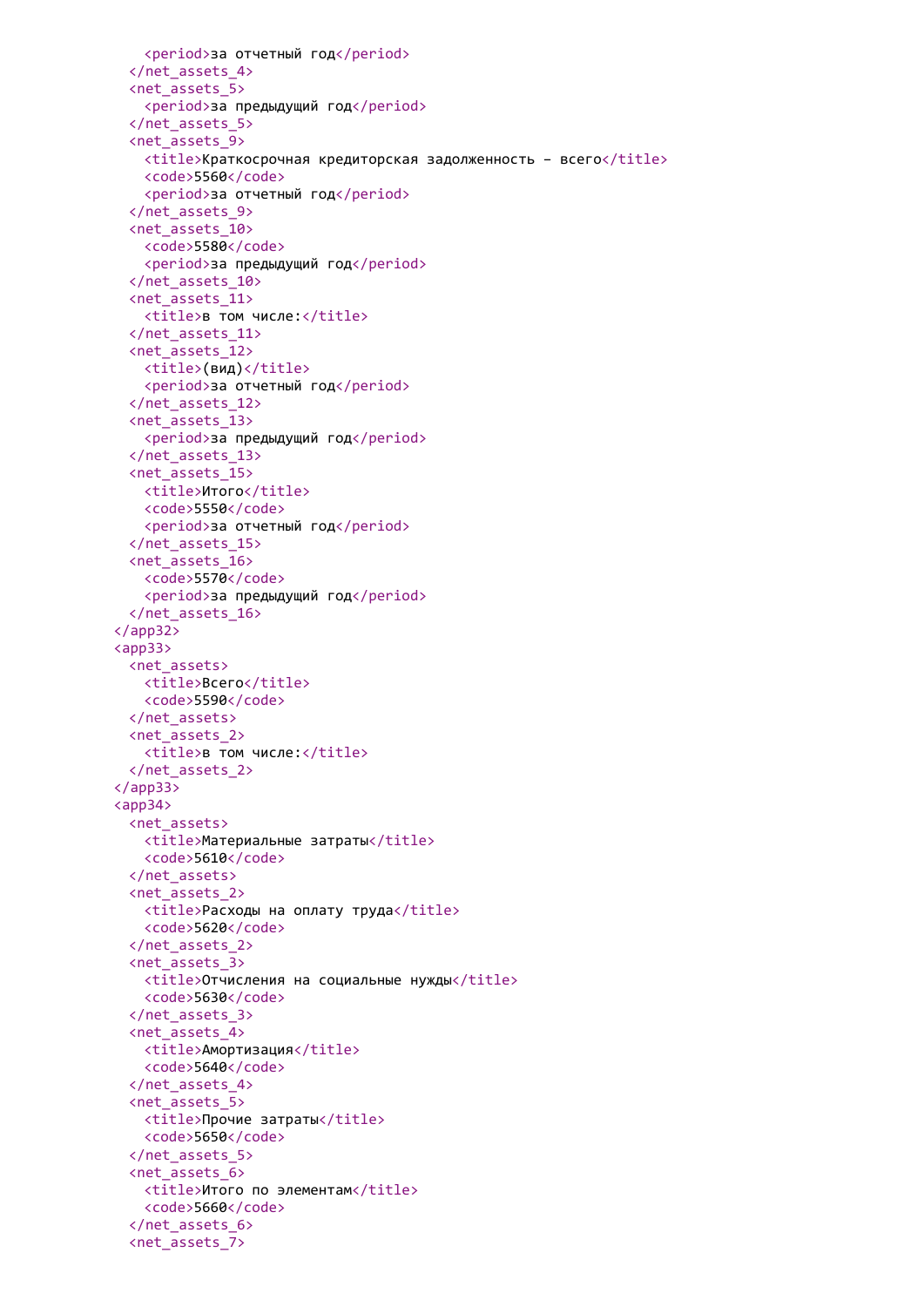```
<title>Изменение остатков незавершенного производства, готовой продукции и др. (прирост
   [-]):\langle/\text{title}\rangle<code>5670</code>
 </net_assets_7>
 <net_assets_8>
   <title>Изменение остатков незавершенного производства, готовой продукции и др.
   (yменьшение [+]) </title>
   <code>5680</code>
 </net_assets_8>
 <net_assets_9>
   <title>Итого расходы по обычным видам деятельности</title>
   <code>5600</code>
 </net_assets_9>
</app34>
<app35>
 <net_assets>
   <title>Оценочные обязательства - всего</title>
   <code>5700</code>
 </net_assets>
 <net_assets_3>
   <title>в том числе:</title>
 </net_assets_3>
</app35>
<app36>
 <net_assets>
   <title>Полученные - всего</title>
   <code>5800</code>
 </net_assets>
 <net_assets_2>
   <title>в том числе:</title>
 </net_assets_2>
 <net_assets_4>
   <title>Выданные – всего</title>
   <code>5810</code>
 </net_assets_4>
 <net_assets_5>
   <title>в том числе:</title>
 </net_assets_5>
</app36>
<app37>
 <net_assets>
   <title>Получено бюджетных средств - всего</title>
   <code>5900</code>
 </net_assets>
 <net_assets_2>
   <title>в том числе:</title>
 </net_assets_2>
 <net_assets_3>
   <title>на текущие расходы</title>
   <code>5901</code>
 </net_assets_3>
 <net_assets_4>
   <title>на вложения во внеоборотные активы</title>
   <code>5905</code>
 </net_assets_4>
 <net_assets_5>
   <title>Бюджетные кредиты – всего:</title>
 </net_assets_5>
 <net_assets_6>
   <title>за отчетный год</title>
   <code>5910</code>
 </net_assets_6>
 <net_assets_7>
   <title>за предыдущий год</title>
   <code>5920</code>
 </net_assets_7>
 <net_assets_8>
   <title>в том числе:</title>
 </net_assets_8>
```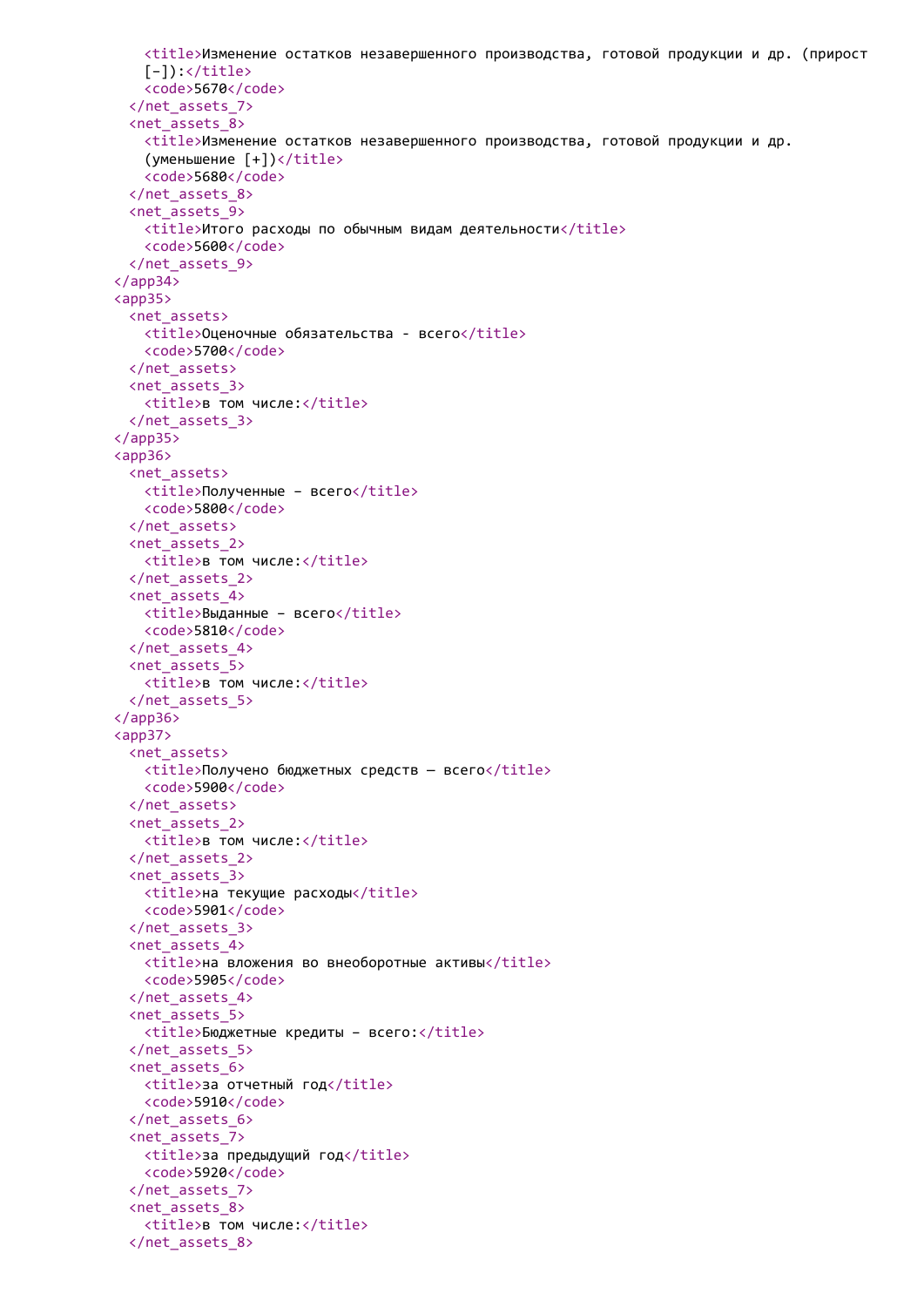```
</app37>
   <type>0</type>
  \langle app_04\rangle<has_funds>0</has_funds>
  <has_info_letter>0</has_info_letter>
  <info_letter>
   <type>0</type>
  </info_letter>
  <has_audit_letter>0</has_audit_letter>
  <audit_letter>
   <type>0</type>
  </audit_letter>
</q_acnt_report>
<has q acnt report en>0</has q acnt report en>
<q_acnt_report_en>
  <fin_standart>2</fin_standart>
  <type>0</type>
</q_acnt_report_en>
<pre_cons_acnt_report>1</pre_cons_acnt_report>
<pre_cons_acnt_report_was>0</pre_cons_acnt_report_was>
<cons_acnt_report_none>0</cons_acnt_report_none>
<has cons acnt report en only>0</has cons acnt report en only>
<is_usn_company_svod>0</is_usn_company_svod>
<cons_acnt_report_rus>0</cons_acnt_report_rus>
<is_usn_company_prom>0</is_usn_company_prom>
<pre_cons_acnt>
 <fin_standart>2</fin_standart>
  <is_usn_company>0</is_usn_company>
  <cons_acnt_report_year>
   <date>2012-12-31</date>
   <scale>1000000</scale>
   <version>3</version>
   <balance_04>
     <assets>
       <total>
         <cur_value>103134.5</cur_value>
         <first_value>57456.5</first_value>
         <prev_value>14</prev_value>
       </total>
       <elem>
         <title>I. ВНЕОБОРОТНЫЕ AKTИВЫ</title>
       </elem>
       <elem>
         <title>Нематериальные активы</title>
         <code>1110</code>
         <cur_value>0.4</cur_value>
       </elem>
       <elem>
         <title>Результаты исследований и разработок</title>
         <code>1120</code>
       </elem>
       <elem>
         <title>Основные средства</title>
         <code>1130</code>
         <cur_value>79</cur_value>
         <first_value>18.8</first_value>
       </elem>
       <elem>
         <title>Доходные вложения в материальные ценности</title>
         <code>1140</code>
       </elem>
       <elem>
         <title>Финансовые вложения</title>
         <code>1150</code>
       </elem>
       <elem>
         <title>Отложенные налоговые активы</title>
         <code>1160</code>
       </elem>
```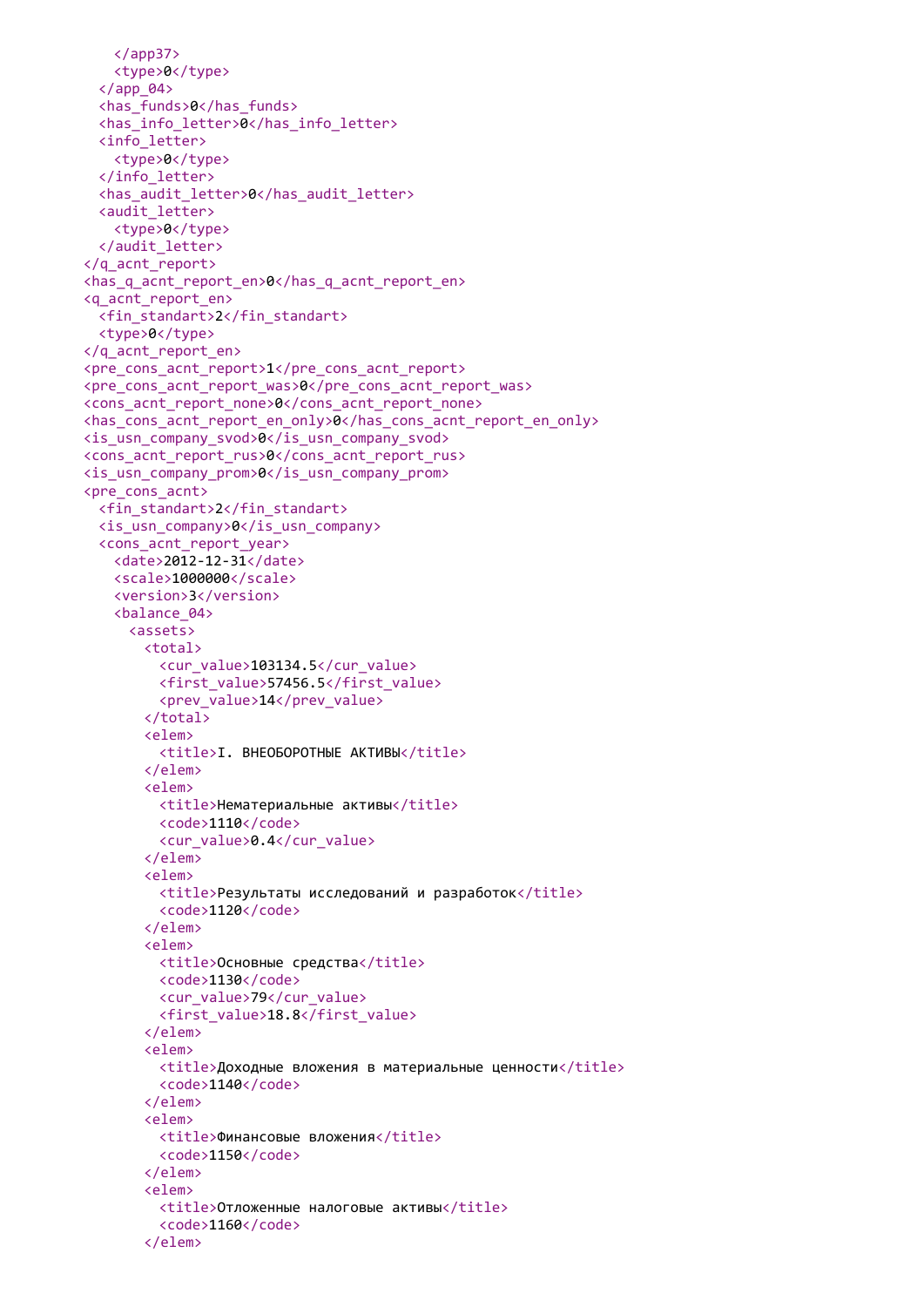```
\leq \leq \leq \leq \leq \leq \leq \leq \leq \leq \leq \leq \leq \leq \leq \leq \leq \leq \leq \leq \leq \leq \leq \leq \leq \leq \leq \leq \leq \leq \leq \leq \leq \leq \leq \leq \leq<title>Прочие внеоборотные активы</title>
    <code>1170</code>
    <cur_value>37025.5</cur_value>
    <first_value>9283.2</first_value>
  \langle/elem>
  <elem>
    <title>ИТОГО по разделу I</title>
    <code>1100</code>
    <cur value>37104.9</cur value>
    <first value>9302</first value>
  \langle/elem>
  <elem>
    <title>II. OБОРОТНЫЕ AKTИВЫ</title>
  \langle/elem>
  <elem>
    <title>Запасы</title>
    <code>1210</code>
    <cur value>22.5</cur value>
    <first value>2.1</first value>
  \langle/elem\ranglec<sup>lem></sup>
    <title>Налог на добавленную стоимость по приобретенным ценностям</title>
    <code>1220</code>
  \langle/elem\rangle<elem>
    <title>Дебиторская задолженность</title>
    <code>1230</code>
    <cur value>19651.5</cur value>
    <first_value>395.6</first_value>
  \langle/elem\rangle<elem>
    <title>Финансовые вложения (за исключением денежных эквивалентов)</title>
    <code>1240</code>
  \langle/elem>
  <elem>
    <title>Денежные средства и денежные эквиваленты</title>
    <code>1250</code>
    <cur value>46339.8</cur value>
    <first value>47756.8</first value>
    <prev value>14</prev value>
  \langle/elem>
  <elem>
    <title>Прочие оборотные активы</title>
    <code>1260</code>
    <cur value>15.8</cur value>
  \langle/elem>
  <elem>
    <title>ИТОГО по разделу II</title>
    <code>1200</code>
    <cur value>66029.6</cur value>
    <first value>48154.5</first value>
    <br />
sprev value>14</prev value>
  \langle/elem>
</assets>
\text{close}\left\langle \text{total}\right\rangle<cur value>103134.5</cur value>
    <first value>57456.5</first value>
    <br />
sprev value>14</brev value>
  </total>
  c<sup>1</sup>em<title>III. ЦЕЛЕВОЕ ФИНАНСИРОВАНИЕ*</title>
  </elem>
  \leq \leq \leq \leq \leq \leq \leq \leq \leq \leq \leq \leq \leq \leq \leq \leq \leq \leq \leq \leq \leq \leq \leq \leq \leq \leq \leq \leq \leq \leq \leq \leq \leq \leq \leq \leq \leq<title>Уставный капитал (складочный капитал, уставный фонд, вклады товарищей)</title>
    <code>1310</code>
    <cur_value>57949.5</cur_value>
    <first_value>46565.2</first_value>
```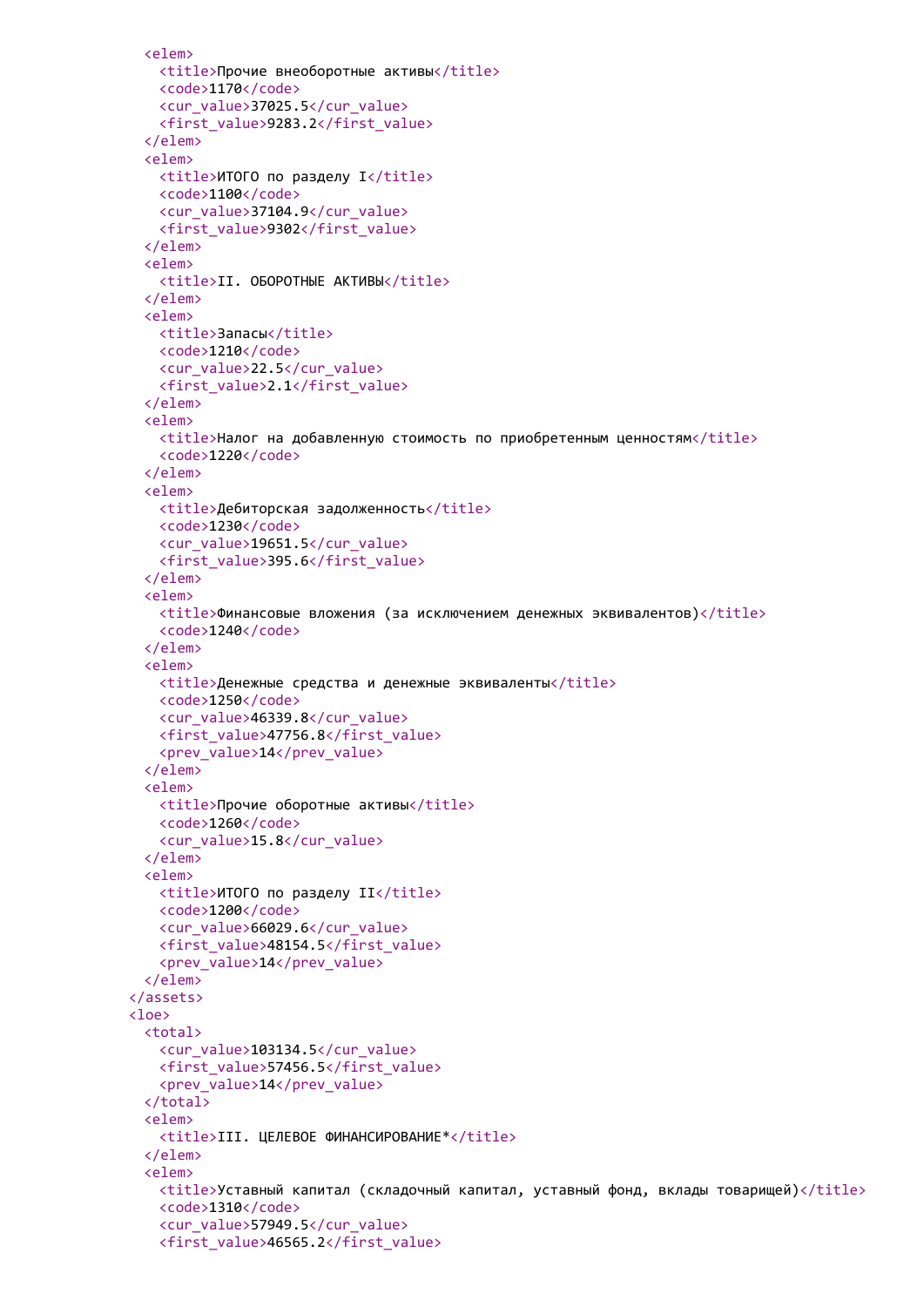```
<prev_value>11.6</prev_value>
\langle/elem>
<elem>
 <title>Собственные акции, выкупленные у акционеров</title>
 <code>1320</code>
</elem>
<elem>
 <title>Переоценка внеоборотных активов</title>
 <code>1340</code>
</elem>
c<sup>lem></sup>
 <title>Фонд недвижимого и особо ценного движимого имущества</title>
 <code>1350</code>
 <cur value>37169</cur value>
 <first_value>9304.6</first_value>
\langle/elem>
<elem>
 <title>Резервный капитал</title>
 <code>1360</code>
</elem>
<elem>
 <title>Нераспределенная прибыль (непокрытый убыток)</title>
 <code>1370</code>
 <first value>6.4</first value>
\langle/elem\ranglec<sup>lem></sup>
 <title>ИТОГО по разделу III</title>
 <code>1300</code>
 <cur value>95118.5</cur value>
 <first_value>55876.2</first_value>
 <prev value>11.6</prev value>
\langle/elem\rangle<elem>
 <title>IV. ДОЛГОСРОЧНЫЕ ОБЯЗАТЕЛЬСТВА</title>
\langle/elem>
<elem>
 <title>Заемные средства</title>
 <code>1410</code>
 <cur value>3000</cur value>
\langle/elem>
<elem>
 <title>Отложенные налоговые обязательства</title>
 <code>1420</code>
</elem>
<elem>
  <title>Оценочные обязательства</title>
 <code>1430</code>
\langle/elem>
<elem>
 <title>Прочие обязательства</title>
 <code>1450</code>
 <cur value>1452.1</cur value>
</elem>
celem>
 <title>ИТОГО по разделу IV</title>
 <code>1400</code>
 <cur value>4452.1</cur value>
\langle/elem>
celem>
 <title>V. КРАТКОСРОЧНЫЕ ОБЯЗАТЕЛЬСТВА</title>
</elem>
<elem>
 <title>Заемные средства</title>
 <code>1510</code>
\langle/elem>
<elem>
 <title>Кредиторская задолженность</title>
 <code>1520</code>
 <cur_value>3541.2</cur_value>
```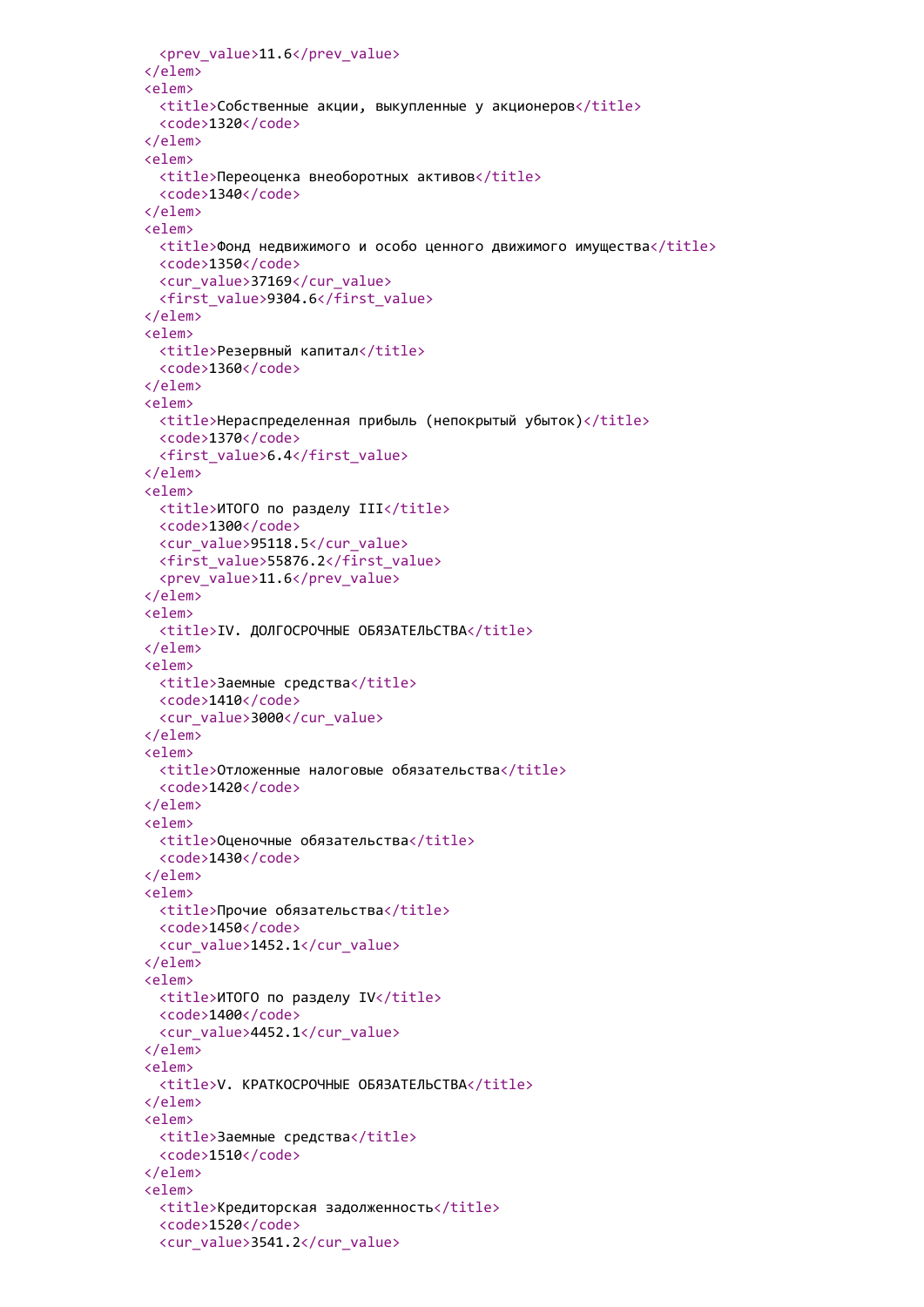```
<first_value>1580.3</first_value>
     <prev_value>2.4</prev_value>
   \langle/elem\rangle\langleelem>
     <title>Доходы будущих периодов</title>
     <code>1530</code>
   \langle/elem>
   celem>
     <title>Оценочные обязательства</title>
     <code>1540</code>
     <cur value>22.7</cur value>
   \langle/elem>
   <elem>
     <title>Прочие обязательства</title>
     <code>1550</code>
   </elem>
   <elem>
     <title>ИТОГО по разделу V</title>
     <code>1500</code>
     <cur value>3563.9</cur value>
     <first value>1580.3</first value>
     <prev value>2.4</prev value>
   </elem>
 \langle /loe><desc>* Некоммерческая организация именует указанный раздел "Целевое финансирование".
 Вместо показателей "Уставный капитал", "Добавочный капитал", "Резервный капитал" и
 "Нераспределенная прибыль (непокрытый убыток)" некоммерческая организация включает
 показатели "Паевой фонд", "Целевой капитал", "Целевые средства", "Фонд недвижимого и особо
 ценного движимого имущества", "Резервный и иные целевые фонды" (в зависимости от формы
 некоммерческой организации и источников формирования имущества).</desc>
</balance 04>
\langleincome_04>
 <sub>main</sub></sub>
   <elem>
     <title>Выручка</title>
     <code>2110</code>
     <value>174.3</value>
     <prev value>6.3</prev value>
   </elem>
   <elem>
     <title>Себестоимость продаж</title>
     <code>2120</code>
   \langle/elem>
   <elem>
     <title>Валовая прибыль (убыток)</title>
     <code>2100</code>
     <value>174.3</value>
     <prev value>6.3</prev value>
   \langle/elem>
   <elem>
     <title>Коммерческие расходы</title>
     <code>2210</code>
   \langle/elem>
   <elem>
     <title>Управленческие расходы</title>
     <code>2220</code>
   \langle/elem>
   <elem>
     <title>Прибыль (убыток) от продаж</title>
     <code>2200</code>
     <value>174.3</value>
     <br />
<br />
value>6.3</brev<br />
value>
   </elem>
   <elem>
     <title>Доходы от участия в других организациях</title>
     <code>2310</code>
   \langle/elem>
   <elem>
```
<title>Проценты к получению</title>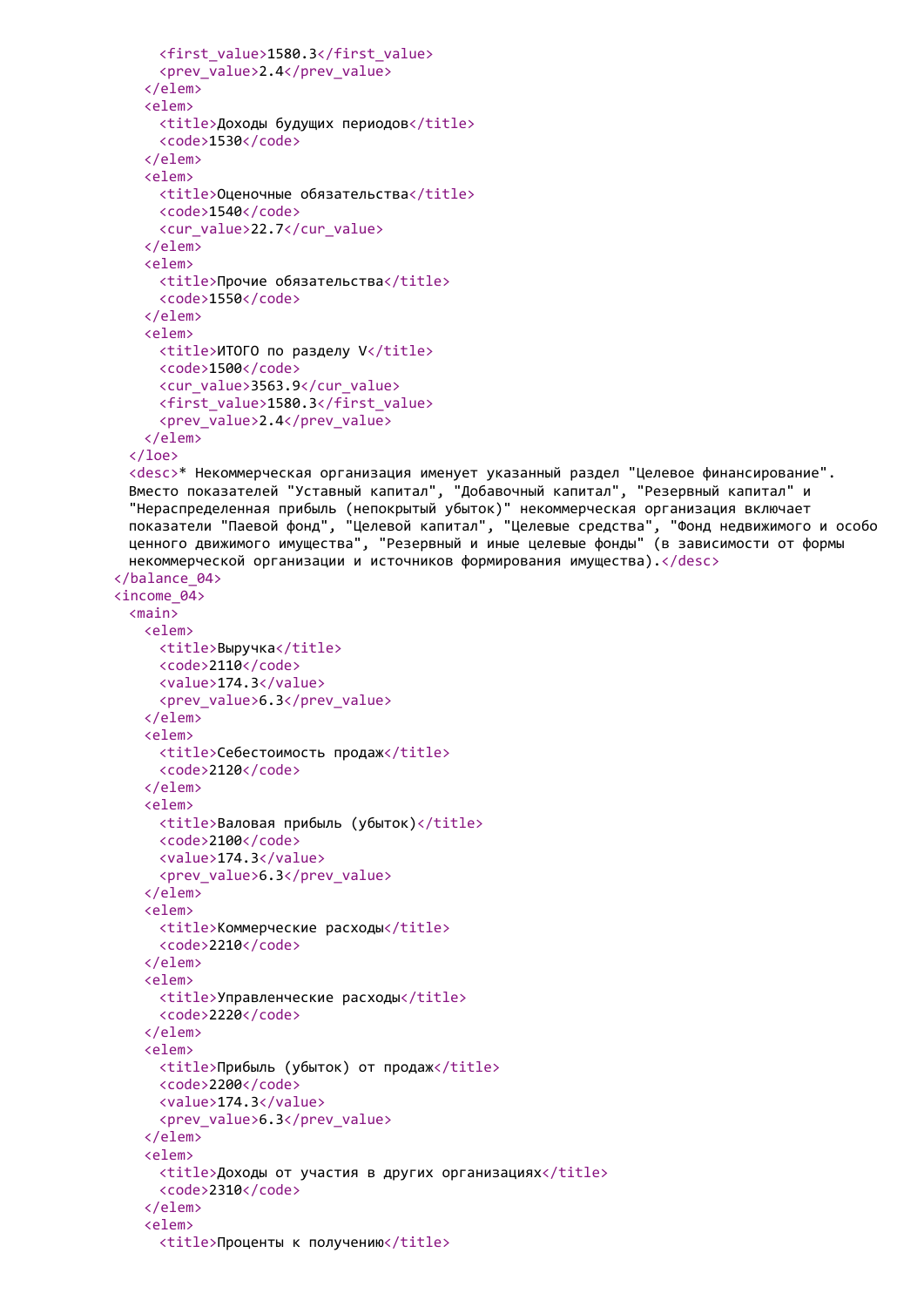```
<code>2320</code>
 <value>2.5</value>
</elem>
<elem>
 <title>Проценты к уплате</title>
 <code>2330</code>
</elem>
<elem>
 <title>Прочие доходы</title>
 <code>2340</code>
 <value>81.3</value>
</elem>
<elem>
 <title>Прочие расходы</title>
 <code>2350</code>
 <value>-28.1</value>
</elem>
<elem>
 <title>Прибыль (убыток) до налогообложения</title>
 <code>2300</code>
 <value>230</value>
 <prev_value>7.4</prev_value>
</elem>
<elem>
 <title>Текущий налог на прибыль</title>
 <code>2410</code>
 <value>-45.3</value>
 <prev_value>-1</prev_value>
</elem>
<elem>
 \langletitle>в т.ч. постоянные налоговые обязательства (активы)\langle/title>
 <code>2421</code>
</elem>
<elem>
 <title>Изменение отложенных налоговых обязательств</title>
 <code>2430</code>
</elem>
<elem>
 <title>Изменение отложенных налоговых активов</title>
 <code>2450</code>
</elem>
<elem>
 <title>Прочее</title>
 <code>2460</code>
</elem>
<elem>
 <title>Чистая прибыль (убыток)</title>
 <code>2400</code>
 <value>184.6</value>
 <prev_value>6.4</prev_value>
</elem>
<elem>
 <title>СПРАВОЧНО:</title>
</elem>
<elem>
 <title>Результат от переоценки внеоборотных активов, не включаемый в чистую прибыль
 (убыток) периода</title>
 <code>2510</code>
</elem>
<elem>
 <title>Результат от прочих операций, не включаемый в чистую прибыль (убыток)
 периода</title>
 <code>2520</code>
</elem>
<elem>
 <title>Совокупный финансовый результат периода</title>
 <code>2500</code>
 <value>184.6</value>
 <prev_value>6.4</prev_value>
```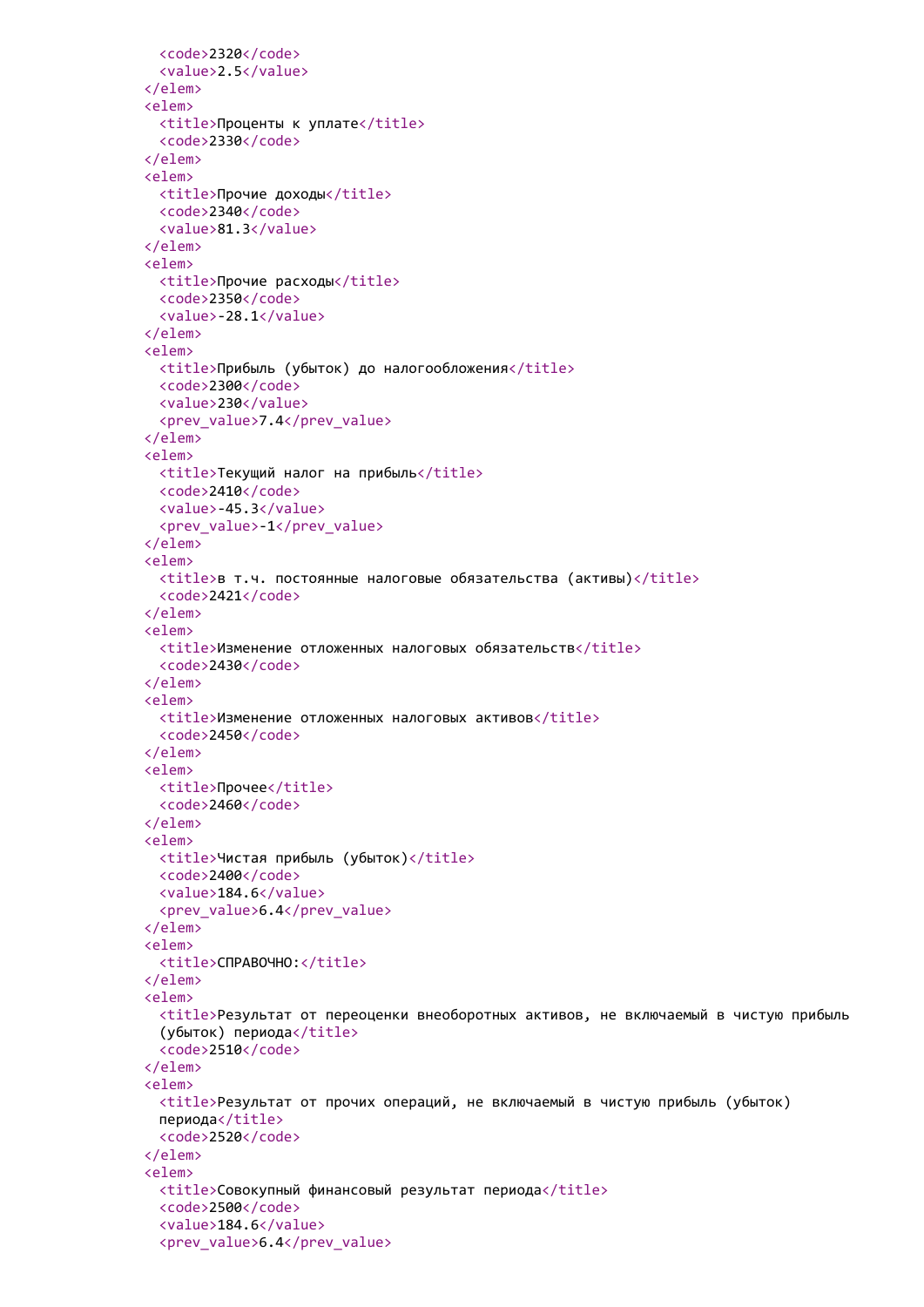```
</elem>
    <elem>
      <title>Базовая прибыль (убыток) на акцию</title>
      <code>2900</code>
    \langle/elem>
    <elem>
      <title>Разводненная прибыль (убыток) на акцию</title>
      <code>2910</code>
    </elem>
  \langle / \text{main} \rangle\langleincome 04>
<has_equity>1</has_equity>
<equity 04>
  <sub>main3</sub></sub>
    <elem>
      <title>Величина капитала на 31 декабря года, предшествующего предыдущему</title>
      <code>3100</code>
    </elem>
    <elem>
      <title> За отчетный период предыдущего года:</title>
    </elem>
    \leq \leq \geq \leq \leq \leq \leq \leq \leq \leq \leq \leq \leq \leq \leq \leq \leq \leq \leq \leq \leq \leq \leq \leq \leq \leq \leq \leq \leq \leq \leq \leq \leq \leq \leq \leq \leq<title>Увеличение капитала - всего:</title>
      <code>3210</code>
    \langle/elem\rangle<elem>
      <title>в том числе:</title>
    \langle/elem>
    <elem>
      <title>чистая прибыль</title>
      <code>3211</code>
    \langle/elem>
    <elem>
      <title>переоценка имущества</title>
      <code>3212</code>
    \langle/elem>
    <elem>
      <title>доходы, относящиеся непосредственно на увеличение капитала</title>
      <code>3213</code>
    \langle/elem\rangle<elem>
      <title>дополнительный выпуск акций</title>
      <code>3214</code>
    \langle/elem>
    <elem>
      <title>увеличение номинальной стоимости акций</title>
      <code>3215</code>
    \langle/elem>
    <elem>
      <title>реорганизация юридического лица</title>
      <code>3216</code>
    \langle/elem>
    celem>
      <title>Уменьшение капитала - всего:</title>
      <code>3220</code>
    \langle/elem>
    c<sup>lem></sup>
      <title>в том числе:</title>
    </elem>
    <elem>
      <title>vбыток</title>
      <code>3221</code>
    \langle/elem>
    celem>
      <title>переоценка имущества</title>
      <code>3222</code>
    \langle/elem>
    <elem>
      <title>расходы, относящиеся непосредственно на уменьшение капитала</title>
```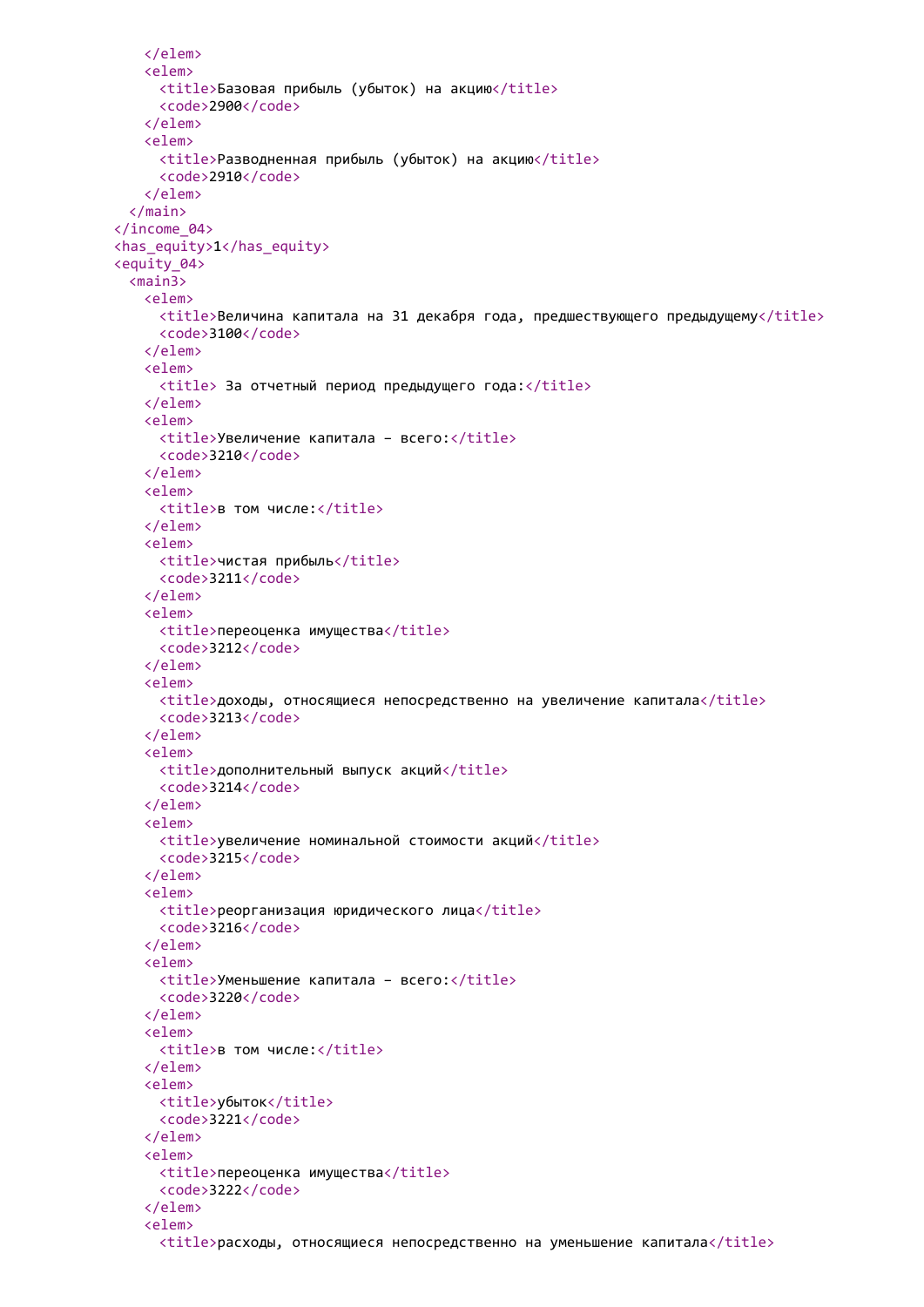```
<code>3223</code>
\langle/elem>
<elem>
 <title>уменьшение номинальной стоимости акций</title>
 <code>3224</code>
</elem>
<elem>
 <title>уменьшение количества акций</title>
 <code>3225</code>
</elem>
<elem>
  <title>реорганизация юридического лица</title>
 <code>3226</code>
</elem>
<elem>
 <title>дивиденды</title>
 <code>3227</code>
\langle/elem>
<elem>
  <title>Изменение добавочного капитала</title>
  <code>3230</code>
</elem>
<elem>
  <title>Изменение резервного капитала</title>
  <code>3240</code>
\langle/elem>
<elem>
  <title>Величина капитала на 31 декабря предыдущего года</title>
  <code>3200</code>
\langle/elem>
<elem>
 <title>За отчетный год:</title>
</elem>
<elem>
 <title>Увеличение капитала - всего:</title>
 <code>3310</code>
\langle/elem\rangle<elem>
  <title>в том числе:</title>
\langle/elem>
<elem>
 <title>чистая прибыль</title>
 <code>3311</code>
</elem>
<elem>
 <title>переоценка имущества</title>
 <code>3312</code>
\langle/elem>
<elem>
  <title>доходы, относящиеся непосредственно на увеличение капитала</title>
 <code>3313</code>
\langle/elem>
celem>
  <title>дополнительный выпуск акций</title>
 <code>3314</code>
\langle/elem>
c<sup>lem></sup>
  <title>увеличение номинальной стоимости акций</title>
 <code>3315</code>
\langle/elem>
<elem>
  <title>реорганизация юридического лица</title>
 <code>3316</code>
</elem>
<elem>
  <title>Уменьшение капитала - всего:</title>
 <code>3320</code>
\langle/elem>
<elem>
```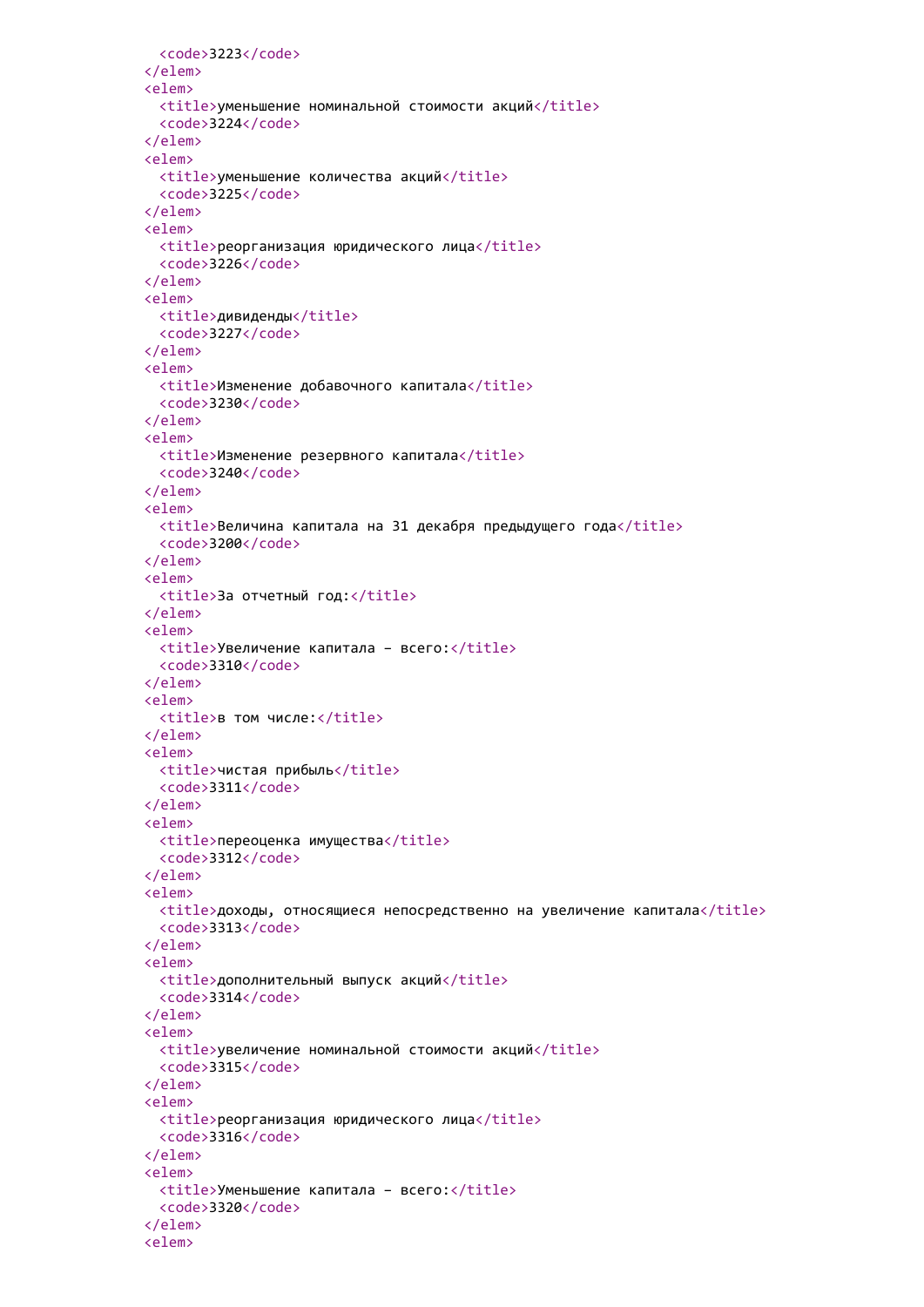```
<title>в том числе:</title>
  \langle/elem>
  <elem>
   <title>убыток</title>
   <code>3321</code>
  </elem>
  <elem>
   <title>переоценка имущества</title>
   <code>3322</code>
  </elem>
  <elem>
    <title>расходы, относящиеся непосредственно на уменьшение капитала</title>
   <code>3323</code>
  </elem>
  <elem>
    <title>уменьшение номинальной стоимости акций</title>
    <code>3324</code>
  </elem>
  <elem>
    <title>уменьшение количества акций</title>
    <code>3325</code>
  \langle/elem>
  <elem>
    <title>реорганизация юридического лица</title>
    <code>3326</code>
  </elem>
  <elem>
    <title>дивиденды</title>
    <code>3327</code>
  \langle/elem>
  <elem>
    <title>Изменение добавочного капитала</title>
    <code>3330</code>
  </elem>
  <elem>
    <title>Изменение резервного капитала</title>
    <code>3340</code>
  \langle/elem>
  <elem>
    <title>Величина капитала на 31 декабря отчетного года</title>
   <code>3300</code>
  </elem>
\langle / \text{main3} \rangle<sub>main</sub></sub>
 <elem>
   <title>Капитал - всего</title>
 </elem>
 <elem>
   <title>до корректировок</title>
   <code>3400</code>
  \langle/elem>
  celem>
    <title>корректировка в связи c:</title>
  </elem>
  celem>
    <title>изменением учетной политики</title>
   <code>3410</code>
  \langle/elem>
  celem>
    <title>исправлением ошибок</title>
   <code>3420</code>
  \langle/elem>
  celem>
    <title>после корректировок</title>
   <code>3500</code>
  </elem>
  <elem>
    <title>в том числе:</title>
  </elem>
```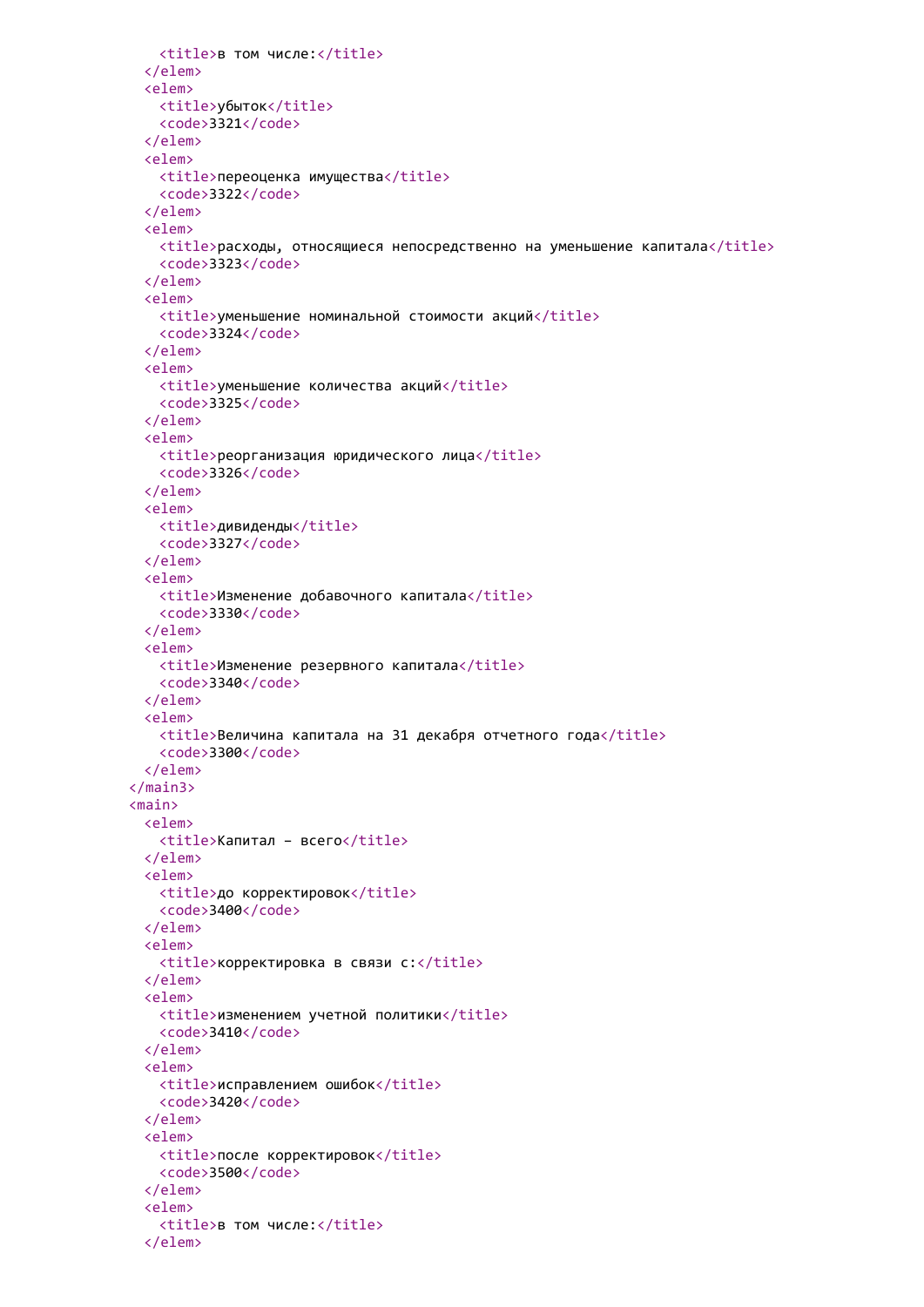```
<elem>
     <title>нераспределенная прибыль (непокрытый убыток):</title>
    </elem>
    <elem>
     <title>до корректировок</title>
     <code>3401</code>
    </elem>
    <elem>
     <title>корректировка в связи c:</title>
    </elem>
    <elem>
     <title>изменением учетной политики</title>
     <code>3411</code>
    </elem>
    <elem>
      <title>исправлением ошибок</title>
      <code>3421</code>
    </elem>
    <elem>
      <title>после корректировок</title>
      <code>3501</code>
    </elem>
    <elem>
      <title>другие статьи капитала, по которым осуществлены корректировки:</title>
    \langle/elem>
    <elem>
      <title>(по статьям)</title>
    \langle/elem>
    <elem>
      <title>до корректировок</title>
      <code>3402</code>
    \langle/elem>
    <elem>
      <title>корректировка в связи c:</title>
    \langle/elem>
    <elem>
     <title>изменением учетной политики</title>
     <code>3412</code>
    </elem>
    <elem>
     <title>исправлением ошибок</title>
     <code>3422</code>
    </elem>
    <elem>
     <title>после корректировок</title>
     <code>3502</code>
    </elem>
  \langle / \text{main} \rangle\langle \text{aux} \rangle<net assets>
     <title>Чистые активы</title>
     <code>3600</code>
   </net assets>
  \langle/aux>
  <aux insure>
   <net assets>
     <title>Чистые активы</title>
     <code>6000</code>
   </net assets>
  </aux insure>
</equity 04>
<has cash>1</has_cash>
<cash 04>
 <sub>main3</sub></sub>
   <elem>
     <title>Денежные потоки от текущих операций</title>
   </elem>
    \langleelem/\rangle<elem>
```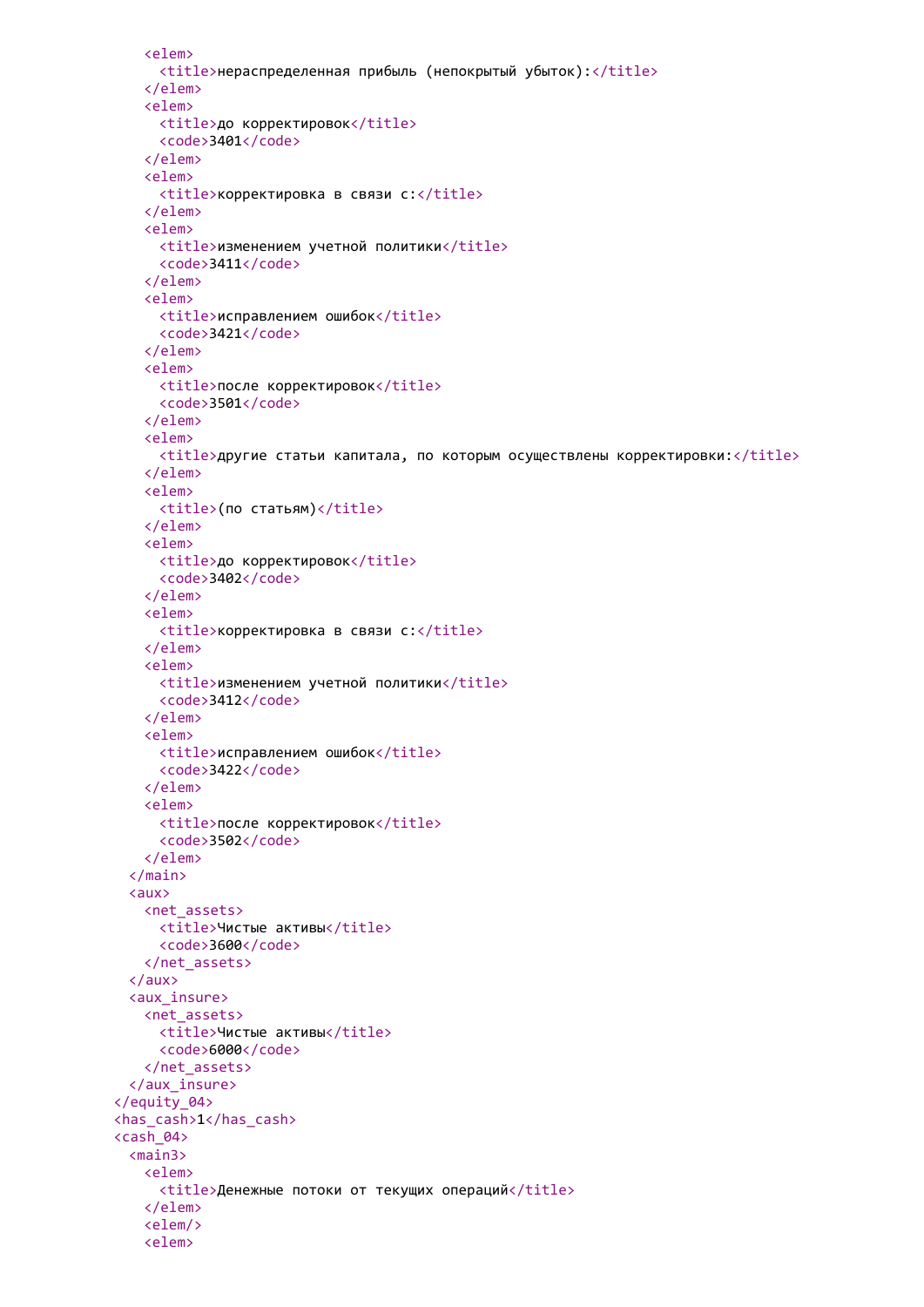```
<title>Поступления - всего</title>
 <code>4110</code>
</elem>
<elem>
 <title>в том числе:</title>
</elem>
<elem>
 <title>от продажи продукции, товаров, работ и услуг</title>
 <code>4111</code>
</elem>
<elem>
 <title>арендных платежей, лицензионных платежей, роялти, комиссионных и иных
 аналогичных платежей</title>
 <code>4112</code>
</elem>
<elem>
 <title>от перепродажи финансовых вложений</title>
 <code>4113</code>
</elem>
<elem>
 <title>прочие поступления</title>
 <code>4119</code>
</elem>
<elem>
 <title>Платежи - всего</title>
 <code>4120</code>
</elem>
<elem>
 <title>в том числе:</title>
</elem>
<elem>
 <title>поставщикам (подрядчикам) за сырье, материалы, работы, услуги</title>
 <code>4121</code>
</elem>
<elem>
 <title>в связи с оплатой труда работников</title>
 <code>4122</code>
</elem>
<elem>
 <title>процентов по долговым обязательствам</title>
 <code>4123</code>
</elem>
<elem>
 <title>налога на прибыль организаций</title>
 <code>4124</code>
</elem>
<elem>
 <title>прочие платежи</title>
 <code>4125</code>
</elem>
<elem>
 <title>Сальдо денежных потоков от текущих операций</title>
 <code>4100</code>
</elem>
<elem/>
<elem>
 <title>Движение денежных средств по инвестиционной деятельности</title>
</elem>
<elem/>
<elem>
 <title>Поступления - всего</title>
 <code>4210</code>
</elem>
<elem>
 <title>в том числе:</title>
</elem>
<elem>
 <title>от продажи внеоборотных активов (кроме финансовых вложений)</title>
 <code>4211</code>
```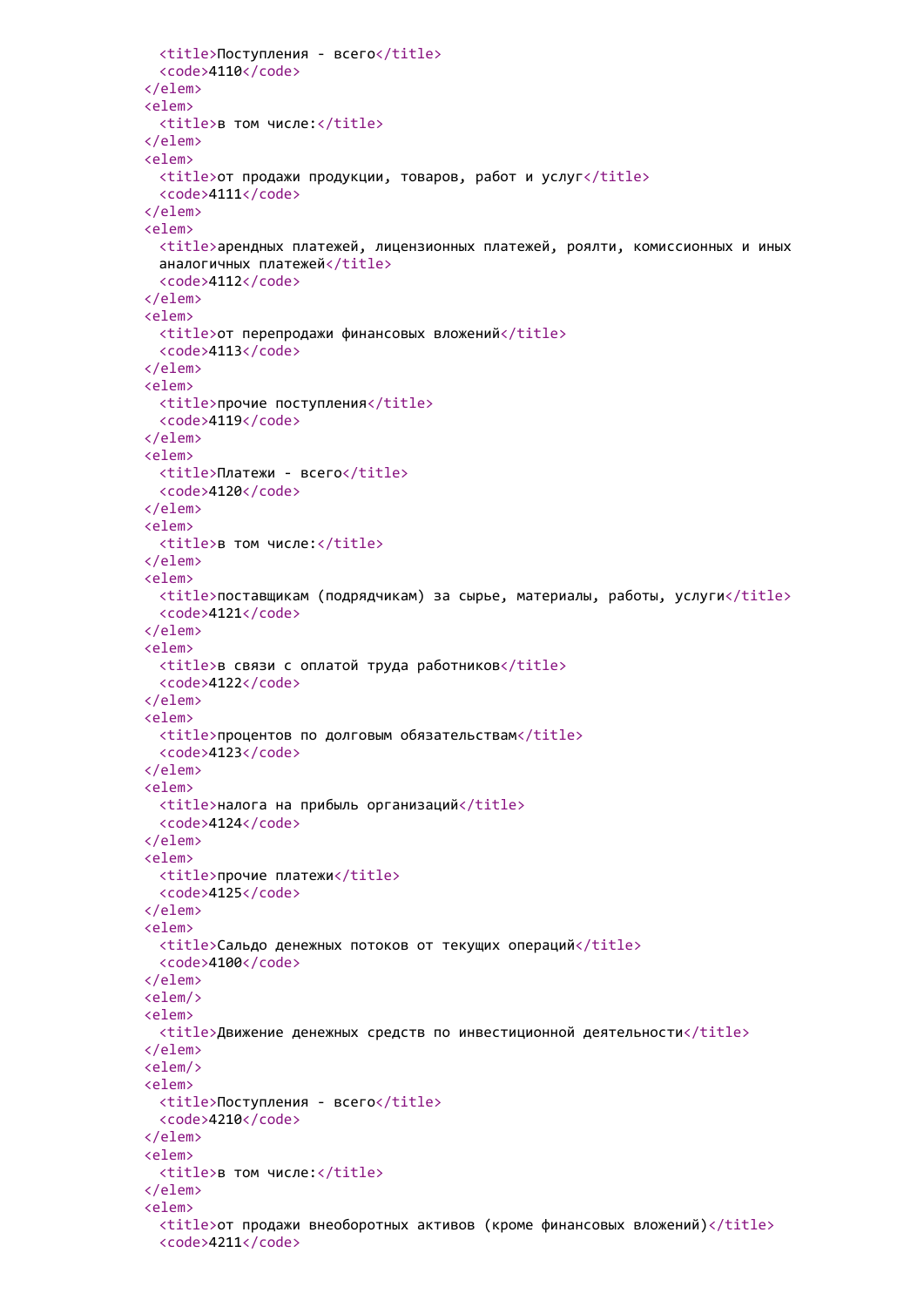```
</elem>
<elem>
  <title>от продажи акций других организаций (долей участия)</title>
  <code>4212</code>
</elem>
<elem>
 <title>от возврата предоставленных займов, от продажи долговых ценных бумаг (прав
 требования денежных средств к другим лицам)</title>
  <code>4213</code>
</elem>
<elem>
  <title>дивидендов, процентов по долговым финансовым вложениям и аналогичных
 поступлений от долевого участия в других организациях</title>
  <code>4214</code>
</elem>
<elem>
 <title>прочие поступления</title>
  <code>4219</code>
</elem>
<elem>
 <title>Платежи - всего</title>
 <code>4220</code>
</elem>
<elem>
  <title>в том числе:</title>
</elem>
<elem>
 <title>в связи с приобретением, созданием, модернизацией, реконструкцией и подготовкой
 к использованию внеоборотных активов</title>
 <code>4221</code>
</elem>
<elem>
  <title>в связи с приобретением акций других организаций (долей участия)</title>
 <code>4222</code>
</elem>
<elem>
 <title>в связи с приобретением долговых ценных бумаг (прав требования денежных средств
 к другим лицам), предоставление займов другим лицам</title>
 <code>4223</code>
</elem>
<elem>
  <title>процентов по долговым обязательствам, включаемым в стоимость инвестиционного
 актива</title>
 <code>4224</code>
</elem>
<elem>
 <title>прочие платежи</title>
 <code>4229</code>
</elem>
<elem>
  <title>Сальдо денежных потоков от инвестиционных операций</title>
 <code>4200</code>
</elem>
<elem/>
<elem>
  <title>Денежные потоки от финансовых операций</title>
</elem>
<elem/>
<elem>
  <title>Поступления - всего</title>
 <code>4310</code>
</elem>
<elem>
 <title>в том числе:</title>
</elem>
<elem>
  <title>получение кредитов и займов</title>
 <code>4311</code>
</elem>
```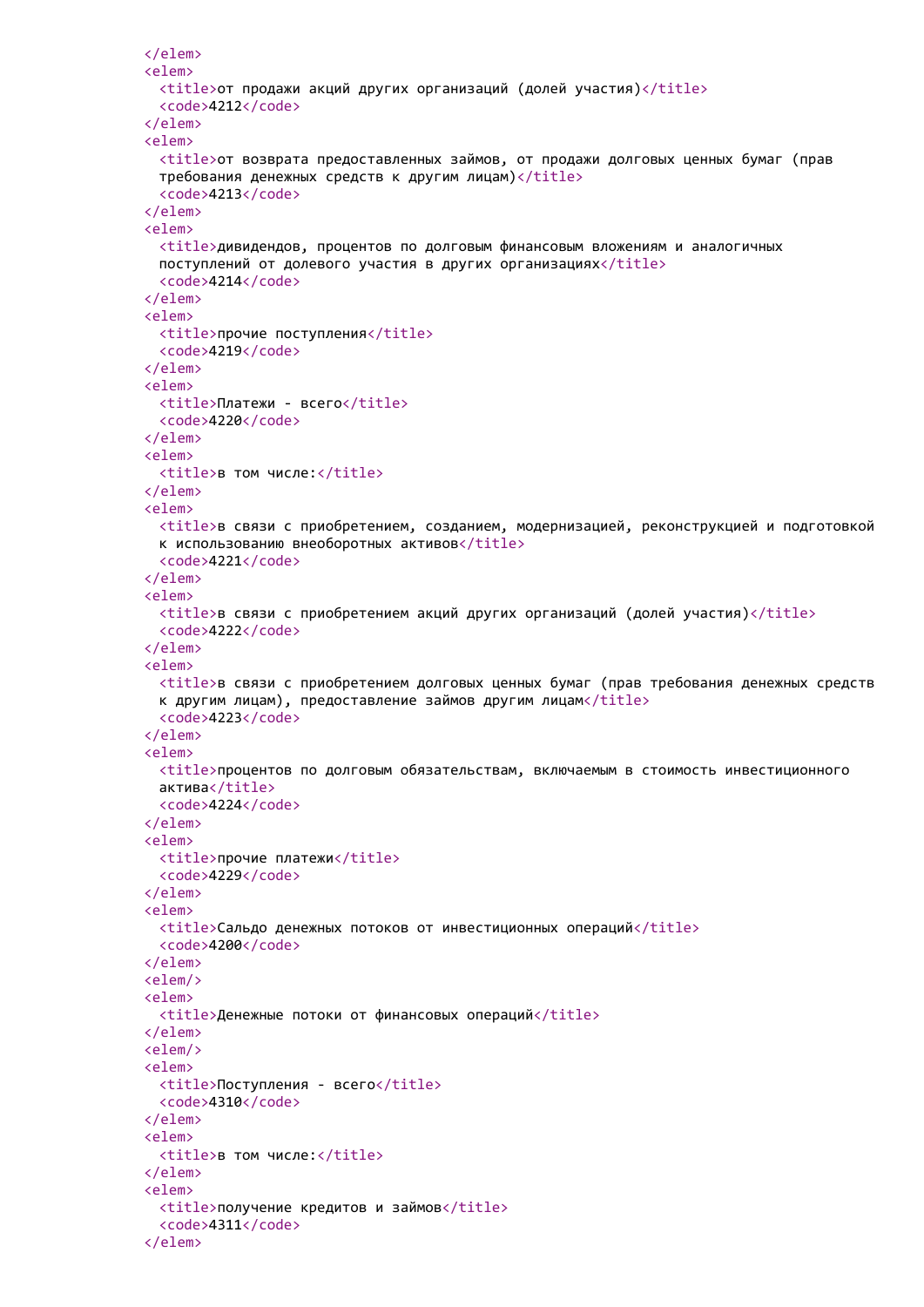```
<elem>
     <title>денежных вкладов собственников (участников)</title>
     <code>4312</code>
   </elem>
   <elem>
     <title>от выпуска акций, увеличения долей участия</title>
     <code>4313</code>
   </elem>
   <elem>
     \timestitle>от выпуска облигаций, векселей и других долговых ценных бумаг и др.\times/title>
     <code>4314</code>
   </elem>
   <elem>
     <title>прочие поступления</title>
     <code>4319</code>
   </elem>
   <elem>
     <title>Платежи - всего</title>
     <code>4320</code>
   </elem>
   <elem>
     <title>в том числе:</title>
   </elem>
   <elem>
     <title>собственникам (участникам) в связи с выкупом у них акций (долей участия)
     организации или их выходом из состава участников</title>
     <code>4321</code>
   </elem>
   <elem>
     <title>на уплату дивидендов и иных платежей по распределению прибыли в пользу
     собственников (участников)</title>
     <code>4322</code>
   </elem>
   <elem>
     <title>в связи с погашением (выкупом) векселей и других долговых ценных бумаг, возврат
     кредитов и займов</title>
     <code>4323</code>
   </elem>
   <elem>
     <title>прочие платежи</title>
     <code>4329</code>
   </elem>
   <elem>
     <title>Сальдо денежных потоков от финансовых операций</title>
     <code>4300</code>
   </elem>
   <elem>
     <title>Сальдо денежных потоков за отчетный период</title>
     <code>4400</code>
   </elem>
   <elem>
     <title>Остаток денежных средств и денежных эквивалентов на начало отчетного
     периода</title>
     <code>4450</code>
   </elem>
   <elem>
     <title>Остаток денежных средств и денежных эквивалентов на конец отчетного
     периода</title>
     <code>4500</code>
   </elem>
   <elem>
     <title>Величина влияния изменений курса иностранной валюты по отношению к
     рублю</title>
     <code>4490</code>
   </elem>
 </main3>
</cash_04>
<has_app>1</has_app>
<app_04>
```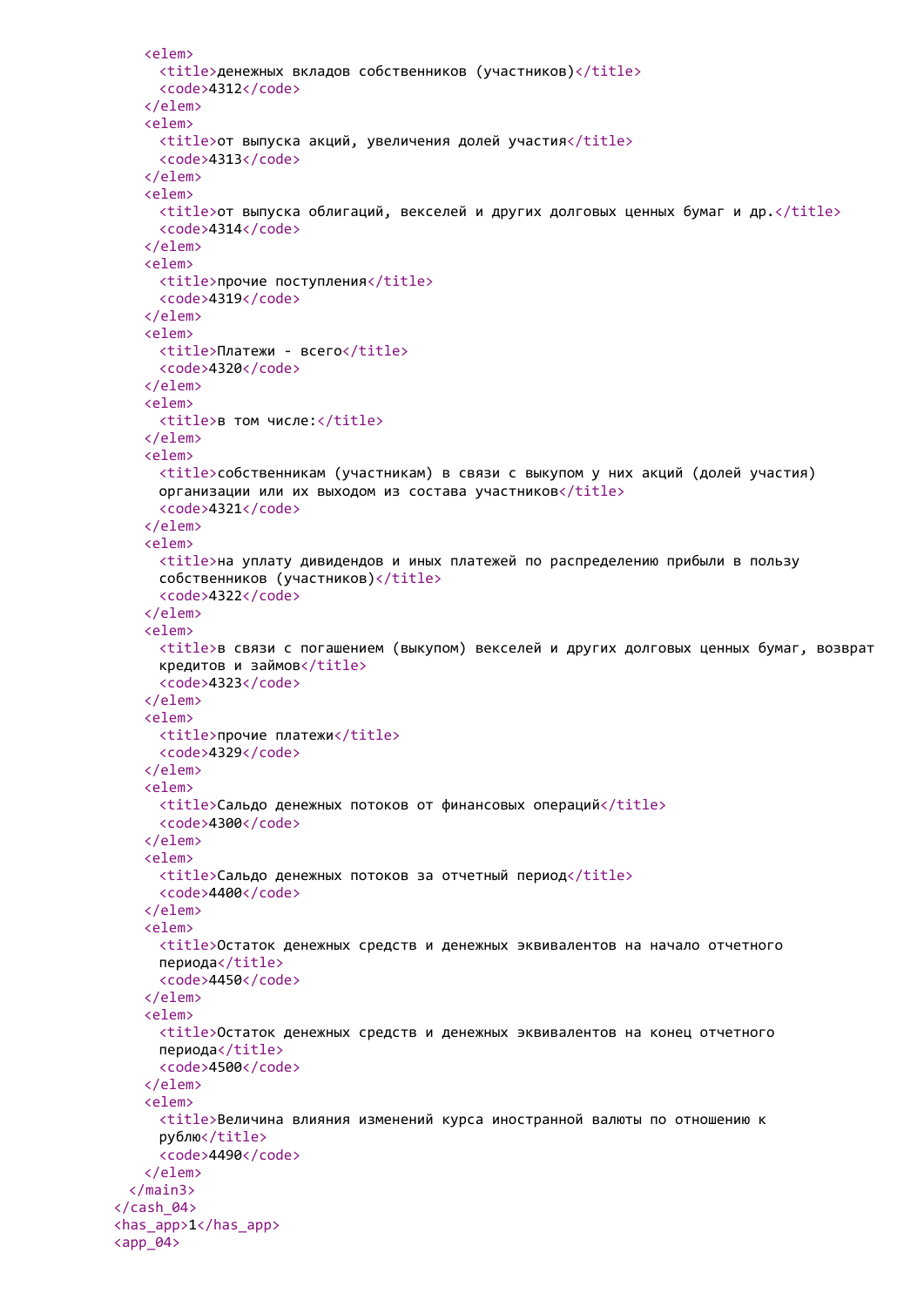```
<has_anoter_form>1</has_anoter_form>
\langle app1 \rangle<net_assets>
   <title>Нематериальные активы – всего</title>
   <code>5100</code>
   <period>за отчетный год</period>
 </net_assets>
 <net_assets_2>
   <code>5110</code>
   <period>за предыдущий год</period>
 </net_assets_2>
 <net_assets_3>
   <title>в том числе:</title>
 </net_assets_3>
 <net_assets_4>
   <title>(вид нематериальных активов)</title>
   <period>за отчетный год</period>
 </net_assets_4>
 <net_assets_5>
   <period>за предыдущий год</period>
 </net_assets_5>
 <net_assets_6>
   <title>(вид нематериальных активов)</title>
   <period>за отчетный год</period>
 </net_assets_6>
 <net_assets_7>
   <period>за предыдущий год</period>
 </net_assets_7>
</app1>
\langle app1_2 \rangle<net assets>
   <title>Нематериальные активы - всего</title>
   <code>5100</code>
   <period>за отчетный год</period>
 </net_assets>
 <net_assets_2>
   <code>5110</code>
   <period>за предыдущий год</period>
 </net_assets_2>
 <net_assets_3>
   <title>в том числе:</title>
 </net_assets_3>
 <net_assets_4>
   <title>(вид нематериальных активов)</title>
   <period>за отчетный год</period>
 </net_assets_4>
 <net_assets_5>
   <period>за предыдущий год</period>
 </net_assets_5>
 <net_assets_6>
   <title>(вид нематериальных активов)</title>
   <period>за отчетный год</period>
 </net_assets_6>
 <net_assets_7>
   <period>за предыдущий год</period>
 </net_assets_7>
\langle app1 2>
\langleapp13\rangle<net_assets>
   <title>Нематериальные активы – всего</title>
   <code>5100</code>
   <period>за отчетный год</period>
 </net_assets>
 <net_assets_2>
   <code>5110</code>
   <period>за предыдущий год</period>
 </net_assets_2>
 <net_assets_3>
   <title>в том числе:</title>
```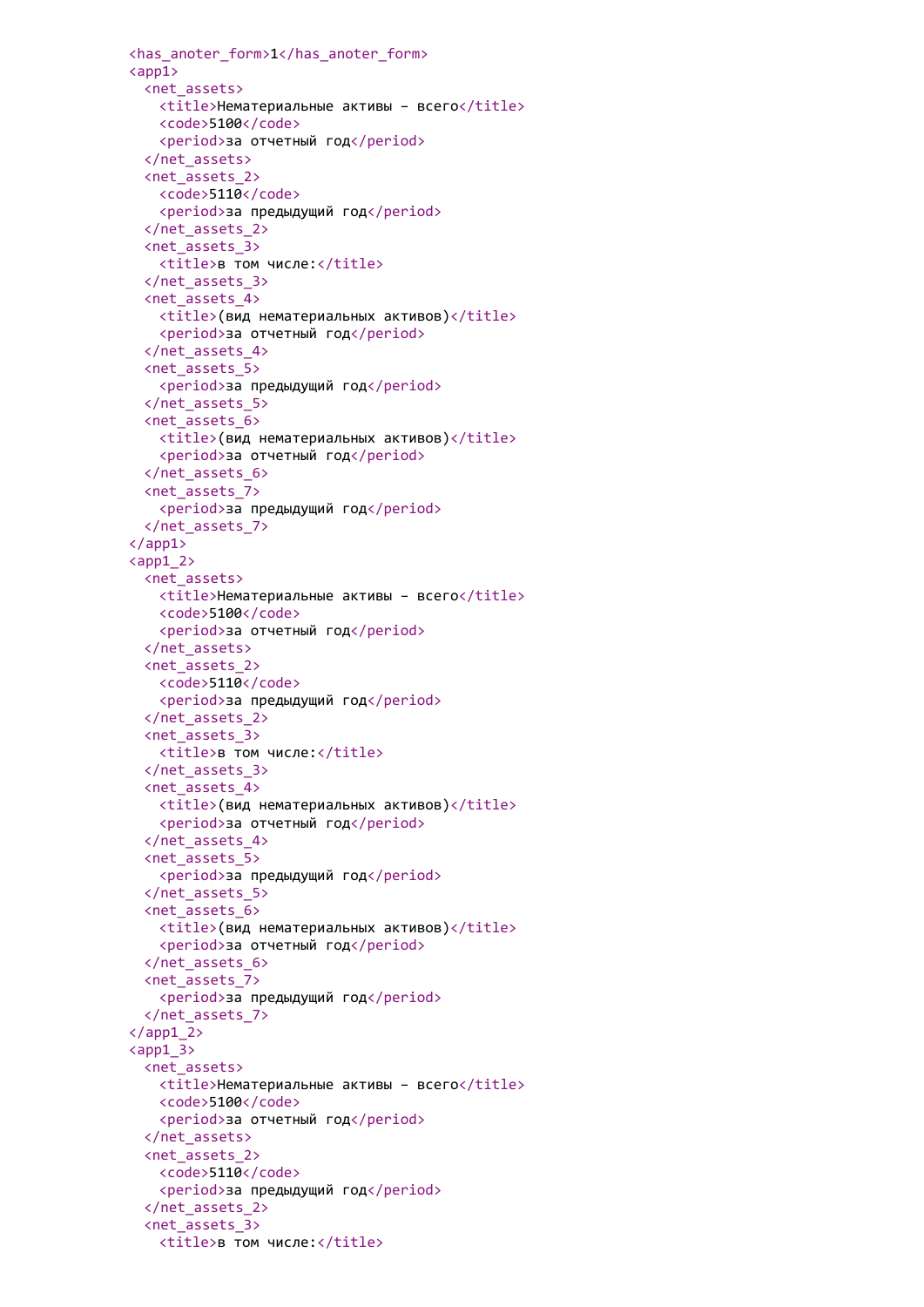```
</net_assets_3>
 <net_assets_4>
   <title>(вид нематериальных активов)</title>
   <period>за отчетный год</period>
 </net_assets_4>
 <net_assets_5>
   <period>за предыдущий год</period>
 </net_assets_5>
 <net_assets_6>
   <title>(вид нематериальных активов)</title>
   <period>за отчетный год</period>
 </net_assets_6>
 <net_assets_7>
   <period>за предыдущий год</period>
 </net_assets_7>
\langle app1 3><app3>
 <net_assets>
   <title>Всего</title>
   <code>5120</code>
 </net_assets>
 <net_assets_3>
   <title>в том числе:</title>
 </net_assets_3>
 <net_assets_4>
   <title>(вид нематериальных активов)</title>
 </net_assets_4>
 <net_assets_5>
   <title>(вид нематериальных активов)</title>
 </net_assets_5>
</app3>
<app4>
 <net assets>
   <title>Всего</title>
   <code>5130</code>
 </net_assets>
 <net_assets_3>
   <title>в том числе:</title>
 </net_assets_3>
 <net_assets_4>
   <title>(вид нематериальных активов)</title>
 </net_assets_4>
 <net_assets_5>
   <title>(вид нематериальных активов)</title>
 </net_assets_5>
</app4>
<app5>
 <net_assets>
   <title>НИОКР - всего</title>
   <code>5140</code>
   <period>за отчетный год</period>
 </net_assets>
 <net_assets_2>
   <code>5150</code>
   <period>за предыдущий год</period>
 </net_assets_2>
 <net_assets_3>
   <title>в том числе:</title>
 </net_assets_3>
 <net_assets_4>
   <title>(вид нематериальных активов)</title>
   <period>за отчетный год</period>
 </net_assets_4>
 <net_assets_5>
   <period>за предыдущий год</period>
 </net_assets_5>
 <net_assets_6>
   <title>(вид нематериальных активов)</title>
   <period>за отчетный год</period>
```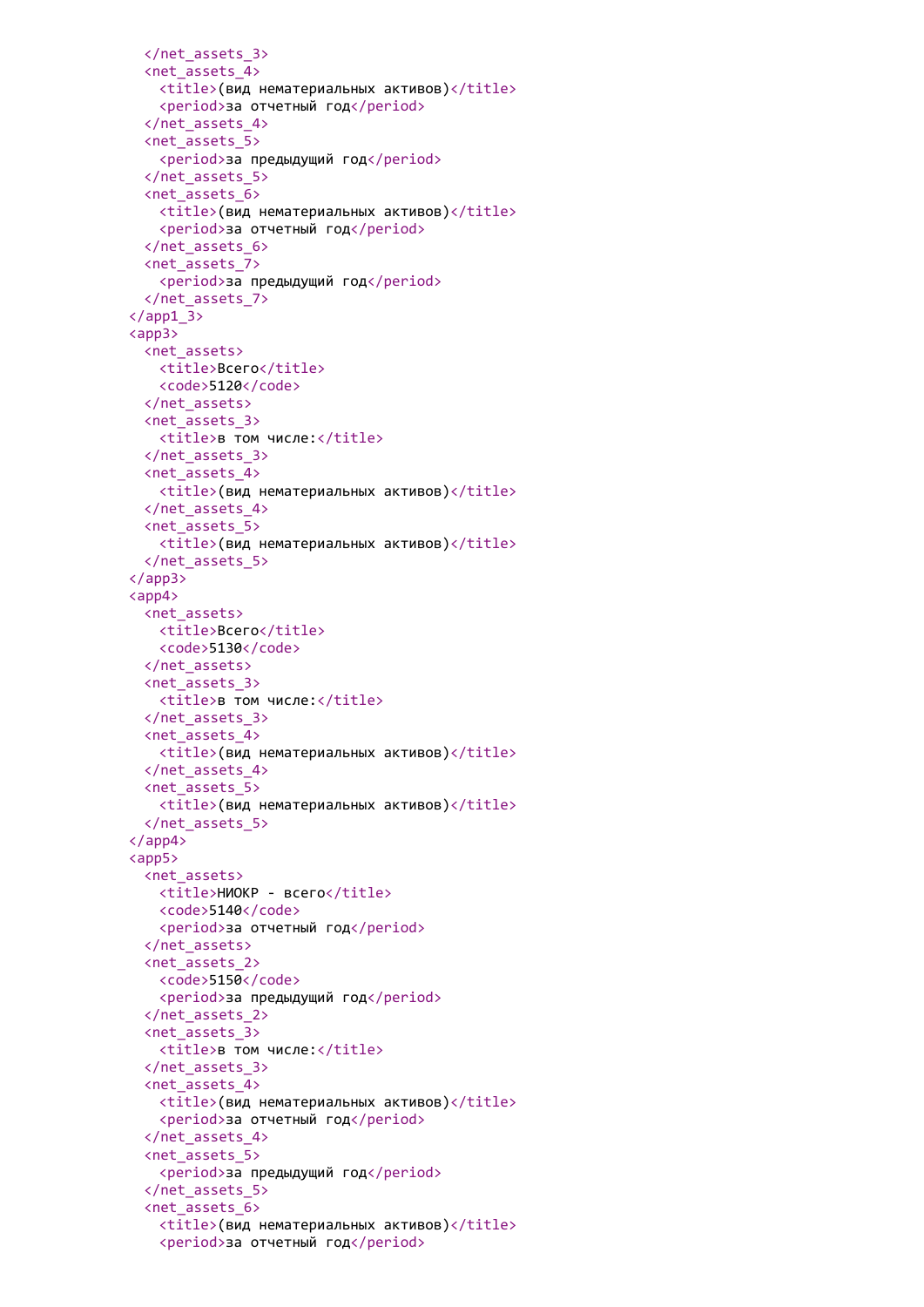```
</net_assets_6>
 <net_assets_7>
   <period>за предыдущий год</period>
 </net_assets_7>
</app5>
<app6>
 <net_assets>
   <title>НИОКР - всего</title>
   <code>5140</code>
   <period>за отчетный год</period>
 </net_assets>
 <net_assets_2>
   <code>5150</code>
   <period>за предыдущий год</period>
 </net_assets_2>
 <net_assets_3>
   <title>в том числе:</title>
 </net_assets_3>
 <net_assets_4>
   <title>(объект, группа объектов)</title>
   <period>за отчетный год</period>
 </net_assets_4>
 <net_assets_5>
   <period>за предыдущий год</period>
 </net_assets_5>
</app6>
<app7>
 <net_assets>
   <title>Затраты по незаконченным исследованиям и разработкам – всего</title>
   <code>5160</code>
   <period>за отчетный год</period>
 </net_assets>
 <net_assets_2>
   <code>5170</code>
   <period>за предыдущий год</period>
 </net_assets_2>
 <net_assets_3>
   <title>в том числе:</title>
 </net_assets_3>
 <net_assets_4>
   <title>(объект, группа объектов)</title>
   <period>за отчетный год</period>
 </net_assets_4>
 <net_assets_5>
   <period>за предыдущий год</period>
 </net_assets_5>
 <net_assets_9>
   \timestitle>Незаконченные операции по приобретению нематериальных активов - всего\times/title>
   <code>5180</code>
   <period>за предыдущий год</period>
 </net_assets_9>
 <net_assets_10>
   <code>5190</code>
   <period>за отчетный год</period>
 </net_assets_10>
 <net_assets_11>
   <title>в том числе:</title>
 </net_assets_11>
 <net_assets_12>
   <title>(объект, группа объектов)</title>
   <period>за предыдущий год</period>
 </net_assets_12>
 <net_assets_13>
   <period>за отчетный год</period>
 </net_assets_13>
 <net_assets_14>
   <title>(объект, группа объектов)</title>
   <period>за предыдущий год</period>
 </net_assets_14>
```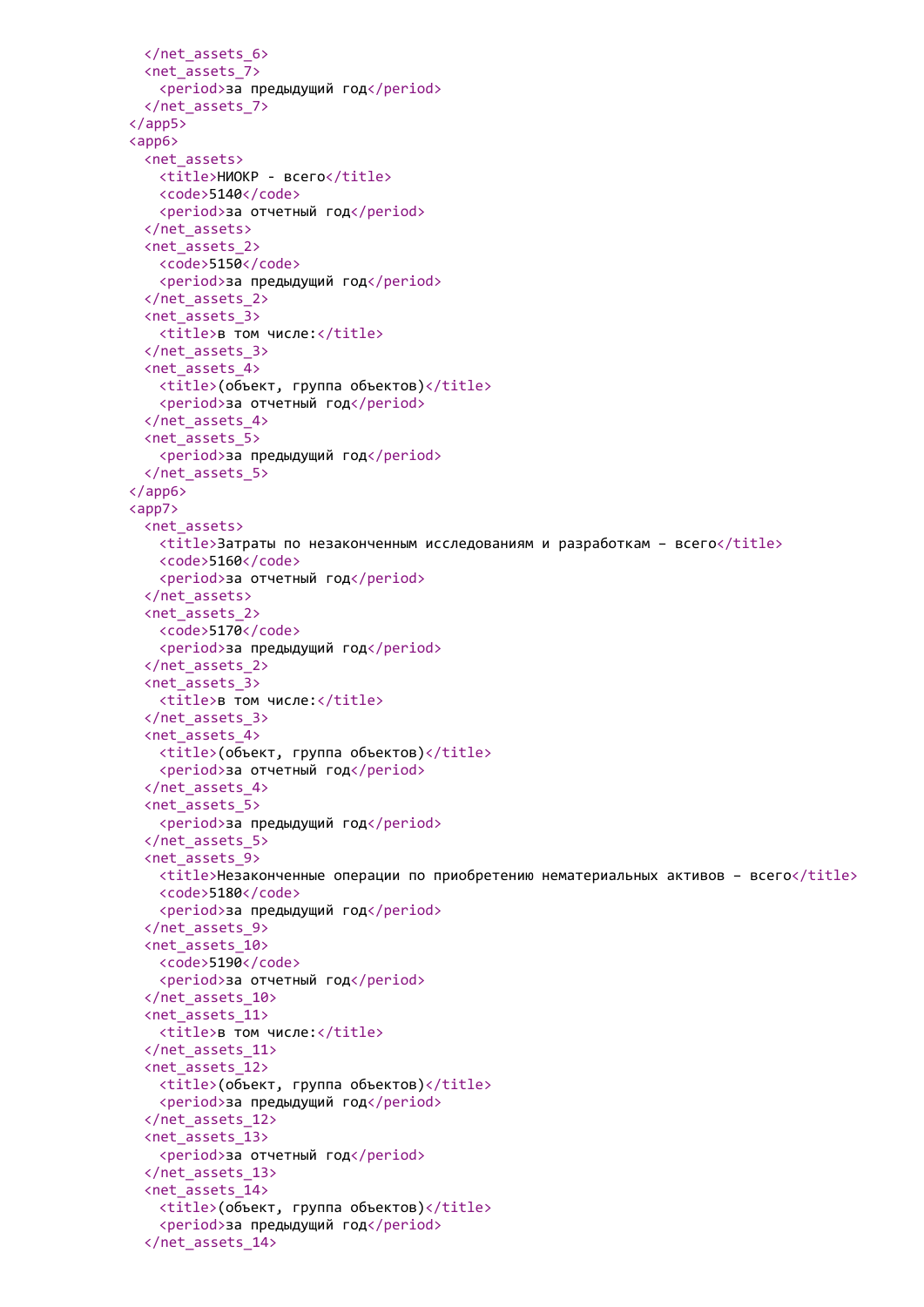```
<net_assets_15>
   <period>за отчетный год</period>
 </net_assets_15>
</app7>
<app8>
 <net_assets>
   <title>Затраты по незаконченным исследованиям и разработкам – всего</title>
   <code>5160</code>
   <period>за отчетный год</period>
 </net_assets>
 <net_assets_2>
   <code>5170</code>
   <period>за предыдущий год</period>
 </net_assets_2>
 <net_assets_3>
   <title>в том числе:</title>
 </net_assets_3>
 <net_assets_4>
   <title>(объект, группа объектов)</title>
   <period>за отчетный год</period>
 </net_assets_4>
 <net_assets_5>
   <period>за предыдущий год</period>
 </net_assets_5>
 <net_assets_9>
   <title>Незаконченные операции по приобретению нематериальных активов – всего</title>
   <code>5180</code>
   <period>за предыдущий год</period>
 </net_assets_9>
 <net_assets_10>
   <code>5190</code>
   <period>за отчетный год</period>
 </net_assets_10>
 <net_assets_11>
   <title>в том числе:</title>
 </net_assets_11>
 <net_assets_12>
   <title>(объект, группа объектов)</title>
   <period>за предыдущий год</period>
 </net_assets_12>
 <net_assets_13>
   <period>за отчетный год</period>
 </net_assets_13>
 <net_assets_14>
   <title>(объект, группа объектов)</title>
   <period>за предыдущий год</period>
 </net_assets_14>
 <net_assets_15>
   <period>за отчетный год</period>
 </net_assets_15>
</app8>
<app9>
 <net_assets>
   <title>Основные средства (без учета доходных вложений в материальные ценности) -
   всего</title>
   <code>5200</code>
   <period>за отчетный год</period>
 </net_assets>
 <net_assets_2>
   <code>5210</code>
   <period>за предыдущий год</period>
 </net_assets_2>
 <net_assets_3>
   <title>в том числе:</title>
 </net_assets_3>
 <net_assets_4>
   <title>(группа основных средств)</title>
   <period>за отчетный год</period>
 </net_assets_4>
```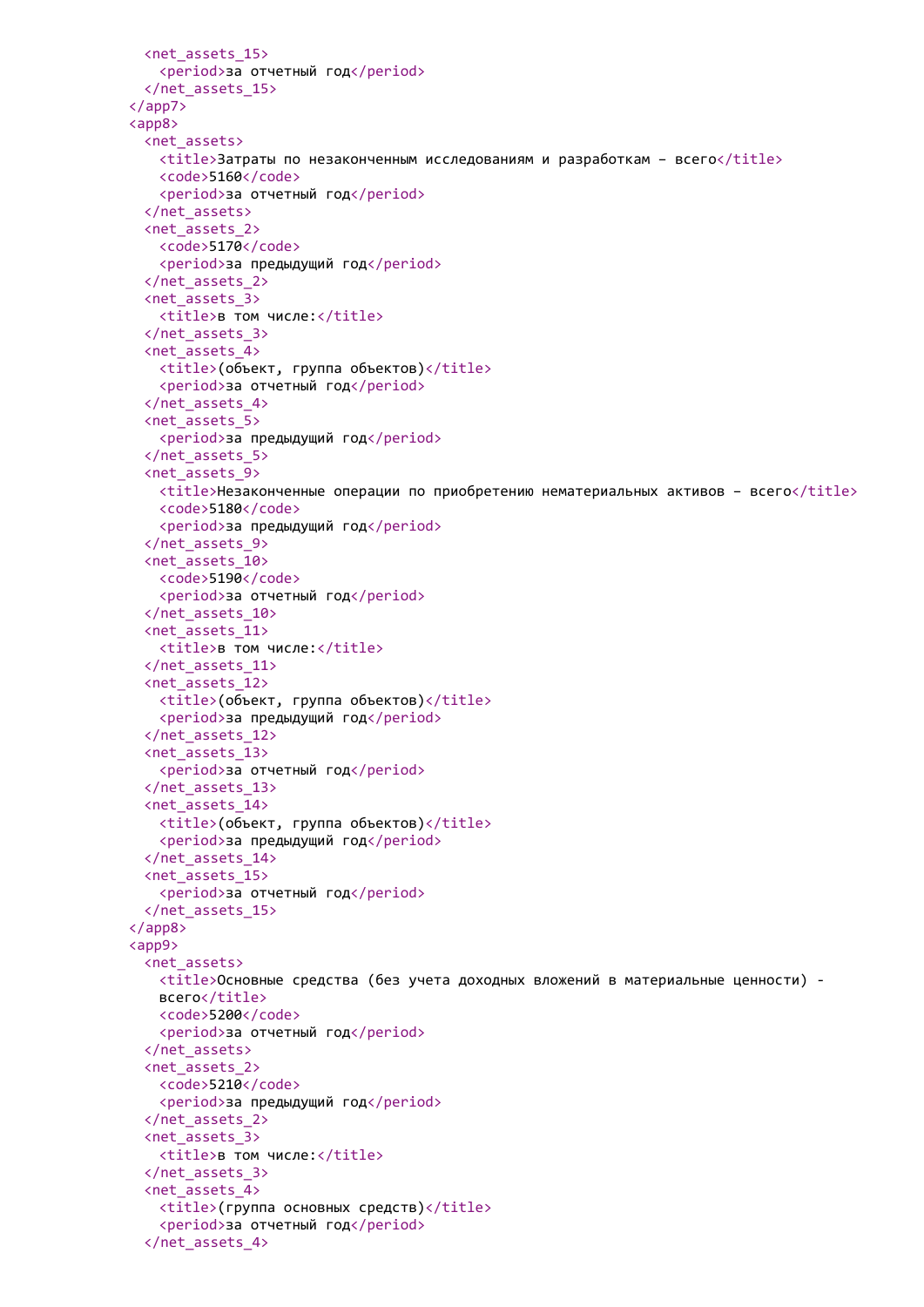```
<net_assets_5>
   <period>за предыдущий год</period>
 </net_assets_5>
 <net_assets_6>
   <title>(группа основных средств)</title>
   <period>за отчетный год</period>
 </net_assets_6>
 <net_assets_7>
   <period>за предыдущий год</period>
 </net_assets_7>
 <net_assets_9>
   <title>Учтено в составе доходных вложений в материальные ценности - всего</title>
   <code>5220</code>
   <period>за предыдущий год</period>
 </net_assets_9>
 <net_assets_10>
   <code>5230</code>
   <period>за отчетный год</period>
 </net_assets_10>
 <net_assets_11>
   <title>в том числе:</title>
 </net_assets_11>
 <net_assets_12>
   <title>(группа объектов)</title>
   <period>за предыдущий год</period>
 </net_assets_12>
 <net_assets_13>
   <period>за отчетный год</period>
 </net_assets_13>
 <net_assets_14>
   <title>(группа объектов)</title>
   <period>за предыдущий год</period>
 </net_assets_14>
 <net_assets_15>
   <period>за отчетный год</period>
 </net_assets_15>
</app9>
<app10>
 <net assets>
   <title>Основные средства (без учета доходных вложений в материальные ценности) -
   всего</title>
   <code>5200</code>
   <period>за отчетный год</period>
 </net_assets>
 <net_assets_2>
   <code>5210</code>
   <period>за предыдущий год</period>
 </net_assets_2>
 <net_assets_3>
   <title>в том числе:</title>
 </net_assets_3>
 <net_assets_4>
   <title>(группа основных средств)</title>
   <period>за отчетный год</period>
 </net_assets_4>
 <net_assets_5>
   <period>за предыдущий год</period>
 </net_assets_5>
 <net_assets_6>
   <title>(группа основных средств)</title>
   <period>за отчетный год</period>
 </net_assets_6>
 <net_assets_7>
   <period>за предыдущий год</period>
 </net_assets_7>
 <net_assets_9>
   <title>Учтено в составе доходных вложений в материальные ценности - всего</title>
   <code>5220</code>
   <period>за предыдущий год</period>
```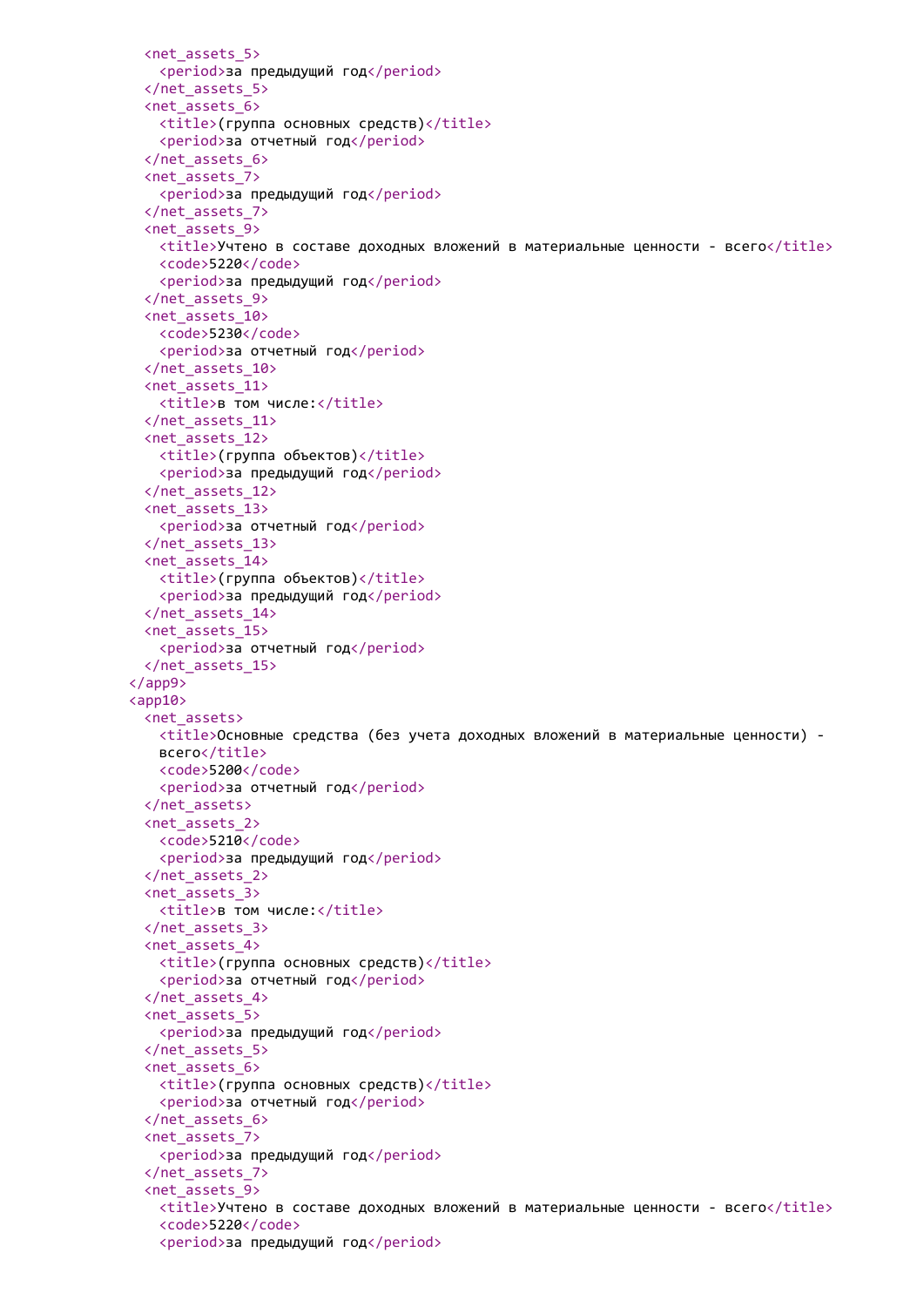```
</net_assets_9>
 <net_assets_10>
   <code>5230</code>
   <period>за отчетный год</period>
 </net_assets_10>
 <net_assets_11>
   <title>в том числе:</title>
 </net_assets_11>
 <net_assets_12>
   <title>(группа объектов)</title>
   <period>за предыдущий год</period>
 </net_assets_12>
 <net_assets_13>
   <period>за отчетный год</period>
 </net_assets_13>
 <net_assets_14>
   <title>(группа объектов)</title>
   <period>за предыдущий год</period>
 </net_assets_14>
 <net_assets_15>
   <period>за отчетный год</period>
 </net_assets_15>
\langle app10>
\langle app11 \rangle<net_assets>
   <title>Основные средства (без учета доходных вложений в материальные ценности) -
   всего</title>
   <code>5200</code>
   <period>за отчетный год</period>
 </net_assets>
 <net_assets_2>
   <code>5210</code>
   <period>за предыдущий год</period>
 </net_assets_2>
 <net_assets_3>
   <title>в том числе:</title>
 </net_assets_3>
 <net_assets_4>
   <title>(группа основных средств)</title>
   <period>за отчетный год</period>
 </net_assets_4>
 <net_assets_5>
   <period>за предыдущий год</period>
 </net_assets_5>
 <net_assets_6>
   <title>(группа основных средств)</title>
   <period>за отчетный год</period>
 </net_assets_6>
 <net_assets_7>
   <period>за предыдущий год</period>
 </net_assets_7>
 <net_assets_9>
   \langletitle>Учтено в составе доходных вложений в материальные ценности - всего\langle/title>
   <code>5220</code>
   <period>за предыдущий год</period>
 </net_assets_9>
 <net_assets_10>
   <code>5230</code>
   <period>за отчетный год</period>
 </net_assets_10>
 <net_assets_11>
   <title>в том числе:</title>
 </net_assets_11>
 <net_assets_12>
   <title>(группа объектов)</title>
   <period>за предыдущий год</period>
 </net_assets_12>
 <net_assets_13>
   <period>за отчетный год</period>
```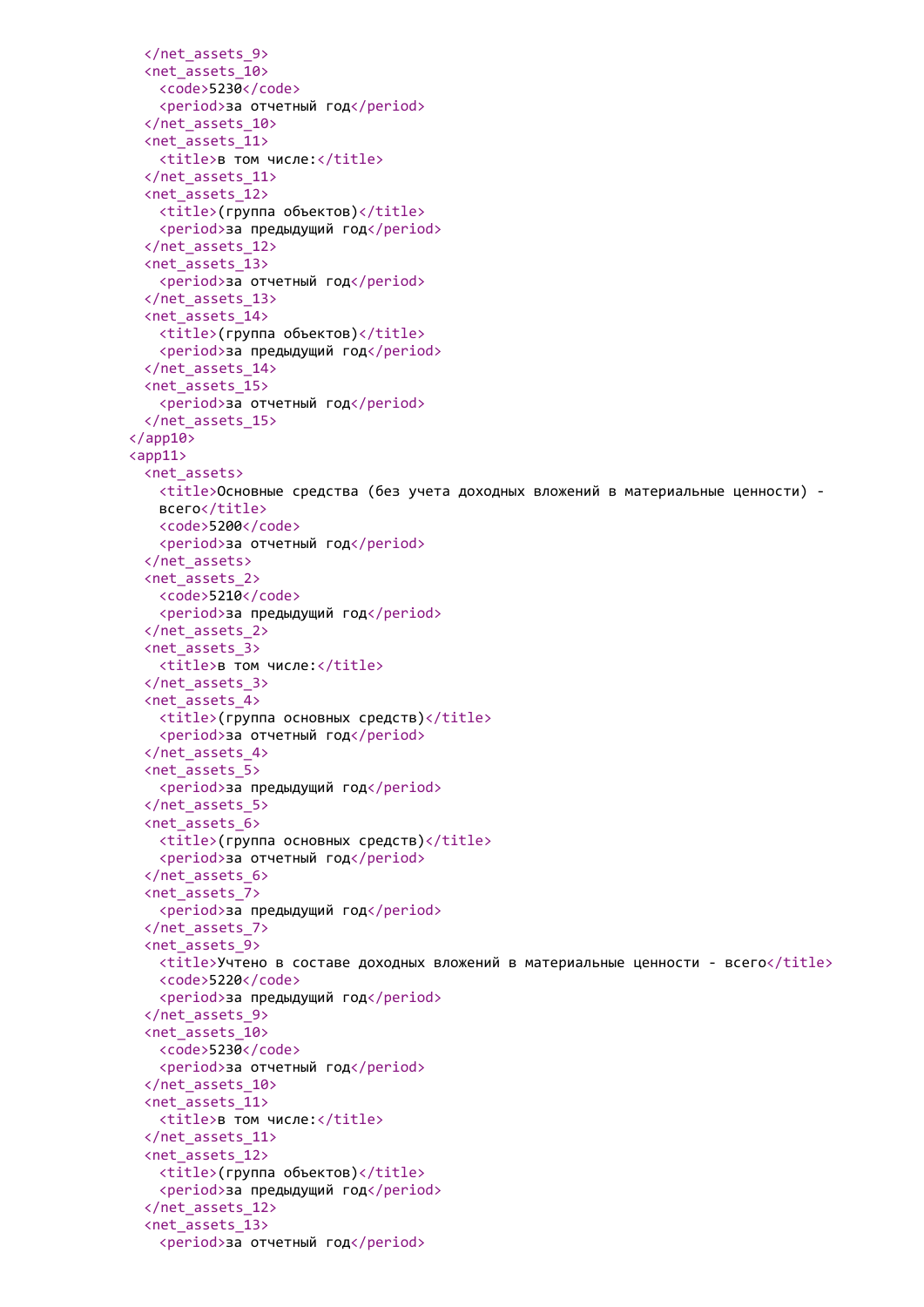```
</net_assets_13>
 <net_assets_14>
   <title>(группа объектов)</title>
   <period>за предыдущий год</period>
 </net_assets_14>
 <net_assets_15>
   <period>за отчетный год</period>
 </net_assets_15>
\langle app11>
<app12>
 <net assets>
   <title>Незавершенное строительство и незаконченные операции по приобретению,
   модернизации и т.п. основных средств - всего\langle\text{title}\rangle<code>5240</code>
   <period>за отчетный год</period>
 </net_assets>
 <net_assets_2>
   <code>5250</code>
   <period>за предыдущий год</period>
 </net_assets_2>
 <net_assets_3>
   <title>в том числе:</title>
 </net_assets_3>
 <net_assets_4>
   <title>(группа объектов)</title>
   <period>за отчетный год</period>
 </net_assets_4>
 <net_assets_5>
   <period>за предыдущий год</period>
 </net_assets_5>
</app12>
<app13>
 <net_assets>
   <title>Незавершенное строительство и незаконченные операции по приобретению,
   модернизации и т.п. основных средств - всего\langle\text{title}\rangle<code>5240</code>
   <period>за отчетный год</period>
 </net_assets>
 <net_assets_2>
   <code>5250</code>
   <period>за предыдущий год</period>
 </net_assets_2>
 <net_assets_3>
   <title>в том числе:</title>
 </net_assets_3>
 <net_assets_4>
   <title>(группа объектов)</title>
   <period>за отчетный год</period>
 </net_assets_4>
 <net_assets_5>
   <period>за предыдущий год</period>
 </net_assets_5>
 <net_assets_6>
   <title>(группа объектов)</title>
   <period>за отчетный год</period>
 </net_assets_6>
 <net_assets_7>
   <period>за предыдущий год</period>
 </net_assets_7>
</app13>
\langleapp14\rangle<net_assets>
   <title>Увеличение стоимости объектов основных средств в результате достройки,
   дооборудования, реконструкции - всего</title>
   <code>5260</code>
 </net_assets>
 <net_assets_3>
   <title>в том числе:</title>
 </net_assets_3>
```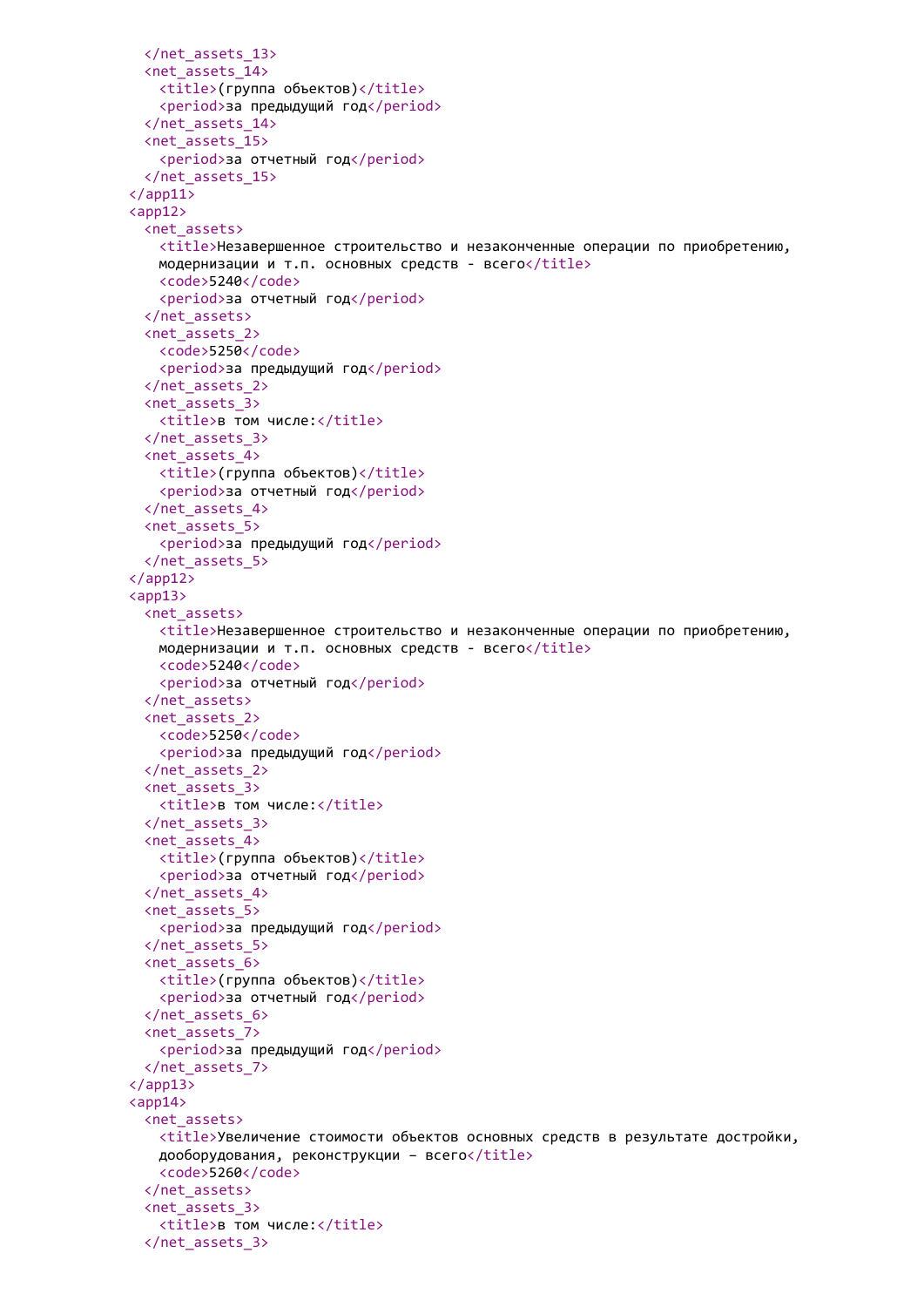```
<net_assets_4>
   <title>(объект основных средств)</title>
 </net_assets_4>
 <net_assets_5>
   <title>(объект основных средств)</title>
 </net_assets_5>
 <net_assets_7>
   <title>Уменьшение стоимости объектов основных средств в результате частичной
   ликвидации - всего:</title>
   <code>5270</code>
 </net_assets_7>
 <net_assets_8>
   <title>в том числе:</title>
 </net_assets_8>
 <net_assets_9>
   <title>(объект основных средств)</title>
 </net_assets_9>
 <net_assets_10>
   <title>(объект основных средств)</title>
 </net_assets_10>
</app14>
\langle app15 \rangle<net_assets>
   \langletitle>Переданные в аренду основные средства, числящиеся на балансе\langletitle>
   <code>5280</code>
 </net_assets>
 <net_assets_2>
   <title>Переданные в аренду основные средства, числящиеся за балансом</title>
   <code>5281</code>
 </net_assets_2>
 <net_assets_3>
   <title>Полученные в аренду основные средства, числящиеся на балансе</title>
   <code>5282</code>
 </net_assets_3>
 <net_assets_4>
   <title>Полученные в аренду основные средства, числящиеся за балансом</title>
   <code>5283</code>
 </net_assets_4>
 <net_assets_5>
   <title>Объекты недвижимости, принятые в эксплуатацию и фактически используемые,
   находящиеся в процессе государственной регистрации</title>
   <code>5284</code>
 </net_assets_5>
 <net_assets_6>
   <title>Основные средства, переведенные на консервацию</title>
   <code>5285</code>
 </net_assets_6>
 <net_assets_7>
   \langletitle>Иное использование основных средств (залог и др.)\langletitle>
   <code>5286</code>
 </net_assets_7>
</app15>
\langleapp16\rangle<net_assets>
   <title>Долгосрочные - всего</title>
   <code>5301</code>
   <period>за отчетный год</period>
 </net_assets>
 <net_assets_2>
   <code>5311</code>
   <period>за предыдущий год</period>
 </net_assets_2>
 <net_assets_3>
   <title>в том числе:</title>
 </net_assets_3>
 <net_assets_4>
   <title>(группа, вид)</title>
   <period>за отчетный год</period>
 </net_assets_4>
```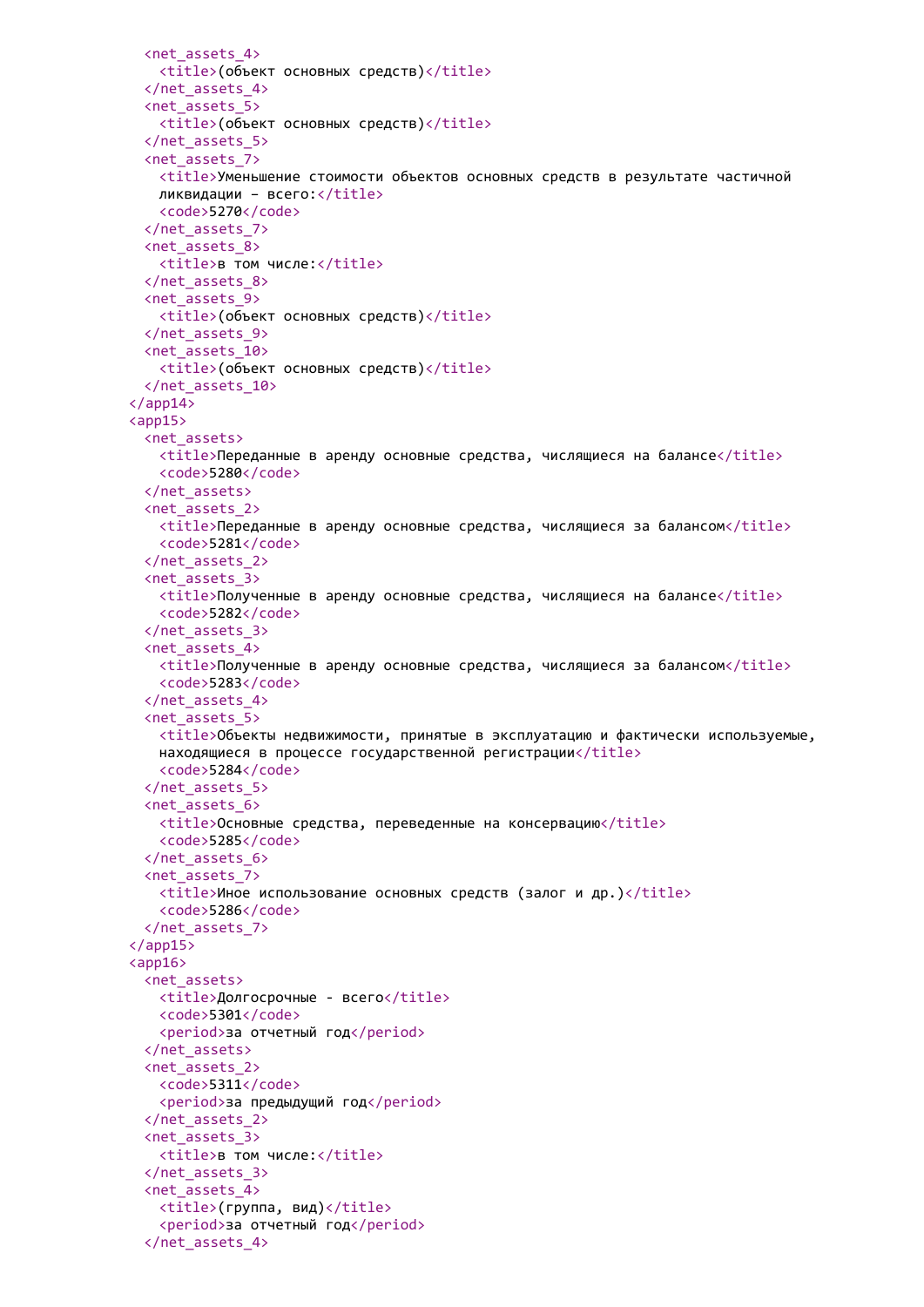```
<net_assets_5>
   <period>за предыдущий год</period>
 </net_assets_5>
 <net_assets_6>
   <title>(группа, вид)</title>
   <period>за отчетный год</period>
 </net_assets_6>
 <net_assets_7>
   <period>за предыдущий год</period>
 </net_assets_7>
 <net_assets_9>
   <title>Краткосрочные - всего</title>
   <code>5305</code>
   <period>за отчетный год</period>
 </net_assets_9>
 <net_assets_10>
   <code>5315</code>
   <period>за предыдущий год</period>
 </net_assets_10>
 <net_assets_11>
   <title>в том числе:</title>
 </net_assets_11>
 <net_assets_12>
   <title>(группа, вид)</title>
   <period>за отчетный год</period>
 </net_assets_12>
 <net_assets_13>
   <period>за предыдущий год</period>
 </net_assets_13>
 <net_assets_15>
   <title>Финансовых вложений - итого</title>
   <code>5300</code>
   <period>за отчетный год</period>
 </net_assets_15>
 <net_assets_16>
   <code>5315</code>
   <period>за предыдущий год</period>
 </net_assets_16>
\langle app16>
<app17>
 <net_assets>
   <title>Долгосрочные - всего</title>
   <code>5301</code>
   <period>за отчетный год</period>
 </net_assets>
 <net_assets_2>
   <code>5311</code>
   <period>за предыдущий год</period>
 </net_assets_2>
 <net_assets_3>
   <title>в том числе:</title>
 </net_assets_3>
 <net_assets_4>
   <title>(группа, вид)</title>
   <period>за отчетный год</period>
 </net_assets_4>
 <net_assets_5>
   <period>за предыдущий год</period>
 </net_assets_5>
 <net_assets_7>
   <title>Краткосрочные - всего</title>
   <code>5305</code>
   <period>за отчетный год</period>
 </net_assets_7>
 <net_assets_8>
   <code>5315</code>
   <period>за предыдущий год</period>
 </net_assets_8>
 <net_assets_9>
```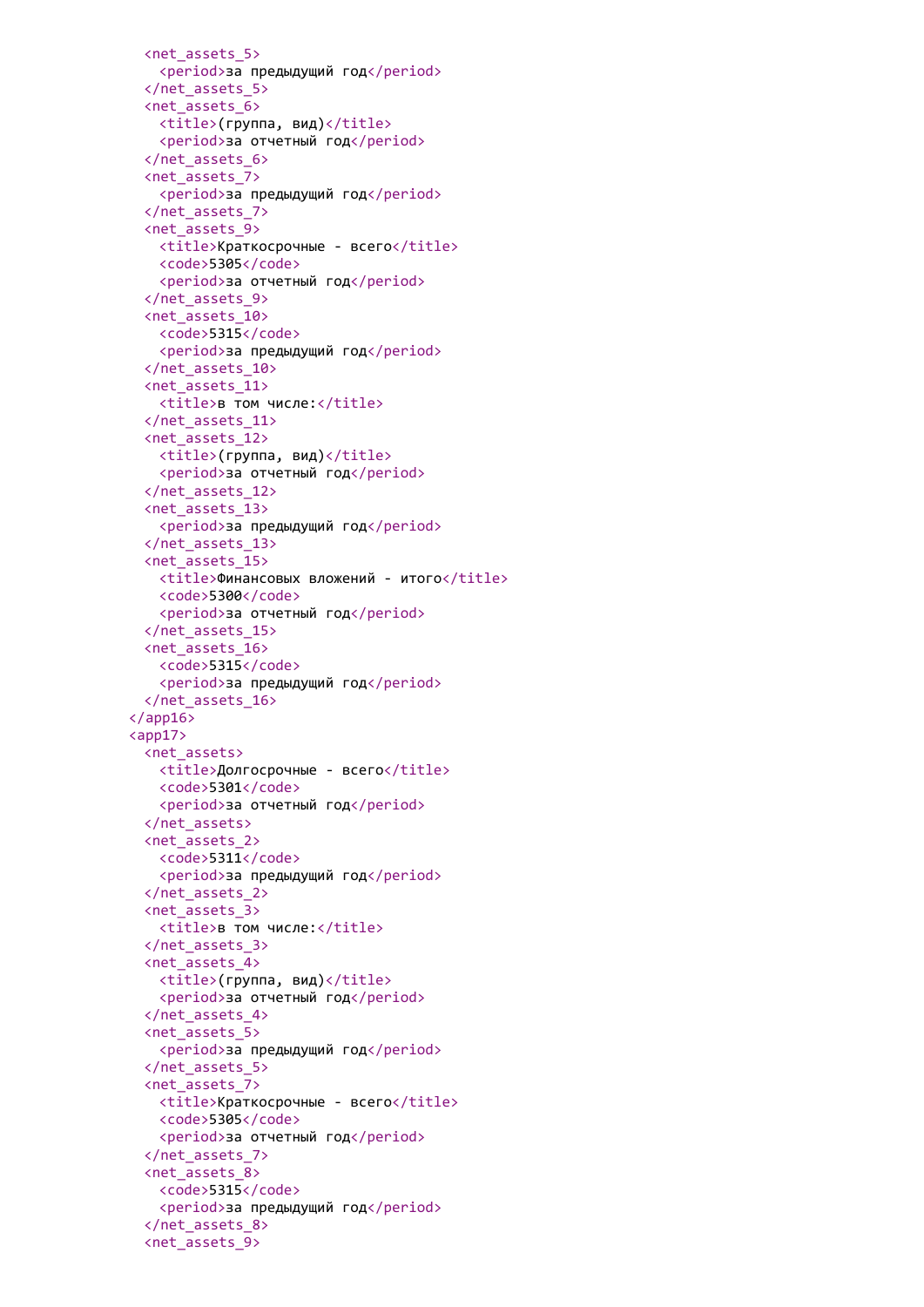```
<title>в том числе:</title>
 </net_assets_9>
 <net_assets_10>
   \langle title \rangle(группа, вид)</title>
   <period>за отчетный год</period>
 </net_assets_10>
 <net_assets_11>
   <period>за предыдущий год</period>
 </net_assets_11>
 <net_assets_13>
   <title>Финансовых вложений - итого</title>
   <code>5300</code>
   <period>за отчетный год</period>
 </net_assets_13>
 <net_assets_14>
   <code>5310</code>
   <period>за предыдущий год</period>
 </net_assets_14>
</app17>
<app18>
 <net assets>
   <title>Долгосрочные - всего</title>
   <code>5301</code>
   <period>за отчетный год</period>
 </net_assets>
 <net_assets_2>
   <code>5311</code>
   <period>за предыдущий год</period>
 </net_assets_2>
 <net_assets_3>
   <title>в том числе:</title>
 </net_assets_3>
 <net_assets_4>
   \langle \text{title} \rangle(группа, вид)</title>
   <period>за отчетный год</period>
 </net_assets_4>
 <net_assets_5>
   <period>за предыдущий год</period>
 </net_assets_5>
 <net_assets_7>
   <title>Краткосрочные - всего</title>
   <code>5305</code>
   <period>за отчетный год</period>
 </net_assets_7>
 <net_assets_8>
   <code>5315</code>
   <period>за предыдущий год</period>
 </net_assets_8>
 <net_assets_9>
   <title>в том числе:</title>
 </net_assets_9>
 <net_assets_10>
   <title>(группа, вид)</title>
   <period>за отчетный год</period>
 </net_assets_10>
 <net_assets_11>
   <period>за предыдущий год</period>
 </net_assets_11>
 <net_assets_13>
   <title>Финансовых вложений - итого</title>
   <code>5300</code>
   <period>за отчетный год</period>
 </net_assets_13>
 <net_assets_14>
   <code>5310</code>
   <period>за предыдущий год</period>
 </net_assets_14>
</app18>
<app19>
```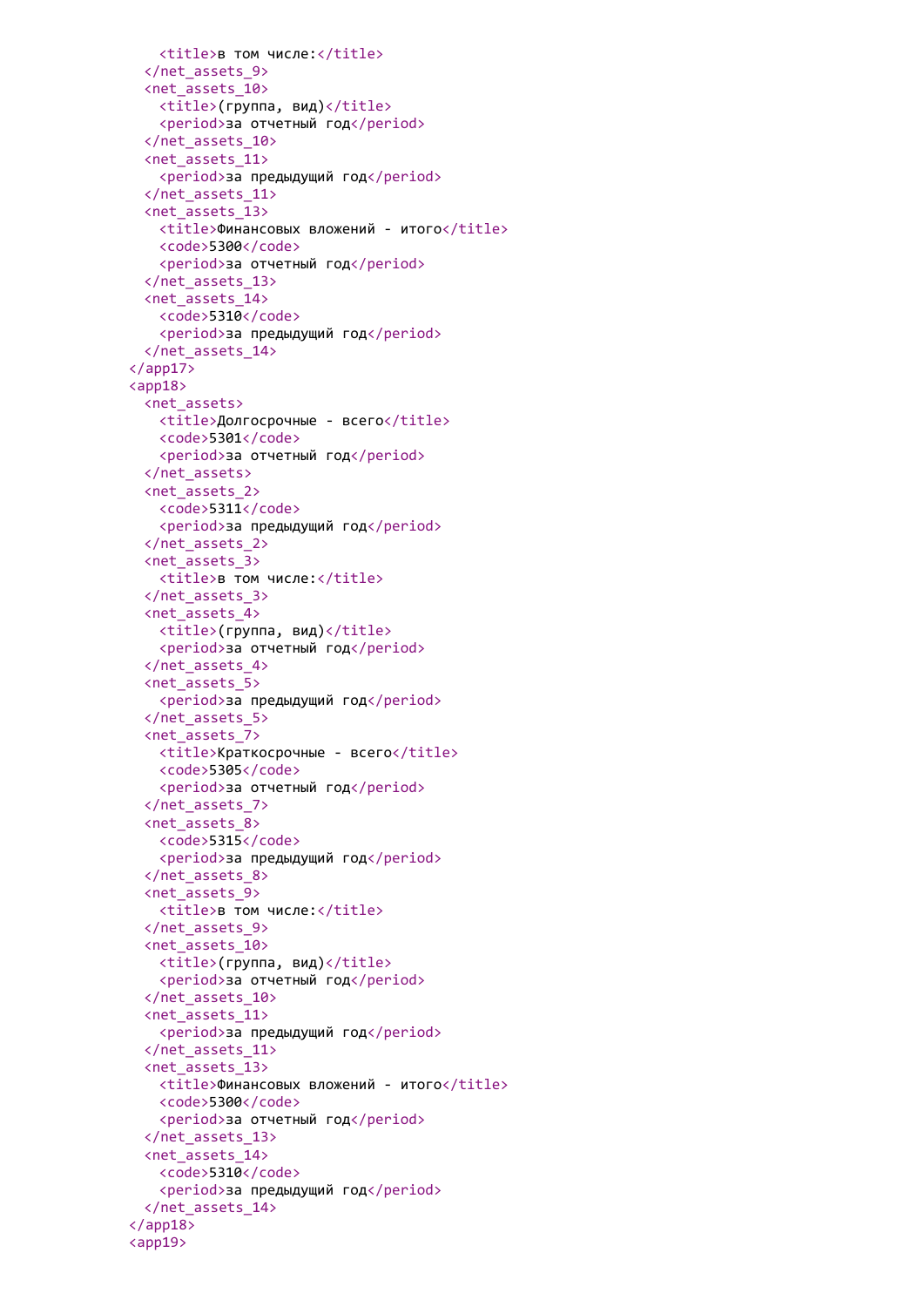```
<net_assets>
   \langletitle>Финансовые вложения, находящиеся в залоге - всего\langletitle>
   <code>5320</code>
 </net_assets>
 <net_assets_2>
   <title>в том числе:</title>
 </net_assets_2>
 <net_assets_4>
   <title>Финансовые вложения, переданные третьим лицам (кроме продажи) - всего</title>
   <code>5325</code>
 </net_assets_4>
 <net_assets_5>
   <title>в том числе:</title>
 </net_assets_5>
 <net_assets_7>
   <title>Иное использование финансовых вложений</title>
   <code>5329</code>
 </net_assets_7>
</app19>
<app20>
 <net_assets>
   <title>Запасы - всего</title>
   <code>5400</code>
   <period>за отчетный год</period>
 </net_assets>
 <net_assets_2>
   <code>5420</code>
   <period>за предыдущий год</period>
 </net_assets_2>
 <net_assets_3>
   <title>в том числе:</title>
 </net_assets_3>
 <net_assets_4>
   \langle \text{title} \rangle(группа, вид)</title>
   <period>за отчетный год</period>
 </net_assets_4>
 <net_assets_5>
   <period>за предыдущий год</period>
 </net_assets_5>
 <net_assets_6>
   \langle \text{title} \rangle(группа, вид)</title>
   <period>за отчетный год</period>
 </net_assets_6>
 <net_assets_7>
   <period>за предыдущий год</period>
 </net_assets_7>
</app20>
<app21>
 <net_assets>
   <title>Запасы – всего</title>
   <code>5400</code>
   <period>за отчетный год</period>
 </net_assets>
 <net_assets_2>
   <code>5420</code>
   <period>за предыдущий год</period>
 </net_assets_2>
 <net_assets_3>
   <title>в том числе:</title>
 </net_assets_3>
 <net_assets_4>
   \langle \text{title} \rangle(группа, вид)</title>
   <period>за отчетный год</period>
 </net_assets_4>
 <net_assets_5>
   <period>за предыдущий год</period>
 </net_assets_5>
 <net_assets_6>
   <title>(группа, вид)</title>
```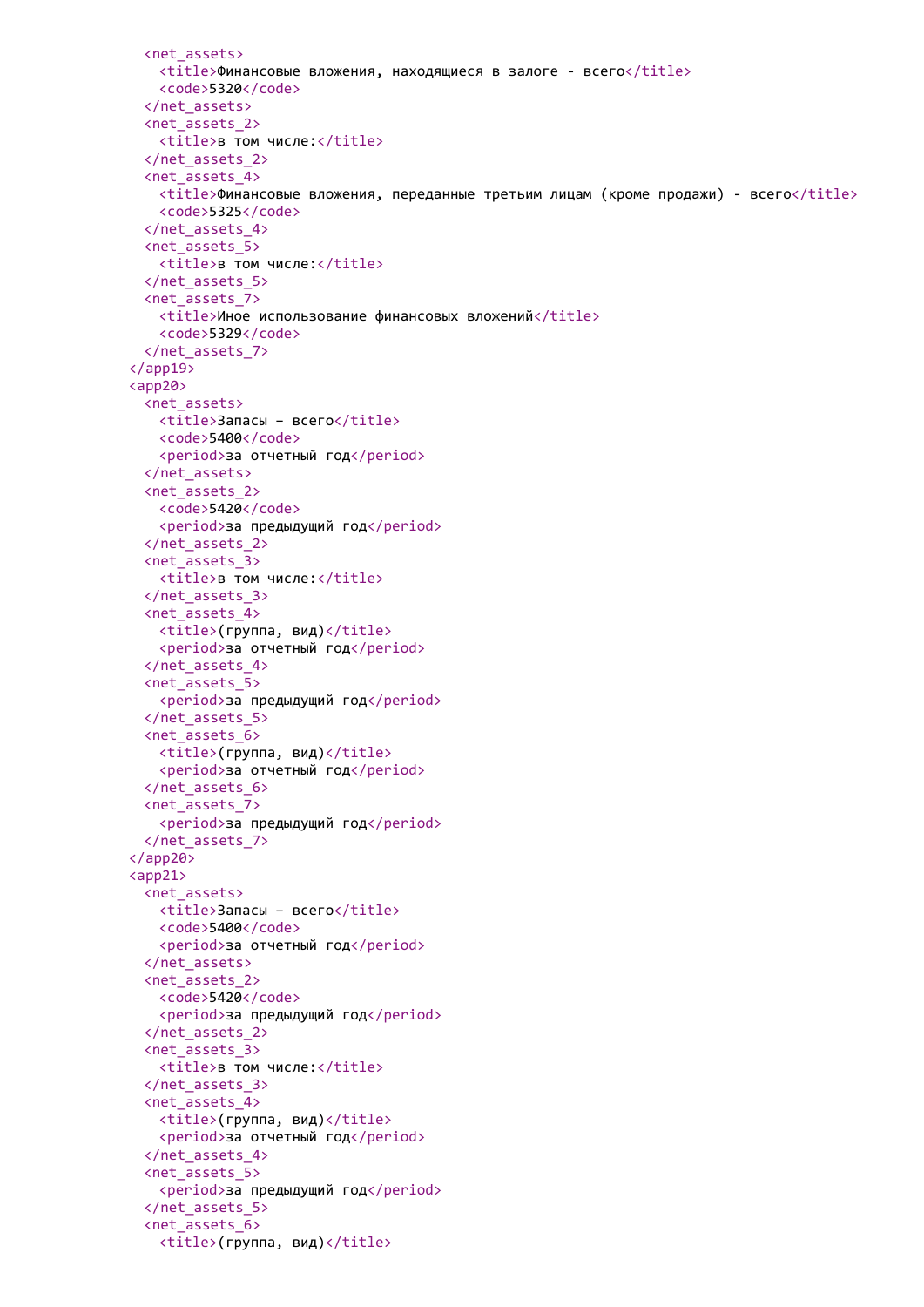```
<period>за отчетный год</period>
 </net_assets_6>
 <net_assets_7>
   <period>за предыдущий год</period>
 </net_assets_7>
</app21>
<app22>
 <net_assets>
   <title>Запасы – всего</title>
   <code>5400</code>
   <period>за отчетный год</period>
 </net_assets>
 <net_assets_2>
   <code>5420</code>
   <period>за предыдущий год</period>
 </net_assets_2>
 <net_assets_3>
   <title>в том числе:</title>
 </net_assets_3>
 <net_assets_4>
   \langle \text{title} \rangle(группа, вид)</title>
   <period>за отчетный год</period>
 </net_assets_4>
 <net_assets_5>
   <period>за предыдущий год</period>
 </net_assets_5>
 <net_assets_6>
   \langle \text{title} \rangle(группа, вид)</title>
   <period>за отчетный год</period>
 </net_assets_6>
 <net_assets_7>
   <period>за предыдущий год</period>
 </net_assets_7>
</app22>
<app23>
 <net_assets>
   <title>Запасы, не оплаченные на отчетную дату - всего</title>
   <code>5440</code>
 </net_assets>
 <net_assets_2>
   <title>в том числе:</title>
 </net_assets_2>
 <net_assets_4>
   <title>Запасы, находящиеся в залоге по договору - всего</title>
   <code>5445</code>
 </net_assets_4>
 <net_assets_5>
   <title>в том числе:</title>
 </net_assets_5>
</app23>
<app24>
 <net_assets>
   \timestitle>Долгосрочная дебиторская задолженность – всего\times/title>
   <code>5501</code>
   <period>за отчетный год</period>
 </net_assets>
 <net_assets_2>
   <code>5521</code>
   <period>за предыдущий год</period>
 </net_assets_2>
 <net_assets_3>
   <title>в том числе:</title>
 </net_assets_3>
 <net_assets_4>
   <title>(вид)</title>
   <period>за отчетный год</period>
 </net_assets_4>
 <net_assets_5>
   <period>за предыдущий год</period>
```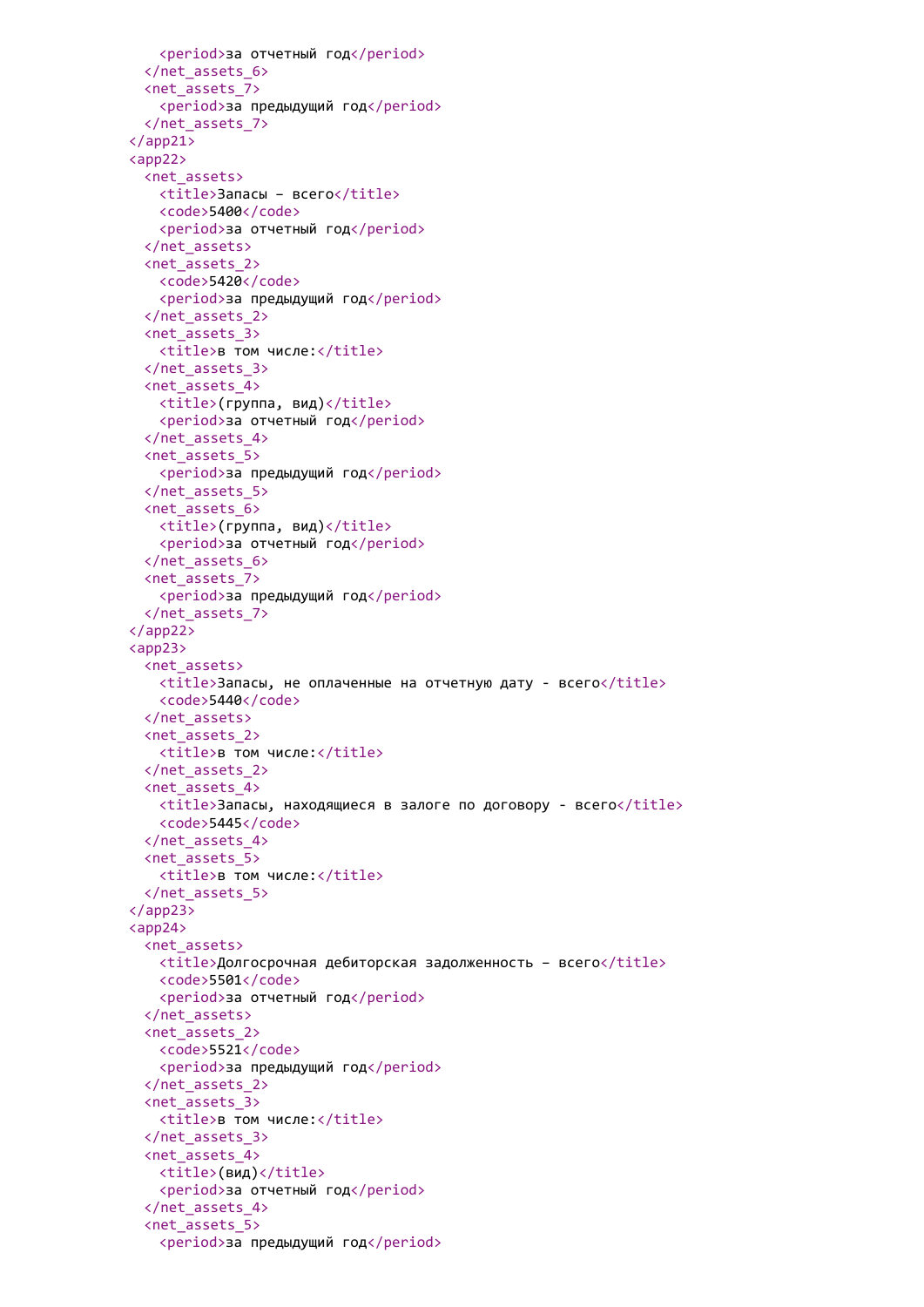```
</net_assets_5>
 <net_assets_6>
   <title>(вид)</title>
   <period>за отчетный год</period>
 </net_assets_6>
 <net_assets_7>
   <period>за предыдущий год</period>
 </net_assets_7>
 <net_assets_9>
   <title>Краткосрочная дебиторская задолженность – всего</title>
   <code>5510</code>
   <period>за отчетный год</period>
 </net_assets_9>
 <net_assets_10>
   <code>5530</code>
   <period>за предыдущий год</period>
 </net_assets_10>
 <net_assets_11>
   <title>в том числе:</title>
 </net_assets_11>
 <net_assets_12>
   <title>(вид)</title>
   <period>за отчетный год</period>
 </net_assets_12>
 <net_assets_13>
   <period>за предыдущий год</period>
 </net_assets_13>
 <net_assets_14>
   <title>(вид)</title>
   <period>за отчетный год</period>
 </net_assets_14>
 <net_assets_15>
   <period>за предыдущий год</period>
 </net_assets_15>
 <net_assets_17>
   <title>Итого</title>
   <code>5500</code>
   <period>за отчетный год</period>
 </net_assets_17>
 <net_assets_18>
   <code>5520</code>
   <period>за предыдущий год</period>
 </net_assets_18>
</app24>
<app25>
 <net_assets>
   <title>Долгосрочная дебиторская задолженность – всего</title>
   <code>5501</code>
   <period>за отчетный год</period>
 </net_assets>
 <net_assets_2>
   <code>5521</code>
   <period>за предыдущий год</period>
 </net_assets_2>
 <net_assets_3>
   <title>в том числе:</title>
 </net_assets_3>
 <net_assets_4>
   <title>(вид)</title>
   <period>за отчетный год</period>
 </net_assets_4>
 <net_assets_5>
   <period>за предыдущий год</period>
 </net_assets_5>
 <net_assets_6>
   <title>(вид)</title>
   <period>за отчетный год</period>
 </net_assets_6>
 <net_assets_7>
```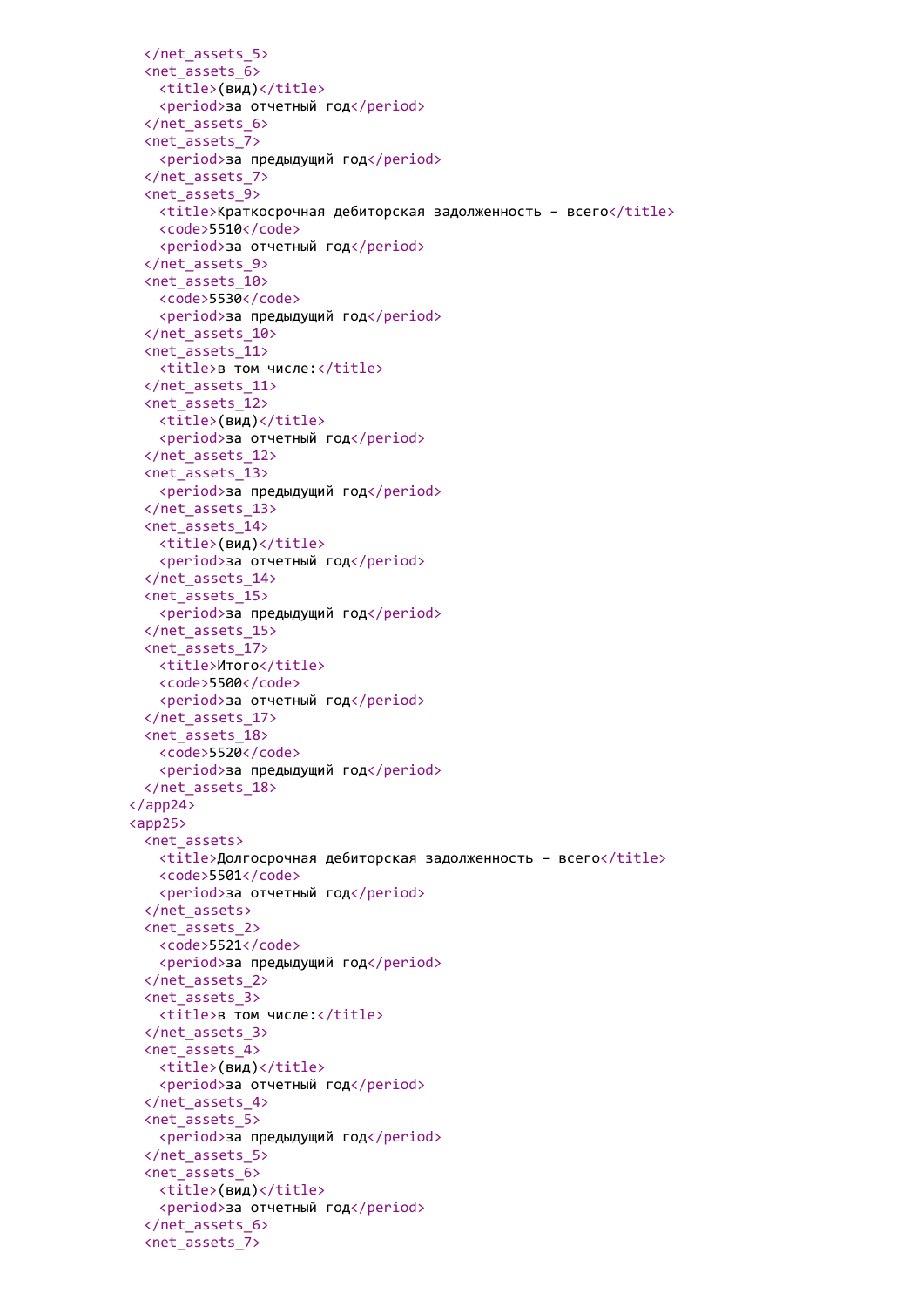```
<period>за предыдущий год</period>
 </net_assets_7>
 <net_assets_9>
   <title>Краткосрочная дебиторская задолженность – всего</title>
   <code>5510</code>
   <period>за отчетный год</period>
 </net_assets_9>
 <net_assets_10>
   <code>5530</code>
   <period>за предыдущий год</period>
 </net_assets_10>
 <net_assets_11>
   <title>в том числе:</title>
 </net_assets_11>
 <net_assets_12>
   <title>(вид)</title>
   <period>за отчетный год</period>
 </net_assets_12>
 <net_assets_13>
   <period>за предыдущий год</period>
 </net_assets_13>
 <net_assets_14>
   <title>(вид)</title>
   <period>за отчетный год</period>
 </net_assets_14>
 <net_assets_15>
   <period>за предыдущий год</period>
 </net_assets_15>
 <net_assets_17>
   <title>Итого</title>
   <code>5500</code>
   <period>за отчетный год</period>
 </net_assets_17>
 <net_assets_18>
   <code>5520</code>
   <period>за предыдущий год</period>
 </net_assets_18>
</app25>
<app26>
 <net_assets>
   <title>Долгосрочная дебиторская задолженность – всего</title>
   <code>5501</code>
   <period>за отчетный год</period>
 </net_assets>
 <net_assets_2>
   <code>5521</code>
   <period>за предыдущий год</period>
 </net_assets_2>
 <net_assets_3>
   <title>в том числе:</title>
 </net_assets_3>
 <net_assets_4>
   <title>(вид)</title>
   <period>за отчетный год</period>
 </net_assets_4>
 <net_assets_5>
   <period>за предыдущий год</period>
 </net_assets_5>
 <net_assets_6>
   <title>(вид)</title>
   <period>за отчетный год</period>
 </net_assets_6>
 <net_assets_7>
   <period>за предыдущий год</period>
 </net_assets_7>
 <net_assets_9>
   <title>Краткосрочная дебиторская задолженность – всего</title>
   <code>5510</code>
   <period>за отчетный год</period>
```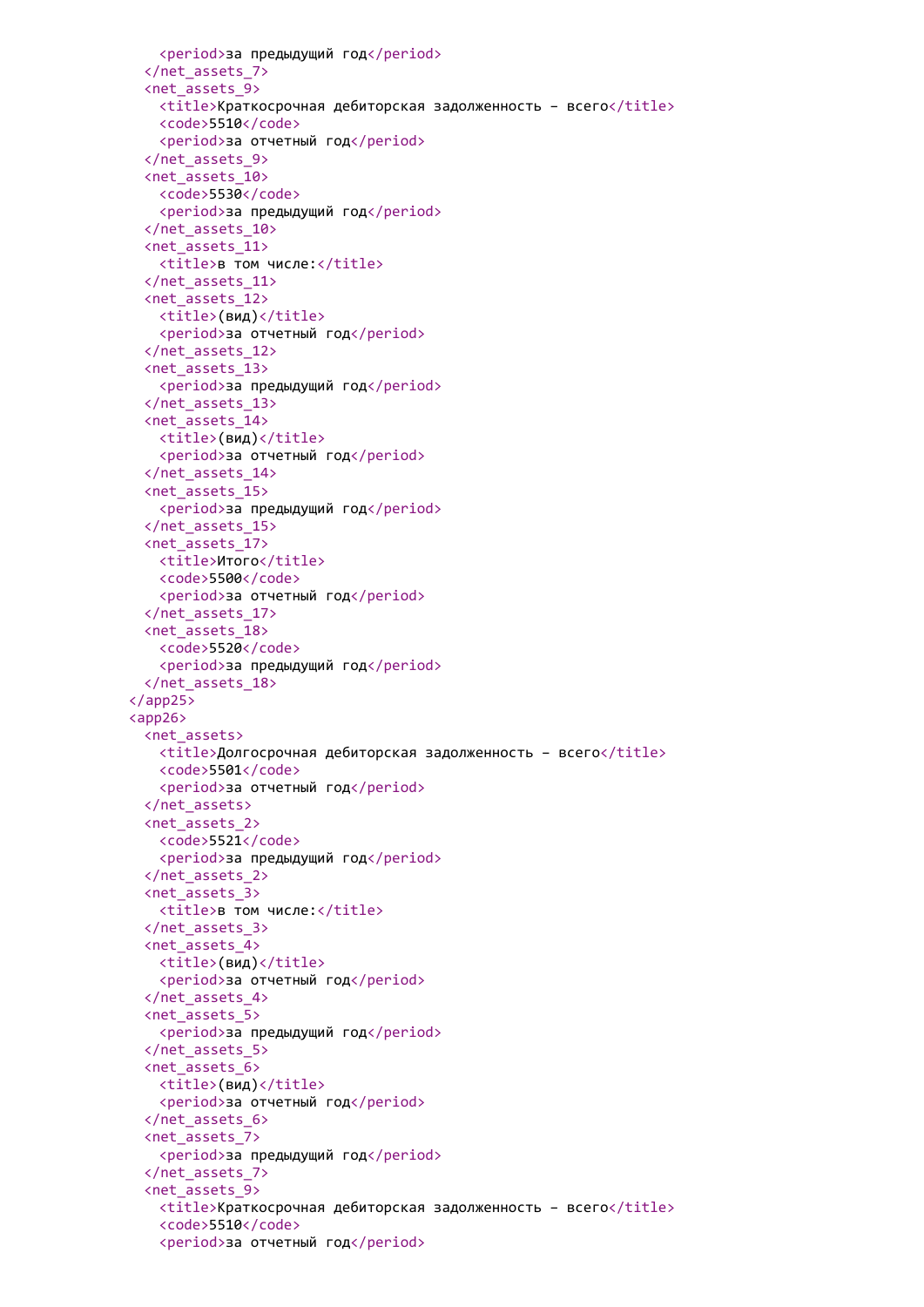```
</net_assets_9>
 <net_assets_10>
   <code>5530</code>
   <period>за предыдущий год</period>
 </net_assets_10>
 <net_assets_11>
   <title>в том числе:</title>
 </net_assets_11>
 <net_assets_12>
   <title>(вид)</title>
   <period>за отчетный год</period>
 </net_assets_12>
 <net_assets_13>
   <period>за предыдущий год</period>
 </net_assets_13>
 <net_assets_14>
   <title>(вид)</title>
   <period>за отчетный год</period>
 </net_assets_14>
 <net_assets_15>
   <period>за предыдущий год</period>
 </net_assets_15>
 <net_assets_17>
   <title>Итого</title>
   <code>5500</code>
   <period>за отчетный год</period>
 </net_assets_17>
 <net_assets_18>
   <code>5520</code>
   <period>за предыдущий год</period>
 </net_assets_18>
</app26>
<app27>
 <net assets>
   <title>Всего</title>
   <code>5540</code>
 </net_assets>
 <net_assets_2>
   <title>в том числе:</title>
 </net_assets_2>
</app27>
<app28>
 <net assets>
   <title>Bcero</title>
   <code>5540</code>
 </net_assets>
 <net_assets_2>
   <title>в том числе:</title>
 </net_assets_2>
</app28>
<app29>
 <net_assets>
   \langletitle>Долгосрочная кредиторская задолженность – всего</title>
   <code>5551</code>
   <period>за отчетный год</period>
 </net_assets>
 <net_assets_2>
   <code>5571</code>
   <period>за предыдущий год</period>
 </net_assets_2>
 <net_assets_3>
   <title>в том числе:</title>
 </net_assets_3>
 <net_assets_4>
   <title>(вид)</title>
   <period>за отчетный год</period>
 </net_assets_4>
 <net_assets_5>
   <period>за предыдущий год</period>
```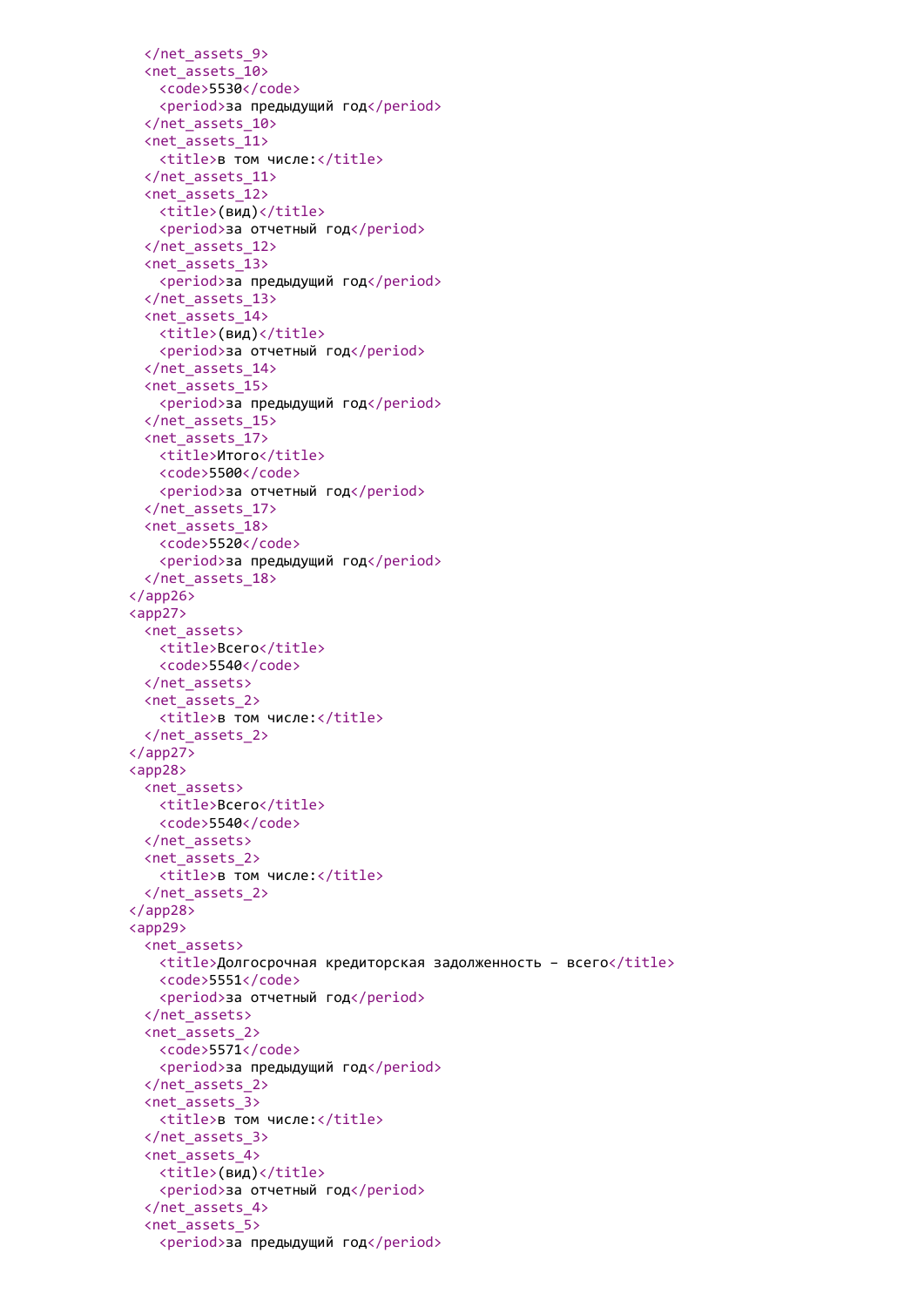```
</net_assets_5>
 <net_assets_9>
   <title>Краткосрочная кредиторская задолженность – всего</title>
   <code>5560</code>
   <period>за отчетный год</period>
 </net_assets_9>
 <net_assets_10>
   <code>5580</code>
   <period>за предыдущий год</period>
 </net_assets_10>
 <net_assets_11>
   <title>в том числе:</title>
 </net_assets_11>
 <net_assets_12>
   <title>(вид)</title>
   <period>за отчетный год</period>
 </net_assets_12>
 <net_assets_13>
   <period>за предыдущий год</period>
 </net_assets_13>
 <net_assets_15>
   <title>Итого</title>
   <code>5550</code>
   <period>за отчетный год</period>
 </net_assets_15>
 <net_assets_16>
   <code>5570</code>
   <period>за предыдущий год</period>
 </net_assets_16>
</app29>
<app30>
 <net_assets>
   <title>Долгосрочная кредиторская задолженность – всего</title>
   <code>5551</code>
   <period>за отчетный год</period>
 </net_assets>
 <net_assets_2>
   <code>5571</code>
   <period>за предыдущий год</period>
 </net_assets_2>
 <net_assets_3>
   <title>в том числе:</title>
 </net_assets_3>
 <net_assets_4>
   <title>(вид)</title>
   <period>за отчетный год</period>
 </net_assets_4>
 <net_assets_5>
   <period>за предыдущий год</period>
 </net_assets_5>
 <net_assets_9>
   \timestitle>Краткосрочная кредиторская задолженность – всего\timestitle>
   <code>5560</code>
   <period>за отчетный год</period>
 </net_assets_9>
 <net_assets_10>
   <code>5580</code>
   <period>за предыдущий год</period>
 </net_assets_10>
 <net_assets_11>
   <title>в том числе:</title>
 </net_assets_11>
 <net_assets_12>
   <title>(вид)</title>
   <period>за отчетный год</period>
 </net_assets_12>
 <net_assets_13>
   <period>за предыдущий год</period>
 </net_assets_13>
```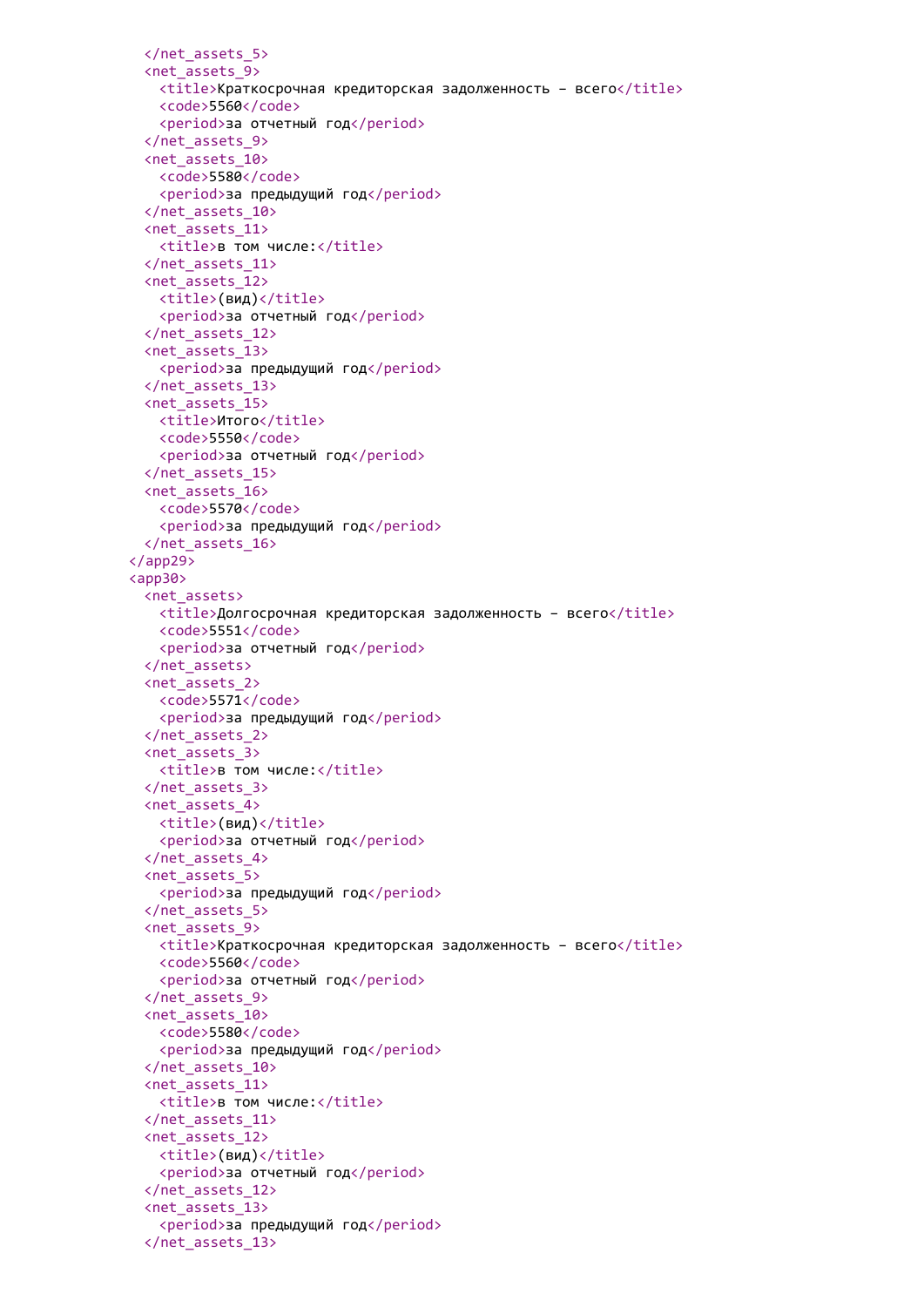```
<net_assets_15>
   <title>Итого</title>
   <code>5550</code>
   <period>за отчетный год</period>
 </net_assets_15>
 <net_assets_16>
   <code>5570</code>
   <period>за предыдущий год</period>
 </net_assets_16>
</app30>
<app32>
 <net_assets>
   <title>Долгосрочная кредиторская задолженность – всего</title>
   <code>5551</code>
   <period>за отчетный год</period>
 </net_assets>
 <net_assets_2>
   <code>5571</code>
   <period>за предыдущий год</period>
 </net_assets_2>
 <net_assets_3>
   <title>в том числе:</title>
 </net_assets_3>
 <net_assets_4>
   <title>(вид)</title>
   <period>за отчетный год</period>
 </net_assets_4>
 <net_assets_5>
   <period>за предыдущий год</period>
 </net_assets_5>
 <net_assets_9>
   <title>Краткосрочная кредиторская задолженность – всего</title>
   <code>5560</code>
   <period>за отчетный год</period>
 </net_assets_9>
 <net_assets_10>
   <code>5580</code>
   <period>за предыдущий год</period>
 </net_assets_10>
 <net_assets_11>
   <title>в том числе:</title>
 </net_assets_11>
 <net_assets_12>
   <title>(вид)</title>
   <period>за отчетный год</period>
 </net_assets_12>
 <net_assets_13>
   <period>за предыдущий год</period>
 </net_assets_13>
 <net_assets_15>
   <title>Итого</title>
   <code>5550</code>
   <period>за отчетный год</period>
 </net_assets_15>
 <net_assets_16>
   <code>5570</code>
   <period>за предыдущий год</period>
 </net_assets_16>
</app32>
\langleapp33\rangle<net_assets>
   <title>Всего</title>
   <code>5590</code>
 </net_assets>
 <net_assets_2>
   <title>в том числе:</title>
 </net_assets_2>
</app33>
<app34>
```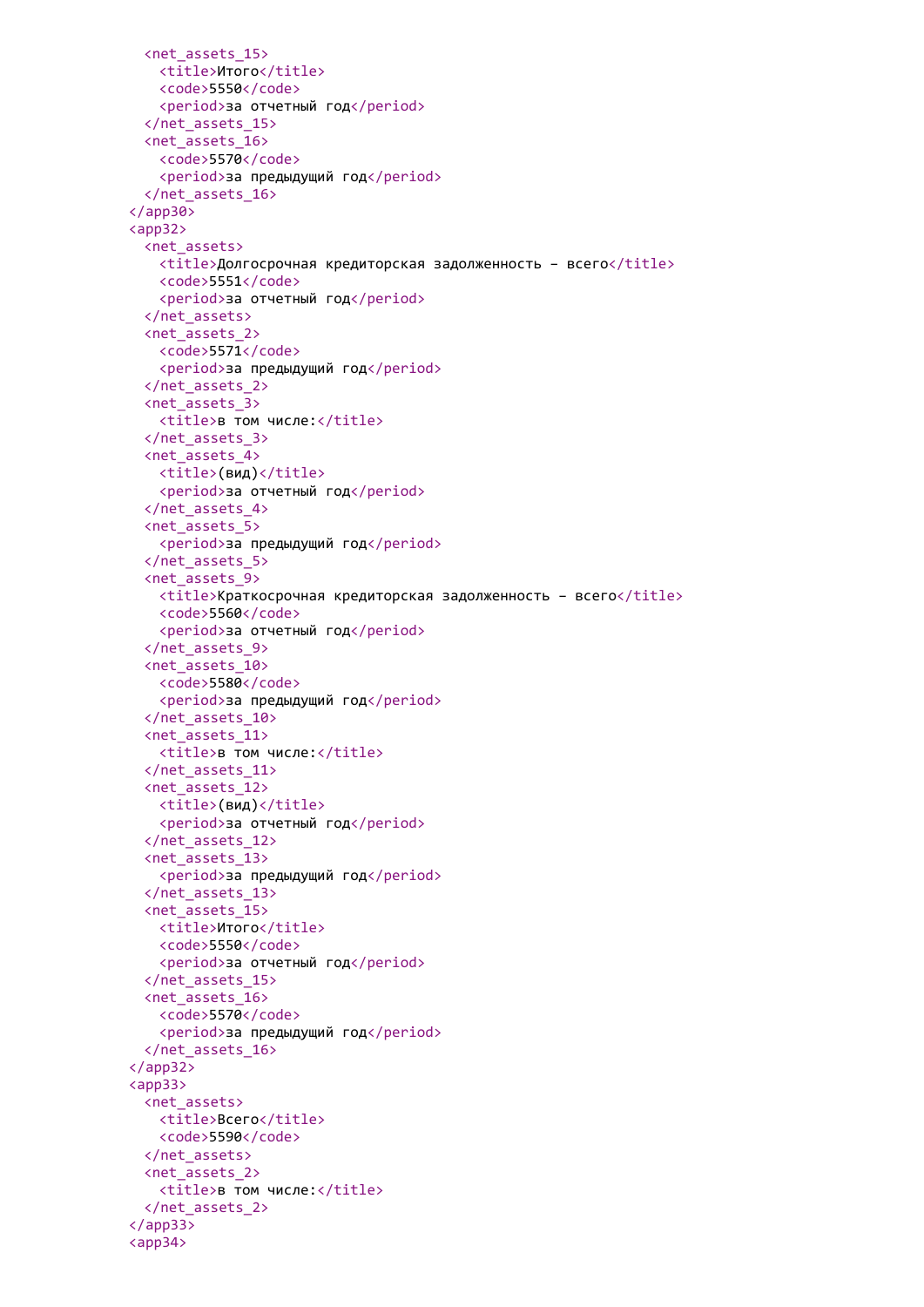```
<net_assets>
   <title>Материальные затраты</title>
   <code>5610</code>
  </net_assets>
  <net_assets_2>
   <title>Расходы на оплату труда</title>
   <code>5620</code>
  </net_assets_2>
  <net_assets_3>
   <title>Отчисления на социальные нужды</title>
   <code>5630</code>
  </net_assets_3>
  <net_assets_4>
   <title>Амортизация</title>
   <code>5640</code>
  </net_assets_4>
  <net_assets_5>
   <title>Прочие затраты</title>
   <code>5650</code>
  </net_assets_5>
  <net_assets_6>
   <title>Итого по элементам</title>
   <code>5660</code>
  </net_assets_6>
  <net_assets_7>
   <title>Изменение остатков незавершенного производства, готовой продукции и др.
   (np\mu pост [-]): </title>
   <code>5670</code>
  </net_assets_7>
  <net_assets_8>
   <title>Изменение остатков незавершенного производства, готовой продукции и др.
   (yменьшение [+])</title>
   <code>5680</code>
  </net_assets_8>
 <net_assets_9>
   <title>Итого расходы по обычным видам деятельности</title>
   <code>5600</code>
 </net_assets_9>
</app34>
<app35>
 <net assets>
   <title>Оценочные обязательства - всего</title>
   <code>5700</code>
 </net_assets>
 <net_assets_3>
   <title>в том числе:</title>
  </net_assets_3>
</app35>
<app36>
 <net_assets>
   <title>Полученные - всего</title>
   <code>5800</code>
  </net_assets>
  <net_assets_2>
   <title>в том числе:</title>
 </net_assets_2>
  <net_assets_4>
   <title>Выданные – всего</title>
   <code>5810</code>
 </net_assets_4>
 <net_assets_5>
   <title>в том числе:</title>
  </net_assets_5>
</app36>
<app37>
 <net_assets>
   <title>Получено бюджетных средств — всего</title>
   <code>5900</code>
  </net_assets>
```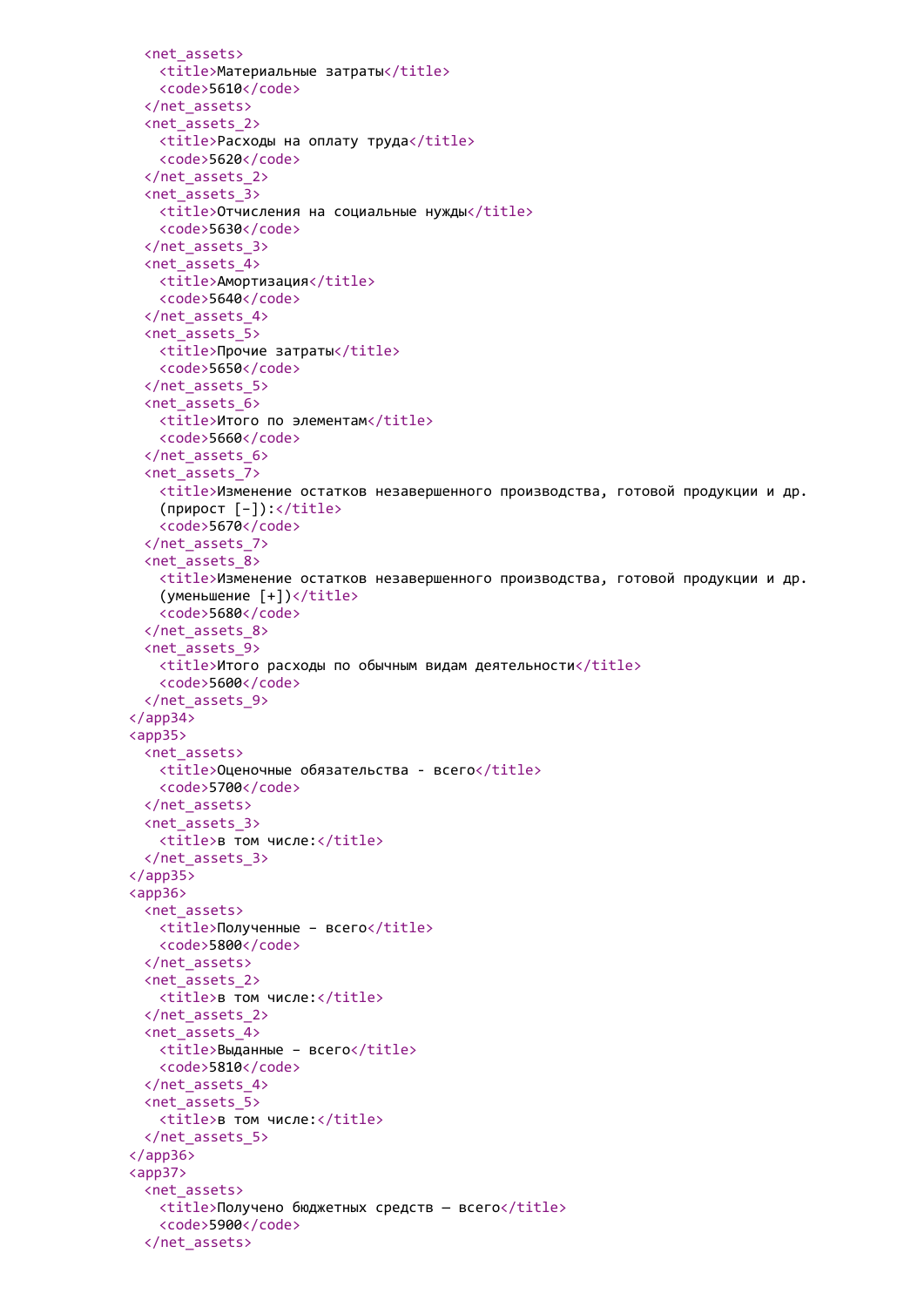```
<net_assets_2>
     <title>в том числе:</title>
   </net_assets_2>
   <net_assets_3>
     <title>на текущие расходы</title>
     <code>5901</code>
   </net_assets_3>
   <net_assets_4>
     <title>на вложения во внеоборотные активы</title>
     <code>5905</code>
   </net_assets_4>
   <net_assets_5>
     <title>Бюджетные кредиты - всего:</title>
   </net_assets_5>
   <net_assets_6>
     <title>за отчетный год</title>
     <code>5910</code>
   </net_assets_6>
   <net_assets_7>
     <title>за предыдущий год</title>
     <code>5920</code>
   </net_assets_7>
   <net_assets_8>
     <title>в том числе:</title>
   </net_assets_8>
  </app37>
  <type>0</type>
\langle app 04 \rangle<has_funds>1</has_funds>
<funds_04>
 <main>
   <elem>
     <title>Остаток средств на начало отчетного года</title>
     <code>6100</code>
     <prev_value>46565.2</prev_value>
     <value>11.6</value>
   </elem>
   <elem>
     <title>Поступило средств</title>
   </elem>
   <elem>
     <title>Вступительные взносы</title>
     <code>6210</code>
   </elem>
   <elem>
     <title>Членские взносы</title>
     <code>6215</code>
   </elem>
   <elem>
     <title>Целевые взносы</title>
     <code>6220</code>
     <prev_value>72413.6</prev_value>
     <value>60365.1</value>
   </elem>
   <elem>
     <title>Добровольные имущественные взносы и пожертвования</title>
     <code>6230</code>
   </elem>
   <elem>
     <title>Прибыль от предпринимательской деятельности организации</title>
     <code>6240</code>
     <prev_value>191</prev_value>
   </elem>
   <elem>
     <title>Прочие</title>
     <code>6250</code>
   </elem>
   <elem>
     <title>Всего поступило средств</title>
```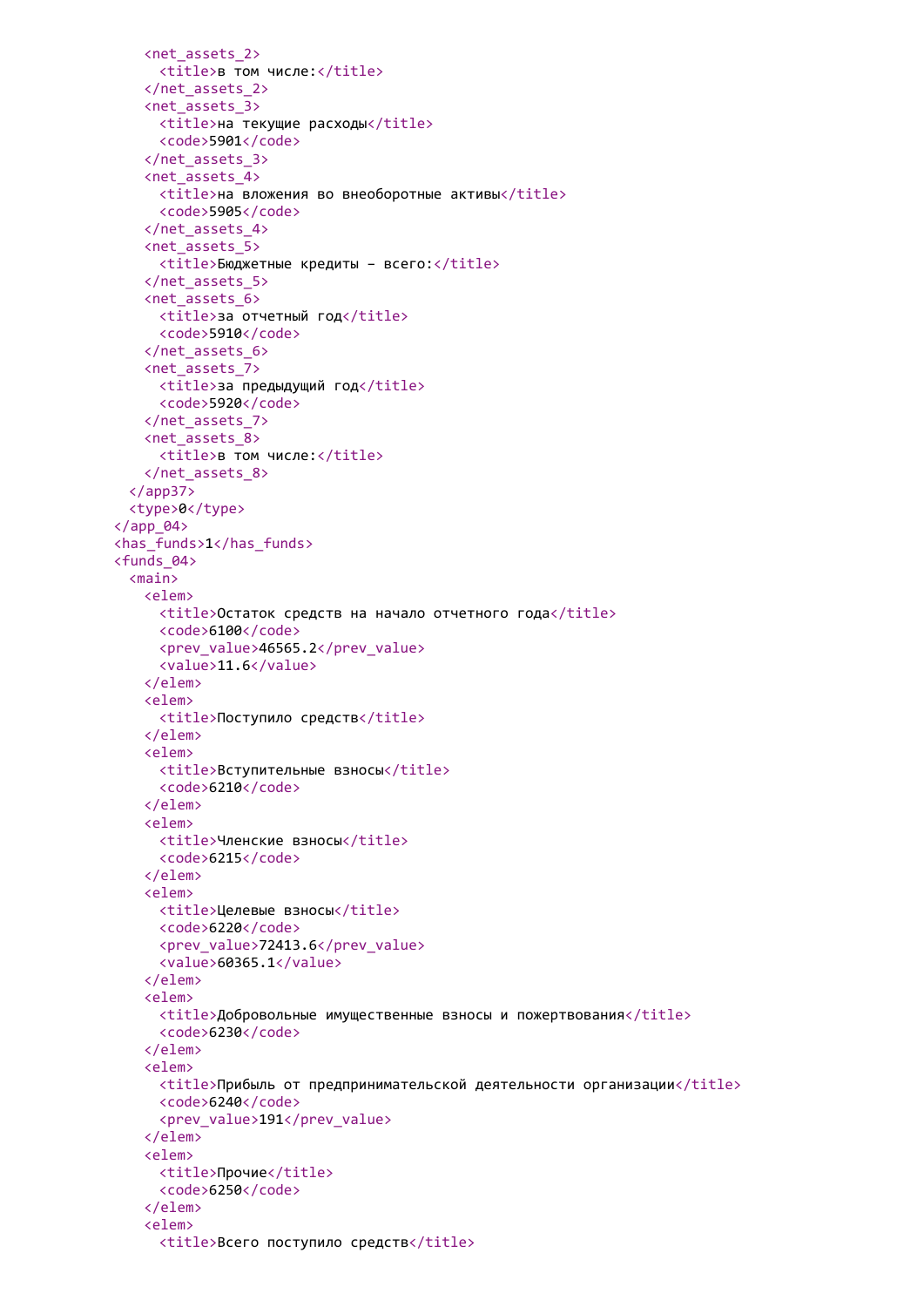```
<code>6200</code>
 <prev_value>72604.6</prev_value>
 <value>63291.3</value>
</elem>
<elem>
 <title>Использовано средств</title>
</elem>
<elem>
 <title>Расходы на целевые мероприятия</title>
 <code>6310</code>
 <prev_value>-60313.3</prev_value>
 <value>-16435.9</value>
</elem>
<elem>
 <title>в том числе:</title>
</elem>
<elem>
 <title>социальная и благотворительная помощь</title>
 <code>6311</code>
</elem>
<elem>
 <title>проведение конференций, совещаний, семинаров и т.п.</title>
 <code>6312</code>
 <prev_value>-10.9</prev_value>
 <value>-0.3</value>
</elem>
<elem>
 <title>иные мероприятия</title>
 <code>6313</code>
</elem>
<elem>
 <title>Расходы на содержание аппарата управления</title>
 <code>6320</code>
 <prev_value>-764.3</prev_value>
 <value>-267.9</value>
</elem>
<elem>
 <title>в том числе:</title>
</elem>
<elem>
 <title>расходы, связанные с оплатой труда (включая начисления)</title>
 <code>6321</code>
 <prev_value>-449.9</prev_value>
 <value>-165.2</value>
</elem>
<elem>
 <title>выплаты, не связанные с оплатой труда</title>
 <code>6322</code>
</elem>
<elem>
 \langletitle>расходы на служебные командировки и деловые поездки</title>
 <code>6323</code>
 <prev_value>-6.7</prev_value>
 <value>-4.8</value>
</elem>
<elem>
 <title>содержание помещений, зданий, автомобильного транспорта и иного имущества
 (кроме ремонта)</title>
 <code>6324</code>
 <prev_value>-113</prev_value>
 <value>44.3</value>
</elem>
<elem>
 <title>ремонт основных средств и иного имущества</title>
 <code>6325</code>
 <prev_value>-0.4</prev_value>
 <value>-0.4</value>
</elem>
<elem>
```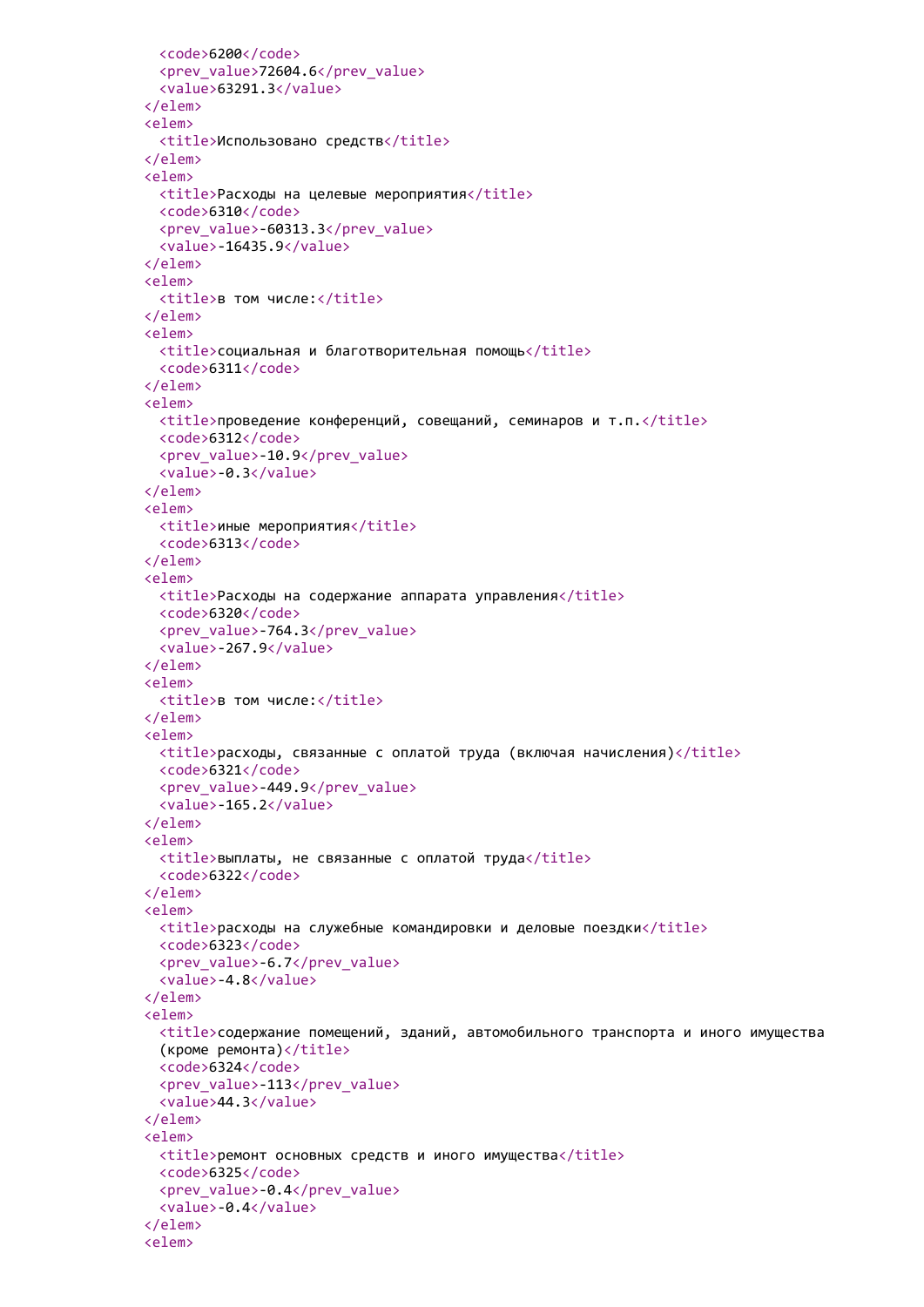```
<title>прочие</title>
 <code>6326</code>
 <prev_value>-194.3</prev_value>
  <value>-53.2</value>
</elem>
<elem>
 <title>Приобретение основных средств, инвентаря и иного имущества</title>
 <code>6330</code>
 <prev_value>-19.2</prev_value>
  <value>-33.9</value>
</elem>
<elem>
 <title>Прочие</title>
 <code>6350</code>
  <prev_value>-123.5</prev_value>
</elem>
<elem>
 <title>Всего использовано средств</title>
 <code>6300</code>
 <prev_value>-61220.3</prev_value>
 <value>-16737.7</value>
</elem>
<elem>
 <title>Остаток средств на конец отчетного года</title>
 <code>6400</code>
 <prev_value>57949.5</prev_value>
  <value>46565.2</value>
</elem>
<elem>
  <title>Остаток средств на начало отчетного года</title>
  <code>6100</code>
</elem>
<elem>
  <title>Поступило средств</title>
</elem>
<elem>
 <title>Вступительные взносы</title>
 <code>6210</code>
</elem>
<elem>
 <title>Членские взносы</title>
 <code>6215</code>
</elem>
<elem>
 <title>Целевые взносы</title>
 <code>6220</code>
</elem>
<elem>
 <title>Добровольные имущественные взносы и пожертвования</title>
 <code>6230</code>
</elem>
<elem>
  <title>Прибыль от предпринимательской деятельности организации</title>
 <code>6240</code>
</elem>
<elem>
 <title>Прочие</title>
 <code>6250</code>
</elem>
<elem>
 <title>Всего поступило средств</title>
 <code>6200</code>
</elem>
<elem>
  <title>Использовано средств</title>
</elem>
<elem>
  <title>Расходы на целевые мероприятия</title>
  <code>6310</code>
```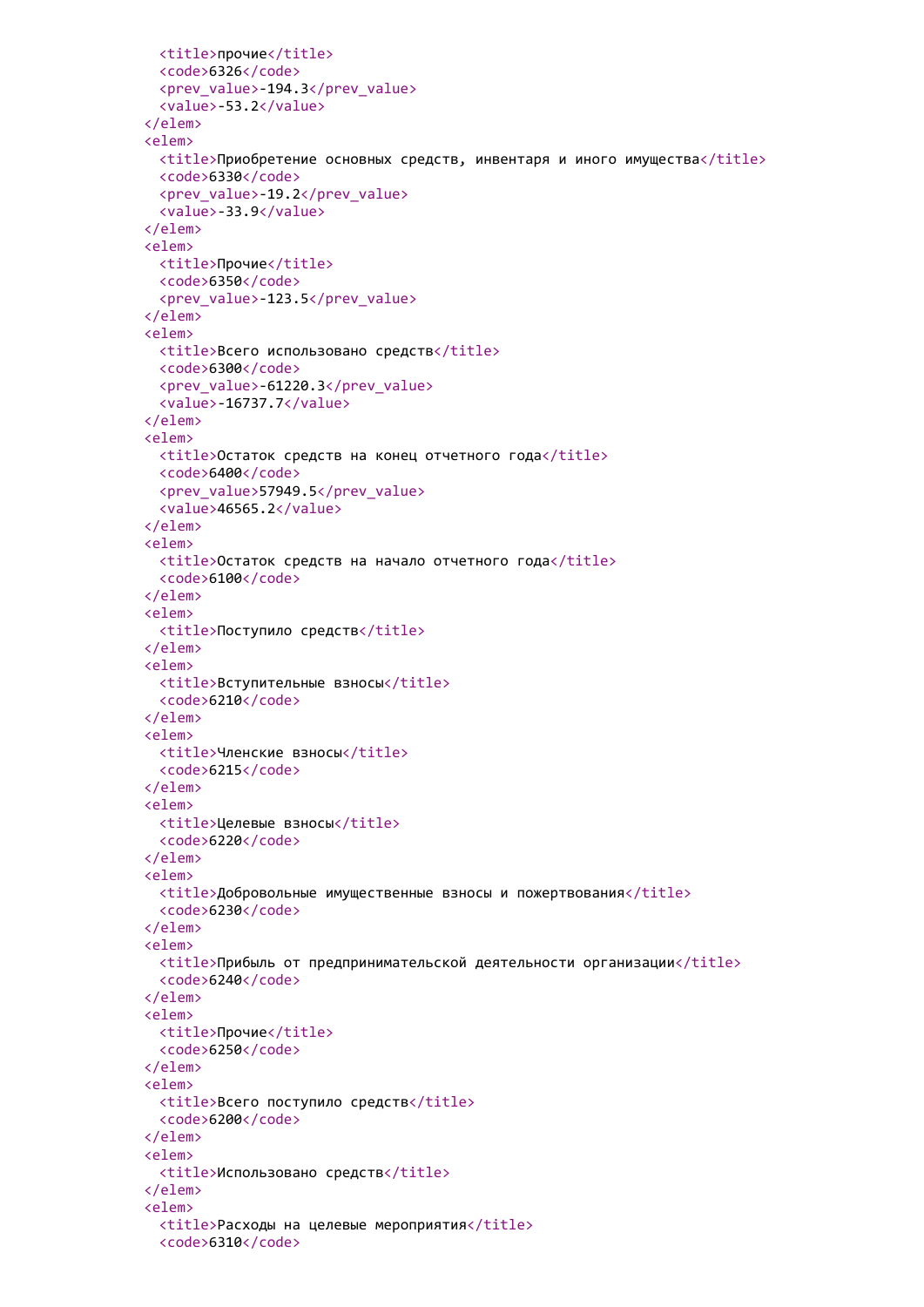```
</elem>
<elem>
 <title>в том числе:</title>
</elem>
<elem>
 <title>социальная и благотворительная помощь</title>
 <code>6311</code>
</elem>
<elem>
 \langletitle>проведение конференций, совещаний, семинаров и т.п.\langle/title>
 <code>6312</code>
</elem>
<elem>
 <title>иные мероприятия</title>
 <code>6313</code>
</elem>
<elem>
 <title>Расходы на содержание аппарата управления</title>
 <code>6320</code>
</elem>
<elem>
 <title>в том числе:</title>
</elem>
<elem>
 <title>расходы, связанные с оплатой труда (включая начисления)</title>
 <code>6321</code>
</elem>
<elem>
 <title>выплаты, не связанные с оплатой труда</title>
 <code>6322</code>
</elem>
<elem>
 \langletitle>расходы на служебные командировки и деловые поездки</title>
 <code>6323</code>
</elem>
<elem>
 <title>содержание помещений, зданий, автомобильного транспорта и иного имущества
 (кроме ремонта)</title>
 <code>6324</code>
</elem>
<elem>
 <title>ремонт основных средств и иного имущества</title>
 <code>6325</code>
</elem>
<elem>
 <title>прочие</title>
 <code>6326</code>
</elem>
<elem>
 <title>Приобретение основных средств, инвентаря и иного имущества</title>
 <code>6330</code>
</elem>
<elem>
 <title>Прочие</title>
 <code>6350</code>
</elem>
<elem>
 <title>Всего использовано средств</title>
 <code>6300</code>
</elem>
<elem>
 <title>Остаток средств на конец отчетного года</title>
 <code>6400</code>
</elem>
<elem>
 <title>Остаток средств на начало отчетного года</title>
 <code>6100</code>
</elem>
<elem>
```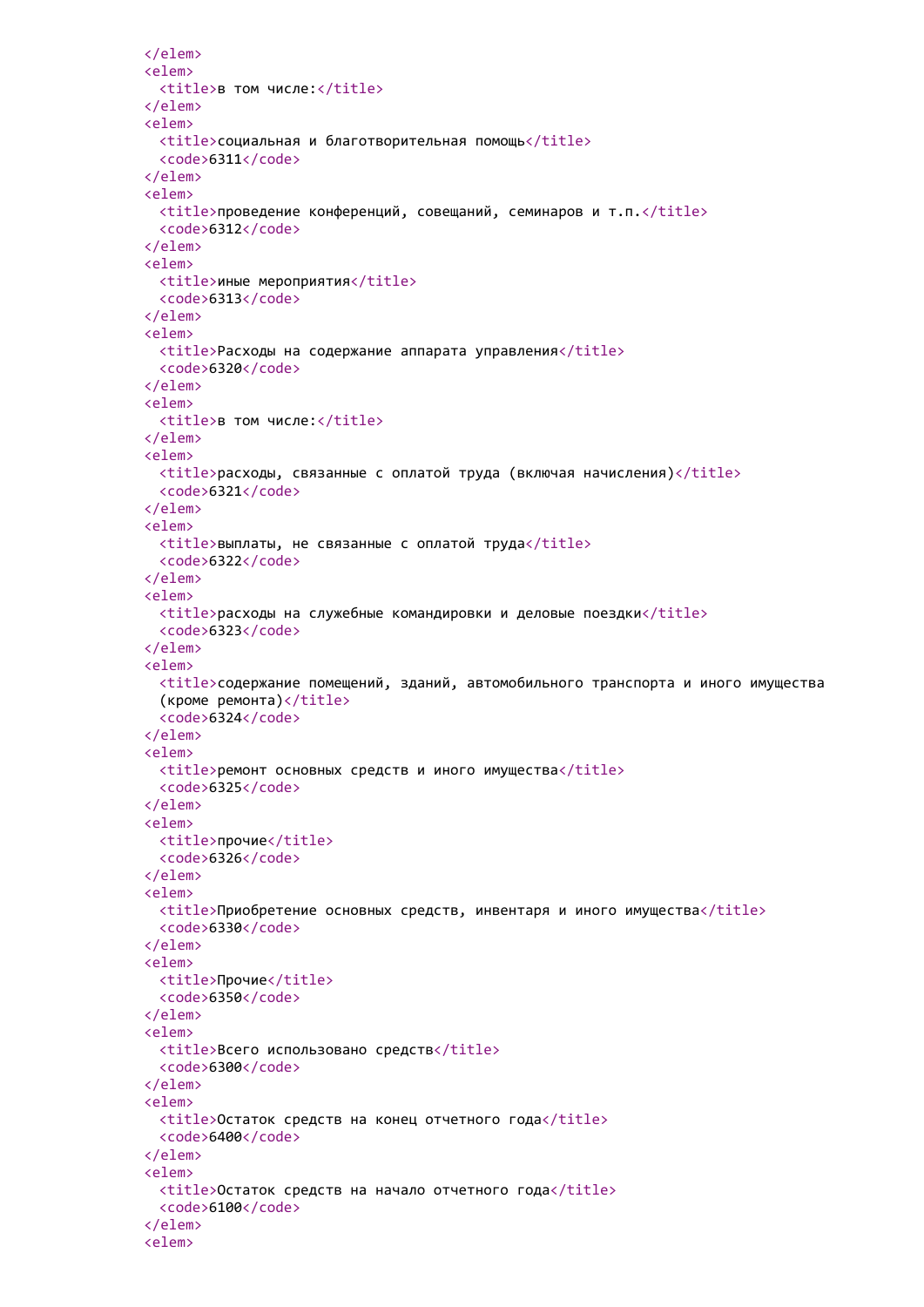```
<title>Поступило средств</title>
</elem>
<elem>
 <title>Вступительные взносы</title>
 <code>6210</code>
</elem>
<elem>
 <title>Членские взносы</title>
 <code>6215</code>
</elem>
<elem>
 <title>Целевые взносы</title>
 <code>6220</code>
</elem>
<elem>
 <title>Добровольные имущественные взносы и пожертвования</title>
 <code>6230</code>
</elem>
<elem>
 <title>Прибыль от предпринимательской деятельности организации</title>
 <code>6240</code>
</elem>
<elem>
 <title>Прочие</title>
 <code>6250</code>
</elem>
<elem>
 <title>Всего поступило средств</title>
 <code>6200</code>
</elem>
<elem>
 <title>Использовано средств</title>
</elem>
<elem>
 <title>Расходы на целевые мероприятия</title>
 <code>6310</code>
</elem>
<elem>
 <title>в том числе:</title>
</elem>
<elem>
 <title>социальная и благотворительная помощь</title>
 <code>6311</code>
</elem>
<elem>
 \timestitle>проведение конференций, совещаний, семинаров и т.п.\timestitle>
 <code>6312</code>
</elem>
<elem>
 <title>иные мероприятия</title>
 <code>6313</code>
</elem>
<elem>
 <title>Расходы на содержание аппарата управления</title>
 <code>6320</code>
</elem>
<elem>
 <title>в том числе:</title>
</elem>
<elem>
 <title>расходы, связанные с оплатой труда (включая начисления)</title>
 <code>6321</code>
</elem>
<elem>
 <title>выплаты, не связанные с оплатой труда</title>
 <code>6322</code>
</elem>
<elem>
  \langletitle>расходы на служебные командировки и деловые поездки</title>
```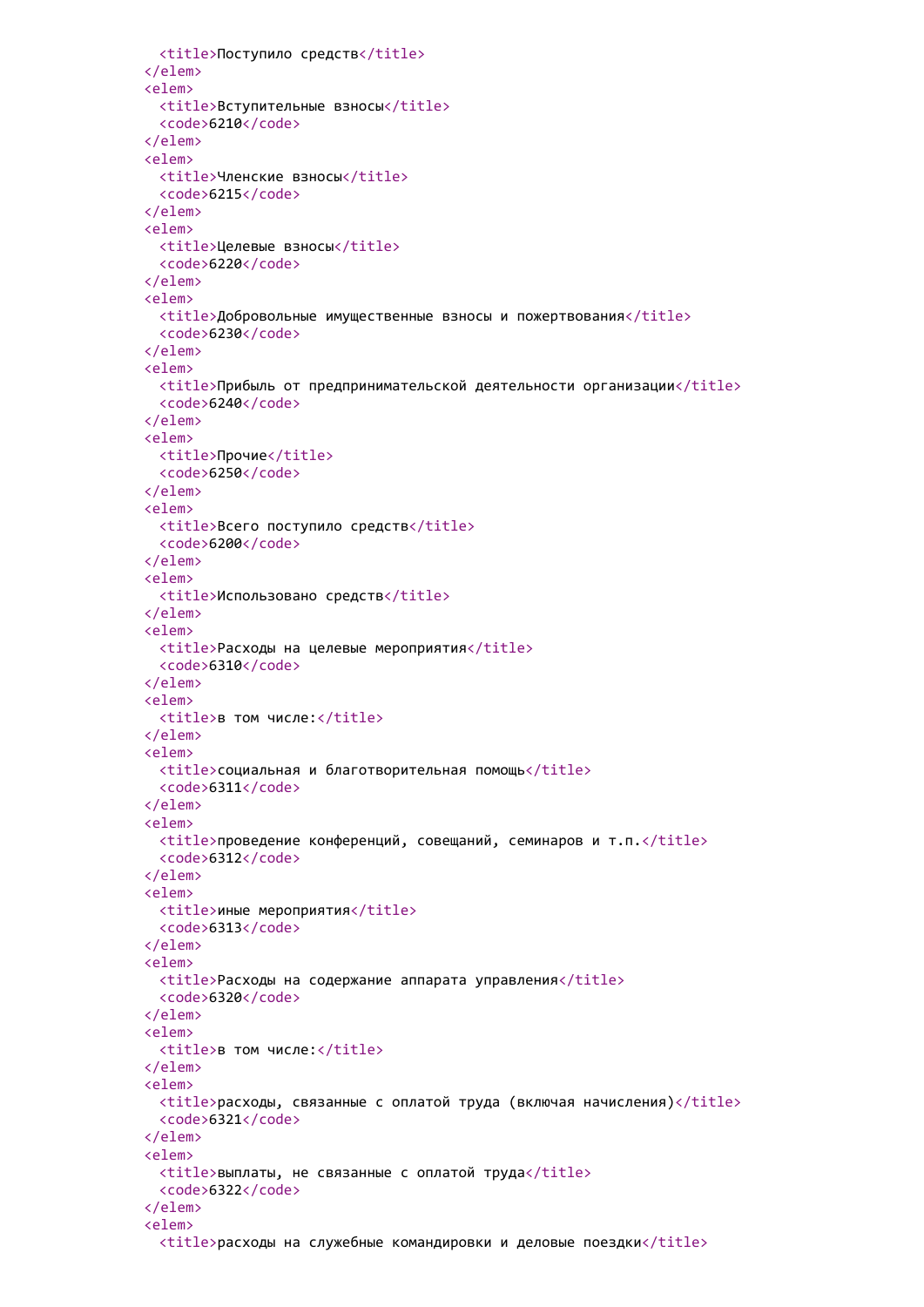```
<code>6323</code>
</elem>
<elem>
 <title>содержание помещений, зданий, автомобильного транспорта и иного имущества
  (кроме ремонта)</title>
  <code>6324</code>
</elem>
<elem>
 <title>ремонт основных средств и иного имущества</title>
 <code>6325</code>
</elem>
<elem>
 <title>прочие</title>
 <code>6326</code>
</elem>
<elem>
 <title>Приобретение основных средств, инвентаря и иного имущества</title>
  <code>6330</code>
</elem>
<elem>
 <title>Прочие</title>
 <code>6350</code>
</elem>
<elem>
 <title>Всего использовано средств</title>
  <code>6300</code>
</elem>
<elem>
 <title>Остаток средств на конец отчетного года</title>
 <code>6400</code>
</elem>
<elem>
 <title>Остаток средств на начало отчетного года</title>
 <code>6100</code>
</elem>
<elem>
 <title>Поступило средств</title>
</elem>
<elem>
  <title>Вступительные взносы</title>
 <code>6210</code>
</elem>
<elem>
  <title>Членские взносы</title>
 <code>6215</code>
</elem>
<elem>
  <title>Целевые взносы</title>
 <code>6220</code>
</elem>
<elem>
  <title>Добровольные имущественные взносы и пожертвования</title>
 <code>6230</code>
</elem>
<elem>
  <title>Прибыль от предпринимательской деятельности организации</title>
 <code>6240</code>
</elem>
<elem>
  <title>Прочие</title>
 <code>6250</code>
</elem>
<elem>
  <title>Всего поступило средств</title>
 <code>6200</code>
</elem>
<elem>
  <title>Использовано средств</title>
</elem>
```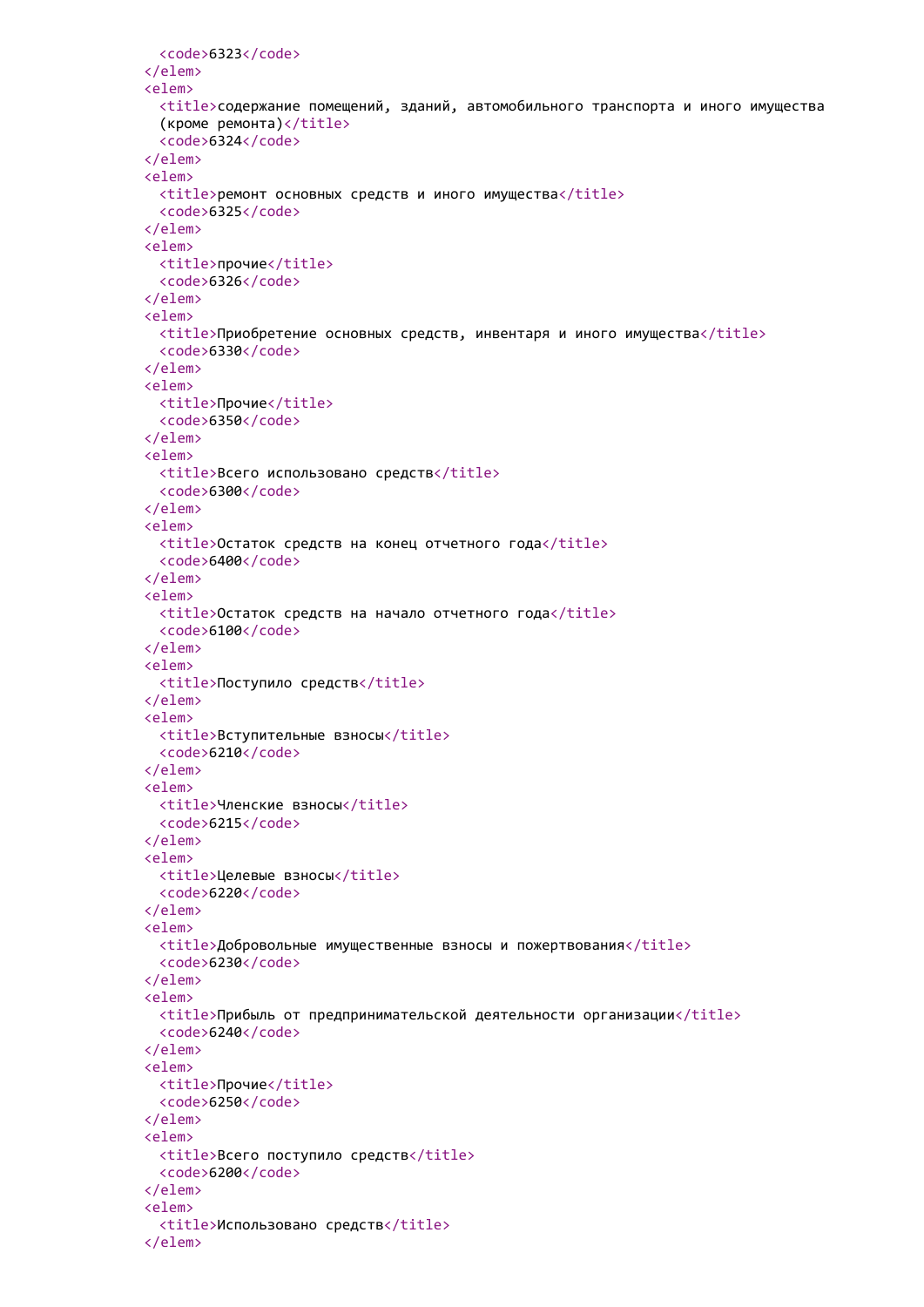```
<elem>
 <title>Расходы на целевые мероприятия</title>
 <code>6310</code>
</elem>
<elem>
 <title>в том числе:</title>
</elem>
<elem>
 <title>социальная и благотворительная помощь</title>
 <code>6311</code>
</elem>
<elem>
 \langletitle>проведение конференций, совещаний, семинаров и т.п.\langletitle>
 <code>6312</code>
</elem>
<elem>
 <title>иные мероприятия</title>
 <code>6313</code>
</elem>
<elem>
 <title>Расходы на содержание аппарата управления</title>
 <code>6320</code>
</elem>
<elem>
 <title>в том числе:</title>
</elem>
<elem>
 \langletitle>расходы, связанные с оплатой труда (включая начисления)</title>
 <code>6321</code>
</elem>
<elem>
 <title>выплаты, не связанные с оплатой труда</title>
 <code>6322</code>
</elem>
<elem>
 <title>расходы на служебные командировки и деловые поездки</title>
 <code>6323</code>
</elem>
<elem>
 <title>содержание помещений, зданий, автомобильного транспорта и иного имущества
 (кроме ремонта)</title>
 <code>6324</code>
</elem>
<elem>
 <title>ремонт основных средств и иного имущества</title>
 <code>6325</code>
</elem>
<elem>
 <title>прочие</title>
 <code>6326</code>
</elem>
<elem>
 <title>Приобретение основных средств, инвентаря и иного имущества</title>
 <code>6330</code>
</elem>
<elem>
 <title>Прочие</title>
 <code>6350</code>
</elem>
<elem>
 <title>Всего использовано средств</title>
 <code>6300</code>
</elem>
<elem>
 <title>Остаток средств на конец отчетного года</title>
 <code>6400</code>
</elem>
<elem>
  <title>Остаток средств на начало отчетного года</title>
```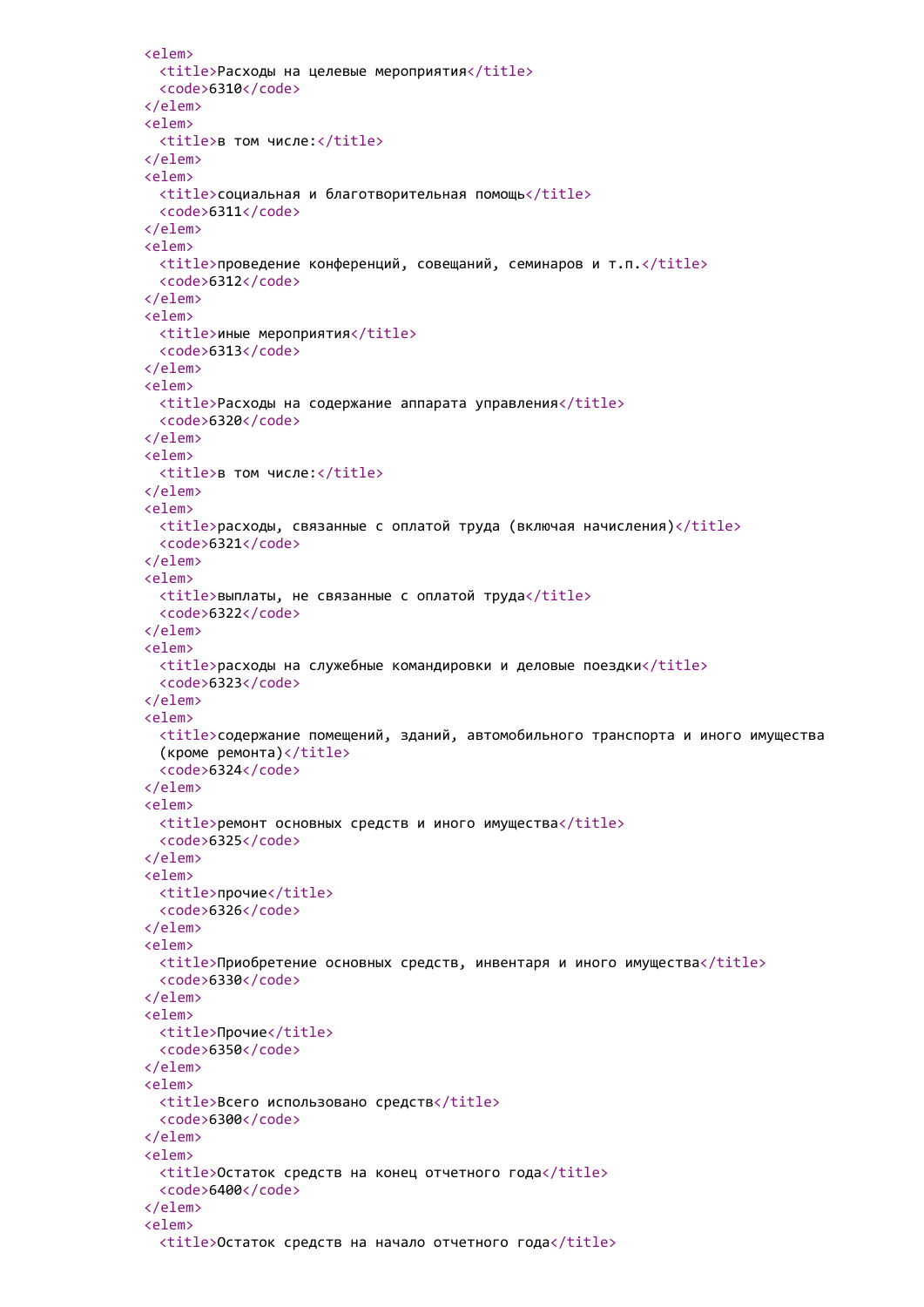```
<code>6100</code>
</elem>
<elem>
 <title>Поступило средств</title>
</elem>
<elem>
 <title>Вступительные взносы</title>
 <code>6210</code>
</elem>
<elem>
 <title>Членские взносы</title>
 <code>6215</code>
</elem>
<elem>
 <title>Целевые взносы</title>
 <code>6220</code>
</elem>
<elem>
 <title>Добровольные имущественные взносы и пожертвования</title>
 <code>6230</code>
</elem>
<elem>
 <title>Прибыль от предпринимательской деятельности организации</title>
 <code>6240</code>
</elem>
<elem>
 <title>Прочие</title>
 <code>6250</code>
</elem>
<elem>
 <title>Всего поступило средств</title>
 <code>6200</code>
</elem>
<elem>
 <title>Использовано средств</title>
</elem>
<elem>
 <title>Расходы на целевые мероприятия</title>
 <code>6310</code>
</elem>
<elem>
 <title>в том числе:</title>
</elem>
<elem>
 <title>социальная и благотворительная помощь</title>
 <code>6311</code>
</elem>
<elem>
 \timestitle>проведение конференций, совещаний, семинаров и т.п.\timestitle>
 <code>6312</code>
</elem>
<elem>
 <title>иные мероприятия</title>
 <code>6313</code>
</elem>
<elem>
 <title>Расходы на содержание аппарата управления</title>
 <code>6320</code>
</elem>
<elem>
 <title>в том числе:</title>
</elem>
<elem>
 <title>расходы, связанные с оплатой труда (включая начисления)</title>
 <code>6321</code>
</elem>
<elem>
 <title>выплаты, не связанные с оплатой труда</title>
 <code>6322</code>
```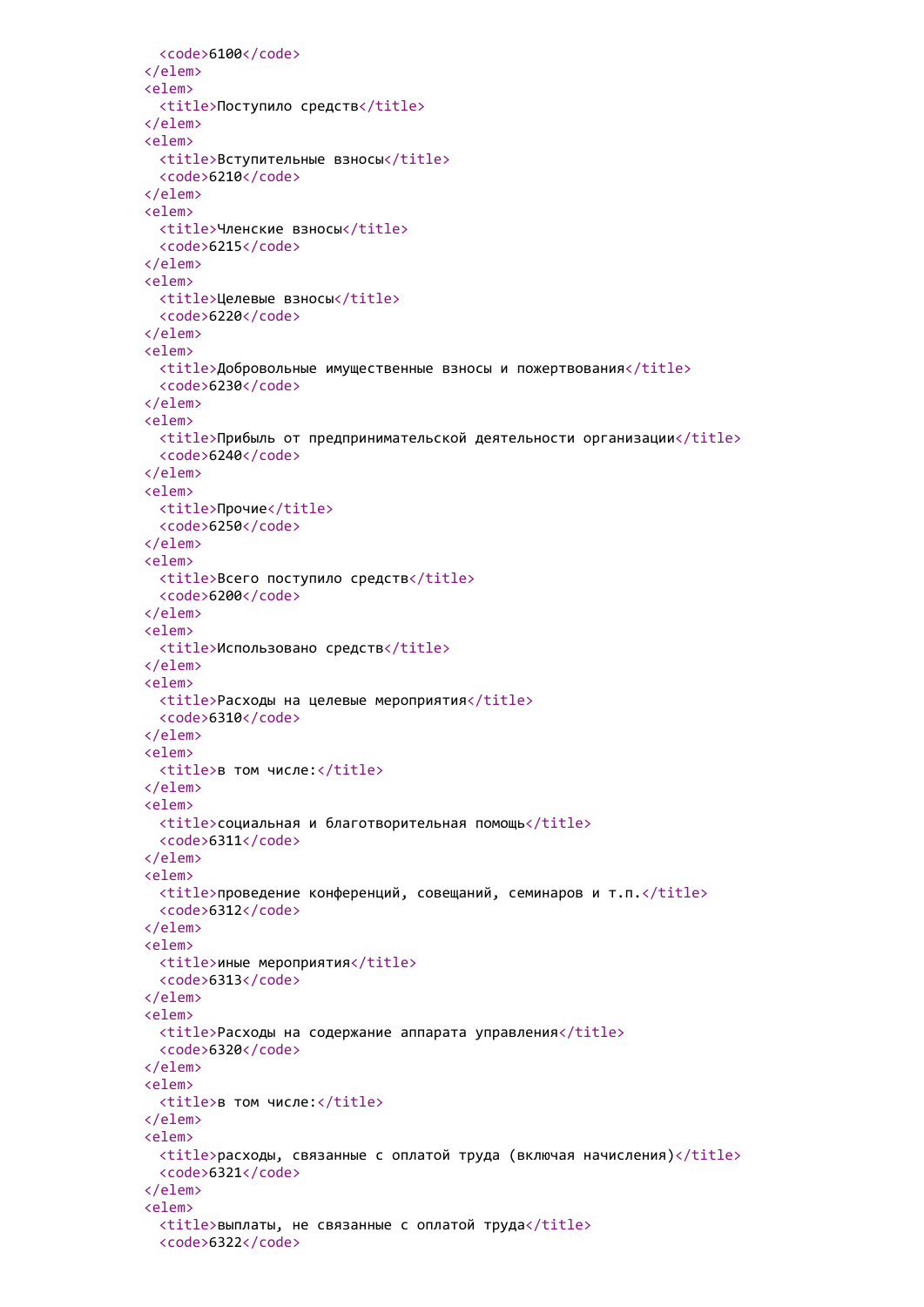```
</elem>
<elem>
 \langletitle>расходы на служебные командировки и деловые поездки\langletitle>
 <code>6323</code>
</elem>
<elem>
 <title>содержание помещений, зданий, автомобильного транспорта и иного имущества
 (кроме ремонта) \langle /title>
 <code>6324</code>
</elem>
<elem>
 <title>ремонт основных средств и иного имущества</title>
 <code>6325</code>
</elem>
<elem>
 <title>прочие</title>
 <code>6326</code>
</elem>
<elem>
 <title>Приобретение основных средств, инвентаря и иного имущества</title>
 <code>6330</code>
</elem>
<elem>
 <title>Прочие</title>
 <code>6350</code>
</elem>
<elem>
 <title>Всего использовано средств</title>
 <code>6300</code>
</elem>
<elem>
 <title>Остаток средств на конец отчетного года</title>
 <code>6400</code>
</elem>
<elem>
 <title>Остаток средств на начало отчетного года</title>
 <code>6100</code>
</elem>
<elem>
 <title>Поступило средств</title>
</elem>
<elem>
 <title>Вступительные взносы</title>
 <code>6210</code>
</elem>
<elem>
 <title>Членские взносы</title>
 <code>6215</code>
</elem>
<elem>
 <title>Целевые взносы</title>
 <code>6220</code>
</elem>
<elem>
 <title>Добровольные имущественные взносы и пожертвования</title>
 <code>6230</code>
</elem>
<elem>
 <title>Прибыль от предпринимательской деятельности организации</title>
 <code>6240</code>
</elem>
<elem>
 <title>Прочие</title>
 <code>6250</code>
</elem>
<elem>
 <title>Всего поступило средств</title>
 <code>6200</code>
</elem>
```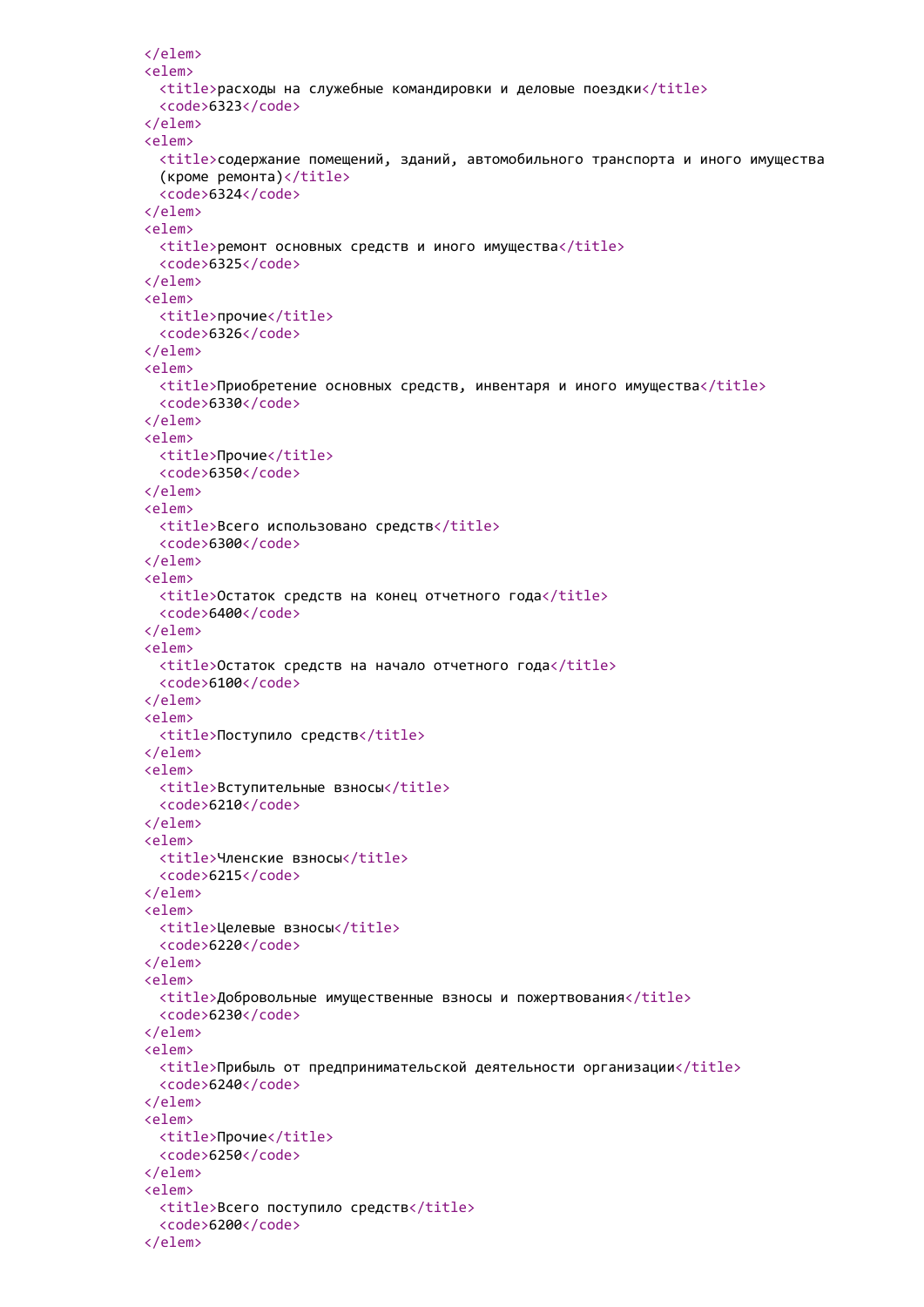```
<elem>
 <title>Использовано средств</title>
</elem>
<elem>
 <title>Расходы на целевые мероприятия</title>
 <code>6310</code>
</elem>
<elem>
 <title>в том числе:</title>
</elem>
<elem>
 <title>социальная и благотворительная помощь</title>
 <code>6311</code>
</elem>
<elem>
 \timestitle>проведение конференций, совещаний, семинаров и т.п.\times/title>
 <code>6312</code>
</elem>
<elem>
 <title>иные мероприятия</title>
 <code>6313</code>
</elem>
<elem>
 <title>Расходы на содержание аппарата управления</title>
 <code>6320</code>
</elem>
<elem>
 <title>в том числе:</title>
</elem>
<elem>
 \langletitle>расходы, связанные с оплатой труда (включая начисления)</title>
 <code>6321</code>
</elem>
<elem>
 <title>выплаты, не связанные с оплатой труда</title>
 <code>6322</code>
</elem>
<elem>
 \langletitle>расходы на служебные командировки и деловые поездки</title>
 <code>6323</code>
</elem>
<elem>
 <title>содержание помещений, зданий, автомобильного транспорта и иного имущества
 (кроме ремонта)</title>
 <code>6324</code>
</elem>
<elem>
 <title>ремонт основных средств и иного имущества</title>
 <code>6325</code>
</elem>
<elem>
 <title>прочие</title>
 <code>6326</code>
</elem>
<elem>
 <title>Приобретение основных средств, инвентаря и иного имущества</title>
 <code>6330</code>
</elem>
<elem>
 <title>Прочие</title>
 <code>6350</code>
</elem>
<elem>
 <title>Всего использовано средств</title>
 <code>6300</code>
</elem>
<elem>
 <title>Остаток средств на конец отчетного года</title>
 <code>6400</code>
```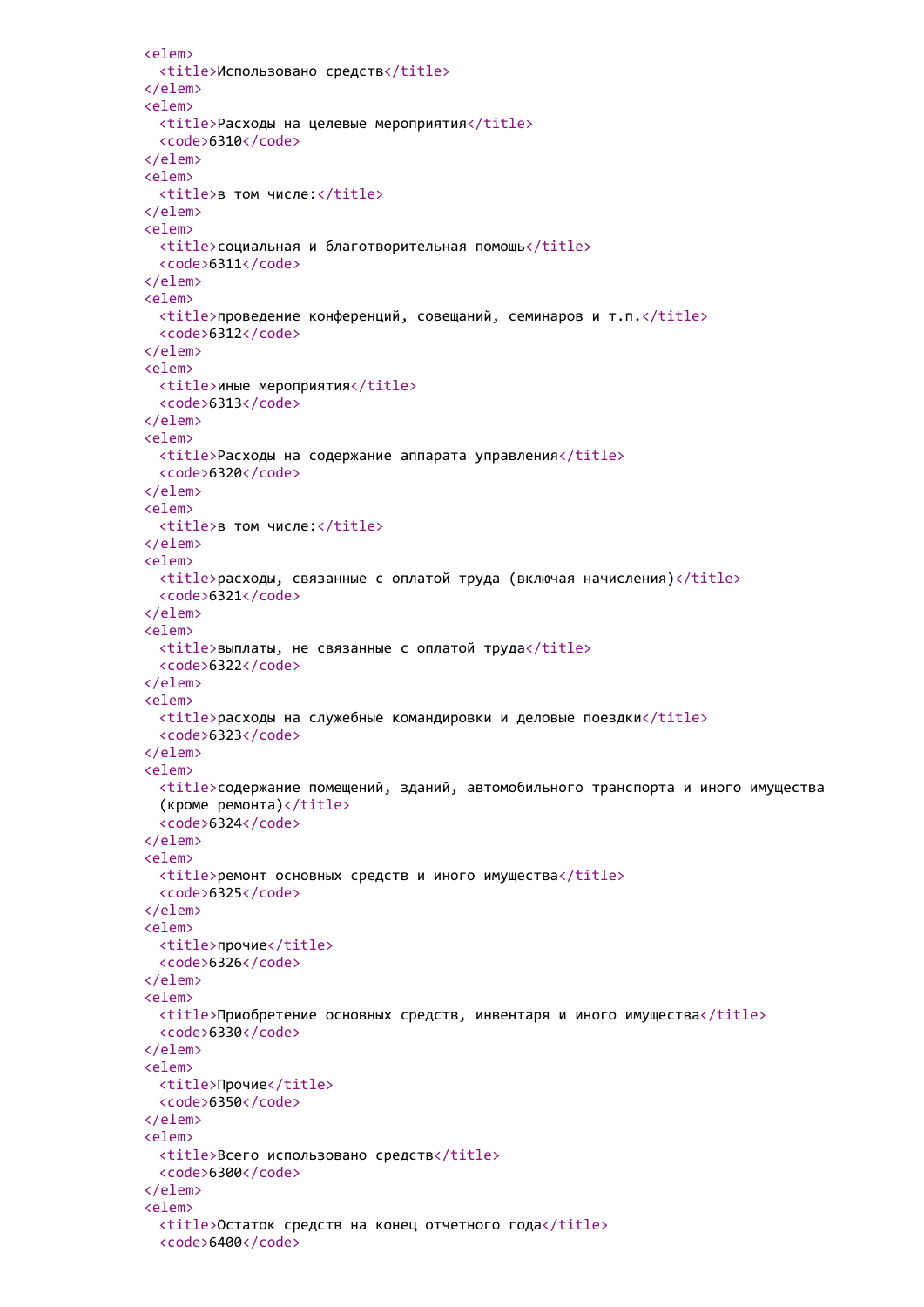## </elem> </main> </funds\_04> <has\_info\_letter>1</has\_info\_letter> <info\_letter>

<type>0</type>

<text>ПОЯСНЕНИЯ к консолидированной отчетности Государственной компании «Российские автомобильные дороги» за 2011 год 1. Информация о Группе и ее деятельности По состоянию на 31 декабря 2011 года Группа включает в себя Государственную компанию «Автодор» и ее дочернюю компанию – общество с ограниченной ответственностью «Автодор – Платежные системы». Доля владения – 100 % (Сто процентов). Государственная компания «Российские автомобильные дороги» (далее – Государственная компания) создана на основании федерального закона от 17 июля 2009 года № 145-ФЗ «О Государственной компании «Российские автомобильные дороги» и о внесении изменений в отдельные законодательные акты Российской Федерации» (далее – Федеральный закон № 145-ФЗ), зарегистрирована Главным управлением Министерства юстиции Российской Федерации по Москве 14 августа 2009 года за номером 1097799013652. Учредителем Государственной компании выступает Российская Федерация. Права и обязанности учредителя Государственной компании осуществляет от имени Российской Федерации Правительство Российской Федерации. Государственная компания является некоммерческой организацией, не имеющей членства и созданной Российской Федерацией на основе имущественных взносов в целях оказания государственных услуг и выполнения иных полномочий в сфере дорожного хозяйства с использованием федерального имущества на основе доверительного управления. Основными направлениями деятельности Группы является оказание государственных услуг и выполнения иных полномочий в сфере дорожного хозяйства с использованием федерального имущества на основе доверительного управления, а также в целях поддержания в надлежащем состоянии и развития сети автомобильных дорог Государственной компании, увеличения их пропускной способности, обеспечения движения по ним, повышения качества услуг, оказываемых пользователям автомобильными дорогами Государственной компании, развития объектов дорожного сервиса, размещаемых в границах полос отвода и придорожных полос автомобильных дорог Государственной компании. При этом основными видами деятельности дочерней компании является выполнение функций агента по взиманию платы за проезд транспортных средств по платным участкам автомобильных дорог Государственной компании, обеспечение инкассации денежных средств, выполнения комплекса работ и услуг по обслуживанию зданий, сооружений и оборудования систем взимания платы, а так же развитие альтернативных, более эффективных методов электронной оплаты за проезд, включающим оплату посредством электронных карт и транспондеров. 2. Основные подходы к подготовке финансовой отчетности Настоящая консолидированная финансовая отчетность подготовлена в соответствии с Российскими стандартами бухгалтерского учета исходя из действующих в Российской Федерации правил бухгалтерского учета, в частности Федерального закона от 21.11.1996 г. № 129-ФЗ «О бухгалтерском учете», Положения по бухгалтерскому учету «Учетная политика организации» ПБУ 1/2008, утвержденного приказом Министерства финансов Российской Федерации от 06.10.2008 г. № 106н, Положения по ведению бухгалтерского учета и отчетности в Российской Федерации, утвержденного приказом Министерства финансов Российской Федерации от 29.07.1998 г. № 34н, Положения по бухгалтерскому учету «Бухгалтерская отчетность организации» ПБУ 4/99, утвержденного приказом Министерства финансов Российской Федерации от 02 июля 2010 г. № 66н «О формах бухгалтерской отчетности организаций». Основные положения учетной политики дочерней компании соответствуют положениям учетной политики Государственной компании. Консолидированная финансовая отчетность Государственной компании включает в себя Годовую бухгалтерскую отчетность Государственной компании «Автодор» и годовую бухгалтерскую отчетность дочерней компании – общества с ограниченной ответственностью «Автодор – Платежные системы». Все внутригрупповые остатки и обороты исключаются. 3. Основные средства В составе основных средств отражены здания, машины, оборудование, транспортные средства и другие соответствующие объекты, используемые Группой в ее деятельности (в том числе при выполнении работ или оказании услуг в рамках предпринимательской деятельности) либо для управленческих нужд Государственной компании, со сроком службы более 12 месяцев. В отчетности основные средства Государственной компании показаны по первоначальной (восстановительной) стоимости. В соответствии с пунктом 17 Положения по бухгалтерскому учету «Учет основных средств» ПБУ 6/01, утвержденного приказом Минфина России от 30.03.2001 года № 26н, амортизация по объектам основных средств некоммерческих организаций не начисляется. Основные средства дочерней компании отражены по остаточной стоимости с учетом амортизации. Сумма начисленного износа основных средств Государственной компании за 2011 год составила 9,2 миллиона рублей (за 2010 год – 0,4 миллиона рублей). Сумма начисленного износа основных средств с начала деятельности Государственной компании на 31.12.2011 года 9,6 миллиона рублей). Первоначальная стоимость основных средств дочерней компании на отчетную дату 0,4 миллиона рублей, сумма начисленной амортизации 35 тысяч рублей. Объекты основных средств стоимостью не более 40 тыс. рублей за единицу списывались в отчетном периоде на расходы путем начисления амортизации в размере их первоначальной стоимости по мере отпуска их в эксплуатацию. Начисление износа и амортизации по объектам основных средств производится линейным способом, исходя из сроков полезного использования.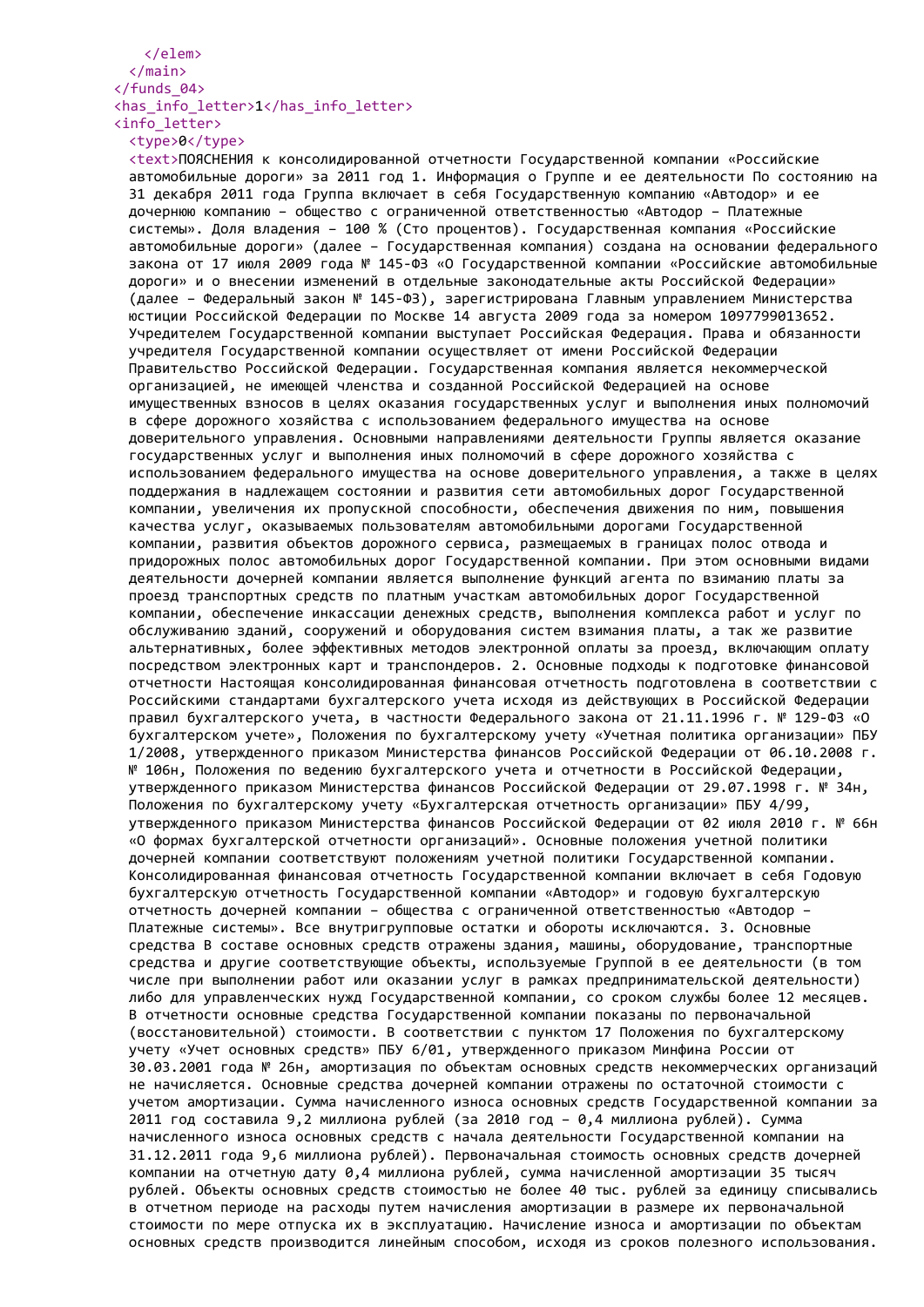При определении сроков полезного использования объектов основных средств используется классификация основных средств, включаемых в амортизационные группы, утвержденную постановлением Правительства Российской Федерации от 01.01.2002 №1 «О классификации: основных средств, включаемых в амортизационные группы». Переоценка текущей (восстановительной) стоимости объектов основных средств не производилась. 4. Нематериальные активы В соответствии с пунктом 24 Положения по бухгалтерскому учету «Учет нематериальных активов» (ПБУ 14/2007), утвержденного приказом Минфина России от 27.12.2007 года № 153н, по нематериальным активам некоммерческих организаций амортизация не начисляется. В отчетности нематериальные активы показаны по первоначальной стоимости. 5. Материально-производственные запасы Материально-производственные запасы учитываются по фактической себестоимости их приобретения (заготовления). При отпуске материальнопроизводственных запасов в целях осуществления деятельности Государственной компании, для управленческих нужд и ином выбытии их оценка производится по способу средней себестоимости с применением метода «взвешенной оценки» на конец каждого месяца. Специальная одежда, специальные инструменты, специальные приспособления и специальное оборудование независимо от срока полезного использования при принятии к учету признаются материальнопроизводственными запасами. 6. Целевое финансирование В связи с финансированием деятельности дочерней компании за счет средств целевого финансирования Государственной компании, в составе внутригрупповых оборотов исключены выручка дочерней компании (отражено в Консолидированном отчете о прибылях и убытках), а также использованное Государственной компанией целевое финансирование (отражено в Консолидированном отчете о прибылях и убытках в части затрат дочерней компании и в Консолидированном отчете о целевом использовании полученных средств Группы в части нераспределенной прибыли дочерней компании, отраженной как уменьшение использования целевого финансирования Группы). Раскрытие существенных показателей 7. Целевое финансирование Целевые средства Группы по состоянию на 31.12.2011 года составили 57 949,5 миллионов рублей, в том числе: Наименование источника целевого финансирования на 31 декабря 2011 г. (млн. руб.) Целевое финансирование по доверительному управлению 1 259,7 Субсидии на осуществление деятельности по доверительному управлению 755,7 Плата за проезд транспортных средств по автомобильным дорогам Государственной компании 459,7 Возмещение владельцами транспортных средств, осуществляющих перевозки тяжеловесных и (или) крупногабаритных грузов, вреда, причиняемого этими транспортными средствами автомобильным дорогам Государственной компании 24,5 Прочие доходы от доверительного управления автомобильными дорогами Государственной компании 19,6 Права требования по государственным контрактам, переданные Федеральным дорожным агентством при передаче автомобильных дорог в доверительное управление 0,1 Целевое финансирование по строительству и реконструкции 24 407,2 Субсидии на осуществление деятельности по организации строительства и реконструкции автомобильных дорог 24 147,4 Права требования по государственным контрактам, переданные Федеральным дорожным агентством при передаче автомобильных дорог в доверительное управление 259,7 Собственные средства 375,3 Субсидии в виде имущественного взноса 201,4 Прибыль Государственной компании от предпринимательской деятельности после уплаты налогов, предусмотренных налоговой системой Российской Федерации 173,8 Целевое финансирование за счет средств Инвестиционного фонда РФ 31 907,6 Субсидии на осуществление деятельности по организации строительства и реконструкции автомобильных дорог за счет средств Инвестиционного фонда РФ 31 825,5 Права требования по государственным контрактам, переданные Федеральным дорожным агентством при передаче автомобильных дорог в доверительное управление 82,1 8. Нематериальные активы Наименование нематериального актива 31.12.2011 31.12.2010 31.12.2009 Вэб-сайт «Сайт Экологического комитета Государственной компании «Российские автомобильные дороги» 0,4 - - Итого нематериальные активы 0,4 - - 9. Основные средства По состоянию на 31.12.2011 года основные средства Государственной компании учитывались по первоначальной стоимости. Переоценка основных средств в отчетном периоде не проводилась. Амортизация по основным средствам Государственной компании, как некоммерческой организации, не начисляется. По указанным основным средствам начисляется износ, отражаемый на забалансовом счете. Основные средства дочерней компании отражены по остаточной стоимости с учетом начисленной амортизации. Наименование групп основных средств 31.12.2011 31.12.2010 31.12.2009 Транспортные средства 10,5 - - Оборудование измерения качества дорожного покрытия 7,2 - - Прочее оборудование и компьютерная техника 58,0 18,3 - Мебель и хозяйственный инвентарь 3,3 0,6 - Итого основные средства 79,0 18,8 - 10. Прочие внеоборотные активы Вид вложений во внеоборотные активы 31.12.2011 31.12.2010 31.12.2009 Незавершенные работы по строительству и реконструкции автомобильных дорог 37 022,7 9 297,1 - Вложения в приобретение и модернизацию основных средств Государственной компании 2,4 - - Вложения в нематериальные активы 0,4 - - Итого вложений во внеоборотные активы 37 025,5 9 297,1 - По состоянию на 31.12.2011 года в составе незавершенных работ по строительству и реконструкции автомобильных дорог числилось незавершенное строительство по следующим объектам: Наименование объектов строительства и реконструкции автомобильных дорог Сумма капитальных вложений, млн. руб. Контракт жизненного цикла на проектирование, реконструкцию и эксплуатацию на платной основе автомобильной дороги М-1 «Беларусь» 323,1 Реконструкция автомобильной дороги М-1 «Беларусь» участок км 33 – км 45 (Пусковой комплекс № 1) 5 181,8 Реконструкция автомобильной дороги М-4 «Дон», комплексное обустройство участок км 1119,5 –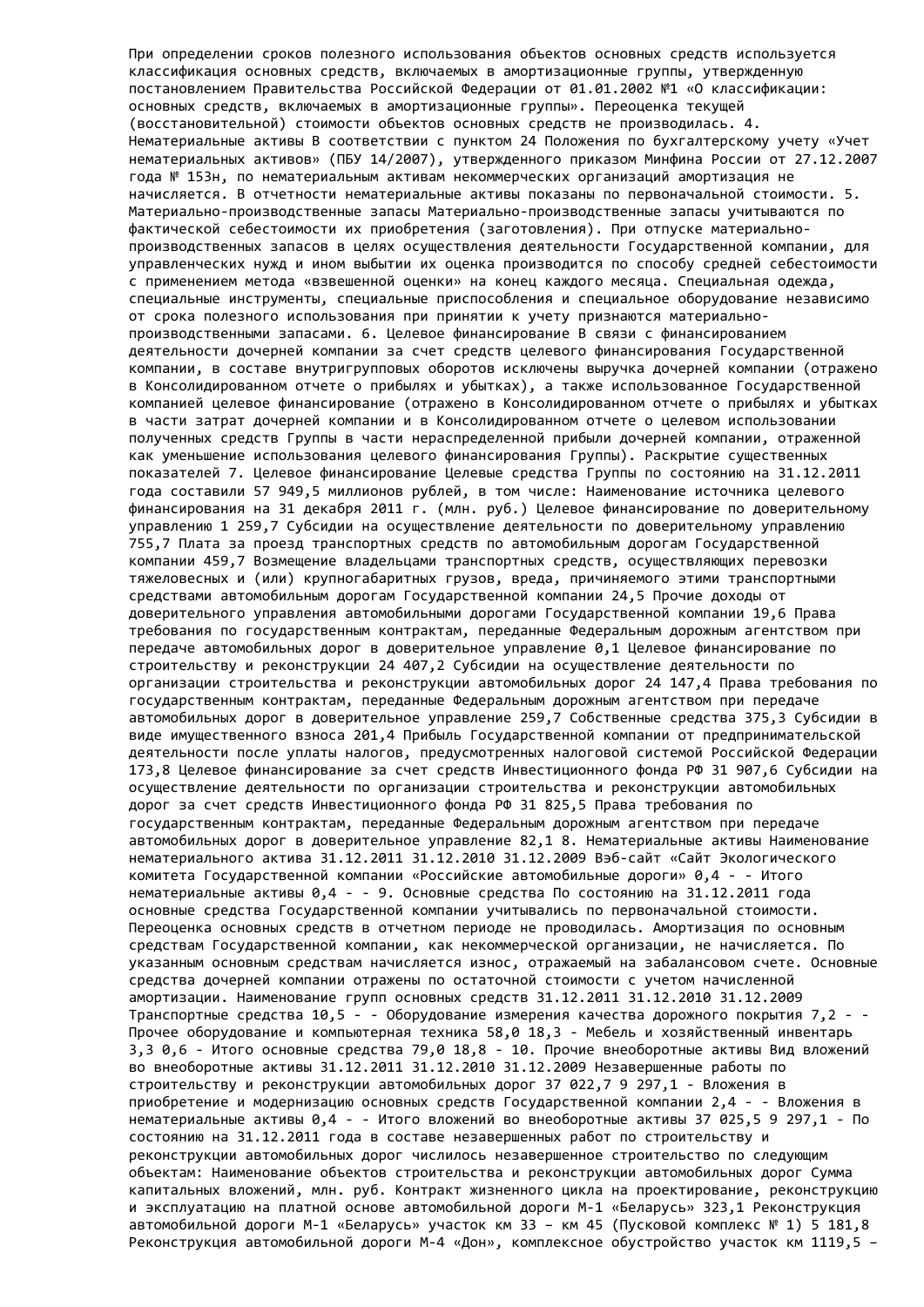км 1195 (Краснодарский край) 84,8 Реконструкция автомобильной дороги М-4 «Дон», комплексное обустройство участок км 1195 – км 1319 (Краснодарский край) 42,4 Реконструкция автомобильной дороги М-4 «Дон», комплексное обустройство участок км 1197 – км 1240 (Краснодарский край) 552,3 Реконструкция автомобильной дороги М-4 «Дон», комплексное обустройство участок км 1459+805 – км 1542+215 (Краснодарский край) 93,5 Реконструкция автомобильной дороги М-4 «Дон», комплексное обустройство участок км 21 – км 225 Московская и Тульская области 212,7 Реконструкция автомобильной дороги М-4 «Дон», комплексное обустройство участок км 225 – км 633 Тульская, Липецкая и Воронежская области 116,1 Реконструкция автомобильной дороги М-4 «Дон», комплексное обустройство участок км 777 – км 933 в Ростовской области 20,8 Реконструкция автомобильной дороги М-4 «Дон», строительство транспортной развязки км 1044+300, Ростовская область 12,5 Реконструкция автомобильной дороги М-4 «Дон», строительство транспортной развязки км 1346+477, Краснодарский край 17,8 Реконструкция автомобильной дороги М-4 «Дон», участок граница Ростовской области – ст. Павловская км 1156 - км 1171 205,7 Реконструкция автомобильной дороги М-4 «Дон», участок граница Ростовской области – ст. Павловская км 1171 - км 1185 1 539,6 Реконструкция автомобильной дороги М-4 «Дон», участок км 1358+058 – км 1363+161,45 (автодорога Краснодар – Джубга км 38+058 – км 43+161) 14,6 Реконструкция автомобильной дороги М-4 «Дон», участок км 1367+928 – км 1373+905 (автодорога Краснодар – Джубга км 47+928 – км 53+905) 248,0 Строительство автомобильной дороги М-4 «Дон», участок км 330,8 – км 355,0 в Липецкой области пусковой комплекс 10 1 377,3 Строительство автомобильной дороги М-4 «Дон», участок км 330,8 – км 355,0 в Липецкой области пусковой комплекс 9 5 671 Строительство автомобильной дороги М-4 «Дон», участок км 225,6 – км 414,7 на участке обхода г. Ефремова (км 287,8 – км 321,3) в Тульской области 11,2 Реконструкция автомобильной дороги М-4 «Дон», участок км 225+600 – 260+000 (обход г. Богородицка), Тульская область 4,9 Реконструкция автомобильной дороги М-4 «Дон», участок км 492,7 – км 502,6 в Воронежской области 4 887,6 Реконструкция автомобильной дороги М-4 «Дон», участок км 502,6 – км 517 в Воронежской области 146,6 Реконструкция автомобильной дороги М-4 «Дон», участок км 801+000 – км 826+000 в Ростовской области пусковой комплекс 2,3 1 822,5 Реконструкция автомобильной дороги М-4 «Дон», участок км 801+000 – км 826+000 (км 801 – км 808) в Ростовской области пусковой комплекс 1 806,5 Реконструкция автомобильной дороги М-4 «Дон», участок км 826+000 – км 854+000 (Ростовская область) 141,3 Реконструкция автомобильной дороги М-4 «Дон», участок км 907 – км 925 в Ростовской области (пусковой комплекс № 1,2) 914,3 Реконструкция автомобильной дороги М-4 «Дон», участок км 907 – км 925 в Ростовской области (пусковой комплекс № 3) 727,8 Реконструкция автомобильной дороги М-4 «Дон», участок км 933 – км 1024 с последующей эксплуатацией на платной основе Ростовская область 481,6 Реконструкция автомобильной дороги М-4 «Дон», участок от МКАД – Кашира (км 21 – км 117), 2 пусковой комплекс км 48+642 – км 71+350 3 486,1 Строительство автомобильной дороги Москва – Санкт-Петербург км 15 – км 58 2,0 Строительство автомобильной дороги Москва – Санкт-Петербург подготовка территории строительства км 15 – км 58 390,0 Строительство автомобильной дороги Москва – Санкт-Петербург путепровод на км 22+120 (пересечение с автомобильной дорогой Вашутино – Яковлево на ПК 72+80) 9,8 Строительство автомобильной дороги Москва – Санкт-Петербург путепровод на км 32+635 (пересечение с автомобильной дорогой Пикино-Лунево на ПК 321+04) 7,9 Строительство автомобильной дороги Москва – Санкт-Петербург путепровод на км 56+035 (пересечение с автомобильной дорогой Пешки-Гайдаровец на ПК 555+00) 7,8 Строительство автомобильной дороги Москва – Санкт-Петербург строительство км 58 – км 684 3 923,0 Строительство нового выхода на МКАД с федеральной автомобильной дороги М-1 «Беларусь» Московская область 64,4 Реконструкция автомобильной дороги М-3 «Украина» участок км 37 – км 173, Московская и Калужская области 281,9 Реконструкция автомобильной дороги М-1 «Беларусь» участок км 28+000 – км 32+500, Московская область 212,3 Строительство барьерного ограждения М-4 «Дон» км 139 – км 318, км 358 – км 460 Липецкая область, км 465 – км 679 Воронежская область 142,4 Строительство Молодогвардейской транспортной развязки 477,7 Строительство наземного пешеходного перехода М-4 «Дон» км 1539+000 31,8 Строительство надземных пешеходных переходов М-1 «Беларусь» км 331 – км 338 44,1 Строительство надземных пешеходных переходов М-4 «Дон» км 553, 929+417 1,9 Строительство транспортной развязки на км 19 автомагистрали М-1 «Беларусь», Московская область 56,2 Строительство транспортной развязки на км 27 автомагистрали М-1 «Беларусь», Московская область 97,2 Строительство транспортной развязки на пересечении Можайского шоссе с новым выходом на М-1 «Беларусь» 66,0 Строительство транспортной развязки на пересечении Подушкинского шоссе с новым выходом на МКАД с федеральной автомобильной дороги М-1 «Беларусь» 79,8 Строительство Центральной кольцевой автомобильной дороги Московской области 1 982,0 Итого незавершенное строительство автомобильных дорог 37 022,7 Вид вложений в приобретение и модернизацию основных средств Государственной компании Сумма капитальных вложений, млн. руб. Дооборудование локально-вычислительной сети 0,1 Автомобили 1,7 Система городской конфиденциальной связи 0,6 Итого вложений в приобретение и модернизацию основных средств Государственной компании 2,4 Вид вложений в создание нематериальных активов Государственной компании Сумма капитальных вложений, млн. руб. Товарный знак Государственной компании «Российские автомобильные дороги» 0,4 Итого вложений в создание нематериальных активов Государственной компании 0,4 11. Отложенные налоги Отложенные налоговые обязательства в сумме 12 тысяч рублей возникли по причине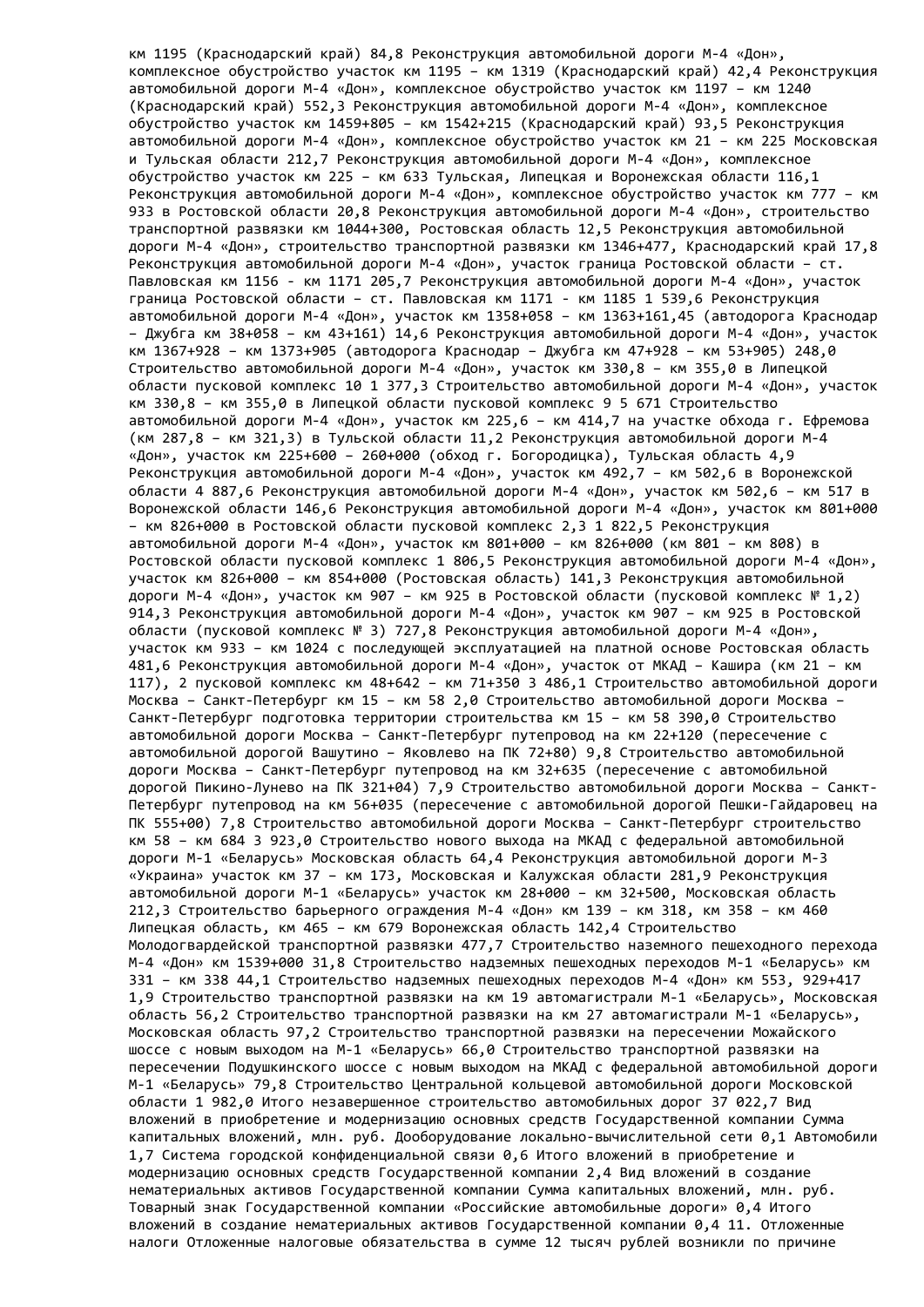возникновения временных разниц в соответствии с Положением по бухгалтерскому учету «Учет расчетов по налогу на прибыль организаций» ПБУ 18/02 (утвержденным приказом Минфина России от 19.11.2002 « 114н) за счет ускоренной амортизации основных средств дочерней компании в налоговом учете. 12. Дебиторская задолженность Размер дебиторской задолженности сроком погашения 12 месяцев составил на 31.12.2011 года 19 651,5 миллионов рублей, в том числе: Вид задолженности Остаток на 31.12.2011 г., Млн. руб. Субсидии федерального бюджета на осуществление деятельности по доверительному управлению автомобильными дорогами 555,4 Доходы от деятельности по доверительному управлению автомобильными дорогами 349,7 Субсидии федерального бюджета на осуществление деятельности по организации строительства и реконструкции автомобильных дороги 15 759,7 Субсидии федерального бюджета на осуществление деятельности по организации строительства и реконструкции автомобильных дорог за счет средств инвестиционного фонда РФ 25 774,1 Субсидии в виде имущественного взноса 223,1 Средства Государственной компании от предпринимательской деятельности 131,1 Средства облигационного займа 2 999,4 Средства обеспечения заявок участников конкурсов и аукционов, проводимых Государственной компанией 547,1 16. Заемные средства На основании решения ФСФР России, принятым 08.12.2011, Приказ от 08.12.2011 г. № 242, Государственной компанией размещены неконвертируемые процентные документарные облигации на предъявителя серии 01, государственный регистрационный номер 4-01-00011-Т на сумму 3 миллиарда рублей, сроком обращения 5 лет, без оферты, при ставке купона не превышающей 9,75 %. Расходование средств займа и погашение займа в отчетном периоде не производилось. 17. Кредиторская задолженность Кредиторская задолженность Группы сроком погашения более 12 месяцев на 31.12.2011 года составила 1 452,1 миллион рублей, в том числе: - гарантийные удержания по договорам в рамках деятельности по доверительному управлению автомобильными дорогами 193,3 млн. руб.; - гарантийные удержания по договорам в рамках деятельности по организации строительства и реконструкции автомобильных дорог – 1 258,8 млн. руб. Кредиторская задолженность Группы сроком погашения менее 12 месяцев на 31 декабря 2011 года составила 3 541,2 миллионов рублей. Вид задолженности Сумма на 31.12.2011 г. млн. руб. - авансы полученные от покупателей и заказчиков 8,9 - задолженность перед поставщиками и подрядчиками по собственной деятельности 17,7 - задолженность по налогам и сборам 37,0 задолженность перед подотчетными лицами 0,5 - задолженность перед персоналом по оплате труда 1,6 - задолженность перед подрядчиками в рамках деятельности по доверительному управлению 257,6 - задолженность перед подрядчиками в рамках деятельности по организации строительства и реконструкции 1 519,4 - гарантийные удержания по договорам в рамках деятельности по организации строительства и реконструкции автомобильных дорог 847,5 гарантийные удержания по договорам в рамках деятельности по доверительному управлению автомобильными дорогами 296,0 - задолженность перед участниками конкурсов по возврату средств, поступивших в обеспечение заявок на конкурсы и аукционы 547,1 - прочая кредиторская задолженность 8,0 18. Оценочные обязательства Группа признает оценочное обязательство при одновременном соблюдении условий признания, установленных Положением по бухгалтерскому учету «Оценочные обязательства, условные обязательства и условные активы» (ПБУ 8/2010), утвержденным приказом Минфина России от 13.12.2010 г. № 167н. Группа отражает оценочное обязательство на оплату ежегодных (основных и дополнительных) неиспользованных отпусков работников. Величина оценочного обязательства по предстоящей оплате заработанных неиспользованных отпусков работникам на конец отчетного года определена исходя из числа дней неиспользованного отпуска каждого работника по состоянию на отчетную дату. При признании оценочного обязательства по оплате отпусков в расчет включаются также обязательства организации в размере страховых взносов начисленных на сумму предполагаемого среднего заработка за период отпуска, которые приведут к уменьшению экономических выгод организации в случае наступления события в виде предоставления отпуска работнику или выплаты компенсации за неиспользованный отпуск. Если в отчетном периоде фактические расходы на выплату отпускных больше, чем размер созданного резерва на оплату отпускных на начало периода, то сумма превышения включается в текущие затраты. Размер оценочных обязательств на отчетную дату составил 22,7 миллионов рублей. 19. Доходы и расходы Доходы от деятельности по доверительному управлению составили за отчетный период 13,0 миллионов рублей, в том числе: - доходы от выдачи технических условий для обеспечения соответствия состояния автомобильных дорог Государственной компании установленным правилам, стандартам, техническим нормам и требованиям технических регламентов – 7,0 млн. руб. - доходы от аренды имущества, находящегося в доверительном управлении Государственной компании – 5,9 млн. руб.; Доходы от собственной предпринимательской деятельности Государственной компании составили за отчетный период 161,3 млн. руб., в том числе: вознаграждение доверительного управляющего – 20,7 млн. руб.; - доходы от реализации права заключения инвестиционных договоров на создание многофункциональных зон дорожного сервиса – 66,4 млн. руб.; - доходы от субаренды земельных участков – 17,6 млн. руб.; - доходы от размещения рекламных конструкций – 48,0 млн. руб.; - доходы от выдачи технических условий – 8,5 млн. руб.; Прочие доходы от деятельности Государственной компании по доверительному управлению составили за отчетный период 4,0 млн. руб., в том числе: - суммы неустоек и штрафных санкций за нарушение условий договоров, по деятельности Государственной компании по доверительному управлению автомобильными дорогами – 4,0 млн. руб.; Прочие доходы от деятельности, не относящейся к деятельности Государственной компании по доверительному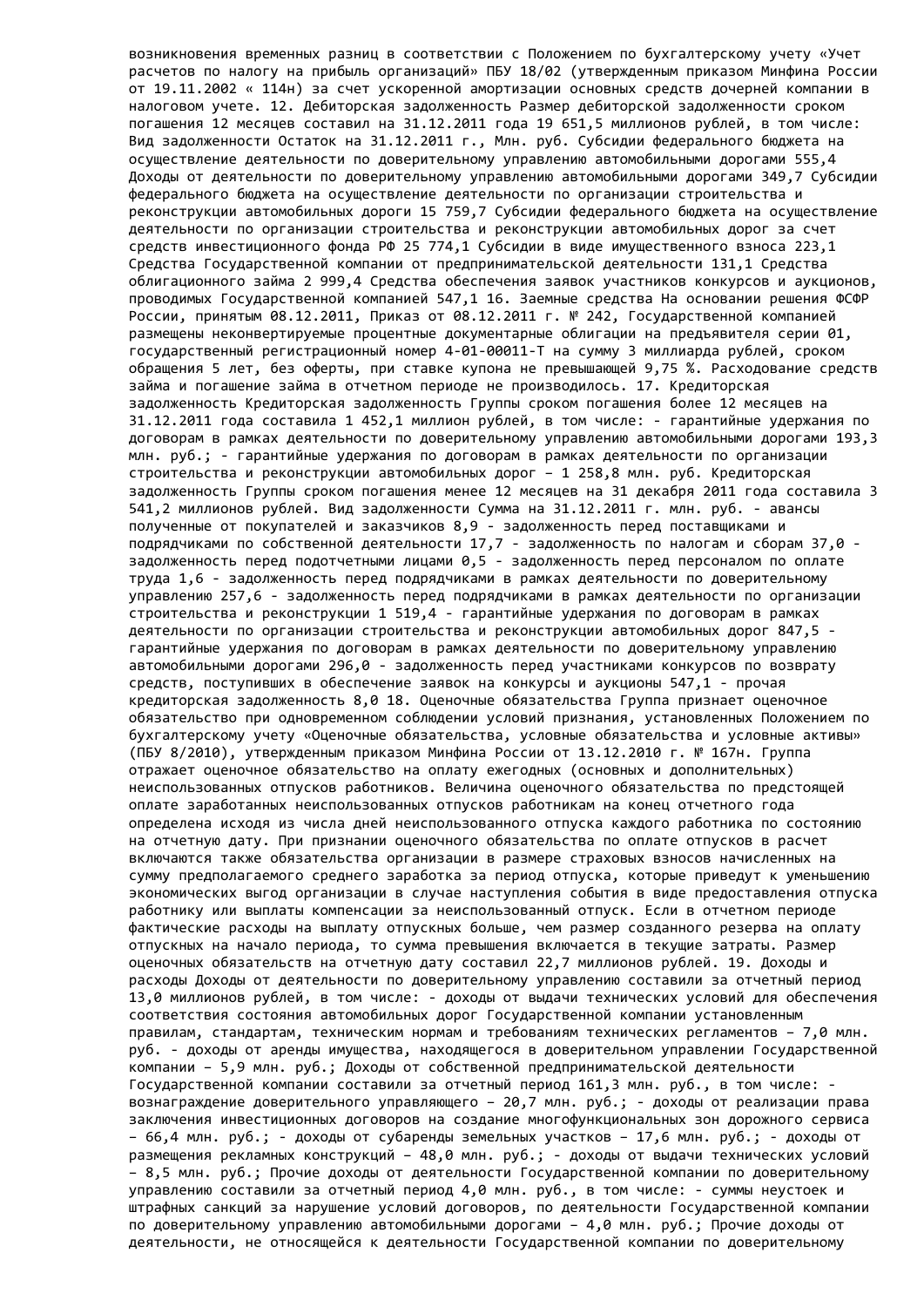управлению составили за отчетный период 77,2 млн. руб., в том числе: - доходы, связанные с реализацией имущества Государственной компании – 58,0 млн. руб.; - суммы неустоек и штрафных санкций за нарушение условий договоров, по деятельности, не относящейся к деятельности Государственной компании по доверительному управлению – 19,1 млн. руб. Чистая прибыль за 2011 год отнесена в увеличение средств целевого финансирования в соответствии с утвержденным финансовым планом Государственной компании. 20. Связанные стороны Перечень связанных сторон: Общество с ограниченной ответственностью «Автодор – Платежные системы» (ИНН 7709874971, КПП 770901001, место нахождения: 109074, Российская Федерация, г. Москва, Славянская площадь, д. 2/5/4, стр. 3) В отчетном периоде между связанными сторонами действовал договор № ЮР/2011/11 от 16.05.2011 г. В рамках указанного договора, закупки Государственной компании за отчетный период составили 74,8 миллионов рублей. Задолженность Государственной компании перед ООО «Автодор-ПС» по состоянию на 31.12.2011 г. составила  $6,6$  млн. ру $6.$  </text>

</info\_letter> <has\_audit\_letter>1</has\_audit\_letter> <audit\_letter>

<type>0</type>

<text>RSM Top-Audit АКГ "РСМ Топ-Аудит" 119285, Москва, ул. Пудовкина, д.4 тел. +7 (495) 363-28-48 Факс: +7(495 )981-41-21 E-mail: mail@top-audit.ru www.top-audit.ru 05.04.2012 г. № ЕЛ-613 Аудиторское заключение по консолидированной финансовой отчетности за 2011 год РУКОВОДСТВУ ГОСУДАРСТВЕННОЙ КОМПАНИИ "РОССИЙСКИЕ АВТОМОБИЛЬНЫЕ ДОРОГИ" Аудируемое лицо: Государственная компания "Российские автомобильные дороги" (сокращенное наименование Государственная компания "Автодор"). Место нахождения : Россия, 109074, г. Москва, Славянская площадь, 2/5/4, стр. 3; Основной государственный регистрационный номер: 1097799013652 Аудитор: Общество с ограниченной ответственностью "РСМ Топ-Аудит". Место нахождения: 119285, г. Москва, ул. Пудовкина, д. 4; Телефон: (495) 363-28-48; факс: (495) 981-41-21; Основной государственный регистрационный номер - 1027700257540. Общество с ограниченной ответственностью "РСМ Топ-Аудит" является членом Саморегулируемой организации (СРО) аудиторов Некоммерческое партнерство "Российская Коллегия Аудиторов" (свидетельство о членстве № 984-ю, ОРНЗ 10305006873), местонахождение: 107045, г. Москва, Колокольников пер., д. 2/6. Мы провели аудит прилагаемой консолидированной финансовой отчетности Государственной компании "Российские автомобильные дороги", которая включает консолидированный баланс по состоянию на 31 декабря 2011 года, консолидированный отчет о прибылях и убытках, консолидированный отчет о целевом использовании полученных средств за 2011 год и пояснения к консолидированной финансовой отчетности. Консолидированная финансовая отчетность составлена в соответствии с Федеральным законом от 17.07.2009 № 145- ФЗ (ред. от 20.03.2011) "О Государственной компании "Российские автомобильные дороги" и о внесении изменений в отдельные законодательные акты Российской Федерации" (с изменениями и дополнениями, вступающими в силу с 01.01.2012) и Приказом Минфина РФ от 30.12.1996 № 112 (ред. от 24.12.2010) "О Методических рекомендациях по составлению и представлению сводной бухгалтерской отчетности". Ответственность руководства аудируемого лица за консолидированную финансовую отчетность Руководство Государственной компании "Российские автомобильные дороги" несет ответственность за составление и достоверность указанной консолидированной финансовой отчетности в соответствии с установленными правилами составления консолидированной финансовой отчтености и систему внутреннего контроля, необходимую для составления консолидированной финансовой отчетности, не содержащей существенных искажений вследствие недобросовестных действий или ошибок. Ответственность ааудитора Наша ответственность заключается в выражении мнения о достоверности консолидированной финансовой отчтености на основе проведенного нами аудита. Мы проводили аудит в соответствии с федеральными стандартами аудиторской деятельности. Данные стандарты требуют соблюдения применимых этических норм, а также планирования и проведения аудита таким образом, чтобы получить достаточную уверенность в том, что консолидированная финансовая отчетность не содержит существенных искажений. Аудит включал проведение аудиторских процедур, направленных на получение аудиторских доказательств, подтверждающих чмсловые показатели в консолидированной финансовой отчетности и раскрытие в ней информации. Выбор аудиторских процедур является предметом нашего суждения, которое основывается на оценке риска сущетственных искажений, допущенных вследствие недобросовестных действий или ошибок. В процессе оценки данного риска нами рассмотрена система внутреннего контроля, обеспечивающая составление и достоверность консолидированной финансовой отчетности, с целью выбора соответствующих аудиторских процедур, но не с целью выражения мнения об эффективности системы внутреннего контроля. Аудит также включал оценку надлежащего характера применяемой учетной политики и обоснованности оценочных показателей, полученных руководством аудируемого лица, а аткже оценку представления консолидированной финансовой отчетности в целом. Мы полагаем, что полученные в ходе аудита доказательства представляют достаточные основания для выражения мнения о достоверности консолидированной финансовой отчетности. Мнение аудитора По нашему мнению, консолидированная финансовая отчетнсоть отражает достоверно во всех существенных отношениях финансовое положение Государственной компании "Российские автомобильные дороги" и ее дочернего общества по состоянию на 31 декабря 2011 года, результаты финансово-хозяйственной деятельности и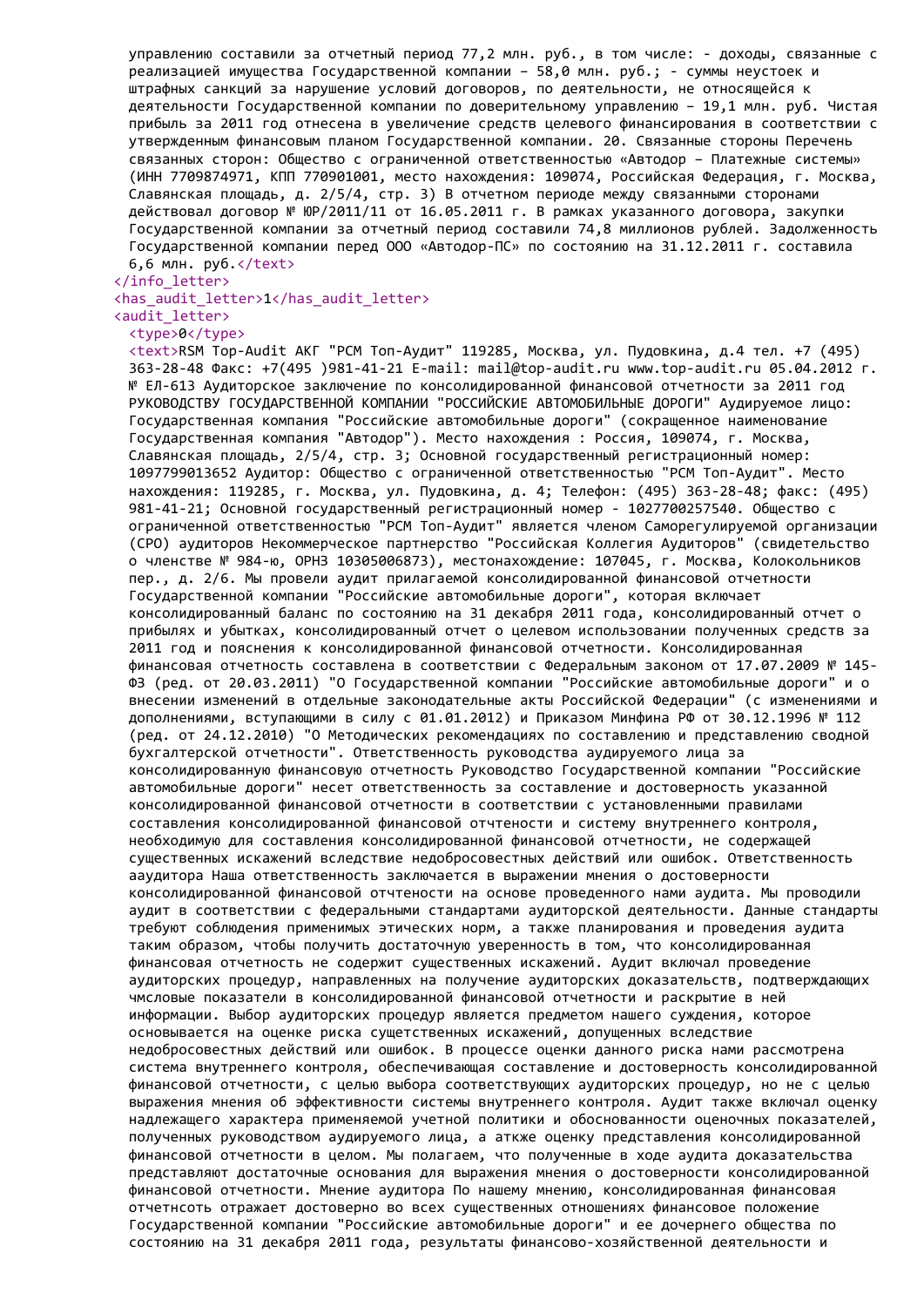```
движение денежных средств за 2011 год в соответствии с установленными правилами
  составления консолидированной финансовой отчетности. Член Правления - Директор по аудиту
  Квалификационный аттестат аудитора № 05-000015 выдан на основании решения саморегулируемой
  организации аудиторов Некоммерческого партнерства "Российская коллегия аудиторов" от 15
  ноября 2011 г. № 24 на неограниченный срок. ОРНЗ в Реестре аудиторов и аудиторских
  организаций - 29605011647 Н.А. Данцер</text>
 </audit_letter>
</cons_acnt_report_year>
<cons_acnt_report_year_usn>
 <scale>1000</scale>
 <version>3</version>
 <has_app>1</has_app>
 <app 04>
  <has anoter form>0</has_anoter_form>
  <type>0</type>
 \langle app 04 \rangle<has info letter>1</has_info_letter>
 <info letter>
  <type>0</type>
 </info letter>
 <has audit letter>1</has audit letter>
 <audit letter>
  <type>0</type>
 </audit letter>
</cons_acnt_report_year_usn>
<cons acnt report en>
 <period>
  <year>2012</year>
  <quarter>4</quarter>
 </period>
 <type>1</type>
 (t)<data> UEsDBBQABgAIAAAAIQA7EeQUcwIAAKkWAAATAAgCW0NvbnRlbnRfVHlwZXNd
  bV03hfRh6x63SsvUvjpwCWjYRrbTNn8/gwnqVhbMq0WXSIntc47PvZdL7vrq
  kdbBPQhZcZaiOFqhAFjG84rtU/Rz+zW8RIFUhOWk5gxSdASJrjavX623xwZk
  oE8zmaJSqeYTxjIrgRIZ8QaYXim4oETpr2KPG5L9InvAyWp1gTPOFDAVqhYD
  bdZfoCCHWgXXj/pno0RALVHw2WxsuVJEmgauMgK0UnzP8r9Ywp4h0ie7PbKs
  GylGy0B41KFd+TdBf+67tkZU0003RKhyhGoZ+IGLHOc801B9h+g8zIhOXhRV
  BsP5Fa0RPAMptee0ioYVSip20i+mIztIxekdrXGlgN4I3sh4sZwBtMUDoSoY
  PBzT0HnBDn0HOatfzP7MiAH6nBGdCKmONciXV2BwLelvK1VeFwVkOuunE4PK
  sJUeGYonZ6fZ0Cnttw3Jn7UYTmWf7JEnJTzA7oczFU/AJ4UUnCvGlYvYD9CT
  IoDljjSckCcllEByEMufAM9q0ABb8icWeT8zJS3522A5ub8Bnry/2ebg/pb8
  xga33vw3/08887/3zH/hmf+DZ/5Lb/vmTBzk/6z6++it/gb+4pVvAf46kAmU
  gyf0rAvIHbOAvxbYp4CDGrAUYIxv8AveFwEHKWBpOB8BBw5YCjBGOehC8vLg
  OIClAX0EfPfB2HcidGDAvBTw30kT350w8dcJTREk/ipRoOd3W7Kr4eXfRgbo
  vX9kSk8iAXefv0PRwZvi1H07bganp5viP659Gl+2p0M9ELOYvg2MeiK62Gdo
  Z6855H05zcBwMb2BGSHH3aB58xsAAP//AwBQSwMEFAAGAAgAAAAhAJlVfgUE
```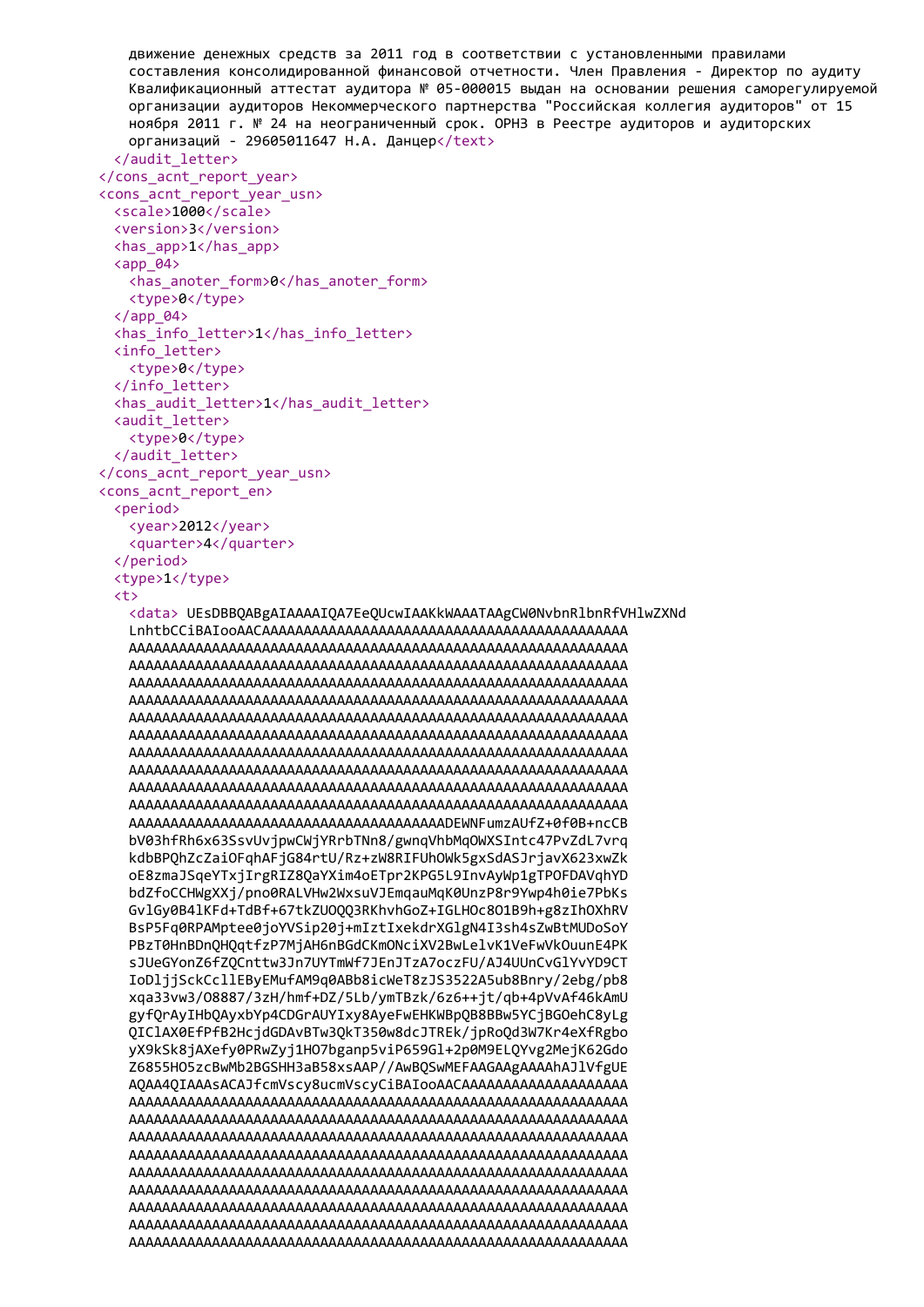AACsks9Kw0AQxu+C77DMvZm0iog06UWE3kTiAwy70ySY/cPuVNu3dy2IBmrS g8ed+eab33zsenOwg3rnmHrvKlgWJSh22pvetRW8Nk+Le1BJyBkavOMKjpxg U19frV94IMlDqetDUtnFpQo6kfCAmHTHllLhA7vc2floSfIzthhIv1HLuCrL 04y/PaAeeaqtqSBuzQ2o5hjy5nlvv9v1mh+93lt2cmYF8kHYGTaLEDNblD5f oxqKLUsFxuvnXE5IIRQZG/A80epyor+vRctChoRQ+8jTPF+KKaDl5UDzEY0V P+18+GgwR3TKdorm9j9p9D6JtzPxnDTfSDj6mPUnAAAA//8DAFBLAwQUAAYA CAAAACEA6c9xflkCAAB/FAAAHAAIAXdvcmQvX3JlbHMvZG9jdW1lbnQueG1s WMFu2zAMvO/YPxi6z4qkNmmHOr1sA3rdMqxXxaZjY7ZkWMq2/P3UZnWdRWEv hC4GRMPSy+MTH807+z991/2C0bXWFEzkC5aBKW3Vml3Bvm++fLhhmfPaVLqz Bgp2AMfu1+/f3X2FTvvwkWvawWVhF+MK1ng/f0TclQ302uV2ABPe1HbstQ/L cccHXf7UO+BysVjycb4HW5/smT1UBRsfqnD+5jCEk9/e29Z1W8InW+57MD5y BAdTGevDT8g2etyBL9hLJA84GY9DEIoSQw06gvEVwXGtUACkJMQB3GAA5JKS gdqGHMwYOK6vMQDqlhKAD/KE1ww8L/nzU6AgKDE4f+jmQjyuseOloDw/rgKx wBCoqwQIbjEEK0oAT7r7rxxMIQyEkNQozm+DRAGQ0hBXwgoDIK8pGYgDEGhJ VKQ10V6RUAoUaU2urfEbve1mVWkKoYmgzIPZ91sYg/OHTf/Z4xTCQAhSd4ir YYkBkKFroWsS4gDQsiRJ7SmuRpQBUmso987b/jE0RJM08pxPUd566FGjJNXD b9h+A++DLGdt2yyICU0Q8hLPC8qET0GYqFcoUrOK3w2BNo8qgVtJlANSt3Jn YnyJoEokxRBPA9pBywSGeYUxIEkNM86AQClQpHUpjkCi5UAkMCr0JogERoX3 baQVOZ4DgTZulypy35ajdbb2eWl7fpwlPM0QVqdjCn78o/aj9c3nuobSz1zp 7BV2H0gzcYEI7HxxiYjI1ObtyUocAF4QUjgTeh1lAmcSKAcqQUEQaOeoEhiT nKYK/GRsuP4LAAD//wMAUEsDBBQABgAIAAAAIQCPKVMS2coBA0zSGQARAAAA d29yZC9kb2N1bWVudC54bWzsV8tu20YU3RfoPxCzri2SegumAj+LAF0YdrIu RhQlsSY5xJASo35FqtiFkzRO7RTowgH8Ad3lC+aTeu8MKYmSYlO2EaQPGxbp OzPnvs9cbT154XvayOGRywKLGJs60ZzAZ1036Fvk+bODjQbRopgGXeqxwLHI 2InIk/a332wlrS6zh74TxBpABFErCW2LD0I4bJVKkT1wfBpt+q7NWcR68abN /BLr9VzbKSWMd0umbujyLeTMdqII903SYEQjksL5y2gsdALQ1WPcp3G0yXi/ 5FN+Mgw3AD2ksdtxPTceA7Zey2CYRYY8aKUGbUwNwiMtZVD6yE7wJS9W6FUn 99IISI017nhgAwuigRvO3LgvGrg4yEwa3ebEyPeyfUloVJb0TV0ukoM9ThNI xQxwCW5FMLrqkO+pOGB+Z11dRDT025xJM4IQUxuKmJDXmVniUzeYwtwvNPPB hY54SH1/z9kwnJoTug9DexqcTLGwMdewTK/Jzpt3LVoLYK11jwc0dIjm262n /YBx2vHAosSoaFiRpA1k0WHdMT5DLWkB2XSPLKLr1R29bgDjpKJDaD0QHpg1 ozoV7jk90vRiXNmt1vfrZrZyKEW7Nb1ZlRrCQy4VHMdjzwHIEfUsUi0l9lYJ 1KpFvlIVHotpR+0EENz/UFvzrklbm42KWTU+byuVxiatHqe+c4imJhapNqsV 9HhgkbJZls4PjkNqQ3yNhoErCaehRSgUVwA9A35vB/aAQShD2oecwNFFwQuL mI1mGdfGFqk0mwZGKWlFgy6ex7hFzHMlms08xDqQP3ii53qwnv4vj7kBHuNu fwBZ2iinYD/ZGZYNd4TDlQqu8oCxhprYjRRAtlNXm9xUHv2cLZgVteLRoJ/J +HDj6DmKIV0SdpbmDmMneDMcx5THsN/tQq2g8QFE1iI/Hjm9asOo6LVGVeFm B/alK2q7Qv4yhbA6hGmwCjn9xWr2qzV1Ry9vm9trtlejWZF98MjtZdRMWW/Y XvW6bFMqu/IHZp9A56Z1vn7jzLVE48EtIe1SLRG7sedIwlCdmTbQrB+kySuL zNwr641d7C7J63eReJqmdLskxrsydwhE9gwNVB7n+DFL4CILAsc9ThI8pxcr veu0IwRjZUC09orgwIWEc3ArUlOfcidy+MghbfFKXIhL8UGcipfid3i7EhNx Jt7B70txovEZxooSpao19LXFm8XTD3WhDbb+Jt6DZe/EubiJwa+spfvtefR/ Ld01thSspfanavgWLJxLSMRr+HwDzzMNMiOBCsIsXYhfOPRWfIRcXePSKYiw zCtx/umvR09dPtP/XhrIJov5UUROcYp3pRipJWuHbP+MeU3FPrnBuW7Wdppv LpScOzcif2300hsD14g0G/8KzTcFCLUOHtIiFP8FVPklfL6Fmi+FPvz0ieOp xaPiDxDig9qGSzca7LkSfwLbXoEYm+lKfMw1Bhg5R7hF7VlN9N/dxuUFoTtc 3uafu0regx0n8kJBCphAMGYXiZgs6oev9Kv3z/Fei8chiNF9+J4vrd/7ud6W ScCw4iV2JUM6gcifL4R1pW5okfRifrSga+JSAv48E79CYD7IAsDKOIW3a5Cf wzpYiVWhrl98B/GCtfcogisvtViNF+L1amo8z+cs45Ocde0J4ug/0B1FwvBP mzOWaPVvAAAA///sXW2P20aS/iuCPp+zpN513Awwr8kBu4Ax3ks+cvTOWBdZ FCi07fiT7aw30HgXzu3t4YIDLsnd1/twtuPZ0HZmDNwvoP7RVXWTHPYMKbWo bogUarMYWWSLL93VT1U9VV39m+2/f3ibvePix9AanVYe3n5gDbeg7tmto3+s wtnfBKfhc8vbsbbBT473JuwKM3/68La3XTcr/1/9f/P/w//W/xf/R/9/KzXD rFX8f/W/h+Pf4m08fiP2d4zPM4aHcSeD/tFW1TCau0bbNKrhoX37xDobeifP 3MFD3U6i1iSr7CL8ocd3va+Gdvh21omv9vD2YNTHCw5078GVbtWDo4t0B3bL jWfdNeo7tZ3oWe+47DEPay2zGR2MvYDYvAgvcK2z572A2JxeYLEZ1ShCYpce 0QiwSZbnJC7jCHjHQ+wn+OCoB//4AgDu4Va1CwiK2ON9Nba3qv1HFgdAaLDr uH3bnbDf0Qi5DP8ng9Hp0MZfTB5vVRvsH2OrB791GNxzhg6gmnXmOfxCQ/vE y/rbY8fznPtZf83Q0+uPByPQL/Zny/3882w/R5Undv/x8Le082V4NQP+h/1+ MnAn3pEDg8i+Dq34N3Zyzxme3R/FzgsHRs5nu9aoH5weOZ+H37h2jwvLp+6g j4JwCp9wDbh5KDpR27CJ58LZSDt3W+29PSYl7BCHq8N2facRHfw904JBQyZt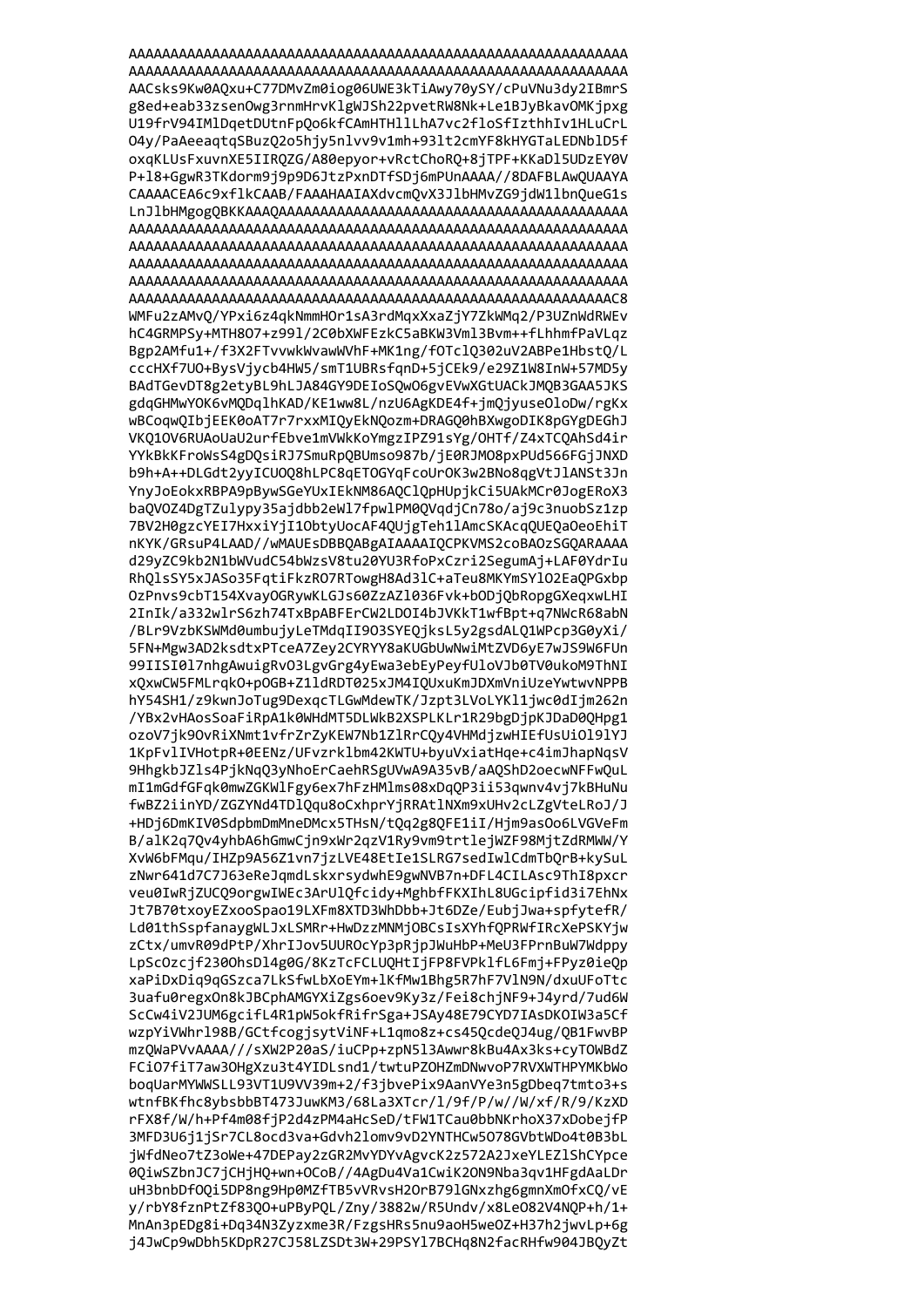Pf43ENXeHEntJQvqaDC8KYHRQVG0osOCzARHcTiu7sG+BabD3Bdtpqp2sV9W ohnZmzCjygPLjQsddvws64rUDeshxeoGsNTueXeEiSOhZe7Cj2DyGvXDRnen xYzae7YFmH1kn9iuPeqhWctx3X5gj6oV9/YAZrv7D/0unxlprfvcho79AAxs ZhefOI4ncX0zMJjTmifcoDb7kRicxR+oztvj68FbMtU0sh95HOD4ufHp3cdw DpDKNLtGGyHzHvy71WkEqqoPWivoivHp7yzsf88Zb1VrzUYXWwf2v9lsMhXJ MQOu0ID3g9Oo2uBbcJZ3JlywxZCNv/pWtV1nNz4986DjEGpZP/ac4QSuMOGa s210+0G+00MYxWsPRvadgdeDB6632I9ggnIp4X4QQhAcuuljSAjOUczHOOya B800e1vQeOqA6Ji9Z+gGTnAg2CDVgled6Rjii3GMhbeMjOalLoleLOhHewTz w+7fsU7tXde2vmRP6W37/+Vf+m/98+kT/2/+K//Cf+efL+x6agRHzzrmhph1 HHYkE04ct7Ez2ap20rVQSsK2mnzYzm67scOnB7rg8146Qb72GvV6Y4fhVTDK yU54+CLwmfzSMKkZbKDuCjoocNFj8tbgU2vyeA9nHJfB4FgWGQx4DQU3gIeu PLo/DEFg7NoT231gV7eBC7n0L6ZP4e8HEMS3/jsQy0v/DRPMi+kL/5eKIJsw QWKzRM2TbfuX02fTb2BGPKv415XpH+BBLvAB2G09gcf5teJ/ZE94CVPmnE2Z d9ofv+IYALSRcKtEICRBRal0Iw7lEVScNSie76dfg3xecEF9C9L8HP4JCC/I jY6ZE4loU7gViSgHqRhSJRgHWcG6RFjqv64Alv7s/8pAkwHn9OX0eYUB6+vp 0+kzkF88jLL7E2Cv/x5w9yMogWfw+cF/JYiVVgluCbciCSYJ5tYA40gbk0FI 7VcOWEFez+E02CdMmMFkOfffcnEWxEirxLaFWyVK7PL+US72a8xaDVzjDNag GuW/7f8A+vM1AB00MfhG05cASohLM8xU0PdLktn4C5iToWWJEMckRNJwlHEd mSsAXh2M/Y3pqqg70sqFTJRJdU547IV1+g7nSyqvUN+pd3ZrIVEw1+8Tmxfz 1SAYfMipnRg5nc7Zis3p1WaEyFUKntjtcwVPbE6jRKMkkbySaCmIkrQWgiei 8txXEpsXcy6Jz0ivVMxREi2cuaMkNlf3SjNt6DDAAjRxFL8WHyTxucMwXMwt SAusXQvDmQHdkdY8IUzW5Gx22i9uhMlavL2mMFmT24M8Tc6st1hYLBYmY6fD MBlk0UHPrjBMBgkNyD7F8xqC1IJmkFHBg6Xjnhf0GuRdWF85Z5jAwk+dDB7Z /ejknj0cQtgQLxqkuYS5GLx1lE0TphUkngbdA48UuxZ8E9I9GjvX0j149DE9 3SM6L5PuwUK1/Bl4yA1uH+ZyCOke9Vo9kCbhsBlKsXC0A6LBYmvCUdMMwrbi 0YYZRGHFw0YwPcSjKY1nXpm/3qdBEouYodJqtIz2/ky/hmeoBA2ZCLm8q3rW yLs7Hg48HkZ0P7NxKkRhpigiFzT3khNboGPZRLkmNLGkE5CQqwysKFklnloV Hcyc2ALodw9tRRYh6w1ty8U+gUB11M8FX08GQ8gBvsruerAzHJyOwl/xe/Nx vwfpUzA3MMCKvd/jHSbkluwcthuxxNcMkcQWTNyOEEnEiDpkqMETHdsnjgsB foiLwjfrhIXfeZAU8J0/zjEbtwQeOgjTC0HD4NhMFQKvukjgOutt5gSzfwWa +OKTyvQJxEBef5LAVrARYYKcLJE4T6HTSCAxvzw1h0uUX2akZBbIf+qFk6hn j0BU+SQKxDTmTWeVmFAw8TOYkTPGvwM58jT+eQLSzPHXCFNj13FODlw3Gu3J GIyau571BjbQjQanrnU/dp6TrJrgFCBIIJ8FKAMUh6e+stQP2t0Gt0djeSn8 IIq6LsjHZ7x1/cF035Cz8NfuemOo2FgejAKD9cZpHMngrBwskFqISdYGqgVI fGSZghrsgkWXFYQeFU/85KnezKqJJYOnGaesXbHs0VXBv3b0xuV9GBzGHIbX YJC+FDCLww6YJHEgF82qo03QwtqHAddUJvQ8mwkz7EATXPDIMojYjGyOaQFm rChZGg12bQYbnzBzh61cOL1BvAPh/JXBLs5GwvkwOT2ri4+OCOC8mQXnie+R WMogCiypj0BgI+pZgo/WYeZnUB8j5wvXGjPyN81JgEhVoRnstdUkZmX6EugN WO1C7oJMoRXVIYz5agTNT+axUCAtmXjIgEgrhqG9br3bbFTRFQziV5sSSP02 /+9HspgYiOSi8JaVNIWxMIgJxHh6BRdG6MwkTRRvkyHWk5YSZ8WttTWfMskf BXbylj/1kf3ioJnGMFHkaxaTTT4wjL30XgYzSqjV0Gzz7I8rjGJvK6SErJph VhgYWCJjLc1qZgS51gjfGoywCBTKBSmzEVQU2Cif90ZCiRnYs4rUZhdKYsYl mPEEy5xkUp9M6gvvLmRfZQDK4hDvJJ/LyifRwJAaMyv/rNTzY1meTrldCeKW z9IKSDn+Fkqw/bf/nf8X/3+IGy4PN1xmmcvE2xFvvCLebuMkjRhikrTQ3AkX UWryuAvi3WjmFhOSydbAJUEjbf7yQpVp5cQe46ZMuOy8ygw1XcvccjS/M51C xB5L1TAjpg5LIseKK8qs6if2mG3EwwEmlyyhNVCFFGZTzo61mWQ55WqTUBJ1 LBC+UdmnOAsMlWeEbcs2J6RSYMr4Ru2D62Uu4pmgyskdtB+AS8bqyZf+a6h5 DNt5QDV33Mrj+n4EyQ8a1XDQ/ZjJ+zxUYPH2e3jgd/6b6QsixIkQBz2gWxIp kdg5n6PBXWDsLgakESFOhDgR4ohOmAeioLwjEeIrr7eY518rGmHiHnPlHgsS R8u0BZUmh8TzzCNgCh+loXRaSadmBr0WkoUih7k6jUSIz8PjeZFDtKzYdKBS GspKaRRnicGvpIgCkgTJBoGCCzNO+3u2JvBuuMu4bNiDNL7t47WtSvFRJHKD vELIZiGsu7B10u2UIC3D0iWF0umssN30bm0fNgFYvCD01aJ1vRsZ0A0C6Ld4 ztONUu+KUM40KORVnpCXgkHXqiMzwVhRkhvTiBk0YxVOwCslCOUE5x5k2sKW R1ebPJ26tj3igbgZ+fBahcpsZcKojSjiUbg4wtIiJmlol5cfLo6Hlx8DIgdP K40go0VmkiYzaX00JiWGBFPoXa1Z0r0cTC2t4sT8M7mbzhRKpLNazX0E0wuX iFoL1poF+czYIb3YZksZwrzFUeNrzp01Z/X6P7A85G8grfe8Ikg+ELXztgVk c0FdEUucfsgia820VoMLvb1HOdF8KUTue/6u+VvlvGd9IewEOzazNOXFc0ta vRO1o6iZ2a0iYcMOVKra6OYVbfZDDPRMNwbRgtc91mCgNRqClSiJTPNJ5kRR ogLfyA4c700Yp6TAkg1FQ3LYJNjhxHETF78WZL+vNNTYUPp1dRCiaXNCCUnU v0w7TxFLsGPzC00oT9wlYArXkeXuS+cnN0oVmBbudwYwgXwS9RuvcIEd0tRv +OutJROb/ndO6eHS/8m/XIoUVa4m0ini6XPBL0lir4tTRAO6943wvJI2OZE8 RPIoI3koNVomNTrB1CbKOLRXI59KdPqjwzIcToa4cZ6uVkJKaubxVxcuDV0m LaawNsrYc8ah5CzKC0k4+IteUkY40vSNWcC0v5wYbkgWSi12YM0gKjo/3135 EIaSgp8SKwIlq0jyQUv59N4aCJyoL5XLNbqoptEm147yoKusC6QCLYSCjFzs DW3LrYKB2HOGjrtVtc48B7+eDIaQdcq+sT5Ns8nWLpanHJ5CtZsDCrZmLAaB xyA+XTGfvuJJQS4xhkS4Q+j1vgDUerhVpQqhMgQbESxy+p/oWhlpIrq2eBsU kG5KNrwUpESgw1lSunahIEGaCKEpqaDuRAJq5Ed2KBCDUL7kNInE7nsSdDuN n+4EEMnRXDk7upAkFJz23DAkoIQSiYSSlcqENhKI0IVTtGmmhQ46caWSpMvO AEEiOk8xnbc+lRG04VcOJLb//fXN2mjRf0kX/ZdZDDM5+EQXFoou1CZ/kmYc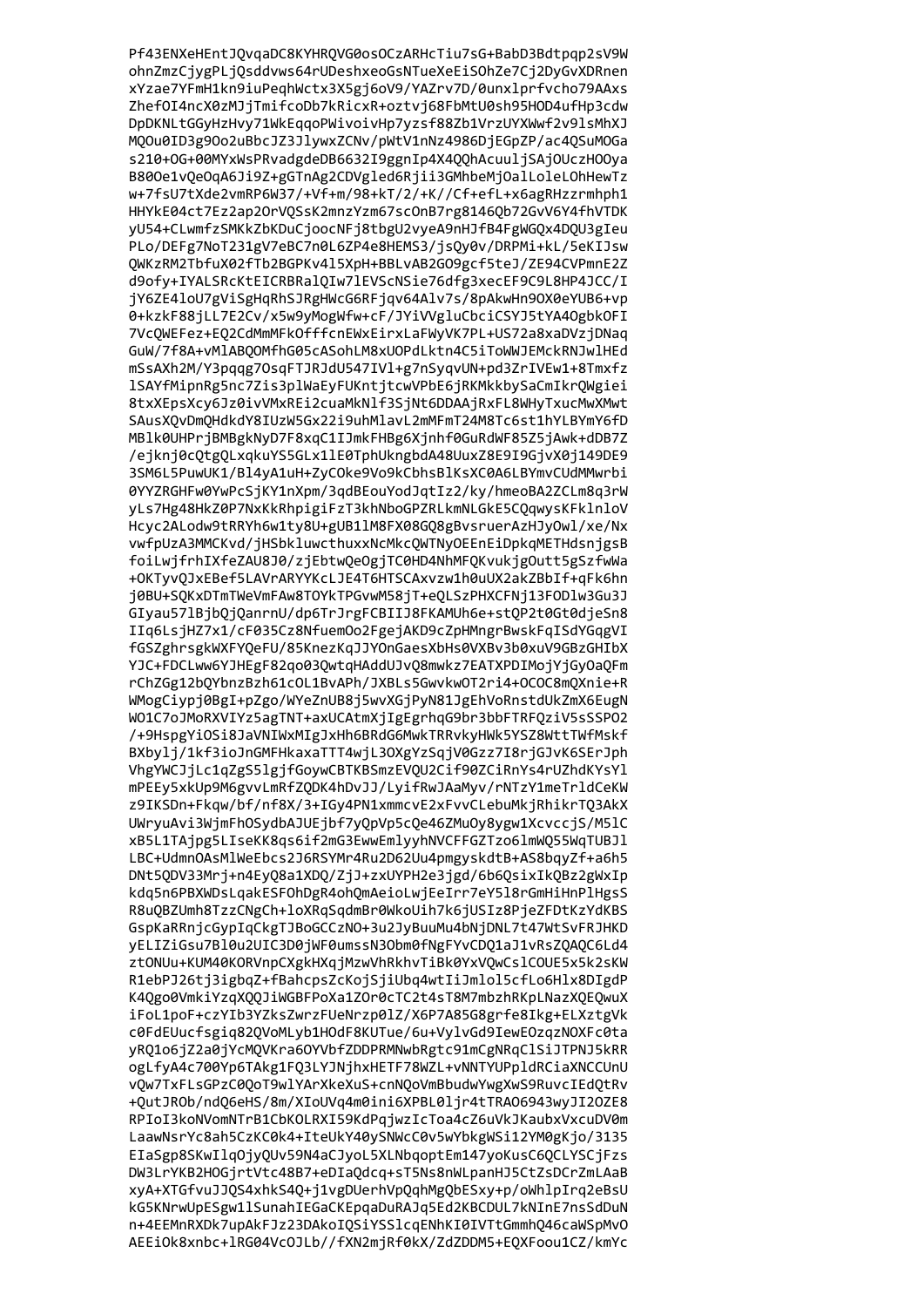GfoShr6GUIS2cc9B/WXCnQ2pVLtSS16bUEmCyfwV/bF0vIgdIk4RywZvVZvt KstjuSogwzKR+cFScorahpjIwjBfvngiQhaFhEWx0WpiscAEgQjuZcH23sgv 9piPJUEMYQjjgZBjh9AC+pIsh/P/3X81fQalUvHvi7+r+Jewy9XX03/2z+Hz GRQt/QBFSy+CDbDg5LMKHHk3/aP/quJ/hJ+9g1N/hL8f/Vdw4hUtDtC00ECD 964wZCL66wounDn1h5hBGWZQpTRdeXrat8TCmnHqcBVlTCyMA1cHXcZ23dqq Goa4cdjRHVi2ER3U/SiSZAX5KRJ+ikppVyd+OMLailkSu9k8rLXMJi6xYvN5 3z6xzoZAUBlGgjjk55Mo0I1aBafdqrRnLW9C2x6xL0xMvVoPQrxp0J8nY6s3 GJ2C6B3bJ45rb1VrBgqideLZoEPgCzMSB6M+SifxptGuG0FvQK8ozjjJMw2K 4IWPnptUy6nerhi10nmJmrxEYmRBM301BsTtP7I4ygpUVB6Ru4KHdQieZsBT t1LrzNhrFJlN2iZrXbfJau+2Dhr7VbRuA8dM0pAriU/ofwt07ivga590X1T8 N9MX/lv8yrldUsmaVHIC3lI9gQT/kYhbIm6vf00ZpYVAeopE3NYIOwk7bysg 91Cuibg14nbyeG8ScmAhWTgXEOtGpdaYscUvqlwibpFwXddEpPQRply1jLYV xYWCql/bZrfSbGeCFwpRS4SoibgF9CLiFtJLKGydyfppz/DCiLYNrUl1Gbor jqiu04Xm/5Wl3Z77fwtSb4G0f0KH3gZZuZB9+w7+P31emf7Zfw+87jvG7bJk XUzkJUqCKImVUhJE52Z00TpGc9c8zBCFojzcx6GaC0mTbEQKYSdh50qxc0Oq DCRERolvCfmWZrNidGf4NOlkH+XhLpi+OXm490PFGS1Tltk+jhLdwm67Wb9A OTROa5p/o1WpN2ZkuqXDC9G5ROeGkcTkeCJFmzK6fmT9hNZPo11pN2fsNEeM bgh61DG6xanKetgy9trNDBRIWRJxfwAu93L6DZC251BwgcgwwlZ4jHKgoIJW oy9TbhkRuTLaPCF+nzlElReRi7ImsT8xGfwSBn8Cl5V5/EuixTKhiUZgcwJL roc2rr0ePN6qNtg/YCE2rAVki6/j+64yZSNDcaQpJLQ/FezMlCA15A0EPoDZ EouzSMKVOvgzABKSoFfyk5B86uelU036iAOdWEF0aOiTlo8ONWuZsIZMIwnT iCAMEE59aitBGNZyyk8ZFj2iU2uk562guUp1C9a1bsGyjqY2Mw/WWmGEKPBn 1d8GhHrb/w6K1F76P/mXN4hUyI2F8gbv4Tzmx176b9LnR7oJShpeQsMnuLHL ymTR0TYT+UFUqgyVStIkyXQQNhE2JdXYy4RNRMweFaVErHJDCfGEs6ra7TGz VavUWjNckXRTi4hbKhR74oUcYpSJeux4nhMlqBLrkS/rUWosMuoVo9klt0/T ch4idkGZEbFb9jh4mSGu2a406jPKaRPxe82ewA6hvcl0MbI50hr+X6ZPoR4C I36J5eUlrbmpXNWk7jXwcmWG3kwsCzHAK2KAN07STGKHV8MOb56k6UvT6ztn x5TSW4ANonKI5CNz3Gh1srA1xBwTczyXOdaBJZTyG7rXN1N+y6wHTWCOzWy7 IJLZJWF2EXOshTkmiKPgWLC36NztApA57s6IjQXMMX4cD9mWWAD10c7Yu0a9 2d2PNtcNdsZOLV0sNr+Do9TtNGpNM77Gf3zX+2pohwrFMquMxxKKM92qB0cD AnPmW4ZkJH7eeIFap1bvyL+A2JxeIErqpREIp8W8OUAixGzErSpN4ghG95ut zn5dGkbF5kVAIfGJjubNAbF5EV4ANNPhnrweEJvTCyjQA2KXzhUhsXkRRmCn 02i25Cex2LwILyB2aQlHQISVuS8gNi/CCIhPVMIXaB0YbaMmrcjE5jQCCmC0 jCIUeJbwEdT80B5+Aeb0w61q0zBY0RaeXjfuedwZhJZ79nD404vlsQ9tRvpC 81jbaN/3sHhH4mnu1sauBVf+reN8GXqfRmOHXfNk4E68IweuYaJwD63g29XJ PWd4dn8U0x8eYE1Gzme71qgfP0HI+Zx/Y14sf4bozT91B310U0/hE67B+6Fe a3T4qwuHTbOWcLTTaCUcTW5rNox2YuPAwRZv19Y46SnMRr2BV+avF76V58IL RXZvsGo7PJRkNv7evcbleC7vqp418u6OhwOP0QOe+5mN8TG41ANc32uy7sJ7 B83DUqVBP/cCAavX6gyuNORvRpnroQSyB1NXpzGtJtHD2/cGfRvmxpdB7+tJ zFx2ZecxG7fjvQn71Lb0U/ltgtlvj/q2a/fvWKf2rmtb2NcgbNv+r/4H/+KT yvTJ9Gv/9SdZopgUOZCIHGhIQtMmggoujKJFiWb3uabKBd4ODWO/3onz0hMo Igel5UDDHNsnjpsWap9ZtVE5GoGGy2tJn/8D1Kp9OX16SwA1uL/rOCcHLip2 rkUnY7DN7nqWG1hr2hcb+hewA9pLqcc6GPVRiLDbqOQlDJgC2yAhiJvZNpg5 eRTgaDhdJMdfX0abjvWLaQYhvGziOO8ajYODQ21nPUHlBldgUTVuWG84SFYe 3R/exj4A7TB27YntPrCr23Wz4r+FRQrvoQ7Na7AMX1YErOLCCIgU+kHo8Sw/ OKTBAqQPPcDkwakZZi1pPNisYUZ9j/+95jmqTKye7yGmzWERfOcyhmJzRrjp wWpthg6fLHMHp1zInXf+4PLgUjKpAc4JJ3GABMqFExRsMrhkQX5xjs6d0glq eWendXiwT75LON4pgwPIb64a+cWqFutEGYpiTKomIKajIQ6iFnFSGJiFIhY5 UbUhEGkdUEEKCe9UrWNWpi+BE3njv2LORhLGXfM2xMmaReeOtyHrbczSOWjX MkuF4mSDYdChv9ZpSKNFKE6m2vb0FrJ06ViL+iTSvfP9bdg8514/DCb3hrb1 Ik8W3zsGvp4MhhBats5o2zLALeZboXf0eZK4bCkgbgEXs0kTVVrIu9LCTA5f ueudLHHKb5NZ/giN8pa/gORRADrJsqXgwtmlSR+vuZBvTLOpoMcSO03L+xfB FSiUFIh3RnVYCDhSJCWiUKlimJhtiK6HPro4xBX8lMhCKMic3vCD+MaEvVEa 9McoslnOhYCMjfLHrsSvZ488280HjOorf+XFP1XMuajpstCzCuK1mwOFaJ80 C6t2m700i0GKhW006vsLVGkOmv9nGAbmtnJCYUEbcDMXBYgDORf3xObrM04b vl6KA5nruK/G9pL0BAkFJJYGicKzDiigcU8uravfOBJZpnFm1k8oF9UMlrhe ze2btawCVreEKh0t3a01IMuPXGaHowOiV16HtKxWeAmEgnRzzrg5BDJBOCET /BWVzXIGW2GEAiUrcUhaOSRVdKoocHPt0uZBu9uIihox+dztGvtOOGXxaLTL s6000UlA4oerCINgKvzhdYYz0dK3/R+FJY2xx8DFjMEaFe0Pce7/7J9Pn/hv pi+ExvH3ma95V2HrJ6w3KvJs0C1zVJVDvirHgrgrN180d69c/zxDao07hDuw 5IclE6ld+JMxlaMgDkkaDaGPjsgsogrjUCBTh8os1OFeWMKuEPk5NHLMskfA RwtfEvgLMh3zzuwTFftc/0tsvpwdONMZ81rilTKDCBCbwLuOC1UNJwgzJBPh 6a8ixIoIKDISieXX+zgxiUhcCvJRA3WiMGwt5v8auDDiBf+TEXKvYJP2i0DM nbM6aB/g8wL+ewWV0Njhd1AW7YX/YfonYu2YryhR4VQ0iubaUBsoesTM1Z+Z U4BCC7pkFMaXCOMTmqzcwS9CAdkFdZDK00oq/fhYcDMtxqoAt9B6Miv1rrFi m2g+WcCoAx7XFkrYLigeYv01p3n0ufQ6oKHgdFAJoOUekG7DOPF26tr2iC/t 1No9NT/YaRvtFYNOieo2ibA11xETmxcS5ZaW1LU0jgqOgCpNck3G1dJypYWh ErczEUQXDRuiXol6tU6gCMNWtWZwbc0ivRrSOlD2bhbP05I94n83feZf+j/5 17gzxSXsWQb/nD4FhvZy+o1/MX0xfV6Bw6+hjuzPQNM+A8IW2Flo8Mx/Q6ZB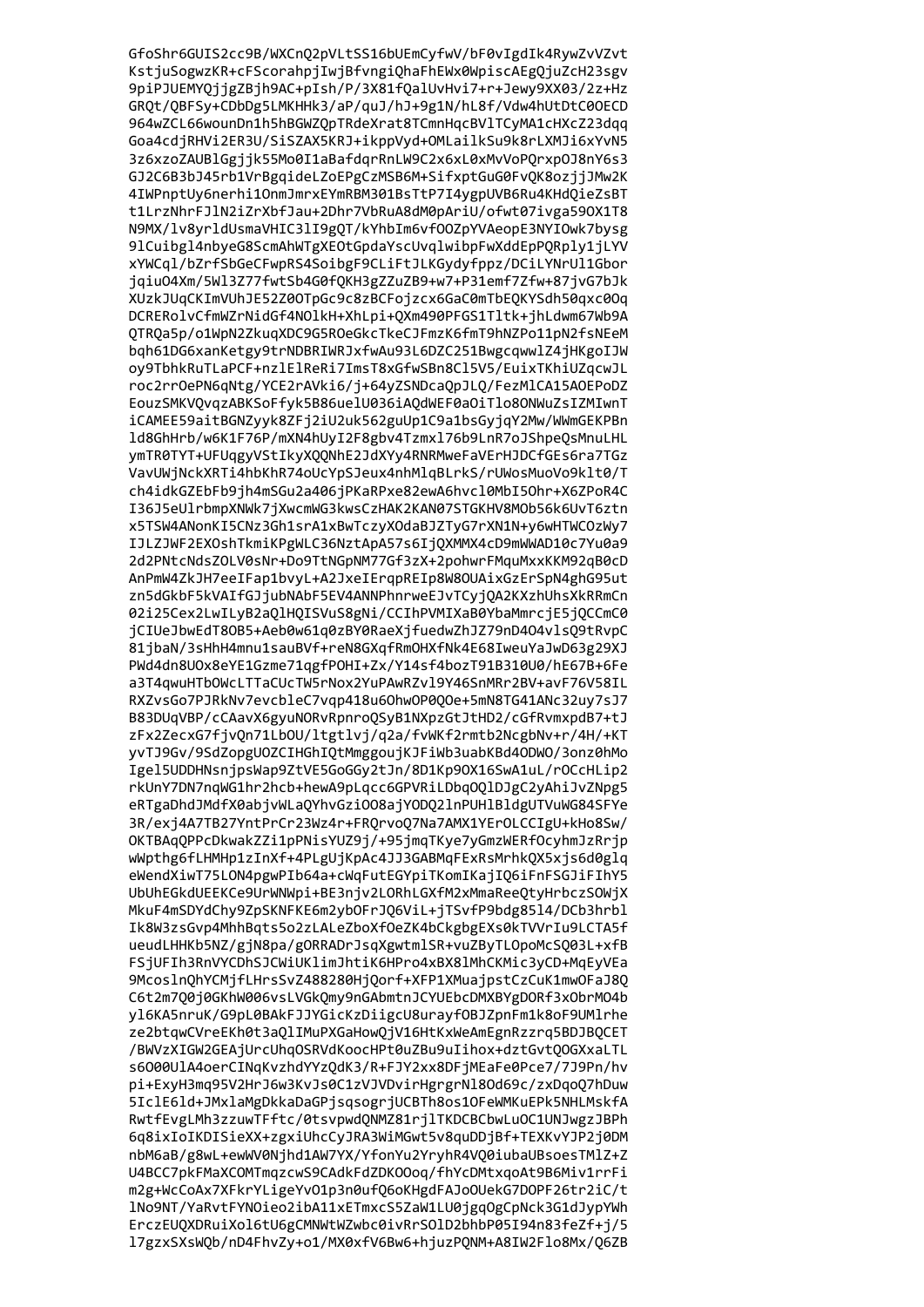eTha5cKTo4wSf1t+/lab/Al6GtR0gVOjCp9LodJ0XAPdmAl3NC7R1kHnaE7A XCkdow1zJAgY5fcmFhi2Qsu62GphP1b58IXmkqS6Ik541p7VInU2l2kjEGJ+ iqJQFHHCTinM8Rjm/b8AAAAA///sXW1vG9eV/isDfnKBJp0ZvgsrATItN8Gm u4bcNh8LiqJk1jQpkFTs+JPtNA0KB+ug28UWWbRJi8XulwKVXStR/CID+wuG /2jPuXeGmivdGd4Z3jszJE+DWiI1nBnOPfe553nOy90sVeuln2z90/2NX3es +xuftPubpVHv8M6Evzm6NcK/7bEj9lpj9nP8MDjStflh44et8eX3+u3BYfDe 6Pi93V/goT+5v8FOCT+P8NT4k/076eB1gn/5VSedj+EE9zdLTsVplODXyadH 3c3S/oM2v+qkc3042u+0xuyjw6PgaoNenx/Q7x5Mrry5N5xMhveCt8e9wWG/ iycfP9wsVdgvR+00XMbG3zvD/nC0WWofT4b8l0zZBB/2LwRfQriV8Z394Ih0 v9seXT4R/PGg14cHfXHaT7b7vcNB8Cl+i/yCd3r73Z+1R3f5w5t0+KPB7zoa 9/Z34T7tSqV8o3EDr8LeugU3bNvVm27Nqc7evNE9aB/3J/iXm01np8qeJx5+ C9+63rRv2PUSPkc2LPA04CHAo4Fz7nUPhiN4HjDW8Kp9MOnC+Y0B7w3wq7KH krMlwV3g7ZsyWBjirffQXCfciC+ZLv6BXX8yCoYBn+uObbcardkgyEbm52y0 /A0ZIftfodMeTG4f9XsTNucmow+60C3h7Gy0woTwLcI/PGLg1N2yi9c3MHVm 02wF5oQ4hdicaDXLzWolxZwwZYKIlQkw0ynTuO/KZtxuCAtXb9wbVYfGPdNx v3Cc0t0BrI6+o8AX6j2G3v15To0C4CStHwoY9JgTLftRfi1zmRd3ZSXwvX2z XgG/NwNXNnsaVITJbG7kUjtciUlI9iNnjsAmmo4FZ6aS6bzKRlGE6OxMv9hq xZrZBAEFq1pZOmyFWT1IOwrELX266mD48ah9xDhY1Ct6f0NBYvW9ykDbm2ef Eok19UI2MkwkMxB0vT94595r7x/e+fTx9BH8+4X3dvrU07Xg7efTZ9733sn0 iXfqvZ5+CQc88V54J9FSK2iZfqyAP5iLKMF6rqdkmmmDUCjm/9+3KSxtTTW2 hJYmHr6Ypk4a20XoR9/qSEuiPCqdwZKYCneWVdUTkWCudy8ezoDDf4tUvZnc o5DbMDt2foA2StUThyLNyKX2ewvDy6IdzjU162QULE+DWAisk0EOEt1EnE0Q UKioeqINLUYYCrN6kKpHqh4m5FxKnPRVPY2RSJG0aDgxyiPef3onIMy98fU6 Jt+dei9JpSslzNEVsW2uI21AQNZgEYBlfnpwONdWw4lJiWNJ6coZ3zlaU6wS p8EUjNqYI4i9gJhBQIdlzO/UmxWWLB1Oo+dvonOnD7LR3KvCreC3VqiDoAiH QnCYsFPRmgrCSqJUaPgW0nKXxcHPbdXL7s0lyxE04t+VLbdiLysSaTIQ0Z5W hHbi30GKx0UoeUFmfdZpZ+IoZ+qA56lFGEIN215a1Mg+4zGh6YmHEx4BlKWr 7U0Q/yq8Ueh0alcOj6gwV6hpN233q5NUWXS9wvvGT5c8w2TJ15RFOWvGAMKN 1h4K4qKbqXuoT1dC3s/dfdJnc+3IkaM1kT67eHca1Gfry6qKrJUru8rYaTDb 00TXI8MyblWIzixvUmgo6ORXEZmKMLmWU63ljGKUeXrRK4saokHLs0waoiV0 vyTQ4jarrtMqToToDvT+gg5xF0Ugh6Nud8DzBZTsKjvYaThuzqAjdvgzrYZE rXsm6kpFwy6kNLywpeYevDbhHBU82iVBwNqOXbddQsCEjU2ROpZjvC6MWTNx hhpF8i6tLIgf6u0aYqasjh5trFucGAbWfhm0eu+PULl/jkX+EUr19PPIen9y GFiLCmpEcZFmacRGU1XdUrV/1sU7sRq2dsMIoiaKjifl4OaTg2ts3DNYG1Ph Dum/4U7NMopiw5uZUBSTtheUIESpwdqvjc5a1So3Y1gKHBKRPaoR/dZDG9Y+ fAmXK3PpvqSTYNVQuek2anYWOokxS1LQhrVfG0GobJFWPLxXMkT9ctWKtdsL oZ7GDYNE05ib7CZxvW7cKG+7S79hUC6uF6nDqxuf05mlv9KpTRppBFmTykZt q2xNJNAWSqDVWFRBkiyQA3gIhurgU/dmXGU0MSi7JkpFisor0mQOIgdY3nza JYIIcyOXeiLnWQqqOHLmBMxE0zFFXkrUDF7TzEClPFVFoyD+oBCElUA8AQVo PmwD5dnk19tIu/DVVytpFLiyUlZlG+orfLNmrgZlVa7A1klfQwcA3B3pFW2e NBliI90VK/s3FikraloTqXWFUuuM2R958oXW7oyNe1Fxh3Q9SK7328OMj9oq QaMlUIeKIAQwZ5u7mkdBSgGmholUa26ahXh4IYs7dUo4p0tl7QfQdMbyonAV vT62TFovU9Vcfy9WAgpsvkxGsaBRkK53Sa4mXU/vThxIUo11TGSbJ/Gmnd/B Jkpv4T/cAP3J9EvLe+edgrAHWynBr/DLGWyw9Fv49x1st/QaqqjfUEW0obR4 StFEm5+/1wzJdCruuU5riq161phUJwo0Gk6MtTwF2lmpQthJ2Lmhya6LVrk9 S1tQ4bFR/IN5kYsLVhLw8zUsdNKWR2o0A4hVxypXlhaLNJkIaZowE4RW5LSX iS3BjaXMSzOCG82q5ThNcmEMuTAESARIG2x/1xvdg/Zxf4KBOgIknhM7On5v 9xclnrbgl/hAq5iq1aiVowEJPQXKvaTcyyXd4P6voMk+wq6V3gvIs3xmeWdc kT2ffsFfv+I6rXeG7S2nj6aPIRWTHfg9aLVSdTd6rgAvKN+Vswh5DIXPXdeJ 06tcwkiaLWm3ivtOFEv7zbsnHTWTUMkLXGXsXJM0UclSWmm51euVLDrZadDm MYhpKnBvPbiX38AU2e5m6WiUHXdHn3RLWxVL8OtA/Anneoo9soJcT2Nb09Ub ws3g05gf0nWK4GSSsMzOM7BfxZGiZFkVi06chMubOR3ClaiuwBogFF2/slW1 Y70d4asb1NHPFhaV5YVASgWkJJ4XRb+4KwdpRFa1YUe7Nug8kNZMWvOSas3f gJSMuvKZd2p5qCtTYf9os90+XsnCfg0eWkASjC0apMpsI2U56yV+pbW2IggS FPXCiOT4YcKNLouHTOaVWxNbnVBvrlKRaJG1rxbDMTLRP0ZnbvPV6Sveo035 bprv3UxAOMF7ikaUCrdZdZ0WxYgmW241WabIBEJWN1RNmEWYxVJ0UzTRoRCO 399WaRMHANWWG+MLkd5K/Rew56Zcb13mFnLh3eoilFiarx5LAbLtYiNxOVMH x3z1bJmt1DRaY9tikqUhf/HnvGOrlaUVIqFsHfXbtcM00nZ34+sVs0veXWLb kyf201DhKGg5of07ZKAipdyNysjT/lyOnNUarnBrGHXJNtF3PZRg7YOHA4Xg veKAmUudI90a5zDBIxC52Hgbok2zYYkFWAVCwko9ZvAkvV21NGwJekwT1t71 LR50xJd10uiEtmNs1RaTDrRfBrG2WrfE5mAFwlpg95Et2A+GH4/aRvS2bpau dKAJ/OgMZmO4JHDuPZ8+86DDBzT9OPVeT7/Evs3eC3JBmJHe6e13f9YeFXOZ Id0f6pb3H7RLbKyo+SDs1BuvnVGEacKECnW5gvK2FbZf1ukaryumJdT9k4pd Cns/7w+P9/pdTIIYP9wsVdgvvDWEjb93hv1hUMPE8Ha+XhodUQdnxxAnyy5v UztZytADdGquVakZaq0htbX51qLJJnLNqTRmE2gbCuGQZIrPkoAIJY8HuXls EnFvdwXWSccuW05N10EV7ZzcMgW3LFck1FgUrGgThH0cGaLK7e5vZKJmuDt2 q1zLonDG2GKbgQSHorjY+75Aqrh4Y8L0gxfYlwR/7PXZ5iewNs1KGK437Rt2 HdkCe8tPILnp1pzq7M2QQiEezrpYVeqV1g3Beo5uTz7td4MVs01wI5fs61zx d+QUgivvuQ1hvYyNDOM3vUhlgBfBF2GBdX5nwVvzvpuEExfiu4m2Hfs4MHjj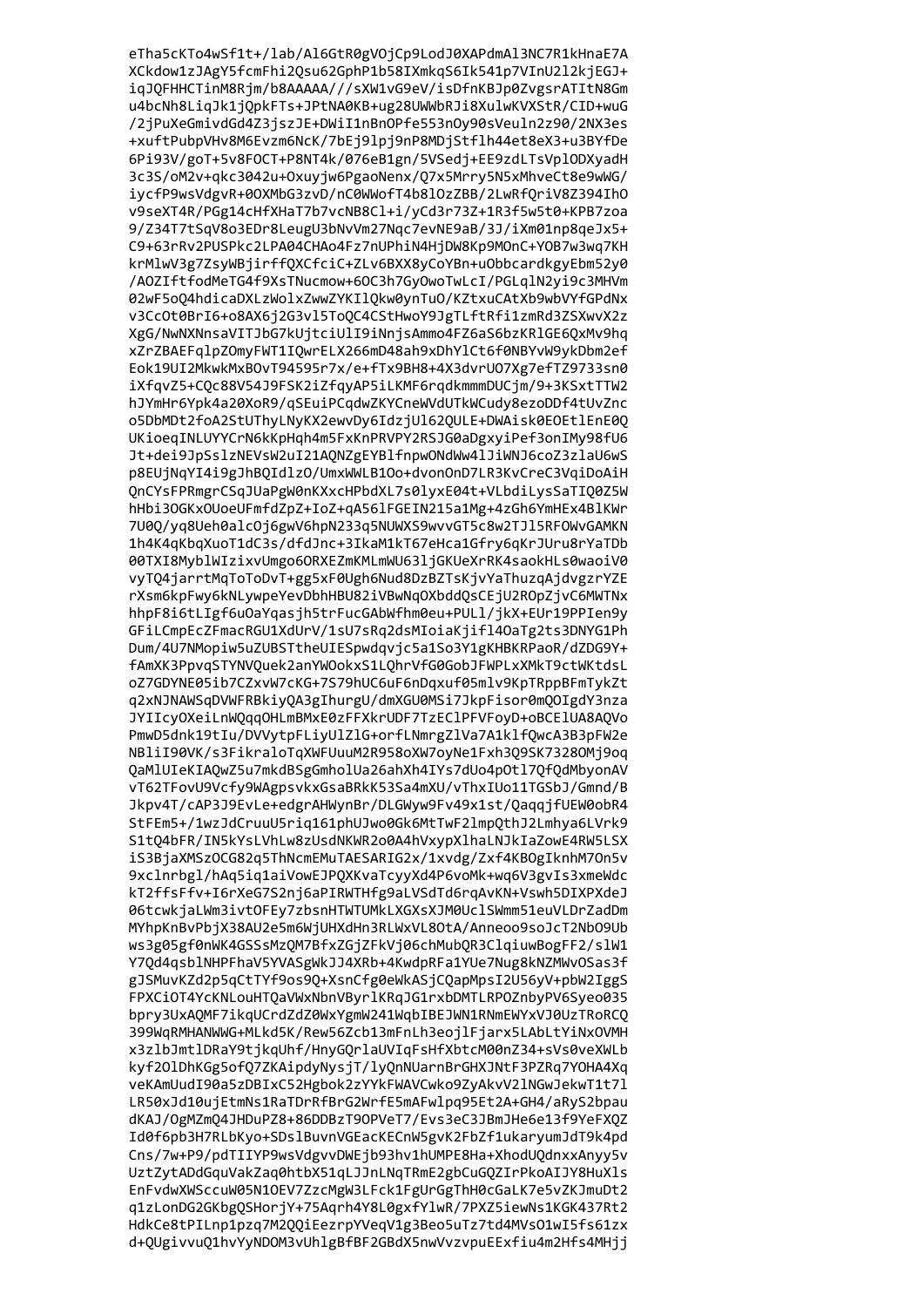fQ39ot9CK+hz2K3vDLpAn2FnD+wgzXb5w/bQ09/gpn74BjvMby59Drv/fQFb /z0J7wX4fPoUTnNiTT9DjZltDPgdnBN3DIQ3H00/g47TePJz7yWXoeE3cYPA S70kcrNSd24ysPEdojnfaG/EtcItt2zBLeOOhKh6P7uUFZrsKcmzrVzbgWtg v+2X802w2zY8E/jpvWFf+Ez+hU9iM7ScG/aNRjPB951swcVOBTVfx3fDbR3x e70De3gMzxFsY004CAeNS1Po+o169SYTE9TgQTh8teChWa1Un00AFBN9t017 b8xaq7f3AlRExo3nOhqOQbkp84ooxGj/UBESyz6GqsyYABLh3KPh8GBnNILL TD49AuF9fNTt929P2q0Jj7B4Uyrn9HGFRZu85xB5+lwwnahL7Qz2k19IPjUt 7y/ve79//9J18auFDNMfogTfKuJiVsL/Rd0WrkL+spLgpra8P/pwDchqeX94 H767cAXpVPXXKvGJVCNX8gVWu8BG4SdcjW2jnIU5gxOTwFqxnxVsYQtYB/9e xEr5Bgon8Hxfc0yH5TD+f96/4wIIH3gLS+EPFgRfP5t+DosEQCgGYKePaGg2 Eg3NryT/ix8Cy5J85Ffan7s4gxIh/FXnli2afm0i+73fGwAEu+DzwqTBF7vH fXiDdRhjHo4A+TU3Hyd4WZ8BhEC6ncmt2YKg6P/fhg/hoa5dL7su89LudNv7 3dFu96A76g46SGP44tn9pDsoWaON3j6kgny479T5AEUdvs+3cAp/wuc1B8Ph RHYBySea8dc46I3G4EXM7imoq8YbDpB50H0wa037x/cG/FxHh7cfwt/ub5Zg Kzf0/07A77UGN8z0cB+M0r/u0SFkUuADGB6B5bq1BpouUzThE9VqE1/ybCR4 7Ys5uBJc/JU/HThhjUWn+FffLNXLjHIeHk/gScDz57cG8aoxnNHvbl63/ee1 P+z8dNTbh7/grLnVm3Tghss19iFYCfm4M4KrjQpe5X0qXlLgeQXLs8+34Yff OnSv/zF8C3j0VdtmMMAt66jj+2Nw5EftT4fHEziK/+mg96Dr+1Dwxxa4bzAi uA76ERs4V+hEs8SKIHQj/TPcnnguvOxweBcuytZyu7LNzsmsa3eIloID3W+P J+zVxR+5XYX+HrzBDhkMP7jeHsBs8V/9kr9iriy/h9ljwfHFb3UIP+Ec/CFV yk3fMIS3Hbda4fYivl11a7K37bLsXf9gfhvB1Sdo68ydREi47tTK7oUIIlMP fo62a2/b5UbVZtgx8c2k0x5Mbh/1exNOXUcfdHuHd3BU2QPm0xSv7R8esfES ewDwIW4Ks8EVsmZ8O2Dnne2/u5wZggoPfE6yzI5ttxppOgD547DHhmuvNWY/ NerhCJPDu/cgLY2xLxhTXEXKOK0G7XsAuB800sN7XfjjpHuv0/DhQPYZBqP8 M//60c6vPvrwX/7Z54bB0UC6Zudn3yPsnGn/hmCdWyCPvPbevs/VkecyqoK2 7m8uhtM8SCSYdHw8ZH06+Ja+kE6fo3n/ugPPlkFEB4yr0+KI6Bu9VjM3b2vf gCb3DFjdW07fLillYGgqQXeE/8XNLWkwPliVw2DNZsb14QhcTiYRRZkYO46v l4LGXVSr0g400LL8+xu3MZCBU1W2gquRxqgKYBaiFTHmm3otjQUbY2ax9BM/ 65QZcch3Ze6tKW8rHwsB1z4kIGo3RHSEADgciSrFsJsRVNkGEQoDUQCeARJA 4EPMaEYBuEfUcqmUOaHw5E1NAdO+lwanDg36UoyVgywsxGAKSXgyPUWEAIYA gEGKSxXKHHPcCZqUl1Qag56LhhmFA48urKIBKJCUkAEkJSO6wTsKidHyZb3C E4KveLiucWaut8CGtfsFCQc9JYdYQPGjgWN8PLK6dyVn61qyjQxnewZkQ+qb MbSNpBrNil12W+hVhJJmxBQRTjVC5D+IUWQX0ggtavFUQ0U4SWHoujoeSJ92 q1WzmxdRpVBqrSQhJzQMvvZ1Nc8AgkkwnvImyBp9FjAZ0Wz8LxKi1Bquhl6y 9/vpU0wshVzUV95JNJ1GvyJ1MCFvG4tadJV4q9SwxGlsinHFSjcaDCDwlkT8 1HBitCyxp42RdX1xwIqyDIbskgBAjsYgJCxV/XyYCwu5utxqGEeTBjInGdRp 2GKmt6IFzXfptaKRYQMS7W0xIpanASkOXjISvvj0T+GvRA140deSPEffyPri 1GP6QCJ+swCEmGW0U67fnFN/xV3ykL9FLvkAfFHG2rnuwRUchVpJ6d00dsm3 baexPeNLi2GdEcU/K5f8W0igfwxZ71jl9dRitV9YFQVO+u8gA561H/POLSxW eAnH8DKxM8yOx/ZkWE7mvYEKMla7FUq9987Iu2eQIMRTpDYa7d2LHcAXs9EL 3814npBouf6X0E8mU22El/WaH7WA45Ihk84TWohOYWHl1uxrjmvV3dqP0iBR wR37hGYiHr4YkORpJuTY72JWujicmeb35Dn6Rhz7a45juZV6DEhEePciWZYO QgG8e92h4BQctjiau+/zoyuyNpq7XPhijSTeQMMAaPaALQOmv4XWAc9ECSwU FuClMGHC5Nt7iLnqI0Go50KF74yWI00wRUxCX5KnSZr6RvJxEJ+44vKmkD1U gGkf5fmakK5ELF7Mv8mKKCkOtgJhURjspBlEKuHXqAHG9VJGbcRBki6YpkJb q+a1RIAJr7QH1lNL18dvPumRmloBjEW0rcUAIE9jWXpQSOEfRuGIiYVCp6KW p51ccVuMqWxIj5z5LegwAhLofugtihNSCvZU+cD6g8BT0+j1++FuIcVhTItm KRlLub0yAa767dqvjbzE+z3rr4aBEOy2x8IeZ9A3CDrpTb9MIzQqOPPKKQQL ZAoXHLdFOFlsfY918LUbDa7oVBgA/ZEVV4XCUABuCcbSmrSdHlBJTgcc1w5a b6UBppRkYAEMinIENRFKnRiS2PciXOn1S7x1Sbhdip9UxUY41Cmh4KtRrlFX Y5YEL1UoSK/9Mug90Ze6bAt0F41AkkUlTtsYJhHvVOucRbUAPaaYFavDJPOu xAFVNav5b3nYqfOcqh3OvFOWPxXkWaVZkIkpiBW22RDhwiBT0GiOAgwCCkbU viiEArKgiobdtFwXV42DKi6nGk4c6egHXi7/2WvkCirOd/dXwLZ0gkNiCaDB BBAojIkJ80U02fotURhjIiZAgMPz7a9UyaPHXo/ZlZAcdnAj4xr+Fc1hj840 1zkH9CUCBXBnYinle+m8we1foCIZ98Z5DDXJ6KeHU4+mT81T57KNOgWOuLpK mXpY3RUPJ0991vg7DC1BE/ZLSAMzOkFGi1pFEbgp0wdntp8GGha+NLhpSp46 JB7HJB3iCMk7IJCiHovaYsMMctSZrKuAFvn8lSiIIUe9dMWfNok3W+9FOvoI 96svrKssiCkM3KiCTg45ODK88Omk1nwFFcZvwAV/i9sYwoaVWALwBF7z7bmK 5pgbsrcsAVVnNmRsVo0GnyoEnmLwxljmY6qt0HVq9CoWFmUuiPnk4ufn419z rErVztvBL4AF6WT5a+bJq4xeCo8mCiLIZc/YZb9Wb5ZiECLCba9chv1MWGNI avTpJ82D02AqhV7haYc1zfXV0S+XEkOafIw3P/1ckNmxwieav0ZrYTpTYoqI tgmtTzvcFPUIRV11pKMWvSi/Wnz0c2MfOnEiT6/ISGOOXOdGTMVZNBxolMYL YCOiSS02m/O0EWTuvG25H9GOxzWvZs5Ze87icBJC+Pv/ih+2cGNoFvPkm+fi dsSDw+C9Kyo6TP+tRtwmfhF+s0hEpc+/ABWp0gL7bHOvSPGGOhUwIiZMI3hx gVp/jFhMD88k7aQA5hX1WZmQH8Q5v9gSmpXArW+5VBhs6guDwQQMjW+WVr/L vXWt3IgRnBZxrKW2ZsKJFqe0dBkPCzLi4YshwGo40dKREj0ME6iQtbstDvxc OyFCHpMEfs2Ng4219rezKGpZI9NnPjPkrLJK773WmP3UG/03XKMs76XgfQud Mr+HNvfQ5QVyUiAvBXvln2MDTea3Q/tMePWWtcP/ASs9T6fPwj3yWR/9s1SF WTo1bhHmZwU/Kut0wY1YhPvF1vlYT9+Yaevz+1NimolVP4rs4Zqx70kp3BIM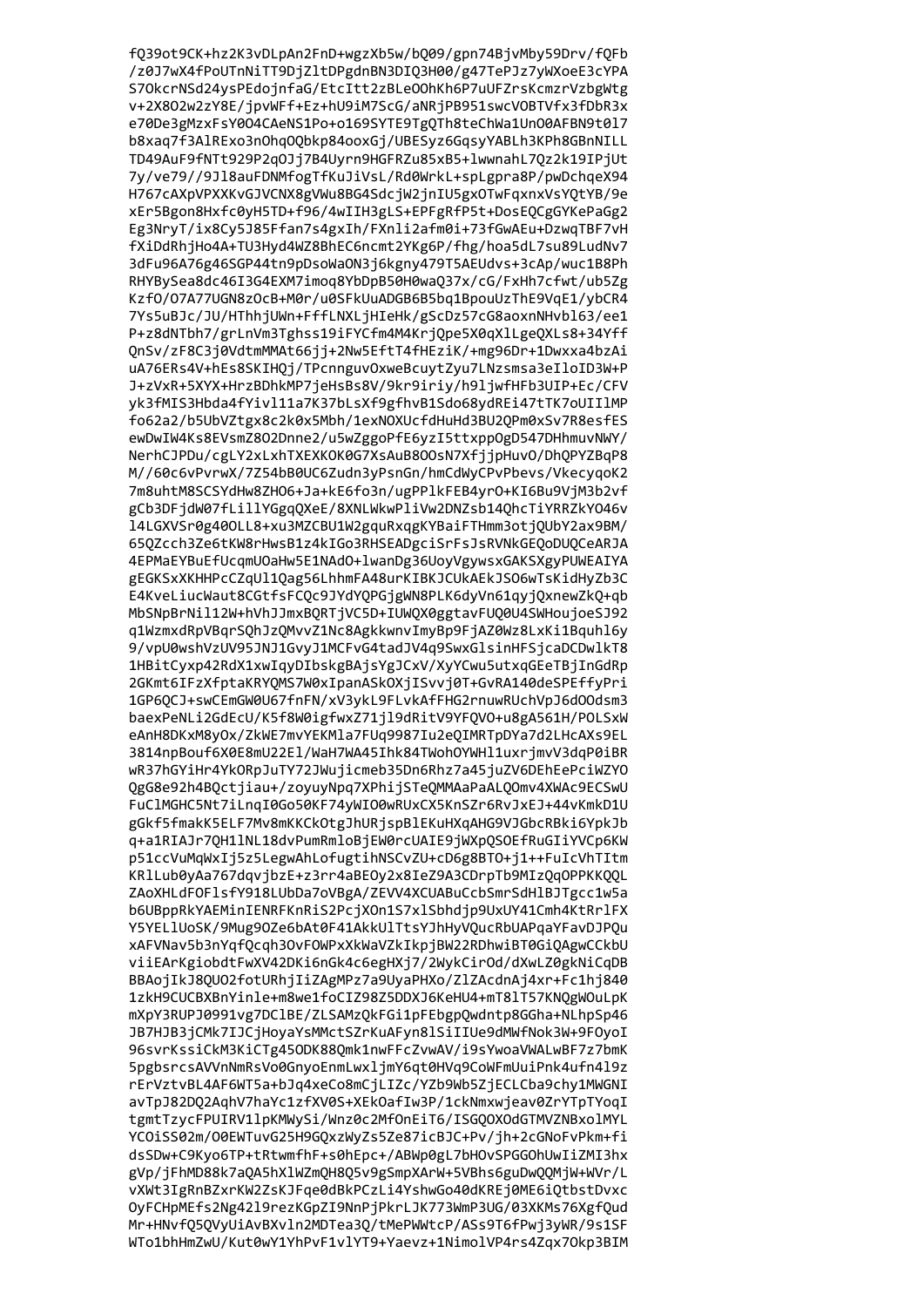g5uG080jloPaRd2oa+deNKqCQYatSSeGJOYKhCuTYYkaxIAccWm/z+JYkhjs 026wKOy7ztrXm6oAYQpnjFT9zFT9/2Y57Cessz4ktkBvyGI1fzFkYVGrMwn7 uTVtUBnpqGFbBRddg/eMtMxUAHCeW84ddCExDtZgjFhgJyRsqClWcAQq5069 WXFLIaFEw3PA1bnp2pdvRvtFIp6JcF1FqlzwdCCRbgRjd90tOdI95MXDF1M4 EvuUGgwomEiKg7fq6UDicM4dfXGiL+/oh/CL994zVr5Vd0SwEuwOXlBJ7BjB m6iEkHqWOB0tgDWRHGvAS1xwPRmVyCRRSFlDVnExU9hYlFdKZILIRMn3gJd6 FczKcZ6J/NcqtbgoPsCN+YYzKmARNfNxydYQMhL9ruU1IcGdiR48cqP3w+lg 10YTm+YTkxwY4TG7N+vlcjNAZCmNKWpWvQoYpfBcdAntCk/WlGWPu0BlPn9H X4IQ85a/hhycq5vaTn9zWY/PrvpUmmxpyPCiFk4llzmhtYmHL7aKxqfb6DOR gKnpWzmloyvmWBUhqUYcLClGm0KSPIVGI4zcbbhmpGipLakgRdS0xwVb5i8n tAbx8MVmemJr0J5jsDIYkMIxiTKUoq8PBbUanF+SrorXnVrZvQjg+CK3ENUp qkMsrlyms4N1+ckKD9zU6ub7yRrE3gCXxDVLO/wxL/l//faKmJZy1TfOqgG6 dL3L1gIXAsSEZqczfpe1w6wQs9NIFdFG6218rGRSV1LHXMFek57ShHeXo1mm XKf1omeOHBMVXOaOquGazEzL1TSGOj8vRWpsBTAX0bqIDED8fNIJ7Vsaipom BQPpkIvrYdJTghhM1jxCtKBiaxHa3a8Mvby6bTCRftsuN6o2SzCknVb9qpWF nEkxKJnprFhGDiPPEWWbrZ55zyHfHqp02XarFhTknnivISzwD/j/ufec/f4d 1PJij/lnVI97r8RKrpZ4cydjII1grb1tXdIlXMErSKTTRKEUilkysThHYCoE n0h16ehkDnIAm6XqWJC+nwqbUjIL0c0skkGJ9keEI1vCkcgSsmYSomlk6j0l hCaNIlmGTKLpxmyEguuGJAiiMDYFCIKE2PrM0nUvuClmha7AiMIgLGtgRJN+ B119TqAzz+fADF5a0MvnPMQXpp+xF/A25NvPWEUauY8a+GC1oiwQGja/zAIk GmwnhL7z9GYNV0010VU79GQBkSQQmJTGqCiRq0xNNFhBy0ZCpETDicG85tGR a7Xct6otgAWJ62nGXETDQAcWhD+1Cxt5o0cKPysKcJTyoURjmLu6Ud1BXN1B pZK88EBhAIhitI+hqRa4KKZ2x1IYhLCPp3MW+HELY/JvFplY34SpheWdYUfR 59PfAS15Zk0fw4sX8P9X0HX0HcYx4M0YMhJK0mGNQXjGYchV0P6koh0HgSV1 8SC/907g2UFT1i+g8eoTaLz01IMurBjzeSnci+LSR4xNhbHpnM0XKW3M0Svx RoB+GRJ7sZzi2f99m8b+zBG3/eHxXr+LS8L44Wapwn45ane6ABn4e2fYH478 TRX5EODWCPAH1iPB9/FgEglJL1F+FDuOD+ERnGLWsyjHRSOlcKvR+ZahoYbT R2Jxo+FchJUMxZSUddR1J3Hal2Bcz3CGKa5ry4UrROkC4F2tNbERV0KHi4Yk oKSQNkhszzTbUxgEYnvt/ubVbcTBqLfSuYJrSkVyNDWiIujffwxrz/3NkpPM ZUhKL3RH25NSkYRmJh6ecQQgb+ex+Lll4vDM1eTFw9dsNJdrXmdNBUTTIEvi 4ULml+8Nh3fvtUd3dwb7sET09lFFAqkI/fa9PsrNgtazU6vdqDkoLTH5Z14S iHg4m5Lb2/WqXS2xM/ti0u3Jp/1uwI3ajiAWztk6etztTG6NgttBoVy8pHSo b80H8NBKvdK6UWO3cqfb3u+OdrsH3VF30MGbmXx6BCpa95PuoGSN2HMZfbjv +jcXdfh+96B93J+EP+Hyr3MwHE5kF5B8osw/EXWNg95oLFyBjReM0+Hth3Df uMg7Tbu0Y3QHfq81Kr4UuA/fp8nPfXT4szY+NVB6NkuuW2uwEeXbpjrVKtMR eRIxnKHiuPhnXNvRgeB/5XcHJ6yxg/nX2yzVy+zCh8cT+LYoQjLVEWRI3BN8 zJVJKGXib+8P0z8d9dDs+r1B91Zv0oEbLtfYh8D++NhyMeRCFJnZJZgntx/4 xfduqrbNvisfu6POhF8HDvio/enwGIVP/qeD3oPu/uyPrW6/D88DTdJ3YOAh hk60/6DNjw30Lumf+YwJnQsvC5MLLsrUVruyzc7Jxm93iOPEHmt7PGGvLv7Y GvaP7w1Cfw/eYIcMhh9cbw9gnvqvfs1fMcvk9zB7LPh08Vsdwk84B9wJXLXS LPsWJrztunX+JYV3nbrtm7zwdvzB/C5+6198goY2E4t3bLvVaDFzi4pJcOLv H4i3H9SkTUYfdMP6tW/48Jw/YNPXhy0/khjR/pJ9/ZkhzIZWUMCVBdAFEu2z XgIVHrxhsj+60RxMEAfa406vt1n6ee9ed4yWcGd7MA6/7oyDPzL020P/6m8c Jmr3hbk9MPiIBC5ohvfae/u+NX0EMeTn76eR/3HmkvXP9VsElFqMSlzoD53u AFZFfynhIF0YowPMThJ5wGXBjBmZSEVdI6xdLmsrLgJvubaTpjNgQfA1qXCW 0DsQDyd89EttL2TW5cJHw9ZiJrFoGVbTYuObE53LhBSOEWLD7I1dx+er8u0K iK+pKW0aPVafQKf1TTWkPyXzRguy5qbwMnWVhorrsVT0DJN78fDFlu8FjcUY uUcT4jK2jytMSTK6UAfyYFxy5XoaSeI8zbTYk7M56UQiFWsy7LjpxIl1MQGm mKtLI0n1DmmGBZ1KwZR1YfFhPi6PY4BdmIuEsOuOL82fgBi1Fpzjue6RTr6g xT3S6FHrZK0abgto5pb3JviveoSd01g53Kn3Evr5vWY9/eZWv0kTDU4m55A6 1+Vs034r0BBo4R+0ILdkzFaAIeJSmB/MUg7EN0UrS+okaPgDv0NEdMLx8hui TgDXWIOJOF630/T5Lwg4E5UCZMoa80Jt2U5IpfJuWWLYgggG0bNHv+EePgtP aHGvNcPge2sXViHkb0RNKKWGPaJ2tXvcT6NRmpgzerifPM/N+zM0cXwChPAJ tkvhbRsda/oMmga8gHcfpWv0rtPPMGTwxPaCxE/wReZkhWowwGBeGPFGknK2 1MLu8hA5EZIXCztmRuOvt7OscSpalYVZId1COBzFuOureDgNulvhTEh1MgMX Mo6rrNgUIuCEW8GcK00+UpRlrjg50Gh8epREDTeE2uHlzZ70dgDMek0ln6xU 9csJLwoSGBBogX7RYHNGff+8lcjlMb+lFDU1ml+hMBh6C0ZLl8gGpCmU0rHV fNgzvm0gtoONrlv/YH/8sIWFuiwmHbwX24lhpeHUsM00BuoI5WgAZfRD0z0z FCUOgSKSrKcBY4KUybeCmXwFj+povD2cTKlaJJrzJ2ZuuSFJgsI3FL5BL2pm Z6I703ubzA86UYFbCR5m+4D1iOp8TIracJ9bi76/gPUZ9nhFh4liOnJinUdM iGwG2z1ik7FCC5WMICiWFLVaNbtZRbDF0iMiIriFFusoFgVvKx5BMlYia0fL 1H570ESi0sxgHv5eefRb2BH4DLbosaafTb+AWiSsOTaD9DNeh/Tmx3wzKahR 8r7idUmwIdUpJgad4i7DkK3GPsKv1l7wA3Dv4Rds0v+evwaZa6d8D7Dn4mG4 q5X1vYJTv20XPIHSp5P16uxGvGl1eNOM5Ejz2RZwL5YnpkXerUrnjYLIPFF0 AMWDViMeNMMjFdGFjIGy3agjdM2ZscVw0yidYcoFy7Y0xPqCgLUe0qLhhjBe 4n0r7YJwhlzjHXCMM9hN+CnwA6AqV3jK9N8KlbuRCHfJt6N00VSz1pcz6ATX ZQyiFAqGrznNxo+WF03Ji83Oi4VVW0vwZrZcKkBg0uBgAZgPwVuBUtyuOfVq DLwliS1Vb7ohtkCxJYotoRungQ3ppWc8pqThtmJiSTzME25ZUHYs1soOYzvP WdcCCuuwjHIeBeBB2Du9/S7svXbX37vL78+8SPfGpZTftUc9gwmEP7W3wU7q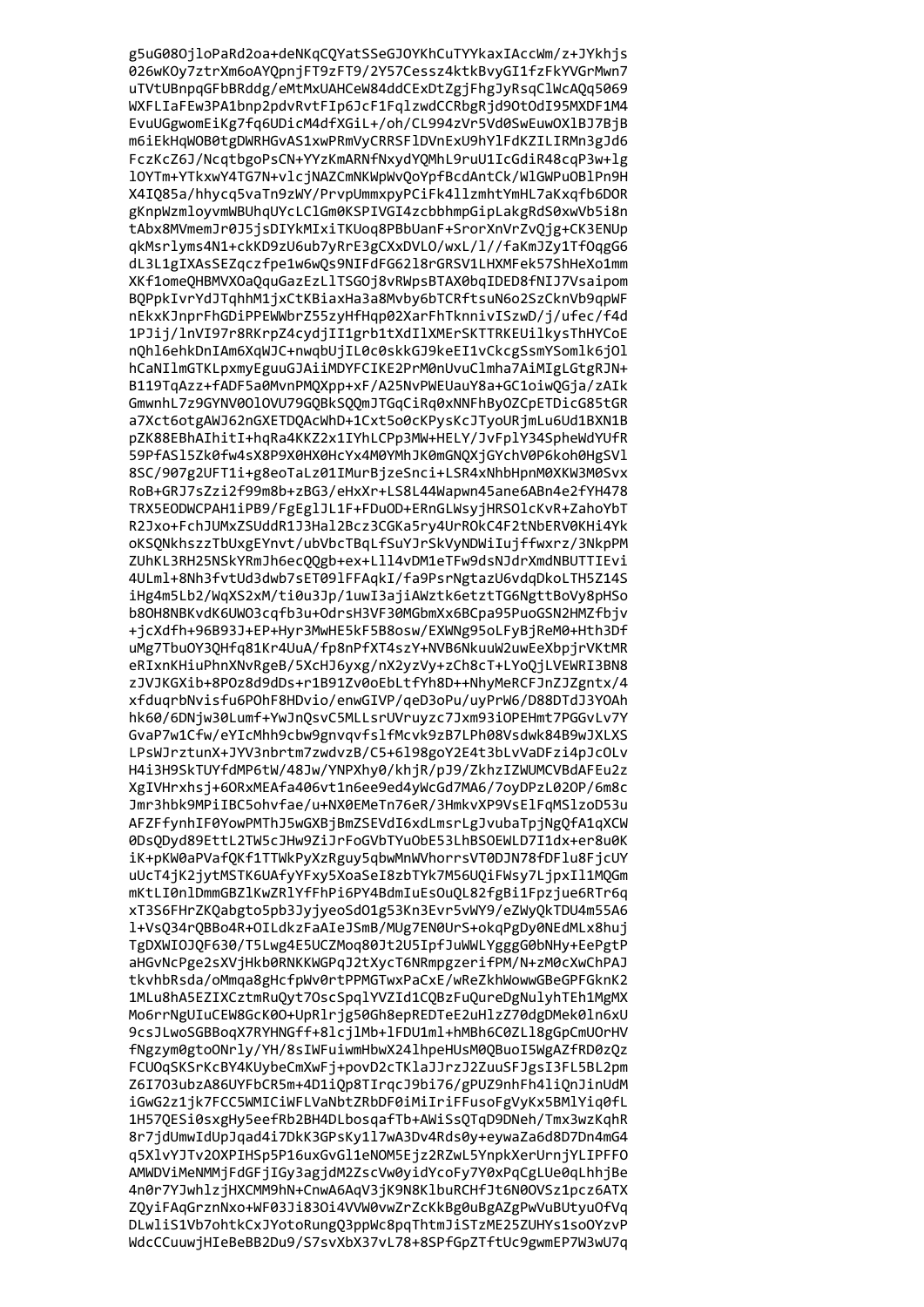gSg4NUl3GlZxapZHVlhK/8iYzeohg9pvDxU6xyo3baKGIacvLBET9IZblK0z 9BrWIAgvw4ZWYLyMbQkKEwQbXuAPyVbTTsWu3dwO8halVVVh7BEPZznFOrea xskcPHPkOIKHK14771sNdk72Mz53catrhTsMdsX2QRy/ZNQW1JJNq6vcnU+w zXWNf0LjttVNNBZOLti21WxXa/Q92bbV7K+0bTU8Ir4Hth/o5rOPtq0OcEi+ bXW1Um61yrFgFKl+ddqDye2jfm/Cso4vb2LNS18YFPJ6xwhBeV33QVN48uFl oLpTb1bYfvWY7b5YaYmfpSASCdjLfjiCScSUDNhvHrecZwOrQV4KFhlEseHd eyCL3J60R7htfQ/2e2dZGYP2PSiearXHd272h/fH/NLB0TuD/dmx7J7wRsPb x/GHg9Ce+XdD9nRp/+rl5VEplIUoj1ip2iDpJBDQarFJcNG/R7LhZvZTA6eI dj0r7+hb0c1JI6YWzJwACIsFkcu97XTRDZlw0XbQiRUYALzsXF+VPWoyXWYJ FzeCjiEm3WJ0HQEXY5qTMfqEbq24XbWC20SsrY1JC4AJB70+1D6zV4w7L0tM ypzZXLC2gvkS3p+9b7z/gKTyr7z/8f4Ir/4E/331/d3y/gBv/937K/z7X97f 4M0/e3+BV38jQsYsXyEnQQFZBFVCo+Ph27dJwA0sOneyNSNmhsL9mWKcxAaa zs72donFE7j4Nz5qd3qDQ4Djve7BcKStT05xrKUgdZ9LyFTW0FgStsCZwYVC wtHsWIKW+S248lpzyK+HlSC8Myw+kDBZLzqMaWTIGdqggipockFFvnt5P4SX 2CUGtsOG6s9zbBkD/z1nv/OGNGfTZ+S8k/MeZKgEP3ONlOhaYf0g60yiuMn+ xyOfWTrwsqSzzHwyMdKmNdYcLk3SfhnEMgjIEzhlCE45GaXJJXHlFAkCNVDr taNNYCbgwEUmuWjATgZqbi0a1Ii3EG8Jelr7vKXHFoBea8x+ZoGVCiwmu5ti n0Zr6JX5iPXKfAWFkmfw2zn0xXzlnW1ETyX4oLzCnoRESHDcvTXC9G6xDpsi D4unM6waeZH1xWbmJ2pYckMrOywtsTmtGq6GaLVmm5dkyaTF6CnPT83MGLNY etFaSXuJK+oXTWD+MiYRkjOzGA2AUiz4InpC90QSPckCFRUIicnbYBTkK6hB QRIC9MODPaan0PmfQif3uJhOeU9CkS+ipE89WWqp35tm0vkY0OM+1JTWjSVT rxr7yDV0onf5DumKGk6MmFRZ4oYiRc8/oJw7Qqq5lduCXkZEI8G23whfYllG yMdDYdIHfv2g2YhWjIndELtZU3bzDYZUgNOcem+B4byFzQJ+sOCtE2hO+TnE Wl5GT5oLXzfoQuF7uRRmyTrMElsibZIgByIV/iT1UqN6SfSH+xSj4/d2f4Fa A1iYHxYH+lOLWcsJlsROY0llc+I/xH+I/7AUCU7s9DORmNxWYiLERIiJzJgI dMM/Jx4ynEyGSxFwIR6yamEYSgLzqykDU063Wa09q7CUkpNrTde02SuH6AnR E2iac8V0SEkxV05ESkqMknKt7sSBFbERYiPBwuerb1moyaGIoF+scIWJm7wN WKKtB/f6G9hZB9rpHI264+7ok26JV9ifT7+AYMnpem3MlXeqt223Gq0UXY8y NFpcwHMNgSTdYmvBLjZFKUclhpKUoZSFmG4IbI2mX8TUvhInIk5UaE60ptBK 1CmGOlUFFBVWf6JNy02bZHa/oAcq9q0wyV7QEnlCVnRDC5PXj2FPEMt5Ajll UL3Ptzl+C0Tq08w5m35uQb7ZI3j5km2K/MLCQ+Ef7513yrLRoOgGXr2F/84h QQ03SZ4+g5Odeq+nX+Kb7GNw2ufw1vfW9DMkafD3E4sV7byBd/Fib+EVfBob oUFFD7sdPCE0R7Pgrk7gamf4IeiShh/EPDg4G7uDF3DYC+J8VPXDGGUwxwTU j/RiDVb9rKljkivnE6FcQ0VPYE0hJhYle2m/NhjtVrVG3CxLYMusCl20FpOL fmDCBIjYaZIbU6aaaZ41SKKZrQAguhWxQkmwaniBWxDjv8ByWFsZliwo5M3u ypos0cYxRdg4xgC5ywJZwdRCiagmr4guAez98j20PbhgTacW633whJGxJz9G fvYYWNbvgBw9Bsr0AigTHsy5HBIrC945g7oiIFLv4ENn8Cfkc084u4rWTuDq 1LwtGa4IxagCDC22j+c6Bc8ob0/j1jHZugAaroaQd63ctOqVMqXurSQVMrlg Fob8EIitPYi59TkgRvRFf2xqMPx41D5i+atZkn5iMvc35qbjy5jMCfCVEyAk j11Qx3sBTQ9e4hsBfYE4EnIWzPQ7g9AU/Ik1n4ZPQRCIqIuhRG2xUJmoC3vM GW5LRw19IOppIBOBO6gQztFwNUZdHNuqV4m6ZFojmVkUh6gL+qyKWxgSiC0v iDWtsk3VSHus2vsSSYG1pHd4Z3Lp3QTzIiryQtTF5npXLJEILen5B2GwJwIE V/gungHUN54qByl0sojLufeGiAsRl2CXz+BnrgVLJFeuu1xZrVlu3KZ4FAym wqBCFwYRhK07hEHU2K3G5M+ij07pYm2Yxf5c0UBasgyyyFLNF6wFykLQURAf Td4GGH1ECwVJYlkQaznF2pxXEHgBDsMKcXDXncdQmIMlPwJ7CX07ec2y4e+2 hclwch4m3CfyxvkuNvXLzrpfNmW2JQdjUlaXVVl1rUaZGmZTWltrHOjHQU8n JdFTbREzWORIJGvtSZbl1qnfQqaBoSw5loFENrEmzSQdQHjMud8CNKZjvQzU Wyv85BoQrMdQjQORJGig8D0mtoUz4F78CLskJG2+AIEpaL0AH4P+CdMn06cW pNRhMwXssAB10PAiCE09h507uDA2WfBT7YIdiCjDbjlafS87hUraOUEhES/p KRcM6RMhA0Im4rvGfLoOnI03zMp7M23G0LSccoVEpAxD9Zk18om2moVPYoS6 JYU50k6351RLAZrc6B60i/uT0AZD/194xnt01rgCvHmtAizRianfhNlAoTi2 cUVv9TcafzBLmkihOKZAJ5TxwOi3vD8FPEzKwmacDTubsvoo74cFXJD/FwAA AP//7H3rbhvZle6rEAIOYANtN0mRot04NmC75XSApBG4M50fASVRbk3TokDR ffs12+30xY6dSTqTIJ023RNj5sfMwciy1ZZvasBPUHyFPMn5vrX2rqpdrCKL VJESpZpLW6zLvav91reue9cXG41zMvuf12fePf9/P3uvs3vx1V5ptDf1R2ui 8N17n9ab52bW15r6OLOx2um5uNTqdFrXei63165+HH343Ugfmx+v2PeWm416 ewa/llvNVvvcTP16p8Wfq2tNjEB+yRg/vdBcu7pu39K+dXAfr600flpvf4LH pJ+ftTkNTaK9ubZv5dxMsVitzF66NMtm5dLP0A8uXi7Plar+xfcbq/XrzU7v 4z/jpcVi8dL8pRlpWTvY3Kgvr61fRZtLjdVWG/0sF9lYfbXT0Pv4IeNu69My 09wVuhblf/T+5pf2an1i88tLm9Frzbr0JG+3r5+58k98Gb0V1vHvBnvhv4YG uqr6Xx1AZ/kXaPSzczOlWrHEcXay54FN0KPZYOObX56bqcgfoBJII5OJr7DS 5mCsYsiI7pRZLsv/KFknyi6LtYVKmbMldym7LJQWL1wYgV3W1ikZIkPnZqo1 ncy/L00arj0pphcNY2XIP+jXz0GKkRCdGNkou97AeedPzS6cFmFVJk7LuuVy jVQeA+f6SHdM0Wti7JjjnKvJcpyLV4snBOfKtT44R2tFbJWOj7u91oeFYsdY +bkYMCGbpGPwebm+3vloo7nWEb7rtD9ohFWsWhjSrTUKYk2EysKsGEs50PY1 Ey8DVavzrt4/oJm4J0u2dGlT/p0EmMJmbLdaq4tt8qAu+NV2/dpHnXrbGhoh /T+58dFM8P7L2+ve6N7s3vFeFLwfvP3uTW/fe1nwnnm73hv8//fem+6d7u0C HtrCz2d82Nsp8MF3T/FdvuS96t71nuPfHW8bb+kb3s7pAp7D/V28ut392tvD L9zFf9EXOujeR1u78jIuSst7js2SQLnF9RUaaOmM8dyioYuW+20+7GXqk+f+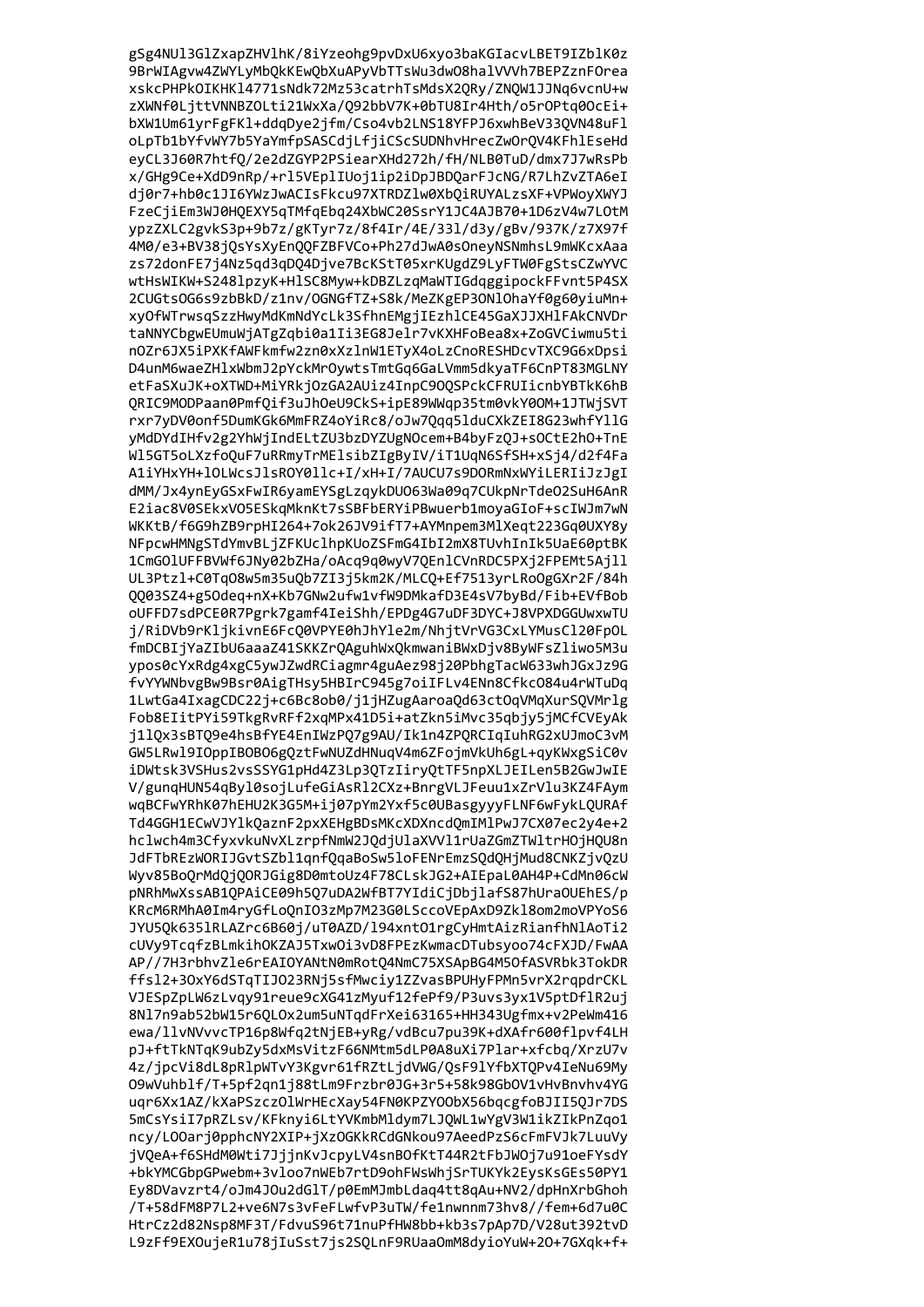20T9MRchJ+udZd43QXihUFyoOsCXQ5vie2dZraisQ00Tc9ZcfpmEtZGOdfIQ VeYRzcMMUblsdgwg8VSlUF6Yzz27PAEwjQmA3OfIfY7x5YCyiqTnyR1kXSar KzPojQ7D20e5tyDhu8kkpjP1FmwYmbl4xCSOdbY6R6rkqoWTkZ7ph1SSJZHs SJ6ckSogEiRcJ3TUa3hiPN4pTM74zJdUkeE61+OM4UhG5i/et94fvD9533n/ 4f3F+0/8/wNc+db7vfe/Be8b3Phf3PiT9+/e/+DiA3nsf3JzYILmwAF5fJwM xODfkahTyzV/rvlzUJogKOU+Sudwq6rzaMpxjKbkPoqNURiNnvsok7DfUtSJ j3MY4oc8RNUWK7aesPBLCrXe4PcuS7qedH+Luq2XuIiSL9aC3ZCqrp3YWrHc DJigGZD7JoP3UeU1W5Ov2cog8WF92xTYmEFvhMBT1VKfCgQG62Jru/Ps76jZ 30ydmH5busapPC2f8t98r+CMKL98r6Dk+ez+01R7TSeIc6VSv82CNPnzTTSh 3dokyBTlaY7JJhphQZM9n3BKZrRNMu8UBuyPwX34TTvwrripZm+UHTLplExu kYxqkeT+V05PJR1hEZP+npgB6wJgBv40gUT3WgyZD8+g79zXmpn8aSuHxKq5 5zVNpxeUZi9dvDCDFEC6Q32cxyd8SsvYEFFNLMCjJUPKEwSuhI87ynUFQ2VZ 6YrcX8WRWPnWoPRbg1xwODo6KHfMcscs3yhkFevAQyoOU4tmoLuG8LEy6I1e Vb/yewYx8/xVpidYZupT5RuFhi85yovwsrGyjxZSYTR5AkoSiMNLxJE47DdG bx8wsD55gz5F0nZyg6Ju9x5jaxC3BX2LPUAPsGUo3yDUmp18tYFz7nV+kLUs wAOPM881/nHU+LlvcrBwcwwo5b5JvkFIP700Y41lyhz9Ci8ziGvkvgl0rLhE +OnTGZwOGSMNB/RNJpFeSOGNjHMY4n/8AYdG/+C9wtHON71tHB6NfUL7gGHD udF2Y9AP3n4B50Jvey+8191b+UYgMY4nc2bRFPAwgfx0C+Tz0wp0+iEFp8oL 5XyLj0ZNJoNLE7M0x6n+rAmaI1jWn4WLscYmxjFT6ZucSbagxEfIz1cLvrJI gkzRvp1qjDBMgVl3FFyTR/A5nnuvsbPmN/RH/HML4K3seU8jH6N5GvJSvO1k ecgDkpkHJaeAnO9dx+fHFeTHFVCL9900zIBMH1Mgh67MoWtiZumJcGRykMtB LhXIzRaQ8U+20XKfZ7rPa4s7q2BUpJ34WQE0Fc0eWvLyxPunETDqBz0Hfsvz XZ7zdrPO/UoOLcBnPnHoGz/4mfpjnukM6XxHTL4jZnw7YnIzY/JmhlsVO9kg a+Z9E2LzpFGn07p2LJNGLr/kntc0nVXg1DxeOdJ7CV02OwaQmHtlsPfzHfnL +Y78INuYM8RGfQiGOBHKNq840+kVZ/mO/On1HPId+cPvP8735x3H/Xl5miVP s9jDzCee5jgSaZZv+U0c7nMpdG/xCGdWlnV/ZYvN3j2Fqyg/Q5bkbvfX9urp gvdM/t71vo/9VA40h0aZ0bcL3d95L9HqHv5/Gy37W2qSE595hUfmFR55cdrg s59zh+ak0zTzhVq1nOPSBLf2jVoPMfQX590wdR6godWbcv9A7vZMq9tzqlSo lGp9NgXmvs/x832mwNRDPVmoqGycYCxlZN+EHRV89ROfqMFnQL1n8qkaeCV9 XZXunQI23eAZ/AdOEV0YHASA8jF6SHCa3qBqTHbd4D9wifI9N5MsppgCXqeH f6gnA+R1YpOvE5tsGUQGvREnK3OF2UqfevQ8LJN5WGZi7s84dayNYeZIdxn/ o+ov/0joUf5IaKWGQE8tOdBzYLcokOuOTbTW1zsfbTTXOhJc6bQ/aKxd/bhj vQ/NP0i3+UFoBz8ILW7nzQFNxcnHj1wnaXL9Z+gyvYRL9AZe0te5w5Qf54wg Wt9t30fGjFhpXV9qNviluM0vz81U5A+U/zXwrTT+LabUuRk5jF7AvB1G8ryq hJGdA4bnM3BoLDelOMHFhdYM+iaCVquF4kKeS1Jr+Jgdx+YyzIlwrXJMnHwQ yWWzDHDpsDFxUIBJ/B+NlS41qUacz5Remi9dnL2Y+gOu7uPyMYuF+Uq5WpqR 1tXJcPTUmdmSwpVx2fpaKzAOGsudn7VhEMj3ZPkhVbfLK3Hbtj7CS3x0MXBH Pm7UVxrtK43VRruxvtxAg50vNmBsND5trM8U2u+trZybaf94pVwzWJrw+Epj tX692Qm/Ma9vrLZanbgOYt5Y6N/H61p7M9zDbFGf37j60ZcY92fnZvA102KN a/Qx/p6brxiLaQXzMW1vXP1pnVTDCfbnZsrluXlZUZpQeKNaXeBP3X2E35WS 30Y30IK7SjA00Ce2mU7v3ExtVjq+er2D2dJWE+MM6LyJFjfVgKsVDU1WWss/ aq+t4E5zbb3xs7XOMgY8OycvgQ11bYUV5RQESk4PQ1YvFmslmWCqLwrHOaVB nMActrDxUeeLJnlAwieGHz9pNDZ+gmFuyow4FXdvUknDB9bsUmqZ+afh5QAX llgtT67V25981Km3GZwg781xRdbr17CEH4KRNn+5yZtK3bjnZRX0+V/+vLVc nS/NLtQs98a9IEusL/C2mXTck8IcpmkITKlaKZcqlVoleTC6Pu4r5dJ8cbbP K6Vgwr80veAVsLKQP25cpXLsK7W5Pq/Mxr2yMFvt84qwe2gutWJ5oThbjkx/ cZ1srSun/gk5Nw0fiOf/wHuCgwb3kCbFgej7zHaiwFPOHezedyJmFFPllqBH g1G9N4zY9d4wqNB7Ayvn0DvopBThkNCdcuI7kQUPvSPkixXw+Yu18rziE7R/ LJ6HP4w9goCb8boCrkrpAFIcTq4PUGKd897fcfgJVxklut37DNTc6N7iUZMm Ov4Vu3KrextPPe/e916YW+OKpr9fSC1w9z6v4agd7t71RX1kz2GYWBrXFivv XxaIGOZEOvrcRcv6401XsZfN6qcRggAMw2RcumTA98tLVCca3DarN4iEhc+v Na0C2mg3NhvtTxsz570/drdOWP0D/hfFBT1UB51RXYBSBazLfvdeAoW7dwye TsF7J0/fgNRiaVBtLUvvmCUOaGTLHBG6d7bgfYdbKF1Am2icXcV3TJnDE7Tv XKJ2NwrBGFkFsY+WcROpvpTASm6ODn+wVPw+HidgSKU3I377qBff49OsrIie soP38egW/nmDR1Aknm70GB8mxip1efe1faRhD5Mgt6IZBBadJ1inOeL57LaN XikBXJRi9049vti9iSbuBwOCIIBOD+VRvr3D8SpxRExY5iHXpGpkGvTmXEEA klOIfVOaf6PzxKIInXfx10j0UD4sgXcIrN9jYe5xjd1R3USZPUaELllPgqoT zopz2efbILbAMRrr3ni7CO+ifT7hgSIkgb4EOeWraFHxZbFA2aFbPssF5JAh 71Kiz4Hvek+C094L9B+mN9TBS20BX78ocAyqH56hLfKYPyiUyAgl7nBAZCXZ OoDWpT/v9TuF7q84EiIPD7UF1cgPmAsKcigRT/EWSFoAbTA5kED2Isgk9Ybh KbmCchziDWiNV4S8u95TvMiF2dZ2SLnn81N41sRXzcYR+ZClvwVCYAgku0Ew Ct4r0okrR4HivyAcXoS0gUiYPgYuPIjNDg7ghWJPtPlLs+WFC2VxPwwQjQFV KPE90AvYiA4sZBMcZBTnvZ1ov4BH3vOaxJTHNbUE2E6HVmf7iWaOwigv8GML 1LbBYggEKdDgRAgwnljGE6ApH1u+4Moj0RUJrfVmZvgrB9d1cE5hnADB2Hgv YYE4Aso/4FWUFMEGOPiSsPVchFiRTyRdwRCYKTgktYAgoQCdAKCAL7H01XSg d0gXKorfAiCF7CjBBQt7PdwwaSEBm8TgAiCzD68cBBcS1ia1rWKMkdhR0+jp NSuwJL0uCy/5dlb3DhT7Y3DFS4K3lG+q5uxd3idUAj6o4w9/aWHs9tjBjj59 jYFAGdI6orWiW+m2wZOi1eUi//01sAbYCHPhJjmqnSgzQqefLbgrFGtDX6rW Fmvigg5jQxsW1M+8DghEHAU/5QFkF8fd046AOt8GBfdAanogREWBGiEiSH2L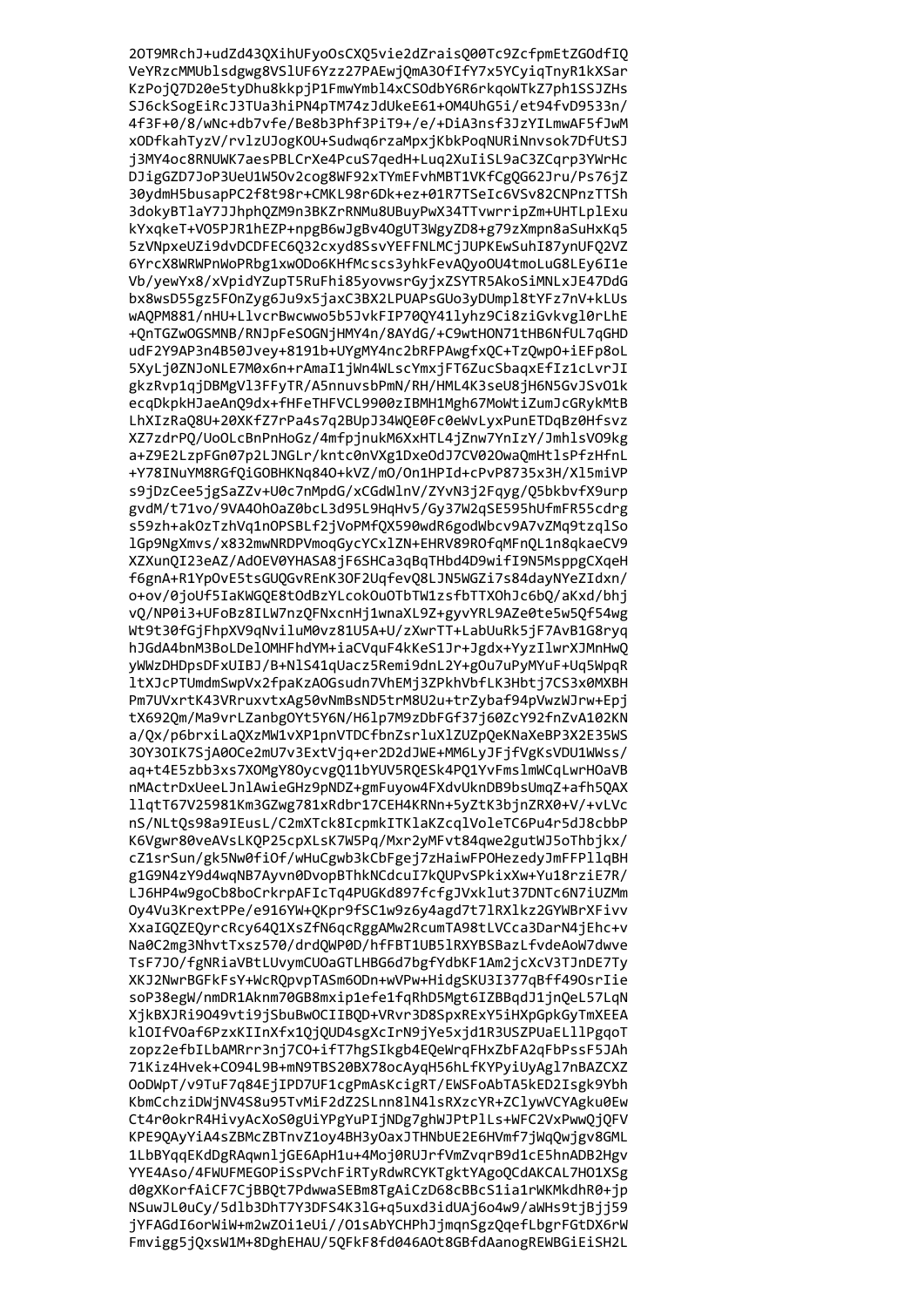AEAmiWf7712H62Npurgwi/AOffRRadobbUzjqkRikCPLYODGWNc6HNMpVYPo A4M6pbpZ4ax8Hrg3YkHRltoGc9PKIyLa5RJef03fh+uJ9Xv7394jeSPwYiQG Ae1HAIcltw/7dM839yCzMOSwzqy+3nv7qnCKPYmi3C38Y+uPbHDAEP4qzfpD ePsKe1rRCXkHDGaFertQqlFG74kZWC4WFwroUUq9hcMO4LlR03DOIIHtbU+R zffcdL64jS6hvjAy0f548R9f/VupUj0DQPsz5/oAQJdIcfEH+aJPcXRzUIoD TP8EmsP3cVZXYJhLw/L4LUxtlyBMuvoxBUf6EFltt1qri+02ZE0j31fb9WvC rRrNyY4nQcIH/N80A0CEKNvu41UilmHQaDY3Gs3mWOjxeyNcIkmphjEhqpzx HkKUoTXFtesr6xAfCo91JSFK0AVDCsMuQ1h0LgFQ0MPiq4NrCSGimCVIQ3yA 9w1DUGMz4HqGy8KMTQmT3iGvAiPENt1ITxFHJzQJgIPQUWFEFF8TBsI9oBjt ShgF4uxjJLCABNQ4L44Gd78XpKMHgPAJvWxKNp97KbTAhUeCBAGSxseDTkOC kzFDXI0IRPbOH6rWOPzEcRmJUoBeNr2WF4VSsfh/CjShMHX6MqSEoBln+gMI xMtYbAX0ADXkGZe82xG3ympuq+JCUV0TR3cyiLPVaunCsdDp2UFidIXFtGKk A1qVSwaOC/uXWCXETgpYMQRrwMeIvr2HFUbSrwJ/6Sk46m/kPTDCjreNK99x ZYEyCBHKVeEqfmh1H+qAjdx9p1B+t/ou3tbezhZmzzpIZNfYWcnjY511t5J/ R1xNQ1QmqoVFBBYkS3isVcDYpqwEQ9PqQPfAiSziYzRP9wyIRF08ex9r/5C/ uPJqGQEa74vNImkCtkrrBojhjpMwOuwok6wuAqwP5XQAHjnMdBgROQ7VheLo kELxmZHtfcndPY62bN2X7MOP593199xUD+ic0aOSrCaf1fwIrrDXDrEplfaD ZjpRODM5IztZlAU3HDeEjnuPSWUSOTDHaNRthOI1YkD1RgGwllA1eM1IviR2 aHrgVYmcGt4QWIIs2nSAn71MyzHsBI1QwdGKgSEnPQLSfN8GYoFmgaG3C7jP JAyfxrOTE80EkUkxAAsXWrmUbfD+PBKVEvWC+UzimAgq9IUGAGgTYp1iAgZC TBqQsLyRHhLdwgycTeKY1BKXwhDe3pGwAZgAmRqsBi2Mr0RjYdls8ACHV2Eo 6Ls3rIcwMBwJptekPeSZgqgAYhM09dGcVYKupw6730EKcE0v69BGpjOwhU5u oiWTOtfRQP8abarBf2rY6BJmhLHnow3HgoVx/WLtscvFyuwFqWgZNVpmbHPO KLYUyib2g+qn+mq4zuugGbUgXjZezeU98MHDz1rugEFttlLYqSeBR0vGd0WZ +jWgycwDuBoGFE2xntcYKRdzPYnTmMuFTEU57R4N/Pi4m6RZrfA8xWNyIRnz 44xMgDUjd3ybTqMN5sI2VIdjP5AHXrEGZYT7Y510HGESDFUqC+jC0CECwV5K 9Dlq88SOaEIRk8QVI9b66wXK/6AIKAznayrEVcli4Xuw4olxqsmGW19iLfuM BTfk+nsYTgosJ0vG+CayJ4LlEtdPYmxR+NsRztVUgCIt5yweB9sTPkPPzLpo VCK+XZGzJD2ECUGNOPaLt+dCZyw4jlbiZHRxqvRMbJ2oW0bG5rTI9kzZ1NyN Xg010IHtohzWU8omIEHM2vwglTAg5z0q0gg40UVKgUhcBgoY0+pNbZP+ULms tgFyyGMw+LkoaETMRDmORZfdQYvYdTmktFmnvrRJNYd/sShSSbbcbNTbzMhs tDa1rhmljxizfdRdSi3q1AL2visRr9P6viJu5J8peVgSY3hQHE0BEhcrHL5k ugIRn++QhXgAmbUIwlXx11yiqr4I2qcHL09ptjR3sUKqiE3xvta3qycbviMS ktZ8GI7nbVzRSZ1F6qHLdU0TxIJ/gjoatATxFrz3jShMA3L9RYWuVo+o8GKv qMBIcBbD9d1HKRg5j8DPHXAPjF5azmEpV5bqtYbVEgADPQan0JZhIClsD0sc SeasHtjNQrl2tlg7Wy6WisyFFcrFeUmGRedi+YeM8355dv7ywkzIbB5levGr Y5Jw/ZdlKAR7+yo6l/EMXDwjrFOccMMDkhiwUxwIcBCr729YKyQjoM/Jk1uy 10qBCQRzTTX7Kwjfy49J0E0rBc1pHSpbsf50ytg02Ij0XvKUonS1PGL9XoGX AxIbRVwYQKh8HsR6TSCNzM1A6HgoKZj8CKL0vPtbuAcMW6gtBJ05rtWj6edX TJqkmvZK+AGnsLqKcR2sMHW/rDSW7BH+jEZKw3CgJjfyBLeMEmLRKaBC+Y00 BcF9xqNJ4esvuYl+4NTEuRbpesbaIbZcrpKPd+EdKULdB/CUShGGitUFgSMw DnZLACWmZD5EgsY97CQDiE9h9x7cvhqPVg87+MdcE8dzRQr13B8/E1VCRA6G ofR5axkKeF04XsMn2Kb7atxSqbuDQnFDIYIoSWAGK9RHBKOKGD1J600oEnlK U0awE+Btjd1TP7585aPThRLV/k0xV/obvePB97evUshhrThXq8nWuXEH54az rofhjgRG9mNi5AosAFaJFicNRxurlbVjIEz3SbxCyEwrMjSESyvDX1VjeNAC tZrEahEJ1kW8f9pBeGXHMKjZFaKmi3o92GeCTyZIkYZhHD4vmgR8u+9/TgHq r7fgg2VxGvbGTambOGN7wgWaXCi98I1kuMYMdyB2BsHR0bNV5Vu+rmF05+hT 2iLUpmKZJAS6qbSlQhWkNSqU9KF/To6P6zahSsPJ4Jcu1S6XDlSLcfjKQev0 HROHbg+FCGPowV+mGOjeIZzOJmFlsew9ol1CKzfkIpOnhEUGORJ4Koh6gIfe C2t4S00BC2WiYHvv0SBtIvMd3XGPf8wBZEvNX8B0wZbuKs7/pheutXkbvx31 d/HkxVYb09clm0F+L3K40vIY6HAaw6+f1L9oXec0Z011de3zhinHw81LqIfD JnIa6NwlgcMMiXHlc+OT25N5MIve29ptgC12ix2taE6CMiz2nPOWTe9XWraN Zn2zE/vSm5dazevX1k0fv09cWG99cLG+io3U0tp665/tLxPiCVGcW9I5q6v4 F23oxGbn5s1WWOdyqWiifu7VEjasSoDIuTwvm1wjDXOvfvpnh29XCfwjM6dO G9MRBURPPIX4/5yb+IuLQWV6wlF6S80P5EgEQ06jgzrLJGRn2XDzsmHmcnFB 010RZk46rpFTME0cBL3c2aYK6SL012x0Gp8baeM040/xS5Y2vIEtNVb1mx16 zoLJiNnTAAwllvSdTnvtk4b+Gd4DZDigrx0MKoROORCaKHFiSVwVVD8JBP6X ZYsVv411JCNVmAzZnchS910uVSD/6D5CZ0r9Rxv1dTsws/HZ+dSDi9XDH08t ix/C/TELzghb6jMOnL7rguIUW6c1zCg7LvgBGwUbnJ8tnS2VGO4d5dCxipxy EOG1PkvTcMrdmLnhcGB0EtxAhNWMi1Fbsciav3xCcciJ13k3A01wExFbT0WT bIAdih6xlkAGplfm6gI+5vvvzdmClLM8iYsiiarP7Tx4EX01wJitvDkcItVr 5imgGSepWXNvOGPOHrO22tvCH7kp+N5YTMGhuYomIAoE/PSiE1LvY1IxoZ9B Yi7YNBvZ/vbMOSfdfMvhBOdiMaZ0ONZAXv1vOAcOkmSapsNJ1OM2KpDvUFII iFrbuoUJAosbqMh9Tiegd2C1Q54Z7HPmoHEiQSO3P2YUfWZMWmFqswCTUDs5 1Bw0mR1Kc8VufzqpES6t6WPWfFT7g07GGONf0rxNMsZGbRNSjo4LfxQsnVRW 8XCpx2y/WUDq2pAaj5vXQ3hN0mU0hfVXFND4R5CYg0TBaSz68SsmWAAje0d5 Fkbv1jR43Ni4lrBFjAf3bsfvpHP2ZY3gl8emWY8cUx1Bn3toTqF2o4QfPS13 OC5RlkARWCdSq0NrK0sht0vnhs8zgCX6xrW5Qm1ubgTRHSqkZtY4Gqs9nKVP Jc4pdcSEln4cUnuk1iQXRzG7zp/JJbG0eOHCDKkxtA8B/yK6KXWlsbx2rd5k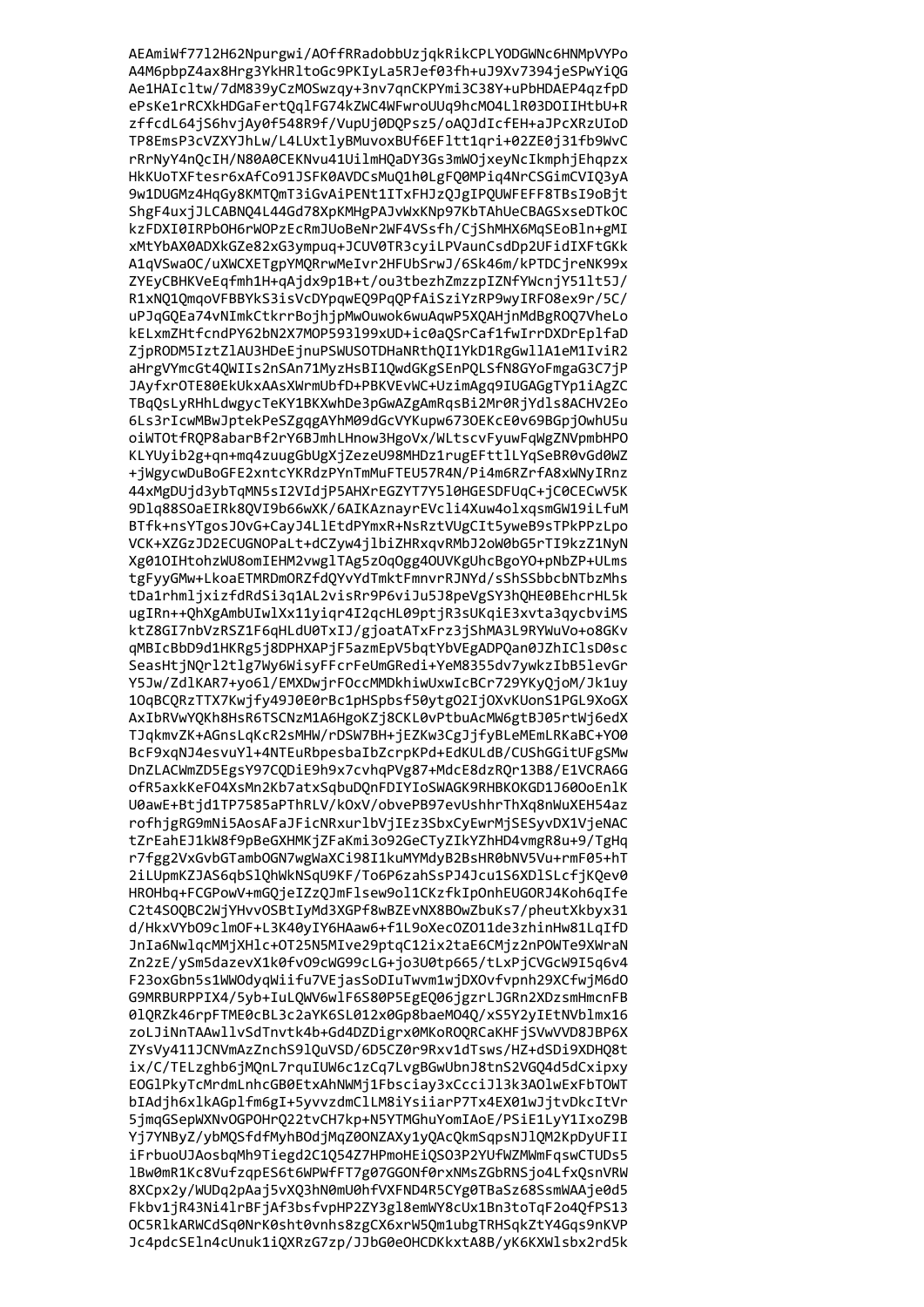9km2pZaKFdk4DIGyT6eUdOdjDLBbXJAPfVBhmAKaccj1wdJnhwPJufir+M/W CsVyXvsU+npUv5iBlWD8az2pkyLvU+Nru8dFH6/VjBrkQyoBmt999D1VVB7z yeqTVSm1fHahGap2DanJImbXMNnG4+kWDOXwv/yqEQ+M5Cn9X3MPmXNMCXdX edsjmJV5bCZ5V0Lg9k2+aH64ZGbu5R1su0gU462hYfenDB2IG4D6uB2/6SeP t9BEDgRvrKG2cfhluSQeQUnMw5+R/Yl50MVssszVrIjrhAA3V7PiJRyh/bkn OLgSqgWfPqWdB1ysid6+fubKP5nSN+N+Y4fpgAhrQtTl4oVSafEy0wiJx8+k 2uovzR/NSpsUUxz6Q+HHLOryn3IKCs9Nu6OHMrFixv/q5vTEWIZcavfxSZ38 EFgeJzvG41L/ih7vWL1cnivJ9w+j58rmqTRNpZ2qVd4+mi2VT48glkco1jLk 6ruPJ4hqSlQOBDCPtTiGuUvkXCK1FqLv6TvHIOo55Kq7jydI4nE21qcvhuou WS7XKeW6WissVIu5ms0L16IH1R2lGOo4hPs4w3c0IjuR4pYUi5SHWXq32aU0 6E0QLIOdA9Tt4ytueYwdSvjqAs/Z5ym9/LLY93oiMD+1w61Ksp8fn1XGL/kc kn4EUW7GPR/9jt0IuuqQqmFSCEQ4KOc+fmCjMyVfBY5iHqkZECQOL1YeqbGR mtrbR8XZPFIzMrAHAphHavJIzcG3FPepSp6G+jRXCw70493HD6w088R5vXlu ZryJc3fJBq5wrmn97UWluYURrN9jnhA5zn58HoYl7x/nFc4jNe+NZTvcISqZ aYnUYBsSPzOFHUb6ZR5+DoqfF7+LTUj2E91x+5H2vdcjaKE8BpPvSOp0WtdM TV/sR200UWgn5IVH4d6W057kHUlDrrr7eILHN3TwM4+95LGXg8deTpWgJRSu VSp54Vrw1bR8V9IR3JXkomgehElZLpMHV305tqZrx37SMa+Usd+FnL7wedQg H6FSZqFawIdMk11i2TYkMdy23YKU5QdIpfkD70qa6m1zKa39aQnMP0Qxv/i0 Nr4PXjARGlTHIDajl/khcNxAB00+1fycp8hwZ1P3LoM3qLcZz3ExR5U/Up0H mj6AnJKTgmjBlBbNDHfOICFm+Yh9aGvolRgrhx9VI5nEdU7Nvn1UmStOuS/p SuhAT8N9PA/vuNmRXG6RDzzqNbCnym8flapzhyW3R5pHUol3en09fQ7HBFP6 R5oR8rIeLespFSrV8RwafEJM9hwC+pTsTT8EHGddEPUaRgg+zZf6gIeJPPGf paZUUoUDUAsX52bfn+17LM6AH0+mBWlZI1DuatVLGlY3gZe+m8ypF3t3JfV9 hfvSvQfdG9hqtI/AB/+LuMgeYiKhT4TqWS/65aSXBe8lHnqDV1j2sofgyh6D Koya4HU2INuQcCIvwi+7CKfgQF7sUuLjO/j/l91bKI3hYy9sYcwTBGPQkvlp r4b7x72/ed95j70HbGhHYzZsBD/Rup4EbEpwEPHxXhcwiG0MC0PCCJwBdu/g o00YxDOpz/leRr0ng9Fh8vBgfO1Jd15xfhz0C/SDdvDdKJBFKny8vbMF7/91 v+p+hQdf8vRh0YKYxLhhCOT2u8cvULFte2A0+8AX0bw330bFDV6778XEP322 A/eZAOVS0+TCqsVikazX+WKjcW5mY7mjnIInf1L/onW9499aXfu8seLfvNRo Nn9al+PWmo1VPvUZYqlBQyuf1w3LrV39OPG2CkSoLXbban2C5iQHXKxckDZX 19qbnSstdFFiF826+RXcvNRqXr+2HrpvL8gj660PLtbXV8wI11v/rL9EKnQM Pll+1F5boRxdxb9oQydWWZid1ek418t18wUL52qpVjTi5lzu/7CO4kem804b /cqZNAxQp8CHVPs5scjtDxpmPUI5dvZtkCHp2FzOH0NSJvHX1olFxVk5hjWk r/617JhueGDmYY4sHO/a/HgFo5DmlpuNeptjWm41W+1zM/XrnRZ/rq41UTgv v+ToxfXWL9r1Dfnz0wvNtavrtgH153VVP15baYCbP8Fj0qXBUDw6zCIMAOnF avH9BeejLJ80Ghsf2pQNf/xkbb2xKWPtjaqhMgnjqa92GpitLVMyy7Yk7wTf AbZztI8Nfb4yqBCjBDLvBst7HmD4yntzFh/OA54+ORsDX7IkYqTHH+pMycKM c+a0/DrodCsXUDS0N4XMSSYd/NlqgePxsMdwRn06iEsCqenCpb55mcxhZIJo VS72s/OprhSojD1hKxOyhKg0inLMXDQhADkcLjqWsJJbThHL6XB4CzqA+DAu s432FBCqlGxEUY3IEHIXY61J41/0aiilPj2CMiEQHhevWqWdDm6zVKBuJtf3 S9Po1Zw7IjB6NLhjSBt/WLs9NoyRhl2OmxkmcyZq+ioswxKAzIAgXy4TIzsC y3VUJTMH8giQB/bw5LiGtldujIayxiTIsYl3V8rly5dKM1QWJpacWbw7Q63j emQZNEwfDMlQ+a5okE1k/XhSVs/kMZkt5NdHWW+O0vKCZANxZd8eCyBJRzcn 6b3go7G5yGQfkEw29ihVbmRnzvXty631ziZC2fXN5bW1czMX2mv1JjMfH19Y 3wz/Xt60NzUvNK7sUDqLbUgTwPfHjqoZF1cwN4bsydo6c52ijM/N4NAOWcQJ aemxgOL8XO2QMUmICaKG89FRlXs8XLbDZJ4jigrTY/HnAIOdBSOU4NWKfQCG cp77GsfV15j+2pqsPI/fS3HhFgsWZU/q1/AoUDQ4tPfBUsTc+TjKJWaTzf8c Y+cjdzS016NxqjQ/0rlPKXKMR5VVJoQFx8OtGHkRcxcikjQYmh+mufSvz5FT uXMxIKpyzCRnlOr8DAx8Rla0sF08Waf2IoPmJXPxF9mihN1Xhxyry/MHdq2H Y7ZibKeHdhhlUsHisthK6/pSs8F0vuaX52Yq8sdGfRmb4mTiTXibkRbApNiv NOZgcapAYUr2GVGVZwA7E0C1ufnZ8cDZvKbkmDkilT8wNZxBDs18o8+UOMhU W06GDUMlIFPDc24KVP2WDMCONlaaPAU9Ci0aYAn7oa9hb+ai5IPXsIm5NKfJ YOeg8EvV2mKtTK01W1YHbOGMUx0DTpOta6/uPtWYOz/8nbkbLdOhLMxV+B7n U1/aJCeopiFyUrWgLlWrtu8hA/Fgou8rYtD+Kzbi43BGhsBfMRK+bzf0S7kN ts5LgLx3a36MwgAMWfpvX3ZtsfL+5blhSR4ShvhDGhxNfGZ2pKMbLNN81Km3 ufte2EZ2va7Xr8Gk+bDVaZSX1gz5Y5+e58Scp80W+LDvMZi838iZCG9wkAJo 3//OBz6CoxBO/cR3zGEP8h4PZ9BzIFArxaXSb6PsY015ICcPVTDnIHCh8Tpr p+xxFDvKOpcXBvewvGrXnK7wonDKfGCFxzNwiL9CxziAE3/iuIbTcec1DOaK EySIsXyzEPDNL3/eWq7012YXauUFFXT7RgjMTGVLzJ15Aw6UGOPrDua3x9hF /gaHaSDvpYtqF1T4iMeLvOreA80A03AeiPM791wNzZ4F/Bd3qGsEFg70AAvz 1XLVaZvcLFLg2ABX9pctCA21FN9CoaLLICe2BGSXn49Epm9gwV74koliWviV 612eovKN7BVwYAuEHP/FeTCOZ2DFVuRFnsCixwhw0SHdz7ieaGi38I+tP4Zv oS8eFmPOHDj9Drmh+zvlCxyi4nJGb8dfJTBZ3OyM2jHcJcoHGVl0JefF/FGG 8AMu38EgeIgwD3d5qogleIVJCp/iWBwtAN0peOkohsNlog9GKNQzs5BEYC4Y EToDaBNhMRiZXryYKOwamL3f/Q0mki3en3WQ9zN8rEzNorCGK8vpMCGdtWxs 1mFUVuHza833aKby0Jx2Y7PR/rQxc77g/QG8uVtgdS7+YFXujh7//AP+fAk+ 8w+A9vZAt3gqmROjdwqRyYTHZ0/xGAh1Pqff795+p0+DgxpKmjCPWeKZHE9F hFiRDHnah1Q9oeygKHkb8vprbzfaddhEKl6uXn5/bmYo2IjGHl1LfLTZnO6h +EFH+VoghIQQ0yFKhNCMUy9oEosHyhIMrrY03OFABEL3jUHnmKkH10e9n9R2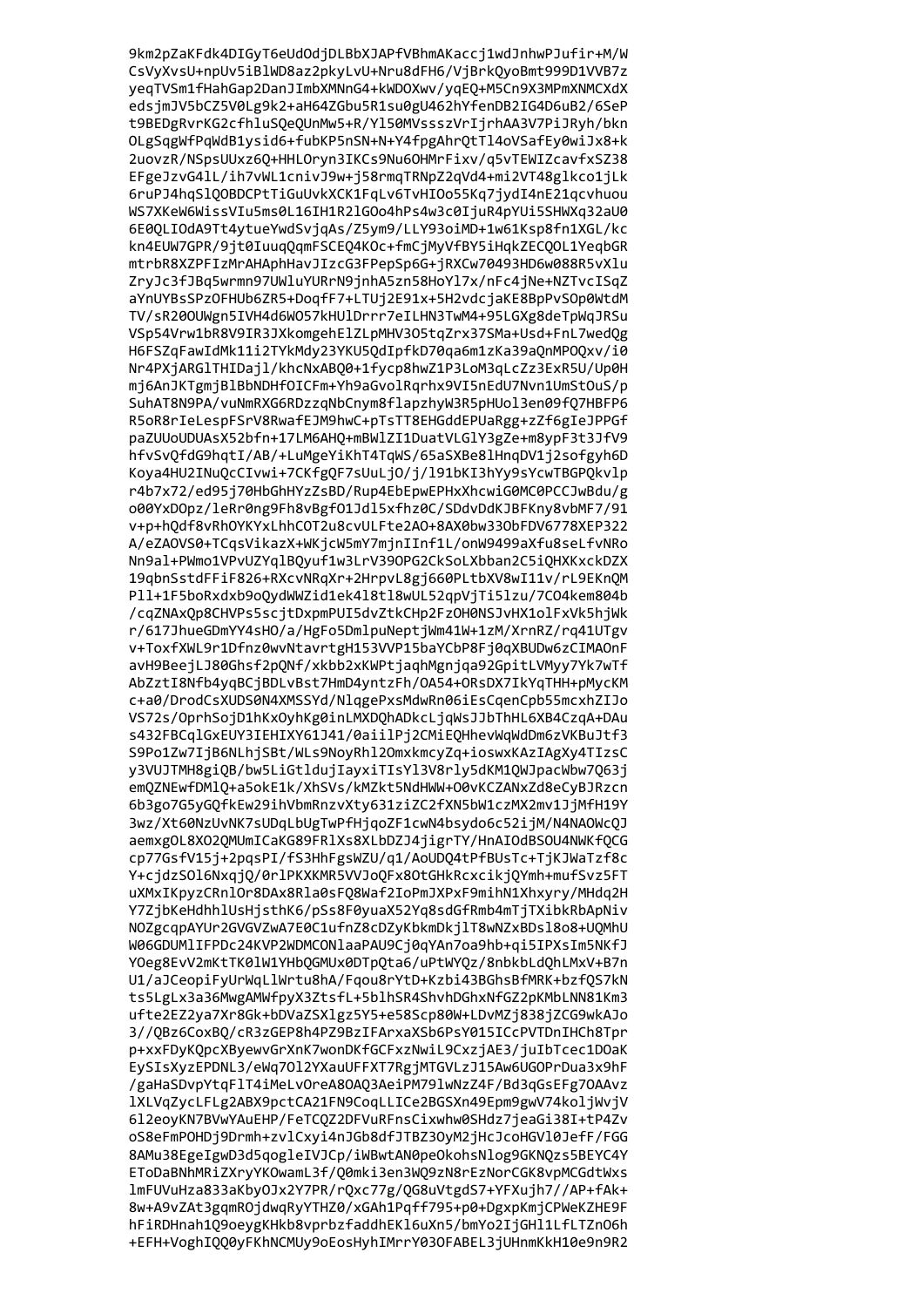9dFUegbxb0/9BdJNkaYZ+JxSDjbn0VoQfaqiG9Y0VSzeh26iCwFZEY0CYr/P 47zwIBWa8Ia0Zcr0b0Cgvqdik0ZfuGypcY6pNifCSOYU8RkeGU18vYegZNjW B+A08iaorHq8CdFggTVnvAkqf+7X2MVJ/rdoXrjLkgUAidaI4SsxY9ApPSN6 Ic9EhfKv16pEhuEm6B1+R/KH7i0oYMthYub05Vy85ut41Wl0pmikwFJWd4oG gDy2TUYnl/MQO3ShD2HQ0PYyPfSvX7Fk2RkG4rtt5nQ8aZnGz0sMjP8nFgaa RYc4Uo/y8Rr/u40ftDsodFQ1HIr2gkfFeIL6xYgSP76gtOjexhPPqLpo7AkV zBUYR4/RtLQlg+SJe0bMd73nGAa/5ABHAf3idZzY5z3FdEAPjEomAWcR9/i1 B0YVcEcMSM4Cv3xY00vy0jET8RHF+RtQM8SlJCDW54bg4isBXGMpiStvSBr4 82YlDWuZr3AYkgtbgROxLDRa7wNnIeUFaZTOAKsicZQjltLnKOnEGGzkamX6 XeEt4RZhdnNiI0bKFY4cbtm9D376C5oOHTjJWe1YrvPHGmYPoBh/qjg9xzhD bI43MX6iAFgrJEW4oB+FpXKBHgGfEzue4u9tw4EB/wkxgpMxMTWAHOjM8ycV 8EBntCCuMIi0g3u7MiQSENTiOZOk1G901uGeMXS8KVYvWuVhnpAOuxfNGMQk PpYHtlIMxXj5bOFEi8d58MwbKCk6V8Q8U6yLlQAvgMeegK7qv4od8j2pieUR 1PStCEAwVgLXbDu9J5USZNU0AS7hSXoyYRRXZUGGjWA4dWgKDPc9IHD0r5VV eiag/E33yXwmh3KprrYoG/wk/HLmvhpQiBdWpRagSjPAgAnRuRfhHkbRg2WN pAtAbIOucn4q7QmIXCzPA0Vw440lUvd2/BmrjtE9N19ZvFwZNjZsnBI5kS9t EGj9+jWNnq81P+VxpbK5yfgBuPdj/8RMCadB/wQvhHeYjRhoDtt7g5TBeZpx YVpiuUtFCc340CLqFotEtBUrRpbJLpJZfCpbQjnkBcum8PmGwgP2JcZv097Y mFTuIKfIhMzcdEly7mO5vgEnf/alIueigx0b/5D8j8Y/fnmlsVgaK5WLc9Wi sb3tK4G/WDJh2eFW8YFIA+1Vsx4R0ACODAANZ31iHdnsAjdOX2PihbSy6myA 75vnGdp3CjhjmMVMcIIhpxCjISx5SiyEj6ExAWW1ycyR1AZzfY9BRPeGSeFY yMX7cLXDuoGAnADW1Bw4+ZuGT78zxIdxAIlAPPAbRhXGix+mde7GF6XG4DQ4 22En1zMces2Yn5zFd4rF7qXJ9ASG6f0Cz5g0Q/G2MRiYxib0HdisDI4zUbaP /8VbeBf61ZpaqUPObsRpTMIxCCinMnoEXOaq86AGUTt0EaPcaPIWDsMcEolN 5tbVRTYfj3+t2TD21L1VQU7UXo4Wj2qtWsVUOQwDZ+c9eJbiLG1BNsScNNae WgkwPnig/n1nTWL1j1BsTKuVvbZIaTMMQ8oEzeDS145dLzbFkhw4pgJCv1M+ +iDJBXxmQXWFnwjDzRdwpqmCjBepSoFdRYsDEsN5QMcQH1gnm6Ap1qLyAVWI +sGREJM4Aurv00GAUxKVbcfF4oiHGFuE+TbardbqYrsNGdQTzK+269dEPkZI f/NLFvCL6IgbX04tMUpDD9vH9gzjcPh+45nFks2sON1LLEtogEx04rfyC5JN GLiJW0o85e9+2EOSiWpl0n1k8BDKOu0a88VnXEf08BSaEg4CVPnd2JCEeIFw UMXLRgiQzi96l1gHmUDjLHAFxVPtiREVoIz5HRIzK374g/42hmzcS+hr/OJV hjP518QcbwywmMFhECDhXagcopiwPgykQG52U2jzWq16oSyVPeOqEjsyqmYY sMOBTSaqZpQ2rS5Ypi/BAffIAVhwxalT3d/RfGXsSmQKgUR777RZIMv2wbdt UlsCB18e0wLTg8ZRdFN19ktAn62ttD67hPOE2vKNk3DQwPVLbOVOmgKc0XwQ Y0opXrlJnoyRV6JbMI6xYkwpIIiwI5a+fJDHWXBJnnTvFdStCVehUA3RyWF+ kGgmqGWzgvBhmCpg84ibsljABJfILyFZlbgWwlxIL4DHENhCOKN7T7ADeUaT AyGEI+iEDnYFtBhyFicJV40DpIDgB3htUYvgm0au8QJ4eQcvMv4mwBk05wKn 6Lf5E4Qyfx2egbzDOK2jtMZkFx1TRwEhXoA+wJ6sgr8Z5mdqQJjoHnngKBA3 FreTw1UpLc5Ye1/CohF7v1YqSp2w61H37UWqey04TS0ry0wSXJWlT/BoyYod ZRAYK9uiZSm0cCK7By+nmGb7fzR6E9sFyCAGkgGAkcRoD7gfVzRPRnUZsY1g fUngCfiIj6TF1nWq8+DLkpi9gpg9lr5vKBnTmMj3RMBakwrAPXxWDk4J0R0/ mIcAwqstjYuEXsyBFU+4J91tFgxqcjKMoeK+/A3PE7wh3RiOiZMC7PkGK8fA pTIAAC5iTbiKsx8ll0yTkEEfPCN4Ec16SNDHQZMoc5uhg5agNUfAzNw905db aHvwYiRRWxoKqH1LlLZDScz7NVSfpWWX/bHchdEzzM0sKc0pPCS5HlCRfyeN N5JAh12TpcMkfqaGOsOJKUFoVacysC2sM5INdp04cLKtZRhRy7ggKyaK1qQm 6AiwdMBlhdfU8eQMlg+IxlUXSIs/tsEBpsyVpga5lEscbpv0CswM8itGuYUm TXYbL3CRrJ0gvYW+04he72nT8QKH1QqN0PguCSwhY5PetLBa/CJIDilEw118 odDa4nl1+gQQNIkNfufsMEwDD6Gxg1lhZP0u+Egi5QetC0mEivj5khYUaWgK L0hczCBwgrScBoPRJaROwfmHrnBHBrEPp7iZXIeYjkZegkMwSC61EjKFeuoV 0ShB0LKPXfiblTgDABKzAJW/FtE3zCC0dvfduxvutZcgcZkGCr7FgvTKCRZ1 UpBJNIbMCrOLN1uHT/kPNYEif1ABODM6gDSpiZSEJEtrf4W16fcn6boEWVKc zhZeiOoiwJpAC9FY3RJRYumndrbgJa2TIIzgmVAArEfuBvTdoWO61A2UPiXb vBup6SOG3YCiGORON6V91vtAUYND+k4hRGoAwJWLN0B4kTMNxXN8Bcfgopmd 8f9Bv7/i9pa2JaRx0J2VOCRExF0z2AYWDStuanYClPgAfKfHntJV4ejsY1FX EV9chJ1xU+NpMERsF4LLaFwuhSMhKiAODkcf4cnIkkfnAV9bBmo7U0mOORCe tMvFNs9tsd85chCKtYDokbwkfiziMaomoI4RC2buhaCPGYqv09eB6ggPkirU NLi/R20XCR3roz66mPY1RWn9Y4xBLFNSliJPaSaEh7JriCsvdsvKfv4PO5Pl G7gUEp0WAJHhs9Y+6ZPGEQMod76H2g4m6hbcERI6XooyWPf08XXCh4mExkfy BffJ30Tj5wJSz0BDgnuvYBFtYins5s7HxMcL88ieV2YGBkDdKOdou2wzIOxf aaztCnJEaOuI7OEtOgYxtAUI4OY1kYaakCAO9CJwYtUAg4RIwplBKcKP/KYx 8ATYJg9CRoiceAv4b1DZ+J9oh5B8F0DHVzhmaUYkB9xAFvwUpTWObtgJouOv 8TfNJGKnYDidXuddrWQMvYvGmQWS2gZ0pk4yh/KC0XfcdUKmgycXaox0SDG9 vWDtaDw6/kh8gvD7kZPAPqB6i9hrivpi3EFX22EuNXATmUvYkvzCiN1zciV5 AP2wKVqXsGIl3gJDQa5AI78LFgtMJvqFMHfwDmxb2FsPxRSPGW1gEonlxBd4 KSiAJtiJ/X47RgxppTi2A4UvUrAIxx5EwFWIkzsFzt9mlsxQaV9y4q9wg8aE 1I1HtiFwfL6VhXnCwAyvjIgfFJ1QgKRjz3KREMDlklfE8KXBpaBAsWCIxm8Y 1EXDxHor0tugaFw8ohec8GIMOB0/mco2AhVeREN4mwvfVjkK2ZWGUaOaQdcz zJSQGd1CQEGka20saV1rrD4kClwrrAkkZWRTGDZY+1vgScaVmLcgm5ogpsM7 bFffIJegQeF08BjBmbw8CPLxssZ3+DzDGDEzk+iGL27CrvTAERYTvnXnYn0k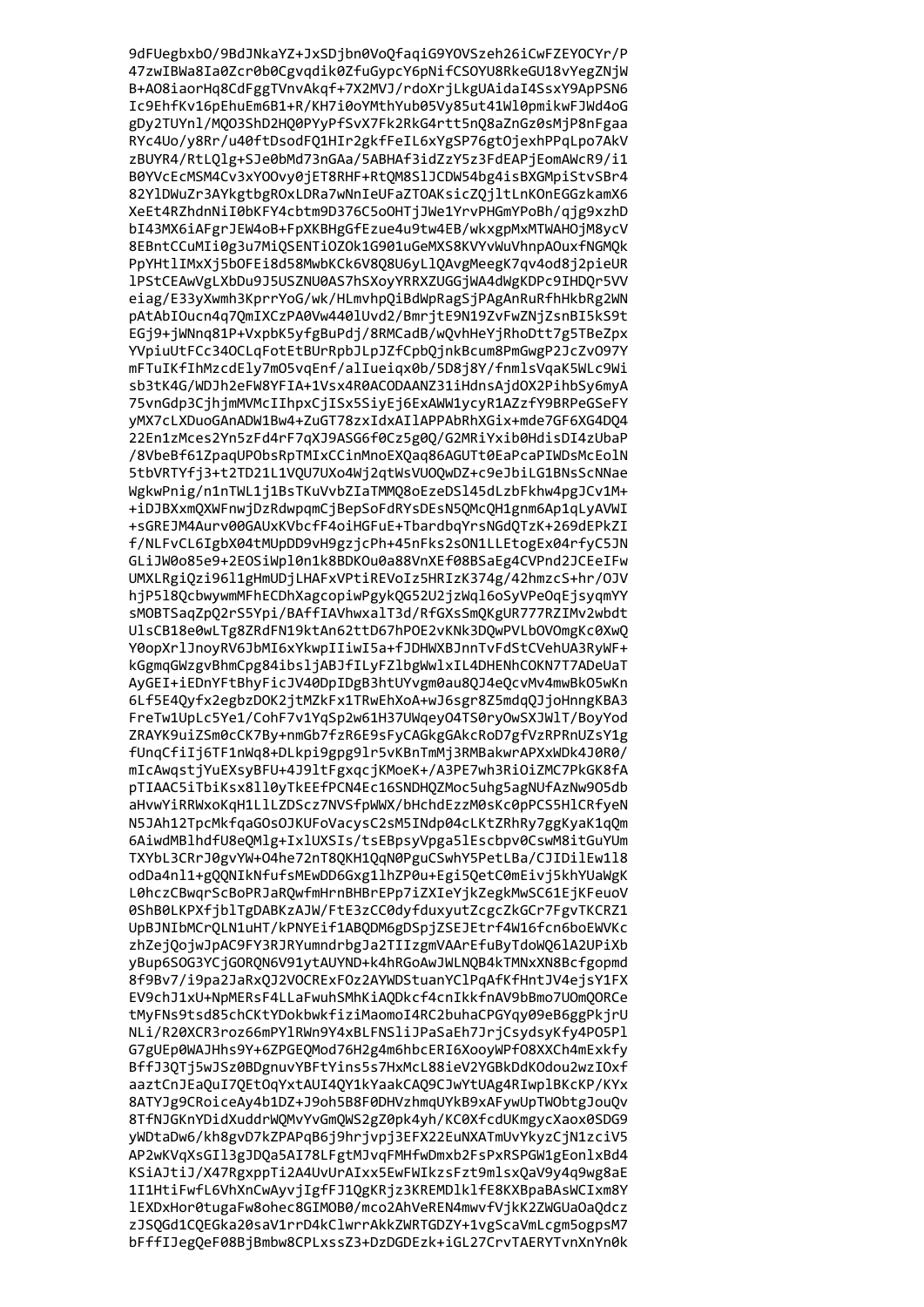zk+oh1lQ/o3iiwwTjC3l7YasPt/HzJ0yHzd3f65AnnHMVtaRK+DsSSIY9ECO LJNx6100CeQbpICYPhPnihBgYxgGI9CscTJJwJCvjvtmCYCK8N50cQUv6Qqq jwgi4/+Izmwa+64Q2AP5NcjtsxCLVMjSXAvyDx6BJy5QpditRgyimcpPsq8K HNXDG8Qqx2yfRKjKZ0Sol39n0tYaUvBhibhaMUJbiCtBnggRlDTQOUfQUy5a CoMu90xJHRMLQNZBzTc6orryN0k/va5QD+XoQwn1Zhg1fE2E4dDEkyXEENER W7uJxZYEhIwOaxdBEhsJxyrF5iuOH8RnYNo/pjLEIjmup889xrol48eS1HWW Yhh7c6PRbI5aJ4aFpxWihQ/4SywdWFu47gv9IMmSAWQaBQZnxxgeAQgJ80Jl CWBQBTyDjG1BSuhlWMkiOwt/Q6mBt3tAQyWNFmaowl1gi2hDQYEqOkPJoKyR MLxc4FUI+F0iqf4QFeqqU1/+qAolmKQq6B4RUkYbwk5Cpg6DxidVNMHX4qJC HwZwm0AQXSwxrxUeqdjxEjU0OvUVIxuyHqUtQWPbwArJCgpCUNClc9NbaP5Q Lrgl1jTmaJuVjiQahiEJ3UGvuyG0EAXAWT1lVxi+3E7icnTPEJr0I02LkcLf k0KUdAftpN+30bdiIb4+akm0QFuT//Z9XQoevsFK0z4V6NzPYXekeEwxl7m5 ufLspWFjLqhDHPvhb8NSKxaAVIbFSAG7wnoiHhiLCvjjVwDKHcigj/HC2IyU A1hxJhVRJKL2acGEXoCkWOBUC5ROL6FDYRm7cPm4gIZjt0qzL0XeOnBoo+kO Xn3pGWSN8C67ecVowHxMhwJ36o3e49NOqvRswfsPTgv9Y+b+/BRDiD40VYA/ gBaAg+ZvdCo94XAMngafxbkU6TTfNRVOB7XD0Ezk940bIiCmJScIMFaAdSKx cIn4aANU4ss0+Wj3AGpIiDBJcMBBkmWNPELIT5cwmSw0lgkkesj30DjCuGBy DFVoGDuUwQjETqOBNoxcc5BOvhIDocfPCXOJ6L1tYYLpKgLcrJ0Segv/+B15 NO18UtOE9/UX1juoTASH0CWkUqLGpJc5OHtvFH8oew9JgM6D6gMTi75CW5Ck IF813hadA1WR0DDo8YYhifIxA0CIr/ZSVoSYK1UTT06IU81rwxiiv4SqvY30 h11dB5IAvEdniE4R6IKZMkQifzvpQViBrzFp9oMVxOQ1+gWGorygEbrT6m3j H2rXoBAJc9cEGs0U8jqNBq4A0ZtMAsNJrA0Kv0TRhuVPtyIgVo1cv1C7cOny 0XY8mxYGhu4dbTx6XfLwepd4kn3UexIa+sJCefbCwmAN7e40c3Mkk9DXRlwD 0jM64KA3kE21CDwe12Ug9Ln0bnCRkhW0C0mJtAusoVIXzBP3G449XqD0Mcph dF9UPgkhNNCpMTROR11Uf0RwHOJPDKP1wKZoSGtmxCbOiAdUaWwAOs/thIwA O6kObZ7Cy3EYYcZYAROqdaW+jvdIFWPh43E9F0KwQwApihu+alVTgUqZUIzB bHFOpnFfpZOy8oz2i9tMiHNuMvhtvOMHisVuCaOQeERiioiRjxo0AFgKXDl4 ve2guvLx1D4PE0E4P3SCNcmjmkgtedoCZhc/xp9j5QETSaxLo4zsHWJdXKJW Dg4ig16m51SrwChtCpTaWebuE7Evt72nhCHwPUwSUfKIRVAg0IeVf/NCwlIR pFKnjEwYwI8Hoif2Etg5f4AUmilK2ire18ATCaMB3vQRfId2QTzGtSloUJ2k tNYk9PbRlTQn1EXJ2pXcPXdwikfmsIxoCqjciPcLZhR3KJknoZPFhoaZn5jD inQesKeJWlOLowSeqpfOenBfNnH6ffMpo8hEB4qbmlzeJ0kpJx8k2Wn2AmAQ fQiKGFrgp1HCIsg0Ikw9PB69n0IJVkpzl2tyuu2o+zanhJNCQdPIWUyEN3Ho hZTpypD8xQUTSX5D1gXW2Xsw9YRnGUG+KbU1hC+pMyGuh+8S3WkAknX6VMYQ PsEzw3188FCDwEpUPKCb+gK2KrQ+sB1vr2E+ocBBIA4y/PSRmVgHXVdIxGio kAvOQOnRhka7jS/mouc19qDSQLL3oR94aNjAC2wIAQxx+xk7yzyWkgJfxm9k T+kpLw8g+WprMWjT6zVOwgg4HP/Fbop0jmqpMr4TbN3EVwrm54qlqvmGw3Au z0MAcMQcB/Ba4YLqdGgbe0pLlRmE2GjUhdmDKszyfKmyMD84Z0I6OeMPkiQU 6T1AIvm3YoRBnZGMIb7VoEAIkGHrM0uKCC/iWX7C12iwr3DVPRY3qBLBghHf JFSRpADoBTC0KWWfjHVq9xKVj0amzc4IqtzY2C4UuERGVGH57o7DGbHrf3BA m7L1/wP1WGThxGKRxWIm2Cwc07XcMWdOtgj0P6NcsDdgBylrGLtIbC5Z8xAD iW4GLjL4k1Tewz0kT2hkifHFWJFsG2EkjJkXhrwYmsNfYpTz5BfxBswk8MA2 zKOh5hW8Cu8YQTTGsFiuziwTmUeZkV/9ER7G4JB0t9dPczIcsozJXgfZJMRF Z4LKHRAVSz2HbCZCxyNdYXgKzjGIxhJmeCsM9auREfeSig7XAMVwkFHIBcL2 nIyujy3dAjkji2Xs49HWKiCSrpPlJaEhIqNwxAgXjHUgHyOaUImI//KQZRmO 2RqTkBlidkr8H1qaeGVbYzHSHiMn9zDJOIpw7ej9cR8QAItggRUkWX19154Z RHo4DCAPamiWS7qNLhk0UVyy5J0hY6FMH8KBlBUCEt0Zwg1QRhgb3QI8yGMO 2RpDuUzTkInAq2hITYToHGS2mBe9C/z3NZj6z2EZE1IIY6DBHpHRG3CUhfw8 Gp2zsG4zZs8ikl2fhvcxTkisPPwczMOKnl45NS1wh2zSVkTJUPWsEamkYtJX hAnb9JrIupY4cH0xtlgCivwTC6ReTigeAiwuhW6m9Wcd0/ZkCkamTCn8VRYa 8AF9H9gHVP59rOPioF0FvbB6z/10qEp0A6XU868Jpm05EU+FXXHioVi01HD1 RREOKTalvCDHztcoikxhGIZOxA3DODxVRwomIHhkc8l2UErFhxch9GsBvGio JTJalk+EKXFKuiflbxiM1C5oHz2T083W+tEtZ8He7vZ53wEE5IMOFuH6bkHF clHR3OGzclugZNBC6yWM3HcNuLwaEKTWODYgsG/AcGDgsBGjxcfCn0RJY14K a5L9MXJrxUrdiOzOGCnuGOnCmxvMGtJSMFWfGI6tsAa6+vYYI0nUYuibuEDB OKFsieAJdYiUGvAwLOO0zZait/8t7didKoRc/ewF7u+8fSWa2wr0NoOEalL7 7bsSUFgkhBova00YDHMfias7pN8aMEDoemYMV2tLvKLOckuxmfT9SmVxUb6V OGpEd7ScfvAB3vpap9HG12RnxYu232Vt87Pm52b0iN+RPe+a0e/OroizJWg6 ScpYZCkOsHFDTIMeyI4ovhTwAZmnJcxcASt/YddRMHGsoyvWXHiROnOdEuuo oWI9cnYMAxoRbTUapb6ApptkC9AhhVmOdYOuFOG+C9tfpwW6/Ip/h6r7VTRZ imvUH4+dhK2FnvwRRJSK2v+plamfg0+eCp8SuUAtatIkkaMtak8SXpIihLBf aSnMo2PwWvRTiMRsTEdrHKBigW3aI8gswhOiBrKIxroAhGnz00Fu0el3YSv/ g0t5DMNua3MoL6NVNvn/7J3dil3HkaVfpaArCWhp6oc/KgMggKLEsYHphiFP T1/TEtXmdFk0SMo/fcWWJdvAqCWD9qAHhiVStu/6pkRKlmzRHoBPUHqFeZL5 1orM3J17565zqupUkZLZDYt1ztk7d2ZkxIoVkZG5HdHx1KHXopDiyVqXcY27 8RW+2efidFqrWSFNWpHPSAGIhyaP5Lmk57HFNcU/tasCfOcIQ50+6JT2H+cE WObV8atBfpkHrbCCH2FEQQomQy8Smw+NZhaP6npkO5Z/FI5gjRHXS+h/tpLL ZEUHmc9230Q3N3S09zaT+BRS+90cXwU39UuJjBgsSkCdaBudALxC4Sys2Rtl SfN7J07wvd/d8WO+KKYCBtnv+xkGZKiolfzMILJS2m0oadwCgb5DEu7SDcak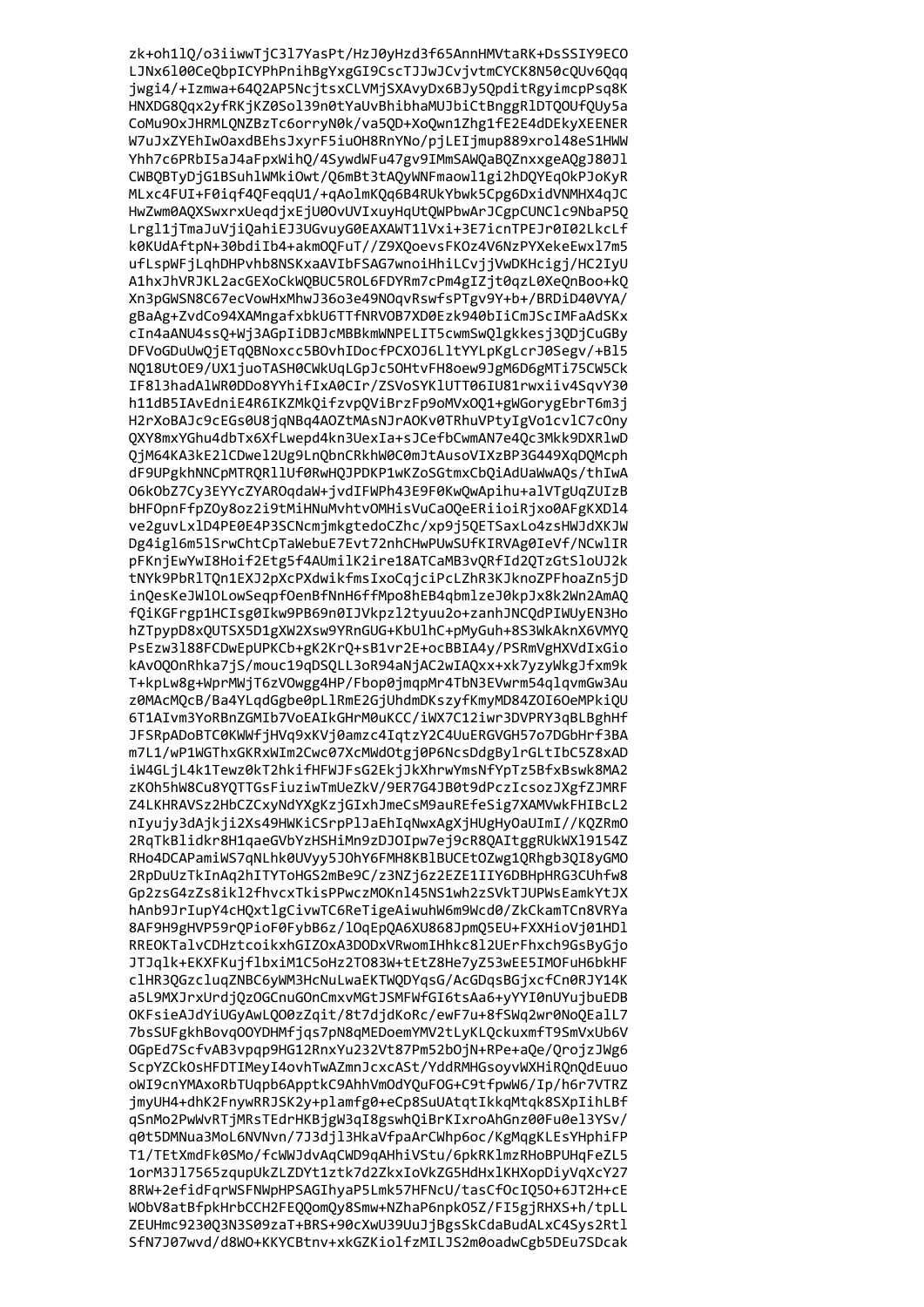TDttflL2UgolXPw48Gj5FN2QycB3mIwJYodSWJ7rpIZ78HNbwZRojkLnqk0M BfcbxWNKZwyhD/Rw4keVUa5udiqIx2t/q0iOSGzylHyba5AlnCDhfqG2u5s0 Ssmuj+/MYsU0148GOx0Mz/5W8tt77bzmpziJ0zqZ7CpMH1L2KgmW+UsvAi/O b16cuES5aP6DmEJfJkKc0a8MlSNxLbFodzQcewxN9TdIrcT24UEc01daCafo CLT2t5gJM5fcQVl1kOsuHrFr31n+SucpBvyTMxUP1tBtZa5Vwu6yaxc7KXBi okCOP3KpHBBMR3xGu7tQOwGIueigc2t8a/U6jIqDLg5XPWgpImwE7FKfeKrI U61qpaeKHPe4TGijAAUmKIAyPEg8ZclHQwt5CZpSm2Gh/fG407pduxRSBlWW XvFOLfPM8E5+clRv3snYxCzzCoQfHvkk3Dzf02XBSffwvVgvErNNuVaNKcG5 h+GMQTdBb/6dbfuoVAS++EsL4S9WiybtW7oeaDlxJUOEP69KMX3Bc1wgG6rj fBdH2ENJEXICTeb43jeGT+j/Xu6aeiDKK21F0Px0GOWrZyESevY/8pn1pBFN RDK4BDXpjC5ZgHKOUtlSJuYuWX9Lis5esZhsxBpm947B0liGgEgRlOyRbRI5 IiLBZ5PV+GI94E882botS5UXVrKEm5pVHQGFtMzmEr8LfVEKg8GwIuWAqZlX VFQ4pNe+YFyVgL2wUU2AIwvhQe1ZHa/t+eGpjttrFrOq8rfkBD6sUZQorRKv MmUIXbAj77AoWxzApuvI6hlZPFGVI6A1T7tnIg1fKSVnwwxI0RW42SVf6DJ6 gTLnhBkapb4M6R+C7P47AW9+d1f+ln+C6fLHPxFI/OiFp85tba+rmCLe+fHa jy/HZkgu+JZfy8clG+t+U8P0iv927dq/cGsc2n/mgtt5/er1Gzdfuabb10zu 5fRp+PHitd03v/9G9Xv+wpe8ce2bL15+47UXnkqf/kd8yi8cr0fwX69ffU2j +mf+pY0Yz5n1s+mlg+3Xm+1Y7+bbje0Nv92HCISGc3s3r90Us2H0Yv3S9tnt rTMaS5Ugu3jx3Pq2i1D05X8nfVUutJzTbqCb1795RXksbraOttbL4/IVr/r6 V900vJpmxaPgrrHMX33x2vXXrly/4Zuu6Txwt/vG1d2Ytt0rr5eHlS+/e+3m zWvfn1zrDNvoWwmifsaN75XXNpZ3Mr16bfcaA7785s1rksrrV3d30ydvo33j 2j9dv/wD//nDC7tX//mN/IjoRvTze1dfu/L316//S5TN3EzDb84378r97KXN cxtF7q+8d0X1y2/ukiZspJ9eOPE/X62e/L14bpK6h5B/Xff/xe83/jV/u5kK xQ79MjVFs5rNiGot0Jji/kSjlzzyoHle7Zy6Q6FtKxA3XS/JiPMXzl88f6ku VBpmwLr2mE6BQeBU5+BH3/jK2VU90ckypc8TU5t09PVLvN31BvdfvvHq1asv PHXx8u7V716/Kq3/3oU3brTfvHpjuMAQcuqWKvvwOswSXqBFo6W9wAblfAn4 nniBVXuBjZfPNsWSAwbhf07fC4CPspNT8Dvo7c7+780kFcKIdMLtCXKVG/sF oSwUVNEYvxCWj4ti9tt3kazMed08cZLyxKGNyeMyDu3k5+Wr50TOvnx++4xf Wl3YzPaFrZc3X1qWzTz+Tg4MSj78lW87XEljPkV02nz2/JoC1i/fatYDG6w5 Bfe7te4A0U/KYVefmyuURGgHkfMndtQGYX/b7vd3Tvap5IrMjtY85xUdtZoJ /RdHhCevdE+c6hOn6vgu+4wqxZK/Sm5kNiPTcapft8jxsXCqzz8OTnXjnPNl T5zqSWQ2/7ad6u1wp8SxWnBhCSQvZfGZZasn4aw4qtcmpunw9IuLxb70+dmT Z0Rf8XD2iefVKs/KFnmUbNt4dntZzyu3GCuwzZrL16RwamYn+022BHbV9cWl /KGJsWaessLiYhVeuEzM7uivWuTP53yXkgDXF6ncpVRETWtx0pZzErRN3dYx Kw7I71I+QpYlnRiu56ZiIxxnKsHqbAVyYhhHe1C1gtLK2lSk6urREUalkohq hBi0ihg+1XNOe4BK7b2e1HbfulSGh6ruxCVhzk+3GxQObCdV27gJ1UbccsVW OUjg8dgr9BU9cWSZ+rLG9AC5J28pv/LCUz+4fuXGles/vPLUzv6vAyMwSWWD VLycqsm86UVJIu3uVhWPlmuoGdRJSQCbTZUbVK9YKtdcPmcVV72nt4qreFKm RxPUQ+aKZ9aAtGUkTvKkVk81jzpSQffyhyu+hBOLN+C4ltzVa3m7dbd+DQyj II/BqRS7eiOmypawSpdiCzQpk1MRq9AxS2R81hQ/UWJbiYn6tTvqeC6t40YN mWJLoChVRiO02Enoml1+djlsacSPE3ipVlOt59pOQWN1BFUqu8ubv2O/KOWf PF4yEDRytzAwFcDG2aH60oWRUV+LCHLNn8BQcKk+d4viPSxPqUBbRep5n9PT fIrJUpEfNYJcJal5GGruGSZdauK+lDpCCsBoIrQj7SGWDg2iiDo0NG98rvpt pyxzQZm37tBO3vIuRRvExry6Lhpxqkck9GOOo7TV6lvVMEYz1UuwkyDRfklH g5P07/8JNYppdN2pR2GJozbl2fyl2eZyadLHnhRXNQ8KyGkdi3HpZU7VuVRW fPKSyGwu69K2Y/A6nHpcD7KbYWMyIm/NVcw8tsJBQQRSgygPtmWdECIXXhVD 8zfmM6hbHFeBScydtRKVrTQi1Ve35kuZ4RNZQaI2v2ALxbAiELEphYtA1ekJ j01tRi9bKej65f9aRm0urG9ceP5cCbgXpUA7arNoy9aq2MKwv/a7V16/dh2/ tHneg1n97bYqMiPH65GlnbencU7uf6ArZn78V1uZBGSV7wIfUlm+Mz1CISHG zvpXvIfP0UPx0vagri4d2VrfOnP+xePMX2rBvfFURvedmz/ZvOI0uBTzsitV f/SNg04wP3nJzoDAr0LAGBomav8hvvOfY7v9DfanczTkZLvBwRBttDfKr811 a4Y6DSgX11hd7bFs5SIaMxPs31Uwzwti6VDv6+6gHb+apK0nuLt8RXTf21Hk oXXIaVvlr9PGYSsGd+067SeVPuTFFtF4UCvwRai4fx/Nkwie4e9P6EP1XhKg JVBJQFeezdXai8NjsgsPRTXvmBeyvVkjZBfo0Nha3skMYRgebtzsMC5tfl7b v2thOrh0hmt40LX9PvAICTKi8ufLoNoTa0Btekrdt4oJSMUGztGhUfDG3ikC rviv67J1SpRrTpvZFCZ1NAcMDV5GuVs2VC1ZaU1v68KZsxcuuMwl1agtfvUT NA/1Aing9GKXcwYiXiY1EROEvk3SJAZbrNLP+LzhciPpnfr1czkZfsTRtVtd kFZVILNINH3UHVngzBBWmKHSC4BA2gSICpOiIprDUOEv7v+OY6pn1U+1hPPO 1reUvBtKOkuUEBvuFBrcSm+NUUTmDTYiARNwt0GM5v/68ea3P0WLxi7DG/fi 2HaBTLaeSVRnsIHPJw8+ngB2tH3t7cFLJH8Y54gg8K670cbYd1qDesLKRMzb LNGH0zjKiQozGIKxWfJjwx3rx0pfCj2PBiOV6D51hZi2HI9Twl3ZdGONqBmv nMJR6qW1ev/jxmZk5ElIIVt+I7m02ghkTdZlGhkBSy+aMbM+kOyalrLUbdz+ jM77ZTwL1GB+qpaTnaMvx2IIsKTQlQ0g+SJ34qpxuqb9iEJtfc8H0lsO3YTx SH4N4SuLhCNHFLB5heUeyKdT+TuT48u5bwjhU4JIUQph4dSVHeAx5MrGFnEy LqPybUpGTh56fP9QnMCk7e05gBkfeAS/MOnY8QddsjyKYyJFyDtu0K2UZRyx qRPyJ0+yNDDfVBzt89FM8r+QgWPL2Ke55LuyX8WazFVOzWlHek7IECM3bqI7 WZfOn906u3WclExqQbo32Y822fQzrtS/cP3q5V09PW1Gi8/ee7bCzaAzpL+O WyrTWcGDKTiYMfPfBZ4nWJd3OWICThll7Soa5lvZXqG4osPGhwAtpIClM/wC /5+4Ey9SZHeCryHt4nviHD4dIWFfUp+50Mk+L2JNclx6kpiBDtyW+/KzDsca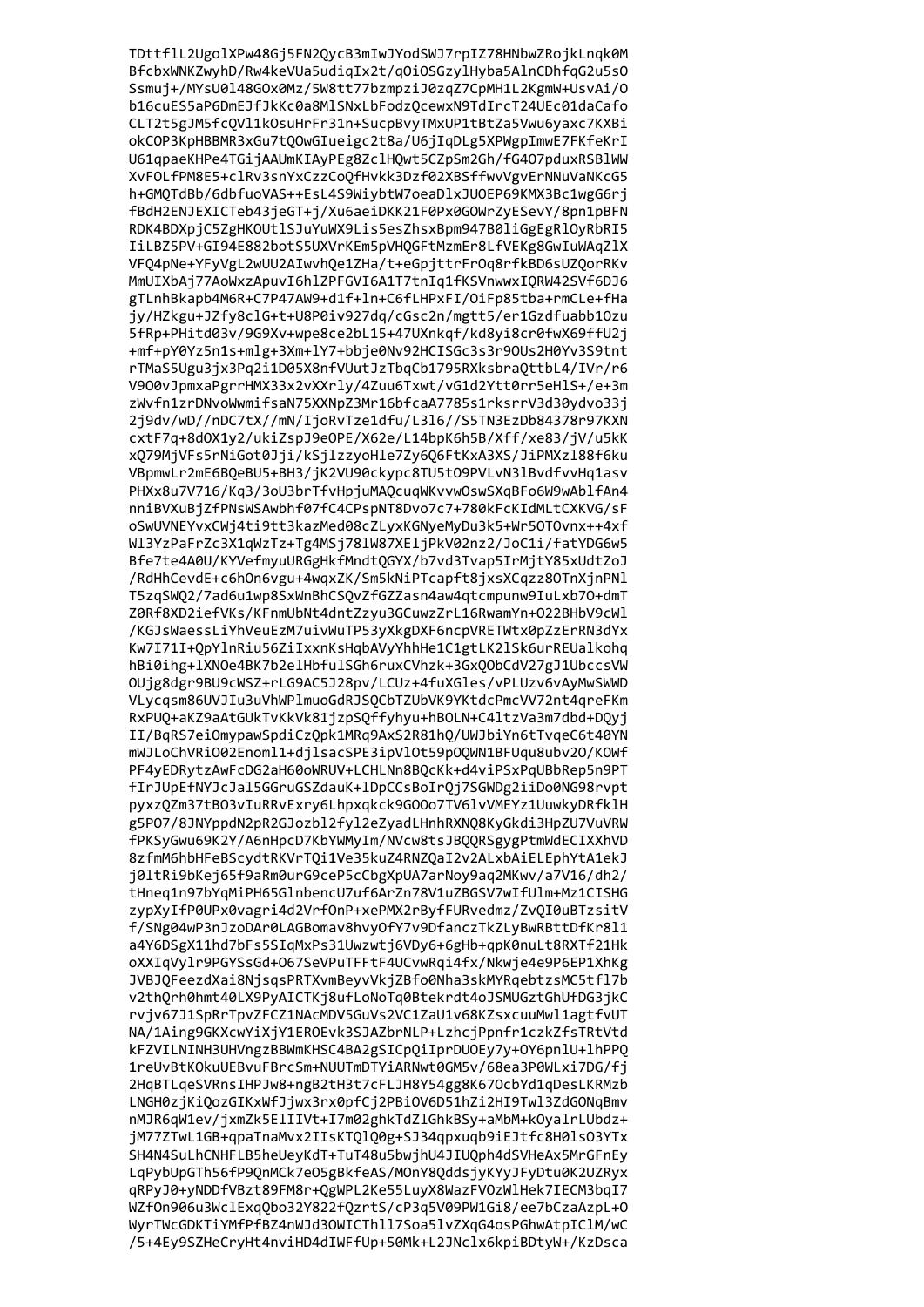HNnPJbT9Mp8So2uxohIxoydrV0emR1kyBDjk3JKpBZMgeOpFX/Z3baJBQ5PA 5JcTgmopXjGgDsrAkg/Is9nOHaGNs11k2jrBPHkoZtRyHCXYusE842teKNjA wyg18fLFja1LsZcvQdGJ2sWcWMZdXLmd7miSZDh6QevynA8tFPAeL+up1UJn JWdGz0Nksn8OZlfZdnbHyU4b29YbjUAVdQ2Tx9TgR8nyFF++HxZB38nzGhPu tTHiDFimaKLrRI5WSZVo1FJH6a1qXSYOoOsst2ye+Fl0Mw7hQ5i9agUUERWg aJndI5L5ybwQs/tCGa/pDS+U2Ti/vrl99vnt1IPDJAF3yMHLrLBkOT2jMA6v CpZGiJL7g36jkFc5+mQznxIyrafZfHl9/XhvN04tVGzpB90FrNM+KXFGO5XL LORhfESOSIwObPPxOFX8GF9E/Ijbqh1uTMhSVSBesIosQlXU5go4EM1hvPAs ve2GSR+0+eFPncRGzFLDHLExEA/WqyDks5SrEAD7S0XYIzv0wbBTdWp6n1e0 BkRuG1J8ru3fDzBxvfkgh+d8rFZaJTElaDsDMpvoDyicufuPp0jHA+PNmDAW xHJ0oNFqeY0oOS/txYgl23RUKxdYoMVMlNsKnqYr/soQWLm3JiByn8nuk9nE luJVGn92Shnmk9/NTgKc4cIdo1/x7oZRCxqwlAiO5vYNgHhh5s3Tyc8MQw+g d+qjPlov2qJNKyC0yReiG9i+z2kqhyGbdjIMEU65bAgu6uHH+U3e/M6E0JLi X07+EiFgPhKT5A7rSCUexjZ5oDwuT1CtmR4YtBYFc5/9wDji2A6aYi2rM05e 2bFlAusVvM0o8OuxQ5+d/d/0lR++zjIeMzqxZlTmge+ZWm0HcjQfw+xZATQ9 9zE8mR3T5gharNusiDIaOeO6UIuUWgzRSL+416roDOeY5nsBAV3UbKu4ip7K EDOOLbLOFdm5iRhX+MF0gFWOIJXSOHRIi+icN5aM1FlILd7JVrTkN8oGKONX ZONKYO1XgleyGZqqSh31UnBTxKSwNjSNUEOz1Mt5fnURZGKrKdeobFFWZsYo RRak3KOLMtl/00umgAueVGONKyAligkGp3et0wgzEoYoIMrDTdLM88Axk8jV kvM7gXiMnqmEZ5wPJwNNoDHMvcYnY5aV8iuzowdwSq/EwWUS2LPqvjKua4mW 6SbE+DGTosrP+/ss70//Rv3kMzJAiGq0DDSV0LlvqZyC5k089MpDSy95F4VP IwxlorngginPWz2U9nse4gAj0Vzqnp6RRGjhgWnax/2aerao+3LtIZJN45Li JLsIh5Fnqy3XYFQqb/9coUye1PT+KN22p8drHqw+6pN1NKqvTPfLkdPe25ou RDycbN+/rw1vumT6+Mi6bD2iCpP+4cqPbzrF1ZK8o9UldZd+ZjJbi1bQeXO6 DdgTjSmw6DwHv2Ys8ZoB6VdXyYRJcrPU/chCsLhSKHMAig3QBWYp1FVZcwsu ELsRi+9KYaULYAlCZfIqRkbr5TU0PBtCuPykkFzBVV9vvTtMUDYXXEjZJMfA 073Fphg18lusfMmVzigfaFnrEmjBHBphPkMh5WC9UCmfYe2sgCRVxOmOhMLB CPksLhwIJpfOnWIJ/sKMkCE1r/BINsC4cNlcTZKWu7jInoZWpSpyhOUFdvJE bjq9KlMcG33DCPSUyOQUlm0ya0GJfN6i4cir1onNGIFyuCocV1AUHp5GiN6i 7wJcUw5+U4/SYdlyjv2Ra9zp3RjMwkEnPjPD1Uu2ywAYT9p34dJz8s3q+2d0 Snkps2IZWcupi3oMmK+pWgYMjgqJlaiXKoZaKehk5VC4g+pJ0UVS/shMpqJ/ SIoFhlIWP2z2gRD1nRR0zPVkNlVwEufZ0jh/6Al/xAdH8P4uTaKtqTBT7fPC ta69SAekEqoi579YNHWRpwKAi9YKTyaLdRj029n/gDmYZkGYsOIvlnlX1CMi KY+2lHpn6Tf/CCMnQpaqFyGj24BZ8Qmp5D2/LiKQFRR9K4IsCrHBKN9iJ6Xr XN1SUJg/nLcQ9VeicfIwPFDX6WBTDjBBV5vzwhwaVuUIRQ/xS5dsak7ZtJFV dFcdGUGHYx662YkECGVM+xwmyj8qLyEXFAFC7BYFnXOuyD6nULNIYhBL3WOs OJcYW366vBpfm78x5Hv8mR9gQiUBi0fxQ474ErNMubph8vQa4N8Lo7gcGASp UsaMW5v0uWRbS2XoVARqD/DAiFPOkK4xRzknh3A0n0xZTDwK0H/JVNUpgSIj UpPzIyF0RATKSSnGUbBF8Gf1u883UlykK//r+nPXGSuN53EmAqGr5ASsZYz3 lpriX+Wqnt7/3/u/YrfjnWcYTHiIzyYTwo32ESHXp7n9UzaxBb8OVpCC3OnU OURspo7t0o3PfcRB1SrigMMg+gyfvY3wM5XbQ8AKWjpKj4Klyi3RqxQ7n4Ri oA2yg6woe1hZ521ERrH0shCRBmmhuoWrz++aaO2Wt02kBAU6Kg0EHiEFkQVj Tyj5Ym4Q8Amg6pf21gN/Ov1g26iM4hkak50oR5019DB70okswRm0faC69GgP dJGug+3CnZTbVnoXLlUAsDGHE6aVy4vQRp1ImbQK04Y64MmUGYq3/fEtYzoE ZAiGmDJBedrfavAxejeWffBq8CoK9J39kgbhtAK2BTURlwQkWcnaVJAKLGZ0 TiJaGBHc+MGV3d2jhgR0zksqAL/Tfmg7ELlIbH7kKqMDi0VG7YTqZELpU7FC qVBYAD5E1aXsT1fI9xb/OIqz0eOBlBKNggGjQAnN5buqdRjBmuhA5Dnlwmzq DqT5geAiA0PMI+aMh/TzZJe63tOEoQqfUrpUls/nUMzIPSmlTSwhYseNEcki fp0h+cUZDPrXvsZAxVqYkrfSLYkk61ZhT/6SHy3Ggg66TFE5iNF1TRWvtCev AlWZJ+46gav0xGDeonx46YZHzohsuJ4fK31Ka4b8bPaxxmmIpHL6vUKxDGWW tiKugtz3Hci/Xx70U253XK0FCIimLKx0UvarHYUN/9B4eXImUMFAIok35R+L FH4176/UAJZ50gotC51M8hAxbTm3nU0IJxXimsEi+b95YmiIG3wiesiEY0J+ zb0Uz3CYJwF4B/KZNuVHoHKvXxhsNiOrHI4ODVdnvLhap5pG5PmvOfa5JB2Y gITMOcKHT6xarH7wFU566HgscPG9gDCrakoloYFcMbgOMZ70Suey+fiHhDrm wMYYdEBgs4wlHNmtCfJScDLVAzuNcNLvJahEcisGkLnOxJfKpOAqAS3LiGCF thx8D3WskmLhfmRMbbiXXz6q9Rz1NaRi07Y7WRs5tnkTt+ep5ArcPz3Yh8C/ +vGZJ0HVdHvWCZ9iJlWWfgpOxUpOP8cLcC+Rt8IgTU2WzBdllaGDWnAF4aT2 1I0gmtg0i4hUCg0mR2Hi7nIdHm5XB0NTC65ZCI+A0egR4ukPTAniShcM0VWB E3B2w5fZw4kHKviRGyPOXCglZbzxAnsucxKPK5kkFUfbabpTzdCwTfE/wiRz u0YIJJh31WsncFL9VMo72dFvY6Jvo2YaccCv1RCk8vM3T4DmFRm/aDzEFSGb JrDaHJ5vHukROVEF8vZOHRNn/s231e4wvJGOeD6iVUh6xRzRtvDcrlRSJ/L6 mzYZ951MYt7WgiZrtBi+FB21aZFuOmltPzvBhdm9WckU/maxiErDd4XYniBB rbRGRBi5en3N3F1LbJ9J3goaSnQ0mgCU16b0ru6V1EucIyUauJB9BERRooRw L+dkNN1rY3KuIDOUhFhBJTc2Xp7087RW8zSdniY7ZKGK61W7JEwrKc00nih0 ppknb6P7FV7tf67M4ZAGlV8yn+QpbIBttP0vgwovmKfTIXqL1n9OpnLc5RvL HNmgzGjs5DpMgnFn/7ZVUnMJm/bkB3F3nK0vACimUC5LLmGJnV6PaPnoMSHY d5CibKkBguTyBbW1N0H7cYNRoIeMw1XJ5sFe2+mENGC6miUuUXw92nUhXAnH OZpKRXCdqVSMFjmQkpyjBZ7t2U4OaRkafeRAIJx9MOb3M6Yu88SVEvcDF1XI H2U/FMvTTFrFUYY0icNmJXJINDF5AJrQ/gvhm+SpCL0zB+gKLl8zJxDHvd/C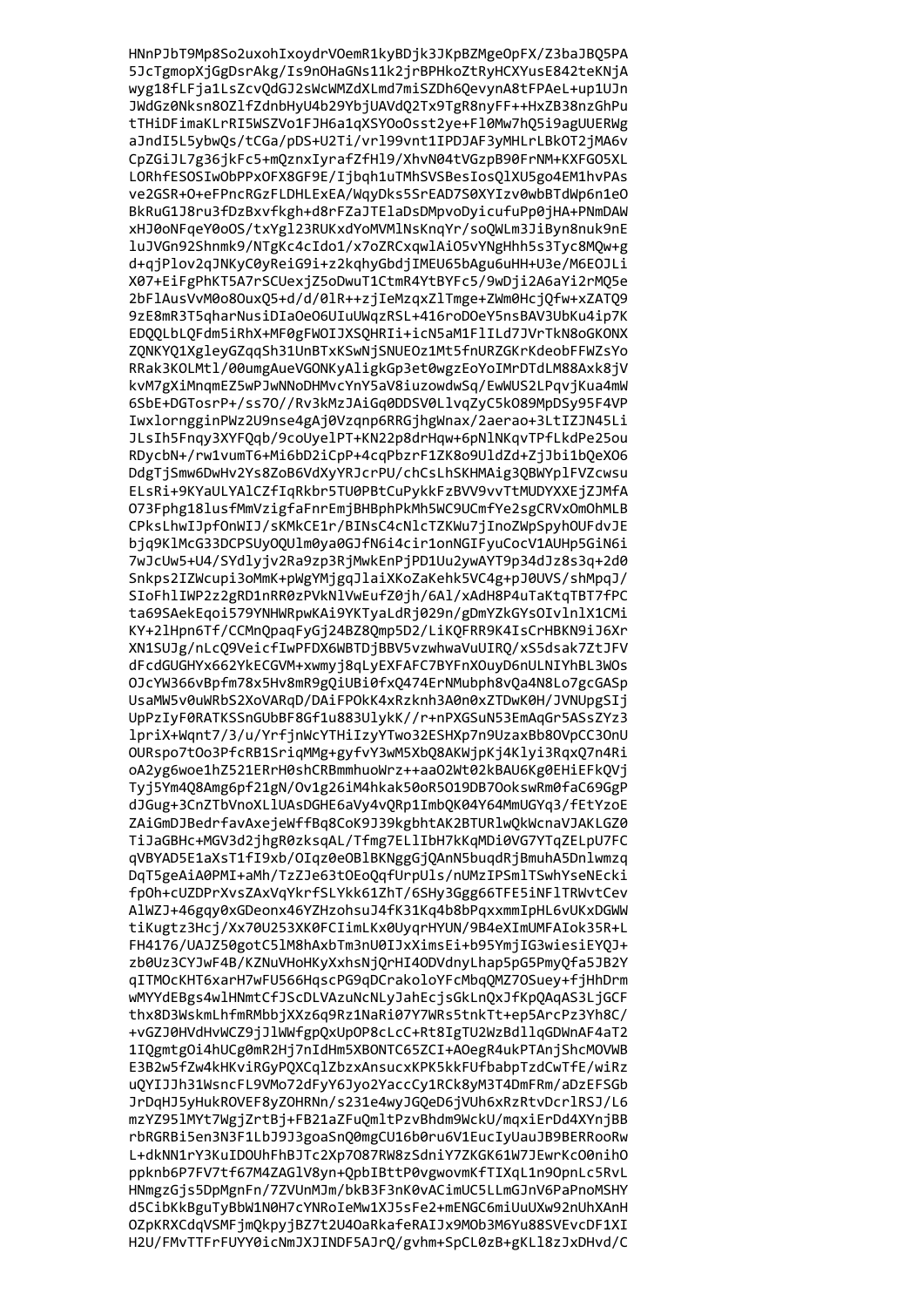XSj6F10B1Yt+0EaEN9KT01nxPs3QtltXdWS9ui2yMeLbxRPjgUrtAbKERUnQ rPPFnKUTE2V/nrAho6WPY8ujKS0g2AmaPTXNyL9JWZR5/By7cs4tnpfIoBcH 7eedJkwEglUSOUQ4gqpnK3XLNlIpBj2qgU01odnBKpn6q5wjcQyoJ8mrC+M5 Top79ZLvSNOitXrSnrVRGskXKdEiN1+fuSWXruI0X1NUdNwTSUWkyKaQxbog hqVPA13KgIbrcdxkSXtaOokzwWG10yGRkq7dJSLrMQobK6tjSGQrEY/SCCHY YnfAepqftE9B+1QF9vd0IQacdwRUMQLtzQJ8VRoj/6s5ydU3iSk7cGiD9YPX SU5offTRcB/t20uHFJ78rrmd/bvI/zPjNxrbOKETkipnjb70UvPuucd6i1Yl nxlMWhglztmumKUwBgN/FrNrNwBplWBsd8QGI2irsAJbFCKvFMsw9LGVm4LR WZ6TnMCSBm3QaNEK0PMKkLy+knwIxM020jZ1nqC3JCRREfxXe7G07qzTod0S rSM1fKCv/f0BdZPCZ1rb/0S4pwUvYFRNsaBkVNPwEilUo6PVsFl8e26N2KLC ReUk1GwyMTHchiRDg6tFIeoOufaBHjdLUT1EINNVhLo6PCt0J0atfqsB8a/Z mhb7qMbaOwj7NVvFVS2S4odQXmuaVEW+X7G/NNHiT3W3ZsAoifhnWRutkjky Dbk/75zTpJRkkEVvFzzKZMhr5ok59Iot08oAzIqSFTkBMiimK6BmFNNVGB9V JKMaeSw9MNyH/2n+HcRcGbghfhlS1Krk3sMvcm8i+hpCArRPhgwCkYjgCCXe Rjry9mXXsGi/iGUqf5XSLpPQ2H556+L2meOcp/JonPrJJzRAAYIopI7sG8Pu uvHtc2de3DrWUc8Xtie3Lmw/tXCvY+eo5iPpVTUpwfPd2Kzi/x64haaf7Fn6 dr3Wxi8twKWhe7BMDNWxCdqHjk7Pu0Xr9zAJ0R45ueqAXUU2MonsBvMKbRho Pogc+XApJI6mXfjoz8mxdTtZx8I50dHMWg2II06tDwgJkKU8bSCt/L0whrhD mKW9TqmKRB0j3OdBux6K9xYIcXXUmw75WAE9c5R0e2aeaZsJi5gywg6lb1Wt 4x0J13QJvvuOFCMoRPgFZzEaexod5LJxZuvFjXXbwTJitRK2yrCaKi9lpKXW kXGWKEUHyW8yMmrOUEOWlEUt5AD109KSHPOh9Y3KNUzkuf/pfzE9+1jNc29a raAhOT3nsSrhOuMtwRP7MjtOdIfcnaU70E/Y/2QY0ybQ25U2WVfKgESsXKsd CsUIVAwSwxDLCkcZuykn9SRiTS65mkkdyp2T4KevFMLxjxMT8oF0K6hCA7wo MgtZ81kuT2quANmctlZ6VxYi/2EECshHqjVJCB2Pg2V9j82wnpQvf7rUI1ec avR0BCxa24KDRZkfMtFCCyp2D6MlM1ihZpsFOCHYPC1K0HGFy7y14AjcIZ+6 41RiPnflvGhTdQrM2c3t7XOb68/He+MOt34inCxeTqCTtzH1Uwi5P2jV0BuP q3113Mmzu8dhu9IvkZ3cCuv6hBegSnMMQmOdJ6Twj54nzJT435HTADT1meWu 5cK0LKBAHXCw/wEuWl8nFFFSFp+310WbU9CKyXD3tdORK0Ndg45I+tyTMs96 Zs5QC/K5CDYd8ERnSqWFQxc6pKfG2gd/ydVp/Yr2HcKrXUVZ7zMWswhBW96b yoUKBFMyWlFk03k8XwrW7Mp4zITgiLgiFgWtdfVVxLHcAKUCSN+jQzynSdNW 5sp1yjGZKWTRSSM9kt4A0vB48CHG8jet0r9Fo7SMrIMt0kKIJFw0tQsCs6o/ DqSZwJHaM417KL20K6otUnWSp5QdJ2YulQXERT5qgJ0nkzid5tVixnfsw31D 9fYyg9RwpG+do++S9tbD/RTd/oN1ApU0rRSXh05VT8F6460NM9WVCU2obGV QYpzoenO34iFWeKmaNhg2PBB5qb7lIoNfsxQQoYYd042Cg2k8YEagMLfpSka EkgeCWGNOKfCvgqYPEzJdUAgAstjno0CQ7EriOahsD+3sL1c1ehIsyxKPxy6 ukdKC3nhLEnbX8ZhYoZFBP57dUjGnrWtaVoT2PggUTAzZ2bmHv15T/GDOTE/ 6NEIO6SvNTfVuziNJgGlZaw1vp3ovYbQPFhf1A92mDYWDe0IJs3uPZtVIxIl AKbgPJbTiUgUvnxCL9F05rGksNT9aYaOsSjyL+LRtuqWk/+NuWBygCNlefjF 2tNfvvXcvgwXno5cUW+U0590oijwY+Y9tkp5Pd+xvd0n8nymmq+sfvWkN+F2 pWtYs7RQEZX082DNO0l1a9xXJ01+rI0YxR5Gi28zz1lpWBZrTySQsQymVLip CXYiXFOIWduKZPzDkrkT51paaNYx+FxKNbTUDtcJEDU/isT7Lb5qz89wjXsR AS0YRJN2DIir76M60CgkM5Z1q1ei0A+eWzsVmz2tODFquvIpqqsK/54fhX/n NjbXz2+c03uU8K/nwEXU01kWoHLMP10UyodGRtQJCB2HnhDaLpusXiaDpy4e qeQQ9zjwrg7VkjcsMpTGi7vzhhTcr0hB5YQVWCQykRG13CiXaEIv95utZHxe jXMwMsZyEI1zVp/gIbEzk8ccn0IvS9t4gDvYcPvw+gLh9C27Wby4gAQFw08C 5dXQA851WbCWZYOuiadXukjhnWo0AyJM/Ozp1xhcilJMSQA5ARL9SedCBrUp fVy041X8ArhRNT4t/fuXb00VE5YhsgAums78UCy5kZS0V/g1PT1IvCctPfVf 3rgiS1DHwQtMqgvQo0mO1eMSC/hrDhMRyhCdRmaUr/rOI5X/1/5/71RyfMsi OHscy8nhwUwC5HZjKX2OSHpsYEXOh4GJ+tYCFPL5f0IpiKEIdwgFRzWYO93h ZRK/ulGm68S25t/LN4Vf6vfwA00XOrHikKIRmV1V/mCciXb9alOuS4twigK9 XfaW@ELPoU0/30aeivSoASYvRcA+c7Ym2CRdp3diCLH3IuPCNL51TMJT37Jt 81Ts9D/AC0+c/8Zek3hTAwFrg1uhRXRENODVW4AUGZ1DIc+vM6AC2rA3G6J2 gyMzr494FUUI78/Cb7pe3YaMIsclSLNpgTg5/hbeUccZ/VEgzo0Wg+py3/OU ajSqtU3CN1D53emp0tFYhQRil0ZyCoKDPzPRWslp3pVMbwQh7stekZ1DYp5z Uim3BUcS0KXiAvOSJPJoR/E/0gXZO56TwdUSVk2spRMYv4AcUvc9ri0TeieX JzWi8WOWsiOrS+hxix2FCEjfuOtP9CxXV51J4suGI3aZ4PE3WXx1OPzh1mM+ sJVikwIO4rkAA0/61++ehlxPs2r+MKKZ8bN3TOXtOhFW4iJOkVH/15OhdLtw cakwX8hXq/YO/BXd9XE13XuNu1FWVghOWUzOdIXXcguxWKCwFmJdmh01pWav A0fe0fA7xpHL3njswu7oigmej01DMfgVsH/cKj0zv4i0yE5dvkjpWyc0nHz6 uacWf177Wr5jlsAkug1uyRWCXnacfHKynOnFHVsX5ET14gPF08p02JGS5Uq+ TUlP9UV+0a63WY+CMWv9PyzQq0+GRfrJnEIP1OCsg09aVTLDYkAi0x+Hv3Zf FGzY95KGpiV5dSnf0KN+uKXlWiVY3Z7oGxP07WaNKa8Ag903G8SYUbaUijoh nP6K4cnIgIrd9s1Ews6x9x7a0SmKYr4jlR5oFOCSlx1QTFinaXks8nkm816T rJgoWR2YeS1wsIFU/pMsObVP2IaW0xAKtscTRPPGylEUvwySi6RPDrcHboE+ 2mT5ev8TWGgTfd06ubRIg4FERilVhBM0S60kfdNL48M2pb22hVjggOCWBt5K 2WLeTqFvCdQx8kZ8Dip4pBuQ4DECTJWAXiaU3gN1j0fQBy3s3PI8xSHoItBy AVh8w1sURsk+D1j9amdnEBsS8tgr21Pq1FLTd2mbv3pjIXIsIBVRWZJOjavn GbqTa1nQvqCJDlcaRANp6kpYznTVEmHYKQtl8hY5HW4ry8oCn+G5gzrMS4Zu SPwpfbPEPidBciQjeLAAGfAe56t4MBL6kL7LF/c9qS1AyijzGYYzRA+qysII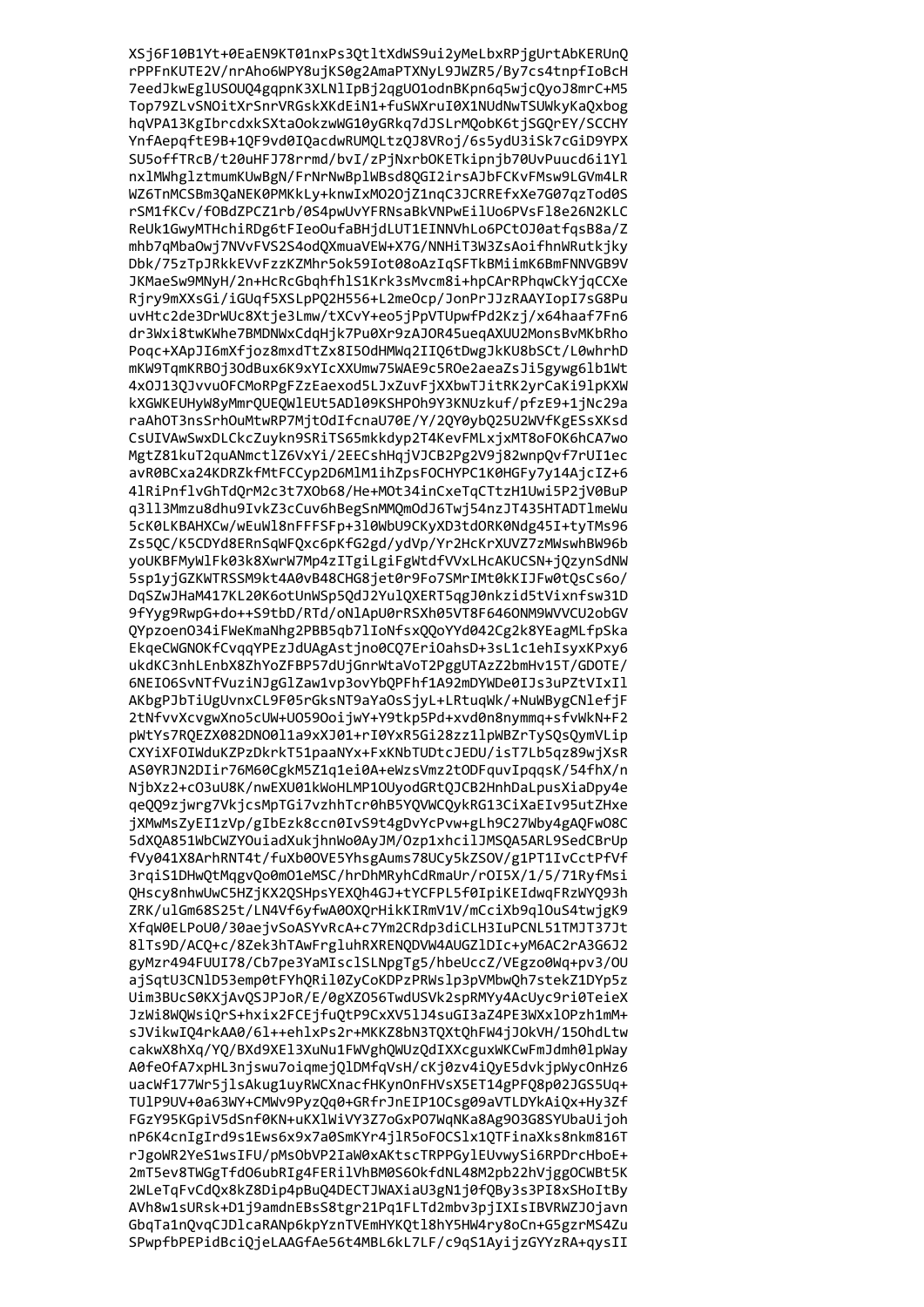DK1w3xSKS1FnppmRuFHpb47JrCbWnppD+7EpmG0FgK4WNdcdhNVS3VE36IHw m/E12+Ol7UMchhDCg/eVkuc2iXtkWuw8bYRQzCx8ERPwuBPND4Fa8riYt+0c 97KI3DcEUKyQv9VTH3qQGhqrCA/QCHWi4XjZbcbpHJHhzLDARZri2DysMxy5 QpfQ/t6MoysSmxbCymTeO1AJWHGXJi5UCfdBhivWKLtBkkoKY5bvSu2ksnU/ 1RMFqJZWCqmwOzo5mEuTOLO/cOBNmmPJKuzTC98+Ac+yQiqZX4UzcQpD5ixZ WYn6DItGRa+kU/wPOQXRBg2VdEENg4Yz1oSjrEKy3HDfYgEWgW+SUZoMdy9f VSvhyNvp2izIFDvRBz1sBG9m58B6ZJ06XmQ0rRqC0AHdiXrj0KLeK0sYFp0J CSvrLoy/xZ3KqnqCJTFPNA1hW5KIqorQgHtOgMjieJDFhmVG3kfCukVvg4LO tYSQRGw12BH9q+0t8obZV2+88NQ3r+z+8MrNq69evviT68/+4w+8bTGWkw6s 41cNdKtW6pxDKhaNNRiYrYaGo2X4izaCjXo7KaHV+mx33XRFY+mDSxyZg+KM EEBmUtm86INhBuU1crwVhij3o6yMJnZPKRjrhPQVp0kDyhiGp0r3yeAejIl7 PXOLpmRmGP338EihD/Kxh0TOZabwiNC/g3glTPNT/tvQW9TtnWWe3VWfowp0 pBDio5VCYIYVMap5wdGcwKLhHa/AXLslVVQmkCRsWOphKxTmJC1SK/yJmvdk lycw1ZhEKFztN+DIE+aV+YTgL2KlXIiuw6FrrdWSyyRgKY4x1hEG/EhMwMRT boKDwDJnyRcZLKRpzWKgNY9r5UTAHHorR1vY9kK9xb/FXfQI10LZPkuJkcyG dHn9AZfFxRXREPu9x//L4akHsZgSfrGqmwVNF+ncAeU5K9K0HXAagoW8GKoI MwGWnbIlWOLVZTratY0VdXMO4D0/aG83fJ5YWNe9zmDziXa8E+dBbUZmI95U WLCcKA55JoxDSxfN0EFYuaKx7qDz0qbw7/zFrChZ2RRiLtXPR6FKRBGKTcnI QiQxZ4UozSsgvNAprodpgHSD3QhtEjPdQwQw2PHY4wSX2IAVZFiIS0UF4BLf KpEDiMCMSLVW807TB4bEyWDrTIq3hxVd6i8JgJ/WJgcg1QquuiWynzNsDAui v7gxTbyayYm3tJ9bxz/ytR5Gw5C8NWU2qgY1PPSD7xUlKfyRMDUH0vU4PVIJ nmgg5Y4nTYyYEXf6HpGOSdDByMVO4aJ6SGYvdlLDOGlh1GZc0GnRr6ii04Uz d66J4I8aBccEuASmGA1T70ZHNsjj1XkxB09F/HRK0vp0kQ09oqhBMiMElPJr sonv7URwp9a2BssYk9RA1oTVPcv0VznU8KyWT441vDUU0dKSvNRIJPggNC8p kZwxu3Nkpti1cs+JF/D8rGENOwjFcKIRfRwswWo88+yZgVPb2eJyd8Hh0sbW hZcuHedcgJUsOKzCCRytvrDv3MkWL6PnM+57UYBDEM/0C+7gaYZ0/fUIDvkV CL11VVd47IBZuRGwYpy44WfD2uB4pL8dW7sra2J83nxgbkey8g+GQuUk0rme IDstln3mwqjm5DGHwQrUgVvlN3o+jYco4Bv3VBg1KtXgkmKgcnCmmYf1WiPX 2QEBx51KbdnI1QSW1XdR6ch9yB7bQNTIUFnnSobPzbwIuOk304HkI5VsSMr+ QwDqNCFzyRUSmHJLSq9r3uTXB9C014y4gxJY/UHo4TybcVhe1ViMOKoOOoiS DTjJGenYfBlX8sh0LlpLKXi83dB0iuuRjRxojLOaHy0XWQvQSJRLVQPQANkg Sq0/Z0cwZZmyYMYcmRu6l1eIYJ9tWqkLwMevzFkJAB8IWX1kXQVmk9GcAeAP 0Yz5RFnSAlS+GDYTCr6kIroEq6gu3njMK9EuJgug670bKsXLtTKhb7heXHpk rWV12jo2vYSkeZA+lRaYCExSwo8gCtyRwUQ0hLScyx75tus60u/G1ddeeeGp 9fWzZ7e2ti49pdK7VMW7ooneOUbKcEVd6OsaSuJ5m1txFCdWRUA5tduf0b1E qdEFtEzwKNXwQmPF+NAbuzBNgtz+gSl6gVIKAEv6qNazMa7FwpD1PvyOkJOP UnlHePRIvdVXchDKtHCJq1ChpXhW67R4vzQ3E150l78xBbzIbb7XQgjhtFQ+ zKmxzBleWiyTpyIf2ivtp2UVU5/kXiQbw39J+9jCQq5e1dUSE40hI8iTzrXF Cl7NUcDXrE6nuJo5+Tk+IC+rerZquTSDT2x/bCOVQRwIlrOQRsiHJPTYivVp FPkknXqiA3Ps6uBd+5/IS6MZzIUjWBjO+AwXt8o02/HKJZ/Oqb+nVRd6xDNA hGzpUNCjvce+Towvmved/Y+YoPvCBfRTyQzzq0ppQ8eXqSx98eL5C89fPE5g 9vL6uY0X44CltO+qf15ou3PjtM9F39n/lYWi5ZA9rTyHfSC7JL2G5IqMimhh sJiz/C3MTVhliAWgqK4Q2OkVl3o/G5Bh7toUGmIbzos71dNMGNTvVCjbaRnN yWyI3O5siDwHazjKhsgPmAywTlOaV09CD96KpLMmmnVbKpiYbrE2IP7L9/G4 fi99KEMifn8R8rkppQ377A6NGOF6Z0PltgbyNSPri6Crz4z27+Jm8D1yJ+GR xr0kH5iN0T4IUQ30oRvNKDP5QEFxf071Wz2p1BMqsMJ+vYVTHAsVIDunYMux 2wxj2NqIVTMRMvb0ABmjKa8h/ca/XryBj/jh5d0XntpM7+RYJKudzfWNzQPa XHR/X9apVjHlK12R3UnNJPhrjpkwPfOKoSMgSwc0hTeApcwPlBPSoMBWoGoe KFCNEj3loykmYk505XDJ0mVqBwji+ndu/mT3Shbv5dcT0lzN36TjLK80U5C+ OZoEIasfmSKVOiKNW4vCaJG00cmrvCI6UU6GP6ecaPN410IVJWJ6+fz2mc2x q44vi80aa67u4CFS3CmBwOSLauhdOXD3VNPGoLX+rESeCPFkpbfW/10eIipE BNFNrmhEVXaIvSvfdI9LbDUeLDoialOYkp3GtRAkifTokG5LoDivmGv3OBwk XxFpRi9xfis93fp0DYNiEdXo2RRMoATa5oCNs6GUMWhx5C1glfAPI03qkJ09 1RaJeCUESdkQeirEULWgF+xsUPcKipD/FVYxcz4pZlr0yiAd7HJHqo8Na0Vx 0z0VG+iazXiTRddvP7+1eYGi87PRfvu6Ex2XNs9tnC1fvnTl9ctv7t70L41B f1tfpRYWbkh8483vxxkHV3d/uDvCOX771o7xs7PJJKPcMA1wNtbX1bvLr9+8 OofTp92rb1zBVXEUMD/pwvtv7vLF5TdvXkv8K55/IIRWCT1aMZAlmawKtX4L FP9h/801p7914TvPrG1szwLo3H0P5Jiftop/8tzDu7ioiYd39+8/98wcTMw9 +EDBzQf3h33Mkcb38D8P+5ijjWb+NV9CPFFyshHghtyLHOsDzjoyHshEb2HP JEC1aKMOzmUYgIC9U9DzEVv88n207LYWY10dthAGUumMVuSbIiUHEK4pu0bJ TomoCHaPm+TZXUMUF7Ppwh+Nm8D005zNpDzYLS5XcfCth1/ovXL3xia5MDd7 XFvZOUaxI358kHH30UMhvnEfPMM4tfvnvW0wb/xNw0/45eliRZFYB+sFwUxq kEgDfrWfYsFylzZH2R+OfzSVV6t78iC0KhYq3zHdpaFWR5nETAXwLV5oj0Rm dDK2G0BkiR2G8j2X/KrrUsvwojzMuwfQDEc3HhiUKauiTy/Ht4UqylPl/nor U72fMscnbjIWLWnSDhxOo9smhSBZpk13KQ4ZTkye2IikdpyZGCFHV+Pq9ezj 6hzKjp2qz/tfLPPs1Wn7zkloGgNR5l7JZ49L1hIqVxLvqXJkWCfS2TW3n0UT 0QDpo1QP4BHhiYVGTI82Ta3SEVBSxqw5c2pPEyNlR8FSQ7YstxC2lS89oJM0 N9SryCZ5fnPWTzElFUbN5FXUA1wAMy6TtokoqhwONakjzMjgxBgiV8paswMd OCOCDtcyFIKlRQ1BxBEgaBnl+3oofh/mwxpQxbvWwltSMHlasqdeJDL+FW0u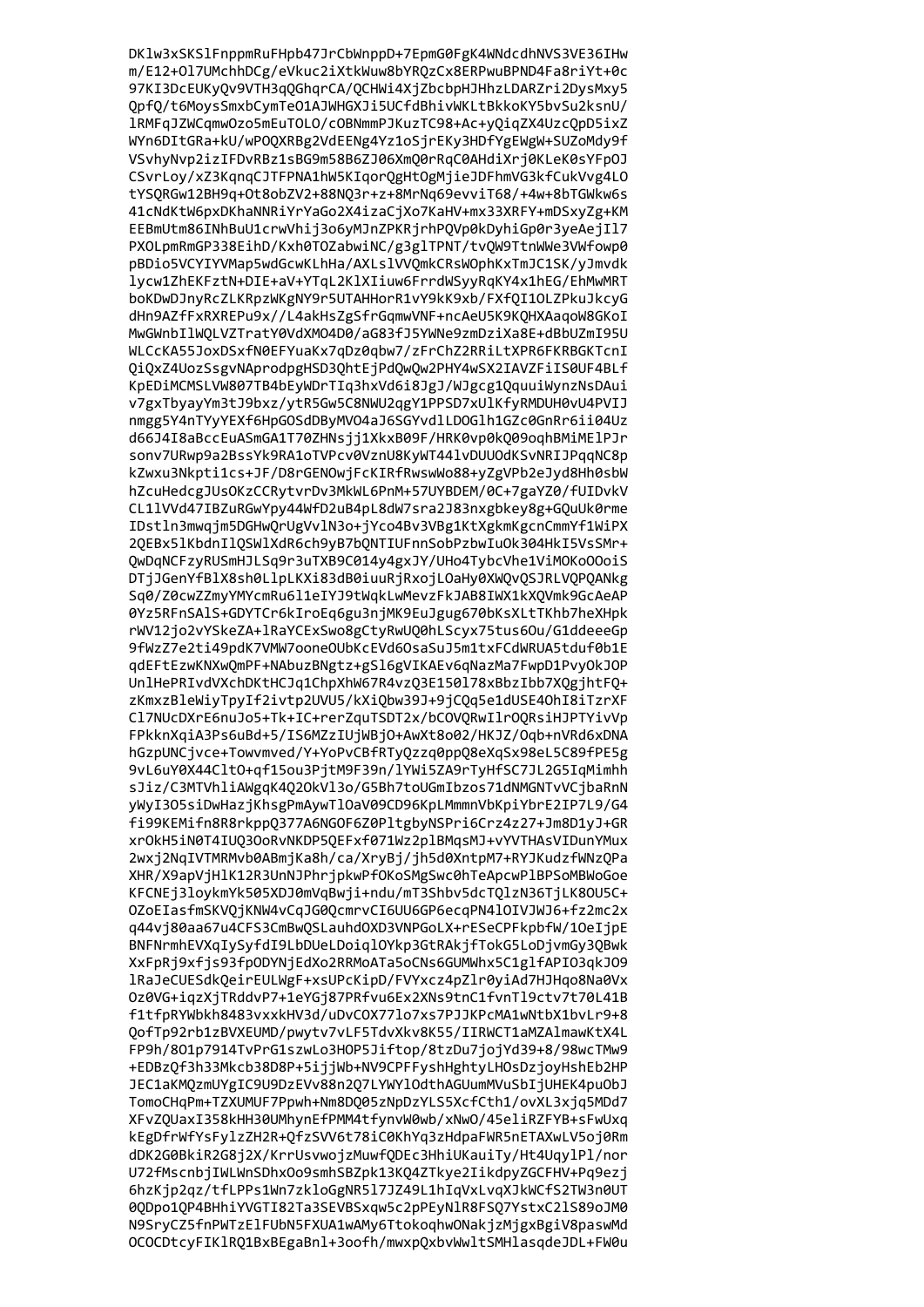nhYV5csWhhLwB6BJPRV4MjuPh031R5t0kFShsH5SfoELiKV+yGFHzbzWwl2R 7NIVtngtN2kNOBGUz71CdRBpFVgUR64tr+TQhffXxD7JNgLp769BRrdERn0b XiuAgsbkg1RnSIj0d1plRKQKhsJoUXU8m44JlTO7xV24NU+hazLkLuWshSYV aIjg6Agc7YHSdDmQq0yNZ+Vo0rfrY/bpurbIL6Vh9wGxkQVdP7Zr2P9wgEDG xngYfn45lYc6UkONJPGDsfJNO6y4ExlGtqQUEE24aBbOKMoVR+kkvzQp3DEs fIZ5HC5UrXIarK02Yu3GrWcvnLlwwcfP1zHaYeLW1MIJxq2pSODQ8cwhYtBD tz0bpmWkenj36W9deuU7zzy8u623N/0hDBgrd1IjRy1810WRMQkvxeoCgU6V m7E5ymVxX8pM993XCnFlzWk9MVyltoGWs4ugBej/QPbDsBK/FhNP9q20itTa ORjHXAwZ2qqrdXasdrwQdaH7Lsfa4y+MEQyzp3YeGUwKrHnA16CYQAdzUbY1 zFjRoCVL1Ki00G9p00v6NMUw+DK090/0rm0JNFDhsuEOP1ac0M07W4ec028E 3srV0R/+10ybpn9mbIT4PfwCKd5hpLeEwgieIe9ZPZBVcn+1UkXwqvRXI0h/ IXxSlYMPHJsFV2WdLm3z0sfn61qcqz7VlIy5/z2KYbB6sb798G4DPuSAFmH6 kR5Vubygz/829mDyTOIjqKeuIEhEqBiT512EOzEM5neYDRKEo3xieGcxkqA0 NMd83ZYy8gBT7HRYO5k2aK/ap0f221zDk6HicjMr7dWEg0htzB2ClM/oCO4L S8xagp2vD3b02D50Kynpb8DKGilbGBZ7+j4daWYPzOjtgRHHoKze/81HkZLq 1D7BzWbTjTZHj6yzFUG/Bp9u9z0DP/cscOUL8DUO/6Nn5iwt8306me6kk61n FEAFACPIDs1CYxK9IE9EvxyX0FuX0zj3oYeiEkuQBqCtogxC0lADoRy4pkbH 35t22iVMEzCbroTcVoKkL0fk202178hpC0cMZ7mgg4Rg0vh0dmA9MmgI0hbW 26vAgyWwudKlsKs43xZ5ygJFca1LsTVThMrLGia0udypqGucraTbEGTFOtv1 H1M6wTMuxRPH35a827HLmrBcxlS9WzkZTPUM+z6+vsXI7cF0hZItW69bVgY0 vZRwYA3PoYH8ER01zec5Rt+kv0rro41oyjPibv8HrSEv4NmN13VJ90ga8g1a Gw5EU8xV0jAFgOg6iGCvY30SIKfvpUSTdJ1Yn2C8nLyBLTq+NPPjKDtpGkjJ f3z7x+VpYTwj5bazK6RhNMD15weAfcaGVK7c2rDTAjDk1mIc4U0I2+h22i+E ScuSZVD3BKumcxqu4k7tKjSBs0FVZ/Pl6/SrSQujiUaKxWgRrnQmE+gNyi2Q +PT7TbzUHboVWxcjypzJKcw4qfL8Rx/LG3xRoEy6F8bzDP7XnoYCLtK6HkQN ohtpQqxgMRtWdSTJOkc7zW50TlHwKgUnGzN43Y4qh57Ck8T3J/CX8ZS5kjPu dbZMSQbqVpeLUqyjZ10VkP50v91sFWjz/LzBP7f28G7LmLtx8yE3VZydrvc+ AWmXwKXgfm6TxnQu1wXJv0EX56uLHD2N+DuGBfXuMKE23jZHNOaeVrT9805R LP+DBKGdgHYIi5MPsRuSw3Bg7FVzlq9bG2h9wlISFibLUWjFLgqDDi13WrjD XN59dm0zN6upTn7t/936VWDFxG3K55BotgseypPM7sXkHG5DvFJG0iH2R62r 7MHFenmagW+SHu0D15260rQWtNKmlozEFMRdnptEiItLHfd4K7hWr1NJzp/x yx1IZRp1bCmN1G75HhczRsOlSvKVRgFw7wm/2T8Xyq7ecIXKVh16umTybQTG RQLn6rwO3XHakzFKERx7xfDQzJM03s7+bUxQru8BIvYhIeYnnsZgW1++IymT pNOaxl8iHPDP3DI/yyI3UZqwJ2+nCRg8p/Qkc0qY1khFUAnlBAspESsk7MGL VbeVYIvvRAIjlo7jBdCyzhEPYCaq6y7r2SqjUOqNP2IdDRGgZ2ntIEhVcdNi ehEORRPteyVM5zA7lfIaPVMRAjKQTofCiQjT12Qg9MAxZyxt2Ga0slC9OwF1 j3A81DyP8d91BaooyHxZASHafIBsPCo93cNR/qWzrpFqHyG9YmHBaduoWAGh wz1MuvRVlBVbxIbDY/CHHuAzGhXFp86b+Ug8da89jAX9RtyaoBxnPkCkzC3W Lp1E7qEmeio48ZmYuAYap1Sm2BTcLz0hLn8PWS1jecuvlx/F7vqLa5VgbZF6 0/Qdxh+pOS1XEZVka1F4pboOMUWyeIF5EVEom6GCZakGAmHC0PXK/DxnA1M8 yBvSA9GN+3qMdN/gGXrqSW3Z4hKJziNWTPWoEMb0KQYmWwLMhRDyIaOEjSZc OWKppVLx9/iIHiIaeYdfcK8S0miY7CqSVAESKgylkEDNIs9GdQ80t5n5URMJ XKLbo6dgpeoIIMz/XEMjl3eL2U8rydIDj0J5xJKpk+2HiaTJ0TjlGUnEJmJi 0/M1CYPKkANMZqJDWhkC7jA0ofhkufKR+K2+/dSq6gDsFPR1Z7CjITpjhr4u SjlVHDQuc4Q51Yllc5skCZRwJ9L3L3SnoNtALN3mT+HbqGICe9U7f9LbHasu mMy9Kz3EEwgu5auARDdur2/lFhiGsfGdnpAum1LRZJLGx+TJCnsIy8IewQZt 0MXpiIcqksA2PJDKF/FAhq3BBZrIjlOu3aaek7UYOl+rT7TiZvkXsYiJHEsc iRLb80WrtRikifAkxePUbX2krxzlF9ZRV1uIVk+hUQMRPGqmdPtq3efRHILw OiScAbABN77UVEymB+ELICsCVNyiRmjEZLOILyThWberCLnVIjtC5cbggMKy 2a/RXC1ch1w0G1240+xDVicGGc1XKG03k6BDKwu/GZGxNkkpEiFceUDm/slK vwtPXX/z2Vf+Me01daLtEa+0FHrgdM9dfJKWgVUCicdIMRwL74JZJV3SviwR UxMHSgUE081JRfKOk/TO1+8svu710R6ED6YcC6BAf0bB+KLGOBipiav4pkK5 SZHecdJ70xUSOTXnHBhvcHN7d600iRuHR1UvgJA0VSLIGYMRtavDHYz2skuu XTEyGX5XgPxLlCDqG4dqDgzMOmhfs6iWiS4UHosu3LKHpybZ3a500pcgkZvu YkC9NTRXO/ZnNV0boCsSAOwcikJHbtEF0ekORS6a7DfieZPztE0i2tnLZ2WI utOp5aSORIMf8ct9Bk7fzVr4+LHTb+lYvCxD5TeCixGAKfDSRxK2zsxkadEH OrbivhWnPZDniuBMdSaRuavv8hKbwvT7eHUii5e/FOaaGSA10zTreD5/UAqi 601hiWfVL6k7nEBCUnf89KA6RTiOeX6+i36Z0uYh61+mXBOvUEkfUmFHiUFt Fmo9aKE1oyR5eNxntH1P9zmH6bCP0ZsKt1sJ1Un1d+bgr4wGwfb6ivx4RG47 +0Y+Im+pgiSkrBiHVKIDO9zpuSlmiapOiRn1AnmmwCkw+hkPsBogRnACC5KX GZ9avEL91cBPR9ozmc7MTYpJ6Am8vwLDYVI7+hAOo1vUcwdoOM05pO3KValH aiYGrmFHRM6DukPKJVax6ExAsYcIYcHaNGnUrIESmiEn8pBWek03NiRV9kfv HuRHOiaYGYgUzyBznz17ZwYmA9CKMTv8bup4JsYVdkpnGXfTK2SCHYrWlcNH ZCBpBsdLW7Zmx3/cxmMRJubI+EcXh15J5Zo9utKBWbOaEOjIkuIonssw1F17 BD1cWaNAXjqtx6XXlraUbOY9Mo8m63gn+hmJpAA0LbvY1pAWg8Bc9wR+MQ/y b1VZT20TwuKs3WSuQj7SHmdex4bq7Fy4RwlSQKtn6C8n5QjD+EJSbDy8PbCv k3LntXKMqZDjgWyhd9SPKN6Vp5o5wnY0IjmF0POmugIdTEpr9daU13ZhTxQc KaUVih+gAwY6zGfSbawVv/ohwwAPJLE1pKBFMdrvKGC4Gs2Ic5Ojnre9DqA4 bHi2KAacSb51ZG82FLYp4TyIOdCCDtCIiWI6+orfDp1HXl0MWU+pCIGKtdUj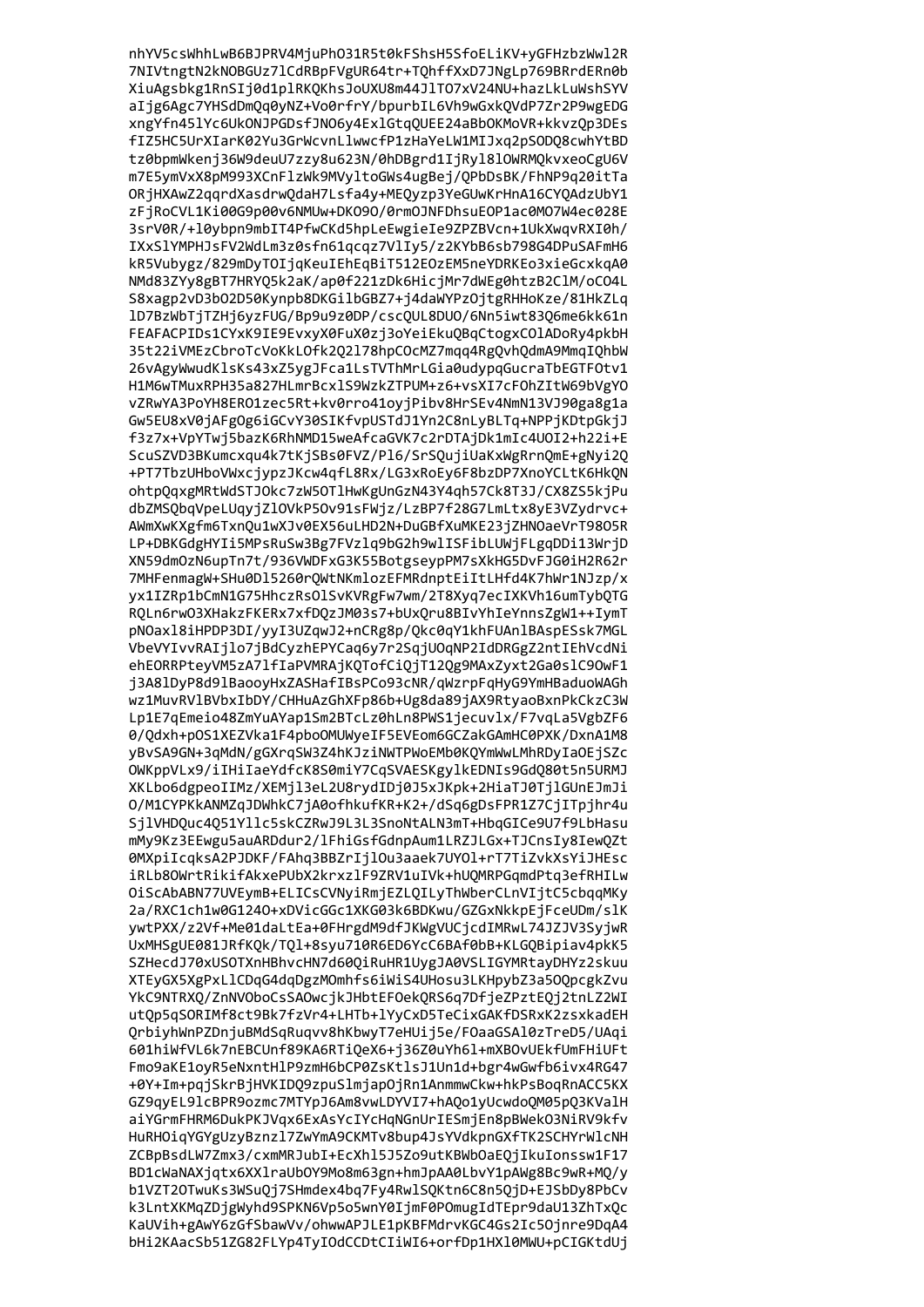tEWnJtnlT6Qs7yKGaRzXLDWKojmSFtfaaQc+ldFsJcdpz9qBgedh030U2dmR whcBHVSs00Jpt0Tl+Fs7zp07t7l10cXhC8/3+ocrP77pivH2sK9VlRhuPt+c PXBo4R4i8F1k+738zxblC6ehID0486Fp3l9EGeRJZIwi1YqHwVD+En0zOTa7 qb/iwXGv9iV5iwQ9sC/cneALqeD7LAeLRZF6hEo/5a/qHep8m0JH/Y5fV2Tp L4m63SzSxMUYtovYBXZLi31CAx0DiSlzwNjQ2xEbEH1QbGquqJn2Xeq7ygo0 PAG1kgIOYfnbhNG9zUXvObrSpbE01kjxCKhdBZFw6HGJmW4Txopa4kEnk2zR OZKRBEQdtA4RrKmEu+2BNYkkH3Lews3FcUi835dJqA6dkJf/JNY4RKlZpMzR io7HOoSCEPtADDSSlvOZS0gt0N163RZrp/WSSIvIqxMPht5m3aEdKcH7JmRL K2/reB4rDv+BzJQYp4cLaA760+wEEQBwuYY/kbUCXa2k1xPIZHsZzHBKQIir nqHThgdo+6Eg4fPQb26j2NY9gjolPLDiD4EE6QEwREP9LIOVQ7s0ie1inVgZ 6iSAUHflGVKISOMpsSftQRXeU8rOcOjFQ62P+XpFIl/U2uz28m+LvAxdzQYb m40ry4xuI0yRSdHFfiWbL6hDKc/amF6CWs+pJlqUUxmVnh6EAVdYGyjphK7m i/HnSUY/6LpgtQQlc+Mg7JKPrdbUPIXvEsY4jjIoScmU6Rg9YzbQYix3W8MO Th2+XcAfBhyvGZ1LmKD4Rb+HEgb6a+0e04k6RzfrBdE851/Yo7jiKByR8iBe feYJ6T4JIYUFAYx8no8jh9oLbpLbjYutB5rDEtS2mNMlu4d8y8iTeuzFLBfl Q6Phj6BCS1DKw0kf9pgs8j0JhMom3nwZtTm6ptRTKh9kQ7AtJZW4wzUwLJvb nqp/f2+MUv5j5rw3+TWcao6PvuDxsTclr2/QQOX3ndq0MtvcW3txSyJR1fsm yEQn3CXLZ2BVkE7MznmgY6XMR4Ri0XUFdMpyY7q36Qx20aY/zNXkf/kxrRPZ qrRmkkQrhMAWBswMlFMeMUEzw9YcqGUBkxmgHuRsyeCwYnbkSWZOODUyaJ7E qj7VcRI4BFWl7jEB4yMlljBBjoLeOvvi/2fva3vbOLI1/woh4AIOMPay+S4D MiDT0vhDchHIk+TjgKIom2uKLZDU2PGn2J4k98LZ9ezMArtY3Mnk3r3AfpUd e6I4tgLML2j+oz2nuprqIqu7q5rVrzzATGSSze5m16nnP0cdm8bFbSUQ1bTY cm1A0cJMpANxnTW/G/dOoPHd7w8Gx1bLgsLUTsfrQLz0I7V72kHSMTAPdAl+ i+IgmI4evs00R9hUAf64/fbgH1/AdR/tbDWrbt++2ZencH+n/Zn7XOCAj3tf 2mczOMr96Hj4eHC0+LA7GI0+6bHenKPBMR4F52I/1D366HGPG9nYzzzoY7g9 uJDvXHhZ234Ix702g9XGLjvn8XAynR3YcAkLZWLU46+uPuzao70Tse9z7w33 4dt3b/fGR/w0x/bn7ismA+49LB7LbyfDI3xU9+EvnM0986bV4j4D4W2rtc1b wApv12pt97cL71rtagPfdq/3W36Z2SKFBCvo292WtRc+3+p3rBvk7natvrvN vCkzXvXS741n905HQ9dzMpvcHfAn73YLZjeK1/aKZPpMIPr8h/c9cbBaslWc 9W/bk6PBZMq+ZJ96CzQejtyfyoWAXWvx5qE9m9knK8eyFvdL7+Kd+a8xfbDo PdkfDXoTXPa+PbLh17PmkfDyeDiCNshXrSTH9heT3inzG/1hdzS8P/Yu4d6G e58PhkcDkNuHfCH4z8ffs2iQq7AIB+HtN/f3W3utut/XhTAT4NVa7aRZYyvA G2nCC/aT+LIdsheHi44K3m/0DhOcWSr9ieHBc3/cQhKDek0avzas+S3QipDG eA00POiWVzLVwETDFVapyMLeZE1nloBHEKdZPJGdDsf3RwOUvemTna0G+8dp rw9AyZbIL5DuIvm3HN8Gy5IdJJvsOHc3FkAc/2vfk7z+YAwdX8stpNhIQqJX oyQTFQE8JiOCqQKaCYuWCIys0XASSJeNaMFanrrKmStGOda0q4yBGFlSUT0m gTWkRZe0aDaypVDHk4huBdiygmEL0YsReJGDdq16rbmHuBVoeuWAg4p7Z8E4 VVAyw02h8Gyzo5bTJ55KT4NMGrgao4//E7wmLAUQXTTgQAHvB7hr0d0HKbTg rQSfyNfMr+EVnGDcCt3iQDvRT8haNUFoEx1CGNXDgA86Lq+818yJgq4ZdCct 0mngePyA+XKwPRp3nYA3C44EPw87GThScMqFm8SCSQ/opvoR+iqyL8qGSLG0 OIwRLqbN4q9gXnzmXcFbdr036EZ777pv0IWGPhtwk2H4Dm5AcHm6xT+rDwK/ Ds5SuClIkMYX+Lzg1VKkCD4Jeox4LMtehTOAR4n98tfBiAMLJrc6VSi8ytbW JUDr78c9aJZ62+15x82o9U09oSFSk/sSrjQXexAC3zawl5D+uMbHZAn5V/xR Bq6GO9dqxhAUBUa9hmZIWHxEaUuMP2cpPuZYdIkcSuK6H3D3ik5f3CTMrCzF RIEQG0KZdjDIBPDfxq7VBN/8EgoKq5UD/itzaKloyAzJr8KDjSC/rVq12W37 /ap6zlMDMpW+nmSlqSLDhaAa0i1IEALOCzkZwA8XPTycc4jpYdzc/Yrbywfi 5kALMTKIYXbkkCwyj7RuEVsHlgfBPTgzskkeIARGqMlVg7fbWuQvrrjravT1 ZZSfAb1HnFApyujG43GggCiQvpzKhyhOjPHFxrAs5cMcrZMtlJTqkTKDKBM4 YoCHLPkwsxSE9IhbK1iTEHFLNyAuolgc+yU26PGodzGJ25+Babl5VW5/GkwP Y31XmMwVRMMwxdFPxCCnGlP1Wcpb8JYI1J0aniUZJavAL5Gr0MTH9E2F6zEE hMgVUvUsdSaRK7SVPH8LpsFlaHCvFIT0vFVNPvvssCbkFmPpi5rphgoPltxi YucpDB+tusWYUwvK6MAihtn3vOGT59GCshrsDiMpTbpanuwO5MCvk6uOLdac gEPMDd2v2iFWFovMDoLMcCgWUUL4E6t00M32RvBvUDzLLs8KWPwhYDb4mXE/ uFk+CpEVtUAoGT1yEMaFf8lSuNHmCU1MipkESTwPFI8v0xozPbvT5fdyxv0a VSJ6MSMBWep3InpE9FJOsmiRGv03dSVE9LRVavDRw2pSSDliiiE3846xPzaS E8mYm3GHeXRXIxZdTvZzDNVJTiRW3ZK17kzPNm7WY0gIedHIi8YaIZmd5auV 3Mx8m81AikYnGClODiTFFOocgLxo5EVTGXC+7KMwRa5gzA0UOOgpZi9B+BET /K+KGVizAeg8ARlkrKFZ8Ea48lstVZoTadogUtUIvcMNlBAiVUSaiFRhEtgG IYWlT6oU6iuIVMUhV0oPlkKTktAka0eG9af024SIkVjklkTrAN3krvVlhdtG 1Dm/OmoJ/aAhuFgEBqUpH+Lh1DkPS6zawkg1pJ+hW0pc2VSziTfDLVXanh9F rBPR1Hbx8PVgj+f0G+8sg2kM6MtRTGfQS0zSpTJSmRDZ0ZF9dph1EzdxXeOA Hi9DCuzIFZh0Sv6MXROZktVJKD9KKmwq6iZhMi1K13qooa0is8YXvY5sBcEX 4mdbKo1vEpM9hXOD49dm0NUOcZTzmCL+cds5C0UTte1Wv+ou9a3odlvV7ebi TV/b2vbtVru5aDXMMCObltkTr/LD7YvC7xj1HCcwocm3+NCcHyBc9fSqCxh0 P1htiwDzSrSbH0icN4tnD0vAA1rUShsaayu30m5s13njc6E7NsZ6mJdbeBd6 ZvM+7cLb4Qe7+0PeYFthk7iu4uZ2td52Wzh7HbPNNNhmvx9EPoE0okXpgqiw CBFu5b1m9c72rr8RzPpd15I2l1ZUyirSJaJSIHK/ZoPtmHFYKVsWTTOSWOmg Q8WOMVxik7TUVmXUwNVQZ//jB4lyReQOLXLS4/oL6VKQRF27IAmrL5+4eNV4 MtNO76uSmAhalrTTu6ZoiYe7xkECKjcb0QKUoU7vYF6ZmpciCgv3bfLt6tl2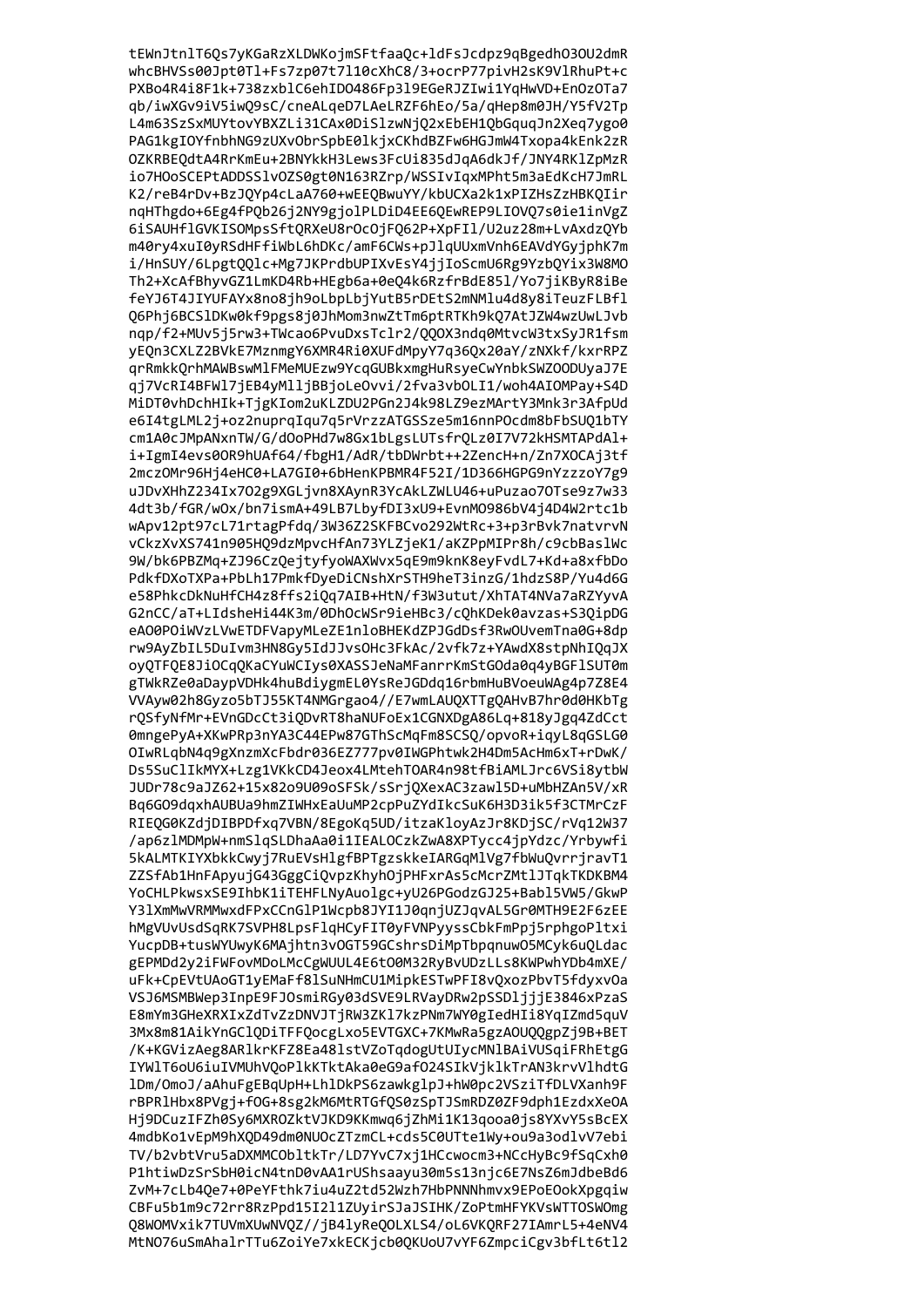PsNTMi4tCTqXjWxlRfJidXpXWDgyhoKmDQW5dB/dVBgxpPDks70ADDA8hFhp N+1VLW7gasgnHZz49wukLsO4vRjMkkwcEsmFw9GQSObNxFmYQ5tju2gHswws ffrYZ1Ur7UZC3fSVs47WcOwEqVLmDnDVyDqRDhHZEjNmspS1zE0aLWzJMLgp ykJebJUsRUfBYjEAikjRtivNakgSK+52ScWkdMWaknb8FLFZHYkahKxkpPD8 tZSNlL9CESU05/aaV5xjYSXMcfq54vwVGpr901kuPRjp61IJNxxs3pgWASUx OmA+OFMsJR8EPYZIXUpexM3QzFZ106wj6FVUjme8eMPCc+I1SVjUUgKMLEWt WNCSN/tBZKMZOG6zFJ307Aer0o5R2iLuXm7xiStGQY70ghzik89gr5jnZSs7 gHMTXwqrIQvaWa+wOCfqmuB7aaBPkUWSghyZI1qutH9i2NdKqKarMAGOYDkT KU5iHo0s5YwMFGQTcZ1hwaKziW6UxCCqRtENezazT7zOhEkHBYP8PklsFCWM 1cvbN56/jCCJHjo1sCRrQFxTqWtA20DVEwEDdqG3601ZoWlQft1yDIUKjzy0 gchQ4rTZW2LwpCCpxq+N+QdWrdKuhczDWCfMIZW/1PLsgvmdKHABpoEiZuVH gtQUHCseVq+0LQjklMx7VjjZywy9rEotrIsy7AlMn8I/kuYQCn3no6jOtrW3 K5Rcn96bfTkaeGSf1+ljHfbHw/Fg6mtZi+AIYz3dhA7u7Axt6qDBaULPg6jv /Anm9L2HVpw4Jgb6lcOcmHPoWn4BeTgwJQZm97E3Ft0jJBk4iydKLR+wkcjY /vx2b6zV8qHekjZ3qFo1VyaE5g5Ws9WSvF3rNCXvWs3mNr7tir28500727L2 Fp10pDQ/4QhgrdFp4KNzez6c9mfuL5n1fYNC0vBDZqg7FBYhAoBWZ8gXsOfD qu/pkAHlYdcFTAMGIQO9tXs+NNstktgo2MhOYg3IiYaSNXA1lMpYjoPOtpWQ IOoS/iTMuXzCYk5qp1MCy5gtH6xWzZhg5kC0RElknoIkNG42ooVY55LEsPYy nU7b2IqK5XBJQA2RuaU0mmxEKyt/QKyOD+ImJ1OIDUXpjwa9CW78vj2yJztb OcmOpvqlKCwCEUusA/IGH0X6eGIRS7JwSBABvN2SluJYOLpUQhqZEtmJVp5G UNIFeuD67sMUivU1hUw8PAUaygi3648zJwueba3GOxUsCVrFKmroOMaXg1XU sx6y3sZkPWQjSwrmQgq6CMFa0mtBnCNB5oGWeRCkGJWyERWePNkEWjaB873z KzS+xljveQXDvtAb7g0OBvjVeQsvnkIXBpgTgEdIQr6MzGDGtdeOeKnwmWwH EtgC2g4Lop81nVxfenb3atv7jS3co7zT5PrRY00ENwOa2rMU0uMFMPY1BuIp 2ChpZDAEKVkG2BLrU1PQxMMTsz6zFDQUuCxDIQsMUol5ZWiliKIg5cIZMLIs JSc9iGo0t4MhCre6zHaptvb3O+gkmEyHR9L1oiyvoNBGEKyq2S7RTz6DnWLe mZee/EPO6nvnEqwUzFP9CWyYbyB39WUF3noKRsulm7o6/7oC+axfQQe5N5jX 6rw03jJkx7BnI3NPd/WEVzw8MYJgXngV1X5iyVZaaj8IjgJZnt4iSoqeyZwA Q2r6pDsF/cm8Xsqx10acvgxFtSb05CwlsMiSEyrCSmKJVVqwkqU1oSc5EoRK IhkvS8lJj01Z+m0ZFIw/MiaSMSaseq25F2rGkTGhFwhZbzIOhToUwIBEUksk Y+XrJVcIokUitG2TtQGNbJO4tknTqsdwihTVONETNBHVEvNkZEkxyTiBjaPQ M04UBanrPAMFl6XkpGec1ML8J+jvkoU6onc6WSc5tU62041mq2M2b8G8tzg1 +a88PhndxB4wg52t08lgOpj8YbB1y/k3lrcFeVoQ/4AcrfmLSgw9TpbL+sBO 4spyJfgOy10JO1ku6Cl60BvfH47v72w1qrxzzFUpaKKFAanB5K26FQMAN9aQ SQK1lulolnJHhk1ahk3ZJSk9BKuFZJ2SneOF3blCxwfibw4WI3IZ5KcssEeg wHbOrTVH95Ats74tk0QEvcgiSVEYYYp0hIuTojBxozDWdtbGi0qpQZC+ZKqY KkvG9z2KMjm7fvAZ77nK4A+tEXxA+JcqS4ZHg096k4e8J6005TjafR+BRUlo smX7lrUlLZ0fpRkCRbjTJdEWsSPJwafQIapaFTvuU7QlkWiLwpP3bxTx8ICI tmK/ec7rjDfn1cNKYv3imko3n18ElPJm9USgkDW+KVD7BBrY5GFCz/oCx7P+ fZXpigKnrYETQycFr6Dxa4PyvWVVGs2EykmkHQ+SsAs0BUg8fD211R8BSsIU KAjgxHDV5qexKGEXwnasOrj2dkiuKTct8I9kOE+9296r1depedgr6nCe/2SD ec5hFA82ZHrNBvJAm6bL+dfw8g3k/TgXNKBnMp117dHZyXhni81CGPWu3mBt Ecf2XXckD3+lPaBnu15Hj86jm8IkHpwQuvouG6u2+nb4wa7kB8znqdb29ti0 kaw6NzTw94N/y53Pc/S45/5sIQSXRnebLHVH9CJEGFr7+629Vj2RzEbjZBP5 ievTncCy+8Vur73dqLEfkZQLAIkutHf4xflwA6ANutK9uhEjt4em97b1JFY8 nBHtIkosSm60k11z90UijVBqJYnNonVpeCI2lt7SS7xCSSz9lb08PxjPBhNX iSQFI11DWMypOSZxKweilRKqZCNapcQa4liBja83BLb0Q4CdvfouUNslqihk jyQcAiQLpaqwCNlZKIWMEjnfu+OQnb9DEzkYjwzDkMH3AlOSnXfgffmA3eeg AgvbzYGDhjWe+7kCL96C7XIx/xY9N+Cgwa50z+CdS34WeA860zk/OgUXTFp2 z+L8iIdiwzrswY11XX9np7xwfibTBzsnuBTbJYwKBbuaW0E8PGnTZ7Jvi2fY R6w370+H01u7k2FvhNi5YHc89b/uT70PmTcpMSM/cxazMK+SIKzi4saJkFNm Y1vff6fVLi5+6SY8aggaeHhioKMd8zSogYsFLBkaPgIsxMGoJPw1WYgOOoaF AUFFV307GoJRIMGvlEeFWguvd4JSHk1F8xUWgewdrbZivAbrG7R2wGYBk80B g2YRbS6uKs802jWlVDw8MVbAne5kijy6KUZvEjVFxMWNo+bJFIlrijRDso9A vf0x927Me9b/AszxRzBgGRI84F9Zpz3oWiKaciYenhimZEknvRLB5CUFz5ko C3EgiiyRuBAVglBkhwAMs7kL5hpAbIQdkpjTWMFAN35tNNedqIxYslJiBEw0 YV88PDHGsFFWim7eWEFS0URRiUMo7kAL2Pa22bxZbS7qYpkBlvMvUa3MWgPX RNzcrsUpHFMwgKRvmEOgT10SxMMTw6isJSkR26YgaFOcx15KObYxxfGwO2U5 BgbARhvgDF4bga5thOAd2VFkRw24gENTbWiKC8/jcHBsT6C/Noz0g1dL2Z+c gxa3ZTS2iYFNvSvngKGplNGGviEVxlIcbZMS+SEDiTXmZ7iRt0c2tD5iUW+m S/NKiCVMhMJKcX22VaeRiMMpr9KTErJo81gDStJTvfiXeAmhEYOaXEpKAkS5 CB51vfWMXxuZ3/VgiAowiBOSEinBLekEN4VFiEhwa3Zaze5ts65TzvkM4a1C KMnA1ZgJ9ANU3Ty96p3ywTmHgh1Ic/sVCnTOodinecX5FUt6514OHBT3wFvO JVTxOK+wrocV7nwDf6EAiJX8vMcv/QTl0j878M/gnQbXz3WSSYbGjaagi4cn 5tktv3GTGscUV+xA1iI2AsnIQolrodQ6tWRAKa/SIwpbYvBQDgsl9iIWR11I zIwkeJG2PBiMe3iWqwKTMnjVeKZFc9/qVG9TrwBoo/jgyIvG9EeD3gSfid+L CC+PhyOofr7yKZrKWVNYhAiFnMQWKrRp8X/AIngPpgLWzjwFYwJshPlLoTcj HADGBLM5BCNj/iIZBV3yjny6MizgTmK0gKyGna2AHF3dMgbdBXZbEwJqYr9C tsBkNcS1Gq6B2fBRMrAUm3ImLT/pAIQ2TzTg+/L4obnIRuxFJNKzlGCiLQ8G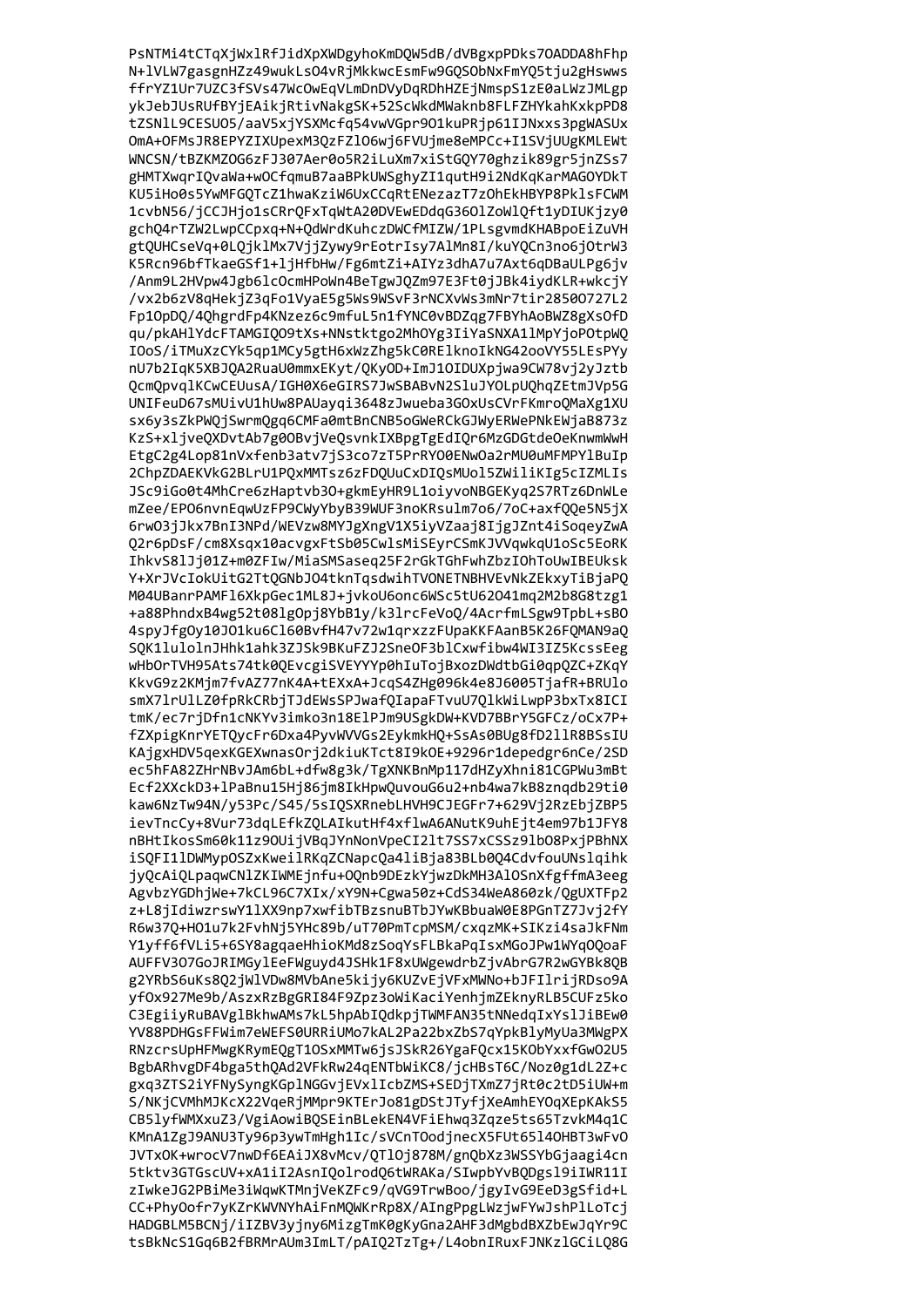GbwnF0WwG8TAo9SHRCGJpEMSCouQnd1gPHamsT0MgDQLUPxNiD64FfjYJ8yL WrjBiPkfsbkY6x7G2sKj6YFhCIxP/MQ++pFCEW69mGbnME0BFw8nowIz6WZ8 pt+iilql2XJsPqFLCsUVk6qRCAQjoyKuUVH0QISm7IiHJwY02gTSgK7yNONm GxTiAsfBkiS8qNryUAqDIgRbQEipiVdpi+et7dq+tevPcVIcJ8g9ta7VYBAT VYxpU8VWzGaQVcT7bQaKL2RkCqwrmpvRnstIZrTYxUv3lCp51XkwNBSRTZ8B uA2my1MEanVaBQ9eaHJL8XBma8RGn/yIjznzwhcL1wUHqWsiebzJMFAiClMc uyY92cuCuBk0mJDAkeliz2b2iZcLpdWCczN3SWlMl/+H01Sg7uIFjFZZDmqs zLpNRqP7NMNC8hQgf3GsCncsjpSK0L8ej+BSS1bMUl5ncHW4yCq07LPD0QCz QqdPdrYa7B/QtAI6VcgLzlUksfxWTBaEwMA1kQi061RMnh5zN074K4q1kgSu FEfDScpBCixzaTub29VOMA3jgRb8czjCVIBTnox7ACqrWt2v7XaY5vLPExeG REZE3ve2rb1dwdV/em/25WjgWQ7WF10tDweD04+HY97nyfVmIKNDvck04MRk 1GPtn1hkZHJ2/eAz/BRunn2Mm1mxT2PoeZiH/n+x4mJM4wGq65UA4Jw/qBTA OuJz5xfJU108RniavDH94Yh3pm/C80RC4LamP+3P3F8GR37c+9I+my0+Oh4+ HhwtPuwORqNPehNcG85xocu970RHj3v8E03vP8CTSD92F9h3LrysbT/01gHu jZ3zeDiZzg5s7xyjnv8V+7Brj850xvwW8HPhjbF993ZvfMQ/Htufe6/cdfI/ lt90hkf4q+7DXziHe+cwFLTh/hzhbWxqyeRAeJdlqay+HXgwkyX3SXgXn03g uky44Zarze1qvZ3gUFOmHncHvaPBhD8PLtcBdebwNJpXIrNYaV1GqPCzIrbx KtyK23jWA9o7GzzmMo3b+Z/hFVsbRO+44R1+yK4dvc/fOwbehxt09ANzPF/d kGxplBfeBUCaKiXvt5r0EgmCGmDzGV+i0JHdZx6UcGdt9PP38Br/KjXvqUn2 wqx/257Afpri4ojGmJ7XmK2z71xJr+Bq6UsKmyx0Bd0t431KQ7eOt3TKXEbp rLDTbtWgVohz9WovKo19SXoN87cLY6yh8vazaPutgeMKsf30Z8kr8Ivk6zzy SpTW4EIGfFQaQG3gagjgzvdeaybo1ITD2NmAdGjaBHXWfuvJOSeypdDFWEkN K0N4JIPyhVaKRp+aLavR2fNnFaoTYLBfGIGEvx6NPRr0hyfulPdTG8a6W51a bYtbbfxoRctGOzlDac0VqFfoeXCvNlshA6xKzbXSX3Ad+1Z5P0dSsgLv53XM oXwvr4mtW980MZNAfmTp88TTFm0mVoVrA3naq/lLbIMJc6Pf0r/Mv2PTo99C d0148wM01HyKju/XmOSBDu83FfR8Y48c9H3j0fD2j9Bmk2WDoKP8a3jjNVa4 sjY6FecCOnACAfwWE0bAywZddtgH2FHnL+z0z2FQ9TlyQriD1+xzPr/aa8nD W3ayodbebRBrzB9rLLbfjYhje7tRY8RZhaQgcbQ21kmXb2axFnFM2ltq1uOd 74UwQfFa7WBdRwzvSAhZru2JV7TlVQASNyGGJ9Q2Y0Hjh4rPK9TjHeqf0HuK kAqQnG9rObCol42FW9UfpEwfZstDcBSi+p7cKCCwwtmQ7LTazWAgxsUtbV5A ZjpWYWW8dca/StkDyfnKio4Pq86QPHvOuQrWEBFzUNBobgdDAQK9q/YhzQ0x Qcil7Far3SarCNi4XErfCBc+mYXlT6L/CFugLdorXzivwNUDviXJMzb+NPl6 sHVyk0lEoe/x1FQdxqcgaKGcB7WNg/3kLqAvNf0Xwd9z6EmNzwhcaMzhhj42 bFONXrNzePEOJ+K8gccGh/2FhVt/hYk4L1x3nXcQfArh12eVWvWffl0Br4Bj Dv6PXjv4Fra2fuu8WZyRHwyv8TJw1Vfw/599V+Srxu8ILr+6hNhGG12IT+G3 /Az/fQe+v6/ZlVnLbeYldH6WJdzBQ3C3jz9ZtBA5tI3dpRxapnJCcmgXn6vk 0DJ5RIzxpRZ7aaxCWixkjda3WPqd8HZgWiwXdI2D3bvwLi7m0DZazWrrDqYK BeKcmwyyu9/ea9WZ22nGN1m/N57d0x0N3cTR2eTug0c0s4RvGPbL46/88ADm xX4/XN9NtF5kzQok3BcXW5QF5qCEMMg2eHTzwfBoAGngD/kT4A37BA2j80T9 NnN1v71/p+UtVECvM0UzT9DJXq6fgYQSJHcuOINiBYly/+2qfoOXYbjLMoEF zeODc5YdLjiwDvhIJPfNpO/OfIYybYeh4EISd8962yHU62FwW+D2MG776OCh Xo4Q7Cc/nvMLoTJZxz8iLpy3LXWKlFZHmCrCXug6G0cpHxguadd0MMhoaraw 5MraOAfyI4pbgjiRmPyUEjViVLOmSbYkJayEOkiaIu1hQB39jHRxk0p1Ahkh QZMHirovuHVgkF/5DIBAts878A3NdeJj1sh/gEfm3fz5/F/Rf+Lz/8h8LYLR oobu8qhjPKUsZv8s6KOKrs45aoswkqCuNyizauuv0uBfmZWtIQBBWAO/whtK sI6PQ6J2fW4n7lpQJPvaafwGF1UBiAxcDYGnFaJscU1QZ3srsxgXkRM0SViY JGhQSGEqFkLkXEUQwjxyW3W73nkFQt8I6ZiFsM88vRRTGI68aIffOVa83RDb z0V03nPzGyTYCIA8qhDpSEuI3n8P8VeM5/7dX/awCPISyd8dDe+PYXFY4M/1 17gdkoiDSdR6bJkNdOgbYGie5BZLhSfMy0gF66rg68X1GCOsSxIwMMvxzTup ioUFxSMwZtf/SkMw/5ir1MwLRXoOgxAsAckkNm94ilcO/iXBiCSKNTYz8tg8 I3EepzfIiBOE3nhAFcOb2928Aic9z8h8DsmNkLGJvY/nkPvIFdFO4hw76RU3 EPe45dnvlnNMl+i02GJ8Bd/9wXg2mAi4bVzAULWioZaIitfN3VFIi9OriIIt m8t0oPOUfmICkxUaJhU9kMpeDqRHAi0lkJ5Nhpuc6zIJJSuBwGUFVwqhCKRg kmguxr5Vb6tXc4mHs0OCgI5Op8vKH7gzWl5/dBWd7h0D4cDO6oxDBxDg7tTz mrrt6iICMiLDALrh0c0x4X1vr3m7s6g000ApMDaZtauvKf+R0vMlfHE1DCCd 3x9DAiWfNDMW/gz1bdDpCMwDVrWFVVis0xIURv2aMGFLpf82/vP008IMoGeO //MaDxIKsLC30iJa4JzflPizFnLrrxeKLKPvNcAWszr0aJ27a3wng5ugK0eL KQf1FkzVYLtYKLqyqrJSLMvqdCQHd2RzEixrW3bigGP1z+uua+KFX4ciiSEJ teo2G9mwNFcjyFGCP8FA9Z0S8xPBDgrpA4ckBGHeoUKzr+1sMnw4Y0I0feJD JS4JoRm2Iv6zZ+N6GqT+hmb7qgX4YoDJBjzoUKvf4P01GoAAoIGXRBlB4t5p bxEP5dWdOramiNZ6ti1bdh9YJ7viShw24a0TuqKiWa60vtr8IfSsvBViVts0 OhIBCpGUbIaw8oCepkUAoVShGI+2uJd801s849IWolm9/pANlCOalXtEDlWY eiS21WZOiSWWJShJX+2DHpda7gWl9+2UmRhvAYFcX+aDMm6xmNa5OLvw5gVf WKigILOCCC3MfBNcJj76pt3pIfJ6N/7xA2vLE2u8XDSfiy2qKQtb7hEmBu1X 43yEN2cjHOVaJcsPwCoSL/5JgCY1EYuGCdFBQGbfzlZkBkfoSuG6qOdmEARw CCDKgbvbZS3+WJsIjV6sLaCxS6hgIsUhysH0DVGOL08H01sLV/0GmjjivmKR 96igdBGsHg86AttSCHm2kXgRQjkArWRJ3J1me7fBwkHrtXlkp3eL8bxUV+8V D1YHxPeCZHnRfyIRwqPws/09FpWkTyn5QclD9QTEwtcq89HN2PFAn0EcJGIG kreZNe72u+Wdf7GT7aU/t+ESMh9e+UolL+YvY9BjaeCyEBIkClwO8SsUW/JL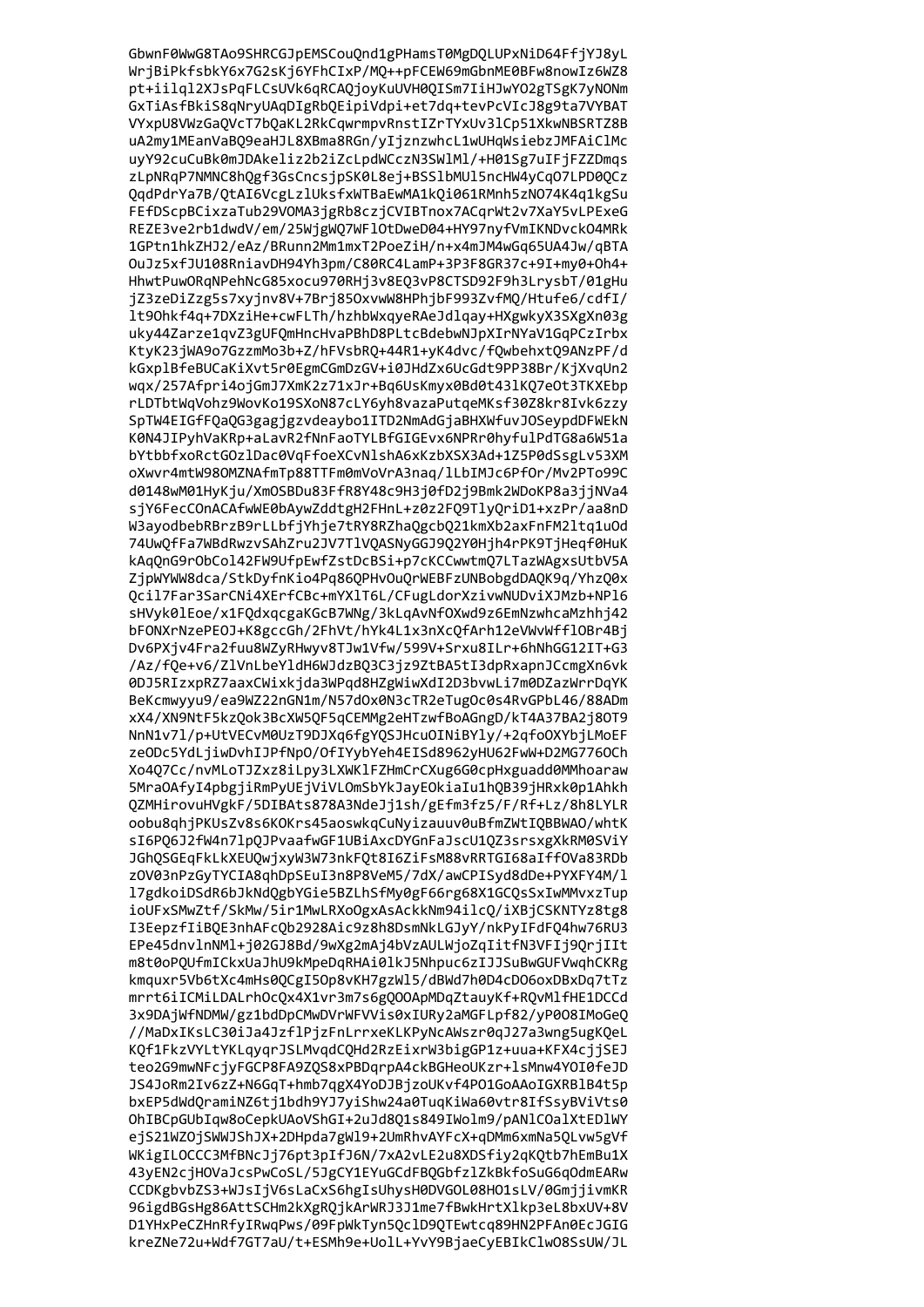kvXzWfxl2LoRUnEVPXa3XibV+rCxGR1NamE92wGB5C1Nog1qn98tVzpHlLUA xCi28CCsRIda9WzugDUknHh0czNwwqpWYzCLkuNE3Bi9yuSYamMb8xrRAsjD QO0kQEUv+rccOyTs2RTsqVkhc2WIo0DUJFaCbJaKKwk4IY4yAXcmdBoDPwev hvHajmW510k5S0I5CipSFlgQm6eJ9oDU9lTqhcxO7/nmpOnh8Tx1eN682dZx ac9VsZKKv07JdaIkXJpZ//DEbzl/9UZKybqN/cZrYfCUzW/HSVMf2Hx46EX8 K3rocGaUf0rVUn3S2xhU0o6TLmXhEfdSgG2dsPCE51ApiRQ8NOPmM3HVTeGq 11rWRzF2dxxDOY+7mzxnU6b8bSwVZsEm2vqbsvVraXnI8rjx46p1z7kFfxc7 ZtAfnvRGaMac2tOdLWsDXGGEEpuCEtcajU0mCIQTnpOAJ/DoxeEIJzYFJ8LY BBKA3Puy8pBhtr5HIgGflZqDIdrfs1EP0J9+nU2PYIZq83xRe7F+LcnUzzWv h07nxLxI5cCMUkqWmlrQo4uET7MvRwPPsQBi428xVUopUgiIGcCnMHKKAUtp ADTax03odB9kNTQ4qh3JzyzmRdhTMOxRkhRlfAk9G+M4STnCCEXMo4irM0LX FPkL+raIx0TW/mkXwRXOzlKSFHNYEsZHQB7RWYZ/JK2qm7erbYulzAVWakas 1t62tbe7u4WUR9omiHetFVM0XTWOjfuXW1abenKh50H8db6fP2Wtk6GBMjRe fluBkSxf0VflN/D3GXRVPhfSGDD72n540ps83BsfAUkZHu1s1b1m2/Da//RW 6vKj7qXy+GR0Ez1tWI49GUwHkz8Mtm5VhBtwYQWesXcxbJnS3mvc2dfuwR24 VD2+VgLJul7n7/I+SqE/Bu/SdfBPvPsMqhANPO9bIFb7iRll2BL7LZ+X87bi /IU1TPoVssxe80y0f3P+3f1P5/uKcxmxpng8nIGfEg7/ho3YxC7a51BHegFr /92NCmS/XeDwTS+RDZpy0+XpW2yqXYF6UzwSMt7gUpf4vf1LFJ1n8AJT3uA0 5s/m31WwhzecAwpWnR8xJe4dfgk+e4rnEG5z/jUXPWG94UF0bPt4b4IP0m1G dn/S07k3601mW6x+28AT5rJecV7DLahcHoTf2MWheJdttLfwvNwtdwGdy+dP vaf+ARbnApbqHJ4qdDR/NX80IvAjPn34GogEPMp3/OnCR9/CW5CIaK7Z0XUk X3Qkr3XqTXfZxY7kFu81vPyuvPm490BqTdrVvNaWX0965pr0zFZddjB0A2eb R7jl7VYN33VV5G+hnzKz3xf7C5G2u9fg1sJHOvA86Wg906wydTjjiNnvjWf3 TkfDGbvybHJ34J9s50Wog3bW6WuOS7JAhqPHPfdn6ZYe824XS1itU3rMH0yg TllyOgkJcorBpVB1dMge6tXMOM1k5yuF5el3hrDwQJiGZw23x70TUMy/Pxgc Wy2rVq01G3w3SL9Sw2Vxv/LP9mxgcSmUHsta01+dvlXfrlnhZ2ci6PtGw+pY 0MjGXX3pNZiYiN+AgiJ+VwsZD9LS7uPVDhcw/c06Kd6AXPH5cydWe0MLACZ1 GRe3BMviTkHGQ+N7hmTcpZCIcmFjA+GhMyFzOccCWYQqDNHFoOfpYtdfo5+8 uD7SipUIi6Uky6lsPsYGR5AUuWni/F/G2LDsAynwO+BnFRxtOf8XYGxgTVXg jSg6OT0djEY6dHbNXcAgCdvFXDJAQmL+OuoedRm3iVtctjtXzAD24NSJuIF7 Eqf4Blgmad6RXCrzKXIfYEuIBU+SB+hfU2WYJt0IPqc1xRsftrrX1kJzZZWR kG5kJFyRzqdBdVLRjbec/wDHlOsJgrJHUCvPBIWiuJHB1l0VqYQNOZFEEcnl 5jNt5PxtZDn/8RHH1QOyYG1/Bm8kYAA6gNFHKeBAhL5PB6uuo9MUXKffMc4e SUjwGRKjm5xdP/hsC/YEQD135s1uwQr7jIjrLHSQFMkD1ybpBiB53akLTM10 MCTXhwFvbTr0bgX0190JKwdkoRX+CpD7EzDE1xivug7eEYwhos8kEn/9BqFE f+QEnlms8yv4PYsJxZGuguV1mgC+hQbP1zTw0O3Dw4uXOlpZjbz7h8suXKXE 3WMGYRSfOUTrVpUiUff8Ufc09rbzv4HYshwLYXcLogQvZPWCohEsjSSsxnQP R5909h6zADFMLYecIBBF1uii2thleVTHw8l0dmA/gsJ9FNNRj7+6+hDi6mcn Y9/n3hvskLF993ZvDOlF/NXn7isWJscf4rsBjfgyewRe6S27ez7metb3OunL I8rCvsKELe/3BrSbW7w98Qe5+bt4F/5uXtMHmEvFH19/NOhN8IH17ZE92dnq nc1sfHk8HI34KybgQeD66OaD4dHgE0jQcum6dIy3wor7Y0f7kNrWZCNzUUMF eEkUvV58rURtNmQ/abhgt97D8HICt0Ou8IC9/Ctc5HQuiioWI0KsET9k0zmX 13mG1WvYmZA0Bck5mLWDpidkS/2XCuxZljCFXcJY4g5m8sjzqII3NYqSVJDl UWNB7jZMjkWxNyLHBuY7eLKKf93km3XD0tJlLQEOmVw/IZkGiqwZAnGcyGJR EePDUg2kayrmH5RJ5ZR3qRVCZ9K1pv07GwAf8ihBvvavNHZFqhZBbX3KmK+1 VkgLo/0bPS8+X4sqjS/Q/qX9u0WkSqOVfFb8Wep+pu1bwu2LJSpxLCViz5mz Z3R6QgEu/pfTwgOsKBItvQNegCGU3pD3WcAy2Uw9KeUsr3tAMjJ2tZohjkfa oOsHTB9PzqOqiuC49SbSwqZihdxY+sniQO+wwve8YlXmL+EfWJ37FdTn1qqW VYG8rEuoxxVzs5Sdj1HoS8K5hGhG3MxuuMSgcCqvd20N1PKC10AFm40dq0F8 lTTEnpbglTYuAvkDlLxYxeaI5SrKgklAJOVK/ritSK3WAvKpuHJ7z7hkKgaB giud0AnL9ZF183i4IimSLneZ0elWox4nxh7t+FeWwPKv9bLikEJIOFkKiCVF OvpKiUNi5rCiJovOXvgLIMFOf7he+CorOkOwdORnv2Ss8b582tmT6E1axGBD @WEYOiGi3iEpS8/WKFMI@CgLAXGhDedCrWYwCgEzonASPIK1ixmUt206zHBs fzHpnaZe62CSNfC1Mei2V3DZGrgaiyb9DTp5YAvX51DD8Asr2LyYvwzejvCd 2GUIOZXANEtsTLpIzIudohWqYIBOnDp2nFpK9sJcIOaOABdesY+1gasxu6NN GMOUnvkvPpMYIxXGzIBHIRBEwEPA46XZvNrZBESnrViRaYoKDY80ZJ18fv9c eeGIeBDrZHJncNw7G+Fkk6pJq0aaekrHg+JFo2Vtsih3FMDIJ4uEOzzbdFHa ka5iJ02zmnBnKbM4ctpOsxPD/aLAzvbzHYWOD11fZH3Fsb62O8vvgAAOf9BL pRdUT30Ks3sWrfnicUKKxwrxWPPurhTD03+GWY+v5i+gWCj7sE5CcpVRBNGk fWFexMvFcmJG7fSmJMGOKH7/PLJCdK2OWEmw0ilpG6vpTMK010WWGTYpRHsI m8L4r98bRtiUCiYZiAiVOCGWF5sU0i+ETYRNe+3tRo2VZZrTopg9E4s3GSwe ImwSPAT54k2ETQZ7ohNv0uVN11rVj7KNLRE65RedFIJIRJyIOCVFnMLBiUJN DLg5Vw0o9KiFHZvSECxn5P43S0z4AzdeUK40ZzJ2TVZM9D0bdCK0patDJ7o3 UFcEE08gEJVSdzppHkJC8pdmnpNJh4o5i9SrHkkk5q0bR5IuvZj5pnvKEgi0 SbSSWrthibkuxlwNNQV6s14bTE/glPHN4LUR58LqleHz2AWSUtktgfSZhC2p 9GWGZXoxKl3gkcoDYZlrHHAjKYF2h/nGMjMFmPI6qGYjJBEvGNmio15SSSZk y6+fRmU2uM9RQ8hmYgAnsTRWEm0G4W41VFpFULZe2zwDq+vxfzI4cztLmKDM JJTVEgmoEZIVDMn0gmfEyYiTnV0/+GwLkAg0JfOReJozK8+ZVQtpOAo3J2v1 R5VeOEyr/wU4PB7BYNy44TfRb7QoCicjXDDCM/MkRlc1SNU1rWp/3Tbe3akp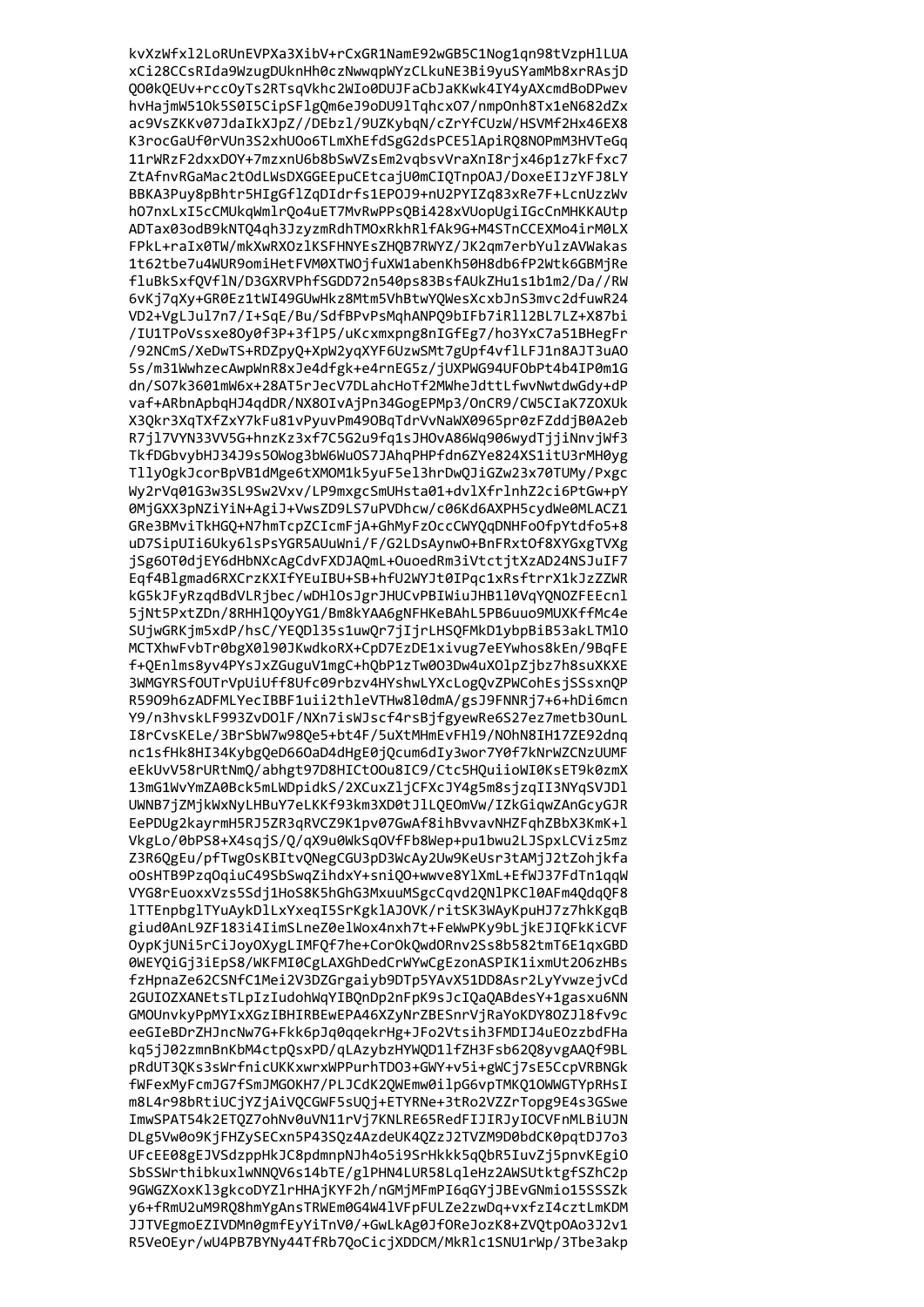quahK/51mOuFAtg4vL7XwpPv5OxdLAQC+kNPDYaStMUlahYSIYTZ8nuuDLJb 8szDS4QQRUKImHEY4hDEIaqoW/r2yJ7sbPXOZjYajY9ukkIpmUKJrgGiJS/Z kuuVAyXgNCQOUSAOEd3ijQCiXACReVCB8CF/+BDgihcTOQ9krZ9/BwSyWt2t 1jvNKqt8nh2OPp3sPWYusMPRx7b90Mv/rTZ2Ge08Hk6mswMbnNsWstBRj7+6 +rBrj850xr7PvTfYIWP77u3e+Aiui18f25+7rywe+PDfALfo+73x7N7paDhj LHc2uTvwdx+qsYFq7BF4LjupA0/FFe/LkVrI+YYhqMlUAM8jY9pjqxwPM5C9 AsGcW46kUsaqzF86H5zXzrlXJlOrOD86l1A+cx4j/g/u5Sh/IQmn0TF9SQln IuGEcDQqQVTQJOxIiw6i08QNgIUXI1AGKIPOagAqeZp4qxkrTZwAKUfto92i LIMSqohSeiENQilkntPTXmwPdT5RyoDcBaJTYkUsRJeM0iWpUiU0JURhwJ49 Ho5G/phMmvXmxKHWLVUORK16LAoVHb8hkCKQAqGzTz0vG1GoclKoNAy9WhyQ ig4hKUsnZabE5v3ZEim9oBJBFEEUxn1YORYraZSNbr0Vp3iEIla6xSMEzkbH mHIcNuDw0HAFG7gacMhbzt+cS+zoNn/u/Or8Ak3cPpR3ilCaZrUISut1sDEv X4q0XL28MlLxSap4A/s9fXRpND00apcgyGkSScL8sQYFTBFeKE4kTLP01BNr cPUV4tgGrhbodW1U43g0r0jCGmXWTKAj1FvnC3SI0xDouNmfEHR/0p16PnTv vWgXRRxKYzCoQ+hC6DI5GkymzNp4cOQJcH806E2WS/w2ObhsgGSkbzFtJ9MH jLhLt9ZgtQqnbr7/OvlWWfljKOJC1MWjKfGoS7sTTF4A66g1FzyC9OqBEmJy 5ZmWU0gN7vx5/gLG4LyYP6NIionujCb9n1lpbs0+YOGRFDFjRreaPyHOSTO2 Ro7SpZTVSJ9FrGHCBmt5SiB0JmEoXx5Rk2EYwqYsJ9cUki/FwiaK1hzcGRz3 zkYz1ophv73XYqXgk+nwaL1kk3xhk8loDWETYZM4lTAZ3kSxHsImHp5RdrsT NpUGm04ntn28N51A6G325e1gZ+v+pHdyb9abzNyGm/gBqukD31rJ/eEYzDPn nQhMjrnWWRr/B23MZfe7Nz7irZUUupwbrAYqgaGYuHfCnJikH978KDj+ADIr n6prMuxFOFsanE0JR28BZIZILUXN2I7mmBSwg1W66Ek75pE6EHKdMkF+Y12E AOClTfHqVgX637113jnnEDf7av6yUqtaSffFK6u4mXRTmxc3JBxFmJpzZJ8d jgaYTDd9srPVYP+ABk1A5ln/0ZUm+oRTAk5JfYjRXaoMtjvQYLYuvhm8NuKc ZVVjMF2Ffp6EWwUb6Gnphdd0w/lSeRCtHAIzjJGY7ei+SWAmbxC6veRIUlTt 0YE7qUSXQMGaZGZSBUt0jeiauSR3QriYABfZkp0ArmgUTi8LgSicibTfxMMo mwRwt2KZo9FxPYKygkGZXiyNkIyQ7Oz6wWc8FYAZGF171mqWfg2baHod0Eyr Jnq03eyUo8c9XF6Mvt+2F3X1MROXFoUrZK8LDnFumouu5iF77MPu1PSkK0VX jMH6DtHhSFKgMe0vlIZmKBss6KUIEboeZqKNMWljXoUlSp1IF5xAoz8slRzo RboINFIq3sknaMQMBBFolAw09HyrBBqbDRrxgisEGgQaGtl8UrZKHg3BoyHN QMg104gZxSDMKBdm6EU+iGdsAM8AP6ms4500WtDttqrbzG2OtZu/m7C2C9V6 p1llXSVnh6NPJ3uPmR/9cPSxbT8EBzsbc1Rt7LKc8ePhZDo7sB/tbFnoLRn1 +KurD7v260xk7Pvce4MdMrbv3u6Nj3gG+tj+3H118diM/wa4t7nfG8/unY6G M9e9P7k7GN5/MPPuy20kyB5Beh3vyguq+9vWXrODK7t+C450owVwx77i44RD FJgb7/zJeQ9Dh77CBnnOT875/BtslFdxLiowhMhtnPcOXsAhz+A/zivnLQwo +oaNJsrHeKLySrEIfQk0ksklQzTanY/shILaCQrFNxQVT37wcj4RQi+0sQiA kyehVAGu6JgFIcSmIoReHIMQAm2OdYYw5FNPGOz9R1ZGuRyQZGVAz7M0m5bm EiGioxFEITaUQuhFKIhBFJlB6IQemvu1lkWhBypU8EmBX5GarJTkoYdCNpJ3 voc4wT0IJzyDqMG7ivPBOa9YlflL+MdreJc3FoNmYz/C52+c82Qa9JD6Nqq+ zQukcnWMTgVE6bWxSZDRzh0qJBzFmmtBNV1XjbEF2uNXeI1HKTMDHQozCC4C Ap1UBn1RWGOjQYciFwQ6a40VjsV0KFJCoGOoB0UJUq6I6aTBdCj4ssmYQ/EV 4jlJ8RyK5xgaA6PsPk9I6Y/tLya9U1YxU9SR5ua9V1AiwgtbDpIdWhdYGwJl IqwgZP4tVIM8cz7MXzg/80BOxmGchOQwTeEz6U81L3zm4jXSbGwxzW4KHXlo 8Et6sxIKGdm5th0yEA4bKbIy0L5XVvkFYCeWfRqM7RDoRBcZZYZECkEcQiKv UtYf1yMniK4TJCYSGQz4EBLlGIkUIjuERIRES6gzfdKdil0isF0FK+RjHS0m yy3Bsag/6xgQ4RDh0MiGtiy9s5ntNjQvgUgQI1rCpkRwyGBYqAQyZ9IbJM30 zMowU4j/EBsiNrSEOLHY0DWrE+IiomCRoWCRdLuWAIJNgn2Otm5fr3Tdrcau ybqGSap761DM8wYag71zzqFxWEoFPmUVOpN6PysVr1ljrxvtkS49BZD22tuN mkcc0m4aZ3p4kkKs2yiuxXThRgeTpMJaAuVoEgdyZZ9YCoEjX3oMgRcNZ1z2 xGKuhBt2nk01700BxKLiUARiMRvoE00D9mJPdrZYETf2GRvwzt19m9zEg2N7 As8DkmEBJXrH0ZGD0FZKiIEdmh9VmDYTSviERRBGEOYPS0nlYeONvMRZfSYO ppa7Gh1/ksoM2XLRiisrGq00avJTbvBJb/I02APG03i27KlntrD5KvvtvRab +IYzN05kY9tzkz7omlMlYEEUukplZI4U0UUWs0gpRUAvAH1WmK60wC9dVVa+ vCyfTkc3I+5VWnph6fPlbgc0CnhYgFglELHLDKIzCKH0Hs/xHgcI0/n2uEJV i2nbmvZ4nvd4vKHwtKY5X1Pa4wcxPGCJ09Gz4nXkIS+dGs/A006InzniU+mD odIHH8Nd+Iml3sfv+p0TaJJItz7CwNWCKiNW557UEp57IhU+0lwBcb0iTvpl EWVdP5MoIfVfhvWWGNihGim9Ba6GeEIVCaIddRCVeCAevmHudMKNmOmNhBtu Wzxv0ZfOtie+kVE1pAEGkD7foLx7rTTH8rINBac/s01iG6v7bayGcxRGKB3V UAgiEGYOZriYObntgeS2K8cmEnIP0wwPt6iGuZvT5/POn5z3ziW0Y3rmXDgw uGP+jXMxf1nBf9IMjy1WLf1geGS4+MmkVZDnMIUytohxT91s/oSQKc2pLhT4 WOrkGNk791qtGdK1EYsUabBHdBmmSSSSBtwygye94gKdtAyCJ8x2pLFDXtt9 aYv9a1YiFixFB1iUlWoJ1GJ54UnBfaq80MSesmxqWcgwziUrHipFVm8oCv2h k5Btli/yROhUllYnhUSnOEHm6HARQVO31thCq5i3HcVOizBCFXjsoXaTwazs OoUQkvI6E28i3nSTTUnzJs1He50a1RDiRAUzhgpmKAocDcscgY21htaIPRm7 Z1BFjHRWCBXFQF+9jAuNs1L7KkmqPr2v66KV4o1ID47ss0MaNp+e1zf7Ho0G +00ySp16PI8wdb4qXR5c9sNDCM3SjWGVD81q9RBDKDj8Hh3fkupi8haXxltM 3Iz6Z689Csk0N0sqHEZgFu3IKHLoi8CMwCxvYJZM9IyQrGBIphcpIyAjIMsb kF1rdkJszIBgG/dQeqNpZO1gfjdhXvRqvdOssnj47HD06WTvMUsYPxx9bNsP vdzOamOXzd07Hk6mswP70c6Whd0CRj3+6urDrj06Oxn7PvfeYIeM7bu3e+Mj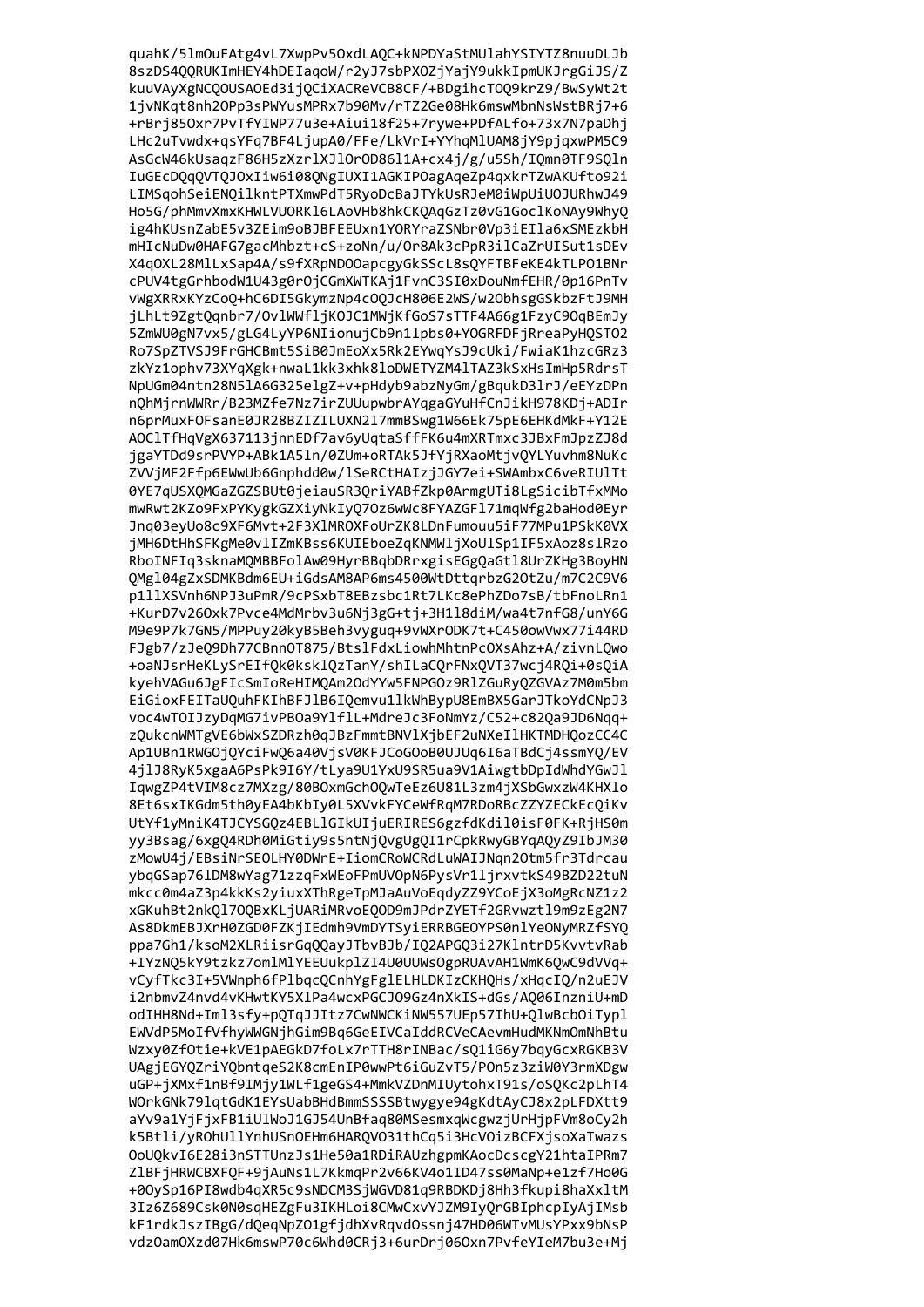uC5+fWx/7r6ytvhEHd8NcBd7vzee3UulAqwwyK6wtP4RQ+Lh63X6SSrYhkE3 PlPJLVeIW7RAixitngsSvNL1zdLSRy993mxM1AKzL09hruvR4x4qAfSY3rYn R4PJFF/QmhZtTfXqjWiPj2a+CAzshrINtylRoEMkUgcySp0U78obbusMJaM9 Xvo9HlkOQ3q8aHpcr/SF9njJ93h0WQlt8YJtcT3HOO3wcuzwAHexWGEu5bbk Lo52TYi50otuGiVI2zLZmScpLzJYz9yC9gTYLexCT5Lpa2Iqs/M/nHPnF/j/ h/lT59J5DW3DXlbmT6GH2CV0EcN+YvDv+XesGIh5tyfsvxvm6VaAFr/ZLB5u JFxhsPhXOVARaSEXhi+JC+LtrP1ay2qi+xYdVkmtX97cHqVxV9OaguRiFFvB XU0btWCGjVUinzNtVL5RFfxRtFELt1HL4zimjUobVZSB9UyXXFHfEnl/xTXa XGtGwftL+jSf+pRcuIba6/g6ZSxctVKhJ7duX6FBmmkXK/raPgWXaepu3b/C 0IfVYdRWFsOoyyt5oiJejyxxySuOn1dcVt3YKoWTorsAhE2qLV0XCquTYoxJ 1N2F4iyBUJqEpFzZb7Hd3OJaE075crWR1xhoILtRONWox8Gpm058UXYJp7ag uyv46HrH0cqT+BSTU3810vTBETw81iW3Pxr0Jvgo+/bIhhra3tnMxpfHw9GI v2KVTBszOKt0fCpO6wirFi+YQTCl4lvIF52KG4wU15roFNEpr+P69El36ukX 773ILuyNGGwgZihHlFwiUwUgU3EjPOJSE0gRSHmAFAukWs1glKJIFns23NwK GNVa69RZom1YnwSKZFWpQOHgM95GyZOnWw5GsqRDJJIOZpFAVk16k/PskPEt tS5ZUAi2656yBGEIk0gmtZs3yufcbAXzj+D+7NHTJnxivzCHFOR5cWwJBNUk wkkFNTPYUygL8a2/LkYpiInuKUsgTQR7LGpgIIkFa1MbIWZXMOxFh9p8Yr+A MgV5XhxbAkEtL+wp+LV966+LUOpionvKEkgTwZ5J2IuXYBAZufNJ/OLJFMR5 cWwJ5JROz43+60KUgpjonrIE0kSoZxL1ajFM30hAIIGeUR9erixcheCgb/l1 AYowD/PBljujEOaZxDyrGuLYo8AiBRbZE+i7BWSn3nbEYL7IZA+i+jib3Lbc oekmTBrw9GRaIicNLCY9nd6nlRbWlYK6WRxbAu4sym95K+d8S00EhMZy5W0s VzuEfwR72CmwCO0Co1SuSYTL1dmlUohHsDf4pDd5CLYCsvicETipNG1UPkXb iuFsUmjJ5xP7BVkjYsdnzhgqNs0sn4ICi5iaCfWDu6Ph/bFX60Fm2rufPBge EeyxfkusxnKSN7ZHgcWk5LS8ZI9Qj1CPoVnsAhpt/95hd2rWyR6D7FFkcZNN XIosEugVHPRa1WDU45FF/HM4YmaZP7R0p9vu3tldBH+j/FyS0NJetVFt3Nny GXyn92ZfigaezdCzXPESHBHX6/xdbuCFVo5r6JT088ATqDw+Gd2cnvb6MMD5 dDKYDiZ/GGzdcv7EZt98BXNwLpyfYCjON/D30vkAY3JeOG8rMBbn2fxb5wJm 5vzivIW3L2BqjvO6Mv8KJun8BF99C/96W2lU//EDvPjF+XDjHz/Mv5o/d17d qFyrVS2vdO1mxepUhIWChkwT2z7em0zgabn1ktPTwWh0b9abzNzHhp+wuDxf mpUBQVE/+ZZ7T1HXvT/pnRi97I35VyrX3Bsfmfqh+MSjLsker8Fr3vio4rwC KfnFuXDlBGXi7ygl8xdMRmDOEhuwdA7TlkCUzp03sB4XTIhw1hIczqTuNX5h /jWTKTj+axC/Nzih6Ybwg3AnrGzhbr09166ttYW3rb3d3eAtXHNX6OFgcPrx cDzghA12kdhj1QLWCNI6gkN2tmqtxYuDsxG8MXjc63OZdqEAfWUQ3WY3Prz/ AP4dExU0bfvhCThgmfjCDQyPdrbqLTzvuHcCV/79weDYasHdtTqNjilhc/6E mx7WkS0TjtTy0OI9LOm/4BKjBFxU5s/5+n/A9XTeORfCkj666d0+SOXVzbvO 5NXFbrfa3db+YrHvDI57Z+6cPwk084MjoRkB0V1K3mur6j6lXED2LecvbAs9 hyd9DrCK08pgK+HzhtcAxO/gub53fmVLwJAZjnJXBgDh7fxZxd1msB5P4ahL OMUzvlRwLjzyDT/neQU/r7AV/ZEtFh78vDL/I9uwV1PTLp2fYScvrvLiRsX5 G3wRZ6qxU130X8LNXcz/ewXvUV7PXAN1gReBH1Vx1QvcFvs9r+CXRM9o890A u1UugAAheBNwXRQ2jinCz7y6TYSkC7xUpdaqrGqu4Hu3ru79ZqXeWPnub9zf HdaR+GalUV/53kfwIIO2lfoiopqGlf87PM1nFVTn8BMv2bN+DUD9Hp6P8wrk AoXhLTx5ptDhv/DB6urD198rrL+wo6UgXetWm03p+DHxE5YcYXXqd3abkXg8 6x10cW/DXwAOsdPbqT3d2dpuNdyN7DtifHaC6ME+Z9sciSE/kYjLzCzX5Gd4 OypfgWvecr73yykox9Xt+NrdjLDdYbNdwAZ5C0v7HRNuWJbnzq/wNkoxp2VL 0KqyEC6rEtfAPxxO/ERpdTzCq/Ic8BalHcP5dbWeZxgGVa0b8D8go7DrfoRt pv1kKyEwzPBQgGFkQwjPjMfMX8LmfYqTJv+IaMsWEzYlLqTLr2EJYW0RxXFr AiRdfQTaFdb4/7P3bU1uG1mafwVRDxvuDclDgHfNFiNKpZL94N6dKLnbLxPh YFWxSlxTZAUJtSQ/SXLbPR3SWn2b7V5Hb1s909Ev81IqSe5S6RbhXwD+hfkl e05mgkSyADJBJIAEeWaiXSIJggDy5Hf0+c4Nty+c8c+XK9aP/+H9AV6//fE1 oMyfL9v4xm9RLhCOma59/ONr1LvwYRk//H/e0ZMStL108CP4ifGv4RuA4Sg/ aNw/4SYbChYC+PgxOLdi1ZzSJXhc594b+ClAacBneAHGHUogmm6A83AmAG1+ dw90FbG3UUcJ7RR6b/gdJtp4NNwbaB64FXYvf8ZLgBOdwpuXLe+v8Jtv404e XgYVA8aMPbxncJ/3vef8PkOvxfsb3OBbdpHiSfOfxEWCpwsOzkv8BbwK1Ov8 DVxgWTZHYa/HENBw32vWIRoCODF/BxMf63a1WeOGqcpuYqjyR+9EgmM4Xcgp /bf4/o//0xE3AxyMzycEywCerYoih8mrsKAgkriUuCwgbsHNg8IKpgITsgw2 LuAa2lfg0aBdwibWg5mZsOHPVF0W9obcvuXi469FYMX9t5ZdnhY+OMuRI/9J r9pt/fg0A9Fa1Rt1hZ9Rf9puC2GMMxMKJ0767C02BaIzMiLoEvmGMmCPb4E6 cm/AogvVUv4pPNJYa6Wv+Cmtkd5bCRcEIYgguJ/0LltC5gTbCrUK6zuVa9cZ ZRDk2iJHBof42jsLOBTBd8ocSmKD2+c0JOqjjgb+DPXhVOp17gv4XwnQDeLa 0i4RzE/IJ+XIswmfI+07Vf6diT5entK8a0RDfk7ccPKf43YU/PcRaGbUw0Ft zX0PYcmCMWkxzfkN2nRoXiIPhHOv8hNgDCwWxWvXK83aVVzCZUVRnAFBRzgX SzDvUutEIOZzaeapK+MvhSSUiVChLDcVRSL25YR6mIzcF6SrhsXkiAHIA1rx 57DAb0A80AmANf8VvOSRAvj0pXiTuQ2gBs+ZSICPgrqQuxJT9xbfQSuQy49P T6GgfA2exrdIaIH+B0sS3K4rofIkAj3wh/uW8I/P0J5gfHS1VGKEK481HPuE LBzwSfve4LYLR/GPDrt304KYhw+3ISYBKa4oUSLDEc4VONHB3bZYRvRv+U9d /BgkRD4X/ixwt3A8Iy9KlS32pcPucOTuDnDaNQpNry1eTT/cHvRu3+oHPvff YIf0Bx9fbfeBBBavfs5fMZTj1zB5LB8Nuwd4V0fwF87Br7xcqwukkt5Geptx IvK75YaAT/nt8INLDbGVUjiYbSV+fx+J23In2Ie2tUjNhJuMRJZPYToA1JuV yo1qifFPrvC79tt998Zxr+uyJ+A0P+6IlZYip7CgH3faB50hN+/9L0f0CS1X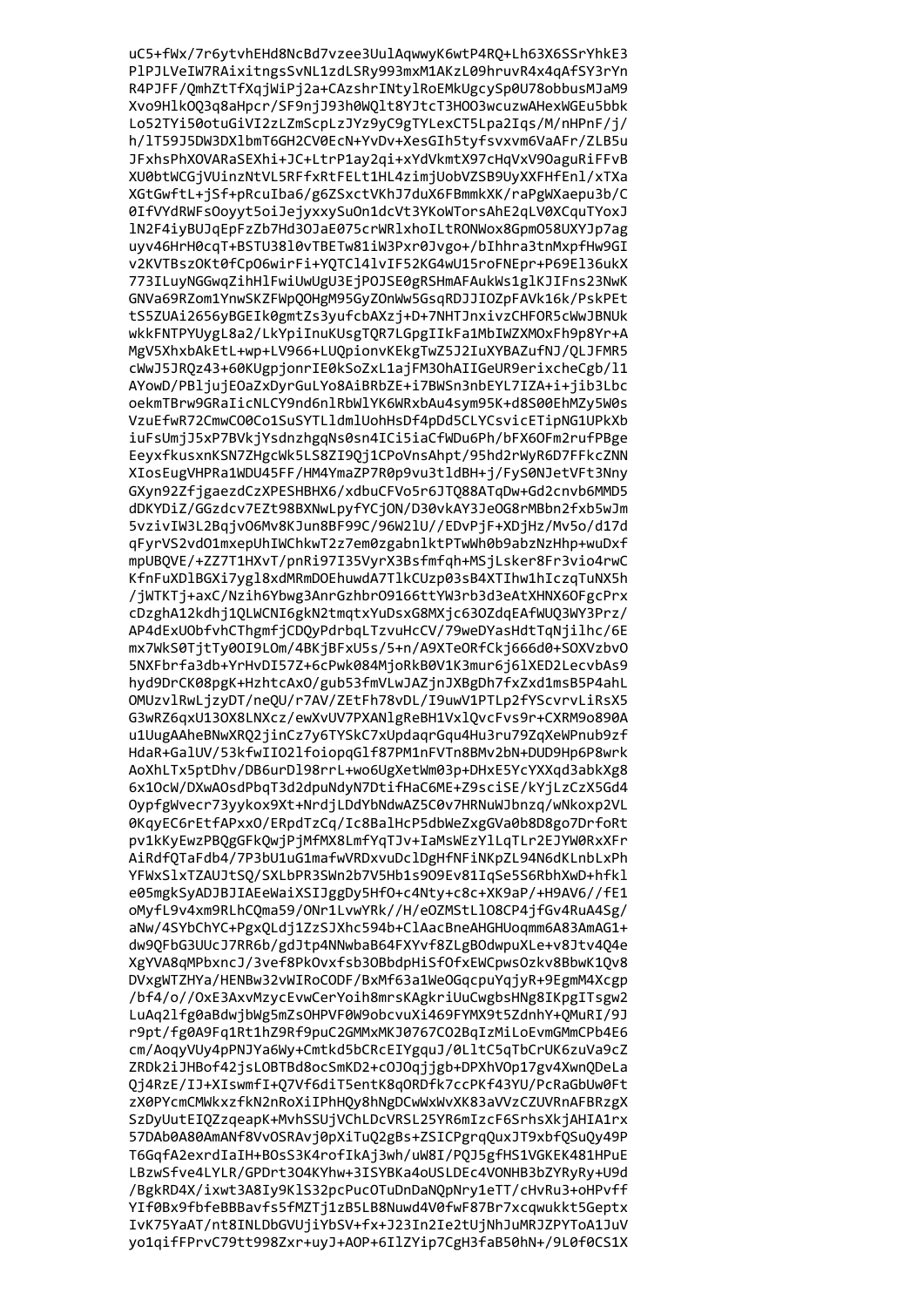6myFtPQJTalMqj/4bNg+ZjedKBVSthh2Jc3nL8hFMj8A4WId9til+EkzbJ4D fJ1vH9jbsLvZAXlU6mVxUQzVuSdjRRt3uAn28dn5/xX7fV+gIBAZCCwmy12U sLFb47cjlYgq700grSkfHlGRl5vIwU1C5GvhKpZLFdOXURd8yOvlw0ekfyIO vwgfWQCG4urRHtypbTsVpmX9GADf2AYtUry2kvPLYAzX0MttMaG7GYJeazg+ Wy0WdF6dlUGrbP5WzBdHV2KRC7CVszd6aMuCMxj05ASEM9vr6mAIrhxLMVhi mBxt2Y3ImjBFE6nkMNaM/JQCATDuHEaUrRH3Ig9gGkEqYa+Dntnoy80N5qKJ jGvG9jC7Jzh10nD8WY65CUqsOMNFb4zInJb3PSPPgSAfPwzhspkeIianVF3k 6gf17aL3P/VD9jt9mKbLScJ14neMhKgoe/fOFYXi+pj+6kUQMkwoAhkfEjuO uz9zSQU1DtCEAVsWxMPUFcgQhmzFVyEgBWy12H67imGWIBVLCyPiF37EbG6U GRfGD7jy5G6WHAwFFyyPG5NMMSUYgq0kTw6WEUcZViIiA4ZBh7I7xeLJWtwp I/VJTi63bCEvpEKNMEGM0zbhvUlDtM0KmMQ5ySlBm9C08+M0RkJblKnMdkPy eDhBGM8h8W0wKd105JQsssvC030v4loIpmmxoIMu8Dxen/TPbKsyNKqxT0HI ypC2mRQjyepDNQcjKJXiDAEisKiGtL64BGmbYvhYxhnMpZDy8mgAQxxLEpaB kuzg1tXYKbHsZ/3s085j+69ELmLMJNi4wZWiN6SVDbP5vJlgCbPNfdXwayCa 4baT99eI2oB307LdmQJpbDYEBctWtYHVw/gvaHoCpfJYj8AKC6A+gb/vTA8p Qw+HD7CkgNdrz5ZmJe9RpOchtbzffej9Dq4T+jnA/UDBhbTfwYgchjVTUu/2 o+kyfyJdFkCASjLr4hwsg7cysxKTe2GyhRWhF/XvcsUVipduvG5ALa/dQutY xnW21PaWs71zPZgP09c61rBZceG51E7qZKJCTxp+TXhZS425JnSYLV+KQIes REYRM+IlXRYQM3KickPg46JzLbUvq4pq4KmAsLwjKRMii5RsBT8qzctAEAIb sdZsrgyRkpNIygowAp6MFEnCMo4C2ccYCLMUYwutywRXC2ZMyfiz0ACXD19J uIpDUhfQ9CK4urz7M0Ru0F+MFIjhzqVtYs2BK7jKREx0QGf4/RVUmjOwn/W5 Zx1MdJwkgsmxKeX6R20FpURa2ZdYWYq55T0N70MTbAI5wyZXPmcUcqXpXKr7 fHLVlhuU4a5TKNZfzGAUbJ4ebqiwWY+yYtWjhxm8YT0NRJOlhiux8zRwtRAF FFctHuc52eYGU9VKkBBzDWUEWScyc6khcwQFdmgncFnqIkzyKX8VkseUPUDE IzhNAoicaKIQrAhYdCIcYSRNZABz2YRodiMdJsBQ6yMnKVWCIiOlVNGwKS5u Rfk6muxRwidOBse2rDGyUrEahE/cQ+F5nfxZ6q9mXQN8isNemmRXET4RLcl5 RqIlt3rdo77P2cRERFkRrzAtGT/JtSIyWJ3qpZpPS1bsCnCUYYmu5XLp0iQb tlytXirhuLbvrJQyIAx1JFKGZSWFTDQmTnhkB05+r9MeYo+kYDskeHnY7fWC zZGilo1oTC100BrtBlS+yUVQE2su42iZJg9SCQqIxhSRa3e/kG0WZeskgqs2 kiAygMasWrV63sW22UIO0ZgwEVsl1w3pyxjxWaIxa+GxNMKnBDQm4dOyTrts ++hJ/jBSiyqHWYjGDI31Ez4lwKe6XYsOAqMXk6TSX2xhliIpCAsiMjUSmVKF JTAerL+KyugrjcktCj6Ahl9DciHY3xhG/OGgQBjth01FYYw4G/rNUyyrjWm5 frRswxnFXCs/kzeFiVbZegZRBFeWZATxkkXgJVXbJmnYub4Xlh1OAAkpD8BW NLAolzLc/5MN8Qh+ikhIIiHXtgq8alUcZ61MDSIhiYRUi65qMj7JyU/g5Jet en29yksIn9LCJyIhk5KQWNG3udGELjpI2eDEwM0NaqkjiAN3XnsK1CXER7Yh q0nktTDlmizpIYo0UsqKkrXyyiZW6mspurAf6NGwfeuG2x66XN1n1UzP+zfv qeTAQ0x8tgMoX1rWDUDDnzywvbx1qQdF9t5zpIGBDn4BNfmvxg+wmen4iXQz RAAlGqulRAAR8VsE4lcEidaprp644AkzySNdSSbsKUEBccGTJ57MNsvJi5Wt ugjC38hUGoUgU9rtqqqW01yvrj45SakSFBkppYrmKCWkUkJqCf/PZ37BeEvW sQqzaCp16vrBnmLMGlIZbnZF6lWyWeLFRidigpMywUT+CkOZyN9uj6O8GRmD RP6CJyHyQpdq9smr6m270en1aTuVEpGSvMUwNfv8b2CKDZCIYabIpEqZmn2u yeSi9crGiIoxsvAlkZIbB3fbXPtLFeyGAkROdA+Rkj4NsD3y9YZSGTRz+i07 rS1FJKXBtAeZJSgSdU6kJKQ8iPDo7ubG7Iy8hYQP4VMCfKpWKX2eSMnNjeHt iIaPyuhEpCSRkrpDJjSBaOC6g1u+1TlhKzLuqUakZDJSUoyzL5cnfT6r0L0T 2nxiyiTW0r/zXiFv+c57472HwfAvvfPxA+s/f/m/10s3m0BWC05ZY/m1ogKl IUWj7sEytv6a8JYEBejlEG/p3jvubBJvuRxWCJIo0ITDyEQQA5Ipy1ajvF69 xXNi14m3LFxAVpMSIt4yAW/pWE0qrKchRVCQS8zlrBgQPl1ZWL2bdjEKMZfE XF7ptftHPncbCVMKxr4GNgpzEZaZne6nU9Ztn7u07UbV+mD8YPzwQxxBdAL0 5WskMf367590rmXGRAVxll0ADmmthgENNAMlzpI4S2y1RJyln960gHiNOIEE nEDZKiWga2V9EGeZVrM9u6C41XIMnfApAT7ZVnXNKtEIn9LCJ8g2pGxLvrbc 3ChX6aUVU9WUbak129KZikt3La2XW5CvEaiUskCkZBFIvUAmVFa9A70LdwAD SdXexEAW1DzIvXciDz+Rh99srpepkZOUKpkgRub2KpaDUAtKakGJHSi1tqB0 1iwkS+hE/KOpw9JoGFFkahwmg1ECZWETKGk4+n04+t+877zfeH/AuT1/WavU BOIgC5n3FLVsSkEJ2StTLeYmDvKK35bV3f8Ml0KdzQ2bRqLTSHSYVumbSJPO L912ac7JfvIOMhkH2VivxOucpFTWdtRx0m+kb3ArbaaMzL8v0raahE+zJbtp mNdrgE+UBZk0C5JYSN/EvlCgSywkFBVm628kYh9kryHYG1x8EiAa9GenZZfW tHwZd6M0aeJuODWs3v4Ou0xaziXKk8o6T0a/BCpmFlCiSWo02O7rm4P6DlIm bOpTZNv/IavMW0WAKG7qUU5EkGx4FIkIUiBa0m6UZFsNZ72si5vkdA3oACra TkoH0Fxc4OcI89xtIT5ROIVG5FCjSZ8om45vp3BK/uGUxrzxgrhA06S93CGs 3hAdX8UBa580AwfvM/BxofvtvnviuNd1wUnC837c6R7dn00p8LmI7GfFE0d9 dti+/0rkt1DZNluMa53D9u2ei4+a0Eq/1a08uduCMTm/8k6w3vR0mTwXBzml wHhvu86oTJvXY3nv40iX4/sw0+fF+DHN0MHxUURtDoYHneGIIRHN/g6hK2iG DaivcE1FmZgRhXhKfAJRmxPwvToFodHN2L0hciKNOrBCrDuC6TG36ovsszWD 2r0baxVNyUlKlaDISCld+ZBMVEYHUOf5UwdzSixX0BwibKJacFNrwSnsMht2 mYNNRGr6TLyoCmO6NJ17EaWmlfLSZSeBEi/vA1H53DuDmu/LlVikphMgNdes U3SUAGqyE5U8BErJjE1LRC2bEm7Ii7K7xGwM4i1X0FCPkqksoYB4S+ItmVGO jwGoRBH7HvQGGEhn2TCsO5u+9mwg3YJOnYTqpT46GV0G4AmkPNWalPJEKU86 Up4oJZNSMnV3sZzDDaygOUS8JfGWxFvqGm6adjnLHGxC/4WSMbH0kHhLJgcL DX0D5n4rJWNCAuZlPzHTqa9VxoMJZAXxlkXjLbea9tXG9kYghyorwkkhLUoT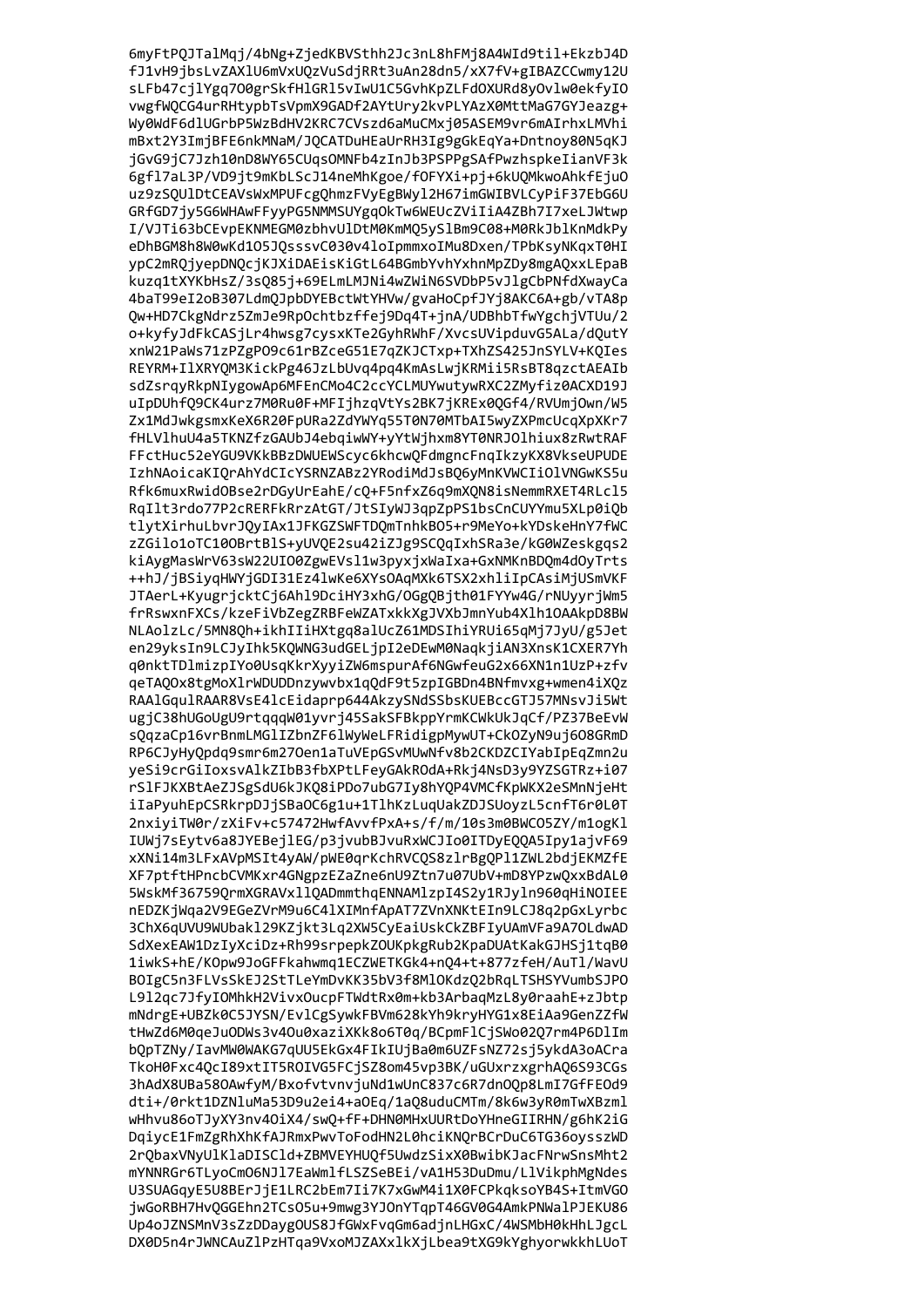6tD87xxSr7MSI2SrWgzoRdYsivLFLqZUSp48xiHOEMAKIzPZFIAlbdvbtirl 9bI+iBtIixsg3pJ4S+ItJ2VTxalYkBVukZqxKNtU1PWSsClDbCLe0g/5E2+Z LW/51/FDq0R+551B7fdL7/X4MasCP/XeWTBg55QVhL+Agu+L+Za0U71U8znJ il25VA8tIy+XS5emU8Kr1Usl3hPTLhGHmXEPPOIwicMECklXmE8fh0ntMCeZ gDwJ7jhmJ5lgPYCScU4c5uSJJyvqyIkdkstBiuSBGcFhluvEYVLuJeVe+k4X tZtDZ8Sc3HDCJ1EAMBXMNKqdlEwlIyOBxGPCdk1gJJP9xItuRl9uj3wlwPtK LvAPee2KXZ/jshGX6T9R4jKz5TKfAoN5DlzmW+Qwx/fHX3nn42+A2XyyiMts 1CfZ1U3oehnWDhMOEfmXjTUr3KL0SwC9e8edzY2Du200m+5+gDVwqd1liDpd k/TL9RqrYQIUEHVJ10Ual42XmtTukqhLoi59H2vKEKHfKWYgEDXARksIsyzD thZzSjNxdcIrGOzyBqxmAU3snIJ/RFuCtBTL6SJsMroVL1GWvjolyjJbyjJ+ +qVtfy51TkIgZDgYHO4MsdSdK9GjYfvWDbc9dD1b1VkN/L95T1Uubad/kOmF WXdv9a6Mjtv7QOEdDzujzvAXnY2WtehSR8edXi+Px/hb4J8feGfeW6CyT+Ff 5zCa6YnS1YonC3CmUjlaWLvLBBqKkmkpmdbIZNqKhBQEBYnyBJRcLWKkiZFe Z0a6Ocm0xEgTI+270MRIowViSjItMdKETTqwiRoCUEMAagiwuUFT5WmqfHhD gEbJ9tsBNJwar/KHefFzMsVXMCRM1KQfhKBk2Yih3uubLLteA09MgAKiJoma XGdgsrZe1gclpFGvUppjogvBUdg91Bs1Cpw00UnkJAVOMGDCEogKETiBg6Op Swy5KF0223TZ+BX+Nh+aVC773GS1Ct0ky7DEVgH06NR7hYe88954773X2EFg /MAi3jKHwSqUUkkplUamVBJvOWHRqD9psbqA5MQIhcQ4RCotzViaS0+AZd2i lCViBXSwAjRfiVKWdKcsOZZdq61VhUlOGlSp8oR6k/JCUp5y7fOIgpQBSq17 dNOdeRe5q2D3tiWmbqUc2CfbiS/qkr1Ja805PdmIucxuOyh1bJaFPTjHQnwS 8Bf080MKwwg0TTnxYjKXlvfnyxVOXTp+WqUNM+ChKPwk2J/03HvJj6pMhizV gfL83vs00UwiLrImLvTLKIaEFMZAl0uVgnZRilKnSvghm0m7/8T7Xl13KPcS 5EYIo9ui0fE5hDMo93ICvoFuyUvY2zl5YLJpQjOW2j3F5DriMPu+lT2tBU5D m8nKr0gSqmjUlBziMInD1M1hlq1KgzhMirHoiLFQWTjhk258qs2LsBCD6dtW lHuZbe5l/Fallc8hsfKNdXFS/OdhE5bK1eokR5ONk4eczGfir+G/Lyzv+YeW 969sPP033slaxR+j6DEEAg3t7pV8CGI1KTPTyMzM9SrvNAEKiNUkVnNtK8op M5NYAx2sAbGaxBroZg0ImwibdGATMZqETbqxqdEoRXM2xGgSowlMJoaEeXVh ZvOKYuZkYkomZzSrlcqlycT4anW9gokmsBBESBIhSYTk4Wxxy50rK1UJoxSb IEKSCEkiJCHZm5tQCqUChZ3711MisBIMFbsUkwhJcvp10/1ESBIhSYSkz+1M KwE0Je5QeQravXeuLFUmXqsSITlwoSjOF8+8eiYolcXIok5F4vchJ/K5d8Zq xAUh2Wz6uZ018pz+B5gziJvGzxx09z8DCbizuWEX1ikgOhKW894xzLaniTtU 9Q3GRbDqm/IjJ+QYda4sFkDkRPbItkaRamoVmtmkPdGCXH5y+XW4/ERHEh1J dOTwoDMcMYrjZuxof07acw1CJZQfSdikG5tsq14iQpIIyStze8MXKUOyWZrk Rzad6ud+Q0rLvkQ9KbOmJChZMrb5FEUqK4UrZCNol3pSDm9f3v2ZkPogO01Q kDUUrHCyZErN3nNypIiGxK2xZHQ/bxpytURRVmdFYsTRYFbIh9XZZTK1pY+y RyiX6MrCarG0gx5NuxJd3JhJwkVKQpeT6lsDvNHHIaa09IQ3Mx5LD04lbbwp N5vReIMKgbUFdCe4uLlRKsl7KtQl/ZSNTrAb5erW1Q2WIyZctf12371x30u6 zCBzhx93gmOVnJLvw/ieXXiCWblSLxV0QIUuHJRten8RdurNioNPZjjqHijl NqYpYAbJOUzphkTH8a+8M5xx8x5fsOncD8ePouU/E327fkWWPhQMegPEFZbl AEEQnXEQX/Lwr4LRXtx5N7rgRAHTg3AiH87cuK2mfbWxzcBetF6Yyw9lgTuK q0/ZynZoFHalFlmnXy5D9qjbP+p1U0mOvtzcYIOzRsftfcihZjYKE/TNjfZt d8BZqJSs7JyQQLZDikToGJDiaDtWpZl3w5fVkscQ0BJvoRsiNBPVV3MoMhLI iC4wly6oWOVG3oFWwiu+eafmNXsiwrjglSkGWdclRx9BSXhFBlasyYHV0hzr CtxDojcZ+2Lm9BuR6xSD0+R2Xa9z6G7fbA9HmxuX6+iX4Rvwb1YIcrPdPwKH TXzOoEm8BXXLNQlE9xhHvbc9EskDPlfFWeol0gl8VkrB89D+2yDrLe9P44es 2vsdcZ6wprj/Mx56o31ZfZHCv0R03uwedH7aHn6hfXEDvqN57DXx13P5S6PX Lh4tGZdqRMXna61JUxbZiD4Y3N4j9pIHTHUZ1zLKZ+GLxbYo0rwoNDXqNas+ b/Ikgl6WFyAUcJzeMaFSTazABjNT57EC2culollCKMgXr5DUZ/ZSZRzaletW yUmpUxahHac0Y8dsspdLZbSLw4iurs1HaKerOjc7UUfbrmk5CiN4YD04ez3m fIELwvIRMXnUadgle2eSorhEPeN0097Z2gomGh3fc0/10r6jY3Nd+kWnc/xJ t9/h7N2UGcS0DGYpCUdec032BoMvbgG1cMNtD9Gn6h5sbpSbeB/99i3I9fh8 t3No12vn5FOch/+A/5WdPpaMsi80xE/Da/ZEJIoTn5XKReEaeL/xTr0T7+34 wfiR5Z20H3kv8CW88ch7GcLuTRYD1oTiKfxDtGusYuYdXBFv/He87/KLhAM+ ad8b3Ma75R8ddu92DiYfbnd6PSBb8KgFjoLWj4ETTToI+gZ56MdcTALnwp+F Zw0/vhMDK1vsnIfd4cidHWB3SUbptsWr6Yfbg97tW/3A5/4b7JD+400r7T4s mni1c/6KCOu/hsli+WiYPcC7OoK/cA64EviVit0UciO9ia0umTTJ71Z8Kll+ 09bBTnXOmfklfvSuVM7PFmnXcN1BGbvuBBoappvfD0+rNpWoiSC4+1cHkz40 7uDYX+MJNRFa68h8xeRYX6pMCmBcKzuV7TLeeeSTD2ZRhuROBVLmRa4K5pJB wALOudc5HAwBaiD+AK/ah24HsuzhRRDN9tiLVYpZvPFee28/tMb3x195zz4M gTbcCoJLwF3rU/pxGAWSxZIsuowJSvaLw+uDvitCUR3td7ubG9vtXndv2EXh vbnVH8nv7E00zi+AvfDoSziObW5fn0rNuYWOVdLeICEawZGKHccunwCRAmiF teFVsC2u9Swv804ShtfS8iC5biYUaLAFniJV+50+YN1K45h191bvikgLPh52 Rp3hLzobrbJtgd320jsH2+0ZINwTyy1BTmjOIGeA9MnCmgyN8pGzlcScUfze gVEwpdT8RhaDTDErH6kBwxG0XtB45NkvAddQu4UHJ1MMdLKXQifwZeC+CthZ XldVRUxJlg9Phn+CUpi1xraG3XYvYItNXqMlxl/M2mHC1ZDsMPHe+tphhImc ONGOS6hB+akNwkTbGj8Bmg24N2auyWCYD3rvDdk+jQBxMCjnQTY6z4zCIwqp 20MPBB9IkKZaYnuTzgj47hnpjMLmwJGwZC8s8YieuOSNAh804Y5WzNWWiJ5q HfH0zpWpJ8Xulr9ZOKN0McDQumMrn82N1Vr3YmHFelorobBTOIQhjiRe9FQn R7IaEkRYhfaGQhGQLDoLeWX58GRsXJEkjcgBPwQtDHYN5EBR4yFCnWp01hTY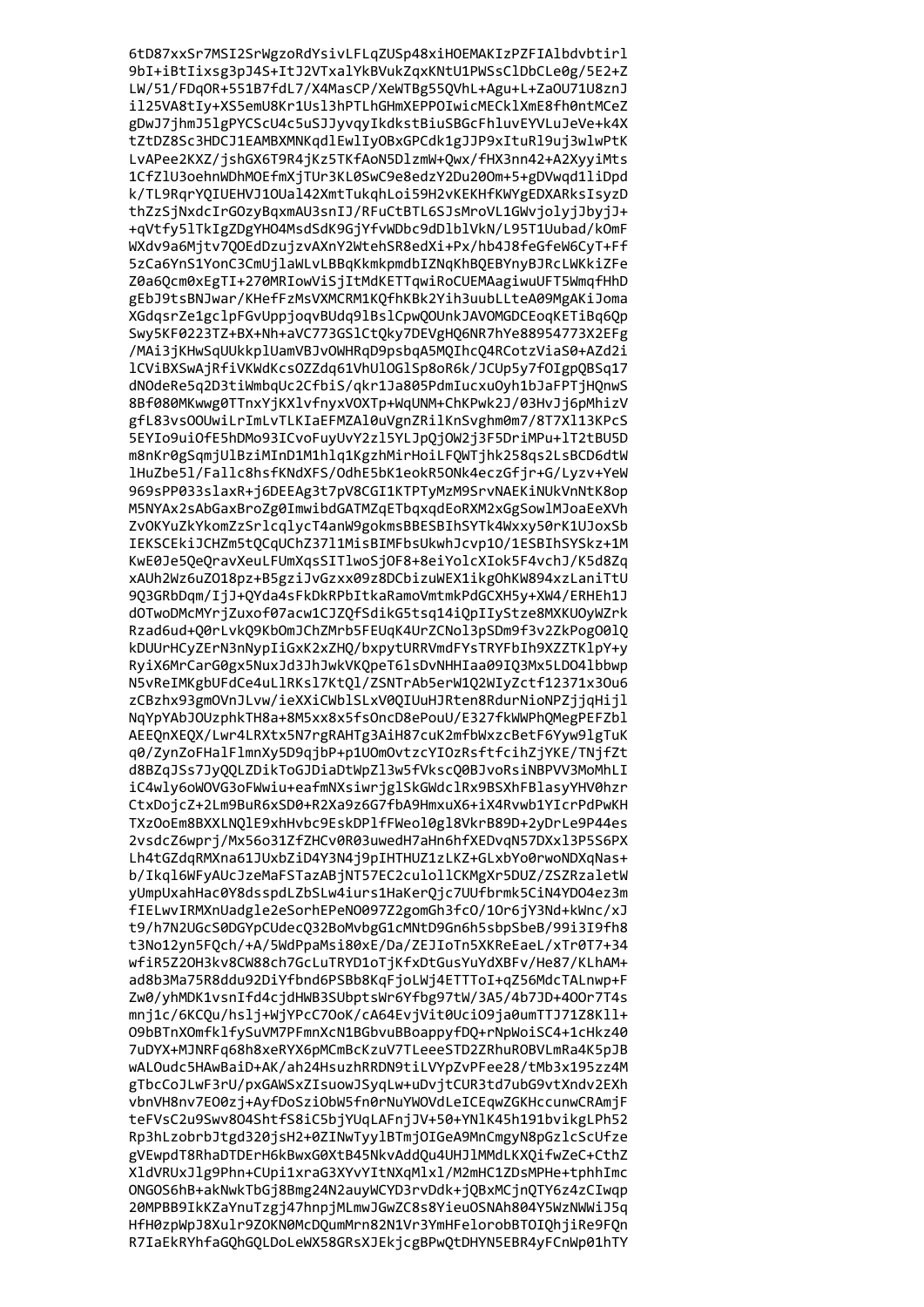Mg2/BnTOTLLceyiBfYHsHfwX+wFi8PUN5NBBign+C1+Pv2Zx2fETqJd96b0e PwbK7x2k2j3EOcnwfQte3YepyZhxd+b9Hb7wDfw9s/AQ1lrwzP8i+xKwhRZ+ ep+Fet+xrD04DhJazvkXcw74ZpthRYyHBrEGJGLkOP5VqPuNZxlM6ImCubQ6 8+1C9fQ8KkPjomaHjE7TsitzOgAjGW5yU12UNmWKmgePMMuUBdQx+1y25PI3 /DISqGKhRHFIDAIcP0VTJQ0ATTG7YVXm9eSJBhyiR4geiWiMR/CWDu9B8BYX 3sr10d0R0SihXAvs30Z0CtEpEp3yAjiZU+8lMCQT5gQpF+/N+CsLaBKc13AC B7wGAgUYl/G3RJjgNuK8DQ+om816C3FfzxxUA5I8SJPH1eS2VSpXc4YZAwRH JkxSCH2tLgOisnpEdSilCxWSW7UtezkEIaaDmA5zmA6CsaiWC+sRIpoz/5oI Df35IT1Fx3U6CCvFbTCaAriH8a+nqSI8CSQsiQRzQ8YPgLh4JhI/kK9AIuNV ZEJJzj4G5X74VYbxGu2sJ5UhS0vcyhgVUyLliL5OnFsP/V+zc0YoA6SGWBDW WCt597Y0EIM41NX1UMqVZcCHCBQiUMwhUNK3mQgBlRDQAJNdIbM3x6vEBL0f nxLhM3Ddwa0ZagdWDsubZ95FBixht5Aoh8f0Qjb9LI9iGt/iSnxD27nmR03p dF5WPI8jrnuiUB+TxnytKMhgaJS86iFXjmSP9QxZoQbW5ZLlVFLKJAmVPxU9 1bIE6YSc2CxbahKkgJ/i1doVBHKWcDGiZCwNw4Ygi8GmhjwZ9AHsp1WtLwVZ xLwYxrzMS6/L0dNEKEVDhSCVTTjY73XaQ+zFy8Zybm60b7sDfHnY7UGaN3vF 9jdBatJ2kgoEjHb7ASFVpTAIzXc+MStkclSTp/lL1czXt6q1ChuHFOwYLg36 WTBuJp9ZWgv7+c7tJo2P0/sDqwR56f3AJ15h5w3srvFCpF2wfht0KPK1Nf5f 0NDjFHI3cFwWqx+BFh2POqIKk4cPa8B9KPgHTciCcVsAPVw0J4/Fnzs1Tbdv HLvChVR602JCllMPHW8VPiHLASlnAKh05rIYMKJysF20cWZxMH8YHxk6ewuW gUHCvGb7oX6jkXGKRBpv+2rl+s41VKTL4uPSI28EUbbHpHaF2Azoj7RgHBdY dv4Dx44bMddAPjxZvUnaa8CN12T3q9NxTft+87KdvN+yRlvnIUoboTjh7DcF LJz0Q1Kh1jQyJezuQvhceZPsLhrlJR9ehD21cFmdOpuySDouLr7qxBuJmbV9 E23KOKzBWLeW9xS8jlfYGBDSvJ8TOnUPdnPW+vnIH7cFFuMWHxm9GrilK54t 66eF6kwnhOUjLLkZUhJYQVXKKfwvfFp4EhueFgiypWMPSWO01m+gqSyUDAFF hc1mYXlIo5BGmevgOGU2DdxAjRJF3WjyaghllkSZGMM+0xpFHOpzqzjXKcuU bIkk85TzMS0U7VDbaSItaiBqLEGfkB26PYLFZJFkR6URKwoJp5UWRuK0E9gg dDEAaN7oyin1J+JS+yJahxGn5MIdi/QjXOLiN7ydrO7GXFxKeYXJmtFqzcyM 6dU4BHd7u1ZqsmnmGFP8dIhsVyBK6IogzH6779447nVdFgB0hx93gtUjHKXR EBaH+0GMGSRTieUGih1SyCWNhYJL6O6obaWUJCqba5kSR2LdtKvHnFWzSmLN W5xm84yH5JBDgn4n5zzV5gHM03kJvAXMzyHeIn/eIm0Z5b5Gsvi3vIWTeVzZ 3C+i9nxGZnFskjDbTxHJMnZtUryS752FspS9J6NRh707Myt9wWhSxlkcHCw2 cORE10jUMUYLEKHFbL5hMoPC6MXWE/iJ5d9FOWuagJ44kCU5EGjaUQx/K2UB Wh+gXxy+IUthiTw0QiBCIGPKF4y2PhQCNQYhEOmdOOE5NOeMnFMXMxwysW1D 003kcrfJsSpZKEtwJDm5vjoVmqBXNfSYAAFTzT/Q8GsgzS3vrxCxwPFyIm5h Qd7+v6djMwdgbyJUBghggSBQv6ChwPEiZo3MvUmruwLwsgQ7rwEccoCi33nw /4Q9oqvAfoECBBrlTRWRYoUECJFKOg2euQ6YRlkA5TQcDA53hpiNyVNyR8ed Xu+G2x66vO/FwjxNDZeDdtL1rrt/U8KmqIvb6R9kemnhSaOW0rXm8CB32263 fzRSujzxKBUhYXGQhyzQ7kGKgR8NW8230hSXXCHUk8Wap+xC6IRuyZisNjhS TfGcOfkCvrj9oXFRFao7NfwaorVTbkgAoyhOZiBIytKUTiwoVcFRXb5YwR+y CVOyCVMVhewwpNZoEobU7E1Gf7BhImEIDxukhiEp6wCdFsXKGQ/lecPJQRWt QQiIYj1Ro631U/DZaTTvL95vvL9YP/6H93soUvm79x7CPu+gb6EI/fz40md9 15LUpYy10nWhfulSNJ0V2sYp09IpLSNFcrhfHrt/DooA9+WzIkuvXv0HCUqi qNIc6Mfh7a0tpWvLmsZt/cNV6boUN65GyiKlfVsg+J2asiEdGjVQU/50VFzb eGUvqfkiOSb1yH5K0AMVn7QgLVOAm+KU+qzW2CDMA5jtH7SHBxK+RF1f1rgX Hr76L+1bx/9obAzrnwaD4X/e/z8UxFKYwAJY51IqA+KUXxzNbTF30pRHZxBL RYenrJBlzE4WblyPaJVdkpBZ0TrQaPklyPhNWZh0OtdTzc92SVpRTtXlo2BV fkNIMhKF7Ki9slUqEYo4FK7iXbWCk9eVeTtztYBOk2Lltv7laOMBbe/C1iuF loao2Lc58hWyubK7qIePTrnWHzpQ0F57uqd4gcC2vD9Bp7R300/9neW9CE4z xKGF0jRDC0aLmNVyLSX5LJCVrV8OuUENfJXfGmuJ+nV5YyZzSt0600TrpFVY awCaOpdS4hfUBiV1HwZY70hnueoFgaKpaVeUcE6WC51TPF3n9iVsgWmilatb VzfMickpUnPxCPkUekvHPaWK1Zkvbut0ZSStrFKiot0NOUFRTJnR/tvoAimV 10pX11YwKYtPOlrhIs+vfbV8SVGE1tv7A6UBLetJuEvNiwzFLC90pmv1Vg5D kIOGUw5uZawAZFzcCF1VOcIO95OrZuUsxg+NMqGMGxp+Ew2Y1a2hURDsSSam isSup/IUHCo3xzTInG+GKch5r90/AiaZDYW7MJXrzpW9aa+R4/ZRZ4N342FR tIXp89puh4VBvmNFOhDhwOExMEadTZPxXmIMREvTiY78Tank2WvzJUkKGbrT lvACeRtpSbKi06FOuBOKWKsFTTrdR419oJiAcAPAcn/0G8BAt/Ztd4AvD7u9 nniFAsAF2a5Ta6vOMYFs4ZhCBeiizTUcfANEEbZJC2c4kESifam4vPEiCAeD 23u9DgLr6MvNjQr7x3F7H0rQ2QT7IPgyuA1V6AkQoUDwLSlnldBA9muf/dYu 0PpN1e9F0jSHpYpFgeW9TYvDF0g0xw2TGBqgPhhG9UYxbKkKtbkJw8G0Y1xK aCUNbxY3kz2LCow8lcP16rVvHa1WHPv+u/JJ7xrsFMbv/hlY3R+gBdNLSHU/ g4R3YHq91+PH8PcdsLzwn/dsMMfJ+BvxMf9g/BVr3HTinXqvWXb8GR797/BP SJaH001PwiLoz2dZZEiuP/V00aGODZX02OAaT6K3pcPXLLk8gd9ZHMzSucKS C7ti/HK2wlCgbT01iYtCOxsK5daoaAmzFxotOgHAMFlYzFcZKgq0/dGIi/aZ onMA4tHTk2B/7rxzvD2ba0q6BifBd4QVclo0/Bq6JNWK1ahUiusaFBIRikeE pwYIxXEIlLDli07n+L937rosaIcvPun2OyP2KnazwlSlJDuEqThWrWoTwkQ1 qpE0XASTkFysmM1gfs55ajiTsp4gcIBEhu0REMIsydYpYRLtgvwZND8qdavi ONHgUOggQKjxbHoWpgRHC51kJblX1HwConhG9d620JpfzspUbDmLYVRr/23G +gea21yg5r1zYPpzSvBOSRRThlqdvEzaIoeip2fWNmEJr2pQxJJ8GffsjOsf n0brzmgyaDH/l6W4FQgvDONxFaYFZLmQORH1Om2QrBaYEKIN5ST7vU47lWKT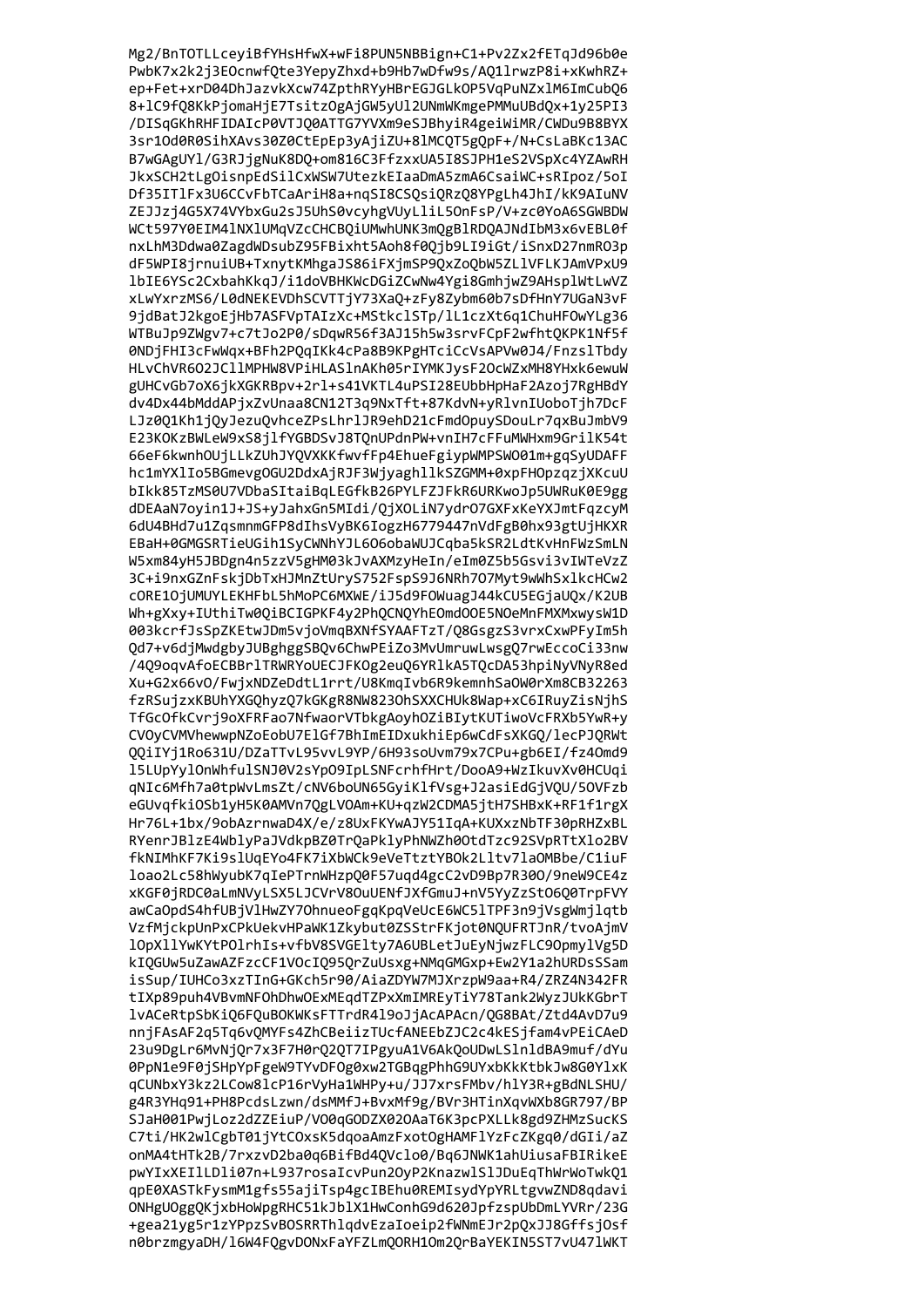eEasTosiKwFStSzKLJ+cD1I/uNvmbpkb0Sw2bnl2KLjIAeG4GbQqNmnKCkMn nkh2iEryunYPJLb3U4DAQqjcGSA56QAJuzG+cQ3xV3JvaZMGqlAkon3odqDk 0yfvpqosSgI1QEVe8JRmVKLQ8LQ2oQYydrCpspKxk1wmVhtL6la9Wo8mYgDj sJIB/+z1WKtMP3EeV+Baw9mxt5Lk0l/fqtYq9vwmnDagOvyqgHh8xQI0kn16 Gcpn2LvT1QJj/qZkegQg3+EfSHy8eE+pbjqeD7zsr8FDD5835/0N8ucxnf50 /AgYeGn5ApeGS7RVta9u19gDFhaYhscAF9aSe9vPpOgHLkIUWOzUmxVH/2WE P59LrNX++GuoSngxfjL+NcYp4Hqf8A7804400KLfm1fXwEoSwisb8KOLtQ34 E3FrG+Biz6Bbznu4WKyn+Pv4q/G344f8cvGDc3j7W+ihcwalELDqvORCzBLA Goonwffhaw/Hjy9B1x2QjScwNfsECjTe4inhLRxQ8A7KKbDuInA2kKE3IfcC P/bGgu+fsvkGb+Cbz+A5st8fP8InBydjI7mfww1AAQj8+zn7uTP8WSwDYT8K 14Nzuye/h1eIJR34pRnBPR40Boc7wyFsdu71Hw3bt5acuptgz7Xggl/CY4ca F/Y478M6n70yljOVC15qJGWCyw3fAmorN3M/+ORZVRRTr9VyuXxd/5ZtgcCf WCAEJ9655f3AIojwrHk50A9CgqBG6PcgUg/g0b8AYbovpOY1SjMc/Mpi6/MG dg0K+BkK4KkFm+SEHOivzrw3IPW/Zvse5c3/JtvSpyChcBrYJHJ1Uc6w9aEF w0QCSAA3ChuF3R88D3hA8E8owgKxxP0Hd4py+oI/GtjAbF/h3v4BnxncuQCR /wsvniGIsEc5ARG+7R+wH4Fi4e+bD+Udi070BZ0vNLYvKUvUz5H0n9vSLUrn /wnW/ZcMZt8IeAVlA0NnUHG8EKgOuwlkhIk2rChsg9/D1oEKPKjBewRHIhID kMEx8CnuI9gjFrzJ1Mz4q8DGZPuSyR4U6MFm+jtsLjjRqdiHEzQP/tYpKgF2 3vG/s0vAb0mXfAYHgRSDZIM8c9UBWx+vD64a3uLqw3vG9RW8z7ScL9Z0Igjf PIf7eAQCDXcBx38PP/QE3sXtwHb/j0/tZjbCu900d7a2ggbr8Q33Xq8D+4Gl D9ncspTzJ7mpir41ACszl7tHN+HfE6tVmGa6bM+550HjzfsjrAgaA69xoeEZ CpEZP0Z5QgwBYOECA6vHdB8i7Wv4xhtJZ/gQIbwD+CM6+031PoNHcmdzowqj /vCWuUY/3nf5A4IjP2nfG9x2Jx8ddu92DiYfbnd6vZ+2hywTC54bP1fgRJOA gM+dwk9d/Jj7LYFz4c80Bl/A6dhqlSpb7EuH3eHI3R3A0Wy81l5bvJp+uD3o 3b7VD3zuv8E06Q8+vgpTq8Ul9Ac/56+YMPBrmDyWj4bdA7yrI/gL5+A3VmlC STLzX6S3HSfsXbvWrKofXC+V8WB+Ff6Pu5Kmr22VKte3mVxG1UR/CuRaqWQ3 JiMTXCGy++2+e+041+Vpw+7w4w6Ktv98ua+Gvy0090cGzfR5hPtf2KrC0Loe XZFjhUUITpSXD4/IvVXMOPGXEtvm+SsHuxY3LpPJgMc4eSdmwiSIABtRgH8X ZxWh3MOFKIb+Uku8zZFW15d3d5GVJR++YtIAeJcWOMQ1Un11w5SHkDtEt2BQ ujhSo0SgKmLIlHcLKRneYzDi58WyDnEp44yCJ5fdRYGAtJySPSdXHEUIjQJ3 f0YxEhLK0JYpEhom02q6066XmA2bgvIktAQKG4ALKbJkOtYwyTIRLeeU3aHG ZZ4huTHdnu/cJTRBohLT7ly52T3ogCf+hXAihYaSxtvGxGiddofwXbJT5ojC XEmjrxTsIXYhxJXdRcGGCA8DqBE9EqUD9zcbhxkdAxsTJxCT6Z23GLGJLOPZ HKYq6rbUwzWZ3lT4clpwkxA5g/9grAP50AsnjyOxL62hmqlAxmVM4JIPT2YC GEe6pOhmTxga8p+jutFK2SxVQftOzcSoNMa19qmbVcu2mwR8WI/CSxc2GNGi 32LTCXyxJT0LvkhNYaboWxNE4pizvc5hdMPu2IKTncFmqlPQqlatRq0cDZFw 4eRKrwabfx0yE6BMSws/JYzTLlMnXdHPIgscBo8aefDMfx+2QQsyN6epKmeY KxNMv3oPL19DkhVON+RJaC+jtxWcjvj8STQjCVek0/Igl6vwIUud4hDbnsgC ANUMUWJuZEHYzTJBosByQw5MiQRnThPmCHdgx3auX2/6pmXoZqMEwahxs7oS BBUWIZggmEKQLQv9pxCKTvMyogNpc50DyHuXSyeiok1xgmgp36ccNuPp3XIU Keom1ENmKd/CvCAZ1g8wH25SqyBqFyBkBmUJESVeULKGefHsi8/Jv1uCWY4J U/LhFFJjjEtoFwa50VFR+GJ5fUNNh6DWul6v4ZAhLSSWkXa6THAlwkcw1gSj EZH8Ua9bTduxLFk1kYcJBKNCiCym5MqHJwMyIyVXTW7IwyzJkkCQlyXkVZsw E6Y2F/IifFwFXoB83LR9XIVFCFoL500CKp0a2CgOLwh3n0YHwMjHxRJYIXKB IGUiG27xnInwpRKJoFjCfaGfC7wHXflD5u6SP7uEPxsTkuTDk5mBwrpPU8DQ qMNsdkXjLr1KzKL4s/L6LjTudGooI72C/Pnalm1bFXtOuRAlYzDg11C4Iwt/ MnAzUpoVYTC9EkuCQf1poFnoTzNgsFSeMw6V/F5glVcj1VOnVZGhkWnAJvGe QvomZnmi14SdKFnJILbtxOZoZ9CE7BH2O7OwhaUorWNdzaDbHrhVz0QI0c8A hTaEoR04PblRpJpWoZwu2bxYaFvLhyezRjLcBWrSoLUaj8rutJXdrYsx0WwO W10stogcK179SGBHYMfMfH90wMJuaHa9Gg125DaR24T5SDMThiI0GE1wm77H iEgcOuBR1RsD1+LU22coaTm4NnJWJHWo09Whzkhr0gAkdCvnRI08CwaBRgqz IlimF2sisCSwTK/iO3ZUgMC8OxGpgesObs04UaDJgnMSqC4/MLxVGKv8e08W fKsaElN8Rg647GZZc2+oTMSM0sTVuAp1YCs2TigmiOVaLpYdOIG2CCOca/hd 0Dyxo9xW07bgzpwWYZ0+txLpcxqkZkGy0grRGLnE8Rwbgk7NTdgJ0sUIuJiD roLOWXesSn10A1o4Nav7okKBIJWapV1aprAIwVIz+fAVSzYi10Ze3oWuiXz4 iklDTKcmrgei4NOUJOteFoNMpabAlDahDcnNnB50kf5mzNYShEvA00fnE113 anbVb62T1m1iPi5FGOUKzBMZ5Wkb5OaLEBRcanm+ueFnOS7TBmJBv/MzKHrh bc8f0z2M3w0dRsVTEhinDigJiA8FZFxvTPaPWgnEBDv58GO+p/laOtIKJO9B FoSFXgd8+NrKTUzvYUJBrBBdIUsCC05gLNb6Boe1kFswk6KEDyThUGFdrc9j Ci6Vxv/ZFq4F5fEnUOP+NZi4L8aPqMnYFZZ+trlhmN8r74dkKp3Z7nf4ifoI wEKiopXg6Ev/3aU9TfIM0nUUdeKdkZ4B8JgzXOaFWetp5omCImx9YJd/f0o0 Ki+Jrh0ll2UlEaXSlKSYSBgvRYpcFr87awCLZIaRkHBiePvv7s82AhwfR0Ib kNApzUFC8aV8m6nwhR06bYsMTU0DLIYwXwr7h2E1PbOdewiNvF6PH4u0Yu/I rChWt50MZRmNhglNFWlkxszaImOhlGsGdBZWJoBgoGwk0S+CDAgJj5g19IFT gmFD1Z/OsKGihYaNtHMVMY8cJJkK3F1Uk0mYh+4MDk3xLfS1WU3mC01mWzp4 23LA3yo15aYjGn9qQVUX3ia5eutQw0+uns6wGWsYjd2h73s/eCfQcRpap1nw j/fw/yfw5gl4gPK4XTWdR/kvMVWefHgyTnC1vb7VakmiE86MtJHBBsg9Ktas NecYB5FkBYGYjEoL7Xb58GQgZqQwqyk/rU18BHfUKDpeo+gP6tX6HLgDGQ4r 95f3buhWp8oiwzKsdBoPGRqNBpgEHrWKvvKLrV73q08zT0kmf8nokswyyFBS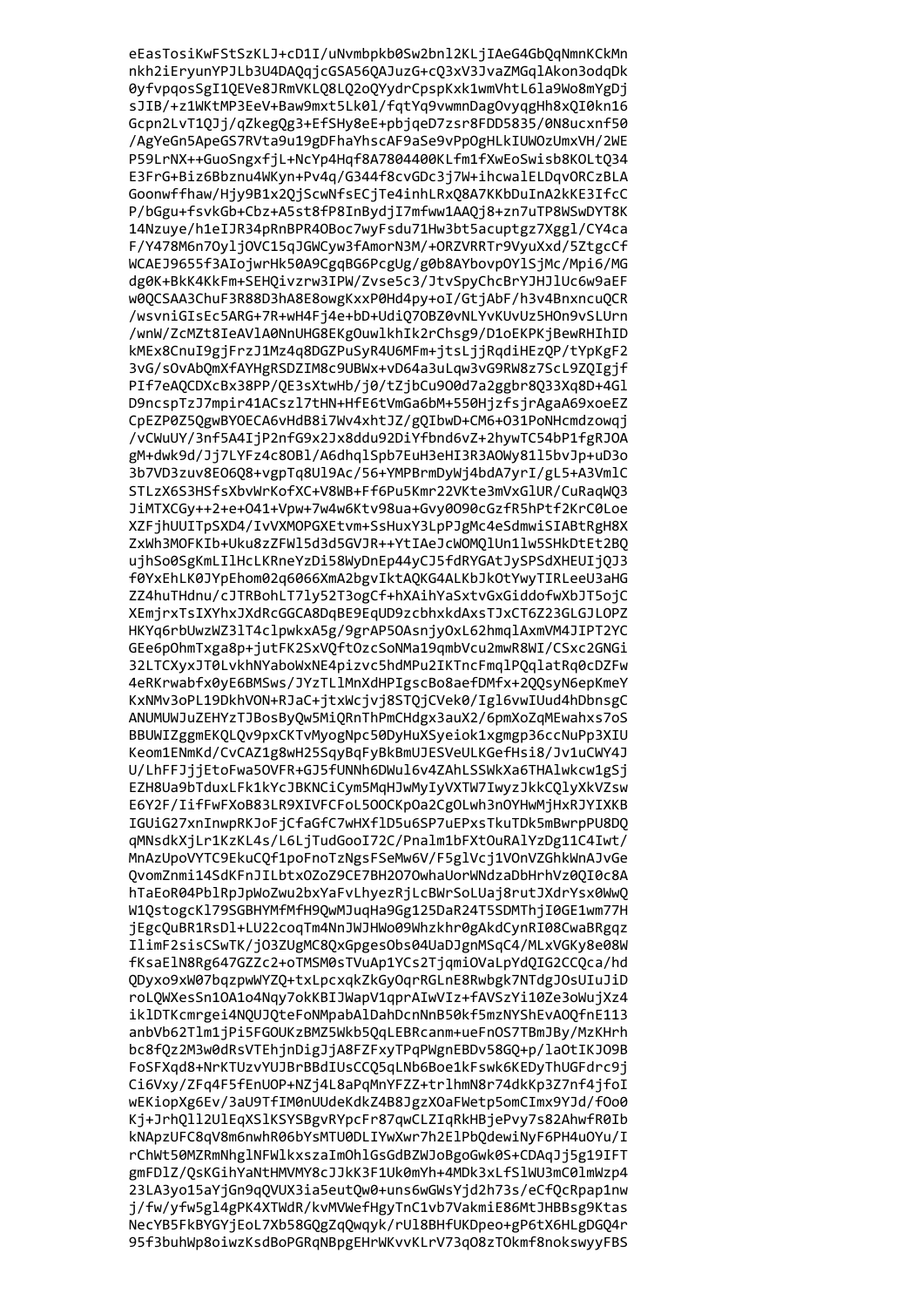FfV9elVCcRsKkbVA1kJMa6FctudYC+QcUbrgAu4dQTK1jmpxMgAILKlVdLqt oj+w70q850oI38rZLm9frUyaWoSFP8m3ivKtEpmpCk8+2KpBPlyLmco7Wu5t j1hEN1F6i1YcJnJTXuxQxiNl2TBHGmLm5cXVtArlyXFPabinE1O4cs14yR6i 5MSQ7H4f00Q+mJMNo/FKwBQQRIXbKld/fFqZmVWa5yMgf2+Z0UAxt7R8eDJb Yn2CYXHVAGkWmElSKlUj2+aRZrmShfGdl2bBet+ZuQiGapYI31iODIRa4eQb p+IbKzz5oP+TQrBRo7ml6BvD3liUjZTdRQFmWHdv9a6Mjtv7ELY4HnZGneEv Ohst74+QgvkCCvBeQ1bmS8jKhG6GrCjvsQV5mZis+dJ7Yc3YscfDweBwZ4j3 5947hv0Njju93g23PXQ3GPdg1p23vPdwH2eYcjr+Bv5Cvinc7jvvjdJt7fQP TLyp80UUHWr04e7ewup9Y3nP4Z8vKLG2aEVIRY88p2Bcx+1fbThtk6N0j03j Zaeo/AifadqzZVdtq1yZM7wTdCF0zcP/YoQS/34G+vEONCR26hiP4Zry4G6b axOplZw7OIYjGFMQJwo5OXa1RF3eGURnMBNroeAQ4moeCKbTCyHEHfkA59eX 9tr9I/+90L46zap1203JRkftMOn8ILx8/LPXQ8RFDGXzHZCmur5VrVVsBF61 kQ8hi73TtHe2tjbYmTmkH99w7/U6/kXbHMi/6HSOP+n2OzzqyhcaqUK4COE3 8C/Pvd+p2tsbDL641R5+wbwp+KnuweZGpYT30W/fAlfr8930oV2znVLNcar8 B0K/wm59+hWnatdqjl1piGuaeS4X2sfNvVp44i3v0+4bYucW7Ix5ZkFL/BPv 1fdm/EhasztX/OsDT2p6O8xPDPmEPVW+ztpXVMhE5Iq2xZJKu/VyWbwrTPK5 T2a6jgtd4LnngScc7uB5v7P0ne00uvdmoWd+NGzfiu0YL7og8KWBIHgCxZzg X6JH7Z3NrPYFcgAvOd2JXnOB4Y8FyAoujgx90Il3Cg4+Xt4JCKb3dvxLuOb7 3huoMOX/f/zEAp/4mTX+Cu4CeYBTfG/8tcUqVN9BGeopuM4PeSMiOOjb8a/h APHxc/jGyfhfxL2/QpLkHf/xd3Bu+En4+tvxI1gZfzvAYsEL2B7n0w3D3/v9 +P74KziB+/GiSxZcEz8BXPApfP4SNxJ+k/0AnANvAU5+Buc9gzMFp0+8gkuH j6CLEjsM/332oeX9Ft7BxwBltnASaGCL33qGTwUfQfhzEYeyR4CFugFKC08h cMkWnA4HYpyPv8KT/R1+Gg/G/7FHjAsSeCbw0+IycXXOvT08ZbzR1/CA4ZnB 52/gTNJJpVev4Uf04RtnIP+CpMIrilz3U8v7Hi5AEtXZ7TLZpKgxmrXaNecq w/vD3sH2zTZ+Kv71KbPB9jpH3T4CKGxz3knGh9HA9/23eOqV3Shf26qyk6rg B+B9f+QOP+3cjdj/7A4mx8y/EsS56aG7O9fxuqdv5HkXn8e4lJnb6BzG+K6u xWhxlQsNfax/jvHz8qUPY3xT14VHwOXyN3HTnJuw/vm/Lr8dfrqz+9H09f+x +90tT825oxhXgqIVAV0jznF72HY70Uh1tWoD0sky1uRv4nnVkMpt2Q28YHcx CkVcaIdT6xfQVGStxjdKP5SuB84L3sLEPQAvQTAzez1BzVShsTc+Bs7NH0+L 8AUc+Un73uC20/nosHu3I8IA80E2RDt+2mYaQCQFAM0TONHEV/d5mdCP8dFJ 58KfBesffpQxQaXKFjvnYXc4cncHcA5m0/fa4tX0w+1B7/atfuBz/w12SH/w 8dV2H9wI8ern/JVvaMOvTh7LR8PuAT6xI/gL54ArgV+t2M0a9xqkt227HPZu xRYuRloH88fmX6krqXDQttWtWcGWExbSjvDiw5qIzUQQisD2Jcp+Ltcr18Af hTtf1t0Wa4fix2o8oCcVBCu7jCTY6xwOhlHlVgKt9rhHKbKfNfSzQvjgO2Mi Y1HApP23EVXBoH7tvf0QjGDwEp6FQRtuBcE5M5ybZZ5xi5IshtVABLMNZNFN Rjf/z3143gy99zt9tzPkCCkkVKNMomwytTt//RGM0xGAuGyzrwmDMQ4mvlcH w4POcITyGwVA7Di+EyWKT1643UXrHELxLY05EkNkQy0UA5+5q68dI1AGcsSn cM+ibCM/9RI89RPvGSDXE9nl5nILF+4rCnScaR3NW0enZDthS8f2Ilc2qasc AzBDFs0UdUNq6MB33MJlK5amGN3ESALXs710e4hKjlU4RU+milIud67c7B4s ihzKYpCpplkrndK6oD5CHXpTtMdarU24vrdAUdh5KwreUMZHhLSzYrJEEhl4 SP8I0J8scXFqcrKUGp2eDmFcy7bGTyDkCMFK8x0aWq7WAo2EpjCj7ok67vaQ t2C+QYCGMdy41qkScyPmiJjtHix0o3Su9FxcNJ2YjUu2KlhFEwtqxUgWiZit 1vPkZRWZ18VQQMvZPboJ+bSFWM54RFreO3uNdP0qIoOhdUNZ+ro6jYTiiQih zRe+B5M8QLwOokTe7wxNXDDv9zoUJVVZUgfmWSUjhIX3K4ceuyyToZtKGhVG jLP5UZY/9QeoKXiNDRCgOgJrEX7FKjOgGgKqIIDRg3IlKDwIDp0+CYk2MfnI KOBNcQyVfL9Cu/ITv5uc0tmpW3MqLspkZvBTANMmt+WLZwGntv3W3ZHObf0X 02fkJM9kWCazGkOd5NyWn7Y/uAG7i1KfU/dsU17/9fBaVUIxS+iZ/uCzYfuY uXVRVobpSZD6xQscUSACgrVKF6oNNUQFwQ0NT5vz/gKF+FjR/hycU0xJiP36 sG/AKzmXDjLlh0l7Leg5j5bfz0DykaOuT/R7gH2rUgaiUYentIey3Dg6wXgF fWWVlY5aNk1elc48u1Czarp87G55NLvAYNgqW1BxLSGImRCRsuDo30J5Co7i 4uk001W2/RJGUtSCm24Z5bn6md10hYENwwUvddiRr5oIYXZNKpG9mIK1IobJ 5WiiBI3F1U8YT0mv6iIfaaWKs8W6WOR99shRNDotc/2gFuU1x2nUaMurx/kP 0LRTEv+o61Pv4ain6sK5E9ESk0+twPEGp/A/7B0INApW6bxkzRD5aAdGa4iP WXtHgX/j+FvpthV1zYgzFXF3mr0xk4UWpu7uynVPUYHXKB8EFZBo7SNVPsdd Kc5wCtoz2Uath9vhVFaRa4grNho3+AKxWctdn7XPGHf5CTV4oxH1vvVzXAkE ciPa5pgudI05kCq7XNNIFUvD90UnzNGHOYWmL0KzZFOScF1URbkKPWDZvCcl giKFiH4N3if6waK5YMZZ+zhXBBPzYYZhznn7WOpflO+nFn+KJ3GvgCZzBIvn si+9alFLF0Wev495d2GOnrSIvVZlgZ/FADStZAJEDoXWtItZNFaoDRMWSiF4 v/RKZW2H0pZMVslGC724HX0o9uqPISnCLO3ewvPd0kgjsVHYYHSW8JGTN2d6 4DmirPeW931w/BsOiIORdKzv+mLaux++9edHfpVOVDZL6YvvFcid47SChGnR rPiv2ksupI/bZEmFX4paYMTnsFhtTMtTJ4vEGiRTvz1VHvO7FFHHMOw1UpYO WaBWni4wFwkM92EJSUTP8Lzjt2R+rIvvnL71QZjjd/FaEetlTs7I6nn88v6Y tGRRMbszF/x4Yv11FtikRhkuGZmhVV355mVxHelOk0eWk4PB7b1eB+d3ib6E UcPsHzD2FWa9smnFwaFerIOFCkjE9rzibfJcLWq5WaPeRA/BlPuR6gsNMbT/ NnAlUNrp1ArvuscTIJ1aIja5o30RkcrDTCF9lF6gYVdBEMdws4QQi+kODWjJ ESu1HhYKCpPM5Q1gckBVtQ9hvvYmvuAdi/s4EpSZB9NJEbnZ0Ap0JaGcwVNX zVGrChEU7SodUW4xI4HExF4PE4rkqsRKqVKv4Q5VSn9W0k3t2+7gxv9n79p6 2ziy9F8hDCywC1gGmzeJXkSALVuTAJ482HN5HFASFXNMiwJFx0meZMmZ7Iw9 9k68mBkE2TgO5m1fFCVKGElRgPwC8i/kl+z3napudlHNZnezeZPKgEWyL9XV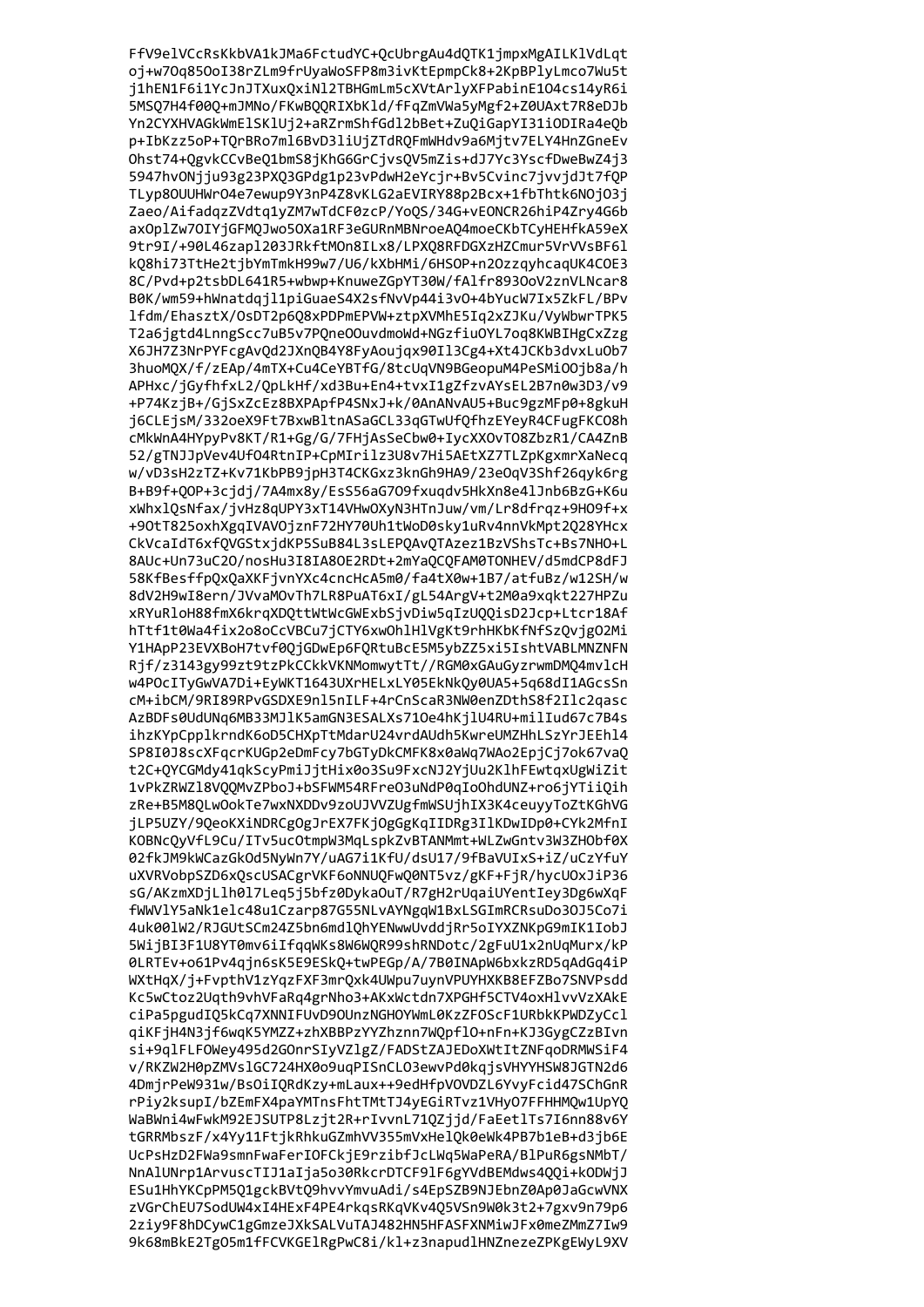Vaf0rc75Ds2CW7fRrtT91cu+d+bd/jMbf3y007pLlOF3hDf4b9tBYzXDH+kY XIW/hK309slgt9xXxxqPWvXaVvXO+3X3kY46cZ7d6MLwOx+t7LjXui3XK/J8 6VXz0cLd37INjKk04ipVGNt+/Lf3mpWHCRPFk/aG9ND5384B9u+RRP0j9utR CxGf7U47g23+o+5/AUYdP1HtvfOvzhv8/zLT+VLit5/woqvY/cd1SM/uvuzu AeXuNLPUXyaeVfuI1Y7q8Qe4nuEDbaki/z2fuhd8Q8a9I/PL07/nCjnc+Eoe u89mUK3xCQLJkRGOzrHXP2QYVd45RSyC6v4RDuFBB8C208Vr/JlXMlbhR3zh 1SqdfBeNtNHYPo6eovdAkOfrnAG4j9fvCXAfDjIj/RhXoSk5jA64p4A4b8Q9 tPkMjCfbOep82/0L8OgP8RCFR/8yg2E+wikOcNbBWykQ+4C3EshAaeQb3I7X xfd+REF5d77fbqawkHUWoL44zkLnK9UH3MQuM4E+n8GXNjpKZEL2HoOI8cF5 9h6DdRUdw2G8JocREwMgfT5PBk7mv5jhld099Plr3CGT95SP5rzjoNABW9nD qB+iHYwbxwzRIWpEMPTusBx2n4GyDrovpP0fMuWri8V/u2Zs8w5YHwb8oOVP V8bIn5rga35Gf85r4NO6R+I/b0BpXCpqSWPt6HAhLiNQvlDQSfc5Dmv2xIV8 CFrC7x01BBTB/gXNYDXwJIkX349BZB8LQyJ/wmm2A4Yhz8JSRRNCskL67iJ9 rnoiuBNsSHMMHpUlcyy4nrgbdI5GyXbIBbC82DhIW554Jm1+E5Nvtc1VoExv S+cXgs5fg0y+AUFqmUpC9VE6CBrSEKVMwGNdov6J/BWERdmJqz00eoZj34PJ 8ji50un5uaUcKKyXUYMLBtMZpNaJMtNXPEcIE0Gcg2F2oKZ0dSEBn/RImGoh tR3FGnG2j4V2zqhXCJmSkL8Dx6RueYSjZKvkm9CyoDyAT4MX8+4D14sqBc67 CJ3LdP8KjYLy4AR6BTMJRR/gvlCd4HE5ghXCnkaLpRPIgvF4KI507hSrxhM6 n3MtoTuHeKtfd1910m+kz8fdvYX0a1mafJGvu/v4C94uL7+PRXsgMkMpPdCf csUldfsxfuTzhcy/41lfdz/mUGQ6n4r6Q1WUw9r5FEe5hj/hMGAwvsLTqVex HwccYqVjyiO6z/8Dg0d10TegvGbw1EERxhRI/zAKGLuXrt6FZ525iiplI/57 6nSfC00+lSdg/tAYVGbciCHibOLhA6cfApyvTbmMERR5jlv4dpT1JpDTYAoT zRL8DoNN8arU8T4KFtPDY6eiwrb7Abc9hYa4e8ViPp9f7Tdmx6bjkFDyjmgi OuzOriFwMI3MHRKfT8DXSV+ebjo6VzDHGDheOsFxXIMT0J57GSD00GaBfndN GygmfEtgH6zeKJYKTv+Ux0Gau40abTduXBHPiC7dc6/1Yb3gegC0Nv6gWt2+ Az/Cjs9/SQcwtz71kHYnRHQUrDUaDx5Wmg/EN4BH1Tawn5rje2xVHmI/9Q93 q5t0CY6NxXyuoB8wTHcPfbR4Bb4StohVyYUuHEZZb+RT8vsYXABqu3BtcNAe u6JSozDcvnM5inCI530GnvtesOl6b6VcJcgz9XxQcEWpscaX3+PCx/ACw9Dl +7c+3Mb7b6+31FvjgjuVD6ECeKc2ax9UN7yTK9V6/dcVSbLR/ni05Wto440K Hj76ltSjzp9W3jFfW3wspgjXK0dU4YbctFlrwkvVwCOE5uoV/at3cqVRf/Rw y3fePSCXbDXevlnZwlzrX79Tv4TGVB+8YflVs7bBEXsPn2hD9byQz2p6NA47 Baek3tI8jOAQoU3z6ICLc7r+duDFqnO/0n1qNdEdsSPJ0RZvOcVbt0PX4G/g +89mb2TzS8WsLLWWXi7rla3Wve16rSX9bDXfruppkmFX3jc+W18+AJAHw1Lu 0Y435ckgWcyQh3Hv4KSV+RRhEu7eqm5WHtXJsrIBjtzVbGlpdcnPCM/7XTEh mPm+zRw9N2syhWtjqUXpktsgqZX6s4Vdhogq0GSUvP1400serUXYWYy71z60 UJwp01zP0x8AQ5c6NXC2FWP2GN8kKTFYtQtWPU2FLyKZDg8i901/hlPpDNCZ SZaSbJOYt02HziJO23xx10mH3ZhkcHcYokuaEnE6VOMzNGeUOzmJuBMUU8h/ ZReMqNtF4U4p0inWcWB+aUzSNC+3DE0bZeGCyFTjx6EupUgokTLNTQ4VoM37 fBgRVfdLxaiWnQw27umrPKCnrs9zMQ3Nbq2pzN5gBY+uxDCOSe4ijg9rjtfq VzCSwm5vNpob1eY018KkF6jJpyeqcWgbvCb0VJuKDe5zY2uXaOxAKrG6/zHI 1citfe6QwEEpu/wIL8Ayxt9PsI/B3SaEw8SME9D+UNn04E6DjgII2/xQQVR4 Hve5+sIHDJYydSXek49RtJ64aThDhZF22Yi2oi+OL59iR3amQISct4jGfgpP I8k7mWyxnIR2UrTbTXXJko7Ij6SBoP019B0IybS81paLUE35CLzSt9/BIzEj kBUXASZtEi6Son09AhdJQIVWZoHRiObnyizLeMi379c2hmWrWMaTJuPJF4qD GQ9o0pqpwt61VsUBWbdm6vXLYKYqMxGpJzAVmV3DvAnasNpYZaw6As6feXGO CGtEeA4uDsgewc0SUBcWtncuTJ6B08cIEHwBK11CAVUse1C/VJg7I7fwHF9E a0eHwYubpEyW67q5W+s6nAchKUupue1HUCusjgB2Y+gIEbaJUtJIlwp0Esqx Vm2jiRC4wFibaTpErHJplcuJ+8ZCMpsHyx5r0QYF+M2lF9YyHct0Zonp0Hiz m66V+1tXrDWrN11T0JbJ5Sa759SZ6DYrU0ckAU4yS7yUbcExIJ6AWMTIYxMT td19kcRssAbn5mzaDZMzOPOLZupdROXBGpvzSTgRp29GFn6CDSv7iOrXYWia 4u0FY0KAU2tvWpNTOcJ9OzuRs2ZGcHBbtoO8XkZ/aid3KvEUk2c7IX4udMaa nHYDde5JvPOKgffYivOKX7vzA4E/AIF0HvnEWn/BGdpz6cCdnPXnZJbKIXEo g7cLrP1n7T9JIH183Spis0kKk+Oi2bINo/XSaZRX2sSMVaBRLiZHOKrIXMos 63iym44T35HJ5U0UF2sDujkSdtvx4m87dnvwm80W9XI7JWqVC00CTYctRckD ROOttheBnUviEnC7+wSv1DRR5md2Dg1krsAvudWI9g4B19smoiPxeY18iphX ppagCFlgmOgIr4C8Azw9O5BKhUX/o/tsIlYSLBoNKuRoJoM+s3artVsTJG6F uP6szZpLAEhng2TFG+5HUkxPato9v9nbsvwWFpPIHrtnafcs7Z51CCTqXDov JucaC1FcrL1a7VWF3izf2/JS2iwtePSpuxXHgYJnEvwxrVNKsHScaSdYWmip PuiWSNGMF5IR2EC0CxGItliasikZhaUkoDUrp/rllOVCKmzUerRmz6NlTctG g9V42GdEOtGcbaduTARc8/K0gM11iMYVET4WphnXLotOH2ai8WitXiUCz85H KC0mX1iTXZeeWm/UG6iJxILseaOiENaIItOoSoCOSOGpWYkeWpPw6gtUvaiO vS0uJVHlhkfDBpJfFM40IgFdeFa5zMwlgUp/wRW3C8eS8pliNp+EJaW4URmF TSUgRcvZJEGr+Wih7m+pUEzE1pwTtSkBOVnOtuOaPu4uUiTHKpRKV7E0tE1f dmigXBUxWkDwLy51B3M2rAZmcPJirc6+GPH0o9cwPl/ejor9Per7t267A6mL cvTOvNt/ZuOPj1DPlobA01K+V5a0W8sDjdW23sMta1WFM4LixLQqdDFQ/hIV uldSCLk099Uxl0+to3bynfdZxlZa1VVsz4ey5tQdsRHQqTrFR9BJ+jT0eeef iP18KhVET1X1EFZUBp4rgk1RK1nB3RjVkhky+gqhq4xC/YkhpKhEJNCsewgx RX1zRq7uIjIVReLxFVf7f51IIOwh/n7LqyW0Vcqd4Lvcj6BWAry2ed+edEsV ej7r/CDBqgTZ4U7mEX8HFXqWC4kXG1DoWXXmQLq2CwjZPYbEInz2NZp8iaMs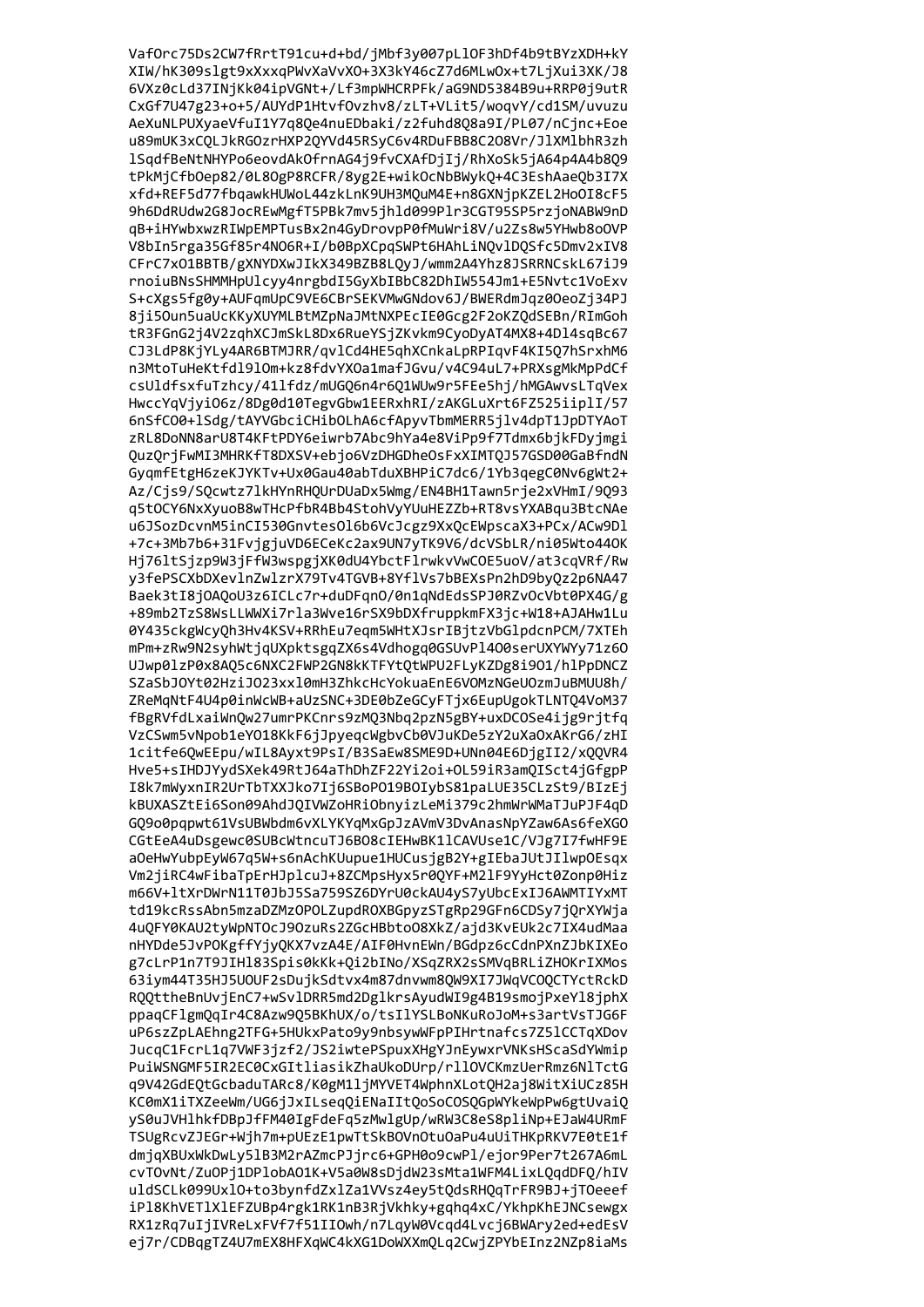fK+enStdC1gIfSRfWMwXnVskHzECE9Tmm07Z7qHcJZRLCdW81tMgYcZqpBXi r5odlRPLsGTEH7MizR5G9qT7XIUydw4Cx1ZzFXyoJYAvXlXtYpHDbKtqg+ti WNwK1kaR60JpMbB8di7wcG5JF2Q32nBypcDK3LklxdACL1YCwe1TwjJeN8vZ W91FCZP1ymQnraNdXhKenkqtxflMpTRdkncTcCbffGiJFLEYnxaGaxfNE4W6 XCedH69BmkHyfR0kHbgONIy4ikfUbMwDE88XxwUmHteGGG4/yssEpE10kbJ6 Opmtlg395mvWjWN1xVySerT5rNOTqGOvR5sSNZnEJzstifnUdKgJA7GtTKhw TlHIpTY7pgRLn1Ngb+b+hmsRrderlSa77t+awc/NWh1gq72NmgjFbczJnqgM mw5tTMnsDy7bmncysKCOJGvR4zRhdVx7wu+82EuNlofLrQTUaJmT9jpY5qSs HMucRESJJk+aUAu6CTbu93Mo/Izx+yQHVrtW5NrnkxldajilwuKNmwkSNq3U WB53sW+ftneJvQSDtuki1QwcfYH4JiGRa+AilPeOCgKooR3oIdV+bDhOUTaN bmf1jRoWURygbMEHrf2kft84HPE8Gw96HqgOAIiAAx1uC4JDt0l9FahCKS+0 5ujARZ+khFuA01aUIuXGmLQzQ2d5Q9oMjeaSXo7upTDXxGh2pZG278C069tP kpdSB7WrLMXKC2mIRDsY4RFaidnfVCkjgnGZAh3CCFxeLCdJ50rTH2V6POab nfSUygkwjuFMf2x+qRiz1MDEf3w9rVgUkztOySs1V1KYHKdwyoni6PK+veAR PdeJOUUiGhykt8+gFmPZjgr/G7XEtWU7lyory6cbWv+EDpJTPHYePKvaHpt/ /0Twlk7kygVpOS3oY6CHgSF1DAL7kwrrA5y10B/arrfDj0pjgJ/hioBvt9lo bN5u0veswnnea1Ye3mtVmm6x1GF06ZSMGnSYe2EEyJTue5CZ7Sgdvr21oS3+ yX03eP4H+oSU+017hIz3Uf6E4WbB2AJbYpgFM6hFTdXiV3M32vaIae1ccseY x1HTS3iOB2OCF14mXwrBAx8YM2C9OVeMvITzaO1jdOFEZfvWG3TLKd66zfAW /874KqKoxUcRITe8UMreWi2PtNs8VlKYHK8oOYkKllhvUDCtpSm6J+oNmh2N xb42N2DHu1c53LawQmZkIeNzS8WL2JjQCpickImPyHRzKZ+9IXkbA0X8b4BB k836Btn6/pL5/iKM9d0xbc6nH4sxOaL24H2RjXnh3DdTpImpum8mRz4hPHE+ DfSYJGNePppfZ0IC0xroDEgMEKdvzm2ScA1roOt8nuUkfMK5NOZ5TEozL7dM 53ogHN9k43PSCtYw5zYJ0/HZEpfcYMuHAHnTdwBAIv51PbA0xEzPV+DwW4ut 14o7k0r9WfYRRG2EYfcbb+b1420AzdXGVos4XJWd9VrtrSsrlXptrVmjz/7+ ja0d88j6Tu8CidsPRcKhFkbhGFUbi7VLHjdROwL/HD+abo9kuDbXR8/MmO6e 69pFAzHJZZxiCEMdxdwLpD/ZmsJKE7Q0HcshlHGz0dyoNnfIvM2o2NQpaFJ8 Zmy0EpW7xPKTzwl3SYAsMSVxFsCoxmI5jo3MIvibUn82+M3ykpNL5rOkBE8F 4isKk0pAiJavpQKmm7d8TbSQ2eFrYzFOU+ctFJtK//SMw4mC6UYwXKkJBSDp Fm86pZUS2dvAHUe/IRUgeaYDK7rWaDx4WGk+kPBs9L62gZIdeb7HVuUhSnbc rW6W8mWs55J0ig68QYp8qBv+gDucEjB5S2VHo1W6tyCiuvcEWR9DZznUlKMk 6nwm8d1/QiL+E4DBtvlLUuaPMvjJZPkTBLFrfNruywCp1Re6MvpE6haoJmti 3r7X+rBexbsLc61otE5jp2ohb+ISh754jGUS2o4M4KcZjBjgdQk8ADCDPyNm /ghIBxI8f0pc4Vc4/gSx89/iql25DgDDHGUML/B80QGngBVWKQMC8Usk32OB FybmL3BlgfrLiUEyQbRpum7n6QoWCOZZb3G3lhcyvzz9O0Z7ARhfZxmgP7c5 bUxtAGwzYSGI6Cw4yFdB+QOyNTCxgGj+KzCYn2DGTjCpRPl1kzzYINNIuGIU LjSmF3MvM405J6HwOQKLQRJ51v0YP0AXPIM/gK3A1ZzqQ35297sv1MwTRRhz j8NyKBjmQk55IBdEpH7C9zwSlA0CcAgaBhpHrwJbUKe8FvCqnc8xXD//X+dv aIVvBRhQjM3zn09wRvcVw5b5ZfcVD2BE2W0+t/NF5787X/DWV7wRL801gsXQ a/2ArQAAO+MsYlS7L9A9IjtmyxkwHTUqeBZnhgMC8BAOUT7785do8Ki795+W xAeSeA4DOyUSV/TLaRNOp3lcZHLrEdVC540syOPu3gKwyjHj+L8LANB9/P1G UQO+fwKyIus9xvJyilwtp0KORRAVvyta/ELR4hsuIWnmbKHzDzRPrktMdiHN QBbbO+Xx6O5Ll3JzsSg3owj3miXcPsINztzqfJp6XtxQYQ7SIjaQoBMZ0wRV JCgpL3q027BHB48B+eUB6BMqAPPVAilUTmHZ9elq5PKDNQ8h+M/IV13Ng8yZ 3BhE2oasgTQi3D1ZOjMYuVDAxyVJEv2BFiI/5QMChmIJmg+B8TmEWJEi2LrP ghURbQDgQ2+z+0Dvsz4Y8+11HYiLK+9UPkQtCuiAyv2xWfugqvMLcXKlWq// uiLbYtol+1hXy+tzlrhuj8DTyjTxtcXHQr93Fc9s4YZ0brPWRLGNBtoQOOF6 Rf/gnVxp1B893PKddw/IJVuNt29WtmAo6F+/U79EgVV98IbFBZg3M0gL5Xye S+jxdeNwDrWWzh91FgF6fP5w+MWqF+7DzZ3G20vZ8u0osaH60rVXqd5ovbLV urddr7Wk063EWPd4f48SLgOaRgS4nggiP8xGVnPnM60swP2IAPdcSJYWhxVb ME1XNr597CFpuEdv38wz9FJIfOfzi7PDTf46HgKIu1/lCrfoG489mApv/KCt a3PiAuNKxsVzDP9OAKhgwOyviVy5OKVgg7XCpOUP0mRVM0BrJmmOkaeMjarI acRLFV5CZb44zMi7hi2mNOtaUS/w/TLzorACCROrAdGKKvvZUukmxebA3R4V rehTEtz8shm0IaIwwwTLYuDuZ8wVEmG0/TLcvHw0vgrd7ylgZSCZPrI5h8mf wtNkZ+cL+DH2uaEiHsZDuu/g+5Dgf/BO8vTdM+f2dHAuxP1KP4ugWwc6c+iR Ec99vzsH0wHYv+D2heGXiiZBJi34E9C6GTgvPwTeEwHCBJSnJX2aizbP4utJ vxaJwtOGzRrZfpA1YbKWodaEeflonMiwJoraUzah2ZsczzJxh/BcunpikCMm T1/dCrY9MouleeBAliBDNxzITuiRnVG2conkx+VgSvbLGAdbKmVDImopiawV 01G0YGVZKwRORVcuuowTJHyprZCOxUbVT/b8tALYcksBWytkY1xmdk+PDXBE pWAOu2TPzwk7LK0ZAkYiOzouHubORvtM7TSORdL2RpK7v8VMtiwPv/7iaP6X ci0n0FAGzXik70PTx3CZXBLJX0PL+XJ2sBsS0mJ+te3AiF7linR5bgx49k0K 97yScww30+PrkQRWNHUjgl5pZ9W3kXaJom3iRtBEoJPx40n0Nj/ISefdiT62 4IkIJniaz8Z8BLvFnWx/sLrf8x6/H5h51w+/vFRMUiEuKVe87PZW/L1KVZiF 3MKbEwZnlXpXeTy/Szw2gjPN/fiP8fMgJ1MOM/4pqNR2ElImaFds430ltIfY ZKs3iqWCBMkOjPbxO8ZmJrd7qIs3VInFkCx3/sUMGqbwSIIOMj6ZBSp5ksww RQDJKWNK8B0pvsgs3e/8JClI/lgTZuHgbuQk4eL+ylsBqeGSNI4JgaNu4vOg c9wfVKvbd2pb1R2V51FZE8yjVmXNXQXr9WqleQW/thsAHyuX3D7jErlU7YpR G2OSjLSixWHokPOtVaJJClP3BSrIf48wn13mRbk5vDoRCwE8SHpSybtI1g2w hVMfer2IZFLV0850Vvw/MWQcJeYcYxS97GokiPlTr5npLKltAWuCd6mEs291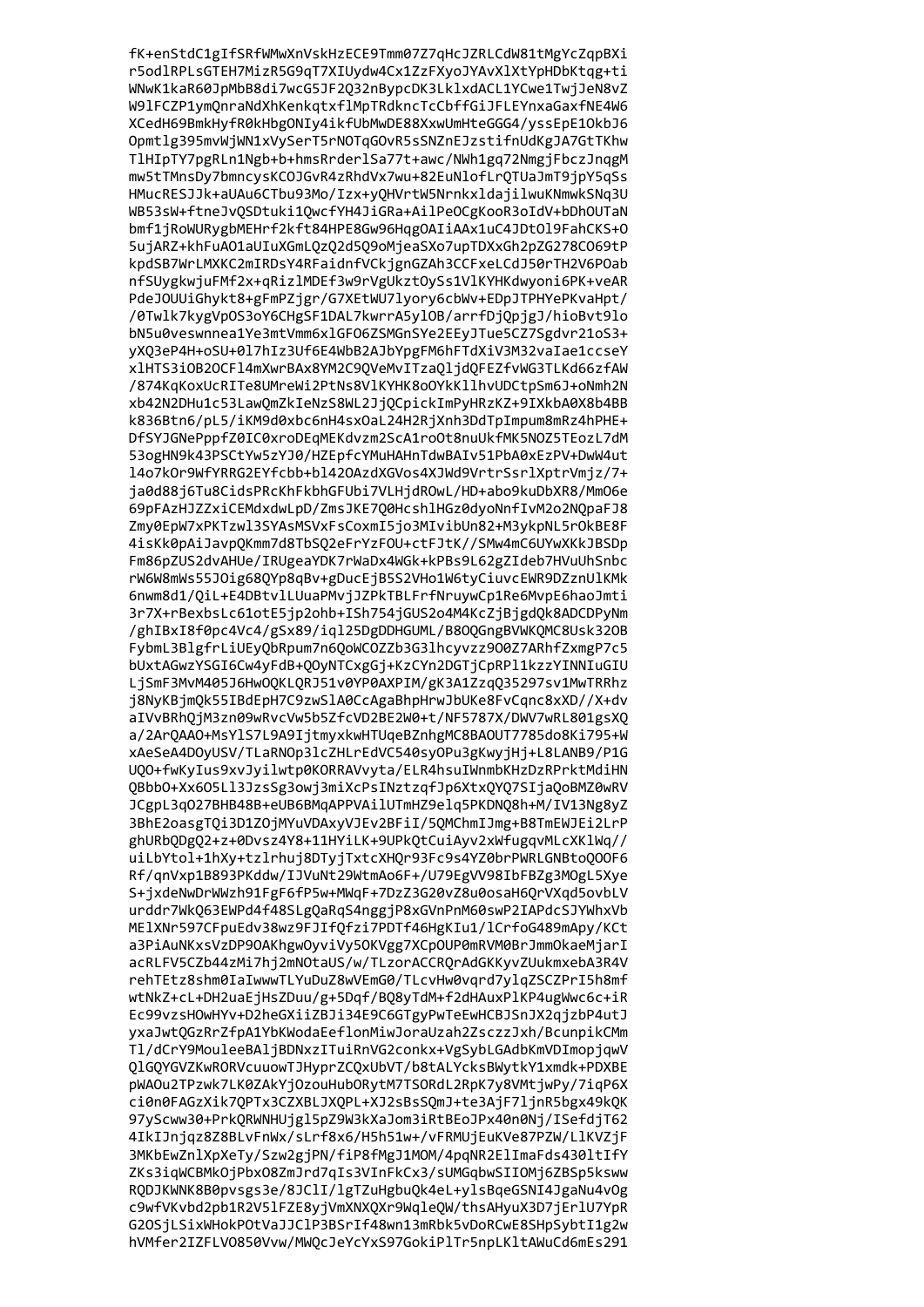1ibr6iERFIltsnZ+wmphlrMEZvVy0JAqfIg1xsw55H96qyc4FS1lRhV1lrYe PVSTWKu/X3dXhaZ0nHuHQA/i4HVkSYGwe3cICoTIkbeuTA/24Bgjy9RyFjTE qkC6oTvUs7QaeqM2p+PsDqrkZUIIKMpGWrXEJJriYExM/9LQNJjKM0jrMySV mxR9bZZI2ogYmdb6D7aCkbLtJiyDeZ/2m8SBKdRx6pqGCn/RtyBygMFCaa1C dc0FAqE8nSxuanVMkyZSAcEwVCQx0qkp9p6iz7vQ7QRGRNKwTan3nbyLt+T9 0k+AYQ4632HUVeAwGvyeaiS1RaLIuKnjLhuhTL0q6BCEEwHiBtPKe9L0Gc4J fI2IbuHtbbRFnRV9QiNnAkNCWcs0b9yrDvyIi3BFkAbLF/KS2KnBenKC8rnT xhNx551+ZRcQpa9bSH0PUI4VOsoB9AwKISaoYxCuZTr/g0/1AojWxhm+6HOq 4exL4IgzFpt574Db0bHeJB+CV0gw98eM8sYDgEWBC/CN74AsdxwgyzjEKagl uNON7SZ8y5GK5ObjAReD0/veQKBdZOerAHAm7uPRIkkxvtKYiw3Uryqp+5Cl Lx0ViBnpbvtaBv/mhkkpUzR0McfQ5C00JqwB0fwyo4CiUWYY6ZnUIPgGMMD0 W1+YT17DiVbEOjdDnNbghraDYR0gB94IIYuqTg2RzI9rR1VbhlKvECTkPJYK 17G7XkncWCj4wEpQi0q+qeWoqD1D1sZrzlXaRkuYLEyYrPrTaJNqMEDhRrTY v3WNPz6r+xTEASYntEKENBMyCksdqFB8QarBRgcmtjKHwd9dJNP8M6GoWbc9 ZllRGzyCgp6kiNljfjSoz7AemPx0jL+UUqJfkUFitfoUiHPmPS4WGboP6KZn WCLgpBD59IR975N1vA0NHwmzdXmBUuG4uI09AA8Nn4RWIxiZHG5TdLgSFA41 rNtv2DNZiug2oA4xxUpYP8XyLpp1vXDiTeC7tgmAUKlCx/jyaFg7fs7wHi/J gFQ/AMxGZnN4LX3xu1p2biv0fLpNJfsFTtiV8uqVoU4gOuDerX6gYFZMb1wA 4EdBOx5Mgs0tGY43JWZr4osLlOoDRbd+H3ZeO/MitykC/DWmwvUEGTpx9zlI wM8ScKFk0WnZ3d2fJbltzI055FPCsBwgxP+G1UTsPu27BsVjtZPYsTywYsQD gaHvV1KVP08py21hHBD4F0tcnd/hv4h9mDtUi6UlPIb6OUGkyGm4ugmKUzfb v5rBIaUP0ALSQKR60bMvaFa0aY8HuShVJqlAXwgnEdgNnwf0SRxbtHY0zwui NeFvnp4ozIpagHLRwB4VfQGvBrVCjQTNDHrNNGIjWAkYknfHAcYAllnn5How T9FbLPhOLkR8+T3chYCjKmYtepZ/WFwAKwMmK5/PB+JkOUGYWk6prNmg0YYT 6+K81r3MJnTLYJfosttTE2orW0YV11XukwzcOBtzmnw+X5Ci7n0wag11Xy2L VoNOdPFWe6FxEQJpvGujRBxMegM5wsj7tyzNyweI6gDJKwBwlc1WFcV03fBu LRtHK+Hji/nXxGdEjetjkeS48iqTTHVaBwW4G5bkJXdwRYAKLJ1gv7u4misF 16e3dBIzvsVjEmkzlEFBtkLnen/V5buMYTBn7u4wvLOAGIbzuntEhhCa3KNU 6IuDeLUMrOkoameARj8nLGrMlGcS6miiaDqUF1HgjA8Vy2M6F0AzsYwI2oqh +2hnR6juA0VmnIwIBkE6utL/CwAAAP//7H1bc9tGtu5fQfFp76rYw7tI15Gq ZEVOTlWyK2XPTJ4pCpK4TZMqEvLtybLjyUzZOz450Q/7JZOZXafOs6xYiXyT /wL4F/YvOd9a3aAACiQAEiBIYj3YFAEQaHSv/talv7X6wY2drmV17xkPbtxv tNdznVY794eN//HgRq+1f2CNHP3DgxtW82a3t2v2+nRN/2DXuaLZNhu9HL41 u+1ubz3XOLK69HWv1cZd+Rvf9v5mu7XfcX6lnq0eeNDaNb9u907iMn7ONz16 xCEu7fVbu7fXc/l8vp7frN2i2/Khb/CcfL5yq1gtVIYHPzf3Gkdt6+rl39Ch er24Vb+V4zurB/QPG81WZx/33DH3uj1zPVfM080ae5aJ++0L6g519Q5/2dnq 82f/MS7kbnMu6z/e6o8eazf49nxd7+ja7T/RHfGKPbolPg+dT/3i1Dirqf5X T7Wa3+KmD9ZzhbV8gRpnPTpEQ3cfNlTjPINidanPvIPZNvdGx3KVB76yvVYv Fx2RmG3g/73p9GbT7EAk5iMOkA481i3l6pVIKlhuMHxxiyLEasP+0T6x3+Pf x8GxfWGf2ieDV8bgePAUX87tD/YF/T14yTNUCbES4aHo0tTliWsNX+DqVLzt N3P/yLN5u5avb9d4glr6RZuNjnXnsN2y+IWt3pemG5rUzOPHOpPFd+qUSmUG CZk6EzEzzqmTlKA6mJnWJMEMeDE4vm4Mngye2a+vj58M43G8UBIY90WB28nq 796tbsciDd3oN1ut9dxWo93a6bVoMA42033vkWb/8oJRfV9UesCj7/Wx5dD3 fRg9bZNevP94PVfmP2AKwaxg88dtxvG7h7EHxx13hM5Nhc6z2HNxY1021Hqp YNhv7DP7HTT7a8DWK6OYLxRTBq4FkCivQ7GMhiLpwqHxNV7fJOc3JIEjC+5X Cg6R7x/V04VwGg/vtW+Qww0tc9gz+2bvvpnb8AWngjENOpXY6VtCE7/T/bbX OGRFO06JwkJZhgjJqIW12Ws12i77avidrCv1ZdS20iGXyBLm+AWCico4nack CSZOiYkbBWPwyv7IoRZtmBXGQx9Z0j7hlZEYqIRXKJS9iCHpOKeJDq/EGIQO EVCJ4Wk04037/8Ab+Yh/vyHS+MI+oxjjE3x9w7FGhB0N+90gdwXfj3HaPjdU 7BFHnuI4vn6ki15TaBLfEarEdTg+eE63+t4+w2Ung+fiZ9J4W1liM1hu8YMO ic3wvkzvazG73aOdDMdmWh1aVuTwAJa8vnVlzVxGbPiMOriMGFipGPm6BGFG VnXiCsIkKiSpexhJIEOmov6Jisn87Klv1SiV89NYOzGGTLgvgdxu7gE5LDNS RiO2EoPRTYiVGM8kagw4BB1FAG4mutLKGUvlNWOtsiYe4HRghD522kOA8Sw0 3tgsVMvMnHJTasYSx3y89016YXtzk3kpPI/wgDvWo7bpwJ1e+71rmodftTgm 4odZiR3mveHTuW4Y1DisIv5Zr5bJiaVW60uV7UsThBZi1carWikNtawcOuNM vA8a4h+kt/8B3xoetgF20Dkc7VP8/wauNx0C4I77iEzsY6BHkUdXrvZ7xqBR UB3m8R+ulfRR7SpMfH0HJWPoxo2gHvvvJz8Zg/8gZhWIJLpzmWf1q33xmTH4 Xp15Ztg/Mc/kk/1p8AJREY06fke/0xh8HDwbPEW4A0Nv0YGU4WDYn3BTRERe 0B84S4EW/GTwgzH4Dr9E5MThd4HI8hyRFSwKv8JtKbZyZr8fvFRRGLTiCUdg vh/8SJwX090X0RZqG1r1wv6gwiLPBn9DxIVoYqf4+avBD7i8GKvMaDOaOPiR rvuEKziEg1t+TwEcWpAehoBU3MYVAkLIh00N1/Hro1Ns/LvvAvow3ugdnn50 YdTrhv0LDr8ZPKf/R/rvn0H0zid6L2rasF/oUaNSiW74waBewYn3eKXv8RfC SurFTg3aA/uDM1LoOfOPOpL6gd8V74iLX37GkSoOTmEoBi9xM7vFGnc9maDV geHDtRgw7scLDgpjSCn4RQOGB1K3UahsVCY8becRxS1cXYnbvtG3pRG+wH0Q dKOBf00jxQ9F554M/qr7gyh/3DYKp9FLeaXDM9cxy3vd7t52rweIUytv+73G vTtWo2dp/MIJN+xeYTJOnJK46Qb3COKB6HS8WJjHb3d243o43v8depCoE0A/ tIL644XThxh/BBrpDEQVJ2moIF7osN+4M1VHYxaoWQrYxPR4zkKBgcWw8BSh 00UJjYRneuPk6XBEeKqQ4EIEQMQk0f2gxhocNPxBUVFcz+3ArFKD+oZugN/Q 4GJQ8WMSRAgQiwdPTpz5Cw5D010448dpyzqcD7uH4s5AQB5RCmAz6BAy0PBR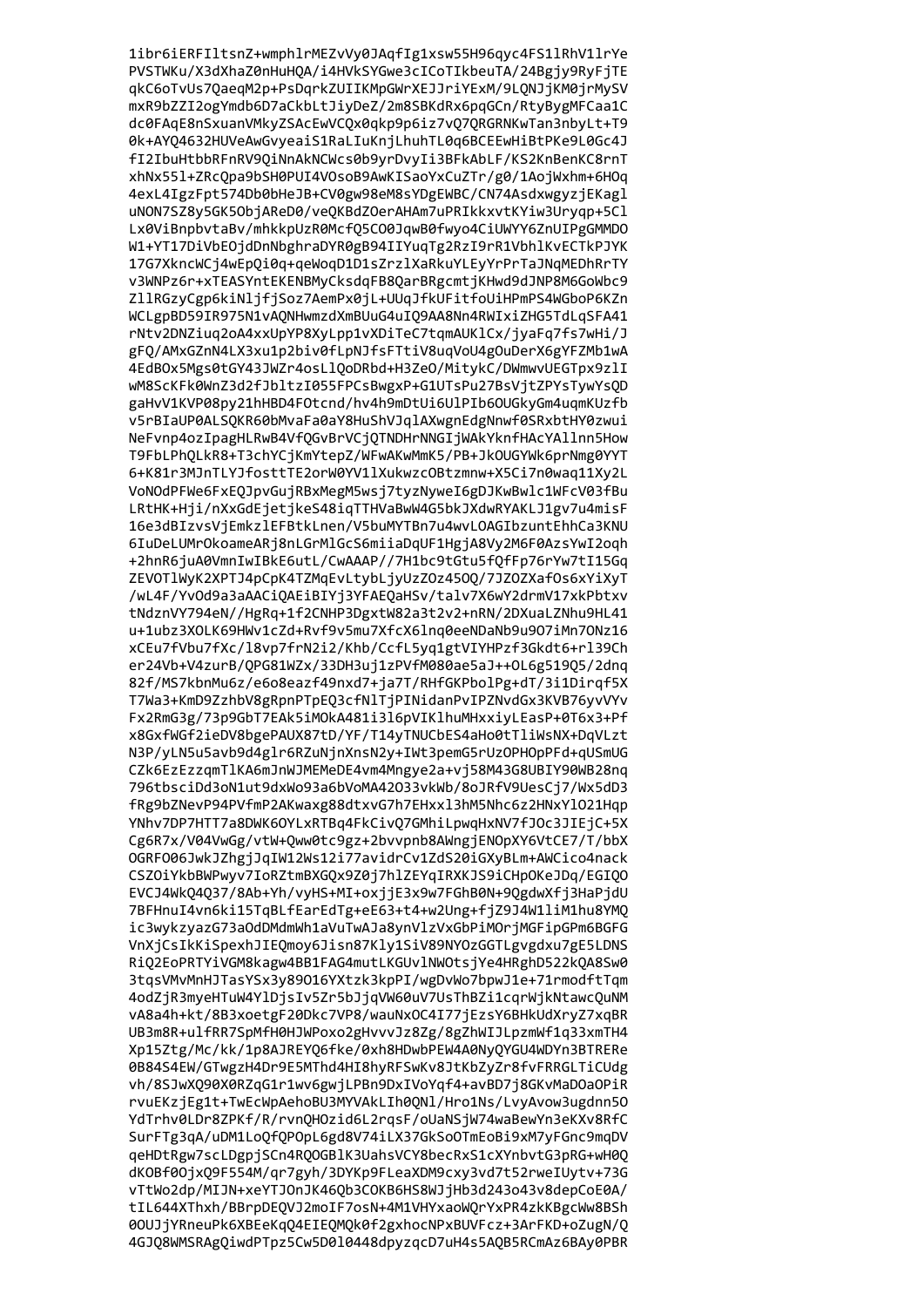b2PuYjg0HA9eThxVgCBhMo8BBIlEYjIqqkHD4NMIM1MXv8Yz8WygOv4eTt4z +y0JJ1g/ED/gM760whwdIhXxu2qBfQ7s/AcAkkUJx51w/IVHOgx+EkMS/5Jo kPT6jDqYLTwVWPmgfdQteMQV4FbKAzMHTVQ9CCxlZCagJ+CjRjm39naLFm/8 Uj8Nw0HzUqkYFmh8+8h3wRtSH9OIsGqjg4wnmK/nwNJLZYA5y2+hZwnugD72 YKvzS2ooTr/hOz9xRIDmrw/OEmIf4zkfaL4Gjy8ta2A8T/AbtYqhEcT5ikUN brgC6DNoeUL6D/jH78uiiU415QyJoDbhC86+QW9CKHEY2EBvRTbEuUx0TzbG ePP3Z/QWEF1JqLNOdYIuVjYEJi56FDMZZhEGQ2HqK8gJZg6BPJkvwHacHA4n zVlCfQwnCRNBtEv/RrPTcO+hjaKA3iM/IyJIWuQCiAORUSKh2sCTFQdJcb39 zCBdhtazxnDsHxInemWgDMsPiTa3nX6rW0+Ygt+RNakE+Oy6Yf9vr4MwD6MB r6hA2GnX+XwNB38/igcbDa0xZ3U9Ge8hQZdDy1NcGW7Q84T2GoMJYJQ48S2v iBPuokwCXEVIQBeQ6oDMEeTh1xBV7XHgFJDBgBBDJtnBIMHFcBJeaJ+DdBod YEMeLzMEVkYuSNVLEgZ+VbSfH6oAijCXxAdHx92Bh40kD0Y2j06/4a/n1EB6 RwZRHH4eP2x5IwS8CBHW3dS05QGyUpDbdpk098hst7sPlBk60cR1vE76nDV0 Ie/h5EdNPx4gN5pN6xtyaNhvoUict19918fv4Ed06XY+v1Xb41DRgdlAruRt c8/smZ0mBYuUh2TeNzs5o3ejtbue6/3PXSdEMe7yXZXT6P6FjjftdbvISbv6 AJ9flJ0kjnvGXqvXt9xP4MgUJHL/DmU5UvJhoZ5fYyYf/q7WyjpPYBdkTr1E e7iPBE56ye4hMieL1RpdzasC+EWlUgevKuWT7lYg03cV6nL0gtapwBh0gtdb z62V+MH7RxYnZerAGHIUKJVDE0rX8jX1hrvd5he9Fi0htxGJ+6ZlNQ/Wc6Uq /whTTI0tB91cEXE0WsUN8aFiS/hDr/RXkHlKTVVjd9jUfi0u+KrxgHtEmZXg 1F7roan9TpzcwvxHf9CM1gFvdKLrRsP0TWfdxPc0Wuy9Fz22272Lh/I6S768 yffk8bvdpXHibm30Lf52eXKr2z6613Gddw7wJZ3ulzcbHcij/vZn9Y2DZ6oN w26h3qW32scn7oGW4KnFWk1LmPdwqaJGxXO0UCrpMfQcLpaqfhcXq1ravRcj w5Pjo56jhbwKqY62btzFaz73GNOMPJbKrj7Q/+L6mu/7jWlFxfdi/87Il7SY e157TCvy3Plq+L7Qo+ZNzNT5lhhDd4jGExlPODGzvsYwMTq53IuGoVOanZkU 8wrkTETa+s1SrT7b2sNlTqxeewiZtD4xEL7DspxAKjtEaUScrkT8Rp49TMHn cbumESOGVU9gp396QdGA8Use/InHKcBMCZFNU2OIFIFVVRa88s2WsyuJOw6B vVzM9EnBj0FKaNRJuYUb/XLFVYLh0hjIK16lPPwjSDLvghwCBW5ScLZloVwU Q8aVvZ9tYai5MhFFSSQvC/ETwcNZA6WqWAMy6XWgSCa9WANOqbYSglZwg8VL XAgvUdwEBMsTq8voVe++iyMCDENgQLRXgGFYpNMrO3MPHwkwCDA4K8Ypy0Kp yAukYjGIxbCeE1dCLIZLi6EqFsNlWW+xGMStdEq8Z1sWShWJMUjw0Qk+ilsp sqBloaSImuJKZMiVwHqVX2nApSD4hSgIsdAb03jNkMAAqF99gVXn+M3OzCEy H9JSkM5+HXkmSAaZauuFYMZOxoTRK7tzD8AuIn8vhARELXkjzGTO3Chqprs/ M3ki0TOx6Gx0vnJMWDbrXksARP9twqbEuBWQ0ZTBLDEZDUdGCsFAFGijUCrn uri8xeQNsoxB2y+cxqurM0xOcdZpwp4s+cGzadIyAoNhvsIvqBdCMy8wvdJ3 UL2bmoqxxnnJ8bqY2UK0/LUq1URAcS+/2gMUe9GmGCXGOpudDfdtDV7N9ZVi gaYQ0JSOHIYzyEKQQH0HXuDr6g6+80wqTMyOT8vXrF4rIOV1evwKXFvyFWPB r2XHr2Cuqu/AC34JfqkSyDGEdznuTxX+eBPTC8MAkqHq2uDpND6iABkHP+Ye 5k9Mo4Y0xIK5tQJkEhkrctUuHeyIXWSHQAYAQ7jLKM2AYxLryiaOVQKpwIJj gmNzwjEAGOFYeQYcE3ssozg2nQITx1Icy/gdSwAY4VhFcAzla70UikAuo/fy zPmVwURrscfEHpuDPfZP2u+Jy64HwxgtV3Jd41WuBes1FVaJPp485CYVAaFg XfhKm8E0xtCFgUUYmq30Pphv0+Zet4eK7SDi4ltjb9YFqhji+9GEIlr51ajM nxDKWpAkivCkRRwLxg4Z6pgZFWkNdQjWs0tPCCLAx6t4CvzPt9JGWmIyJQdP LIfpLYe0hjpaUVZBBEGEnH+NZrERVsRGCEHEFRvBSYz6pkfpApm0EaZbjhQb YXobYaHp+8H0V0ENQQ2JNfRbu9lwIqPVaBXPIqt2RBzsFgk0Rwk0L7YdEcja FDtC7AixI7JjR0Sq3Cp2RFbtCIlHzNuzWGg7IphtKHZEZuwIYfE9uLFIG72H qLTrDpIkX3NML7/GnsfoELbSKmZh/2yf2Z8GT7CB+7n9u33KG71/HLywz4zB dzj00T6xPw6OcRiUWBzEH68Hr3DlyeApfvl+8HJwjL900978fYmWDSLKtvfy uScFLDgpcRjYWfblZS+E+YAbFcNiwu+DG/3DRuRFospa7g90i0ubjCvKqIMe dJv7iAf76i5LTAY8J0d4g0c8Gst0Rjz2Ed/Zii3xzzFg6H0Dq8jMVrxPpnqS 2J7awEeiEcqUlvm/ZvH64PZJkXDTtazuvSuHF7E03uKYcvlO+cCVWwH710R7 Mei9kXYNBnPz4NKb8pFIfaLlV0iLB66uCdavJNZHY/HJlF+hKS/mnYepmvEt H4WCJ1N+haa8aPmsTnkB+2yOvPjyvr68Zkbxcnx2FH8kzlx2FP8qC4Mw47yr ENOfzZvd3a7Z61NAr3+w6vxINNtmo0elwJrddhd5340ia0tf91rtty7GFIz7 m+3Wfsf51VrUUDyMg9au+XWjdxeX8XOovhvWVXEp77Lp2nnOORSUX+5dh0iC PRR/YZIOXLgYOCq8g8Df7dfY/+Tc/hV8tr/g8wKEN2K/vTWI4gaC24dENkZZ xViY16d200gwyZcnIZiXTKem2UFtPg/VKOYBIsZD+AKM0WrtZUd3zmFRJMax nh801Yx8Pi/gQ+IRQit61Vw67MkYxYygJZhMJTS6kRzHOTpi8RPoQkBLjOu6 sH6Mh/faTCVGCdvDntk3e/fN3AZ2ICmsFacBHokOZTNCJNO+gaG8Mg77i7f6 jl+Lqtjs7bYbXCybmXy9o2u3/0SHoeC032htFMpVgZslsnNi1ELRXKhohOfF hYpz3XEF7B0Azdo0OCNrnmnZNfELXTiHaiO0Rt9FrznEahJOLnN3rDaK9ZIA jVg0wREcIU+K6zSL6zOl0EikJnsWjVA2V2fM52/RlIwpoUacp9URu7DOk6iX 1Rnz+UPNNXGd4nKdNElMSKoinL1VpF8FMiDSEYYYSREhoCiGpxEtcAIEOOfK ds8N0Fn18gr1h9Bh13PXSoWk+IXzk3sbdFif4o4Xhv3Jxn9v0JB9D7IsakHi 34fBM4NLRJ7aZ1wF8vySQ6tPc+XIX/GbE9pOHeTa88EPot9D6ncvRVYYtYoN bzW/hSp7sJ4TRm1qwdMY9Cw5k2pAe9oycQR8e61eLuZojmiKSAxPI61eLAuf 1hk5wqfVJQpHAaVYo3Qd69EhMSKbllLoHvMmk54DTcWkK8/Gv9QfwmyKcbF5 BoCRcFla4TJGwxiFwNFp9Bli8bdaELhJJ1UjgTGfP9xMiFKQU06obTVHVFxN wCYtsIlfw4WFGRnz1RnzJYEZWfZdHZELCTPCmRXOrPKYp8oCmsqaEZjJHMwU 6+I0rYzTFE61iNOyQpol3JCXKsJXXR1on7/TIms995QttiRrPQkE5MICjURH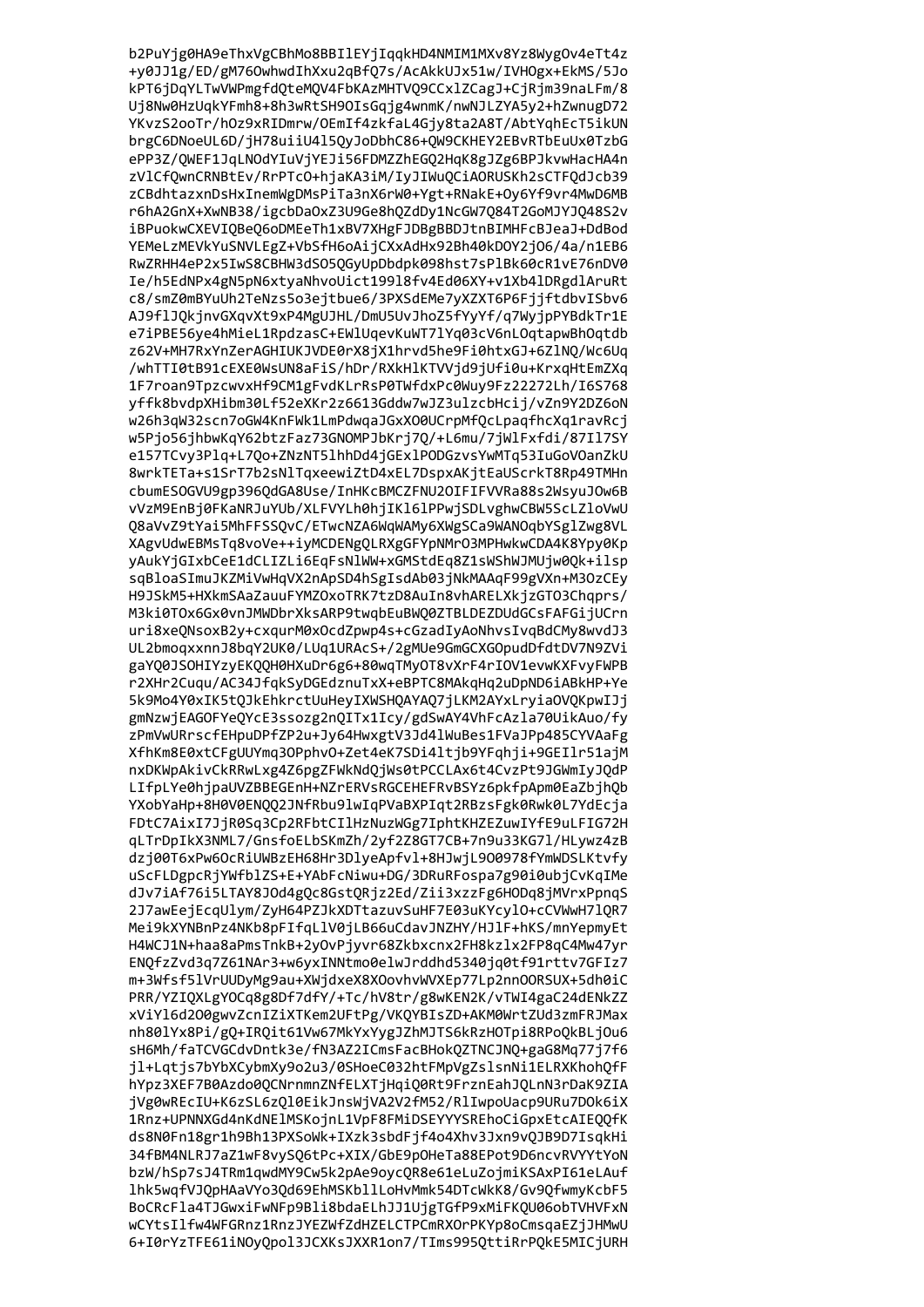BGh4IUDclkQLFy4oQXEn5UUgKanqa9wKWzV0/ZQJkRPoQGGrLhBbtX6zVKvz qi/Xcw2qkemFzCRqZMbHsCJza758LvsnsEqf8P7kT0FDfcuFW7Ft+TPQVM9w 4jc6BcLpKyGchiScRhRP7+VJiKeUcIV1QiCeJsXei0LpxB5joIDOH6DKRr5S EPAJCT6BYrb0JiFJYDAtTKq6Eq1dm0aKC+4QxD839xpHbYvK4GtpmQM1dVmh p1qbBnokGuYXDcsI9Egl11XIqAmnZmRRdTXjTuFGX0qpipFBcTEnyDjV2kfB qOanqhQvtK0sGxlCFBX/ZlboqUqF1fj4HVnxboQ6KsAzK/CUSmUJq0hEVy92 hnS2hMwqwDMz8FRlKYmpWnEwWrNi8VQknC9LSTNGeYplifEI8JClQ/SukBaP sFrF4pnV4qmVJuwLCDkUZqswW8kTbXV2yZ5r7R+AGbIadVj/y74AgVXVWT0Z vEKVVRRgxZGLwffgvOL703w5A8/1fPCULkWZ1XfqxO8gvaoqrb9xvdWPOH08 eDp40U3UIpPrNF5Wq0NEulWsFiqUec7EbRcRyXu5kGCp6lT3EB3FG77KJpwx bsK5lEy0olGqyW544kBEcyCEBLsKTLQQef8xYBoUzsbUKCMBsixTUaQCK8IU LmNWWPW04do7unb7T0SxgN7SSZKCM13L6sZYV0R7U3PenioGjRPNlhGurdgy rlhou9HZn4gyE/L5KROUQl5X6zpnMlQjKYMQJOyEUxJKrdgxl8u8gjDrucaR 1VUM2fub7dZ+x0HcHbFh1D0b0YYR7qwgTNIII7EYP2c8K16SkGQFYZJGGPGS Mo0womD8hl9qq0R8o70Sh5FV64hektBexYaJx4aB4Am/dXn5rfNkBTLzVcW6 IpVzPOBjFqGxA8uJjT0y2+3uA3WniTHEaKhYy6TV7ZWAhaKRLrrAlCtRNsbt tzr7bZ0ouf3H67ky/3HYaGILb5a7Zrfd7bnjwW1zbyjxQ3qqCgs7E2G3e7QT 5Zbcoc6P9T0JwBeoaquqp7i5VdguXdafdjE/9Jk5+AI7bFVG2/BjAlShnxn1 HEzCV3oJjYTqYWGW/J37YNg26kZ1bao0/0Ck8xW+JRAf16R4F10XkrwxQVwe 3IhRs0VjqQpQObQFSg/gPApXJVfnUKaBKgoqugGrkDdq1alY9oEhMUEsy4T9 4BTK8ySbVdaUsXxZpn7RTatoFV4FseJALB+FuUrWlhe4X0xijwkWBdkCdDRZ aEWj4klohD5x2kE6xdW/U7fCja/FuudpZGsGF3IPrrAr2Lpa2BqoTF2ZkYKt cWCra6Lr3Yf68P0REQAa7Jh7MSZfpuC2RsFMN1oVjLXyVIA17mvCQhQmEPHg xrzc12i0YQEsASxdAEjv83YlzjYtYNVrEyq9UByVnuT0vtX8FuA01nvwuoLY VytlX0XiIAtcORNGom1qRSA2uKoW18QdLLOzM1oNxyfW4YoIZMy6qtJapPXo EEuRh01LhQo9a4LiDppfN3p3VZa1wFVC11XJqNVlNbMugHVpSfva06VI1YLF vhLASgiwkqo4L07gSrmDkcjWAlcCVwnBVZg6xQjPWzttUrseb3x2kuhatXhr +/Mc31mF5Q7vWI/aJjwPLsDZKCi/4+qyCAf7G3sMCXl1kYfccK1YU0f1Cmpc UelhT6BDVIvxhw7pVfJ53zWInfZXjUfdI+JtKn9qr/XQ3NUe1U57C8RlOBLU CRrjER503Wj3YUO/iqY7+55WY+S6F9r1Vbd71+nKfHmT77nX6vWt213cg5mU 7Yb+dnlyq9s+utdxnXcO8CWd7pc3G51d3cJO98/qGw+UasOwW77otXbprfbx iXugJXhqsY50YhKl93BJj5fnaKHke7hYqvvcolBc0+LiuQf0sd/F+bWSz2H/ i+v+1/q3Ih+hyfW1qm8jKj5HC/mKb4vHtKKs2T3evvC9uF5wjd4XetAsDyUh xFT/I3hG+fx2LV/frvGMtvTUazY61p3DdsviUbd6X5pu2r6iJpHk6MvHxMvr NSZHhwxIDKnRS2M1ba9VP6/fpJgLR6X0DvJjCzd7L0+icLM/9WS4Ps34fE0L ariVwQjc1dk0jU8czyWXM8TxRuuz70zBBg/VCy5GkJaE7TWKARCcznlgMDM3 SgUDddnPqEy7/RoF218ZxXwBx6jG+xv7ZJp4cpQkieWbzSHw0l250nt5ErP5 kuTZNDuwmpSC0aIU+/QlONfLniSxjvE+XPwsV1YbzL3jeTsIzL2Xz334E0Mx iEEYpqFAgStBJduyUFb5XStr5X1HV4BhopYIpiC7liDFRiBNezVQAv8KPoWO 1PjmgYwatXO3BkpVsQZEAzi8uCg0dJn0M0/6iY5BypZhqcTgJdZAG3vD5fNe 40HcBPYsb3Z7u2avz25m2J27FjF13Tu4YhlOtAyjkT1ES6y0lqhJ/ECsR209 liR+sEBx5ZTNx1opAoVZlMRKK4kSql0gDiKuhLgSyL0Ti0EsBsdiqPDG2AIM AgwCDN76x96QRNbiTaV8XSwGc69xlCFgYBoihxJ7DhHvauDVNzaXPvvRl+no rQw79HFWIACaRY7fYwgl8y6dddz+463+6LGJ/EIi89kf7Pf2x+sGeHzP7NfX EyHvZUwYU9aUc1+xD8HfCyEBUb0aBLXGZ8ANSRzpr0dG5yvHhGU/gpH8Hv8+ Do7BRT61T8BNHhwPnuLLOYDugv4evJwfxq2AjKYMZikHjUMwEAXayDEKUTwl 5qSLjEHbL0AvwrF39rnKvviIDIzfgHQvBs8J457g6xvGulPD/mRf0EUXnJJx il/CuJsG9QLZV77CL6gXQjP3VGLk3I21EPRK30H1+o5irI2kN8aRRpYtRMtf gxgwyc4Gx1M5n0JNrHMzF4cNJoEKfIlBNik3Nh5fs3gtUJwFvwIXnX3FWEyr EKZVOno0XHpiCK6q78CL+aVS3rWruTpgL7VYGdxJgxP5LwwDSPYeltiTaXxE AbKMGmLTDbwAmOBZnwu1xBD64AVMAiIAGMJdRmkGHAukB/vaZTHI1t4gC60C +w684JigWPw4BgAiHCvPgGPTqWXBsaXHsUDmsuCYBMaSD4zROiUBGOFYRXDs Sqa+L2FU0vScnbBCEK0FxwTH5oBi/7RPOa74q30WAsaWmSoeumvW1+VZJfp4 8i03TfdImc4WY6gjCEMz6ta84Vi5MYTFaCmK6EXhlgRC0LddEBGV+RNCWOuS 5JagLl8wdshQx0xxTYsjGIL1LIjgkJ7TL+eclpgEV2QVRFgRRAjBGhZEEEQQ ROiPu2hCWuAfrRareA2IA1fG7t8zt/iD3J1L8RrmighLTn8VO0LsCEGNuaNG enZEIGFFEEEOIbh6a8OaYo41LLYdEciaFNOO1BA7Iit2RKTKrRKPkHhE7rBp 5dOu1E3XviFiR2TJiohU1lVOY7VRO1h8uaKoZuROf7ihsX+wC5uSa44222ai RzTUZrfd7a3nGkdWl77utdpt/Y2h9f5mu7XfcX6lSGMKdA9au+bXjd5dXMbP UfWQDnEp1xILWWnXTZyeXxHYrdgyf4iipd6857x5yC3e4yljYf+MumGfUD2M KiT+ipKJtIU7ioaB9Tr4Doc+X1ZT5IM4/3rwCleeoBrZmf1+8FLVHEt723eh IzbTpCMetPYPMNEPLGemPzLb7e4DNdMn1iB2JgB9aiTgktt6w3g1NxLZKn6J RMaLbD6YR1020wkvbIfDaH0Z8uF80HVOR4Z3+IoFXEB0BXqGTNJ1N+IzPODR yIcy4t2euR6CPxx+iu/Eb92EA/dg9pBM9UZkNb8EAx+NXShTXqb83tDQHEqD mHPwnMkEX88tw5QPruMpYL+SYB+8JicDv5IDH6L0pYz8So68THlvVoD27ucW tEnNo4tzA3ax75bJvgvm6wnWryTWx7m1ukz5pZryUYjcQ7ddIvUPbjT2xhcf XAZfPhL1TkZ+hcJ3MuV3fVZjNZODNynIjq0fiUqXHRRYZWHAup6FOlP0v8Ne CsnbSn+H9FX0P7x55LeDStN4WQZJ7KkSf1YhLGJH1MYR5WLgqPDGAn+3X2Nb 1HNsonky+As+L8CGI2rcW4P4b2C/fUhkvxQRzLxXjpMQzEumU9PswPr2UJ3C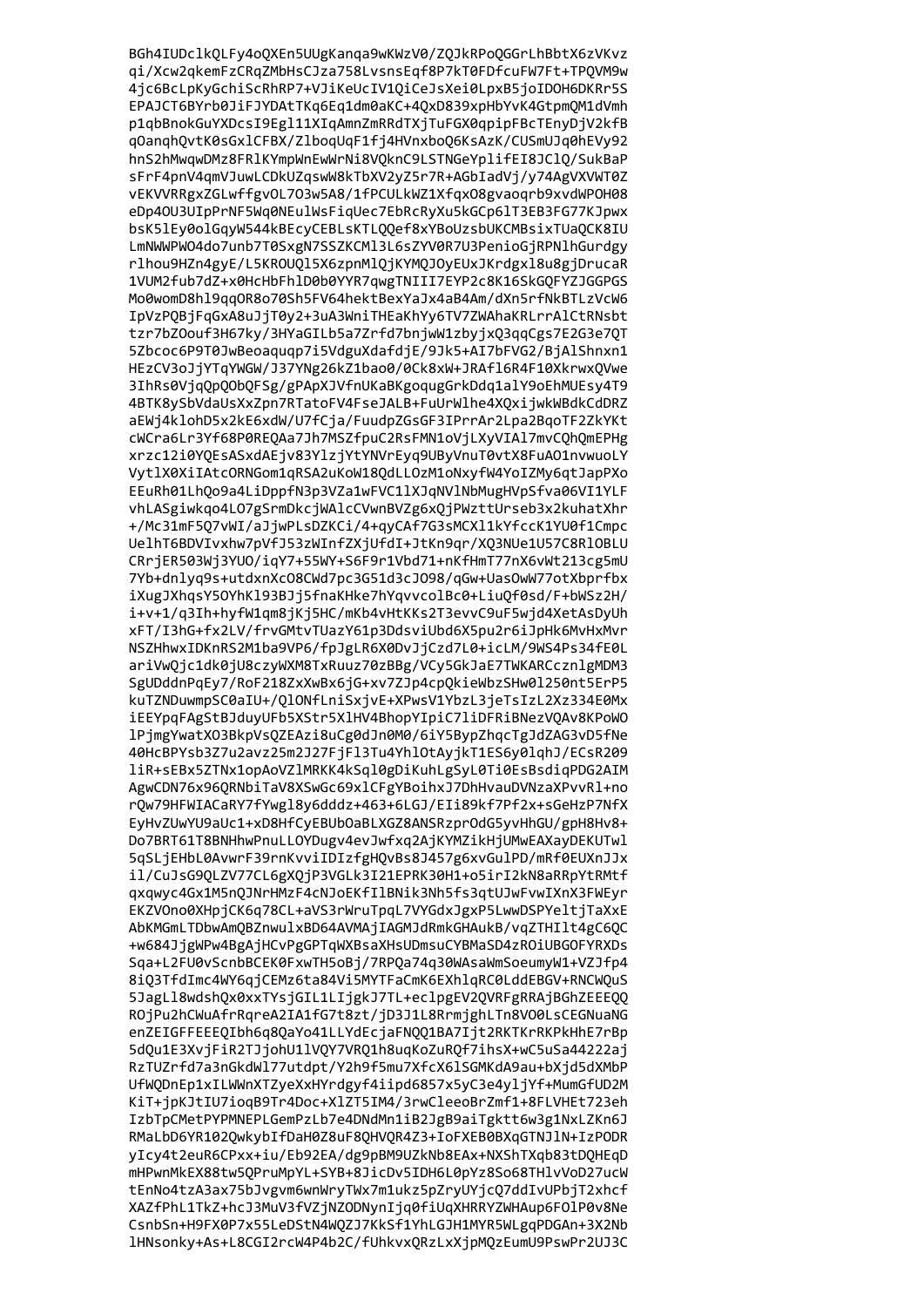CZBw3hIl/3rBycfKmkP4NJwghOI3zg+3SkY+nxdkIvEIwTFfMTELx7QSjt1I XuQcvbT42XUhoCXGFSCYRsbDe+0b/cNGE8zDw57ZN3v3zdwGiv6Xq5VpgCdw L99VNIkWAXgUpztG4SD4CV95WHh/AkN5ZXn3H2/14ddxbhmKIXOuwUS7ijy0 awI2S2TlpAczwjVMjX+yAtbORrFemgZoZG3Eb21kDl57ekBTEUt2dcZ87m6V AE33nrL8liRukx7QlES5CNDohOwpHKcpLZrALbIlTpMQpzN+MzpcoFjYnBKh mSVCMyXQiHZbHe0WFmgCt68W5bI0ymX+rlPJEKiJ0XlaZdIiVg78i0uF2Ho6 kxiUjjAsJfdmwooU9KBwZRsoDqmp39QfUlxyPTfcFXipubI/gSP7hGtFPgVT 9q1TQvIZqkme4cRvdMo+H7yShZSQK7ZeCmwgldt7uTBmqRat9eiQCEq+Vb4z qcjnsPa2lFq7YNQLBUGmkMgUSFxbensxXMhCSLQUG/Uk4eiRF7J+aAoboGet Pg30CNMgrRApL7ult/RbLYttIwATGmAmRCTGBsKkEK8vXzIjdk20nb1XNZFf 7BoHYqai5peK5WmsGln4TcmqidFvD+c9STVQ8Z5oNWAmlFmrFgVl4grbLFd0 MCTKCFFWYjSzokyhOpUtI2zZ7NgyUXYjF48p6a3KYjRmQzDZYngaIjEbheqa 2DJiy1AxvTH0NCmzKrbM7LaMlIbiBZwlSTGMQbmQpxShJouUcRWUmRVlyvkJ cRnIox8RtnKrWC1wEgjv/+1Xu1SKxiaxy3qIjvdZb3Uvhm3X8vXtWm7GANJq EGH/y74A3/VXFIs9BSX21WGfG2p/9cH36vs7nD4DLfYcG6jj0sGx/U6doJqy b/C792DLnlGpWZw+HjwdvBS3IKxbEAwhHkn2XC6cWeGVeKRje61eLs4KamG2 74jRxptfuKJolPNThUVlidcvLOpWp/MrRhqj5IVbjxHObGr1BGIc6yVAGaHH ZhhlpK6soIwrhBFYR3ZqW0Z0JssoI2VlfWnSM4aBVtZjmogJL95SlhFG6skK wlxSZAPtGEGY2JZ2MxKPKOk/VhAmaYORImymbRjhxvoNv3hJud7Rtdt/ooLv WDvQxa+m3NNHvCQ/EcuKDSO8WLFhkrZhBGGyjDDCiRWEiQdhhPyqN3lckCqw Ucmvc60M91r7B5baDy1Sadh57Utfy6Z09EiAU/70e/Bzc69x1LbWc/m8V76S 5ZguusCUK1FK1/Vbnf22SZzU/uP1HP9Sbzmdp4PNbrvbW881iBHPUd+2uWfh 008g00yx3elaVveec3i3e70T5Zbcoc6PFwWwFC0VrXKlSaxtlkprm90tfNAl f/rMHKINOzwK0eriTYAqJyZAvELKXsKr8X/qb/WwMJQ25z6UYrtmlApTbVAe iHS+wrcE4u0SFG9ZV0agRS0iThCXBzcmro45UkSfHG9ycmxJpgymEigr+S1m 0AOATaRVEQEqpwMPHQBizSdABdmKjopuwKoZtXJtmvSfQGKaAJZlwnxwqk+1 Orsku2Rxr+fiYyDNC7CiEV4FsASwYEw5OtHPsopixrkBKzkmrQDWSgFWJO6s AJYAVkKAVS0kU3VJ4Gq14CoSEVfgSuAqIbgqGPmKRLAoL98JNUgEyy+CFY3X K4AlgJUQYJUrU9lXgZRhsa9Wy76KQhIWuBK4SgquqsmUxxS4Wi244jqFIfeX FbgSuEoIrkpGuVKaZn1QCA2aVEKUIhCN4E3umHvdHvaLxpIgvjX2VgqwIhGY BbAEsBICrDCFgbGea020mbHmBHmIT+Ld4T6QeOm9n01M2C3q1vbn0b6zYvwc 3rEetU08hVmDjYJiEl7FBDck5NVFHsbAtWJNHdVE3bjW/Yc9gQ7RHKWdtiYp VfJ5btaoFbLT/grxqHtEXEh1aq/10NxVzcNttsx2++sGhheMKcWYBOHJdaPd hw39KkSGwE18T6sxct0Ld/6q273rdGW+vMn33Gv1+tbtLu7BGqfd0N8uT251 20f3Oq7zzgG+pNP98majs6tb2On+WX3jgVJtGHbLF73WLr3VPj5xD9XyYh2d xMRE7+GSHi/P0ULJ93CxVPe5RaG4psXFc48iQpNXn1fIr5V8DvtfXPe/1r8V +QhNrq9VfRtR8TlayFd8WzymFeU1n3v4d1y94Bq9L/SgWT2MF3NXQ071JSoF vog0UF2x2+10v2Lr71q43svHsNjvmubhv5kPLRZ/+vJVq2P2+dtVRA22skbL ge/wnYbElKHdxtB9TctwGEZwJKoo+KJ0J4WUTHe/+XBqr9ZKn2+/PcbrcJc5 1LfI27sCdx1GttM1ns1yCYS1HpzXmEHVbRSMwSvUTKeq609Qd72YLxQMrsP+ xj5JxEWyuiQa3nyDpYnzeM2jaayp+Qnyvzedfm6aHbhlStVoEYt9xpNZoTdg Ikl2XIFLcnikLJZhJopIRgKqYaJkjIBPfMBHABicRBBjetwiWhArAyApi0m0 XBOBE8LkpCymhYaTwJQOsUdGNiFKSkzSsjyiZXkIVAhUrOcOm7qEgNW82e3t mr0+G7Xiunj3K0sKKhZZo5Qi5WAInGQWTgIXi8XymJPlsdBwEilHQuBE4ESs k9FV7TmvrCw0nESqwSFwklk4CUwVEOtErJNcCUU9sIo0SpYRp5hIF6J2hqt7 smrj5i94F3lETIZiUoqx5ris7t2YiR+0yFaswInASQiuQCkSP1+cnRV3doiC xAztJaTF+vKcvGV4h/K7AppPGJ40F4es3NlJVhD9DfuD/d7+eN0Akf0Z/fp6 IuzNjMnp4lryi0jgDCEcUZPkBOuW0coHkz0ixz0mBPzRPgEGntgfB8f2BZPa XxmD48FTfDkHPF70340X80PGFRDfxYXAxaegCiBS9Hh0c4VUjb90wh6pAeIv wDxCv3f2uWG/sc+06nNm/wZ8fDF4Tsi4BF/fMEKeGvYn+4IuuuD8n1P8Eobk NFgZvLn1nReClbOp+gXm1/aOt9e7FcOOEiUiZYdZiR1FS23sOJlePIcIcw+7 /fVcrVgcJg3ravOFiGnYcJcKM9n41us5vi/F/O8anX0UAFFnOcU0W8Cav1Y1 YFCeDY6n8rMFIdkakKWxv6WxYFaxoKhYk10mkMfiXlevFYazoF4gI9pXwsUu nM0uTEcxh8v2L0Wzn3110mxHzzZhmdCjKfn0xsN7bZ6AKHJ32DP7Zu++mdsg t9pAp0x4v4bHRU6nlTs9tsEt/8Ya0033sFWfeloaboYGUzF8J6iA9gqDdiDH 3FcmBLOFtPOuzVF1wCr2MD7Wwv1xkEEbWLhgoL1RmgGeA3n8v1NR4HmF4TmY s+8rEwLPAs/pwzOwcNHguTwDPEvIOwK9ipPa7JIeIgdC4FkCvakGet1OBuwB iT0hg4UMb10Enm0p8x5p7TnS0rJr6TiFpeJw8a400SUCzwLP6cLzP+1TELi+ ap+tAjovc9p06CIJXud6lVJ5UuUHJxVCJF1BW2SE0xnBayOiJyMb0SzSiuUi ptK4BCYaMzKEeSL4M9smG4iwsiGbFuU2GHBECBJ3Z9IWgmg10AVF4CRXbhWr Bd6EdDQnJQ0rJm0Bqk3HQhZTNs79mtIWgmjV0QVFBEX01oHOeoagCErBpV2u J3UUCc5eEI/GSYUN2iYwk7bIdAvlYoskYYssecaAII0gDW9BSDWWrmxEKLET sVdypWAKu6CIoMgEFJmOdy32SvbslSgV1CW+IvGV0fiKeEYSXwlBGhZ7ReyV CfaKoMjioMhCx1ci1VQXeyWr9oqwNh/cuN9or+c0l4r6w70tUv9gF/qIr2i2 zUaPKNPNbrvbW881jqwufd1rtfF7/sZsovub7dZ+x/mVchUVz+igtWt+3ejd xWX8HGUiHuJS5jFQ5TjvosHtoDWGVGtwOqzNrT6/d4z8u3QSVKwN+2fU0fyE appUZ/h3FB6+QO4MimzaZ8bgOxz6eFmTmA/i/OvBK1x5guqcZ/b7wUtVg9M+ 8TC6hX4am8B754fQTwFXjw6ppM1sO51LQCvZgBanTnnIpqpcRoyYKSCz1CDj UD8unYqFkZloDNUhKV24y3PjLgcLTYx71BDQREiqCWSnuiJeIjvz25A0POCk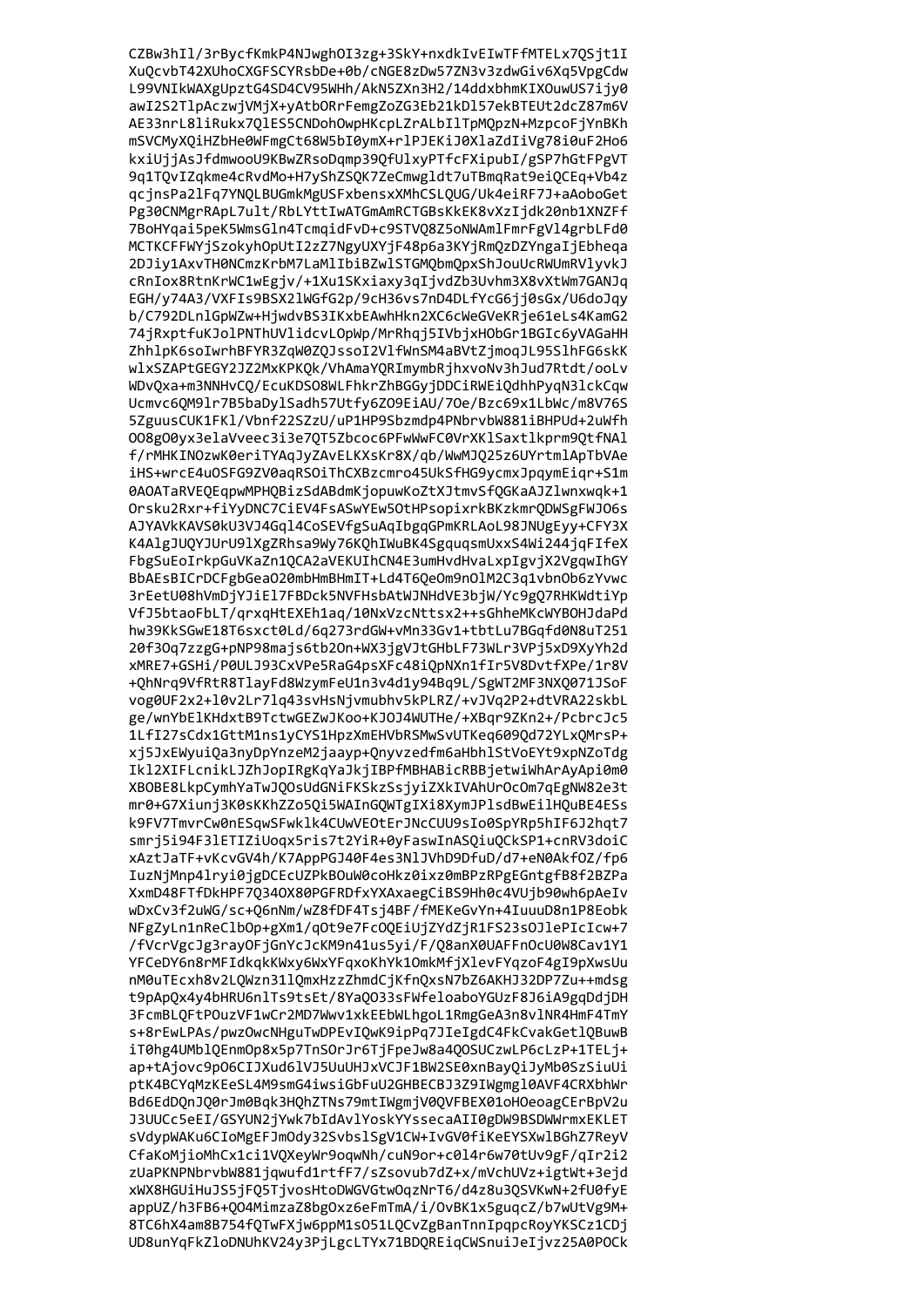JjvRSK0iPCI85L1/C3/6AVVNJ+dcrOOFjWwtsNIqReLBCvAI8LiBJ3CNRiye kTjnfOI4y2DxBBfSFuER4WlOSYkV2RHZ8ZedaExasXjE4nFbPIEsWgEeAZ4x wAOrTPz0oHX+NJY918BcDk4CEuAR4BkHPFxBRAKEEiB0VrOcT72QrJwscbXI 1r09BTltMZRW0+xYZs+He5HeslYkbq74Wmn6WqlJDxFEVcX5XkR+6B/BTfVs QWxpomaz0bHuHLZbFtM1rd6XZmv/wMLdmd5azNMc4ccqXqrlrzfrtbIY7EtB zI2RXBaCkBvD0yDyG/ZPINM+YZ7tUzBu3zr022dg4p7hxG90yj4fvBKGLVkm 8VPK09DatBs5g9LlmrAP8MYgYdG4S+WKQN3uQkJdmNhEjOIyP/grlioCbKsD bHOWU4K3YOdV+Lzk0AaFXNNIrQojLgm4rQsPb0LlC5bXNOy2UPLKhl0CUhsO 7IRDLGDH8Q/H9A8BdjEKK7m016ax6ATylhjy4s+IDgl2wlteYstuKR3WUn4a dBOK9BKjW8oGnVCkBePUCtVwZUz78mrjd4oescX34EYMiEoGXLUqGCcxua2+ d6n0wY12o7PvH0sdXbv9J72C6vE3wlpuohKDVeKixuRiwJkI7mkMTyNUK5Sm QTWhegeLqYTiSFtcKdlfQrgQcCmMy4mMS8E4Ep6YMK5SnAbjRBUvL8bFIDiO Kg5puVWERx4sLoJqMaJaUfxRjkGtBvltGRZRhbEuMbf5xtzKtfGWGxSzHzd+ ZFtoP4KPc00TKFodouPd06umY0sMGcbxRYYdMzEEoSAGo50iNvZ/2RegwP+K stOnYMm/MuxzQ5WrHnyvvr/D6TMw5c9RjxqXDo7td+oES1Tj8IX9HgT6MxDo P+L08eDp40X4WUYevK8fn82s26hC7tmjfj4FjoZCLjR62IekJdIs5R9VYNTq FQJkaea7XS06HAN2zR8pC0apVhBoI/gO4SRFldQUoM1xkuJX3yScwpknrFQG vmc7kqiSIRgWX+x6agzLJHU0qqRmEMMySoWPKhmCYYJhvT6H6+e8+VdUSc0i hmWT4R5VMgTD4sOwqdJ3MkkhiCqlKeLXZYTsasRjRwjuNHsWXPkJxAnELb6U LijExRjUDRc/y2h98agaUUAtZVDLJL09qpQuKKilbrdlkt4eVXgE4lKGOHFN 09CVFxTi5m+3ZZPdLgAGs96Txjo/lpvE28KS26NK6YKCWtp2WzbJ7VGFR+y2 udhtwF0/brs3pfi2cNvb671m22z0KK042W13UfS+kQS3PUTHu7nt3svH0H77 h41mi0tH7Jh73Z65nkPxfbxHYw87VfAX1gCtzi6xQalI/3r0h9t7deUinHl4 gDu23aX/H5ntdvcBFa+ItaZFNnniXgnwnakiMP6JBdHqrfcxhdomzZv+4/Uc V2qniYXZxJPJDQpKss294WYXw01VdrqW1b2He/AeGLvdo50ot+QZ6PxY35MA PE3aua/8rW2WSmub1Fe8mc/n517jqA1UyedDJeNMA1gOYzfuldYJ6DWFzxK7 7YnR3ygY3gRdl+9EXa4Hg9BW05mjt8J5VX6c92k4FYLQHAzObb/5sjQSP2Le uiTeO0FiVNFhJH6xNHS0SvACuL4cea88aYUfCXBdgHCoSPgCuA0Y+GpLqgCb VAOuN9snYcSdCnADafkCuBF9ouUD3GgUfAHc8IA7Xt/7WLhLC7gBWEimX8gy DdFNzoBnKxz21hRMGIa9JSJcDxtXDzaZl54mz1SUwaQ05yUxfwJmhDMbwzlk pUiZDaIawqsGscV5R1itB2cKOwRIPOmAuWqAZDYfEEM8AUN8Gt07IdYXIIkR sTfSngKCvXFgrxeV5xyGi1kYIW0cyXWk7oop6nI4Ygn5JrQjgQBf1oAPGy9j UShkSW4BPgE+iste8gXmDnwJbVogwJc14EPsWIAPtIdNMIE6DoVBsSFyYfmn svJFob9UI67e3eJddmcSRINkNlMQ7M0c9kbZMUGMzvBGZ6RFs01avr5dy1E8 cLlYByFDPy4wn0t6UEK7MwhMZg0mI+WlCEwKTHp98wWHyRAbPMC4tnbarKAc 5jKZtb5ux3jV572cA81r1eKt7c/dqu/wjvWobTp+UKOgfKCr69DuPI28usib plGsqaM6zDv9CgZo7WbT+qYX8c3v4EfUSW7tvn/nMe7yYD1XqNbK/AYH+LtQ z7MP3021zA5+g91Md/vNxiFT6pvdXRDp6+pdDve/blA7r04hfreW55ihzkup FZnKoDxHnC0XauRYk7bCt+Jalb4dmI1dymypV5mmv9ftcqLLmoo+7h9Z/FX3 J4j7tNMq9T2asJbXHbrbbX7Ra1FGTLvVMb9pWU28RKnKP4KgqM7iQs5szZBj dkVybm1WqmXV+v6UG7rUC9ubm+M1p6h67K5pHn6FZvbZ1bYa01xPEp9oPmca DHOXDrt91S+4kuRdX6qESvWi7hctUaE2nQ1h+0y8DxqyYf9j8IL3ifje/oi/ 3hrYW+KcdpTw4bugs/FmnFtAwjd7P+s7uIxT/xnqnXyQJ+7whekq47+f/GQM /oN24xh2n0HfaBOPz4zB93zGPrd/tz/wvhy0N8c5dvbA3h2uzh88NwZ/of0f GTh/wnt+nNMvBk88g4Fh6HW7e9s9nq2PDjF/9nuNe3esRs/SPeMM0ziTOFAs Pgvzx030bkzPMx7eaztYcNgz+2bvvpnbMGjzEnTEKXrynbMHCvcQHUYv4TB0 /zZ4NnhKXXaG/j7BqXP8Aluf2GcG/nhPPU39TV/Rreo+5/ZrdP37wUvD/gmj 8Mz+h05+ga1W6Hp1HT/8Akc+0Luo0Gkajh8Gf8NNn+MCD0Ez9eQzY/AdTt04 fcT0wd4tgxcYUDrEW7DOM3jwSRbs0+uG/f/OXmoAPRyTjl7zPUvHVcmwPwzl Ci/+YECOTvDa79ESbAmDFi31ttinSuo+ODJHL2ngwgs04imeOTvDnPMn7SvD fWHOGTi4Bo+GkI1uGuMRT3ou3hVXMTrOa59T09/oX1Kf61uecccbvBPNJ4wN DSI6TvUHvSrtXYN3x/XPMYh0BLfi6UPvRhvYvMYP6H6v8GM08gIX8T1wGK+0 WXJ0o40rB8+5/XaiGzpIY0Cvw0/lK99e9whzSiaiNJX00FphvXTKLxiSC4Vl GLcl1Ss7rGOmIiWJUkgm7sT7sCL+z6vqYRL8Oej3O3CMpsoPhIEeuMPcOsVV OCMCOwWJgAY3CDLkAEN4svicCBDp21vKAVGBzVuav/itUIdhamJnKsAJ5uoF ipPvOh4CGc1wOneK6f+DgnEvkv4LT/P3apcr9WDMegA1Te+nhA6D1zvF8Wr4 vOLXd3iCEL7wGvRaMFicXiKce3tFTfwrWi1s5mtCLLOJ+E3vCvDDw0iLMJpO L5wBBSGw/DoKal0z+GLa0vCZEbX1eBDh65nSACHbDRXxDzSX3ooU4BvdHehs j8ZCk21YSLdAD1BH0e5hH6AW6K1/519DJ+mHMt7jBMMpvzZ0BnOI3xwoTL3B RguJDilXeiv0D2k06isC2r/iUdOPCoHxGO4xUg24DYuABniICHOMbg1JIZT3 OgI05h01T0h0nneil/mNBmoofGiJB1w2WRLoPgE9rW4z0poTdPXfIZCkvPG+ arF0L2ogz6kzPUf4pXk2KW3mmizU0T006NzLVuMYdDHp/avDiJufoS9ZfdPM JSVHfXSMOasGgiarGgPaBo6HiKwEHBrtzxNlgpIFcnWSqD3kVMNGu4fOkfWK uad00UAEExoXKy2OqUkb0VHf8OTCtKbR9IzW0KiCgGAGq63nuKcu8OUcP8Y7 YvhYspwROue74kWgxBmS6PXQhk/8aG0eH1OH6Pfln584wjd45QDZJb5BoEhM X3NHwQRAm9VM1h37HVsFgBBcREMNiLmc6s9I4Pg35/Z8DIZYnJ94lVSIu7Gq +ieGioWahgxjdDIPAyuW/pqohmNV5z/TLKUZAe1KwMmakOYC9RlPZm8Xjk5p rYSiOBXeeUmz4Vd+Bnwbr97UprjCmXOcBSyOeb6jXMkDI5SA08QamacpqVJy hs7stzd8RUAH9vChzCT88S18UwSpKvk8x6hGSWk77S3UKUEkioICejUEl7uu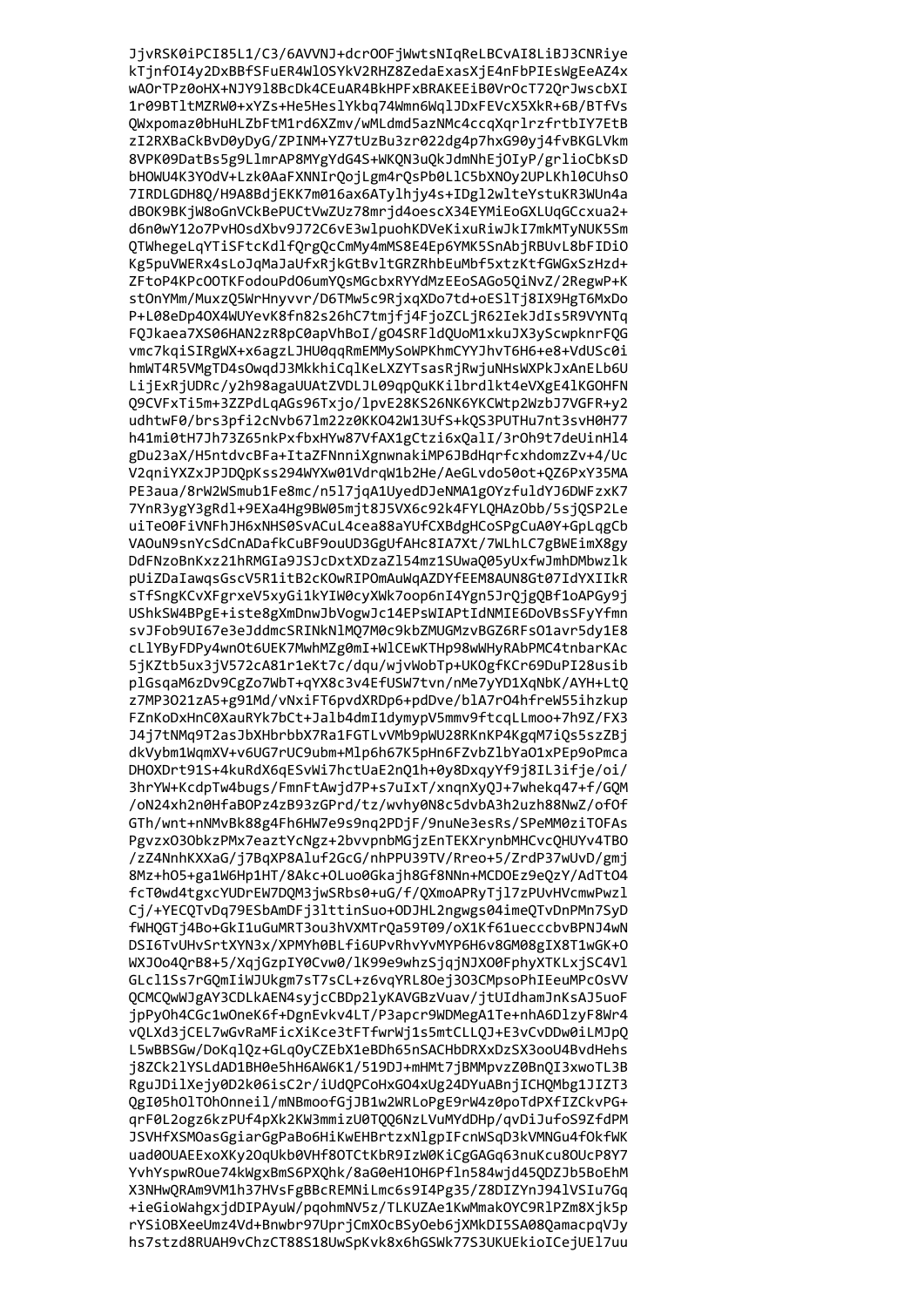3X3YUKa0k6Xue5qiLJ574dtX3e5dJzSTL2/yPfdavb51u0thM45oNfS3y5Nb 3fbRvY7rvHOAL+10v7yJkJpuYaf7Z/WNQxSqDcM3p8AWvdU+PnEP1Q+1Uqms XsdzuFAr6bCc93BZh568R9eKVb97oKof27Deiyt1dkVU477QbbIoljCM7BSr hc8R/3IOja9DVNssVotrHCizdDjG6n1pusvOqPReeppzgX9ZkEKtHoWsM6zt 4bti5i34MbzWkRgOzi1IJY8Qfe2uJ009nOPche3qJiKkriia7ulwZQhCQSLG L0S5iUK+zJHg0UntrpSC8LIzB4fjEvcYjuM7kRT6bYDn7dTbfvLuHgOfXFN9 B9cYXFZEaSLwbvY0Zik02OF5ubOlIscxjlOIkHDsz2aT4EcyqPBPB7+g5rTF 6vH7fJQEjwn120LvQ5ywRHkFkGf1okhUuJlfrwXmus5j4s970xPvuE0DHFfB W4BDubozAwcvUaatihZcIr0CvGDmRD2/ENbEgg+hjzUioDKjNUJGCXug4heB 0pHKNpleZApUreVqsVBm3gl5sZOBLHYLmGwkvQ5Elqx2v2J/DBvaH2Bmf/TY 0S6bn2gZXjxw0k4Vdk66dddVsPu134prkKGfoPMYlTYZJk6QsEfgHUWW5/wt MLtuuv38TJmK/hyRUoGWEM54neQ1op2vjGK+UDQ8EyScCxNcKz00B7MA8uOF T/EoXfV/k0CD5bMRBU18GGe+aFKYCk3E+wzegMkHpK66LtqaijFIGk4fJ0d9 CgCRnSoA5ANABYPJqkTo0rbMJPOhkzqsm7q1Vc3XOSWTHKO/crEwWb4jh2ic JY+MhtauiaXou1itYe9F+XgeErwXwhxvy7MHU8DS0VjEi91/JNzTburI0u58 vEP7P215SHNHNBkaHMPJpC4X7cmP3jeFoR/R0YyK1r6LmU14BF4XMUDK9MUk 71oGPEkVVc02uPOoucU5XgdMSwMHe2S+fT3D4v84KBg3+2ccgoXg7WhLeHOb FfP2rFZpSGuZdEJWaOSjOSEyKV0BcJegSwNno9jm3rRmsc15jz82PcYp5LRt 8xijEa7lm3HpmjE8jde0/i+478R8H2YoUu7I2Lyb5E3rKATAJHZtGyddU5t7 LsxJ07yen0iVDBCApxCUYNM+1cWWQBPCNdBpKBfMZn8WdTQjPu35t3C2/fyH dZ5TFTHXaaaqOBG7kYMriwUKifHoklDKAgpEIQoK0MZkEl4bDwjagaEPn/JM sxd/cS0+6Iikf/EXHX1U0fBQySohui/E3fDe/pQT+3+p9FEY079TcZdnSHOn NL1TTqvm1HVcgLxUHKOUZU4/pcTdYVY8bG6dt+4i0d01kbL9Zoqb+61pIzTs iB350XMf4rgGd+J9xg/rzxhQlW5NxQGujsVEZ2m2VQxX5ialjVJOP1IrvyeB QsYlVgM5t58SzKlkAVYGwXl6Z58hB5pyxiFXuPqYUqxpcQXfVbo/cjp1vvaY KjT4vc7Jx6vzU4Z1Wig3NLzk4kbDyhD8eKphgxZSyQAqR8ArN6pxqNeDxc0f 0FCuC4DyA0jaHi7yUFEGXK/L81AqvcqoxyRD7inuxsnvKBJBPUE1FTiPnB6v eg1P0j2CZiBVXfUbHaKZ9jtekpPZVcUJn17BctS/8B2u1Co45t+iSNC/clkN tIMze9XE5xIMV9a28Cy83nMaH0qE50ZQL6vsdjpHZX8+0Duh3oQHiTEVE6/x xCn5qhIPoIfEjRKVKWtZ960qtAOkGvcKESQkzNvFV09qAxUdfoFY6aJCVEhC zWwUhboGAq1TtcRbcoVmHY0nYTX1048IAk9M6h7Irm9SN89bmqH4PdXYeIX/ UdyAizCpIgl0W9zeVeRkKnn3o9fOHbx9i+AtQkW7f/K4eRXuiW86Is1kjLgq vkW1X1RZEyrB8RrD5M5n9NPYqG3yw/9n7+p62ziu6F8h9NQCsUBS/JBSWIBs y+1DahRu2jwGlEIlgmXRkGjY6ZPsxE0a03WRpG9t4jR9LUBbUkLLsgLkF5D/ q0fc07vcIWeXu+QuJVkLtI64XM703rn33I+ZOWPpNWKlLOgIE0ZKke6PXYy5 BiCyHbhRcge6iE0sdhCIV9wYxAl08YjJ3L4lbJBIRTLqjsmuBr4W2Ct9l7Kv ELucLELiZWi5uBX9EDMHOZG6B5IXxRrwXncmlrd6gegnf/CN1ZDfMcoiRpKy glAMCO0dT2hl9pqnMUl8XCuzWT9NdhJpKynaXEhG4vPxeNEjbMJjhILWI60Q JjzDeQOJkicL/7GYoHABYcDweIC/a3Q8GDgiqOFcAgmTEJE6gcALxTSkI7iS 1wr2V2Dv8CuwE/Kp0pcDNKgshBohjTzX+F9EKnt4OvnMDgtKAihOG9pyAqwh UdGxF/iiW6QTVJoz2j6DUYF5xqd2nENSIMMXxKxNImnlItuH+OjwwYqKv4AV 6LN8fQjU8DI9cKAEonghSwNzGTX4CMEflNqE4hT78KuiL9pNiWjpqhiNdQSl KDUhj6KUyRYK45gv9P7H1x28fRc0TSJZ/AatsYP0a8wMNEIVFq8v+59CF7BZ Aj8maFJWoHdyjbp0iZIyhGgYMJFKsE0h04Iq6NMofhJteo1Krx28k7hBsgMS ZEJv8KLCQ+bzbSnHDD76Su0QJmmiVE1UF/ygmnIUWjl5f1EIZbvhzBexn+JQ a3iJrvspimQElpNBvI7e+YkKcw78WAI//hEQBDSJKu1QJ1yDVlCvQYUGUQrl lIwNSwPBN8SQfotWSU2nfYTOKsce6bNEM6lExmzQc1862i/N+zBI4tyeDmcT Q/UkA4wsd8cBsPCcGe5WDIPJmKarT6i8FDJenZdIhMpqB8aJ16Et+NPL72A0 83ZXnSFUtVarXhtmdI4Ad+t22ftiWgjU9+1ik6EUtrF96mB2DYRDt7F+VKh5 UVrZBE90Rdbgbidug7b3/ZvNiXJ1oV5ZrJXautb0+RPZBi34SalWKhdr+JFZ nucVbXT60PnYLoP9TrNpzfgEC0E/wIC06P1raHDH8sH33vY6iaRt8Ga6UHY0 Bs5+AD0vd47gieb9tawes0ZgL6XCGz2JdIOmKvYC7KAlvHBiBkEnIHg10VTa SMNYBvDATZ6DAHoCDtTJg+pTSxv0MsOKcnMJ3iLvJkOASpi04/Y99gAYdECY gxc00kw4K3UNArme2+5g+BmdsXBjmDPpUcU/AfKP2Y7fHXYAV+iyjvEgA8y9 4xiRc0ItWbheL1WveSxVscw8Mv0Zadbs3gGNWTg19vRa9E/GEfTXGI7XLG0N WaS7D2FFle09cMeeUNWhfvi+RhZiWVh8c2KI8nHIV3AaIH0aKmsSghSg6Ivf NGxioEfvSdDWaigokY6JABG4OE2PPitoehaeBrT/IOwPSm0ereUDMY0BEx5a VvMvNdoJiPGcB2eBva7xcetuG2CrnCYbm/ebhn/dZrozi6KdtHiw94aczfk1 vK/d1pllzSsZPm2b266+ZAiz7csV582LIax55igKu4lgTS6rgNyseTHgS5f2 la7WV1fKspHbJ8UbZs2T6hqfZuKzkPUeCwsOhK8SPiVie9aMaxNM2m633ttp 3J1+1V8MsVuZvwVI4iWuFBdWvtZxH6NHwoDGEGJubMgZJspp6Mf00pmYwows g19ncW4UrFN7JlRsGaHB4/6DeWaYmGdxeWpgollxxBiaY9Frrxs6zxItLxs9 TLao2004cJJHeRnHXa6EmlSpl8urflYvnSYN1oucKltgmJ6lvFRIfXNus7aX EObm8BOEEWoV6fY2LOzZn8h04IrSMpOZKbptF+dR0QmsyxKmRoIYI4K0Rsfe hZY+iOEwrI+YedsHTeFYrRa29soCeny5sbmFk9xTWk5vq4EdyuNZwh58rbnR uLuFQ8GKxRwe4Sh3/3KVx5zJIHlRQ+RcQSg8llLIss4+PFYDi02njGbHw+OZ NyHb4t5g4GV2BTPRxHbKcT9XwJtSKOpQFAO/gYp3zKTmYoWio4QbUThr+zTb BQYmU7LA2eVQBxBWU8uiF5MEw9RxB0uJrbO2LE04kZdLBqHbm1MuSbFQEjOu T1acSBqrp0tCkZ1HmLjMZU2j4ezfOSnamcLk7EdzfAr9xo/Iqck+WYZ8upY0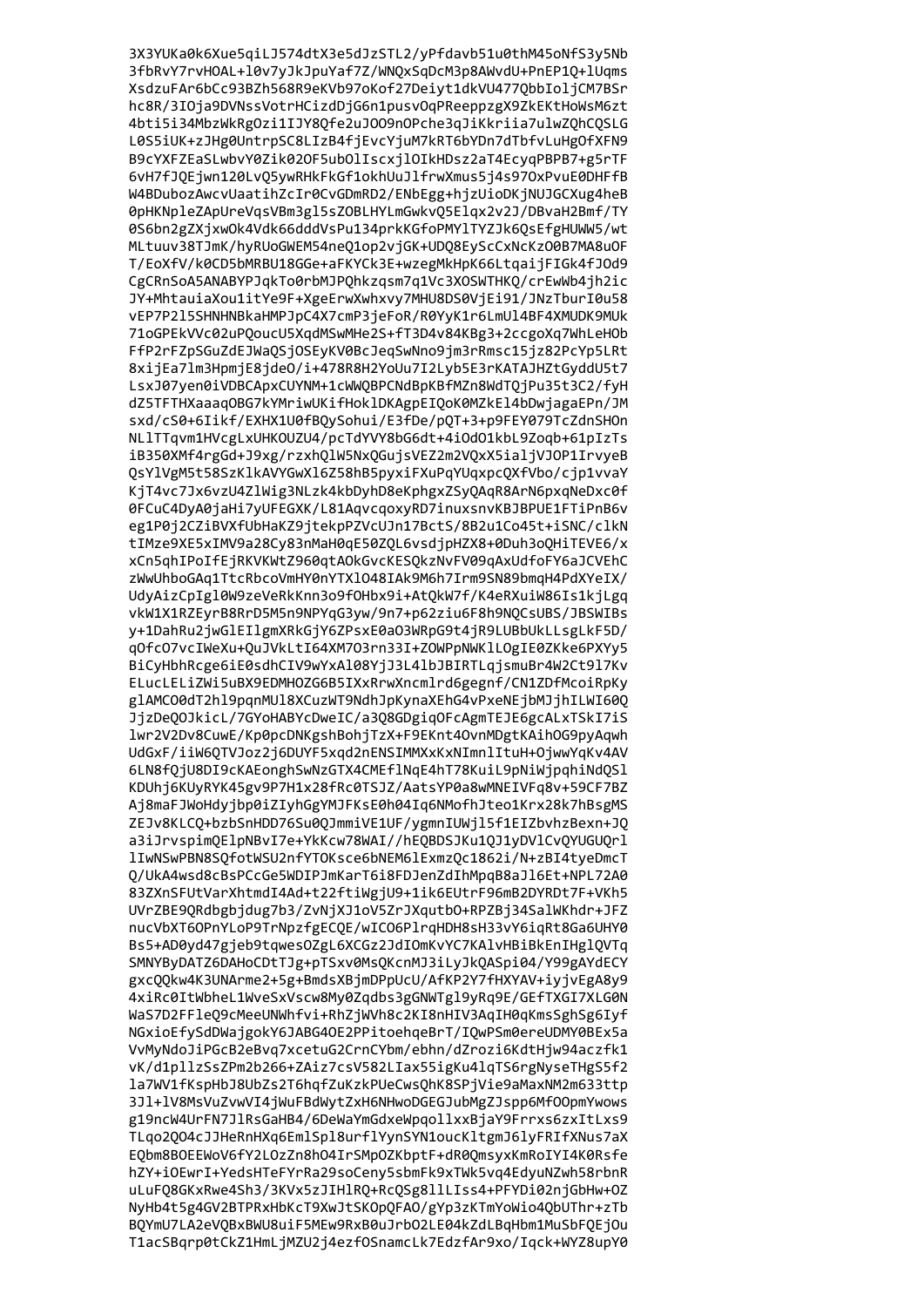UXifw6z04YuGEV5ZJ40Jsykmb3YQ7+9TzSinywd9ikFPlLqdQ0RITBJgTTA5 49qM56OycskMTfJA3ppbnaAGm4ONA2wC0z1h6WwKWs3iau9fsiSKewrMWhp7 /UpMX5cspfAd2JmMTM16BJN0T1dmdOcKg5qSePCsEojZaVF5oWLViWJqzfjU JTbtycQRElHcdQhejHpMVn5rRuoRc5CS5TgZmfZ5Sl7SxI8ZqcLskKJUrE6C FHkudXph9Ix0MCYcZTc35kNXRml1xplTDju6rmDn7qWbf2JIBYUyhcH2ct2e LrJ0DR/yPA5B0JXWzhSnm+V5XEDlqF8xV66mlcd9iw0scvjTSaFa4CL8/sNJ HG2eyM051zbniZwudHYvd84TOafSnK3IKU/kEub0eUQVEVHliZxZx6qVJ63h xTghJ6E02rdPV4w8W3CUJ3KBA6iCpcQcdiJgJ0Yix3z0QdFpW9IkE5GmhcAa Ups1IaPt1JqsIqMwMxI3x+0A8u4L7D6wX15gJ07bWJHvpbI5Gclk1pGL9xNk QZHtYDzdCy2HWD9Iy5CQSoCELgfYBt3V3dHY8Yx5MG6TDjKPnLy1NB0efQy5 1JSeieQu+AGZC8AjwE/KInNss3gEyqscu4VKrXKtwhXeskkkbIZvnEyWQZxn EyEIKU2QCkEoaVwbs2agTUZDAvmtochLvAkkPT1a24HQdVn9ncaHTa9K5C3p mYFU3IhxJmxsufePs0IrQM4AEP5QlZWwAxQg5CZMnVzAffBCTi6w+cHV1hZs BbOICzjTUaNbmwJgsWLs2b7svrgICgHqY/fejnNzvSgPVD8+JblAYJWvzx0w TC4gJAl8mlcudh8mIYLw8SPVbTlZTz280cXZNdGigFMxDBdT0BU3UUwSsprU OgUdNOwDVu0WfikZ/XHYxvUU5MYuzvf34vOvPtdOugIEacO47gkf0Sn1zxWP EX2i92IDV7PBngRrUMfPjsrLTE8o4chZAmhu5lfyXXy02U4nocS0STASlvRj dHO6nRvTaxvHqGaaLp/EcijRRVhelEUv3PkllkROZKwp2mpubdS/yFOYcJNk WwZD0f0CpBMtewtbZxLrkEgbdG0k8BAjuq6U77Qeq7GMoc4VRturZwLlrByj 6R0Nh2A4xdZ5tONzFmvRC0gdLzqOZm3hQqJ/dkF5DvixAD+n1khE+zRJRE4d n2ZHXgDy/FpgXizcBl7K0J2flO4mX02h3JU4uUhSpklaejmT2+XsjGG6FSqn Nm7jM/Zc9g1wJ8Yi7UtsM0kS8t01mYkC+Tdn9mX2gDreMLPfIpoP+hBl58ST bUSG1J00c4gIYSU6BrBnbDNyxi6Zb5yH7G/y5qv0FShG/TEFR8UibUrsGFwq k03RKcHCkZSwJdbg5BmtNJ+dIlSXrOnTmH7sDRr2WFnejIY9pvSzm+hLYHXn KXa8mKZdnoiQ4iyY9nnSrVj4kXgxj8y8zcmSwPTDjJgwk92MUtYwk3EWcjHh 5FJ4oMAIbJpcxwiUs0359ASlEKbAM1rpEpgu8tgedNVjCtkHwed8MkjkyQ5V M313NMNkx17uE9MPphgRjV9QQyidVaEsz2qU2eacFqkuZhhSWgyPQ2g7EkQY CxocW5miDU9MyJlnNXlWMw0RWVhQmJLLuJhwMj6roXgdrAvXV6o1HJHiLR3X 9cLV69hTKsd6D5+SWF2tLykI8RtZTLK6VFpdsY4jtvdQm82pt5rNO+9sbjd3 pRqgG6q5ZgPbW6wCQaytBDFirch2IIvl3g8WAt97e63VunW7sXNLdhZCIJsf XJ6r1Cma7cbt5uW593/butJYv6W99W7GHrXBrVrosGU5utVvbM9kH7VQFeA0 eNAXdHpHODq+23vRxwnv3aFe79iPMwMUCHHHPS5sId9J73n/KSgM9Nj6V/0n /QfoxYuezT8+EFtAEjXKSMNSpEleB7mRKXt1M5uebXVrN9Z2xaM21tAbWSy3 vtVs7HBw77R2L88t1Sqmz96taWto8oFZ7n2Pk673MACPhLiiAwKLbu/QGv+M hGyGiSIzWa5t0+8277fVDijnG/gkqp9Q6OXFYaEPCozm6HKDDTb/woJ9pNPO 9dZ2m8eWNhu77ZXdzcbluXc3bzd3Czea9wo3W7cb29rVSEOgIDWf9yzbggE5 71Fh4Ear3VxY8LhkxppfKr0DXrnNtPcMEEFekyOwLwS1BSekPyqAoAGUDDgk fV84UJ6RBQVXur2X+PcIv3pZ6P1XGFYORc/+iq+6BbSnKnfQ66LJB/2nckke ACzCVdzEp+GDUqoo2UqXN+Lnx3J1n7pa6H+KZ+6Br+XxUP/kt/jFWzjFHY97 0PsZ/2X3ROPRAnklXiv+gb7lQM56R5t8q8FN6Cef12UbJIGhIHoddheweWDa +wTX0dKQCLrzBYueRn8Dahk8Gdyc2tgrXKWUvEcaSxTBERn/JhLSpk8gENzd /1wpMURGgMsT6bNltAHvRUy8erVYq12ZC0B2WjqzPHAd6AfEiNHpwI08xKdj /P85xgjATulQkBQYBqG3D1H6OtB/Km/5CCLA8HIo2BREtMd3x7tKA2wQ6iaj iCcY+h0oir0/M/DmJtLQeCKDd3fbSyTvT3YD4e5M76sCh6IAbiOo6wtIFHRB kHKUsiytFssrxSyUJaSPUAT27QFGHCrCoOALdJMBCY3PGAaV3OgCrzBKEMPG jfjJa70L6nHUF4iBfnX46ghs90X11eVWXBU9hR3Dbtlsx1exfQhrSDixiRdo adkJb91+gzidHGU3yLaL7vGdOSCIDkGZgPj4V/mDoAwG071Qh1jjA6xoxBDn 1/+TExugggoKnBrRNEAc1RMIbxRV/Ix6CsLj1/LnJ0C5D1y06rK5hd6S6nyM ntPzia/kS9BuD6DP/AP/PsE3ZPoCCHah78LxhX7gp3g0EbbDtyP+wu7paegk fpIGi2Arn7AJJTRDG3SJ0a4z42rpXdAOEBvNClaP2Ob8sKnMLFRZ7n0DO8XL CmTAKff38P6+c/5afPnPlKLx1M8BDOcqC3HARgIOizhgCNEbAiLAkK7AXxFD pXm0/BiP1biCEhveOF1DaF3GPgvNNLa2WbgDDorWWK/UF0uZoO1v//EOSMxs eMKAALEA1CasVwFxeAld1i58W0ZV/eKPVBDaSIz+ZRBNLPefxnjwrAOTMoJh Pcx+nE4k8CNVI+JBNVYNKf3SBWwZsaNv+v3HdmCYUR47rjZ1ZooFzqRzieUJ U3u62dxAiaJcrvvYPnu/CJRdFiXPHOskkYmwlMa+pveikvOY0pXhf4LigM3P JCiTuN/4x46leBkN5biShJ+OaxYf+Y6DZD8FWX0nLkkcNd37U4JUH3vIDJvd JBJ1/vS/gEHAPhBePEfCSxAW4PP5FZm77g+PvHOJORiPwK7wP2ZzdlTF/Js1 020M/RH8Z0zBIMlR2tPHMtV+io0b4vzhDtrG0Es4hs+v+n830RuT82NNB+GA GcSIyuAS35xhC2IcELUWFug/PCuVFhnywJ3Pwwfig+fzhcKvwmWEkzLYKKIw vvVGCvSOlbIAcxFbJEzSzSB00Bk6s06hXCsUa9XhJ/86xx4tzzoXsExSaPw3 xuUVxksU0Yo2XqA14rAduCWUxacMG5EVxiWpbsaEF08Fg/XDanEA5Vo/XJfS ZvDcDHPSMZ6tsx10fw4BCI51AGhb020Cb512T8uC1T8T8x1XHrzAW080u3aW 8ktvh6FAlsEECJgH4caTLHAWVkPOY97zI4bPZCwdZIdEtBdoHLkhWgaGIwF8 ZHwCizFSj+v9pGmO3GENVAxFszYNmiAjUuWpdvAFHb4pfYHECeggK6i+s9HL SOXF17CaysyakgkUH1k23esdI0k8QcGYSXOXyutXJvE1ZND/Aqk+WbzFj9Fd ShlaUkc4Py1i4tZDvwT7Ei2aspr8qK09QQv0YegF3CdaQZ9pOcjGB86FPpij gZsoePaPP5JJuP4jFLc+wzf4MQfrZ0RFrKfrgKH/cE7sJd+Vb8zcvoMf82+U xPE7PE88N34iczrwiXxDXO7yPk+awyYsImZX4PrYJl9nvtD7jh1FJ6kD7IWO hLSJsTGkzHKHPA7eXe5g0IDOUPiDmrW8tXGglD++pCJDHNRoxn7aHoMcaKHV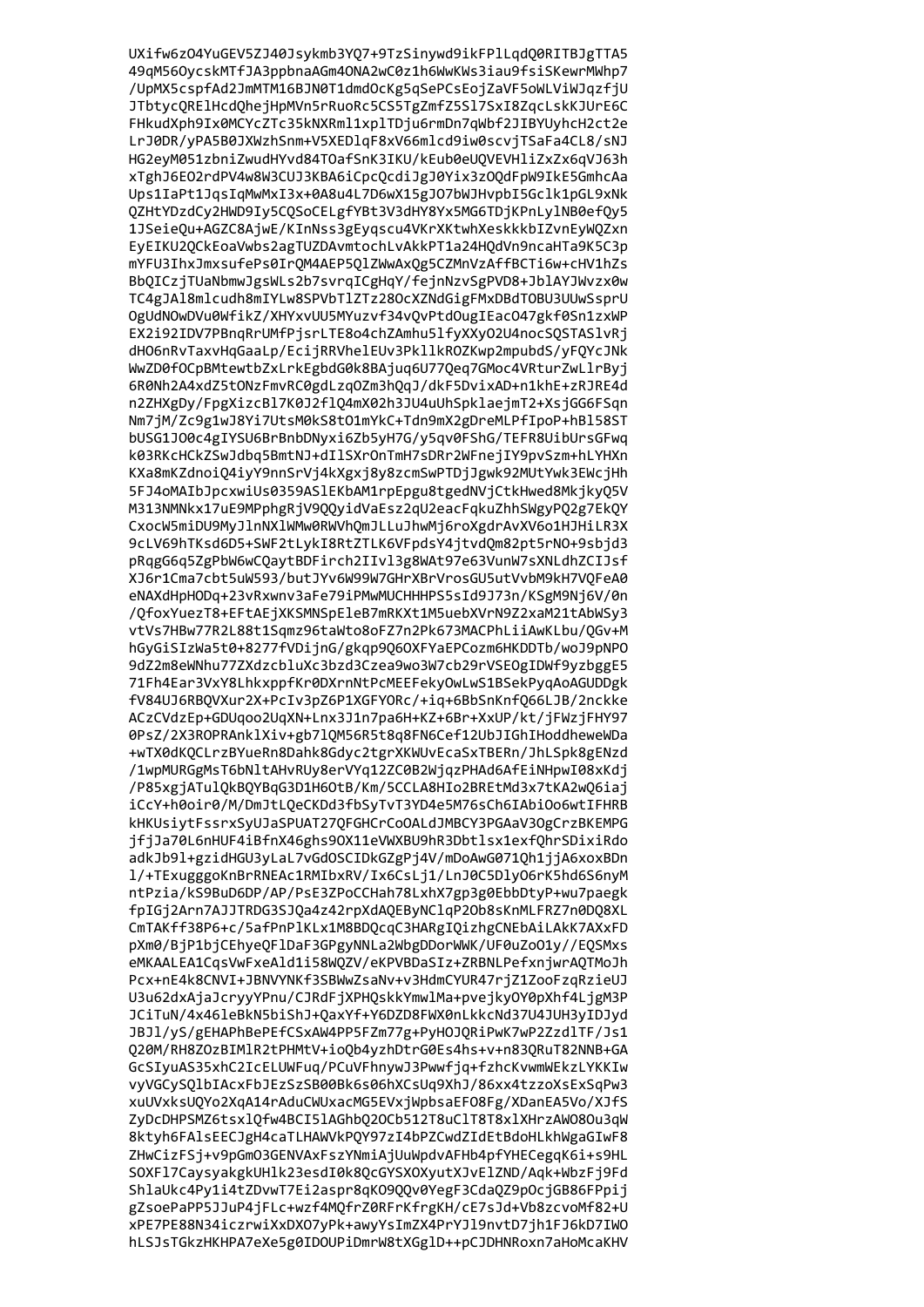Q40R+ELQesQJ/twB4xK+L0eUIkc/D3v70FW+L6IB3MtKOsQ2eDm8EEZPywH+ 1xwSdg6C1yd3KAoaBeorEldIqZ9S/hxXcXP/U5k0lfu97kONtMQiA+5JcOSl 2Wicl1Y5onFqFMf4mBGTGiRV4LAAefjFHoR45unonjdqVDwBYbTgFcVk+oTv 4FdRzEgG5cXh1oRLClbGCHip//A3EKdooNie6jPGMTRXo3fgWLOiZgxUPhN2 UOn9Ur5CCeWBdByV28FbYSihfkZ9LaCCen5FcUCNpK00CDnM2tgllUhHVee4 8UKw2diQiT4psqCTA600tFK9oa9YVAfCUUBNEXdDKhQjhoo10UrhiGKWnuN2 gSR+BMm5QTxFOyZIHGm+Aoe/owVuKA7snNekaXROnqcxKi4hiqZi8OKIFaEr UtAKwUxvSPC2xF0+AnMG+BvaimAfxg1XIRpGieMl0F/2FUNgPgYeS4xiCdE7 G4HdVBzFH1b4QONkLiFR+Uzi57gJX8QMtB3Ulb38WMPexP4u1azxG1EJE6pF WJ5aGbBSpiQx3LQu1VAMKuqY9CbIsqKUn78SBMYv4psW0ACuVR+MUUcj9FDw d6pncBl8JtVPWg2foQUEPENT6vCASEaD0U6gHPQWTAZfcKXDgYQ3vZ+Y0AHq 8QSxByqwMVrPbmh14iHMF2o5uEinFQxkpQFLo9GYXBxrZWgr5ZAEfaMfJXIB MqIGDp0MDdjhumVIJGoxs9sdAZUjSA0+ETIxU9eSiPcOMQ7/0eECBFOvCATA PPRAmyIC0yMRgwXuxSULcOC6hkdY08BxOYFYrHkUoiWdOJqlj0HX9kXDO3ph 4CrwRsYBdk0Pe10MPoB1AFfoHUMGqYTIoPNLNmHsgEEXPR8GT5DOD1o40UM4 NmELMBE/VB1CuMg3MVjOZ6pHC7qx4Wa9wI2DZOJW3ILecYIbyI3nSJFFnDf+ Ec2WCSmKA+aJuzH5iX9x08aG6xQoYIVZ3kLdQiu4ILe90N9xbP1wgo32n8wk mp8U10vF0mLlbK8XdGblsu5xUGAt1UrlYm0BZ5lLvu/8iRAFDH6CtZOL5fgC OXTJ+8WgJovEX9oaqjMagQUmKsZmWr3vxbiZOMDAaLyYEkF1jQoOTSSO6YIZ GgBRRGoblQuXhvTH0VPvTA8QwMRZtJdozOP6crMrJ0bNI9QZj4o2RmtSQfkK 0hKLB8zQ2flTTvBHklsMPJisieGKF9g2wZOeUsCAqHRsydqra5nFt/iPhh/4 4z2U93GAS7VYlPKQOfdo3aysww3vND5u3W3jLv1qY/N+8wPVJ3x5tbm19fuG 7Fc03GdoK9CQfwCKt1vH+TW6Z7fFx2IhLB4qyySLFaw2wYeNzZ3d9s0W2hCj 2cJSO/k0+BIH0ty9vR343rsgt2y3fnelsY0VtebTn/WTp3R4qi8W70QZ6yia arFmKmbW5VK9IotNhw6uKS84j7MxN+s7e49p+7bJKc5rq0CBa3zjwNlftq6/ u8MbF1fKtXJdFuJ4mz3XG9vtP97Z2tTFk00hZsqSV+b0bg/Z5FFZQuf9MfdH 0drdc0Y5tcKW9sfa7x1D8sFTGB0r0UurtZWaztabtZyD9aRrzY3WDhZxgyAP sjWrS/FB0dnLCPCVaL33hZUjmJsjkToxLKV8WAPA6HH/gT/H4kAiKn/kSSbZ 7ZdPSgTmAZcMidlsL92/0vI3oISpnNynw2otQJ9ey0wL4iWN3txprG9ufwjl idSywT7F9eZ2u7lj6Z46qRS14bQ18Zdn5WLJPjuEXZKJp0gFLANVc/jT6SDb 8QThz9Zj2YgzMfxFKmaKe+XjjX/pfAHQ7kfcACQQ5W8pWW9ttRAkN062W1Tl jc0tULPKJ3E3YZh11t1kpJ68mQAWsdOeHkai7zyA3NyiL6NA1gOu+QJZxs4f /i8AAAAA///sXNtS20YYfhWPr30Q5BP2FGY40E1n0g4DbXMty7JxIyyPLEPI VRKatJ3MlE570V61eQRIIKUJODN5AvmN+v//rmwJS2YtC9sQXYCl1Upa7X77 /cdda+mL3VL7SWq3tKMai2lFSt9lJavti2WG2qy7ZVbn9sZ3WPXubslah4fA bwt/4RTqW01GdWPdWkxLkizJC91cmq6wCjG8bbdkLz1/Ooe9p86hc+R0e8+d czg7SDkfnQ9w8Nw5TDmncAYVTpwz59Q5xRbarL2stfTf1rBh7n/WPlt7CJ+w u5iWC5KchkN7r6UvpquPVdY3trZiWlXdatOtZsvtk3ajWTd0vKH9ZDGdpYOW qsGtEh5rpmFCj6gd22TPMfSa7d7bbBissGLatrk9VGw16lsXK+MHeZuys2w0 6k33VvYgPkS2xj4N20pjgyOzVpbz8ho2bXi43MI1vaZ2DNszkPzKOhYtLCt5 pUBjywe/DR8M3QCVKnrNtODbAVFwptZsHT7ehVejWcXn4EctpnMF9uk/aFBG KKQLrJDAdbUIzZSV5fLauAh1gY+oUnKpYrEQAWEK9B58tCDA+iCJGzntLRwO 6nrN0FXrIlzhYq1hAD0MwBsGtt3SVqOqf61ajxg5xIE8P1CvL/KQI28c68w5 drj4AQQjyV1f7ED7+TdwuRoLa0m5TDhroXwhiW73Xx0qNu4V8nKWhCV287ck +T3SweY0rqlNe7NlNGxSMmzrvu6Va3LRFVe8eohczhYzmYQ20Q78AN/wC0xc uVDMKthRfejL5fxyXoogsPmAxKC6IQ10WVH83ek6/6KC6LwlhfGdcwxa4blz 2ju4leo9c970DuD6IZSc9145J1CUwnq9Z6BHduHoHauNmmSq97z3tLcPD+g6 b+DvrdPFJ+AB6p0/u88Nn1WotDGdczJtcxxlYFzNNNE2YdJcYg+5+p8Hz2Pa 004TUI08H0EwifI4ZGW6ItLDgonySAZusMk6axJJlEeXaKKZvC6FxENCRUkK pvF4RaINkkzgkwY7xOt+mOss5+4peTnn6nxebTCABvfVBiukxVdW2/Orphtu gcIPbggBM2tPNwxzlzl7hDvMiPXrYEVXzU5lHHfg1JSucIz4bYkpG8sMTdNC kYA9Ld4ggKRrsSa+wIHiObovMBviATTm8TPMhRc6oThwE6EIGop4iFDcnIvR hCK9gZLoFCngeEOFg2KgUV0xzUfbEFIoU9ioUYWYkcI0Bl9Aa2VNUdb6Di/u HwunkgD/GH8CvpNTSWvT3jN0V0tXZfZaX/zgdoaXchnAOkVIlxmSOrxNHk+C wNPOgeD8DaHPE3JbvcRwJzmx9ns/cTfWKTmvKB7ahcLT3gt0W/kcX1TEPV5d 5zzAEoBOcO1sdARPr7t5x8bVpSOfO535F3gCfvTf3x10IHOohpa7zhH8I68g Rpifw5UXGHDu4iVP54M38Szl/EF+wo/O5a9wLAZdi+Hooc7nhYPuB3ck1uMR 7GP2VnA5fiAPI0S33+Az8Ov4t9/7tfcLHP0H3kmKh3+ABr90TkaBY8inFPxw B2TF4PHuHETrB3711mYzsEPNB+ge2cH4M4tU1hgP9Wr/4ipo8BDw08zywCTE zkkAXIhruvOfeJnNds+z8LUw792pJ2WX6Zm1htW2N0wMz2NbDZWfDS6umkZn u+m57hZ0laZ5f0VtAoXws+/ZGU1h1oZ+t3xpNar4VXX4hWfA2+CtWbm4wD7d VvzLmaDSrHzFlVmT3Zb6IzUCEz00UhM5NiMX8wMMBedMBIavXXDMk4kt0IFe EztAoMhZRcr5Ai6PdL31jf6YRcDw5EGjqXMLWix5widmxr0+RzIfQCk4MhMm 1GJ8N7HuGfDZ+R2IvUCA5ehOAHkh2Ecm7MAk7JPU7LHXNB9aaoucIxOlS8w1 DMUM9riAF8PbEGqfXkdBF5J5FHj5c7riD8bRtGBSK2YF7Sroa5DmpelNyApj YvOGklrq8bZRwqQ4yIRrWXpbt3b09FJGTlEIGlRI5wjo7iDlg6OwVRArAVcs lpSxpEiyknLezhcBx4RxP5WSh/PmYBwFuIBnfF5pDLI8p5yH6EfDBktYHsth cHPAMxvSsa8pQQKBzxlBxjp7Era9fKVDwrZjRnoStiXhPEsbO5ht5RS4LM/B uQjraeZPF72EapGqArKUeVAQzDXP4ha/aE98X6PWaAh04CW+r+G4bGy+rxjc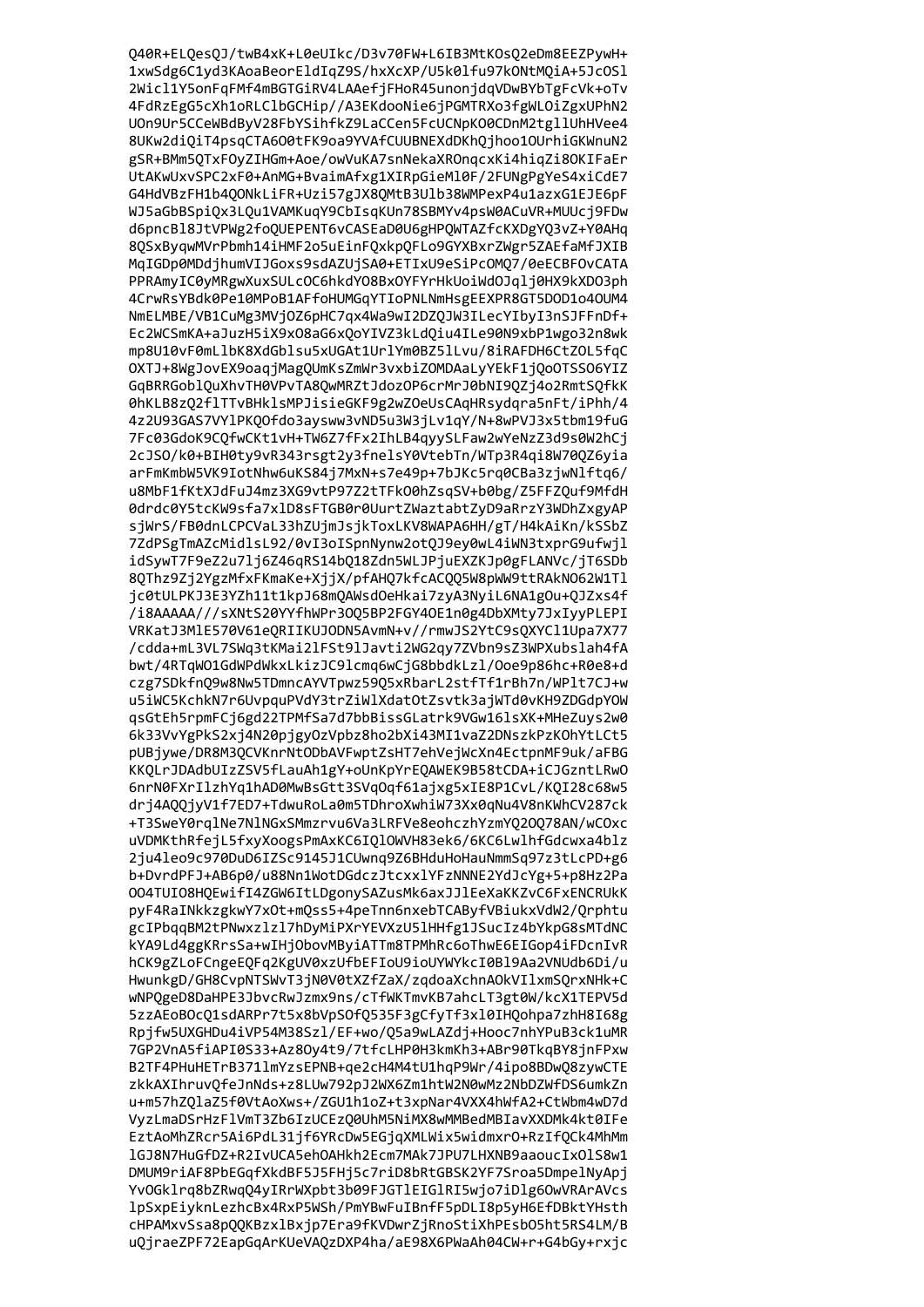AEjfzGa2LoCEpU17QjAxvI38W7/hFIPIwrPeq1vgwIdc42M872cd++MxmGzs ZiBDPAZqnvmsREH5czNdYmOi01+dzL5iPr+mrHhT4SdH58C1Qd5sn2cjBhC5 kBUc+ah2nognPsyfCU0LXPH1H4AoltZVsIkvjDvrZYjDXvYYII08IyvF0S00 K0aPH2whaWyTz/ZZomcOKGDazhr/qCYUQgrKlFSXKMtTMCIeJVoiIn5ixF5M EsuPzoRzRq5pvzYJAP5RTThnTjgH5yzY/PjDEgQnCXv63VI0c3kRfu3INECL GZBCwW0msfstDk6/opwkljWVpF+5SU2+PCta+02BSl8xroUcLqUNXIaLR1dm qHJffnUZVWwvFIIyzzgLXhccsto9RhEolKfvnybxUKHgbjF8mlVoJGOMeeOU FHQBxf5uNMwgw3PChKfgJcARoDE/qUpc5Hq4dzyUxGA0j4GLGN6GSIiWjySw PdUkqUdITd4FjuNa7TNkjIEj7jPIMVrCzStSkLWDkRJIRT+0400JJpIrHnE/ QEJsJsHZP5sRR6YQyLiZ8kSNwP9hIz3vqsFshn1GuTL9iS5dOtGRuwOiov4Z F6jECUdFp6+/JkoKaMAwsqQPI/UIKq8xKSnOPyBc3kNu/kdY+wRLmPY9i5ou X08WScUJFksR+C2BzkyhE2nwQ7ZfDRNVSHlB25wKcN7YiQyCSsksI0QCMiom XijIuc9R45zl4CL5R9Y7P0/6n0VwTW8ufno9IlSHDHld3eZtXbPX+5lagsvP N+EmrFpekIrlBcr12dJV2Lp706/plt7UcGE/c7fr03oznbJKuLmA9VU1k2Pu 5LDqVbYvtve0/0g7aN2ytz53WLfgm7j70g5nlosSbQe9Bcf5hSwFAzSzCkuH aGNUmPN1WGeNTTZbsJe2kqflaBQvhTtyuSLGW5nHB855+g/G2gZX2ffAA/00 P3nNNG1f7kKGX1zv2HTKN4GH/TtwE3gUdtCGgsSXM1dNDb3jcMWApavrDVuD BmdgW1GmYrCRInagmNU9OoBbOtuw2mvpfwAAAP//AwBOSwMEFAAGAAgAAAAh ACecemO0BAAAOAoAABEAAAB3b3JkL2hlYWRlcjIyLnhtbKRWS3PbNhC+d6b/ AQPP9KQHSFuUBJkOm3rSyaGtx3GnxwxMgiJiEGAASJT967sAKVqy4kwePsjg Yvfbbx9Y4PLNrpZoy40VWqU4mhCMuMp1IdQ6xf/evRsvMLKOqYJJrXiKH7nF b65+/eWypVVhEFgrS9smT3HlXEOnU5tXvGZ2UovcaKtLN8l1PdVlKXI+bbUp pjGJSFg1RufcWnD1B1NbZnEPV5+i6YYr8FVqUzNnJ9qspzUzD5tmD0gNc+Je SOEeAZskexid4o1RtCc0Hgh5E9oR6v/tLcxJFF/w21le63xTc+WCx6nhEjho ZSvRPIfxo2gQYrWntP1aENta7vXaJro48TeE/C01uDashVI8A57AfSEZRWdU yy4Pvr7PVX2JGJGvBdNXxEMMHL6FwrHPPZOaCTXA/FhqDpMLh+Fn+vtPozfN QKcRP4f2Xj0MWP5MfgczkoSTdxia/S6Ak6P7oWINx6j06fu10obdS2DURhfI dyS+gjnRoJbCfCluU0zI8u0sit/iveial2wj3cF0sLgx4d8H9yg5qG6ZTDFL 8PTqcgp43W5QMd1a6Rujddnt97JG507qckutJ+geG45EkeKPOwJ/H110DnMi 19BsVjwB4zhKCBmFX4w0tQ1wCjqs+AQrsiAwGWHQVCmus/lIZotRnc06A5kl 3YJDvFvqh9RGMhvWiH+GuWo3NTojiKAOCHiCWrcFx6XwezGKfHyD3JsEOmCV nW55sCx+3eL8aEuUKAP9c0S+IO68vPDRWZz46IEuOmpHYLUoUDZDWSjTEEaQ LmDjVHeOssWpNEHZ/EjqE5ElPtyAMT1OsC8Jcnzn/EI/pNj58uVaKZ47X/UU 5xvrdH0gljqHps+WI7LKIjIKNYFV1BURVnEnOzBhai05GMVz0F+Q0ZKM+lTu fSN/f4LzUrjQcf4j1LOCyxNsfWkr1Ggr/EWR4jMyutcOiN2KdQV20wM+gG2S xMtRdLGch5pDtIO9pkD8AW0pRJtiXgiw8t6D26HLe79gOIi86/ARTsCNbrm5 kRv7H3Pc/AW36D/3nyBZ55GP1zYHp8TGJAFpl8azo6Nj/dFM8T4eyu6tlhvH V5KXjpKVJzZmUqwV9ZIV3NZrocb9bv/ldAOqrShcRS8u4sls1rhVxX1CaDSf w4fRLlys9DyarZ7GQhV8R8fxLEpmMVkmq9rq8Z7DuNJGPGnlmKQ5XM3cvLY9 7u7rLacdkWM9eA05kb8Cst98CeFzx6TUcIXmXMK4Kn0rSJlrqeFZYYUES/+U MvqBwxwqu1EBGkg3LIe3S4on/SEZWqpPcgkxjUtWC/lIf/u80W51J2pu0d+8 Rbe6ZqoTroKeH2c0aqA3wFd4xV3f/v7uzvdiGxHaGtYgpnLI1Q5GWagK7gVA oReA8r6BupEbZinMXhi6fgKHX3j/Xf0PAAD//wMAUEsDBBQABgAIAAAAIQCD 6nvp3QQAAPoMAAARAAAAd29yZC9oZWFkZXIxMi54bWzMV1tv2zYUfh+w/0Cw wB4G06YcXxK5StU0SVFgXQMnw14GFLREWWwokiVpK+mv7yF1qV2nRS8bsDxY 10E537mfozx9d18JtGXGciUTHB0RjJjMVM7lOsF/3V4NTzCyjsgcCiVZgh+Y xc/Ofv3laR2XuUEgLW1c6yzBpXM6Ho1sVrKK2qOKZ0ZZVbijTFUjVRQ8Y6Na mXw0JhEJJ21UxqwFVS+o3FKLW7jqEE1pJkFXoUxFnT1SZj2qqLnb6CGga+r4 igvuHgCbzDoYleCNkXFr0LA3yIvEjUHto5MwB148oreRvFDZpmLSBY0jwwTY oKOtuf7kxo+igYt1Z9L2a05sK9Hx1TgaH0irXf6WHFwYWkMgPgEewD0SiLwR gkOTB5/fT1n9HDEiX30mzYiH6G34FhP2dXaWVJTLHubHOrMbXGiGn6nvl0Zt dG+05i+H9kre9Vi+J7/DMiILnbfrmv0ugIPWvSmpZhhVWfxaLZWhKwEW1dEE +YrEZzAnNKpimC/5MsGEnJ5Po/E57kgXrKAb4XZugsS1CY8b9vAYsG6pSDCd 4ZGnmuZyFV5WL2x4CirXHSOTw5fnnnfUMsNTN0IBtgW06tooVezwARvP3NnT bWv9U+5BM8TzBL+9J/D31kXHMFsvBOVa+OfwchzNCBmEX4xUbDX4EXho/g50 5ITANIXhVCa4SucDkZ4MgnTaCIh01hwYxGgb+8G2EdSGM2LvYRbbTYWeEERO AwR2AltzBS2W+7sxirvfPd2LBHNAKi288mDp+MsSx3tXvEAp8B8i8gi50fKZ jkbiQEcLNGlM2wOreI7SKUpDans3AvUELg555yg9OaTOUDrfo/pApDPvbsAY 70fYpw05du/80d012Pn0ZUpK1jmf90RnG+tUtUMWKoNGSU8HZJFGZBByAgeo SSKcxg1tRwRKUiAOGs+B/40MTsmgDWWnG/mdC8oL7kLF+ZeOzxIWLsi61JZI K8v9cknwEzJYKOeGLfm6BL17AzrA2t1sfDaIJafzkHPwtpdXMRh+h7YxeJtg 1n008taD2r7KW70g2J086vASOuBa1cxci439mzpmXsPmfbN6B8GKir2/Vu90 iR2T6RvUhDA+2Wsd69s5wZ0/MV1ZJTaOLOOrXEwW3rAhFXwtY09ZwIZfczls b9s3pzSw1jx3ZTyZjI+mU+0WJfMBiaP5HF6McmEZx8fRdPFhyGX07uPheBrN JqdkPFlUVg07G4alMvyDko6KOIN1zsyXrofNjt+yuDFknw++oBzPvgDSXX40 4WNHhVCwdjMmYMQVvhSEyJRQ8CliuQBJ//ll1B2DOVQ0owI4kNI0g++dBB+1 TdKXVBvkAnwaFrTi4iH+7f1GucUtr5hFf7IaLVVFZUNcBD4/zuJIQ22ArvDl d7F8fnXra7GOSFwbqhGVGcTqHkZZyApuCWBCSwDmroDC6G1mqZ/BfmoXIr/h 1Q7jnEtQk2C0vLxCLwSHsKN/fkevL5cvL6/eLF8/v0V+P4DEH1C7MEjB7Rb1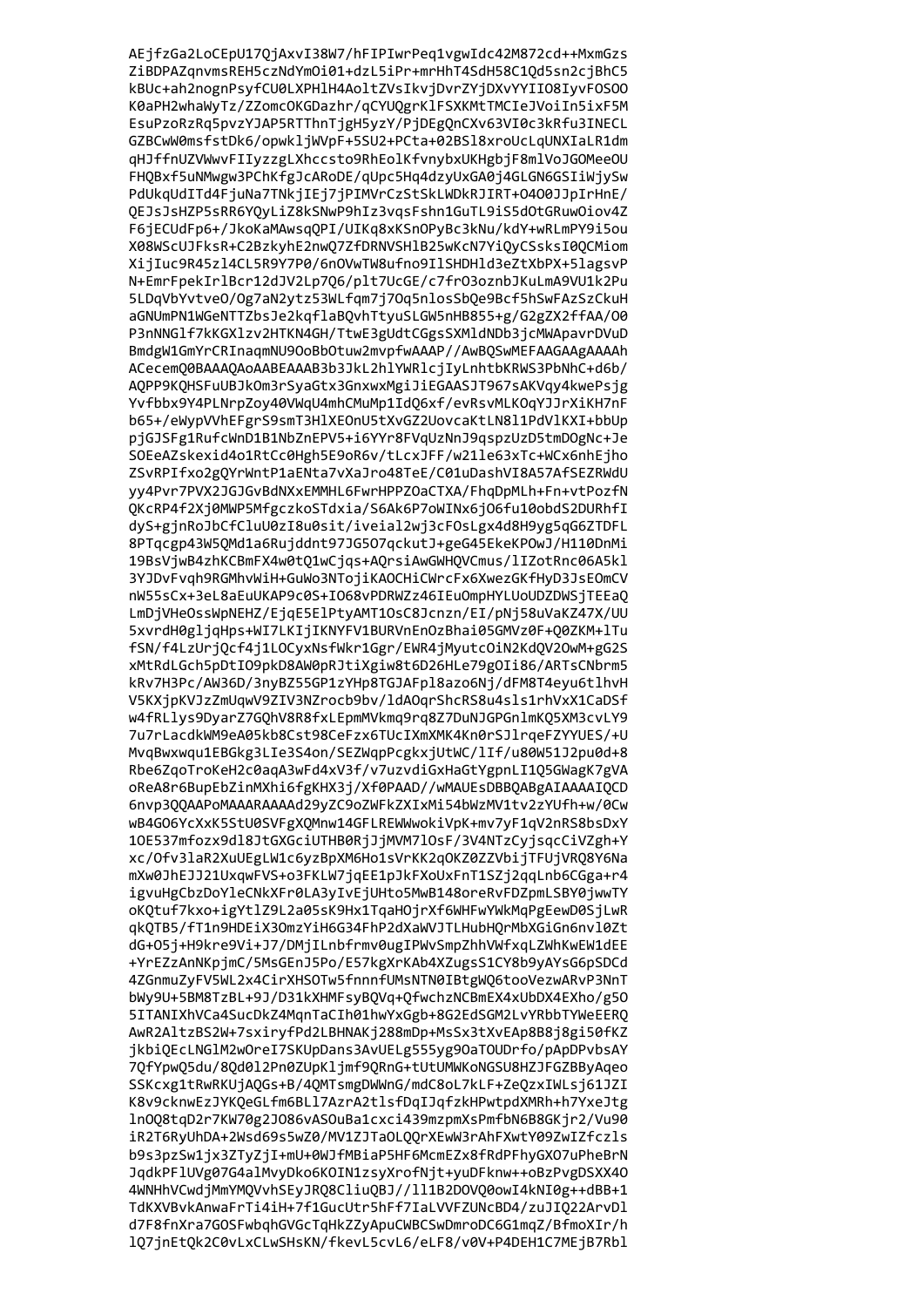kdnfDfk6dmctmKQV88MfRnmjHn57/Y1tHvG/2Us/sIm+KgJu+M9iaDKa+eYx zDKzha1xTkEuY8iWjDlELaIO7Xm94zSEczfoVzcX0Mf/UtCXTCvjkONO/M+j DmWgQ/rhP5ezjwAAAP//AwBQSwMEFAAGAAgAAAAhAK2e+VgcBQAA0xwAABAA AAB3b3JkL2Zvb3RlcjQueG1s3FndTuNGFL6v1HewfFkVYucPiDZZhSSgvaCN AtytVA300LHW9lhjJ4FeAe22Ulstj9BXQBRUWCB9BfuNeo7/8h9CXHa3EVJi T8bnfN/5m3PMq9fHhi50Kbc1ZhZFeV0SBWoqrKmZraJ4eLCztikKtkPMJtGZ SYviCbXF16Wvv3rVK6gOF+Bp0y70LKUoth3HKqRSttKmBrHXDU3hzGaqs64w I8VUVVNoqsd4M5WWZMm/sjhTqG2Dqgoxu8QWQ3HGpDRmURN0qYwbxLHXGW+1 DMLfdaw1kG4RRzvSdM05AdlSPhLDimKHm4UQ0FoMCB8pBIDCr+gJPsFiit7g ySpTOgY1HV9jilMdMDDTbmvWgMay0oBiO4LUnUeia+jRvp4lZyf0xZQX8UGV kx64YiBwQtwUYzSDhww9sAP6d+DVcYmyNI9M6BEUEWNYBMKozgiJQTQzFrOc aYaNC8mQJL530etYMRxLSybtjfkuloU5+QxkUt7PvGFq9rMETKTufptYVBQM pfCmZTJOjnRA1JOzAkakWII6YQm9AtSXZqMoStLWdk5Ob4vRUh1STpIy+XxO 3ooXq101Hd2Z3F7Hp00pv5WpBZLr3Few75zoFER2iV4UyYaYw1WVE4PW0Sz3 OLFgHXxgQmjBtrKptBloduixgwvtaAFqSgvjplc4LutaCyoi11ptf88JVMdA MA+081Gtai741f4RNSCOtBStVOzxNZ2YrWiNd9Yah7g1BXZC2fBthTpgj2+6 wE5D1JODiLSBpfRmpU3QUuHVwYkFTjyiaIsQF1oUd7w8Gs20HX4AninVy7s1 NMZgxTfRFChhAPm/vLR3hvDgeVWwLaKAtSx0bcq7VCwJwmKgP603bWoRThw6 1aGYV9vlTCYr+Xk1P7hMVueMqX6SLRLtg0BzSjk0jROE+hQ/flqTUCgHcXgD LgsR/QfVyhcThKE1WiRGK8hCRWBxXJVNeaeWw+LlJ+n8KprdyFaq+TlVNISK 0Q1dAQg9otB9QaDLUNfglqgOhRIa3ukaHkRpiB/4CW8aHTwHSMdhaGKAFNhj Ml4WMgI8v7wQDDj3T7fvfnQv3b/dS+/cvXHv3dv5oRhaM5HaGfVhXHEiHSWg 1XcfvTP4BFLutXvrncL1FZB9hL+++5fbH9cYxUhwrPx/qPa9c+9X9wY8eCm4 fcEnf0UUP3o/uf/4ZB8EsEDfew+L1+7NivAGnvcOs9fAErivCglTSMUzoPaA KQkxe4sxC1d/rAhB92pFiEymGfjtfGUKqHe2In6CEtj3LsBbj1AsHuEcuIDc WpFjbvpRCiwv4RTwywced7feL1BC3vsN+HCXmeSEXXg6SqIkHnGm8xRwFGrU doQfGlSVN6T0lpRJZ4W37ZmjxvJgsF33n15eRDxIQp8xMlIuMYTMnzbmdo/Y +G2O5/YLsBqZIyLrBf1uQvRr09AvHJCjXZ68mamWc8Pz3RPGeyomEVu8Z2ik QwsP1r873MPg3Z+1+4VBCm+/mZsjA6BleHelKV88zL1aY7e2831jr3zwmbDO Uot+nxGbi+b9aDBMvpFImE6ZLGKfcTAkkj2D98tVhm/HmYya7vOMdIlM6PiT LPSVfe/U+929EaB9uXLvoaH5AOf7mXch+H0NjoC/QX/z4I9EDzDn3QkwE+Io AaOD9+FLtMsz33r4Lyyu4/n9TnhyxL9bEdbezzAFQk8Xvs/A0R7YD6Z+eJ0R jB7rI4SDd2TwCf+SLP0LAAD//wMAUEsDBBQABgAIAAAAIQDApYCwAwMAADIJ AAARAAAAd29yZC9oZWFkZXIxMS54bWy0Vk1P20AQvVfqf7D2ntgOEKhFgiBR K24Iyg/Y0JvExfaudp243ICq4tBKHHrrqfde0jSofJQg8QvW/6iz6zgkBAUS VEXKmvHOmzfvzW5Y3/gY+EaHcOHRsITsvIUMErq07oXNEtp//za3hgwR4bCO fRqSEjokAm2UX79aj51WnRuQHQonZm4JtaKIOaYp3BYJsMgHnsupoI0o79LA pI2G5xIzprxuFizb0k+MU5cIAaUqOOxggYZwwTQaZSSEWg3KAxyJPOVNM8D8 oM1ygM5w5NU834sOAdsqZjC0hNo8dIaEciNCKsVJCQ2XLINPdfFI3TSzSt12 QMJIVzQ58YEDDUXLY/dtLIoGLbYySp1ZTXQCP9sXM3t5qt6o5ed4UOU4Bivu AafgHhGjniYFfqqD8vfe1YeItjWrmaEjCmLE4TkUJmtmTALshSOYxaQZFxcO w0vm+x2nbTaiw7yXoW2HByMsdSbnYGYV9ckbb03MBTB1dPdamBFkBK6z3Qwp xzUfGMX2sqEmEpXhnmBG7MD9Ut8tIct6s7ViF7ZQFtqBI2dZq5WCXayMglXS wG0/GtuuYXa4XvaiQ59Afgf7JYSLyFRRnr6s6T9qFaFXH4fNbCNv53b31V5z uBlWliZp2PkBYicqy29ykBwnn2RfdpMjeDqRPXkub+DTTc4M+V005F95K7sQ uEjOVPEopaBJT6qwubayuVbRki3ERt2ejmDYBQMYJ4LwDkFl42HRxeRSxO9+ yh+632N5IS+TY3kF67kB3fWgcdXpQP6C0HXyVd4kX9SrPuw/gvBveXF3PcFE 6a/9zEQYszsLpdMx1CULTk/H8M20QiisLlU2t9K5e8bALDAiM1P0UCjXb0Ce gbwGNfrgvJKgp6dA6XI5IOTMY9baRL9jPj1Vcn7nn0Isg28nyak8T04MOTB0 Mz1o4gpm/RaGGcxOzf0Mi3319B/ZNeCXvWCA1xCaaPE/eb2vXFivg097/cEF gfV14ZNGNHFhzNOhuvJS+vAN//GU/wEAAP//AwBOSwMEFAAGAAgAAAAhACBG 9nwwBAAAOAoAABEAAAB3b3JkL2hlYWRlciEwLnhtbKRWW2/bNhR+H7D/ODDA nnvhFN9CR6nWBR36sC1IM+vxYCTKYkORKk1ZTn79DilZseOm6CUPDnWu37mS 12921URbbgzQKsHRhGDEVaZzoTYJ/vfu3XiFkXVM5UxgxRP8yC1+c/XrL5ct LXODOFtZ2tZZgkvnaigd2gzkFbOTSmRGW124SaargS4KkfFpg00+iUlEwgk2 OuPWgas/mNovi3tz1ak1XXMFvgptKubsRJvNtGLmoanHYL1mTtwLKdwi2CaL vRmd4MYo2gMaD4C8Cu0A9f/2GuYkii/47TSvddZUXLngcWg4BAxa2VLUz2H8 aDUIsdxD2n4tiG0193JtHc10/A0hf0sNrg1roRTPBk/MfSEZeadUvS4Pvr7P VX1pMSJfC6aviDcxYPgWCMc+90ggJtRg5sdSc5hcGIaf6e8/jW7gAU4tfs7a e/Uw2PIz+R3IvCJM3mFo9rsMnIzuh5LVHKMao+83Sht2LwFRG82070h8BXui Ri2F/ZLfJpi0i7fzKH6L96RrXrBGugN00Lgx4d8H9vg5iG6ZTDBb40nV5RTs ddwgYrqz0jdG66Lj97RaZ07qckutB+gea45EnuCPOwJ/H110Dnsi09BsVjwB 4jhaEDIKvxhpamvAFGRY/glOZEVgM8KiKRNcpcuRTFejKp13CjJddAcO8W6p X1KNZDacEf8Me9U2FTojiKDOEOAEsY4F45J7XowiH99A9yoBDmilpyxvLI1f 1zg/YokCpSB/jsgXyJ2XFz46jRMfvaFZB+3IWCVylM5RGso0hBGoK2Ccyi5R ujqlLlC6PKL6RKQLH26wMT10sC8Jcnzn/EE/JNj58mVaKZ45X/UEZ411ujog S51B06cXI7JOIzIKNYFT1BURTnFHO1BhaiM5KMVLkF+R0QUZ9anc+0b+/gTn hXCh4/xHqGcJlyfo+tKWqNZW+IsiwWdkdK8dALsVmxL0dgZ8ANrFIr4YRbOL Zag5RDvoawrAH9CWQrQJ5rkALe89uB26vPcLigPJuw4fYQJudMvNjWzsf8xx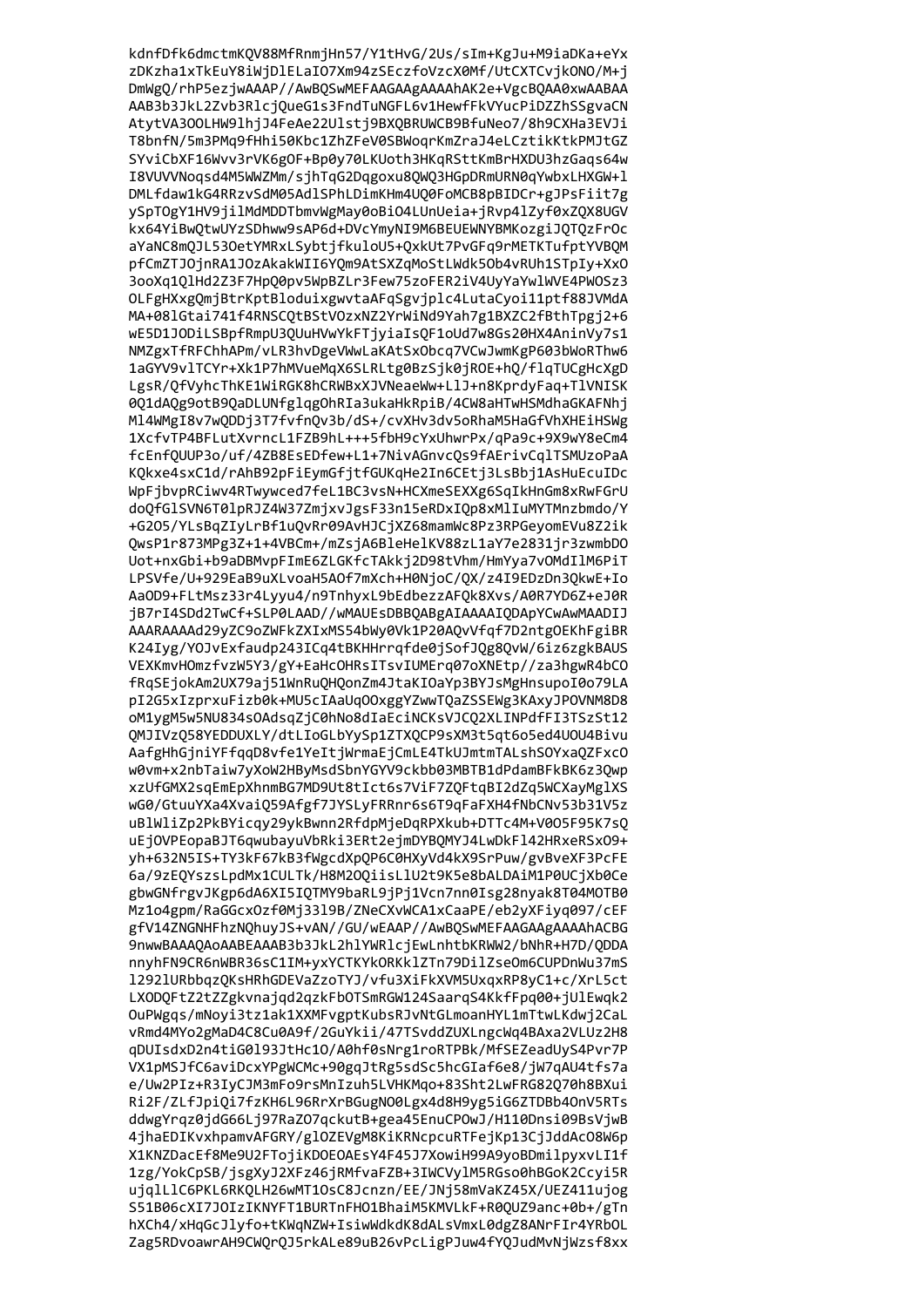8xfcov/cf4JkwbSGxj+YEhuTOdz/XRrPjkbH+tFM8D4eyu6tlo3ja8kLR8na AxszKTaKesoabuuNU00e2385XYNoK3JX0tksnszntVuX3CeERsslfBjtwsVK z6P5+mksVM53dBzPo8UMJpKsK6vHewzjUhvxpJVjkmZwNXPzGnvc3ddbTjsg x3LwGnIie8XInvnShM8dk1LDFZpxCeuq8K0gZaalhmeFFRI0/VPK6AcOe6jo VgVIIF2zDN4uCZ70QzK0VJ/kAmIaF6wS8pH+9rnRbn0nKm7R37xFt7piqiOu g5xfZzSqoTfAV3jFXd/+/u7092IbEdoaViOmMsjVDlZZqAruCQChJ4DwvoG6 1Rt2KexeWLp+A4dfeP9d/Q8AAP//AwBQSwMEFAAGAAgAAAAhAEus1FA0BAAA QAoAABAAAAB3b3JkL2hlYWRlcjkueG1spFZLb9s4EL4vsP+BYIA9+UEpftJR qu0GXfSw2yBNsceCkSiLDUWqJG05+fU7pGTFjpOijxwcajjzzTcPDnnxZldJ t0XGCq0SHI0IRlxl0hdqneBPt++GC4ysYypnUiue4Adu8ZvL33+7aGiZGwTW ytKmzhJcOlfT8dhmJa+YHVUiM9rqwo0yXY11UYiMjxtt8nFMIhJWtdEZtxZc /cXUllncwVWnaLrmCnwV2lTM2ZE263HFzP2mHgJ6zZy4E1K4B8Amsz2MTvDG KNoRGvaEvAltCXX/9hbmJIoX/LaWVzrbVFy54HFsuAQOWtlS1E9h/CwahFju KW2/FcS2knu9po4mJ/76kL+nBleGNVCKJ8ATuBeSkbdGlWzz40v7VNXniBH5 VjBdRTxEz+F7KBz73DOpmFA9zM+15jC5cBh+pb//NnpT93Rq8Wto79V9j+XP 5A8wI7Nw8g5Dsz8EcHJ0P5as5hhVGX2/Vtqw0wmMmmiCfEfiS5gTNWoozJf8 JsGELN90o/gt3ouueME20h3sBItrE/59dA+Sg+qWyOSzGR5fXowBr90NKqZd K31ttC7a/U5Wi8xdXmyp9QTdQ82RyBP8eUfg770LzmF0ZBqazYpHYBxHM0IG 4RcjTW0NnIIOy7/AiiwITEYYNGWCq3Q+kOliUKXT1kCms3bBId4t9UNqI5kN a8S/wly1mwqdEURQCwQ8Qa3dguOS+70YRT6+Xu5NAh2wSk+3PFgav25xfrQl CpSC/jkiL4hbL898tBYnPjqgSUvtCKwS0UqnKA116sMI0gVsnOr0Ubo41c5Q Oj+S+kSkMx9uwBgfJ9iXBDm+c36h7xPsfPkyrRTPnK96grONdbo6EEudQdOn ywFZpREZhJrAKmqLCKu41R2YMLWWHIziOegvyGBJBl0q976Rvz/BeSFc6Dj/ EepZwuUJtr60Jaq1Ff6iSPAZGdxpB8RuxLoEu50BH8B2NouXg2iynIeaQ7S9 vaZA/B5tKUSbYJ4LsPLeg9u+yzu/YNiLvOvwEU7AtW64uZYb+x9z3PwDt+iH uy+QrGjp47X1wSmxMZmeg50QxrOjo2P90UzwPh7K7qyWG8dXkheOkpUnNmRS rBX1khXc1muhht1u9+V0DaqNyF1JJ5N4NJ3WblVynxAazefwYbQLFys9j6ar x6FQOd/RYTyNZtNFPCGryurhnsOw1EY8auWYpBlczdy8tj1s7+stpy2RYz14 DTmRvQKy33w04XPHpNRwhWZcwrgqfCtImWmp4VlhhQRL/5Qy+p7DHCraUQEa SNcsg7dLgkfdIelbqktyATENC1YJ+UD/+LrRbnUrKm7Rv7xBN7piqhWugp4f ZzSqoTfAV3jFXd38+e7W92ITEdoYViOmMsjVDkZZqAruBEChE4DyvoHakRtm KcxeGLp+AodfeP9d/g8AAP//AwBQSwMEFAAGAAgAAAAhAK6E/c40AwAAcg0A ABEAAAB3b3JkL2hlYWRlcjEzLnhtbNRXzU7bQBC+V+o7WHtPbKeBgkWMBISq NwTlATbOhljY3tWuHZcbUFU9tBKH3nrqvZdAgxpKSSWeYP1GnbXzQ3BEflDV oijZZLzzzTffzoydtfW3vqe1CBcuDSrILBpII4FD625wUEH7b7YLK0gTIQ7q 2KMBqaAjItC6/fzZWmw161wD70BYMXMqqBmGzNJ14TSJj0XRdx1OBW2ERYf6 Om00XIfoMeV1vWSYRvqNceoQISDUJg5aWKA+nJ9Ho4wEEKtBuY9DUaT8QPcx P4xYAdAZDt2a67nhEWAbywMYWkERD6w+ocKQkHKxMkL9ZeDBc1lMiJt5blEn 8kkQphF1TjzgQAPRdNkojUXRIMXmgFLroSRavjfYFzOznIs3THmWM9jiOIaj GAHm4CaIUc+cfC/TQZ3v6FTvI5rGQ8n0T0RBDDnMQmE85oCJj91gCLOYNHfF hWZ4TH2/4jRiQzrMfRza6+BwiKV6cg5mxnLaeXdTE3MB5Fp3r4kZQZrvWK8P AspxzQNGsVnWVEUiG+YE02IL5kt9t4IMY3VjySxtoIFpB1rOMMyqUV160TRu kQaOvDC/fUeZNlbKZtXMkHd4GmAvPPIIQLawV0F4GenKKhh2oJ7B7LlKpVIZ Zlv2YzdSJHEU0mwrz3BqqV9tU6Srh1PnFJNHhd19tVeHVNRmWFnmlDKYHyC2 Qlt+lr3kJHkn07KdHM03U3khL+UNvNrJmSa/yJ78JX/LNhi6yZkKGmYUVH58 oobplbnTAWA1e1PNQBnGiSC8RZCt3Q+6ML59+01+TfM9kV15lZzIn7BeapDd BSSuMu3JczBdJ5/kTfJRXerA/mMwf5fd2+sxJkp/RWV6bS2tllc3RwX3r2pr gWp60CWtH1UgN6BkT16DcB0oEqXWRVowSsKrMc1yJd0X5s6RTgs5f5FMQ7Th iE+TD/IyOX0SZOX5U6DZlT+gn9QoUW+YHcn7J0A7reTzsTmoer/3BKjDMGvD p07CJGtDM7b/f8aTWxnapp2b+eM3mpVto/oiu7P3b3tTe7xk3NdiiplimvVN VYHsiIHMfgf4K08Xs6O+eEiIaMIn/GOv/wAAAP//AwBOSwMEFAAGAAgAAAAh AN1xvUYpBOAAKBwAABAAAAB3b3JkL2Zvb3RlciUueG1s3FnbbttGEH0v0H8g +FiUFinJNvFSINtvkAe3gmv/BSiW1FIiOnKJJSXZfbLSpgXaIv6E/oLi2ogT 28ovkH/UmeVFd0UW6y0VDNv0anfmzJnLztBPnp5YptSm3DWYXZTVVUWWgK2x umE3ivLR4d7Kpiv5HrHrxG02Lcan1JWf1r795kmnoHtcgt02W+g4WlFuep5T vGRcrUkt4q5ahsaZv3RvVWNWhum6odFMh/F6JquoinhvON0o64KqHWK3iStH 4gxxacvhNuiSGbeI564v3shYhL9sOSsg3SGecWyYhncKspX1WAwrvi1uFvJA KwkgPFIIAUW/4hN8zIoJesOTu0xrWdT2hMYMpvZgYLbbNJv+GYtKAxObMaT2 LCPalhnv6zhqfkxfYvI8PtjlpA0u6AscEzeBjHp4yDJDHtC/fa+0SlSVWcZE HkERCYZ5IAzriJFYxLATMYtRM0guJEOa+H7GWctJ4DhGOmnP7ZeJLMzJBvBT 1kXmDZrmPkiAWOoeNIlDZcnSCs8bNuPk2AREHTUvYUTKJagTitOpOH2p14gv omxtr6nZbTleakLKKUpeVdfKu8niLtVJv/TGt1dxaUNZ38pVOslVLhOceKcm BZFtYhZlsiFncFXnxKJVDssdThxYBx/YEFawrWxrTOaaPXri4UIzXoCa0sC4 6RROyqbRgIrIjUZT7DmF6hgK5qFWPqxVXws/dX9GDQgkq8QrO+7omknsRrzG Wyu1I9yaAZ5QNvx2Ih2wR1AX8jRgenoQsTZgyqzvNAkyFT0dnjrgxGOKXES4 kFHc8fhoDNv1+CF4plQtP6sgGf0VQdEEKFEAiU8e2zsDePC+Krg00YAth10X 8jaVS5I0H+jP602XOoQTj050KObVdjmXyysir2YH182qnDFdJNk80d4PNK+0 jtR4YahP8OPnpYRCOUjCG3A5iOg/rlZZZSOXzc6oVlFRwSiC2xcy7JhClwMB BZ1Yp0B0j2KJxGfTwGKfBR9Ff9RaWGtJy2NoRlQ8YN88tWV+c3c21b3KGuoU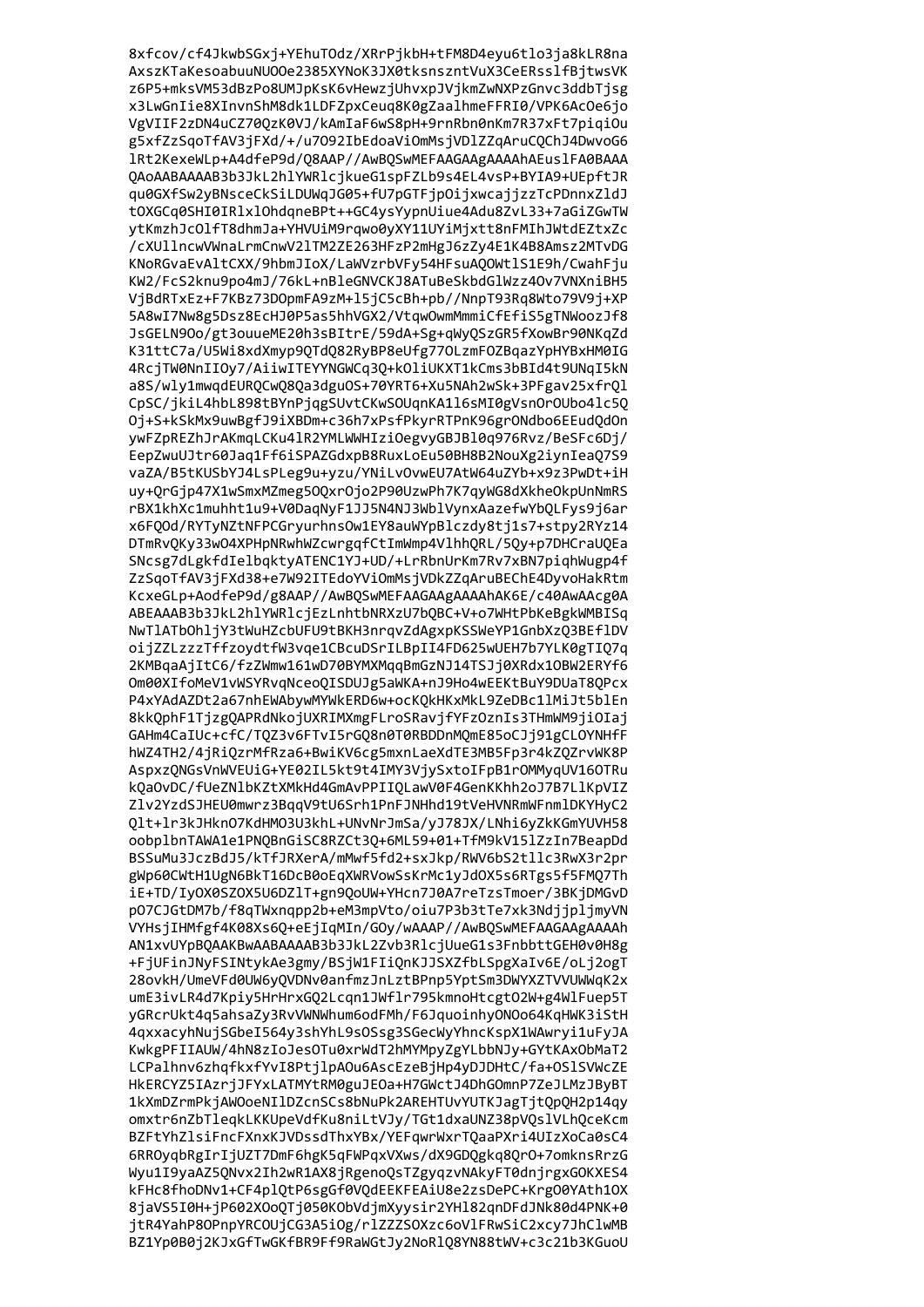uT9enAVrYdY5wzVxuGCOx8pcSEHvgHEPFILB5v/t9/wP/oX/zr8IXvnX/q1/ MzsMI5NTqZ1SG0YVp9JRArN6/n3QhZ9glH/l3wRn8HwJxt7DV8//x++Naowd GV4p/x9Te8Gr4Hf/Gjx4IYFlbyUw+J1/B/68F983wXnwWhJcvA26sO1SLEcs SCICPgJBcB7IulgSWsDeW7DzKvgFqVkWo84gU7tg2h1mLIT0DYY0PP21JAb6 10tiiEi3S0jHDxCAH7HkiNRblvoadJfET+CbHtTHbr9WQm4tiZcm37Rg6QXc BqJ84G14E/wGJeS16M0HG9A0F/Dcg1MaJcn0M910CaekWmVP+qlGdXVDyW4p uWxeetGcOoUsDgY7eXF6cRHJjAltyNC0ucB8MnsQmdlcYl+40Zrbj2DV0IgR sxf2yinRr0xCP3dADjeB6mZut7w2OPp9grxPxSRiS/YMTHvIcH/9h6N9DN6D absfGaT04ruZOdIHWobXWob21cPcr9SeVfZ+r02XD78Q1mlq0e9TYnPevB80 hvGXFSnTKZdH7FMuhlSyp9j9eJXh+1FLhqn7MhNfKgo9MejC5NYLzoI//Wsp OIeB4BYamjdwv3eDc0n0NTgh/gHD0J0Yie6gK30vwciIowSMDsGbr5GXRd5n XCXj/Xsca2e/AQAKfoX5Cbqh6EUBdutwrj9OJ0376hBB4Rsi+An/5yv9CwAA //8DAFBLAwQUAAYACAAAACEAdWAfPRcEAAAcCgAAEQAAAHdvcmQvaGVhZGVy MTOueG1spFZZb9s4EH5fYP8DwOD75INSfNJRqu0GXfR1UaTZ54KRKIsbilRJ 2nLy63dIHbHjpOiRB4ea45tvOMMhr94dKon23FihVYKjCcGIq0znQm0T/O/d h/EKI+uYypnUiif4kVv87vr3364aWuYGgbeytKmzBJf01X06tVnJK2YnlciM trpwk0xXU10UIuPTRpt8GpOIhFVtdMathVB/MbVnFndw1TmarrmCWIU2FXN2 os12WiHzsKvHgF4zJ+6FF04RsMmih9EJ3hlF00LjgZB3oS2h7l/vYc6yeCVu 63mjs13Fl0sRp4ZL4KCVLUX9nMbPokGKZU9p/60k9pXs7Zo6mp3FG1L+nhrc GNZAKZ4Bz+Be2Yy8dapkuw++vs9VfYkYkW8101XEQwwcvofCacyeScWEGmB+ bmuONxcOw6/0999G7+qBTi1+De2jehiw/Jn8AWZkEU7ecWr2hwDOju7nktUc oygjH7dKG3YvgVETzZDvSHwNc6JGDYX5kt8mmJD1+3kUv8e96IYXbCfdkSZ4 fDLh32f3KDmY7plMMFvg6fXVFPBabTAx7VrpT0brotV3slpk7vpqT60n6B5r jkSe4C8HAn9fXHQJcyLT0GxWPAHjOFoQMgq/GGlqa+AUbFj+H6zIisBkhEFT JrhKlyOZrkZVOm8dZLpoFxzy3VM/pHaS2bBG/CvMVbur0AVBBLVAwBPMWhUc 19zrYhT5/Aa5dwl0wCs9V3mwNH7b4/JEJQqUgv0lIq+I2ygvYrQeZzE6oFlL 7QSsEjlK5ygNZRrSCNIVKM5tlyhdnUsXKF2eSP1GpAufbsCYnm6wLwly/OD8 Qj8k2PnyZVopnjlf9QRnO+t0dSSWOoOmT9cjskkjMgo1gVXUFhFWcSs7cmFq Kzk4xUuwX5HRmoy6rexjI39/QvBCuNBx/iPUs4TLE3x9aUtUayv8RZHgCzK6 1w6I3YptCX4HAzGA7WIRr0fRbL0MNYdsB39NgfgD21PINsE8F+Dlo4ewQ5d3 ccFxEPnQ4eP4BNiYLKCl2y260DkW1h+7BPdcKbu3Wu4c30he0Eo2PuiYSbFV 1Es2cBNvhRp32u7L6RpMG5G7ks5m8WQ+r92m5D5ZGi2X8GG0C5cmvYzmm6ex UDk/0HE8jxaz+Xoebyqrxz2HcamNeNLKMUkzuHa5eUs9bu/iPactkVM7eOk4 kb0B0itfQvg+YFJquB4zLmEUFb7MUmZaangyWCHB0z+TjH7gMGOKdgyABdI1 y+BdkuBJdwCGduk2uYCcxgWrhHykf3zdabe5ExW36B/eoFtdMdUKN8H0jyoa 1VB3iBVeaDe3f364833WRIQ2htWIqQz26gBjKlQFdwKg0AnAuG+OdpyGOQlz FQaqn67hF9521/8DAAD//wMAUEsDBBQABgAIAAAAIQCbGXkAWQMAACoMAAAR AAAAd29yZC9oZWFkZXIxOC54bWzMVsFu2kAQvVfqP1h7B9vEiYIViJKQVLlF SfMBi1nAiu21dm1obklbqYdWyqG3Xtp7L5QSlSSFSvmC9R911sYQAnIgaasK iTXLzpt5M2/Gu7H5ynWUFmHcp14J6XkNKcSzaM32GiV0/HIvt44UHmCvhh3q kRI6JRxtlp8/22ibzRpTwNrjZtu3SqgZBL6pqtxqEhfzvGtbjHJaD/IWdVVa r9sWUduU1dSCpmvxk8+oRTgHVzvYa2GORnDuLBr1iQe+6pS500B5yhqqi9lJ 60cA3ceBXbUdOzgFbG0thaElFDLPHAWUGwckTcwkoNGSWrAZFnP8JpYVaoUu 8YLYo8qIAzFQjzdtf0LjsWhAsZmG1Moi0XKd9Fzb140Zf2PKi9SgwnAbSjEB nIGbk4xaYuQ6SR5kfSdVvY+oa1lkRhWREOMYFglh2mcaiYttbwzzuNTcTS40 w1P0/YLR0B+H49tPQ9v3TsZYsieXiExbizvvLjW+FMBM6x41sU+Q4lrmfsOj DFcdiKitG4pUJCrDnPCVtgnzpXZYQppW3F7VC9so3TqAltM0Y9coGLvjzQqp 49AJZo8fyK3KlrGm7yXIByx2cBScOgQgW9gpIbyGVLlrezXpxW40ASm3oie7 LDGpxkeqOzxeHew1UnMW5g6P5VkVjOVhWP3EKHa2PEDbDMrioxhG59Eb0ROd 6AveXouuuBOD+HSiC0V8EkPxU/wSHdioRxfSaZCEIKmwuemK/1maDgDLMWtv H1tOKZ8RTliLoLJv3+mi8cu3X8WXmO+56Iur6Fxcw3apALsuEJdMh+IbbN1E H8Ogei//6sH5M9i+Lvg3N1ORvPzLULJk9A8Us6hGpku1ZavsGIlYR8LJxIml 8h1Sc0FJG80C6U81A7RwpvwPYi2kp0XDW147DwYpru9TfGo0/0a0IM4BVGUo bkC5PehSKddu3LEDeLr6/0nMT0v0FvjAGBgx60ouCkjwdfROXEK7Arl4XvWn B80ibZ1M99WiUdvZiPzsXi2s60ZxHcUNn8w2f+501+MLbiugFMeW78CCATfX 5MdhKF9B0Azo1MiP10H8IZ9pEvfaD9FR4D5bUGBwDUVvSg0LZ2iUhans/0vG Mt9/mczSZCOE4Btu+uXfAAAA//8DAFBLAwOUAAYACAAAACEA1Z6ZmDEEAABA CgAAEOAAAHdvcmOvaGVhZGVvMTcueG1spFZJb9s4FL4PMP+BYIA5eaEUr3SU ajpBBz3MNEhTzLFgJMpiO5EgSVtOfv08UrJix0nRJOeHeuv3VvLiza6SaMuN FVolOBoRjLjKdC7UOsGfbt8NFxhZx1TOpFY8wQ/c4jeXv/920dAyNwi0laVN nSW4dK6m47HNS14x06pEZrTVhRtluhrrohAZHzfa500YRCScagMzbi24+oup Lb04M1edWtM1V+Cr0KZizo60WY8rZu439RCs18yJOyGFewDbZLY3oxO8MYp2 gIY9IK9CW0Ddv72GOYniBb+t5pXONhVXLngcGy4Bg1a2FPVTGD9rDUIs95C2 3wpiW8m9XFNHkxN/fcjfU4MrwxooxZPBE3MvJCNvlSrZ5sHX96mqzy1G5FvB dBXxJnoM3wPh2OceScWE6s38XGoOkwvD8Cv9/bfRm7qHU4tfs/Ze3fe2/Ez+ ADIyC5N3GJr9IQMno/uxZDXHqMro+7XSht1JQNREE+Q7E1/CnqhRQ2G/5DcJ JmT5dhrFb/GedMULtpHugBM0rk3499E9SA6iWyYTzGZ4fHkxBnstN4iY9qz0 tdG6aPkdrRaZu7zYUusBuoeaI5En+POOwN9nF53Dnsg0NJsVj4A4jmaEDMIv RpraGjAFGZZ/gRNZENiMsGjKBFfpfCDTxaBKp62CTGftgU08W+qX1EYyG86I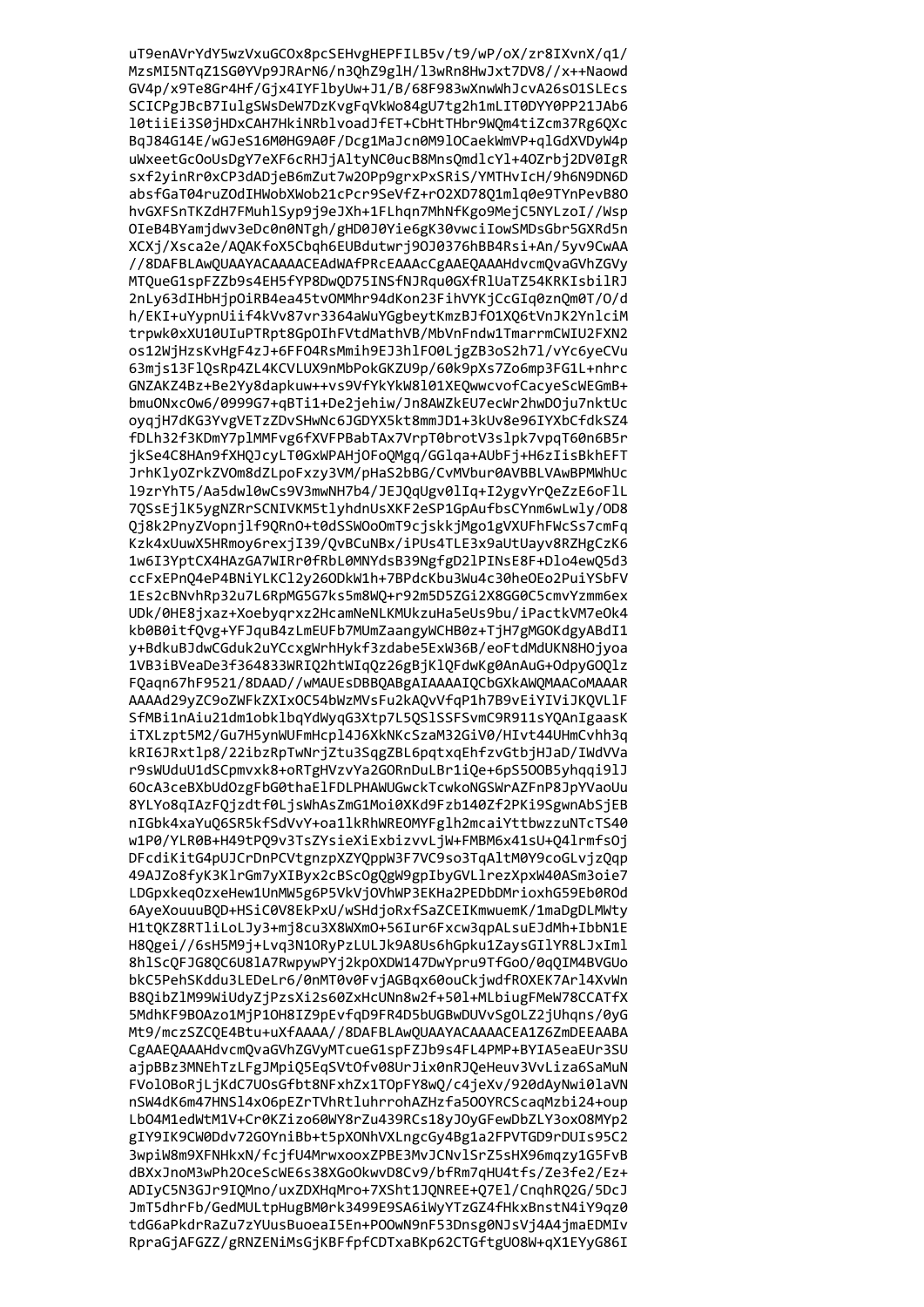f4W9ajcV0i0IoNYQ4ASxlgXjkntejCIfX0/3KgE0aKWnLG8sjV/X0D9iiQKl IH+OyAvk1sszH63GiY/O0KSFdmSsEjlKpygNZerDCNQFME515yhdnFJnKJ0f UX0i0pkPN9gYHyfYlwQ5vnP+oO8T7Hz5Mq0Uz5yveoKzjXW6OiBLnUHTp8sB WaURGYSawClqiwinuKUdqDC1lhyU4jnIL8hgSQZdKve+kb8/wXkhXOg4/xHq WcLlCbq+tCWqtRX+okjwGRncaQfAbsS6BL2dAR+AdjaLl4NospyHmkO0vb6m APwebSlEm2CeC9Dy3oPbvss7v6DYk7zr8BEm4Fo33FzLjf2POW7+gVv0w90X SFa89PHa+mBKbEymMCZtGs+ORsf60UzwPh7K7qyWG8dXkheOkpUHNmRSrBX1 1BXc1muhhh23+3K6BtFG5K6kk0k8mk5rtyq5TwiN5nP4MNqFi5WeR9PV41Co n0/oMJ5Gs+15FJNVZfVwj2FYaiMetXJM0gyuZm5eYw/b+3rLaQvkWA5eQ05k rxjZM5+b8LljUmq4QjMuYV0VvhWkzLTU8KywQoKmf0oZfc9hDxXtqgAJpGuW wdslwaNuSPqW6pJcQEzDglVCPtA/vm60W92Kilv0L2/Qja6YaomrIOfXGY1q 6A3wFV5xVzd/vrv1vdhEhDaG1YipDHK1g1UWqoI7AkDoCCC8b6B25YZdCrsX 1q7fw0EX3n+X/wMAAP//AwBQSwMEFAAGAAgAAAAhACyGXkUZBAAAHAoAABEA AAB3b3JkL2h1YWR1cjE2LnhtbKRWS2/bOBC+L7D/gWCAPf1BKbZs01Gq70Zd 9LIo0uy5YCTK4oYiVZK2nPz6HVKyYsdJ0UcODjWPb77hDIe8erevJdpxY4VW KY4mBCOucl0ItUnxv3cfxkuMrGOqYFIrnuJHbvG7699/u2ppVRgE3srStslT XDnX00nU5hWvmZ3UIjfa6tJNcl1PdVmKnE9bbYppTCISVo3RObcWOv3F1I5Z 3MPV52i64OpildrUzNmJNptpzczDthkDesOcuBdSuEfAJskBRgd4axTtCY0H Ot6FdoT6fwcPc5bFK3E7zxudb2uuXIg4NVwCB61sJZrnNH4WDVKsDpR230pi V8uDXdtEs7N4Q8rfU4Mbw1ooxTPgGdwrm1F0TrXs9sHX97mqLxEj8q1k+op4 iIHD91A4jXlgUjOhBpif25rjzYXD8Cv9/bfR22ag04hfQ/uoHgYsfyZ/gBlJ wsk7Ts3+EMDZ0f1csYZjVOf040Zpw+41MGqjGfIdia9hTjSopTBfitsUE7J6 P4/i9/gguuEl20p3pAken0z499k9Sg6mOyZTzBI8vb6aAl6nDSamWyv9yWhd dvpe1ojcXV/tqPUE3WPDkShS/GVP40+Liy5hTuQams2KJ2AcRwkho/CLkaa2 AU7BhhX/wYosCUxGGDRViutsMZLZclRn885BZkm34JDvjvohtZXMhjXiX2Gu 2m2NLggiqAMCnmDWqeC4FF4Xo8jnN8i9S6ADXtm5yoNl8dselycqUaIM7C8R eUXcRXkRo/M4i9EDzTpqJ2C1KFA2R1ko05BGkC5BcW67QNnyXJqgbHEi9RuR JT7dgDE93WBfEuT43vmFfkix8+XLtVI8d77qKc631un6SCx1Dk2frUZknUVk FGoCq6grIqziTnbkwtRGcnCKF2C/JKMVGfVbeYiN/P0JwUvhQsf5j1DPCi5P 8PWlrVCjrfAXRYovyOheOyB2KzYV+O0NxAC2SRKvRtFstQg1h2wHf02B+APa Ucg2xbwQ40Wjh7BD1/dxwXEQ+dDh4/gE2JjMVwAQtuji5FhYf+xSf0BK2b3V cuv4WvLSUbL2QcdMio2iXrKGm3gj1LjX919ON2DaisJVdDaLJ/N549YV98nS aLGAD6NduDTpZTRfP42FKviejuN5lMyS1SJZ11aPDxzGlTbiSSvHJM3h2uXm LfW4u4t3nHZETu3gpeNE/gbIQfkSwvcBk1LD9ZhzCaOo9GWWMtdSw5PBCgme /plk9AOHGVN2YwAskG5YDu+SFE/6AzC0S7/JJeQ0Llkt5CP94+tWu/WdqLlF //AW3eqaqU64DnZ+VNGogbpDrPBCu7n9880d77M2IrQ1rEFM5bBXexhToSq4 FwCFXgDGh+boxmmYkzBXYaD66Rp+4W13/T8AAAD//wMAUEsDBBQABgAIAAAA IQCiKPUbXQUAAJ0cAAAQAAAAd29yZC9mb290ZXI2LnhtbNxZ227bRhB9L9B/ IPhY1BZ1iWULkQLZlo08uBVk+y1AsaaWEhGSSywpye5T7DYt0BTxJ/QXDNdq nThWf2H5R51ZXiRZ1+gSp61gQCJXy7meOZxZP312altKm3LPZE5RTa9rqkId ndVNp1FUj4/21jZVxf0JUycWc2hRPaOe+qz09VdPOwXD5wo87XiFjqsX1abv u4VUyt0b1Cbeum3qnHnM8Nd1ZqeYYZg6TXUYr6cyWlqTVy5n0vU8ULVDnDbx 1EicPSqNudQBXQbjNvG9dcYbKZvwly13DaS7xDdPTMv0z0C2thGLYUW1xZ1C ZNBaYhA+UggNir7iJ/iIF2P0hk/uMr1lU8eXGlOcWmADc7ym6fbdWFQauNiM TWpPc6JtW/G+jpvOjehLXJ41B7ucdCAVfYEj4sYEox4+ZFthHDC//aw+1JjW pjkTZQRFJDbMYsKwztgSm5hOImax0AwGF4phGXzvc9ZyE3Nccz1pz52XiSys yTks0zZk5Q265s0lYKR0D5vEpapi64XnDYdxcmKBRZ10TkFEqiXgCVfpFIBf 6rWigmlb20/SmW01XqpCyWlaXtvYylaSxV1qkJblj26v4lJ6I51Pb4eSq1wq OPTPLAoi280ggiSvpnDV4MSmVO7LHU5cWIccOAAt2FZ29CYDzT499XGhGS8A pz00N53CadkvG8CI3Gw05Z4zYMd0MA+18mGtxpPwV+9H1ICGZLR4ZccbXktB OFAIfLuRMNggYzOUEHTi02mDkFi1nSbBkERXR2cuZOuEotMONLRL6vws1pi0 5/MiSAHSfsFzi062uJx6lLepWaaW9vuKgiYlGz+3hRPi5VGXcOLTsSFDiG6X s9mcJiE6PX00a3LGDInXeYDTKfilPIbG/0JCOaGvEgAhrGVdxiAareRaiPPs HtYz1psE//TCjzZLyWMLP6pPRBK8yEDoCYWGAUAFTU2n0Ayf0s1vyhvLR0LM OJLgF7vptZC3SMtnYdFGeesnJT2mmsM1rJrBap7F/cfzVGJpxPqYivwiAvP5 ibfWasdx1uZ1IMzfk63c1k6fzad71dHv2UxGVkXEeu4whc6UvvRi86VvrgDE NBiirI+BmYRgUYo/RE+8F1fib3EVXIiuuB0308s1iu0A48+vdivPSgod5Iml dJTArZ64D87hE5wSN+I2eAXX1+DsPfz1xJ+ip4hecBH8Krrg+9Wq+A1e3YCb t+Ivy0c9fN/iAl52Yek+eB08VoJzCEb3gcf0ED0jwvG168v3b0M6k00fcD+i miUTcgNaL801KBd3s6iuhFv9PMi74ib4CZP8OCt6OtDM/G+gDbm7glieiw9Y tXB3i7CGq99XxEFxvSKOSPq5BrJ5DwD8B21H1sCqcGxwviJ5gtz0gkvIFpIk cGZwCbW1KlkCh1bl5YbVg+wnc/QLcN7rlQDghPltdN5d5g2cTKcT2i+cY2uV PeWHGjXSeS2zpWUz0eVFc+Jou7gx0InIpxcXkRwNwDt86JBggaF3+nQ7dRTB JnrzIQYfwauhuTWO3sJt/9o4i2cG4XDXVM5m9jbDY65omvtIwD6G070t2TNw bIBR7a9/d3yAgD2ctPuRjVRefD01LvqGluGo0dS/eDMPKrX9yt73tYPy0X9k 6yS1mPcJ2Jy11ofBMHrqtSQBZHNo+4TRdSnZE/yewgZLqZtwwvmtgsM0zG69 4FXwRnQVaI+uxR00TG/hdXweXCqyb8JZ+jfonz7AwI2fPfFOgeEaRxUYTYK3 smAmROlTHSLApBvP9++k1VOPAMC+n2F4gv4o2oatOjzXPxVIOvb1YevDszP4 hH8ulv4FAAD//wMAUEsDBBQABgAIAAAAIQDCl/Q7DQMAAMYLAAARAAAAd29y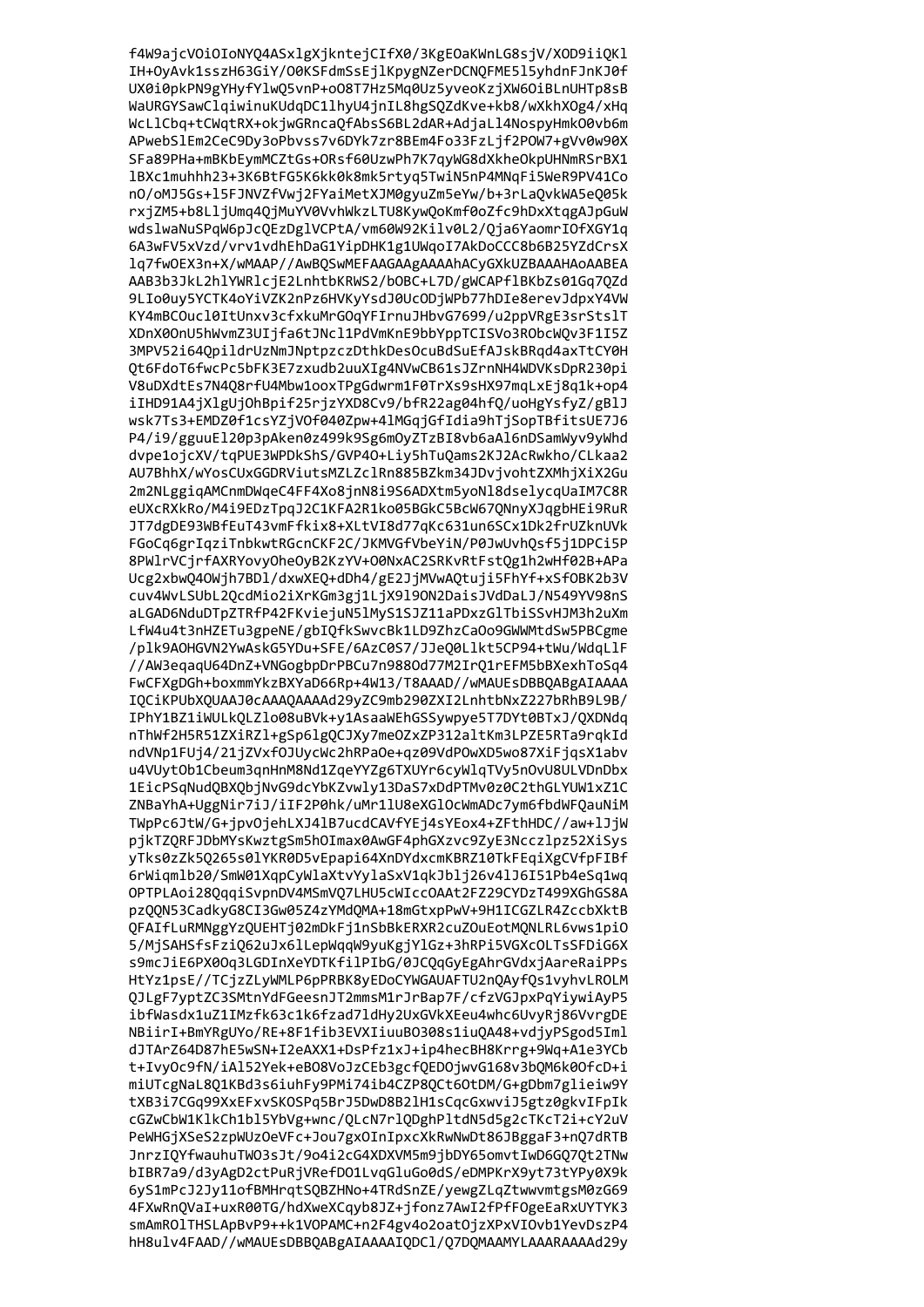ZC9oZWFkZXIxNS54bWzcVk1P20AQvVfqf7D2nthJ3ahYJEh8VdwQlB+wcTbE wvaudu243ICq6qGVOPTWU++9pGnShlJSiV+w/kedXSeGEBRIOKCiSLE93nnz 3tuZ1ZdX3ga+0SZceDSsolLRQgYJXdrwwv0q2nuzWXiFDBHhsIF9GpIqOiQC rdSeP1tOnFaDG5AdCidhbhW1oog5pincFgmwKAaey6mgzajo0sCkzabnEjOh vGGWrZKl7xinLhECSq3hsI0FGsEF02iUkRBqNSkPcCSKl0+bAeYHMSsA0sOR V/d8LzoEbKsyhqFVFPPQGREq5IRUipMRGl3GGXxKxS11s8x16sYBCSNd0eTE Bw40FC2PXclYFA0ktsaU2rNEtAN/vC5hJXuqXi75PnuwznECW3EF0AV3ixmN LCnwMx/U/17t6k3EkjVLzGhHFET04T4UJmuOmQTYC30Yxay5bi4Mw0P6+zWn McvpM09haFvhQY61ZnIOZ1ZFT951aWIugKnR3W1hRpARuM7Wfkg5rvvAKCnZ hupIVINzghmJA+dLY6eKLGtp9WWpvIrGoW0Y0cuyN+yyvZEH10kTx340vXxb hV5sWlapkiFvc11gNzr0CUC2sV9FuIJMFRUMu9DPEPY95VLZhrMte9iJFUkc RzRbyjOcus6rrwl99bF01pg8LuzsqbUmSFGL4cqyJM1gfoDEiWrysxymx+k7 2ZOd9AjuTmRX9uUF/DrpqSG/yKH8I//KDgQG6akqGmUUlD5+q4f6zdxyAFid vdozcIZxIghvE1QzbhZdGL92+U1+1XqP5UCepcfyN1z7BqjrgnCldCi/Q+g8 /SQv0o/qVQ/WH0H4hxxcnk8wUf4rKrN667HaaIHGmZmiW0X1wgWYNpTn4FEP +kEZ09W9odw6m7BnqjteLtlLa6t6aEa9elfJ+fvhLsQa7OZJ+kH205P/gqzq vy6Y/VPP5EA0VECNZx9C4Hn63oCZPYLHXja7j6HqPo0QHbKjFhifGk9q0n7J jgGflWUDjogh7E1sxNN0KFMF//AVXvsHAAD//wMAUEsDBBOABgAIAAAAIOCn 03zVM0UAAMMaAAA0AAAAd29yZC9mb290ZXIzLnhtbNxZ227bRhB9L9B/IPhY 1BZJyZJFRArkK/LgVpDttwDFmlpKRHjDkhKtPsXuDWiL+BP6C4Ybt45v+QXy jzrDmyRTomUpTlshcCyOdmf03M7u0C9eHhs616fM0SyzxourAs9RU7Hamtmp 8YcHOyvrPOe4xGwT3TJpjR9Qh39Z//KLF56suoyD3aYje7ZS47uua8uFgqN0 qUGcVUNTmOVYqruqWEbBUlVNoQXPYu2CJIhC+MlmlkIdB0xtErNPHD5WZ2S1 WTY1wZZqMYO4zqrFOgWDsDc9ewW028TVjjRdcwegWygnaqwa320mHANaSQHh FjkCFP9KdrCMFxPsRju3LKVnUNMNLRYY1QGDZTpdzR66Ma82cLGbQOrnOdE3 9GSdZ4uljL3U5VlysMWIB6kYKsyomxCMdrTJ0KM4YH6HWX2oURTynIkzgipS DLNAGLeZIDGIZqZq5gvNaHChGRap711m9ewUjq0tpu2V+SbVhT35BGRC0ey8 UdecJynItO5+19iU5wxFftUxLUaOdEDkiSUOK5KvA0/YnCcDv7RbNV4Qqhtr orTBJ6ImtJwg7FTK0qaUCreoSnq6m13eRJFYFiviRqS5yUID++5Ap6CyT/Qa Typ8AaUqIwZtMhB7jNgghxyYUFqwrGEqXQssu/TYRUE3EQCndLBuPPm4oWsd YESmdbrhmgGwY6SYRVbZuFV1LfrW+R4tIBBJSCSbzkOZTsxOImO9ldYhLi1A nFA3/LZjG7AmDF0Up4pQrha3Q9cXB5FYg0jp7c0uwUjFnw4GNiTxiGIsYlwY UVzx/Gg003HZAWSm3mzsbmMwhpIwRBOgVCtrWxvlTxQYT87NzggePK9kxyYK RMtm1KGsT/k6x80G+vNm06E2YcSlExOKfbXRKBZLwgwxNK0msyw1bLJZqn1Y aG69hKFxo1KfkMfPGxIKdJCWN+CyEVEeW2WJKdwxkYVissDqgFMVOueIwu0F CgVuWJ5MVJcCAa2HD7qGLC5B8OEbfGj1kERJz7UQHxZcG1sPqajGQ5YiaUwB 2RTkli/6mZDM0/1FGEDlIRFLQqUoSWHBxHRlj1PipwxBxllxArsmspkCAJ6g /xnFCW3nKsEi9v/w7/1r/9z/2z8PTv1L/8a/yi/vtWqpuhkdXXObncI5Dw0v 6No1uHYXnMD/4JT/3r8K3sLnC3D2Dv7d+3/695x/H5wGv/iX4Ps5PHDBj7D0 DpeEGy9g2S3nfwx13Pt/QYDuYMEVB9/ewMP74Afc+xB4XGGt6MT730QM4nMe nIBrt1gM8HSF0YJPvy+Jg/7FkjiSFuc1F0BHrGbI2+nStG5wsiR5QuYIziBb dxFzBGfQW0tDsMCTS5In7B5kP2T34GfgvJ+WwrGZh6JFTtp0splyquME1Nre 4b5rUVWsCFJVKEol7nV36oQxPxi8pYe751eRzo9who9NknPMHvlDxqN3s/WH NfgMXo2ND0n0olngiXdyvE2uTEI8cxG035rE9eJWY210lHskYI/VIWJL14xM bxjVofybwz0s2P1pq58ZJPf6q9y+GAJtwGsqTfnPw9zbbu1u73zb2msc/EtY p5nFvE+pzVl7fbwYsi8fFiSAYuZNwwgDLKR7it85bLCQOXfy0fA1B6MnDGDw 8zb4zb/k4Hp04d/AhekdHMcnwRkX3ptwRPsV7k+34ch1C7PYBw5mNhxVYDQJ 3oUNM/o+ZiRKc5AYTIrJhPghBJg7RAKU7MgI+4ZzZXo5X8VKTHHi04yQheBP UPV/AAAA//8DAFBLAwQUAAYACAAAACEArTPrbkIDAABfDwAAEAAAAHdvcmQv aGVhZGVvOC54bWzsV01v2kAOvVfaf7D2DrYJOY0VHClfVW5R2vvAxSzBiu21 dm1obklagYdWzaG3nnryhdBOkSZxpfyC9T/g7BpICAgCgdO0gigYlp038968 GcTvvhvf0xaEcZcGZWTmDaSRwKFVN9gro93Xm7kXSOMRDarYowEpowPC0Yr9 /Nlv06pXmObRAbeaoVNG9SgKLV3nTp34mOd912GU01qUd6iv01rNdYiepKvq FwzTU09CRh3C0aRaw0EDc9SD80fRaEgCyFWjzMcRz102p/uY7cdhDtBDHLkV 130jA8A2Sn0YWkYxC6xeQb1BQTLEygrqPfoRbITFmLxZ5Dp1Yp8EkcqoM+JB DTTgdTe8oTEvGlCs90tgTCLR8L3+vWZoFkfvDSifpwfrDDehFTeAI3BixKhm Ob6X6SD7e9PVu4imMY1MrvMSY1DDfUoYztmvxMduMICZT5rb4sIwPMTfLxmN w0E5ofswtK1gf4A1Z3KGvovSmrzb1PhMACOi+6a004I037G29gLKcMWDippm UZOORDbsiVBrWrBfgjtlZBhLg4tmYRX1j7Zh5AyjuFEsFDcGh+ukhmMvGr2+ LY8WNg3DLGXI20wleBUdeAOgG9grI1xCuizlIXbAz3DsuVKlOhF2W/ZhJ5ZF 4iii2VWW4VRUXGWNa6eHVbDCZHFuZ1fe1YGKvAzPMAtSFcw00LOiW3wWSXaU vhVnopUewrti0RYdcOWvVnaiiS8iEZfil2iBOTc9kUmirATJi43VUH0zMx0A 1rtXaObKhIxwwhoE2drdpHPi29ffxFfF90h0xX16JH7Cs6MBuzYO10wTcOpH F+1HcZV+kF+dwf1DOP4uutcXQ5VI/WUpk7z1t2w0h3EmhiirSC9cgWiJuACN zsAPUpi28oZU63xInhF3LC4Vl9ZW1dD0vDot5ex+mIZoQzeP0/eikx4//mLH 0xeJlr4D/WFAe91oQxcuNRhS2ZhE/FDz2xXd4cG5j12zVdhrVH+2n5SHQSRN WlhtuiQ9UWvtkybVfPyGsBdMuZA6sLZa4hTW9ZR9/McmrmDcFefWDp46c2ZB 02B/JvI3ZgjnaVryPyu15/+J9fGUewXc4O+x/RsAAP//AwBQSwMEFAAGAAgA AAAhAD+826c0BAAAQAoAABAAAAB3b3JkL2hlYWRlcjcueG1spFZZc9s2EH7v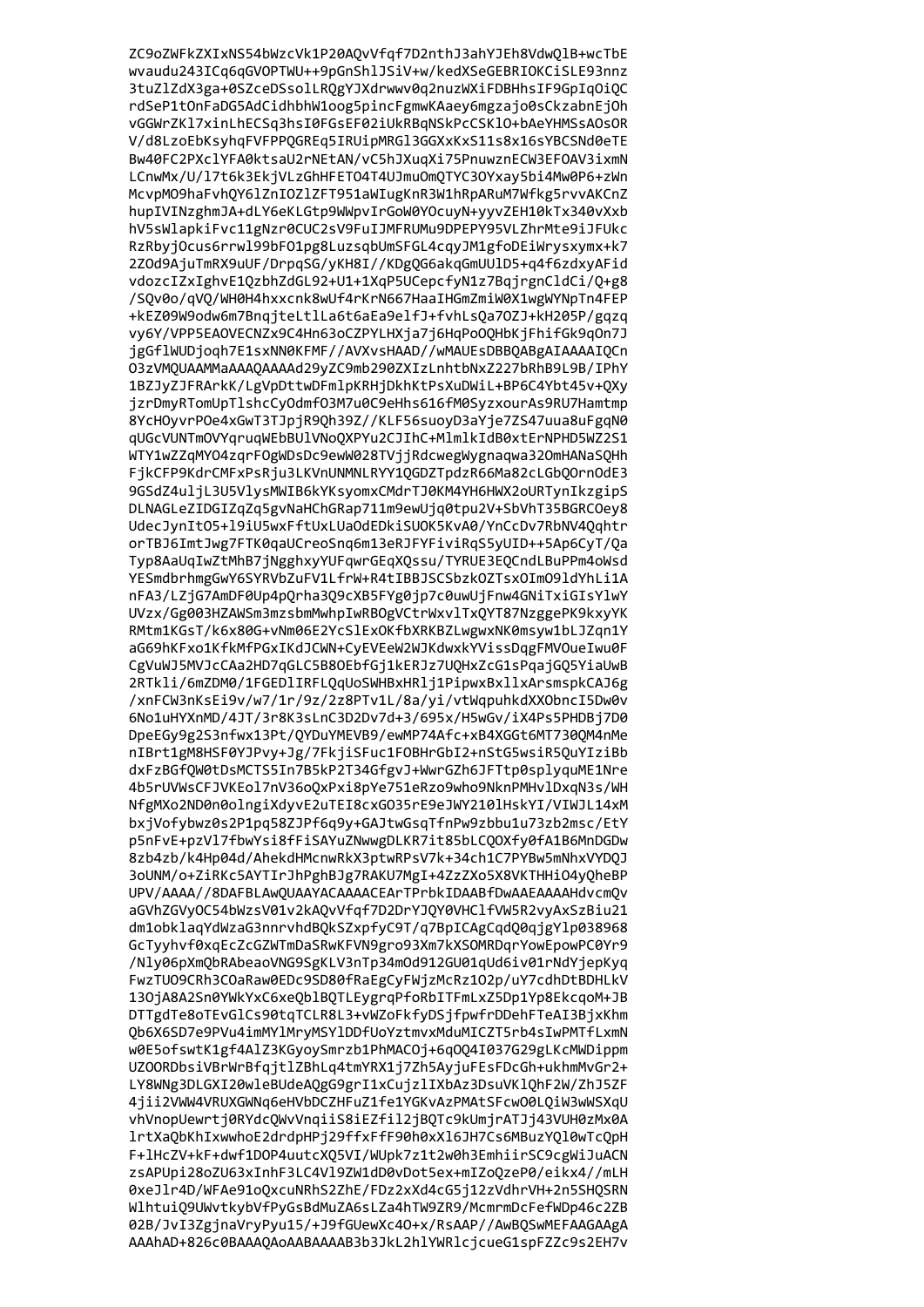TP8DBp7pkw6Q1mXIdNjUk04e2nocd/qYgU1QRAwCDACJsn99F+BhyYozOfwg g4vdb789sMDlm30l0Y4bK7RKcDQhGHGV6VyoTYL/vXs3XmFkHVM5k1rxBD9y i99c/frLZUPL3CCwVpY2dZbg0rmaTqc2K3nF7KQSmdFWF26S6Wqqi0JkfNpo k09jEpGwqo3OuLXg6g+mdsziDq46RdM1V+Cr0KZizk602UwrZh629RjQa+bE vZDCPQI2WfQwOsFbo2hHaDwQ8ia0JdT96y3MSRRf8NtaXutsW3Hlgsep4RI4 aGVLUT+H8aNoEGLZU9p9LYhdJXu9po5mJ/6GkL+1BteGNVCKZ8ATuC8kI2+N Ktnmwdf3uaovESPytWC6iniIgc03UDj22T0pmFADzI+15jC5cBh+pr//NHpb D3Rq8XNo79XDgOXP5HcwI4tw8g5Ds98FcHJ0P5Ss5hhVGX2/UdqwewmMmmiG fEfiK5gTNWoozJf8NsGEXLydR/Fb3IuuecG20h3sBIsbE/59cI+Sg+qOyQSz BZ5eXU4Br90NKqZdK31jtC7a/U5Wi8xdXe6o9QTdY82RyBP8cU/g760LzmF0 ZBqazYonYBxHC0JG4RcjTW0NnIIOyz/BiqwITEYYNGWCq3Q5kulqVKXz1kCm i3bBId4d9UNqK5kNa8Q/w1y12wqdEURQCwQ8Qa3dguOS+70YRT6+Qe5NAh2w Sk+3PFgav25xfrQlCpSC/jkiXxC3Xl74aC10fHRAs5baEVglcpT0URrKNIQR pCvYONVdonR1Kl2gdHkk9YlIFz7cgDE9TrAvCXJ87/xCPyTY+fJlWimeOV/1 BGdb63R1IJY6g6ZPL0ZknUZkFGoCq6gtIqziVnZgwtRGcjCKl6C/IqMLMupS 2ftG/v4E54VwoeP8R6hnCZcn2PrSlqjWVviLIsFnZHSvHRC7FZsS7PYGfADb xSK+GEWzi2WoOUQ72GsKxB/QjkK0Cea5ACvvPbgdurzzC4aDyLsOH+EE3OiG mxu5tf8xx81fcIv+c/8JkhVDg/vGPzglNibzGTgJaTw7OjrWH80E9/FQdm+1 3Dq+1rxwlKw9sTGTYqOol6zhtt4INe52uy+na1BtRO5KOpvFk/m8duuS+4TQ aLmED6NduFjpeTRfP42FyvmejuN5tJgvoW/XldXjnsO41EY8aeWYpBlczdy8 tj1u7+sdpy2RYz14DTmRvQLSb76E8LljUmq4QjMuYVwVvhWkzLTU8KywQoKl f0oZ/cBhDhXtqAANpGuWwdslwZPukAwt1SW5gJjGBauEfKS/fd5qt74TFbfo b96gW10x10rX0c+PMxrV0BvgK7zirm9/f3fne7GJCG0MqxFTGeRqD6MsVAV3 AqDQCUC5b6B25IZZCrMXhq6fw0EX3n9X/wMAAP//AwBQSwMEFAAGAAgAAAAh ACczVSHCAQAAlAUAABEAAAB3b3JkL2VuZG5vdGVzLnhtbKSU30/DIBDH3038 HxreN6hRo806E100vvrjD2CUrsRyR4Cu7r+Xdm037bKoe6EUuM99j+Nudvep y2gtrVMIKYmnjEQSBGYKVil5f3uc3JDIeQ4ZLxFkSjbSkbv5+dmsTiRkgF66 KCDAJbURKSm8NwmlThRSczfVSlh0mPupQE0xz5WQtEab0QsWs3ZmLArpXPD3 wGHNHelwekxDIyH4ytFq7t0U7Ypqbj8qMwl0w71aqlL5TWCz6x6DKaksJJ2g ySCoMUm2grpPb2FHURzwu7VcoKi0BN96pFaWQQOCK5TZhfFfWgix6CWtjwWx 1mV/rjbx5cjfEPJvcrCwvA6p2AFHuAOXkW2NdLm9hya/u6z+JMbsWDBdRhrE oOE3Er777JVormDA/09q9i83VMQp7/vJYmUGOUadRnuGj4HVFOYflLHrtvL2 Q3N/AoxK97XgRpJIi+R5BWj5sgyK6vgyal4kme+aRVQnfmPCppOGW+7RkrCk spRM4vacCb+hGWUvKWHs9v4qvrhvTrRLC5nzqvR70w3ZNs0Ao/MZbdfCaNp5 16YOiRAIXkHVVu3rT0HsFD0HyUe0BbV9051/AQAA//8DAFBLAwQUAAYACAAA ACEA2132ocIBAACaBQAAEgAAAHdvcmQvZm9vdG5vdGVzLnhtbKSU3U7CMBSA 7018h6X30M6o0YVBokTjrT8PULqONaznNG3H5O3tBhvoCFG52U/Xfuc7PTud zD51Ga2ldQohJfGYkUiCwEzBMiUf70+jOxI5zyHjJYJMyUY6MpteXkzqJEf0 gF66KDDAJbURKSm8NwmlThRSczfWSlh0mPuxQE0xz5WQtEab0SsWs/bJWBTS uRDwkcOaO7LD6SENjYQQK0eruXdjtEuquV1VZhTohnu1UKXym8Bmtx0GU1JZ SHZCo16oWZJshXa3boUdZHEk7nblHEWlJfg2IrWyDA4IrlBmn8Z/aSHFolNa n0pirctuXm3i60G8PuXf1GBueR1KsQcOcEc2I9su0uV2H5r67qv6kxizU8ns KtIgeoffKHyP2ZlorqDH/G9rDjc3tMQ5//ezxcr0OkadR3uBVc9qOvMPZuy2 7bzD1NyfAIPWfSu4kSTSInlZAlq+KINRHV9HzR9JpgenRVQnfmPCVycNt9yj JWFIZSkZxe1EE17DcZS9poSx+4eb+OqhmdEOzWXOq9IffGnQtrn0ODqd0HYs XE373B1URzUEgldQtY37910JnWN01HzKLgh3qm76BQAA//8DAFBLAwQUAAYA CAAAACEAWJGpdTUEAABACgAAEQAAAHdvcmQvaGVhZGVyMTkueG1spFZZc9s2 EH7vTP8DBp7pkw6Q1mXIdNjUk04e2nocd/qYgU1QRAwCDACJsn99F+BhyYoz Ofwgg4vdb789sMDlm3010Y4bK7RKcDQhGHGV6VyoTYL/vXs3XmFkHVM5k1rx BD9vi99c/frLZUPL3CCwVpY2dZbg0rmaTgc2K3nF7KOSmdFWF26S6Wggi0Jk fNpok09iEpGwao30uLXg6g+mdsziDq46RdM1V+Cr0KZizk602UwrZh629RiO a+bEvZDCPOI2WfOwOsFbo2hHaDwO8ia0JdT96v3MSRRf8NtaXutsW3Hlgsep 4RI4aGVLUT+H8aNoEGLZU9p9LYhdJXu9po5mJ/6GkL+1BteGNVCKZ8ATuC8k I2+NKtnmwdf3uaovESPytWC6iniIgc03UDj22T0pmFADzI+15jC5cBh+pr// NHpbD3Ra8XNo79XDgOXP5HcwI4tw8g5Ds98FcHJ0P5Ss5hhVGX2/UdawewmM mmiGfEfiK5gTNWoozJf8NsGEXLvdR/Fb3IuuecG20h3sBIsbE/59cI+Sg+q0 vOSzBZ5eXU4Br90NKaZdK31itC7a/U5Wi8xdXe6o9OTdY82RvBP8cU/g760L zmFOZBaazYonYBxHC0JG4RciTW0NnIIOvz/BiawITEYYNGWCa3O5kulaVKXz 1kCmi3bBId4d9UNgK5kNa80/w1y12wgdEUROCw080a3dgu0S+70YRT6+0e5N Ah2wSk+3PFgav25xfr01CpSC/ikiXxC3X174aC10fHRAs5baEVg1cpT0URrK NIQRpCvYONVdonR1Kl2gdHkk9YlIFz7cgDE9TrAvCXJ87/xCPyTY+fJlWime OV/1BGdb63R1IJY6g6ZPL0ZknUZkFGoCq6gtIqziVnZgwtRGcjCK16C/IqML MupS2ftG/v4E54VwoeP8R6hnCZcn2PrSlgjWVviLIsFnZHSvHRC7FZsS7PYG fADbxSK+GEWzi2WoOUQ72GsKxB/QjkK0Cea5ACvvPbgdurzzC4aDyLsOH+EE 30iGmxu5tf8xx81fcIv+c/8JkhXDTe8b/+CU2JjM5+AkpPHs6OhYfzQT3MdD 2b3Vcuv4WvLCUbL2xMZMio2iXrKG23oj1Ljb7b6crkG1Ebkr6WwWT+bz2q1L 7hNCo+USPox24WK159F8/TQWKud70o7n0WI+i2azdWX1u0cwLrURT1o5JmkG VzM3r22P2/t6x2lL5FgPXkNOZK+A9JsvIXzumJQartCMSxhXhW8FKTMtNTwr rJBg6Z9SRj9wmENFOypAA+maZfB2SfCkOyRDS3VJLiCmccEqIR/pb5+32q3v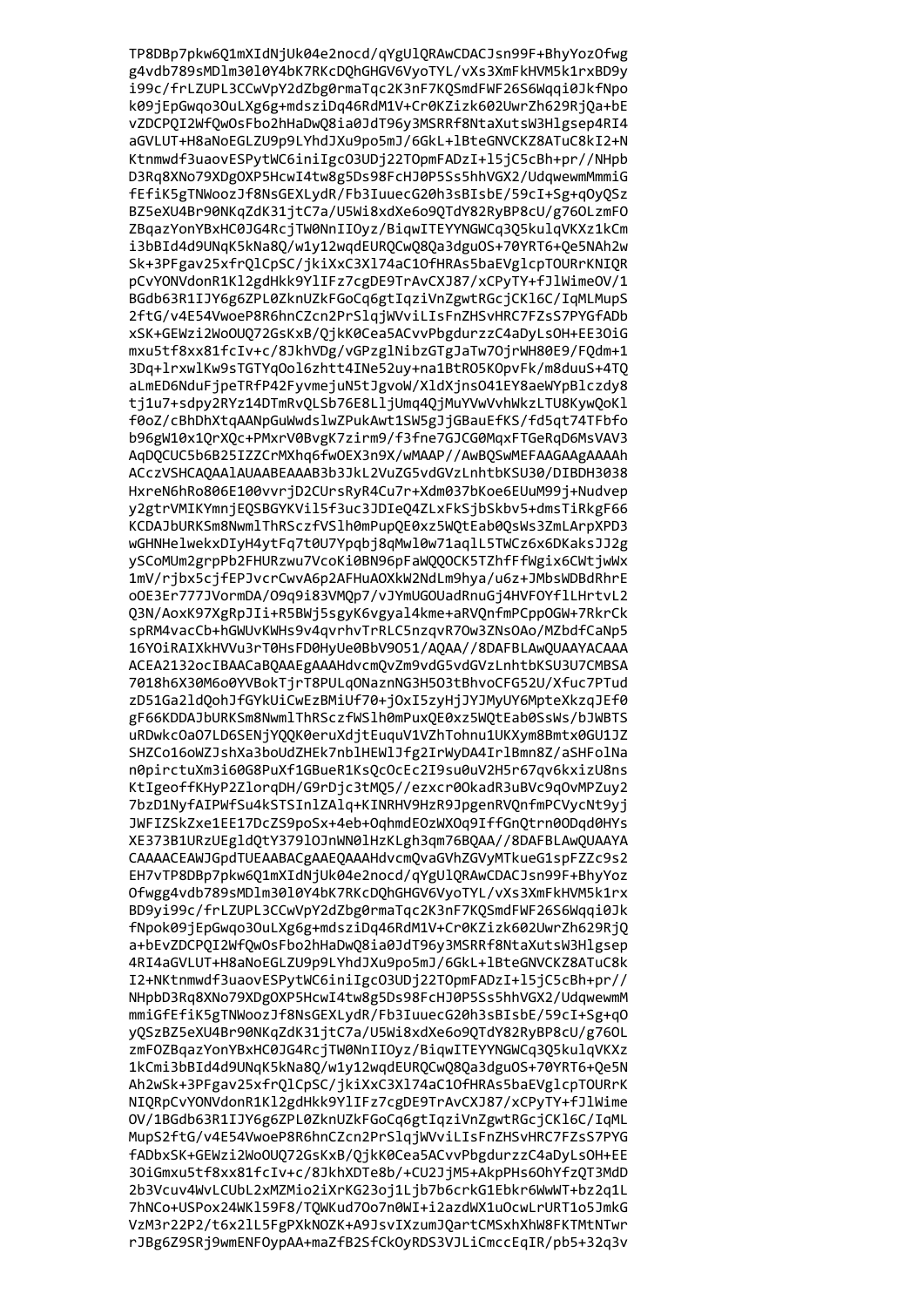RMUt+ps36FZXTLXCddDz44xGNfQG+AqvuOvb39/d+V5sIkIbw2rEVAa52sMo C1XBnQAodAJQ7huoHblhlsLshaHrJ3D4hfff1f8AAAD//wMAUEsDBBQABgAI AAAAIQBfF6TiMwQAAEAKAAARAAAAd29yZC9oZWFkZXIyMC54bWykVllz2zYQ fu9M/wMGnumTDpDWZch02NSTTh7aehx3+piBSVBEDAIMAImyf30X4GHJijM5 /CCDi91vvz2wwOWbfSXRjhsrtEpwNCEYcZXpXKhNgv+9ezdeYWQdUzmTWvEE P3KL31z9+stlQ8vcILBWljZ1luDSuZpOpzYrecXspBKZ0VYXbpLpaqqLQmR8 2miTT2MSkbCqjc64teDqD6Z2z0I0rjpF0zVX4KvQpmL0TrTZTCtmHrb1GNBr 5sS9kMI9AjZZ9DA6wVujaEdoPBDyJrQl1P3rLcxJFF/w21pe62xbceWCx6nh EjhoZUtRP4fxo2gQYtlT2n0tiF0le72mjmYn/oaQv6UG14Y1UIpnwBO4LyQj b40q2ebB1/e5qi8RI/K1YLqKeIiBw7dQOPbZM6mYUAPMj6XmMLlwGH6mv/80 elsPdGrxc2jv1cOA5c/kdzAji3DyDkOz3wVwcnQ/lKzmGFUZfb9R2rB7CYya aIZ8R+IrmBM1aijMl/w2wYRcvJ1H8Vvci655wbbSHewEixsT/n1wj5KD6o7J BLMFnl5dTgGv3Q0qpl0rfW00Ltr9TlaLzF1d7qj1BN1jzZHIE/xxT+Dvo4v0 YU5kGprNiidgHEcLQkbhFyNNbQ2cgg7LP8GKrAhMRhg0ZYKrdDmS6WpUpfPW QKaLdsEh3h31Q2ormQ1rxD/DXLXbCp0RRFALBDxBrd2C45L7vRhFPr5B7k0C HbBKT7c8WBq/bnF+tCUKlIL+OSJfELdeXvhoLU58dECzltoRWCVylM5RGso0 hBGkK9g41V2idHUqXaB0eST1iUgXPtyAMT1OsC8Jcnzv/EI/JNj58mVaKZ45 X/UEZ1vrdHUgljqDpk8vRmSdRmQUagKrqC0irOJWdmDC1EZyMIqXoL8iowsy 61LZ+0b+/gTnhXCh4/xHqGcJ1yfY+tKWqNZW+IsiwWdkdK8dELsVmxLs9gZ8 ANvFIr4YRbOLZag5RDvYawrEH9COQrQJ5rkAK+89uB26vPMLhoPIuw4f4QTc 6IabG7m1/zHHzV9wi/5z/wmSdR77eG19cEpsTBYgbdN4dnR0rD+aCe7joeze arl1fC154ShZe2JjJsVGUS9Zw229EWrc7XZfTteg2ojclXQ2iyfzee3WJfcJ odFyCR9Gu3Cx0vNovn4aC5XzPR3H82gxj8gyXldWj3sO41Ib8aSVY5JmcDVz 89r2uL2vd5y2RI714DXkRPYKSL/5EsLnjkmp4QrNuIRxVfhWkDLTUsOzwgoJ lv4pZfQDhzlUtKMCNJCuWQZvlwRPukMytFSX5AJiGhesEvKR/vZ5q936TlTc or95g251xVQrXAc9P85oVENvgK/wiru+/f3dne/FJiK0MaxGTGWQqz2MslAV 3AmAQicA5b6B2pEbZinMXhi6fgKHX3j/Xf0PAAD//wMAUEsDBBQABgAIAAAA IQAAPvm2VgMAADMMAAARAAAAd29yZC9oZWFkZXIyMS54bWy8VsFu2kAQvVfq P1i+g20wtLECEQ1J1VuUNB+wmAWs2F5rbePmlqSVemilHHrrpb33QilRSVKo 1C9Y/1FnbQxxQA4kqIoUm/HOmzczb8be3HpnmUIXU9cgdkVU8rIoYFsnTcNu V8Tjt3u516LgeshuIpPYuCKeYlfcqr58sRlonSYVwNt2tcDRK2LH8xxNkly9 gy3k5i1Dp8QlLS+vE0sirZahYykgtCkVZEWO7hxKdOy6EGoH2V3kihM4ax6N ONiGWC1CLeS5eULbkoXoie/kAN1BntEwTMM7BWy5nMCQiuhTW5sQyk0JcRct JjS5JB50LosFcWPPOtF9C9teFFGi2AQOxHY7hjNL46lokGInodTNSqJrmcm5 wFHUuXjTlJfpQZ2iAFoxA5yDW1CMZuxkmXEdeH9nXX2IqMhZyUw6wiGmHJah kI6ZMLGQYU9hnlaa+8WFYXiOvt9Q4jtTOo7xPLR9+2SKxWdyBWZyOZq8+6m5 KwHMje5RBzlYFCxd22/bhKKGCYwCRRW4IsUq7AlHCDTYL83DiijLG9slpbAt JqYDGDlZVnfVgro7NdZxC/mmN3/8gJuKpZJSexUjH9AowJF3amKA7CKzIqKy KHGrYTd5FKPdAaRcUYmtNHZpREcaO250NZHdTtypnzs85mclcOaH4erET1Gw 1QECzauyL2wcnofv2YD1wjO4u2B9dsVG8NcLLwX2lY3ZH/aX9cAwDC95UC+m wFOhC8sVPVk5HQDma1ZzHaRDpxyKXUy7WKwKD4M+Gb9694N9j/I9Z0N2HZ6z G7heCZBdHxLnmY7ZTzDdhp/ZKPzEHw3g/BmYf7Hh3W2KCa8/p5Ilo/+gmGU1 km5VTS0W1b1IrBPhZ0JEUvkGpbiEoo0igQxTxQAt3GvLo1iPKWl1eqtr51GS 70Zhis+t4fpJLkYEXY9BwOfw/xbkPIDR5RruR2M8grtrIfwAD2DIJ8f6kREa fBF+ZFcwDHAq2gbD9PgtI/p4d5Y21I2d2UJdzyTw5QDfAtAH0+BvmIIK34Xx j00fL3jkeyS1UD07vHiFZrpEk/Cb9QT4WiwIsBbGbJCSyfIVmog8EdV6KpT5 dsnMLCnG8gkUykq9Vlvz63GZdZSmCr/gk7/6DwAA//8DAFBLAwQUAAYACAAA ACEA6/HezTMEAAA/CgAAEAAAAHdvcmQvaGVhZGVyMS54bWykVllz2zYQfu9M /wMGnumTDpDWZch02NSTTh7aehx3+piBSVBEDAIMAImyf30X4GHJijM5/CCD i91vvz2wwOWbfSXRihsrtEpwNCEYcZXpXKhNgv+9ezdeYWOdUzmTWvEEP3KL 31z9+stl08vcILBWliZ11uDSuZp0pzYrecXspBKZ0VYXbpLpaggL0mR82miT T2MSkbCaic64teDaD6Z2zOIOripF0zVX4KvOpmLOTrTZTCtmHrb1GNBr5sS9 kMI9AiZZ9DA6wVuiaEdoPBDvJr0l1P3rLcxJFF/w21pe62xbceWCx6nhEiho ZUtRP4fxo2g0Yt1T2n0tiF0le72mjmYn/oa0v6UG14Y1UIpnwB04Ly0jb40g 2ebB1/e5ai8RI/K1YLaKeIiBw7d00PbZM6mYUAPMi6XmMLlwGH6mv/80elsP dGrxc2iv1c0A5c/kdzAii3DvDk0z3wVwcn0/lKzmGFUZfb9R2rB7CYvaaIZ8 R+IrmBM1aiiMl/w2wYRcvJ1H8Vvci655wbbSHewEixsT/n1wi5KD6o7JBLMF nl5dTgGv300apl0rfW00Ltr9TlaLzF1d7ai1BN1izZHIE/xxT+Dvo4v0YU5k GprNiidgHEcLOkbhFyNNbO2cgg7LP8GKrAhMRhg0ZYKrdDmS6WpUpfPWOKaL dsEh3h3102orm01rxD/DXLXbCp0RRFALBDxBrd2C45L7vRhFPr5B7k0CHbBK T7c8WBa/bnF+tCUK1IL+OSJfELdeXvhoLU58dECzltoRWCVvlM5RGso0hBGk K9g41V2idHUqXaB0eST1iUgXPtvAMT1OsC8Jcnzv/EI/JNi58mVaKZ45X/UE Z1vrdHUgliaDpk8vRmSdRmQUagKrqC0irOJWdmDC1EZyMIqXoL8iowsy6lLZ +0b+/gTnhXCh4/xHqGcJlyfY+tKWqNZW+IsiwWdkdK8dELsVmxLs9gZ8ANvF Ir4YRbOLZag5RDvYawrEH9COQrQJ5rkAK+89uB26vPMLhoPIuw4f4QTc6Iab G7m1/zHHzV9wi/5z/wmSFftwbX1wSGxM5tD1bRbPjk609SczwX041N1bLbe0 ryUvHCVrz2vMpNgo6iVruKw3Qo273e7L6RpUG5G7ks5m8WQ+r9265D4fNFou 4cNoF+5Veh7N109joXK+p+N4Hi0W8xlZrSurxz2HcamNeNLKMUkzuJm5eW17 3F7X005bIsd68BhyInsFpN98CeFzx6TUcINmXMK0KnwnSJlpqeFVYYUES/+S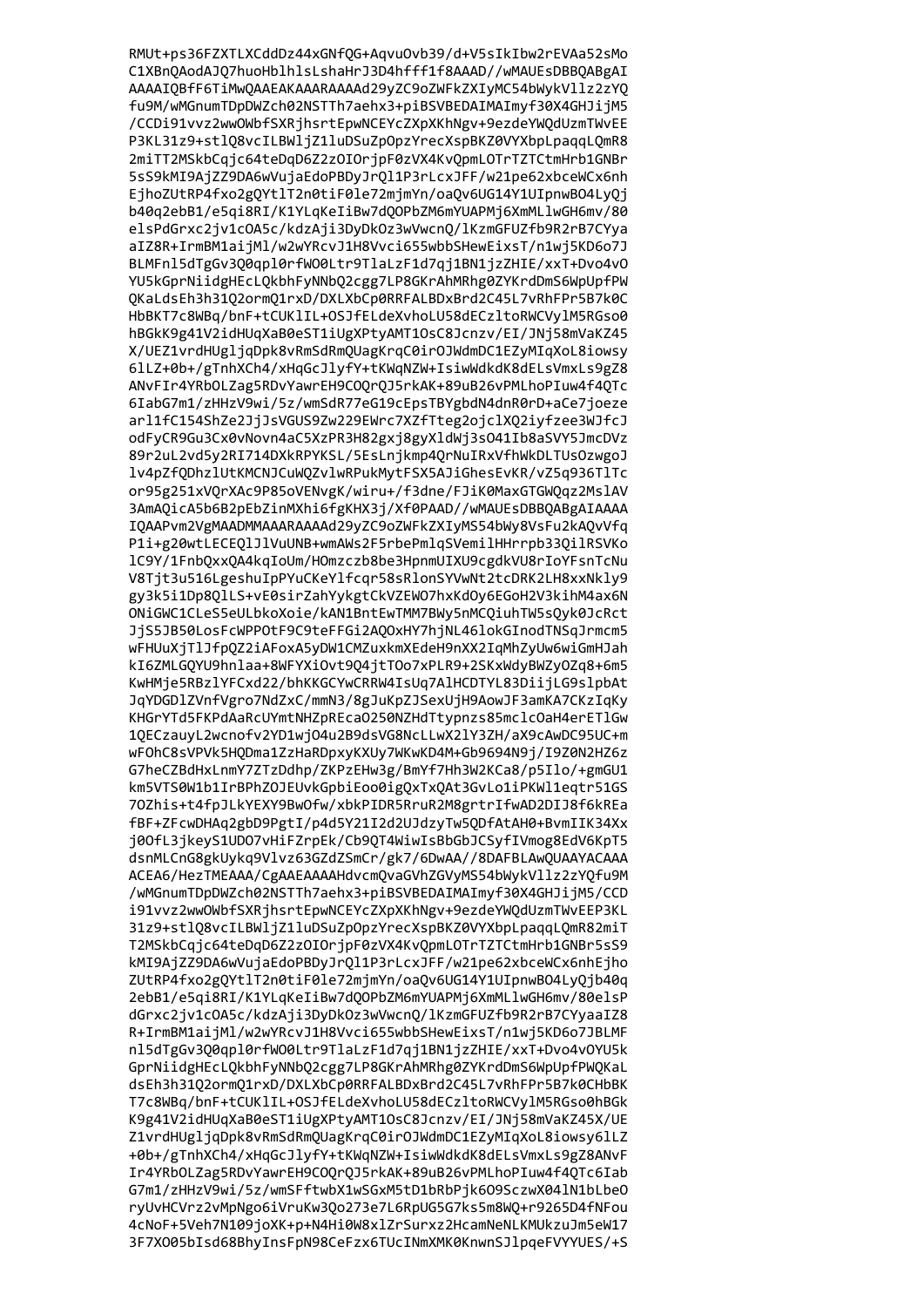MvqBwxgq2kkBGkjXLIOnS4In3RkZOqpLcgExjQtWCflIf/u81W59Jypu0d+8 Qbe6YqoVroOen2Y0qqE1wFd4xF3f/v7uzrdiExHaGFYjpjLI1R4mWagK7gRA oROAct8/7cQNoxRGL8xcP4DDLzz/rv4HAAD//wMAUEsDBBQABgAIAAAAIQBr 6y71uAEAAFcFAAAQAAAAd29yZC9oZWFkZXIyLnhtbKyU207EIBCG7018h4b7 XVqjG23smqwbjXfGwwOwlG6JwBCgrfv2Qk+7WmM8XU0LM9/8MwNcXr1KEdXM WA4qQ8k8RhFTFHKuthl6frqZnaPIOqJyIkCxDO2YRVfL46PLJi1zE/loZdNG 0wyVzukUY0tLJomdS04NWCjcnILEUBScMtyAyfFJnMTtlzZAmbU+1TVRNbGo x8kpDTRTPlcBRhJn52C2WBLzUumZp2vi+IYL7naeHS8GDGSoMirtBc1GQSEk 7QT1Zogwkyo+ydtFroFWkinXZsSGCa8BlC253pfxW5ovsRwk1V8VUUsx+DU6 0Z3kG0v+zgzWhjR+FHvgBPdJM/IuSIquD2G++61+JCbxV8X0EwmIUcN3JLzP OSiRhKsR87vWHDbXX4a/nO9bA5Ue5Wj+N9qdehlZ4U7+QFm8aG/eYWn2R4DJ 1X0siWYokjS92yowZCO8oiY5jcKJREv/TuioSf37kj9kKI4vVmfJyQoNS2tW kEq4g5024t605tHtBPOuNREZIguEw6rpNjftz+batlYQtR0cmZrdroIv7p29 1SEo2H8X9B7u//yzuHwDAAD//wMAUEsDBBQABgAIAAAAIQBiewepTgIAALwG AAAQAAAAd29yZC9mb290ZXIxLnhtbKRV207jMBB9X2n/IfJ7m4SyZYlIUaEs 4g2C7ge4iZNYxBeN3ab9+x3n1i6BisKLE01mzjkz45nc3O5E6W0ZGK5kTMJx QDwmE5Vymcfk7+rP6DfxjKUypaWSLCZ7Zsjt70ePmyrKLHgYLU1U6SQmhbU6 8n2TFExQMxY8AWVUZseJEr7KMp4wv1KQ+hdBGNRvGlTCjEGqeyq31JAWTgzR 1GYSuTIFglozVpD7gsLrRo80XVPL17zkdo/YwbSDUTHZgIxaOaNekAuJGkHt o4uAQRbv8DaRC5VsBJ02ZvSBlahBSVNwfUjjq2iYYtFJ2p5KYivKzq/S4eWA r0/5Mz1YAK2wFQfAAdw7xUibIFE2dXD9PXT1LWIYnEgm7YiD6DV8RsL/nJ0S QbnsYb5WmuPi4jB8534/gtroXo7m30N7kq891pvJM5QF03ryj1MzZwEMRvel oJoRTyTRUy4V0HWJiqrw0nM3ksxwT2ivinC/pM8xCYLru1/hxR3pTAuW0U1p h1+WznOVTK8nDw3IEmgsF7svGUZvaRkTekV8Z82ACrYENFdANdgx3BJvEbrN ZVIonGvLdtYZis6A6yN3V6SKdvOS57j8gOdF7bPHReiAfdTe0NbcWZneF9Sx tG+rvcZc18zhN061X31waSyskNTttMhomqCrBmYYbBmZLeePD57nGHrHmu8A 8AGbYZoCtWxACI1SqZagVNbKaWx2Np04KvuG4kTIB+wMq9pn6spzfn/riFPN 5DLFEtfNiMlkGhx3oqHEE/89s38AAAD//wMAUEsDBBQABgAIAAAAIQApz2+X pAQAAAYMAAAQAAAAd29yZC9oZWFkZXI2LnhtbMxWWY/bNhB+L9D/QDBAHwpr LX19LR1tlGQPBOg2C2eLvhQIaImymKVIhaQtb359h9SxdrwJcqBA/WBRw5lv vjk41PMXu1KgLdOGKxnj6CTEiMlUZVyuY/zX3VUwx8hYKjMqlGQxfmAGvzj/ 9ZfnNSkyjcBaGlJXaYwLaysyHJq0YCU1JyVPtTIqtyepKocqz3nKhrXS2XAU RqFfVVqlzBhw9ZrKLTW4hSuP0VTFJPjKlS6pNSdKr4cl1febKgD0ilq+4oLb B8AOpx2MivFGS9ISCnpCzoQ0hNpHZ6GPonjCb2N5odJNyaT1HoeaCeCgpCl4 9RjGj6JBiEVHafu1ILal6PTqKhof+etD/pYaXGhaQykeAY/gnkhG1hiVosmD q+9jVT9HjMKvBdNWxEH0HL6FwqHPjklJuexhfiw1+8mFw/Az/X2t1abq6VT8 59DeyPsey53J72AWTv3J2w/NfBfA0dF9V9CKYVSm5M1aKk1XAhjV0Ri5jsTn MCcqVBOYL9kyxmF49moSjV7hTnTBcroRdm/HW9xq/3hnHwQD1S0VMaZTPHRS 3Wyu/MvqtfFPQeW6U2QyuH7ldIetMjyrxsjDtgBS3Wql8j09U00pPX++JcYF ZR8qhngW4/e7EH7vbXQKsyVV0KCGf4IoR9E0DAf+HyNFTAVxeB2afYBV0A9h msJwKmJcJrOBSOaDMpk0BiKZNgsGOdoSN9g2ghq/RuwjzGKzKdGzEIWoAQKe oNZswRHL3N4IRS70Xu5MPB2wSo63HFgy+rLF6cEWz1EC+qcofELcePnMR2Nx 5KMFGjfUDsBKnqFkghJf2j4ML53DxrHuDCXzY+kUJbMDqUtEMnXheozhYYJd SZBlO+sW6j7G1pUvVVKy1LqqxzjdGKvKPbFQKRyU5GwQLpIoHPiawCpqigir USPbM4GWFAyMRjPQn4eDs3DQprLzjdydC85zbn3HuRdfzwIuXLB1pS1QpQx3 10uMn4WD1bJAbMnXBdjtNPgAttPp6GwQjc9mvuYQbW+vCBC/R1sC0caYZRys nHfvtu/y1i8Y9iLn2r/4E3CragZvxcb8TS3TN3Dzvl19gGSNXbim2jskZhRO IvDhs/js40QYd5pj3IVD6MoosbFsIVhuSbhwvAIq+FoSJ1nABb/mMmh32zer KlCteWYLMh6PTiaTyi4K5vJBotkMXrSy/i4mp9Fk8SngMmM7Eowm0X06Pp2P F6VROcchKJTmn5S0VJAUbnOmv7OdNFf81pGGvKEefEBZnn4BpNv8HMLligah 4NZNmYAJ17tOECJVOsGXiOECLN3X11b3DMZO3kwK0ECaoi187sT4pD0ifUe1 Sc4hpiCnJRcP5LePG2UXd7xkBv3JarRUJZWNcOH13DOjUOWtAb78h9/F8uXV nWyFOgpJrWmFaEwhVzuYZL4auBUAhVYAv13/+MnbiFI3gt3OzkX2ipeVn+Zc gpsYo+X1FXotOKOd/fM7urlcX19evV3evLxD7noAiz+gdWGOOtgtyhOjv5vx NbHnLZikJXOzHvZ54x7+e/8NN4f431xL33ORAaHqf0EBiMBX/Pm/AAAA//8D AFBLAwOUAAYACAAAACEAoFIYe1UCAAD8BgAAEAAAAHdvcmOvaGVhZGVvNS54 bWzMVc1u00AOviPxDtbeE9shDWDVaZpGoN6ili7Axt4kVr0/2nVicmvgCBIH bpv4cwmll0Kl0eoTrN+IWTt0Camat0WALHnt2W+++WZmx97eeU1ia0Skiiiz kVt1kEVYwMOI9X109OpF5RmyVIJZiGPOiI/GRKGd5uNH26k3CKUF3kx5gOh8 NEgS4dm2CgaEY1W1USC54r2kGnBq814vCoidchnaNcd18icheUCUg1B7mI2w Ogs6us7GBWEOa8clxYmactm3KZbHO1EBdoGTaBvFUTIGbadR0nAfDSXzFoIa S0HGxSsELZbSQ651cUPcwrPNgyE1LMkj2pLEoIEzNYjEKo37skGKg1LS6LYk RiOucalw62vxlilv0o02xCm0YkW4RndDMcLCicZFHUx/V139m9F1bktm0RFD sdSwiYQ/Y5ZKKI7YkuZ+pbleXBiGh5zvl5IPxVKOiB7Gts+0l1xmJu+gzGnk k3c9NXUngrXRPRxgQZBFA2+/z7jE3RgUpW7dMicSNeE7IazUg+9LeOAjx3ne 2nJrLVSaOjByjrNbb2yZuV3g2qSHh3GyDu8YU+3pk73dVsHckXmAw2QcE/Ae 4dhHuIFsY5XFZjd/iTHrlwA5rBwcGYy9AMEqCnBOt7lj6iVN/VHPs0n2Vp/p aXYCT2/0qT7X13BNsw+W/qTn+qf+padgmIHh6ov+nHtM9Ex/zyb6B6znFuyf gqvBzvVXMF1k7/V19s5snQH+BMzf9OzqwqhOCu35XfyjEuc0G9Rzo0qaiv6/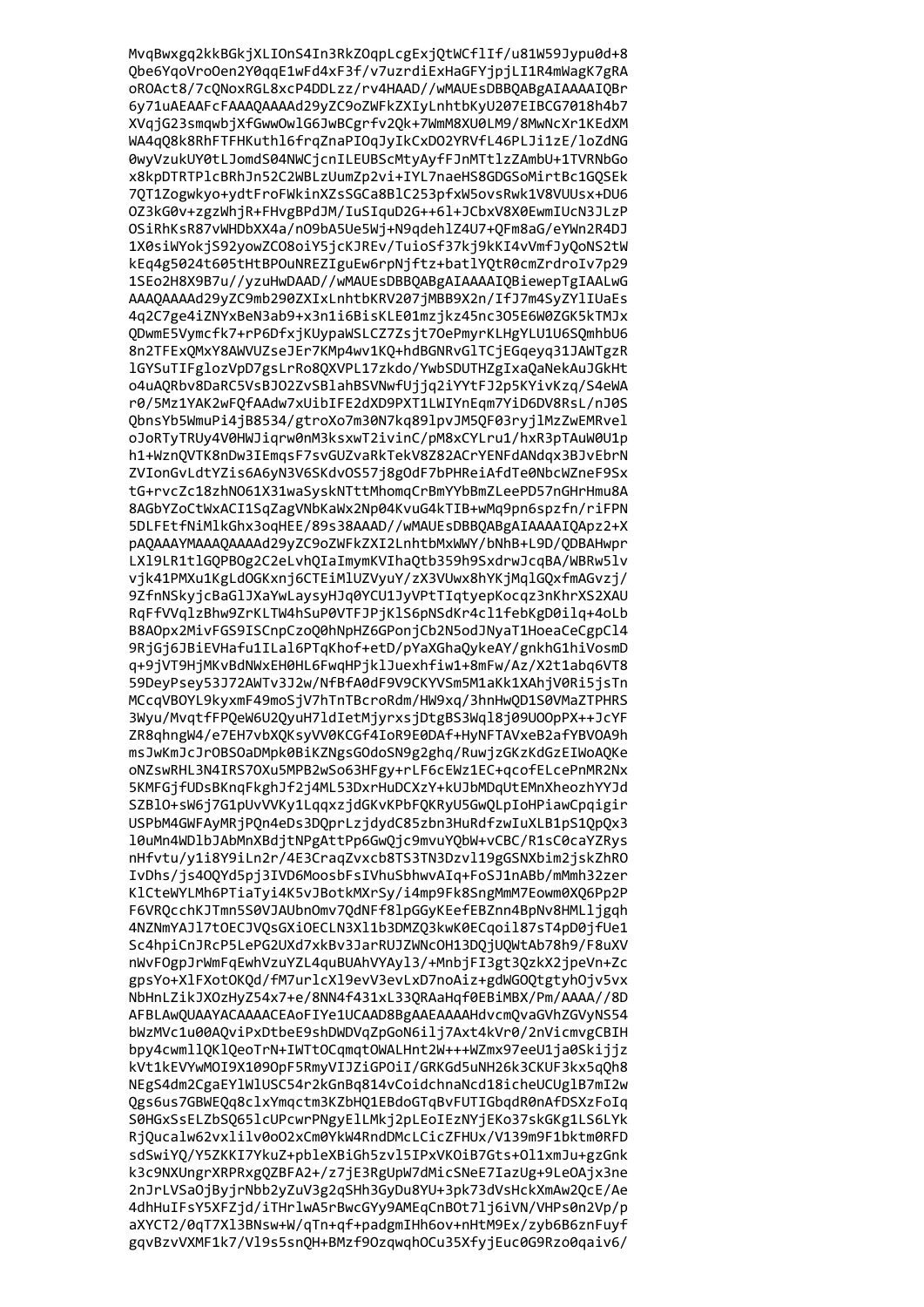ukAd/LuavwEAAP//AwBQSwMEFAAGAAgAAAAhADUKB1I1BAAAPwoAABAAAAB3 b3JkL2hlYWRlcjQueG1spFZLc9s2EL53pv8BA8/0pAdIWZQMmQ6betLJoa3H cafHDEyCImIQYABIlP3ruwApWrLiTB4+yOBi99tvH1jg8s2ulmjLjRVapTia EIy4ynUh1DrF/969Gy8xso6pgkmteIofucVvrn795bKlVWEQWCtL2yZPceVc Q6dTm1e8ZnZSi9xoq0s3yXU91WUpcj5ttSmmMYlIWDVG59xacPUHU1tmcQ9X n6LphivwVWpTM2cn2qynNTMPm2YM6A1z4l5I4R4BmyR7GJ3ijVG0JzQeCHkT 2hHq/+0tzEkUX/DbWV7rfFNz5YLHqeESOGhlK9E8h/GjaBBitae0/VoQ21ru 9dom0j/xN4T8LTW4NqyFUjwDnsB9IRlFZ1TLLg++vs9VfYkYka8F01fEQwwc voXCsc89k5oJNcD8WGoOkwuH4Wf6+0+jN81ApxE/h/ZePQxY/kx+BzOShJN3 GJr9LoCTo/uhYg3HqM7p+7XSht1LYNRG58h3JL6COdGglsJ8KW5TTMjF23kU v8V70TUv2Ua6g51gcWPCvw/uUXJQ3TKZYpbg6dXlFPC63aBiurXSN0brstvv ZY3I3dXlllpP0D02HIkixR93BP4+umgGcyLX0GxWPAHjOEoIGYVfjDS1DXAK Oqz4BCuyJDAZYdBUKa6zxUhmy1GdzTsDmSXdgkO8W+qH1EYyG9aIf4a5ajc1 OiOIoA4IeIJatwXHpfB7MYp8fIPcmwO6YJWdbnmwLH7dYna0JUqUgf4MkS+I Oy8vfHQWJz56oPOO2hFYLQqUzVEWyjSEEaRL2DjVXaBseSpNULY4kvpEZIkP N2BMjxPsS4Ic3zm/0A8pdr58uVaK585XPcX5xjpdH4ilzqHps4sRWWURGYWa wCrqigiruJMdmDC1lhyM4gXoL8nogoz6V059I39/gvNSuNBx/iPUs4LLE2x9 aSvUaCv8RZHiMzK61w6I3Yp1BXY7Az6AbZLEF6Po/GIRag7RDvaaAvEHtKUO bYp5IcDKew9uhy7v/YLhIPKuw0c4ATe65eZGbux/zHHzF9yi/9x/gmTNfbi2 OTgkNibzGHyELJ4dnRzrT2aK9+FQdm+13Di+krx0lKw8rzGTYq2ol6zgsl4L Ne53+y+nG1BtReEqen4eT+bzxq0q7vNBo8UCPox24V61s2i+ehoLVfAdHcfz KElms4SsaqvHew7jShvxpJVjkuZwM3Pz2va4u663nHZEjvXgMeRE/grIfvMl hM8dk1LDDZpzCdOq9J0gZa6lhleFFRIs/UvK6AcOY6jsJgVoIN2wHJ4uKZ70 Z2ToqD7JJcQ0Llkt5CP97fNGu9WdqLlFf/MW3eqaqU64Cnp+mtGogdYAX+ER d337+7s734ptRGhrWIOYyiFXO5hkoSq4FwCFXgDK+/7pJm4YpTB6Yeb6ARx+ 4f139T8AAAD//wMAUEsDBBQABgAIAAAAIQD9VVOLNQQAAD8KAAAQAAAAd29y ZC9oZWFkZXIzLnhtbKRWS3PbNhC+d6b/AQPP9KQHSEuUBJkOm3rSyaGtx3Gn xwxMgiJiEGAASJT967sAKdqy4kwePsjgYvfbbx9Y40LNvpZox40VWqU4mhCM uMp1IdQmxf/evhsvMbKOqYJJrXiKH7jFby5//eWipVVhEFgrS9smT3HlXEOn U5tXvGZ2UovcaKtLN8l1PdVlKXI+bbUppjGJSFg1RufcWnD1B1M7ZnEPV5+i 6YYr8FVqUzNnJ9pspjUz99tmDOgNc+JOSOEeAJskBxid4q1RtCc0Hgh5E9oR 6v8dLMxJFF/w21le6Xxbc+WCx6nhEjhoZSvRPIXxo2gQYnWgtPtaELtaHvTa Jpqd+BtC/pYaXBnWQimeAE/gvpCMojOqZZcHX9+nqr5EjMjXgukr4iEGDt9C 4djngUnNhBpgfiw1z5MLh+Fn+vtPo7fNQKcRP4f2Xt0PWP5MfgczkoST9zw0 +10AJ0f3Q8UajlGd0/cbpQ27k8CojWbIdyS+hDnRoJbCfCluUkzI6u08it/i g+iKl2wr3bOdYHFtwr8P7kFyUN0xmWKW4OnlxRTwut2gYrq10tdG67Lb72WN yN31xY5aT9A9NByJIsUf9wT+PrroHOZErqHZrHgExnGUEDIKvxhpahvgFHRY 8QlWZElgMsKgqVJcZ4uRzJajOpt3BjJLugWHeHfUD6mtZDasEf8Mc9Vua3RG EEEdEPAEtW4Ljkvh92IU+fgGuTcJdMAq093yYFn8usX50ZYoUQb654h8Qdx5 eeGjszjx0QPNOmpHYLUoUDZHWSjTEEaQLmHjVHeBsuWpNEHZ4kjqE5E1PtyA MT10sC8Jcnzv/ELfp9j58uVaKZ47X/UU51vrdP1MLHUOTZ+tRmSdRWQUagKr qCsirOJO9syEqY3kYBQvQH9JRisy6lN58I38/QnOS+FCx/mPUM8KLk+w9aWt UKOt8BdFis/I6E47IHYjNhXY7Q34ALZJEq9G0Wy1CDWHaAd7TYH4PdpRiDbF vBBg5b0Ht00X937BcBB51+EjnIBr3XJzLbf2P+a4+Qtu0X/uPkGyIh+ubZ4d EhuT2Qp8hCyeHZ0c609mig/hUHZntdw6vpa8dJSsPa8xk2KjqJes4bLeCDXu d/svpxtQbUXhKjqbxZP5vHHrivt80GixgA+jXbhX6Xk0Xz+OhSr4no7jeZQk yew8XtdWjw8cxpU241ErxyTN4Wbm5rXtcXdd7zjtiBzrwWPIifwVkMPmSwif Oyalhhs05xKmVek7QcpcSw2vCiskWPqX1NH3HMZQ2U0K0EC6YTk8XVI86c/I 0FF9kkuIaVyyWsgH+tvnrXbrW1Fzi/7mLbrRNVOdcB30/DSjU00tAb7CI+7g 5vd3t74V24i01rAGMZVDrvYwvUJVcC8ACr0A1A/9003cMEph9MLM90M4/MLz 7/J/AAAA//8DAFBLAwOUAAYACAAAACEAZXbiw6gBAADcBAAAEAAAAHdvcmOv Zm9vdGVvMi54bWvkVFtPwvAUfifxPzS8b1AvUxs7E100vhkvPwApXYnAIUBb 9++Fbu2mXYvX19JOvts5PVxevSuZNNw6ATpH6ZSghGsGhdDLHL083070UeI8 10WVoHm0Vtyhg/nhwWWbld4mAa1d1hgWo8p7k2HsWMUVdVMlmAUHpZ8yUBjK UiCOW7AFPiIp6d6MBcadC1I3VDfUo02dGrOB4TpolWAV9W4KdokVtW+1mOR2 0714FVL4VeAms54GclRbnW0MT0ZDEZKtDW2WHmFHKfborpELYLXi2neK2HIZ PIB21TDbGH91CxGr31LzXYhGvf5ca9KTkd40+Sc9WFiah1ZsCUd0e4pRrEFK rus0+7vt61fG1HwXZt0RSDF4+ImFz5a9E0WFHmi+Vprd4oZh+M//fWehNoMd I/7Hdg/fBg44k79wRmbd501Gc78iGI3uU0UNR4li2f1Sg6WvMjhg05Mk/pFo Hu4Jk7RZuF+KxxwRcnF9mh5do35rwUtaS7/zpUM82G558ivJw9GGvhzRM4Ti rtBFRItlFWDHMxJ3cVCJmLh2z3A3zT8AAAD//wMAUEsDBBOABgAIAAAAIODn ibO6zAIAAMoIAAAOAAAAd29vZC9mb290ZXI3LnhtbLxWv3LaMBTdd6b/oNGa 70zYgEMSTvADhDBZpGESsutG2DIosSVVknHI1/fKL6D0TB5tV5bu6J57zn1I Pjt/SmK0okozwXu41XQxojwQIeOLHr6fXTZOMNKG8JDEgtMeXlONz/ufP51l fmQUAm+u/UwGPbw0RvqOo4MlTYhuJixQQovINAOROCKKWECdTKjQabstN19J JQKqNYQaEb4iGpdwyT6akJRDrEiohBjdFGrhJEQ9prIB6JIYNmcxM2vAdrsV jOjhVHG/JNSoCVkXvyBUfioPtafiQNzC80IEaUK5ySM6isbAQXC9ZHIj471o IHFZUVq9JGKVxNW5TLa8vXi15NfU4EKRDEqxAdyDO5CMsHBK4iIPtr6bqv60 2HJfElNWxELUHF5DYTdmxSQhjNcw70vNdnJhGD7S3xMlUlnTkexjaFf8scay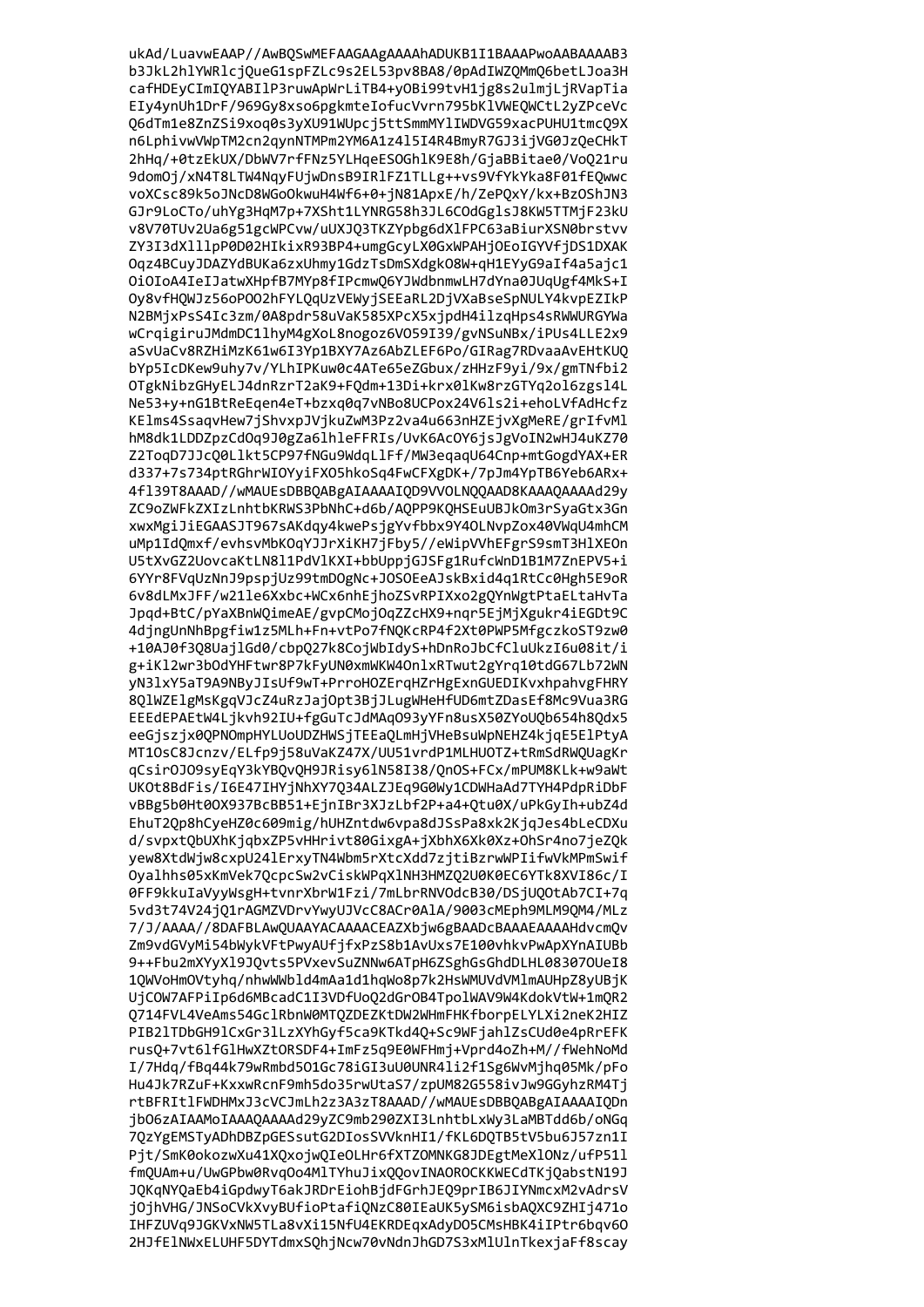M/kGZm43n7xtafpNAHuje7ckkmKUBP7VggtF5jEwyloesh2J+3BP6NCUn6my CxaizF+RuIc7Xtc79lon2LH2UARToszN/GFrNyFxTNW68piSBUXf02QONxb6 MhTGiASJCFn71x2Ye85+phSAnV1k2AKhggksxjws1qo0PVeh2m6Bp59HetcG EPnpAqpGALSR4AYuBctfgg/cquFtD7vu6fCo1R7iyjSFi8Z1Twbtbvu4Nl7Q iKSx2T8+tabBabszOM3zKQum8s6sY1oxI8cF24egsii2WJrCWGpTux7RUSWw cnmV5DK80ijGKn9HJuExicPRkljQcjVbS2ikOV3AHBdVzJvnL4dlXBs1o0/G Pj2+liSAoFJRTdWK4j6aDiZjhNCPb+h6fDsZX97cXg9myPZU7Zl32L/g9oeU aCqJIoYezIptleGg0/HcvFXKUnAxVUJE+ZTpNzR45pt+x7NqoaVt1+fl/S+F pzzcCITQMiewPWJghG1uhj+R/i8AAAD//wMAUEsDBBQABgAIAAAAIQCWta3i lgYAAFAbAAAVAAAAd29yZC90aGVtZS90aGVtZTEueG1s7FlPb9s2FL8P2Hcg dG9jJ3YaB3WK2LGbLU0bxG6HHmmJlthQokDSSX0b2u0AAc06YYcV2G2HYVuB Ftil+zTZOmwd0K+wR1KSxVhekjbYiq0+JBL54/v/Hh+pq9fuxwwdEiEpT9pe /XLNQyTxeUCTsO3dHvYvrXlIKpwEmPGEtL0pkd61jfffu4rXVURigmB9Itdx 24uUSteXlgOPw1he5ilJYG7MRYwVvIpwKRD4COjGbGm5VltdijFNPJTgGMje Go+pT9BQk/Q2cuI9Bq+JknrAZ2KgSRNnhcEGB3WNkFPZZQIdYtb2gE/Aj4bk vvIOw1LBRNurmZ+3tHF1Ca9ni5hasLa0rm9+2bpsOXCwbHiKcFOwrfcbrStb BX0DYGoe1+v1ur160c8As0+DplaWMs1Gf63eyWmWOPZxnna31qw1XHyJ/sqc zK10p9NsZbJYogZkHxtz+LXaamNz2cEbkMU35/CNzma3u+rgDcjiV+fw/Sut 1YaLN6CI0eRgDq0d2u9n1AvImLPtSvgawNdqGXyGgmgookuzGPNELYq1GN/j og8ADWRY0QSpaUrG2Ico7uJ4JCjWDPA6waUZO+TLuSHNC01f0FS1vQ9TDBkx o/fq+fevnj9Fxw+eHT/46fjhw+MHP1pCzqptnITlVS+//ezPxx+jP55+8/LR F9V4Wcb/+sMnv/z8eTUQ0mcmzosvn/z27MmLrz79/btHFfBNgUdl+JDGRKKb 5Ajt8xgUM1ZxJScjcb4VwwjT8orNJJQ4wZpLBf2eihz0zSlmmXccOTrEteAd AeWiCnh9cs8ReBCJiaIVnHei2AHucs46XFRaYUfzKpl50EnCauZiUsbtY3xY xbuLE8e/vUkKdTMPS0fxbkQcMfcYThQOSUIU0nP8gJAK7e5S6th1l/qCSz5W 6C5FHUwrTTKkIyeaZou2aQx+mVbpDP52bLN7B3U4q9J6ixy6SMgKzCqEHxLm mPE6nigcV5Ec4piVDX4Dq6hKyMFU+GVcTyrwdEgYR72ASFm15pYAfUt038FQ sSrdvsumsYsUih5U0byBOS8jt/hBN8JxWoUd0CQqYz+QBxCiGO1xVQXf5W6G 6HfwA04WuvsOJY67T68Gt2noiDQLED0zEdqXUKqdChzT50/KMaNQj20MXFw5 hgL44uvHFZH1thbiTdiTqjJh+0T5XYQ7WXS7XAT07a+5W3iS7BEI8/mN513J fVdyvf98yV2Uz2cttLPaCmVX9w22KTYtcrywQx5TxgZqysgNaZpkCftE0IdB vc6cDklxYkojeMzquoMLBTZrkODqI6qiQYRTaLDrniYSyox0KFHKJRzszHAl bY2HJ13ZY2FTHxhsPZBY7fLADq/o4fxcUJAxu01oDp85oxVN4KzMVq5kREHt 12FW10KdmVvdiGZKncOtUBl8OK8aDBbWhAYEQdsCVl6F87lmDQcTzEig7W73 3twtxgsX6SIZ4YBkPtJ6z/uobpyUx4q5CYDYqfCRPuSdYrUSt5Ym+wbczuKk MrvGAna5997ES3kEz7yk8/ZEOrKknJwsQUdtr9VcbnrIx2nbG80ZFh7jFLwu dc+HWQgXQ74SNuxPTWaT5TNvtnLF3CSowzWFtfucwk4dSIVUW1hGNjTMVBYC LNGcrPzLTTDrRSlgI/01pFhZg2D416QA07quJeMx8VXZ2aURbTv7mpVSPlFE DKLgCI3YROxjcL8OVdAnoBKuJkxF0C9wj6atbabc4pwlXfn2yuDsOGZphLNy q1M0z2QLN3lcyGDeSuKBbpWyG+XOr4pJ+QtSpRzG/zNV9H4CNwUrgfaAD9e4 AiOdr22PCxVxqEJpRP2+gMbB1A6IFriLhWkIKrhMNv8FOdT/bc5ZGiat4cCn 9mmIBIX9SEWCkD0oSyb6TiFWz/YuS5JlhExElcSVqRV7RA4JG+oauKr3dg9F EOqmmmRlwOBOxp/7nmXQKNRNTjnfnBpS7L02B/7pzscmMyjl1mHT0OT2L0Ss 2FXterM833vLiuiJWZvVyLMCmJW2glaW9q8pwjm3Wlux5jRebubCgRfnNYbB oiFK4b4H6T+w/1HhM/tlQm+oQ74PtRXBhwZNDMIGovqSbTyQLpB2cASNkx20 waRJWdNmrZO2Wr5ZX3CnW/A9YWwt2Vn8fU5jF82Zy87JxYs0dmZhx9Z2bKGp wbMnUxSGxvlBxjjGfNIqf3Xio3vg6C24358wJU0wwTclgaH1HJg8gOS3HM3S jb8AAAD//wMAUEsDBBQABgAIAAAAIQDX03vmQHwAAIKRAgARAAAAd29yZC9z ZXR0aW5ncy54bWzsnU2PZ0eV5vcjzXewajMr43tvRNy4t4Tpvg/dTDc0wtCt WbWSqiROUZVZvsvvMavCLiv82GCgAGPe3I11/IZhiAG7m5dNizTL2Yw0s3Oa wSMvafsrzC/+WVXG5edBaHvYiFavoKaef9wbN+LEiRPnPOfEu//k4xcv3Hbv 9v7Bzt7unWfad1VnbtvePbd3fmf3o3ee+fCH1tu7M7cdHG7tnt+6sLe7feeZ +7cPzvzJe/79v3v3fWcPtg8P+dnBbTxi9+DsxXN3nrnn8PDS2Tvu0Dh3z/bF rYN37V3a3gW8e2//4tYhf93/6B0Xt/Y/dvnS7ef2Ll7a0tz5yM6FncP772ig qi1z/TF7d565vL979voibr+4c25/72Dv7sPS50ze3XfvnNu+/n83Wuz/Ie89 bTnvnbt8cXv3cPPG0/a3L9CHvd2De3YuHdx42sV/6dP4xHtuP0Te3/cR9168 cON399XV7/v19c+9b2///M0Wf0i3SoNL+3vntg80mKCLF04/9+LWzu7Nx9Tx HO+6OdTvYaivOH33HeVRNK+rzZ/e6vnBhXe0F7N9Oot/ufOR/a39021GAEov Lp47+96P7u7tb33kAkJ1Xx3PvAeJ+sTe3sXb7jt7aXv/HJ0E0FbVmTsKcH7n 4NKFrfvHrXMf++i+3uXd83fds3VpewPds3N++65L2xcu8KXL/v7e/sHmn7f0 He7cu/03+ztFR086vP/CNg/eunTp/VsXeeH77vgbzZjed/bCVhH07d3bP3zX GX5x7/bu+b399853nmlj+fv5Cxf++ubiCHWVc/nX3QvTPdvnPkYHy98Q9nMf 27yi/MO/701/Nv5Bb2cx/jHe/gd++x/j7Xfv375+8P/htyP2e3ffdbh1WOb7 4Lpc3Hnm3IXtLcTuvrMf3d+6iA668S+ns3V4uMUknv/Q9kWkjJb7Z3f0331m /73nr0/nQZGfD2ztbq8bTbbuXDjc3udh926xCkJVbcRg68KFjRAc3BCLyweH exdv/BN6tQjbIXL9tn/aPPrgvbsfPkAsNz+6Z3uraN+3/Wr38sWPb0/f+q+H ZfW87Xfnd/a3zx2e9rII/l/tfvDyLh3aPPid4Ae29rcYkEv3+J+8/8ab7UM+ VHpx4wFlnPffev/1oTjcuxT+/O2ftRmye3cOdm79hK0ytrsM1ObDynLdPHsz Uee37966f0GQN97FI29MQG5uaIn9rfv46D/b3zn/53v705/Y2z3cunDXpa1z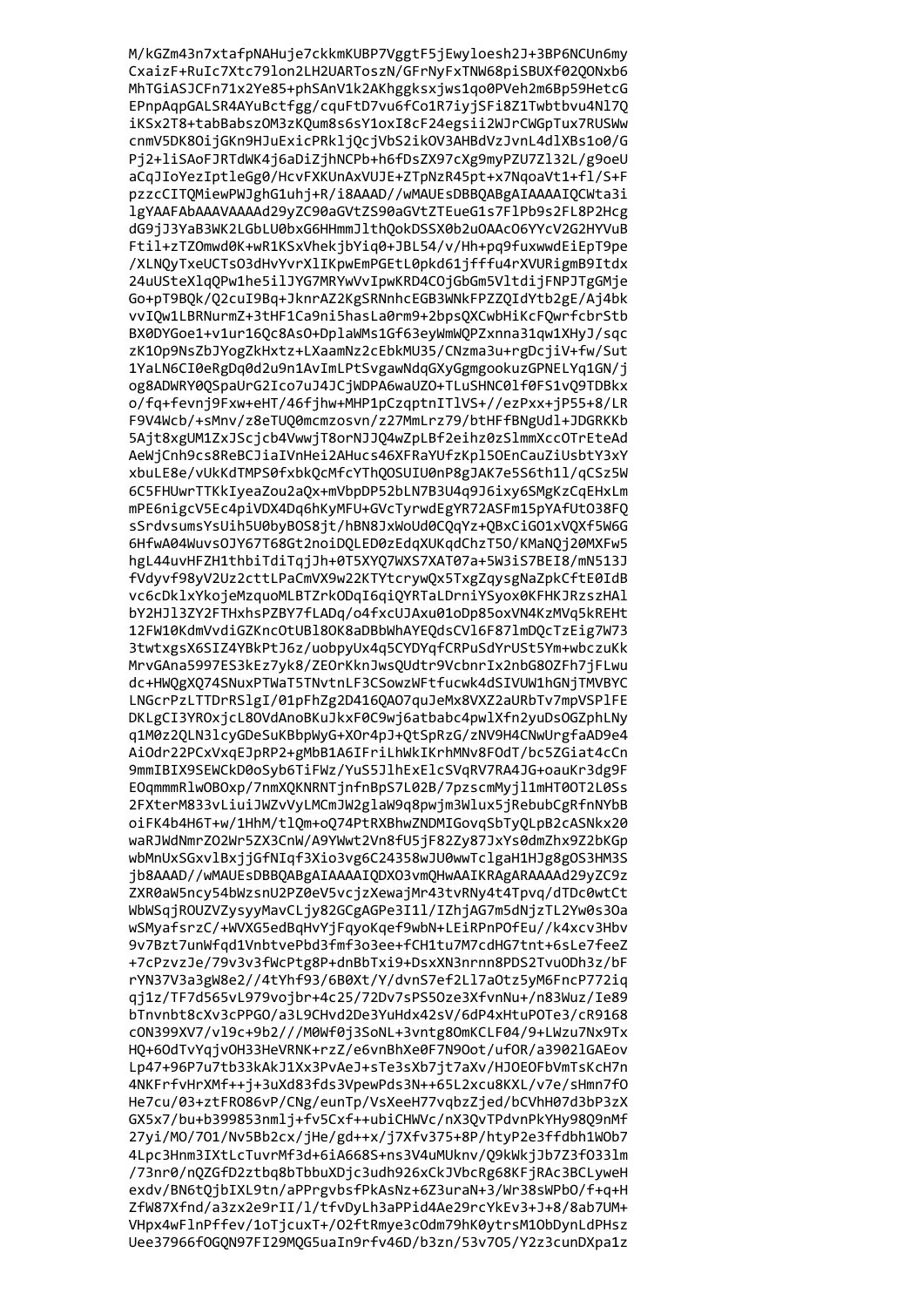/OONH9c3f3yqUt764fxW64UN8f4bLZrTJb2794HLu+cOL292jL+gizx006lz 9zCK5+j09TdNvHZ/78KN5uf33r93OLHd7aONTx91z/n9jf6aTz/n4D3v3jt7 UBTa9e87u03es9sfR/9tn985ZPu9tHP+4tbH7zzTVG0oT7j+axTi3uXDt/22 YOXH1972r7ed3zrcon1pe8fbGvP3+86+szv3nb17b+9wd+9w+wP7Rf3e+Bvf VBbG7deXxS3/vJkFnnfjn0/bolDfetD1v9zynLf/643HvK3hqb1Q+nL6p7t0 bQ8etLtR6Kf/et2eeN/e+e2y3C7v77xjk7KbXGmwWc/sRafzujFRbn3RHqKB fG1vpH4joivzfdf0J7aH3fP/kSW/g4WykZF/RQ9+Xwe2d8t6+yssqw/df2l7 3d46vIxk/ZFethHe9cLOpfftlK31vbvn0V//2pchIm9N5/m9c3+9tc8SYK/d /PHmlLKO7v3Q/tbu5nWbmfnTN57/1hvPv/hPn/ztM39/OkS3Nrm8v4/1ev/N uTz55Ddf/eXf/++vXPv1Fx/77QtP/PcvvfHzR48e+txvPv/00YMvHr34wMmV q7fiLxf8C1cK/qMXTh54CfzkSvnf33nKm1eulF/93eZXP71y8sknb8WfLvjT 13jKydWHyyMeuHbLTz656cjTm4688qmTB6/eim868kx5xcmnyvOPXvnpyYMv 3fKrB54oL3pm85R/f0jkavnh73b0wU+Dnzz0M/75N89ufvWzb5986tqtv/ph ecpzm8/5+dWTh67exE8+XX775q0bznz29AcvnDz00s0fbEb1zS+Wbhy98vTR A185+sW1k888fwv+pdKNo0cK/tqVB04f+rvd/FLpwPG3rhw98Mhrn3zg5H01 Avefeasbp2/58mPlV9/Y/OqBL5585tZeXLsC/guHnn71qUdPHi4Tf/LZJ2/p vLWnv08eLD957eq3Tj537Rb8K4+WV3z9Gh05ea08/7Wrz548fPXWX71cfvVY +dVrn3ry50Hyw9/9nK+W4Tj50pn448c23X3o6yePPHnLr7726fKUrzEoj7z2 nx87+fy1m/jJo+W3b35tMypf27zm0y+ef0HqzR+cjsdjj20esHnBZ544+WKZ 5d+7LpqbC+M3115+/eHn/vnrj/7F8WefPfr5L0++/Ej65y8/8eovXzl65qmT 7/xMPmbZPeS0Nm8fnLPP+T3tirq62e71r157/eFnX33qxdef/eGrLz41mxVz bMLYP9x/a0H/9uUyQUdXrvzqypVXn/rCG6eCxZ+fKP/9j82/PfvE6U90/638 7wtP8Ns3r5bhOrpy5X9t/vbNH57+7U2++u9+9OaPy2QA/p+vg37+nx47euBR /vY/r9Dw12iDh77F3179yeav3+M5m79u3vnqT2nwhdfLcv6W/0wMLRTnza// 249XVbX1t//1ed+As+n0xb/cu+9mm6I0Gf/dUwPkru1LWB2Hsv1/wg07Na+K efgnb/zgpTd+80P/dvXX1664iS0t3pKNf10aRRb+TWne2DPf/P9eaaL9jj77 8tHnHjr+XlG8v/nJ46//8mX+1/XyH46fK2r16JFfHH3+ieOnX+LPYCdfffz0 v6NHv330xS8fP1tUM//+5jNP8d/xC9f4K384uvbQ0bVHj58rf31bq689efTY 94+ff/L033/71cf57/iHz/NX/nD0+BNHj//o+PsvXW/13UdONv8dfeNnR998 9PgHV0///bVXnjr+Ufkzfzj69kNH3/758Q+v3drk008ffeel4//y50m//+rB R45//E3+zB/47+iJl46eePn4xZeut/ryIwxEGYvvfv7ou48dv1QefkR/Tv97 8oWjJ39x/OMbr7j546deOHrqxeOfXH/FG19/6vS/o++9ePS9Hx//9MbDN5/A hxw9/Z0jZx4/fqU8nDF57cFHTv87evYXR8999vgf3vH85148eu4nx/94/fls T9f/+/5jRy984/hnN56/6U/Rh5iXv2NU4tg8v7Euyx8+yKnmhplfVWOb6/76 0bGgbyGc6Os4nirXdyBNvxgk1qtGQlhNmxAt0nemb2EcNke5+87e2rewZPee NW6Oju9sE/vOtEmxNWOQUp70l6Y0twZZhk4jbXB9a9Nk2uQqmPfkIff6PXmq Z4nUVWPa1LzGtWkbPTp11Q66B3U1GQlB3CotOyBD1r2u5/76UfUWOajrZTR9 a6rOtGlipyWkbtp4/cB/63uaqUm6b826GCS0i565OkyjeQ+IGdEYg3lPjK0Z t9h1Zqzj2Lr3jOugvzTOqxnr1PamB2msDdI2q5mftsUjvXFM3DoLbWs0Ut12 Qa/tuh3DrJ+Wg5u53EYzBnmat0wQ2Jn01zZVMGPQVP2oe91Us9FVTd23um9N 06xa3pom11p2mqZb9Jw2TT9rzdc042B6HarWvCfUZjU2YWnNe8JqJL6JVWNm IdZJy04Tww1/6C1S1cQ+6bUA0jZSdpq2bvWe1bRrbZ6Wm0lLYp0j63Wekl7B TV6TnoVQNUaPhio2WnZC1Vd6REPdrLUcg1CPZrZDPQU9BqFezPeEBknQ70F6 zdOaLmjpDc1i9p8Q6lmv0xBCq9dPAfRsh5AX07fQdXotYAO4XsdodowQu8HM Qpwa8z2pNftCSLnWay6k3uzOIQ2NXguhXRu95kIO2bTJKZgRze3okHnWNlLI 86L10laVsbhiFSst07EaGr3mYt21ugexHhs9ohHp1VIVm37U4xabeTA9iI2R EIyApMctxpzN01Jj1kJMc2963TaVnlM6YLQlSDbjlsOsdWLMretbnhatKWKe s+51qqpGr9NUBYuMo+5bqiYjO6ma7dNms4JTMxntklC9WisnVIiW3hT6Qeud FGajr10sspZEDkZGv6U4Bg2RUgrN/COg8562Dg4JrtdtNLKD4uvMbLdLNuPG HmzGOsfBvEFOi2szGOs25TloTZHv2uuV1VbVoOW6rWZju7R1U2t9ANLr1YhR Y9YcvKJ73daTWfVtvXSm100IWl+3Td/rEW0DB2FpH7ShN3tJG6ZZa4o22L7F BeaLOn20cT0NSr/Ds9CmZdLv1razOc91rDO9C71CSGUPch2MJOOv6fnJda60 9IIYmxzESGKuh0mvUvvKzvV6NusUg9hYgx1DxHxPGIxVk9nSzYiG4J6W4axX SU45mR60GL56flocVgaJxqbInGm17GAIdWbm2qkyY92uZqfNuTIrK2ccIrrX ORuJx6Iw+0JXOUnsamRWVlexTGOPumro9Yh2dTD7XFevWY9b16TJvKdx55+0 Zap1CIgZ0a6ZR62rulAl04MwGxnFs2Eks0trNH2L0ek57eIYzeigEzIItr+Z BVSstia6dhiMGOCR0ftch5tCr6wu5970LXer03azz/VVM+1xOwom3be+6gY9 c301VHp0OIz/ra/GUc9PXv1Ri0FfR3Oi7OvO+GF7ev7pm27U+g1vRnOS6EMv Z5k+DMa30YfZeKV6K719rHotVX1cKoOkxtjKfcgDmZ80Gg97n1bjCe6xLaPU VX2bic3XY44a2cmNsaIHGHB6foZqCavswVB3ZiU09WBWvYAT0rwnzEZfD7Ex J9cBD0at+9Y6eRva0ew/Q7tWpm85dg5ZzdlsZET1zIEsetWP1ZQMUr005JeO dR9130CMdhnhnetxK4i2D8YmGA07NpzodN/Ys7S2HMNk7ET858baGGMwfoox xt58T2yN7h3jNGm5HtNkzlljmmu9skDMWhjbaCJq+DONTc70aM4YIMmMKIcp baWN7TJrLTbm2s12Do3eMUb2Rve0yZydp4pjgZSQqUrG6pyqzsRCQYxOnKph cu8ZZz3bU7Uam3yqq1Wvualeev00pnFPa4Lx5k3NOmnpnQJLS49bSEYrT6E1 p/cpdLNe2yDmvD1x/jE9IPZhnhZxyOteRztuKRofCjLlekAU28xCO5iT+JSd RTxlgh+613k0HvQpz6QoqNM7iPHizBXnAtlmrliPBpla/aVzNZu+gZi9cebs rOdnrmcThZvr1VjRcxO6Qfe6Sa7XhGy0HuVrjMcMP1bQ+m0Oa9PqHsTKtY1O DuYYVi3Xc6oNB2NOnYng4i9zPUD7a00+t+1iZhsLReu3uV3NXjJzNDOjkztz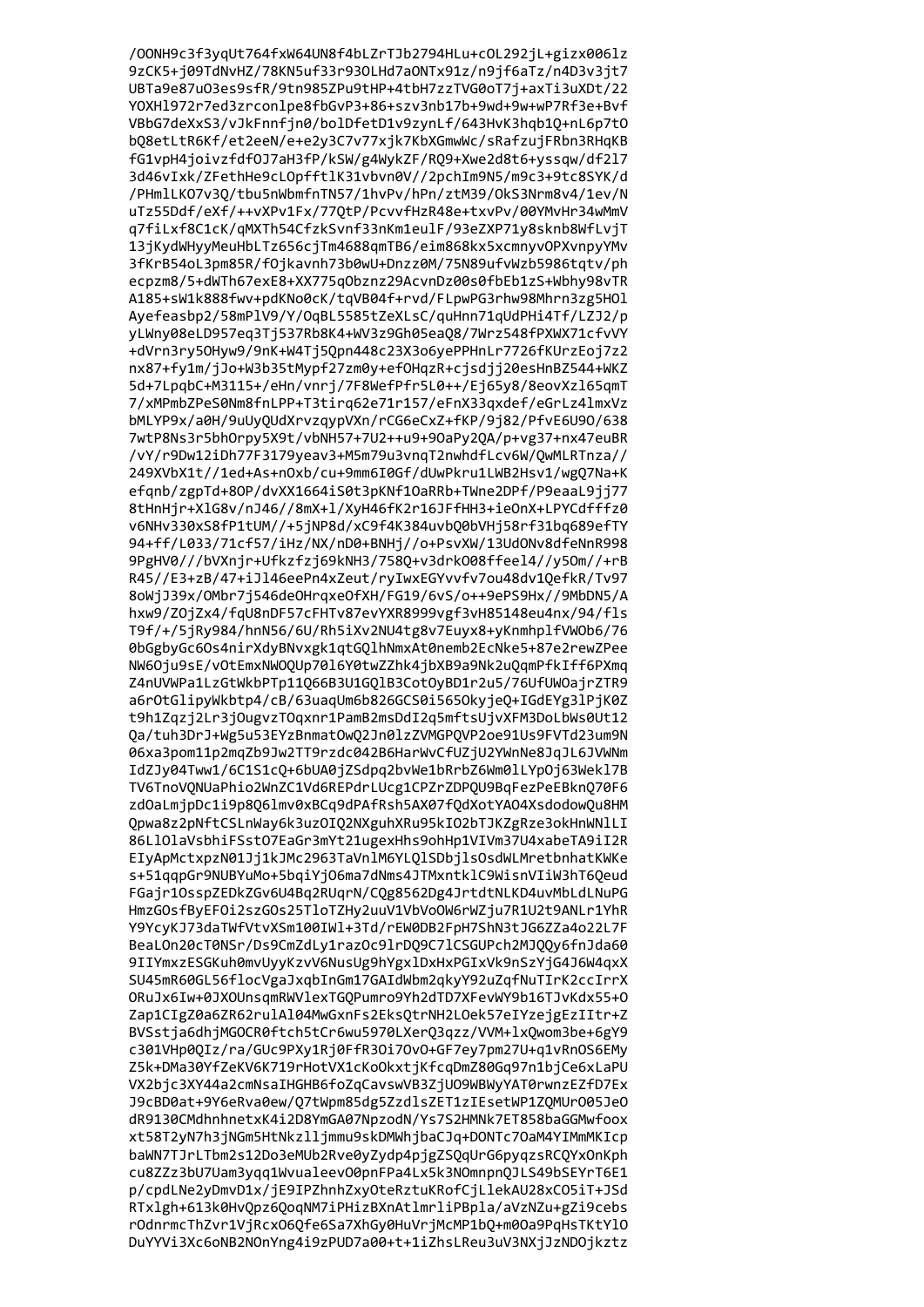3p7zaKJwC5pcz/ZSBWNBLlU2e9ZS1ybKs9SN0f4LvifTgzqYuMxSc9iUErLU i5HEBbnWcoA9bKyNJdbGk7XEaGyXJY7mpLekYOzEJbWGcbOkedY6ZCkOUj0G bXRjnTs327mv9d645LVd5HvWynGy1ioZPx8WubG41rpJ+ktX6Blau4AYP9Ja T41ejWvtomMrFAjTpslGI634d/QKXpvJSOJKdFmP9cppV+vENVZGQtYIP0PP T2yMFlvjavh8awrRfE/q3dPSavTo2tbGs7CSi6ZX45qj4bus0Q36ZITHzsTN 1rzoWAEZs7XeF+qqjpqLA9JFudcXRFvEIH2Quz0I8QCCzDrSBQFv1CdXCHiV jiKABPc9IWr+Dm3MKbSGBBK19IK02vYviNaJIJPWSCDswkquC6LtqoJoThbI muQuU1ep0Sd+kKT9sCCt9pyS9xz1iR9k1NZ6zaQ2UvOBhFr3Gu6kkaqaKI+0 8GsQIwecGvWaYz83vDSQmKTeATGMjtI1fcoBabVNURAj03XApyklpCbErtdp DWdB6rea048+B9d12+jY08jkxo1Ql+lbxlWie51Hzc6o6zyt0oIEmc2ag2eh /S5MKRwV2YMGK02v7aa02vYnTtxqS7UgZhaaujNy3dSTWfUN5o6WN1iIem/E GB201w1kNPMDDVJb63UTouaPgmRtBYAMOooAMulzMAur1v5RkFYzmQuiTx8g nZuflI0Wa1JntCUhMB2BgvwMpqWqnXV8DmnrLGJ8dnWAmK3XD8ql0jtGQaS1 gULCfSx7DeVUe/dLFF3HMWo4opp9BhLN1+IS0n4X2v06fwFkcWP0LNrzU4f0 67NZQbR9XRDNzAYxcRmQ1ewLsBA1vwryzmJ2s5AqfcqpQ4raWwQyaTYDyGz0 TmhHzSNm+1k0132DaIkPmbCilgrcD0Z681LrPStWOAPk09DjxhLCZWf0Abk3 OjZVx6bSkTu0Rn020ZLm84H00lIMsmj+aB0DS0L6SyG06rHGG6+ZVzyt0ydX kFGzm2rSJDTPG6TVXgKQVUfH6pgqzTYBQeb1lxJV1BoptrWbudZw3etIhFB6 Sgpi7Hg07OGkDSOm2etEyFV/D6aY5t3Wgc7a14mRBiVKv4dtxiGzsWoS3knT 69AYuyqFTjMkaxiS5pwFQ9KsU5zhxg5JcdAMYxIRDH8UZDIWSjmWaPsttVCz 9YgSkdZ6h7QcNwbtsOqdNmVnx8Pe0ZG7OuXFyE7L0XWWvW6rZKSqrVbNH61Z PjrrDyRrrxSmP5aV7kHTas8cbcZOn+eIIGt+fN2GNOpZaOFGrLoHYTDnBRyA 5szUkrym1ynIoO1rmOFudFI01noLV1dbXIR/Kq3fyJLQ+Ux1i/Sa0WlxoevR aTuzo00Z04x23jMbbwRhJjPWuRqMvOUKv67sG2FaHYlEDo1PFQT5NU8bNKuF NrNZcxmWm5ZRtgWdIVZncrrM9xDx1P0T0U2ZXlutnEmL0fYOCSHGsiMRIJge kPhoes2GqmWHc5HR8Zm1oFdJTuwMen6S4XnXmYCaXtsEedxsp95YNRkBMeMG YdmMDqvEyAEUY/M9CKlDYGDrMciDOf90pNgE2aarTL5M3eHC00/psA/0bINk PQZdA59B94DUS90GfHRth3RYqqN52qw5p3iVV+P96hLbo35aMvlmdZdgRps2 vdG9XRoXvRa6NLvvaWdzqu5gtWg7BI6mkfguN+5Lc2tWI7xOc8rpsmEhUsgA LrMcHZBZSyJMzKDtnb6azC7TV700/xBSnIwftidjR69gEGPv9KE21h0Ijr2X iIRZJTAxjS+tD4tmmv001Y1BnM1ZpifZy8wCsXeDtJXZF8hpNv63njiTXo19 DsbeGVDxWg6GKpvT1IAXVGskEB2jrBlpcy6BVWl8t0Mz6mh5PUBK1nvJQJqe HoOBZF/TJlTmxDKEbPwhQ5h1/kI9hFVXLMBJ3hnbcoijOcsMnLe1fhtaE/Gs yfrQlStABqN3QHRmXWmj2c/1QPRS7xgDCRlak1OHw9hIQ3YjOlYcGKQWG8mT 00sHnqrR/iMkXve0Ydb2G9xWsy/gWzHfM2L3LrrXmBR63MiMNTvTSL0AvdeP nNHN95DkqSV+TIuRkDGtxhNc+JZmrDPzoL80j+a8DVNq0RIyEe1r5NPI5DH+ twlXt07B1BjGGpyJzpzAJiIpemeagqkKAGnQRRFAjOab4NXomZvIQzajk0aj eyec+1re2LWN133CDjE9QPHp2Z6yYcrWU4ano2cuL8a7P+XVnDFm6/WAHajZ TTAJsvFgzHVvrFu85LpWSz1TCEOvn5lQyiy/dC6p6gYJxhsxU2NAr+0Zl4yW A/KTXQ+y85SwMxqdOOfVvGepGAT5PUuFJ8kgi9lllsrUoqqJB6x6BS+cgPQs LNgUWkapaBG1Jl9wBJs2+ALMe6Dz6flZQtSZNDVMHJ3JCTKbM+ACZc69Z9GZ w/USV2MNLqSQa8thIeKppbcw8AxC+rTWLksbTERgabNZCyCzmQVrhyztoDNC arKQuSlCMJnrtWp1RmINA8+seuoIGO2yNmHWOxPMOBOrXkNlfAEr1VW0FQ1b WdcYgMfcmwjhim2p188aezNzaxpNFAHE6FEq6ZiTBOciE11e29nY8fjlDMML Zpzxx8N/02NQ7gvRuybIoGt0kDHU6L2xIJoBARJ1BgXIoiW+EFR0fhaI4Q2C BB15A0EsriS+FNDS1hNI1jldxb+kTywg2J36PXHWJyPiqsaKBjE8VUrYVzqK ANLofQFk0hIPFYiJ0L0mM0iuYNoYViWlIQhwy6fVeJ+ktmzqetRMGJA5SPsA BCaxfg8SInUvaZxZs7VARn1eAJn0bgYya+Y8hKhKM4hAsvaTN4Q8tRUAYhgq IFlnT4Pgl9KjOyKaHlEETsdlGgoe6l0TZNGZJ9AWK62rOAZt94Isg14/OI3p NSVHtIxSZ26U+xz1wExdApCkz70go46XgCza6w6v6nM9kUPqvMn5aWI2a7uJ k+ZgNOhkHa8viK4SAiLoHI6mIT3YiFs7aUYhZiceHv09eR31nIYqGz0KXVnb VUwcpap8D0aAPoXSxskbIX6zL4AYL0Zh2uxZxKN1HBBvIAmOutdoCiM6MRld FaicZMYgTtpHiFiztnOPiCaZviWgOOg2cAlMr9tR+9+gOSYdhOPpo+5BpOaV 1mLkAehoOORJk/kIYthnLEZTw7ggmm0CwpYhR4elrSuL0GZ0390M2sJvIp+g Zv7GbiaiA23CIK3JZ0LtGD4SiMmFAzFsIJhf2GlvdEC0b4M2kCdNGwoGGGOx +i0Vraxuw4Da9ZNIVTTvaVezglMggU6/Bx+XlhDYOLaGZEOmrz5nkRvMLaTf Oxk+PdsJwPOgEvM0T+vNLpPiuJo2icwp/bS2W6U/hICevbgGCTpWDdIa65Yq gMYKSHiOV9m3FhHVvW5h75s2eFe07JClZ04SIIOeH+JcuvIYkWaoI7rXVDiT 52DamJpKIF2nbfK2mc1aaCnPgtcCfCOdRcBwGDTfEsTUTgcudmg0hMA6MpYD NZSNhYKbz/WA8nhmtimPZ3q0Rp1P21CXzdiXhamk90bIdLp6VAOiIw8gg84v BVnMGaPF7W96kINmIcJ/MNVVOHpdsODEZCk01NPTsO8ODsJSrtl+iIaFRaX9 ljxtMjo+1xCJ9Xtqd16gFrCxLdkANaeECqyr5uKUrFCdcVAQ96VNr/l8TQ61 jigCGA9tQYwOIVLtZoGEa330ogS5m9OYdSYAbrneaFjcVcbyhkVlrE6g5uno f0POufueRDa2lgMyt5JBgjlrEuTRMQk072D8YoR2Nb+qyTkYOYDdZCS+I3lN 66qOzFC9Y5R6dlrzwSPTnmCypmKtT9UgxlfTwWbQeocThrGrurrX2UT0wFSJ BzFRX5BFc3EKYuyqzvoT0xwI5nuoF2BGNIyLmR/qgmpJ7AiSmjZY+J0U0S4S edYItHHThhO/1r345XSkuOnSqvNcm46NVtsHXetOH3D2jN3btaPRO+ROG88C fDE3C5mETT06ubMI9eRMm8HoKphkxnah2p/xpcEk05WTELbR2L3UXzCy0+OE 1LPQUytMzza5XkZG+5KsKMegb2adrdJQIddoMZhkmqlEm6zjTCAm14qMIegM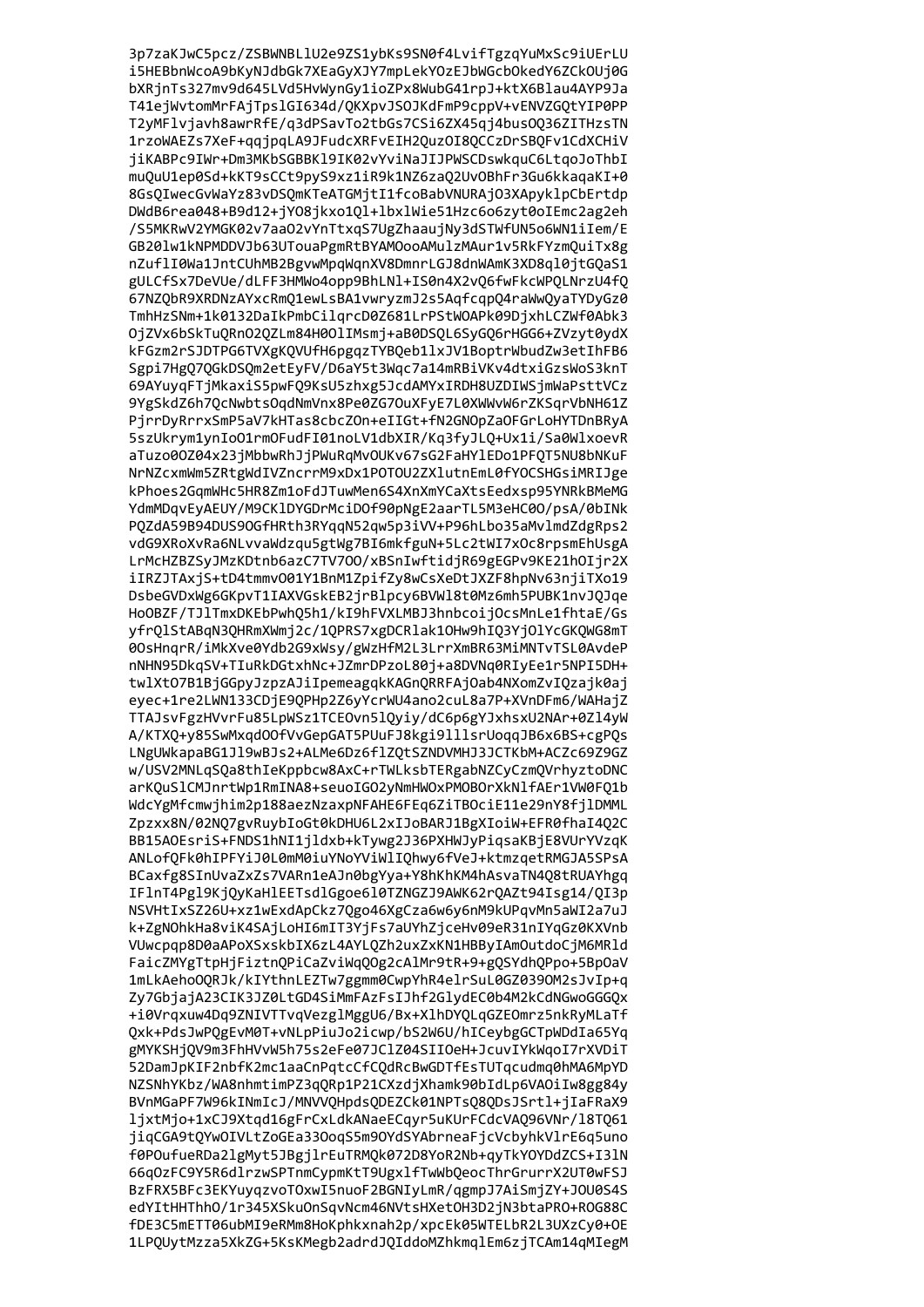um+xMn6knpOR1mJ9TJqdznsoCWbegwtdI3hX9JrjlgfjT+zb6HrdUvlYv6dt NWeuoQ6g0RQ91S/NuJGHrHfAnvt/guzBwGLU9gH8N3M6HKpeV65oBniQum/U GzS28kCsQM/CgCNWa9iB0vZaWw4uqohKNtkDIL2RHRBz1hzYaLVUDRE6qh5r XCV6BcNKM5IIsmgtNuDNMzNHVpmZbaLYZkTbSjPw8LUuxpNFzUU321DdzRhg KGpNPhSjT49bHo2dOJBNpGVndLyNBsR48+DZmVMBcWJji41oci2JI7aY/lIQ zRhoRlggev2M9WK8Um096qg8vsmgs8FBTE2Lghjbf6RSsd6ZRtKAtSS0BHD1 KhljbWzLERetloMR75fWo2McjeyMcdU1Yahcu+jMR5DVRIpH3B7mS1tTtbsh DqnZtSCdZnODDMZyGNvReKnhJ5rVOJJkM8iVNebJSHyp+qhXMFUfk0OoLynf M3ELh14LVHDU3K9mwhjUY01MpNZWzUR1vEb3oMTHNMKVMKbX3LCmteVEio15 T+LoqN+D20PrqomovNYhE6UmzJdmUxW6mbkcT7ehzpDRyvAGjdeDWqYm61s4 gFpXzWQP60/B67JofTC7G68Kn92MwexuvGqWChNFzgKI8ciAGHlb70l9qajY ad4zaeYvfWOGTBvmwSCwDQ3iYmClbp5ePwtsD70aqZuns2+aheRpLfELOSla DhaKWujZ51RvfN4LReLNewhoWUTXpaZyxmw4MjA0TRQODq+x42H6GUuV6nhm Z4Jnp3NSyP7BkSTndK0NN7xZodDgvXFFi2n9hp/enNHhiLpeJ8jHum8pue9J o9EuK1anl15qxiWtYdeSjK17wF0+ev9ZuTtK2wfw7IwPcmVv1GthxRsu5ToQ 8NTsGZBRe3VB0OXge0AW7dUNVV1pWwyEogn6aVS/kZqPNiYqD2LqK4PMuj45 uU048XUP8KWZcWtg3uo20NJMrwPHKdOm1XIdONJqXxrIouOnXHdoqpmCmJoJ 3M9BtOndt00B0I0YK1X1to/WfGmaNFOWnBgIaPo96CrzN06KkZoC506n67oT /IEuLN9TCsBpOYADqC0H4pBJ7zIgvd4xytWS2ucA35PranTfgpNrnGw6Wk45 PRNnAun1qRpk1be7lJ1Re8xAWFq618nUGCj2lntaW+la/aWN5iOBtJplADJp v0vJkNZcNhCT4UKJnV5nahTEzCl7po5V02bRMT2IZHRCjiiIPv/OZjHaEkSf 0dFUE071e2B76LUABc+sBYh29j2dZsHTg06fzULjfLcgjZFeXMTacoBTWWvv JAhEIT0G3BkUDOKkqomLzjigXBpcMv00qiloDQupRFdI52mmFggJ0q1mTENC RFfoHnBkMnKQqVhj2gw667yQHc2uycZgdhkUtuYs4KfvdKwAhDiC7BtKXvs6 uQbX3PYEsuooKTnnVOzU72Et6P0nNLPmV3HdrslIBFl0NgTIavb6EClrq/sW F30GDFzZ4GaBO0K0xIeWq030eyCImDFoTZSUi4VNFT4qqGBC6vdkw8ilDed3 2YawjOatl1wv7QUtjIVFWxulYLUeA+bArFPuwTXSS3KhsfnwvmnvF1coU2RA fynl/vTMUU10cyN4Wmf27Uj2QKPfA+1V6xC4oJpbhIgSqDVPM7cN0oaIvWlj cggDVet0nAkk6UoPIKZSJERmSp3qHhRqnEGiG9F21TEJ3rPq3HJOC43ZszhH 6FMoZSd7Y20k7pfR+xxsVM3B4N4zbveSX5rgH2gJSWy1euYSW9Nknmaq+EMN JwZl2izm1EZKirGi2YKNrYy1oyMPKMtFxwoo5Bl0PS6QaE4FsF6194s2XaPP wQlPo14/0CmM/VZq7Zk2OD3MexJlIPRYQz42M8fwuKdRwlE/rVzOKhFsDV2n PmD6az95QXQNL5BJ50CBLKbXHELN+ZQaeOa8QJEqM6KEWLSnPoBoZgIbLQkR enQoWqr3HyJgOo7B01YdXab6aOXGulyzrXuQOp17ydMGNzqtydyiDNRsvAQt NBQtiSDm9MEJUHMjQmu1Za44TskvzdTw0hIPNdzMKRxNHaNE65j6/uRxYljp HlCvRuvRTHVjg2DwmF5HHGD6PWz2WqpynBstifAgjSWUKYFq3kNZzlX3IHVG U2Q4znqXIcBuzo3Q8N2X5klndlP2eDa7WYfjUvea+m86ko+9xQXP8ks7iLJ6 rAvTT48bnH4dAwvYQZrlRkSCu3h1D9wN4KErqTS6DUaN6TU35JovdTFkaKUQ LvV7WAx6tjtE3ryHW+o10mMJDfI9cNnMeYFM7KjHoK9MzIgwCmXI9XvI7day 05fsWNOGM7JBOuPDpy6brlzBDfEQyvXTuLJb6x1YbsaHws0q5iQBYrzU1NI2 nqw+mixGphp3q+411de05usTlVd0GxhrDuHmS9Nm1HGz0KNdtIz2qGu9gkF0 fC6A6Ggf1ezMnTQgyK/sNewzYyMN9WTfY+4r4D2L2RcGrsHQ4zZg4euxBjGa D8ScNbl9W1c0CqUynLYgYdMZGR3IODDjFiCi6BGlmrae7SGM1aLbkBur9c4Q W2NXgZiTK9wZ4+sckrltnTynxdiJ3KFpVv1A0pDW8dSM07VRuZFzNCcWeHZm px2yiwxRM854w0dCBVqPUgPJeEqo2Kazjamgb/J/QNxJYqxnc3rnnmJdEzOM xRUsJYRRM1p5pJWWxJFMNL2yq06iWXsBjpkbHWqBuPeYrLIwUrdVr7mRy130 XsKNv5pFBZPaVFMA4QY6PW7cFqBX1pgbN9Y4Dc0swDrSWmyqDEOfC5BWsxrL 7b1a+7M3G98t3K/JtGlMFnCYiCrgdToFk/fBfaWQI+SIgpjT1MTe5N4z1Hg2 uaNX1xgIE/ej6zmdIgV8dd9i0rW0eJrJVAdZjX6bUjK6akgtzoGCvePWz8Tx 3XxPa+434wozbqPXXwon2Ix1hsUk28xVZXvq3Fqu62201036gH4a2VF6n5sb 5++difbp751JvNdzSa1zs6PPEC30WpiRCHadws3TmbYBpofZg2ckRGuxOUHW 1a0TzM0ZcDN6YvPNiLXWO9RacuPWzub0MZMbqvWEe3CNP57bbo3swNrT7KZA BNkwexau29Wi0507s9cvzWDimguuNC1vIGYHhP9mIinUzdM8fJit5uZAEAp7 vNle0m000tJSZEC3wZ0lJX5x94UGEL0XgJgYGLvpN0sekDume8BNzcYfv1aj iTxOecZ86eoaJwUOXc0UxNzXBmKaNoDMOa+NO7Yhf8kxoAafkSoOwykplfu0 PsDWMDsgN9ea+AKIzpakwkA25xKg/ZnZptgfsRxWakzr1cg9u0YcvBKU0BoJ TmPSaxFOo85soHJ6bXbNFXN00PPi6rsEOI2aowkC0U0/ibOzXo0rd0Jrbblm c/9PJJtJ20ggs47tggx6/+H046B9KAXRcRk03PvgS0GovW80atRgpBm1VEV8 UvokwR31FFnTT+NuCNM36si4NovWLpFrPLWnHiRoHwoIl8TrvkXDBY0UFHfv cVU1vI0zdvSWv+v0iBafu/YRR27IiVJGOVrNgaSSTtAVP0AoxviHgJIweq+n zahP7wVxfcNLLe1E2sz65ArjlFJqum9kqcmTa6Fg6GwIkEZbASAUgdDvCaNm LkbYjnovKYhmJRdEn1gok8/VjroHqdfsDALipvYMiLnPiMpatZtt7hM3Y02R HSNvuTNPa9Biug1VEs0sgGhuOCY0lAE5OvAG9cm10Gr0bgZimOYgq7YCCqJP 1cRVIWXpvsGUdQiFfkybVXv3UeONPs+BdNqmoCybqUcMEqPpQYtDUfcN5pVe JU07Bi29XAunvThQmKjPqt9D4RXzNIg9WlfBodL1hHjPqP07ILP2rhDVDNoK AIElI3tNVoHmk5NdEga9FgrFWNoUtOHuGf0eKjHptQBF0mgkmHk6Xg8xj+uW 9HucDUubmPT8UPXR6HgIcJpRyCWnSWe4gBgfJMg6NbrXVIGV9igkt15b6yCj m1Ok18wcF5zp+YHKpu14ArurPr1DcuOSRPk9bBmaR0wbrncxbUh0NUivvR48 bTH2G4jmMNFm1UwL2KOmWnNBzCoBMXswPEidj87TVs09Loj2YHClrcnPAuk1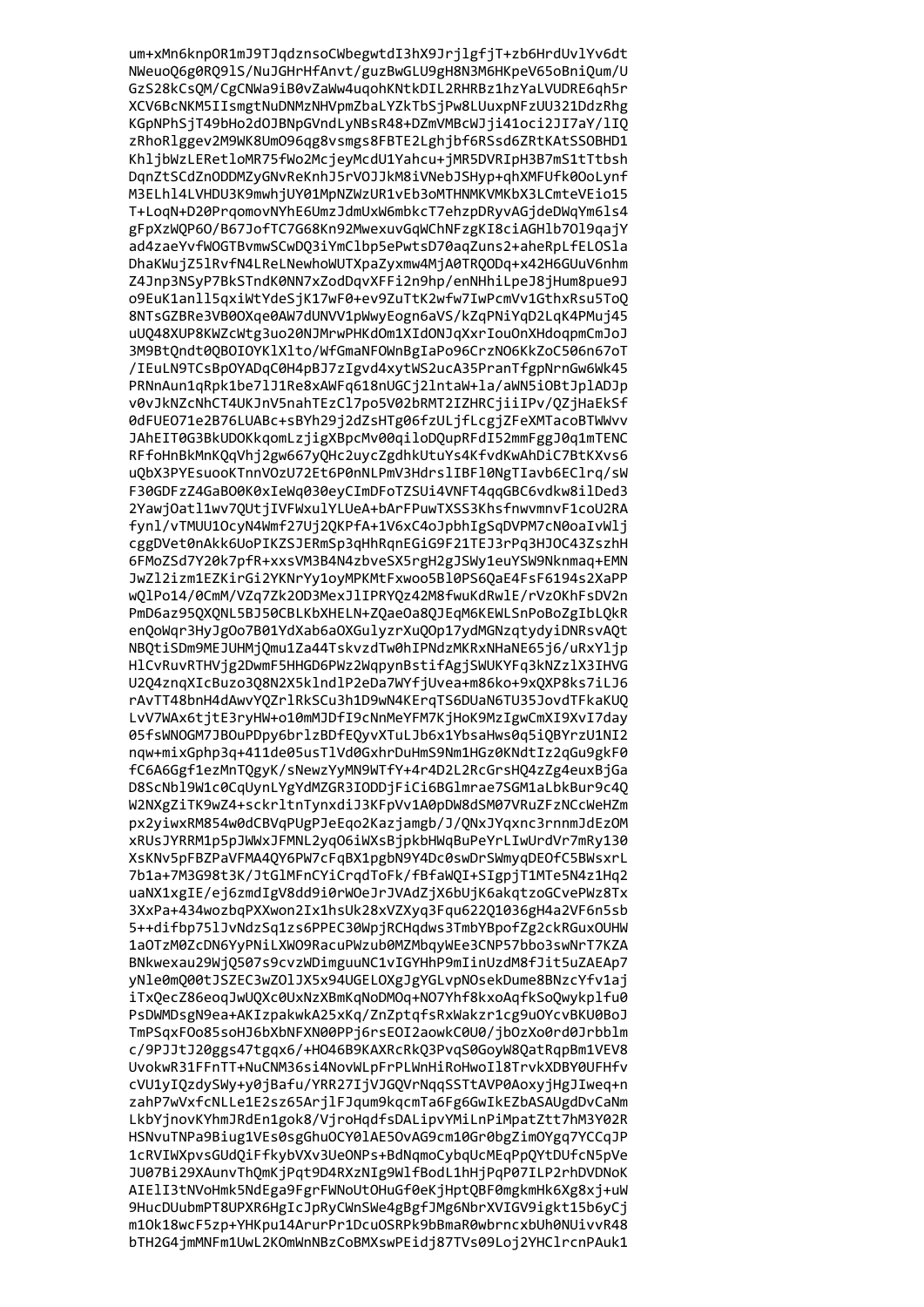2wTE3CsfeVFr5IALmfUqwW2pvR48bdV8S8iO5NLoOU2m4jttBmOHsH61l4Br fTsdLQeZNSMXZNUMrw1ixiDjc9bfkycdeaCyyazjWSCrZh0xbI1HjOXANcVG qrij10gvzEVznmPbNvoa5qLmWxKVGTRLh4uSa80SBenMuOGuMnYVFTaN5oMx p312McVWx6ZAjG+wINrzA2LqOINws5WUkETRRW37p5Y4tmnDPTIaodqS3tEp Na59t4wNn2qelo3lgGvQaDEOlJpTH8m5MKc20pl0XjVtZu3VhXqcjb1T3C7a pijpc3qXYffR/p3IrZfabwlCprgctxZemt6zWIvmjNFSY9r0jQCU1jttnIyF AttRswwinMZ21r10nY500cbcQguyGHmD6aGzVSKIjvJEKl+aczA3Xeh7umhj ao7AIk5mz8rVrD3BtFk0Y60gOhcbryUDJ0cUtqP2zNGmX6VPtTDMjKYotSr1 OmVpaw4gC9vkN4KQxqh77WrCxAzbXctOpuR8rZ+Gq8Z8Kf4ivUpynMxeAt9S Vwjk+vrFnJlgYup4VsTs1SyQCB1J16YD6cypDcT1oB21Z5unTa5v0PD1qu9w OegRhW9p9m0yfXWNm9hx0tNy0OEy03tJVw9mz4KJqWMFxKxmHZsqnH7N9y+I 0dcdyXB614TXadY2NSg0azxSwVHzq0Bms047DG8t8V2CGCbXQtf2jZm5DNVP t4EurNdch9XpnjabddpTM1vvMiA6Io1n0DBhqA5bG+9+zxUuWnp70iS0FqOu odnN+obKRXJ00IxXqucYGnSbckY2y0I0otimB9hvWvv3uK9ND9pZM8ki1f7M vt1nqvHqXoPo7+G2W3PeHtizdN9AjMTDadT5gBHEaL4BfaDHbeCWOS0h8BN1 TkosNf2SHIMBVph5D9WJ9PwMyIGWxKEkw+n3xM7sC0M0tUAgXyfiBR0oJG1m Lg/G7wLTT/OIgchM8RnZa24L1Tch0gYzVvSIIOoRpWackYOx6XROMWykzug3 Yi86Exr+HSnc+nvI7tA6Ee+o0ZYjt7uYp5GxoyVkxMDWMgrfxngNYfqZKA98 PrNO4eYZfT1SgUHLKPfGag4GdM9F500VbrrxH0wEzrQ+ANE8IZ6G80nOD4iu JUob5wWdqCTtnjaPes+aGi7u0z0gp1jPdmEH6jU3kZLi2lAXzbyHelgaoeaH 3tHhAJr4zxSxHfTTEt02CH4Pg1Cw0yDmjt6IFW+sJ27BNT7IqSW9Xb5nJoSr +zYT2NQadqa8ipZ47rQ1a2520UNkZ/W6LgHIsmofCveVmi+dyUA1faP8jpZE uHn6Dj50MgPRBzNOYjNu0dmW80LMuX4mGKvlek4wsPXMcS+2aUMygZk5Agtm dKhloNfP3K5uDPKsuThcXUWRT9lrzhE6G5zLMcy9Y3Fp3BmOGILOGaINlSd1 DyhOodfpwpwuug3Whh7rJSbjBV3iYPxv3GlrLCHu1DXnORDN0YzcX6zv5Ixk EBoPOtk/5tS2VsFEy7m51kSg4NkZG3aFBqJnAcQwlew9uJF7cHX9HRBzrwiK qjf6euWIPsjZBtGZTjxtHPUqoQ6gWY0r2Tdai61cpGYRw2ZYo7kFPRZunnua s+PXOBn+zkqihhkduOF6L1lbxwZa6bTeadd2MJbQSnFJravgmujK5RzQTT3V UvVLaz4Qbm9XcgDCDcIaYW+UWpkL1khJNG0GzT4jZFRpTQFC7EE/jdi7eQ92 vBw3bn0xdScLouUAZNaaHGTROyDIqm1LjjiGWVoQneUD0mkvDsig/aMgi9Y7 RDXtzHFcMHLArThyX+BphheAB791Y5AJ8us5zYOWePLUDY84EZ3TN6gkWMQ6 iwTE8PBBkq6uAmI8JSCLPulRkKVatPTWTa3jWbQxN2YnjjKakQtCEFmOKLuP WY31+DPqNrDzpB5NXNjjeh0pyGWeZu7K5GmDPjeCLJqhAmLiC9xs3OnMVBCy HnTfSjBHI5kKVgYZND8xcf210SFw8zS7ljs9Vu0pIbzdaC9BCXxrBmtB9LmR 6+9M5X+QTrNNQCbtQyHADpdZjk4pciD3RtqYWzSpNGEsSJBe+/BBRp1lCjLr ODoI1YV1r7lGTUsIrD2jRwlAac8PJIPePm3SZxnaGH9IQUbXt1XHQrFcevce bqrUmrxw87TEw83T1iAFmlj2ckQLJdghzINpw31PBnH7T6C6vum1y71MlJ3U 5x+QRXtOqaRjanwmStDpWBuIuX8bJJmVRSKntq/JB6n1nQAgjWZAFERHeUAm szdS0khzJ8kbNrcWgRgOE8ikmT0JFWJWCQkMOr+RNs62LIkFev+B7K7ri+Em MfWiQRp94geBpCllFETz0mjDjbu6DRwMrS3ROpovRrGyWft7yQsy92MUxNjX EO2CtpWhNxkJgV2lc3ChMI2av10QoC0higpqhj60Jy6T0+PG5ddmFtB8k26T jbeIPIBKM81BplzLp1GFz1gBILpSccJU1Qw8kGDmNEEWNj3A06hlB0NEe6mJ 8VRGhySiIuY9cPf1rpmaScfNSo625ixQnRxbSI9oqY5qkKwzyHnaqGO7IJPR yqxFN9tk8On9B0HQPpTCzTC6CrayrkVFG5PLA+JsF45mo95PYeBpTzDhwdns jS0HVL1rwmUbtH0AVUrnlicKbBpN0XLti3uauQuYpyUzotw9rbMu0EejQzAQ tPS2XHDjEHMDEa6IxUhiKaur54d8RPceyK1a97YJyoBcC1yIqa0k3EndGk1B DT5zPiVconMeUttilese0Ehrihb3m/kelyOdWjLizXuow6T1G+dj4/XAF27s URDtg0yQGYIe61yPOjpGG+MfBZnNnlUQvWdlblHWY0BFc+MxoxKhsasosaZj LAmOmVnB0Hd0ngRtgs79B+k0FxRkNBZk5kZzfW4k4c2s+pIerFdWpvaM3usz dEdtOWOI01p6KUttyCyOOnXsPXVkG2urs4OiaWebiglR614Oo5W5p9h4aKlE aGvxDi+BHoMOF6SW+K7caSFXfRcGzWiHorOaceviaPbgLk66/htlsSeiO8hP 1svR1EEb11LVpb41Y52mVcsBvhUdk+A91JT0o801L2asUcpaeivozw7JxvcE N8/s6NxtXJvv4SoSrV2o4Gi8v12mNLb+Ui6m00iP1T16FuAX65tevRxi05Lv IVpiPKc9Zd31LgOiGV6JOgK1eO8psOZ7XCXP1KOVB91rIux6/fRcaG56zR0u Wg564adah/SRWx91D6CvmVnAc6olhDaNrg33UWrZYV25+eHUpvftvoXXr3vd cl0x00Zzna0Co84v4UYNzsi6aZkULYN0uhoiTxt0pmBBzEmvz4bn0JvF2KPc A2L8YgO7iJ7TgWraetyGOpsRpf62riabOBat36h4pXMEaDO0pm/1rJmv1Jo1 tahAnK08BHNLMC4CaK9vTgdOeuZ7wmoiXdRpNB7nIS66EgclNOiY6B4kc9sT bVazA4IY+42qj8YnBGJWI7NjvOEgi7ZduJfbRFYHLig0Y03dIq35Bq6R1gj1 JGqtDwri2jj/NXU8TZRnrFZj71BDUvOE0v+l61yyJIVhIHilLqjiswQM9z/S BLOOeL3rfKaM8UeWUimYpeFZOF1ZPuNR14zoJZWSYzVSU8r1D/ARrM7AA9k8 nwkEzVCdiTCPa9dkKfg3pVJvxGmpfR3W4EnFhPim5Mn5uXCiIuYRDvT0PIv+ dxLi8LV9ksbop/NJmlz0AFHbGAM0E2Imvhc6H2tvFf1Ehvkbaw7/heeBkSn/ hH1wkavoM/H608Iepepx2LAg0evrg3NB3xSmrGtz/8j6mBdvw03Cv8L1RdTC 23wjE+134bx1u+r6bRE3u5aj3hT5RP+mF9Ly/j4o0Ho0x2/8Qd/U9xl/da+H cxq3ahDPLccdc4RNTobN8Jk4Jgik3jfkYeNNqfTg32fgc/AVPCje+43fueMu A7M0PM4gsSeieVKj892cQ4vSOBcT7xvVUOLL/UawTcaCvKQ/jWw8X6doSLoC ww/OadguA1dJ9JoIbvwO+aeO3H9/cdtFdzLOhRvxJt8Pbigdvn7uT6gGwc24 Hp8h97SHd+WeRljr1HeO2+E9B1OW7OA9OD837GefByBhJ8K7itguSEQEQMKn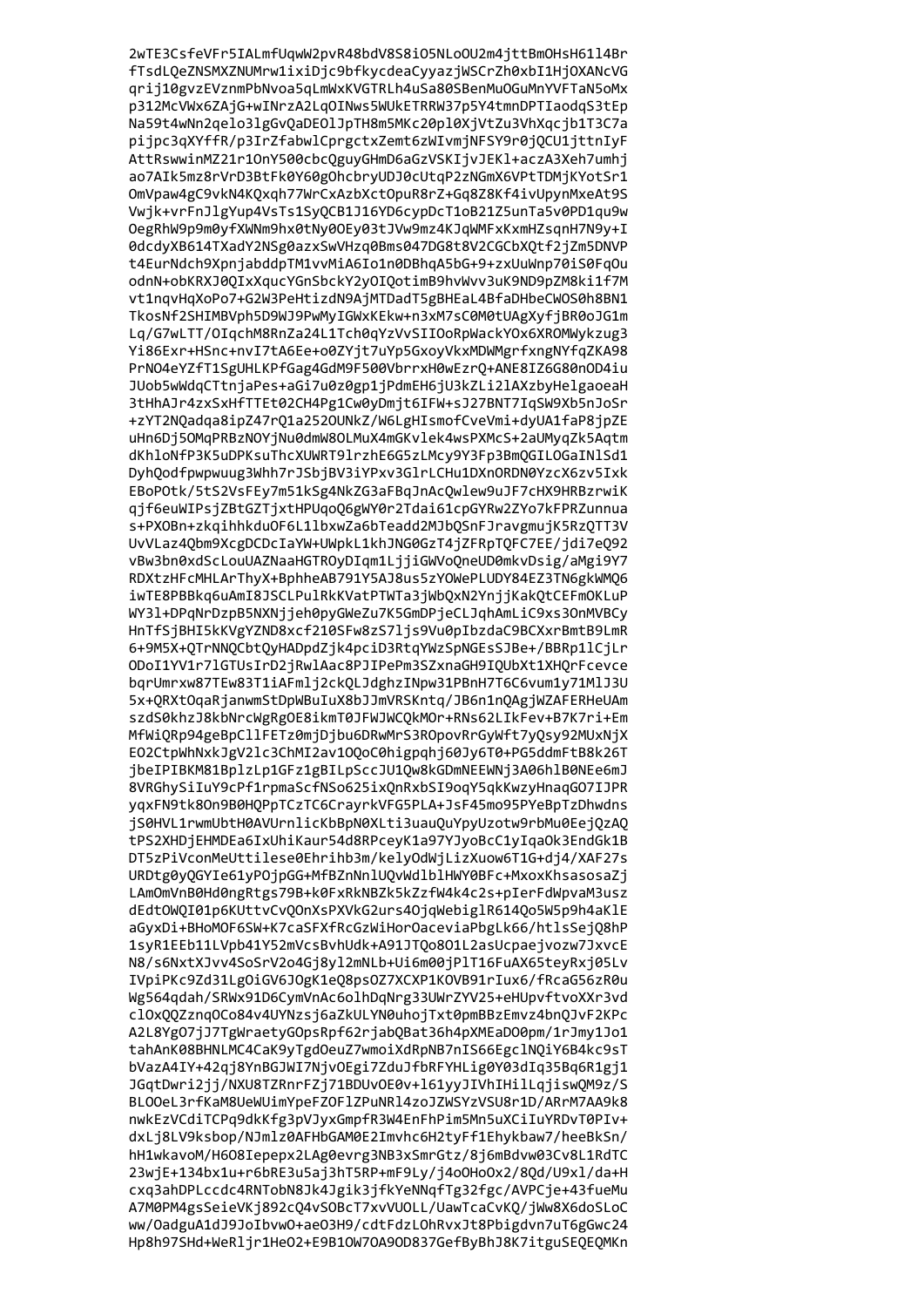Coc2Ivk3edXxFaj/42cwUZnwEcPIddVHDiw2eZ3X95I9WLewiG/MnXjaesRe dXMCulUDv9dzHkgP2+LG8vxFrVnaBCv5RcLeebAtfcbD1Q3+zv0puyaamHHK cFv4+Nd+CL589Ps8EB18rB/kfPwMft6igvG0yzMFfw/3LD9LH1QKfa96CPJE G7yqfmY9NIk21Mr0MwtGrtdHf29ZwY141194nPE4uC1GFdyofg0S0nMgw/li rwiF73wLTFmPGYFQadW+HAgupkA295wSIFydFQbCqeVPQ7hI18ICg9X9/m+h MLfFQBb3h4AgIOI9gBWma4E2kc0Kgk6vP21BgjuQyW0XpiE0Xm+zItUVyOaZ nPz+/o03XaMuKW2GZ1SB3O7fIbQbNzCQy3kO6GNETgrI5hwZkN33UZDINwN5 fDUSdkayU0eUat5uRdNmcX/8QujQbTGQ8IuBHL6HgNx+P30RvzcSLI/MBhBS AfxNMbj0bOS4+Ph5CnJ5VATk9psENgDEDe8BQvl6ltAGea1oszkvgDa36zAh pRP1T0EOtzYIYvxcOQkkND5f+Z2hJy3I7jdXkMMZECCPx0IXlI48QojMD6lB Om7IoXiEkGg9Bei8zW93BittQjUVJNTXyM76xImB8mWsehisfiuA0LH5HeNF nIkJgnfD33S93H06IIjsfD6QuH2AYGHr7yBP7hE1RgDBpWgTWee0qRnyFuAe /rTp8tsHa/Hv46Pzlr8uJLw478p21hHI5boEII/r6lJ4kz3W3wchwEJgE0Sb zZmL/A41laJN+MVgH8zuOQXZ/H4KMjx+ygU9VDlBhjM6QJ6wXdC3dFYlseU/ 95yCBAMCZHYWCMjmXneQ4bcPrJ3Jfesgs8e3QX707HmRsMVeYV1fja/crNr+ PG2L3fJVpPR1inB5WBtf6kr5Dku0MSxvtCrdj8TJuMXZiCMrbBf0g+OUweke g5FKMX4zWuDdOhMTSktkxL9I7Nfse+5tXb7r4YwogsG40XWdOvVwNio1aKHT RZvNoy+0uWK+YSJ5DgcEvD+Pz4F84/yBhp/IEV8bop+zdPidx9moUABZDD4G ZPn4Pgof1rkRP03yKALIqL61hYK6pMcX0CKJqqAvUm8KidZX/0/1f7dHcSx4 LjYEyaioBEFyjnvWD76LnyVc3+Nc4PoeKxgkVjBXZPfZ4dmIrEyQsoQw0k7f q7h+uA8FwcPQ2gM5nLEGUjPkLTjidzMQ97ZCOV2dTw5yeYyFgAQSPLoWFuIY bse/xRPdpqDKdn1TUl9iRH+h/A/b5Ym7GZ8u9l5eNc45kNhDqNV5xpvC4/Jz jirbztrjYaHbCjJiNaJi6fxE8iupa6jfB31LV8uERsxl09vgC/BZhTiRe+oX CJ8/3xPh3XpcE1Iy6R3eA6py+txB38xzcBd4t+EtWtOTBbvWmeY87R4+E1/E b+IrXhTfR5kgscczNh43o3T7E5YQvNvwHyD/FvfGdWUf07HeWCS+x+PbjxNj g7fhXw49yLCVsXpnH1GqeXu0b9nYXYb3msrYvho3SkP43NlwZEWvvySg+u8U O3DZvpGruMAIdsYNSKjWgcA38R78nnra61H0NugwxVjzS24NUmsjztNXXdJ3 CvwK4ZmDjepREZxvJMxor2Gjxj145wbm77N/IPT500iT8D1x/9RZgu5knOhU R497PbqT4fffp6jRu+zzGhGOHc1S33upGutcDwoKrq4G/CKL78qwXuObomPj qgDLDifXdwoQV9mhzRV3MxS8wh8P6zVO9B0jydfpvrDz+DxAO73aHM67hScb mU7w/JCc8t9Z6x4MgzXu9bBR42w8+Bnfr+Gpxk2c9/RcX0bgcp7dclCp2L/p 8dah1TeF8Rmn80Gyr8+3V0cznrZw5fffQdokEWeAL8fyeMwVNlJUMgBBQt57 sMIkDgSemyInmsy+78Cd9Cj2qwntjBuQb3hoYUgefs6RHRzWBvpz4RsECVvs pISL70jnNJxtT6XzEZGHE3ZTPA2ng8+QE0eWnxgnAagY619UC1jO3+P8EJbV 7DFxEFgy/rVzvp1oRPnKevmJMXe4L/h8g4XomfcLSLxP1tJeLmob+/ugvRk2 xYV3MtpM8HR0dK451HDRK+DP23wPzzhY3qrUPncu+Ok+1heMm+gbWReJxP30 Q1QwfmeJWiQUFYkafCCUuPExWEOfnDZ3RCsGJpLvYjAknX+9DPQc/Gwc1Hb0 NQerMuLbg9p40eaDUJW+6ZiQvXdk/tz+teFBxp1pwJGJHpCL4F+bGgvhcxjp cwAJ02QQ+B7+PmSv+dwZxEmrTd3AxoLETPzOEdbggGxfba5RfbvD830XSvwC 4hkUIBVhv5En93kADzLiwfdnixV8Q9n2vQokbvz3hMyOjihV5cPLdlMrptr8 Iq55z0Sn/HeQj/dVAnMxWDo32j0TP40Qi6/tty52jDX8+J8/jTugrywYGHEH fDU+/WmwA8NTQlTTs7AWkDgXHiTo/Cx5Pr+I/r9Vtn100PiM+PYD4dN3JOpv uwofPpzIgVqeiTQSHeuHcLmv0+eLJe9tOErceqIOb9hIcPPiVg03L/aQh68d fYP9/FjfEH9Dsy0QJHMCQU4nE07IgZyupkAP2G0jzXBmHG3C51sJL7gfic2N 6K7/zrT6bZc2UQsY5PY8Foh5cV8Amf1kAkHa1/tGAcf4crgcdL5xCz58VuGk PupNf4dHL8n+iVwEkFAjAdk9Jg5y+10G5HH+9Qrf02skgsxeHwPkceUKEu5w AepYf/4oLewI0o4+R6kj7Ww63D4kAPnTJujpgeAlDmQ4jwtK/+GKBSDYkP40 6Ay6U6zc89z2f/UkfHcBoTKc/w7aQL7mPugSxBiQA1ttTvcJ0YNgCxNIIcXF +0Yla93jX2Vh1ylZUW5ye4fgC45L/Z0JoVOfOxP5TP4VJvKOT3/adPmpSOmx 6/KdgmrRk8+DiUw0Hx2oK/HlCP67nialvia/o4Osfl8AOUvA3xOSYozBN3IR eFpoiaz0YT3rHGR3nxBI5JKCnH5roxrY160KIId7W0F0zxAiPEeU30dnfWKd oo7kUV9CelAG9Glk07vPYZ0/oXoCwh3Zn0Y+k88aro2x5uZpa75N96L3nxUp a7e4XsRvUvAE073XJLz50oW15z4u0BNfizuDrLG/gY0V0EpKzKr5F3oovCbh dfD3gWrhNgUqlq6theJv5NOCRBVaEGJ03oOV7GVFIM9E3+DmeexjRWO01gI1 od2DTsR18pseCDKi3rfp0H2+kdfgXgKedruXgIsMwuH+06iE+JeDB0+ai/iC d9cYACFXPX4nVELI0f5zFVgOvFL+t0Kg0vaU2An+kvGsTvMvv00a3HG+7skC ISigT/uOY+kIX9vfBv5brAXEki3+g1TYz7N8OIiUeg8gOfs5R7ZZ7Imwz2L9 vPKjPntREwprEEd99ZpYpK/gH7kI8eWWx70jIHRscc+C4RXfByZBr0D17/E4 BsHTP49Ig5Bmgl+B5IrDrU6EEarNFKr3EEfCf0B+81/cMSC7x80IxH00yNiE 4iEInFx/U2rG+TeFDOqxaugulK7wp/220GWgyMRuCe0ovAQQeOJeD/Nq8V2M K79z6pGzI76svUYh0DNpVg6tuIWuZC257YJMY+xV1LSNXRnzLWY8HgePfazw ngrBF+0WCnosNW5EXeN9aLriXxvLxS04EJX0i/Gxxrfgpxkv5PvDFSmdw+co 8pbuAVw3ym34jkT+nsc12Y+e4W+6YeL7+5AV6jHxFe1A5xGvZGM48xdkc8YA yFlv+v2L+8KGpGy8D9TweB9Ior4nojfoNXrX7Rc50iDBcQZBnUFnyMaH83N7 Y/v3VY/an2f4Y3N+Yg/Z1iN8NfCe4vYOu8l5TytVdd0P+yIeKQYZ4V2hEm9Y tzubst9LdnLlfXR25AZ9HrzVe+tpT+xI+3R7XIZ4J1qe+k13JGX9/HkZUYVA Q/enQQD3/QAGU9wxsFw8HrzuMOdjdH6IJ3kP0PL0ObrjlfL1s1PcMr4P2VHx PuRix+igNuGn2c7u7zcJlANvX/U7R3o97Qq7961t7LYytY09BgYTB802H1GI 2X5mwaKKO+DxV/dTEM9MXY8/4r7aA5C41x/o8/lMxAMZNjlItoGZ5j2YjsvP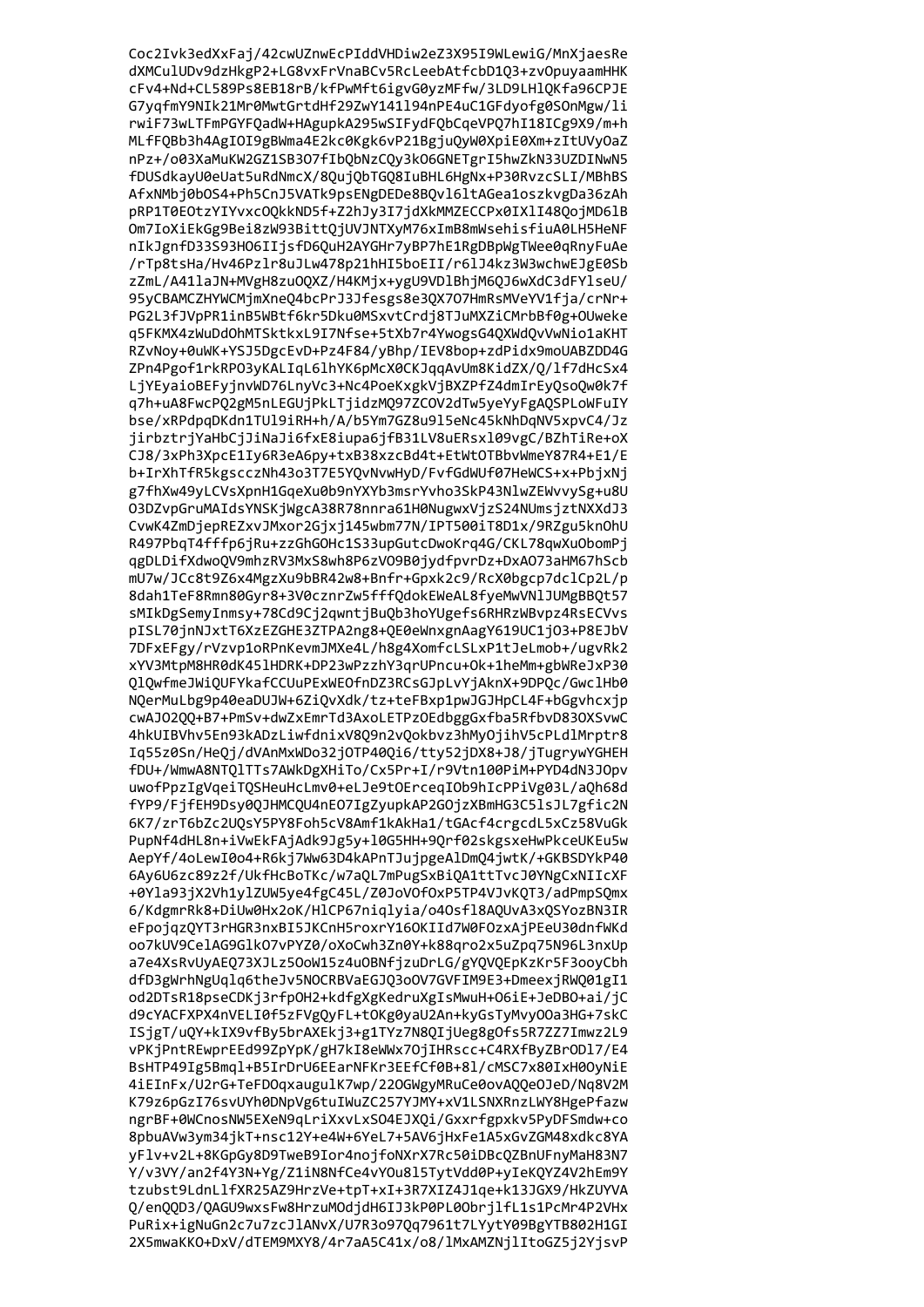rIN44+FtuDf6HD2ofuDfhwyby2f8weUs3pSp4zPkIBkiev370h0TWbDEjMe/ 9I3fIQYW44ZCYLSBNRdjQBw9xgBD0VcJEaNYWcd6hN3LfhT+KhgyzjJYYZ+F F/REbMLXNip8ziBa4Zi51hHIHmcj+nzhGzwpguT7G0h8UxT1nM29nqSS+jd9 OWb+FdDNi0gX6nhhX5/f0KJi1/147B2kPI0nWQ++SkBidwFxxgApmeWLpo60 53iu51o2+Yt4314NvEKmsA8uuEU+30AixnLh9vcZQiXr8HVSyTruGLDcIiaB dlTMEBT1Yk+8JpIedB+l2pRne8GZiApELxJxQJARY00BIt/JqVcdnrlreuIW es3L7RbXRQqfnwuoGtYMQYcv2pCK9vi4LaEBwQ19X2IeQEur3wmFdHZRQuze AzzOhWyxfl42nc+DwQ7rlh2IMzrWgbXu5w9KhK7wTBtM032fQakLHx0iyBHp GmR7xfsQcPSZSPXrsCkGde781KQGhiuyrNRYiPMUP194dakIHZHIQWZDjMH3 ijstFb0d40zl6eJgwBsMq2bAOY3vQx1PP5lG3k9h+sWJAeK5PGTTLjWrCAy5 7TLWYJauN7u/v8+NrofPEGIVcaNEPzgs1BuhfD8xQKoHZBdGD6b19D3knkLF HzH8qPIDcp1+x7jJN/MRvecnrJqbEms+D26ECWKsCaVUmz3iGGirOD9xxW6o LwfxKkaUhNF406U8TCgdOWebScAg6C52o3IdPcD699315mM/+rTnLzR/SW0f 4V2BHRj+UdiBk38f2IFhDT4Itv28bx+Yg45MS/gGUSIMBsRDyNNvUw/CHoWM iGI/r2CA9w3CQDyNAlrVZvXcFzKgQl0SZA9WC8zF8HE96xa394d7ln4FEmDJ ALI3BRnucd5Ix3B+FUhwPTYUjN1zCvL1XRnkdhUkkn0/09cPSGg7guy+i72I x9pexF1HIJd/HxAUIX1EIY6oDbv9fbGsos3waCxt4HNHm2Bv4txHpsrboEcf T1tCp57SRLtbaSDHoasE5HbbZUM7MOYbR03dH7KhYub3YJDL72ZvcST3X4NE XRGQ1W0XRGhDiQMkNK+2D7q6uvNtULY9Sgpy+s0IhDNdv+kHG+kK5PzqXkWQ 5+N1ukBWvx2+gaFYjbhQJ18LE6K1PhPhS7tfmVR5tgp9H5h+zrKmzc95ASCb 7/4gp30/QCKLEWGgj+cMgUBA815Du/V5AD3e77TbRD3XeNpMlR3/ne/iNTUI z3391gayxqwC8VjONqHW4qcMQ9CIK7JscPP81AThrqdvijSd228bWSwevQSJ Wtogw2PvFDELvwvI71xdkOG+AMKaYXmD5JtOdTrTJna+mdLPPkNAPEK4zcwg /6Zw89zm21BDcR8+yOJxdJDD43MgZAj7114omBZIKBYgqjHc+4VAxuEaHSDD WfAgodZMSV2Yqto3WG6xfr5T3J03OEfxFSiuHKuE9AX3OG9fgiK+7yCSGGfj F21hP2VwK8fJRH1n961v1Hf2uBlI1CsAieqJpEEffi/ZoEW7F/RFnJkA8oQd 8sN3q/6q7a3V70fpj2uJzwMQ92RRhpC1pXMH1p7f9Ghzumc0JPJ2t9/E9uK/ M0WWD/Iup3vMQC6PVYM8rusBASJ4NSCH80dBxojRIe7s85o72+SWw496bT6v KTLqMQmKQRLv83Gr2BQUjLi9bwgneQwMBKtCfweenecV00aZfLd8BW+917g2 PPtzQ4A0VgnaZ2HVLNyZfC1QBdf95PwO+az+pgh2xvuw8bh1iyBkzAN02Zyl Q6nMa8TocNVUX9pbXtPVGDc4gGFXgcRdBjlGj2LzNCwRH50fdVsDeeJWDW8w fAGkVTu3dYN85h4zEGrtaQ8QqJ2913gPnE8B6Sh0w0HuuL3zOp7dQRDjDAuF NAWPtW0v3d7XHJRtjybRpmYvRNW4n2LF08+OwqgojPmIkn3pc5TshfCUk0/2 ifd5GVbx05dns244eMJah0Pl0bHtvaD6fo1q0W/SHnAv8mjftk2kQnubKfRQ aLNV36gGecTTzji3tznqsFOs+vY404aB4FzqFwlbGa2yOGXeKsF+mm3ohMTo UEvObWW050LGAtfeowgbVXXjzNr/Ql9sg4F3+0zcSXD0EwOFM+cE87So8baR 7xan5s7VyE+MnXiwz0SU7cMXQN2MK572pUCGzqq99JVx+mfflm+cZnvVkuNp oQWCwNoWduL+xuW11zDJYp0ef6wGb8N07nP0YCeP3yFXxE+MY8J68d+BguFj /Sp1+awie9tjEhsrzvP0KKb3iTvTsQzXxdle1a3oG1wpn28H3B5/U9hNj68f 7sebz0QqfMZZwq+Eh+mEqOTf58T2969NHlpY+CecU7fs0CuIvQrNq/BxwS3y KprbCRfUT7MThn6MDsZLjChfLnq9IoqpMxHVvLjxX39r2C4XH85nCLUywx9y TeNetAcXmgn+fS4cVn70XRRd8TV3zVDn/XfmyHgjBfgT/p0Lp40PG0iNARSZ 6BupW/61Lyol+9emcsfX1xw5MZ7zvV2cmr6HwKtxtiNtSCH3cUPWNnqA/mjM g3V3Tgm/c4S1AePG80s2lK2cAf4iMXcGN1cf0VGVTXjaHXcMOD9hw8LsCXt0 kFXm4zYoqOTjBrOnRocgQrQp3YgNDf+45YzpuH23HJQp8bkzSFGedYZw0/Tc /40zZoqvQBEKv4ENykb4+oFBVO+Dces7xYBP4SsYn1DEQ1m/cW8kcyxsCmg/ ZZtRs2p5wrcxE0e0rw1PyHd/2EDhYULDK3Z/aoyG7XJz1/Gz5IYbseg8QI/L OTIbiLMzQOaw3+4Jsbv4nT125bf+qe9i91S25T3/eX7jRtQsrEG4RbEr3zjK fb7d37pR31h2vubuytfc0DxvF+Ryhv5244j1WYWgh/0VabPV3PmdzgGkzTP7 7kIWS9hID3aiz6gHgL3bluiLhR0PEnOU2i6e67vBE4pIFzwhz1XcHg4/PgL4 scJ0fMis9i3xo0BRPe2J/00G0e075f094vzBbgiv40PTIngAY91Ps+d3VN8I Yvte9VANK772GlW/9recuPYA5NuI+8lpcx+6U+x4a5wxALJ7LtxOiVH31INE PhMINv3b30CGM3v+I7org7Da/G1fBP4Dmep9vKzTWUVKz0X2Ds6VULkGidx/ kGD+vohnCoI8u571yNTvt+4UILf7bknxxBXso801WucobYgwRBsyCwK53e/P 0x5n0LwS+r7DkiCK5JT+DuR0i8LRBadOtLn8XKDNcCYZND/YK/40+G96mtHm 8dsHTraIHYKcfm/c4Uv4f0Cve+xixvR3qx0XXc23DzxVn28UMvAbGKL7aA3p 6LvIfzkKGLuvhaftznbcKYtdPYAko6cMBROG51bs00w+kff6Ozu/akepv72T IE/so29NT19ZpNi432VHi8vZDDtvxO5h2skhcT/SDuMmZiIuB1fU25GV8hMO B+3HY2Agq2u1gOzufwPBb6hfAUdw7FXoVzkDYp/n8fH5Rkk0v+ntXPROtbyR uK5VP//COsFJPdv70kmNi+eXMDSUaNcx+JIf7HOUUiGxW+JbcWtiRwnKNZVA worGgR66xvBR13f/4t/x85OiC34/pO21CH0MUI71HRaOaOx8X2RP/Ju+dOgL iUgkRUaG86J3dBVi/VDsKc45gknOLYIa+HP/KMit0Yodn4f7opHuaLkDo8Pv TLQ5b18/+IGdzQD1LOqKgDzObnoRZ2LuP6gJPndAYt/BFPNMp/1HtNznDa/i d3SKu1BETGciiMcBaRO+mheZfb69Bbh9bb9Ftt2yWxDv8JN2gQAXT/v+3K+M K5xMZH9TTrN42m/yzEdkFoLfC7KFxbUgIhZvSrG/+ArkVvgcpcyc3953NJXi aWgq+U2cQjooNerovKK/bg0iuRtj/Qb/vddUwHM/EiIUkN29B1W/kTYEWaLN 514C2kR1WJDHfdE7Lruw014xUT/N2JRjP1i5z8WbTjVD1nnErQDBwdhdVuiO Pt/W7xk7+Zp3wJWh9vUDEtbGS13DGB0qj/kJSEjCtQwQI0FwUL82LJC4m5HE 4V7DHcT9sC/ivkGQun2A00eUNvfjb0raRdy33wSGj78pxm0h1F2JNpd7j/et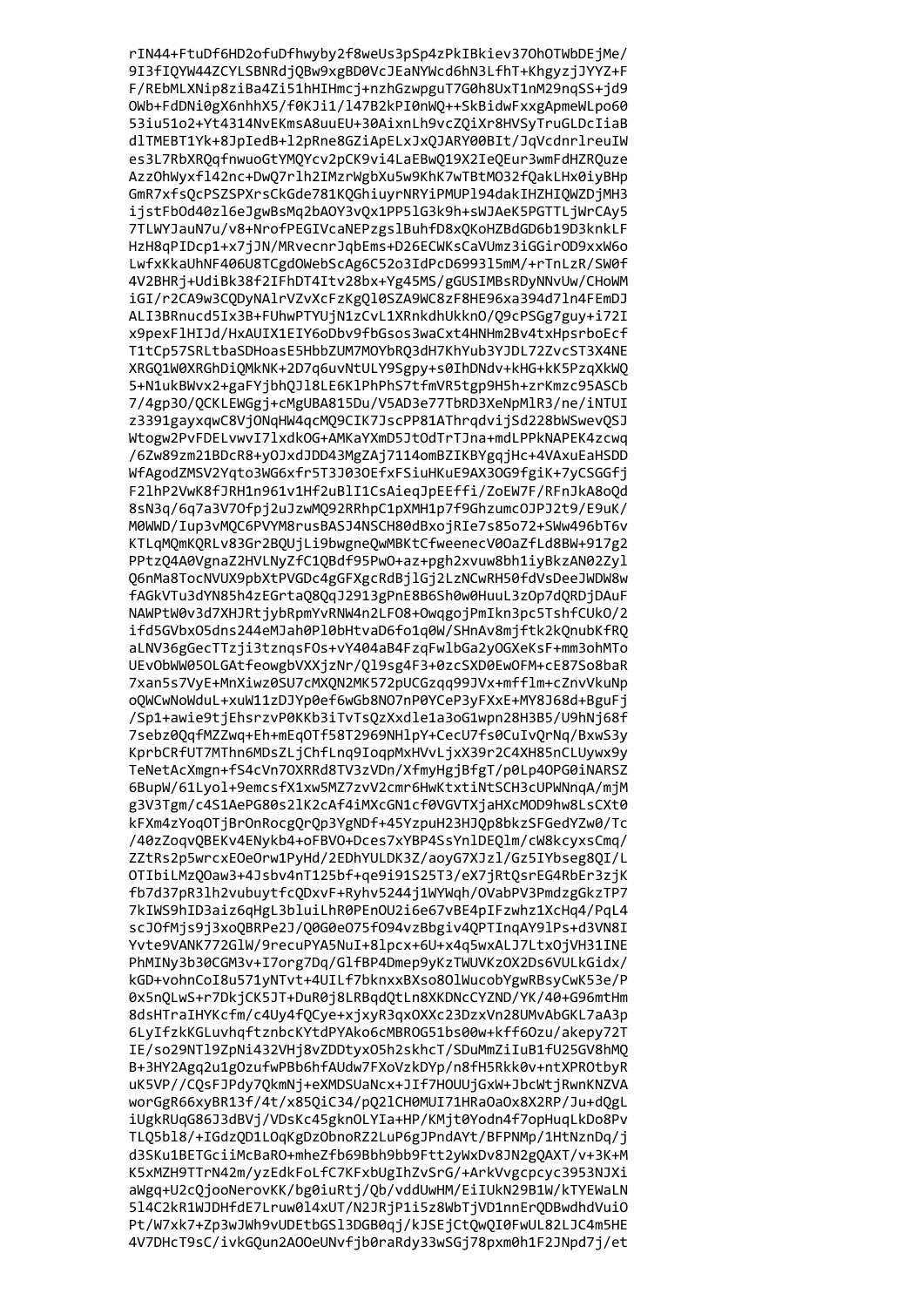4tsY5E+ND14p3+MhBYcV8NJr3bexfU/XgKD83RN+CmyNuL1CxXTfLWnqu7MM QKKi0r4tm3vQoefjEfGxxlCNOUpFsknbvFpU/uWo/uP6VTsOBI+ogURtcBD8 x94D7jLRA3RxfL7tWNH+pqhHefR/Z/XEibHPh2cg0eb5+dm4Uwred3/M9bjt YvSFdbsjNOS7JUe66yPtHLWx74B4ZhBt9lg/e9Uzos1Yff1waIUn6/9B51+b 9B+3Onf8YjEG8NYdOXB2+rymPodnpu7UxvtoJAUkeBsgd5xZ8D3Dp4qCl2t4 7SDhPSYjP3wox0wKnY4oSP00tE7fLVF1Cm/RQazAv89BEofPA2r9xdqm11+c 20Q+4vZxfG+PXu7wI+94n1w/8Mydp7of1H/z3QUOU9zNDqiy8RVeTWT/Pgh2 +n59kp/lMxF2U+zK5x/cbP2d8y+iijsaB+GPR1/TtWdos4UHEL0nj8uQUDxi 7pxz1MLaX36VfwUUJGPGg4TNR6ZinFmoEjjrdQdxXWoQwpc+1hTF8a99kqbn OxKIM4j284dJHL8Taoy02cK7QlXDiEkQV/WYHmnqbAjegxW3VCDQ+gNBqziQ M06Mcw39kP3CF+Cr/vqbIwLFLSvu9WhEOddwp0Zi7FXX53BuK20iT2J/NaKi 1zjMfHTgsoW1AS/NmVf7NZ+ui/MiniUHcoXP4fqSzqpfjjogYXHBMYsY5fVW lvenEVHzWXUtZ430Gnqq04qyzvUA0V3PG+Q0/yjaA9FrPN4eYd9BIjb1crLc tzEIcbhtOaY9/ORjJolDR3TMS5xzaCqFPOrijPZ9YAVE3+Yn1jYsKs9a2gf3 LN8TB8IivhYGcRmfieN3hGWHdpTnL3A9JlnExw0Jyfg+1FONHqyXZ5DvbyVE X/XkeoXHDOWkOIOpLxDjhnJS+J7IvOmvx/3ZPWd1h0UV5xwsKufd0maJGXKj geTfFMsyPJrwU5wTvN+588HRifMHjVHXguRpV6y5Gw6g70j3F8aLzh00Z4Dv MKIWn1VUaVz81CSLJfzXN54F9+LAonIlAXowLl9z8DliT00J0ZWX93vBv+9j UHootBn0Ggfhef403JNuV6GT73k5UDM0z+V5EecacgkunsPzR/E17dvzRz2U QEjLdwTLwe0qdtHgCVHzMXzeMLxiJoLEuFG3KWYVrLCIMz1fyt36+1B20UaH LAWf809z1PdR61EGr+ZBD9LXHNpNMeNBwuMM4vvoAffLLTs0Is82BgfkGVdX ASE1MNpEnhFtwksAEhgsB13zWw4IGXTegzkiUKQzzb5+3kQnj/gCLL73guwe gQI53ecAEvUXXsTj6EhzU6zZ3/S3XjEG5MvovOZpwes8YHi5/YaDKe4Lx1vZ UfeD440ouu4HIDgu9X24abr/jTanZ26BhCL/i/gdECSqI72InyWvK83vmiC1 fpDijW/6oaZtjBs1+PRcoMHk0WWQ0K4FCYUzkMct4gPGnPPfXsStdZBQmwWZ PY40Mny3PNCi8hMQBMPK5w63HN1HaQP7WNugReV2Iq70uG0AUDPBn/bSAwMh jF3I5WsBlSpXIjwgyroNC/K7fCeHpOM6c7TBgPK+TZdHlw8q/TlzBCQ0pg+S bzyWA/L12C5IZBuDcOP2Xv8IggUSOnMQaJ/qAfcs33thLLgdAvUMH4b34NV9 VGT+o9hSIW45HPNf1MfAtf6LnY94gEexaXN6xjXI5TGJY54e12qh/AKqSv4+ iN77/jaX2ixP40bnT0PGzNccklee/YnYE5Vs4mnBhDlg7TnbEQSZUX8aZ7Cv bc4L50Ee83KGhUKiesxr3CFxyszslj57Z8pkxYhSQ8zPbQToPFfx+OKp928K 4kpDtKGwoY4bSKxGpKhiZUHE9AgHoZyf37dBNo9WgBxhh7yIzx3C9e4NJ2QE h9Xf1EC+zx1C/HFqkvQXXxtFsLBHCQg4c/EgIOD3U5DH2bUUQ4majyBcjfxN v4tXKaENXKVoc8RpBuPz8n30ywHoJ+2XetXRtwU+nfeAqmzfQMKLg5AARaq8 DTd+PxfYxJxxw9002P0hGMeOhMKZM6I09D5cvQ0RgymswR+3Np/xINGD3+d0 TiO/Q2a1js4PgRnfQ9h6YxfDII498TedHgM7sMSqb5Cp/SyB3xV7FaRkjzsf P3zE/rV/PwrQ+RhA3vSZSFFDj1Ycr8KZz1HSzTy+QJutvhw1bnz2wm2tN10j F/ugLmmMNTErZ7TT5nAf8UFd0jgbuZbEzkcZDmdrUcouPIAv4j4ukKjZQDia 2oH6TRf2UZ/XsGsLIUrqpzP6GHHLWRaCuN4D4kx+ouPHch7XAeEmvjYsVY+f 0oY91nuAAJ2fgGvpYBwQbsLaWCdEMfV3VhwLPgbrHPnOiKBvrqMJErXXQEZ4 vyiiHF6pV1Tw8V6j3VTIE/s1gt7h34E7ExbKhrvXZyJ1POPmioix+/2PjY/g uxjc9J/PN0Rl41YAEr4NdIZOPzGo/em8mmODT+FnPd96DoRS4/E7WDXxPpjK vk7R8HJu3kG1To+f4gKdPYcDBFqWzh3W1ccRUm3DdtmhNPp8I1kxPHOMp302 j517o5+a1MqspzGrogdT6PMdJMPFKgHJ30HmWseNFDHnBRywKuMmQUKTa9ce +3fE/ZRknthHYUg6r+YgkSX2eNj+cTrvaMG7tcG+F1bAXhlIJDN9w4o+0J39 ax9/oWVwoMjscWdKh2yxFtD1jZ38oDa4zx0UPsMXAAfQIzYHlzOPEIKsztYC OeJGeaDy5qvxQEPFZyIaO4fvLsevvB7HEvXRD/Lhw6agDohnAhwnkuaHrpIT D5PfpmCuOLfogGcX9wWQ2HvP9FdRpTH8b1RpjB3p/Nyx5kDCtw6fL1b9Sca1 2x0nBqTv/ifprDFuHHPV5o6IwPldwht+kkToZzC6bL0f9SD0qzmwocMrdZJe 6LMX5I65w7XNLWLYgc5d0U5Emf32geUSNuv5DFcj0c6lPDInZd3jK6vk8Pla WI/w1J/rcF4axWlxg+rTgAbpsXfaOAOMNhiFikBOd6uGmo+ex3KgshDn6VV5 1bS5XIcJBJUo7xu6ui5HLwi5PkfRD447Law9Z+Ad1w8ZZe8Bx6nfF2ii7KYD DcuIN144svvkfRHfvdGZi5vrRXK7z0SYfiWraE3n7zP+UP7SMRiU0vHVCOLc vWMOwvXVOEjf9i8Hn8/Zjgd6aXFvHNPt6gM00J3B3wf0XLzP7/AMvoP6D2Ej ieWM+0YS+/UgvuNfDuT2mUh2ieeFHiiPubbJ8fLs/HduKBC+spgfcZbcf1t4 Gm/k+eJpHwIm+hVg7cXuAs8uvK039XJ8/dwkpvrOBwPP89oO613F/RRNMmcY I0G0Z8zfZ37iXnLi5/0ZCBK3tvt1u/vvkCvi64foaf00DONgc0W0AvZZzOub szHGGiVTP0vutSzvp3Roi4eSVz6raDYYvX64N/aMf0ii9x00eua7i87DDPH3 0V8sbshwzGJeP3D0621Rrf0A8R02G0yzu0U8HDLxpt8RXjZUxDz/9MBTU2+K oJ7vV0+0xugB8ZL4Pigh62mnZxMdz0LVb1011DuMffRZosbB8aB672ubGolX 9JovAoUEm+FNZ3KPGUhomoNE5Va04MvBPM5P/I/oWJNORRlaG1GOmPEv4awW kNA5Bb10PRf+I9W3aG2Me09VvXuNRvZ+hwSkI9o8nueKuP/H7RC02z0LJ8ep e05BFrc20HbnvLCB0JrzXp0np7sLbW7PeThJvHdLCGR2XzRI6DmAcG3Svn3+ qFJViGdyIk902ZVog//Ykc/X4xik9qEy7W2myDo/4fN5/BRnxBIzhBLkbnER DA7/24v43RnXBivIe03Q1ef1h5JK8RXekJo/bfk7defDhULpjGgze4ySNqEp +yLOyAUJ7SYQIsLRA6TmAjmq12/hF29DGD1+h5rmMd/Wx6vVnNPf5Pw3EIqb aA9gB7rXgzZR4QYkfGnnhNddz0aQ0I8H2d0SAjmd8wMS1QZPuIZueYMQivQx mDbn0NLmim9KyNW9K1zM/k6fvZRz9bjMOf24nHnffgimBRIxo5N6frGTT8vp MSPKL/wd8Tvr5GoKtIF0431byXQN5PLbFM7JP799gJweqyZ1mQLc+jvwBt20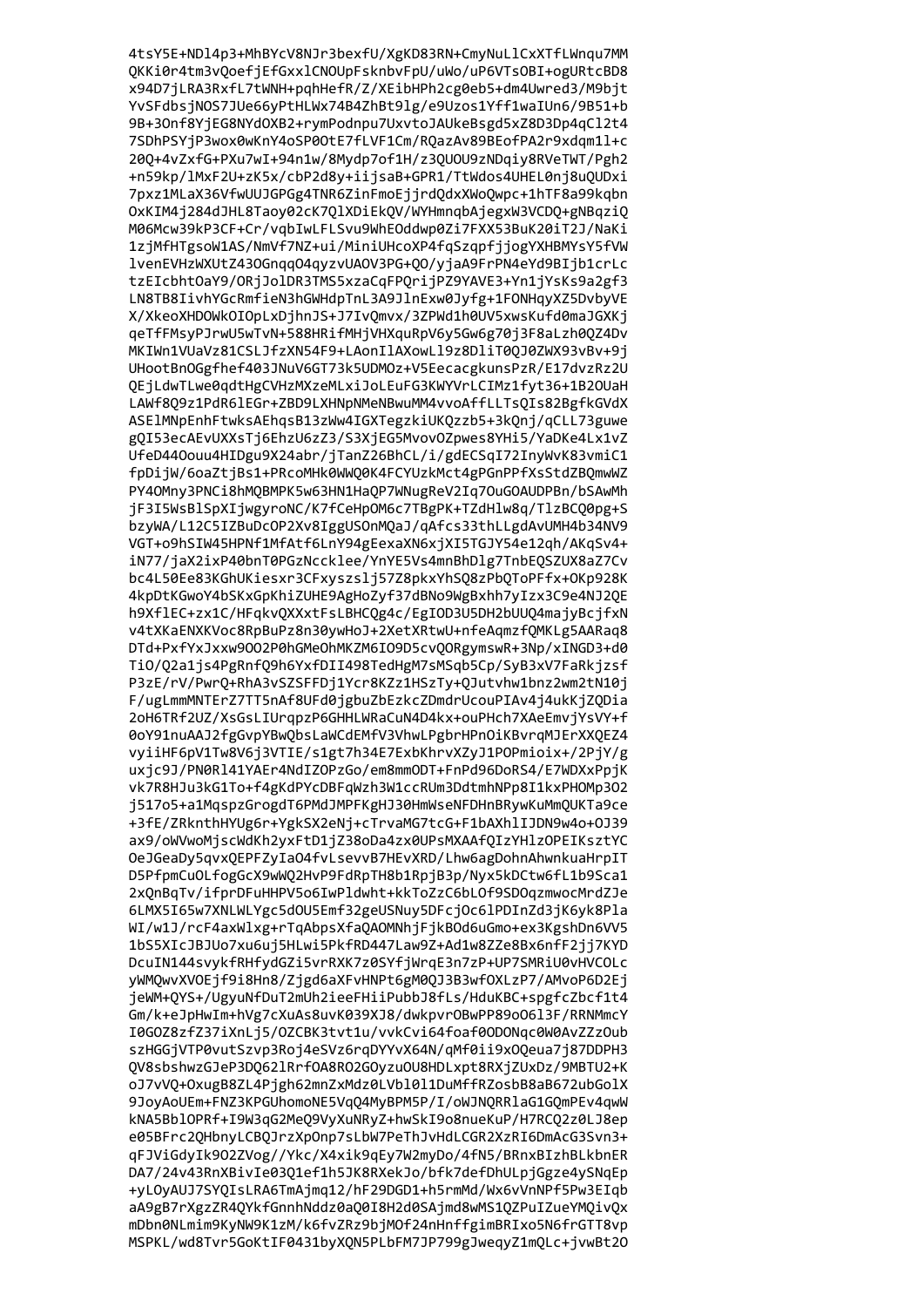p83h1u05Qy7yXiPy5hF22lCez3vAGewjOpNZ56sRmqr7KUgQCC0qymN83IIE weesfXu5bD5HEdDy28eJqEZYdogPePSSNryr9wAum481vDTnnJ5frEHfXRA5 cDYqbXbP1ie1nEJq3jeuwUsgh/vsTmTmPPMRBHkIf9q3zu0v57afmt9v3J35 nREnOtJn9bWp4BXfZyHS5L1eN/cF4FqPTCcQcsj1ab/X5AqE1DpH2OB87sCV CmvjhwC37xTwFv3mitv/dt8gogA/j5uR1r3EefpbkCH391kp8BwIJUsDuZzN fRL3DgsS1pFHFQmEEnvQ311Qm3XbhaqKMXcWNlK/L1CL0eM/iBxQFsB7MJ+e 3U6by7kE5/LKcvrTvrPHS2gTnJJz+e3VAyqf+T66QJ7xbwojyr0E54Jnweco rjSPEJ743MNGWjk1fc2tVG31Vf/+jM9RkFgl2CeLnzIgcQekyLarmeJa+XmM EuR0riHIFRYXNRKdT3GSIOb8RJCoBvkicddEN8+jvudK/pzPkJfsWAip3Tp7 19+9+CqB6h7rdKUkTTwNJL4czDifOxvkTd+Rtj8Kv2ivt78lbsjb3+msFtIa P17bC+R3u7eICq0n72Lokj7Rt/QwcSrETIQvFj0RDKjhI0qZ7bD5KHIdJ+Bb SNr3XvR/PPORlJg79gOyT8OLA3/I9WHP7RdZsyDDWQbQmHF/+TxYoiobbUKf /EViv97YRn0X21i00YMVoWvvG2okMeNXIo7ahgIMcRNHwzJ6jXJf2LA7TlCf Ozu3XbcgOWJXRu481jby4GGPMjYeb4S4v8VeBWvDM7tpAzPAx200/ujbJs4F 5ME9I/5E7c95nSD3dXoPfoRfAim/C4w1z7pANgkfkz8NIdpEwhf91r2M+QZv o542wrtP/kTsB6TRe7bKiXJf+DqpkFgITEw/F47PJ256aPp5jAVS2uHMRcTJ 8cnoWJMUGWcW559niPE0KrrG0+64A5LG6LUhTpCwyf+nF/rvOLiJcYMd6HvV MR+xFg40VHzukL52+h5y4Pd3++BYSBbUXp/wNvykfR3Y/n1ed6ufwXgpP0p7 gs09Cw0856H0huKo3uvP5Rz0E5emcyNAP1e8T1q0uD2c0X7Cf/vF075n3Krx 04cVgI/N+RQnlUTDI/Py0tzCB3FuEU+74iZxYuL7mYWxfBSC49+/D6mxPkMu CPre6+sv8oxOPLdxZl1V+fnkPhnzDQW6sEcvggX+ptenPCUgsVOgZxfjhp5d WFzw32JeX/PqXOoTnTmPYp/X16IN+n3gsnn0/7yKVQlyhIV/IT/qe9VF5SZf wfi+Jj+3qTEa9tuFIpjvfBeWnc8qeGlj1jF464V636gKGu8z0Ov0HXZQmMdn PHzC8B/AWIv1g8JnjA4suyV68P05a/xEMy7WDx6hr8+QgUfT1/bAo+mrBB6m a9PRg6j1R8o5OiH+fX5lh6DiHFE4VOti3xkLxRj9d3AKFUJ2UrQJ9c9zUOQg 5sGKZ9mftv6e6AEvGl97JSkxnlar5P6LyjPn/XdEzAjdvLCr7s8U59yNVIt7 DeHMhX8H1TrPCz1B4tSEZxcR3HveY++1WmfsYmjGxf0HZbiwnsjwdM35E0WY iOCiGRe+QTTjYve/FyoA6de+4W343EFjLfzXD5Fin1UPAU+fVQ9enGiDneh7 L/W7wtv6UDrKZ8gDa9x3ZZAjejARttLRefBB+rg91G+McYN+E08zT67acMLa 84oWIMVDAfFsfdossYvB5xvxptTTK2SPODr17yKWQ4VPV+Y5H0p0xIhyBmsP Lip8up8PhFJH9uVAULx1BMt0v88F/+3QviFuTPqNP414YzxtooK9tyEv9Akk 7CrSMR63e0nHgCbqT0MIQ09n2mxuw4Jgo8TTbvdF0yaYfhjrkU8L8nG0Jsji 6we56FDDehFnMr+Iq0tepPG7LQbyeBTuRVyzFMHqP2fBg0xuK3PFGH5qXp+J 9Cj9CpRA8h2JNmS+R5vVTwzakMHgbdjFCol6elyM0Gv2pxGw95kIx8zjgJgN bHD+tAU6XSBhdV7cw5dos2J0+dOKeXWRIuCnzIv4vRFkctYEyM/zpkDOmNfT dLsa/YVkj9tVILfbvSRUzTETUTjzqBVtImPnmrCvfU9E5M3vc7QJtYuL4LJn NoDAM9AvB8Gr3oegvM8DVNE8v4TfuZwlCjJiP5iWx+03BMn+3CsFAr/J32fl zq8Ijka/L3D4cGp5G0gGfmKw6OPMQi8t1hz6Yq4occH4cd8tyOYRNRCyebzX CMP5rJqh7usdkI0qKumAHJ4XCjI8ZwjkcR8+zpXh3vAXCdsF5pXfg3G73H7X hEQc1S1BcMnouBEUmXxWgTjfkqddseagoHvuMm3u2N/Y/J2Bd4E4L+B6FcH8 a2PUeOT7+uJA9/2Am3PsiWh4uf4BT4Pe5CP6vTxbErdYxE/fkg1+ywFBkMR/ B5Jo9GBBI13bQPByn8P1gzIXbcju8P3gR8UEP4MpBTz5if6bvpPejK7fRGkg 7zXKcP6mbzGhaIMOhu/kGA4ejb3gccVpRmJ3zHjELjz/lAvG12MfIBTQ8jf9 3s7zvtCfi3mNgpbH5xBmiIgnSNRjAZm9Zh3IN2wxsg49PkebX9jKTPiwR0HC 919wyPgutsDoKIT0Fx1rGGvOML5grLmHCWRzvxjI6dFLkMf9o6Rirx5RI+H6 EzMeoya+NkyyxfdE0to8anUtCy5nHx0qyvpuuSAgHG2wXXzVL+vq2ayI3d7u Wwd5Yh9FGM590RdInDKIF4bNt3Keeq8Ra/aYK1J/U1goKxLTbqFA3oybxBsc 87Gmomw9jVSN6DUpFG7vwKZzLgEhnuXyHWnFk1XI416cC0M1TvR1JpVG5xu1 VG004ti0E/BFYgw4av00g+cXdi+CBXGb0i8tfEJw8+Juhl6aKwAhNMFp720A tGKMDiGimCG4hPxspJBorFNcG3EDo96ua9Mh2kApA+/1Sln000q0TgB3iTFY b/fUXxt0Lm+z4c3zNOcSezxVdWMn31i1Ptbb5wvLCvRspI1a9G6/Ef2J9UNV XY8VXBvr9NaxJt4Zt4INxal4H3IIfe6gTTd8/VAlJW4FqNY5Bx1z0OpWXHAa 48SA0xi3LOr6hq8G5qJn0lzU9XXODwg1e3xE36LdgRvxixJxiW+6I8ivv7Mz E/2bUok3brs7m0u1GR7HYCF84ia+T3N8050bv++wa0fGfI0r5SydCyRs8n0m VV3HGaTeFKJFtbnaK8vPx5mgTJBd7i2Ad+s73/5KPEebUFvid67wra00Fx7N nWoofaLvKLHHPKBetd/adnRk/ESngnGsOZiLHpuCKFWW6o5oga8f+Goep+Vp UYPvgms4+1hT3iW+D5p+sccfpBT7vKboiedrXhOWiRs/iHPZaLOHZ+FAV8rP LHQAw+fwsgP9yyH9H3cM6imFpxFVwbg7wxsMLwGVhT036TqIEMb3IbPB7yXJ KLy03+0s0etAMCd+B9a4zzdisREdoxZw3LPOyY+9CuT2nRyGWZynr3CEWwEg rm1vIb00+wH8h1i1598ZZz1MzPAAongY5w/CBPU+n/3x2Us+oiMKLx0GnBH1 IuG7hW8ZntOTcIXPahMa5NBd+eTSVkho13JoU2jVnzbv4fk5aUXv65Tkv4ix UKc4Zi/ghc63vGB80rcIBP6M93pB1jaQKeJzJNBFhPBctrhVk3BWM341L8Z7 gKKr26PnGpwfhFqilun1EgN8P3gDz35qEhB2PRSeNiLmSpg07ttoFHo+00Xo LgI8h0Him17T5hyM6/guYY9eCPf50r00wvV5ff2wa/T7gERU5Mr9Gm2IsHeu 5QhmwgWJKnpA1Um3hFAidKbfhVPIudQgk2emgkQWMAjhPh2dwd7rKwvmSvwO SPjsBqWo4mkIl7vtMuZim4CEv2qgNR5P+6KK6W+Khorvb6gRz/7lBrr7viMN cq3iTTF7Hbkp+ui/g6pgrJ/7bw0vGzHFuJuBxD34hu4fPSApxncXYrERRUDN ztlaF9qB4Z28py0R+ML65eDoeM7QdSOu7/OASgqu9colK9QUQGB/eQ8W7gWB RBbJdUNYi7FmMfpqvHHExtxZ57DfqDUbt9AbZVLfR1H9in3nect06pu+DEmf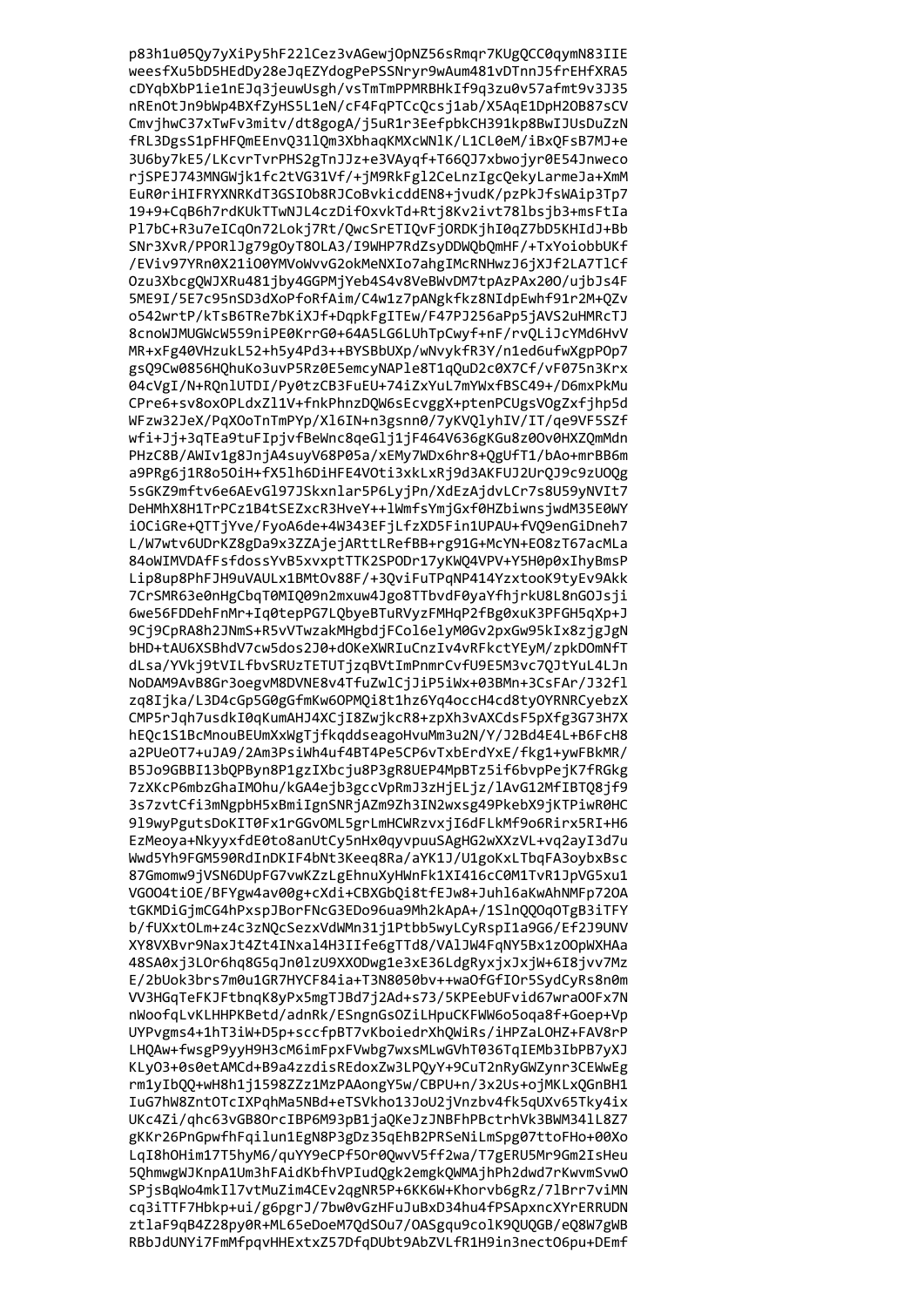ISDhZW039twKygIV74n/hy8NxJWgrodqTz7WzzRHRPqZoqrH9UyhIAyCGqKP zvwX0Uu08WI1PhQe83MBXpzzey9q53omwEV9qIhnPdS99FkFEjej5xt1Hvid yM8COcPvgpJ1xKaeHzEoH9HfHr51qvd6LvYFEt4vokyxskDCT4GuYSGUKYlV gjM6Zsi6h0X8rARKfQwq0/d6YGfo2mbqzs7mBqEsqP0OCLJ1jnyCdzuoRuwK MyC8UDzt8fgcHxSHiLeBN/gEgpnmyLy4dTuoEuw7H8jp8w3kcW/4+IMfr/Pg RXxXBkHlxntNsDq+KX6xQpBriafRcUcWAiaBRFbZgHPq85q0bjZsfxq+NO8B 1B+Pjr3y127Hg4SmxWuofob24AV0d6EN8jfRJqoj0SYiD+ND5fT4HfjxPtZo 5/qJPj6I0cf7UMDL1wJuvlgLEMB93xnkdbuXACQqjYOEkg2SdXs9DTvEZzzM Ur/tDlJWPYcDZPX7KUjUVWSr5HH6tadpdt46xug9qz36Im51cv2hipj/DnEm XyXYqc4NJ0mO0pv+NKxbX1lvEM5nCIjbIfwOHy9+Z/gtdMCH9XsjyKgx+GGr +u/AAvH9bVom13sa04LolT9tCV40bYIrNeCpeiYACGwP/x30LfXcHjMJDL02 mbGv/WlsIW5t8DSS0fxpn8MzYAdGZ5yAFE6Ps4QIWJzOMzm4vr+9hLUYg214 lsKg7JhHHkAi9xJXQOiYvU4C9800GTaD772weON0xn/h93qetjnDa8zwkXzN zSOp+E4+kwzuM57Ooeews6wiEw2E/EKdIVTijV7Drh2+J0IODEuI60LMg+98 OtMPQv3td+cBt7V+5xs8SNrMrokJcru3CORxnsNAO9DvPyCzsyZAooomCPpE /hV+HJyOsFf53Plyx/AZAuKRyPEjY8d7AMnA4yUkGyOupX37YcfH0yA/e69/ VPgMhH0Z38WoF0PePC0fg20yWMCx95KY6h6MAYXJc8dA9jjRfxA6fJV0rCZs 19+yOWd7oEXvt/cXiXMO1qv7Bkn5vmLVo1PsHDMKpk7RN1ii7nMYy3S41wMk 4nNvcRfn3YLATNP5RkQ8vgLqhR7bpfgCVz1/2o9y0YGgZOYI1obP3gV5F7c2 oDi7N2IsRATcCkDxMGzyZQ3OHDKEoQUCcrpSCkiopr4p+e6pf5HYKcgqiJ2C GrAxd6Bsf92Khm8Z1iCmWNxpkdBf3FK18qf7kSCpXh65I7AbPqEXGb5XrW+R a507VJQNzwJ1JsIKWJEMdQt/Rc47foeP6usHlUSP2FAeFyKx9nr7+5z+fVBy c37iQKMwrM7tszj3izb77Ctr+1z03R9Uu42zHt6gR6BoE/VLQIKz/SL0Th8b 1dJ8D3kr18aIfq0yyUDDMvxvsAM9zjSoTxu28sZVM0Z0oQ66f21yit103Na/ 2Ec3COXxptDjfTVS7TZ2vv2PHVv7tr/Jy4EQyHaEbC/v28439fVDrdm4TcHa iz1kJ/U/+sZFz8+f/TWJvdd4GqPXVBOKN0X5Mt4n7V6q3bo3fOy/KW4f+w/K svcaqkd8uYW56G3e0tyBHLGPosLn+afj+KPmrz4N/ptH1AYaeGEFgIStfHCY ea+J9Xn+z4Cx5iwdkM2zicZBSqKPKLy0sHdAJp87B2a07wcHPOLbxw10/ccR 0hT8ZDrWPawNiiDFHnL+EcfW36Hwi/MTB4pK4clCA89z1AZ6drEnwohydu0g ZhX7G8jH5/U53+HrRB3Pa26Nk/r1MQZIO/qaowJreNlOain494HT7+ymgQi4 x2n/I8O/DxnkPt8QjojbIdp0cZq9qnX+OxdObx8dZA7CV8Ptx6Nw4/o84dW9 XoevvilI2G8wSpyXNrAsnf8GssfujzZd3M1IN457FjZ0zN7riwPM3wcSvK9t UjnP+Kbk7fqsghEVfiRSBeMsIVvG2SbjWkbcaVHHc+XLASMqPCUktoU1SFLX 8D0RrlTNqvUKWxlFvbDF0FKImCuh1Y+f22+g1scaxPVQBvp8cXN9g0Z+ZhGu iF0Mx39E0Kg066rQAyT8fCDh2Ua5L+YbSi01BpDG432wyX0PGdSf8z0EJ6Tn Xg40/TxvCiRUg8b4UWBM1xxI3E8H+spuu+AQCe8xzo3wccFLc67uGOvhGipI NhBO016j/Bw2HxVlI7L6j66z7W3juKLwXzH0uUFEcpfkqnWAfZlpUyRtAaM/ gJJoW4jeQNFR/O/7LGVFCfqcbzavZnZ2dl7vPfccLKHVaM2G+AK6scELCios r0ToZYdoOSPHs6Om0sCw7G8KdsVXf5juwnmnoErgpyc8ncEnhMURrFNZB42Q iczyECmG4ab4Sk48LexmqMOGe1Y19u4zq56nMx+osDDrKwrGvr5VCJ/8dFuh QQqW5cJxXBM4rnArQFE2PWc5ON5/Ank1+QyGZy6sSGCywtmyrobUglW6tVVA iD4SazuEW2glKB/K4Ij1vaQSrx91LmAJZ5e6hqo+lOE64xa8BOE5uFBCXyf9 7aluej9fA6ElAdVagGV03/ps8ZmFhZCw17YIuopAKmF0CGWCOhJlOr8dYpl8 HWW7CGh7LCFPDwlyZGS8bbhUddekTPGddt4wUpnm3L2GlGmdCwTLxm8SyKMT rvBWJwUiylS/15dzckX0NoUleI+5nAbUHhayurxtm8EVWMtiFhDWMrMwt85g INutY8xIiQEC7rWhFBaeA2Rb14MCUskjuFhwJPlzEsqaMvgjQpk+tqB4rABR bKaJ19Z0YVyjk+zYcGorYSQukC8Jz2Fb0PWtkCzp+wIHIWLS3ur14B4ZyozJ sgkgZhyr8M3pcxCYdr9YgdDIV2UsAXeLJeiOkQjQhn4j7cO9kwWL5whgIY3R 34cTvo+gJbEcvc9R2+g7IEkK68m/D8DSMHgXkLP6Gg9x+ehjh2iJZ2mTDMHB 19+UaFJoWxuU3KiNLT3UNngcfT54++0dC5POavOK4KsvTIOeuaO2zv2WZOkl S2h1vpeBviawbmHZurcIS8hwwRKvJecrRpg15A54JAVo400MM2UFk4B/b0iR /dRJmaCcTmISaBz9PiCi3OdOcGh6/ikW5He8tiboIZN8A6G3101Z9KT1kGIZ vpBDHizV76dlJinwHb057/xMXmAVdA8gltZi76OMgeTStuF+8xNxgdMvzAUs fnunT0+4DSwQXXsLuP74OGgaIERepj1fhNra0e/BUMEHbMRs8XswluKeOQAy nftDZks4BYD2d49ZaUE36U0CS4i+YAm871gmix0WvP7h1DYionv1RJiBEbnU FivauBwguNOvh8XzNSkTlCohhAF65bXB/09iB90Zz1Ei3LlOfd10ziVRWrA4 oOUzeaC3DXqKVKbvfa8HeeUxI1pOwmkO4VpHn5V2PTk6o8BE6LzhsvXsp+2m D18BXaD06vVvFU6gcPo1vvKtV6uwhuC/CGcKmDfPva8JA3ocEJEF9C31v63R n/PVEsUgj0DhDAnsN7jFurDyOXvs3jzKBEYjLAgkeavXOODcOhf4arneDO5t LWRNORITC0p3+hwoBiwnn+TPrcfnZoti97EMYR1liAbfBhbX1MAFCUzHWw2g 0PsNHJez7AD7XYWzyyyfVfw5TRf2ehhhwtzGEs7+KMoGPwUw0/dslw3T0WcJ 1tZXs03xrMHfBzbtMA5m0kUvswm6S0U4+dpnI9x0ilApWz05e300GU0ed0iZ LniM4KZzzAJ1A190wf9Xvd9AkoU9GCRZGNdbcAHe1/DZOfaMFhTPVSxkFYT7 KagwjwdDTIc4hPdoswy7DLPH43Nlyyf1OYcKbXoOC7aP0e16DCN+y+T2Gbxl z/Lv05H6mCytR7ELGtse4y/dIrDeY9k6DhJL8t2iDhvOSB0ZLj7iOy4SPhs7 y039ZNctQ3YuVwKmlo4DMGZhnqJCu/CVDz6J4N/p2LfdU4I17PUg1tKXa4Km eiGOEnydXdOF+xzMcOGE35E1G960HTzeWLp28HyM0pHqG77cehNO0Wj8hL0e 9KhHFX10TWMHy11fe2GGC/dtzgDhZNefE5LWsd0TDuhnFzjjwgiZMX0+hvTn w9pXS/jfHNVCeljaMbBU/wpkCHjOakHT1tGOsyX4UNC0DSMeP0nqnaSuXHpc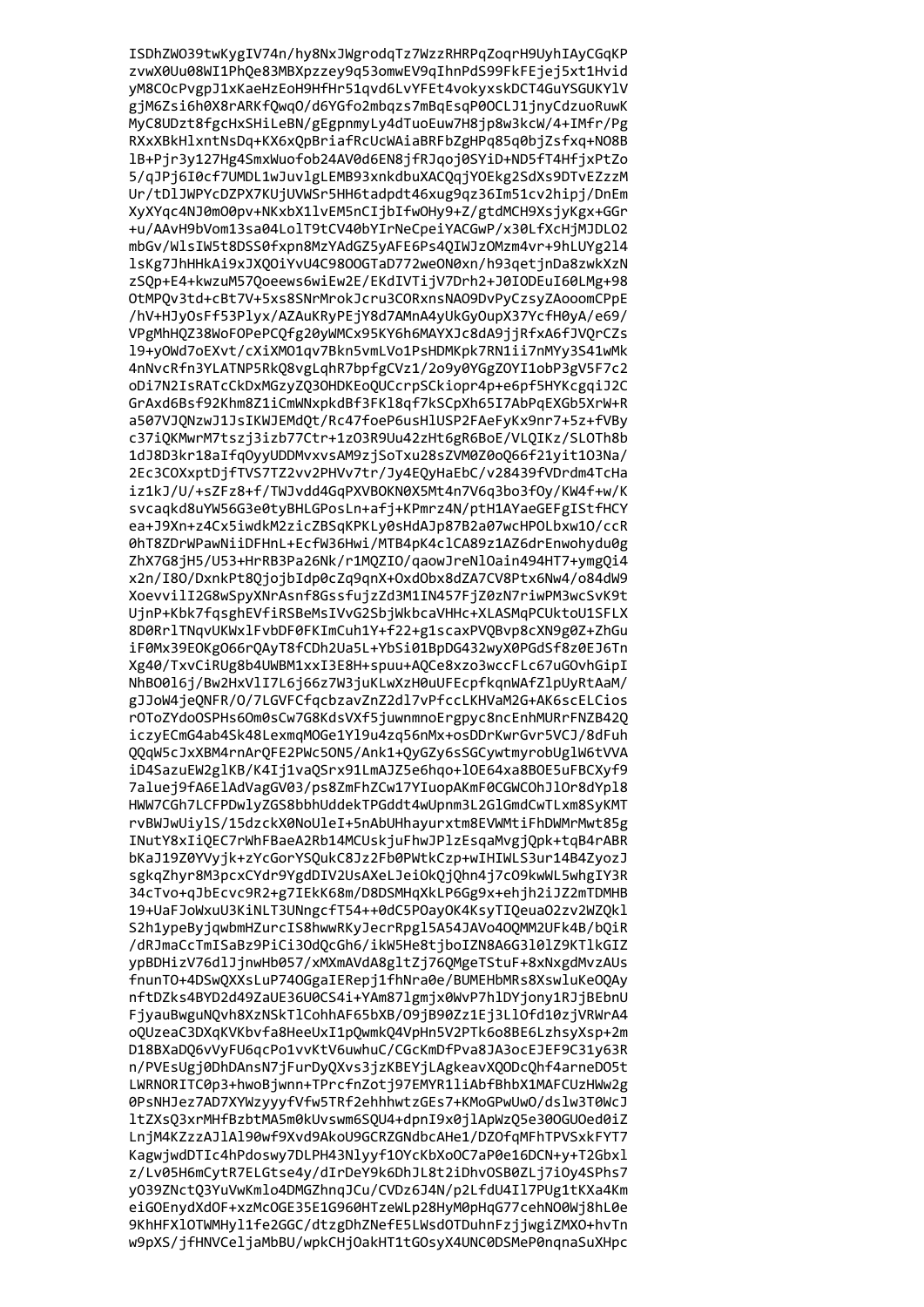KKP3NcxWvlL0JEf5ytfD50mzfsbZ+b6AxVmDSCQNeAqEvUgM9VbDGectGMin 9e+DxRn1kGVowt44cD5ItU2OHCnswMHPB8da+NowqQUv24CsvM+FYRH0jDjw BYT+yeJfe0DOyGcjPGaeqQ79NgFH/T6wNDojGGUC630ZNkHdBUtAP20Zqo8Q +MXCCX9EKNn9b0gdhbk9I/D8OSDwwjwd0dTw1Z+8x+AlgCss3GmxOMqgjMsh jGtQeyF6iSWM+HFZww6I9Ey4Gc3iKj6qEEoJuxkYwHArGFfF2dsL8iHB10kG riNLKRO0wQHHt840gQXnrY7rEdxTtAQP05jYWQv+ZmcswNKk2jgq+6qMKIBn 0VMbBNT+PmRUhS+Hm8/LQG4SbiwQYYSddjqvISINpUTYF9DbjWU44+v7gPQL qxhIv3CXIVHckZhlAhfgvU000ZEjhT0zzPqJ8RZqwwPo92D8cuH+M5GL4Dst mrZhPZjg8PK9ZFoHZeEyEY1daF+fgAHBwm0mWIZVqI2zmJ/wCTwHLyiB2nCq IUToWT511o31r1BAYoZWr3iSvw+hh9DqZus5Nkhfc0H02kif8/M1b13H1JfC TSKVCUwplBk97x1LOtWA5/Ps3FIIhfpKwewJZ/IZ6Re+Ajo2oXdmh5X322Yb zon1HC03LQNqr/UdHS63cKZA7TagDCqkdX56ghM6eIvqYghoE3RwQ4wfSziT kx0c51xdwiTjfbDqw+gFzxdi4mjNrkKPknXuIxE8Xzj3wkrgWN3CDSOcuCqs 0L7yYQn+kLpp3AINIEya1jsV76ifNmaLj3gsIYLLQOSV/Dl4PXRcA1PtnccZ y+TxOSzVvVJAW0nY9BZAHKH7KWUG9w1iCTmrFW1Y93pgCegzLOvU06xV4fus W/d5A9UNd3QsXR/eFMnh9JzA9EBtgPC8RzcIMKgFGib36rK4BJQblup7FgDj EOPHEvSzsITb+2xxXE1dgAnW9RpL7/k1WMZm8D5oBo+bsYwGnjkC4q2fd5AT X/jZHwspLt6CNb5gtxDOCm8KvlfXnbpABCnVhq5heE4aVYvN5LtmXZ4zRrO2 hoHfaStMyZ7lgyXsgFh6jx2ylazct46F+Iu3jXwZX9/wijl+Z4a60y4NC8PU n4NGiJ6ioTntncEeS/HdbLaElY+ZHUbIEu+XrwdLvLq6ayJFD/GJvw8ZFL6G LHH3hjdF/SCMkMTWXJdAsrzVOPfd41wJeIavwA3dM95IBwn4aywIbmgfEOKf 9HxN1wROv7pqIIny2mCB9bGzaiC8DWWgOAuWwJlAC2rYZchH9Ns76Rhb91dh STsTVHvuDSeFY3SEFxbyo/x9NiE7qoJlc8OaFiIMWluDl8BHPHKufmOpcHi5 Kfpk8a8Als1vegjwISDsbVsM7uejTPH7NpbqXg8IhM8nH71NyumiTDjhc7wG 0eet5jP4StGsgu4ytXWjj/imIaHIn9Mu3LcBfX3vmSdY0m4GZs4R0xBnTM6m PVvcr4wFh562GsCnI1grFBBhZuH/8zstZUDWhOfg8XVLUuKtBL49swFS6E3Y AZHfdqwhZQI762wJZ3+0c51VgxS5dNpAVTecvFHVTV8B3QpfD1p0K3xVBjM3 +bhu2yGcIFuSMkNts2yrfx9ATD5PAWv53bliCSdI1G7D2Fmf9x4RIHmNnGtt Gxb3BXBUDziH2RJWJHJMw81onfjsqC2w5yLLPbjKApZp5SssxKThPgfd0zL0 AZuWn3cgHnMcF4KCwac6W1zFbLaElW+N2KDPbcAmjoiq6PpWPzmQapW+KRh0 X+NJjXUvaIW7MOz1MKmFFRZYQFj9uRiFWyjsa456xbkSkEpYgmpEnTnWfB2F /s3xYhVN24XP4A0xMD9TbFbc9XRmgbNzjBkuoaUjPmdLWJHgPgvrNVLa4cYP K5pH4SpiNe7RrGjAejwYS1Akq5tN8PPNFsd6YOGE7f226R2rW7do0fsevD3v g18M1VbP6K2otjpbJpaQD4gFwQ9t9RZ0ho8d2NfC3rhFq8xPQiDjwk1vi6ih 7z9YXMkNUWzEb7zVEN76V2A39SwFaksnuy0ZYr4Hk9fgfDV12wzuI8aZyFXc Ww1Ix9frLcBFX+NhEnXcRt1u0s98xDJ6VLHClxZ8Tx1uMV8P0E4M52uweZ51 WsHZebQCS3F8CJYa3geWxrDLdM0i+PlQ9go3yo4MPv8+oP3DuoMlnC27dhF0 t2iZhrUKNYlVasFQfJ6CZQsnyG4doggIwDYexcYCVYmO0Y5d03f0LimWAhsZ G5/b/TnZy/ocVE6dj6uCcvP8EiwbZ1qtILw8Tlv71WLpPQr7WvAw9aspnDp7 ruJ+futJJ/J+w+KIzwrCK5yE+pYUS+83tvrQoxDe+skBJdHgF+vX6X7aJ0xw Bf8w+o4BPj+sYj1cR2t9HzBmzrkI/IGraygTMsgpA31tKFPCzQhV0PBN4Zkr v16DSwse52GWc/AWLAkNBUsbRuKAdlSojVuB743DKq07wypoIFU00UNEDQa6 4H8b4J30kYhaZ7jpDax8YRxwc/XRCzdduIWCs/C4c0XHM8yFAYrc00p1H86j wzoogPOcGu5ZA8d1Xw8G3P7eB2NSYapYwngb2bJ8VKH9GXZncvU9ugztf+0Z NLO1+EjE411Y1CF9QEc8Fs+JnMuEnWmE6MHXA5j7Q1+PRFJ8rRqXJHx521aL 3teQkQuLzz1QeyG+MBJCDn2AtoqP+BFyiNCCOaHWW90iMhoszG63sC2EHk24 p4qSaLghj9BOhucQSQmtTlzjPCdFilnDPOeuIpMVRghSVCEqMkFy7d4I2PGc uZyAK2nf2q0IkYTdeYJMztcDLDVZAgd4BfvseCQskI542xqYQd1CSm+yTOGU Buewsy1V0HRNaAGs9z4bwdk5PpHaYLj0Vm+ChkuFNii8D3O+oXe44w0PIMog wb+D01UY11hCZBVsua0SKzarYWeasXm+Z8GBF1YKUHvBs4A1+NahuwgxvrKa YeViJoSbOMOEYccgkT98bRLs+/CmgB19zpGMHbvGBSYoX3ewhLUKS/Ddci9K 33SNZLaOUfRc09hZB8VsOIMhq7kC+gmR1Rm84mvIzJvnPOpoISAgONOEkzfc heEug8pp0PY03A0x/pk3L7Rtt00iHi3TcNecA4F+CvXYVn2fwwsbPEwV/R/f TwkAebZ+pUS4vVdyOHxNrO3oaG5gSziHCndGgA1XtI/E2UF6Wke/f744PN1c P/3wt7uLu93x8380r/+aD/fHd3cXv+5u35+Nu7vLw83u3c/8xTvv7v4uD78M N/ev9sv9x4fD/o+WD18uX43fffdieLrb3d7Ww+7a1XDaa08urm+eHaf9x101 tz/vDp/e6v32Fwf99Xr/8Z+/13W1vz/uD38/PHx5fHna82H3+0P9NT+/Po5c 6W/13dwff7a5e/396cvlh9dS97vD1z+Yvtxf//vXw1zh92/d83xx/Lv/28/9 89Pu/t0755c+2t9/998P858+X1zdHj5czX/z8+7x8eb0J5efFu/Pbm8+fT4u zihx5H/Xu8Mvp/9cflp+sv1PNv43207/2V3Nb8Zff/vH/Acv/+Svvv3i7bfV 62+rt9+a19+at9/a19/at9/Wr7+t598+f33cH25v7n95f/b7P+ffPz7c3i48 76//8Wb/v59e0uH64V8Pxx/vr26/X08ZDdcPV08/3n847o5Ppz56+rx73PPZ d19ui4v+h4vTD3zT0w/vfr3Y/3Z8f7a/vimevXt6vLm+2/32/gvF19NI//bX t7uvD1+0f/rbuab5jx//90u7691x9/7sZcT/qTBf9vnl0W9teb6431/dMFo/ fL27fLilrU+T4C8v73V783T8sH/cHXbHh8Or7a+nMUJN++ORD/70w/8EAAAA //8DAFBLAwQUAAYACAAAACEAxjYhFfsAAAB7AQAAHAAAAHdvcmQvX3JlbHMv c2V0dGluZ3MueG1sLnJlbHOEkEtLxDAQgO+C/yEEPLrpLiiyNN2DWigiiNZb YQnJtA02DzLjsvvvHRDBBcHbPJhvvpl6dwyLOEBBn6KW61UlBUSbnI+Tlu99 e30nBZKJziwpgpYnQLlrLi/qV1gM8RDOPqNgSkQtZ6K8VQrtDMHgKmWI3BlT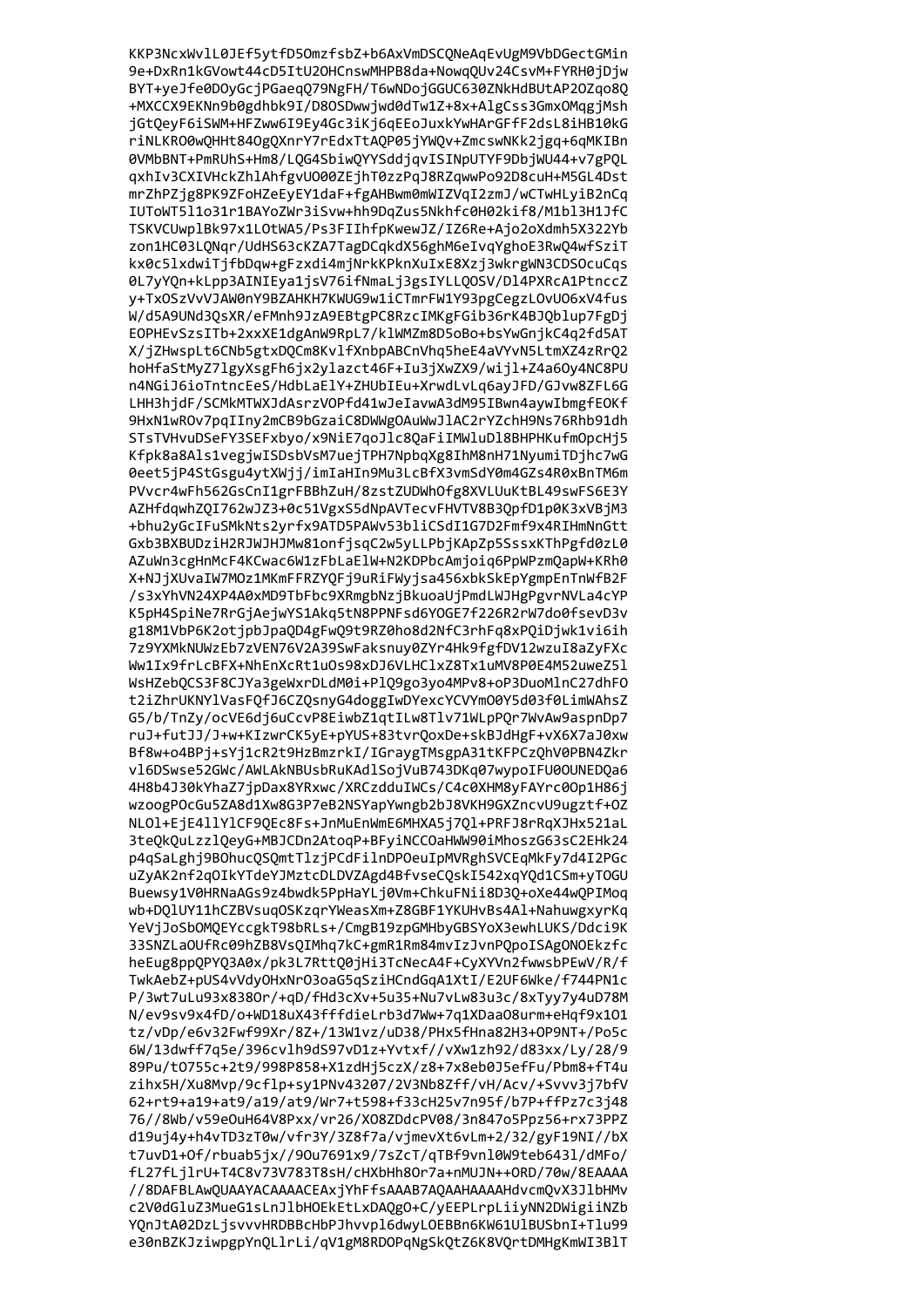CYY4LZPKxn6YCdSmqm5V+c2QzRlTdE7L0rm1FP0p8+b/2WkcvYWHZD8DRPpj hTJEht1cDyGzPjDblAlIy9EvwObqfju8lDQVE642VctFHJ66t6H1kb9AOIzf wZ79b5Ac7mPKfIYPNsXDyiX6QT4nx9KPR4ISzSJVU6uzlzVfAAAA//8DAFBL AwQUAAYACAAAACEALOaS1GMZAAAmpgAADwAAAHdvcmQvc3R5bGVzLnhtbOw9 TZPbRnb3VOU/oObqlTXg96h27OJ8rZSMZa1mlFTlkgJBcAgLJBiQ1Eg+ZZ1D jjnmlBzyC1xJbcrrXW/+wugf5fXrDzT6dTcBDjmSvXKVNQQa/dD9vvu9141f f/121gVvkmKZ5vPjg/Dzw4Mgmcf50J3fHB+8ur54NDgIlqtoPo6yfJ4cH7xL lgdffvHXf/Xr2yfL1bssWQYAYL58MouPD6ar1eLJ48fLeJrMouXn+SKZQ+Mk L2bRCi6Lm8ezqHi9XjyK89kiWqWjNEtX7x63Dg97BwJMUQdKPpmkcXKWx+tZ M19h/8dFkgHEfL6cpoulhHZbB9ptXowXRR4nyyVMepZxeLMonSswYYcAmqVx kS/zyepzmMxjPqLHDBR0Dw/x1yw7CGbxk2c387yIRhkg7zbsHHwBmBvn8Vky idbZaskuixeFuBRX+Ocin6+Wwe2TaBmn6fHBdToDZD9PboOX+SyCsd0+SaLl arhMI2vjdDhf2rvFS9rhMXtlFs1vAOybKDs+KNaPXr6qvkTdGqVjgBwVj66G B9DxMc5A/tVms1Dz4k8Z0waCAfmu0BcBUpLJZR6/TsZXK2g4PgB0xJuvnr0o 0rwATinvXSWz9Gk6HifAs+q5+TQdJ38/Teavlsm4vP/bC2RAcSP01/PV8UGr 10dKZMvx+ds4WTDWgdfNoxm8+TnrAMS7ffJPsm/IJgoYsj0+TSImLkHYuEer cY924x6dxj26jXuA+DbEVb9xD9BDDd9xVLvHJM9XScEeX6clsx0deYgeR8gz rM9SY0bkgbXBifUZ4zpdZUntYZ/k43fBdfJ21WjkV+vRqtFrrlZFPr+pParz 2WIaLVNQwjXp9SIDXdt8Hs/z4DJdNps7vCpOpnk2Tgr1Qkq+ujwAI7haRDHI vkmA+hS/TG+mq+BqiirEBNM79HAg72lDQc+nrXi33xTpmLyt5XnbV8k4Xc/k OLmu04Wl167fGdVepXNnc2c2UctruzV70nf2NvdkWLK8s1+zJ33noGZPVPMV DP100R14VVZZ6Pv45zTP8mKyziRNTXbo+7hIdbbxX9/HSKgnjQX7Pi6giEow jGPwHizU8c251B13f9+0S+Fx9/dN3pQiNxQfIgwoLTeU2nL1BuETsJfJm5Qt HBjrbK9GUbJfREV0U0SLqcmG7foOzG/XYMbN/q36bsCzOTikyySwwmmjn1nL IRT0wX15iFNbAbmJU1sTuUHUVkluELV0k7N7IyXlhuITW6VzkCOuzVFfbblH 4RNbq/6iNqKZ/qL9fYig+ov230Z/USg+RLj0F4XSWH9RED79ZRVUCqKxoFIQ jQWVgmgsqBREI0El3bcSVArFx59WQaUgfCyqQKDzJmSdgvDxp1VQqUvWTFBp fx8iqKDS/j4sGCIWSo1FofgQYUBRtoxCaSyoFERjQaUgGgsqBdFYUCmIxoJK QTQSVNJ9K0GlUHz8qaRMt6gUhI9FFQhdUCkIH39aBRX9xcraqZmg0v4+RFBB pf19WDBETAkqheJDhAFFCSqF0lhQKYjGgkpBNBZUCqKxoFIQjQWVgmgkqKT7 VoJKofj4U0mZLqgUhI9FFQhdUCkIH39aBRXjzPcQVNrfhwgqqLS/DwuGiClB pVB8iDCgKEGlUBoLKgXRWFApiMaCSkE0FlQKorGgUhCNBJV030pQKRQffyop 0wWVgvCxqAKhCyoF4eNPq6Bieucegkr7+xBBBZX292HBEDE1qBSKDxEGFCWo FEpjQaUgGgsqBdFYUCmIxoJKQTQWVAqikaCS7lsJKoXi408lZbqgUhA+FlUg dEG1IHz8ybJ4WRLoyTZdQsPmUU8XqFb9ZJYY1MtkkhRQRZKYsdh2fVAyFuuG hWv6WvHYkzx/HajUqo6mNq436gFJR1maY4j63cZ4dxvz2zQP7C4iuP76NHjK Cwk2Q0fiUugk4QqVGXqRBatgwKIdeHD1bgGVDgs96g4FGKwkBaqAcASsLuMZ 1FFEh1gpwUojoB8Wh4gCCZyNQB7+hiqisXzm8PC81T89EhoBSlzw7d/K5pZQ m8tvT1mRC4KV9/Q61GT+6NUVG09Z7MJvwQu1whOc1ob54TNsRiGZUFnCgfMY RVBB8jUrCOHj41m70WTa5a1Iaoh0/lreC8U6042RXq/Xap9yaFAcw8Y7X8/4 jzR7k0lICAhmpxqXPM0M7aME6qmAcp1DzEdkKSvKakOiGNrYxcs1KzSKVpcM X/xN+XrFWi4pfDEGShypx7WCIMD6b04YwG2x3nJiXahKA+sSxTa0u1E8P013 ZOGGmN7rJFk8B9ohaRVKdXwLYkLbM8W/yJ86DVbRCKu14K+kU5ZMVgzxixxK qiTR5H0UZq2STECzlkGz5G0UC4p9E1fegA0nVMRRwwirVBzdg0RtJ4mEKTJI JGS4IYX63e7FxWYhQK7YCwGiCVT7gBqAlB6itkT3KF9N+T2Kbjkeim6QylKJ CZgpQk7J/WWpASVAFD+YaCMdxgsJdaUsdZggikEq4WI2I9Vp2AtPBTwxbav8 CO7wy08pD1xptQZuAaDYx1dQZpdyIrCuYReHDR22wm7XKQgCjwZ2t9NVFvRW dFWJMUPrSwYuVQiraHSjs2Rw1FgOfSIx5mBwydDwd1u09pxoFcsXE62CrBWu FffcJmATWg0sHEppVK05VEVPsvz2xXoeK7svXh6tV/kV20Tk7NzgwLLludky /ma9XL1k9V7P5srMCIAp3ilYIvimDg7m9klJt1IxrcCSDbP0Zs5an+UrGN6Y VL10F3It1R5OUo2woIR0f0wMzvDH7ucG8Lpbm+IS688H4YFfEnFRdhzEBcNk IXLMSr8k7xzif5xz9k79gVMDCJdzX9SnurTV0YUpdKkstbSJHLVGvKoE5YVR si8sUl5GLmrx+bVGD81cCVHbOwGOnAOOgZefBwGOW3ZJgFDw3w4JEE9hdR2L wnLX4pquisOGikBVxAWMrbh8lrELKb1i6VJW3yF7VWMDcAt05XAvYbnCS85d I6SLAr78D66xJ3+fKpmW45JrsE0Dg0iEKOMrYPiBDSNs20HR5DGK8duITx7a T5Ms+voa2MJ51S/gXY5HmZvDW8ND3DhggAJzuspn7v5oiN0AAJv6YPg1m40b zeBWiJJClIa7UE2delnkfk8su8dViOCpCAn4sxic0GI+5WYDHEuUpeBzaNDN 1/Dfr+7+/e6nu+/vfvxVIH9xwilUCigsKnYSCb+aMrhkpGpsveLiU03PFnhA ROkt8yux+DC95UrEhBoBOGDVLdZUt3DWqOaATlutPiK7nww7VBD1Dn020JDA Ob18sESNShvgMLBXEvTwRW6JCrcS3RoV1F0Um3V8aKhwllDs9+AsGdGBv8BO GBJkted8xxDGfiaDilgma89wvEEPf0SoN0ALC5ig8C024a9DNdtlM6Svucpi KIT3YcROwxt5xTL16n0GLcgLcJ6Oz1IBZGtSHBVf3iCtfHww6GJ8GcEdH3Rh Ix6gaAqRRlCOvJWDdcqb01Jvy2QwE1PbMYwKuTbEDdCPU2qKUYodxI3kAqEq 2AJM8hgPh287KdB2tknZA3mclvBytZUN57gNm1RiomGHqwSYhOQSnRWwWae+ 9jySH/o1kg1w6W2TFrJpUFKG/2p0uulYuvax0AJIQ1BskQ4WUniZgM8AC/yt WE9H+REXSZjMVgiG3jYENw/f7HRSIWwhF8poq1lB1tg2q+YBid3OqgPsrOnC pgwI8VXbrIT6NIQBsnzIW3tnwLAH47rHrI7ss2q+et0trY7Amao1q8qqsHS4 6br8KWRoC+bJcMKY9BLWya2iRVaPxHpk7mUt7Qw79gCWgHz0TRzWGOKZ+eyK JYrNpPFwAYc/jNO3MqVtMqJsVzlvZD5jjsLSVlhS3HNPW7gNi+gmOSmS6PUJ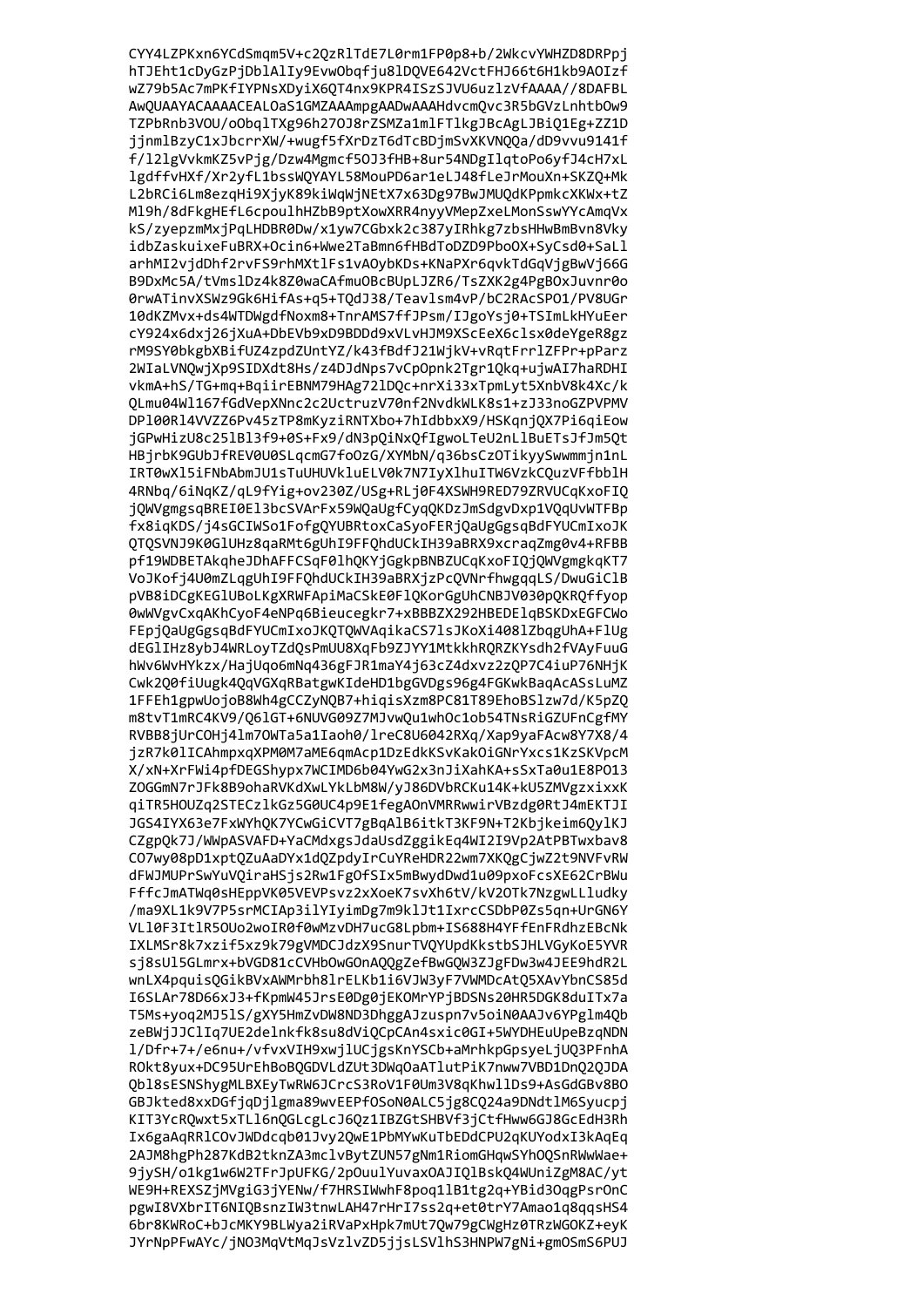JkwRvArtwo8y0SfpplqlpYK/EkXQxrwUa56Pa1flwBz1hLWhUSPp/4khCgLJ EF1p+NuCtkbcFfLg+6QRjUSYRHJ4RGK0W5FJIb1CEulZqlbqPIn8t1jbCeXV FOUqSbdPvNL4CcGr3SkTd3eIV6QUmJF947Vk5a182Pp6hQZMCG7tvp+4u0Pc IrXsuN2aSaX6EezN2BXesB8VTVOeBJV211Xc3QqVpVxviSMDQ5Y8vJGBb4i/ 0kATXwrL/07WWZas7Bbaaqr6g87wQki2sANKGis6ENFq5yeZDZaWayufF/wV 0yhrM3Ko+ojPdKP1tU9JJqpEK0yuycg9WuEFGHte32dOqWxBD8BwMKTTu3E+ kwIioS8K4DYIOHePurj7YcqKeMBWw93pFUsGgxM0wNjGLWxkZwckwVlDY9b8 ZjiPpzmUnDCvBJ83b7yFBP7gqM3a4JgjqGASzFNG4UTEiasAw4PAuZVKl/sP DTndg94RZ3ITt+L2vRBr8bUqAQRW2canLJ980MxtqZ/qhI31dXa7W41rsWvE VEnRBjl9KSq2KJEwDjT8XD3Q6971e1FEFAYLxc7hzIWAFSXYlaAcXcPA0oNS eWNJxcOi37FCHLnRX6iCa6swCge9ZpxL8RjUv/BKE6bB2JlwyzWsSJdxkS6Q 2A0VTGlKYzITWCt+4i0k3Q7F2MFHYyf298NGZlWE5SBDx1mFnJkFWiQTyiLx HXOnx/xF2Qr1m2n/4P4/uhWf1fvT05Zi+W+iZ2PRCNSUGihRMfYdrQzA1IJT y1S6OWVs8UxaaPuN/pTyDytV2DWWpz3cziYWC3ABmNionBvqK08nXCar68un BCviNmfX6tYB6WFWVkd1sSRdHvgrub/iHIUdeeqa6410py0WZ64n+u2WdMvl 6x7U9pYeliCqVscKPjGv0WLOF09Ra0Xyza22KWqv5ilokWX06cLpaVB5KTxz dmwgaTJFTm08dgiuK9leDxM0x+MCzgolXCjvPw0bVnPBvS0egMAkn5VT++0j jLiAKH4QLtu50y1dqj1Vy3rID/hLsktIC1A00JpsTPBseMV9dLd6FjYplUSU 3rvKSe/a1LAxmUZGjXPb1foHUmB8ifhIU2BcZ7FEE0f8/VUWOk+anuLXSG2z GIcnpFhBQRkCk/eMzMJWFd1+HiVUBeb8zLpEVOR2s6UId/D1tSgcoRESrpQA F8QjMBV/Qxf0/uJQccU9iGPhqudYKbiYEwyyxoC3fg7NNhGPhF5yoRIwg8sw JnL4AwTdshPUM0LUMWKrkaVshikn1WoboamjXCMVscHbJ9qOGELXESf27tze JLP6vEl2/DlULtnmIx28jfP4QEpJeFVQIcG0hlBREFQTF6aGqitiwDab9qEQ apUBypbHfKq09Dhfs8pkRPqe9VWyLnLBtUTqWFsgG3+OHMBpTq2SvkV4N/7R R2SBYIEJ5dagbLKE0Y5QlbcH+ABS92cp3HVIW5HonhC8kt7KaG4j0Uz/MgdD uovSvfgALgcn6Dy5ga+AvElc9Fbtv3xBvhdhPyKSQs1N6iOpav+lknSfAvxR 0PnaFmnEm/ciKeh273kNrcEHDUlYA1844VI53ydDqNY85cEpX10FX6UsE82N nUZ8jz+2petVWfGUqR+qmS/yDDZZJ+N91DsOYGsrrzaFL7tII7WPcscRfImF 2By8eS8W1tY+YGbJGTDCp9MCpw7+Ia44N9y88hAaNyygHLSckBlHc8ji4We4 gv3kkkqWDS0BWH5v83wqkdaSNye0IkabEFvveJ1EcMbK7WwTkf5pmnMtJ+j2 pRp00LOYh/O6mHfcPoWdqvJ/QlTxUNAO2CPlP15kbFwOb9LOYQgffkB2hiel 6FazH104Tsz/xIB/wwQQJl/HYnFXuzy4oZTK+s44mwbUCrHxw8xkPKuNqS1V R4zNMD0YfLXaRyl28WE4kqoAmCKhSpoQXSP+r0gjVuvDT1tnA1GdVocVSYnJ 839gUypNDlSdwC0+jQ1apiKVHqaFI93ZN9ygaP1FnqUx1bvlA4F4gk/Ynpm7 P6f+QvjwATivymuVcyekiLvV3ofgNaH70k6lKHTUtpkKqZacOu6TFuRK/kG1 YP+kf3Gi/IuPkzOfs08dmZkzvLlfZfcXw5Dbq8MuN+T8+6vSBMNNThj+70dt fJVLDLJnspg6BiIQbkIt1dfutc9PzjkGhDdTOk5aigKQQyS99EP24fPTXU8n ESxI4WuwGyMQXt8+hLM+L2ShDz/fxHTcrqMpfMmX+Uuy/k3dwE/08ivklz3g wONhXbEdfWG4WJ3AlzL/Bjb5pZM0GZ/gRrqwvVgN2fmJ7AfhDuwZhGGwWAWs c6B6B7z7kyAI26wVYcgrIRp2B43s06x6bK2L7mH3rMJaG5bN+zwWhG7m8+W6 dhtbmbQJPdSZzlzrGAgWUR/3SXphu3t4LvYLy9IQhMRrEEFUN/j0lciBh+Pg +BdT0dz95/vfwXEyf777b/z3D8H77+5+f/fj+9+9/844XsZyFI16Qp1JU95R v9QPO/sJ7FSW9WLBWfcskcOjzvmhUPwCf6UkS8YwmAB2eZorKH7L/dVt1NeY iWGCC715Sh+cSn6yk9Ln0YR6stfsqYAdRG5Hg1DzVaHrwbFKodjQ00T8phP4 QDpU3LGx8vObeF0534AMA19+C5tf2PyZdYD9NJinxlUDbKdRZTRs/QzPbNVX nfy0VW9cq2/76hQ+yD50nt6v+99t1x1EFeiko//nfJhW3VABmiPmsTBbzuzR sxUoi5joGm62StfmM268xNNW3Wkt7+4M04NB1Rbx7A2P+DwSe8OJizPir7Cc 1dhQxWqSTjUq23wW8DypXdSFxquKev+wd9RG1w3GgvCppqnQQxsDPcfqLI/X eHDpV9HCPghZcujbMN0+70/DIe8v3cnpWEpGnCVRwZSIrjjgcpJmsImFRR2q J1CoDS87cdDcAYzNtKzg0WMuIcIF7Dx+1zrNM8LMrBH4Fz4N3wpYu5V9BZY3 16VfnPV6hxcVVN+m4/z2FM4kLPLaifV1mNUZz6gRKwtFTEWDwXPZ0EI8gKE/ kHtAtEfGSZzO+Gmb+NDgSG648zx0NFBbCOApNEsfOEDMsgxD83Rfz9ZPk2X1 crNOSTuTEDi3nnRBhkHZgSfOTGKkTgrmx1DtIUK8T8/oAlVr8nF+Vck9AJeb DPgJi8EJFE7x3rh4VDGsNXjaHWIg4eddF03rSv3Syte6Wg/gER9/71gzL07G BTP8Pv8Zt8ILzx1/I8KZvW0PznEZxDwfAUgaXE09N07vfTIVn0zFFD09z01U ma90eb3JWwrgkY9NrEJcBX+SKziJV2XvG31cgaE00gzgzdTJ0f+Fu2B103bA lcwe6B9vgF0fv7/7HwiZ/RHDdn+++zEImwfZhF3L8vh1MkZZrPpa+ke0hP/A zbwWWhMxSv00BhYbeKBSnAChNXiF5pVZXazIYAMrlSH4K0MM2GzVMzLq6Jo9 2NKLjozJGXkFzBgkMziV+3lyG7yE5ILYJaRhRsKvftlrd0HHuoj6TZG8eymP raBbGVlzoLVb+0DirH0UnnBt7fAiPbvl0Mu4PUKlMvgCiL+mxKP0E8kpBCwd xrTMbtmK8Qv7n54Sye5iTZbjAExJbzc/dbv9UzsWf078JDEEG1RNtaROxDev gg9rz4M4NU44DM90RT3ABo1Tb+fDtlaobnwI45ks0pP018lYLPA7Xb7J3U0P PgyRIvF08FlgjwiYWBPxgKpyPh92h3KTiYjMVbJx7OISxIMfYcEikuYhnZvW BezAcK6y5Z0leZeVsHI7uh587cKwA08qrc+u0Zy9lteVKsMdGNz70jL058tF tl7084LFyEw0MJqtdslK7cN+v98TxkjGYZXiHIkvVYb8S5X8cggenKCX0DK2 SjO2QBRWjf/R8CdUWUXEJA1RLKFzwwA1/brAiyxKa+T+K1nBiXA33GlB8j0W CH1UvpXaOgnPT0SY1WHMPAfDaEhSUTpt0zd6VLvzcSKYr8lCd//lSM6aWkPa o0qxtMgkuvG3W2SZqCHyZ3eHuLbYwGkx2GP10R9PCF93FGnevuopCgmz5bmZ bWuXSW5+qXxudAy4bXfRweUXnPTbJ32RyjIZ8mPwCyqmUEs5UQ9Jq+Ffrkff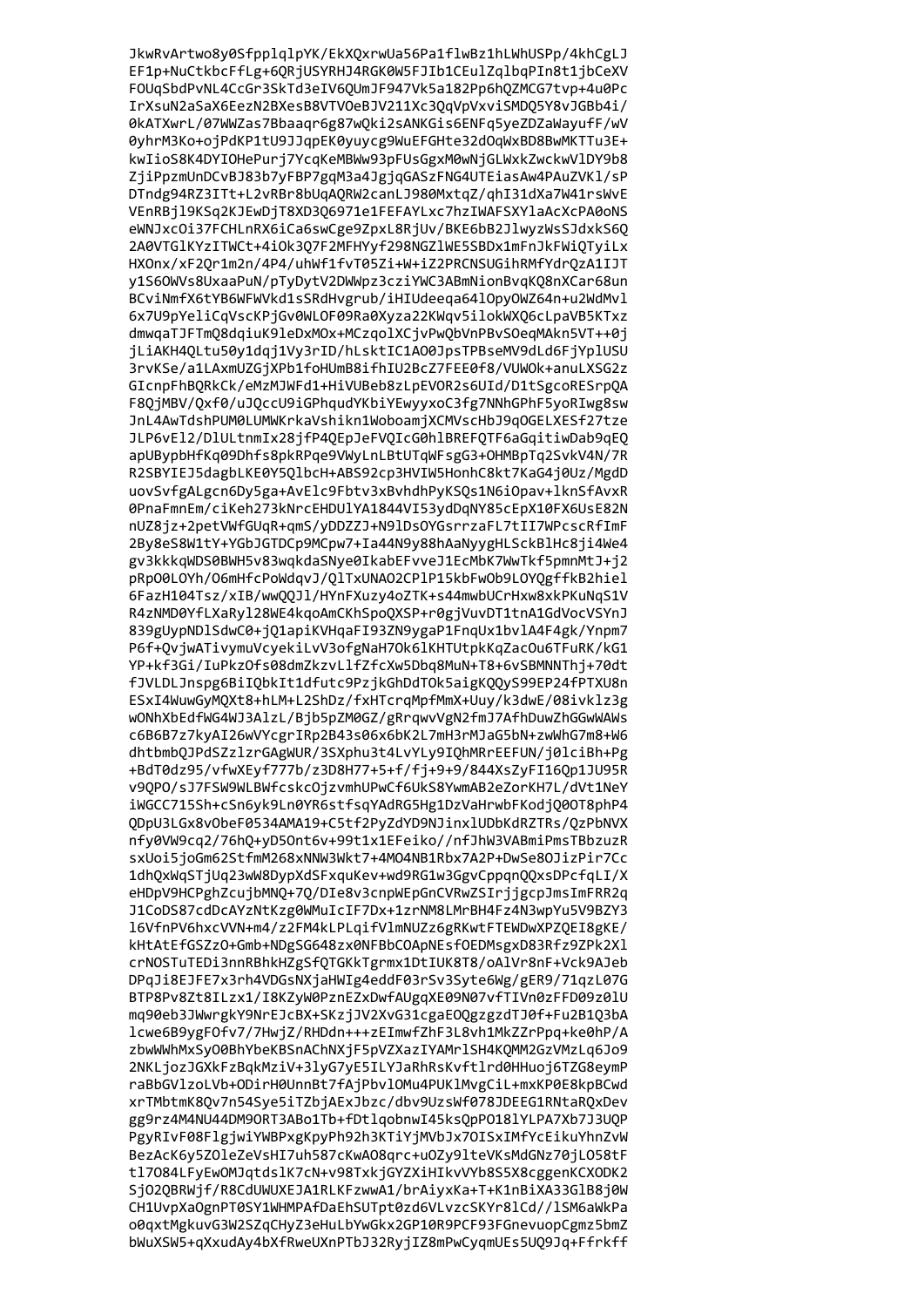JPIjqyZGoPwfNV8lciZvVuU94k9WufK81e7Dd58RhsDYiKtSzOvtUv5odFCX v/97/893P9z96e737/8V1mM/3f3w/t8UR/DhmV03CqXUJL5EnGX0xprrAUQp mkR2ffSnu++Du+bYkHs3qjQX/vVGmu9u/hUW96iSb//22dXXk4k8/8dUzUYz Z0nDA7Za93YrPL+oZrPLc1DliaetEKsdtzrxtNMaoE8GJ56GLX5AEK/80IM1 IRz4LyI3xhFQxFe4TxoB0VLaUZiVuKMZC8TSZjluQrezZBlfwCma8C0hG920 513TDXY/AlrvTbfukSxwKt1wEBx2Fm75va2HJJwIH1W8xJqEq2u7I4v/8x+g cv+XKdu7PwR3P4oY2E9Qs/bD++/e/8vdH7fQwA29IkgoDs+qLmTJzzJjXkGL SLTvSWNpRpkeXYpHTb8AV+kGjkqe2q2SUErUK5Q7w9yFi930YacvVuxkYSJX HHxdwpm1BU9XtExZbaYvIvtyEQdLJhYnXkfZFV/wgHhu0EfX02QGYjFLYRX2 1BWHsxfKYKS1EcuCrS3xcqVB00nHqVRXABMjVrK6sEJwaee14F+xfvTyFetM 9RrcQRouv/h/AQAAAP//AwBQSwMEFAAGAAgAAAAhADS4j5+HCAAAVkIAABIA AAB3b3JkL251bWJlcmluZy54bWzsXMmO20YQvQfIPwgCBDiHkbhLFCwb1JZM YBuBPUbOFMUZEeEGkpI8Ofpn8gn5LP9Cqru5NBe1SIrjyIBysEa916ulq7pK ef32i2P3DmY0Wp476/NDrt8zXcPbWu7TrP/5YX036ffCSHe3uu255qz/bIb9 t29+/un1cerunY0ZwMAer0GG06NvzPq7KPKno1Fo7ExHD4e0ZQRe6D1GQ8Nz Rt7jo2WYo6MXbEcCx3P4Lz/wDDMMYZ2F7h70sB8v55RX83zThb0evcDRo3Do BU8jRw/+2vt3sLqvR9bGsq3oGdbmlGOZb9bfB+40PtBdeiA0ZUoOFH8kM4IS FRX7kplLz9g7phvhHUeBacMZPDfcWX5GRtvVgMRdcq0Di4iDYyfjjj4vlfZL Sa7Dg2WgH4EV2YK15SrA2JJJjk1wOPzNuFpckedYxMOcOUukZ6hzhPyeyUkc 3XLTZdpBQ4MLKnGJfP8aeHs/PY5vXbbavftXuhbSzAYn4xSseTRpYaMFSqr7 aaf7Zr/nGNP7J9cL9I0NJzryUg9JZP8NWAt9E0aBbkQf9k4v9+1+0+tzeIgb WlvoO+g2tAjaUoH/+iM02dnbkfXOPJj2w7NvJmN2z5vA2r5HfTbqI2Mjx7eT EcqcE+bCnCM99gF1WPCBdoQ/I98GI8MttMlSlgV8BrB1QZRM58k8MHRrJ23c 7G3bjEiP/yl6ttPz6Ok2D+aXdPy3r/+m7b8bydK2+Zis8UeASIwAoPgzGQP7 olP6HjBHlDARo2yg5SKw0DqkF77sdPcJG+5stE9WD+KPtedGIYzUQ8MC+fv0 7Gw8sB4wVQP0cw2WCwtvzUcd8CUEGJ7tBTAWM0jfRx5pDv902gQBtcAZ8Xbw CVAjmmjgeQp4iVM5jhNxC1hRMJ4HEBu+BSNgBxrz+GTQ2h5xXmJCjrsRcCnm SsIhNuYLbx9YZtD7YB4p4IutRfTZoAolUOXuQf329Z8OBFngU5wSkaclGXe3 gfVPEHzktcDFm0pzvq0ZpEQqiYEgckokt1M57cY2CJNJInqVkKLuNpA2sQ5s +ZRK8nmlSi8qHAtK3N0GyqJ6E2tbbG0moUTFaQm9WqWXRIEFK+5uA2tewQmo +bZmkELUkHoFV670Mse8nnB3G0i7U/pxCcwrVXp5zLyScHcbKIvq3YXSQzhe kNCrVXpFYl5LuLsNrHkFb6P0cFlR4QjyUKmvcCTqG4pOiEOai06k1VweL7C7 eyo6QS8atomDFuI20YHJihcUTiVil/ePSSjULAwpeL/deBVZDFHlVKDeHPNS a8T2fpuYl+O0ZcTRkL8k8svxV9M0abEcE8ZVR59M/vKisJhDXJk6zIBVEngi ebvxF8f134e/Yul1gZcnIicvl63501nNtdWKu/GXfkIo+lrfS3/JAx0tv6Io q5y2WLTm71zmBV4U4wXo94ubfb78RaihfZZL+isuxLnCrTQWf7HVPvEuOBFU cJ9X8f3dhr1b07AcPX5yzD8Dxq+GhUt5kDW3f5NSFQmRDPhV3cmol76Ts9En 7uRdUWNhYebTXb2ry/a0ZvD0jCIzIAzK450hTj/ZvRoIv5DRANz1InScbs4+ cdZ9ScY4ffQc3a2CSUzRyMMk/jgwgc+Dr3kb3khBMPG7cbC/+/gZkcaWNXJn n3eTGHqIVQU71zSAA344EIYDcTjI+tuLG/NZI+8hd62N5NZriFDJKKVgDAdy KnDt8eA54hOdsFC4mzZR1PhubBS5K7pEZTiIk1AX2SWehwTTadONu3PAZOO7 AUapmVXJKRRTXACY4SAOkS7DRlAxxKeEBnXnsMnGd4PN+IWwGQ6yAOECnWqY iKISV93AM3k5eIYDtQurI09YfhFEe3nHCDcQZWyLEMgq9Up09gmJaB8dokjz sSJOhDkhv8UTw2Q5EXhpsUrxAxW5PTF01bRuyF9iQWj+ypIqyjLfPgQVRFGY L+fZ5XPj77QUsHyvJwZiAmn+KrywFmSNGYKeL1Dh1spCUIV4FbhFKSbDn6RA ZbGYS9pqsiJh8MlilMJlfZcaBsbVQ6fex+DMwp6NCxoeLMcMUTlDj8QysIap h5EWWvqsX9EZ15pU9BhQ6FLRX0I6KCczTE2RgyD//6wwodF92XoRhFwx3dQs uL+mEhIat1tByKxfKhbLAXQr74CESuzH0cC8bLHG5Rp3TfUbNG63aowzGner rUDxToXGvWylxOUad03FE7TG/TilECrxOalCbWUhcSK3XreOYzllrUjzBa4P u7wUopBavFal34BrucZJhgU+wZ/Eb9d00bbCLm4pllzWLI+o8n5JhUtVzzkP r2EOv5fL8Mfi8Upeq8xCCFaibc3PV+oqKZTJxzf1kk17388nkwphTid5NVZx Yi4oKrziA8JwHkOJTVvdCvbcW2teciUg291aX34zdVTVXJ0zw7mM0mHeGVnu mPv6+a/65FfnwpJUzvUh0EH2giAAWbKKNmOJAt0kszoWgv4SVK8GchfpTlFI 7W+iCvT9iwvowcg/WkEYvbP0r6kSLLCXU631dVNNpXR4wYK9Giid0BiXE8Jh g2hMogFmNNbNGhVT2SUSx120KLEv3SRwaUZi3eTPeTZOugBRlpi/OEhii2Y0 1s3gnGWi2gWJ8HSagFeVpCZRxDkSm3o35TLe8UrUZGEc29YWORhVmvigcp3d zmBEbimY18vBgAMOCMO/WVk21YW7Rz+IxI46eLIkvOdDkXOWm0fck+bzvKXe fF7p96/ZOXHJBchx1THJ9VK5HYs6YrErp6kMUIgVrJvGna8ThvSGpXIaihlO TCNhZOW0pBKgCpI40Kmch8vrTmzHE9WvnJckjiv3Y4kKc00GrCRlIJUbMm0F lxKcIpAhLCwZ4xnSUp53v32vG1a0sE3d3fuprlEIkv8fxJv/AAAA//8DAFBL AwOUAAYACAAAACEAV7cXeZMBAAAoBAAAEwAIAWRvY1Bvb3BzL2N1c3RvbS54 2zAURveFvoPRXmNZP7YV7AyJZUEh0C6m3WtkOSOwJWMpaUPpu9dh6pYJdNOS pXTFd87161aP38YhOZs5WO9qkD0gkBinfWfdsQafnyQsQRKicp0avDM1uJgA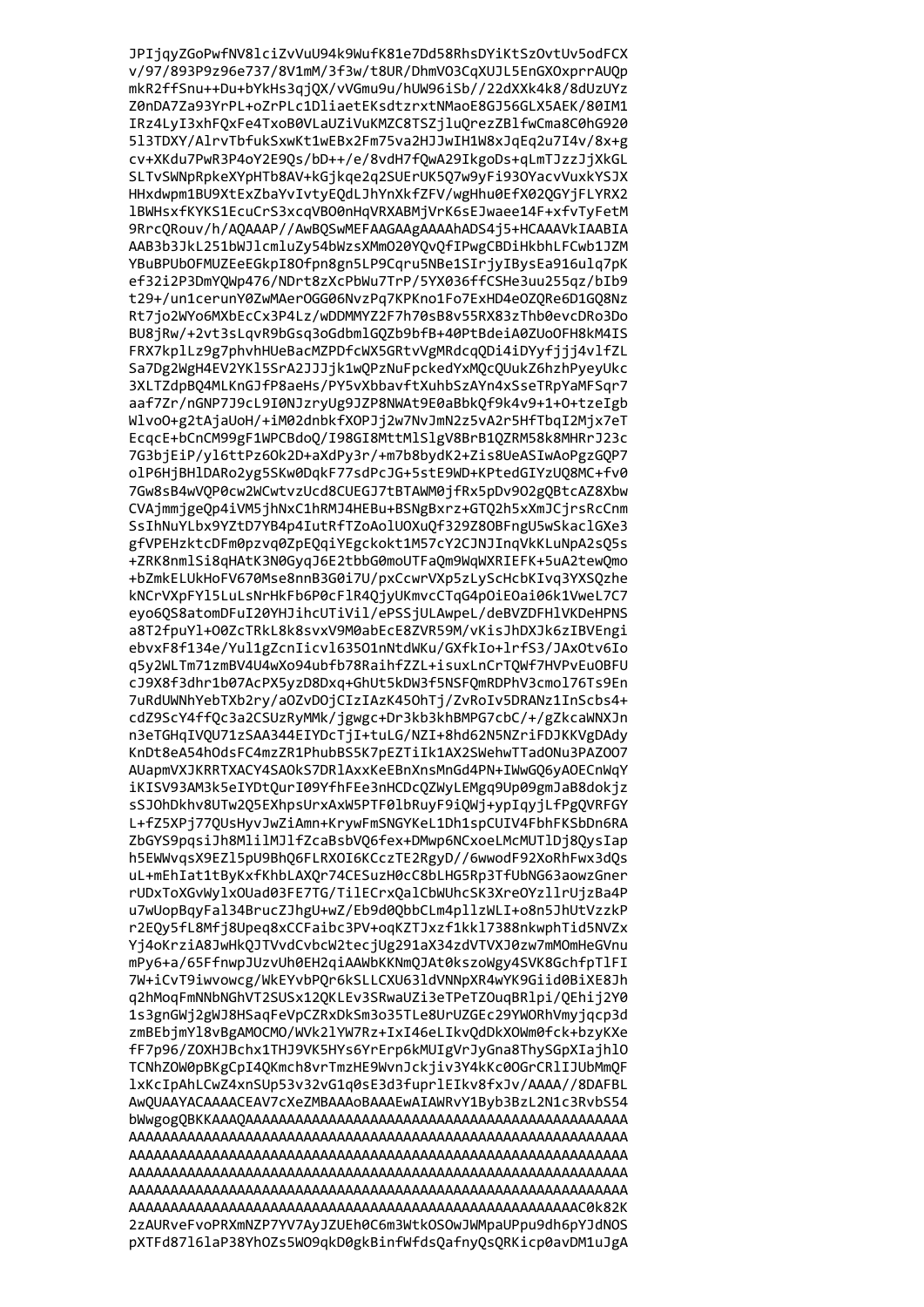Hrfv31WfZj+ZOVoTkiXChRq8xDht0jToFzOq8LCU3VLp/TyquBznY+r73moj vD6NxsUUI5Sn+hSiH+H0Ow685m3O8V8jO6+vduHL02VadLfVr/BL0o/RdjX4 LlgjBEMM4pY3MEPZHnLCC4hKhPAeN5Lv2h8gma6PMUicGpfWP7qDdWaJ08fN MH0Ncd5KNQRTpX8uqnRl/SeVrNSD12p4SzXuLki6Ihs/TsuwXfwg3nSbYb5j Ockg41JCyomEe54VcCdoxvKmoBzndzFjq9n6dW7EWsJLzMgeto0sIW2ZgGWb tZBIyRoqBCkIvYtYvood7POs5suN1+7U2ZhIO5hwF3yx4lt3VEdzXaobA9L1 iD0rA8s8LyBlRsGy1xpixvuS9hqjnP1NLb0u0euKb38CAAD//wMAUEsDBBQA BgAIAAAAIQB0Pzl6wgAAACgBAAAeAAgBY3VzdG9tWG1sL19yZWxzL210ZW0x AAAAhM/BigIxDAbgu+A7lNydzngQkel4WRa8ibjgtXQyM8VpU5oo+vYWTyss 7DEJ+f6k3T/CrO6Y2VM00FQ1KIyOeh9HAz/n79UWFIuNvZ0pooEnMuy75aI9 4WylLPHkE6uiRDYwiaSd1uwmDJYrShjLZKAcrJQyjzpZd7Uj6nVdb3T+bUD3 YapDbyAf+gbU+ZlK8v82DYN3+EXuFjDKHxHa3VgoXMJ8zJS4yDaPKAa8YHi3 mqrcC7pr9cd/3QsAAP//AwBQSwMEFAAGAAgAAAAhAL/DTQriAAAAVQEAABgA KABjdXN0b21YbWwvaXRlbVByb3BzMS54bWwgoiQAKKAgAAAAAAAAAAAAAAAA AAAAAAAAAAAAAAAAAAAAAAAAAAAAAnJDBasMwDIbvg72D0T114pWkKXFK07T0 69hgV9dxEkNsBdsZG2PvPoeduuN04p0Qvh9Vhw8zkXflvEbLIdukQJSV2Gk7 cHh9uSQ7ID4I24kJreJgEQ7140PV+X0ngvABnboGZUhs6FivLYevMiubssmP yfZ8ypItY0VyZLsiYXl5eiouxbllzTeQqLbxjOcwhjDvKfVyVEb4Dc7KxmGP zogQ0Q0U+15L1aJcjLKBsjTNqVyi3ryZCeo1z+/2s+r9Pa7RFqf/a7np26Rx cGIeP4HWFf2jWvnuFfUPAAAA//8DAFBLAwQUAAYACAAAACEACrvc1ZoAAADu AAAAAAAAAAAAAAAAAAAAAAAAAAAATI+xCoMwFEX3Qv8hZK+RDh2C0hVcpB3i 0KFLkr5oIPFJ8oT69xUp/YK09xw4cCsjFS7JQmYKAliCl6I1QM2fLWbqPQUo HqrjbMc3HTfV31XPTmyXTGEizt4xTFmamo9EsxQi2xGizgXOMG3OYYqatpkG gc55C1e0S4SJxLksL8J4EzwOSc/j+o39JdVU4newOR4+AAAA//8DAFBLAwQU AAYACAAAACEA6rQUaM8BAAA3AwAAEQAIAWRvY1Byb3BzL2NvcmUueG1sIKIE SLyD5XvWye52KVE2lVpYhGDRqhsE4mbs6dY0diLb3Y9j34EDj4EqVeICzxDe iIl3k5aPA0dnfvPLfzzOTra6JGuwTlVmSpNBTAkYUUllVlP6tphFx5Q4z43k ZWVgSnfg6En++FEm61RUFha2qsF6BY6gybhU1FN66X2dMubEJWjuBkgYLF5U VnOPR7tiNRdXfAVsGMcTpsFzyT1nrTCqeyM9KKXolfW1LYNACgYlaDDesWSQ sHvWg9Xunw2h8oDUyu9qn0kQ96Fbin2xp7d09eBmsxlsRiEG5k/Y+/nrZRg1 Uqa9KwE0z6RIvfIl5IgckQJ0XXIPJCJvKrKwUCpNziqzzlgPti3u+uMnED5/ OTtfImnIKTdXuAvyfMvRAGSmDP5A8ZIsPfrCBQRH19lahAXuK5u/WsxfhGL3 od1ayZ2f44IvFMjTXd58bu6a7823nzek+dLcNl/x8K05zdjfaNttYa3at5KP k4D05069sMp4kDh2MoricTScFPFxOpykcfyhl3YQhg1L2ScGSfCa0/1Susq7 0dmzYkbvfeMieZImR3tfR4UB8a+9UB8m/B8jJnyaxn8Y00EeQv/+1PNfAAAA //8DAFBLAwQUAAYACAAAACEAiOWvImoDAAD4DgAAEgAAAHdvcmQvZm9udFRh YmxlLnhtbNxXS27bMBDdF+gdB00TUYr8RZwgUWK00JNF46BrWaZtoiIpkHOc X6LrLtoidNVtzpNtrtAhKduxLSNWm6RoZRiSh9KYfHzz3uiw+JZ13g2Rigre 8cN95HuEp2JA+aiiX/e6e03fUxrzAc4EJx1/RpR/fPT2zeG0PRRcKw+e56rN 004/1ipvB4FKx4RhtS9vwmFwKCTDGn7KUcCw/DzJ91LBcaxpn2ZUz4IIobpf pJG7ZBHDIU3JmUgnjHBtnw8kySCj4GpMczXPNt0121TIOS5FSpSCNbPM5WOY 8kWaMN5IxGgghRJDvO+LCdvMApMKHg+RvWKZ77G0/X7EhcT9DLCbhrF/VADn TdscMwhezVhfZDaeYv4UCWHoBmcdH9XgEvKTsIHqcK6hhh+YBOkYS0X04sbI hYeY0Ww2i0rBMHcDOdXpeB6/wZKa+bghRUcwMFF9BH9YHL6LhMCH1Ui0cc/B aiS1eZaPnoII5FlkhukHiikb0P0oI8a7JFPvo525uWEdkOhOaKMDOCKGbwRX cSkiSfI8iJzDxKOTbneJSAKRRjMOi8gSkVYRKUXErj90eXZHJBETSYk0mJTy IwJeHKAW4GC4E0EmVdBgYkBkGUGG9JYMNtmxFYuD18DiExSnESVVikRtTrDl uZOXaLRS8EOLd/s/USgnUL/lghGhUviP2BLCkAIoUOpDeXmoKVWaEg5/lxLX nBrj8uKa94GOxtoyY10akVvQqjRW3nCnaNGc6Y8VzWnlUgfAQK2ebtcBhKx6 7K4DVhlLeT/X07Ppr6GH4NWgh81GscY/w6GvHl5ceReUp2NhscCZvgOHBbSt Wz7c/Xi4++ndf/1y/+17weI1P3VotWyB1FBzq3s0S0nz03qJosfeUT9JGt2z 7um6XobRE5wB2FvWg3bnzLw4arX/tyzwGBqFLXXhhNB1CkYQX1gIoVGKzh/v tekT6qi2sdfRU31CiCrXRYIz2pd0CxJdqwzWDIDxL46EceAV1scQOEkW2CyV ct5DbVfKsCrr35Hshmia4mQm965zubCF9UbSzHLtqOCUS//gQvfkhPRmObGd +UoDMSBDPMm0S7zRaENf/ywyioDbIIK7S0OCGbBlW+EYI3FlYxrtanSp/sph OohNuqC4hC5PG+vTdCnePdTRLwAAAP//AwBQSwMEFAAGAAgAAAAhAGEulxpN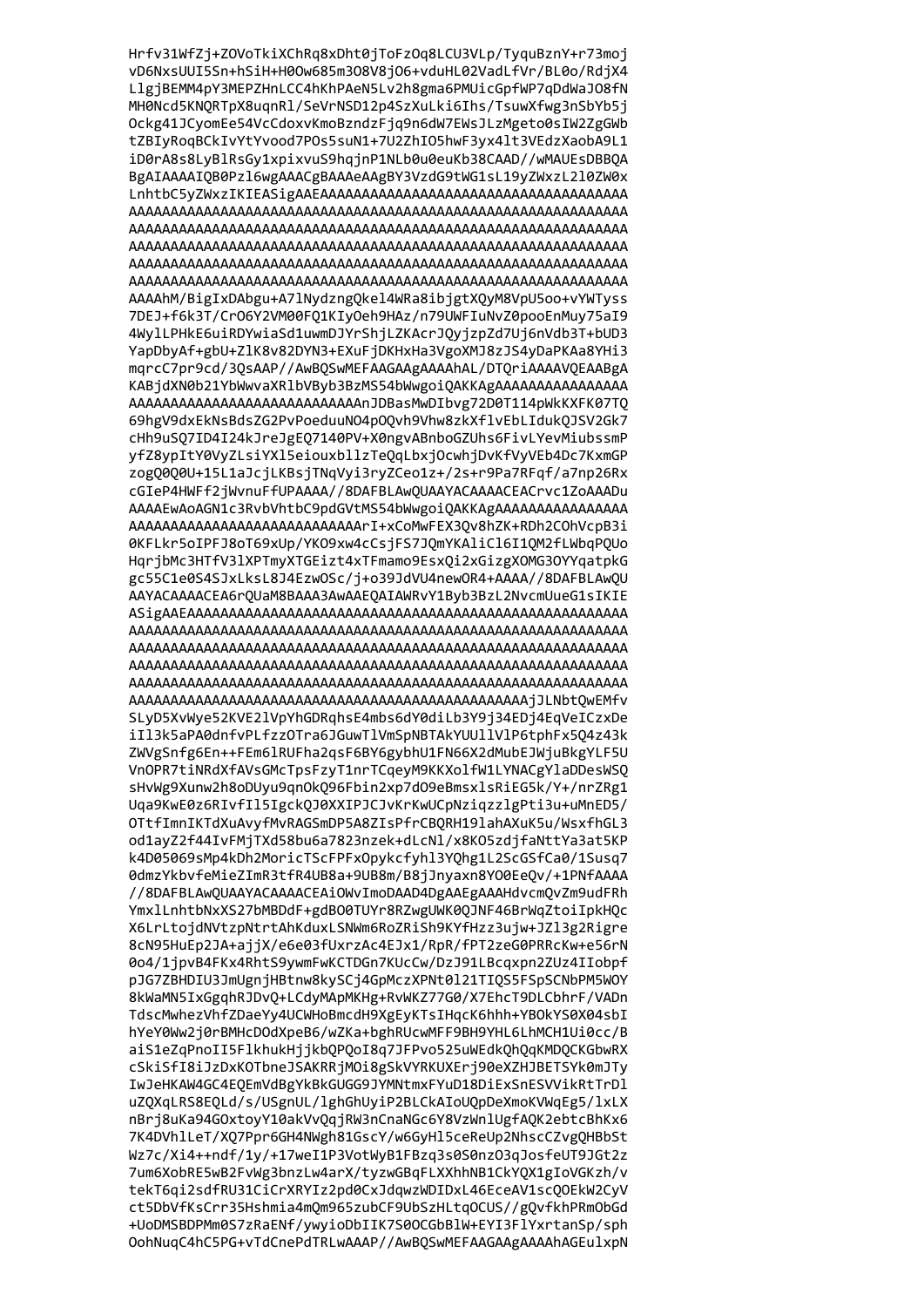CgAA7CEBABQAAAB3b3JkL3dlYlNldHRpbmdzLnhtbOxd224iVxZ9Hyn/YPGe 5uxzP1a7I3mijCJlLko6ecdQtksBCkG1SefrZxUF3XY3SI1kYD+s5CF2GSpw Vu3b2re3P/w1m149VctV3cxvBvLGDK6q+biZ1POHm8Hv73/6Pg+uVu1oPhlN m311M/hYrQY/vPvuH2/X1+vq7reqbfHK1RXuM19dz8Y3g8e2XVwPh6vxYzUb rd40i2q0P943y9moxa/Lh+FstPzzw+L7cTNbjNr6rp7W7cehNSY0trdZfstd mvv7elz92Iw/zKp5u3n/cFlNccdmvnqsF6vd3dbfcrd1s5wsls24Wq3wfWbT /n6zUT3/dBvxX91oVo+Xzaq5b9/gywz7TzTsboW3i9n8NJsOrmbj658f5s1y dDfFCa7FD97h+Cb102r736v1dT25GTgTc042b/5810w+/lg/4U9PoymQGQy7 F+Psfqnu291V8+nqr/XD457L75vF16+9bdq2mX1xHR/ndrLs/h/t5/fMgfkA L1z9fTPAk4EfFqMxvsPm53EzbQDV6EPb9B9j+uyTHffOuxef6Lj3Lp9/82Pe OtxgsPnS/Y9foBGDxGQM0TjmGTgVGj4Va4vtRYey8Y0SeSo0kinOFRcpGxpk I01JDsJBNFSgkWIKThLR0IBGdiWGkmjFj/LkTmU3iuSSraEVV4GGiPdFoqeq 0gFH8KVkidRVSuAoPuYSHA25BkMuoWSTRejl6pCOLKb4UAKlQ4V0FJ9ScpSO YwiA9fWp/FyBl+sRk9N2qFBW1qQSxXky6zrg8FZA5wbShzrgCMUkE10hKddg ym0KNsK5oq0rQzpAHjobMqVDBRz0GJhywyS5DkfXmeRQtCCUDiXSkZPx1jEq 1wGHgNH1kujo6oDDJutDMsx36IDDwZiLRd1fV3jFmp4L1/04bzMCD2YD1XhW PhbjTaKy0gGswFch+U04zi8dfan0Px/r6eRlha64nJ2zEmVjOVgb/VVF9mvk Nw4ev+0UFOrVew3F0z/J6e+tTJccXEhbSooHf7aD9zF618M2j8SDP9vBg/BL YpyTvjaKJ3++kxdQfMaFbT0zT/58J4+kgynBu55b5cmf7+Rj9oLuL8OTP9Dp 9xp+5T7PRjr22gSX+uQnn/mTPvM9AqttZLXDY//VTRSABtCuTxUqKbsQtmEX ibsLE3feB+dhK5j0UcEU+WSDdWxyGZyfKdqpsBfKKrkkIbEfTwkc2VqXfSGt rUJZBeNKSt6wUFkHHMGEhMQPC5WVwGGRFEVJDTPUGipjQwyYjsPqJiWeVYgZ tcqeZfw6PKuQXCiyI60YlV84Kg8lep9j7nPThOPCcERkj2DLEz0rFZ5VNNHk FFg3rsN2RJfRPOzZ5KIEDgSBqGpKZHR1KKsINGLguDs10hETNBV8XUblGqJy zEi1AeM5SSHqUFbJW/hWgR15WuBAv2pic70S21E85kFGpp90wJGsSyVFS4Jd hbICu16iFWFHng44UG+OIWuenpU00FLsytAZd5zfdhzsQRIJYgWD0nsZYcHo BQpGn1dbYayXwfA70uzn15F9xW+Y14qxqcUx66HCgmRBMSKCDxp0JXAgP4t2 PlIlOuCw0Wc0PTHroQMOnzBTeNfsygKGCxcw5IjyHrhXtB06pC0jGLHbn8Ek lIYkFIp0uwnPmUSiDukomF/rPFvSzh8GHqZKDEatYf9S7LcvkSo5CVVy8Pjh 3FrQubbn1nn6Jzn9vRyIzWKRZOLokDM388MgS3C7QeZ84s/2xIvphrZYdC5x Ltr+TdWv0b9i/7yE/VefU+UZHhJGXWzHpzG+vnB8XUwomPHI+Pr8Lus+q41N od4bNIozvtYQX0NXlWBDYCJJRXxdsMsKC79ZN6VEWbmMKbSR0qEEDvQkl4SO JtoOFbYjoNPPR3YzKZEOLGBHgMgZI+eH4yA5KJJRBJ2TcJL5CUmqg8efxQU0 lTlOnbzE6btu3ieqcPpQjzzhSXjCg8++FGNsN9icD/8lHn5JGUsUfBIWMJ/w +HcM035W91RXn7O9YkyAlYGRYVCiISjp8MBa1+BZMaKC0RLjHf5B3QjlQ4d8 oKcG/YDCalwl8pEw4K2UQjyU4JFDzkY8p5AowQOd/aDhufr4/LTWzrt+4e+i i9yC1WIvuRY8vC0xHmU/nBkMu42LoGR+rR8eW6z/eBpNbwbPrr9vFrurn198 27RtM/vi+qR+up0su9u1n99z3NlMq/tPn+G4d969+ETHvfc1aoUOsy8Jedzi UK+1cXtJfp2X/EK7WXQmCwvlTki+HH74rTcmlf3Ul6CXY6/2+XyZymcxGlc3 e6HrbfJW40L37rY8PbfR0UUs4nCZJel7j3B9/Rqqf+ccnYVkFB8CQhL23Zzf x09wfi5gqH+3SK6A3SeppYLUkugNmMZAEkVH0C7YI4jC0ZYGKdFX2L1p0LZj +xZB9iRcuCcBo61yjI7b0pRsvBGLIeDYtLltrKJ8XFw+ULZVwGsxqa7DntuI LSsYOcYkrhY8UHcNg048dODhEHx0/1JfKcGj21wQS2ARkBI8vMPyU1Q6kC9R wZc4TIDzGTNjiIcKPGA6SpFSqK906Ct0qEvOKMuifOiQD+w/RZWcZZu6Evlw y05iqAb5RCV4eIONtIa7upTw7aixzi4HbofSggemZonnIActfHswIWFTsKf9 0GE/gslYMc/8oBr5QJV1QlNI37vLfNSl81EBHZ5o8SS/q8SeB8SCxsGmMz5X EZ9jgJyzmMZLe67EnmOruXMp0X5owSMiHsTkf0orHfoqdqsFrSW/q0Q+ckS6 Fj0jlA8V8hHhWhnnOcNaib8LPJCOSpnyoUNfRQzWwrp5w/hDCR6o33UBRSa0 HzrsB/h2K4n8rhb7UQKKgS3rr5TgkYy32WE0KfWVCn2VbDdkJrH+Sot8YIJf RI0J60V1+FcJW+68x1Jt6isd+sahBd1gxTnx0IGH7v0kcT6DFvvRt09iLi/z H0rsBwbG0U04n0GLfOTNcDJP/0aHfGTUwvFdv81GSu0im4L5JYhB6F+p8K+w vAUV7ob8rhb5sOASE5ZAUz50vIeNaDbI2zVTrBe9dL1oxvBRiwU89K+U+Fcu e4vE5ZB9LfYD04fRkJPJXvmRD8vGcz5s5vXTf1zcfkSAYYvi/dAiH8Vgnnsg n6gEj2ySgOnhvCUleBSMUCwocWc8gCIeROY8FI8pvMRDBx7WRGwEiawX1aGv CiZUWOxKJ3+1BA9U14iN7HdWEp9i51rEdJ9Ce65EPrDHuxSs1KE912HP0a2W Mc+S/pUS+YBBhwGx3P+hAg9rJAt2TkTvV0rw0DdOwXoc6isleEBZJOwkI5+o B084Vv5axoNK8EhG0sCUOPq7GvxdaxIKsGBBaD+UvEf0aDdIhvMAd0Ahm3nh 1t0eK8FDuuWczp0/UoKHs95hZh/thxY8ME0moKeT/tWl/Kvt3uh3b9fXzaKt Z/Xf1U/N8nbZrFfVcrMgfVlNP/53/se/f9n8Npp0m/X//vMv/IK3rgu736g2 recPa3f/BwAA//8DAFBLAwOUAAYACAAAACEAviaPVPEZAAAXaOAAGgAAAHdv cmOvc3R5bGVzV210aEVmZmVidHMueG1s7D3LkttIcndH+B80fZ2V10C707Zn gy0ayW5pt0aWHeGLAyRBES00oEFSLc3J03yYo48+20d/wY0d65id3Vn/0uuP nJX1QKGyqgjw0ZJmpQg1SRQqUZXvyswq/Pqrt9M0eBPniySbnRyEDw8Pgng2 zEbJ7NXJwcubywe9g2CxjGajKM1m8cnBu3hx8NWXf/s3v749XizfpfEiAACz xfHtfHhyMFku58ePHi2Gk3gaLR50k2GeLbLx8uEwmz7KxuNkGD+6zfLRo8Zh eIjf5nk2jBcLeNpZNHsTLQ4EuCmFls3jGTxrnOXTaLl4mOWvHk2j/PVq/gCg z6NlMkjSZPkOYB92JJjs5GCVz47FgB6oAbEux3xA4kP2yMksLM/lPc+z4Woa z5b4xEd5nMIYstliksyLaWwKDaY4kUN645vEm2kq77udhy3yPDXlKjQ4z6Nb IEUBkICzIGPE001TjgdG34KqJsTw0DcZQREGQo2hyhDKz5QjmUbJTIHZDDU6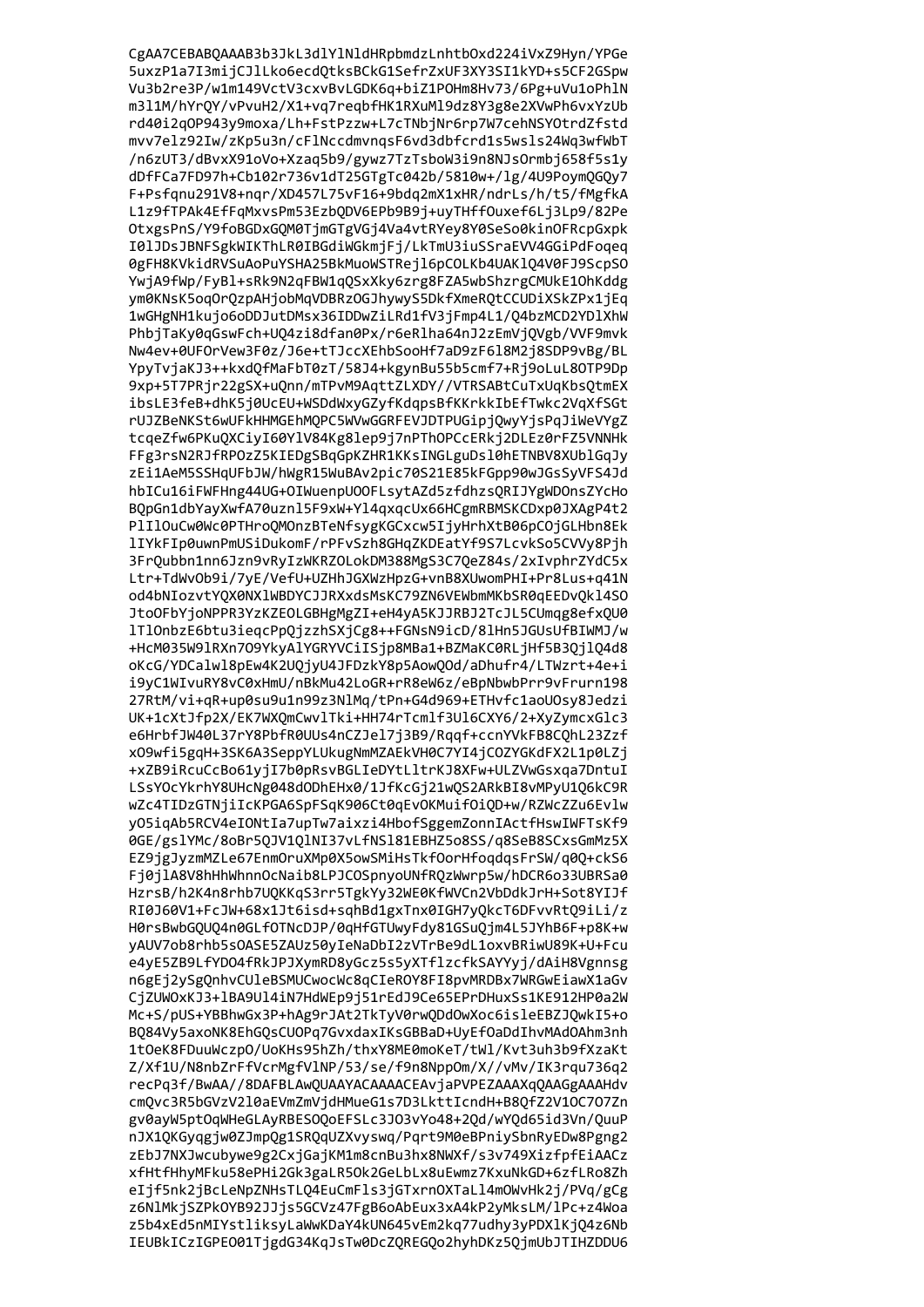ckEetuHvr/NsNVfDmSfbQXsye61gMbGsMbLDDkqePrVFLQBEdK8n0Tw+CKbD 4yevZlkeDVIY0W3YChhHHnwJqmKUDc/jcbRKlwv2M3+ei5/iF35cZrPlIrg9 jhbDBNBzk0xBuzyLb4MX2TQCSt4ex9Fi2V8kkbVx0p8t7N2GMD8T2iP2yDSa vQKwb6L05CBfPXjxsvwQdWmQjABylD+47h9Ax0c4A/mpzWSu5sXvMqYNCgLU xTVXm4CUeHyVDV/Ho+slNJwcgOrFiy+fPM+TLAddVly7jqfJ42Q0ikFJq/tm k2QU/+Mknr1cxKPi+m8uUUWKC8NsNVueHDQ6XaREuhhdvB3Gc6aq4HGzaApP fsY6gB65Pf4X2TdkEwUM2W6fxBGzD0FYu0ejdo9m7R6t2j3atXuAgamJq27t HmB4az7jqHKPcZYt45zdvkoKZjs68hB9GCHPsD4LjRmRB1YGJ1ZnjJtkmYLq qDjR02z0LriJ3y5rjfx6NVjWesz1Ms+YFaw4qovpfBItEjD6FTs8T8Ey1Z/H syy4Shb15g6PGsaTLB3FuXogJV9VHoARXM+jIboIZdapTvGr5NVkGYDJYCrE pGPn0MOBvKcNBR2ftuLdvs4T8CnKg+40PE97Go+S1VQ010s6XVg6zeqdUe2V OrfWd2YTtTy2XbEnfWZnfU+GJcszuxV70mf2KvZENV/CkE8XnYPfb5WFro9/ zrI0y8erVNLUZIeuj4tUZxv/dX2MpHraWLDr46KSqAT94RC8Bwt1fHMuZMbd 3zftQnjc/X2TN6XIDcWHCANKww2lsly5QfgE7EX8JmErZcY6m6tRlOznUR69 yqM5LPPKWqlZ3YH5zQrMuNm/Ud0NeDIDh3QRB1Y4TfQzKzmEgj44Lw9xKisg N3EqayI3iMoqyO2ikm5ydq+1pNxOfGKrdA6SxKU5qqst9yh8YmvVX9RG1NNf tL8PEVR/0f6b6C8KxYcIl/6iUGrrLwrCp7+sgkpB1BZUCqK2oFIOtOWVgqgl gKT7RoJKofj40ygoFISPRRUIdN6ErFMOPv60Cip1yeoJKu3v0w0VVNrfhwVD xEKpsSgUHyIMKMqWUSi1BZWCqC2oFERtQaUgagsqBVFbUCmIWoJKum8kqBSK jz+VlOkWlYLwsagCoQsqBeHjT6ugor9YWjvVE1Ta34cIKqi0vw8LhogpQaVQ fIgwoChBpVBqCyoFUVtQKYjagkpB1BZUCqK2oFIQtQSVdN9IUCkUH38qKdMF lYLwsagCoQsqBeHjT6ugYpx5C0Gl/X2IoIJK+/uwYIiYElQKxYcIA4oSVAql tqBSELUFlYKoLagURG1BpSBqCyoFUUtQSfeNBJVC8fGnkjJdUCkIH4sqELqg UhA+/rQKKqZ3thBU2t+HCCqotL8PC4aIKUGlUHyIMKAoQaVQagsqBVFbUCmI 2oJKQdQWVAqitqBSELUElXTfSFApFB9/KinTBZWC8LGoAqELKgXh40+WxUvj QE+26RIa1o96ukA1qiezxKBexOM4h7Kp2IzFNquDkrFYNyxc01eKx55m2etA pVZ1NDVxvVENSDJIkwxD10/WxrubmN+meWB3EcHNN2fBY15IsB46EpdCJwlX qMzQiyxYBQNWqcGNy3dzqHSY61F3KMBgJSlQ9oYjYHUZT6COIjrESglWGgH9 sDhEFEjgbATy8DuUzY3kPYeHF43u2ZHQCFDigk//TjY3hNpcfHfGilwQrLym 16HEswcvr9l4imIXfgkeqBWe4LTWzA/vYTMKyYSKEg6cxyCCCpJvWEEIHxfP 2s0g0y4vRVJDJLPX8loo1plujHQ6nUbzjEOD4hg23tlqyr8k6ZtUQkJAMDvV uOBpZmgfxFDxB5RrHWI+Ik1YuVMTEsXQxn68WLFqo2h5xfDFn5StlqzlisIX Y6DEkXpcKwgCrH99ygBuivWGE+tCVRpYlyi2od2N4v5ZtyULN8T0Xsfx/BnQ DkmrUKrjWxAT2p4o/kX+1GmwjAZYrQWfkk5pPF4yxM8zKKmSRJP3UZo1CjIB zRoGzeK30VBQ7Nth6Qk4cEpFHDWMsEzFwRYkajpJJEyRQSIhwzUp1G23Ly/X CwFyxV4IEI2h2gfUAKT0ELUFugcZ1Jk60C3HQ9ENUlkoMQEzQSgJub4oNKAE iOIHE62lw3ghoa6UpQ4TRDFIJVzMeqQ6CzvhmYAnpm2VH8Edfvkp5IErrUbP LQCU2fERlNmlnAisa9jFYUOHjbDbdgqCwKOB3c10lQW9JV1VYMzQ+pKBCxXC Khrd6CwYHDWWg8ElxhwMLhkaPjdFa8eJVrF8MdEqyFriWnHNbQLWodXKwqGU RtWawTaAcZrdPl/Nhsrui4dHq2V2DTY5Pr8wOLBoeWa2jL5dLZYvWL3Xk5ky MwJggldy1giKqYWDuT0u6FYopiVYsn6avJqxWnv5CIY3JlUu3YVcS6WHk1Qj LCgh3R8TgzP8se3cAF53a1NcYv15LzzwSyIuyo6DuGCYLEQestIvyTuH+I9z zt6p33NqAOFy7ov6VJc2WqgwhS6VpZY2kaPWCFmVoDw3Svb7ecLLyEUtPv+t 0UMzV0LU9k6AIycBRODl0yAAcssuCRAK/tshAYYTWF0PRWG5a3FNV0ViA0Wg KuICx1ZcPovYhZResXQpqu+QvcqxAbgEqHK417Bc4SXnrhHSRQFf/gc32JM/ T5VMy3HJNdi6gUEkYpDyFTB84YbxVuzV4DGK0duITx7az+I0fRrlbOG8zObw LMetzM3hreEhbhwwQIE5XWZTd380xG4AgE19MPwnm4QbzeBWD0Jc1Hi7UE2d elnkviWW3eMqRYBUhAT8WQxOaDGfYrMBjiVKE/A5VOjmK/j3q7t/v/v57oe7 n34VyG+ccA6VAg6Lip1Ewg+mDC4ZgRxbsvh4VMOzBR40UXrL/JdYfJjecili 0o0AILDsFmuqWzhrVHNAp41WH5HdT4YdKoh6BzprIEigoFg+WKJGB050GNii CRL4IrdAhVuJbowK6i6KzTo+VJ04Svi2LThLRnTgE9gJ04Ks9pzvGMLYT6vX Estk7R60N+iBtxx1emhhARMcns0mfDpUs1020vabv2wIhfA+iBhaeC2vWKZc nk6vAXkBzhPvXiaAbE2Ko+LLG6aVTw56bYwvI7iTgzZsxAMUTSDSCMaRt3Kw TnlzWupNmQxmYmo7hlEh14a4AfpxSnUxSrGDuJFcIFQFW4BJHuPh8E0nBdrO Nil7II/TEh6utrLhHDdhk1JMNGxxlOCTkFviswI269TX7kfv079asgEuvW3S OiYNSsrwX8VJ1x1L2z4WRwBJCIot0sFCCi9i8Blggb8R6+koP+IiCZPZCMHO 24bg+uGbnU4ahEMOhDLaaFaONbbNan5AYrezagE7a7awLgNCfNU2K6E+DWGA LB/v1t4ZMOzAuLaY1ZF9VvVXr7ul1RE4U5VmVVoVFg43XZc/hgxtziwZThiT XsI6uVW0yOqRWI/MvayknWHHjcASkI++jsM6hHhmNr1miWIzadyfw/Eko+St TGmbiCibVc4bmc+Yo7C0JZYU19zTFm7DPHoVn+Zx9PoUE6YIXoV24UuR6JN0 U63SUsGnRBG0MS/Fmufi21U5MEcdYW1o1Ei6f2KIgkAvRFcY/gagrRF3hTz4 PmlEIxEmkRwekRjtRmRSSC+RRHqWqpU6TyL/LdZ2QnnVRblK0u0TrzR+QvBq d8rE1R3iFSkFZmTfeC1YeSMftrpeoQETglu77yeu7hC3SC07bjdmUql+BHsz doUn7EdF05QnQaXddRVXN0JlIdcb4sjAkCUPb2Tga+KvMNDEl8Lyv9NVmsZL u4W2mqpur9W/FJIt7ICSxpIORLTa+Ulmg6Xl2sjnBX/FNMrajByqPuIzXWt9 7VOSiSrRCpOrM3KPVngOxp7X951TK1rQAzAcDOn0rp3POIdI6PMcuA0Czu2j Nu5+mLAiHrDVcHVyzZLB4AT1MLZxCxvZ2QFJcNbQiDW/6c+GkwxKTphXgveb F95CAr931GRtcMwRVDAJ5imicCLixFWA4UHg3Aqly/2HmpzuQe+AM7mJW3F5 K8RafK1SAIFVtvEpyzvvNXNb6KcqYWN9nd1sl+Na7DdiqqBojZy+FBVblEgY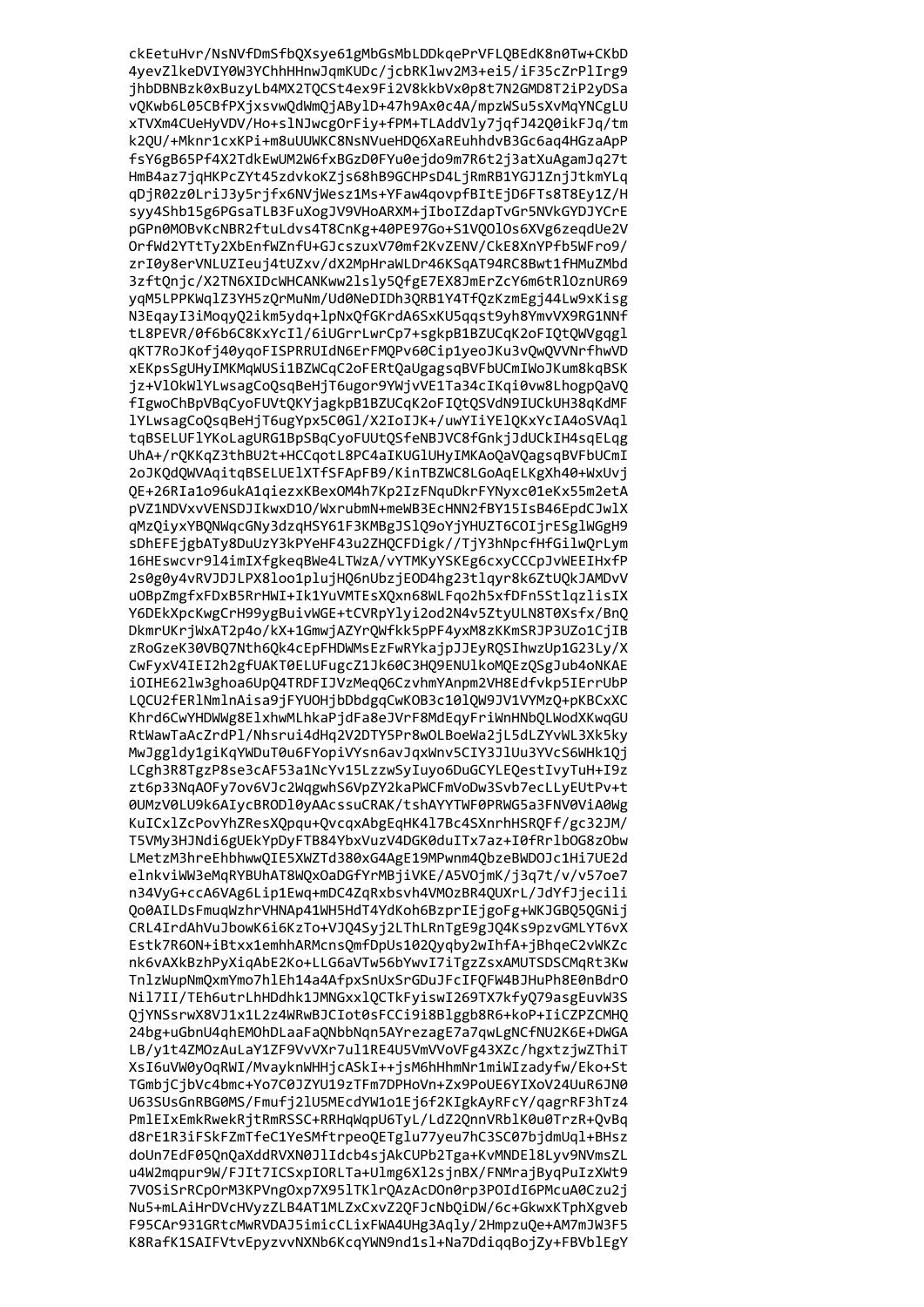Bxp+Lh/otXX9XhQRhcFCsTM4cyFgRQ12JShHVzOwdK9UX1tScb/od6wQB270 56rg2iqMwkGvGOdSPAb1L7zShGkwdibcYgUr0sUwT+ZI7JoKpjClQzITWCt+ 5iOk3Q7F2MFHIyf298NGZ1WEefQgM5/2swo5Mwu0SCaUReI75k6P+YvSJeo3 0/7B9X92Kz6r96enLcXy30TP2qIRqCk1UKJi7DtaGYCpBaeWqXRzytjimbTQ 9mv9KeUflqqwKyxPO7idTSwW4AdgYq1yrqmnPJxwFS9vrh4TrIjLnF3LWwek h1laHVXFknR54FNyf8k5Clvy1DXXHa1WSyzPXHd0mw3plsvH3avtLTwsQVSt jhV8Yl6jxZwvnqLWiuTrW21T1F70EtAii6DVhtPToPJSeObs2FTSZIqcyHjs UF2Xsr0eJuyPRjmcEU24UF6/DzYs54I7RzxRgUk+K6d2m0cYcQFR/CBctnOn W7pUe6qW9ZAf8BenV5AWoBygNdmY4En/mvvobvUsbFIiiSi9d5WT3rWpYWMy jYwa56ar9Q+kwPgS8YGmwLjOYokmjvjtVRY6T5qe4r+R2mYxDk9IsYKCIgQm rxmZhY0quv08SqgKzPmFdYmoy01mSxHu40trUThCIyRcKQEuiEdgKv6aLuj2 41ByxT2IY+GqZ1gp0J8RDLLGgLc+hGabiEdCL71QCZjBZRgTOfwCgm7ZCeoZ IeoYsdXIUjbDlJNqtY3Q1FGukYrY402xtiOG0HXAib07tzd0rT5vnJ48hMol 23ykg7d2Hh9IKQmvCiokmNYQKgqCauKHqaGqihiwzbp9KIRaRYCy4TGfKi09 ylasMhmRvmd9Fa/yTHAtkTrWFsjGT5EDOM2pVdK3CO/GP/qILBAsMKHcGpRN GjPaEary9gBvOOp+ksJdhbOliZZHfBf0VkZzE41m+pc5GNJdlO7FB3A5OEFn 8St468yb2EVv1f7LF+StCPsRkRRqbhIfSVX7L5Wk+xTgj4L0N7ZII17ciqSg 273nNTR6HzQkYQ184YQL5bxNhlCteYgDU55eB08Tlonmxk4jvscf29D1Kg14 itOP1cyXWOqbrOPRPsode7C1lVebwpny0kjto9xxAG9iITYHL27FwtraB8ws OQNG+HRa4NTBP8QV54abVx5C45oFlIOWYzLjaAZZPHztW7CfXFLBsqElAMuv rZ9PKdJa8OaYVsRoE2LrHa+TCM5YsZ1tLNI/dXOuxOTdvlTNCXoW83BeF/00 m2ewU1X+J0QVNwXNgN1S/PEiY+1yeJ12DkN48QOyM9wpRbec/WjDcWL+03r8 HSaAMPk4Fou73uXBDYVUVnfG2TSgVoiNH2Ym411NTG2pOmJshunB4MvVPkqx ixfDkVQFwBQJVdKE6BrwvyKNWK4PP2uc90R1WhVWJCUmz/6JTakwOVB1Apf4 NNZomZJUepgWjnRn73CDovXnWZoMqd4tbgjEHXzC9szc9pz6C+HDe+C8Mq+V zp2QIu5Wex+C14TuazmVotBRm2YqpFpy6rjPWpAr+XvVgt3T7uWp8i8+Ts58 xl51ZGb080J+ld1fDUNurg7b3JDzmiZpguEiJwz/+1EbX+USg+yZLKaOgQiE m1BJ9TU7zYvTC44B4c0UjpOWogDkEEkv/JB9+Px019NpBAtSeBvs2giE17cP 4azPS1now883MR23m2gCb/Jl/pKsf1MX8BW9/Bfyyx5w4PGwrtmOvjCcL0/h TZ1/B5v8knESj05xI13YnC/77PxE9oVwB/YMwjCYLwPWOVC9A9790AjCJmtF GPKXEA27g0b2aZY9tsZ1+7B9XmKtNcvmfR4LQjfz+XJdu42tjJuEHupMZ651 DASLqI/7JL2w2T68EPuFZWkIQuI1iCCqa3z6UuTAw3Fw/Iupa07+8/1v4TiZ v9z9N/79Y/D++7s/3P30/rfvvze017EcRaPuUGfSFFfUN/XFzn4C06V1vVhw Vj1L5PCodXEoFL/AXyHJkjEMJoBdnuYKil9yv3Ub9TVmYpjgQm+e0genkp/s pPR5NKae7A27K2AHkdvRINR8Weg6cKxSKDY01Dm/6RReZQ8Vd2ys/PwmXlfO NyDDwBffweYXNn9mHWA/DeapcdUA221UGQ1bP8M9G/VVJz9t1BvX6ps+OoEX so/ix9t1/4fNuoOoAp109H/Kh2lVDRWgOWIeC7PlzB49WYKyGBJdw81W4dp8 wY2XuNuq06313a1+q9cr2yKeveERnwdibzhxcQb8EZazGmuqWE3SqUZ1m88C nie1i7rQeGVR7x52jprousFYED7VNCV6aGOg51idZ8MVHlz6NJrbByFLDn0b hppn3X7Y5/210zkZSckYpnGUMyWiKw740U5S2MTCog71EyjUhpedOGjuAMZ6 Wpbw6DGXEOECdh69a5xlKWFm1gj8C6+GbwSs3cq+Asvry9Ivzzudw8sSqm+T UXZ7BmcS5ln5xPoizOqMZ1SIlYUipqLB4LlsICEewNDtyT0g2i2jeJhM+Wmb eFPvSG6489x01FNbCOAuNEsfOEDMsgx983Rfz9ZPk2X1crNKSTuTEDi3nnRB hkHZgTvQTGKkTgrmx1DtIUK8j8/pAlVr8nF+WcndA5ebDPqZi8EJFE7x3rh4 UDKsFXjaHWIg4eddF03rSv3Kyte6Wg/gFh9/71qzz09HOTP8Pv8Zt8ILzx2/ I8KZyW32LnAZxDwfAUgqXE09107vfTYVn03FBD09z01Umq90dbP0Wwrglo9N rEJcBX+WKzjJV2Xva71cgaE0QgzgzVTJ0f+Vu2BVQ3bAlcwe6C9ygF0ff7j7 HwjZ/QnDdn+5+ykI6wfZhF1Ls+HreISyWPbV9JdoCf+Bm3kttCZilkZoDSw2 8ECpOAFCa/CI9SuzgliRwQZWKkPwUwQYsNmgZ2TU0TV7sKWXLRmTM/IKmDVI pnAq97P4NngBvOWxS0iDiIRffrPX7oKOVRH1dR6/evGPraBbGVlzoLVb+ODv vHkUnnJt7fAiPbv10Mu4PUK1MvgCiD+mwKP0E8kpBCwdxrTMbtmK80v7T0+J ZFexJstxAKakt5uf2u3umR2LnxI/SOzBB1VTLSkU8c2r4MPa8vBOiRP2w/Mz UO+wRuNU2/mwaRagGh/CeCaL0CSzVTwSC/xWm29vN9GDN00kSNwdfBHYIwIm 1k08oKycL/rtvtxkIiJzpWwc+3EF4sGPsGARSf00znXrAnZgOFfZ8s7CvMtK WLkdXO++tmFYgHeV1me/OZv91tcVKsMdGNz70nKYzRbzdLWYZTmLkZkcYDRb 7ZKV2ofdbrciiJGMwyrFORByagz5myr5zz54cIJe4siYMs3YAlFYNf6h4U+o spKISRaiWELnmgFa+naB52mUVMi917KCY+FuuNOC5H0sEPoovSu1cRpenIow g80Ye06G0ZCkonTapm/0gHbn400wX50F7v7LkZw1tYa0R6ViaZFJd0Nvt8gv UUPkz+40cW2xht0GYI/VS388IXzdUaR5+7KnKCTMludmtg1ZJLn5T+Vzo2PA bbuLDi6/4LTbP02KVJbJkB+DX1AvhVrKiXpIWg3/YiX4NpYvWTUxAuX/aPlK kTN5sSzvEb+zzJUXjWYX3vuMMATGBlyVYl5vl/JHo406/P3f+3+9+/Huz3d/ eP97WI/9fPfi+39THMGHZ07dKpRSk/gScZY5G2uuexClaBzZ9dGf734I7upi 0+7dKNNc+Ndrab67+ZdY3KNKvvv7J9ffiMfv/B9TNRvNnCUND9hg3ZuN80Kv nM0uzkGVJ542Qqx230jE01ajhz4ZnHgaNvgBQbzyQw/WhHDgv4jcGEdAEV9h mzQCoqWwozArcUUzFoil9XJch27n8WJ4CadowruEbHTTmndNN9j9CGjdmm7t I1ngVLjhIDjsLNzifVv3STgRPip5iRUJV9V2Rxb/5z9A5f4vU7Z3fwzufhIx sJ+hZu3H99+//93dnzbQwDW9Ikgo9s/LLmTBzzJjXkKLSLTvSWNpRpkeXYpH TT8HV+kVHJU8sVsloZSoVyh3hrkLF9utw1ZXrNjJwkSuOPi6hDNrA+4uaZmi 2kxfRHblIg6WTCxOvIrSa77gAfFco49uJvEUxGKawCrsMSsOZw+UwUhrI5YF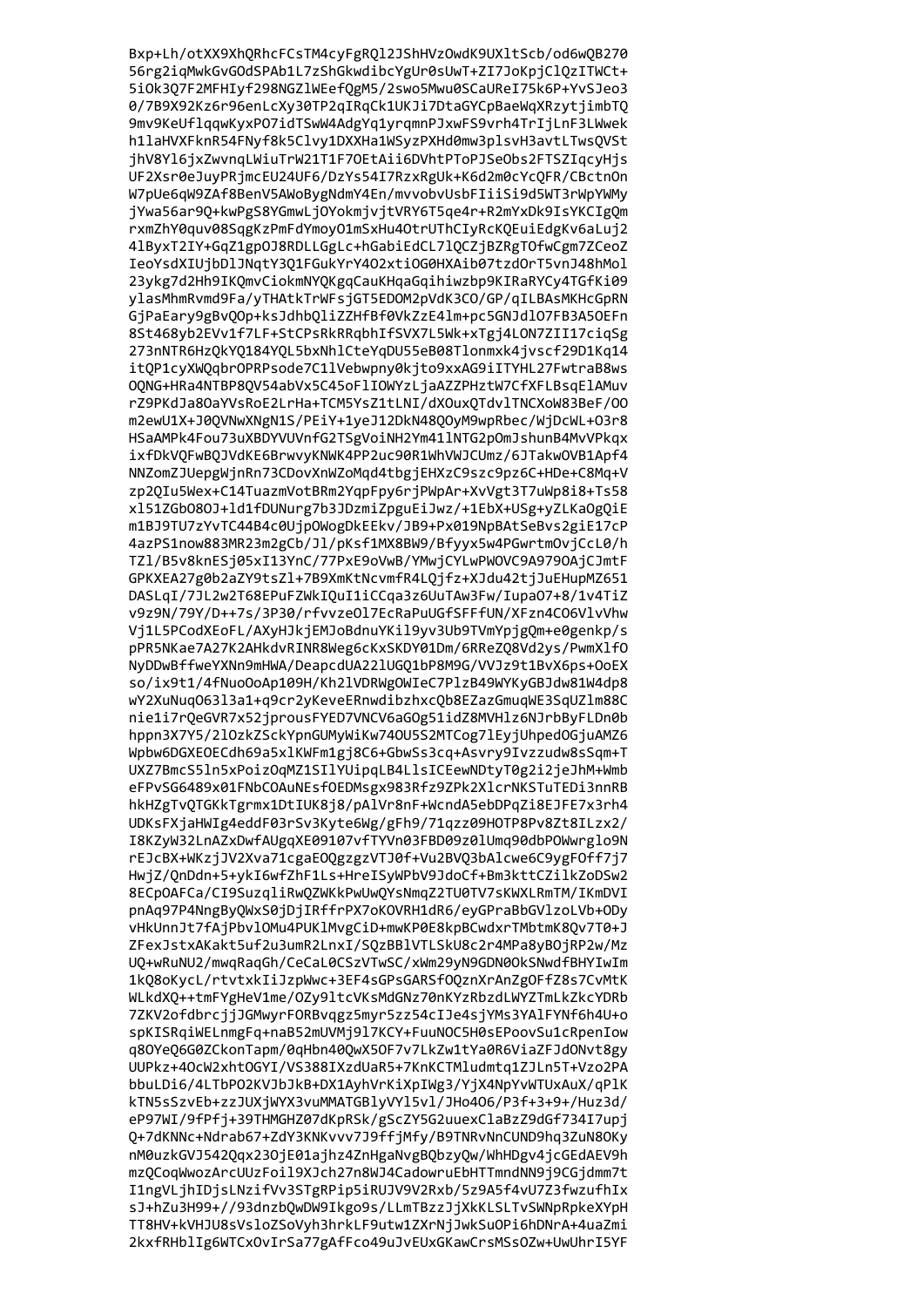W1uGi6UG7TQZJVJdAUyMWMnqwhLBpZ3Xgn/56sGL16wz1WtwBWm4+PL/BQAA AP//AwBQSwMEFAAGAAgAAAAhACfyCRA3AwAAIAkAABAACAFkb2NQcm9wcy9h xFbdbtMwFL5H4h2i3C9u2vRnk5tp6jSGYFtFu+0yMo7TWnNsy3bblXfhHRAS ghveoY/ESbKWlCGIBohcRMfHJ8efP38+J/j4PhfekhnLlRz6YdDyPSapSrmc Df3r6dnBwPesIzIlQkk29NfM+sfx82d4bJRmxnFmPUgh7dCf06ePELJ0znJi A5iWMJMpkxMHQzNDKss4ZaeKLnImHWq3Wj3E7h2TKUsP9C6hX2U8WrqnJk0V LfDZm+laA+AYT1muBXEszriE7bgE1u5al9pEKm2Y4DlVchmkymG0i8VT5YiY 8pzFnbADE7shHpMZs3Enwqiy8K0yqY0H/bCFUWXj0ZwYQh1wG3cH0SEkqHnw idaCU+KA9/iCU6Osypx3VTLkFRkwqodgYG3C6MJwt45hjfoQv+YS0ESDPkaV CfgMmRmi5zY0K5S7MZ50ItgI6IkzIizD6LsDnzNSHP2YcECN1+5oyahTxrP8 HRx+5HtviWUFqUN/SOwn0gG5RVg1KG2hrTPx5v3mw+bz5i08v26+bD5hBGHV VGnWv6jbPIrDMgCMXwZWuabcCdjCn+YuElRbhUX3SShXsFcZUOp+wkm7zkmJ gWKkglfIzNsKyjvwLpU3LuXmjUBvddy7HTT/ZA/0DzBHKtdEruNX44sX3oWy VK1Afw/0QjB391pP1Wl5JyoZ7Dtr8r3lbj7RhILGev1W77Au5NocnoDgWQrK 3Alr58DnZfbHkgqhvjTQFIih24p6nc6gkTYgvBM2DoXrBOz/Tm8FhEaBQq+K C/BQDlerVZC5gKoc5cTcMWdT4sjDyZeBpV2/AnX7IVnjeEA5CNu9brvdCGtJ VLNtQeg/JYpyK5kLzCK4Wykj0uB0570St1RrBOUZ+oRDo5eT5HQ8TsYn6MrN mUGqeAdzlzem6AmUdjv9qBU15qkTNmb/P1KaccFsndBLtrJJJoidgx/K0CFq 95MTbbgo2uVhckKpWkgH/SGBrp5AKyWSciKS2QLaDZwPS4pjKpqeTRbQ1E3y 8uzNxP7d09mretuycg4tyYiiqkGPlTOWbkvQ44mi895UPzxxGAUteMpWu/VB S9/9icTfAAAA//8DAFBLAQItABQABgAIAAAAIQA7EeQUcwIAAKkWAAATAAAA AAAAAAAAAAAAAAAAAABb029udGVudF9UeXBlc10ueG1sUEsBAi0AFAAGAAgA AAAhAJ1VfgUEAQAA4QIAAASAAAAAAAAAAAAAAAAATAQAAF9yZWxzLy5yZWxz UEsBAi0AFAAGAAgAAAAhAOnPcX5ZAgAAfxQAABwAAAAAAAAAAAAAAAA4QcA AHdvcmQvX3J1bHMvZG9jdW11bnQueG1sLnJ1bHNQSwECLQAUAAYACAAAACEA jylTEtnKAQDs0hkAEQAAAAAAAAAAAAAAAB8CwAAd29yZC9kb2N1bWVudC54 bWxQSwECLQAUAAYACAAAACEAJ5x6ZDQEAABACgAAEQAAAAAAAAAAAAAAACE 1gEAd29yZC9oZWFkZXIyMi54bWxQSwECLQAUAAYACAAAACEAg+p76d0EAAD6 DAAAEQAAAAAAAAAAAAAAAADn2gEAd29yZC9oZWFkZXIxMi54bWxQSwECLQAU AAYACAAAACEArZ75WBwFAADTHAAAEAAAAAAAAAAAAAAAAADz3wEAd29yZC9m b290ZXI0LnhtbFBLAQItABQABgAIAAAAIQDApYCwAwMAADIJAAARAAAAAAAA AAAAAAAAD31AQB3b3JkL2h1YWR1cjExLnhtbFBLAQItABQABgAIAAAAIQAg RvZ8MAQAAEAKAAARAAAAAAAAAAAAAAAAAG/oAQB3b3JkL2hlYWRlcjEwLnht bFBLAQItABQABgAIAAAAIQBLrJRQNAQAAEAKAAAQAAAAAAAAAAAAAAAM7s AQB3b3JkL2hlYWRlcjkueG1sUEsBAi0AFAAGAAgAAAAhAK6E/c40AwAAcg0A ABEAAAAAAAAAAAAAAAAAAMPEBAHdvcmQvaGVhZGVyMTMueG1sUEsBAi0AFAAG AAgAAAAhAN1xvUYpBQAAKBwAABAAAAAAAAAAAAAAAAAAk/QBAHdvcmQvZm9v dGVyNS54bWxQSwECLQAUAAYACAAAACEAdWAfPRcEAAAcCgAAEQAAAAAAAAAA AAAAAADq+QEAd29yZC9oZWFkZXIxNC54bWxQSwECLQAUAAYACAAAACEAmx15 AFkDAAAqDAAAEQAAAAAAAAAAAAAAAAAAw/gEAd29yZC9oZWFkZXIx0C54bWxQ SWECLQAUAAYACAAAACEA1Z6ZmDEEAABACgAAEQAAAAAAAAAAAAAAAC4AQIA d29yZC9oZWFkZXIxNy54bWxQSwECLQAUAAYACAAAACEALIZeRRkEAAAcCgAA EQAAAAAAAAAAAAAAAAAYBgIAd29yZC9oZWFkZXIxNi54bWxQSwECLQAUAAYA CAAAACEAoii1G10FAACdHAAAEAAAAAAAAAAAAAAAABgCgIAd29vZC9mb290 ZXI2LnhtbFBLAOItABOABgAIAAAAIODCl/O7DOMAAMYLAAARAAAAAAAAAAAA AAAAAOsPAgB3b3JkL2h1YWR1ciE1LnhtbFBLAOItABOABgAIAAAAIOCnO3zV MOUAAMMaAAAQAAAAAAAAAAAAAAAAACCTAgB3b3JkL2Zvb3RlciMueG1sUEsB Ai0AFAAGAAgAAAAhAK0z625CAwAAXw8AABAAAAAAAAAAAAAAAAAhhgCAHdv cmOvaGVhZGVvOC54bWxOSwECLOAUAAYACAAAACEAP7zbpzOEAABACgAAEAAA AAAAAAAAAAAAAAD2GwIAd29vZC9oZWFkZXI3LnhtbFBLAOItABOABgAIAAAA IOAnM1UhwgEAAJOFAAARAAAAAAAAAAAAAAAAFggAgB3b3JkL2VuZG5vdGVz LnhtbFBLAOItABOABgAIAAAAIODbXfahwgEAAJoFAAASAAAAAAAAAAAAAAAAA AEkiAgB3b3JkL2Zvb3Rub3Rlcv54bWxOSwECLOAUAAYACAAAACEAWJGpdTUE AABACgAAE0AAAAAAAAAAAAAAAAA7JAIAd29vZC9oZWFkZXIx0S54bWx0SwEC LOAUAAYACAAAACEAXxek4jMEAABACgAAEQAAAAAAAAAAAAAAACfKAIAd29y ZC9oZWFkZXIvMC54bWx0SwECL0AUAAYACAAAACEAAD75t1YDAAAzDAAAE0AA AAAAAAAAAAAAAAABLOIAd29vZC9oZWFkZXIvMS54bWx0SwECL0AUAAYACAAA ACEA6/HezTMEAAA/CgAAEAAAAAAAAAAAAAAAAACGMAIAd29yZC9oZWFkZXIx LnhtbFBLAQItABQABgAIAAAAIQBr6y71uAEAAFcFAAAQAAAAAAAAAAAAAAAA AOc0AgB3b3JkL2hlYWRlcjIueG1sUEsBAi0AFAAGAAgAAAAhAGJ7B6lOAgAA vAYAABAAAAAAAAAAAAAAAAAAZTYCAHdvcmQvZm9vdGVyMS54bWxQSwECLQAU AAYACAAAACEAKc9v16QEAAAGDAAAEAAAAAAAAAAAAAAAABJOQIAd29yZC9o ZWFkZXI2LnhtbFBLAQItABQABgAIAAAAIQCgUhh7VQIAAPwGAAAQAAAAAAAA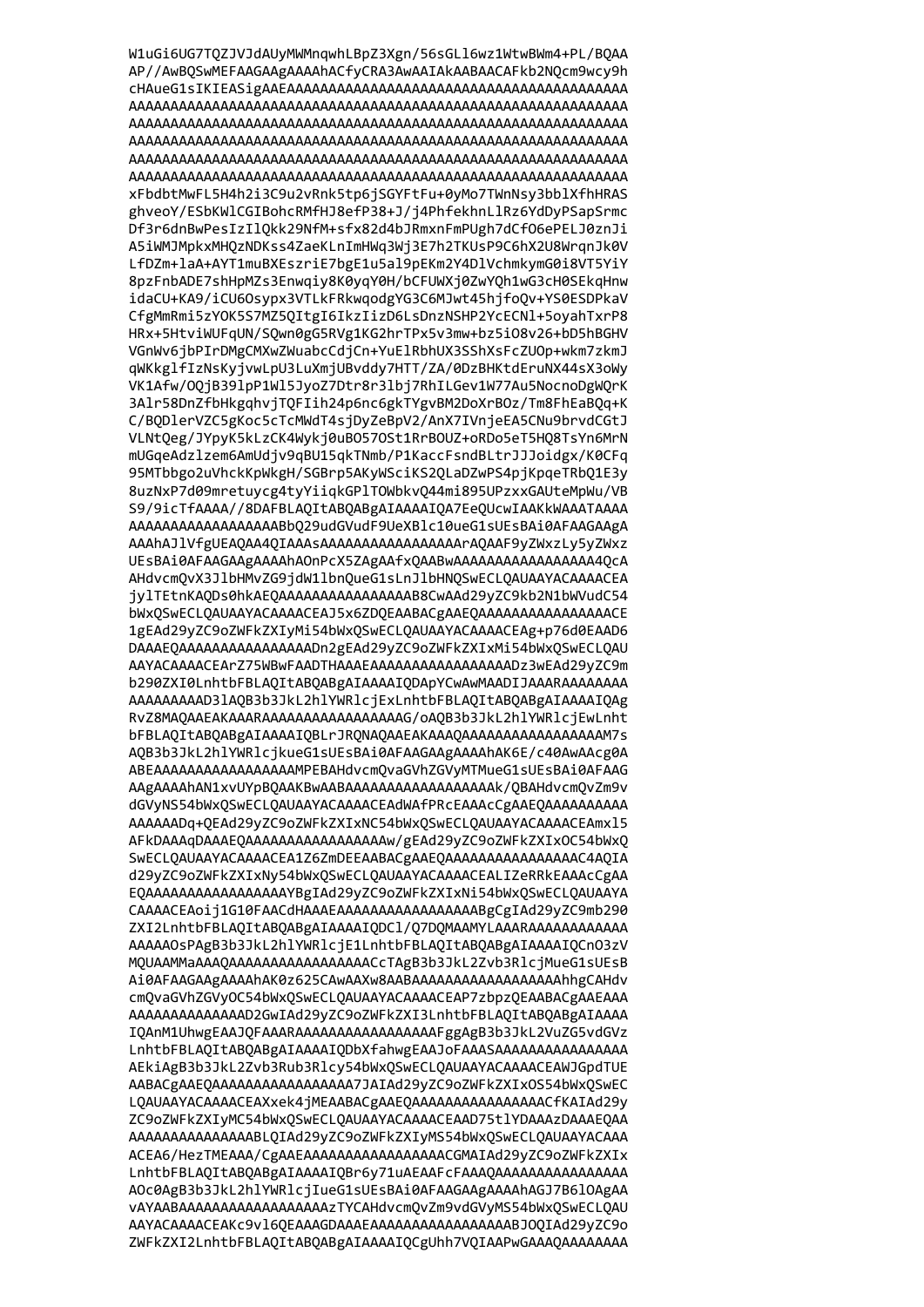```
AAAAAAAAABs+AgB3b3JkL2hlYWRlcjUueG1sUEsBAi0AFAAGAAgAAAAhADUK
   B1I1BAAAPwoAABAAAAAAAAAAAAAAAAAAAhkACAHdvcmQvaGVhZGVyNC54bWxQ
   SwECLQAUAAYACAAAACEA/VVTizUEAAA/CgAAEAAAAAAAAAAAAAAAAABRQIA
   d29yZC9oZWFkZXIzLnhtbFBLAQItABQABgAIAAAAIQBlduPDqAEAANwEAAAQ
   AAAAAAAAAAAAAAAAAGRJAgB3b3JkL2Zvb3RlcjIueG1sUEsBAi0AFAAGAAgA
   AAAhAOeNs7rMAgAAyggAABAAAAAAAAAAAAAAAAAAAOksCAHdvcmQvZm9vdGVy
   Ny54bWxQSwECLQAUAAYACAAAACEA1rWt4pYGAABQGwAAFQAAAAAAAAAAAAAA
   AAA0TgIAd29yZC90aGVtZS90aGVtZTEueG1sUEsBAi0AFAAGAAgAAAAhANc7
   e+ZAfAAAgpECABEAAAAAAAAAAAAAAAAA/VQCAHdvcmQvc2V0dGluZ3MueG1s
   UEsBAi0AFAAGAAgAAAAhAMY2IRX7AAAAewEAABwAAAAAAAAAAAAAAAAAbNEC
   AHdvcmQvX3JlbHMvc2V0dGluZ3MueG1sLnJlbHNQSwECLQAUAAYACAAAACEA
   LOaS1GMZAAAmpgAADwAAAAAAAAAAAAAAAACh0gIAd29yZC9zdHlsZXMueG1s
   UEsBAi0AFAAGAAgAAAAhADS4j5+HCAAAVkIAABIAAAAAAAAAAAAAAAAMewC
   AHdvcmOvbnVtYmVyaW5nLnhtbFBLAOItABOABgAIAAAAIOBXtxd5kwEAACgE
   AAATAAAAAAAAAAAAAAAAAOj0AgBkb2NQcm9wcy9jdXN0b20ueG1sUEsBAi0A
   FAAGAAgAAAAhAHO/OXrCAAAAKAEAAB4AAAAAAAAAAAAAAAAAtPcCAGN1c3Rv
   bVhtbC9fcmVscy9pdGVtMS54bWwucmVsc1BLA0ItAB0ABgAIAAAAI0C/w00K
   4gAAAFUBAAAYAAAAAAAAAAAAAAAAALr5AgBjdXN0b21YbWwvaXR1bVByb3Bz
   MS54bWx0SwECL0AUAAYACAAAACEACrvc1ZoAAADuAAAAEwAAAAAAAAAAAAAA
   AAD6+gIAY3VzdG9tWG1sL210ZW0xLnhtbFBLAQItABQABgAIAAAAIQDqtBRo
   zwEAADcDAAARAAAAAAAAAAAAAAAAAO37AgBkb2NOcm9wcy9jb3JlLnhtbFBL
   AQItABQABgAIAAAAIQCI5a8iagMAAPgOAAASAAAAAAAAAAAAAAAAPP+AgB3
   b3JkL2ZvbnRUYWJsZS54bWxOSwECLOAUAAYACAAAACEAYS6XGk0KAADsIOEA
   FAAAAAAAAAAAAAAAAACNAgMAd29yZC93ZWJTZXR0aW5ncy54bWxQSwECLQAU
   AAYACAAAACEAvjaPVPEZAAAXqQAAGgAAAAAAAAAAAAAAAAAMDQMAd29yZC9z
   dHlsZXNXaXRoRWZmZWN0cy54bWxQSwECLQAUAAYACAAAACEAJ/IJEDcDAAAg
   CQAAEAAAAAAAAAAAAAAAAAA1JwMAZG9jUHJvcHMvYXBwLnhtbFBLBQYAAAAA MQAxADkMAACiKwMAAAA= </data>
   <file name>Консолидированная отчетность 2012 г.docx</file name>
 \langle/t>
</cons_acnt_report_en>
<cons acnt report issuer>
 <scale>1000</scale>
 <version>3</version>
 <has equity>1</has equity>
 <equity>
   \langle \text{aux} \rangle<net assets>
       <title>1) Чистые активы</title>
       <code>200</code>
     </net assets>
   \langle/aux>
 </equity>
 <has cash>1</has cash>
 <has app>1</has app>
 \langle app \rangle<intangible assets depr>
     <total>
       <title>Амортизация нематериальных активов - всего</title>
     </total>
   </intangible assets depr>
   \langlesr>
     \text{total}<title>Bcero</title>
       <code>310</code>
     \langle/total>
     <incompleted>
       <title>СПРАВОЧНО. Сумма расходов по незаконченным научно-исследовательским, опытно-
       конструкторским и технологическим работам</title>
       <code>320</code>
     </incompleted>
     cwastady
       <title>Сумма не давших положительных результатов расходов по научно-исследовательским,
       опытно-конструкторским и технологическим работам, отнесенных на внереализационные
       расходы</title>
       <code>340</code>
     </wasted>
   \langle/sr>
   \langlenat\rangle<sub>total</sub></sub>
```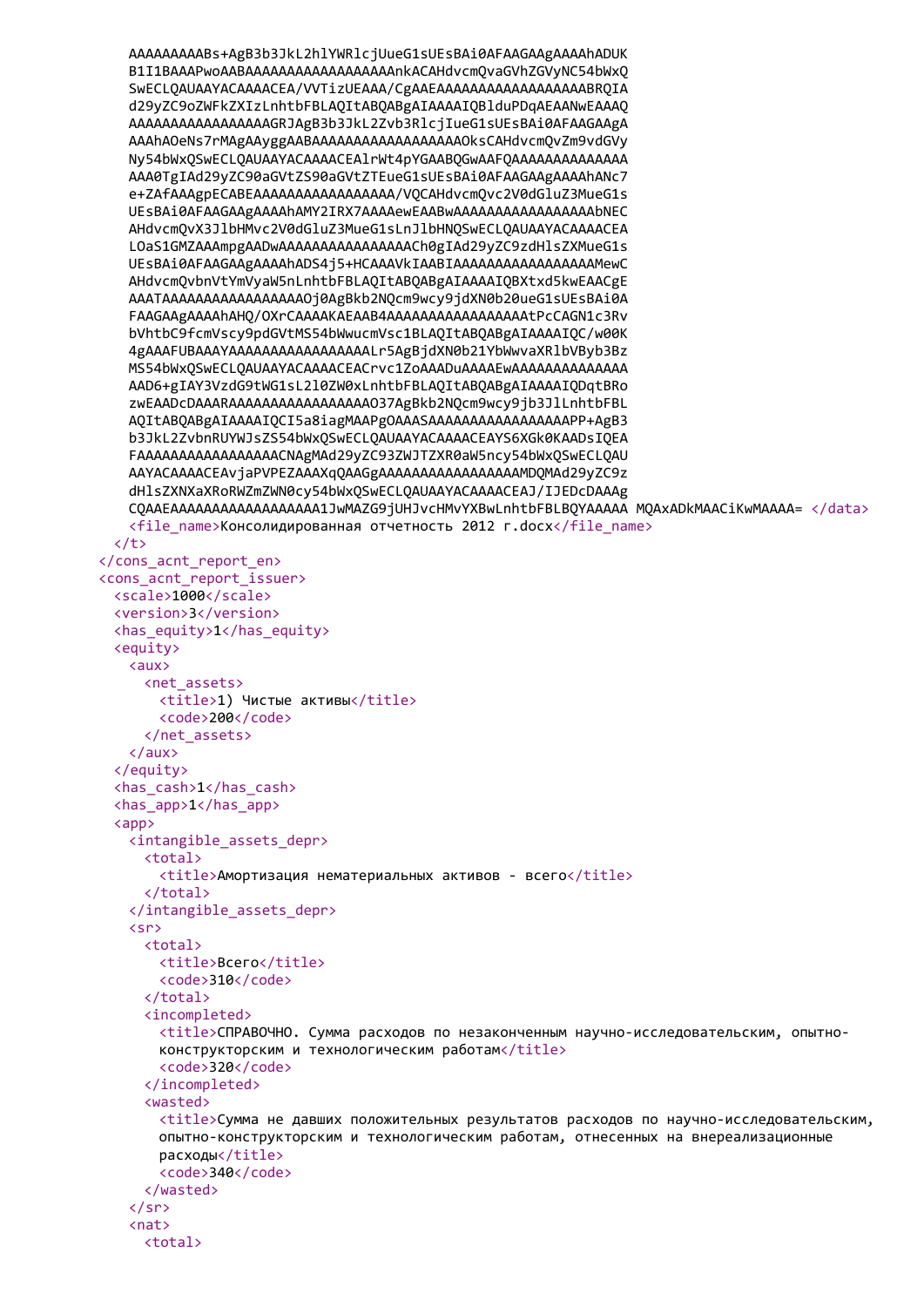```
<title>Расходы на освоение природных ресурсов - всего</title>
         <code>410</code>
        </total>
        <incompleted>
         <title>Сумма расходов по участкам недр, не законченным поиском и оценкой
         месторождений, разведкой и (или) гидрогеологическими изысканиями и прочими
         аналогичными работами</title>
         <code>420</code>
        </incompleted>
        <wasted>
         <title>Сумма расходов на освоение природных ресурсов, отнесенных в отчетном периоде на
         внереализационные расходы как безрезультатные</title>
         <code>430</code>
       </wasted>
      \langle/nat>
     <gs>
        <total>
         <title>Получено в отчетном году бюджетных средств - всего</title>
         <code>910</code>
       </total>
       <sub>mp</sub></sub>
         <title>в том числе: МОБ резерв</title>
        \langle/mr\rangle<other>
         <title>целевое пособие - прочие</title>
       </other>
       <total credits>
         <title>Бюджетные кредиты - всего</title>
         <code>920</code>
       </total_credits>
     \langle/gs>
    \langle app\rangle<has info letter>1</has info letter>
   <info letter>
     <type>0</type>
   </info_letter>
   <has_audit_letter>1</has_audit_letter>
   <audit letter>
     <type>0</type>
   </audit letter>
  </cons acnt report issuer>
</pre_cons_acnt>
<cons acnt report year usn>
 <scale>1000</scale>
  <version>3</version>
 \frac{1}{2} <has app>1</has app>
  <app 04>
   <has anoter form>0</has anoter form>
   <type>0</type>
  \langle app 04 \rangle<has info letter>1</has info letter>
  <info letter>
   <tvpe>0</tvpe>
  </info letter>
  <has audit letter>1</has audit letter>
  <audit letter>
   <tvpe>0</tvpe>
  </audit letter>
</cons acnt report year usn>
<cons acnt report usn>
 <scale>1000</scale>
 <version>3</version>
 <has app>1</has app>
  <app 04>
   <has anoter form>0</has anoter form>
   <type>0</type>
  \langle app 04>
 <has_info_letter>1</has_info_letter>
  <info_letter>
```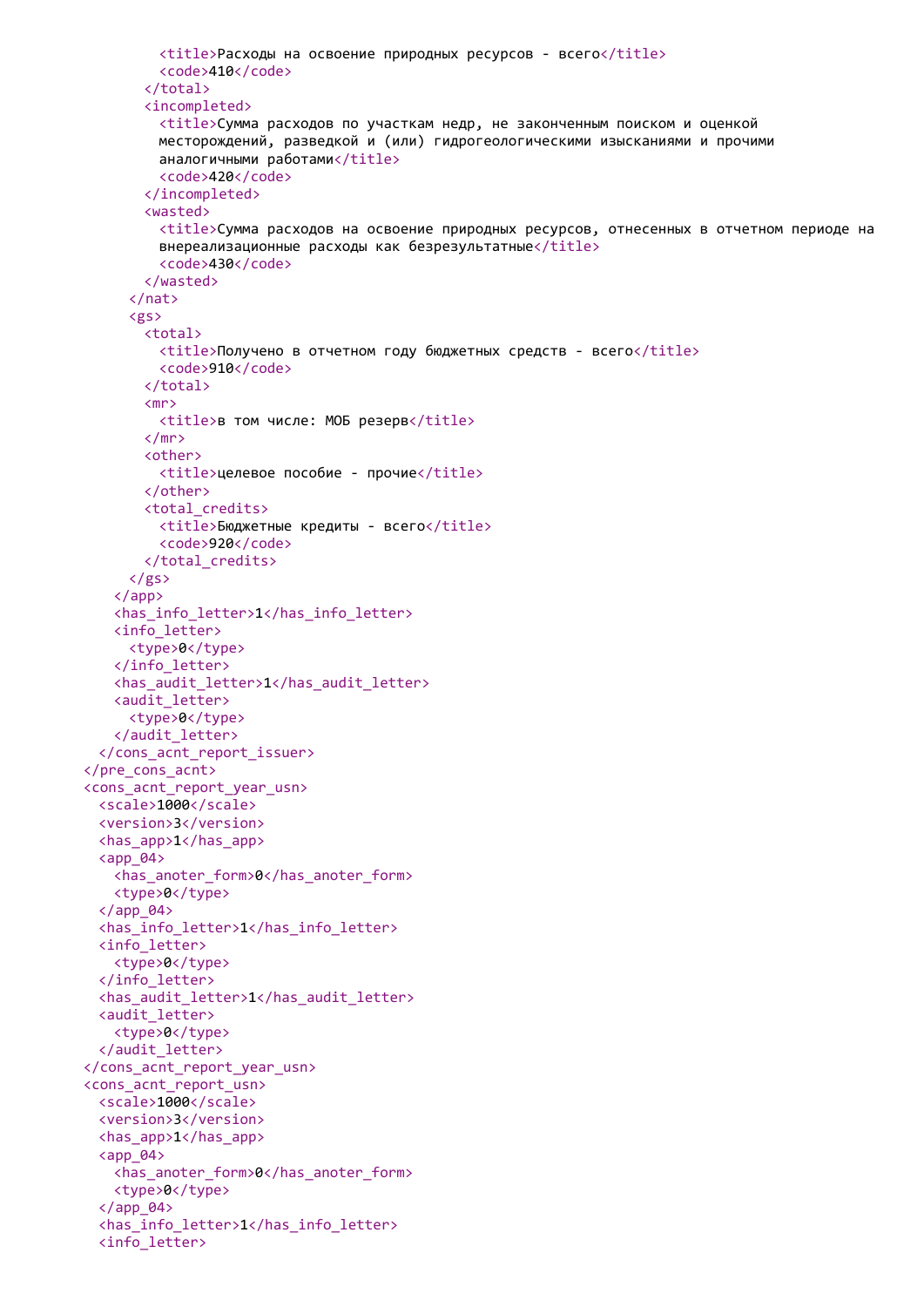<type>0</type> </info\_letter> <has\_audit\_letter>1</has\_audit\_letter> <audit\_letter> <type>0</type> </audit\_letter> </cons\_acnt\_report\_usn> <has\_cons\_acnt\_report\_en>0</has\_cons\_acnt\_report\_en> <cons\_acnt\_report\_en> <fin\_standart>2</fin\_standart> <type>0</type> </cons\_acnt\_report\_en> <has cons acnt report en qrep>0</has cons acnt report en qrep> <intermediate\_cons\_acnt\_report\_en> <fin\_standart>2</fin\_standart> <type>0</type> </intermediate\_cons\_acnt\_report\_en> <acnt\_policy>

## <type>0</type>

<desc>УТВЕРЖДЕНО приказом Государственной компании «Автодор» от «17» февраля 2011 г. № 14 Положение об учетной политике для целей налогового учета Государственной Компании «Автодор» 1. Общие положения 1.1. Настоящая Учетная политика для целей налогообложения распространяется на Государственную компанию "Российские автомобильные дороги" (далее по тексту -Компания), все ее филиалы и обособленные подразделения. Настоящей Учетной политикой для целей налогообложения в своей деятельности должны руководствоваться все лица, связанные с решением вопросов, регламентируемых данной Учетной политикой. 1.2. Компания - некоммерческая организация, созданная Российской Федерацией в соответствии с Федеральным законом от 17.07.2009 N 145-ФЗ "О государственной компании "Российские автомобильные дороги" и о внесении изменений в отдельные законодательные акты Российской Федерации" (принят ГД ФС РФ 26.06.2009) (далее – Закон) в организационно-правовой форме государственной компании. Компания исчисляет и уплачивает налоги и сборы в соответствии с законодательством Российской Федерации о налогах и сборах, законодательством субъектов Российской Федерации о налогах и сборах, нормативными правовыми актами органов самоуправления о налогах и сборах с учетом особенностей налогообложения для некоммерческих организаций. 1.3. Компания вправе осуществлять деятельность, приносящую доходы и соответствующую целям, ради которых она создана, лишь постольку, поскольку это служит достижению этих целей. После уплаты налогов и сборов, предусмотренных законодательством о налогах и сборах, доходы Компании, полученные в результате такой деятельности, направляются на достижение целей, установленных для нее. 1.4. Порядок составления налоговой отчетности, порядок формирования налоговой базы, расчет и уплата налогов и сборов в Компании регулируется: - Настоящей Учетной политикой для целей налогообложения, - Внутренними документами Компании о порядке исчисления и уплаты отдельных налогов и сборов. 1.5. В соответствии со статьей 28 Закона учреждается доверительное управление автомобильными дорогами общего пользования федерального значения. Компания, являясь в соответствии с Законом Доверительным управляющим, обеспечивает обособленный учет операций, связанных с осуществлением доверительного управления автомобильными дорогами, с отражением их на отдельном балансе. Порядок налогообложения при осуществлении деятельности по доверительному управлению автомобильными дорогами Доверительным управляющим устанавливаются налоговым законодательством и Учетной политикой Компании при осуществлении деятельности по доверительному управлению автомобильными дорогами в части налоговых обязательств по деятельности доверительного управления автомобильными дорогами 1.6. Учет расчетов по налогам, сборам, страховым взносам, уплачиваемым в бюджет и фонды обязательного социального страхования, ведется непрерывно нарастающим итогом раздельно по каждому налогу, сбору, страховому взносу в разрезе уровня бюджетов и фондов (федеральный бюджет, бюджет субъекта РФ, местный бюджет), а также в разрезе вида задолженности (сумма налога, пени, штрафы). 1.7. Инвентаризация обязательств, связанных с расчетами по налогам, сборам производится Компанией в части платежей по месту исполнения обязанностей налогоплательщика на конец календарного года в обязательном порядке, а также по мере необходимости, определенной налоговым законодательством. 1.8. Ответственность за организацию налогового учета в Компании несет главный бухгалтер. Обязанности за исчислением налогов, их уплатой, а также предоставлением налоговой отчетности осуществляет Департамент экономики и финансов, возглавляемый Главным бухгалтером. 2. Налог на прибыль. Порядок исчисления и уплаты налога на прибыль. 2.1. Налог на прибыль регулируется 25 главой НК РФ «Налог на прибыль». 2.2. Компания уплачивает только квартальные авансовые платежи по итогам отчетного периода. 2.3.Уплата сумм авансовых платежей, а также сумм налога на прибыль, исчисленного по итогам налогового периода, в части регионального бюджета производится по месту нахождения каждого обособленного структурного подразделения. Сумма налога на прибыль (авансового платежа) определяется исходя из соответствующей доли прибыли, приходящейся на каждое обособленное подразделение. Доля прибыли рассчитывается как средняя арифметическая величина удельного веса среднесписочной численности работников и удельного веса остаточной стоимости амортизируемого имущества этого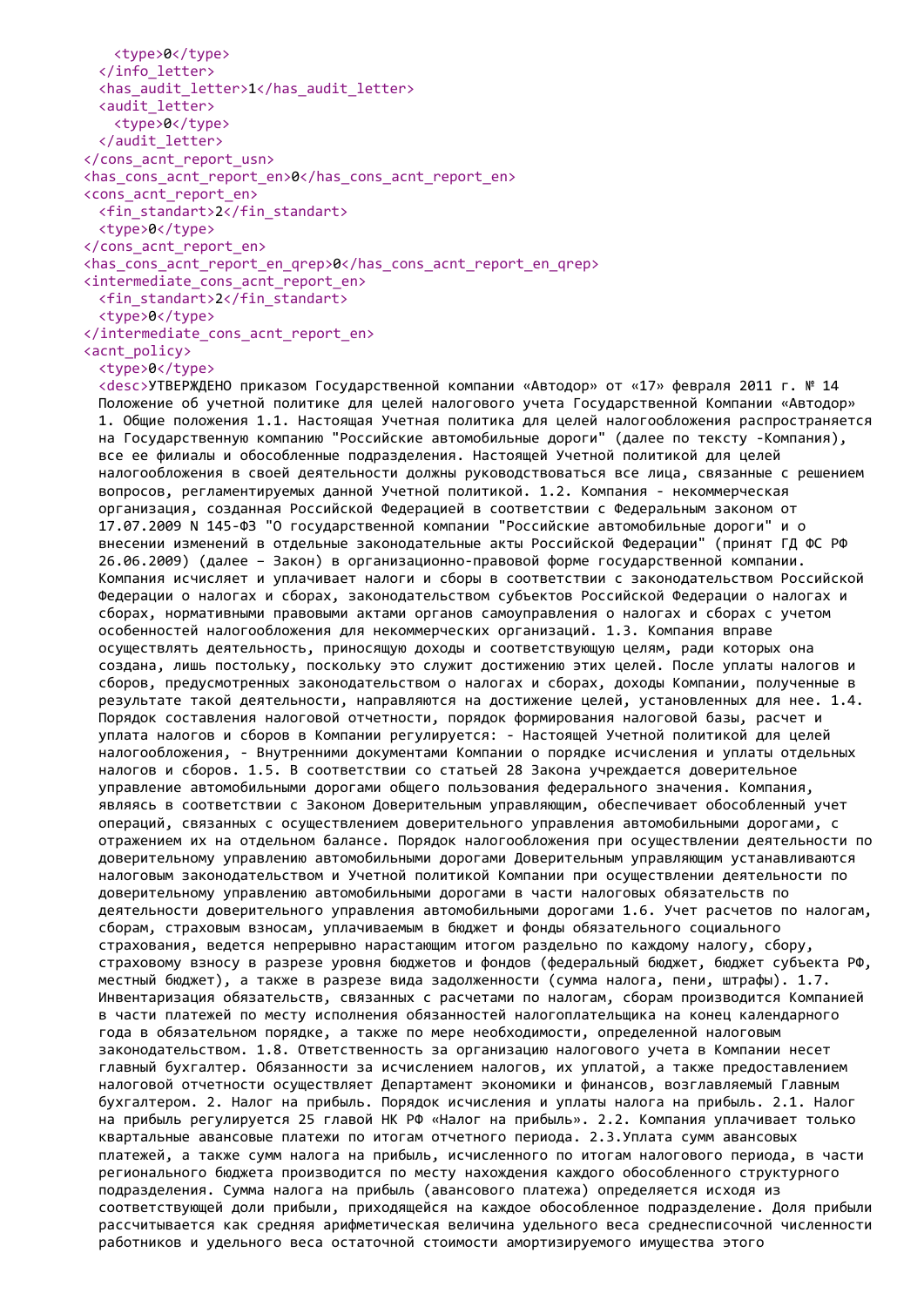обособленного подразделения соответственно в среднесписочной численности работников и остаточной стоимости амортизируемого имущества в целом по Компании. При этом, остаточная стоимость амортизируемого имущества определяется по данным налогового учета. 2.4. Компания предоставляет в налоговые органы по месту своего нахождения и месту нахождения каждого обособленного подразделения налоговые декларации не позднее 28 дней со дня окончания соответствующего отчетного периода, по итогам налогового периода – не позднее 28 марта года, следующего за истекшим налоговым периодом. Порядок ведения налогового учета 2.5. Информация для налогового учета обобщается на основе: - первичных, сводных учетных документов (включая справку бухгалтера) бухгалтерского учета, - аналитических регистров налогового учета, утвержденных отдельным Приложением, - расчета налоговой базы. Основанием для отражения информации в регистрах налогового учета являются первичные документы. Содержащаяся в принятых к учету первичных документах информация, необходимая для отражения в налоговом учете, накапливается и систематизируется в аналитических регистрах. Информация, обобщенная в аналитических регистрах налогового учета, используется для расчета налоговой базы. Расчет налоговой базы определяет данные для заполнения налоговой декларации и исчисления суммы налога за отчетный период. К оформлению, составлению, контролю первичных учетных документов, аналитических регистров предъявляются требования, изложенные в законодательстве о бухгалтерском учете. 2.6. Налоговый учет в Компании ведется на счетах бухгалтерского учета с дополнительной корректировкой данных бухгалтерского учета в аналитических регистрах, если доходы и расходы, формирующие бухгалтерскую прибыль (убыток) отчетного периода, не учитываются при определении налоговой базы по налогу на прибыль как отчетного, так и последующих отчетных периодов; учитываемые при определении налоговой базы по налогу на прибыль отчетного периода, не признаются для целей бухгалтерского учета доходами и расходами как отчетного, так и последующих отчетных периодов, начисляются и (или) признаются разными способами (методами) для целей бухгалтерского учета и целей определения налога на прибыль; 2.7. Через план счетов бухгалтерского учета, налоговые регистры обеспечивается раздельный учет в разрезе: Сумм доходов (расходов) от реализации, полученных в отчетном (налоговом) периоде 1) от реализации ценных бумаг, не обращающихся на организованном рынке; 2) от реализации ценных бумаг, обращающихся на организованном рынке; 3) от реализации основных средств; 4) по операциям с финансовыми инструментами срочных сделок, обращающимися на организованном рынке; 5) по операциям с финансовыми инструментами срочных сделок, не обращающимися на организованном рынке. Сумм доходов (расходов), требующих особый порядок учета: - целевое финансирование. Сумм доходов (расходов), облагаемых ставками, отличными от основной налоговой ставки: - по доходам, полученным в виде дивидендов, - по доходу в виде процентов по государственным и муниципальным ценным бумагам. 2.8. Налоговый учет доходов и расходов осуществляется только в части доходов и расходов, отражаемых в отчете о прибылях и убытках. Методологические аспекты налога на прибыль. 2.9. Доходы 2.9.1. При определении налоговой базы не учитываются целевые поступления. К целевым поступлениям относятся поступления на содержание Компании и ведение уставной деятельности: 1) субсидии, полученные из федерального бюджета на осуществление деятельности по доверительному управлению автомобильными дорогами Государственной компании; 2) субсидии, полученные из федерального бюджета на осуществление Государственной компанией деятельности по организации строительства и реконструкции автомобильных дорог Государственной компании; 3) имущественные взносы Российской Федерации; 4) добровольные пожертвования и добровольные отчисления. 2.9.2. Доходы Компании, не относящиеся к целевым поступлениям в целях исчисления налога на прибыль определяются методом начисления, т. е. доходы признаются в том отчетном (налоговом) периоде, в котором имели место, независимо от фактического поступления денежных средств, иного имущества (работ, услуг) и (или) имущественных прав. Для целей налогообложения доходы от реализации основных средств и иного имущества (за исключением ценных бумаг) учитываются на основании данных бухгалтерского учета, за вычетом сумм налогов, предъявленных покупателям. Доходы от сдачи имущества в аренду, носящие регулярный характер и отражаемые в бухгалтерском учете и отчетности как выручка от реализации, признаются в целях налогового учета доходами от реализации. Доходы от сдачи имущества в аренду отражаются в налоговом учете в сумме, причитающейся к оплате за отчетный (налоговый) период в соответствии с условиями заключенных договоров. Указанные доходы признаются в налоговом учете на день их отражения в бухгалтерском учете, но не позднее последней даты месяца, к которому они относятся. 2.10. Расходы 2.10.1. При определении налоговой базы не учитываются расходы, осуществленные за счет целевых поступлений, и за счет полученной прибыли за прошлые года, направленной по решению наблюдательного совета Компании на осуществление уставной деятельности Компании. Для целей налогообложения учитываются прямые расходы, осуществленные для получения доходов, направленных на достижение целей создания Компании, и которые не возмещаются субсидиями, имущественными взносами, добровольными пожертвованиями, добровольными отчислениями, полученной прибылью за прошлые года. Расходы на содержание Компании (общехозяйственные расходы) не распределяются на доходы, полученные для достижения целей ее создания, и не учитываются для целей налогообложения. 2.10.2. Расходы, принимаемые для целей налогообложения, признаются таковыми в том отчетном (налоговом) периоде, к которому они относятся, независимо от времени фактической выплаты денежных средств и (или) иной формы их оплаты. Расходы, относящиеся не только к доходам отчетного периода, но и к доходам последующих периодов, распределяются между отчетным и последующими периодами. 2.10.3. Для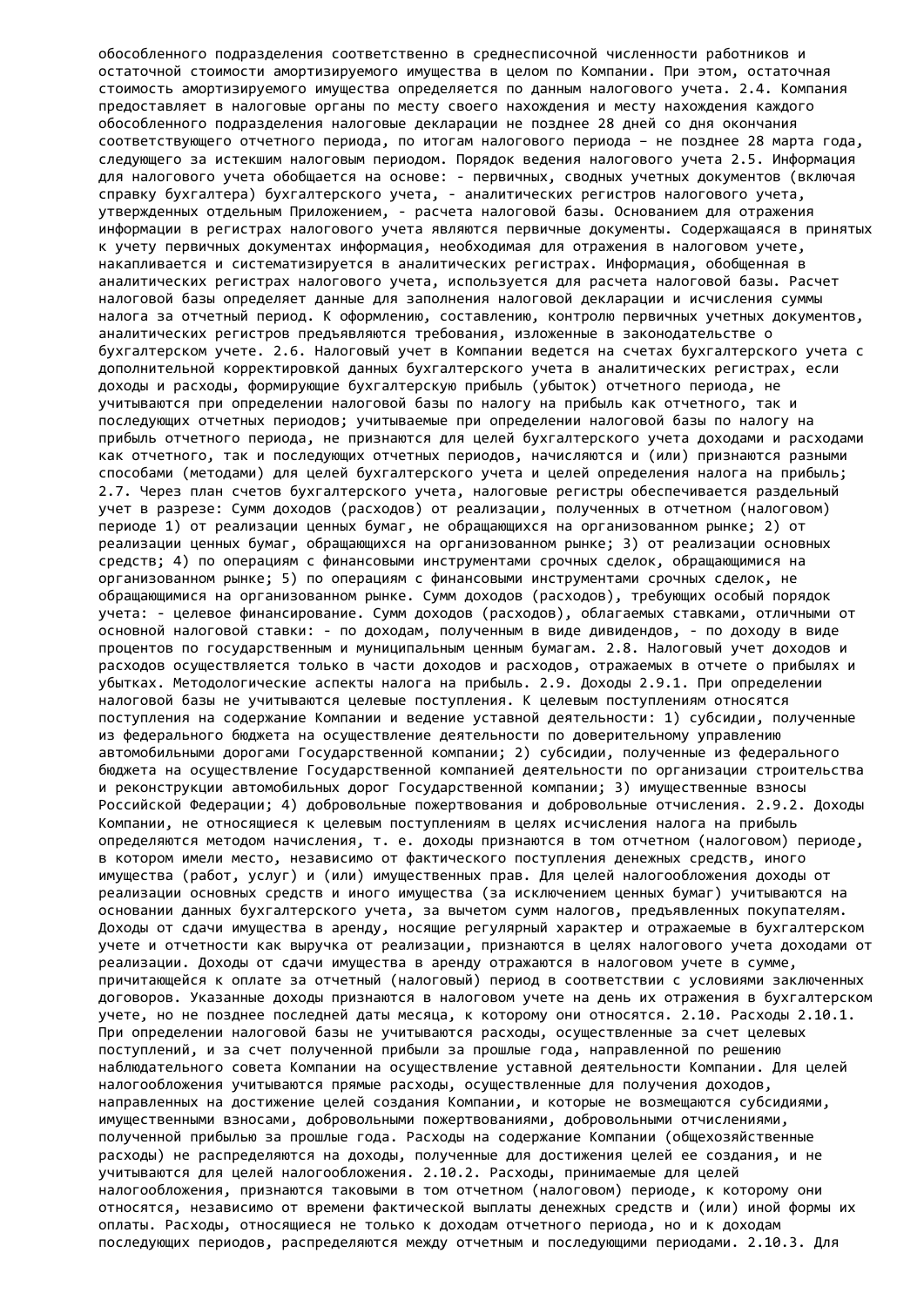целей налогообложения учитываются суммы только тех материальных расходов, которые специально приобретены и использованы для деятельности, приносящей доходы, получаемые для достижения целей создания Компании. При определении размера материальных расходов при списании сырья и материалов, используемых при производстве (изготовлении) товаров (выполнении работ, оказании услуг) применяется метод оценки по средней стоимости. 2.10.4. Для целей налогообложения учитываются суммы начисленной амортизации только по тем основным средствам, которые специально приобретены и используются для извлечения дохода, получаемого для достижения целей создания Компании. Резерв предстоящих расходов на ремонт основных средств не создается. 2.10.5. Резерв по сомнительным долгам не создается. 2.10.6. При оказании Компанией услуг сумма прямых расходов, осуществленных в отчетном (налоговом) периоде, в полном объеме относится на уменьшение доходов данного отчетного (налогового) периода без распределения на остатки незавершенного производства. 2.11. Доходы (расходы), понесенные при реализации ценных бумаг 2.11.1. При реализации или ином выбытии ценных бумаг применяется метод списания на расходы по стоимости единицы выбывающей ценной бумаги. Определение налоговой базы по операциям с ценными бумагами, обращающимися на организованном рынке ценных бумаг, производится отдельно от налоговой базы по операциям с ценными бумагами, не обращающимися на организованном рынке ценных бумаг. При этом убытки от операций с ценными бумагами, не обращающимися на организованном рынке ценных бумаг, полученные в предыдущем налоговом периоде (предыдущих налоговых периодах), относятся на уменьшение налоговой базы от операций с такими ценными бумагами, определенной в отчетном (налоговом) периоде. При этом убытки от операций с ценными бумагами, обращающимися на организованном рынке ценных бумаг, полученные в предыдущем налоговом периоде (предыдущих налоговых периодах), относятся на уменьшение налоговой базы от операций по реализации данной категории ценных бумаг. 2.11.2. В отношении ценных бумаг, не обращающихся на организованном рынке ценных бумаг, для целей налогообложения принимается фактическая цена реализации. Для оценки отклонения от фактической цены применяется расчетная цена, определяемая с привлечением оценщика. 3. Налог на добавленную стоимость. 3.1. Получаемые Компанией целевые средства в части субсидий, добровольных пожертвований, добровольных отчислений, не связаны с реализацией работ, выполнением услуг, поэтому не включаются в налоговую базу по налогу на добавленную стоимость. НДС, уплаченный при приобретении имущества, услуг, работ, приобретенные для осуществления целевой деятельности, учитывается в стоимости этого имущества (услуг, работ). 3.2. При определении налоговой базы не учитываются доходы в виде имущественного взноса Российской Федерации (ст. 251 п.1 п.п.3.2 НК РФ). При приобретении услуг, работ, товаров за счет имущественного взноса, используемых для содержания Компании, суммы налога на добавленную стоимость не подлежат распределению и вычетам. НДС, уплаченный при приобретении имущества, услуг, работ, приобретенных для содержания Компании, учитывается в стоимости этого имущества (услуг, работ). 3.2.1. По доходам Компании, получаемым от реализации услуг, работ, имущества, налог на добавленную стоимость начисляется в соответствии с требованиями НК РФ. Доходы для целей налога на добавленную стоимость признаются в том отчетном (налоговом) периоде, в котором имели место, независимо от фактического поступления денежных средств, иного имущества (работ, услуг) и (или) имущественных прав. 3.2.2. Вычетам подлежат суммы налога на добавленную стоимость, предъявленные Компании при приобретении услуг, работ, товаров, используемых для получения доходов от реализации услуг, работ, имущества. Если приобретаются услуги, работы, товары, используемые для получения доходов от реализации услуг, работ, имущества, а также для целевой деятельности, то суммы налога принимаются к вычету либо учитываются в стоимости приобретаемых услуг, работ, имущества в той пропорции, в которой они используются для реализации услуг, работ, имущества, облагаемых НДС и целевой деятельности. Указанная пропорция рассчитывается ежемесячно за истекший месяц, как соотношение расходов, осуществленных для получения доходов от реализации услуг, работ, имущества к общей сумме всех расходов за отчетный период за минусом общехозяйственных расходов. 3.3. Порядок ведения журналов регистрации счетов-фактур, книги покупок и книги продаж 3.3.1. Компания ведет журналы учета полученных и выставленных счетов фактур, книгу покупок и книгу продаж только по налоговым обязательствам, связанным с получением доходов от реализации услуг, работ, имущества и осуществлением прямых расходов по этим доходам. Компания ведет книгу покупок и книгу продаж, журналы учета полученных и выставленных счетов-фактур с использованием вычислительной техники. Счета-фактуры составляются с использованием компьютера, но могут заполняться и от руки. Счета фактуры, книги продаж, книги покупок подписываются оригинальными подписями должностных лиц, уполномоченных на то отдельными распорядительными документами Компании и Филиалам. Счетфактура должен быть составлен не позднее пяти календарных дней с последней даты текущего месяца, если в договоре не указаны более ранние сроки. 3.3.2. Нумерация счетов-фактур в книге покупок и книге продаж производится в порядке возрастания номеров. 3.3.3. Компания ведет регистрацию полученных и выставленных счетов-фактур по доверительному управлению автомобильными дорогами в журнале учета выставленных и полученных счетов фактур, книг покупок, книг продаж с использованием отдельного префикса и раздела. 3.3.4. Налоговая декларация по налогу на добавленную стоимость заполняется на основании единых данных книг покупок, книг продаж по всем видам деятельности Государственной компании, включая деятельность по доверительному управлению автомобильными дорогами. 3.3.5. Регистрация полученных счетов фактур по целевой деятельности в журналах учета полученных и выставленных счетов фактур не осуществляется, за исключением сумм входящего НДС по расходам, формирующим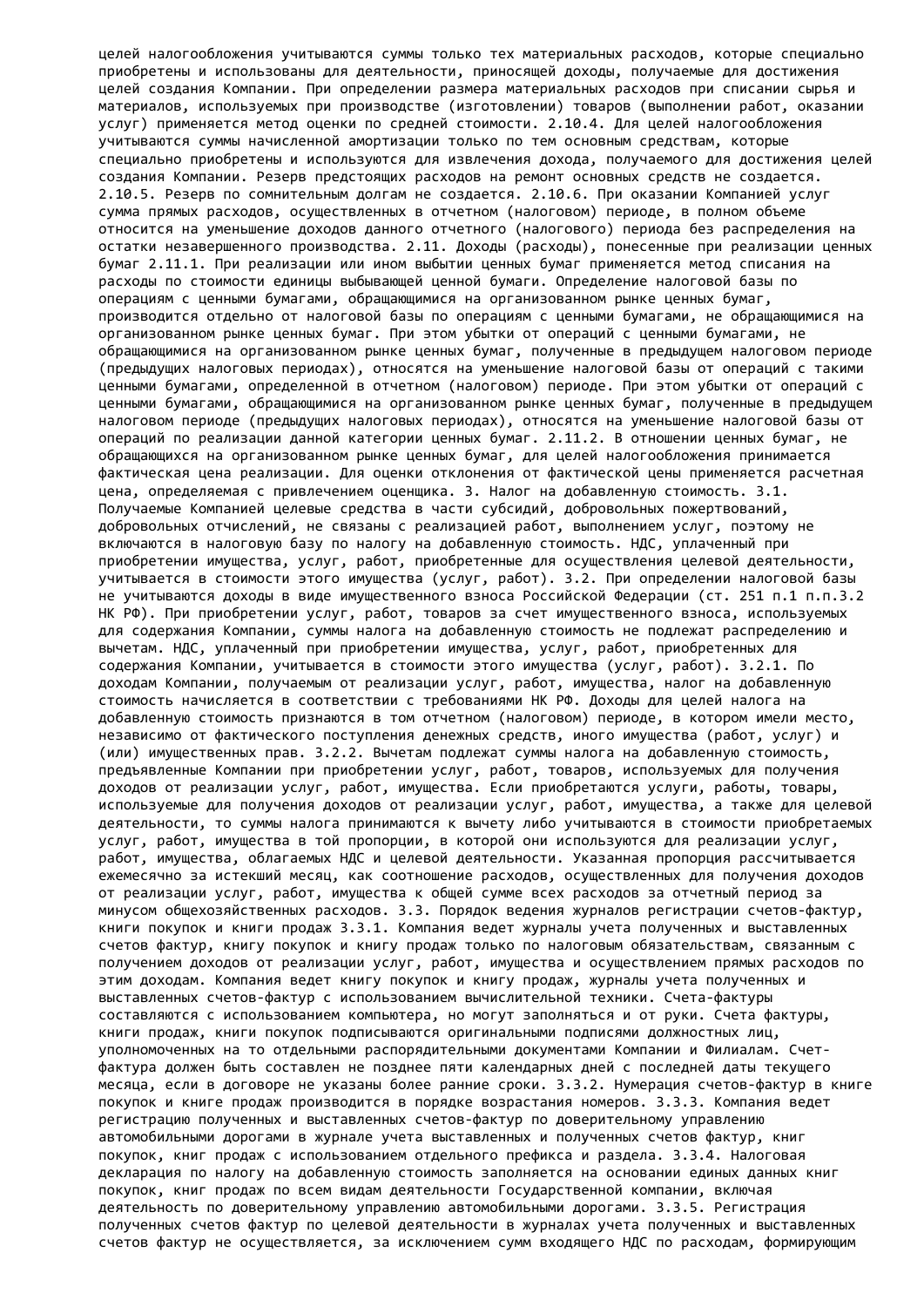стоимость строительства (реконструкции) автомобильных дорог Компании. Компания ведет регистрацию полученных и выставленных счетов-фактур по деятельности строительства (реконструкции) автомобильных дорог Компании с использованием отдельного раздела. 4. Налог на доходы физических лиц 4.1. Исчисление сумм налога производится Компанией (налоговым агентом) нарастающим итогом с начала налогового периода по итогам каждого месяца применительно ко всем доходам налогоплательщиков в соответствии с главой 23 «Налог на доходы физических лиц» НК РФ. 4.2. Компания перечисляет исчисленные и удержанные суммы налога в бюджет, как по месту своего нахождения, так и по месту нахождения каждого своего обособленного подразделения. Сумма налога, подлежащая уплате в бюджет по месту нахождения обособленного подразделения, определяется исходя из суммы дохода, подлежащего налогообложению, начисляемого и выплачиваемого работникам этих обособленных подразделений. 4.3. Компания представляет в налоговый орган ежегодно не позднее 1 апреля года, следующего за истекшим налоговым периодом, по месту своего учета и по месту нахождения каждого своего обособленного подразделения сведения о доходах физических лиц истекшего налогового периода и суммах начисленных, удержанных и перечисленных в бюджетную систему за этот налоговый период налогов на доходы физических лиц. 5. Транспортный налог 5.1. Объект налогообложения, налоговая база, налоговый период и порядок исчисления транспортного налога установлены главой 28 НК РФ. Ставки транспортного налога в пределах, установленных главой 28 НК РФ, порядок и сроки уплаты транспортного налога устанавливаются законами субъектов Российской Федерации. 5.2. Налоговая база по транспортному налогу определяется в отношении каждого транспортного средства как произведение соответствующей налоговой базы и налоговой ставки. 5.3. Транспортный налог (в т.ч. авансовые платежи) уплачивается Компанией в бюджеты по местам нахождения транспортных средств. 5.4. Компания предоставляет налоговые декларации по транспортному налогу в налоговые органы по местам нахождения транспортных средств. 6. Налог на имущество 6.1. Налог на имущество регулируется главой 30 «Налог на имущество организаций» НК РФ и законодательными актами субъектов Российской Федерации. Налоговые ставки по налогу на имущество устанавливаются законами субъектов Российской Федерации. 6.2. Налоговой базой по налогу имущество является среднегодовая стоимость собственного имущества Компании, признаваемого объектом налогообложения. Объектом налогообложения признается собственное движимое и недвижимое имущество Компании (включая имущество, переданное во временное владение, пользование, распоряжение, а также полученное по концессионному соглашению), учитываемое на балансе в качестве объектов основных средств в соответствии с установленным порядком ведения бухгалтерского учета (за исключением земельных участков и объектов природопользования). Имущество, переданное Компанией концессионеру и/или созданное концессионером в соответствии с концессионным соглашением, подлежит налогообложению у концессионера. Учитываемое обособленно имущество, полученное Компанией в доверительное управление и/или приобретенное Компанией в рамках договора доверительного управления, не является объектом налогообложения у Компании и подлежит налогообложению у учредителя доверительного управления. 6.3. В целях исчисления налоговой базы по налогу на имущество стоимость основных средств Компании, подлежащих налогообложению, определяется как разница между их первоначальной (балансовой) стоимостью и величиной износа, начисляемого за балансом в порядке, установленном учетной политикой Компании для целей бухгалтерского учета, ежемесячно. 6.4. Налог на имущество (в т.ч. авансовые платежи) уплачивается Компанией в бюджеты по местонахождению Компании и обособленных подразделений в отношении собственного имущества Компании, признаваемого объектом налогообложения, исходя из балансовой принадлежности такого имущества. 7. Земельный налог Компания не является плательщиком земельного налога, установленного главой 31 "Земельный налог" НК РФ (п. 2 ст. 388 НК РФ). 8. Страховые взносы в Пенсионный фонд РФ, Фонд социального страхования РФ, Фонды обязательного медицинского страхования 8.1. Порядок начисления и уплаты страховых взносов в Пенсионный фонд РФ, Фонд социального страхования РФ, Фонды обязательного медицинского страхования (далее - страховые взносы), а также предоставления отчетности по страховым взносам регулируется Федеральным законом от 24.07.2009 № 212-ФЗ "О страховых взносах в Пенсионный фонд Российской Федерации, Фонд социального страхования Российской Федерации, Федеральный фонд обязательного медицинского страхования и территориальные фонды обязательного медицинского страхования". 8.2. Обособленные подразделения Компании не исполняют обязанности организации по уплате страховых взносов (ежемесячных обязательных платежей), а также обязанности по представлению расчетов по страховым взносам по месту своего нахождения, так как не имеют отдельного баланса, расчетного счета и не начисляют выплаты и иные вознаграждения в пользу физических лиц. 8.3. Учет страховых взносов, относящихся к суммам начисленных выплат и иных вознаграждений, ведется в отношении каждого физического лица, в пользу которого осуществлялись выплаты. 8.4. Сумма страховых взносов исчисляется и уплачивается отдельно в каждый государственный внебюджетный фонд по месту нахождения Компании 8.5. Расчеты по начисленным и уплаченным страховым взносам предоставляются Компанией в территориальные органы государственных внебюджетных фондов по месту нахождения Компании. Вместе с расчетом по начисленным и уплаченным страховым взносам в территориальные органы Пенсионного фонда РФ предоставляются индивидуальные данные персонифицированного учета в системе государственного пенсионного страхования.</desc> </acnt\_policy> <export\_state>

<none>1</none>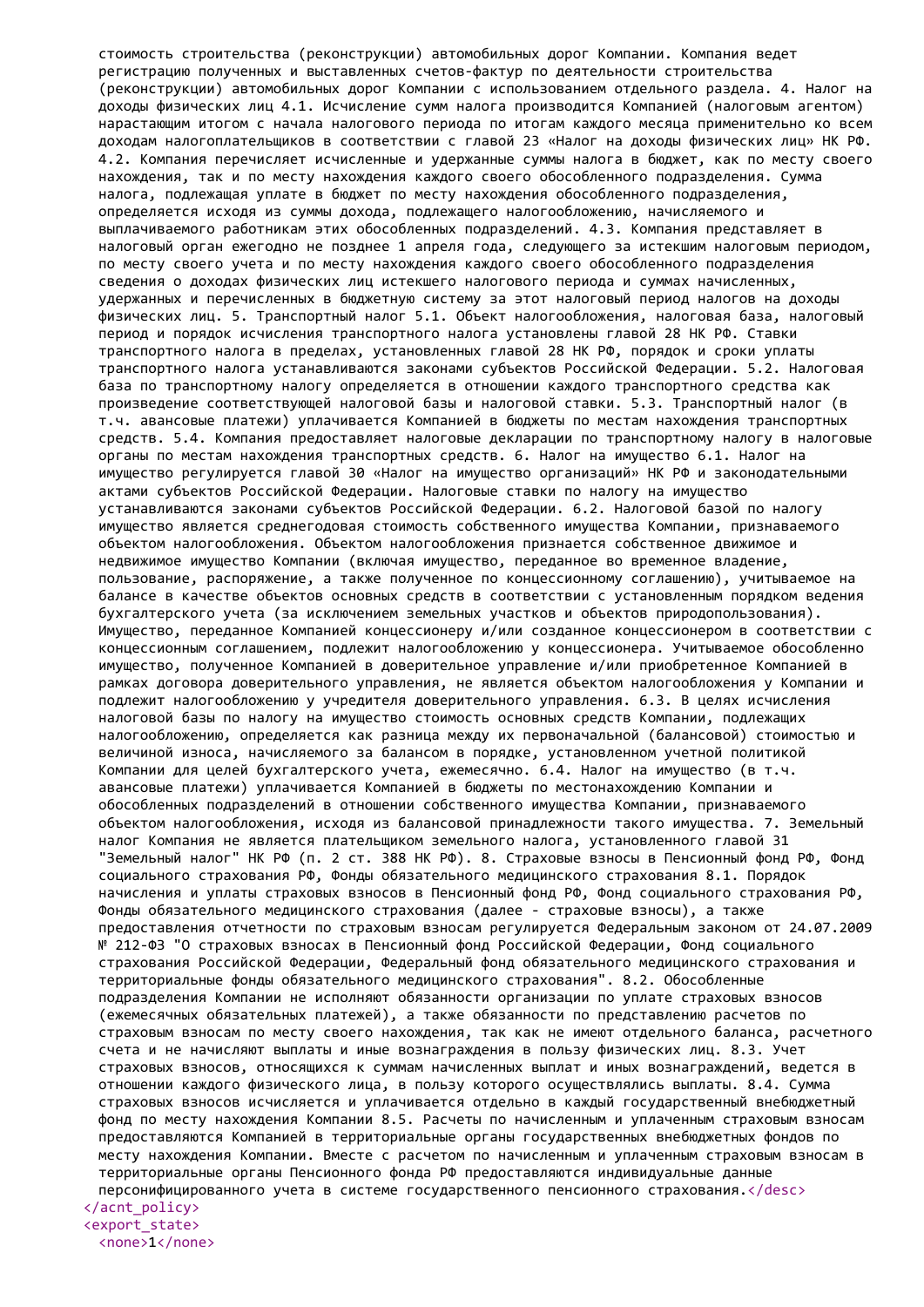```
<scale>1000</scale>
</export_state>
<real_estate>
 <sig_changes>
   <none>1</none>
 \langle/sig changes>
</real_estate>
<trials>
 <none>1</none>
</trials>
<capital>
 <has_foreign_secs>0</has_foreign_secs>
</capital>
<smeeting>
```
<name>В соответствии с п. 1 ст. 8 Федерального закона «О Государственной компании «Российские автомобильные дороги» и о внесении изменений в отдельные законодательные акты Российской Федерации» от 17.07.2009 № 145-ФЗ высшим органом управления Государственной компании является наблюдательный совет Государственной компании.</name>

<notif desc>В соответствии с Постановлением Правительства РФ от 03.09.2010 N 685 "Об утверждении Регламента Государственной компании "Российские автомобильные дороги" секретарь наблюдательного совета направляет членам наблюдательного совета извещение о проведении заседания наблюдательного совета в течение 1 рабочего дня со дня утверждения повестки заседания наблюдательного совета. Извещение о проведении заседания наблюдательного совета должно содержать фамилию, имя и отчество члена наблюдательного совета, а также сведения о дате, месте и времени проведения заседания наблюдательного совета. К извещению прилагается повестка заседания, а также материалы, необходимые для рассмотрения включенных в нее вопросов. Извещение о проведении заочного голосования направляется секретарем наблюдательного совета членам наблюдательного совета в течение 1 рабочего дня со дня утверждения повестки заочного голосования. Одновременно с извещением о проведении заочного голосования направляются опросные листы и материалы по вопросам повестки заочного голосования. В извещении о проведении заочного голосования указывается дата окончания срока представления заполненных опросных листов, определенная председателем наблюдательного совета, а также дата определения результатов заочного голосования.</notif\_desc> <call\_desc>В соответствии с Постановлением Правительства РФ от 03.09.2010 N 685 "Об

утверждении Регламента Государственной компании "Российские автомобильные дороги": Заседания наблюдательного совета проводятся не реже чем 1 раз в 3 месяца в соответствии с утверждаемым наблюдательным советом планом работы наблюдательного совета. Внеочередное заседание наблюдательного совета проводится по решению председателя наблюдательного совета, а также по требованию ревизионной комиссии Государственной компании или аудиторской организации (порядок направления (предъявления) таких требований, не определен Постановлением Правительства РФ от 03.09.2010 N 685 "Об утверждении Регламента Государственной компании "Российские автомобильные дороги"). Наблюдательный совет вправе принимать решения без созыва заседания наблюдательного совета путем проведения заочного голосования в порядке, установленном в утверждаемом наблюдательным советом положении о наблюдательном совете Государственной компании, а также в соответствии с настоящим Регламентом.</call\_desc>

<date desc>Заседания наблюдательного совета Государственной компании созываются его председателем или членом наблюдательного совета Государственной компании, уполномоченным председателем наблюдательного совета Государственной компании, не реже чем один раз в три месяца. Порядок и сроки подготовки, созыва и проведения заседаний наблюдательного совета Государственной компании устанавливаются Регламентом Государственной компании (п. 14 ст. 8 Федерального закона от 17.07.2009 N 145-ФЗ "О государственной компании "Российские автомобильные дороги" и о внесении изменений в отдельные законодательные акты Российской Федерации"). Наблюдательный совет Государственной компании вправе принимать решения без созыва заседания наблюдательного совета Государственной компании путем проведения заочного голосования в порядке, установленном наблюдательным советом Государственной компании (п. 20 ст. 8 Федерального закона от 17.07.2009 N 145-ФЗ "О государственной компании "Российские автомобильные дороги" и о внесении изменений в отдельные законодательные акты Российской Федерации"). В соответствии с Постановлением Правительства РФ от 03.09.2010 N 685 "Об утверждении Регламента Государственной компании "Российские автомобильные дороги" решение о проведения заочного голосования принимается председателем наблюдательного совета Компании. При принятии решения о проведении заочного голосования председатель наблюдательного совета утверждает повестку заочного голосования, включающую перечень вопросов, выносимых на заочное голосование, дату окончания срока представления заполненных опросных листов, дату определения результатов заочного голосования и дает указание секретарю наблюдательного совета подготовить извещение о проведении заочного голосования, опросные листы и материалы, необходимые для рассмотрения включенных в повестку заочного голосования вопросов.</date\_desc> <prop\_desc>В соответствии с Постановлением Правительства РФ от 03.09.2010 N 685 "Об утверждении Регламента Государственной компании "Российские автомобильные дороги" вопросы, выносимые на заседание наблюдательного совета, включаются в повестку заседания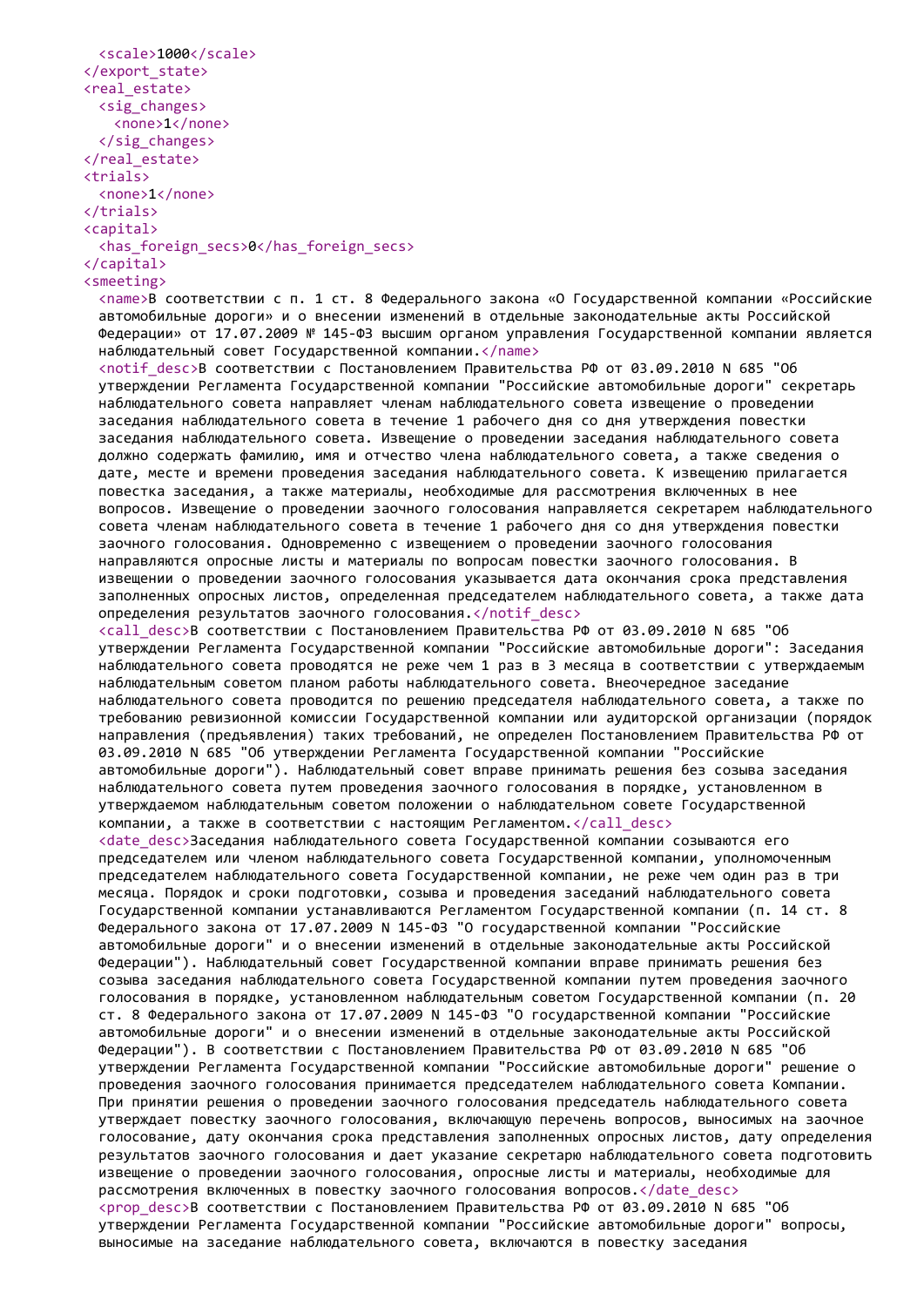```
наблюдательного совета на основании решений наблюдательного совета, решений председателя
 наблюдательного совета, а также по письменным требованиям членов наблюдательного совета,
 председателя ревизионной комиссии Государственной компании или аудиторской организации
 Государственной компании (порядок внесения таких предложений, не определен Постановлением
 Правительства РФ от 03.09.2010 N 685 "Об утверждении Регламента Государственной компании
 "Российские автомобильные дороги").</prop_desc>
 <prep_desc>В соответствии с Постановлением Правительства РФ от 03.09.2010 N 685 "Об
 утверждении Регламента Государственной компании "Российские автомобильные дороги" секретарь
 наблюдательного совета направляет членам наблюдательного совета извещение о проведении
 заседания наблюдательного совета в течение 1 рабочего дня со дня утверждения повестки
 заседания наблюдательного совета. Извещение о проведении заседания наблюдательного совета
 должно содержать фамилию, имя и отчество члена наблюдательного совета, а также сведения о
 дате, месте и времени проведения заседания наблюдательного совета. К извещению прилагается
 повестка заседания, а также материалы, необходимые для рассмотрения включенных в нее
 вопросов.</prep_desc>
 <res desc>В соответствии с Постановлением Правительства РФ от 03.09.2010 N 685 "Об
 утверждении Регламента Государственной компании "Российские автомобильные дороги": Решения,
 принятые на заседании наблюдательного совета, оформляются протоколом заседания. Протокол
 заседания наблюдательного совета составляется секретарем наблюдательного совета, сшивается,
 заверяется печатью Государственной компании и подписывается председательствовавшим на
 заседании наблюдательного совета, а также секретарем наблюдательного совета, как правило, не
 позднее чем через 7 дней со дня проведения заседания. Копии протокола заседания
 наблюдательного совета направляются секретарем наблюдательного совета всем членам
 наблюдательного совета, председателю правления Государственной компании, правлению
 Государственной компании, научно-техническому совету Государственной компании и ревизионной
 комиссии Государственной компании в течение 2 рабочих дней со дня подписания протокола в
 установленном порядке.</res desc>
</smeeting>
<shares>
 <share>
   <name>Общество с ограниченной ответственностью «Автодор - Платные Дороги»</name>
   <short_name>ООО «Автодор - ПД»</short_name>
   <legal_address>
     <zip_code>109012</zip_code>
     <country>Россия</country>
     <city>город Москва</city>
     <street>Новая площадь</street>
     <building>10</building>
     <canonical_name>109012 Россия, город Москва, Новая площадь 10</canonical_name>
   </legal_address>
   <inn>7709874971</inn>
   <ogrn>1117746252227</ogrn>
   <issuer_share>100</issuer_share>
   <share>0</share>
 </share>
</shares>
<deals3>
 \langle y1 \rangle<deal>
     <date>2012-06-28</date>
     <subject>заключение договора на выполнение комплекса работ по реконструкции автомагистрали
     М-4 «Дон» - от Москвы через Воронеж, Ростов-на-Дону, Краснодар до Новороссийска на
     участках км 1250 - км 1319, км 1373+906 - км 1383+036, Краснодарский край (разработка
     рабочей документации, землеустроительные дела, разработка документации по планировке
     территории, подготовка территории, реконструкция) с Открытым акционерным обществом
     «Волгомост» (Подрядчик).</subject>
     <content>Подрядчик обязуется выполнить собственными силами и силами привлеченных
     субподрядных организаций комплекс работ по реконструкции автомагистрали М-4 «Дон» - от
     Москвы через Воронеж, Ростов-на-Дону, Краснодар до Новороссийска на участках км 1250 – км
     1319, км 1373+906 – км 1383+036, Краснодарский край (разработка рабочей документации,
     землеустроительные дела, разработка документации по планировке территории, подготовка
     территории, реконструкция), а Заказчик обязуется создать Подрядчику необходимые условия
     для выполнения таких работ, принять их результат и оплатить обусловленную стоимость в
     соответствии с условиями Договора.</content>
     <terms>начало выполнения работ – со дня подписания Договора; срок окончания выполнения
     работ - 31 октября 2014 года. </terms>
     <parts>Государственная компания «Российские автомобильные дороги» (Заказчик) и Открытое
     акционерное общество «Волгомост» (Подрядчик).</parts>
     <nominal>
```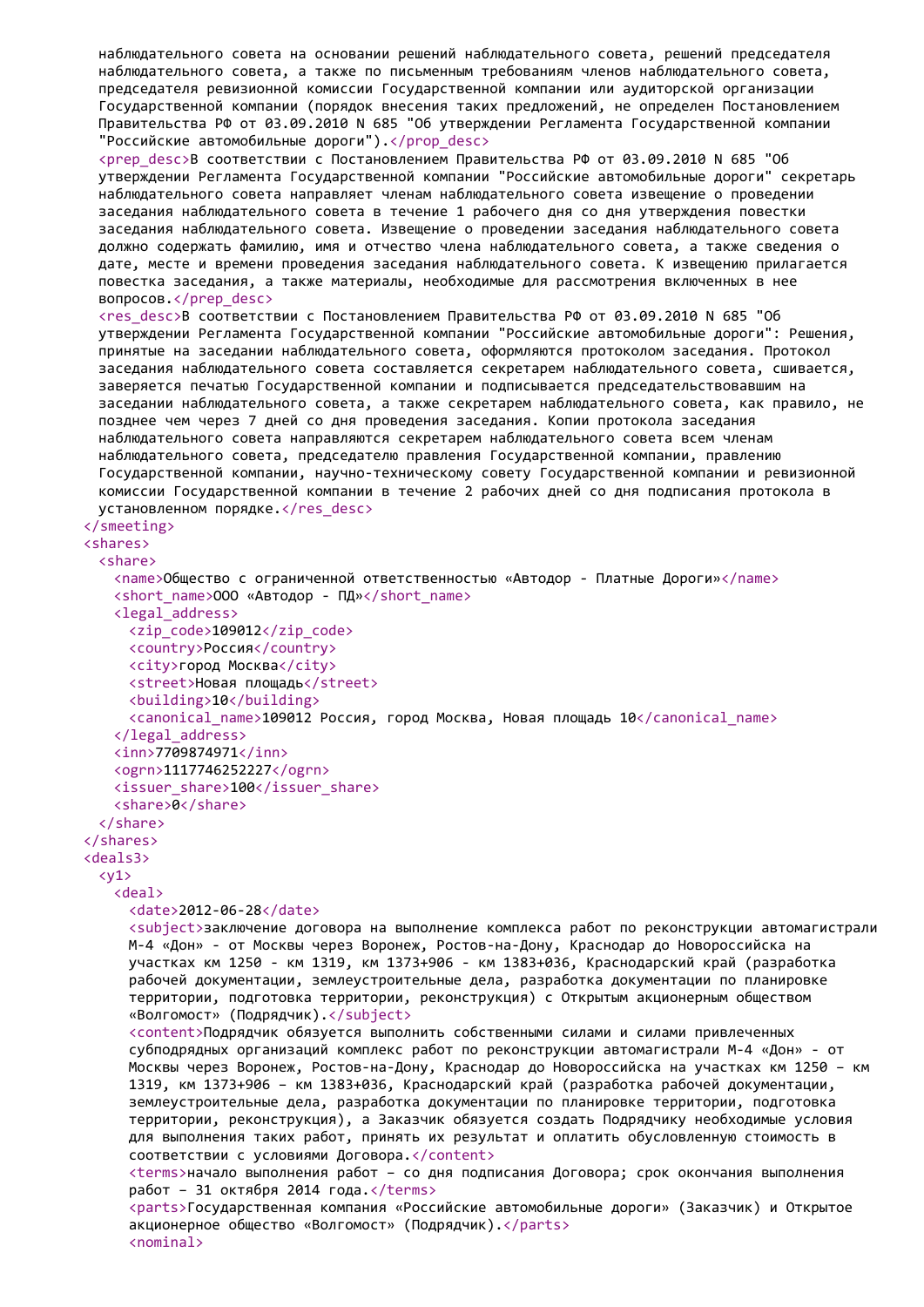```
<amount>18 999 027 823,00</amount>
       <currency>RUR</currency>
       <scale_base_2>1</scale_base_2>
       <canonical_name_2> 18 999 027 823,00 RUR x 1</canonical_name_2>
     </nominal>
     <percent_amount>16.5</percent_amount>
     <assets_value>
       <assets>115 141 565</assets>
       <currency>RUR</currency>
       <scale_base_2>1000</scale_base_2>
       \langlecanonical name 2> 115 141 565 RUR x 1000\langle/canonical name 2>
     </assets_value>
     \langleis large deal>1\langleis large deal>
     <is_int_deal>0</is_int_deal>
     <approval>
       <unit>Наблюдательный совет</unit>
       <date_decision>2012-06-28</date_decision>
       <date_sobr>2012-06-28</date_sobr>
       <number_prot>№37</number_prot>
     </approval>
     <desc>иные сведения отсутствуют</desc>
   </deal>
  \langle/y1>
  \langlea>
   <none>1</none>
  \langle/a>
</deals3>
<credit_ratings>
 <none>1</none>
  <credit_rating>
   <target_id>1</target_id>
   <sec>
     <sec_type_id>1</sec_type_id>
     <stock cat id>1</stock cat id>
   </sec>
  </credit_rating>
</credit_ratings>
<term_issues>
  <none>1</none>
</term_issues>
<out_issues>
  <out_issue>
   <sec_type_id>2</sec_type_id>
   <stock cat id>1</stock cat id>
   <sec form id>1</sec form id>
   <ser>01</ser>
   <other id>неконвертируемые процентные облигации, размещаемые по открытой подписке среди
   неограниченного круга лиц</other id>
   <canonical name>облигации, серия 01, неконвертируемые процентные облигации, размещаемые по
   открытой подписке среди неограниченного круга лиц</canonical_name>
   <non_reg>0</non_reg>
   <reg_no>4-01-00011-T</reg_no>
   <reg_date>2011-04-26</reg_date>
   <reg_org_id>200</reg_org_id>
   <num_issued>3000000</num_issued>
   <vol par>3000000000</vol par>
   <nominal>1000</nominal>
   <non_vol_par>0</non_vol_par>
   <state_reg>4</state_reg>
   <non_report>1</non_report>
   <non_notice>0</non_notice>
   <notice_date>2011-12-12</notice_date>
   <namber_coupon>9</namber_coupon>
   <maturity_date>2016-11-29</maturity_date>
   <exactly>1</exactly>
   <web>www.russianhighways.ru</web>
   <web_none>0</web_none>
   <has_add_issues>0</has_add_issues>
   <sec_bond>1</sec_bond>
```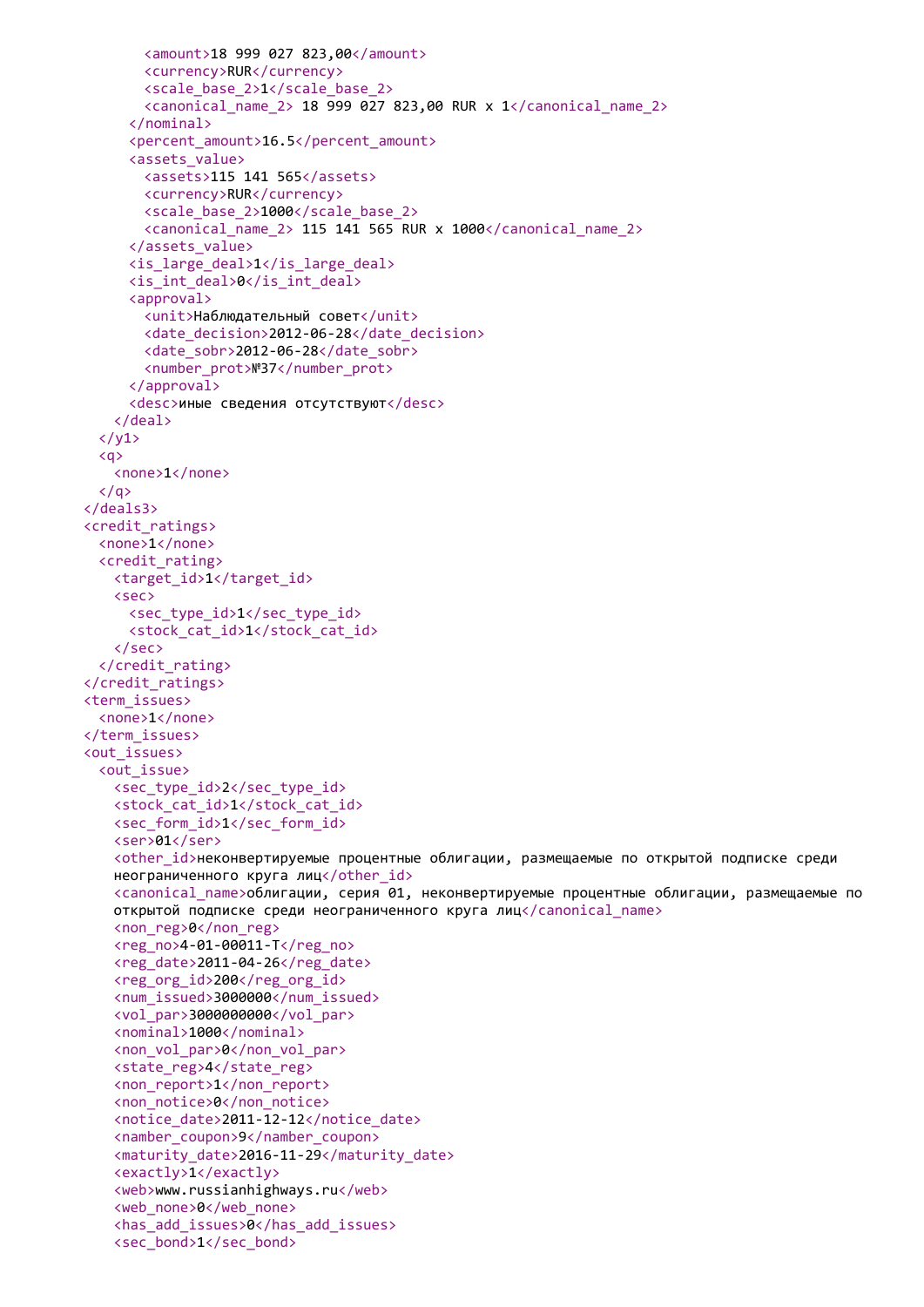```
<secured_bonds>
     <provisor>
       <entity_type>0</entity_type>
       <name>Министерство финансов Российской Федерации</name>
       <short_name>Минфин России</short_name>
       <legal_address>
         <zip_code>109097</zip_code>
         <country>Россия</country>
         <city>город Москва</city>
         <street>Ильинка</street>
         <building>9</building>
         <canonical_name>109097 Россия, город Москва, Ильинка 9</canonical_name>
       </legal_address>
       <inn>7710168360</inn>
       <ogrn>1037739085636</ogrn>
       <ensure>4</ensure>
       <size_ensure>3000000000</size_ensure>
       <oblige_ensure>3000000000</oblige_ensure>
       <web>www.minfin.ru</web>
       <web_none>0</web_none>
       <other>иные сведения отсутствуют</other>
     </provisor>
   </secured_bonds>
   <conver_issue>0</conver_issue>
   <non_out>1</non_out>
  </out_issue>
</out_issues>
<bond_provision>
  <provisor>
   <mandatory_discl>0</mandatory_discl>
   <voluntary_discl>0</voluntary_discl>
   <substituted_discl>0</substituted_discl>
   <entity_type>0</entity_type>
   <name>Министерство финансов Российской Федерации</name>
   <legal_address>
     <zip_code>109097</zip_code>
     <country>Россия</country>
     <city>город Москва</city>
     <street>Ильинка</street>
     <building>9</building>
     <canonical_name>109097 Россия, город Москва, Ильинка 9</canonical_name>
   </legal_address>
   <inn>7710168360</inn>
   <ogrn>1037739085636</ogrn>
   <ensure>4</ensure>
   <nominal>
     <principal_debt_current>3000000000</principal_debt_current>
     <currency>RUR</currency>
     <scale_base_2>1</scale_base_2>
     <canonical_name_2> 3000000000 RUR x 1</canonical_name_2>
   </nominal>
   <oblige_ensure>В соответствии с п. 2.1. государственной гарантии Российской Федерации от
   31.12.2010 № 04-04-10/188 гарант в лице Министерства финансов Российской Федерации
   обеспечивает надлежащее (в полном объеме и в установленный срок) исполнение Государственной
   компанией "Автодор" ее обязательств по облигациям перед владельцами облигаций по выплате
   номинальной стоимости облигаций при погашении облигаций на 1 821 (одна тысяча восемьсот
   двадцать первый) день с даты начала размещения облигаций.</oblige_ensure>
   <web>www.minfin.ru</web>
   <other>иные сведения отсутствуют.</other>
   <issue>
     <reg_no>4-01-00011-T</reg_no>
     <reg_date>2011-04-26</reg_date>
   </issue>
  </provisor>
</bond_provision>
<bond_provision_2>
  <none>1</none>
</bond_provision_2>
<register>
```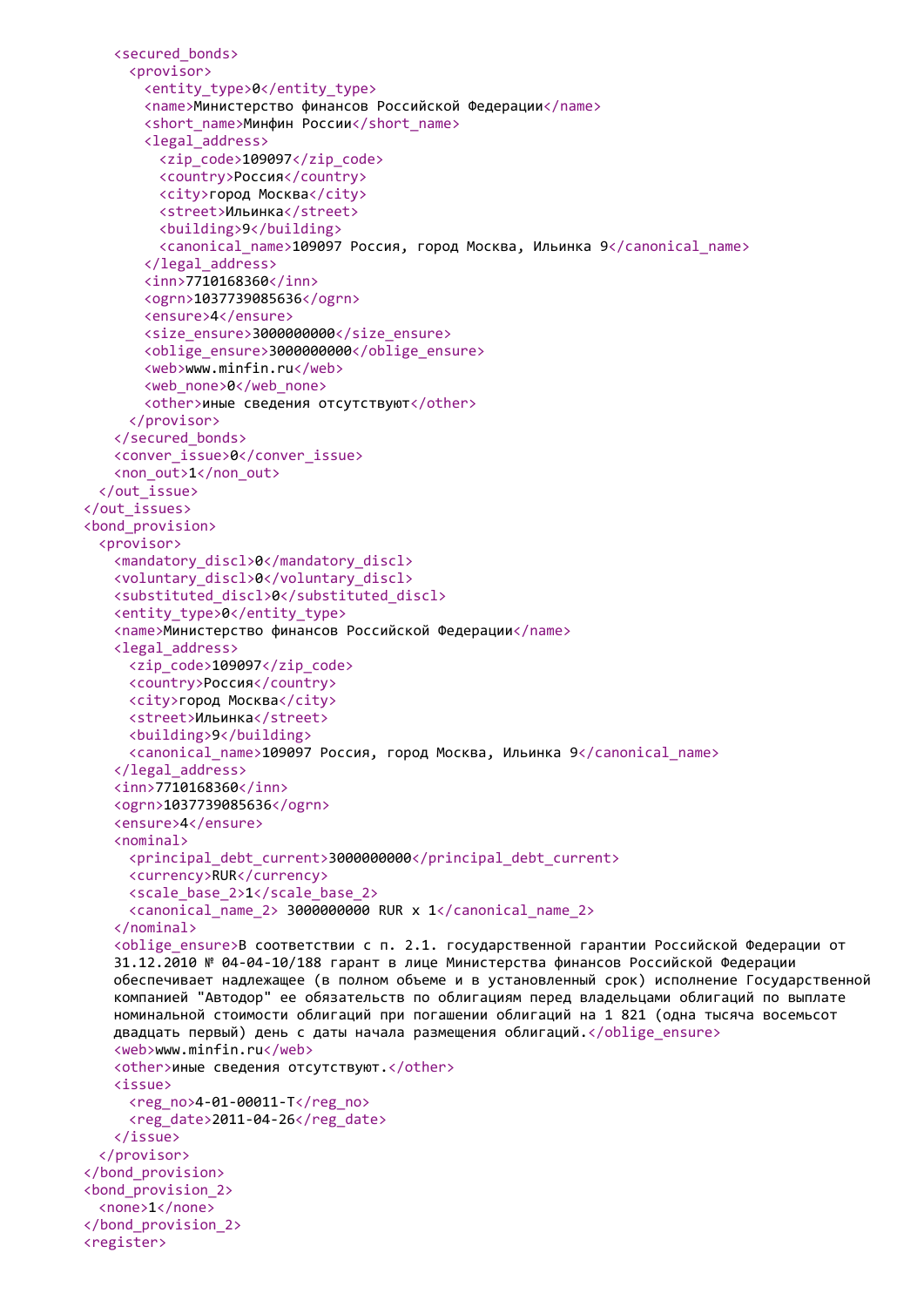```
<none>1</none>
 <holder_type_id>2</holder_type_id>
 <registrar>
   <is_foreign_entity>0</is_foreign_entity>
   <license>
     <lic_org>
       <name>ФКЦБ (ФСФР) России</name>
     \langlelic_org>
   </license>
 </registrar>
 <has_depos_orgs>1</has_depos_orgs>
 <depos_orgs>
   <depos_org>
     <name>Небанковская кредитная организация закрытое акционерное общество "Национальный
     расчетный депозитарий"</name>
     <short name>НКО ЗАО НРД</short name>
     <legal_address>125009, г. Москва, Средний Кисловский переулок, дом 1/13, строение
     8</legal_address>
     <inn>7702165310</inn>
     <ogrn>1027739132563</ogrn>
     <is_foreign_entity>0</is_foreign_entity>
     <license>
       <no>177-12042-000100</no>
       <start_date>2009-02-19</start_date>
       <end_date>
         <none>1</none>
       </end_date>
       <lic_org>
         <name>ФКЦБ (ФСФР) России</name>
       </lic_org>
     </license>
   </depos_org>
 </depos_orgs>
</register>
<capital_leg>
 <desc>Эмитент не является акционерным обществом. Названия и реквизиты законодательных актов
```
Российской Федерации, действующих на дату утверждения ежеквартального отчета, которые регулируют вопросы импорта и экспорта капитала и могут повлиять на выплату процентов и других платежей, причитающихся нерезидентам - владельцам ценных бумаг эмитента. Налоговый кодекс Российской Федерации (часть первая) № 146-ФЗ от 31.07.1998 г.; Налоговый кодекс Российской Федерации (часть вторая) № 117-ФЗ от 5.08.2000 г.; Таможенный кодекс Российской Федерации № 61-ФЗ от 28.05.2003 г.; Федеральный закон № 395-1 от 2.12.1990 г. «О банках и банковской деятельности»; Закон РСФСР № 1488-1 от 26.06.1991 г. «Об инвестиционной деятельности в РСФСР»; Закон Российской Федерации № 5003-1 от 21.05.1993 г. «О таможенном тарифе»; Федеральный закон от 12.01.1996 № 7-ФЗ «О некоммерческих организациях»; Федеральный закон № 39-ФЗ от 22.04.1996 «О рынке ценных бумаг»; Федеральный закон № 39-ФЗ от 25.02.1999 г. «Об инвестиционной деятельности в Российской Федерации, осуществляемой в форме капитальных вложений»; Федеральный закон «Об иностранных инвестициях в Российской Федерации» от 09.07.1999 № 160-ФЗ; Федеральный закон «О порядке осуществления иностранных инвестиций в хозяйственные общества, имеющие стратегическое значение для обеспечения обороны страны и безопасности государства» от 29.04.2008 № 57-ФЗ; Федеральный закон № 115-ФЗ от 07.08.2001 г. «О противодействии легализации (отмыванию) доходов, полученных преступным путем, и финансированию терроризма»; Федеральный закон № 86-ФЗ от 10.07.2002 г. «О Центральном банке Российской Федерации (Банке России)»; Федеральный закон № 173-ФЗ от 10.12.2003 «О валютном регулировании и валютном контроле»; Федерального закона от 17.07.2009 N 145-ФЗ "О государственной компании "Российские автомобильные дороги" и о внесении изменений в отдельные законодательные акты Российской Федерации"; Нормативные правовые акты Правительства Российской Федерации, федеральных органов исполнительной власти, органов исполнительной власти субъектов Российской Федерации, исполнительных органов местного самоуправления; Международные договоры Российской Федерации по вопросам избежания двойного налогообложения. </desc>

</capital\_leg>

## <capital\_tax>

<desc>Налогообложение доходов по размещенным и размещаемым эмиссионным ценным бумагам Эмитента регулируется Налоговым кодексом Российской Федерации (далее – НК), а также иными нормативными правовыми актами Российской Федерации, принятыми в соответствии с Налоговым кодексом Российской Федерации. Налоговые ставки Вид дохода Юридические лица Физические лица Нерезиденты Резиденты Резиденты Нерезиденты Купонный доход 20% 20% 13% 30% Доход от реализации ценных бумаг 20% 20% 13% 30% Доход в виде дивидендов 15% 9%\* 9% 15% \* Либо 0% – по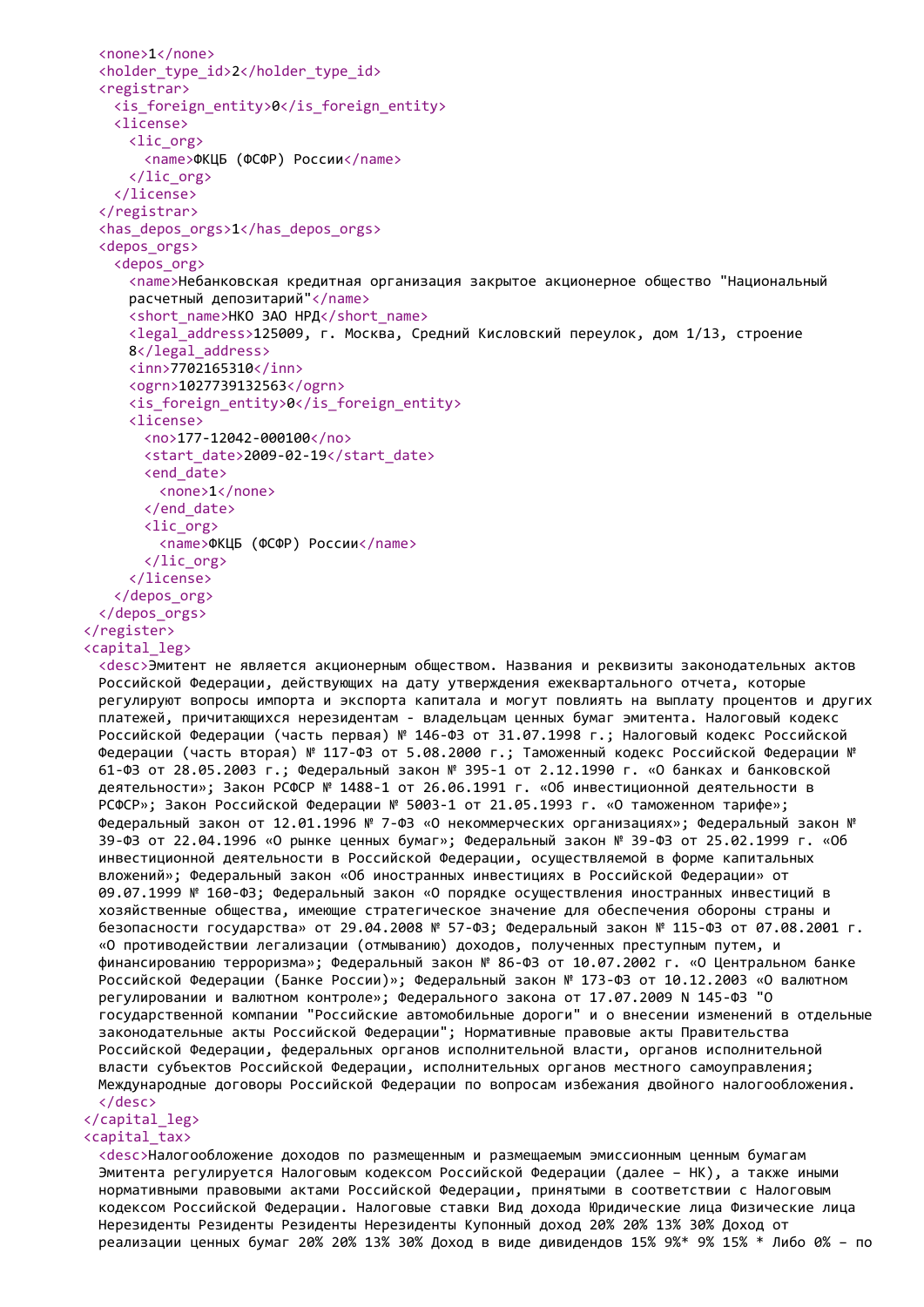доходам, полученным российскими организациями в виде дивидендов при условии, что на день принятия решения о выплате дивидендов получающая дивиденды организация в течение не менее 365 календарных дней непрерывно владеет на праве собственности не менее чем 50%-ным вкладом (долей) в уставном (складочном) капитале (фонде) выплачивающей дивиденды организации или депозитарными расписками, дающими право на получение дивидендов, в сумме, соответствующей не менее 50% общей суммы выплачиваемых организацией дивидендов. Порядок налогообложения физических лиц: Вид налога – налог на доходы физических лиц (НДФЛ). К доходам от источников в Российской Федерации относятся: дивиденды и проценты, полученные от российской организации, а также проценты, полученные от российских индивидуальных предпринимателей и (или) иностранной организации в связи с деятельностью ее постоянного представительства в РФ; доходы от реализации в РФ акций или иных ценных бумаг, а также долей участия в уставном капитале организаций. Налоговая база: При определении налоговой базы учитываются все доходы налогоплательщика, полученные им как в денежной, так и в натуральной формах, или право на распоряжение которыми у него возникло, а также доходы в виде материальной выгоды. Доходом налогоплательщика, полученным в виде материальной выгоды, является материальная выгода, полученная от приобретения ценных бумаг. При получении налогоплательщиком дохода в виде материальной выгоды от приобретения ценных бумаг налоговая база определяется как превышение рыночной стоимости ценных бумаг над суммой фактических расходов налогоплательщика на их приобретение. Рыночная стоимость ценных бумаг, обращающихся на организованном рынке ценных бумаг, определяется исходя из их рыночной цены с учетом предельной границы ее колебаний. Рыночная стоимость ценных бумаг, не обращающихся на организованном рынке ценных бумаг, определяется исходя из расчетной цены ценных бумаг с учетом предельной границы ее колебаний. Рыночной ценой ценной бумаги, обращающейся на организованном рынке ценных бумаг, признается средневзвешенная цена такой ценной бумаги, рассчитанная организатором торговли на рынке ценных бумаг (фондовой биржей). При отсутствии информации о средневзвешенной цене ценной бумаги у организаторов торговли на рынке ценных бумаг (фондовой биржи) на дату совершения сделки рыночной ценой признается средневзвешенная цена, сложившаяся на дату ближайших торгов, состоявшихся до дня совершения соответствующей сделки, если торги по этим ценным бумагам проводились хотя бы один раз в течение последних трех месяцев. Предельная граница колебаний для ценных бумаг, обращающихся на организованном рынке ценных бумаг, устанавливается в размере 20% в сторону повышения и понижения от рыночной цены таких ценных бумаг. Предельная граница колебаний для ценных бумаг, не обращающихся на организованном рынке ценных бумаг, устанавливается в размере 20% в сторону повышения и понижения от расчетной цены таких ценных бумаг. При определении налоговой базы по доходам по операциям с ценными бумагами учитываются доходы, полученные по следующим операциям: - с ценными бумагами, обращающимися на организованном рынке ценных бумаг; - с ценными бумагами, не обращающимися на организованном рынке ценных бумаг. Порядок отнесения объектов гражданских прав к ценным бумагам устанавливается законодательством Российской Федерации и применимым законодательством иностранных государств. К ценным бумагам, обращающимся на организованном рынке ценных бумаг, относятся, помимо прочих, ценные бумаги, допущенные к торгам российского организатора торговли на рынке ценных бумаг, в том числе на фондовой бирже. Указанные ценные бумаги относятся к ценным бумагам, обращающимся на организованном рынке ценных бумаг, если по ним рассчитывается рыночная котировка ценной бумаги. Под рыночной котировкой ценной бумаги понимается: 1. средневзвешенная цена ценной бумаги по сделкам, совершенным в течение одного торгового дня через российского организатора торговли на рынке ценных бумаг, включая фондовую биржу, - для ценных бумаг, допущенных к торгам такого организатора торговли на рынке ценных бумаг, на фондовой бирже; 2. цена закрытия по ценной бумаге, рассчитываемая иностранной фондовой биржей по сделкам, совершенным в течение одного торгового дня через такую биржу, – для ценных бумаг, допущенных к торгам на иностранной фондовой бирже. Ценные бумаги для целей налогообложения НДФЛ также признаются реализованными (приобретенными) в случае прекращения обязательств налогоплательщика передать (принять) соответствующие ценные бумаги зачетом встречных однородных требований, в том числе при осуществлении клиринга в соответствии с законодательством Российской Федерации. Однородными признаются требования по передаче имеющих одинаковый объем прав ценных бумаг одного эмитента, одного вида, одной категории (типа). При этом зачет встречных однородных требований должен в соответствии с законодательством Российской Федерации подтверждаться документами о прекращении обязательств по передаче (принятию) ценных бумаг, в том числе отчетами клиринговой организации, лиц, осуществляющих брокерскую деятельность, или управляющих, которые в соответствии с законодательством Российской Федерации оказывают налогоплательщику клиринговые, брокерские услуги или осуществляют доверительное управление в интересах налогоплательщика. Доходами по операциям с ценными бумагами признаются доходы от купли-продажи (погашения) ценных бумаг, полученные в налоговом периоде. Доходы в виде процента (купона, дисконта), полученные в налоговом периоде по ценным бумагам, включаются в доходы по операциям с ценными бумагами, если иное не предусмотрено ст. 214.1 НК РФ. Доходы по операциям с ценными бумагами, обращающимися и не обращающимися на организованном рынке ценных бумаг, осуществляемым доверительным управляющим (за исключением управляющей компании, осуществляющей доверительное управление имуществом, составляющим паевой инвестиционный фонд) в пользу выгодоприобретателя - физического лица, включаются в доходы выгодоприобретателя по соответствующим операциям с ценными бумагами. Расходами по операциям с ценными бумагами признаются документально подтвержденные и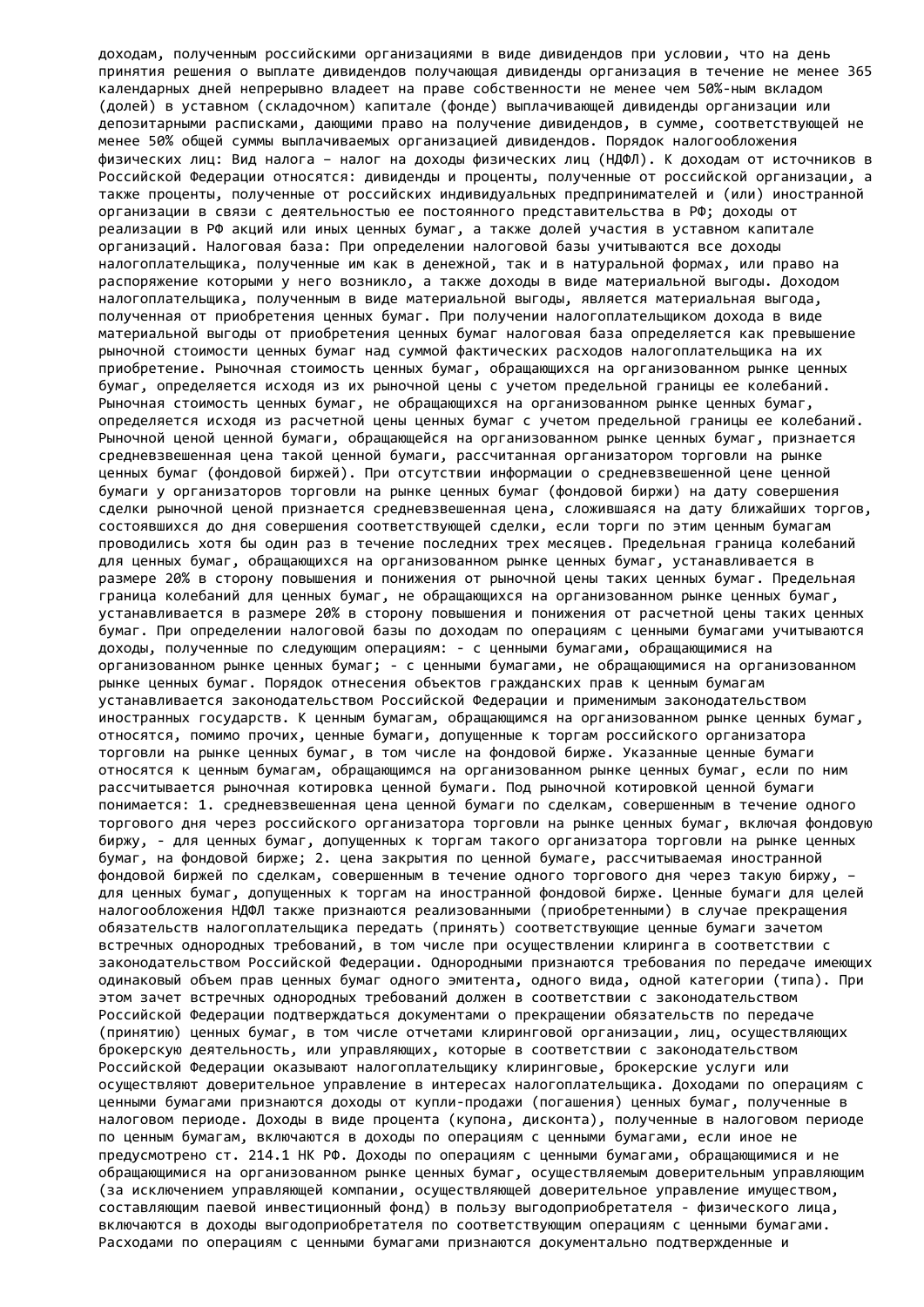фактически осуществленные налогоплательщиком расходы, связанные с приобретением, реализацией, хранением и погашением ценных бумаг. К указанным расходам относятся: 1. суммы, уплачиваемые эмитенту ценных бумаг в оплату размещаемых ценных бумаг, а также суммы, уплачиваемые в соответствии с договором купли-продажи ценных бумаг, в том числе суммы купона; 2. оплата услуг, оказываемых профессиональными участниками рынка ценных бумаг, а также биржевыми посредниками и клиринговыми центрами; 3. расходы, возмещаемые профессиональному участнику рынка ценных бумаг; 4. биржевой сбор (комиссия); 5. оплата услуг лиц, осуществляющих ведение реестра; 6. налог, уплаченный налогоплательщиком при получении им ценных бумаг в порядке наследования; 7. налог, уплаченный налогоплательщиком при получении им в порядке дарения акций, паев в соответствии с п. 18.1 ст. 217 НК РФ; 8. суммы процентов, уплаченные налогоплательщиком по кредитам и займам, полученным для совершения сделок с ценными бумагами (включая проценты по кредитам и займам для совершения маржинальных сделок), в пределах сумм, рассчитанных исходя из действующей на дату выплаты процентов ставки рефинансирования Центрального банка Российской Федерации, увеличенной в 1,1 раза, - для кредитов и займов, выраженных в рублях, и исходя из 9 процентов - для кредитов и займов, выраженных в иностранной валюте; 9. другие расходы, непосредственно связанные с операциями с ценными бумагами. Финансовый результат по операциям с ценными бумагами определяется как доходы от операций за вычетом соответствующих расходов, указанных выше. При этом расходы, которые не могут быть непосредственно отнесены на уменьшение дохода по операциям с ценными бумагами, обращающимися или не обращающимися на организованном рынке, либо на уменьшение соответствующего вида дохода, распределяются пропорционально доле каждого вида дохода. Финансовый результат определяется по каждой операции и по каждой совокупности операций с ценными бумагами. Финансовый результат определяется по окончании налогового периода, если иное не установлено статьей 214.1 НК РФ. Отрицательный финансовый результат, полученный в налоговом периоде по отдельным операциям с ценными бумагами, уменьшает финансовый результат, полученный в налоговом периоде по соответствующим операциям. При этом по операциям с ценными бумагами, обращающимися на организованном рынке ценных бумаг, сумма отрицательного финансового результата, уменьшающая финансовый результат по операциям с ценными бумагами, обращающимися на организованном рынке, определяется с учетом предельной границы колебаний рыночной цены ценных бумаг. Отрицательный финансовый результат, полученный в налоговом периоде по отдельным операциям с ценными бумагами, не обращающимися на организованном рынке ценных бумаг, которые на момент их приобретения относились к ценным бумагам, обращающимся на организованном рынке ценных бумаг, может уменьшать финансовый результат, полученный в налоговом периоде по операциям с ценными бумагами, обращающимися на организованном рынке ценных бумаг. Отрицательный финансовый результат по каждой совокупности операций с ценными бумагами, признается убытком. Учет убытков по операциям с ценными бумагами осуществляется в порядке, установленном ст. 214.1 и 220.1 НК РФ. При реализации ценных бумаг расходы в виде стоимости приобретения ценных бумаг признаются по стоимости первых по времени приобретений (ФИФО). В случае, если организацией-эмитентом был осуществлен обмен (конвертация) акций, при реализации акций, полученных налогоплательщиком в результате обмена (конвертации), в качестве документально подтвержденных расходов налогоплательщика признаются расходы по приобретению акций, которыми владел налогоплательщик до их обмена (конвертации). При реализации акций (долей, паев), полученных налогоплательщиком при реорганизации организаций, расходами на их приобретение признается стоимость, определяемая в соответствии с п. 4-6 ст. 277 НК РФ, при условии документального подтверждения налогоплательщиком расходов на приобретение акций (долей, паев) реорганизуемых организаций. Если налогоплательщиком были приобретены в собственность (в том числе получены на безвозмездной основе или с частичной оплатой, а также в порядке дарения или наследования) ценные бумаги, при налогообложении доходов по операциям купли-продажи (погашения) ценных бумаг в качестве документально подтвержденных расходов на приобретение (получение) этих ценных бумаг учитываются суммы, с которых был исчислен и уплачен налог при приобретении (получении) данных ценных бумаг, и сумма налога, уплаченного налогоплательщиком. Если при получении налогоплательщиком ценных бумаг в порядке дарения или наследования налог в соответствии с п. 18 и 18.1 ст. 217 НК РФ не взимается, при налогообложении доходов по операциям купли-продажи (погашения) ценных бумаг, полученных налогоплательщиком в порядке дарения или наследования, учитываются также документально подтвержденные расходы дарителя (наследодателя) на приобретение этих ценных бумаг. Суммы, уплаченные налогоплательщиком за приобретение ценных бумаг, в отношении которых предусмотрено частичное погашение номинальной стоимости ценной бумаги в период ее обращения, признаются расходами при таком частичном погашении пропорционально доле доходов, полученных от частичного погашения, в общей сумме, подлежащей погашению. Налоговой базой по операциям с ценными бумагами признается положительный финансовый результат по совокупности соответствующих операций, исчисленный за налоговый период. Налоговая база по каждой совокупности операций (операций с ценными бумагами, обращающимися на организованном рынке, и операций с ценными бумагами, не обращающимися на организованном рынке), определяется отдельно. Налогоплательщики, получившие убытки в предыдущих налоговых периодах по операциям с ценными бумагами, обращающимися на организованном рынке ценных бумаг, вправе уменьшить налоговую базу по операциям с ценными бумагами, обращающимися на организованном рынке ценных бумаг, в текущем налоговом периоде на всю сумму полученного ими убытка или на часть этой суммы (перенести убыток на будущие периоды). При этом определение налоговой базы текущего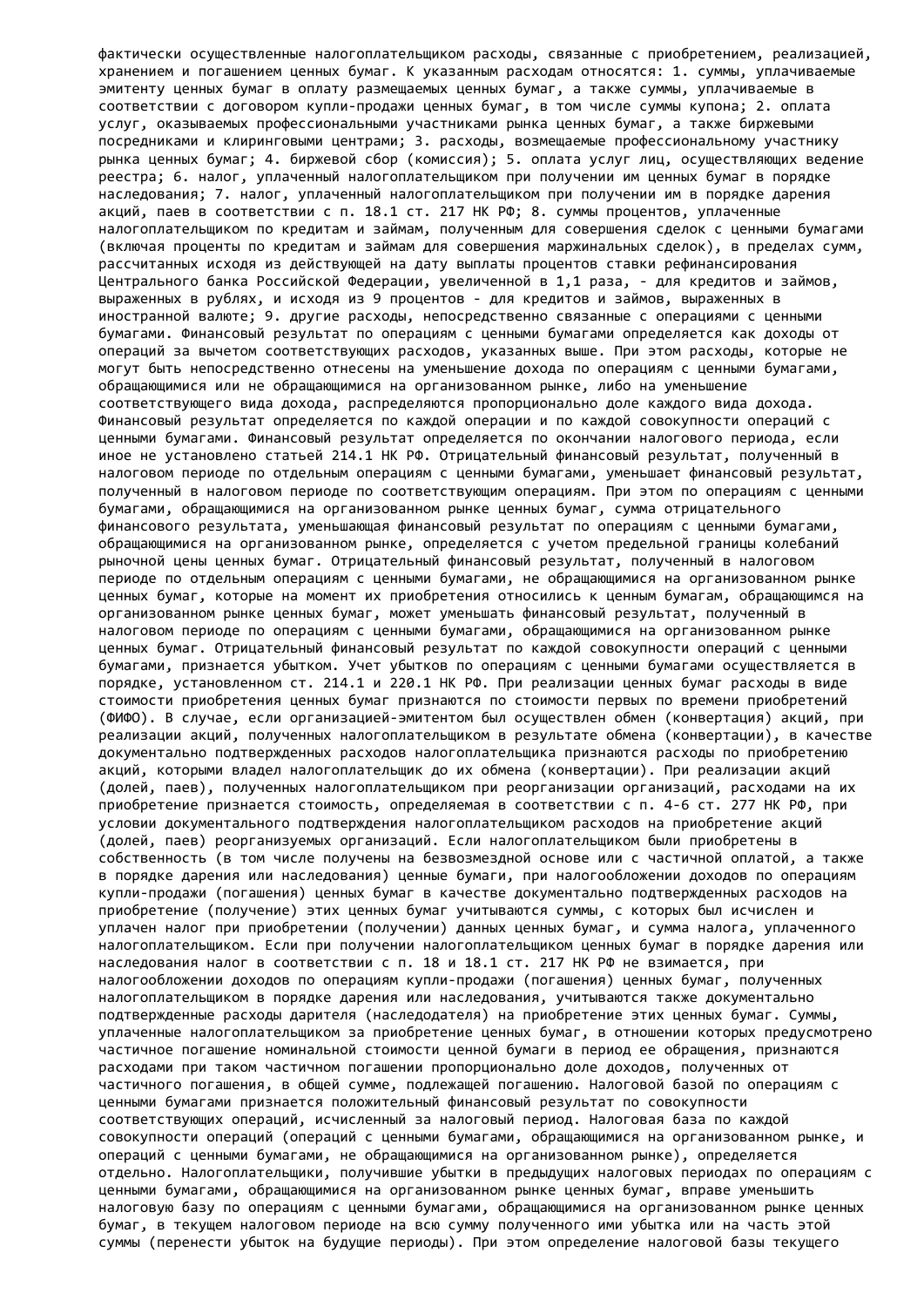налогового периода производится с учетом особенностей, предусмотренных ст. 214.1 и 220.1 НК РФ. Суммы убытка, полученные по операциям с ценными бумагами, обращающимися на организованном рынке ценных бумаг, перенесенные на будущие периоды, уменьшают налоговую базу соответствующих налоговых периодов по таким операциям. Не допускается перенос на будущие периоды убытков, полученных по операциям с ценными бумагами, не обращающимися на организованном рынке ценных бумаг. Налогоплательщик вправе осуществлять перенос убытка на будущие периоды в течение 10 лет, следующих за тем налоговым периодом, в котором получен этот убыток. Налогоплательщик вправе перенести на текущий налоговый период сумму полученных в предыдущих налоговых периодах убытков. При этом убыток, не перенесенный на ближайший следующий год, может быть перенесен полностью или частично на следующий год из последующих девяти лет. Если налогоплательщик понес убытки более чем в одном налоговом периоде, перенос таких убытков на будущие периоды производится в той очередности, в которой они понесены. Налогоплательщик обязан хранить документы, подтверждающие объем понесенного убытка, в течение всего срока, когда он уменьшает налоговую базу текущего налогового периода на суммы ранее полученных убытков. Учет убытков в соответствии со ст. 220.1 НК РФ осуществляется налогоплательщиком при представлении налоговой декларации в налоговый орган по окончании налогового периода. Суммы, уплаченные по договору доверительного управления доверительному управляющему в виде вознаграждения и компенсации произведенных им расходов по осуществленным операциям с ценными бумагами, учитываются как расходы, уменьшающие доходы от соответствующих операций. При этом, если учредитель доверительного управления не является выгодоприобретателем по договору доверительного управления, такие расходы принимаются при исчислении финансового результата только у выгодоприобретателя. Если договор доверительного управления предусматривает несколько выгодоприобретателей, распределение между ними доходов по операциям с ценными бумагами, осуществляемых доверительным управляющим в пользу выгодоприобретателя, осуществляется исходя из условий договора доверительного управления. В случае, если при осуществлении доверительного управления совершаются операции с ценными бумагами, обращающимися и (или) не обращающимися на организованном рынке ценных бумаг, а также если в процессе доверительного управления возникают иные виды доходов (в том числе доходы в виде дивидендов, процентов), налоговая база определяется отдельно по операциям с ценными бумагами, обращающимися или не обращающимися на организованном рынке ценных бумаг, и по каждому виду дохода. При этом расходы, которые не могут быть непосредственно отнесены на уменьшение дохода по операциям с ценными бумагами, обращающимися или не обращающимися на организованном рынке ценных бумаг, или на уменьшение соответствующего вида дохода, распределяются пропорционально доле каждого вида дохода. Отрицательный финансовый результат по отдельным операциям с ценными бумагами, осуществляемым доверительным управляющим в налоговом периоде, уменьшает финансовый результат по совокупности соответствующих операций. При этом финансовый результат определяется раздельно по операциям с ценными бумагами, обращающимися на организованном рынке ценных бумаг, и по операциям с ценными бумагами, не обращающимися на организованном рынке ценных бумаг. Доверительный управляющий признается налоговым агентом по отношению к лицу, в интересах которого осуществляется доверительное управление в соответствии с договором доверительного управления. Налоговая база по операциям с ценными бумагами определяется по окончании налогового периода. Налоговый агент (доверительный управляющий, брокер, лицо, осуществляющее операции по договору поручения, договору комиссии, агентскому договору в пользу налогоплательщика, иное лицо, признаваемое налоговым агентом в соответствии с НК РФ) определяет налоговую базу налогоплательщика по всем видам доходов от операций, осуществляемых налоговым агентом в пользу налогоплательщика. При этом доверительный управляющий, брокер, лицо, осуществляющее операции по договору поручения, договору комиссии, агентскому договору в пользу налогоплательщика, иное лицо, признаваемое налоговым агентом в соответствии с НК РФ, признается налоговым агентом по суммам налога, недоудержанным эмитентом ценных бумаг, в том числе в случае совершения в пользу налогоплательщика операций, налоговая база по которым определяется в соответствии со ст. 214.3 и 214.4 НК РФ. Исчисление, удержание и уплата суммы налога осуществляются налоговым агентом по окончании налогового периода, а также до истечения налогового периода или до истечения срока действия договора доверительного управления. Под выплатой денежных средств понимаются выплата налоговым агентом наличных денежных средств налогоплательщику или третьему лицу по требованию налогоплательщика, а также перечисление денежных средств на банковский счет налогоплательщика или на счет третьего лица по требованию налогоплательщика. Выплатой дохода в натуральной форме в целях настоящего пункта признается передача налоговым агентом налогоплательщику ценных бумаг со счета депо (лицевого счета) налогового агента или счета депо (лицевого счета) налогоплательщика, по которым налоговый агент наделен правом распоряжения. Выплатой дохода в натуральной форме не признается передача налоговым агентом ценных бумаг по требованию налогоплательщика, связанная с исполнением последним сделок с ценными бумагами, при условии, если денежные средства по соответствующим сделкам в полном объеме поступили на счет (в том числе банковский счет) налогоплательщика, открытый у данного налогового агента. При выплате налоговым агентом денежных средств (дохода в натуральной форме) до истечения налогового периода или до истечения срока действия договора доверительного управления налог исчисляется с налоговой базы, определяемой в соответствии со ст. 214.1 НК РФ. Для определения налоговой базы налоговый агент производит расчет финансового результата для налогоплательщика, которому выплачиваются денежные средства или доход в натуральной форме, на дату выплаты дохода. При этом, если сумма выплачиваемых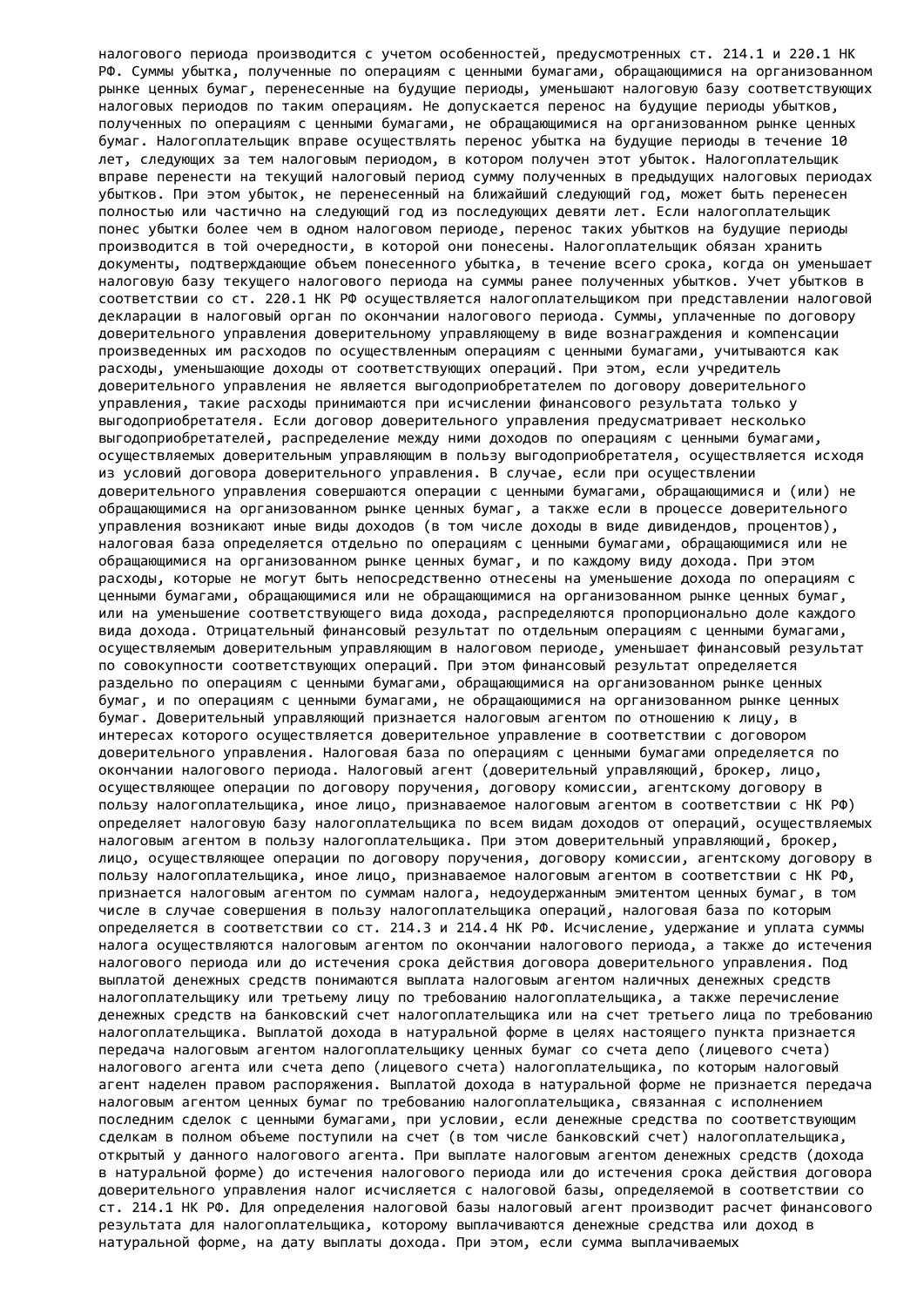налогоплательщику денежных средств не превышает рассчитанную для него сумму в размере финансового результата по операциям, по которым доверительный управляющий (брокер, лицо, совершающее операции по договору поручения, договору комиссии, агентскому договору в пользу налогоплательщика, иное лицо, признаваемое налоговым агентом в соответствии с НК РФ) выступает налоговым агентом, налог уплачивается с суммы выплаты. При выплате дохода в натуральной форме сумма выплаты определяется в сумме фактически произведенных и документально подтвержденных расходов на приобретение передаваемых налогоплательщику ценных бумаг. Если сумма выплачиваемых налогоплательщику денежных средств превышает рассчитанную для него сумму финансового результата по операциям, по которым доверительный управляющий (брокер, лицо, совершающее операции по договору поручения, договору комиссии, агентскому договору в пользу налогоплательщика, иное лицо, признаваемое налоговым агентом в соответствии с НК РФ) выступает налоговым агентом, налог уплачивается со всей суммы, соответствующей рассчитанной для данного налогоплательщика сумме финансового результата по операциям, по которым доверительный управляющий (брокер, лицо, совершающее операции по договору поручения, договору комиссии, агентскому договору в пользу налогоплательщика, иное лицо, признаваемое налоговым агентом в соответствии с НК РФ) выступает налоговым агентом. При выплате налогоплательщику налоговым агентом денежных средств (дохода в натуральной форме) более одного раза в течение налогового периода исчисление суммы налога производится нарастающим итогом с зачетом ранее уплаченных сумм налога. При наличии у налогоплательщика разных видов доходов (в том числе доходов, облагаемых налогом по разным ставкам) по операциям, осуществляемым налоговым агентом в пользу налогоплательщика, очередность их выплаты налогоплательщику в случае выплаты денежных средств (дохода в натуральной форме) до истечения налогового периода (до истечения срока действия договора доверительного управления) устанавливается по соглашению налогоплательщика и налогового агента. При невозможности удержать у налогоплательщика исчисленную сумму налога (полностью или частично) налоговый агент (брокер, доверительный управляющий, лицо, совершающее операции по договору поручения, договору комиссии, агентскому договору в пользу налогоплательщика, иное лицо, признаваемое налоговым агентом в соответствии с НК РФ) в течение одного месяца с момента возникновения этого обстоятельства в письменной форме уведомляет налоговый орган по месту своего учета о невозможности указанного удержания и сумме задолженности налогоплательщика. Уплата налога в этом случае производится в соответствии со ст. 228 НК РФ. Налоговые агенты исчисляют, удерживают и перечисляют удержанный у налогоплательщика налог не позднее одного месяца с даты окончания налогового периода или с даты выплаты денежных средств (передачи ценных бумаг). Вычет в размере фактически произведенных и документально подтвержденных расходов предоставляется налогоплательщику при исчислении и уплате налога у налогового агента (брокера, доверительного управляющего, управляющей компании, осуществляющей доверительное управление имуществом, составляющим паевой инвестиционный фонд, или у иного лица, совершающего операции по договору поручения, договору комиссии, агентскому договору или по иному подобному договору в пользу налогоплательщика) либо по окончании налогового периода при представлении налоговой декларации в налоговый орган. Особенности определения налоговой базы по операциям РЕПО с ценными бумагами и по операциям займа ценными бумагами устанавливаются ст. 214.3 и 214.4 НК РФ соответственно. Порядок налогообложения юридических лиц: Вид налога – налог на прибыль. К доходам относятся: 1. выручка от реализации имущественных прав (доходы от реализации); 2. внереализационные доходы в виде процентов по ценным бумагам и другим долговым обязательствам и/или от долевого участия в других организациях. Налоговая база: Доходы налогоплательщика от операций по реализации или иного выбытия ценных бумаг (в том числе погашения) определяются исходя из цены реализации или иного выбытия ценной бумаги, а также суммы накопленного процентного (купонного) дохода, уплаченной покупателем налогоплательщику, и суммы процентного (купонного) дохода, выплаченной налогоплательщику Эмитентом. При этом в доход налогоплательщика от реализации или иного выбытия ценных бумаг не включаются суммы процентного (купонного) дохода, ранее учтенные при налогообложении. Расходы при реализации (или ином выбытии) ценных бумаг определяются исходя из цены приобретения ценной бумаги (включая расходы на ее приобретение), затрат на ее реализацию, размера скидок с расчетной стоимости инвестиционных паев, суммы накопленного процентного (купонного) дохода, уплаченной налогоплательщиком продавцу ценной бумаги. При этом в расход не включаются суммы накопленного процентного (купонного) дохода, ранее учтенные при налогообложении. Ценные бумаги также признаются реализованными (приобретенными) в случае прекращения обязательств налогоплательщика передать (принять) соответствующие ценные бумаги зачетом встречных однородных требований, в том числе в случае прекращения таких обязательств при осуществлении клиринга в соответствии с законодательством Российской Федерации. Ценные бумаги признаются обращающимися на организованном рынке ценных бумаг только при одновременном соблюдении следующих условий: 9. если они допущены к обращению хотя бы одним организатором торговли, имеющим на это право в соответствии с национальным законодательством; 10. если информация об их ценах (котировках) публикуется в средствах массовой информации (в том числе электронных) либо может быть представлена организатором торговли или иным уполномоченным лицом любому заинтересованному лицу в течение трех лет после даты совершения операций с ценными бумагами; 11. если по ним в течение последних трех месяцев, предшествующих дате совершения налогоплательщиком сделки с этими ценными бумагами, рассчитывалась рыночная котировка, если это предусмотрено применимым законодательством. Под применимым законодательством понимается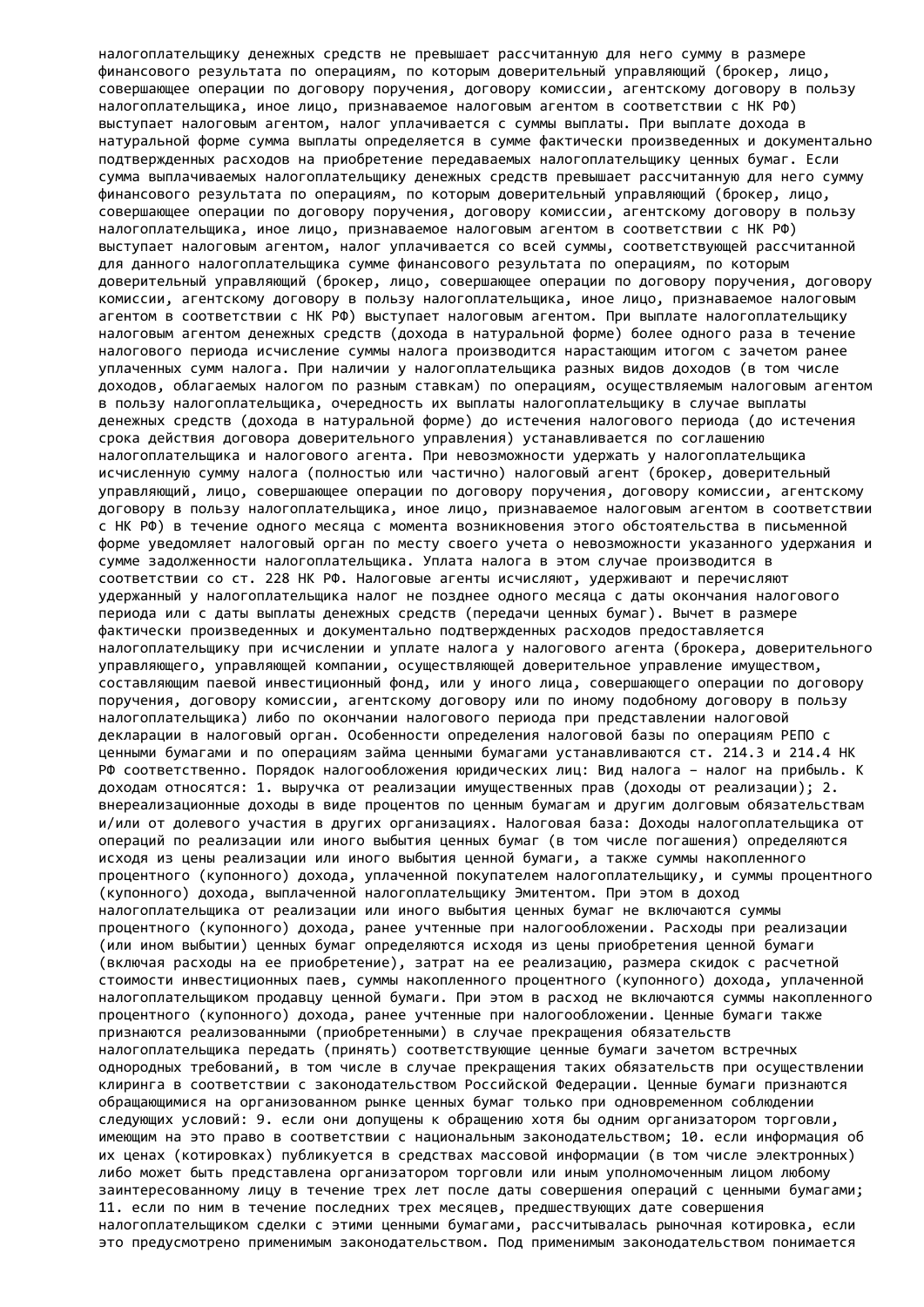законодательство государства, на территории которого осуществляется обращение ценных бумаг (заключение налогоплательщиком гражданско-правовых сделок, влекущих переход права собственности на ценные бумаги). В случаях невозможности однозначно определить, на территории какого государства заключались сделки с ценными бумагами вне организованного рынка ценных бумаг, включая сделки, заключаемые посредством электронных торговых систем, налогоплательщик вправе самостоятельно в соответствии с принятой им для целей налогообложения учетной политикой выбирать такое государство в зависимости от места нахождения продавца либо покупателя ценных бумаг. Под рыночной котировкой ценной бумаги для целей налогообложения понимается средневзвешенная цена ценной бумаги по сделкам, совершенным в течение торгового дня через российского организатора торговли на рынке ценных бумаг, включая фондовую биржу,– для ценных бумаг, допущенных к торгам такого организатора торговли на рынке ценных бумаг, такой фондовой биржи, или цена закрытия по ценной бумаге, рассчитываемая иностранной фондовой биржей по сделкам, совершенным в течение торгового дня через такую биржу,– для ценных бумаг, допущенных к торгам такой фондовой биржи. Если по одной и той же ценной бумаге сделки совершались через двух и более организаторов торговли, то налогоплательщик вправе самостоятельно выбрать рыночную котировку, сложившуюся у одного из организаторов торговли. В случае, если средневзвешенная цена организатором торговли не рассчитывается, то в целях настоящей главы за средневзвешенную цену принимается половина суммы максимальной и минимальной цен сделок, совершенных в течение торгового дня через этого организатора торговли. Под накопленным процентным (купонным) доходом понимается часть процентного (купонного) дохода, выплата которого предусмотрена условиями выпуска такой ценной бумаги, рассчитываемая пропорционально количеству календарных дней, прошедших от даты выпуска ценной бумаги или даты выплаты предшествующего купонного дохода до даты совершения сделки (даты передачи ценной бумаги). Рыночной ценой ценных бумаг, обращающихся на организованном рынке ценных бумаг, для целей налогообложения признается фактическая цена реализации или иного выбытия ценных бумаг, если эта цена находится в интервале между минимальной и максимальной ценами сделок (интервал цен) с указанной ценной бумагой, зарегистрированной организатором торговли на рынке ценных бумаг на дату совершения соответствующей сделки. В случае совершения сделки через организатора торговли под датой совершения сделки следует понимать дату проведения торгов, на которых соответствующая сделка с ценной бумагой была заключена. В случае реализации ценной бумаги вне организованного рынка ценных бумаг датой совершения сделки считается дата определения всех существенных условий передачи ценной бумаги, то есть дата подписания договора. Если по одной и той же ценной бумаге сделки на указанную дату совершались через двух и более организаторов торговли на рынке ценных бумаг, то налогоплательщик вправе самостоятельно выбрать организатора торговли, значения интервала цен которого будут использованы налогоплательщиком для целей налогообложения. При отсутствии информации об интервале цен у организаторов торговли на рынке ценных бумаг на дату совершения сделки налогоплательщик принимает интервал цен при реализации этих ценных бумаг по данным организаторов торговли на рынке ценных бумаг на дату ближайших торгов, состоявшихся до дня совершения соответствующей сделки, если торги по этим ценным бумагам проводились у организатора торговли хотя бы один раз в течение последних трех месяцев. При соблюдении налогоплательщиком порядка, изложенного выше, фактическая цена реализации или иного выбытия ценных бумаг, находящаяся в соответствующем интервале цен, принимается для целей налогообложения в качестве рыночной цены. В случае реализации (приобретения) ценных бумаг, обращающихся на организованном рынке ценных бумаг, по цене ниже минимальной (выше максимальной) цены сделок на организованном рынке ценных бумаг при определении финансового результата принимается минимальная (максимальная) цена сделки на организованном рынке ценных бумаг. По ценным бумагам, не обращающимся на организованном рынке ценных бумаг, фактическая цена сделки принимается для целей налогообложения, если эта цена находится в интервале между минимальной и максимальной ценами, определенными исходя из расчетной цены ценной бумаги и предельного отклонения ц</desc> </capital\_tax>

## <bond\_payments>

## <entry>

```
<sec_type_id>2</sec_type_id>
<sec_form_id>1</sec_form_id>
<ser>01</ser>
<other id>неконвертируемые процентные документарные облигации на предъявителя с обязательным
централизованным хранением</other_id>
<canonical_name>облигации, серия 01, неконвертируемые процентные документарные облигации на
предъявителя с обязательным централизованным хранением</canonical_name>
<reg_no>4-01-00011-Т</reg_no>
<reg_date>2011-04-26</reg_date>
<reg_org_id>200</reg_org_id>
<rep_type>2</rep_type>
<notific>
 <reg_date>2012-12-12</reg_date>
</notific>
```

```
<quantity>3000000</quantity>
```